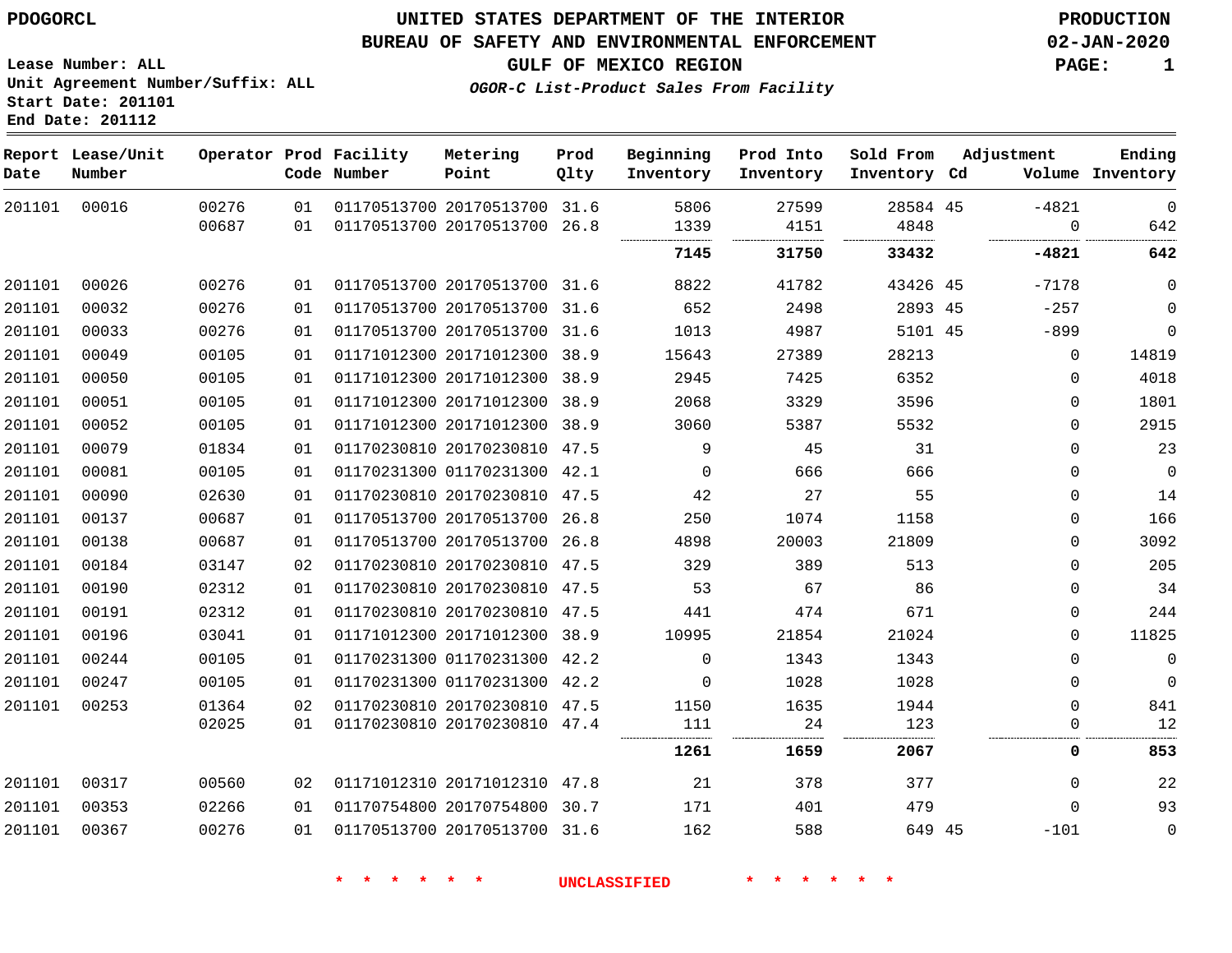### **BUREAU OF SAFETY AND ENVIRONMENTAL ENFORCEMENT 02-JAN-2020**

**Unit Agreement Number/Suffix: ALL**

**GULF OF MEXICO REGION PAGE: 2**

**OGOR-C List-Product Sales From Facility**

| Start Date: 201101 |  |  |
|--------------------|--|--|
| End Date: 201112   |  |  |

**Lease Number: ALL**

| Date   | Report Lease/Unit<br>Number |       |    | Operator Prod Facility<br>Code Number | Metering<br>Point            | Prod<br>Qlty | Beginning<br>Inventory | Prod Into<br>Inventory | Sold From<br>Inventory Cd | Adjustment   | Ending<br>Volume Inventory |
|--------|-----------------------------|-------|----|---------------------------------------|------------------------------|--------------|------------------------|------------------------|---------------------------|--------------|----------------------------|
| 201101 | 00424                       | 00064 | 01 |                                       | 01171012400 20171012400 54.1 |              | 17                     | 16                     | 28 42                     | $-1$         | 4                          |
| 201101 | 00434                       | 01284 | 01 |                                       | 01177112605 2017711260Y 34.5 |              | 1756                   | 14355                  | 14272                     | $\mathbf{0}$ | 1839                       |
| 201101 | 00453                       | 01284 | 01 |                                       | 01177112605 2017711260Y 34.5 |              | 2434                   | 19808                  | 19704                     | $\Omega$     | 2538                       |
| 201101 | 00462                       | 00078 | 01 |                                       | 01170573602 20170573602 34.5 |              | 37                     | $\mathbf 0$            | 37                        | $\Omega$     | $\mathbf 0$                |
| 201101 | 00464                       | 00078 | 01 |                                       | 01170573602 20170573602 34.4 |              | 10434                  | 12883                  | 13557 42                  | 1            | 9761                       |
| 201101 | 00466                       | 00064 | 01 |                                       | 01171012400 20171012400 54.1 |              | 679                    | 767                    | 1242                      | $\mathbf{0}$ | 204                        |
| 201101 | 00479                       | 00105 | 01 |                                       | 01171012500 20171012500 39.2 |              | 806                    | 6740                   | 6623                      | $\mathbf{0}$ | 923                        |
| 201101 | 00487                       | 03033 | 01 |                                       | 01171132800 21171132800 44.2 |              | 3582                   | 3574                   | 3560                      | $\mathbf{0}$ | 3596                       |
| 201101 | 00495                       | 03033 | 01 |                                       | 01171132800 21171132800 44.2 |              | 350                    | 71                     | 199                       | $\mathbf{0}$ | 222                        |
| 201101 | 00518                       | 03033 | 01 |                                       | 01170230450 20170230450 51.4 |              | 137                    | 1616                   | 1581                      | 0            | 172                        |
| 201101 | 00526                       | 00105 | 01 |                                       | 01170230810 20170230810 47.4 |              | 835                    | 1168                   | 1402                      | $\Omega$     | 601                        |
| 201101 | 00541                       | 02589 | 01 |                                       | 01170530900 20170530900      | 49           | $\mathbf 0$            | 72                     | 72                        | $\mathbf{0}$ | $\overline{0}$             |
| 201101 | 00560                       | 00687 | 01 |                                       | 01171131600 20171131600 42.7 |              | 95                     | 1259                   | 1271                      | $\mathbf{0}$ | 83                         |
| 201101 | 00577                       | 03056 | 01 |                                       | 01171012300 20171012300 38.9 |              | 16191                  | 22041                  | 26320 42                  | $\mathbf 1$  | 11913                      |
| 201101 | 00593                       | 01834 | 01 |                                       | 01171012300 20171012300 38.9 |              | 5758                   | $\mathbf 0$            | $\overline{0}$            | $\mathbf 0$  | 5758                       |
|        |                             | 02589 | 01 |                                       | 01171012300 20171012300 34.3 |              | 226                    | 192                    | 314                       | 0            | 140                        |
|        |                             |       |    |                                       |                              |              | 5984                   | 192                    | 314                       | 0            | 5898                       |
| 201101 | 00605                       | 02899 | 01 |                                       | 01170573602 20170573602 41.6 |              | 1826                   | 3395                   | 2650                      | $\Omega$     | 2571                       |
| 201101 | 00680                       | 03033 | 01 |                                       | 01170230700 20170230700 47.8 |              | 519                    | 5429                   | 5348                      | $\Omega$     | 600                        |
| 201101 | 00691                       | 02312 | 02 |                                       | 01170754200 20170754200 37.3 |              | 675                    | 1534                   | 1600                      | $\Omega$     | 609                        |
| 201101 | 00693                       | 02266 | 01 |                                       | 01170754800 20170754800 30.7 |              | 189                    | 866                    | 855                       | $\mathbf{0}$ | 200                        |
| 201101 | 00694                       | 02266 | 01 |                                       | 01170754800 20170754800 30.7 |              | 2272                   | 11020                  | 10741                     | $\mathbf{0}$ | 2551                       |
| 201101 | 00697                       | 02266 | 01 |                                       | 01170754800 20170754800 30.7 |              | 639                    | 3090                   | 3014                      | $\mathbf{0}$ | 715                        |
| 201101 | 00758                       | 00105 | 01 |                                       | 01170230810 20170230810 47.4 |              | 120                    | 152                    | 194                       | $\mathbf{0}$ | 78                         |
| 201101 | 00763                       | 01284 | 01 |                                       | 01170230810 20170230810 47.5 |              | 748                    | 995                    | 1231                      | $\mathbf{0}$ | 512                        |
| 201101 | 00767                       | 00105 | 01 |                                       | 01170230810 20170230810 47.5 |              | 32                     | 43                     | 53                        | 0            | 22                         |
| 201101 | 00775                       | 01834 | 01 |                                       | 01171131600 20171131600 42.7 |              | 86                     | 1297                   | 1298                      | $\Omega$     | 85                         |
| 201101 | 00778                       | 03033 | 01 |                                       | 01171132000 20171132000      | 43           | 249                    | 2609                   | 2786                      | $\mathbf{0}$ | 72                         |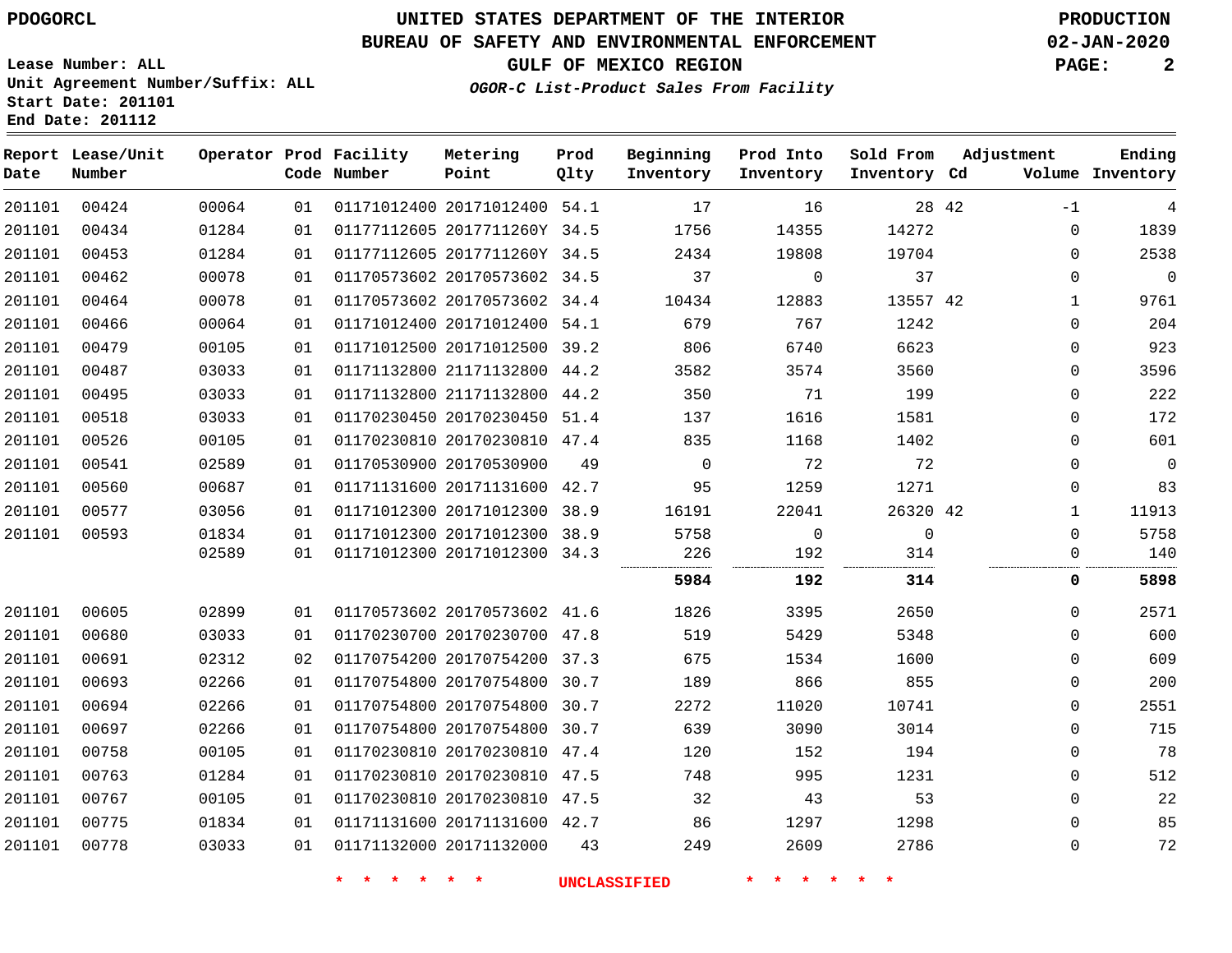**Lease Number: ALL**

**Start Date: 201101 End Date: 201112**

# **UNITED STATES DEPARTMENT OF THE INTERIOR PDOGORCL PRODUCTION**

### **BUREAU OF SAFETY AND ENVIRONMENTAL ENFORCEMENT 02-JAN-2020**

**Unit Agreement Number/Suffix: ALL**

**GULF OF MEXICO REGION PAGE: 3**

**OGOR-C List-Product Sales From Facility**

| Date   | Report Lease/Unit<br>Number |       |    | Operator Prod Facility<br>Code Number | Metering<br>Point            | Prod<br>Qlty | Beginning<br>Inventory | Prod Into<br>Inventory | Sold From<br>Inventory Cd | Adjustment   | Ending<br>Volume Inventory |
|--------|-----------------------------|-------|----|---------------------------------------|------------------------------|--------------|------------------------|------------------------|---------------------------|--------------|----------------------------|
| 201101 | 00787                       | 02312 | 01 |                                       | 01171092651 20171092650      | 48.8         | 12                     | 91                     | 86                        | $\mathbf{0}$ | 17                         |
| 201101 | 00796                       | 02628 | 02 |                                       | 01171092651 20171092650      | 48.8         | $\Omega$               | 26352                  | 21490                     | $\Omega$     | 4862                       |
| 201101 | 00797                       | 00105 | 01 |                                       | 01171012300 20171012300      | 38.9         | 1826                   | 3866                   | 3600                      | $\mathbf{0}$ | 2092                       |
| 201101 | 00819                       | 00078 | 01 |                                       | 01171132800 21171132800      | 44.2         | 47                     | 6                      | 26                        | $\Omega$     | 27                         |
| 201101 | 00839                       | 02451 | 01 |                                       | 01170513800 20170513800      | 33           | 625                    | 8416                   | 8383                      | $\Omega$     | 658                        |
|        | 201101 754302006A           | 00078 | 01 |                                       | 01170573601 20170573601 27.8 |              | 329                    | 3099                   | 2868                      | $\Omega$     | 560                        |
|        | 201101 754303001A           | 00059 | 01 |                                       | 01170230811 20170230811 49.5 |              | 313                    | 2589                   | 1905 09                   | $-613$       | 384                        |
|        | 201101 754304003A           | 00078 | 01 |                                       | 01170230400 20170230400      | 47.5         | $\mathbf 0$            | 17                     |                           | 6 42<br>1    | 12                         |
|        | 201101 754305004A           | 02899 | 01 |                                       | 01171132000 20171132000      | 43           | 3                      | $\Omega$               | 3                         | $\mathbf{0}$ | $\mathsf{O}\xspace$        |
|        | 201101 754307005A           | 00078 | 01 |                                       | 01170573601 20170573601 27.8 |              | 8                      | 58                     | 56                        | $\Omega$     | 10                         |
|        | 201101 754307017A           | 00362 | 02 |                                       | 01170230811 20170230811 49.5 |              | 382                    | 2847                   | 2807                      | 0            | 422                        |
|        | 201101 754309002A           | 00981 | 01 |                                       | 01170753850 20170753850      | $\Omega$     | $\Omega$               | 77                     | $\Omega$                  | $\Omega$     | 77                         |
|        | 201101 7543880060           | 00105 | 01 |                                       | 01170230450 20170230450      | 51.3         | 6                      | 36                     | 38                        | $\Omega$     | 4                          |
|        | 201101 7543890080           | 00276 | 01 |                                       | 01170513700 20170513700 31.6 |              | 425                    | 1303                   | 1518 45                   | $-210$       | $\mathbf 0$                |
|        | 201101 7543890220           | 00105 | 01 |                                       | 01608158271 01608158271      | 23           | $\Omega$               | 48                     | 48                        | $\Omega$     | $\mathbf 0$                |
|        | 201101 7543900080           | 00105 | 01 |                                       | 01177245111 01177245111      | $\Omega$     | 97                     | 44                     | $\Omega$                  | 0            | 141                        |
|        | 201101 7543930100           | 00362 | 02 |                                       | 01170230810 20170230810      | 47.5         | 1688                   | 2358                   | 2833                      | $\Omega$     | 1213                       |
|        | 201101 7543930200           | 00105 | 01 |                                       | 01171012310 20171012310      | 47.8         | 1158                   | 21159                  | 21098                     | $\Omega$     | 1219                       |
|        |                             | 01284 | 01 |                                       | 0117709260L 2017709260L 40.5 |              | 0<br>                  | 1693                   | 1693                      | $\Omega$     | $\Omega$                   |
|        |                             |       |    |                                       |                              |              | 1158                   | 22852                  | 22791                     | 0            | 1219                       |
|        | 201101 7543940080           | 00222 | 01 |                                       | 01171132800 20170230811 49.5 |              | 36                     | 329                    | 316                       | $\Omega$     | 49                         |
|        | 201101 754395009A           | 00730 | 01 |                                       | 01170753510 20170753510 50.4 |              | 1236                   | 1519                   | 1333                      | $\Omega$     | 1422                       |
|        | 201101 754395019A           | 00105 | 01 |                                       | 01420390101 01420390101      | $\Omega$     | 135                    | $\Omega$               |                           | 0.42<br>$-7$ | 128                        |
|        | 201101 754396015A           | 01284 | 01 |                                       | 01608103650 20608103650 29.5 |              | 65                     | 10056                  | 10056                     | $\Omega$     | 65                         |
|        | 201101 8910020210           | 02451 | 01 |                                       | 01170513800 20170513800      | 33           | 7885                   | 98291                  | 98496                     | 0            | 7680                       |
|        | 201101 8910024540           | 02451 | 01 |                                       | 01170513800 20170513800      | 33           | 5533                   | 74618                  | 74320                     | $\Omega$     | 5831                       |
|        | 201101 8910029320           | 00276 | 01 |                                       | 01170513700 20170513700 31.6 |              | 7215                   | 26111                  | 29291 45                  | $-4035$      | $\mathbf 0$                |
|        | 201101 8910034440           | 00276 | 01 |                                       | 01170513700 20170513700 31.6 |              | 16662                  | 90695                  | 93342 45                  | $-14015$     | $\Omega$                   |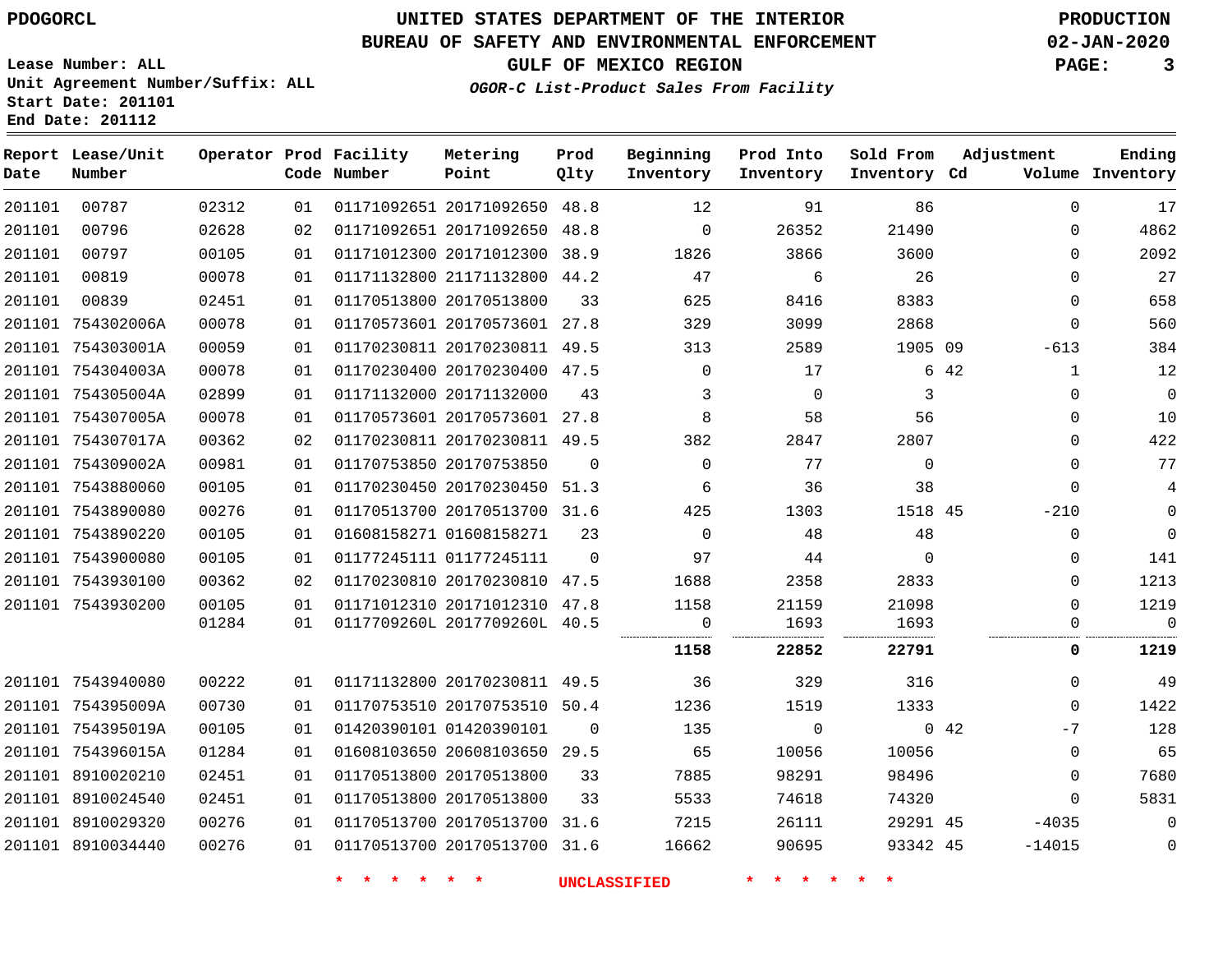### **UNITED STATES DEPARTMENT OF THE INTERIOR PDOGORCL PRODUCTION**

#### **BUREAU OF SAFETY AND ENVIRONMENTAL ENFORCEMENT 02-JAN-2020**

**Lease Number: ALL Unit Agreement Number/Suffix: ALL Start Date: 201101**

**OGOR-C List-Product Sales From Facility**

**GULF OF MEXICO REGION PAGE: 4**

| Date   | Report Lease/Unit<br>Number |       |    | Operator Prod Facility<br>Code Number | Metering<br>Point            | Prod<br>Qlty | Beginning<br>Inventory | Prod Into<br>Inventory | Sold From<br>Inventory Cd |     | Adjustment  | Ending<br>Volume Inventory |
|--------|-----------------------------|-------|----|---------------------------------------|------------------------------|--------------|------------------------|------------------------|---------------------------|-----|-------------|----------------------------|
|        | 201101 8910039150           | 00078 | 01 |                                       | 01170573601 20170573601 27.8 |              | 3522                   | 22565                  | 22005 42                  |     | $-6$        | 4076                       |
|        | 201101 8910063810           | 02466 | 01 |                                       | 01170230450 20170230450      | 51.4         | 383                    | 4431                   | 4343                      |     | $\Omega$    | 471                        |
|        |                             | 02904 | 02 |                                       | 01170230450 20170230450      | 51.4         | $\mathbf{1}$<br>       | 25                     | 23                        |     | $\Omega$    | 3                          |
|        |                             |       |    |                                       |                              |              | 384                    | 4456                   | 4366                      |     | 0           | 474                        |
|        | 201101 8910066690           | 00078 | 01 |                                       | 01170573602 20170573602      | 34.4         | 10373                  | 10069                  | 12813 42                  |     | $-1$        | 7628                       |
|        | 201101 8910086400           | 02893 | 02 |                                       | 01171012400 20171012400      | 54.1         | 107                    | 590                    | 540                       |     | $\Omega$    | 157                        |
|        | 201101 8910086540           | 01284 | 02 |                                       | 01177092604 20177092604      | $\Omega$     | $\mathbf 0$            | $\Omega$               | $\Omega$                  |     | $\Omega$    | $\mathbf 0$                |
|        |                             |       | 01 |                                       | 01171012400 20171012400 59.7 |              | 18<br>                 | 57                     | 60                        |     | 0           | 15                         |
|        |                             |       |    |                                       |                              |              | 18                     | 57                     | 60                        |     | 0           | 15                         |
|        | 201101 8910087640           | 00105 | 01 |                                       | 01171092800 21171132800      | 44.2         | 2918                   | 2330                   | 2604                      |     | $\Omega$    | 2644                       |
|        | 201101 8910087670           | 02312 | 01 |                                       | 01170754200 20170754200      | 37.3         | 365                    | 1145                   | 1056                      |     | $\Omega$    | 454                        |
|        | 201101 8910087840           | 00162 | 01 |                                       | 01177122606 20177122606      | 39.6         | $\Omega$               | 2093                   | 2093                      |     | $\Omega$    | $\Omega$                   |
|        | 201101 8910088130           | 00078 | 01 |                                       | 01171132800 21171132800      | 44.2         | 941                    | 767                    | 934                       |     | $\Omega$    | 774                        |
|        | 201101 8910088160           | 01284 | 01 |                                       | 01171132800 21171132800      | 44.2         | 166                    | $\Omega$               | 166                       |     | $\Omega$    | $\mathbf 0$                |
|        | 201101 8910089160           | 00276 | 01 |                                       | 01170513700 20170513700      | 31.6         | 1400                   | 6130                   | 6582 45                   |     | $-948$      | $\Omega$                   |
| 201101 | 891008927AE                 | 00078 | 01 |                                       | 01170230400 20170230400      | 45.7         | 156                    | 168                    | 153 09                    |     | $-59$       | 112                        |
|        | 201101 891008927AG          | 00078 | 01 |                                       | 01170230400 20170230400      | 45.7         | 827                    | 946                    | 1050 09                   |     | $-96$       | 627                        |
|        | 201101 891008927Y           | 00078 | 01 |                                       | 01170230400 20170230400      | 45.8         | 97                     | 147                    | 147                       |     | $\Omega$    | 97                         |
|        | 201101 891008946C           | 01834 | 01 |                                       | 01171012500 20171012500      | 39.2         | 16                     | 220                    | 206                       |     | $\mathbf 0$ | 30                         |
|        | 201101 8910116580           | 00276 | 01 |                                       | 01170513700 20170513700 31.6 |              | 1860                   | 7025                   | 7799 45                   |     | $-1086$     | $\mathbf 0$                |
|        | 201101 8910116740           | 00276 | 01 |                                       | 01170513700 20170513700      | $\Omega$     | 129                    | $\Omega$               |                           | 045 | $-129$      | $\mathbf 0$                |
|        | 201101 8910116770           | 00276 | 01 |                                       | 01170513700 20170513700      | 31.6         | 392                    | 2669                   | 2648 45                   |     | $-413$      | $\mathbf 0$                |
| 201101 | 8910116790                  | 00276 | 01 |                                       | 01170513700 20170513700      | 31.6         | 3029                   | 11290                  | 12574 45                  |     | $-1745$     | $\mathbf 0$                |
|        | 201101 8910116800           | 00276 | 01 |                                       | 01170513700 20170513700      | 31.6         | 5472                   | 20742                  | 23008 45                  |     | $-3206$     | $\Omega$                   |
|        | 201101 891011687A           | 02266 | 01 |                                       | 01170754800 20170754800      | 30.7         | 288                    | 1501                   | 1441                      |     | 0           | 348                        |
|        | 201101 891011687C           | 02266 | 01 |                                       | 01170754800 20170754800      | 30.7         | 6                      | $\Omega$               | 6                         |     | $\Omega$    | $\Omega$                   |
|        | 201101 891011687D           | 02266 | 01 |                                       | 01170754800 20170754800      | 30.7         | 120                    | 675                    | 639                       |     | $\Omega$    | 156                        |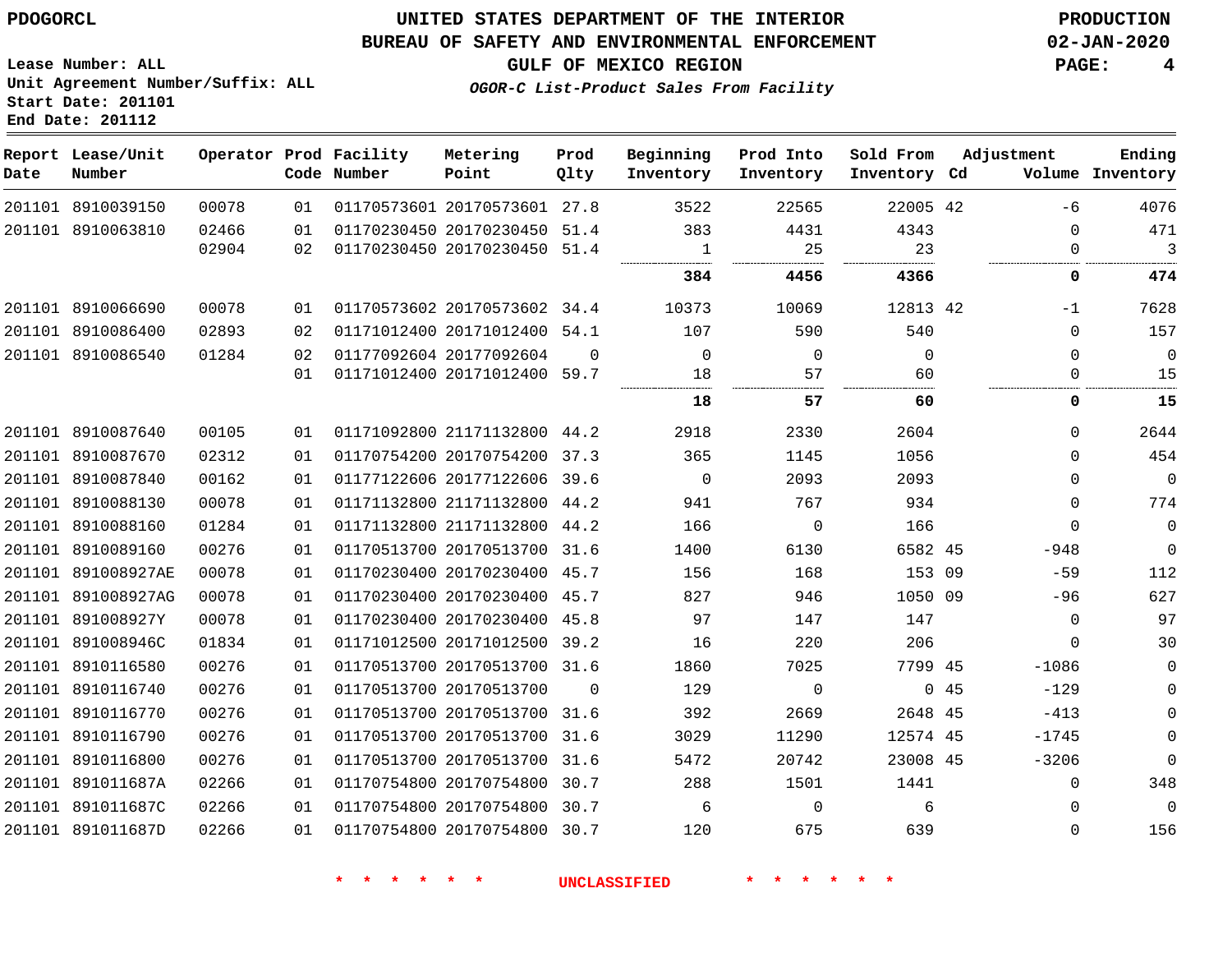**Report Lease/Unit**

G01153

# **UNITED STATES DEPARTMENT OF THE INTERIOR PDOGORCL PRODUCTION**

**Prod**

#### **BUREAU OF SAFETY AND ENVIRONMENTAL ENFORCEMENT 02-JAN-2020**

**Lease Number: ALL Unit Agreement Number/Suffix: ALL Start Date: 201101**

**Operator Prod Facility Metering**

**OGOR-C List-Product Sales From Facility**

**Beginning Prod Into Sold From**

**GULF OF MEXICO REGION PAGE: 5**

**Adjustment**

**Ending**

| Date | Number            |       |    | Code Number | Point                        | Qlty        | Inventory       | Inventory   | Inventory Cd |       |             | Volume Inventory |
|------|-------------------|-------|----|-------------|------------------------------|-------------|-----------------|-------------|--------------|-------|-------------|------------------|
|      | 201101 891011687E | 02266 | 01 |             | 01170754800 20170754800 30.7 |             | 57              | 122         | 151          |       | $\mathbf 0$ | 28               |
|      | 201101 8910117330 | 02266 | 01 |             | 01170754800 20170754800      | 30.7        | 6               | 32          | 30           |       | $\Omega$    | 8                |
|      | 201101 8910123210 | 00687 | 01 |             | 0117709260A 2017709260A 35.1 |             | 22              | 2302        | 2288         |       | $\Omega$    | 36               |
|      | 201101 8910123270 | 00105 | 01 |             | 01177215100 20177215102 30.3 |             | 40              | 4593        | 4594         |       | $\Omega$    | 39               |
|      | 201101 8910123320 | 00105 | 01 |             | 01177215100 20177215102 30.3 |             | 86              | 9673        | 9678         |       | $\Omega$    | 81               |
|      | 201101 8910123330 | 00105 | 01 |             | 01177215100 20177215102 30.3 |             | 144             | 17348       | 17347        |       | $\Omega$    | 145              |
|      | 201101 8910123350 | 03033 | 02 |             | 01171012500 20171012500      | 39.2        | 24              | 194         | 191          |       | $\Omega$    | 27               |
|      | 201101 8910123390 | 00105 | 01 |             | 01171131800 20171131800 48.1 |             | 1815            | 1302        | 1848         |       | $\Omega$    | 1269             |
|      | 201101 8910161330 | 02266 | 01 |             | 01170754800 20170754800      | 30.7        | 310             | 924         | 1020         |       | $\mathbf 0$ | 214              |
|      | 201101 8910169280 | 00276 | 01 |             | 01171132000 20171132000      | 43          | 334             | 7326        | 7458 42      |       | 1           | 203              |
|      | 201101 8910169290 | 00276 | 01 |             | 01171132000 20171132000      | 43          | $7\phantom{.0}$ | 361         | 357 42       |       | -1          | 10               |
|      | 201101 8910169300 | 00491 | 01 |             | 01170230810 20170230810      | 47.5        | 88              | 140         | 156          |       | $\mathbf 0$ | 72               |
|      | 201101 8910202350 | 00276 | 01 |             | 01170513700 20170513700 31.6 |             | 5311            | 25297       | 26698 42     |       | 1           | 3911             |
|      | 201101 8910202550 | 00105 | 01 |             | 01170230810 20170230810      | 47          | 94              | 80          | 133          |       | $\Omega$    | 41               |
|      | 201101 8910202560 | 00276 | 01 |             | 01170513700 20170513700      | $\mathbf 0$ | $\mathbf 0$     | $\mathbf 0$ | $\mathbf 0$  |       | $\mathbf 0$ | $\mathbf 0$      |
|      | 201101 G00974     | 00105 | 01 |             | 01171132000 20171132000      | 43          | 88              | 673         | 742          |       | $\Omega$    | 19               |
|      | 201101 G00985     | 00687 | 01 |             | 0117709260A 2017709260A 35.1 |             | 195             | 12703       | 12700 42     |       | -1          | 197              |
|      | 201101 G00987     | 00105 | 01 |             | 01171132800 21171132800 44.2 |             | 464             | 784         | 619          |       | $\mathbf 0$ | 629              |
|      | 201101 G00989     | 00003 | 01 |             | 01171012400 20171012400      | $\Omega$    | 1022            | $\mathbf 0$ | $\Omega$     |       | $\Omega$    | 1022             |
|      | 201101 G01027     | 00162 | 01 |             | 01177122606 20177122606      | 39.6        | $\Omega$        | 5204        | 5204         |       | $\Omega$    | $\mathbf 0$      |
|      | 201101 G01082     | 01364 | 02 |             | 01170753510 20170753510      | 50.4        | $\mathbf 0$     | 1197        | 579          |       | $\mathbf 0$ | 618              |
|      | 201101 G01083     | 00276 | 01 |             | 01170513700 20170513700 31.6 |             | 3818            | 16819       | 18167 45     |       | $-2470$     | $\mathbf 0$      |
|      | 201101 G01090     | 00276 | 01 |             | 01170513700 20170513700      | 31.6        | 509             | 12269       | 10881 45     |       | $-1897$     | $\mathbf 0$      |
|      | 201101 G01091     | 00276 | 01 |             | 01170513700 20170513700      | 31.6        | 811             | 2511        | 2934 45      |       | $-388$      | $\Omega$         |
|      | 201101 G01092     | 00276 | 01 |             | 01170513700 20170513700 31.6 |             | 2556            | 9812        | 10851 45     |       | $-1517$     | $\mathbf 0$      |
|      | 201101 G01096     | 00276 | 01 |             | 01170513700 20170513700 31.6 |             | 14              | 29          |              | 38 45 | $-5$        | $\mathbf 0$      |
|      | 201101 G01127     | 02630 | 01 |             | 01171132000 20171132000      | 43          | 17              | 347         | 354          |       | $\Omega$    | 10               |

**\* \* \* \* \* \* UNCLASSIFIED \* \* \* \* \* \***

01171132800 21171132800 44.2

42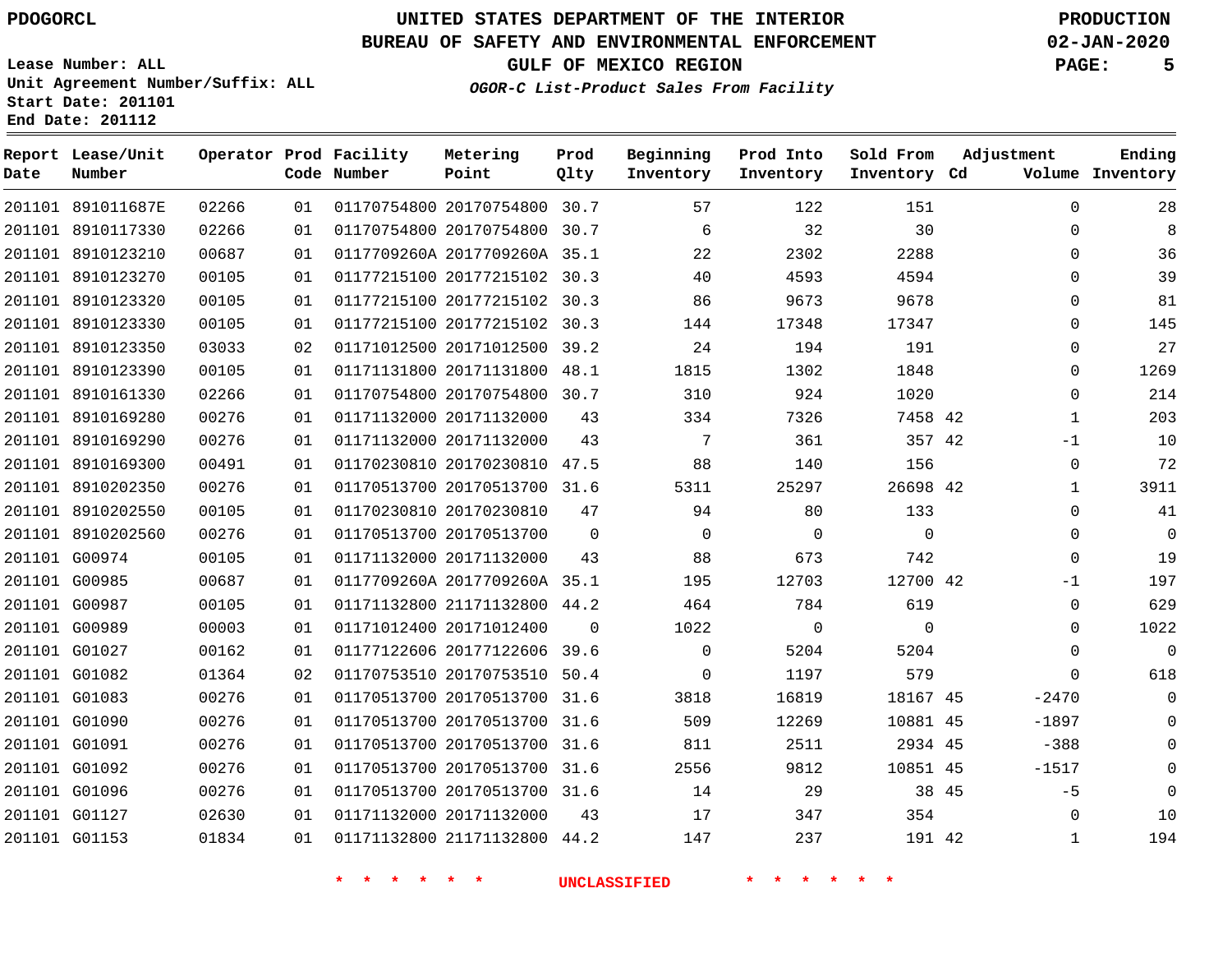**Report Lease/Unit**

**Number**

 G01194 G01198

**Date**

# **UNITED STATES DEPARTMENT OF THE INTERIOR PDOGORCL PRODUCTION**

**Prod Qlty**

#### **BUREAU OF SAFETY AND ENVIRONMENTAL ENFORCEMENT 02-JAN-2020**

**Lease Number: ALL Unit Agreement Number/Suffix: ALL Start Date: 201101**

> 

**Operator Prod Facility**

**Code Number**

20177072601

20171092650 48.8

**Metering Point**

  **OGOR-C List-Product Sales From Facility**

 

 

 

**Sold From Inventory**

**Prod Into Inventory**

**Beginning Inventory**

**GULF OF MEXICO REGION PAGE: 6**

**Inventory Cd Volume**

**Adjustment**

  $\Omega$   $\Omega$  $\Omega$  $\Omega$   $-1$  -351  $\Omega$  $\overline{0}$   $\Omega$  $\overline{0}$ -3275 -904  $\Omega$   $\Omega$   $\Omega$ 

**Ending**

|                                |                |          |  | * * * * * * |                                                              |    | UNCLASSIFIED * * * * |            | $\star$       |  |
|--------------------------------|----------------|----------|--|-------------|--------------------------------------------------------------|----|----------------------|------------|---------------|--|
|                                |                |          |  |             |                                                              |    |                      |            |               |  |
| 201101 G01967                  | 00105          | 01       |  |             | 01177215100 20177215102 30.3                                 |    | 171                  | 20757      | 20754         |  |
| 201101 G01966                  | 00105          | 01       |  |             | 01177215100 20177215102 30.3                                 |    | 65                   | 7462       | 7464          |  |
| 201101 G01953                  | 00105          | 01       |  |             | 01170230811 20170230811 49.4                                 |    | 17                   | 116        | 116           |  |
| 201101 G01901                  | 00105          | 01       |  |             | 01177215100 20177215102 30.3                                 |    | $\overline{1}$       | 133        | 133           |  |
| 201101 G01898                  | 02312          | 01       |  |             | 01171012500 20171012500 39.2                                 |    | 994                  | 8667       | 8474          |  |
| 201101 G01880                  | 00105          | 01       |  |             | 01171132000 20171132000                                      | 43 | 12                   | 322        | 325           |  |
| 201101 G01865                  | 00078          | 01       |  |             | 01171012500 20171012500 39.2                                 |    | 456                  | 3332       | 3332          |  |
| 201101 G01860                  | 00105          | 01       |  |             | 01170231110 20170231110 41.2                                 |    | 7182                 | 5699       | 11849         |  |
| 201101 G01757                  | 00003          | 01       |  |             | 01423210051 20423210050 55.9                                 |    | 157                  | 465        | 503 42        |  |
| 201101 G01620<br>201101 G01754 | 00276<br>00003 | 01<br>01 |  |             | 01170513700 20170513700 31.6<br>01423210051 20423210050 55.9 |    | 1330<br>19           | 5860<br>59 | 6286 45<br>63 |  |
| 201101 G01619                  | 00276          | 01       |  |             | 01170513700 20170513700 31.6                                 |    | 5087                 | 21196      | 23008 45      |  |
| 201101 G01610                  | 00105          | 01       |  |             | 01177215100 20177215102 30.3                                 |    | $\overline{3}$       | 966        | 961           |  |
| 201101 G01580                  | 02451          | 01       |  |             | 01170513800 20170513800                                      | 33 | $5^{\circ}$          | 31         | 34            |  |
| 201101 G01498                  | 02451          | 01       |  |             | 01170513800 20170513800 33                                   |    | 634                  | 8246       | 8236          |  |
| 201101 G01497                  | 02451          | 01       |  |             | 01170513800 20170513800                                      | 33 | 5175                 | 66935      | 66880         |  |
| 201101 G01477                  | 03026          | 01       |  |             | 01170230810 20170230810 47.5                                 |    | 746                  | 1018       | 1240          |  |
| 201101 G01447                  | 00276          | 01       |  |             | 01170513700 20170513700 31.6                                 |    | 424                  | 2046       | 2119 45       |  |
| 201101 G01441                  | 00105          | 01       |  |             | 01177112701 20177112700 26.2                                 |    | 1682                 | 1976       | 1861          |  |
| 201101 G01351                  | 00078          | 01       |  |             | 01170230400 20170230400 45.6                                 |    | 598                  | 585        | 795 42        |  |
| 201101 G01269                  | 03033          | 02       |  |             | 01171012500 20171012500 39.2                                 |    | 38                   | 316        | 311           |  |
| 201101 G01261                  | 03033          | 02       |  |             | 01171012500 20171012500 39.2                                 |    | 6                    | 49         | 48            |  |
| 201101 G01248                  | 02628          | 01       |  |             | 01171012500 20171012500 39.6                                 |    | 11                   | 69         | 71            |  |
| 201101 G01220                  | 00105          | 01       |  |             | 01177092600 20177092600 48.5                                 |    | 285                  | 6063       | 6163          |  |
| 201101 G01216                  | 00222          | 01       |  |             | 01177082958 20177082958 38.9                                 |    | $\overline{0}$       | 8197       | 8197          |  |
| 201101 G01210                  | 03041          | 01       |  |             | 01171132800 21171132800 44.2                                 |    | 3774                 | 4927       | 4317          |  |
|                                |                |          |  |             |                                                              |    |                      |            |               |  |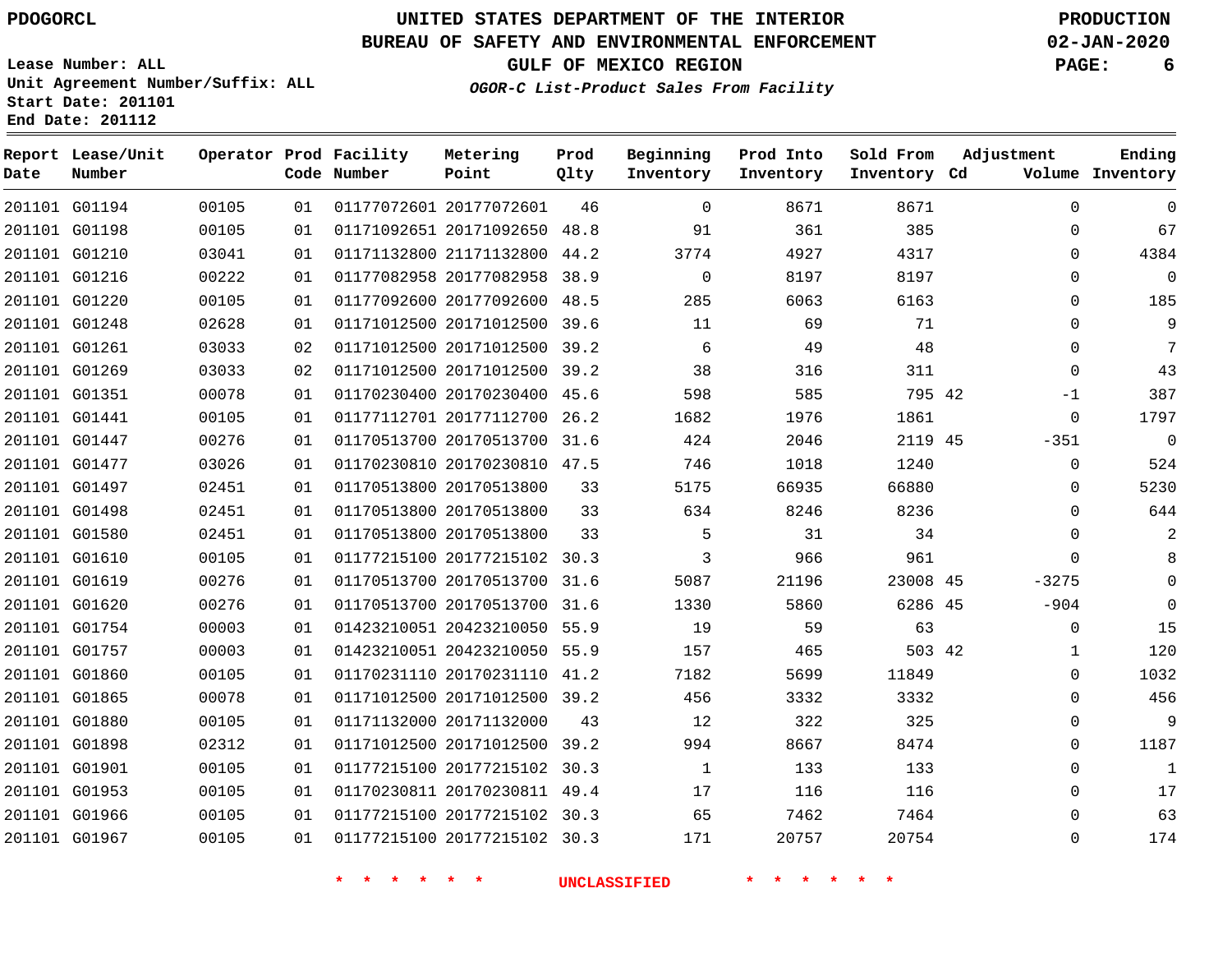G01997 G01998 G02006 G02021 G02023 G02037 G02045 G02062 G02091 G02099 G02104 G02111 G02127 G02161 G02163 G02317 G02353 G02354 G02357 G02391 G02404 G02428 G02429 G02433 G02434 G02436

**Date**

**Report Lease/Unit**

**Number**

# **UNITED STATES DEPARTMENT OF THE INTERIOR PDOGORCL PRODUCTION**

**Prod Qlty**

#### **BUREAU OF SAFETY AND ENVIRONMENTAL ENFORCEMENT 02-JAN-2020**

**Lease Number: ALL Unit Agreement Number/Suffix: ALL Start Date: 201101 End Date: 201112**

**Operator Prod Facility**

**Code Number**

 20170230810 47.2 20170230810 47.5 20170530900 42.7 20170230811 49.5 20170230811 49.5 20170530900 42.7 20170530900 42.6 0117704220A 2017704220A 43.8 20170230811 49.5

**Metering Point**

**OGOR-C List-Product Sales From Facility**

**Sold From Inventory**

**Prod Into Inventory**

**Beginning Inventory**

**GULF OF MEXICO REGION PAGE: 7**

**Inventory Cd Volume**

**Adjustment**

  $\Omega$  $\Omega$  $\Omega$  $\Omega$  $\Omega$  $\Omega$  $\Omega$  $\Omega$  $\Omega$  -1  $\overline{0}$   $\Omega$  $\overline{0}$  $\Omega$  $\Omega$  $\Omega$  $\Omega$   $\Omega$  $\Omega$  

**Ending**

| 01978 | 02 | 01171012310 20171012310      | 47.8                | 166      | 2382        | 2410     |  |
|-------|----|------------------------------|---------------------|----------|-------------|----------|--|
| 00687 | 01 | 01171132000 20171132000      | 43                  | 44       | 1134        | 1147     |  |
| 00276 | 01 | 01171132000 20171132000      | 43                  | 3388     | 80336       | 81499 42 |  |
| 02312 | 01 | 01170230810 20170230810      | 47.5                | 66       | 92          | 111      |  |
| 00105 | 01 | 01171012500 20171012500      | 39.2                | 785      | 6316        | 6236     |  |
| 00105 | 01 | 01171012500 20171012500      | 39.1                | 367      | 2951        | 2914     |  |
| 00105 | 01 | 01171132000 20171132000      | 43                  | 34       | 951         | 959      |  |
| 01284 | 01 | 01170230450 20170230450      | 51.4                | 182      | 1144        | 1204     |  |
| 01284 | 01 | 01170230450 20170230450      | 51.4                | 187      | 1560        | 1581     |  |
| 02200 | 02 | 01170230450 20170230450      | 51.4                | 5        | $\mathbf 0$ | 5        |  |
| 03033 | 02 | 0142709015A 2042709015A 41.8 |                     | 107      | 11102       | 11102    |  |
| 02589 | 01 | 01170230810 20170230810      | 47.7                | 1109     | 275         | 275      |  |
| 00105 | 01 | 01170230810 20170230810      | 47.5                | $\Omega$ | 0           | $\Omega$ |  |
| 00491 | 01 | 01170230810 20170230810      | 47.5                | 77       | 93          | 122      |  |
| 00491 | 01 | 01170230810 20170230810      | 47.5                | 6        | 8           | 10       |  |
| 03033 | 02 | 01423210051 20170230810      | 47.5                | 37       | 62          | 67       |  |
| 02628 | 02 | 01170230811 20170230811      | 49.5                | 26       | 32          | 53       |  |
|       |    |                              |                     |          |             |          |  |
|       |    |                              |                     |          |             |          |  |
|       |    |                              | <b>UNCLASSIFIED</b> |          |             |          |  |
|       |    |                              |                     |          |             |          |  |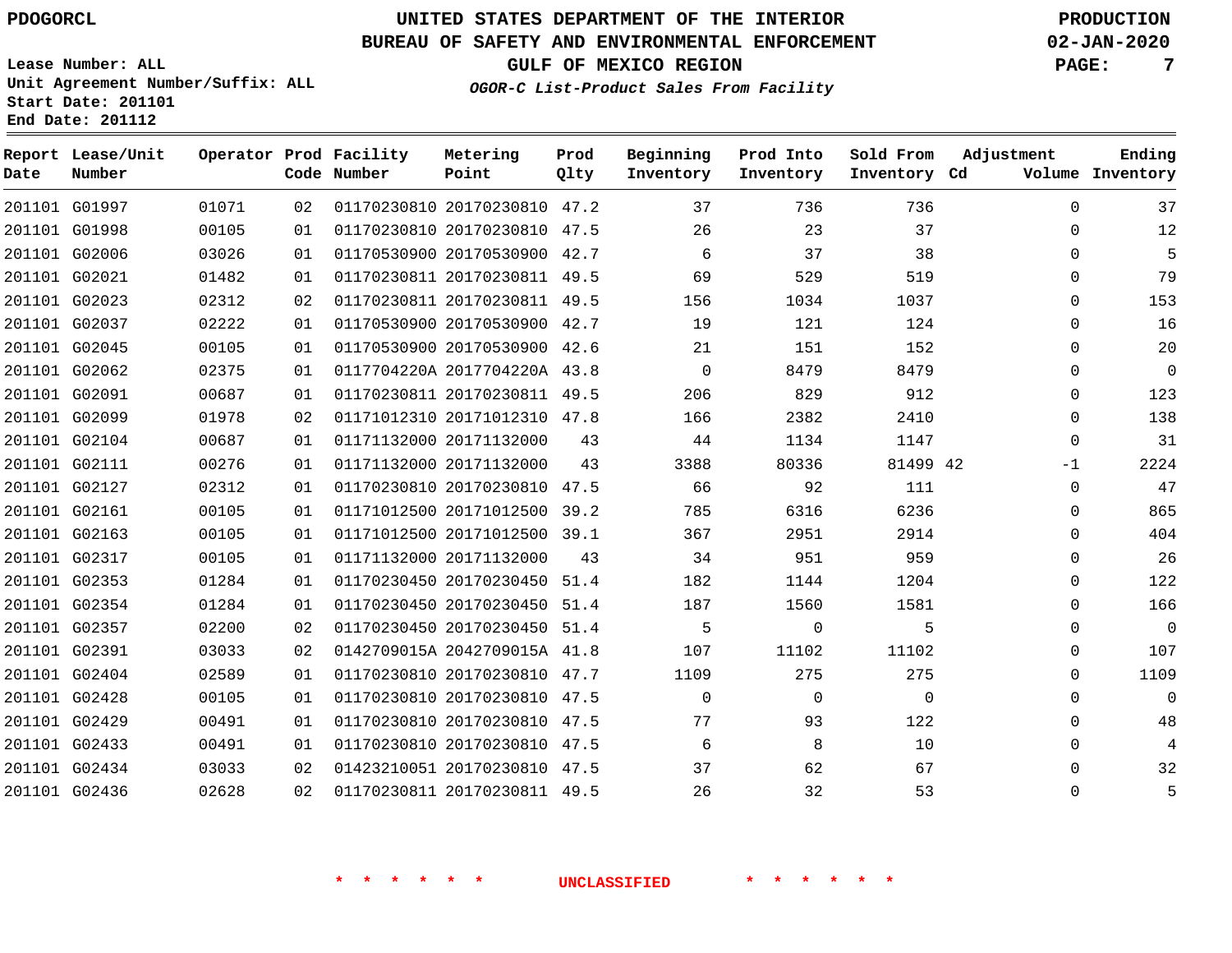#### **BUREAU OF SAFETY AND ENVIRONMENTAL ENFORCEMENT 02-JAN-2020**

**GULF OF MEXICO REGION PAGE: 8**

**Lease Number: ALL Unit Agreement Number/Suffix: ALL Start Date: 201101 End Date: 201112**

**OGOR-C List-Product Sales From Facility**

| Date | Report Lease/Unit<br>Number |       |    | Operator Prod Facility<br>Code Number | Metering<br>Point            | Prod<br>Qlty | Beginning<br>Inventory | Prod Into<br>Inventory | Sold From<br>Inventory Cd | Adjustment   | Ending<br>Volume Inventory |
|------|-----------------------------|-------|----|---------------------------------------|------------------------------|--------------|------------------------|------------------------|---------------------------|--------------|----------------------------|
|      | 201101 G02601               | 01834 | 01 |                                       | 01171092651 20171092650 48.8 |              |                        | $\Omega$               | 1                         | $\Omega$     | $\mathbf{0}$               |
|      |                             | 03056 | 01 |                                       | 01171092651 20171092650 48.8 |              | 0                      | 144                    | 117                       | $\mathbf 0$  | 27                         |
|      |                             |       |    |                                       |                              |              | 1                      | 144                    | 118                       | $\mathbf 0$  | 27                         |
|      | 201101 G02628               | 00105 | 01 |                                       | 01171012500 20171012500 39.1 |              | 62                     | 670                    | 640                       | $\mathbf 0$  | 92                         |
|      | 201101 G02663               | 02893 | 02 |                                       | 01423210051 20423210050 50.4 |              | $\overline{2}$         | $\Omega$               | 2                         | $\Omega$     | $\mathbf 0$                |
|      | 201101 G02665               | 02451 | 01 |                                       | 01423210051 20423210050 55.8 |              | 300                    | 817                    | 907                       | $\mathbf 0$  | 210                        |
|      | 201101 G02688               | 00105 | 01 |                                       | 01170230810 20170230810 47.4 |              | 73                     | 31                     | 88                        | $\Omega$     | 16                         |
|      | 201101 G02825               | 00105 | 01 |                                       | 01170230810 20170230810 47.4 |              | 269                    | 272                    | 401                       | $\mathbf 0$  | 140                        |
|      | 201101 G02826               | 00105 | 01 |                                       | 01170230810 20170230810 47.4 |              | 77                     | 135                    | 142                       | $\Omega$     | 70                         |
|      |                             |       | 01 |                                       | 01170231110 20170231110 41.2 |              | 153                    | 168                    | 291                       | $\mathbf 0$  | 30                         |
|      |                             |       |    |                                       |                              |              | 230                    | 303                    | 433                       | 0            | 100                        |
|      | 201101 G02870               | 03035 | 01 |                                       | 01170230810 20170230810 47.5 |              | 2                      | 41                     | 22                        | $\mathbf 0$  | 21                         |
|      | 201101 G02885               | 02312 | 01 |                                       | 01171132000 20171132000      | 43           | 7                      | 162                    | 165                       | $\Omega$     | 4                          |
|      | 201101 G02886               | 02312 | 02 |                                       | 01171132000 20171132000      | 43           | $\mathbf{1}$           | 46                     | 46                        | $\mathbf 0$  | $\mathbf{1}$               |
|      | 201101 G02895               | 02579 | 02 |                                       | 01171092651 20171092650      | 48.8         | $\Omega$               | 437                    | 357 42                    | $\mathbf{1}$ | 81                         |
|      | 201101 G02898               | 01834 | 01 |                                       | 01171012300 20171012300 38.9 |              | 598                    | 1234                   | 1164                      | $\Omega$     | 668                        |
|      | 201101 G02899               | 01834 | 01 |                                       | 01171012300 20171012300 38.9 |              | 1252                   | 2318                   | 2315 42                   | $-1$         | 1254                       |
|      | 201101 G02917               | 01834 | 01 |                                       | 01171092930 20171092930 35.3 |              | 84                     | 255                    | 332                       | $\mathbf 0$  | 7                          |
|      | 201101 G03061               | 00105 | 01 |                                       | 01423210051 20423210050 55.8 |              | 118                    | 309                    | 348                       | $\Omega$     | 79                         |
|      | 201101 G03068               | 00105 | 01 |                                       | 01423210051 20423210050 55.8 |              | 20                     | 162                    | 140                       | $\Omega$     | 42                         |
|      | 201101 G03152               | 00105 | 01 |                                       | 01177092600 20177092600 48.5 |              | 144                    | 3990                   | 4012                      | $\Omega$     | 122                        |
|      | 201101 G03236               | 03041 | 01 |                                       | 01170230450 20170230450 51.4 |              | 16                     | 103                    | 108                       | $\mathbf 0$  | 11                         |
|      | 201101 G03244               | 02871 | 01 |                                       | 01170230810 20170230810 47.4 |              | 2                      | $\Omega$               | 2                         | $\mathbf 0$  | $\Omega$                   |
|      | 201101 G03251               | 00105 | 01 |                                       | 01170231110 20170231110 41.2 |              | 266                    | 50                     | 307                       | $\Omega$     | 9                          |
|      | 201101 G03264               | 00003 | 01 |                                       | 01170230811 20170230811 49.5 |              | 5                      | 34                     | 34                        | $\mathbf 0$  | 5                          |
|      |                             | 01284 | 02 |                                       | 01170530900 20170530900 42.7 |              |                        | 110                    | 104                       | $\Omega$     | 14                         |
|      |                             |       |    |                                       |                              |              | 13                     | 144                    | 138                       | 0            | 19                         |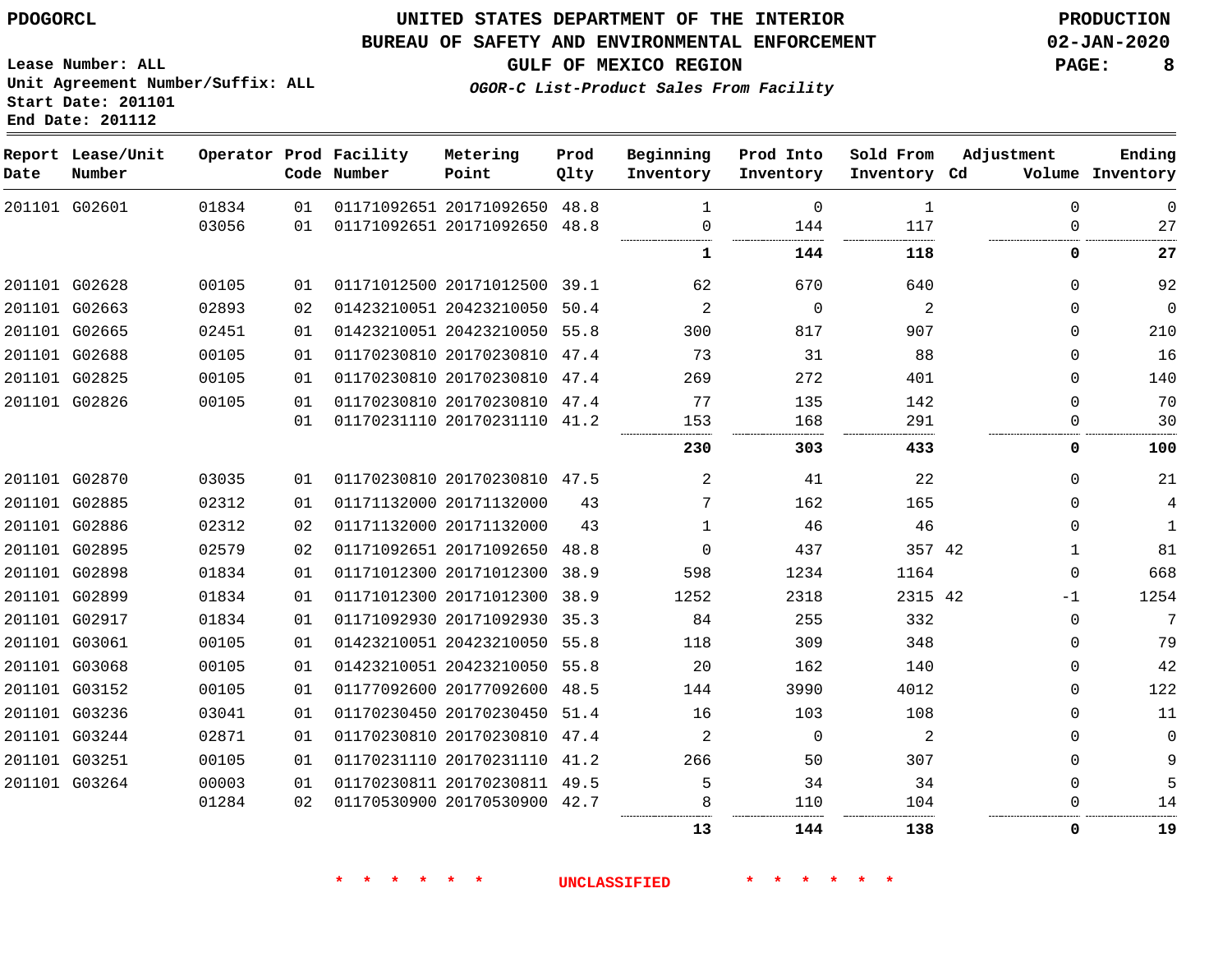# **UNITED STATES DEPARTMENT OF THE INTERIOR PDOGORCL PRODUCTION**

### **BUREAU OF SAFETY AND ENVIRONMENTAL ENFORCEMENT 02-JAN-2020**

**Lease Number: ALL Unit Agreement Number/Suffix: ALL Start Date: 201101**

**GULF OF MEXICO REGION PAGE: 9**

**OGOR-C List-Product Sales From Facility**

| Date          | Report Lease/Unit<br>Number |       |    | Operator Prod Facility<br>Code Number | Metering<br>Point            | Prod<br>Qlty | Beginning<br>Inventory | Prod Into<br>Inventory | Sold From<br>Inventory Cd | Adjustment   | Ending<br>Volume Inventory |
|---------------|-----------------------------|-------|----|---------------------------------------|------------------------------|--------------|------------------------|------------------------|---------------------------|--------------|----------------------------|
|               | 201101 G03265               | 01284 | 02 |                                       | 01170530900 20170530900 42.7 |              | 149                    | 1396                   | 1360                      | $\Omega$     | 185                        |
|               | 201101 G03331               | 02312 | 02 |                                       | 01171132800 21171132800 44.2 |              | 5504                   | 4748                   | 5086                      | $\mathbf 0$  | 5166                       |
|               | 201101 G03414               | 00105 | 01 |                                       | 01170753510 20170753510 50.4 |              | 109                    | 199                    | 149                       | $\Omega$     | 159                        |
|               | 201101 G03593               | 03035 | 01 |                                       | 01171012500 20171012500 39.2 |              | 35                     | 326                    | 316                       | $\mathbf 0$  | 45                         |
|               | 201101 G03738               | 00064 | 01 |                                       | 01170230450 20170230450 51.4 |              | 17                     | 203                    | 198                       | $\mathbf 0$  | 22                         |
|               | 201101 G03793               | 03035 | 01 |                                       | 01171012500 20171012500 39.2 |              | $\mathbf 0$            | 125                    | 124 47                    | 16           | 17                         |
|               | 201101 G03935               | 02672 | 01 |                                       | 01423210051 20423210050 55.9 |              | 4                      | 42                     | 34                        | $\Omega$     | 12                         |
|               | 201101 G03940               | 00105 | 01 |                                       | 01423210051 20423210050 55.9 |              | 9                      | 21                     | 25                        | $\mathbf 0$  | 5                          |
|               | 201101 G03958               | 00105 | 01 |                                       | 01170230510 20170230510 48.1 |              | 1068                   | 8                      | 458                       | $\mathbf 0$  | 618                        |
|               | 201101 G04003               | 00105 | 01 |                                       | 01171012500 20171012500 39.1 |              | 974                    | 7471                   | 7422                      | $\Omega$     | 1023                       |
|               | 201101 G04065               | 02628 | 01 |                                       | 01423210051 20423210050 55.9 |              | 29                     | 88                     | 95                        | $\Omega$     | 22                         |
|               | 201101 G04081               | 03035 | 01 |                                       | 01170230450 20170230810 47.5 |              | 43                     | 62                     |                           | 74 42<br>1   | 32                         |
|               | 201101 G04085               | 00687 | 01 |                                       | 01170230811 20170230811 49.5 |              | 126                    | 1032                   | 1005                      | $\mathbf 0$  | 153                        |
|               | 201101 G04087               | 02899 | 01 |                                       | 01177008150 01177008150 35.2 |              | 2064                   | 4506                   | 3375 42                   | -1           | 3194                       |
|               | 201101 G04090               | 02312 | 02 |                                       | 01170230810 20170230810 47.5 |              | 176                    | 188                    | 267                       | $\Omega$     | 97                         |
|               | 201101 G04098               | 01963 | 02 |                                       | 01170230810 20170230810 47.5 |              | 838                    | 1111                   | 1378                      | $\Omega$     | 571                        |
|               | 201101 G04143               | 00105 | 01 |                                       | 01170230510 20170230510 48.1 |              | 305                    | 3                      | 131                       | $\Omega$     | 177                        |
|               | 201101 G04232               | 00105 | 01 |                                       | 01171012500 20171012500 39.1 |              | 19                     | 144                    | 143                       | $\Omega$     | 20                         |
|               |                             | 00730 | 01 |                                       | 01171012500 20171012500 39.2 |              | 1076                   | 8315<br>               | 8251 42                   | -1           | 1139                       |
|               |                             |       |    |                                       |                              |              | 1095                   | 8459                   | 8394                      | -1           | 1159                       |
|               | 201101 G04397               | 00105 | 01 |                                       | 01170230810 20170230810 47.4 |              | $\mathbf 0$            | 196                    | 95                        | $\Omega$     | 101                        |
| 201101 G04421 |                             | 00105 | 01 |                                       | 01171131600 20171131600 42.7 |              | 1135                   | 16429                  | 16483 42                  | $\mathbf{1}$ | 1082                       |
|               | 201101 G04453               | 02589 | 01 |                                       | 01171012300 20171012300 35.2 |              | 638                    | 1248                   | 1210                      | $\mathbf 0$  | 676                        |
|               | 201101 G04537               | 02589 | 01 |                                       | 01420470030 20420470030 54.4 |              | 1105                   | 249                    | 328 42                    | $-1$         | 1025                       |
|               | 201101 G04547               | 02628 | 01 |                                       | 01423210051 20423210050 55.9 |              | 16                     | 40                     | 45                        | $\mathbf 0$  | 11                         |
|               | 201101 G04565               | 01284 | 01 |                                       | 01420390101 01420390101      | 0            | 114                    | $\mathbf 0$            | $\mathbf 0$               | $\Omega$     | 114                        |
|               | 201101 G04773               | 01482 | 01 |                                       | 01170230811 20170230811 49.5 |              | 2                      | 10                     | 11 42                     | $\mathbf{1}$ | 2                          |
|               | 201101 G04800               | 03026 | 01 |                                       | 01171132800 21171132800 44.2 |              | 8098                   | 7451                   | 7714                      | $\Omega$     | 7835                       |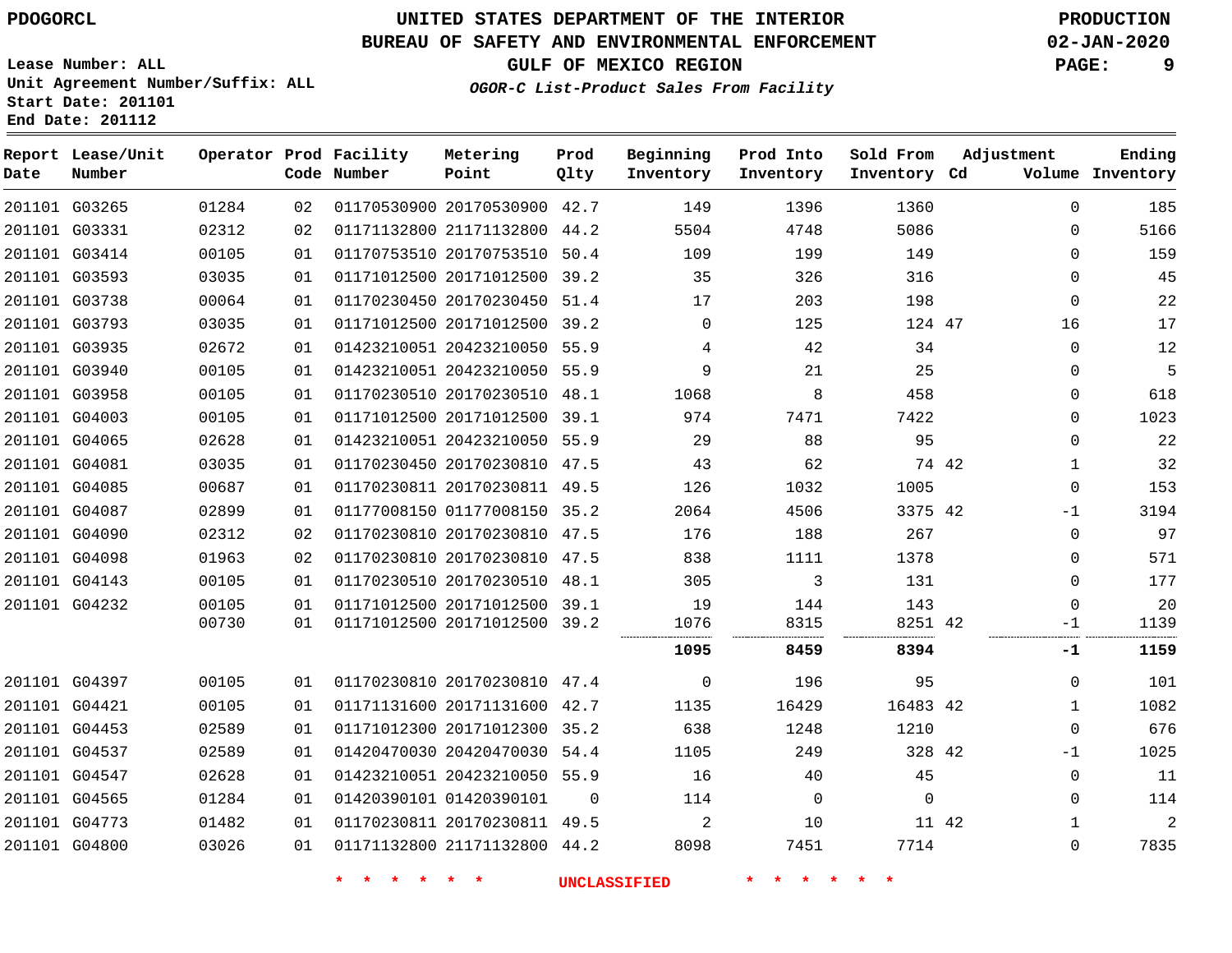### **BUREAU OF SAFETY AND ENVIRONMENTAL ENFORCEMENT 02-JAN-2020**

**GULF OF MEXICO REGION PAGE: 10**

**OGOR-C List-Product Sales From Facility**

**Lease Number: ALL Unit Agreement Number/Suffix: ALL Start Date: 201101 End Date: 201112**

| Date | Report Lease/Unit<br>Number |       |    | Operator Prod Facility<br>Code Number | Metering<br>Point            | Prod<br>Qlty   | Beginning<br>Inventory | Prod Into<br>Inventory | Sold From<br>Inventory Cd | Adjustment   | Ending<br>Volume Inventory |
|------|-----------------------------|-------|----|---------------------------------------|------------------------------|----------------|------------------------|------------------------|---------------------------|--------------|----------------------------|
|      | 201101 G04818               | 02894 | 01 |                                       | 01170230500 20170230500 40.6 |                | 5                      | 214                    | 172 42                    | $\mathbf{1}$ | 48                         |
|      | 201101 G04996               | 02628 | 01 |                                       | 01420570060 20420570060      | $\Omega$       | $\Omega$               | $\Omega$               | $\mathbf 0$               | 0            | $\mathbf 0$                |
|      | 201101 G05006               | 01284 | 02 |                                       | 01170230510 20170230510 48.2 |                | 92                     | $\Omega$               | 58                        | 0            | 34                         |
|      | 201101 G05283               | 01376 | 01 |                                       | 01170231300 01170231300 42.2 |                | $\Omega$               | 13261                  | 13261                     | 0            | $\mathbf 0$                |
|      | 201101 G05286               | 03033 | 02 |                                       | 01170230810 20170230810 47.5 |                | 27                     | 26                     | 40                        | 0            | 13                         |
|      | 201101 G05292               | 00003 | 01 |                                       | 01170230811 20170230811 49.5 |                | 22                     | 164                    | 162                       | 0            | 24                         |
|      | 201101 G05346               | 01819 | 01 |                                       | 01170530900 20170530900 42.7 |                | 26                     | 16                     | 40                        | $\Omega$     | 2                          |
|      | 201101 G05392               | 02672 | 02 |                                       | 01171132000 20171132000      | 43             | 1                      | 13                     | 13                        | 0            | $\mathbf{1}$               |
|      | 201101 G05393               | 02672 | 02 |                                       | 01170230811 20170230811 46.4 |                | 28                     | $\Omega$               | 26                        | 0            | $\overline{2}$             |
|      | 201101 G05431               | 00560 | 01 |                                       | 01177062608 2017706260A      | 37             | 98                     | 14488                  | 14494                     | 0            | 92                         |
|      |                             | 02409 | 01 |                                       | 01171132800 20177052203 37.1 |                | $\mathbf 0$            | 29                     | 29                        | $\Omega$     | $\Omega$                   |
|      |                             |       |    |                                       |                              |                | 98                     | 14517                  | 14523                     | 0            | 92                         |
|      | 201101 G05494               | 02871 | 02 |                                       | 01171132800 21171132800 44.2 |                | 282                    | 61                     | 170                       | 0            | 173                        |
|      | 201101 G05504               | 00105 | 01 |                                       | 01171012300 20171012300 38.9 |                | 526                    | 1149                   | 1053                      | $\Omega$     | 622                        |
|      |                             |       | 01 |                                       | 01171132800 21171132800 44.2 |                | 2798                   | 2490                   | 2623                      | $\Omega$     | 2665                       |
|      |                             | 00730 | 01 |                                       | 01171132800 21171132800 44.2 |                | 1085                   | 832                    | 951                       | $\Omega$     | 966                        |
|      |                             |       |    |                                       |                              |                | 4409                   | 4471                   | 4627                      | 0            | 4253                       |
|      | 201101 G05505               | 00078 | 01 |                                       | 01171132800 21171132800 44.2 |                | 742                    | 917                    | 736                       | 0            | 923                        |
|      | 201101 G05549               | 01834 | 01 |                                       | 01171092651 20171092650 48.8 |                | 245                    | 392                    | 565                       | $\Omega$     | 72                         |
|      | 201101 G05602               | 01834 | 01 |                                       | 01171012500 20171012500 39.2 |                | 282                    | 2719                   | 2628 42                   | $-1$         | 372                        |
|      | 201101 G05610               | 02312 | 01 |                                       | 01171012500 20171012500 39.2 |                | 21                     | 110                    | 116                       | $\mathbf 0$  | 15                         |
|      | 201101 G05612               | 00105 | 01 |                                       | 01171012500 20171012500 39.1 |                | 820                    | 6662                   | 6569                      | 0            | 913                        |
|      | 201101 G06027               | 00105 | 01 |                                       | 01423210051 20423210050 55.8 |                | 16                     | $\Omega$               | 16                        | 0            | $\mathbf 0$                |
|      | 201101 G06069               | 00105 | 01 |                                       | 01423210051 20423210050 55.8 |                | 17                     | 46                     | 51                        | 0            | 12                         |
|      | 201101 G06105               | 02409 | 01 |                                       | 01420390110 20420390110 52.6 |                | 53                     | 32                     | 45                        | 0            | 40                         |
|      | 201101 G06156               | 00105 | 01 |                                       | 01422450350 20422450350      | $\overline{0}$ | 592                    | $\mathbf 0$            | $\mathbf 0$               | 0            | 592                        |
|      | 201101 G06165               | 01284 | 01 |                                       | 01170230450 20170230450 51.4 |                | 14                     | 92                     | 96                        | 0            | 10                         |
|      | 201101 G06166               | 00105 | 01 |                                       | 01170230450 20170230450 51.3 |                | 2                      | 101                    | 92                        | $\Omega$     | 11                         |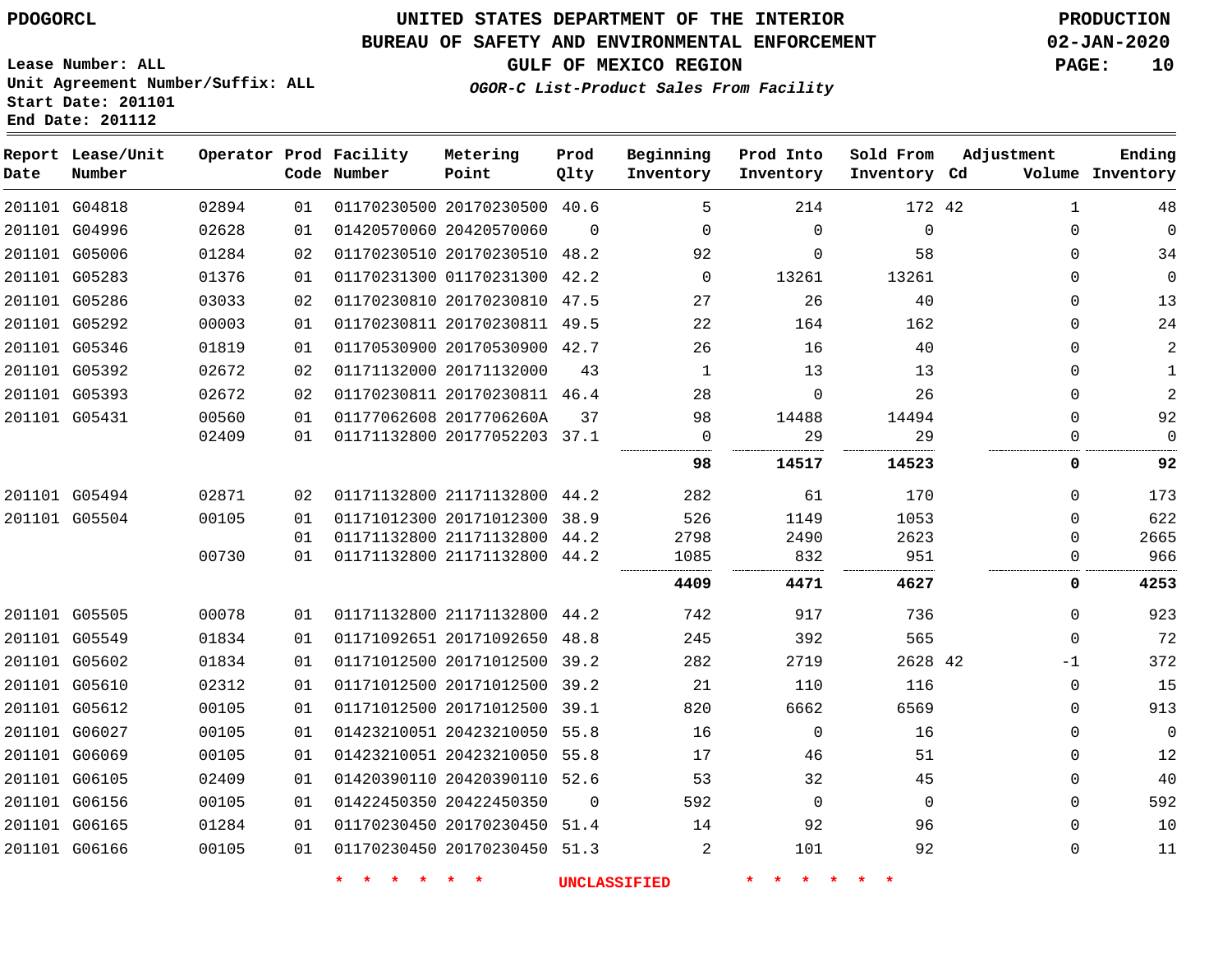### **BUREAU OF SAFETY AND ENVIRONMENTAL ENFORCEMENT 02-JAN-2020**

**Lease Number: ALL Unit Agreement Number/Suffix: ALL Start Date: 201101 End Date: 201112**

**GULF OF MEXICO REGION PAGE: 11**

**OGOR-C List-Product Sales From Facility**

| Date | Report Lease/Unit<br>Number |       |    | Operator Prod Facility<br>Code Number | Metering<br>Point            | Prod<br>Qlty | Beginning<br>Inventory | Prod Into<br>Inventory | Sold From<br>Inventory Cd | Adjustment |              | Ending<br>Volume Inventory |
|------|-----------------------------|-------|----|---------------------------------------|------------------------------|--------------|------------------------|------------------------|---------------------------|------------|--------------|----------------------------|
|      | 201101 G06167               | 00105 | 01 |                                       | 01170230450 20170230450 51.4 |              | 26                     | 40                     | 40                        |            | $\Omega$     | 26                         |
|      | 201101 G06168               | 03008 | 02 |                                       | 01170230450 20170230450 51.4 |              | 27                     | 509                    | 504                       |            | $\mathbf 0$  | 32                         |
|      | 201101 G06180               | 00730 | 01 |                                       | 01170230450 20170230450 51.4 |              | 5                      | 63                     | 61                        |            | $\Omega$     | 7                          |
|      | 201101 G06668               | 00276 | 01 |                                       | 01171132000 20171132000      | 43           | 3                      | 676                    | 661 42                    |            | $\mathbf 1$  | 19                         |
|      | 201101 G06767               | 01834 | 01 |                                       | 01171012500 20171012500 39.2 |              | 9                      | 33                     | 38                        |            | $\Omega$     | $\overline{4}$             |
|      | 201101 G07215               | 03041 | 01 |                                       | 01420390120 01420390120 50.1 |              | 134                    | 239                    | 275                       |            | $\mathbf 0$  | 98                         |
|      | 201101 G07619               | 02222 | 01 |                                       | 01170530900 20170530900      | 43           | 2                      | 16                     | 15 42                     |            | $-1$         | $\overline{2}$             |
|      | 201101 G07703               | 03041 | 01 |                                       | 01171132800 21171132800 44.2 |              | 4307                   | 3192                   | 3720                      |            | $\mathbf{0}$ | 3779                       |
|      | 201101 G07736               | 02312 | 02 |                                       | 01171132800 21171132800 44.2 |              | 441                    | 456                    | 445                       |            | $\Omega$     | 452                        |
|      | 201101 G07760               | 01284 | 01 |                                       | 01177122950 20177122950 32.6 |              | 333                    | $\overline{0}$         | 333                       |            | 0            | $\mathbf 0$                |
|      | 201101 G07802               | 01284 | 02 |                                       | 01177258041 01177258041 27.6 |              | 11                     | 10                     | 19                        |            | $\Omega$     | 2                          |
|      | 201101 G07917               | 01834 | 01 |                                       | 01170573602 20170573602 33.2 |              | 27454                  | 46746                  | 38784                     |            | $\Omega$     | 35416                      |
|      | 201101 G08120               | 02312 | 02 |                                       | 01423210051 20423210050 55.9 |              | 10                     | 22                     | 26                        |            | $\Omega$     | 6                          |
|      | 201101 G08640               | 02589 | 01 |                                       | 01170530900 20170530900      | 49           | $\Omega$               | 9                      | 9                         |            | $\Omega$     | $\Omega$                   |
|      | 201101 G08641               | 02589 | 01 |                                       | 01170530900 20170530900      | 49           | $\Omega$               | 40                     | 40                        |            | $\Omega$     | $\Omega$                   |
|      | 201101 G09010               | 03041 | 01 |                                       | 01420390120 01420390120 50.1 |              | 20                     | 76                     | 72                        |            | $\Omega$     | 24                         |
|      | 201101 G09500               | 02899 | 01 |                                       | 01177058270 01177058270 38.7 |              | 11                     | 27                     | 20                        |            | $\mathbf 0$  | 18                         |
|      | 201101 G09574               | 01819 | 01 |                                       | 01171012300 20171012300 38.9 |              | 119                    | 627                    | 407                       |            | $\Omega$     | 339                        |
|      | 201101 G09631               | 01284 | 01 |                                       | 01177122950 20177122950 32.6 |              | 74                     | $\overline{0}$         | 74                        |            | $\mathbf 0$  | $\mathbf 0$                |
|      | 201101 G10226               | 01819 | 01 |                                       | 01423210051 20423210050 55.9 |              | 15                     | 61                     | 60                        |            | $\Omega$     | 16                         |
|      | 201101 G10487               | 00981 | 01 |                                       | 01170753850 20170753850 32.4 |              | 1419                   | 169                    | 745                       |            | $\Omega$     | 843                        |
|      | 201101 G10584               | 03075 | 02 |                                       | 01170230811 20170230811 49.5 |              | $\Omega$               | 39                     | 33                        |            | $\Omega$     | 6                          |
|      | 201101 G10636               | 03035 | 01 |                                       | 01170230811 20170230811 49.5 |              | 160                    | 2195                   | 2030                      |            | $\mathbf 0$  | 325                        |
|      | 201101 G10665               | 02899 | 01 |                                       | 01177058270 01177058270 38.7 |              | 1073                   | 2460                   | 1906                      |            | $\Omega$     | 1627                       |
|      | 201101 G10794               | 02466 | 01 |                                       | 01177122950 20177122950      | 30.7         | 256                    | $\mathbf 0$            | 256                       |            | $\Omega$     | $\mathbf 0$                |
|      | 201101 G10910               | 00162 | 01 |                                       | 01177245110 2017724511G 45.7 |              | $\Omega$               | 8482                   | 8482                      |            | $\Omega$     | $\Omega$                   |
|      | 201101 G11243               | 02589 | 01 |                                       | 01420470030 20420470030 54.4 |              | 532                    | 237                    | 158 42                    |            | $\mathbf 1$  | 612                        |
|      | 201101 G11870               | 00276 | 01 |                                       | 01171132000 20171132000      | 43           | 2521                   | 71162                  | 71712 42                  |            | $-1$         | 1970                       |
|      |                             |       |    |                                       |                              |              |                        |                        |                           |            |              |                            |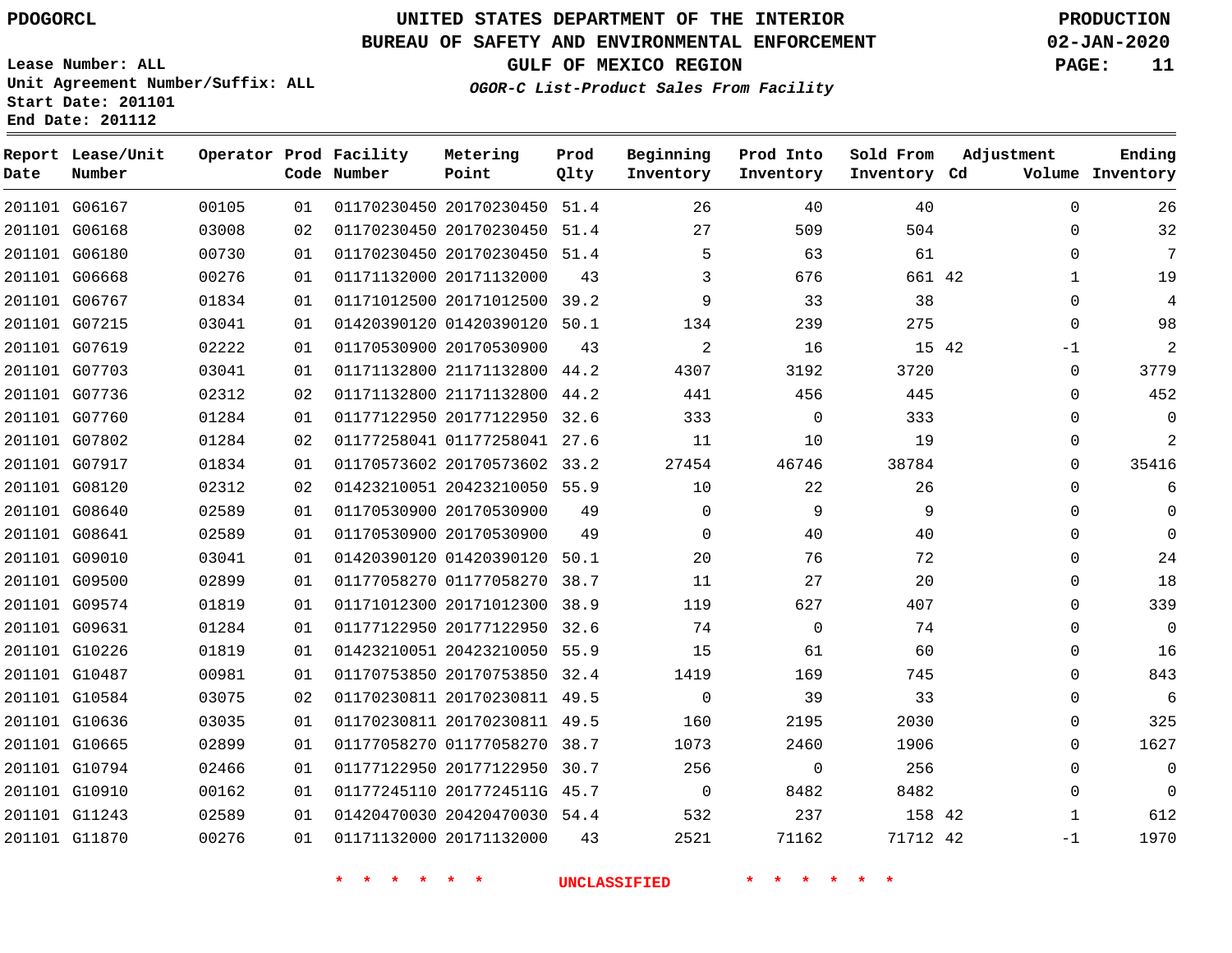G11952

**Date**

**Report Lease/Unit**

**Number**

# **UNITED STATES DEPARTMENT OF THE INTERIOR PDOGORCL PRODUCTION**

**Prod Qlty**

#### **BUREAU OF SAFETY AND ENVIRONMENTAL ENFORCEMENT 02-JAN-2020**

**Lease Number: ALL Unit Agreement Number/Suffix: ALL Start Date: 201101 End Date: 201112**

**Operator Prod Facility**

**Code Number**

**OGOR-C List-Product Sales From Facility**

**Sold From Inventory**

**Prod Into Inventory**

**Beginning Inventory**

**GULF OF MEXICO REGION PAGE: 12**

**Inventory Cd Volume**

**Adjustment**

  $\Omega$  $\Omega$ -1  $\Omega$  $\Omega$   $\Omega$  $\overline{0}$ -1  $\Omega$  $\overline{0}$  $\Omega$  $\Omega$  $\Omega$  $\Omega$  $\overline{0}$  $\Omega$  $\Omega$   $\Omega$   $\Omega$ 

**Ending**

|       | 35          | 32          | 7           |          | 01177112605 2017711260Y 34.5 | 01 | 01284 | 201101 G11983 |  |
|-------|-------------|-------------|-------------|----------|------------------------------|----|-------|---------------|--|
|       | 347         | 278         | 121         |          | 01171092651 20171092650 48.8 | 02 | 03008 | 201101 G11984 |  |
|       | 542 42      | 551         | 67          |          | 01171012500 20171012500 39.2 | 01 | 03035 | 201101 G12019 |  |
|       | 6984        | 7144        | 819         |          | 01171012500 20171012500 39.2 | 01 | 03035 | 201101 G12020 |  |
|       | 270         | 278         | 30          |          | 01171012500 20171012500 39.2 | 02 | 02312 | 201101 G12024 |  |
|       | 18385       | 20442       | 9003        |          | 01171012300 20171012300 34.3 | 01 | 02589 | 201101 G12355 |  |
|       | $\mathbf 0$ | $\mathbf 0$ | 113         | $\Omega$ | 01420390101 01420390101      | 01 | 02589 | 201101 G12497 |  |
|       | 24          | $\Omega$    | 57          |          | 01170230510 20170230510 48.2 | 01 | 02603 | 201101 G12564 |  |
|       | 575 42      | 385         | $\mathbf 0$ |          | 01170230810 20170230810 47.5 | 01 | 00162 | 201101 G12761 |  |
|       | 1225 42     | 1247        | 162         | 50       | 01170230811 20170230811      | 01 | 02200 | 201101 G12802 |  |
|       | 23          | 23          | 1           | 43       | 01171132000 20171132000      | 01 | 02409 | 201101 G12803 |  |
|       | 10          | $\mathbf 0$ | 10          |          | 01171012300 20171012300 38.9 | 01 | 01819 | 201101 G12906 |  |
| 61 42 |             | 56          | 30          |          | 01170230810 20170230810 47.5 | 02 | 03147 | 201101 G13576 |  |
|       | 9           | 8           | 2           |          | 01170230450 20170230450 51.4 | 01 | 00105 | 201101 G13825 |  |
|       | 13          | 14          | 1           |          | 01170230811 20170230811 49.5 | 01 | 03033 | 201101 G13850 |  |
|       | 267         | 275         | $\Omega$    | 43       | 01171132000 20171132000      | 01 | 03033 | 201101 G13897 |  |
|       | 43          | 37          | 13          |          | 01171092651 20171092650 48.8 | 02 | 02628 | 201101 G13937 |  |
|       | 9236        | 9353        | 1164        |          | 01171012500 20171012500 39.2 | 01 | 01284 | 201101 G13938 |  |
|       | 493         | 513         | 244         |          | 01170230810 20170230810 47.5 | 01 | 02409 | 201101 G14193 |  |
|       | 934         | 951         | 124         | 50       | 01170230811 20170230811      | 01 | 02200 | 201101 G14342 |  |
|       | 12          | 3           | 9           |          | 01171092930 20171092930 35.3 | 01 | 01834 | 201101 G14493 |  |
|       | 5429        | 5480        | 532         |          | 01170230450 20170230450 53.7 | 02 | 02871 | 201101 G14864 |  |
|       | 24435       | 11644       | 14900       |          | 01170231110 20170231110 41.2 | 01 | 00105 | 201101 G15050 |  |
|       | 578         | 451         | 2831        |          | 01170230810 20170230810 47.5 | 01 | 00064 | 201101 G15078 |  |
|       | 63          | $\mathbf 0$ | 63          |          | 01171132800 21171132800 44.2 | 02 | 00560 | 201101 G15189 |  |
|       | 107         | 93          | 27          |          | 01171012500 20171012500 39.2 | 01 | 03041 | 201101 G15239 |  |
|       | 23          | $\Omega$    | 23          |          | 01171092651 20171092650 48.8 | 02 | 03033 | 201101 G15242 |  |

20171012300 38.9

**Metering Point**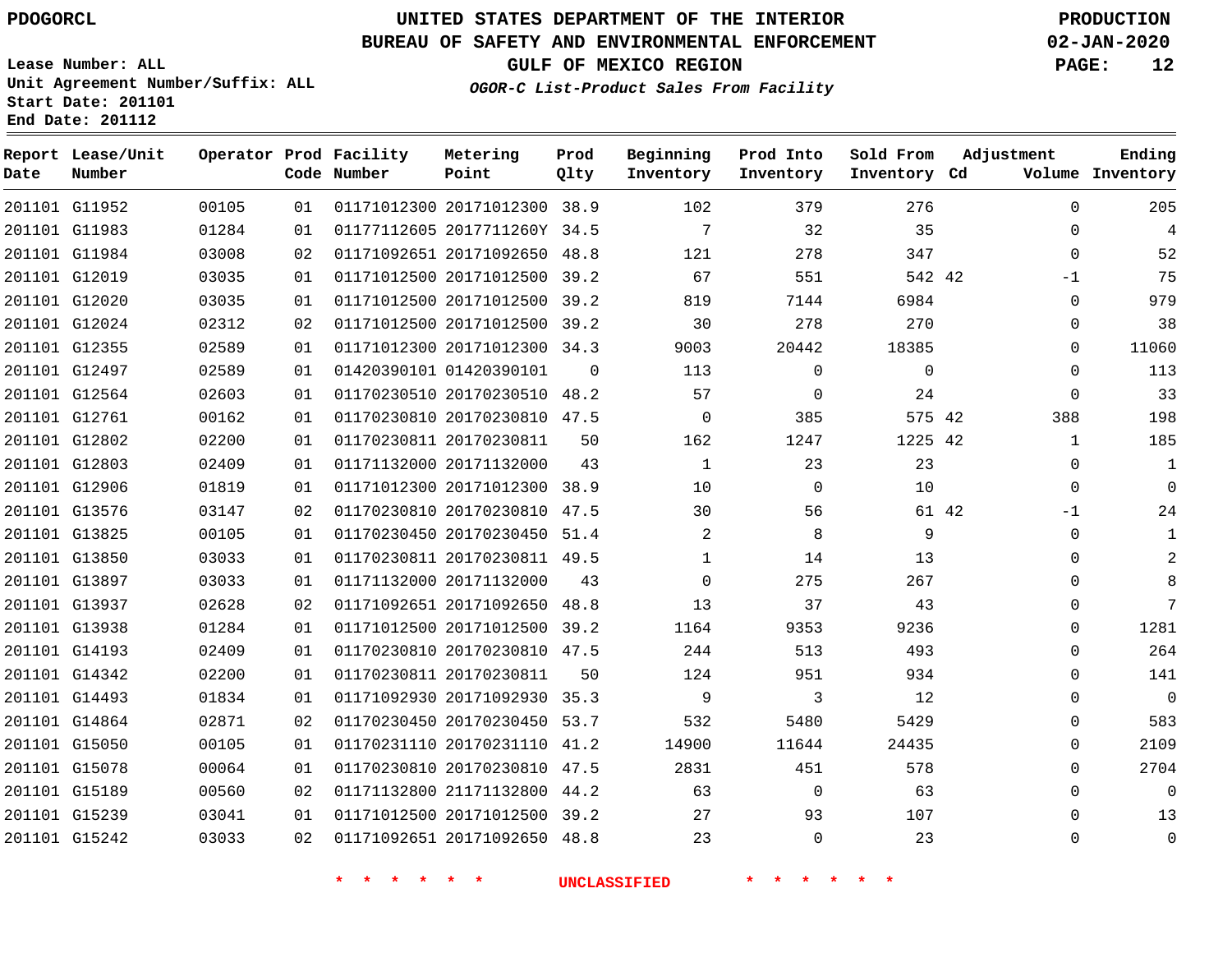**Date**

**Report Lease/Unit**

**Number**

### **UNITED STATES DEPARTMENT OF THE INTERIOR PDOGORCL PRODUCTION**

#### **BUREAU OF SAFETY AND ENVIRONMENTAL ENFORCEMENT 02-JAN-2020**

**Lease Number: ALL Unit Agreement Number/Suffix: ALL Start Date: 201101 End Date: 201112**

**Operator Prod Facility**

**Code Number**

# **GULF OF MEXICO REGION PAGE: 13**

**Prod Qlty**

**Metering Point**

**Inventory Cd Volume**

**Adjustment**

**Ending**

**OGOR-C List-Product Sales From Facility**

**Beginning Inventory** **Prod Into Inventory** **Sold From Inventory**

| 201101 G15263 | 00105 | 01 | 01171132000 20171132000      | 43       | 259      | 5822     | 5920     |                 | 0           | 161          |
|---------------|-------|----|------------------------------|----------|----------|----------|----------|-----------------|-------------|--------------|
| 201101 G15277 | 00222 | 02 | 01171012400 20171012400 54.1 |          | 2067     | 9621     | 9125     |                 | $\Omega$    | 2563         |
| 201101 G15299 | 02200 | 02 | 01171092651 20171092650 48.8 |          | 861      | 2588     | 2976 42  |                 | 5           | 478          |
| 201101 G15303 | 00105 | 01 | 01171092800 21171132800 44.2 |          | 159      | 135      | 146      |                 | $\Omega$    | 148          |
| 201101 G15312 | 00105 | 01 | 01171092651 20171092650 48.7 |          | 2430     | 8574     | 9422     |                 | $\Omega$    | 1582         |
| 201101 G15323 | 01482 | 01 | 01171012500 20171012500 39.2 |          | 12       | 245      | 223      |                 | $\Omega$    | 34           |
| 201101 G15740 | 00105 | 01 | 01170230450 20170230450 51.3 |          | 36       | 405      | 398      |                 | $\Omega$    | 43           |
|               | 02893 | 02 | 01170230450 20170230450 51.4 |          | 637      | 7714     | 7531 42  |                 | 1           | 821          |
|               |       |    |                              |          | 673      | 8119     | 7929     |                 | 1           | 864          |
| 201101 G15742 | 00730 | 01 | 01170230450 20170230450 51.4 |          | 13       | 169      | 164      |                 | $\mathbf 0$ | 18           |
| 201101 G15769 | 03041 | 01 | 01422450350 20422450350      | $\Omega$ | 73       | $\Omega$ | $\Omega$ |                 | $\Omega$    | 73           |
| 201101 G16104 | 00105 | 01 | 01170231110 20170231110 41.2 |          | 88       | 52       | 131      |                 | $\Omega$    | 9            |
| 201101 G16121 | 00687 | 01 | 01170230811 20170230811 49.5 |          | 14       | 283      | 255      |                 | $\mathbf 0$ | 42           |
| 201101 G16353 | 03033 | 01 | 01171132000 20171132000      | 43       | 35       | 585      | 604      |                 | $\Omega$    | 16           |
| 201101 G16469 | 03026 | 01 | 01170753510 20170753510 50.4 |          | 41       | 32       | 35       |                 | $\Omega$    | 38           |
| 201101 G16500 | 02312 | 01 | 01170755200 20170755200      | $\Omega$ | 93       | 0        | $\Omega$ |                 | $\Omega$    | 93           |
| 201101 G16515 | 00162 | 01 | 01177245110 2017724511G 45.7 |          | $\Omega$ | 24005    | 24005    |                 | $\Omega$    | $\mathbf 0$  |
| 201101 G16575 | 00730 | 01 | 01608103650 20608103650 29.6 |          | 1        | 131      | 131      |                 | 0           | $\mathbf{1}$ |
| 201101 G16890 | 00981 | 01 | 01170753850 20170753850 32.4 |          | 1932     | 275      |          | 0 <sub>09</sub> | $-1013$     | 1194         |
| 201101 G17124 | 02871 | 02 | 01170230450 20170230450 51.4 |          | 10       | 127      | 124 42   |                 | 1           | 14           |
| 201101 G17190 | 02312 | 02 | 01170230810 20170230810 47.5 |          | 56       | 76       | 93       |                 | $\Omega$    | 39           |
| 201101 G17295 | 01284 | 01 | 01170230810 20170230810 47.5 |          | 5        | 0        | 5        |                 | 0           | $\mathbf 0$  |
| 201101 G17754 | 02025 | 01 | 01170230510 20170230510 48.2 |          | 1719     | 15       | 696      |                 | $\Omega$    | 1038         |
| 201101 G17789 | 00105 | 01 | 01170230810 20170230810 47.5 |          | 11       | $\Omega$ | 11       |                 | $\Omega$    | $\Omega$     |
| 201101 G17858 | 00105 | 01 | 01170530900 20170530900 42.7 |          | 60       | 574      | 558      |                 | 0           | 76           |
| 201101 G17898 | 01963 | 02 | 01171131600 20171131600 42.7 |          | 36       | 277      | 295      |                 | $\Omega$    | 18           |
| 201101 G17912 | 02409 | 01 | 01171132800 20177052203 37.1 |          | $\Omega$ | 3597     | 3597     |                 | 0           | $\mathbf 0$  |
| 201101 G17913 | 01834 | 01 | 01171132800 21171132800 44.2 |          | $\Omega$ | 1058     | 525      |                 | $\Omega$    | 533          |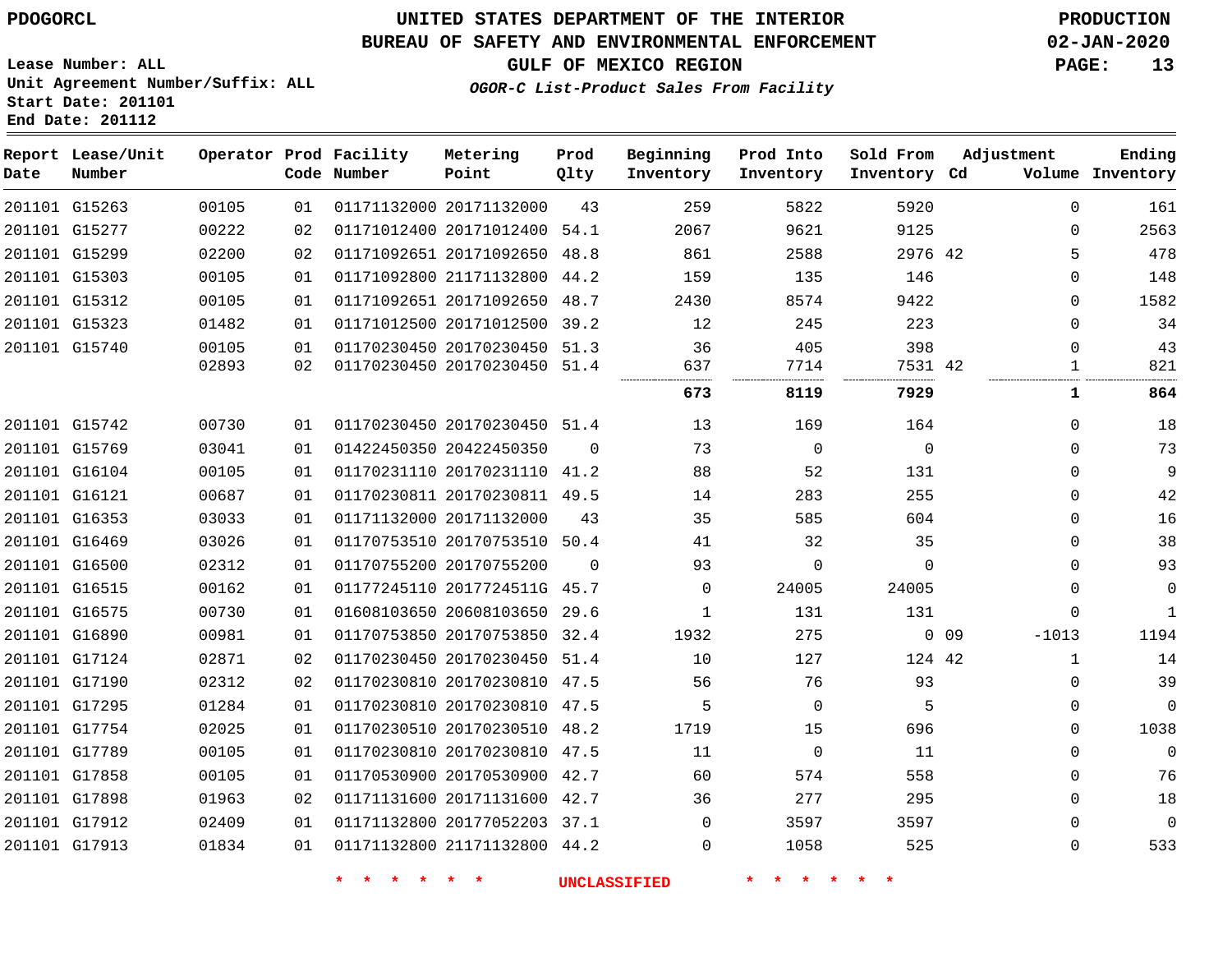G17921 G17966 G17973 G17977 G18040 G18043 G18577 G18863 G18920 G18936 G19030 G19127 G19760 G20605 G20655 G20660 G21065 G21070 G21096 G21116 G21120 G21378 G21530 G21532 G21534 G21580 G21592 G21652

**Date**

**Report Lease/Unit**

**Number**

### **UNITED STATES DEPARTMENT OF THE INTERIOR PDOGORCL PRODUCTION**

**Prod Qlty**

#### **BUREAU OF SAFETY AND ENVIRONMENTAL ENFORCEMENT 02-JAN-2020**

**Lease Number: ALL Unit Agreement Number/Suffix: ALL Start Date: 201101 End Date: 201112**

**Operator Prod Facility**

**Code Number**

 20177062959 26.4 20171012300 38.9 20171012400 54.1 21171132800 44.2 20171012500 39.2 20171012500 39.2

**Metering Point**

    **OGOR-C List-Product Sales From Facility**

**Prod Into Inventory**

**Beginning Inventory**

**GULF OF MEXICO REGION PAGE: 14**

**Inventory Cd Volume**

**Adjustment**

  $\Omega$  $\Omega$  $\Omega$  $\Omega$  $\Omega$ -1171  $\Omega$   $-2$ -197 -3 -1  $\Omega$  $\Omega$  $\Omega$  $-1$  $\Omega$  $\Omega$   $\Omega$  $\Omega$   $\Omega$   $\Omega$ 

**Ending**

| 00981 | 01 | 01170753850 20170753850 | 32.4     | 2233  | 303         | $\Omega$ | 09  |
|-------|----|-------------------------|----------|-------|-------------|----------|-----|
| 02312 | 02 | 01420470030 20420470030 | 49       | 2     | $\mathbf 0$ | $\Omega$ |     |
| 02200 | 02 | 01423210051 20423210050 | 56       | 15    | 44          | 48       |     |
| 02871 | 01 | 01422450350 20422450350 | $\Omega$ | 4     | $\Omega$    | $\Omega$ | 42  |
| 02806 | 01 | 01423210051 20423210050 | $\Omega$ | 58    | 187         | 0        | 09  |
| 00105 | 01 | 01170230811 20170230811 | $\Omega$ | 3     | $\mathbf 0$ | $\Omega$ | 09  |
| 02894 | 01 | 01171132800 21171132800 | 44.2     | 14506 | 23939       | 19072    | -42 |
| 02377 | 01 | 01423550141 20423550140 | 26.4     | 1099  | 18612       | 18879    |     |
| 00222 | 01 | 01170230510 20170230510 | 48.2     | 167   | 1           | 105      |     |
| 00105 | 01 | 01170230450 20170230450 | 51.4     | 53    | 811         | 778      |     |
| 02266 | 01 | 01171131600 20171131600 | 42.7     | 53    | 820         | 819      |     |
| 00560 | 02 | 01171132800 21171132800 | 44.2     | 286   | 300         | 290 42   |     |
| 00105 | 01 | 01170230811 20170230811 | 49.5     | 18    | 105         | 107      |     |
| 00105 | 01 | 01171132800 21171132800 | 44.1     | 1877  | 1399        | 1625     |     |
| 02058 | 02 | 01171012500 20171012500 | 39.2     | 43    | 184         | 202      |     |
| 01819 | 01 | 01170230811 20170230811 | 49.5     | 200   | 1416        | 1406     |     |
| 00078 | 01 | 01170230400 20170230400 | 46.2     | 791   | 2101        | 1499     |     |
| 02807 | 01 | 01170230811 20170230811 | 49.5     | 161   | 938         | 961 42   |     |
| 02807 | 01 | 01170230811 20170230811 | 49.5     | 95    | 302         | 352      |     |
| 03035 | 01 | 01170230811 20170230811 | 49.5     | 3     | 20          | 20       |     |

20171132000

21171132800 44.2

**\* \* \* \* \* \* UNCLASSIFIED \* \* \* \* \* \***

 

 

**Sold From Inventory**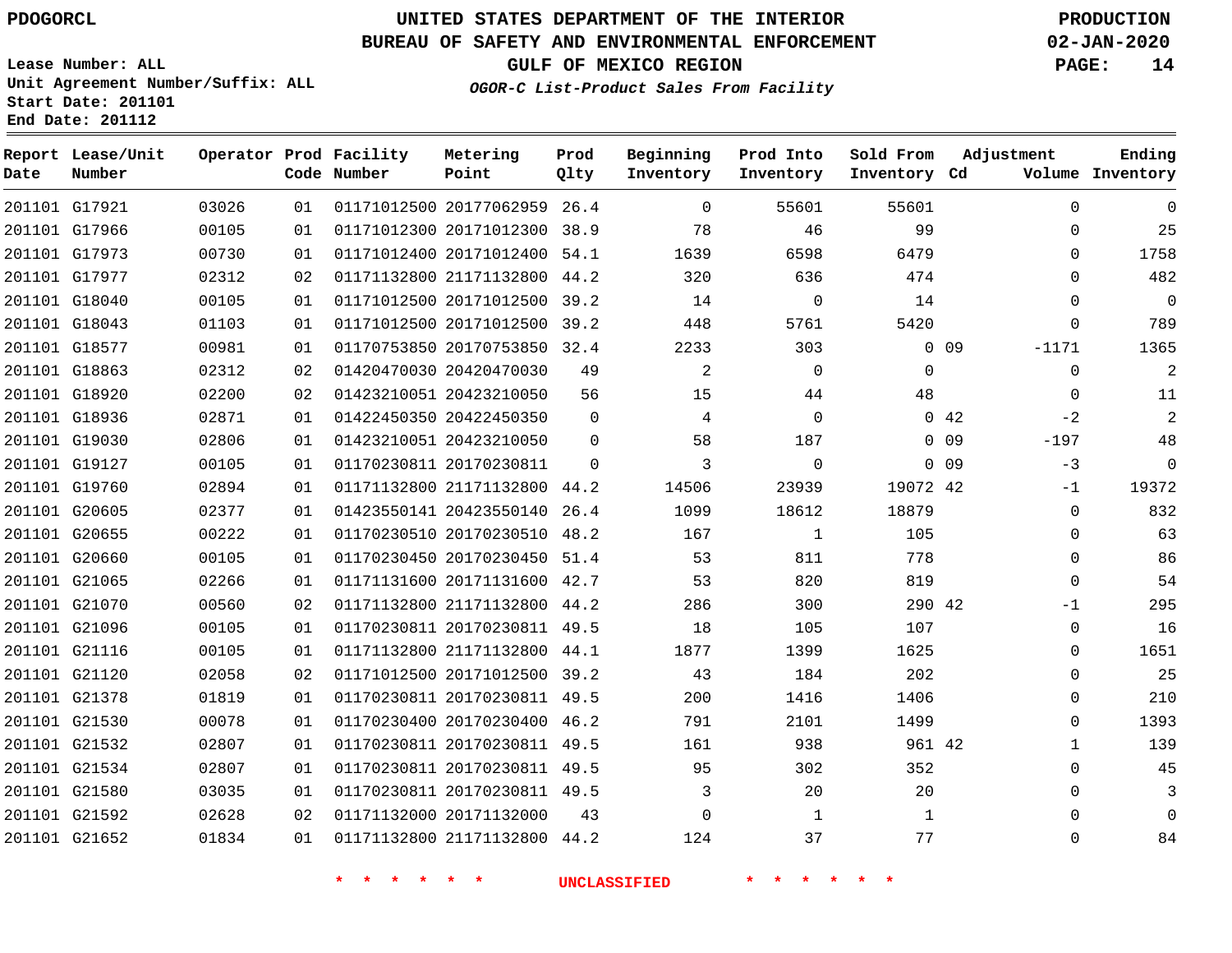### **BUREAU OF SAFETY AND ENVIRONMENTAL ENFORCEMENT 02-JAN-2020**

**Lease Number: ALL Unit Agreement Number/Suffix: ALL Start Date: 201101 End Date: 201112**

**OGOR-C List-Product Sales From Facility**

**GULF OF MEXICO REGION PAGE: 15**

**Inventory Cd Volume**

**Adjustment**

-1 -200

 

**Ending**

42

**Sold From Inventory**

 

**Prod Into Inventory**

0 0 9

| Date   | Report Lease/Unit<br>Number |       |    | Operator Prod Facility<br>Code Number | Metering<br>Point       | Prod<br>Qlty | Beginning<br>Inventory |
|--------|-----------------------------|-------|----|---------------------------------------|-------------------------|--------------|------------------------|
| 201101 | G21655                      | 01834 | 01 |                                       | 01171132800 21171132800 | 44.2         | 1                      |
| 201101 | G21700                      | 00105 | 01 |                                       | 01177258153 01177258153 | 29.3         | 1593                   |
| 201101 | G21825                      | 00981 | 01 |                                       | 01170753850 20170753850 | 32.4         | 382                    |
| 201101 | G21826                      | 00981 | 01 |                                       | 01170753850 20170753850 | 32.4         | 472                    |
| 201101 | G22219                      | 03033 | 01 |                                       | 01423210051 20423210050 | 55.9         | 149                    |
| 201101 | G22236                      | 00105 | 01 |                                       | 01170230450 20170230450 | 51.4         | 23                     |
| 201101 | G22246                      | 01284 | 02 |                                       | 01423210051 20170230500 | 40.6         | 43                     |
| 201101 | G22268                      | 02777 | 01 |                                       | 01170230810 2042709015I | 32.3         | $\Omega$               |
|        |                             |       |    |                                       |                         |              |                        |

| 201101 G21826 | 00981 | 01 | 01170753850 20170753850 32.4 |      | 472         | $\Omega$    |          | 0 <sub>09</sub> | $-248$   | 224      |
|---------------|-------|----|------------------------------|------|-------------|-------------|----------|-----------------|----------|----------|
| 201101 G22219 | 03033 | 01 | 01423210051 20423210050 55.9 |      | 149         | 249         | 334      |                 | $\Omega$ | 64       |
| 201101 G22236 | 00105 | 01 | 01170230450 20170230450 51.4 |      | 23          | 88          | 102      |                 | $\Omega$ | 9        |
| 201101 G22246 | 01284 | 02 | 01423210051 20170230500 40.6 |      | 43          | 369         | 330      |                 | $\Omega$ | 82       |
| 201101 G22268 | 02777 | 01 | 01170230810 2042709015I 32.3 |      | 0           | 741         | 741      |                 | $\Omega$ | $\Omega$ |
| 201101 G22501 | 00078 | 01 | 01170230400 20170230400 46.2 |      | 431         | 1160        | 822      |                 | $\Omega$ | 769      |
| 201101 G22505 | 02025 | 01 | 01170230811 20170230811 49.5 |      | 191         | 1520        | 1486     |                 | $\Omega$ | 225      |
| 201101 G22510 | 00162 | 01 | 01170230810 20170230810      | 47.5 | $\mathbf 0$ | 8403        | 12622 42 |                 | 8543     | 4324     |
| 201101 G22513 | 02579 | 02 | 01170230810 20170230810      | 47.5 | 972         | 1211        | 1560     |                 | $\Omega$ | 623      |
| 201101 G22582 | 01834 | 01 | 01170530900 20170530900      | 42.7 | 2806        | 25446       | 24888    |                 | $\Omega$ | 3364     |
| 201101 G22587 | 02200 | 02 | 01171132000 20171132000      | 43   | 1           | 14          | 111 42   |                 | 96       | $\Omega$ |
| 201101 G22605 | 01834 | 01 | 01171132800 21171132800 44.2 |      | 329         | 291         | 308      |                 | $\Omega$ | 312      |
| 201101 G22621 | 01834 | 01 | 01171132800 21171132800      | 44.2 | 16090       | 14262       | 15058    |                 | $\Omega$ | 15294    |
| 201101 G22660 | 02058 | 02 | 01171012310 20171012310      | 47.8 | 67          | 765         | 788      |                 | $\Omega$ | 44       |
| 201101 G22679 | 00222 | 01 | 01177082958 20177082958      | 38.9 | 0           | 429         | 429      |                 | $\Omega$ | $\Omega$ |
| 201101 G22712 | 00222 | 02 | 01171012500 20171012500 39.2 |      | 29          | 425         | 395 42   |                 | $-1$     | 58       |
| 201101 G22751 | 00730 | 01 | 01171012500 20171012500      | 39.2 | 387         | 3016        | 2990     |                 | $\Omega$ | 413      |
| 201101 G22772 | 00105 | 01 | 01170513800 20170513800      | 33   | 186         | 2324        | 2328     |                 | $\Omega$ | 182      |
| 201101 G22781 | 00222 | 02 | 01170754751 01170754751 35.8 |      | 558         | 3507        | 2058     |                 | $\Omega$ | 2007     |
| 201101 G22792 | 00222 | 02 | 01177258041 01177258041 27.5 |      | 1451        | 2141        | 3129 42  |                 |          | 464      |
|               | 02714 | 01 | 01177258151 01177258151 32.4 |      | 153         | $\Omega$    | 147 28   |                 | -6       | $\Omega$ |
|               |       |    |                              |      | 1604        | 2141        | 3276     |                 | -5       | 464      |
| 201101 G22840 | 00730 | 01 | 01608103650 20608103650      | 29.5 | 9           | 1434        | 1434     |                 | $\Omega$ | 9        |
| 201101 G23125 | 02312 | 02 | 01420470030 20420470030      | 49   | 349         | $\mathbf 0$ | 88       |                 | $\Omega$ | 261      |
| 201101 G23180 | 03033 | 02 | 01423210051 20423210050 55.9 |      | 91          | 103         | 167      |                 | 0        | 27       |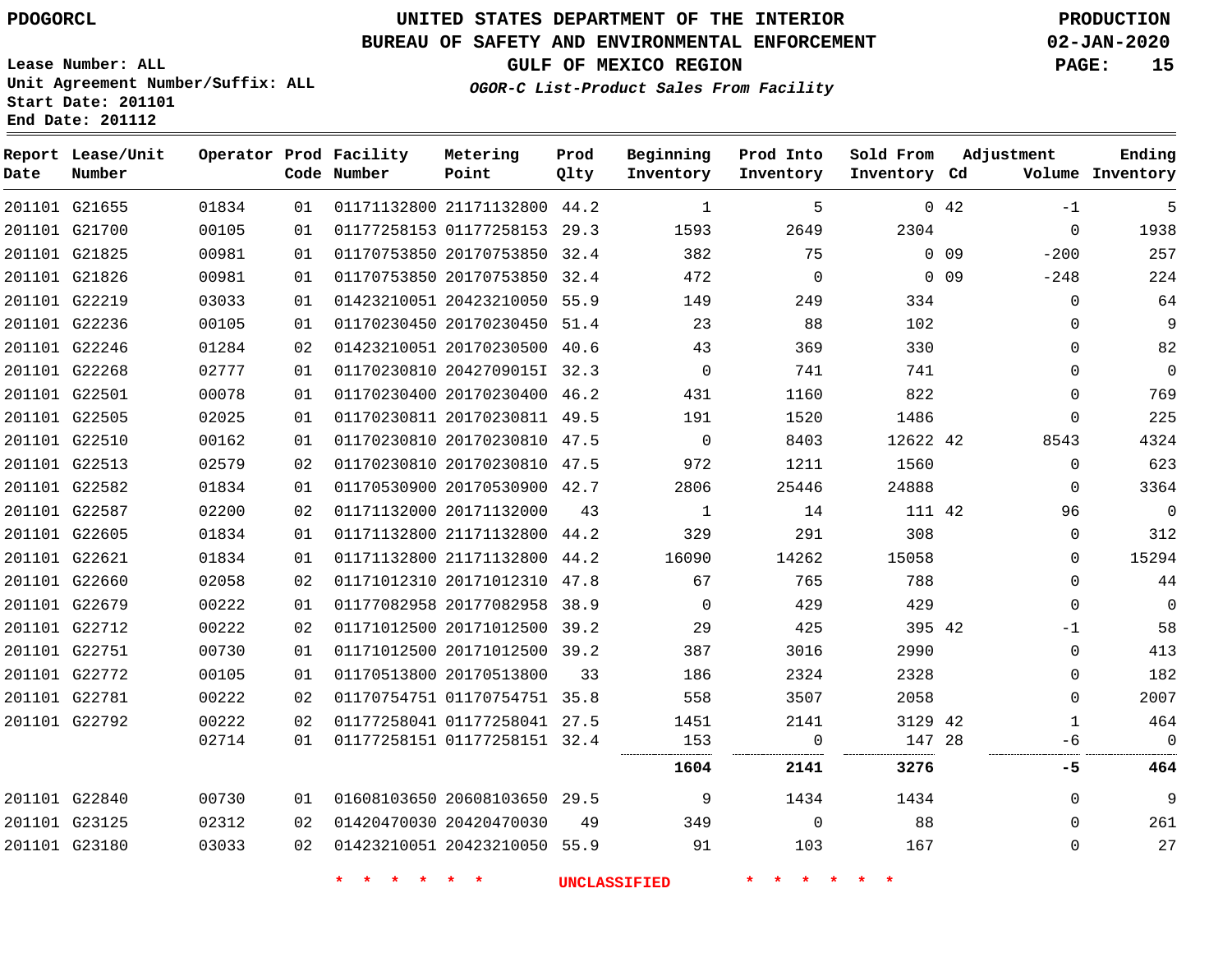**Prod Qlty**

#### **BUREAU OF SAFETY AND ENVIRONMENTAL ENFORCEMENT 02-JAN-2020**

**Lease Number: ALL Unit Agreement Number/Suffix: ALL Start Date: 201101**

**Operator Prod Facility**

**Code Number**

20423210050 55.9

**Metering Point**

   

**End Date: 201112**

**Report Lease/Unit**

**Number**

G23181

**Date**

> G24878 G24883

**GULF OF MEXICO REGION PAGE: 16**

**Inventory Cd Volume**

**Adjustment**

  $\Omega$ 

**Ending**

**OGOR-C List-Product Sales From Facility**

**Beginning Inventory**

**Sold From Inventory**

**Prod Into Inventory**

|               | 201101 G23193 | 02579 | 02 | 01170230510 20170230510      | 48.2 | 354      | 2              | 112     |       | 0        |  |
|---------------|---------------|-------|----|------------------------------|------|----------|----------------|---------|-------|----------|--|
|               | 201101 G23199 | 00105 | 01 | 01170230450 20170230450 51.4 |      | 74       | 586            | 598     |       | 0        |  |
|               | 201101 G23473 | 00981 | 01 | 01170753850 20170753850 32.4 |      | 1130     | 57             | 593     |       | 0        |  |
|               | 201101 G23480 | 00981 | 01 | 01170753850 20170753850 32.4 |      | 4342     | 537            | 2278    |       | 0        |  |
|               | 201101 G23528 | 00981 | 01 | 01170753850 20170753850 32.4 |      | 1020     | $\overline{0}$ | 535     |       | 0        |  |
|               | 201101 G23529 | 00981 | 01 | 01170753850 20170753850 32.4 |      | 2029     | 316            | 1065    |       | 0        |  |
|               | 201101 G23730 | 01978 | 02 | 01170230810 20170230811 49.5 |      | 21       | 142            | 143     |       | 0        |  |
|               | 201101 G23735 | 00162 | 01 | 01170230810 20170230810 47.5 |      | $\Omega$ | 180            | 180     |       | 0        |  |
|               | 201101 G23736 | 02312 | 02 | 01170230810 20170230810 47.5 |      | 26       | 68             | 59      |       | 0        |  |
|               | 201101 G23748 | 02312 | 01 | 01170230810 20170230810 47.5 |      | 48       | 56             | 75      |       | 0        |  |
|               | 201101 G23754 | 02222 | 01 | 01170230811 20170230811 49.5 |      | 19       | 225            | 211     |       | 0        |  |
|               | 201101 G23820 | 02899 | 01 | 01177058270 01177058270 38.7 |      | 257      | 595            | 459     |       | 0        |  |
|               | 201101 G23851 | 02503 | 02 | 01171012400 20171012400 54.1 |      | 904      | 13             | 913 42  |       | $-1$     |  |
|               | 201101 G23853 | 02266 | 01 | 01171012310 20171012310 47.8 |      | 40       | 698            | 698     |       | 0        |  |
|               | 201101 G23933 | 00064 | 01 | 01171092651 20171092650 48.8 |      | 3        | $\Omega$       | 3       |       | $\Omega$ |  |
|               | 201101 G23956 | 02807 | 01 | 01170753510 20170753510 50.4 |      | 1477     | 1064           | 1229 42 |       | $-1$     |  |
|               | 201101 G24330 | 02566 | 01 | 01427038270 01427038270 50.5 |      | 271      | 24             | 92      |       | 0        |  |
|               | 201101 G24425 | 02312 | 02 | 01170230810 20170230810 47.5 |      | 3        | 88             | 46      |       | 0        |  |
|               | 201101 G24700 | 02312 | 02 | 01170230811 20170230811 49.5 |      | 0        | 61             | 52      |       | 0        |  |
|               | 201101 G24710 | 02025 | 01 | 01170230811 20170230811 49.5 |      | 380      | 2930           |         | 0 0 9 | $-2896$  |  |
|               | 201101 G24718 | 02579 | 02 | 01170230810 20170230810 47.5 |      | 64       | 22             | 75      |       | 0        |  |
|               | 201101 G24730 | 00105 | 01 | 01170230500 20170230500 40.5 |      | 309      | 3209           | 2806    |       | 0        |  |
|               | 201101 G24767 | 02628 | 01 | 01170530900 20170530900 42.7 |      | 44       | 491            | 471     |       | 0        |  |
|               | 201101 G24791 | 02989 | 01 | 01171131600 20171131600 42.7 |      | 85       | 1096           | 1109    |       | 0        |  |
| 201101 G24873 |               | 00222 | 02 | 01171012400 20171012400 54.1 |      | 30       | 142            | 135 42  |       |          |  |

**\* \* \* \* \* \* UNCLASSIFIED \* \* \* \* \* \***

 20171092650 48.8 20171092650 48.8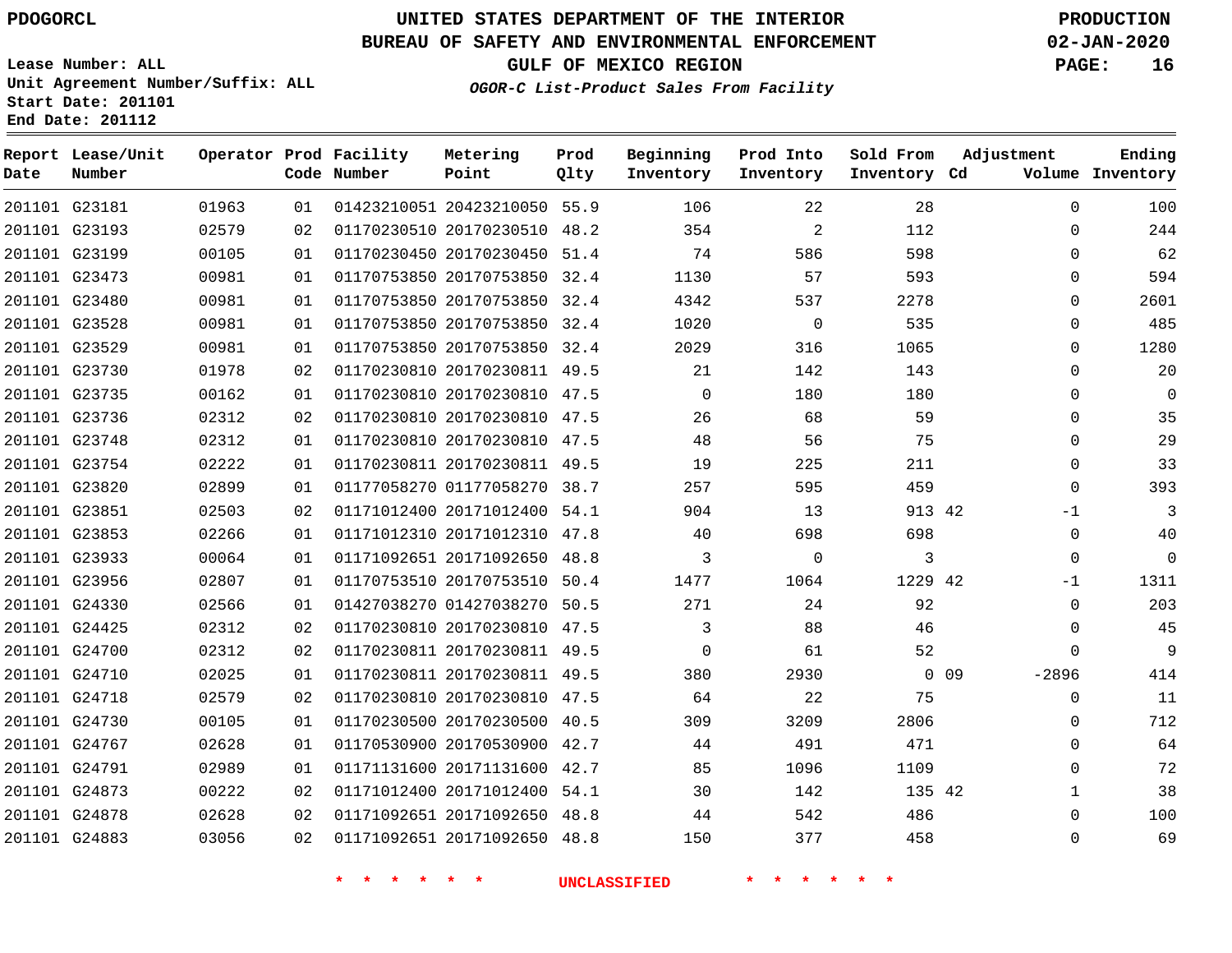### **UNITED STATES DEPARTMENT OF THE INTERIOR PDOGORCL PRODUCTION**

#### **BUREAU OF SAFETY AND ENVIRONMENTAL ENFORCEMENT 02-JAN-2020**

**Lease Number: ALL Unit Agreement Number/Suffix: ALL Start Date: 201101**

**GULF OF MEXICO REGION PAGE: 17**

**OGOR-C List-Product Sales From Facility**

| Date | Report Lease/Unit<br>Number |       |     | Operator Prod Facility<br>Code Number | Metering<br>Point            | Prod<br>Qlty | Beginning<br>Inventory | Prod Into<br>Inventory | Sold From<br>Inventory Cd | Adjustment |              | Ending<br>Volume Inventory |
|------|-----------------------------|-------|-----|---------------------------------------|------------------------------|--------------|------------------------|------------------------|---------------------------|------------|--------------|----------------------------|
|      | 201101 G24889               | 02579 | 02  |                                       | 01171012500 20171012500 39.2 |              | 132                    | 4282                   | 3831                      |            | $\Omega$     | 583                        |
|      | 201101 G24898               | 02807 | 01  |                                       | 01171012400 20171012400 54.1 |              | 262                    | 5108                   | 4010 42                   |            | 1            | 1361                       |
|      |                             |       | 01  |                                       | 01171012300 20171012300 38.9 |              | 6055                   | 10725                  | 10977                     |            | 0            | 5803                       |
|      |                             |       |     |                                       |                              |              | 6317                   | 15833                  | 14987                     |            | $\mathbf{1}$ | 7164                       |
|      | 201101 G24922               | 01834 | 01  |                                       | 01171132800 21171132800 44.2 |              | 55                     | 2                      |                           | 34 42      | 1            | 24                         |
|      | 201101 G24924               | 01834 | 01  |                                       | 01171132800 21171132800 44.2 |              | 6546                   | 5817                   | 6099                      |            | $\Omega$     | 6264                       |
|      | 201101 G24926               | 01834 | 01  |                                       | 01171132800 21171132800 44.2 |              | 78                     | $\mathbf 0$            | 73                        |            | $\Omega$     | 5                          |
|      | 201101 G24929               | 03008 | 02  |                                       | 01171092651 20171092650 48.8 |              | 51                     | 129                    | 157                       |            | $\Omega$     | 23                         |
|      | 201101 G24979               | 02989 | 01  |                                       | 01171092651 20171092650 48.8 |              | 136                    | 404                    | 466                       |            | $\Omega$     | 74                         |
|      | 201101 G24990               | 01284 | 01  |                                       | 01608103650 20608103650 29.5 |              | 20                     | 3392                   | 3391                      |            | $\Omega$     | 21                         |
|      | 201101 G25008               | 02777 | 01  |                                       | 01170753510 20170753510 48.7 |              | 50                     | 81                     | 64                        |            | $\Omega$     | 67                         |
|      | 201101 G25514               | 02813 | 02  |                                       | 01423210051 20423210050 55.9 |              | 9                      | 24                     | 27                        |            | $\Omega$     | 6                          |
|      | 201101 G25515               | 02813 | 02  |                                       | 01423210051 20423210050 55.9 |              | 139                    | 310                    | 369                       |            | $\Omega$     | 80                         |
|      | 201101 G25524               | 00105 | 01  |                                       | 01170230450 20170230450 51.4 |              | 14                     | 336                    | 314                       |            | $\mathbf{0}$ | 36                         |
|      | 201101 G25536               | 02466 | 01  |                                       | 01420390101 01420390101      | $\Omega$     | 88                     | $\Omega$               | $\Omega$                  |            | 0            | 88                         |
|      | 201101 G25540               | 02409 | 01  |                                       | 01420390101 01420390101      | $\Omega$     | 1548                   | $\Omega$               | $\Omega$                  |            | $\Omega$     | 1548                       |
|      | 201101 G25553               | 02579 | 02  |                                       | 01170230510 20170230510 48.2 |              | 36                     | $\mathbf{1}$           | 36                        |            | $\Omega$     | $\mathbf{1}$               |
|      | 201101 G25561               | 02058 | 02  |                                       | 01170230450 20170230450 51.4 |              | 983                    | 10757                  | 10596                     |            | $\Omega$     | 1144                       |
|      | 201101 G25579               | 00105 | 01  |                                       | 01170230810 20170230810 47.5 |              | 14                     | 16                     | 22                        |            | $\Omega$     | 8                          |
|      | 201101 G25605               | 00105 | 01  |                                       | 01170230810 20170230810 47.5 |              | 1                      | 2                      | 2                         |            | $\Omega$     | $\mathbf{1}$               |
|      | 201101 G25606               | 02025 | 01  |                                       | 01170230810 20170230810 47.5 |              | 325                    | 408                    | 523                       |            | $\Omega$     | 210                        |
|      | 201101 G25872               | 02025 | 01  |                                       | 01170230811 20170230811 49.5 |              | 90                     | 662                    | 654                       |            | $\Omega$     | 98                         |
|      | 201101 G25937               | 03075 | 02  |                                       | 01170230810 20170230810 47.5 |              | 2261                   | 2854                   | 3647                      |            | $\Omega$     | 1468                       |
|      | 201101 G25944               | 02266 | 01  |                                       | 01171131600 20171131600 42.7 |              | 50                     | 666                    | 672                       |            | $\Omega$     | 44                         |
|      | 201101 G25965               | 02899 | 01  |                                       | 01171132800 21171132800 44.2 |              | 123                    | 62                     | 92                        |            | $\Omega$     | 93                         |
|      | 201101 G26001               | 02628 | 01  |                                       | 01171132800 21171132800 44.2 |              | 2389                   | 2557                   | 2454                      |            | $\Omega$     | 2492                       |
|      | 201101 G26023               | 02579 | 02  |                                       | 01171012500 20171012500 39.2 |              | 43                     | 391                    | 376 42                    |            | $-1$         | 57                         |
|      | 201101 G26032               | 03056 | 0 1 |                                       | 01171012300 20171012300 38.9 |              | 190                    | 411                    | 379                       |            | $\Omega$     | 222                        |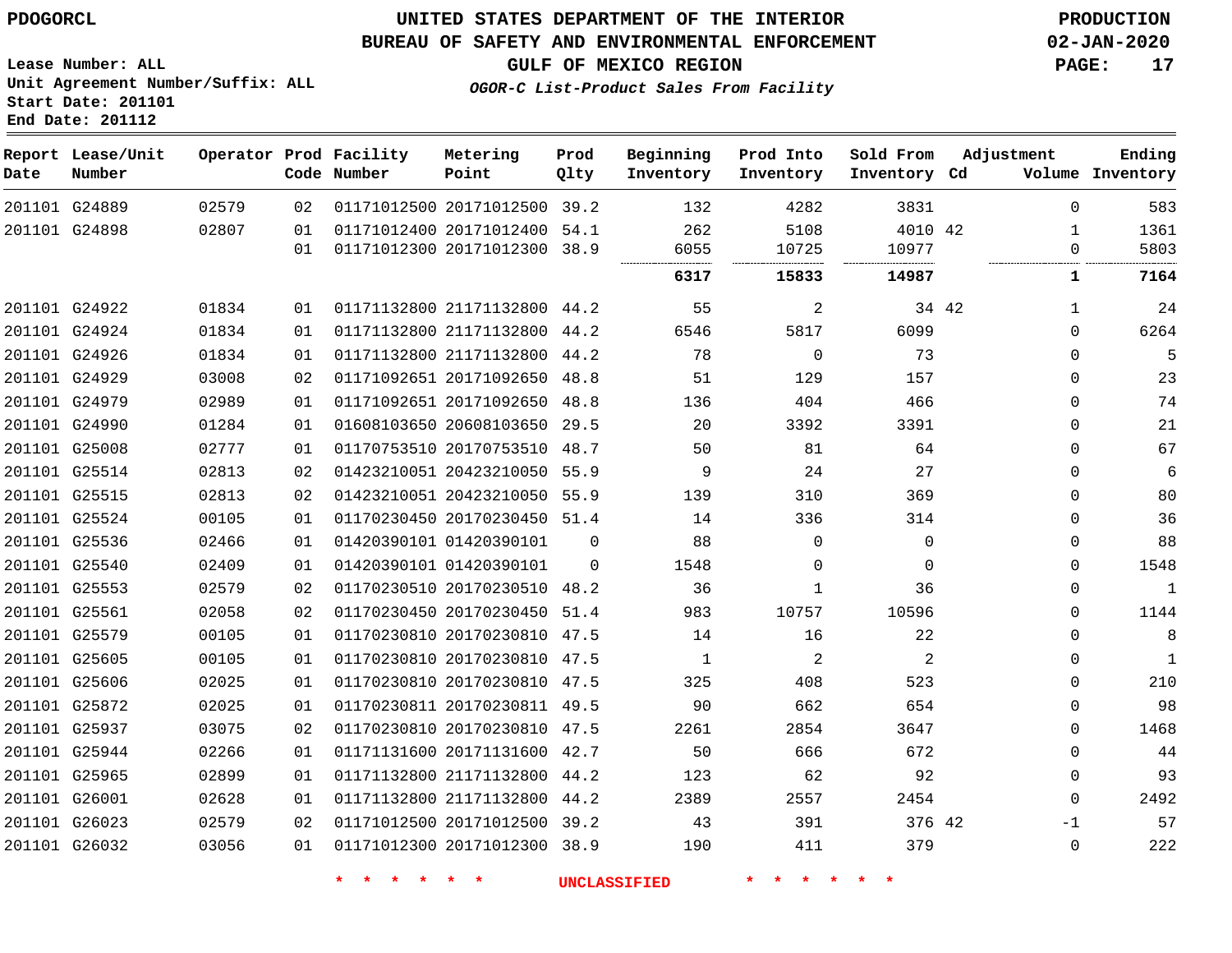G26040

**Date**

**Report Lease/Unit**

**Number**

# **UNITED STATES DEPARTMENT OF THE INTERIOR PDOGORCL PRODUCTION**

**Prod Qlty**

#### **BUREAU OF SAFETY AND ENVIRONMENTAL ENFORCEMENT 02-JAN-2020**

**Lease Number: ALL Unit Agreement Number/Suffix: ALL Start Date: 201101 End Date: 201112**

**Operator Prod Facility**

**Code Number**

21171132800 44.2

**Metering Point**

**OGOR-C List-Product Sales From Facility**

**Sold From Inventory**

**Prod Into Inventory**

**Beginning Inventory**

**GULF OF MEXICO REGION PAGE: 18**

**Inventory Cd Volume**

**Adjustment**

  $\Omega$  $\Omega$   $\Omega$  $\Omega$  $\Omega$  $\Omega$  $\Omega$   $\Omega$  $\overline{0}$   $\Omega$  $\overline{0}$  $\Omega$  $\Omega$  $\Omega$  $\Omega$   $\Omega$  $\Omega$   $\Omega$   $\Omega$ 

**Ending**

| 201101 G26074 | 01284 | 01 |                         | 01177122950 20177122950 32.6 |    | 379            | $\mathbf{0}$   | 379     |  |
|---------------|-------|----|-------------------------|------------------------------|----|----------------|----------------|---------|--|
| 201101 G26146 | 01586 | 01 |                         | 01177258152 01177258152 33.8 |    | 1298           | 1761           | 1868    |  |
| 201101 G26281 | 02528 | 02 |                         | 01170753850 20170753850 35.6 |    | 1163           | $\overline{0}$ | 610     |  |
| 201101 G26451 | 02579 | 02 |                         | 01423210051 20423210050 55.9 |    | 381            | 992            | 1119 42 |  |
| 201101 G26480 | 01978 | 02 |                         | 01423210051 20423210050 55.9 |    | 120            | 384            | 500     |  |
| 201101 G27003 | 02807 | 01 |                         | 01170230810 20170230810 47.5 |    | $\Omega$       | 577            | 280     |  |
| 201101 G27070 | 00064 | 01 |                         | 01170230811 20170230811 49.5 |    | 271            | 2603           | 2488    |  |
| 201101 G27072 | 02899 | 01 |                         | 01171132800 21171132800 44.2 |    | 831            | $\overline{0}$ | 831     |  |
| 201101 G27100 | 01978 | 02 |                         | 01171012310 20171012310 47.8 |    | 63             | 1236           | 1227    |  |
| 201101 G27121 | 02312 | 02 |                         | 01171012400 20171012400 54.1 |    | 328            | 1253           | 1247    |  |
| 201101 G27169 | 01284 | 01 |                         | 01171012500 20171012500 39.2 |    | 1256           | 10041          | 9922    |  |
| 201101 G27173 | 00105 | 01 | 01170513800 20170513800 |                              | 33 | 2757           | 14838          | 16436   |  |
| 201101 G27194 | 01586 | 01 |                         | 01177258152 01177258152 33.8 |    | 81             | 67             | 90      |  |
| 201101 G27215 | 01586 | 02 |                         | 01177288152 01177288152 34.4 |    | 35             | 14             | 44      |  |
| 201101 G27476 | 02672 | 01 |                         | 01423210051 20423210050 55.9 |    | $\overline{3}$ | 33             | 28      |  |
| 201101 G27789 | 01284 | 01 |                         | 01170530900 20170530900 42.7 |    | 791            | 7971           | 7709    |  |
| 201101 G27831 | 02795 | 02 |                         | 01170530900 20170530900 42.7 |    | 98             | 915            | 892     |  |
| 201101 G27834 | 00222 | 01 |                         | 01171132000 20171132000      | 43 | $\mathbf{1}$   | $\overline{4}$ | 5       |  |
| 201101 G27851 | 02628 | 02 |                         | 01171132000 20171132000      | 43 | $\mathbf{1}$   | 20             | 21      |  |
| 201101 G27927 | 02503 | 02 |                         | 01171092651 20171092650 48.8 |    | 8713           | 27931          | 31490   |  |
| 201101 G30654 | 02777 | 02 |                         | 01170230810 20170230810 41.8 |    | 177            | 227            | 289     |  |
| 201101 G31040 | 02058 | 02 |                         | 01170230450 20170230450 51.4 |    | 978            | 10908          | 10725   |  |
| 201101 G31304 | 02714 | 01 |                         | 01170230811 20170230811 49.5 |    | 432            | 2913           | 2913    |  |
| 201101 G31369 | 02628 | 02 |                         | 01171092651 20171092650 48.8 |    | $\overline{0}$ | 20741          | 16913   |  |
| 201101 G31393 | 02769 | 02 |                         | 01171132800 21171132800 44.2 |    | 2789           | 933            | 1846    |  |
| 201101 G32113 | 02477 | 01 |                         | 01170230811 20170230811 49.5 |    | 1142           | 8047           | 7997    |  |
| 201101 G32197 | 01364 | 02 |                         | 01171012500 20171012500 39.2 |    | 1522           | 11467          | 11418   |  |
|               |       |    |                         |                              |    |                |                |         |  |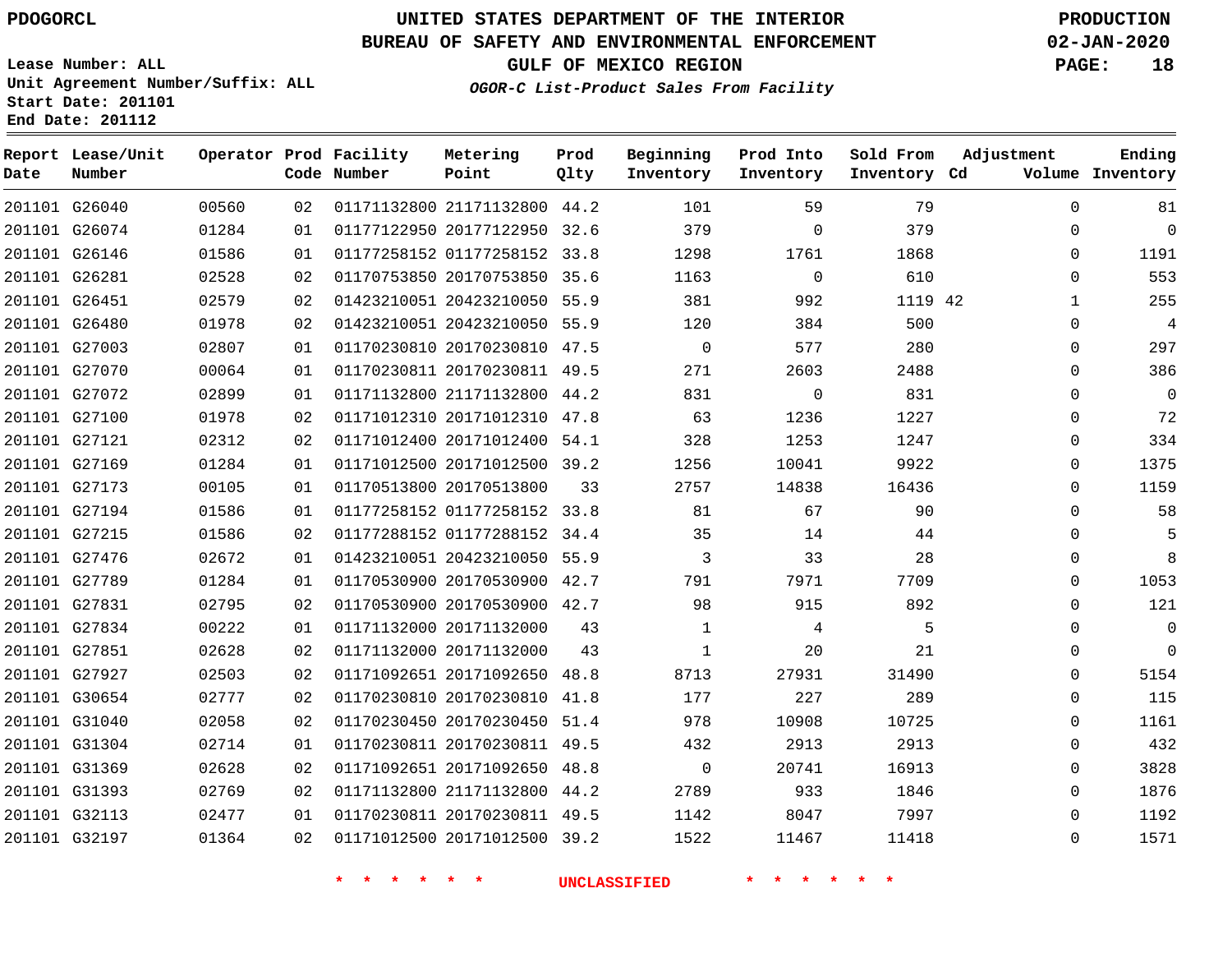#### **BUREAU OF SAFETY AND ENVIRONMENTAL ENFORCEMENT 02-JAN-2020**

**OGOR-C List-Product Sales From Facility**

**GULF OF MEXICO REGION PAGE: 19**

**Lease Number: ALL Unit Agreement Number/Suffix: ALL Start Date: 201101 End Date: 201112**

| Date   | Report Lease/Unit<br>Number |       |    | Operator Prod Facility<br>Code Number | Metering<br>Point            | Prod<br>Qlty | Beginning<br>Inventory | Prod Into<br>Inventory | Sold From<br>Inventory Cd | Adjustment |             | Ending<br>Volume Inventory |
|--------|-----------------------------|-------|----|---------------------------------------|------------------------------|--------------|------------------------|------------------------|---------------------------|------------|-------------|----------------------------|
|        | 201101 G32268               | 02904 | 02 |                                       | 01177298272 01177298272      | 47           | 49                     | $\Omega$               | $\Omega$                  |            | $\Omega$    | 49                         |
|        | 201101 G32306               | 02481 | 01 |                                       | 01608179000 20421679000 36.3 |              | 254                    | $\Omega$               | $\Omega$                  |            | $\Omega$    | 254                        |
|        | 201101 G33388               | 02967 | 01 |                                       | 01420470030 20420470030 44.3 |              | 316                    | $\Omega$               | 79                        |            | $\Omega$    | 237                        |
| 201102 | 00016                       | 00687 | 01 |                                       | 01170513700 20170513700 23.7 |              | 642                    | 2684                   | 2641 42                   |            | $-1$        | 684                        |
|        |                             | 02375 | 01 |                                       | 01170513700 20170513700 23.7 |              | $\Omega$<br>           | 22830                  | 21161 47                  |            | 4821        | 6490                       |
|        |                             |       |    |                                       |                              |              | 642                    | 25514                  | 23802                     |            | 4820        | 7174                       |
| 201102 | 00026                       | 02375 | 01 |                                       | 01170513700 20170513700 23.7 |              | $\Omega$               | 35368                  | 32493 47                  |            | 7178        | 10053                      |
| 201102 | 00032                       | 02375 | 01 |                                       | 01170513700 20170513700      | 30           | $\Omega$               | 1931                   | 1696 47                   |            | 257         | 492                        |
| 201102 | 00033                       | 02375 | 01 |                                       | 01170513700 20170513700      | 30           | $\mathbf 0$            | 5552                   | 5036 47                   |            | 899         | 1415                       |
| 201102 | 00049                       | 00105 | 01 |                                       | 01171012300 20171012300 39.1 |              | 14819                  | 22269                  | 19384                     |            | $\Omega$    | 17704                      |
| 201102 | 00050                       | 00105 | 01 |                                       | 01171012300 20171012300 39.1 |              | 4018                   | 5552                   | 5156                      |            | $\Omega$    | 4414                       |
| 201102 | 00051                       | 00105 | 01 |                                       | 01171012300 20171012300 39.1 |              | 1801                   | 697                    | 1944                      |            | $\mathbf 0$ | 554                        |
| 201102 | 00052                       | 00105 | 01 |                                       | 01171012300 20171012300 39.1 |              | 2915                   | 3241                   | 3579                      |            | $\mathbf 0$ | 2577                       |
| 201102 | 00079                       | 01834 | 01 |                                       | 01170230810 20170230810 47.6 |              | 23                     | 142                    | 100                       |            | $\Omega$    | 65                         |
| 201102 | 00081                       | 00105 | 01 |                                       | 01170231300 01170231300 42.6 |              | $\Omega$               | 282                    | 282                       |            | $\Omega$    | $\mathbf 0$                |
| 201102 | 00090                       | 02630 | 01 |                                       | 01170230810 20170230810 47.6 |              | 14                     | 84                     | 59                        |            | $\mathbf 0$ | 39                         |
| 201102 | 00137                       | 00687 | 01 |                                       | 01170513700 20170513700 23.7 |              | 166                    | 564                    | 586                       |            | $\mathbf 0$ | 144                        |
| 201102 | 00138                       | 00687 | 01 |                                       | 01170513700 20170513700 23.7 |              | 3092                   | 14793                  | 14113                     |            | $\mathbf 0$ | 3772                       |
| 201102 | 00184                       | 03147 | 02 |                                       | 01170230810 20170230810 47.6 |              | 205                    | 646                    | 560                       |            | $\mathbf 0$ | 291                        |
| 201102 | 00190                       | 02312 | 01 |                                       | 01170230810 20170230810 47.6 |              | 34                     | 133                    | 106                       |            | $\mathbf 0$ | 61                         |
| 201102 | 00191                       | 02312 | 01 |                                       | 01170230810 20170230810 47.6 |              | 244                    | 444                    | 484                       |            | $\mathbf 0$ | 204                        |
| 201102 | 00196                       | 03041 | 01 |                                       | 01171012300 20171012300 39.1 |              | 11825                  | 14671                  | 14672                     |            | $\Omega$    | 11824                      |
| 201102 | 00244                       | 00105 | 01 |                                       | 01170231300 01170231300 42.7 |              | $\mathbf 0$            | 800                    | 800                       |            | $\Omega$    | $\mathbf 0$                |
| 201102 | 00247                       | 00105 | 01 |                                       | 01170231300 01170231300 42.6 |              | $\Omega$               | 558                    | 558                       |            | $\Omega$    | $\mathbf{0}$               |
| 201102 | 00253                       | 01364 | 02 |                                       | 01170230810 20170230810 47.6 |              | 841                    | 2408                   | 2142                      |            | $\mathbf 0$ | 1107                       |
|        |                             | 02025 | 01 |                                       | 01170230810 20170230810 47.5 |              | 12                     | 27                     | 27                        |            | $\Omega$    | 12                         |
|        |                             |       |    |                                       |                              |              | 853                    | 2435                   | 2169                      |            | 0           | 1119                       |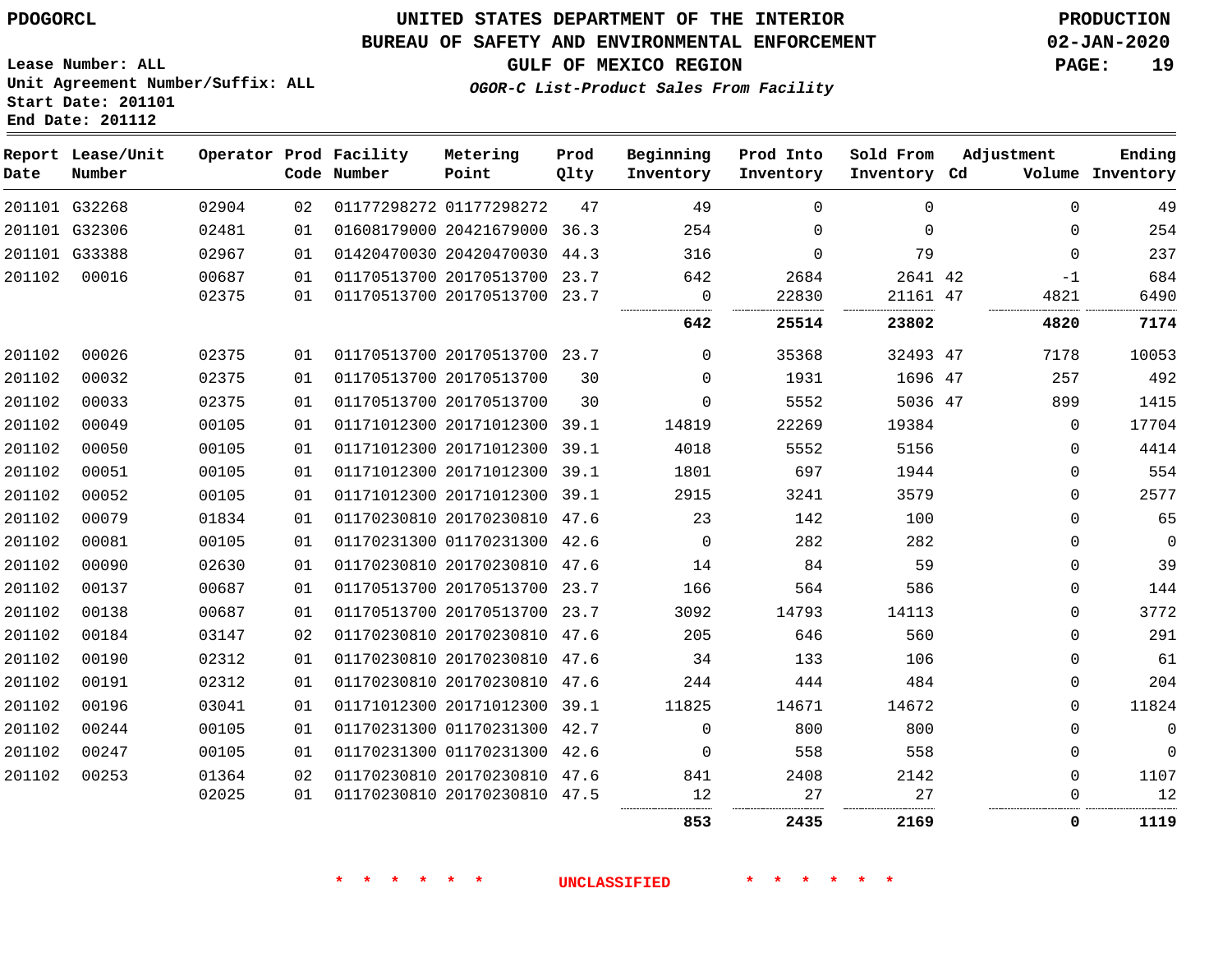#### **BUREAU OF SAFETY AND ENVIRONMENTAL ENFORCEMENT 02-JAN-2020**

**Lease Number: ALL Unit Agreement Number/Suffix: ALL Start Date: 201101 End Date: 201112**

**OGOR-C List-Product Sales From Facility**

**GULF OF MEXICO REGION PAGE: 20**

| Date   | Report Lease/Unit<br>Number |       |    | Operator Prod Facility<br>Code Number | Metering<br>Point            | Prod<br>Qlty | Beginning<br>Inventory | Prod Into<br>Inventory | Sold From<br>Inventory Cd | Adjustment   | Ending<br>Volume Inventory |
|--------|-----------------------------|-------|----|---------------------------------------|------------------------------|--------------|------------------------|------------------------|---------------------------|--------------|----------------------------|
| 201102 | 00317                       | 00560 | 02 |                                       | 01171012310 20171012310      | 47           | 22                     | 286                    | 285                       | $\Omega$     | 23                         |
| 201102 | 00353                       | 02266 | 01 |                                       | 01170754800 20170754800 29.1 |              | 93                     | 361                    | 361                       | $\mathbf 0$  | 93                         |
| 201102 | 00367                       | 02375 | 01 |                                       | 01170513700 20170513700 23.7 |              | $\mathbf 0$            | 506                    | 463 47                    | 101          | 144                        |
| 201102 | 00424                       | 00064 | 01 |                                       | 01171012400 20171012400 53.9 |              | 4                      | 42                     | 31                        | $\mathbf 0$  | 15                         |
| 201102 | 00434                       | 01284 | 01 |                                       | 01177112605 2017711260Y 34.6 |              | 1839                   | 10699                  | 11008                     | 0            | 1530                       |
| 201102 | 00453                       | 01284 | 01 |                                       | 01177112605 2017711260Y 34.6 |              | 2538                   | 17155                  | 17239                     | $\Omega$     | 2454                       |
| 201102 | 00464                       | 00078 | 01 |                                       | 01170573602 20170573602 34.4 |              | 9761                   | 6824                   | 10536                     | $\Omega$     | 6049                       |
| 201102 | 00466                       | 00064 | 01 |                                       | 01171012400 20171012400 53.9 |              | 204                    | 1030                   | 870 42                    | $\mathbf 1$  | 365                        |
| 201102 | 00479                       | 00105 | 01 |                                       | 01171012500 20171012500 40.4 |              | 923                    | 9093                   | 8714                      | $\mathbf{0}$ | 1302                       |
| 201102 | 00487                       | 03033 | 01 |                                       | 01171132800 21171132800 46.2 |              | 3596                   | 3154                   | 4126                      | 0            | 2624                       |
| 201102 | 00495                       | 03033 | 01 |                                       | 01171132800 21171132800 46.2 |              | 222                    | 222                    | 257                       | 0            | 187                        |
| 201102 | 00518                       | 03033 | 01 |                                       | 01170230450 20170230450 50.5 |              | 172                    | 1224                   | 1214                      | $\Omega$     | 182                        |
| 201102 | 00526                       | 00105 | 01 |                                       | 01170230810 20170230810 47.5 |              | 601                    | 1336                   | 1323                      | 0            | 614                        |
| 201102 | 00560                       | 00687 | 01 |                                       | 01171131600 20171131600 44.1 |              | 83                     | 734                    | 697 42                    | -1           | 119                        |
| 201102 | 00577                       | 03056 | 01 |                                       | 01171012300 20171012300 39.1 |              | 11913                  | 21523                  | 16390                     | $\mathbf 0$  | 17046                      |
| 201102 | 00593                       | 01834 | 01 |                                       | 01171012300 20171012300 39.1 |              | 5758                   | $\mathbf 0$            | $\mathbf 0$               | $\Omega$     | 5758                       |
|        |                             | 02589 | 01 |                                       | 01171012300 20171012300 36.6 |              | 104                    | 0                      | 104                       | 0            | $\mathbf 0$                |
|        |                             |       |    |                                       |                              |              | 5862                   | 0                      | 104                       | 0            | 5758                       |
| 201102 | 00605                       | 02899 | 01 |                                       | 01170573602 20170573602      | 43           | 2572                   | 2542                   | 2853                      | $\mathbf 0$  | 2261                       |
| 201102 | 00680                       | 03033 | 01 |                                       | 01170230700 20170230700 47.7 |              | 600                    | 4443                   | 4080                      | 0            | 963                        |
| 201102 | 00691                       | 02312 | 02 |                                       | 01170754200 20170754200 36.2 |              | 609                    | 1641                   | 979                       | $\Omega$     | 1271                       |
| 201102 | 00693                       | 02266 | 01 |                                       | 01170754800 20170754800 29.1 |              | 200                    | 782                    | 781                       | $\mathbf 0$  | 201                        |
| 201102 | 00694                       | 02266 | 01 |                                       | 01170754800 20170754800 29.1 |              | 2551                   | 10612                  | 10430                     | $\Omega$     | 2733                       |
| 201102 | 00697                       | 02266 | 01 |                                       | 01170754800 20170754800      | 29.1         | 715                    | 2714                   | 2730                      | 0            | 699                        |
| 201102 | 00758                       | 00105 | 01 |                                       | 01170230810 20170230810 47.5 |              | 78                     | 310                    | 246                       | $\Omega$     | 142                        |
| 201102 | 00763                       | 01284 | 01 |                                       | 01170230810 20170230810 47.6 |              | 512                    | 1275                   | 1201                      | $\mathbf{0}$ | 586                        |
| 201102 | 00767                       | 00105 | 01 |                                       | 01170230810 20170230810 47.6 |              | 22                     | 76                     | 63                        | $\Omega$     | 35                         |
| 201102 | 00775                       | 01834 | 01 |                                       | 01171131600 20171131600 44.1 |              | 85                     | 867                    | 812 42                    | $\mathbf{1}$ | 141                        |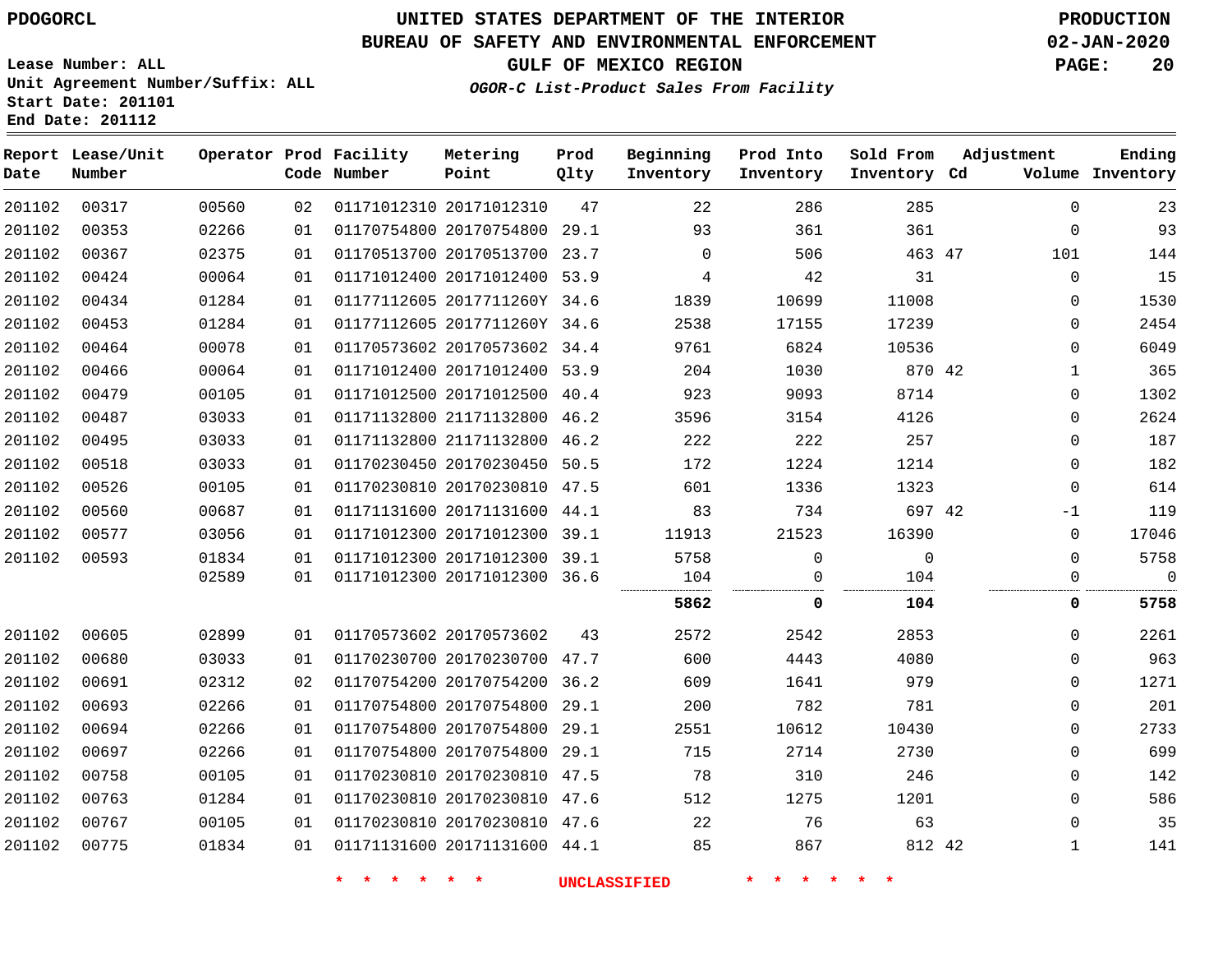**Report Lease/Unit**

**Number**

**Date**

8910034440

# **UNITED STATES DEPARTMENT OF THE INTERIOR PDOGORCL PRODUCTION**

**Prod Qlty**

#### **BUREAU OF SAFETY AND ENVIRONMENTAL ENFORCEMENT 02-JAN-2020**

**Lease Number: ALL Unit Agreement Number/Suffix: ALL Start Date: 201101 End Date: 201112**

**Operator Prod Facility**

**Code Number**

20171132000 47.5

**Metering Point**

**OGOR-C List-Product Sales From Facility**

**Sold From Inventory**

**Prod Into Inventory**

**Beginning Inventory**

**GULF OF MEXICO REGION PAGE: 21**

**Inventory Cd Volume**

**Adjustment**

 $\Omega$  $-1$   $\Omega$   $\Omega$  

  $\Omega$  $\Omega$  $\Omega$  $\Omega$  $\Omega$  $\Omega$ -1163  $\Omega$  $\Omega$  -6  $\overline{0}$   $\Omega$  $\overline{0}$  $\Omega$  $\Omega$ 

**Ending**

| 201102 | 00787             | 02312 | 01 | 01171092651 20171092650 46.2 |          | 17       | 80    | 78       |                 | 0            | 19          |
|--------|-------------------|-------|----|------------------------------|----------|----------|-------|----------|-----------------|--------------|-------------|
| 201102 | 00796             | 02628 | 02 | 01171092651 20171092650 46.2 |          | 4862     | 27940 | 26259    |                 | 0            | 6543        |
| 201102 | 00797             | 00105 | 01 | 01171012300 20171012300 39.1 |          | 2092     | 2796  | 2665     |                 | $\Omega$     | 2223        |
| 201102 | 00819             | 00078 | 01 | 01171132800 21171132800 46.2 |          | 27       | 36    | 38       |                 | 0            | 25          |
| 201102 | 00839             | 02451 | 01 | 01170513800 20170513800 32.8 |          | 658      | 6954  | 7016     |                 | $\Omega$     | 596         |
|        | 201102 754302006A | 00078 | 01 | 01170573601 20170573601 27.5 |          | 560      | 2396  | 2501     |                 | $\Omega$     | 455         |
|        | 201102 754303001A | 00059 | 01 | 01170230811 20170230811      | 46       | 384      | 5017  | 3609 09  |                 | $-1163$      | 629         |
|        | 201102 754304003A | 00078 | 01 | 01170230400 20170230400 48.5 |          | 12       | 29    | 18       |                 | $\mathbf 0$  | 23          |
|        | 201102 754307005A | 00078 | 01 | 01170573601 20170573601 27.4 |          | 10       | 48    | 49       |                 | 0            | 9           |
|        | 201102 754307017A | 00362 | 02 | 01170230811 20170230811      | 46       | 422      | 5059  | 4847     |                 | $\Omega$     | 634         |
|        | 201102 754309002A | 00981 | 01 | 01170753850 20170753850 30.8 |          | 77       | 108   |          | 0 <sub>09</sub> | -6           | 179         |
|        | 201102 7543880060 | 00105 | 01 | 01170230450 20170230450 50.4 |          | 4        | 64    | 58       |                 | $\mathbf 0$  | 10          |
|        | 201102 7543890080 | 02375 | 01 | 01170513700 20170513700      | 31       | $\Omega$ | 926   | 873 47   |                 | 183          | 236         |
|        | 201102 7543890220 | 00105 | 01 | 01608158271 01608158271      | 23       | $\Omega$ | 32    | 32       |                 | 0            | 0           |
|        | 201102 7543900080 | 00105 | 01 | 01177245111 01177245111 43.6 |          | 141      | 37    | 128      |                 | $\mathbf{0}$ | 50          |
|        | 201102 7543930100 | 00362 | 02 | 01170230810 20170230810 47.6 |          | 1213     | 3035  | 2853     |                 | $\Omega$     | 1395        |
|        | 201102 7543930200 | 00105 | 01 | 01171012310 20171012310      | 47       | 1219     | 17261 | 17113    |                 | $\Omega$     | 1367        |
|        |                   | 01284 | 01 | 0117709260L 2017709260L 40.5 |          | 0        | 1946  | 1946     |                 | 0            | $\mathbf 0$ |
|        |                   |       |    |                              |          | 1219     | 19207 | 19059    |                 | 0            | 1367        |
|        | 201102 7543940080 | 00222 | 01 | 01171132800 20170230811      | 46       | 49       | 637   | 606      |                 | 0            | 80          |
|        | 201102 754395009A | 00730 | 01 | 01170753510 20170753510 46.8 |          | 1422     | 1470  | 1769 42  |                 | $-1$         | 1122        |
|        | 201102 754395019A | 00105 | 01 | 01420390101 01420390101      | $\Omega$ | 128      | 1326  | 0        |                 | 0            | 1454        |
|        | 201102 754396015A | 01284 | 01 | 01608103650 20608103650 30.6 |          | 65       | 8732  | 8732     |                 | 0            | 65          |
|        | 201102 8910020210 | 02451 | 01 | 01170513800 20170513800 32.8 |          | 7683     | 88743 | 88823    |                 | $\Omega$     | 7603        |
|        | 201102 8910024540 | 02451 | 01 | 01170513800 20170513800 32.8 |          | 5831     | 55431 | 56513    |                 | 0            | 4749        |
|        | 201102 8910029320 | 02375 | 01 | 01170513700 20170513700      | 30       | $\Omega$ | 32383 | 28270 47 |                 | 4144         | 8257        |
|        |                   |       |    |                              |          |          |       |          |                 |              |             |

20170513700 34.6

 $\Omega$ 

**\* \* \* \* \* \* UNCLASSIFIED \* \* \* \* \* \***

47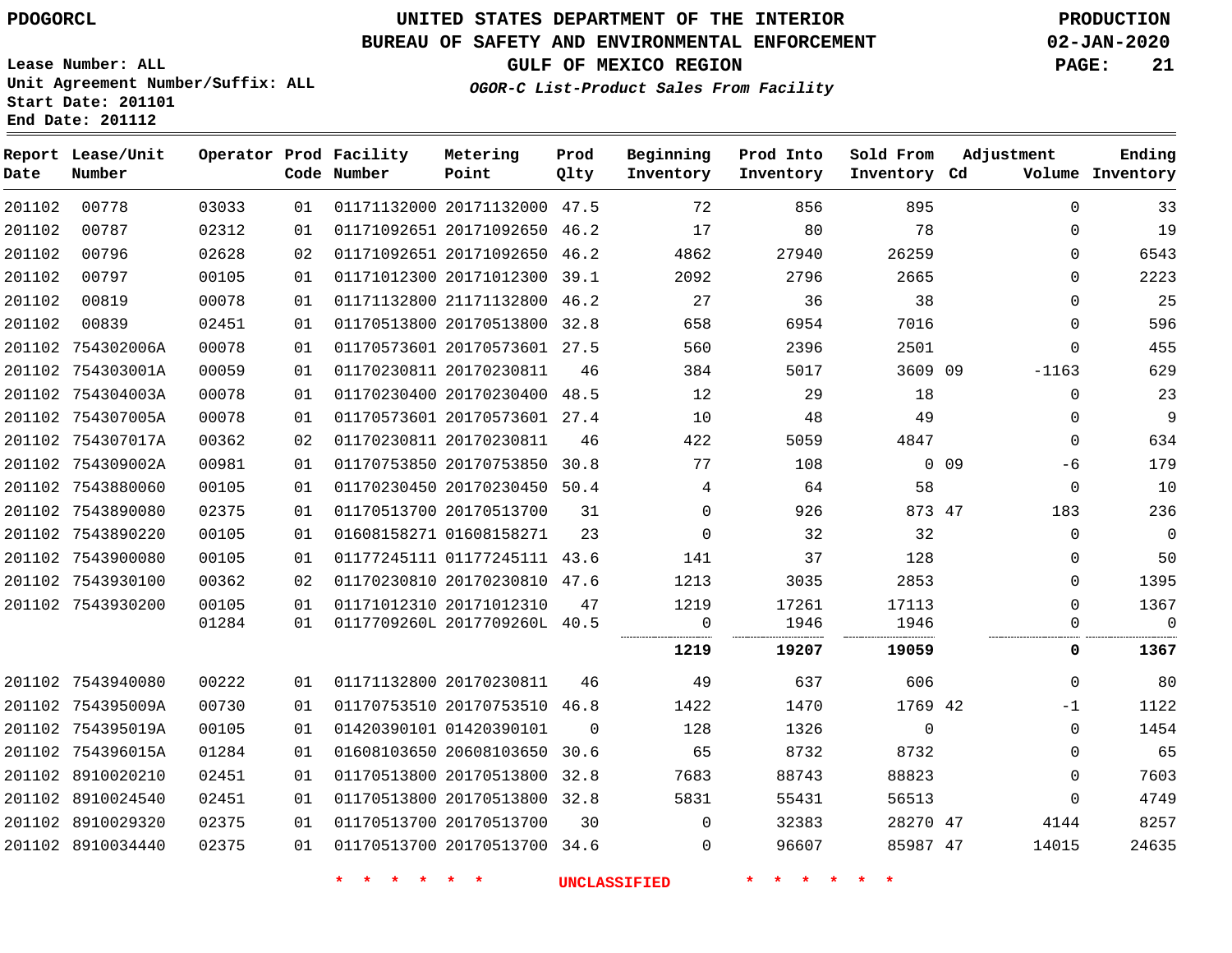**Date**

 8910039150 8910063810

**Report Lease/Unit**

**Number**

### **UNITED STATES DEPARTMENT OF THE INTERIOR PDOGORCL PRODUCTION**

**Prod Qlty**

#### **BUREAU OF SAFETY AND ENVIRONMENTAL ENFORCEMENT 02-JAN-2020**

**Lease Number: ALL Unit Agreement Number/Suffix: ALL Start Date: 201101 End Date: 201112**

> 

**Operator Prod Facility**

**Code Number**

 20170573601 27.4 20170230450 50.5 20170230450 50.5

**Metering Point**

  **OGOR-C List-Product Sales From Facility**

   

**Prod Into Inventory**

**Beginning Inventory**

**GULF OF MEXICO REGION PAGE: 22**

**Inventory Cd Volume**

**Adjustment**

  $\Omega$  $\Omega$ 

 $\Omega$  $\Omega$  $\Omega$  $\Omega$   $\Omega$  $-40$  $-67$  $\Omega$  $\Omega$   $\Omega$  

 

**Ending**

 

**Sold From Inventory**

 

|        |                    |       |    |                         |      | 474  | 3447  | 3409  |
|--------|--------------------|-------|----|-------------------------|------|------|-------|-------|
|        | 201102 8910066690  | 00078 | 01 | 01170573602 20170573602 | 34.4 | 7628 | 4521  | 8141  |
| 201102 | 8910086400         | 02893 | 02 | 01171012400 20171012400 | 53.9 | 157  | 334   | 373   |
|        | 201102 8910086540  | 01284 | 01 | 01171012400 20171012400 | 53.9 | 15   | 0     | 15    |
|        |                    |       | 02 | 01177092604 20177092604 | 0    | 0    | 0     | 0     |
|        |                    |       |    |                         |      | 15   | 0     | 15    |
|        | 201102 8910087640  | 00105 | 01 | 01171092800 21171132800 | 46.2 | 2644 | 2851  | 3348  |
| 201102 | 8910087670         | 02312 | 01 | 01170754200 20170754200 | 36.2 | 454  | 1053  | 691   |
| 201102 | 8910088130         | 00078 | 01 | 01171132800 21171132800 | 46.2 | 774  | 501   | 827   |
| 201102 | 8910088160         | 01284 | 01 | 01171132800 21171132800 | 46.2 | 0    | 81    | 49    |
| 201102 | 8910089160         | 02375 | 01 | 01170513700 20170513700 | 27.1 | 0    | 6489  | 5783  |
| 201102 | 891008927AC        | 00078 | 01 | 01170230400 20170230400 | 48.5 | 0    | 21    | 4     |
| 201102 | 891008927AE        | 00078 | 01 | 01170230400 20170230400 | 48.5 | 112  | 134   | 100   |
|        | 201102 891008927AG | 00078 | 01 | 01170230400 20170230400 | 48.5 | 627  | 788   | 727   |
| 201102 | 891008927Y         | 00078 | 01 | 01170230400 20170230400 | 48.5 | 97   | 66    | 111   |
| 201102 | 891008946C         | 01834 | 01 | 01171012500 20171012500 | 40.4 | 30   | 181   | 185   |
| 201102 | 8910116580         | 02375 | 01 | 01170513700 20170513700 | 27.1 | 0    | 7170  | 6428  |
|        | 201102 8910116740  | 02375 | 01 | 01170513700 20170513700 | 27.1 | 0    | 1949  | 1581  |
| 201102 | 8910116770         | 02375 | 01 | 01170513700 20170513700 | 27.1 | 0    | 2559  | 2319  |
|        | 201102 8910116790  | 02375 | 01 | 01170513700 20170513700 | 27.1 | 0    | 11763 | 10509 |
| 201102 | 8910116800         | 02375 | 01 | 01170513700 20170513700 | 27.1 | 0    | 20913 | 18786 |
| 201102 | 891011687A         | 02266 | 01 | 01170754800 20170754800 | 29.1 | 348  | 1169  | 1216  |
| 201102 | 891011687D         | 02266 | 01 | 01170754800 20170754800 | 29.1 | 156  | 654   | 642   |
| 201102 | 891011687E         | 02266 | 01 | 01170754800 20170754800 | 29.1 | 28   | 170   | 155   |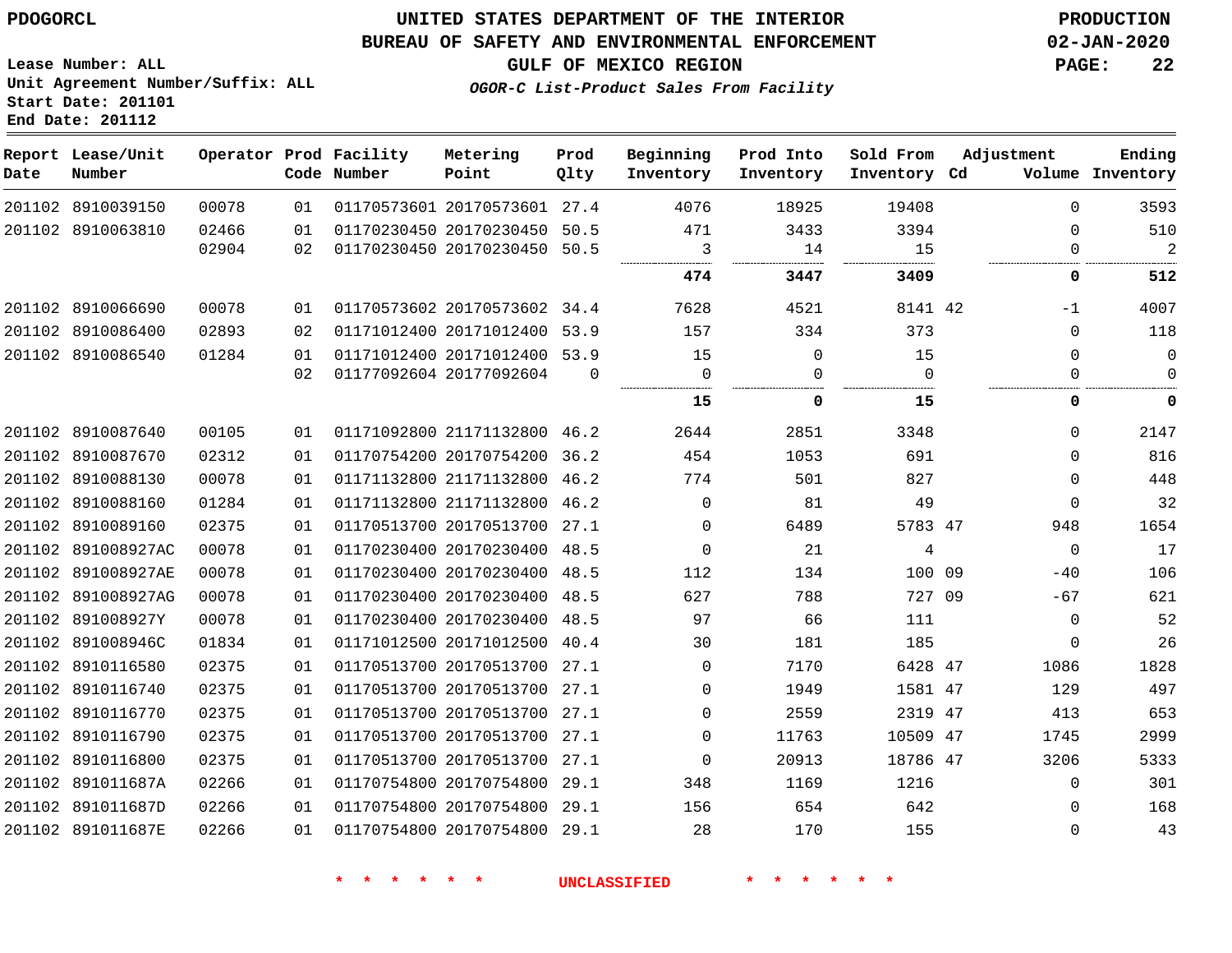**Date**

# **UNITED STATES DEPARTMENT OF THE INTERIOR PDOGORCL PRODUCTION**

**Prod Qlty**

### **BUREAU OF SAFETY AND ENVIRONMENTAL ENFORCEMENT 02-JAN-2020**

**Lease Number: ALL Unit Agreement Number/Suffix: ALL Start Date: 201101**

**Operator Prod Facility**

**Code Number**

**Metering Point**

**End Date: 201112**

**Report Lease/Unit**

**Number**

**GULF OF MEXICO REGION PAGE: 23**

**Inventory Cd Volume**

**Adjustment**

**OGOR-C List-Product Sales From Facility**

**Beginning Inventory** **Prod Into Inventory** **Sold From Inventory**

| 7              | $\Omega$ | 29       | 28       | 8              |          | 01170754800 20170754800 29.1 | 01 | 02266 | 201102 8910117330 |  |
|----------------|----------|----------|----------|----------------|----------|------------------------------|----|-------|-------------------|--|
| 24             | 0        | 1119     | 1107     | 36             |          | 0117709260A 2017709260A 34.7 | 01 | 00687 | 201102 8910123210 |  |
| 30             | $\Omega$ | 3144     | 3135     | 39             |          | 01177215100 20177215102 30.8 | 01 | 00105 | 201102 8910123270 |  |
| 88             | $\Omega$ | 9214     | 9222     | 80             |          | 01177215100 20177215102 30.8 | 01 | 00105 | 201102 8910123320 |  |
| 136            | 0        | 14215    | 14205    | 146            |          | 01177215100 20177215102 30.8 | 01 | 00105 | 201102 8910123330 |  |
| 34             | 0        | 229      | 236      | 27             |          | 01171012500 20171012500 40.4 | 02 | 03033 | 201102 8910123350 |  |
| 1361           | $\Omega$ | 1103     | 1195     | 1269           |          | 01171131800 20171131800 48.1 | 01 | 00105 | 201102 8910123390 |  |
| 209            | $\Omega$ | 819      | 814      | 214            |          | 01170754800 20170754800 29.1 | 01 | 02266 | 201102 8910161330 |  |
| 64             | 0        | 1774     | 1635     | 203            | 47.5     | 01171132000 20171132000      | 01 | 00276 | 201102 8910169280 |  |
| 38             | $\Omega$ | 944      | 972      | 10             |          | 01171132000 20171132000 47.5 | 01 | 00276 | 201102 8910169290 |  |
| 100            | 0        | 190      | 218      | 72             |          | 01170230810 20170230810 47.6 | 01 | 00491 | 201102 8910169300 |  |
| $\overline{c}$ | 0        | 42       | 44       | $\overline{0}$ |          | 01171132000 20171132000 47.5 | 01 | 00276 | 201102 8910169370 |  |
| 6617           | $\Omega$ | 23241    | 25947    | 3911           |          | 01170513700 20170513700 31.6 | 01 | 00276 | 201102 8910202350 |  |
| 37             | $\Omega$ | 85       | 81       | 41             |          | 01170230810 20170230810 47.5 | 01 | 00105 | 201102 8910202550 |  |
| $\mathbf 0$    | 0        | 19       | 0        | 19             |          | 01171132000 20171132000 47.4 | 01 | 00105 | 201102 G00974     |  |
| 215            | $\Omega$ | 9861     | 9879     | 197            |          | 0117709260A 2017709260A 34.7 | 01 | 00687 | 201102 G00985     |  |
| 393            | 0        | 613      | 377      | 629            |          | 01171132800 21171132800 46.2 | 01 | 00105 | 201102 G00987     |  |
| 1022           | $\Omega$ | $\Omega$ | $\Omega$ | 1022           | $\Omega$ | 01171012400 20171012400      | 01 | 00003 | 201102 G00989     |  |
| 50             | $\Omega$ | 162      | 212      | $\mathbf 0$    |          | 01171092651 20171092650 46.2 | 01 | 01284 | 201102 G01025     |  |
| $\overline{0}$ | $\Omega$ | 3589     | 3589     | $\overline{0}$ | 40       | 01177122606 20177122606      | 01 | 00162 | 201102 G01027     |  |
| 742            | 0        | 1170     | 1294     | 618            |          | 01170753510 20170753510 46.8 | 02 | 01364 | 201102 G01082     |  |
| 3690           | 2470     | 13254 47 | 14474    | $\Omega$       |          | 01170513700 20170513700 27.1 | 01 | 02375 | 201102 G01083     |  |
| 4450           | 1897     | 14900 47 | 17453    | $\Omega$       | 27.1     | 01170513700 20170513700      | 01 | 02375 | 201102 G01090     |  |
| 535            | 388      | 1950 47  | 2097     | $\Omega$       |          | 01170513700 20170513700 27.1 | 01 | 02375 | 201102 G01091     |  |
| 2326           | 1517     | 8314 47  | 9123     | 0              |          | 01170513700 20170513700 27.1 | 01 | 02375 | 201102 G01092     |  |
| 8              | 5        | 28 47    | 31       | $\Omega$       |          | 01170513700 20170513700 27.1 | 01 | 02375 | 201102 G01096     |  |
| 7              | $\Omega$ | 172      | 169      | 10             |          | 01171132000 20171132000 47.5 | 01 | 02630 | 201102 G01127     |  |
| 170            | $\Omega$ | 264      | 240      | 194            |          | 01171132800 21171132800 46.2 | 01 | 01834 | 201102 G01153     |  |

**\* \* \* \* \* \* UNCLASSIFIED \* \* \* \* \* \***

**Ending**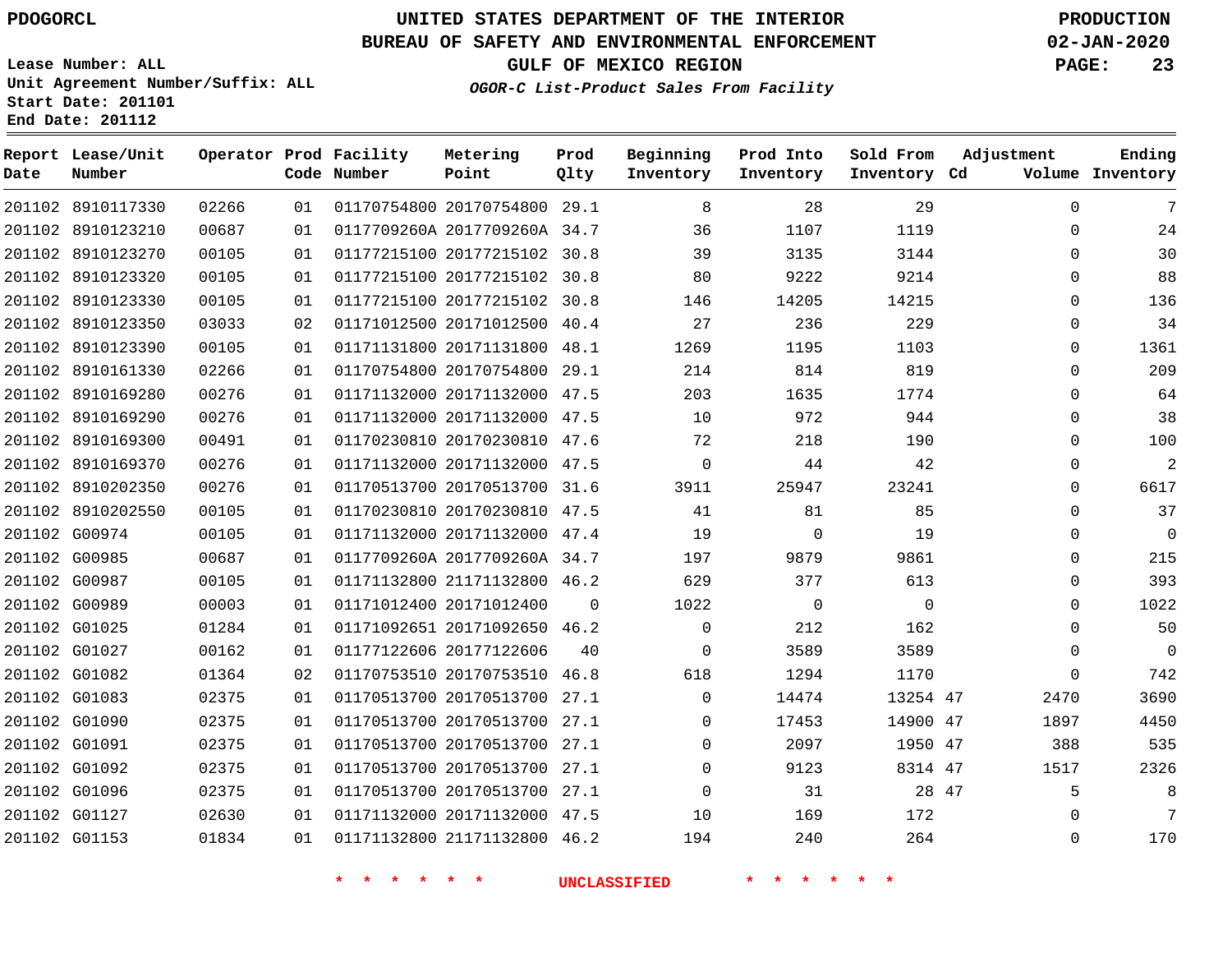**Report Lease/Unit**

**Number**

### **UNITED STATES DEPARTMENT OF THE INTERIOR PDOGORCL PRODUCTION**

**Prod**  $Q1 + V$ 

#### **BUREAU OF SAFETY AND ENVIRONMENTAL ENFORCEMENT 02-JAN-2020**

**Lease Number: ALL Unit Agreement Number/Suffix: ALL Start Date: 201101 End Date: 201112**

**Operator Prod Facility**

**OGOR-C List-Product Sales From Facility**

**Beginning**

**Prod Into Inventory** **Sold From Inventory**

**GULF OF MEXICO REGION PAGE: 24**

**Adjustment**

**Ending**

| Date | Number        |       |    | Code Number | Point                        | Qlty     | Inventory           | Inventory   | Inventory Cd |              | Volume Inventory |
|------|---------------|-------|----|-------------|------------------------------|----------|---------------------|-------------|--------------|--------------|------------------|
|      | 201102 G01194 | 00105 | 01 |             | 01177072601 20177072601 47.6 |          | $\mathbf 0$         | 6981        | 6981         | $\mathbf 0$  | 0                |
|      | 201102 G01196 | 03041 | 01 |             | 01171132800 21171132800 46.2 |          | $\Omega$            | 202         | 123          | $\Omega$     | 79               |
|      | 201102 G01198 | 00105 | 01 |             | 01171092651 20171092650 46.2 |          | 67                  | 306         | 301          | 0            | 72               |
|      | 201102 G01210 | 03041 | 01 |             | 01171132800 21171132800 46.2 |          | 4384                | 5048        | 5746         | $\Omega$     | 3686             |
|      | 201102 G01216 | 00222 | 01 |             | 01177082958 20177082958 39.9 |          | $\overline{0}$      | 8057        | 8057         | $\Omega$     | $\Omega$         |
|      | 201102 G01220 | 00105 | 01 |             | 01177092600 20177092600 47.6 |          | 185                 | 4889        | 4866         | 0            | 208              |
|      | 201102 G01248 | 02628 | 01 |             | 01171012500 20171012500 39.6 |          | 9                   | 9           | 17           | $\Omega$     | $\mathbf 1$      |
|      | 201102 G01256 | 02628 | 01 |             | 01171012500 20171012500 40.4 |          | $\Omega$            | 54          | 54           | $\Omega$     | $\mathbf 0$      |
|      | 201102 G01261 | 03033 | 02 |             | 01171012500 20171012500 40.4 |          | 7                   | 72          | 68           | $\Omega$     | 11               |
|      | 201102 G01269 | 03033 | 02 |             | 01171012500 20171012500 40.4 |          | 43                  | 403         | 389          | $\Omega$     | 57               |
|      | 201102 G01351 | 00078 | 01 |             | 01170230400 20170230400 48.5 |          | 387                 | 46          | 397          | $\Omega$     | 36               |
|      | 201102 G01441 | 00105 | 01 |             | 01177112701 20177112700      | 48       | 1797                | 1180        | 2179         | $\Omega$     | 798              |
|      | 201102 G01447 | 02375 | 01 |             | 01170513700 20170513700 23.7 |          | $\Omega$            | 2042        | 1813 47      | 351          | 580              |
|      | 201102 G01477 | 03026 | 01 |             | 01170230810 20170230810 47.6 |          | 524                 | 1609        | 1393         | $\Omega$     | 740              |
|      | 201102 G01497 | 02451 | 01 |             | 01170513800 20170513800 32.8 |          | 5230                | 63005       | 62837        | $\Omega$     | 5398             |
|      | 201102 G01498 | 02451 | 01 |             | 01170513800 20170513800 32.8 |          | 644                 | 7231        | 7256         | $\Omega$     | 619              |
|      | 201102 G01580 | 02451 | 01 |             | 01170513800 20170513800 32.7 |          | 2                   | $\mathbf 0$ | 2            | $\Omega$     | $\mathbf 0$      |
|      | 201102 G01610 | 00105 | 01 |             | 01177215100 20177215102 30.8 |          | 8                   | 1515        | 1509         | $\mathbf 0$  | 14               |
|      | 201102 G01619 | 02375 | 01 |             | 01170513700 20170513700      | 31       | $\Omega$            | 15715       | 14982 47     | 3274         | 4007             |
|      | 201102 G01620 | 02375 | 01 |             | 01170513700 20170513700      | 31       | $\Omega$            | 4787        | 4470 47      | 904          | 1221             |
|      | 201102 G01754 | 00003 | 01 |             | 01423210051 20423210050 48.7 |          | 15                  | 80          | 73           | $\Omega$     | 22               |
|      | 201102 G01757 | 00003 | 01 |             | 01423210051 20423210050 48.7 |          | 120                 | 642         | 581 42       | $-1$         | 180              |
|      | 201102 G01860 | 00105 | 01 |             | 01170231110 20170231110      | $\Omega$ | 1032                | 4695        | $\mathbf 0$  | $\mathbf 0$  | 5727             |
|      | 201102 G01865 | 00078 | 01 |             | 01171012500 20171012500 40.4 |          | 456                 | 2975        | 3006 42      | $\mathbf{1}$ | 426              |
|      | 201102 G01880 | 00105 | 01 |             | 01171132000 20171132000 47.4 |          | 9                   | 160         | 163          | 0            | 6                |
|      | 201102 G01898 | 02312 | 01 |             | 01171012500 20171012500 40.4 |          | 1187                | 9224        | 9091         | 0            | 1320             |
|      | 201102 G01901 | 00105 | 01 |             | 01177215100 20177215102 30.9 |          | $\mathbf{1}$        | 107         | 107          | $\Omega$     | 1                |
|      | 201102 G01953 | 00105 | 01 |             | 01170230811 20170230811      | 46       | 17                  | 246         | 232          | 0            | 31               |
|      |               |       |    | * * * * * * |                              |          | <b>UNCLASSIFIED</b> | * * * *     |              |              |                  |

**Metering Point**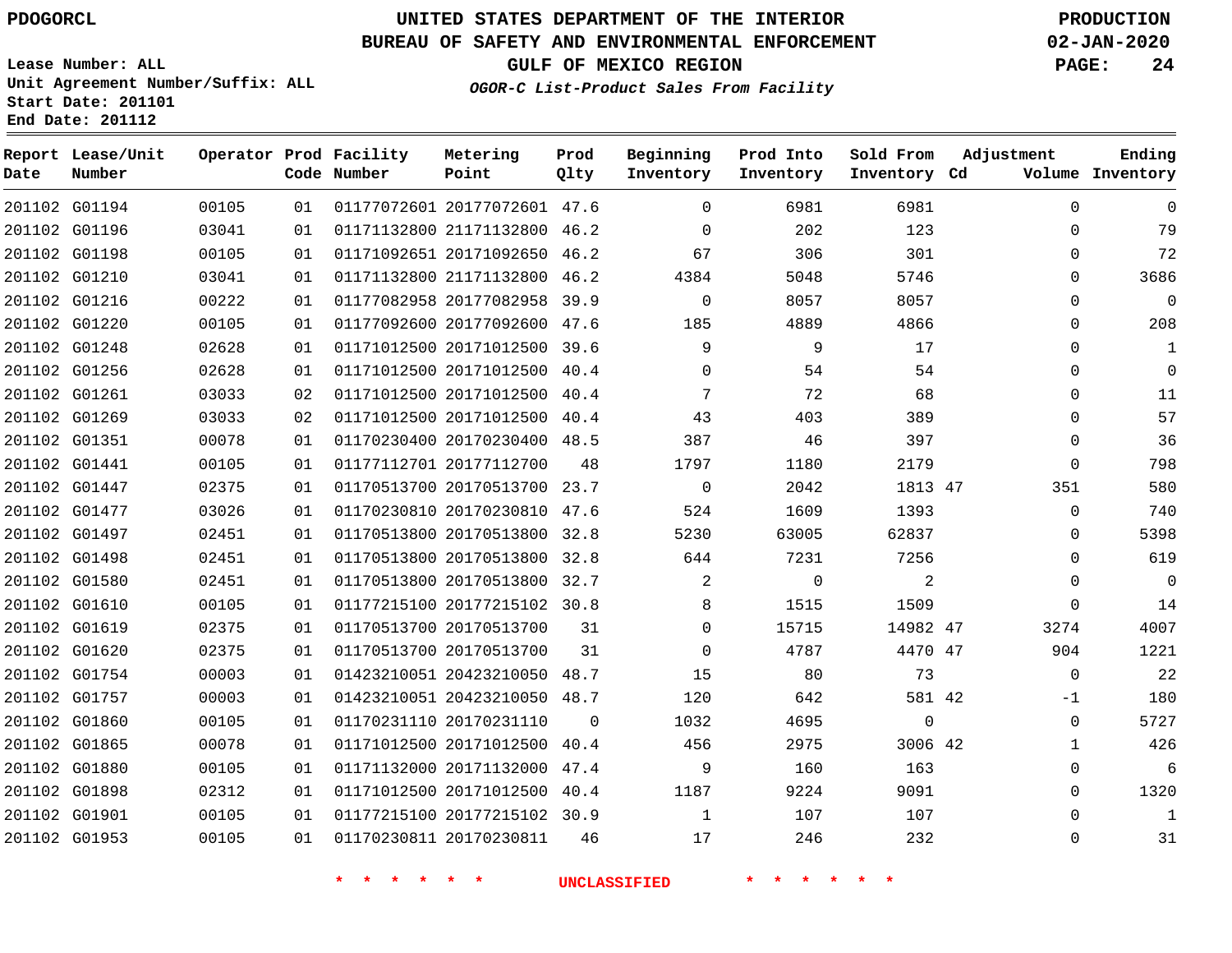**Prod Qlty**

#### **BUREAU OF SAFETY AND ENVIRONMENTAL ENFORCEMENT 02-JAN-2020**

**Lease Number: ALL Unit Agreement Number/Suffix: ALL Start Date: 201101**

**Operator Prod Facility**

**Code Number**

01177215100 20177215102 30.8

**Metering Point**

**End Date: 201112**

**Report Lease/Unit**

**Number**

G01966

**Date**

G02436

**GULF OF MEXICO REGION PAGE: 25**

**Inventory Cd Volume**

**Adjustment**

**Ending**

 $\Omega$ 

**OGOR-C List-Product Sales From Facility**

**Beginning Inventory**

**Sold From Inventory**

**Prod Into Inventory**

| 174         | $\Omega$ |       | 18202   | 18202 | 174         |    | 01177215100 20177215102 30.8 | 01 | 00105 | 201102 G01967 |  |
|-------------|----------|-------|---------|-------|-------------|----|------------------------------|----|-------|---------------|--|
| 37          | $\Omega$ |       | 931     | 931   | 37          |    | 01170230810 20170230810 47.2 | 02 | 01071 | 201102 G01997 |  |
| 35          | $\Omega$ |       | 53      | 76    | 12          |    | 01170230810 20170230810 47.6 | 01 | 00105 | 201102 G01998 |  |
| 5           | $\Omega$ |       | 10      | 10    | 5           |    | 01170530900 20170530900 43.7 | 01 | 03026 | 201102 G02006 |  |
| 142         | $-1$     |       | 1069 42 | 1133  | 79          | 46 | 01170230811 20170230811      | 01 | 01482 | 201102 G02021 |  |
| 284         | $\Omega$ |       | 2137    | 2268  | 153         | 46 | 01170230811 20170230811      | 02 | 02312 | 201102 G02023 |  |
| 18          | $-1$     | 31 42 |         | 34    | 16          |    | 01170530900 20170530900 43.7 | 01 | 02222 | 201102 G02037 |  |
| 36          | $\Omega$ |       | 51      | 67    | 20          |    | 01170530900 20170530900 43.6 | 01 | 00105 | 201102 G02045 |  |
| $\mathbf 0$ | $\Omega$ |       | 8454    | 8454  | $\Omega$    |    | 0117704220A 2017704220A 43.8 | 01 | 02375 | 201102 G02062 |  |
| 198         | $\Omega$ |       | 1502    | 1577  | 123         | 46 | 01170230811 20170230811      | 01 | 00687 | 201102 G02091 |  |
| 33          | $\Omega$ |       | 520     | 415   | 138         | 47 | 01171012310 20171012310      | 02 | 01978 | 201102 G02099 |  |
| 22          | 1        |       | 563 42  | 553   | 31          |    | 01171132000 20171132000 47.5 | 01 | 00687 | 201102 G02104 |  |
| 1187        | 0        |       | 31403   | 30366 | 2224        |    | 01171132000 20171132000 47.5 | 01 | 00276 | 201102 G02111 |  |
| 69          | $\Omega$ |       | 128     | 150   | 47          |    | 01170230810 20170230810 47.6 | 01 | 02312 | 201102 G02127 |  |
| 1299        | 0        |       | 8640    | 9074  | 865         |    | 01171012500 20171012500 40.4 | 01 | 00105 | 201102 G02161 |  |
| 585         | $\Omega$ |       | 3907    | 4088  | 404         |    | 01171012500 20171012500 40.4 | 01 | 00105 | 201102 G02163 |  |
| 18          | $\Omega$ |       | 470     | 462   | 26          |    | 01171132000 20171132000 47.5 | 01 | 00105 | 201102 G02317 |  |
| 137         | $\Omega$ |       | 902     | 917   | 122         |    | 01170230450 20170230450 50.5 | 01 | 01284 | 201102 G02353 |  |
| 300         | $\Omega$ |       | 1883    | 2017  | 166         |    | 01170230450 20170230450 50.5 | 01 | 01284 | 201102 G02354 |  |
| 71          | $\Omega$ |       | 406     | 477   | $\mathbf 0$ |    | 01170230450 20170230450 50.5 | 02 | 02200 | 201102 G02357 |  |
| 107         | $\Omega$ |       | 7568    | 7568  | 107         |    | 0142709015A 2042709015A 41.2 | 02 | 03033 | 201102 G02391 |  |
| 1109        | $\Omega$ |       | 373     | 373   | 1109        |    | 01170230810 20170230810 47.7 | 01 | 02589 | 201102 G02404 |  |
| 1           | $\Omega$ |       | 2       | 3     | $\Omega$    |    | 01170230810 20170230810 47.6 | 01 | 00105 | 201102 G02428 |  |
| 96          | $\Omega$ |       | 161     | 209   | 48          |    | 01170230810 20170230810 47.6 | 01 | 00491 | 201102 G02429 |  |
| 1           | 0        |       | 5       | 2     | 4           |    | 01170230810 20170230810 47.6 | 01 | 00491 | 201102 G02433 |  |
| 35          | $\Omega$ |       | 73      | 76    | 32          |    | 01423210051 20170230810 47.6 | 02 | 03033 | 201102 G02434 |  |
|             |          |       |         |       |             |    |                              |    |       |               |  |

**\* \* \* \* \* \* UNCLASSIFIED \* \* \* \* \* \***

20170230811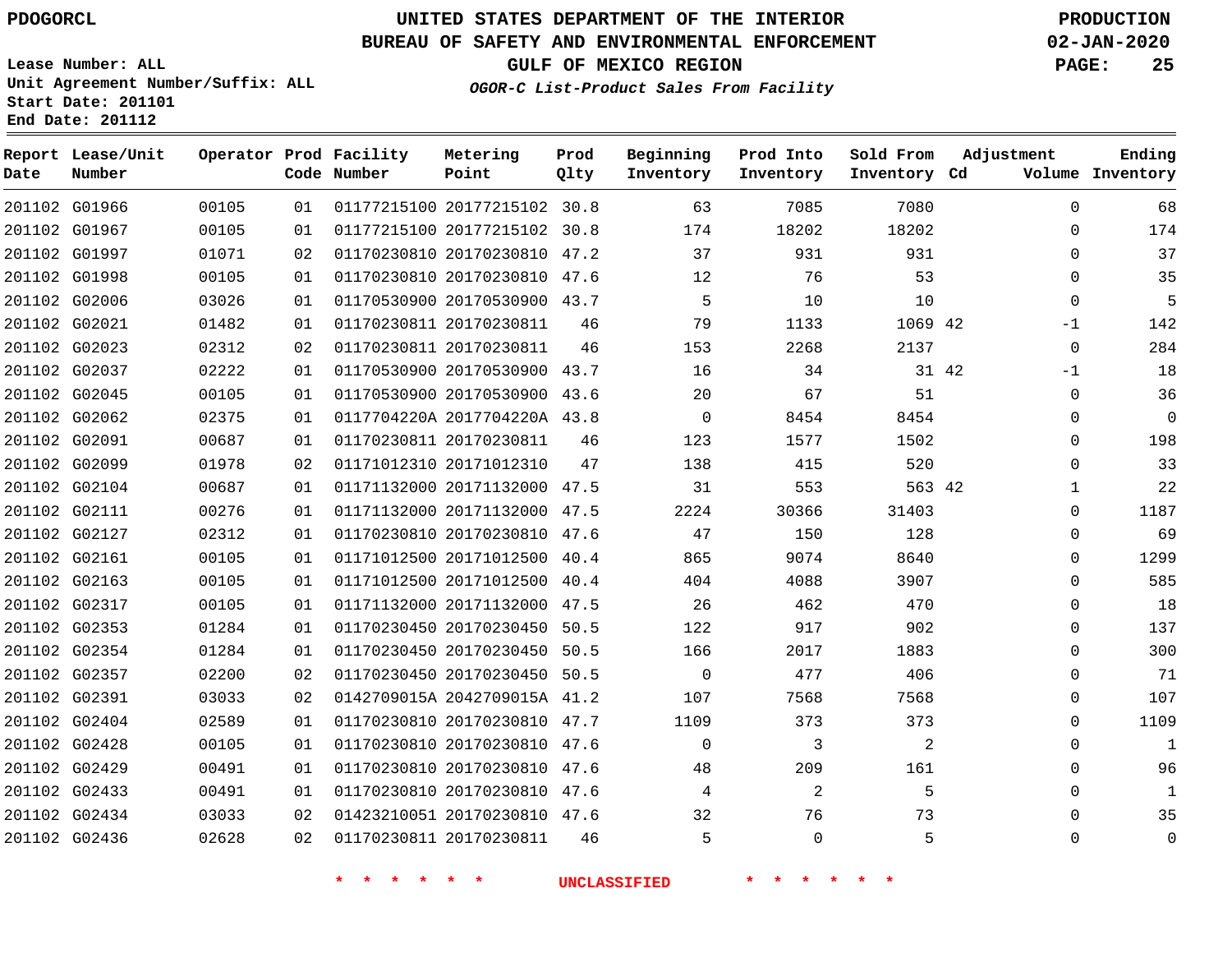#### **BUREAU OF SAFETY AND ENVIRONMENTAL ENFORCEMENT 02-JAN-2020**

**GULF OF MEXICO REGION PAGE: 26**

**Lease Number: ALL Unit Agreement Number/Suffix: ALL Start Date: 201101 End Date: 201112**

**OGOR-C List-Product Sales From Facility**

| Date | Report Lease/Unit<br>Number |                |          | Operator Prod Facility<br>Code Number | Metering<br>Point                                            | Prod<br>Qlty | Beginning<br>Inventory | Prod Into<br>Inventory | Sold From<br>Inventory Cd | Adjustment                  | Ending<br>Volume Inventory |
|------|-----------------------------|----------------|----------|---------------------------------------|--------------------------------------------------------------|--------------|------------------------|------------------------|---------------------------|-----------------------------|----------------------------|
|      | 201102 G02601               | 01834<br>03056 | 01<br>01 |                                       | 01171092651 20171092650 46.2<br>01171092651 20171092650 48.8 |              | $\mathbf 0$<br>27      | 225<br>90              | 173 42<br>93              | $\mathbf{1}$<br>$\mathbf 0$ | 53<br>24                   |
|      |                             |                |          |                                       |                                                              |              | 27                     | 315                    | 266                       | $\mathbf{1}$                | 77                         |
|      | 201102 G02628               | 00105          | 01       |                                       | 01171012500 20171012500 40.3                                 |              | 92                     | 1124                   | 1055                      | $\Omega$                    | 161                        |
|      | 201102 G02663               | 02893          | 02       |                                       | 01423210051 20423210050                                      | $\Omega$     | $\mathbf 0$            | $\mathbf 0$            | $\mathbf 0$               | $\Omega$                    | $\mathbf 0$                |
|      | 201102 G02665               | 02451          | 01       |                                       | 01423210051 20423210050 48.6                                 |              | 210                    | 1383                   | 1205                      | $\Omega$                    | 388                        |
|      | 201102 G02688               | 00105          | 01       |                                       | 01170230810 20170230810 47.5                                 |              | 16                     | 200                    | 124                       | $\Omega$                    | 92                         |
|      | 201102 G02825               | 00105          | 01       |                                       | 01170230810 20170230810 47.5                                 |              | 140                    | 80                     | 183                       | $\Omega$                    | 37                         |
|      | 201102 G02826               | 00105          | 01       |                                       | 01170230810 20170230810 47.5                                 |              | 70                     | 370                    | 270                       | $\Omega$                    | 170                        |
|      |                             |                | 01       |                                       | 01170231110 20170231110                                      | $\Omega$     | 30                     | 324                    | $\mathbf 0$               | 0                           | 354                        |
|      |                             |                |          |                                       |                                                              |              | 100                    | 694                    | 270                       | 0                           | 524                        |
|      | 201102 G02870               | 03035          | 01       |                                       | 01170230810 20170230810 47.6                                 |              | 21                     | 52                     |                           | 50 42<br>$\mathbf{1}$       | 24                         |
|      | 201102 G02885               | 02312          | 01       |                                       | 01171132000 20171132000 47.5                                 |              | 4                      | 99                     | 99                        | $\Omega$                    | 4                          |
|      | 201102 G02886               | 02312          | 02       |                                       | 01171132000 20171132000 47.5                                 |              | $\mathbf{1}$           | 27                     | 27                        | $\Omega$                    | $\mathbf{1}$               |
|      | 201102 G02895               | 02579          | 02       |                                       | 01171092651 20171092650 46.2                                 |              | 81                     | 1341                   | 1108                      | $\Omega$                    | 314                        |
|      | 201102 G02898               | 01834          | 01       |                                       | 01171012300 20171012300 39.1                                 |              | 668                    | 1112                   | 896                       | $\Omega$                    | 884                        |
|      | 201102 G02899               | 01834          | 01       |                                       | 01171012300 20171012300 39.1                                 |              | 1254                   | 1451                   | 1552                      | $\mathbf 0$                 | 1153                       |
|      | 201102 G02917               | 01834          | 01       |                                       | 01171092930 20171092930 35.3                                 |              | 7                      | $\mathbf 0$            | 7                         | $\Omega$                    | $\mathbf 0$                |
|      | 201102 G03061               | 00105          | 01       |                                       | 01423210051 20423210050 48.6                                 |              | 79                     | 823                    | 671                       | $\Omega$                    | 231                        |
|      | 201102 G03068               | 00105          | 01       |                                       | 01423210051 20423210050 48.6                                 |              | 42                     | 245                    | 218                       | $\Omega$                    | 69                         |
|      | 201102 G03145               | 03041          | 01       |                                       | 01171132800 21171132800 46.2                                 |              | $\mathbf 0$            | 150                    | 91                        | $\Omega$                    | 59                         |
|      | 201102 G03152               | 00105          | 01       |                                       | 01177092600 20177092600 47.6                                 |              | 122                    | 3831                   | 3790                      | $\Omega$                    | 163                        |
|      | 201102 G03236               | 03041          | 01       |                                       | 01170230450 20170230450 50.5                                 |              | 11                     | 72                     | 72                        | $\Omega$                    | 11                         |
|      | 201102 G03251               | 00105          | 01       |                                       | 01170231110 20170231110                                      | $\Omega$     | 9                      | 21                     | $\Omega$                  | $\Omega$                    | 30                         |
|      | 201102 G03264               | 00003          | 01       |                                       | 01170230811 20170230811                                      | 46           | 5                      | 54                     | 52                        | $\mathbf 0$                 | 7                          |
|      |                             | 01284          | 02       |                                       | 01170530900 20170530900 43.7                                 |              | 14                     | 31                     | 29                        | 0                           | 16                         |
|      |                             |                |          |                                       |                                                              |              | 19                     | 85                     | 81                        | 0                           | 23                         |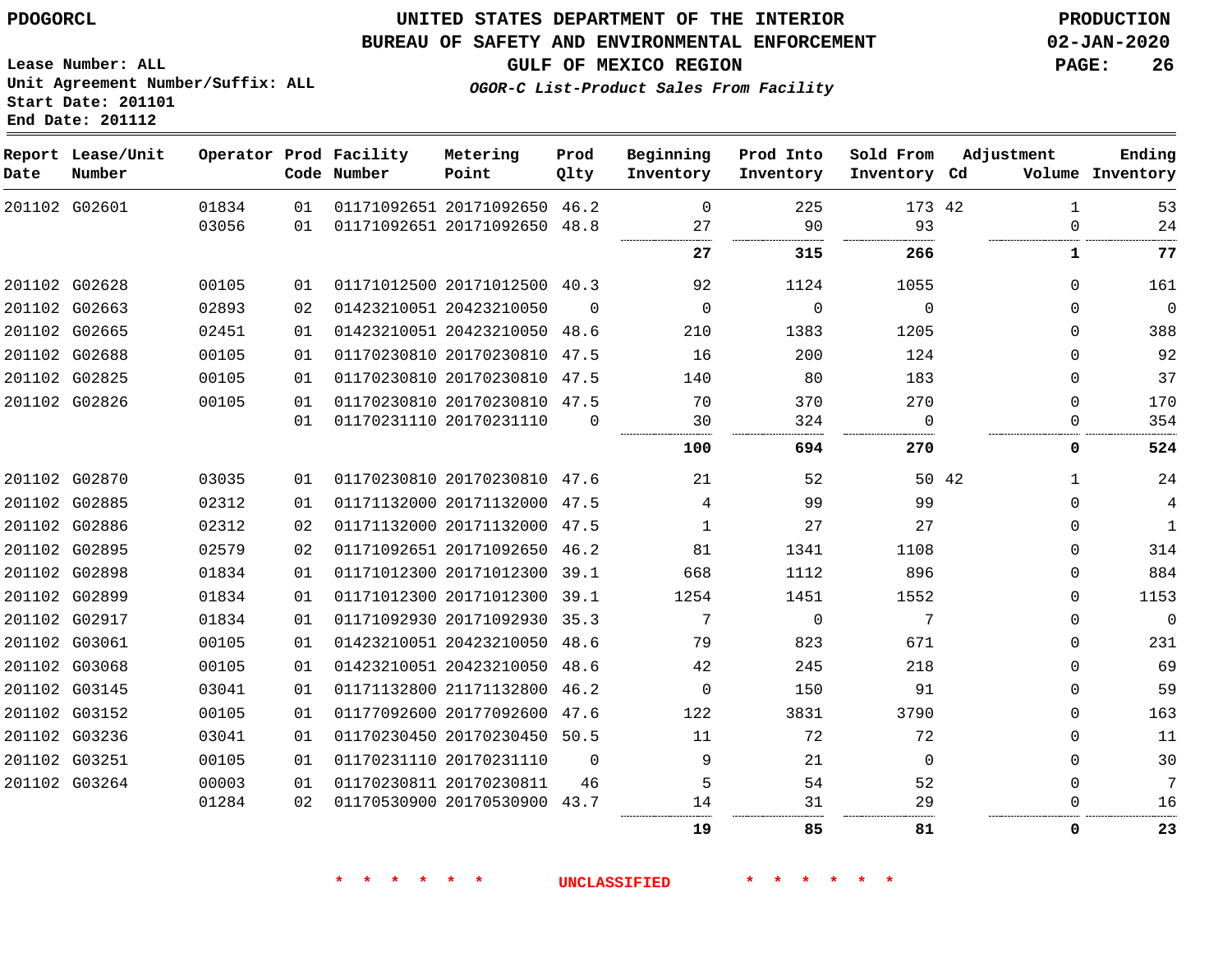### **BUREAU OF SAFETY AND ENVIRONMENTAL ENFORCEMENT 02-JAN-2020**

**Lease Number: ALL Unit Agreement Number/Suffix: ALL Start Date: 201101**

**End Date: 201112**

**GULF OF MEXICO REGION PAGE: 27**

**OGOR-C List-Product Sales From Facility**

| Date | Report Lease/Unit<br>Number |       |    | Operator Prod Facility<br>Code Number | Metering<br>Point            | Prod<br>Qlty | Beginning<br>Inventory | Prod Into<br>Inventory | Sold From<br>Inventory Cd | Adjustment   | Ending<br>Volume Inventory |
|------|-----------------------------|-------|----|---------------------------------------|------------------------------|--------------|------------------------|------------------------|---------------------------|--------------|----------------------------|
|      | 201102 G03265               | 01284 | 02 |                                       | 01170530900 20170530900 43.7 |              | 185                    | 428                    | 381                       | $\mathbf 0$  | 232                        |
|      | 201102 G03331               | 02312 | 02 |                                       | 01171132800 21171132800 46.2 |              | 5166                   | 4849                   | 6102                      | $\mathbf 0$  | 3913                       |
|      | 201102 G03414               | 00105 | 01 |                                       | 01170753510 20170753510 46.8 |              | 159                    | 245                    | 247                       | $\mathbf 0$  | 157                        |
|      | 201102 G03593               | 03035 | 01 |                                       | 01171012500 20171012500 40.4 |              | 45                     | 220                    | 234 42                    | $\mathbf{1}$ | 32                         |
|      | 201102 G03738               | 00064 | 01 |                                       | 01170230450 20170230450 50.5 |              | 22                     | 69                     | 80 42                     | $-1$         | 10                         |
|      | 201102 G03793               | 03035 | 01 |                                       | 01171012500 20171012500 40.4 |              | 17                     | 322                    | 293                       | $\mathbf 0$  | 46                         |
|      | 201102 G03935               | 02672 | 01 |                                       | 01423210051 20423210050 48.7 |              | 12                     | 29                     | 33                        | 0            | 8                          |
|      | 201102 G03940               | 00105 | 01 |                                       | 01423210051 20423210050 48.7 |              | 5                      | 29                     | 26                        | $\Omega$     | 8                          |
|      | 201102 G03958               | 00105 | 01 |                                       | 01170230510 20170230510 47.6 |              | 618                    | 27                     | 434                       | $\mathbf 0$  | 211                        |
|      | 201102 G04003               | 00105 | 01 |                                       | 01171012500 20171012500 40.3 |              | 1023                   | 11383                  | 10777                     | $\mathbf 0$  | 1629                       |
|      | 201102 G04065               | 02628 | 01 |                                       | 01423210051 20423210050 48.7 |              | 22                     | 88                     | 86                        | $\Omega$     | 24                         |
|      | 201102 G04081               | 03035 | 01 |                                       | 01170230450 20170230810 47.6 |              | 32                     | $\mathbf 0$            | 32                        | $\mathbf 0$  | 0                          |
|      | 201102 G04085               | 00687 | 01 |                                       | 01170230811 20170230811      | 46           | 153                    | 1499                   | 1465 42                   | $\mathbf{1}$ | 188                        |
|      | 201102 G04087               | 02899 | 01 |                                       | 01177008150 01177008150 34.7 |              | 3194                   | 4539                   | 6470                      | $\Omega$     | 1263                       |
|      | 201102 G04090               | 02312 | 02 |                                       | 01170230810 20170230810 47.6 |              | 97                     | 137                    | 171                       | $\Omega$     | 63                         |
|      | 201102 G04098               | 01963 | 02 |                                       | 01170230810 20170230810 47.6 |              | 572                    | 1114                   | 1174                      | $\mathbf 0$  | 512                        |
|      | 201102 G04143               | 00105 | 01 |                                       | 01170230510 20170230510 47.6 |              | 177                    | 7                      | 124                       | $\Omega$     | 60                         |
|      | 201102 G04232               | 00105 | 01 |                                       | 01171012500 20171012500 40.3 |              | 20                     | 218                    | 207                       | 0            | 31                         |
|      |                             | 00730 | 01 |                                       | 01171012500 20171012500 40.4 |              | 1139                   | 11959                  | 11386                     | 0            | 1712                       |
|      |                             |       |    |                                       |                              |              | 1159                   | 12177                  | 11593                     | 0            | 1743                       |
|      | 201102 G04397               | 00105 | 01 |                                       | 01170230810 20170230810 47.5 |              | 101                    | 530                    | 387                       | $\Omega$     | 244                        |
|      | 201102 G04421               | 00105 | 01 |                                       | 01171131600 20171131600 44.1 |              | 1082                   | 11811                  | 10971 42                  | $-1$         | 1921                       |
|      | 201102 G04453               | 02589 | 01 |                                       | 01171012300 20171012300 35.2 |              | 676                    | 424                    | 763                       | 0            | 337                        |
|      | 201102 G04537               | 02589 | 01 |                                       | 01420470030 20420470030 49.6 |              | 1025                   | 144                    | 251 42                    | $\mathbf{1}$ | 919                        |
|      | 201102 G04547               | 02628 | 01 |                                       | 01423210051 20423210050 48.7 |              | 11                     | 46                     | 44                        | $\mathbf 0$  | 13                         |
|      | 201102 G04565               | 01284 | 01 |                                       | 01420390101 01420390101      | 0            | 114                    | 843                    | 0                         | $\mathbf{0}$ | 957                        |
|      | 201102 G04773               | 01482 | 01 |                                       | 01170230811 20170230811      | 46           | $\overline{a}$         | 19                     | 18 42                     | $-1$         | 2                          |
|      | 201102 G04787               | 00687 | 01 |                                       | 01171131600 20171131600 44.1 |              | $\Omega$               | 1664                   | 1393                      | $\mathbf 0$  | 271                        |
|      |                             |       |    |                                       |                              |              |                        |                        |                           |              |                            |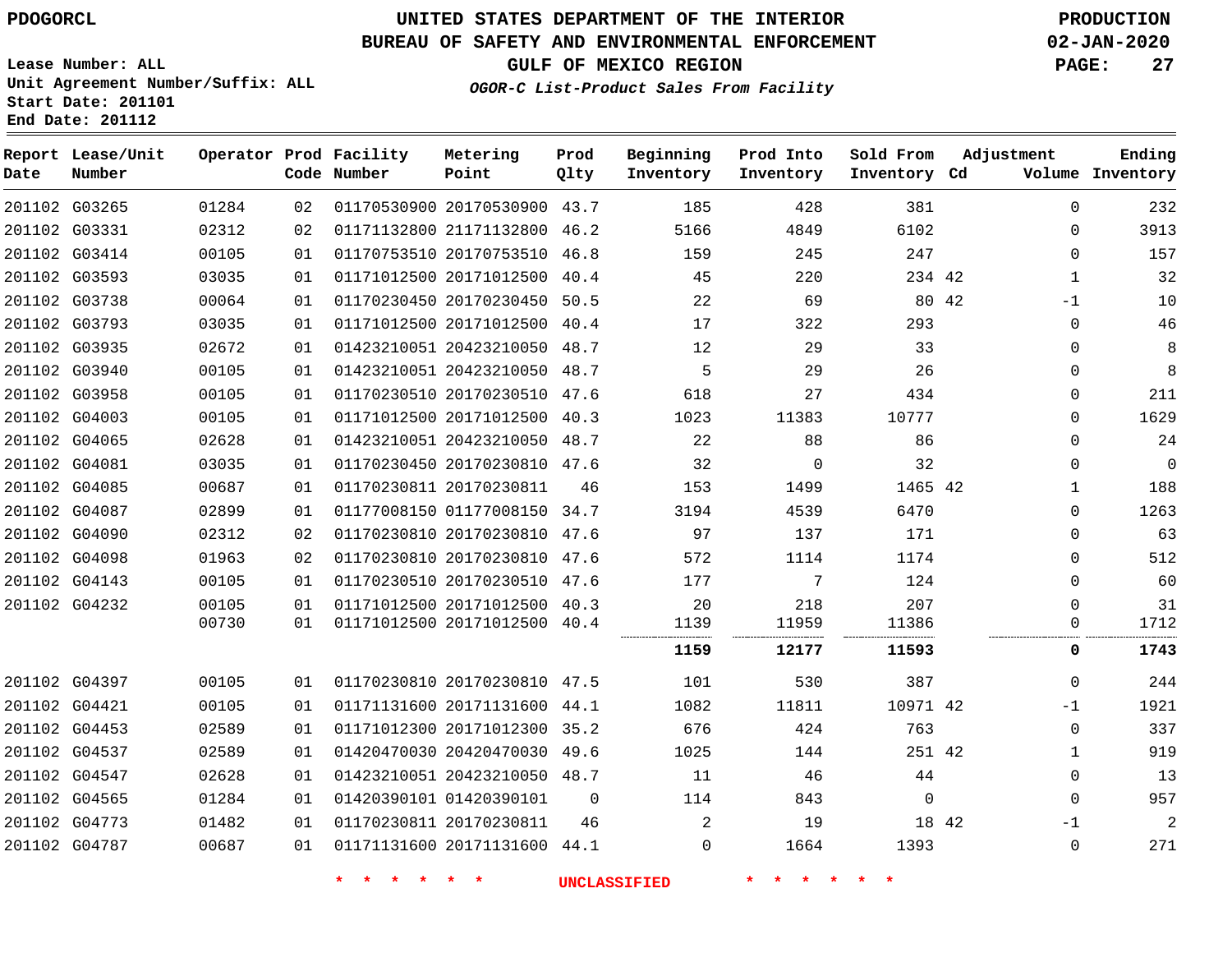### **BUREAU OF SAFETY AND ENVIRONMENTAL ENFORCEMENT 02-JAN-2020**

**OGOR-C List-Product Sales From Facility**

**GULF OF MEXICO REGION PAGE: 28**

**Lease Number: ALL Unit Agreement Number/Suffix: ALL Start Date: 201101 End Date: 201112**

| Date          | Report Lease/Unit<br>Number |       |    | Operator Prod Facility<br>Code Number | Metering<br>Point            | Prod<br>Qlty | Beginning<br>Inventory | Prod Into<br>Inventory | Sold From<br>Inventory Cd | Adjustment    | Ending<br>Volume Inventory |
|---------------|-----------------------------|-------|----|---------------------------------------|------------------------------|--------------|------------------------|------------------------|---------------------------|---------------|----------------------------|
|               | 201102 G04800               | 03026 | 01 |                                       | 01171132800 21171132800 46.2 |              | 7835                   | 11019                  | 11487                     | $\Omega$      | 7367                       |
|               | 201102 G04818               | 02894 | 01 |                                       | 01170230500 20170230500      | 43           | 48                     | 28                     |                           | 67 42<br>$-1$ | 8                          |
|               | 201102 G04996               | 02628 | 01 |                                       | 01420570060 20420570060      | $\Omega$     | $\Omega$               | $\Omega$               | $\Omega$                  | 0             | $\mathbf 0$                |
|               | 201102 G05006               | 01284 | 02 |                                       | 01170230510 20170230510 47.7 |              | 34                     | 1                      | 24                        | 0             | 11                         |
|               | 201102 G05283               | 01376 | 01 |                                       | 01170231300 01170231300 42.7 |              | $\Omega$               | 8879                   | 8879                      | $\Omega$      | $\mathbf 0$                |
|               | 201102 G05286               | 03033 | 02 |                                       | 01170230810 20170230810 47.6 |              | 13                     | 274                    | 161                       | 0             | 126                        |
|               | 201102 G05292               | 00003 | 01 |                                       | 01170230811 20170230811      | 46           | 24                     | 269                    | 260 42                    | 1             | 34                         |
|               | 201102 G05299               | 00105 | 01 |                                       | 01170230500 20170230500      | 43           | $\Omega$               | 25                     | 18                        | 0             | 7                          |
|               | 201102 G05346               | 01819 | 01 |                                       | 01170530900 20170530900 43.7 |              | $\overline{2}$         | 13                     | 8                         | 0             | 7                          |
|               | 201102 G05393               | 02672 | 02 |                                       | 01170230811 20170230811 46.4 |              | 2                      | 41                     | 37                        | $\Omega$      | 6                          |
| 201102 G05431 |                             | 00560 | 01 |                                       | 01177062608 2017706260A      | 37           | 92                     | 12879                  | 12864 42                  | $-2$          | 105                        |
|               | 201102 G05494               | 02871 | 02 |                                       | 01171132800 21171132800 46.2 |              | 173                    | 245                    | 255                       | 0             | 163                        |
|               | 201102 G05504               | 00105 | 01 |                                       | 01171132800 21171132800 46.2 |              | 2665                   | 2709                   | 3274                      | 0             | 2100                       |
|               |                             |       | 01 |                                       | 01171012300 20171012300 39.1 |              | 622                    | 908                    | 808                       | 0             | 722                        |
|               |                             | 00730 | 01 |                                       | 01171132800 21171132800 46.2 |              | 966                    | 1104                   | 1261                      | 0             | 809                        |
|               |                             |       |    |                                       |                              |              | 4253                   | 4721                   | 5343                      | 0             | 3631                       |
|               | 201102 G05505               | 00078 | 01 |                                       | 01171132800 21171132800 46.2 |              | 923                    | 813                    | 1008                      | $\Omega$      | 728                        |
|               | 201102 G05549               | 01834 | 01 |                                       | 01171092651 20171092650 46.2 |              | 72                     | 177                    | 208                       | $\Omega$      | 41                         |
|               | 201102 G05602               | 01834 | 01 |                                       | 01171012500 20171012500 40.4 |              | 372                    | 1034                   | 1258                      | 0             | 148                        |
|               | 201102 G05610               | 02312 | 01 |                                       | 01171012500 20171012500 40.4 |              | 15                     | 177                    | 167                       | 0             | 25                         |
|               | 201102 G05612               | 00105 | 01 |                                       | 01171012500 20171012500      | 40.3         | 913                    | 7111                   | 7006                      | 0             | 1018                       |
|               | 201102 G06027               | 00105 | 01 |                                       | 01423210051 20423210050 48.6 |              | $\Omega$               | 7                      | 5                         | $\Omega$      | $\overline{2}$             |
|               | 201102 G06069               | 00105 | 01 |                                       | 01423210051 20423210050 48.6 |              | 12                     | 33                     | 36                        | 0             | 9                          |
|               | 201102 G06105               | 02409 | 01 |                                       | 01420390110 20420390110 53.8 |              | 40                     | 23                     | 31                        | 0             | 32                         |
|               | 201102 G06156               | 00105 | 01 |                                       | 01422450350 20422450350      | $\Omega$     | 592                    | $\mathbf 0$            | $\Omega$                  | 0             | 592                        |
|               | 201102 G06165               | 01284 | 01 |                                       | 01170230450 20170230450      | 50.5         | 10                     | 107                    | 101                       | 0             | 16                         |
|               | 201102 G06166               | 00105 | 01 |                                       | 01170230450 20170230450 50.4 |              | 11                     | 25                     | 32                        | 0             | 4                          |
| 201102 G06167 |                             | 00105 | 01 |                                       | 01170230450 20170230450 50.5 |              | 26                     | 36                     | 44                        | 0             | 18                         |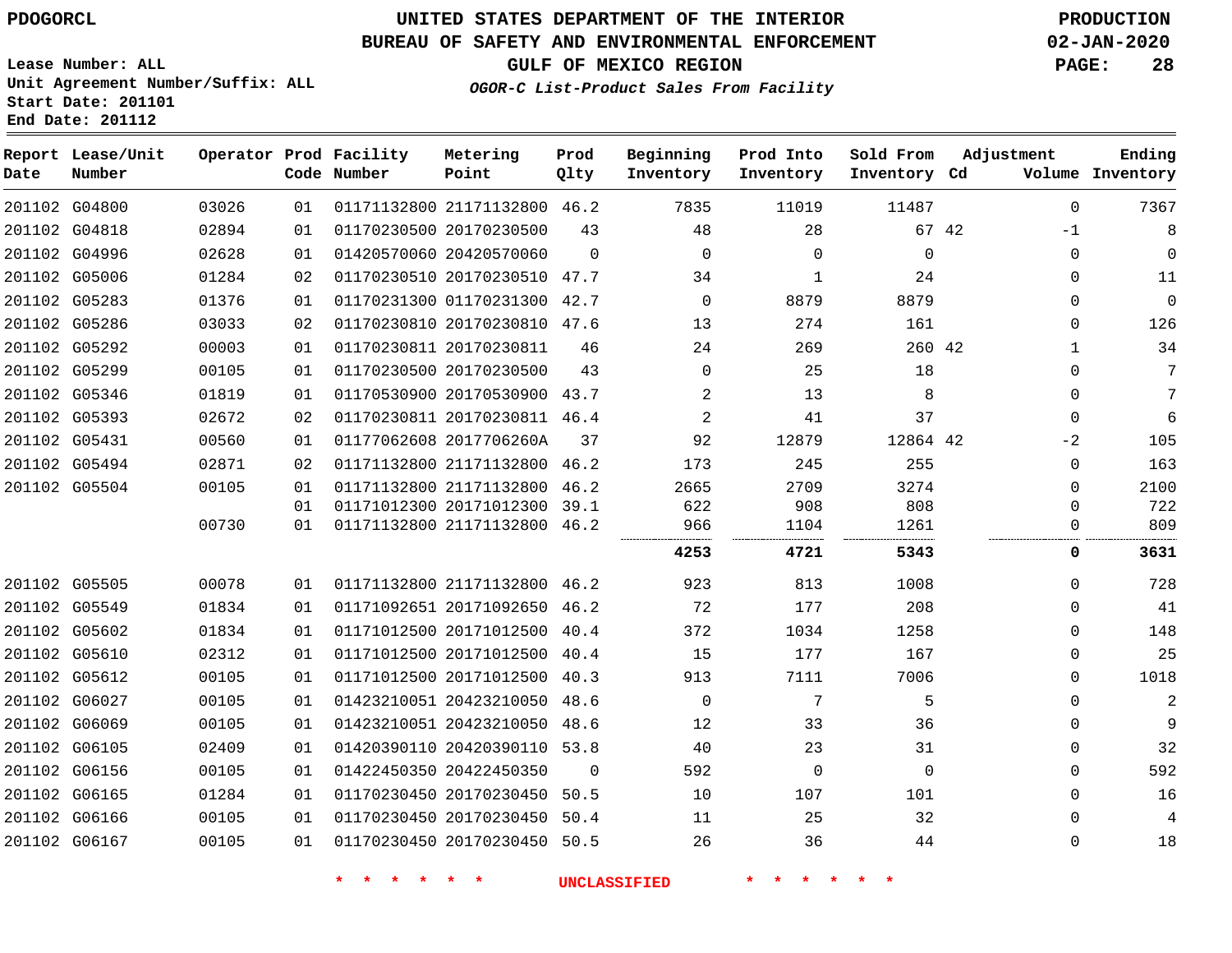**Date**

**End Date: 201112**

**Report Lease/Unit**

**Number**

# **UNITED STATES DEPARTMENT OF THE INTERIOR PDOGORCL PRODUCTION**

#### **BUREAU OF SAFETY AND ENVIRONMENTAL ENFORCEMENT 02-JAN-2020**

**Lease Number: ALL Unit Agreement Number/Suffix: ALL Start Date: 201101**

**Operator Prod Facility**

**Code Number**

**Prod Qlty**

**GULF OF MEXICO REGION PAGE: 29**

**Inventory Cd Volume**

**Adjustment**

**Ending**

**OGOR-C List-Product Sales From Facility**

**Beginning Inventory** **Prod Into Inventory** **Sold From Inventory**

| 201102 G06168 | 03008 | 02 |                         | 01170230450 20170230450 51.4 |      | 32             | 125   | 152      |  |
|---------------|-------|----|-------------------------|------------------------------|------|----------------|-------|----------|--|
| 201102 G06180 | 00730 | 01 |                         | 01170230450 20170230450      | 50.5 | 7              | 41    | 42       |  |
| 201102 G06668 | 00276 | 01 |                         | 01171132000 20171132000 47.5 |      | 19             | 390   | 393 42   |  |
| 201102 G06767 | 01834 | 01 |                         | 01171012500 20171012500 40.4 |      | 4              | 23    | 24       |  |
| 201102 G07215 | 03041 | 01 |                         | 01420390120 01420390120 51.6 |      | 98             | 169   | 169      |  |
| 201102 G07619 | 02222 | 01 |                         | 01170530900 20170530900      | 43   | 2              |       | 3        |  |
| 201102 G07703 | 03041 | 01 |                         | 01171132800 21171132800 46.2 |      | 3779           | 2950  | 4100     |  |
| 201102 G07736 | 02312 | 02 |                         | 01171132800 21171132800 46.2 |      | 452            | 446   | 547      |  |
| 201102 G07760 | 01284 | 01 |                         | 01177122950 20177122950 32.6 |      | 0              | 42    | 42       |  |
| 201102 G07802 | 01284 | 02 | 01177258041 01177258041 |                              | 2.7  | $\overline{2}$ | 12    | 2        |  |
| 201102 G07917 | 01834 | 01 |                         | 01170573602 20170573602 33.1 |      | 35416          | 38313 | 39768 42 |  |
| 201102 G08120 | 02312 | 02 |                         | 01423210051 20423210050 48.7 |      | 6              | 31    | 28       |  |

**Metering Point**

|               | 201102 G07802 | 01284 | 02 | 01177258041 01177258041      | 2.7  |          | 12    |          |          | 12           |
|---------------|---------------|-------|----|------------------------------|------|----------|-------|----------|----------|--------------|
| 201102 G07917 |               | 01834 | 01 | 01170573602 20170573602 33.1 |      | 35416    | 38313 | 39768 42 |          | 33962        |
| 201102 G08120 |               | 02312 | 02 | 01423210051 20423210050 48.7 |      | 6        | 31    | 28       | $\Omega$ | 9            |
| 201102 G08640 |               | 02589 | 01 | 01170530900 20170530900      | 49   | $\Omega$ | 7     |          | $\Omega$ | $\Omega$     |
| 201102 G08641 |               | 02589 | 01 | 01170530900 20170530900      | 49   | $\Omega$ | 28    | 28       | $\Omega$ | $\mathbf{0}$ |
| 201102 G09010 |               | 03041 | 01 | 01420390120 01420390120 51.6 |      | 24       | 67    | 45       | $\Omega$ | 46           |
| 201102 G09500 |               | 02899 | 01 | 01177058270 01177058270 38.7 |      | 18       | 21    | $\Omega$ |          | 39           |
| 201102 G09574 |               | 01819 | 01 | 01171012300 20171012300 39.1 |      | 339      | 506   | 443 42   |          | 403          |
| 201102 G09631 |               | 01284 | 01 | 01177122950 20177122950 30.2 |      | $\Omega$ | 8     | 8        |          | $\Omega$     |
| 201102 G10226 |               | 01819 | 01 | 01423210051 20423210050 48.7 |      | 16       | 150   | 123 42   | $-1$     | 42           |
| 201102 G10487 |               | 00981 | 01 | 01170753850 20170753850 30.8 |      | 843      | 190   | 64       | 0        | 969          |
| 201102 G10584 |               | 03075 | 02 | 01170230811 20170230811      | 46   | 6        | 181   | 164      |          | 23           |
| 201102 G10636 |               | 03035 | 01 | 01170230811 20170230811      | 46   | 325      | 5938  | 5519     |          | 744          |
| 201102 G10665 |               | 02899 | 01 | 01177058270 01177058270 38.7 |      | 1627     | 1980  | $\Omega$ | $\Omega$ | 3607         |
| 201102 G10910 |               | 00162 | 01 | 01177245110 2017724511G 44.1 |      | $\Omega$ | 5192  | 5192     |          | $\mathbf 0$  |
| 201102 G11243 |               | 02589 | 01 | 01420470030 20420470030 49.6 |      | 612      | 257   | 150 42   | $-1$     | 718          |
| 201102 G11870 |               | 00276 | 01 | 01171132000 20171132000      | 47.5 | 1970     | 28979 | 29816    | $\Omega$ | 1133         |
| 201102 G11952 |               | 00105 | 01 | 01171012300 20171012300 39.1 |      | 205      | 271   | 261      | $\Omega$ | 215          |
| 201102 G11983 |               | 01284 | 01 | 01177112605 2017711260Y 34.6 |      |          | 25    | 25       | $\Omega$ | 4            |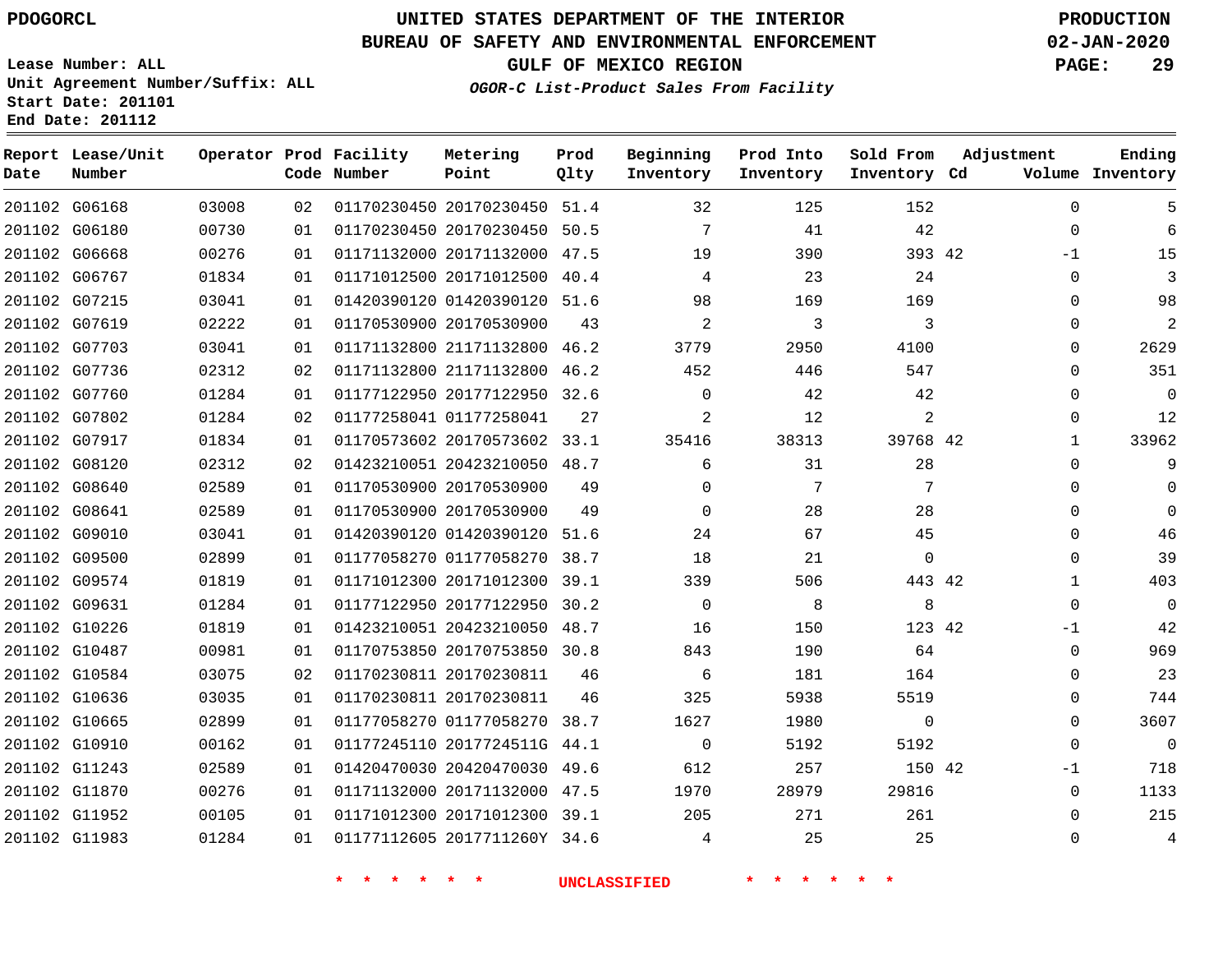**Date**

**Report Lease/Unit**

 G15189 G15239 G15263 G15277 G15299 G15303

### **UNITED STATES DEPARTMENT OF THE INTERIOR PDOGORCL PRODUCTION**

**Prod**

#### **BUREAU OF SAFETY AND ENVIRONMENTAL ENFORCEMENT 02-JAN-2020**

**Lease Number: ALL Unit Agreement Number/Suffix: ALL Start Date: 201101 End Date: 201112**

**Operator Prod Facility**

**OGOR-C List-Product Sales From Facility**

**Beginning**

**Prod Into Inventory**

**Sold From Inventory**

**GULF OF MEXICO REGION PAGE: 30**

  $\Omega$  $\Omega$  $\Omega$  $\Omega$  $\Omega$  $\Omega$  $\Omega$  $\Omega$  $\Omega$  $\Omega$  $\Omega$  $\Omega$   $\Omega$  $\Omega$  $\Omega$  $\cap$  $\Omega$  $\Omega$   $\Omega$  $\Omega$   $\Omega$  $\Omega$   $\Omega$ 

**Adjustment**

**Ending**

| Date | Number        |       |    | Code Number             | Point                        | Qlty     | Inventory    | Inventory | Inventory Cd |             | Volume Inventory |
|------|---------------|-------|----|-------------------------|------------------------------|----------|--------------|-----------|--------------|-------------|------------------|
|      | 201102 G11984 | 03008 | 02 |                         | 01171092651 20171092650 46.2 |          | 52           | 79        | 113          | $\Omega$    | 18               |
|      | 201102 G12019 | 03035 | 01 |                         | 01171012500 20171012500 40.4 |          | 75           | 971       | 907          | $\Omega$    | 139              |
|      | 201102 G12020 | 03035 | 01 |                         | 01171012500 20171012500 40.4 |          | 979          | 9031      | 8717         | $\Omega$    | 1293             |
|      | 201102 G12024 | 02312 | 02 |                         | 01171012500 20171012500 40.4 |          | 38           | 320       | 312          | $\Omega$    | 46               |
|      | 201102 G12355 | 02589 | 01 |                         | 01171012300 20171012300 37.8 |          | 11060        | 18245     | 14800        | $\Omega$    | 14505            |
|      | 201102 G12497 | 02589 | 01 |                         | 01420390101 01420390101      | $\Omega$ | 113          | 0         | $\Omega$     | $\Omega$    | 113              |
|      | 201102 G12564 | 02603 | 01 |                         | 01170230510 20170230510 47.7 |          | 33           |           | 23           | $\Omega$    | 11               |
|      | 201102 G12761 | 00162 | 01 |                         | 01170230810 20170230810 47.6 |          | 198          | 544       | 492          | 0           | 250              |
|      | 201102 G12802 | 02200 | 01 |                         | 01170230811 20170230811      | 46       | 185          | 1953      | 1856         | $\Omega$    | 282              |
|      | 201102 G12803 | 02409 | 01 |                         | 01171132000 20171132000 47.5 |          | 1            | 14        | 14           | $\Omega$    | 1                |
|      | 201102 G13576 | 03147 | 02 |                         | 01170230810 20170230810      | 47.5     | 24           | 13        | 25           | $\Omega$    | 12               |
|      | 201102 G13825 | 00105 | 01 |                         | 01170230450 20170230450 51.4 |          | $\mathbf{1}$ | 9         | 9            | $\Omega$    | 1                |
|      | 201102 G13850 | 03033 | 01 | 01170230811 20170230811 |                              | 46       | 2            | 67        | 61           | $\Omega$    | 8                |
|      | 201102 G13897 | 03033 | 01 |                         | 01171132000 20171132000 47.5 |          | 8            | 337       | 332          | 0           | 13               |
|      | 201102 G13937 | 02628 | 02 |                         | 01171092651 20171092650 46.2 |          | 7            | 29        | 29           | $\Omega$    | 7                |
|      | 201102 G13938 | 01284 | 01 |                         | 01171012500 20171012500      | 40.4     | 1281         | 13176     | 12571        | $\Omega$    | 1886             |
|      | 201102 G14193 | 02409 | 01 |                         | 01170230810 20170230810 47.6 |          | 264          | 590       | 583          | $\Omega$    | 271              |
|      | 201102 G14342 | 02200 | 01 | 01170230811 20170230811 |                              | 46       | 141          | 1998      | 1924         | $\Omega$    | 215              |
|      | 201102 G14864 | 02871 | 02 |                         | 01170230450 20170230450 53.7 |          | 583          | 4622      | 4518         | $\Omega$    | 687              |
|      | 201102 G15050 | 00105 | 01 |                         | 01170231110 20170231110 41.2 |          | 2109         | 9173      | 0            | $\Omega$    | 11282            |
|      | 201102 G15078 | 00064 | 01 |                         | 01170230810 20170230810      | 47.6     | 2704         | 508       | 506          | $\Omega$    | 2706             |
|      | 201102 G15110 | 02714 | 01 |                         | 01170530900 20170530900 43.7 |          | $\Omega$     |           |              | $\mathbf 0$ | 0                |
|      |               |       |    |                         |                              |          |              |           |              |             |                  |

 21171132800 46.2 20171012500 40.4 20171132000 47.5 20171012400 53.9 20171092650 46.2 21171132800 46.2

**Metering Point**

**\* \* \* \* \* \* UNCLASSIFIED \* \* \* \* \* \***

42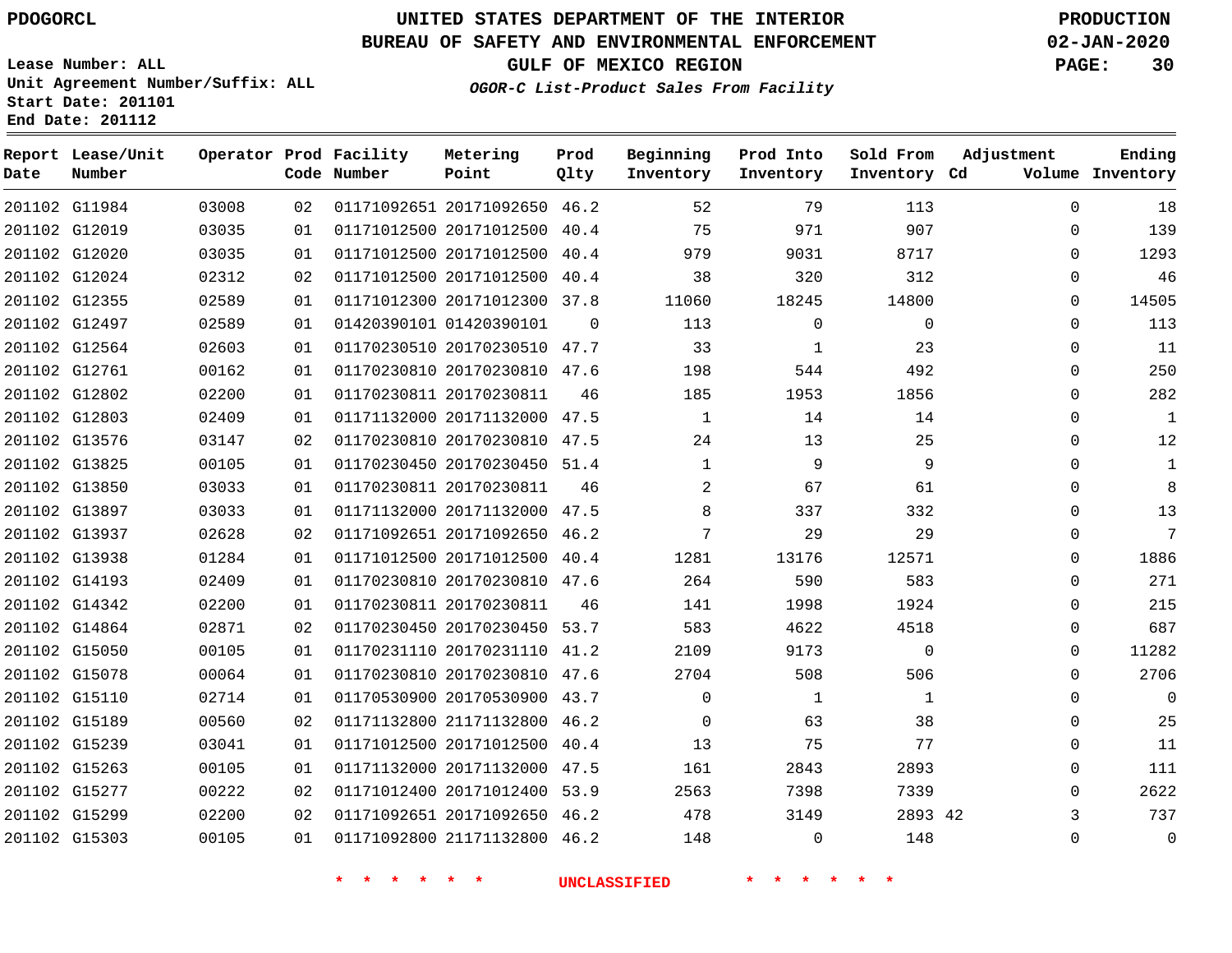#### **BUREAU OF SAFETY AND ENVIRONMENTAL ENFORCEMENT 02-JAN-2020**

**Lease Number: ALL Unit Agreement Number/Suffix: ALL Start Date: 201101 End Date: 201112**

**GULF OF MEXICO REGION PAGE: 31**

**OGOR-C List-Product Sales From Facility**

| Date          | Report Lease/Unit<br>Number |       |    | Operator Prod Facility<br>Code Number | Metering<br>Point            | Prod<br>Qlty | Beginning<br>Inventory | Prod Into<br>Inventory | Sold From<br>Inventory Cd | Adjustment   | Ending<br>Volume Inventory |
|---------------|-----------------------------|-------|----|---------------------------------------|------------------------------|--------------|------------------------|------------------------|---------------------------|--------------|----------------------------|
|               | 201102 G15312               | 00105 | 01 |                                       | 01171092651 20171092650      | 46.1         | 1582                   | 10760                  | 9822                      | $\Omega$     | 2520                       |
|               | 201102 G15323               | 01482 | 01 |                                       | 01171012500 20171012500      | 40.4         | 34                     | 490                    | 453 42                    | $-1$         | 70                         |
|               | 201102 G15740               | 00105 | 01 |                                       | 01170230450 20170230450      | 50.4         | 43                     | 383                    | 369                       | $\mathbf 0$  | 57                         |
|               |                             | 02893 | 02 |                                       | 01170230450 20170230450 50.5 |              | 821                    | 5701                   | 5674                      | 0            | 848                        |
|               |                             |       |    |                                       |                              |              | 864                    | 6084                   | 6043                      | 0            | 905                        |
|               | 201102 G15742               | 00730 | 01 |                                       | 01170230450 20170230450 50.5 |              | 18                     | 137                    | 135                       | $\mathbf 0$  | 20                         |
|               | 201102 G15769               | 03041 | 01 |                                       | 01422450350 20422450350      | $\Omega$     | 73                     | $\mathbf 0$            | 0                         | $\mathbf 0$  | 73                         |
|               | 201102 G16104               | 00105 | 01 |                                       | 01170231110 20170231110      | $\Omega$     | 9                      | 27                     | $\Omega$                  | $\mathbf 0$  | 36                         |
| 201102 G16121 |                             | 00687 | 01 |                                       | 01170230811 20170230811      | 46           | 42                     | 65                     | 99                        | $\mathbf 0$  | 8                          |
| 201102 G16201 |                             | 03026 | 01 |                                       | 01170530900 20170530900 43.7 |              | $\mathbf{0}$           | 9                      | 4                         | $\mathbf 0$  | 5                          |
|               | 201102 G16353               | 03033 | 01 |                                       | 01171132000 20171132000      | 47.5         | 16                     | 151                    | 161                       | $\mathbf 0$  | 6                          |
|               | 201102 G16469               | 03026 | 01 |                                       | 01170753510 20170753510 46.8 |              | 38                     | $\Omega$               | 23                        | $\mathbf 0$  | 15                         |
|               | 201102 G16500               | 02312 | 01 |                                       | 01170755200 20170755200      | 0            | 93                     | 0                      | $\Omega$                  | $\mathbf 0$  | 93                         |
|               | 201102 G16515               | 00162 | 01 |                                       | 01177245110 2017724511G 44.1 |              | 0                      | 24363                  | 24363                     | $\mathbf 0$  | $\mathbf 0$                |
|               | 201102 G16575               | 00730 | 01 |                                       | 01608103650 20608103650      | 30.6         | 1                      | 55                     | 55                        | $\mathbf 0$  | 1                          |
|               | 201102 G16890               | 00981 | 01 |                                       | 01170753850 20170753850      | 30.8         | 1194                   | 311                    |                           | 0 0 9<br>-91 | 1414                       |
|               | 201102 G17124               | 02871 | 02 |                                       | 01170230450 20170230450 50.5 |              | 14                     | 91                     | 91                        | $\mathbf 0$  | 14                         |
|               | 201102 G17190               | 02312 | 02 |                                       | 01170230810 20170230810      | 47.6         | 39                     | 113                    | 100                       | 0            | 52                         |
|               | 201102 G17754               | 02025 | 01 |                                       | 01170230510 20170230510 47.7 |              | 1038                   | 68                     | 569                       | $\mathbf 0$  | 537                        |
|               | 201102 G17858               | 00105 | 01 |                                       | 01170530900 20170530900 43.7 |              | 76                     | 247                    | 189                       | $\Omega$     | 134                        |
|               | 201102 G17898               | 01963 | 02 |                                       | 01171131600 20171131600 44.1 |              | 18                     | 109                    | 109                       | $\Omega$     | 18                         |
|               | 201102 G17912               | 02409 | 01 |                                       | 01171132800 20177052203      | 37.1         | 0                      | 4727                   | 4727                      | 0            | $\mathbf 0$                |
|               | 201102 G17913               | 01834 | 01 |                                       | 01171132800 21171132800      | 46.2         | 533                    | 2400                   | 1787                      | $\mathbf 0$  | 1146                       |
| 201102 G17921 |                             | 03026 | 01 |                                       | 01171012500 20177062959      | 25           | $\Omega$               | 43504                  | 43504                     | 0            | $\overline{0}$             |
|               | 201102 G17966               | 00105 | 01 |                                       | 01171012300 20171012300      | 39.1         | 25                     | 12                     | 27                        | 0            | 10                         |
|               | 201102 G17973               | 00730 | 01 |                                       | 01171012400 20171012400      | 53.9         | 1758                   | 5125                   | 5066                      | 0            | 1817                       |
|               | 201102 G17977               | 02312 | 02 |                                       | 01171132800 21171132800      | 46.2         | 482                    | 636                    | 681                       | $\Omega$     | 437                        |
|               | 201102 G18043               | 01103 | 01 |                                       | 01171012500 20171012500 40.4 |              | 789                    | 13624                  | 13644 45                  | $-769$       | $\mathbf 0$                |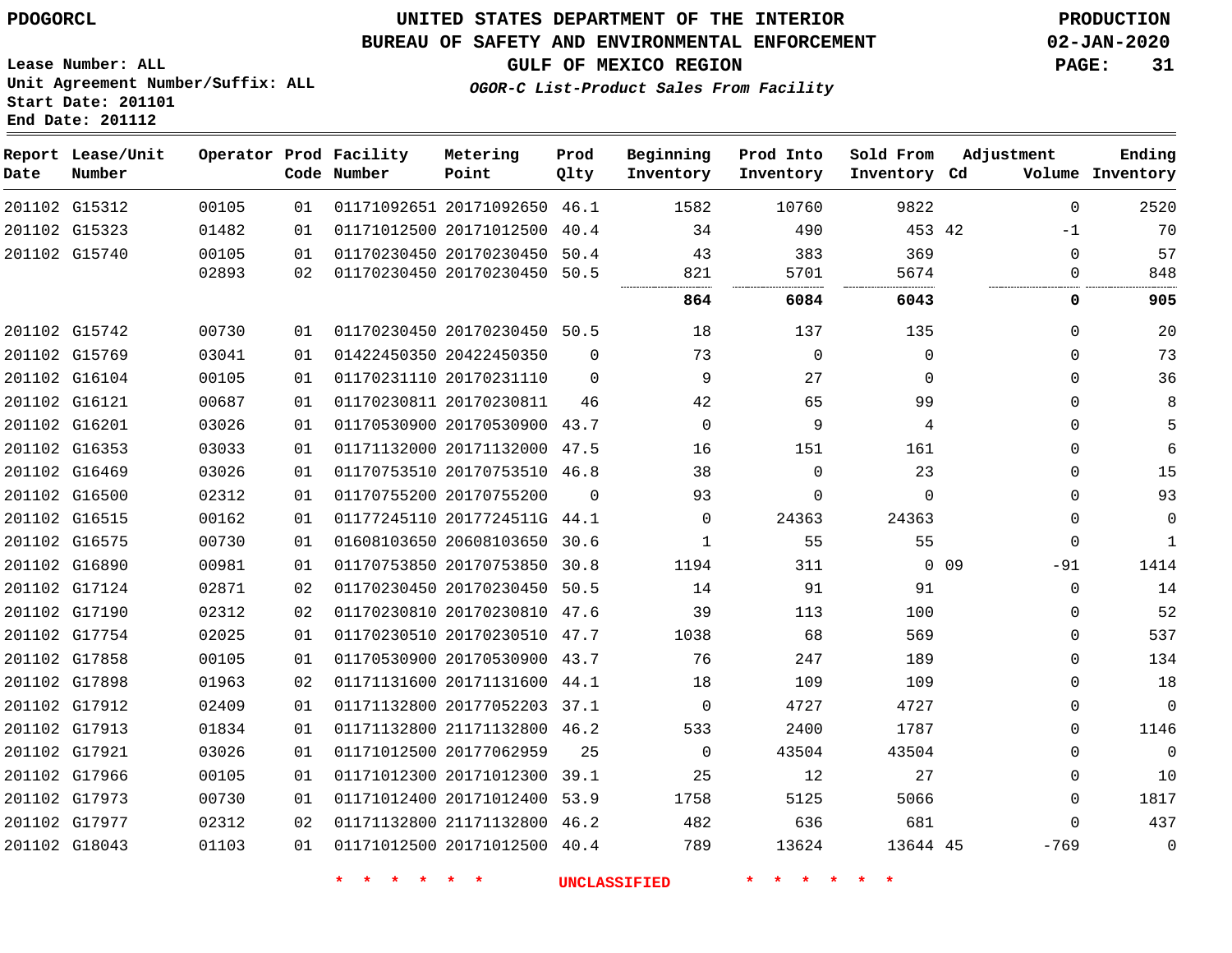**Start Date: 201101 End Date: 201112**

# **UNITED STATES DEPARTMENT OF THE INTERIOR PDOGORCL PRODUCTION**

### **BUREAU OF SAFETY AND ENVIRONMENTAL ENFORCEMENT 02-JAN-2020**

**Lease Number: ALL Unit Agreement Number/Suffix: ALL**

**GULF OF MEXICO REGION PAGE: 32**

**OGOR-C List-Product Sales From Facility**

| Date          | Report Lease/Unit<br>Number |       |    | Operator Prod Facility<br>Code Number | Metering<br>Point            | Prod<br>Qlty | Beginning<br>Inventory | Prod Into<br>Inventory | Sold From<br>Inventory Cd | Adjustment      |              | Ending<br>Volume Inventory |
|---------------|-----------------------------|-------|----|---------------------------------------|------------------------------|--------------|------------------------|------------------------|---------------------------|-----------------|--------------|----------------------------|
|               | 201102 G18577               | 00981 | 01 |                                       | 01170753850 20170753850 30.8 |              | 1365                   | 335                    |                           | 0.09            | $-104$       | 1596                       |
| 201102 G18863 |                             | 02312 | 02 |                                       | 01420470030 20420470030 48.8 |              | $\overline{2}$         | $\mathbf 0$            | $\mathbf{1}$              |                 | $\mathbf 0$  | $\mathbf{1}$               |
|               | 201102 G18920               | 02200 | 02 |                                       | 01423210051 20423210050 48.7 |              | 11                     | 40                     | 40                        |                 | $\Omega$     | 11                         |
| 201102 G18936 |                             | 02871 | 01 |                                       | 01422450350 20422450350      | $\Omega$     | 2                      | $\Omega$               |                           | 042             | $\mathbf{1}$ | $\mathbf{3}$               |
|               | 201102 G19030               | 02806 | 01 |                                       | 01423210051 20423210050      | 49           | 48                     | 49                     | 83                        |                 | $\Omega$     | 14                         |
| 201102 G19127 |                             | 03165 | 01 |                                       | 01170230811 20170230811      | $\Omega$     | $\Omega$               | 11                     | $\mathbf 0$               |                 | $\Omega$     | 11                         |
|               | 201102 G19760               | 02894 | 01 |                                       | 01171132800 21171132800      | 46.2         | 19372                  | 35980                  | 34587 45                  |                 | $-20765$     | $\mathbf 0$                |
| 201102 G20605 |                             | 02377 | 01 |                                       | 01423550141 20423550140      | 26.6         | 832                    | 16893                  | 16365                     |                 | $\mathbf 0$  | 1360                       |
| 201102 G20655 |                             | 00222 | 01 |                                       | 01170230510 20170230510      | 47.7         | 63                     | 4                      |                           | 34 42           | $\mathbf{1}$ | 34                         |
| 201102 G20660 |                             | 00105 | 01 |                                       | 01170230450 20170230450      | 50.5         | 86                     | 479                    | 494                       |                 | $\mathbf 0$  | 71                         |
| 201102 G21065 |                             | 02266 | 01 |                                       | 01171131600 20171131600      | 44.1         | 54                     | 2                      | 56                        |                 | $\Omega$     | $\Omega$                   |
| 201102 G21070 |                             | 00560 | 02 |                                       | 01171132800 21171132800      | 46.2         | 295                    | 173                    | 285                       |                 | $\mathbf 0$  | 183                        |
| 201102 G21096 |                             | 00105 | 01 |                                       | 01170230811 20170230811      | 46           | 16                     | 193                    | 185                       |                 | $\Omega$     | 24                         |
| 201102 G21116 |                             | 00105 | 01 |                                       | 01171132800 21171132800 46.1 |              | 1651                   | $\Omega$               | 1651                      |                 | $\mathbf 0$  | $\mathbf 0$                |
| 201102 G21120 |                             | 02058 | 02 |                                       | 01171012500 20171012500 40.4 |              | 25                     | $\Omega$               | 25                        |                 | $\Omega$     | $\Omega$                   |
| 201102 G21378 |                             | 01819 | 01 |                                       | 01170230811 20170230811      | 46           | 210                    | 1734                   | 1727                      |                 | $\mathbf 0$  | 217                        |
| 201102 G21530 |                             | 00078 | 01 |                                       | 01170230400 20170230400 48.5 |              | 1393                   | 2203                   | 1859 42                   |                 | -1           | 1736                       |
|               | 201102 G21532               | 02807 | 01 |                                       | 01170230811 20170230811      | 46           | 139                    | 1411                   | 1373                      |                 | $\mathbf 0$  | 177                        |
| 201102 G21534 |                             | 02807 | 01 |                                       | 01170230811 20170230811      | 46           | 45                     | 456                    | 444                       |                 | $\mathbf 0$  | 57                         |
|               | 201102 G21580               | 03035 | 01 |                                       | 01170230811 20170230811      | 46           | 3                      | 26                     | 25 42                     |                 | $-1$         | 3                          |
|               | 201102 G21592               | 02628 | 02 |                                       | 01171132000 20171132000 47.5 |              | $\Omega$               | 39                     | 38                        |                 | $\mathbf 0$  | $\mathbf{1}$               |
|               | 201102 G21652               | 01834 | 01 |                                       | 01171132800 21171132800      | 46.2         | 84                     | 72                     | 91 42                     |                 | $-1$         | 64                         |
| 201102 G21655 |                             | 01834 | 01 |                                       | 01171132800 21171132800      | 46.2         | 5                      | 15                     |                           | 7 42            | $\mathbf{1}$ | 14                         |
| 201102 G21700 |                             | 00105 | 01 |                                       | 01177258153 01177258153      | 29.3         | 1938                   | 1605                   | 2759                      |                 | $\Omega$     | 784                        |
| 201102 G21825 |                             | 00981 | 01 |                                       | 01170753850 20170753850      | 30.8         | 257                    | 69                     |                           | $0$ 09          | $-20$        | 306                        |
| 201102 G21826 |                             | 00981 | 01 |                                       | 01170753850 20170753850      | 30.8         | 224                    | $\Omega$               |                           | 0 <sub>09</sub> | $-17$        | 207                        |
| 201102 G22219 |                             | 03033 | 01 |                                       | 01423210051 20423210050      | 48.7         | 64                     | 126                    | 155 42                    |                 | 1            | 36                         |
| 201102 G22236 |                             | 00105 | 01 |                                       | 01170230450 20170230450      | 50.5         | 9                      | 159                    | 144                       |                 | $\mathbf 0$  | 24                         |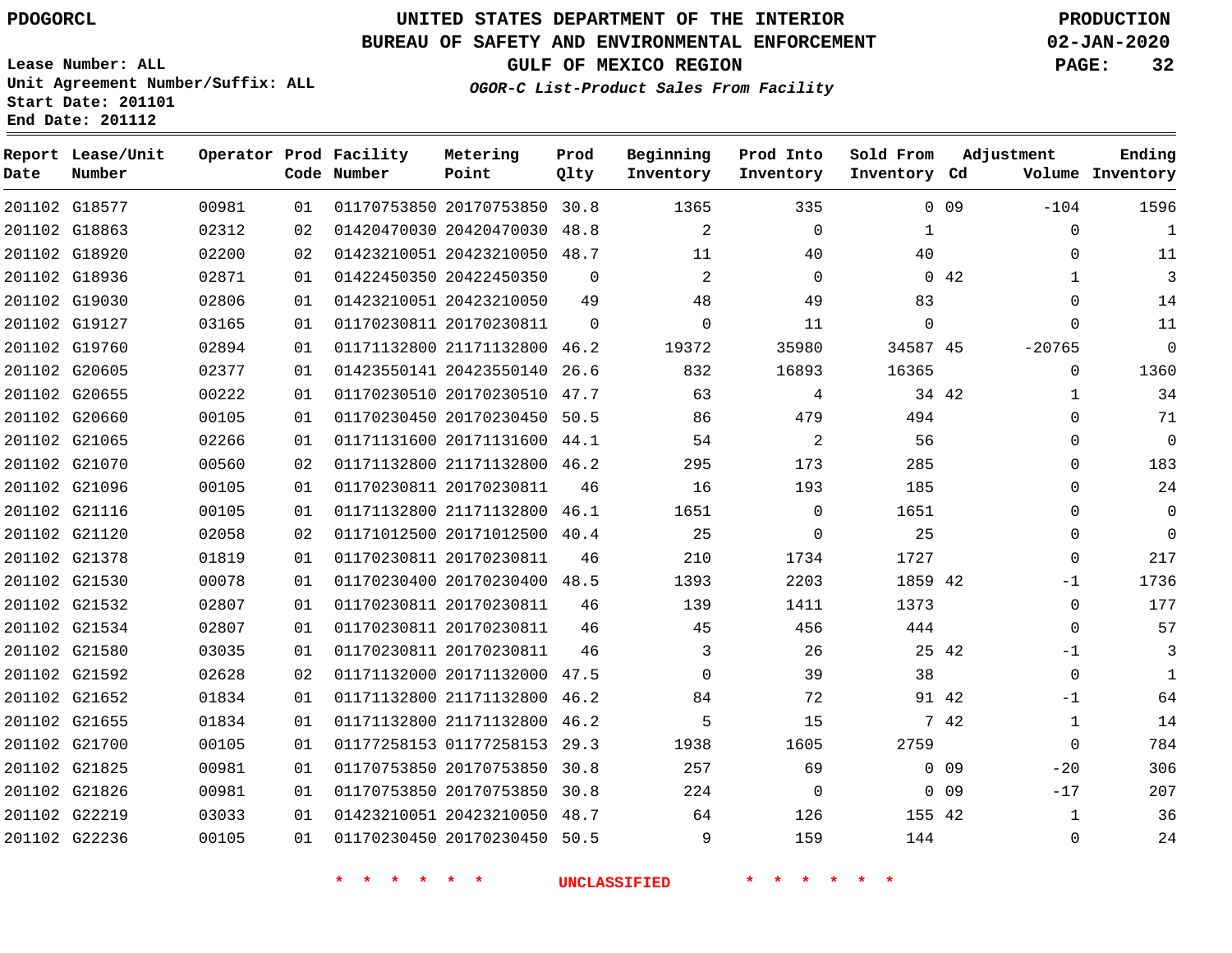**Date**

**Report Lease/Unit**

**Number**

# **UNITED STATES DEPARTMENT OF THE INTERIOR PDOGORCL PRODUCTION**

#### **BUREAU OF SAFETY AND ENVIRONMENTAL ENFORCEMENT 02-JAN-2020**

**Lease Number: ALL Unit Agreement Number/Suffix: ALL Start Date: 201101 End Date: 201112**

**OGOR-C List-Product Sales From Facility**

**GULF OF MEXICO REGION PAGE: 33**

**Inventory Cd Volume**

**Adjustment**

**Sold From Inventory** **Ending**

| Operator Prod Facility |      | Code Number             | Metering<br>Point            | Prod<br>Qlty | Beginning<br>Inventory | Prod Into<br>Inventory |
|------------------------|------|-------------------------|------------------------------|--------------|------------------------|------------------------|
| 01284                  | O 2. |                         | 01423210051 20170230500      | 43           | 82                     | 173                    |
| 02777                  | O 1  |                         | 01170230810 20427090151 32.3 |              | 0                      | 838                    |
| 00078                  | 01   |                         | 01170230400 20170230400      | 48.5         | 769                    | 1413                   |
| 02025                  | O 1  | 01170230811 20170230811 |                              | 46           | 225                    | 3197                   |

|               | 201102 G22246 | 01284 | 02 | 01423210051 20170230500      | 43   | 82          | 173   | 204      | $\Omega$    | 51             |
|---------------|---------------|-------|----|------------------------------|------|-------------|-------|----------|-------------|----------------|
|               | 201102 G22268 | 02777 | 01 | 01170230810 2042709015I 32.3 |      | 0           | 838   | 838      | $\Omega$    | $\overline{0}$ |
|               | 201102 G22501 | 00078 | 01 | 01170230400 20170230400 48.5 |      | 769         | 1413  | 1068     | $\Omega$    | 1114           |
|               | 201102 G22505 | 02025 | 01 | 01170230811 20170230811      | 46   | 225         | 3197  | 3021     | $\Omega$    | 401            |
|               | 201102 G22510 | 00162 | 01 | 01170230810 20170230810 47.6 |      | 4324        | 13453 | 11592 42 | $-1$        | 6184           |
|               | 201102 G22513 | 02579 | 02 | 01170230810 20170230810 47.6 |      | 623         | 1296  | 1323     | $\Omega$    | 596            |
|               | 201102 G22582 | 01834 | 01 | 01170530900 20170530900 43.7 |      | 3364        | 12608 | 9152     | $\Omega$    | 6820           |
|               | 201102 G22605 | 01834 | 01 | 01171132800 21171132800 46.2 |      | 312         | 277   | 359      | $\Omega$    | 230            |
|               | 201102 G22621 | 01834 | 01 | 01171132800 21171132800 46.2 |      | 15294       | 12934 | 17199    | $\Omega$    | 11029          |
|               | 201102 G22660 | 02058 | 02 | 01171012310 20171012310      | 47   | 44          | 450   | 458      | $\Omega$    | 36             |
|               | 201102 G22679 | 00222 | 01 | 01177082958 20177082958 39.9 |      | $\Omega$    | 591   | 591      | $\Omega$    | $\Omega$       |
|               | 201102 G22712 | 00222 | 02 | 01171012500 20171012500 40.4 |      | 58          | 455   | 448      | $\Omega$    | 65             |
|               | 201102 G22751 | 00730 | 01 | 01171012500 20171012500      | 40.4 | 413         | 3525  | 3434 42  | -1          | 505            |
|               | 201102 G22772 | 00105 | 01 | 01170513800 20170513800 32.8 |      | 182         | 1853  | 1876     | $\Omega$    | 159            |
|               | 201102 G22781 | 00222 | 02 | 01170754751 01170754751 35.3 |      | 2007        | 2725  | 4401     | $\Omega$    | 331            |
|               | 201102 G22792 | 00222 | 02 | 01177258041 01177258041      | 27   | 464         | 1447  | 382      | $\Omega$    | 1529           |
|               |               | 02714 | 01 | 01177258151 01177258151      | 0    | 0           | 0     | $\Omega$ | $\Omega$    | $\Omega$       |
|               |               |       |    |                              |      | 464         | 1447  | 382      | 0           | 1529           |
|               | 201102 G22840 | 00730 | 01 | 01608103650 20608103650 30.6 |      | 9           | 1627  | 1625 42  | 1           | 12             |
|               | 201102 G23125 | 02312 | 02 | 01420470030 20420470030 48.8 |      | 261         | 46    | 69       | $\Omega$    | 238            |
|               | 201102 G23166 | 00105 | 01 | 01423210051 20423210050      | 40   | $\mathbf 0$ | 3     | 2        | $\Omega$    | 1              |
|               | 201102 G23180 | 03033 | 02 | 01423210051 20423210050 48.7 |      | 27          | 320   | 257      | $\Omega$    | 90             |
|               | 201102 G23181 | 01963 | 01 | 01423210051 20423210050      | 48.7 | 100         | 32    | 28       | $\Omega$    | 104            |
|               | 201102 G23193 | 02579 | 02 | 01170230510 20170230510 47.7 |      | 244         | 8     | 179      | $\Omega$    | 73             |
|               | 201102 G23199 | 00105 | 01 | 01170230450 20170230450 50.5 |      | 62          | 2     | 64       | $\Omega$    | $\overline{0}$ |
|               | 201102 G23473 | 00981 | 01 | 01170753850 20170753850 30.8 |      | 594         | 90    | 45       | $\Omega$    | 639            |
|               | 201102 G23480 | 00981 | 01 | 01170753850 20170753850 30.8 |      | 2601        | 612   | 198      | $\Omega$    | 3015           |
| 201102 G23528 |               | 00981 | 01 | 01170753850 20170753850 30.8 |      | 485         | 0     | 37       | $\mathbf 0$ | 448            |
|               |               |       |    |                              |      |             |       |          |             |                |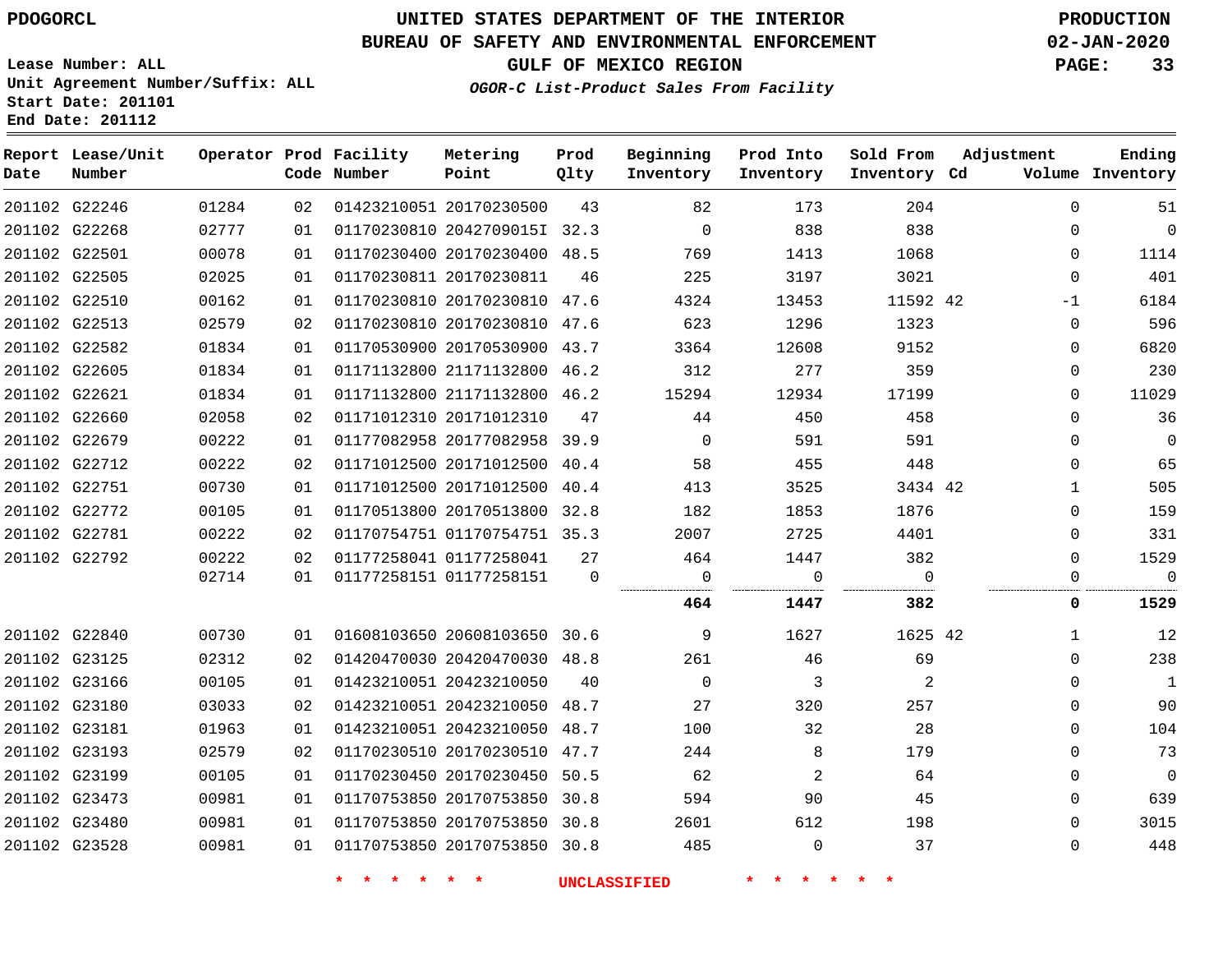**Report Lease/Unit**

# **UNITED STATES DEPARTMENT OF THE INTERIOR PDOGORCL PRODUCTION**

**Prod**

#### **BUREAU OF SAFETY AND ENVIRONMENTAL ENFORCEMENT 02-JAN-2020**

**Lease Number: ALL Unit Agreement Number/Suffix: ALL Start Date: 201101 End Date: 201112**

**Operator Prod Facility Metering**

**OGOR-C List-Product Sales From Facility**

**Beginning Prod Into Sold From Adjustment**

**GULF OF MEXICO REGION PAGE: 34**

**Ending**

| Date | Number        |       |    | Code Number | Point                        | Qlty | Inventory           | Inventory   | Inventory Cd |              | Volume Inventory |
|------|---------------|-------|----|-------------|------------------------------|------|---------------------|-------------|--------------|--------------|------------------|
|      | 201102 G23529 | 00981 | 01 |             | 01170753850 20170753850 30.8 |      | 1280                | 365         | 98           | $\Omega$     | 1547             |
|      | 201102 G23730 | 01978 | 02 |             | 01170230810 20170230811      | 46   | 20                  | 74          | 86           | $\Omega$     | 8                |
|      | 201102 G23735 | 00162 | 01 |             | 01170230810 20170230810 47.6 |      | $\mathbf 0$         | 210         | 210          | 0            | $\mathbf 0$      |
|      | 201102 G23736 | 02312 | 02 |             | 01170230810 20170230810 47.6 |      | 35                  | 46          | 60           | $\Omega$     | 21               |
|      | 201102 G23748 | 02312 | 02 |             | 01170230810 20170230810 47.6 |      | 29                  | 133         | 101          | $\mathbf 0$  | 61               |
|      | 201102 G23754 | 02222 | 01 |             | 01170230811 20170230811      | 46   | 33                  | 110         | 130 42       | $\mathbf{1}$ | 14               |
|      | 201102 G23820 | 02899 | 01 |             | 01177058270 01177058270 38.7 |      | 393                 | 66          | $\mathbf 0$  | $\mathbf 0$  | 459              |
|      | 201102 G23851 | 02503 | 02 |             | 01171012400 20171012400 53.9 |      | $\mathbf{3}$        | 587         | 382          | 0            | 208              |
|      | 201102 G23853 | 02266 | 01 |             | 01171012310 20171012310      | 47   | 40                  | 796         | 773          | $\Omega$     | 63               |
|      | 201102 G23956 | 02807 | 01 |             | 01170753510 20170753510 46.8 |      | 1311                | 1414        | 1667         | $\mathbf 0$  | 1058             |
|      | 201102 G24330 | 02566 | 01 |             | 01427038270 01427038270 50.5 |      | 202                 | 55          | $\mathsf{O}$ | $\mathbf{0}$ | 257              |
|      | 201102 G24425 | 02312 | 02 |             | 01170230810 20170230810 47.6 |      | 45                  | 41          | 67           | $\Omega$     | 19               |
|      | 201102 G24700 | 02312 | 02 |             | 01170230811 20170230811      | 46   | 9                   | 199         | 183          | $\Omega$     | 25               |
|      | 201102 G24710 | 02025 | 01 |             | 01170230811 20170230811      | 46   | 414                 | 5282        | 5034         | $\mathbf 0$  | 662              |
|      | 201102 G24718 | 02579 | 01 |             | 01170230810 20170230810 47.6 |      | 11                  | $\mathbf 0$ | 11           | 0            | $\overline{0}$   |
|      | 201102 G24730 | 00105 | 01 |             | 01170230500 20170230500      | 43   | 712                 | 2283        | 2321         | $\Omega$     | 674              |
|      | 201102 G24767 | 02628 | 01 |             | 01170530900 20170530900 43.7 |      | 64                  | 116         | 118          | $\mathbf 0$  | 62               |
|      | 201102 G24786 | 01819 | 01 |             | 01170230811 20170230811 46.7 |      | $\mathbf{1}$        | $\mathbf 0$ | $\mathbf{1}$ | $\mathbf 0$  | $\mathbf 0$      |
|      | 201102 G24791 | 02989 | 01 |             | 01171131600 20171131600 44.1 |      | 72                  | 815         | 755          | $\Omega$     | 132              |
|      | 201102 G24873 | 00222 | 02 |             | 01171012400 20171012400 37.6 |      | 38                  | 106         | 106          | $\Omega$     | 38               |
|      | 201102 G24878 | 02628 | 02 |             | 01171092651 20171092650 46.2 |      | 100                 | 1659        | 1370         | $\mathbf 0$  | 389              |
|      | 201102 G24883 | 03056 | 02 |             | 01171092651 20171092650 48.8 |      | 69                  | 252         | 262          | 0            | 59               |
|      | 201102 G24889 | 02579 | 02 |             | 01171012500 20171012500 40.4 |      | 583                 | 598         | 1078         | $\Omega$     | 103              |
|      | 201102 G24898 | 02807 | 01 |             | 01171012300 20171012300 39.1 |      | 5803                | 12245       | 8313         | $\Omega$     | 9735             |
|      |               |       | 01 |             | 01171012400 20171012400 53.9 |      | 1361                | 4644        | 4359         | 0            | 1646             |
|      |               |       |    |             |                              |      | 7164                | 16889       | 12672        | 0            | 11381            |
|      | 201102 G24922 | 01834 | 01 |             | 01171132800 21171132800 46.2 |      | 24                  | $\mathbf 0$ | 24           | $\Omega$     | $\mathbf 0$      |
|      | 201102 G24924 | 01834 | 01 |             | 01171132800 21171132800 46.2 |      | 6264                | 6331        | 7672         | $\mathbf 0$  | 4923             |
|      |               |       |    |             |                              |      | <b>UNCLASSIFIED</b> |             |              |              |                  |
|      |               |       |    |             |                              |      |                     |             |              |              |                  |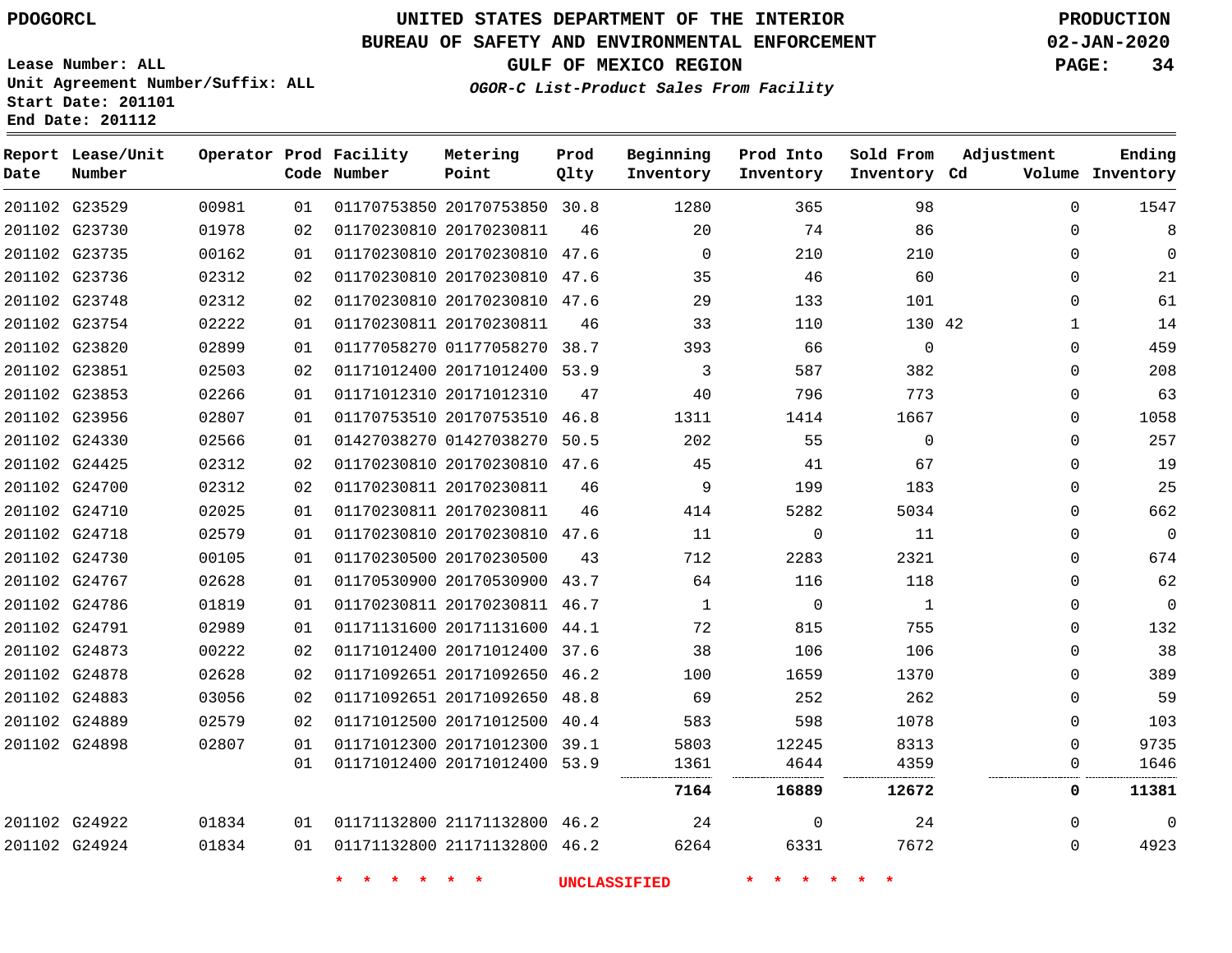G24926 G24929 G24979 G24990 G25008 G25514 G25515 G25524 G25536 G25540 G25553 G25561 G25579 G25605 G25606 G25872 G25937 G25944 G25965 G26001 G26023 G26032 G26040 G26074 G26146 G26281 G26451 G26480

**Date**

**Report Lease/Unit**

**Number**

# **UNITED STATES DEPARTMENT OF THE INTERIOR PDOGORCL PRODUCTION**

**Prod Qlty**

#### **BUREAU OF SAFETY AND ENVIRONMENTAL ENFORCEMENT 02-JAN-2020**

**Lease Number: ALL Unit Agreement Number/Suffix: ALL Start Date: 201101 End Date: 201112**

**Operator Prod Facility**

**Code Number**

 21171132800 46.2 20171092650 46.2 20171092650 46.2 20608103650 30.6

**Metering Point**

**GULF OF MEXICO REGION PAGE: 35**

**Inventory Cd Volume**

**Adjustment**

  $\Omega$   $\Omega$   $\Omega$ -1  $\Omega$  $\Omega$  $\Omega$  $\Omega$  $\Omega$  $\Omega$   $\Omega$  $\overline{0}$   $\Omega$  $\Omega$  $\Omega$ -1  $\Omega$  $\Omega$   $\Omega$   $\Omega$ 

**Ending**

42

**Sold From Inventory**

> 

|       |    |                              | <b>UNCLASSIFIED</b> |              |              |             |  |
|-------|----|------------------------------|---------------------|--------------|--------------|-------------|--|
| 01978 | 02 | 01423210051 20423210050 48.7 |                     | 4            | 586          | 521         |  |
| 02579 | 02 | 01423210051 20423210050 48.7 |                     | 255          | 1899         | 1552        |  |
| 02528 | 02 | 01170753850 20170753850 35.6 |                     | 553          | $\mathbf 0$  | 42          |  |
| 01586 | 01 | 01177258152 01177258152 33.8 |                     | 1191         | 1654         | 1454        |  |
| 01284 | 01 | 01177122950 20177122950      | 30.2                | 0            | 42           | 42          |  |
| 00560 | 02 | 01171132800 21171132800 46.2 |                     | 81           | $\Omega$     | 81          |  |
| 03056 | 01 | 01171012300 20171012300 38.9 |                     | 222          | 305          | 285         |  |
| 02579 | 02 | 01171012500 20171012500 40.4 |                     | 57           | 388          | 406 42      |  |
| 02628 | 01 | 01171132800 21171132800 46.2 |                     | 2492         | 2996         | 3345        |  |
| 02899 | 01 | 01171132800 21171132800 46.2 |                     | 93           | 67           | 98          |  |
| 02266 | 01 | 01171131600 20171131600 44.1 |                     | 44           | 263          | 264         |  |
| 03075 | 02 | 01170230810 20170230810 47.6 |                     | 1468         | 3493         | 3356 42     |  |
| 02025 | 01 | 01170230811 20170230811      | 46                  | 98           | 1349         | 1278        |  |
| 02025 | 01 | 01170230810 20170230810 47.6 |                     | 210          | 681          | 578         |  |
| 00105 | 01 | 01170230810 20170230810 47.6 |                     | 1            | 3            | 3           |  |
| 00105 | 01 | 01170230810 20170230810 47.6 |                     | 8            | 39           | 29          |  |
| 02058 | 02 | 01170230450 20170230450 50.5 |                     | 1144         | 10036        | 9688        |  |
| 02579 | 02 | 01170230510 20170230510 47.7 |                     | $\mathbf{1}$ | $\mathbf{1}$ | 2           |  |
| 02409 | 01 | 01420390101 01420390101 47.9 |                     | 1548         | 13603        | $\mathbf 0$ |  |
| 02466 | 01 | 01420390101 01420390101      | $\Omega$            | 88           | $\mathbf 0$  | $\Omega$    |  |
| 00105 | 01 | 01170230450 20170230450 50.5 |                     | 36           | 137          | 153         |  |
| 02813 | 02 | 01423210051 20423210050 48.7 |                     | 80           | 683          | 571 42      |  |
| 02813 | 02 | 01423210051 20423210050 48.7 |                     | 6            | 43           | 37          |  |
| 02777 | 01 | 01170753510 20170753510 48.7 |                     | 67           | 100          | 103 42      |  |

**OGOR-C List-Product Sales From Facility**

**Beginning Inventory**

**Prod Into Inventory**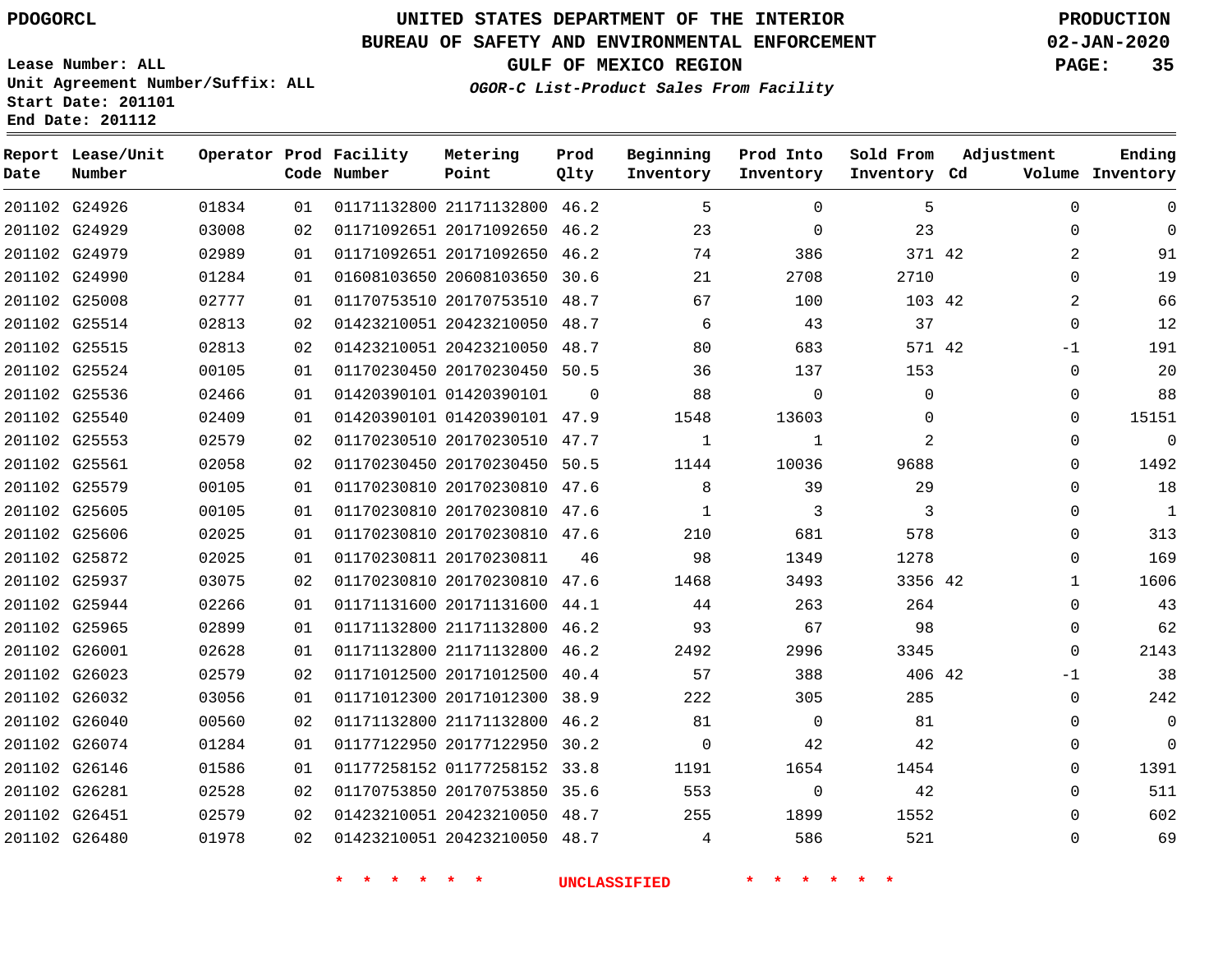**Date**

**End Date: 201112**

# **UNITED STATES DEPARTMENT OF THE INTERIOR PDOGORCL PRODUCTION**

#### **BUREAU OF SAFETY AND ENVIRONMENTAL ENFORCEMENT 02-JAN-2020**

**Lease Number: ALL Unit Agreement Number/Suffix: ALL Start Date: 201101**

**OGOR-C List-Product Sales From Facility**

**GULF OF MEXICO REGION PAGE: 36**

| Date | Report Lease/Unit<br>Number |       |    | Operator Prod Facility<br>Code Number | Metering<br>Point            | Prod<br>Qlty | Beginning<br>Inventory | Prod Into<br>Inventory | Sold From<br>Inventory Cd | Adjustment<br>Volume | Ending<br>Inventory |
|------|-----------------------------|-------|----|---------------------------------------|------------------------------|--------------|------------------------|------------------------|---------------------------|----------------------|---------------------|
|      | 201102 G27003               | 02807 | 01 |                                       | 01170230810 20170230810      | 47.6         | 297                    | 1364                   | 1034                      | $\Omega$             | 627                 |
|      | 201102 G27070               | 00064 | 01 |                                       | 01170230811 20170230811      | 46           | 386                    | 2904                   | 2926                      | 0                    | 364                 |
|      | 201102 G27100               | 01978 | 02 |                                       | 01171012310 20171012310      | 47           | 72                     | 908                    | 907                       | $\Omega$             | 73                  |
|      | 201102 G27121               | 02312 | 02 |                                       | 01171012400 20171012400 53.9 |              | 334                    | 855                    | 886                       | $\Omega$             | 303                 |
|      | 201102 G27169               | 01284 | 01 |                                       | 01171012500 20171012500      | 39.2         | 1375                   | 14613                  | 13896                     | $\Omega$             | 2092                |
|      | 201102 G27173               | 00105 | 01 |                                       | 01170513800 20170513800 32.8 |              | 1159                   | 1326                   | 2371                      | $\Omega$             | 114                 |
|      | 201102 G27194               | 01586 | 01 |                                       | 01177258152 01177258152 33.8 |              | 58                     | 77                     | 69                        | $\Omega$             | 66                  |
|      | 201102 G27215               | 01586 | 02 |                                       | 01177288152 01177288152      | $\Omega$     | 5                      | $\Omega$               | $\Omega$                  | $\Omega$             |                     |
|      | 201102 G27476               | 02672 | 01 |                                       | 01423210051 20423210050 48.7 |              | 8                      | 27                     | 28                        | $\Omega$             | 7                   |
|      | 201102 G27789               | 01284 | 01 |                                       | 01170530900 20170530900 43.7 |              | 1053                   | 2381                   | 2147                      | $\Omega$             | 1287                |
|      | 201102 G27831               | 02795 | 02 |                                       | 01170530900 20170530900 43.7 |              | 121                    | 252                    | 237                       | $\mathbf 0$          | 136                 |
|      | 201102 G27834               | 00222 | 01 |                                       | 01171132000 20171132000      | 47.5         | $\Omega$               | 23                     | 22                        | $\Omega$             | 1                   |
|      | 201102 G27851               | 02628 | 02 |                                       | 01171132000 20171132000      | 47.5         | $\Omega$               | $\Omega$               | U                         | $\Omega$             | 0                   |
|      | 201102 G27927               | 02503 | 02 |                                       | 01171092651 20171092650 46.2 |              | 5154                   | 22156                  | 22121                     | $\Omega$             | 5189                |
|      | 201102 G30654               | 02777 | 02 |                                       | 01170230810 20170230810 41.8 |              | 115                    | 359                    | 310                       | $\Omega$             | 164                 |

 G30654 41.8  $\Omega$  G31003 20423210050 48.7  $\Omega$   $\Omega$  G31040 20170230450 50.5  $\Omega$  G31304 20170230811  $\Omega$  G31369 20171092650 46.2  $\Omega$  G31393 21171132800 46.2  $\Omega$  G32113 20170230811 G32197 20171012500 40.4  $\Omega$  G32268 01177298272  $\Omega$  $\Omega$  $\Omega$  G32306 20421679000 36.3 42  $-254$  G33388 20420470030 44.3  $\Omega$  20170513700 21.8 42 20170513700 21.8 . . . . . . **28099 28888 1 6386\* \* \* \* \* \* UNCLASSIFIED \* \* \* \* \* \***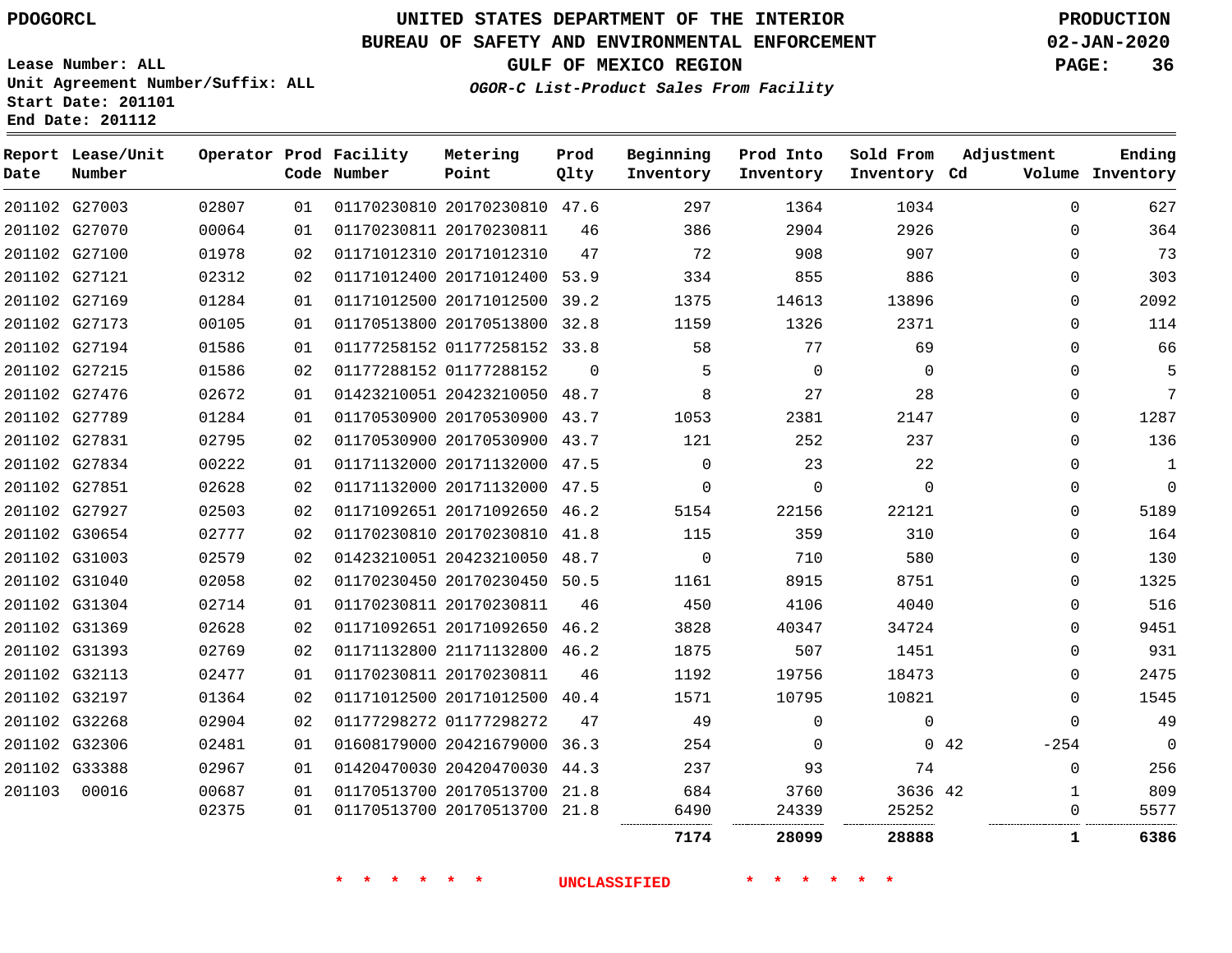# **UNITED STATES DEPARTMENT OF THE INTERIOR PDOGORCL PRODUCTION**

## **BUREAU OF SAFETY AND ENVIRONMENTAL ENFORCEMENT 02-JAN-2020**

**Lease Number: ALL Unit Agreement Number/Suffix: ALL Start Date: 201101**

# **GULF OF MEXICO REGION PAGE: 37**

**OGOR-C List-Product Sales From Facility**

| Date   | Report Lease/Unit<br>Number |       |    | Operator Prod Facility<br>Code Number | Metering<br>Point            | Prod<br>Qlty | Beginning<br>Inventory | Prod Into<br>Inventory | Sold From<br>Inventory Cd | Adjustment   | Ending<br>Volume Inventory |
|--------|-----------------------------|-------|----|---------------------------------------|------------------------------|--------------|------------------------|------------------------|---------------------------|--------------|----------------------------|
| 201103 | 00026                       | 02375 | 01 |                                       | 01170513700 20170513700 21.8 |              | 10053                  | 36630                  | 38291 42                  | $\mathbf{1}$ | 8393                       |
| 201103 | 00032                       | 02375 | 01 |                                       | 01170513700 20170513700 30.1 |              | 492                    | 2251                   | 2260                      | $\mathbf 0$  | 483                        |
| 201103 | 00033                       | 02375 | 01 |                                       | 01170513700 20170513700 30.1 |              | 1415                   | 3884                   | 4465                      | $\mathbf 0$  | 834                        |
| 201103 | 00049                       | 00105 | 01 |                                       | 01171012300 20171012300 38.8 |              | 17704                  | 33099                  | 30301                     | 0            | 20502                      |
| 201103 | 00050                       | 00105 | 01 |                                       | 01171012300 20171012300 38.8 |              | 4414                   | 7288                   | 7188                      | $\Omega$     | 4514                       |
| 201103 | 00051                       | 00105 | 01 |                                       | 01171012300 20171012300 38.8 |              | 554                    | 1071                   | 962                       | $\Omega$     | 663                        |
| 201103 | 00052                       | 00105 | 01 |                                       | 01171012300 20171012300 38.8 |              | 2577                   | 7074                   | 5269                      | 0            | 4382                       |
| 201103 | 00079                       | 01834 | 01 |                                       | 01170230810 20170230810 47.7 |              | 65                     | 149                    | 163                       | $\Omega$     | 51                         |
| 201103 | 00081                       | 00105 | 01 |                                       | 01170231300 01170231300      | 42           | $\mathbf 0$            | 289                    | 289                       | $\mathbf 0$  | 0                          |
| 201103 | 00090                       | 02630 | 01 |                                       | 01170230810 20170230810 47.7 |              | 39                     | 72                     | 86                        | $\mathbf 0$  | 25                         |
| 201103 | 00137                       | 00687 | 01 |                                       | 01170513700 20170513700 21.8 |              | 144                    | 859                    | 818                       | $\mathbf 0$  | 185                        |
| 201103 | 00138                       | 00687 | 01 |                                       | 01170513700 20170513700 21.8 |              | 3772                   | 14222                  | 14935 42                  | $-2$         | 3057                       |
| 201103 | 00184                       | 03147 | 02 |                                       | 01170230810 20170230810 47.7 |              | 291                    | 847                    | 851                       | $\mathbf 0$  | 287                        |
| 201103 | 00190                       | 02312 | 01 |                                       | 01170230810 20170230810 47.7 |              | 61                     | 114                    | 136                       | 0            | 39                         |
| 201103 | 00191                       | 02312 | 01 |                                       | 01170230810 20170230810 47.7 |              | 204                    | 462                    | 508                       | 0            | 158                        |
| 201103 | 00196                       | 03041 | 01 |                                       | 01171012300 20171012300 38.8 |              | 11824                  | 14298                  | 16784                     | 0            | 9338                       |
| 201103 | 00244                       | 00105 | 01 |                                       | 01170231300 01170231300 42.1 |              | $\Omega$               | 738                    | 738                       | $\Omega$     | 0                          |
| 201103 | 00247                       | 00105 | 01 |                                       | 01170231300 01170231300      | 42           | 0                      | 699                    | 699                       | 0            | 0                          |
| 201103 | 00253                       | 01364 | 02 |                                       | 01170230810 20170230810 47.7 |              | 1107                   | 2578                   | 2802                      | $\mathbf 0$  | 883                        |
|        |                             | 02025 | 01 |                                       | 01170230810 20170230810 47.6 |              | 12                     | 32<br>.                | 33<br>.                   | $\Omega$<br> | 11                         |
|        |                             |       |    |                                       |                              |              | 1119                   | 2610                   | 2835                      | 0            | 894                        |
| 201103 | 00317                       | 00560 | 02 |                                       | 01171012310 20171012310 46.3 |              | 23                     | 232                    | 238 45                    | $-17$        | 0                          |
| 201103 | 00353                       | 02266 | 01 |                                       | 01170754800 20170754800 29.1 |              | 93                     | 351                    | 367                       | $\mathbf 0$  | 77                         |
| 201103 | 00367                       | 02375 | 01 |                                       | 01170513700 20170513700 21.8 |              | 144                    | 438                    | 481 42                    | $-1$         | 100                        |
| 201103 | 00424                       | 00064 | 01 |                                       | 01171012400 20171012400 54.6 |              | 15                     | 24                     | 29                        | 0            | 10                         |
| 201103 | 00434                       | 01284 | 01 |                                       | 01177112605 2017711260Y 37.1 |              | 1530                   | 12816                  | 12344                     | $\mathbf 0$  | 2002                       |
| 201103 | 00453                       | 01284 | 01 |                                       | 01177112605 2017711260Y 37.1 |              | 2454                   | 11695                  | 12322                     | 0            | 1827                       |
| 201103 | 00464                       | 00078 | 01 |                                       | 01170573602 20170573602 33.8 |              | 6049                   | 7633                   | 11376                     | $\mathbf 0$  | 2306                       |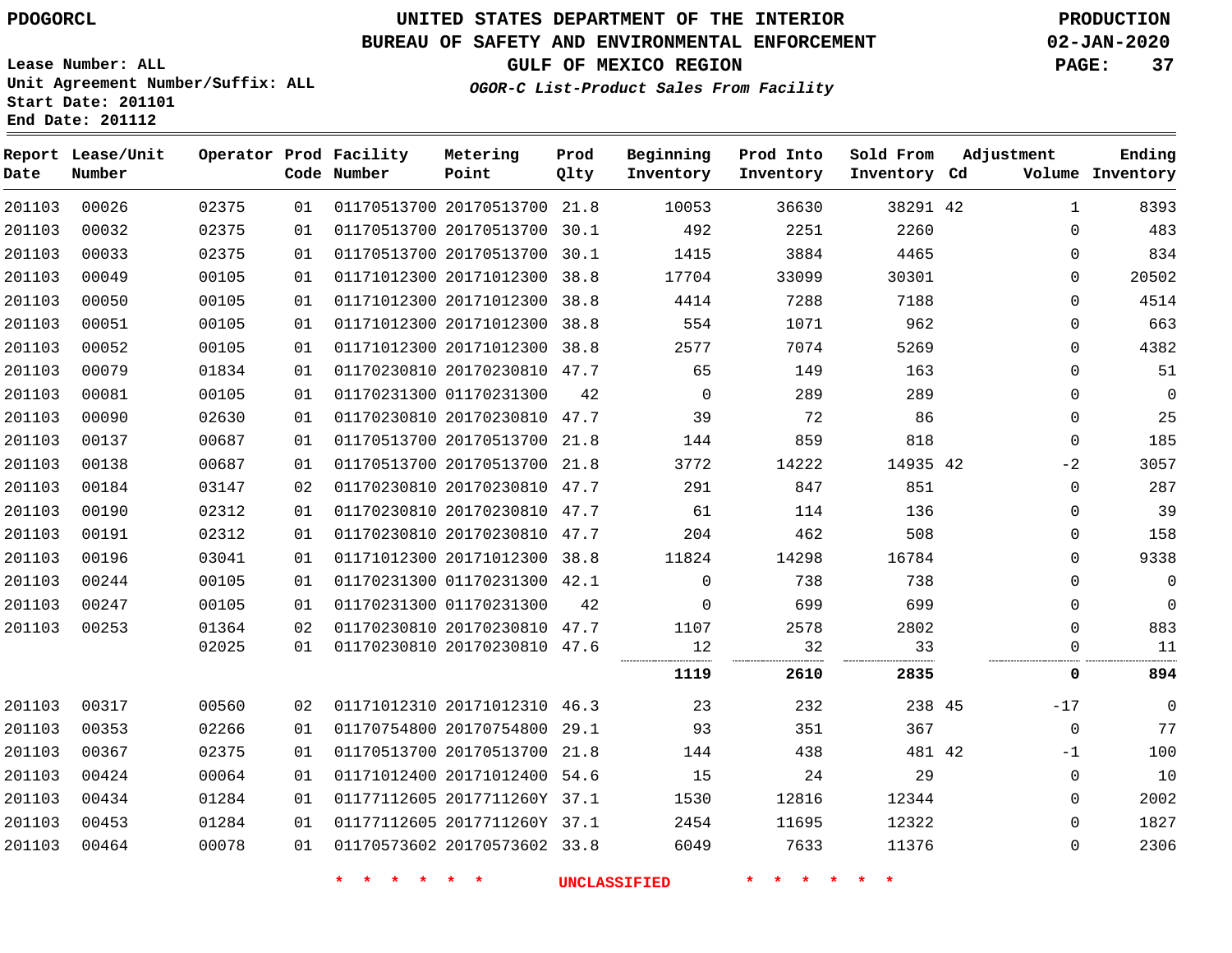#### **BUREAU OF SAFETY AND ENVIRONMENTAL ENFORCEMENT 02-JAN-2020**

**GULF OF MEXICO REGION PAGE: 38**

**Lease Number: ALL Unit Agreement Number/Suffix: ALL Start Date: 201101 End Date: 201112**

**OGOR-C List-Product Sales From Facility**

| Date   | Report Lease/Unit<br>Number |                |          | Operator Prod Facility<br>Code Number | Metering<br>Point                                            | Prod<br>Qlty | Beginning<br>Inventory | Prod Into<br>Inventory | Sold From<br>Inventory Cd | Adjustment               | Ending<br>Volume Inventory |
|--------|-----------------------------|----------------|----------|---------------------------------------|--------------------------------------------------------------|--------------|------------------------|------------------------|---------------------------|--------------------------|----------------------------|
| 201103 | 00466                       | 00064          | 01       |                                       | 01171012400 20171012400 54.6                                 |              | 365                    | 3020                   | 2097 42                   | $\mathbf{1}$             | 1289                       |
| 201103 | 00479                       | 00105          | 01       |                                       | 01171012500 20171012500 37.9                                 |              | 1302                   | 6397                   | 6382                      | $\Omega$                 | 1317                       |
| 201103 | 00487                       | 03033          | 01       |                                       | 01171132800 21171132800 47.7                                 |              | 2624                   | 1947                   | 2483                      | $\Omega$                 | 2088                       |
| 201103 | 00495                       | 03033          | 01       |                                       | 01171132800 21171132800 44.7                                 |              | 187                    | 2387                   | 1305                      | $\mathbf{0}$             | 1269                       |
| 201103 | 00518                       | 03033          | 01       |                                       | 01170230450 20170230450 50.3                                 |              | 182                    | 1302                   | 1307 42                   | $-1$                     | 176                        |
| 201103 | 00526                       | 00105          | 01       |                                       | 01170230810 20170230810 47.6                                 |              | 614                    | 1776                   | 1782                      | $\mathbf 0$              | 608                        |
| 201103 | 00560                       | 00687          | 01       |                                       | 01171131600 20171131600 44.1                                 |              | 119                    | 1048                   | 1133                      | 0                        | 34                         |
| 201103 | 00577                       | 03056          | 01       |                                       | 01171012300 20171012300 39.1                                 |              | 17046                  | 22490                  | 25844                     | 0                        | 13692                      |
| 201103 | 00593                       | 01834<br>02589 | 01<br>01 |                                       | 01171012300 20171012300 38.8<br>01171012300 20171012300 37.8 |              | 5758<br>$\Omega$       | 7275<br>$\mathbf 0$    | 2769 42<br>$\Omega$       | $\mathbf{1}$<br>$\Omega$ | 10265<br>$\mathbf 0$       |
|        |                             |                |          |                                       |                                                              |              | 5758                   | 7275                   | 2769                      | 1                        | 10265                      |
| 201103 | 00605                       | 02899          | 01       |                                       | 01170573602 20170573602 42.6                                 |              | 2261                   | 3033                   | 4378                      | $\Omega$                 | 916                        |
| 201103 | 00680                       | 03033          | 01       |                                       | 01170230700 20170230700 46.4                                 |              | 963                    | 5605                   | 5805                      | $\Omega$                 | 763                        |
| 201103 | 00691                       | 02312          | 01       |                                       | 01170754200 20170754200 37.3                                 |              | 1271                   | 502                    | 532 11                    | $-1241$                  | 0                          |
|        |                             |                | 01       |                                       | 01170754201 01170754201 37.3                                 |              | 0                      | 2094                   | 1854 13                   | 1241                     | 1481                       |
|        |                             |                |          |                                       |                                                              |              | 1271                   | 2596                   | 2386                      | 0                        | 1481                       |
| 201103 | 00693                       | 02266          | 01       |                                       | 01170754800 20170754800 29.1                                 |              | 201                    | 864                    | 875                       | 0                        | 190                        |
| 201103 | 00694                       | 02266          | 01       |                                       | 01170754800 20170754800 29.1                                 |              | 2733                   | 10776                  | 11139                     | $\Omega$                 | 2370                       |
| 201103 | 00697                       | 02266          | 01       |                                       | 01170754800 20170754800 29.1                                 |              | 699                    | 2462                   | 2620                      | $\Omega$                 | 541                        |
| 201103 | 00758                       | 00105          | 01       |                                       | 01170230810 20170230810 47.6                                 |              | 143                    | 228                    | 293                       | $\mathbf 0$              | 78                         |
| 201103 | 00763                       | 01284          | 01       |                                       | 01170230810 20170230810 47.7                                 |              | 586                    | 1625                   | 1655                      | $\mathbf 0$              | 556                        |
| 201103 | 00767                       | 00105          | 01       |                                       | 01170230810 20170230810 47.7                                 |              | 35                     | 79                     | 87                        | $\mathbf 0$              | 27                         |
| 201103 | 00775                       | 01834          | 01       |                                       | 01171131600 20171131600 44.1                                 |              | 141                    | 2019                   | 2093 42                   | $-1$                     | 66                         |
| 201103 | 00778                       | 03033          | 01       |                                       | 01171132000 20171132000 45.9                                 |              | 33                     | 375                    | 364 42                    | 1                        | 45                         |
| 201103 | 00787                       | 02312          | 01       |                                       | 01171092651 20171092650 44.4                                 |              | 19                     | 86                     | 95                        | 0                        | 10                         |
| 201103 | 00796                       | 02628          | 02       |                                       | 01171092651 20171092650 44.4                                 |              | 6543                   | 27445                  | 30791                     | 0                        | 3197                       |
| 201103 | 00797                       | 00105          | 01       |                                       | 01171012300 20171012300 38.8                                 |              | 2223                   | 3134                   | 3416                      | 0                        | 1941                       |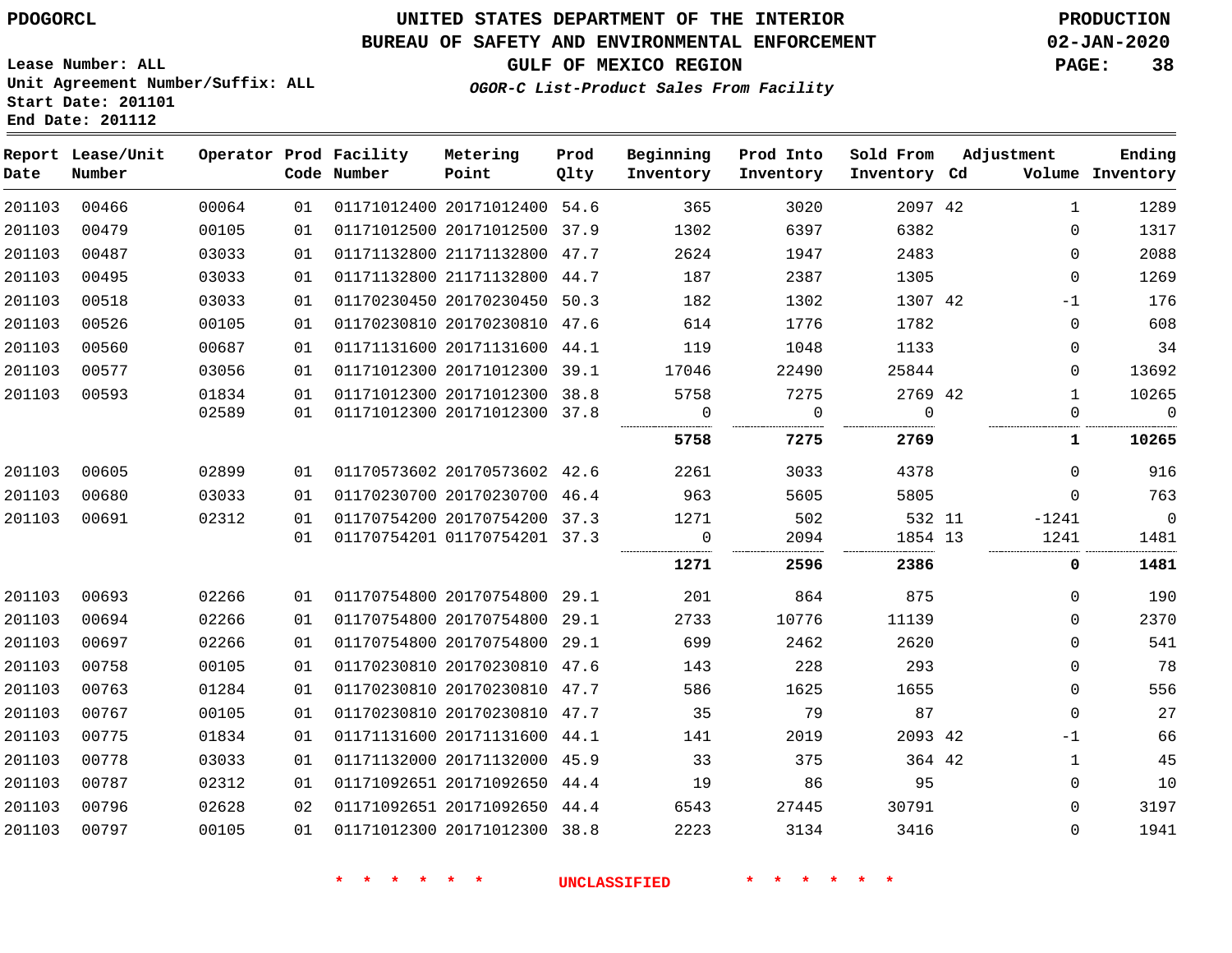#### **BUREAU OF SAFETY AND ENVIRONMENTAL ENFORCEMENT 02-JAN-2020**

**Lease Number: ALL Unit Agreement Number/Suffix: ALL Start Date: 201101 End Date: 201112**

## **OGOR-C List-Product Sales From Facility**

**GULF OF MEXICO REGION PAGE: 39**

|  | CGOR-C Alsc-Flounce Bales Flom Facility |  |  |
|--|-----------------------------------------|--|--|
|  |                                         |  |  |
|  |                                         |  |  |

| Date   | Report Lease/Unit<br>Number |       |    | Operator Prod Facility<br>Code Number | Metering<br>Point            | Prod<br>Qlty | Beginning<br>Inventory | Prod Into<br>Inventory | Sold From<br>Inventory Cd | Adjustment               | Ending<br>Volume Inventory |
|--------|-----------------------------|-------|----|---------------------------------------|------------------------------|--------------|------------------------|------------------------|---------------------------|--------------------------|----------------------------|
| 201103 | 00819                       | 00078 | 01 |                                       | 01171132800 21171132800 44.7 |              | 25                     | 64                     | 47                        | $\Omega$                 | 42                         |
| 201103 | 00839                       | 02451 | 01 |                                       | 01170513800 20170513800      | 32.4         | 596                    | 7892                   | 7103                      | $\Omega$                 | 1385                       |
| 201103 | 754302006A                  | 00078 | 01 |                                       | 01170573601 20170573601 27.1 |              | 455                    | 1557                   | 1734                      | $\Omega$                 | 278                        |
| 201103 | 754303001A                  | 00059 | 01 |                                       | 01170230811 20170230811 46.8 |              | 629                    | 6165                   | 5080 09                   | $-1637$                  | 77                         |
| 201103 | 754304003A                  | 00078 | 01 |                                       | 01170230400 20170230400 49.5 |              | 23                     | $\Omega$               | 23                        | $\Omega$                 | $\mathbf 0$                |
|        | 201103 754307005A           | 00078 | 01 |                                       | 01170573601 20170573601 27.3 |              | 9                      | 56                     | 55                        | 0                        | 10                         |
| 201103 | 754307017A                  | 00362 | 02 |                                       | 01170230811 20170230811 46.8 |              | 634                    | 8688                   | 9214                      | $\Omega$                 | 108                        |
| 201103 | 754309002A                  | 00981 | 01 |                                       | 01170753850 20170753850 31.8 |              | 179                    | 153                    |                           | 0 <sub>09</sub><br>$-22$ | 310                        |
|        | 201103 7543880060           | 00105 | 01 |                                       | 01170230450 20170230450 50.2 |              | 10                     | 131                    | 139                       | $\mathbf 0$              | $\overline{a}$             |
| 201103 | 7543890080                  | 02375 | 01 |                                       | 01170513700 20170513700 28.8 |              | 236                    | 1373                   | 1275 05                   | $-39$                    | 295                        |
|        | 201103 7543890220           | 00105 | 01 |                                       | 01608158271 01608158271      | 23           | $\Omega$               | 48                     | 48                        | 0                        | $\overline{0}$             |
|        | 201103 7543900080           | 00105 | 01 |                                       | 01177245111 01177245111      | $\Omega$     | 50                     | 51                     | $\Omega$                  | 0                        | 101                        |
|        | 201103 7543930100           | 00362 | 02 |                                       | 01170230810 20170230810 47.7 |              | 1395                   | 4075                   | 4076                      | $\Omega$                 | 1394                       |
|        | 201103 7543930200           | 00105 | 01 |                                       | 01171012310 20171012310 46.3 |              | 1367                   | 19795                  | 19697                     | 0                        | 1465                       |
|        |                             | 01284 | 01 |                                       | 0117709260L 2017709260L 40.1 |              | 0                      | 1740                   | 1740                      | 0                        | $\overline{0}$             |
|        |                             |       |    |                                       |                              |              | 1367                   | 21535                  | 21437                     | 0                        | 1465                       |
|        | 201103 7543940080           | 00222 | 01 |                                       | 01171132800 20170230811 46.8 |              | 80                     | 600                    | 673                       | $\Omega$                 | $7\phantom{.0}$            |
|        | 201103 754395009A           | 00730 | 01 |                                       | 01170753510 20170753510 46.8 |              | 1122                   | 487                    | 1013 42                   | $\mathbf{1}$             | 597                        |
|        | 201103 754395019A           | 00105 | 01 |                                       | 01420390101 01420390101      | $\Omega$     | 1454                   | $\Omega$               | $\Omega$                  | $\Omega$                 | 1454                       |
| 201103 | 754396015A                  | 01284 | 01 |                                       | 01608103650 20608103650 31.8 |              | 65                     | 13108                  | 13111                     | $\Omega$                 | 62                         |
|        | 201103 8910020210           | 02451 | 01 |                                       | 01170513800 20170513800 32.4 |              | 7603                   | 99476                  | 89617                     | 0                        | 17462                      |
|        | 201103 8910024540           | 02451 | 01 |                                       | 01170513800 20170513800      | 32.4         | 4749                   | 68457                  | 61189                     | 0                        | 12017                      |
|        | 201103 8910029320           | 02375 | 01 |                                       | 01170513700 20170513700 30.1 |              | 8257                   | 32460                  | 33747                     | $\Omega$                 | 6970                       |
|        | 201103 8910034440           | 02375 | 01 |                                       | 01170513700 20170513700 33.6 |              | 24635                  | 90375                  | 95579 42                  | -1                       | 19430                      |
|        | 201103 8910039150           | 00078 | 01 |                                       | 01170573601 20170573601 27.2 |              | 3593                   | 16061                  | 16781 42                  | $-2$                     | 2871                       |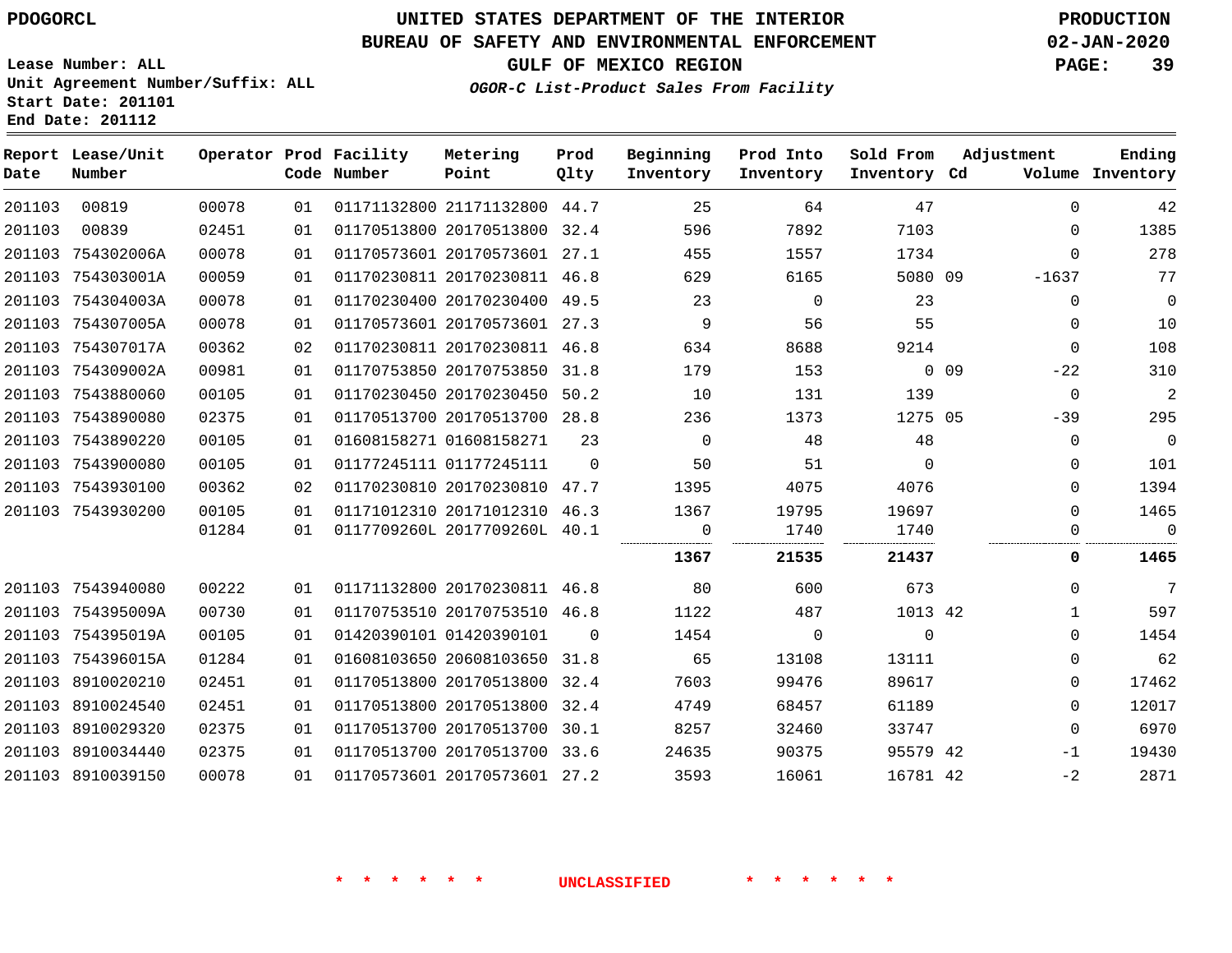## **UNITED STATES DEPARTMENT OF THE INTERIOR PDOGORCL PRODUCTION**

#### **BUREAU OF SAFETY AND ENVIRONMENTAL ENFORCEMENT 02-JAN-2020**

**Lease Number: ALL Unit Agreement Number/Suffix: ALL Start Date: 201101**

**GULF OF MEXICO REGION PAGE: 40**

**OGOR-C List-Product Sales From Facility**

| Date | Report Lease/Unit<br>Number |       |    | Operator Prod Facility<br>Code Number | Metering<br>Point            | Prod<br>Qlty | Beginning<br>Inventory | Prod Into<br>Inventory | Sold From<br>Inventory Cd | Adjustment   | Ending<br>Volume Inventory |
|------|-----------------------------|-------|----|---------------------------------------|------------------------------|--------------|------------------------|------------------------|---------------------------|--------------|----------------------------|
|      | 201103 8910063810           | 02466 | 01 |                                       | 01170230450 20170230450      | 50.3         | 510                    | 3859                   | 3846                      | $\Omega$     | 523                        |
|      |                             | 02904 | 02 |                                       | 01170230450 20170230450 50.3 |              | 2                      | 33                     | 31                        | 0            | $\overline{4}$             |
|      |                             |       |    |                                       |                              |              | 512                    | 3892                   | 3877                      | 0            | 527                        |
|      | 201103 8910066690           | 00078 | 01 |                                       | 01170573602 20170573602 33.9 |              | 4007                   | 16363                  | 15427 42                  | $-1$         | 4942                       |
|      | 201103 8910086400           | 02893 | 02 |                                       | 01171012400 20171012400 54.6 |              | 118                    | 577                    | 449                       | $\Omega$     | 246                        |
|      | 201103 8910087640           | 00105 | 01 |                                       | 01171092800 21171132800 44.7 |              | 2147                   | 1992                   | 2194                      | $\Omega$     | 1945                       |
|      | 201103 8910087670           | 02312 | 01 |                                       | 01170754200 20170754200 37.3 |              | 816                    | 201                    | 283 11                    | -734         | $\overline{0}$             |
|      |                             |       | 01 |                                       | 01170754201 01170754201 37.3 |              | $\Omega$               | 855                    | 985 13                    | 732          | 602                        |
|      |                             |       |    |                                       |                              |              | 816                    | 1056                   | 1268                      | $-2$         | 602                        |
|      | 201103 8910088130           | 00078 | 01 |                                       | 01171132800 21171132800 44.7 |              | 448                    | 517                    | 460 42                    | $\mathbf{1}$ | 506                        |
|      | 201103 8910088160           | 01284 | 01 |                                       | 01171132800 21171132800 44.7 |              | 32                     | 201                    | 124                       | $\Omega$     | 109                        |
|      | 201103 8910089160           | 02375 | 01 |                                       | 01170513700 20170513700      | 28.8         | 1654                   | 6856                   | 7038 42                   | $\mathbf{1}$ | 1473                       |
|      | 201103 891008927AC          | 00078 | 01 |                                       | 01170230400 20170230400 49.5 |              | 17                     | $\Omega$               | 17                        | $\Omega$     | $\mathbf 0$                |
|      | 201103 891008927AE          | 00078 | 01 |                                       | 01170230400 20170230400 49.2 |              | 106                    | 637                    | 403 09                    | $-158$       | 182                        |
|      | 201103 891008927AG          | 00078 | 01 |                                       | 01170230400 20170230400 49.3 |              | 621                    | 1217                   | 1366 09                   | $-125$       | 347                        |
|      | 201103 891008927Y           | 00078 | 01 |                                       | 01170230400 20170230400 49.3 |              | 52                     | 168                    | 172                       | 0            | 48                         |
|      | 201103 891008946C           | 01834 | 01 |                                       | 01171012500 20171012500 37.9 |              | 26                     | 192                    | 179 42                    | 1            | 40                         |
|      | 201103 8910116580           | 02375 | 01 |                                       | 01170513700 20170513700 28.8 |              | 1828                   | 8595                   | 8575                      | 0            | 1848                       |
|      | 201103 8910116740           | 02375 | 01 |                                       | 01170513700 20170513700 28.8 |              | 497                    | 2176                   | 2205                      | $\Omega$     | 468                        |
|      | 201103 8910116770           | 02375 | 01 |                                       | 01170513700 20170513700      | 28.8         | 653                    | 2942                   | 2962                      | $\Omega$     | 633                        |
|      | 201103 8910116790           | 02375 | 01 |                                       | 01170513700 20170513700 28.8 |              | 2999                   | 11937                  | 12370                     | $\Omega$     | 2566                       |
|      | 201103 8910116800           | 02375 | 01 |                                       | 01170513700 20170513700 28.8 |              | 5333                   | 22416                  | 22929 42                  | -1           | 4819                       |
|      | 201103 891011687A           | 02266 | 01 |                                       | 01170754800 20170754800 29.1 |              | 301                    | 1268                   | 1290                      | 0            | 279                        |
|      | 201103 891011687D           | 02266 | 01 |                                       | 01170754800 20170754800      | 29.1         | 168                    | 586                    | 625                       | $\mathbf 0$  | 129                        |
|      | 201103 891011687E           | 02266 | 01 |                                       | 01170754800 20170754800 29.1 |              | 43                     | 268                    | 252                       | $\Omega$     | 59                         |
|      | 201103 8910117330           | 02266 | 01 |                                       | 01170754800 20170754800      | 29.1         | 7                      | 30                     | 30                        | $\mathbf 0$  | 7                          |
|      | 201103 8910123210           | 00687 | 01 |                                       | 0117709260A 2017709260A 33.9 |              | 24                     | 1636                   | 1619 42                   | $-1$         | 40                         |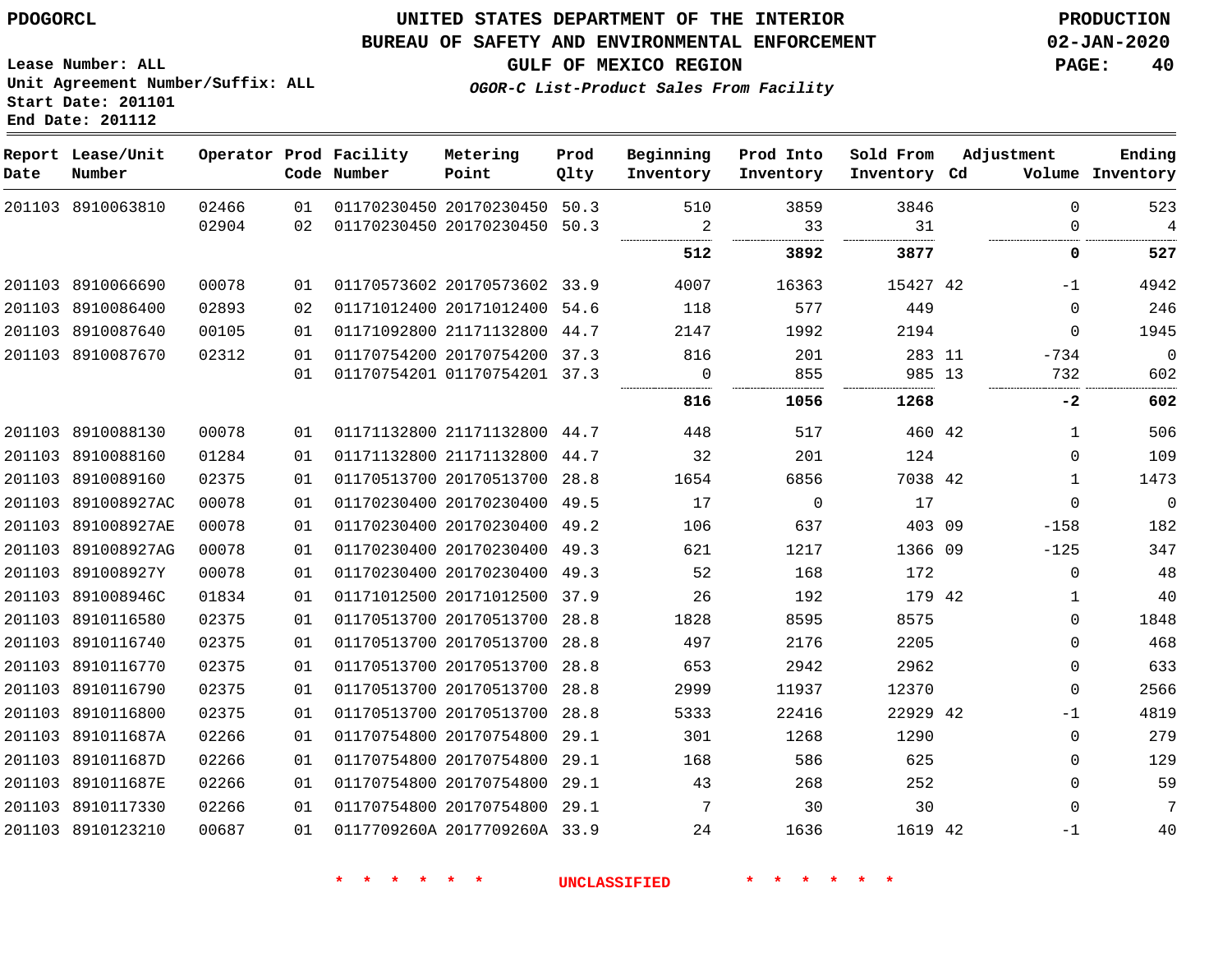**Date**

# **UNITED STATES DEPARTMENT OF THE INTERIOR PDOGORCL PRODUCTION**

**Prod Qlty**

#### **BUREAU OF SAFETY AND ENVIRONMENTAL ENFORCEMENT 02-JAN-2020**

**Lease Number: ALL Unit Agreement Number/Suffix: ALL Start Date: 201101**

**Operator Prod Facility**

**Code Number**

20177215102 30.2

**Metering Point**

   

**End Date: 201112**

8910123270

**Report Lease/Unit**

**Number**

 G01153 G01194 **GULF OF MEXICO REGION PAGE: 41**

**Inventory Cd Volume**

**Adjustment**

-1  $\Omega$ 

**Ending**

**OGOR-C List-Product Sales From Facility**

**Beginning Inventory**

**Sold From Inventory**

**Prod Into Inventory**

|               | 201103 8910123320 | 00105 | 01 | 01177215100 20177215102 30.2 |          | 88       | 12111       | 12105    | $\Omega$    |  |
|---------------|-------------------|-------|----|------------------------------|----------|----------|-------------|----------|-------------|--|
|               | 201103 8910123330 | 00105 | 01 | 01177215100 20177215102 30.2 |          | 136      | 16527       | 16534    | $\Omega$    |  |
|               | 201103 8910123350 | 03033 | 02 | 01171012500 20171012500 37.9 |          | 34       | 209         | 200      | $\Omega$    |  |
|               | 201103 8910123390 | 00105 | 01 | 01171131800 20171131800 48.1 |          | 1361     | 1473        | 1375     | $\Omega$    |  |
|               | 201103 8910161330 | 02266 | 01 | 01170754800 20170754800 29.1 |          | 209      | 752         | 796      | $\Omega$    |  |
|               | 201103 8910169280 | 00276 | 01 | 01171132000 20171132000 45.9 |          | 64       | 1803        | 1652     | $\Omega$    |  |
|               | 201103 8910169290 | 00276 | 01 | 01171132000 20171132000 45.9 |          | 38       | 856         | 792      | $\mathbf 0$ |  |
|               | 201103 8910169300 | 00491 | 01 | 01170230810 20170230810 47.7 |          | 100      | 199         | 231      | $\Omega$    |  |
|               | 201103 8910169370 | 00276 | 01 | 01171132000 20171132000 45.9 |          | 2        | 694         | 613      | $\Omega$    |  |
|               | 201103 8910202350 | 00276 | 01 | 01170513700 20170513700 33.2 |          | 6617     | 26238       | 27214    | $\Omega$    |  |
|               | 201103 8910202550 | 00105 | 01 | 01170230810 20170230810 47.6 |          | 37       | 84          | 92       | $\Omega$    |  |
|               | 201103 8910202560 | 02375 | 01 | 01170513700 20170513700 33.3 |          | $\Omega$ | 4351        | 3415 42  | $-1$        |  |
|               | 201103 G00974     | 00105 | 01 | 01171132000 20171132000 45.8 |          | $\Omega$ | 487         | 429      | $\Omega$    |  |
| 201103 G00985 |                   | 00687 | 01 | 0117709260A 2017709260A 33.9 |          | 215      | 12825       | 12723 42 | $-1$        |  |
|               | 201103 G00987     | 00105 | 01 | 01171132800 21171132800 44.7 |          | 393      | 303         | 369      | $\mathbf 0$ |  |
|               | 201103 G00989     | 00003 | 01 | 01171012400 20171012400      | $\Omega$ | 1022     | 0           | $\Omega$ | $\Omega$    |  |
|               | 201103 G01025     | 01284 | 01 | 01171092651 20171092650 44.4 |          | 50       | $\mathbf 0$ | 50       | $\Omega$    |  |
| 201103 G01027 |                   | 00162 | 01 | 01177122606 20177122606      | 41       | $\Omega$ | 6027        | 6027     | $\Omega$    |  |
|               | 201103 G01082     | 01364 | 02 | 01170753510 20170753510 49.5 |          | 742      | 87          | 522      | $\Omega$    |  |
|               | 201103 G01083     | 02375 | 01 | 01170513700 20170513700 28.8 |          | 3690     | 12661       | 13631    | $\Omega$    |  |
|               | 201103 G01090     | 02375 | 01 | 01170513700 20170513700 28.8 |          | 4450     | 20278       | 20372    | $\Omega$    |  |
| 201103 G01091 |                   | 02375 | 01 | 01170513700 20170513700 28.8 |          | 535      | 2338        | 2370 42  | $-1$        |  |
|               | 201103 G01092     | 02375 | 01 | 01170513700 20170513700 28.8 |          | 2326     | 10101       | 10257    | $\Omega$    |  |
|               | 201103 G01096     | 02375 | 01 | 01170513700 20170513700 28.8 |          | 8        | 55          | 51       | $\Omega$    |  |
|               | 201103 G01127     | 02630 | 01 | 01171132000 20171132000 45.9 |          | 7        | 124         | 116      | $\Omega$    |  |
|               |                   |       |    |                              |          |          |             |          |             |  |

 21171132800 44.7 20177072601 48.2

  $\Omega$ 

**\* \* \* \* \* \* UNCLASSIFIED \* \* \* \* \* \***

  42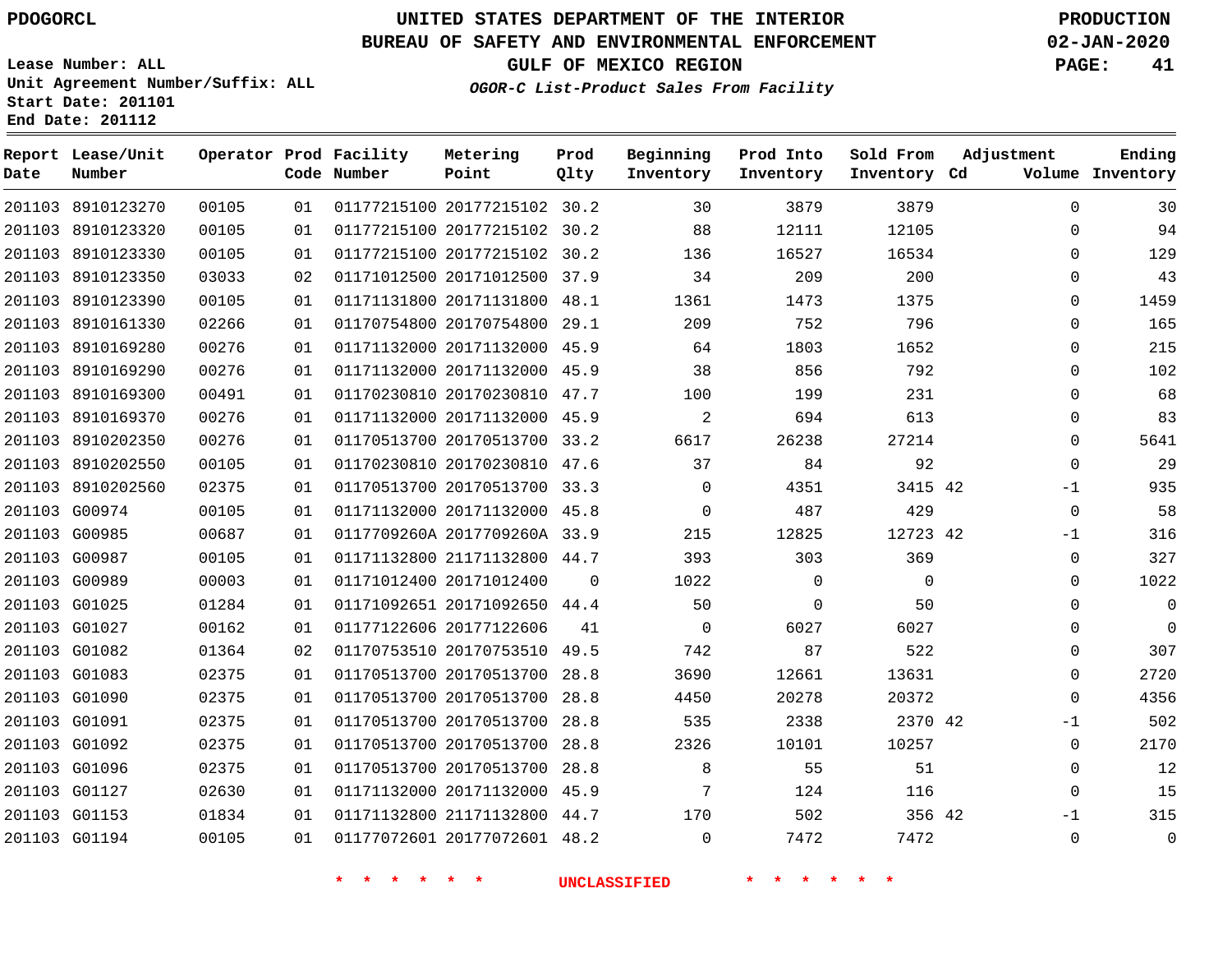# **UNITED STATES DEPARTMENT OF THE INTERIOR PDOGORCL PRODUCTION**

## **BUREAU OF SAFETY AND ENVIRONMENTAL ENFORCEMENT 02-JAN-2020**

**Lease Number: ALL Unit Agreement Number/Suffix: ALL Start Date: 201101**

**GULF OF MEXICO REGION** 

**OGOR-C List-Product Sales From Facility**

| PAGE: | 42 |
|-------|----|
|       |    |
|       |    |

| Date          | Report Lease/Unit<br>Number |       |    | Operator Prod Facility<br>Code Number | Metering<br>Point            | Prod<br>Qlty | Beginning<br>Inventory | Prod Into<br>Inventory | Sold From<br>Inventory Cd | Adjustment   | Ending<br>Volume Inventory |
|---------------|-----------------------------|-------|----|---------------------------------------|------------------------------|--------------|------------------------|------------------------|---------------------------|--------------|----------------------------|
| 201103 G01196 |                             | 03041 | 01 |                                       | 01171132800 21171132800 44.7 |              | 79                     | 150                    | 122                       | $\Omega$     | 107                        |
| 201103 G01198 |                             | 00105 | 01 |                                       | 01171092651 20171092650      | 44.4         | 72                     | 94                     | 155                       | $\Omega$     | 11                         |
| 201103 G01210 |                             | 03041 | 01 |                                       | 01171132800 21171132800 44.7 |              | 3686                   | 2091                   | 3056                      | $\mathbf 0$  | 2721                       |
| 201103 G01216 |                             | 00222 | 01 |                                       | 01177082958 20177082958      | 39.7         | $\mathbf 0$            | 9921                   | 9921                      | $\Omega$     | $\overline{0}$             |
| 201103 G01220 |                             | 00105 | 01 |                                       | 01177092600 20177092600 47.2 |              | 208                    | 6369                   | 6428                      | $\Omega$     | 149                        |
| 201103 G01248 |                             | 02628 | 01 |                                       | 01171012500 20171012500 37.9 |              | 1                      | 0                      | $\mathbf{1}$              | $\mathbf{0}$ | $\mathbf 0$                |
| 201103 G01256 |                             | 02628 | 01 |                                       | 01171012500 20171012500 37.9 |              | 0                      | 34                     | 34                        | $\mathbf{0}$ | $\mathbf 0$                |
| 201103 G01261 |                             | 03033 | 02 |                                       | 01171012500 20171012500 37.9 |              | 11                     | 65                     | 62                        | $\mathbf{0}$ | 14                         |
| 201103 G01269 |                             | 03033 | 02 |                                       | 01171012500 20171012500 37.9 |              | 57                     | 340                    | 327                       | $\Omega$     | 70                         |
| 201103 G01351 |                             | 00078 | 01 |                                       | 01170230400 20170230400 49.2 |              | 36                     | 212                    | 187 42                    | -1           | 60                         |
| 201103 G01441 |                             | 00105 | 01 |                                       | 01177112701 20177112700      | $\Omega$     | 798                    | 1492                   | $\mathbf 0$               | 0            | 2290                       |
| 201103 G01447 |                             | 02375 | 01 |                                       | 01170513700 20170513700 21.8 |              | 580                    | 1599                   | 1813                      | $\Omega$     | 366                        |
| 201103 G01477 |                             | 03026 | 01 |                                       | 01170230810 20170230810 47.7 |              | 740                    | 1887                   | 1980 42                   | $-1$         | 646                        |
| 201103 G01497 |                             | 02451 | 01 |                                       | 01170513800 20170513800 32.4 |              | 5398                   | 64919                  | 58921                     | 0            | 11396                      |
| 201103 G01498 |                             | 02451 | 01 |                                       | 01170513800 20170513800 32.4 |              | 619                    | 8002                   | 7216                      | 0            | 1405                       |
| 201103 G01580 |                             | 02451 | 01 |                                       | 01170513800 20170513800 32.4 |              | $\Omega$               | 33                     | 27                        | $\Omega$     | 6                          |
| 201103 G01610 |                             | 00105 | 01 |                                       | 01177215100 20177215102 30.2 |              | 14                     | 1383                   | 1386                      | $\Omega$     | 11                         |
| 201103 G01619 |                             | 02375 | 01 |                                       | 01170513700 20170513700 28.8 |              | 4007                   | 15677                  | 16312 42                  | $-2$         | 3370                       |
| 201103 G01620 |                             | 02375 | 01 |                                       | 01170513700 20170513700 28.8 |              | 1221                   | 3713                   | 4136                      | $\mathbf 0$  | 798                        |
| 201103 G01754 |                             | 00003 | 01 |                                       | 01423210051 20423210050 52.1 |              | 22                     | 68                     | 80                        | $\Omega$     | 10                         |
| 201103 G01757 |                             | 00003 | 01 |                                       | 01423210051 20423210050 52.1 |              | 180                    | 763                    | 826 42                    | $-1$         | 116                        |
| 201103 G01860 |                             | 00105 | 01 |                                       | 01170231110 20170231110 41.6 |              | 5727                   | 6245                   | 7264                      | 0            | 4708                       |
| 201103 G01865 |                             | 00078 | 01 |                                       | 01171012500 20171012500 37.9 |              | 426                    | 2565                   | 2463                      | $\mathbf{0}$ | 528                        |
| 201103 G01880 |                             | 00105 | 01 |                                       | 01171132000 20171132000 45.8 |              | 6                      | 104                    | 98                        | $\Omega$     | 12                         |
| 201103 G01898 |                             | 02312 | 01 |                                       | 01171012500 20171012500 37.9 |              | 1320                   | 6230                   | 6268                      | $\mathbf 0$  | 1282                       |
| 201103 G01901 |                             | 00105 | 01 |                                       | 01177215100 20177215102 30.2 |              | $\mathbf{1}$           | 204                    | 203                       | $\Omega$     | 2                          |
| 201103 G01953 |                             | 00105 | 01 |                                       | 01170230811 20170230811 46.7 |              | 31                     | 338                    | 365                       | $\mathbf{0}$ | 4                          |
| 201103 G01966 |                             | 00105 | 01 |                                       | 01177215100 20177215102 30.2 |              | 68                     | 8379                   | 8382                      | $\Omega$     | 65                         |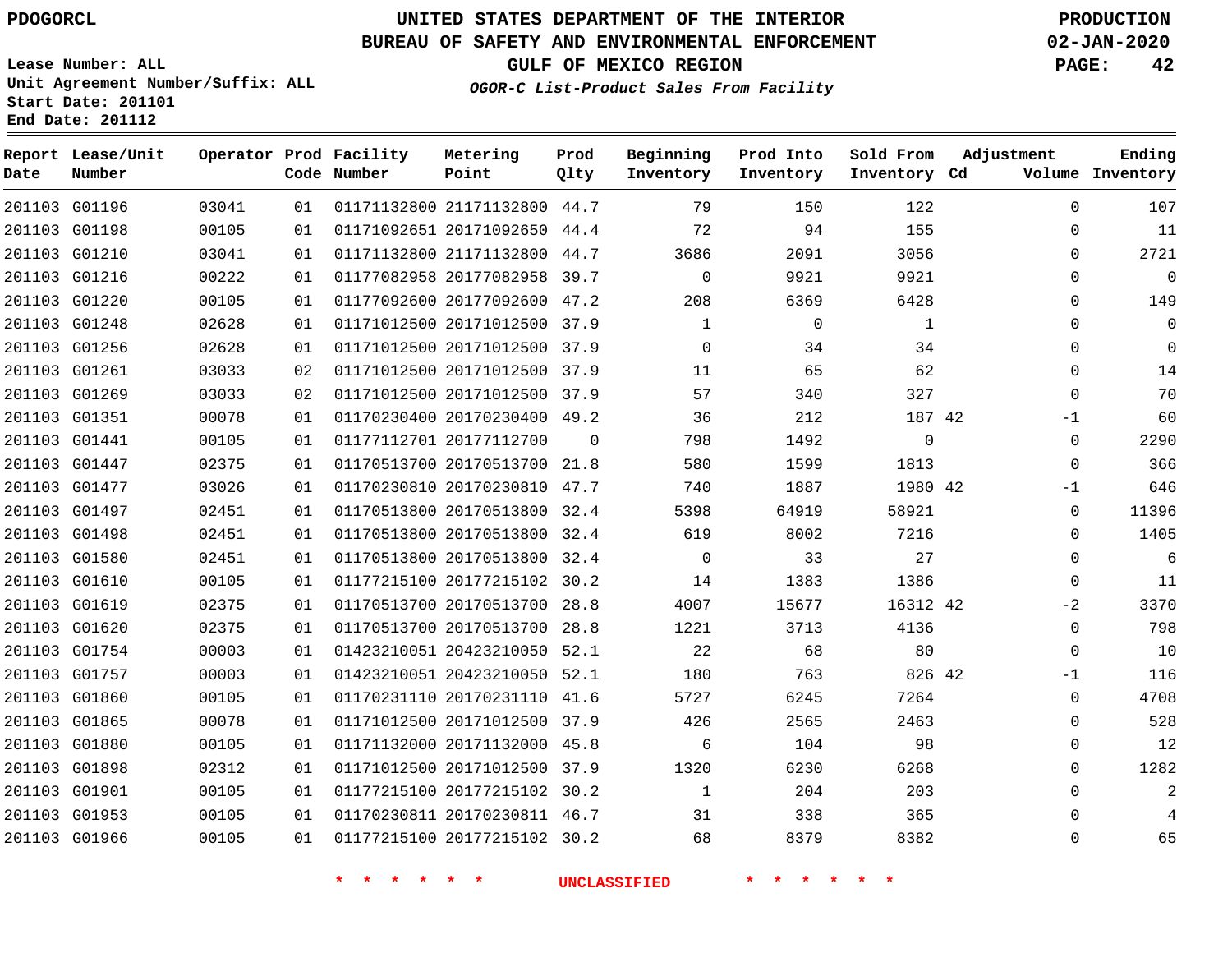#### **BUREAU OF SAFETY AND ENVIRONMENTAL ENFORCEMENT 02-JAN-2020**

**Lease Number: ALL Unit Agreement Number/Suffix: ALL**

**OGOR-C List-Product Sales From Facility**

**GULF OF MEXICO REGION PAGE: 43**

**Start Date: 201101 End Date: 201112**

| Ending<br>Volume Inventory | Adjustment   | Sold From<br>Inventory Cd | Prod Into<br>Inventory | Beginning<br>Inventory | Prod<br>Qlty | Metering<br>Point            | Operator Prod Facility<br>Code Number |    |       | Report Lease/Unit<br>Number | Date |
|----------------------------|--------------|---------------------------|------------------------|------------------------|--------------|------------------------------|---------------------------------------|----|-------|-----------------------------|------|
| 179                        | $\Omega$     | 22976                     | 22981                  | 174                    |              | 01177215100 20177215102 30.2 |                                       | 01 | 00105 | 201103 G01967               |      |
| 37                         | $\mathbf{0}$ | 1670                      | 1670                   | 37                     | 47.2         | 01170230810 20170230810      |                                       | 02 | 01071 | 201103 G01997               |      |
| 26                         | $\Omega$     | 84                        | 75                     | 35                     |              | 01170230810 20170230810 47.7 |                                       | 01 | 00105 | 201103 G01998               |      |
| 9                          | $\mathbf 1$  | 15 42                     | 18                     | 5                      |              | 01170530900 20170530900 41.3 |                                       | 01 | 03026 | 201103 G02006               |      |
| 26                         | $\Omega$     | 2192                      | 2076                   | 142                    | 46           |                              | 01170230811 20170230811               | 01 | 01482 | 201103 G02021               |      |
| 39                         | $\mathbf{0}$ | 3397                      | 3152                   | 284                    |              | 01170230811 20170230811 46.8 |                                       | 02 | 02312 | 201103 G02023               |      |
| 79                         | 0            | 104                       | 165                    | 18                     |              | 01170530900 20170530900 41.3 |                                       | 01 | 02222 | 201103 G02037               |      |
| 65                         | $\mathbf{0}$ | 106                       | 135                    | 36                     |              | 01170530900 20170530900 41.2 |                                       | 01 | 00105 | 201103 G02045               |      |
| 53                         | $\mathbf{0}$ | 4368                      | 4223                   | 198                    |              | 01170230811 20170230811 46.8 |                                       | 01 | 00687 | 201103 G02091               |      |
| $\mathbf 0$                | $\Omega$     | 33                        | $\mathbf 0$            | 33                     |              | 01171012310 20171012310 46.3 |                                       | 02 | 01978 | 201103 G02099               |      |
| 53                         | -1           | 416 42                    | 448                    | 22                     |              | 01171132000 20171132000 45.9 |                                       | 01 | 00687 | 201103 G02104               |      |
| 3121                       | 2            | 24221 42                  | 26153                  | 1187                   |              | 01171132000 20171132000 45.9 |                                       | 01 | 00276 | 201103 G02111               |      |
| 176                        | 0            | 407                       | 514                    | 69                     | 47.7         | 01170230810 20170230810      |                                       | 01 | 02312 | 201103 G02127               |      |
| 1357                       | $\Omega$     | 6558                      | 6616                   | 1299                   |              | 01171012500 20171012500 37.9 |                                       | 01 | 00105 | 201103 G02161               |      |
| 573                        | $\Omega$     | 2797                      | 2785                   | 585                    | 37.8         | 01171012500 20171012500      |                                       | 01 | 00105 | 201103 G02163               |      |
| 31                         | $\mathbf{0}$ | 250                       | 263                    | 18                     | 45.9         | 01171132000 20171132000      |                                       | 01 | 00105 | 201103 G02317               |      |
| 282                        | $\Omega$     | 1935                      | 2080                   | 137                    | 50.5         | 01170230450 20170230450      |                                       | 01 | 01284 | 201103 G02353               |      |
| 273                        | $\Omega$     | 2040                      | 2013                   | 300                    |              | 01170230450 20170230450 50.3 |                                       | 01 | 01284 | 201103 G02354               |      |
| 50                         | $-1$         | 390 42                    | 370                    | 71                     |              | 01170230450 20170230450 50.3 |                                       | 02 | 02200 | 201103 G02357               |      |
| 107                        | $\mathbf{0}$ | 10605                     | 10605                  | 107                    |              | 0142709015A 2042709015A 42.3 |                                       | 02 | 03033 | 201103 G02391               |      |
| 1109                       | $\Omega$     | 488                       | 488                    | 1109                   | 47.7         | 01170230810 20170230810      |                                       | 01 | 02589 | 201103 G02404               |      |
| $\mathbf 0$                | $\mathbf{0}$ | 1                         | $\mathbf 0$            | 1                      |              | 01170230810 20170230810 47.7 |                                       | 01 | 00105 | 201103 G02428               |      |
| 55                         | 0            | 202                       | 161                    | 96                     |              | 01170230810 20170230810 47.7 |                                       | 01 | 00491 | 201103 G02429               |      |
| 14                         | $\mathbf{0}$ | 28                        | 41                     | 1                      |              | 01170230810 20170230810 47.7 |                                       | 01 | 00491 | 201103 G02433               |      |
| 28                         | $\mathbf 0$  | 89                        | 82                     | 35                     |              | 01423210051 20170230810 47.7 |                                       | 02 | 03033 | 201103 G02434               |      |
| $\mathbf 0$                | $\Omega$     | $\Omega$                  | $\Omega$               | $\Omega$               | 46           |                              | 01170230811 20170230811               | 02 | 02628 | 201103 G02436               |      |
| $\mathbf 0$                | 0            | 33                        | 33                     | 0                      |              | 01171132000 20171132000 45.9 |                                       | 01 | 02375 | 201103 G02439               |      |
|                            |              |                           |                        |                        |              |                              |                                       |    |       |                             |      |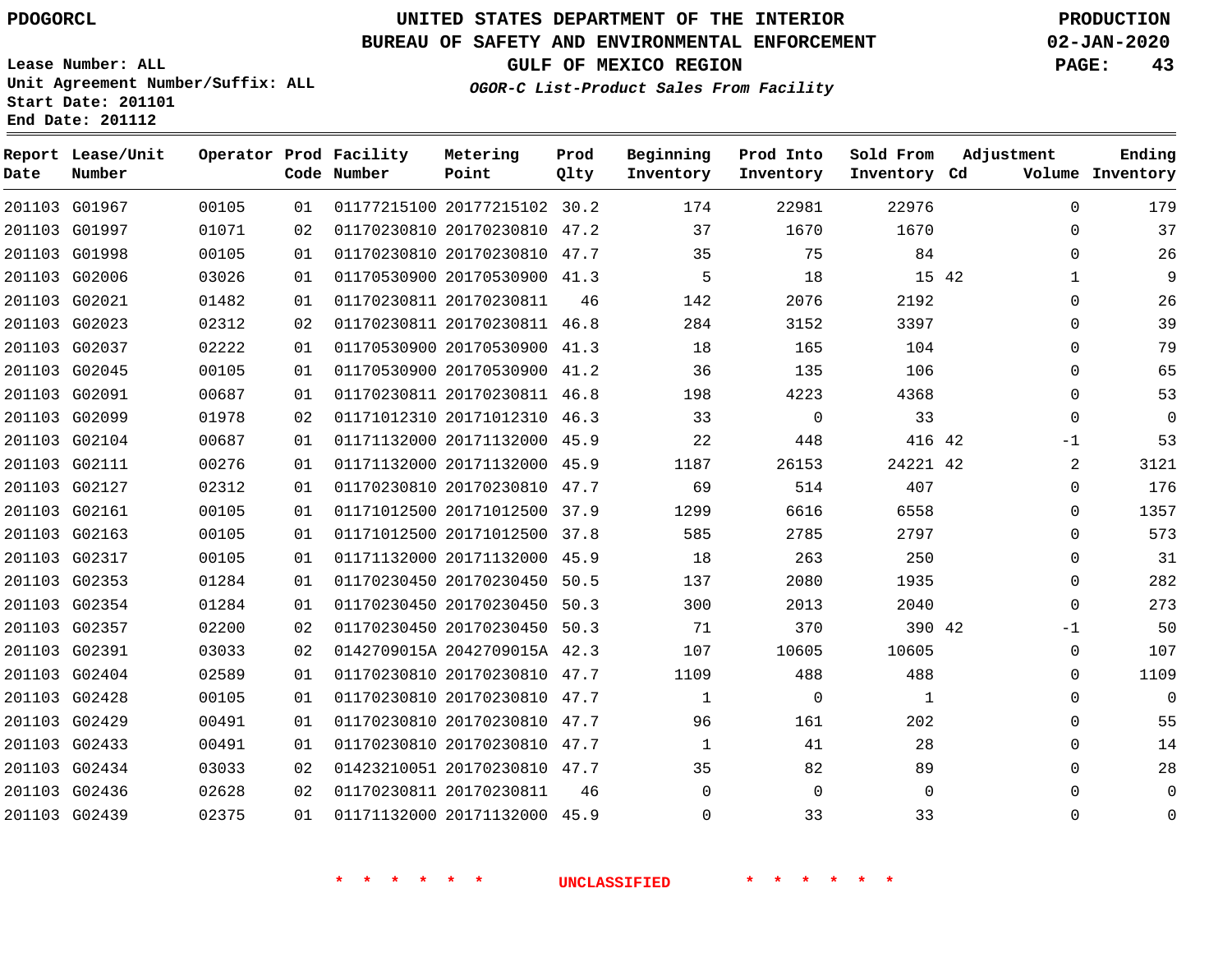#### **BUREAU OF SAFETY AND ENVIRONMENTAL ENFORCEMENT 02-JAN-2020**

**GULF OF MEXICO REGION PAGE: 44**

**Lease Number: ALL Unit Agreement Number/Suffix: ALL Start Date: 201101 End Date: 201112**

**OGOR-C List-Product Sales From Facility**

| Date          | Report Lease/Unit<br>Number |                |          | Operator Prod Facility<br>Code Number | Metering<br>Point                                            | Prod<br>Qlty | Beginning<br>Inventory | Prod Into<br>Inventory | Sold From<br>Inventory Cd | Adjustment              | Ending<br>Volume Inventory |
|---------------|-----------------------------|----------------|----------|---------------------------------------|--------------------------------------------------------------|--------------|------------------------|------------------------|---------------------------|-------------------------|----------------------------|
|               | 201103 G02601               | 01834<br>03056 | 01<br>01 |                                       | 01171092651 20171092650 44.4<br>01171092651 20171092650 43.3 |              | 53<br>23               | 199<br>177             | 229<br>176                | $\Omega$<br>$\mathbf 0$ | 23<br>24                   |
|               |                             |                |          |                                       |                                                              |              | 76                     | 376                    | 405                       | 0                       | 47                         |
|               | 201103 G02628               | 00105          | 01       |                                       | 01171012500 20171012500 37.8                                 |              | 161                    | 888                    | 866                       | $\Omega$                | 183                        |
|               | 201103 G02663               | 02893          | 02       |                                       | 01423210051 20423210050 50.4                                 |              | 2                      | $\mathbf 0$            | 2                         | $\Omega$                | $\mathbf 0$                |
|               | 201103 G02665               | 02451          | 01       |                                       | 01423210051 20423210050                                      | 52           | 388                    | 1347                   | 1529                      | $\Omega$                | 206                        |
|               | 201103 G02688               | 00105          | 01       |                                       | 01170230810 20170230810 47.6                                 |              | 92                     | 190                    | 217                       | $\Omega$                | 65                         |
|               | 201103 G02825               | 00105          | 01       |                                       | 01170230810 20170230810 47.6                                 |              | 37                     | 392                    | 295                       | 0                       | 134                        |
|               | 201103 G02826               | 00105          | 01       |                                       | 01170230810 20170230810 47.6                                 |              | 170                    | 229                    | 321                       | $\Omega$                | 78                         |
|               |                             |                | 01       |                                       | 01170231110 20170231110 41.6                                 |              | 354                    | 450                    | 464                       | $\Omega$                | 340                        |
|               |                             |                |          |                                       |                                                              |              | 524                    | 679                    | 785                       | 0                       | 418                        |
|               | 201103 G02870               | 03035          | 01       |                                       | 01170230810 20170230810 47.7                                 |              | 24                     | 64                     | 66                        | $\mathbf 0$             | 22                         |
|               | 201103 G02885               | 02312          | 01       |                                       | 01171132000 20171132000 45.9                                 |              | $\overline{4}$         | 52                     | 50                        | $\Omega$                | 6                          |
|               | 201103 G02886               | 02312          | 02       |                                       | 01171132000 20171132000 45.9                                 |              | $\mathbf{1}$           | 28                     | 26                        | $\Omega$                | 3                          |
|               | 201103 G02895               | 02579          | 02       |                                       | 01171092651 20171092650 44.4                                 |              | 314                    | 320                    | 597                       | 0                       | 37                         |
|               | 201103 G02898               | 01834          | 01       |                                       | 01171012300 20171012300 38.8                                 |              | 884                    | 1210                   | 1345 42                   | $\mathbf{1}$            | 750                        |
|               | 201103 G02899               | 01834          | 01       |                                       | 01171012300 20171012300 38.8                                 |              | 1153                   | 1827                   | 1849 42                   | $\mathbf{1}$            | 1132                       |
|               | 201103 G03061               | 00105          | 01       |                                       | 01423210051 20423210050                                      | 52           | 231                    | 849                    | 950                       | $\Omega$                | 130                        |
|               | 201103 G03068               | 00105          | 01       |                                       | 01423210051 20423210050                                      | 52           | 69                     | 85                     | 141                       | $\Omega$                | 13                         |
|               | 201103 G03145               | 03041          | 01       |                                       | 01171132800 21171132800                                      | 44.7         | 59                     | 110                    | 89                        | $\Omega$                | 80                         |
|               | 201103 G03152               | 00105          | 01       |                                       | 01177092600 20177092600                                      | 47.2         | 163                    | 3947                   | 4018                      | $\Omega$                | 92                         |
|               | 201103 G03236               | 03041          | 01       |                                       | 01170230450 20170230450 50.3                                 |              | 11                     | 175                    | 162                       | 0                       | 24                         |
| 201103 G03251 |                             | 00105          | 01       |                                       | 01170231110 20170231110 41.6                                 |              | 30                     | 29                     | 37                        | 0                       | 22                         |
|               | 201103 G03264               | 00003          | 01       |                                       | 01170230811 20170230811 46.8                                 |              | 7                      | 70                     | 76                        | $\mathbf 0$             | $\mathbf{1}$               |
|               |                             | 01284          | 02       |                                       | 01170530900 20170530900 41.3                                 |              | 16                     | 5                      | 19                        | 0                       | 2                          |
|               |                             |                |          |                                       |                                                              |              | 23                     | 75                     | 95                        | 0                       | 3                          |
|               | 201103 G03265               | 01284          | 02       | 01170530900 20170530900 41.3          |                                                              |              | 232                    | 348                    | 413                       | 0                       | 167                        |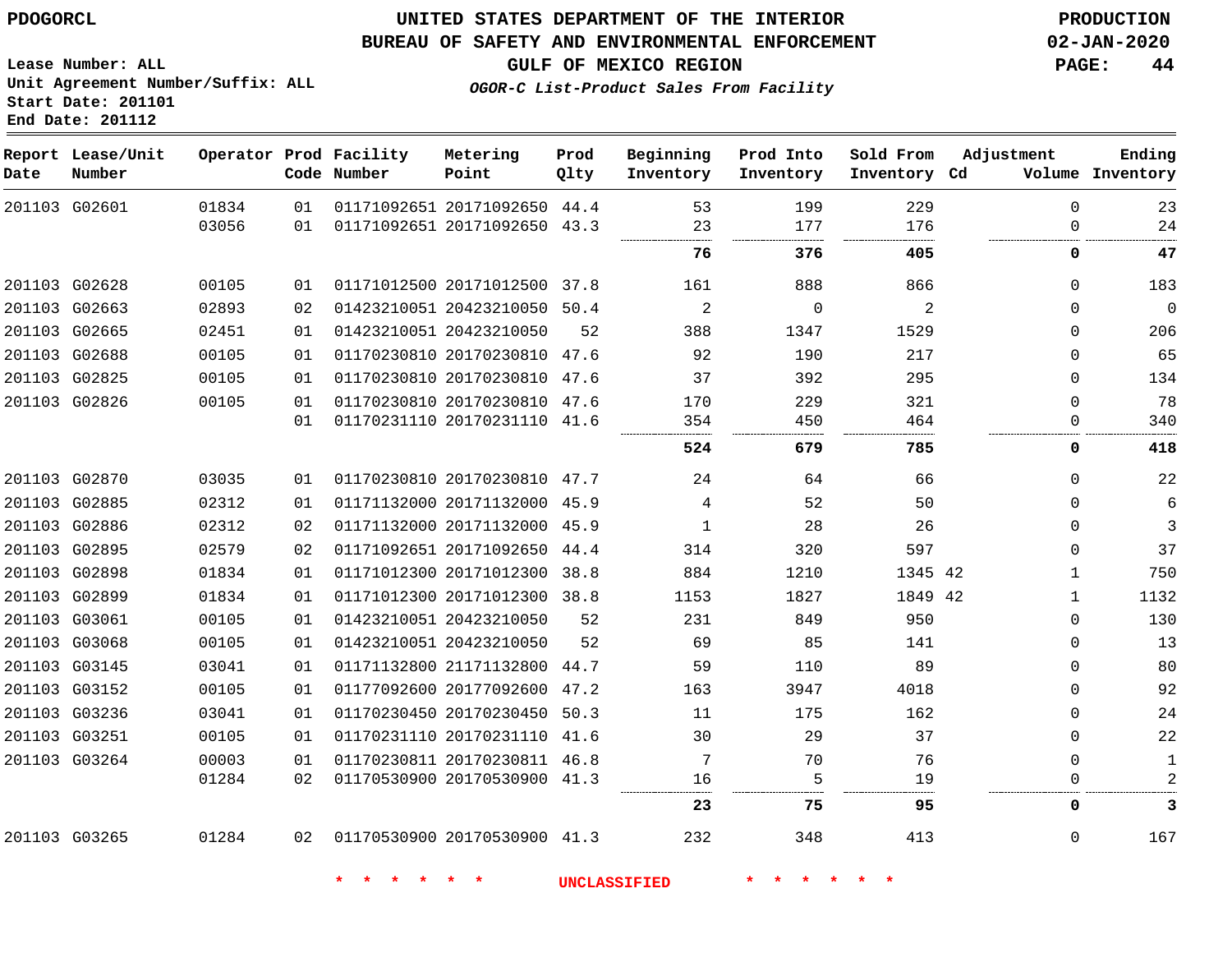# **UNITED STATES DEPARTMENT OF THE INTERIOR PDOGORCL PRODUCTION**

#### **BUREAU OF SAFETY AND ENVIRONMENTAL ENFORCEMENT 02-JAN-2020**

**Lease Number: ALL Unit Agreement Number/Suffix: ALL Start Date: 201101**

**GULF OF MEXICO REGION PAGE: 45**

**Prod**

**OGOR-C List-Product Sales From Facility**

| Date | Report Lease/Unit<br>Number |       |    | Operator Prod Facility<br>Code Number | Metering<br>Point            | Prod<br>Qlty | Beginning<br>Inventory | Prod Into<br>Inventory | Sold From<br>Inventory Cd | Adjustment   | Ending<br>Volume Inventory |
|------|-----------------------------|-------|----|---------------------------------------|------------------------------|--------------|------------------------|------------------------|---------------------------|--------------|----------------------------|
|      | 201103 G03331               | 02312 | 02 |                                       | 01171132800 21171132800 44.7 |              | 3913                   | 3918                   | 4151                      | $\mathbf 0$  | 3680                       |
|      | 201103 G03414               | 00105 | 01 |                                       | 01170753510 20170753510 49.5 |              | 157                    | 59                     | 136                       | $\mathbf 0$  | 80                         |
|      | 201103 G03593               | 03035 | 01 |                                       | 01171012500 20171012500 37.9 |              | 32                     | 153                    | 153 42                    | $-1$         | 31                         |
|      | 201103 G03738               | 00064 | 01 |                                       | 01170230450 20170230450 50.3 |              | 10                     | 167                    | 154                       | $\Omega$     | 23                         |
|      | 201103 G03793               | 03035 | 01 |                                       | 01171012500 20171012500 37.9 |              | 46                     | 252                    | 246                       | $\mathbf 0$  | 52                         |
|      | 201103 G03935               | 02672 | 01 |                                       | 01423210051 20423210050 48.7 |              | 8                      | $\Omega$               | $\Omega$                  | $\Omega$     | 8                          |
|      | 201103 G03940               | 00105 | 01 |                                       | 01423210051 20423210050 52.1 |              | 8                      | 42                     | 44                        | $\mathbf 0$  | 6                          |
|      | 201103 G03958               | 00105 | 01 |                                       | 01170230510 20170230510 48.2 |              | 211                    | 3614                   | 2024                      | $\mathbf 0$  | 1801                       |
|      | 201103 G04003               | 00105 | 01 |                                       | 01171012500 20171012500 37.9 |              | 1629                   | 15424                  | 13879                     | $\mathbf 0$  | 3174                       |
|      | 201103 G04065               | 02628 | 01 |                                       | 01423210051 20423210050 52.1 |              | 24                     | 117                    | 124                       | $\mathbf 0$  | 17                         |
|      | 201103 G04085               | 00687 | 01 |                                       | 01170230811 20170230811 46.8 |              | 188                    | 2476                   | 2633                      | $\Omega$     | 31                         |
|      | 201103 G04087               | 02899 | 01 |                                       | 01177008150 01177008150 33.9 |              | 1263                   | 4573                   | 4381                      | $\mathbf 0$  | 1455                       |
|      | 201103 G04090               | 02312 | 02 |                                       | 01170230810 20170230810 47.7 |              | 63                     | 108                    | 134                       | $\mathbf 0$  | 37                         |
|      | 201103 G04098               | 01963 | 02 |                                       | 01170230810 20170230810 47.7 |              | 512                    | 1082                   | 1224                      | $\mathbf 0$  | 370                        |
|      | 201103 G04143               | 00105 | 01 |                                       | 01170230510 20170230510 48.2 |              | 60                     | 901                    | 512                       | $\mathbf 0$  | 449                        |
|      | 201103 G04232               | 00105 | 01 |                                       | 01171012500 20171012500 37.8 |              | 31                     | 172                    | 173                       | $\mathbf 0$  | 30                         |
|      |                             | 00730 | 01 |                                       | 01171012500 20171012500 37.9 |              | 1712                   | 7729                   | 7850                      | 0            | 1591                       |
|      |                             |       |    |                                       |                              |              | 1743                   | 7901                   | 8023                      | 0            | 1621                       |
|      | 201103 G04397               | 00105 | 01 |                                       | 01170230810 20170230810 47.6 |              | 245                    | 359                    | 481                       | $\Omega$     | 123                        |
|      | 201103 G04421               | 00105 | 01 |                                       | 01171131600 20171131600 44.1 |              | 1921                   | 19304                  | 20591                     | $\Omega$     | 634                        |
|      | 201103 G04453               | 02589 | 01 |                                       | 01171012300 20171012300 38.5 |              | 337                    | 333                    | 464                       | $\Omega$     | 206                        |
|      | 201103 G04537               | 02589 | 01 |                                       | 01420470030 20420470030 49.6 |              | 919                    | 206                    | 142                       | $\mathbf 0$  | 983                        |
|      | 201103 G04547               | 02628 | 01 |                                       | 01423210051 20423210050 52.1 |              | 13                     | 33                     | 41                        | 0            | 5                          |
|      | 201103 G04565               | 01284 | 01 |                                       | 01420390101 01420390101      | $\Omega$     | 957                    | $\mathbf 0$            | $\mathbf 0$               | $\mathbf{0}$ | 957                        |
|      | 201103 G04773               | 01482 | 01 |                                       | 01170230811 20170230811      | 46           | $\overline{a}$         | 37                     | 38 42                     | $-1$         | $\mathbf 0$                |
|      | 201103 G04787               | 00687 | 01 |                                       | 01171131600 20171131600 44.1 |              | 271                    | 1454                   | 1676 42                   | $-1$         | 48                         |
|      | 201103 G04800               | 03026 | 01 |                                       | 01171132800 21171132800 44.7 |              | 7367                   | 8683                   | 8507 42                   | $-1$         | 7542                       |
|      | 201103 G04818               | 02894 | 01 |                                       | 01170230500 20170230500 43.5 |              | 8                      | 36                     | 33                        | $\mathbf 0$  | 11                         |
|      |                             |       |    |                                       |                              |              |                        |                        |                           |              |                            |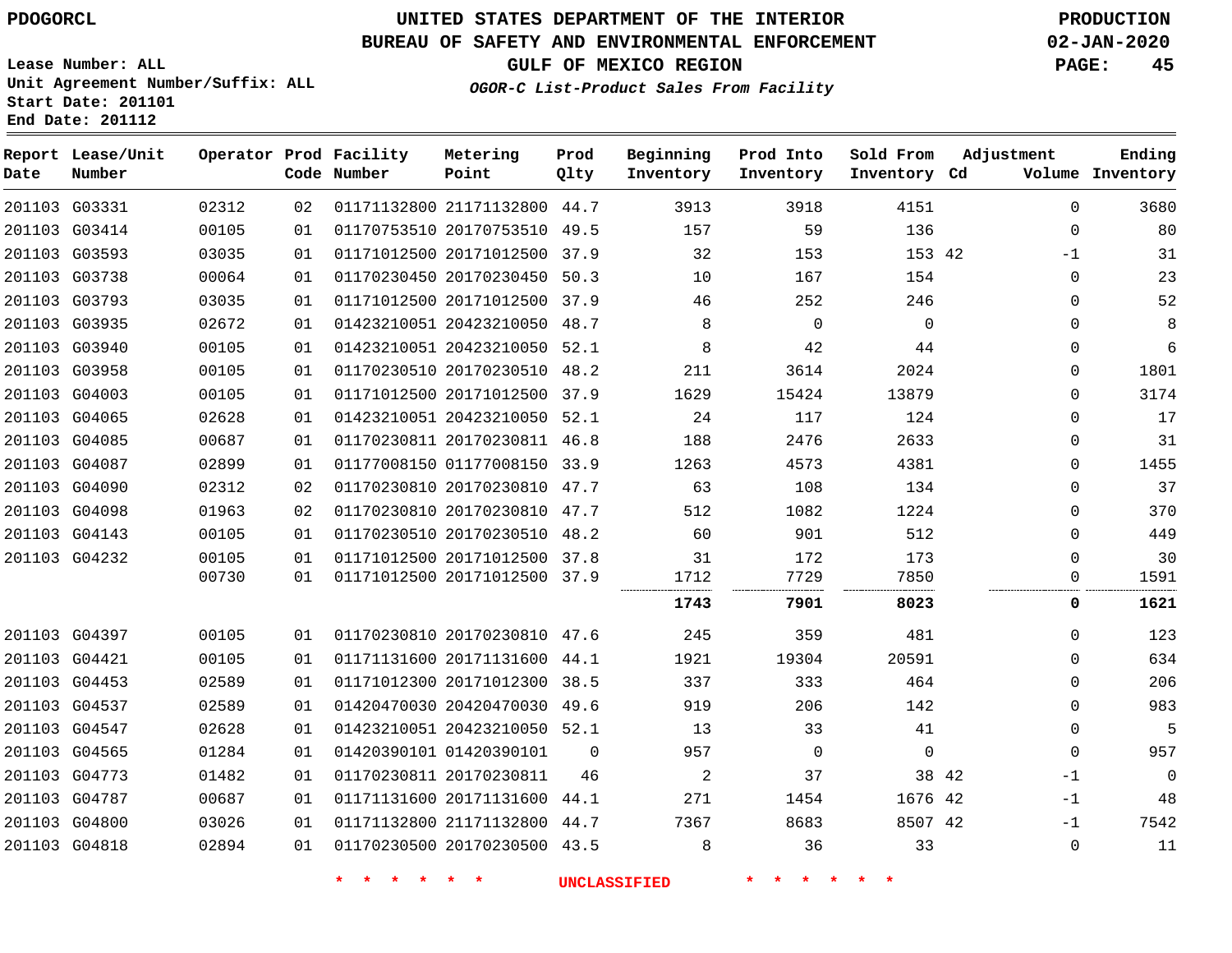**Lease Number: ALL**

**Start Date: 201101 End Date: 201112**

# **UNITED STATES DEPARTMENT OF THE INTERIOR PDOGORCL PRODUCTION**

## **BUREAU OF SAFETY AND ENVIRONMENTAL ENFORCEMENT 02-JAN-2020**

**Unit Agreement Number/Suffix: ALL**

**GULF OF MEXICO REGION PAGE: 46**

**OGOR-C List-Product Sales From Facility**

| Date | Report Lease/Unit<br>Number |       |    | Operator Prod Facility<br>Code Number | Metering<br>Point            | Prod<br>Qlty | Beginning<br>Inventory | Prod Into<br>Inventory | Sold From<br>Inventory Cd | Adjustment   | Ending<br>Volume Inventory |
|------|-----------------------------|-------|----|---------------------------------------|------------------------------|--------------|------------------------|------------------------|---------------------------|--------------|----------------------------|
|      | 201103 G04996               | 02628 | 01 |                                       | 01420570060 20420570060      | $\Omega$     | $\Omega$               | $\Omega$               | $\Omega$                  | $\Omega$     | $\Omega$                   |
|      | 201103 G05006               | 01284 | 02 |                                       | 01170230510 20170230510 48.3 |              | 11                     | 144                    | 83                        | $\mathbf 0$  | 72                         |
|      | 201103 G05283               | 01376 | 01 |                                       | 01170231300 01170231300 42.1 |              | $\mathbf 0$            | 8747                   | 8747                      | $\mathbf 0$  | $\mathbf 0$                |
|      | 201103 G05286               | 03033 | 02 |                                       | 01170230810 20170230810 47.7 |              | 126                    | $\Omega$               | 126                       | $\Omega$     | $\mathbf 0$                |
|      | 201103 G05292               | 00003 | 01 |                                       | 01170230811 20170230811 46.8 |              | 34                     | 399                    | 428                       | $\mathbf{0}$ | 5                          |
|      | 201103 G05299               | 00105 | 01 |                                       | 01170230500 20170230500 43.4 |              | 7                      | 261                    | 188                       | $\Omega$     | 80                         |
|      | 201103 G05346               | 01819 | 01 |                                       | 01170530900 20170530900 41.3 |              | 7                      | $\mathbf 0$            | $\overline{7}$            | $\Omega$     | $\mathbf 0$                |
|      | 201103 G05393               | 02672 | 02 |                                       | 01170230811 20170230811 46.8 |              | 6                      | 11                     | 17                        | $\mathbf 0$  | $\mathbf 0$                |
|      | 201103 G05431               | 00560 | 01 |                                       | 01177062608 2017706260A      | 37           | 105                    | 14207                  | 14156 45                  | $-156$       | $\Omega$                   |
|      | 201103 G05494               | 02871 | 02 |                                       | 01171132800 21171132800 44.7 |              | 163                    | 50                     | 113                       | 0            | 100                        |
|      | 201103 G05504               | 00105 | 01 |                                       | 01171012300 20171012300 38.8 |              | 722                    | 975                    | 1093                      | $\Omega$     | 604                        |
|      |                             |       | 01 |                                       | 01171132800 21171132800 44.7 |              | 2100                   | 2160                   | 2258                      | $\Omega$     | 2002                       |
|      |                             | 00730 | 01 |                                       | 01171132800 21171132800 44.7 |              | 809                    | 840                    | 874                       | $\Omega$     | 775                        |
|      |                             |       |    |                                       |                              |              | 3631                   | 3975                   | 4225                      | 0            | 3381                       |
|      | 201103 G05505               | 00078 | 01 |                                       | 01171132800 21171132800 44.7 |              | 728                    | 572                    | 741                       | $\Omega$     | 559                        |
|      | 201103 G05549               | 01834 | 01 |                                       | 01171092651 20171092650      | 44.4         | 41                     | 418                    | 411 42                    | $\mathbf{1}$ | 49                         |
|      | 201103 G05602               | 01834 | 01 |                                       | 01171012500 20171012500 37.9 |              | 148                    | 1777                   | 1559                      | $\Omega$     | 366                        |
|      | 201103 G05610               | 02312 | 01 |                                       | 01171012500 20171012500 37.9 |              | 25                     | 196                    | 181                       | $\mathbf 0$  | 40                         |
|      | 201103 G05612               | 00105 | 01 |                                       | 01171012500 20171012500 37.8 |              | 1018                   | 5937                   | 5733                      | $\Omega$     | 1222                       |
|      | 201103 G06027               | 00105 | 01 |                                       | 01423210051 20423210050      | 52           | 2                      | 40                     | 36                        | $\Omega$     | 6                          |
|      | 201103 G06069               | 00105 | 01 |                                       | 01423210051 20423210050      | 52           | 9                      | 29                     | 34                        | $\Omega$     | 4                          |
|      | 201103 G06104               | 00105 | 01 |                                       | 01420390110 20420390110      | $\Omega$     | $\overline{2}$         | $\mathbf 0$            | $\mathbf 0$               | $\Omega$     | 2                          |
|      | 201103 G06105               | 02409 | 01 |                                       | 01420390110 20420390110      | 53.3         | 32                     | 104                    | 70 45                     | -66          | $\mathbf 0$                |
|      | 201103 G06156               | 00105 | 01 |                                       | 01422450350 20422450350 43.2 |              | 592                    | 806                    | 878                       | $\Omega$     | 520                        |
|      | 201103 G06165               | 01284 | 01 |                                       | 01170230450 20170230450      | 50.3         | 16                     | 95                     | 98                        | $\Omega$     | 13                         |
|      | 201103 G06166               | 00105 | 01 |                                       | 01170230450 20170230450 50.2 |              | 4                      | 29                     | 33                        | $\mathbf 0$  | $\mathbf 0$                |
|      | 201103 G06167               | 00105 | 01 |                                       | 01170230450 20170230450      | 50.3         | 18                     | 37                     | 52                        | $\mathbf 0$  | 3                          |
|      | 201103 G06168               | 03008 | 02 |                                       | 01170230450 20170230450 50.3 |              | 5                      | 6                      | 7                         | $\mathbf 0$  | 4                          |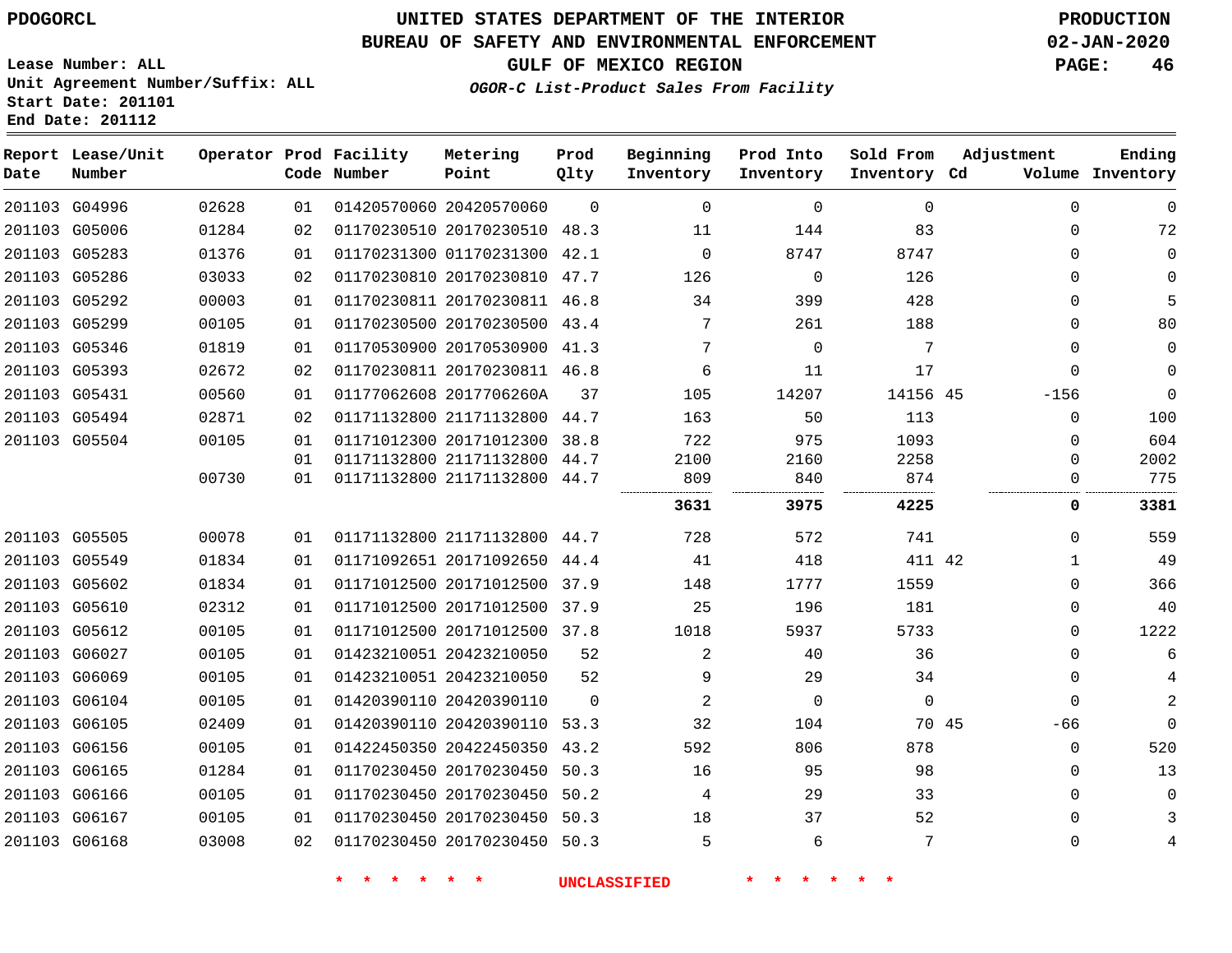**Date**

# **UNITED STATES DEPARTMENT OF THE INTERIOR PDOGORCL PRODUCTION**

**Prod Qlty**

#### **BUREAU OF SAFETY AND ENVIRONMENTAL ENFORCEMENT 02-JAN-2020**

**Lease Number: ALL Unit Agreement Number/Suffix: ALL Start Date: 201101**

**Operator Prod Facility**

**Code Number**

**Metering Point**

**End Date: 201112**

**Report Lease/Unit**

**Number**

**GULF OF MEXICO REGION PAGE: 47**

**Inventory Cd Volume**

**Adjustment**

**Ending**

**OGOR-C List-Product Sales From Facility**

**Beginning Inventory** **Prod Into Inventory**

**Sold From Inventory**

| 6        | 0            | 44      | 44    | 6        |      | 01170230450 20170230450 50.3 |                         | 01 | 00730 | 201103 G06180 |        |
|----------|--------------|---------|-------|----------|------|------------------------------|-------------------------|----|-------|---------------|--------|
| 38       | $\Omega$     | 294     | 317   | 15       | 45.9 | 01171132000 20171132000      |                         | 01 | 00276 | 201103 G06668 |        |
| 8        | 0            | 35      | 40    | 3        |      | 01171012500 20171012500 37.9 |                         | 01 | 01834 | 201103 G06767 |        |
| 105      | 0            | 236     | 243   | 98       | 52.2 | 01420390120 01420390120      |                         | 01 | 03041 | G07215        | 201103 |
| 5        | 0            | 7       | 10    | 2        | 41.3 | 01170530900 20170530900      |                         | 01 | 02222 | 201103 G07619 |        |
| 2199     | 0            | 2533    | 2103  | 2629     | 44.7 | 01171132800 21171132800      |                         | 01 | 03041 | 201103 G07703 |        |
| 309      | $\Omega$     | 348     | 306   | 351      | 44.7 | 01171132800 21171132800      |                         | 02 | 02312 | 201103 G07736 |        |
| 53       | 0            | 19431   | 19484 | 0        | 30.4 | 01177122950 20177122950      |                         | 01 | 01284 | 201103 G07760 |        |
| 7        | 0            | 20      | 15    | 12       |      | 01177258041 01177258041 26.2 |                         | 02 | 01284 | 201103 G07802 |        |
| 16474    | 0            | 72026   | 54538 | 33962    | 32.9 | 01170573602 20170573602      |                         | 01 | 01834 | 201103 G07917 |        |
| 5        | $\Omega$     | 36      | 32    | 9        | 52.1 | 01423210051 20423210050      |                         | 02 | 02312 | 201103 G08120 |        |
| 5        | 0            | 16      | 21    | $\Omega$ | 49   |                              | 01170530900 20170530900 | 01 | 02589 | 201103 G08640 |        |
| 11       | 0            | 36      | 47    | 0        | 49   |                              | 01170530900 20170530900 | 01 | 02589 | 201103 G08641 |        |
| 37       | 0            | 81      | 72    | 46       | 52.2 | 01420390120 01420390120      |                         | 01 | 03041 | 201103 G09010 |        |
| 23       | 0            | 38      | 19    | 42       | 39   |                              | 01177058270 01177058270 | 01 | 02899 | 201103 G09500 |        |
| 719      | 0            | 845     | 1161  | 403      | 38.8 | 01171012300 20171012300      |                         | 01 | 01819 | 201103 G09574 |        |
| 12       | 0            | 4375    | 4387  | 0        | 30.4 | 01177122950 20177122950      |                         | 01 | 01284 | 201103 G09631 |        |
| 32       | $\mathbf 1$  | 218 42  | 207   | 42       | 52.1 | 01423210051 20423210050      |                         | 01 | 01819 | 201103 G10226 |        |
| 1050     | 0            | 121     | 202   | 969      | 31.8 | 01170753850 20170753850      |                         | 01 | 00981 | 201103 G10487 |        |
| 4        | -1           | 370 42  | 352   | 23       | 46.8 | 01170230811 20170230811      |                         | 02 | 03075 | 201103 G10584 |        |
| 42       | $\mathbf{1}$ | 4050 42 | 3347  | 744      |      | 01170230811 20170230811 46.8 |                         | 01 | 03035 | 201103 G10636 |        |
| 2412     | 0            | 3609    | 2089  | 3932     | 39   |                              | 01177058270 01177058270 | 01 | 02899 | 201103 G10665 |        |
| 50       | 0            | 18183   | 18233 | 0        | 30.2 | 01177122950 20177122950      |                         | 01 | 02466 | 201103 G10794 |        |
| $\Omega$ | 0            | 5521    | 5521  | 0        | 44   |                              | 01177245110 2017724511G | 01 | 00162 | 201103 G10910 |        |
| 654      | 0            | 111     | 47    | 718      | 49.6 |                              | 01420470030 20420470030 | 01 | 02589 | 201103 G11243 |        |
| 2234     | 0            | 17625   | 18726 | 1133     | 45.9 | 01171132000 20171132000      |                         | 01 | 00276 | 201103 G11870 |        |
| 167      | $\Omega$     | 318     | 270   | 215      | 38.8 | 01171012300 20171012300      |                         | 01 | 00105 | 201103 G11952 |        |
| 17       | $\Omega$     | 97      | 110   | 4        |      | 01177112605 2017711260Y 37.1 |                         | 01 | 01284 | 201103 G11983 |        |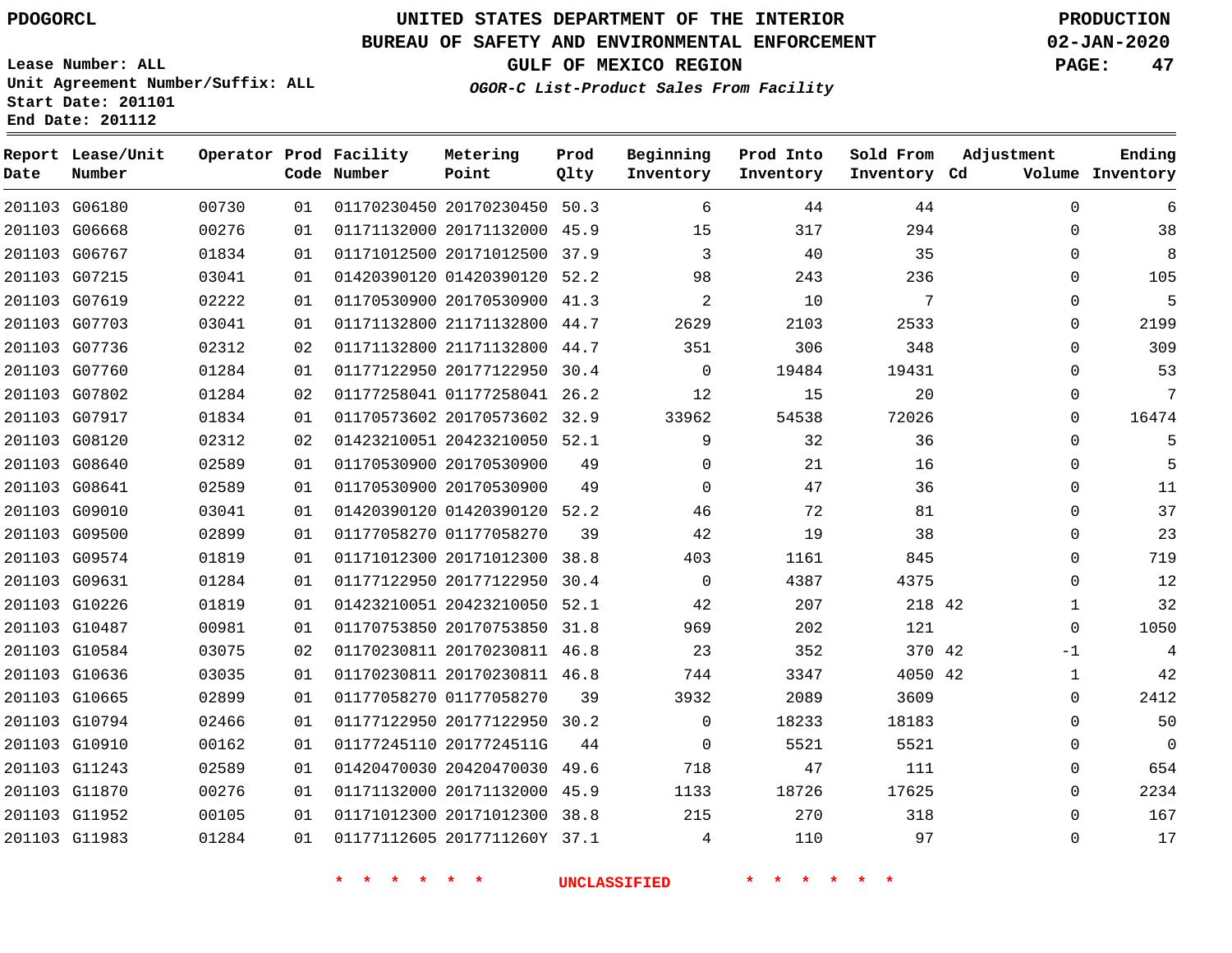**Date**

**Report Lease/Unit**

**Number**

# **UNITED STATES DEPARTMENT OF THE INTERIOR PDOGORCL PRODUCTION**

**Prod Qlty**

#### **BUREAU OF SAFETY AND ENVIRONMENTAL ENFORCEMENT 02-JAN-2020**

**Lease Number: ALL Unit Agreement Number/Suffix: ALL Start Date: 201101 End Date: 201112**

**Operator Prod Facility**

**Code Number**

**OGOR-C List-Product Sales From Facility**

**Beginning Inventory** **Prod Into Inventory** **Sold From Inventory**

**GULF OF MEXICO REGION PAGE: 48**

**Inventory Cd Volume**

**Adjustment**

  $\Omega$   $\Omega$   $\Omega$   $\Omega$  $\Omega$  $\Omega$  $\Omega$  $\overline{0}$  $\Omega$  $\Omega$  

**Ending**

| 201103 G11984 | 03008 | 02 |                                | 01171092651 20171092650 44.4 18 159 159 159 42 |                |                | 1           |
|---------------|-------|----|--------------------------------|------------------------------------------------|----------------|----------------|-------------|
| 201103 G12019 | 03035 | 01 | 01171012500 20171012500 37.9   | 139                                            | 105            | 222            | $\Omega$    |
| 201103 G12020 | 03035 | 01 |                                | 01171012500 20171012500 37.9 1293              | 1943           | 2836           | $\Omega$    |
| 201103 G12024 | 02312 | 02 | 01171012500 20171012500 37.9   | 46                                             | 315            | 296            | $\Omega$    |
| 201103 G12355 | 02589 | 01 | 01171012300 20171012300 37.8   | 14505                                          | 17898          | 21317          | 0           |
| 201103 G12497 | 02589 | 01 | 01420390101 01420390101 0 113  |                                                | $\overline{0}$ | $\overline{0}$ | $\Omega$    |
| 201103 G12564 | 02603 | 01 |                                | 01170230510 20170230510 48.3 11                | 168            | 94             | 0           |
| 201103 G12761 | 00162 | 01 | 01170230810 20170230810 47.7   | 250                                            | 666            | 688            | $\Omega$    |
| 201103 G12802 | 02200 | 01 | 01170230811 20170230811 47     | 282                                            | 1938           | 2192           | 0           |
| 201103 G12803 | 02409 | 01 | 01171132000 20171132000 45.9   | $\overline{1}$                                 |                | 8 <sup>8</sup> | $\Omega$    |
| 201103 G13576 | 03147 | 02 | 01170230810 20170230810 47.5   | 12                                             | $\overline{0}$ | 10             | $\Omega$    |
| 201103 G13825 | 00105 | 01 | 01170230450 20170230450 50.3   |                                                | $\overline{9}$ | $\overline{9}$ | $\Omega$    |
| 201103 G13850 | 03033 | 01 | 01170230811 20170230811 46.8   | 8 15                                           |                | 24 42          |             |
| 201103 G13897 | 03033 | 01 | 01171132000 20171132000 45.9   | 13                                             | 237            | 222            | $\Omega$    |
| 201103 G13937 | 02628 | 02 | 01171092651 20171092650 44.4   | $7\overline{)}$                                | 39             | 41             | $\Omega$    |
| 201103 G13938 | 01284 | 01 |                                | 01171012500 20171012500 37.9 1886              | 11104          | 10705          | $\Omega$    |
| 201103 G14193 | 02409 | 01 |                                | 01170230810 20170230810 47.7 271               | $\overline{0}$ | 271            | $\Omega$    |
| 201103 G14342 | 02200 | 01 | 01170230811 20170230811 47 215 |                                                | 2037           | 2231           | $\Omega$    |
| 201103 G14864 | 02871 | 02 |                                | 01170230450 20170230450 53.7 687               | 5904           | 5791           | $\Omega$    |
| 201103 G15050 | 00105 | 01 |                                | 01170231110 20170231110 41.6 11282             | 12784          | 14427          | 0           |
| 201103 G15078 | 00064 | 01 |                                | 01170230810 20170230810 47.7 2706              | 855            | 796            | $\mathbf 0$ |
| 201103 G15110 | 02714 | 01 | 01170530900 20170530900 41.3   | $\overline{0}$                                 | 109            | 57             | $\mathbf 0$ |
| 201103 G15189 | 00560 | 02 | 01171132800 21171132800 44.7   | 25                                             | 15             | 21 45          | $-19$       |
| 201103 G15239 | 03041 | 01 | 01171012500 20171012500 40.4   | 11 126                                         |                | 111            | 0           |
| 201103 G15263 | 00105 | 01 | 01171132000 20171132000 45.9   | 111 7                                          | 1986           | 1860           | $\mathbf 0$ |
| 201103 G15277 | 00222 | 02 | 01171012400 20171012400 54.6   | 2622                                           | 8689           | 7603           | 0           |
| 201103 G15299 | 02200 | 02 |                                | 01171092651 20171092650 44.4 737               | 2987           | 3384 42        | 8           |
| 201103 G15312 | 00105 |    |                                | 01  01171092651  20171092650  44.3  2520       | 9678           | 11070          | $\mathbf 0$ |
|               |       |    |                                | * * * * * * * UNCLASSIFIED                     | * * * *        |                |             |
|               |       |    |                                |                                                |                |                |             |

**Metering Point**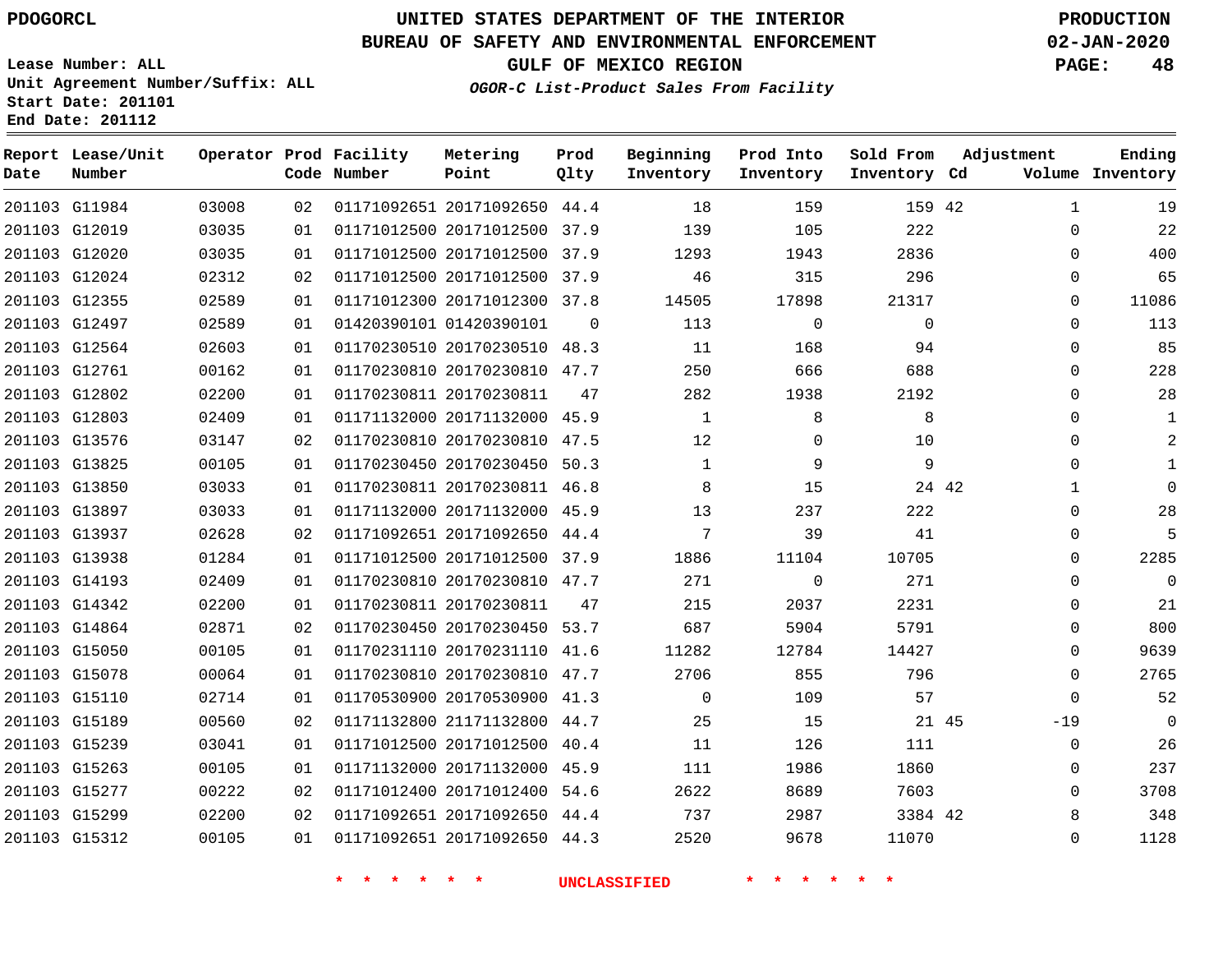**Report Lease/Unit**

**Number**

 

**Date**

## **UNITED STATES DEPARTMENT OF THE INTERIOR PDOGORCL PRODUCTION**

**Prod Qlty**

#### **BUREAU OF SAFETY AND ENVIRONMENTAL ENFORCEMENT 02-JAN-2020**

**Lease Number: ALL Unit Agreement Number/Suffix: ALL Start Date: 201101 End Date: 201112**

**Operator Prod Facility**

**Code Number**

**OGOR-C List-Product Sales From Facility**

**Beginning Inventory** **Prod Into Inventory** **Sold From Inventory**

**Inventory Cd Volume**

**Adjustment**

**GULF OF MEXICO REGION PAGE: 49**

**Ending**

| G15323 | 01482 | 01 | 01171012500 20171012500 37.9 |          | 70                  | 480      | 452 42   |            | $\mathbf{1}$ | 99           |
|--------|-------|----|------------------------------|----------|---------------------|----------|----------|------------|--------------|--------------|
| G15740 | 00105 | 01 | 01170230450 20170230450      | 50.2     | 57                  | 423      | 417      |            | $\mathbf 0$  | 63           |
|        | 02893 | 02 | 01170230450 20170230450 50.3 |          | 848                 | 7239     | 7091 42  |            | $-1$         | 995          |
|        |       |    |                              |          | 905                 | 7662     | 7508     |            | -1           | 1058         |
| G15742 | 00730 | 01 | 01170230450 20170230450 50.3 |          | 20                  | 174      | 171 42   |            | 1            | 24           |
| G15769 | 03041 | 01 | 01422450350 20422450350 43.2 |          | 73                  | 480      | 347      |            | $\mathbf 0$  | 206          |
| G16104 | 00105 | 01 | 01170231110 20170231110 41.6 |          | 36                  | 57       | 50       |            | $\mathbf 0$  | 43           |
| G16121 | 00687 | 01 | 01170230811 20170230811 46.8 |          | 8                   | 957      | 953      |            | $\mathbf 0$  | 12           |
| G16201 | 03026 | 01 | 01170530900 20170530900 41.3 |          | 5                   | 22       |          | 16 42      | -1           | 10           |
| G16353 | 03033 | 01 | 01171132000 20171132000 45.9 |          | 6                   | 68       | 66       |            | 0            | 8            |
| G16469 | 03026 | 01 | 01170753510 20170753510 49.5 |          | 15                  | 12       | 17       |            | $\mathbf 0$  | 10           |
| G16500 | 02312 | 01 | 01170755200 20170755200      | $\Omega$ | 93                  | $\Omega$ |          | 89 42      | -4           | 0            |
| G16515 | 00162 | 01 | 01177245110 2017724511G      | 44       | $\mathbf 0$         | 26250    | 26250    |            | 0            | $\mathbf 0$  |
| G16575 | 00730 | 01 | 01608103650 20608103650 31.8 |          | $\mathbf{1}$        | 50       | 50       |            | $\Omega$     | $\mathbf{1}$ |
| G16890 | 00981 | 01 | 01170753850 20170753850 31.8 |          | 1414                | 246      |          | $0\quad09$ | $-177$       | 1483         |
| G17124 | 02871 | 02 | 01170230450 20170230450 50.3 |          | 14                  | 130      | 126      |            | $\mathbf 0$  | 18           |
| G17190 | 02312 | 02 | 01170230810 20170230810 47.7 |          | 52                  | 123      | 133      |            | $\mathbf 0$  | 42           |
| G17754 | 02025 | 01 | 01170230510 20170230510 48.3 |          | 537                 | 4843     | 2967     |            | $\mathbf 0$  | 2413         |
| G17842 | 03026 | 01 | 01170230810 20170230810 47.7 |          | $\overline{0}$      | 7        |          | 5 42       | $\mathbf{1}$ | 3            |
| G17858 | 00105 | 01 | 01170530900 20170530900 41.3 |          | 134                 | 492      | 390      |            | $\mathbf 0$  | 236          |
| G17898 | 01963 | 02 | 01171131600 20171131600 44.1 |          | 18                  | 404      | 409      |            | $\mathbf 0$  | 13           |
| G17912 | 02409 | 01 | 01171132800 20177052203 36.8 |          | 0                   | 5947     | 5947     |            | 0            | 0            |
| G17913 | 01834 | 01 | 01171132800 21171132800 44.7 |          | 1146                | 1412     | 1356     |            | $\Omega$     | 1202         |
| G17921 | 03026 | 01 | 01171012500 20177062959 25.2 |          | $\Omega$            | 51442    | 51442    |            | 0            | $\Omega$     |
| G17966 | 00105 | 01 | 01171012300 20171012300 38.8 |          | 10                  | 50       | 29       |            | $\mathbf 0$  | 31           |
| G17973 | 00730 | 01 | 01171012400 20171012400 54.6 |          | 1817                | 5951     | 5228     |            | $\mathbf 0$  | 2540         |
| G17977 | 02312 | 02 | 01171132800 21171132800 44.7 |          | 437                 | 591      | 545      |            | 0            | 483          |
| G18043 | 03056 | 01 | 01171012500 20171012500 37.9 |          | 0                   | 13497    | 12863 47 |            | 2144         | 2778         |
|        |       |    |                              |          | <b>UNCLASSIFIED</b> |          |          |            |              |              |
|        |       |    |                              |          |                     |          |          |            |              |              |

**Metering Point**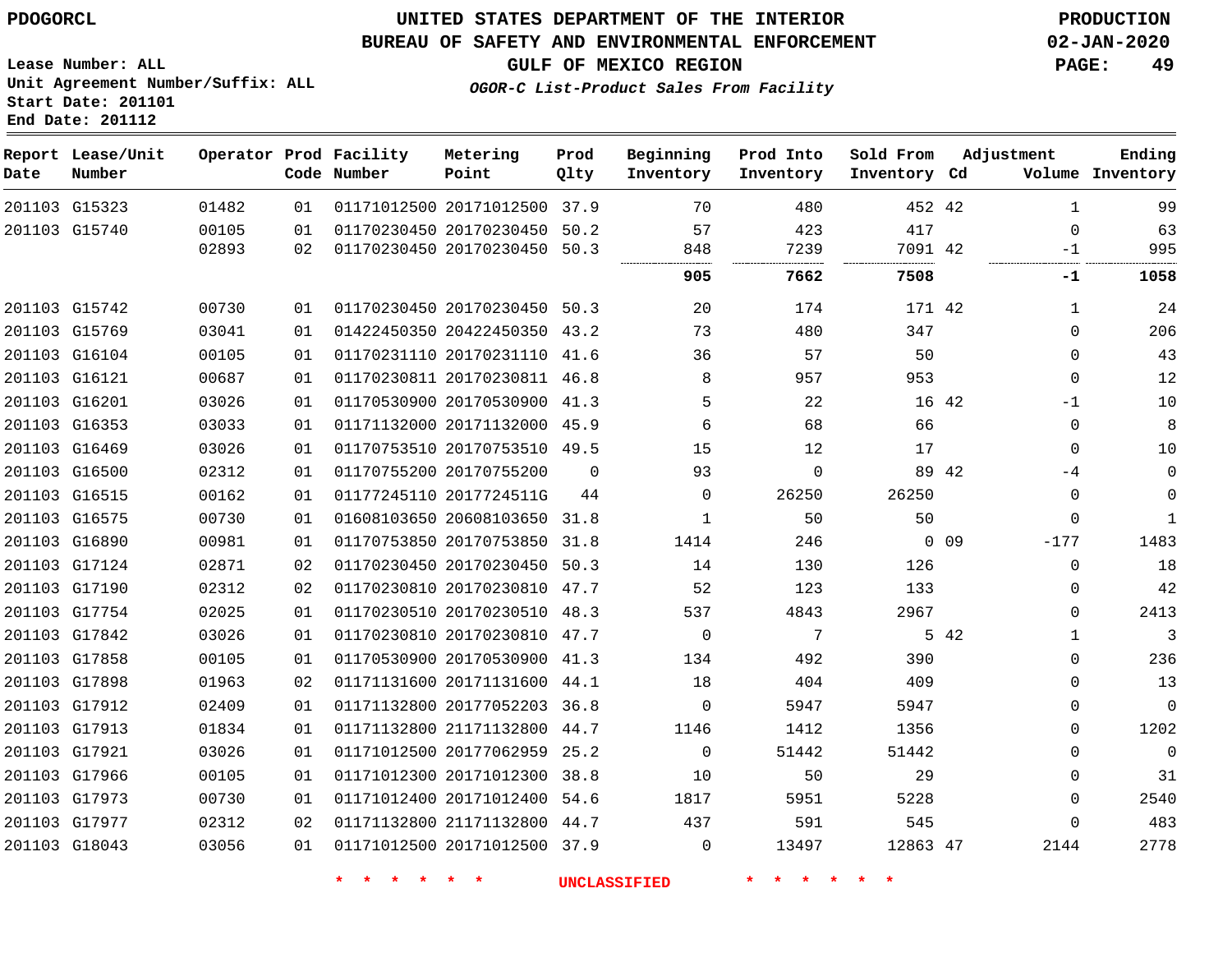**Date**

**End Date: 201112**

**Report Lease/Unit**

**Number**

 G21700 G21825 G21826 G22219

# **UNITED STATES DEPARTMENT OF THE INTERIOR PDOGORCL PRODUCTION**

**Prod Qlty**

#### **BUREAU OF SAFETY AND ENVIRONMENTAL ENFORCEMENT 02-JAN-2020**

**Lease Number: ALL Unit Agreement Number/Suffix: ALL Start Date: 201101**

**Operator Prod Facility**

**Code Number**

**OGOR-C List-Product Sales From Facility**

**Beginning Inventory** **Prod Into Inventory**

**GULF OF MEXICO REGION PAGE: 50**

**Inventory Cd Volume**

**Adjustment**

 $-200$  $\Omega$  $\Omega$   $-280$  $-8$   $\Omega$ -1  $\Omega$  $\Omega$ -133  $\Omega$   $\Omega$  $\Omega$  $\Omega$  $\Omega$  $\Omega$  $\Omega$   $\Omega$   $\Omega$ -38  $-26$  $\Omega$ 

**Ending**

| $0$ 09          |                | 364      | 1596     | 31.8     | 01170753850 20170753850 | 01 | 00981 | 201103 G18577 |  |
|-----------------|----------------|----------|----------|----------|-------------------------|----|-------|---------------|--|
|                 | 1              | $\Omega$ | 1        | 48.5     | 01420470030 20420470030 | 02 | 02312 | 201103 G18863 |  |
|                 | 27             | 19       | 11       | 52.1     | 01423210051 20423210050 | 02 | 02200 | 201103 G18920 |  |
|                 | $\overline{2}$ | 0        | 4        | 42.2     | 01422450350 20422450350 | 01 | 02871 | 201103 G18936 |  |
| 0 <sub>09</sub> |                | 313      | 14       | 49       | 01423210051 20423210050 | 01 | 02806 | 201103 G19030 |  |
| 0 <sub>09</sub> |                | $\Omega$ | 11       | $\Omega$ | 01170230811 20170230811 | 01 | 03165 | 201103 G19127 |  |
|                 | 17767 47       | 12752    | 0        | 44.7     | 01171132800 21171132800 | 01 | 03035 | 201103 G19760 |  |
|                 | 18113          | 17564    | 1360     | 26.3     | 01423550141 20423550140 | 01 | 02377 | 201103 G20605 |  |
|                 | 289 42         | 509      | 34       | 48.3     | 01170230510 20170230510 | 01 | 00222 | 201103 G20655 |  |
|                 | 69             | 110      | $\Omega$ | 43.2     | 01422450350 20422450350 | 01 | 03041 | 201103 G20656 |  |
|                 | 566            | 573      | 71       | 50.3     | 01170230450 20170230450 | 01 | 00105 | 201103 G20660 |  |
|                 | 150 45         | 100      | 183      | 44.7     | 01171132800 21171132800 | 02 | 00560 | 201103 G21070 |  |
|                 | 331            | 311      | 24       | 46.8     | 01170230811 20170230811 | 01 | 00105 | 201103 G21096 |  |
|                 | 27             | 47       | $\Omega$ | 44.7     | 01171132800 21171132800 | 01 | 02266 | 201103 G21111 |  |
|                 | 461            | 581      | $\Omega$ | 37.9     | 01171012500 20171012500 | 02 | 02058 | 201103 G21120 |  |
|                 | 2481           | 2292     | 217      | 46.8     | 01170230811 20170230811 | 01 | 01819 | 201103 G21378 |  |
|                 | 3111           | 1923     | 1736     | 49.4     | 01170230400 20170230400 | 01 | 00078 | 201103 G21530 |  |
|                 | 2262           | 2111     | 177      | 46.8     | 01170230811 20170230811 | 01 | 02807 | 201103 G21532 |  |
|                 | 1738           | 1702     | 57       | 46.8     | 01170230811 20170230811 | 01 | 02807 | 201103 G21534 |  |
|                 | 36             | 36       | $\Omega$ | 42.1     | 01170231300 01170231300 | 01 | 00105 | 201103 G21536 |  |
|                 | 18             | 15       | 3        | 46.8     | 01170230811 20170230811 | 01 | 03035 | 201103 G21580 |  |
|                 | 4              | 3        | 1        | 45.9     | 01171132000 20171132000 | 02 | 02628 | 201103 G21592 |  |
| 80 42           |                | 98       | 64       | 44.7     | 01171132800 21171132800 | 01 | 01834 | 201103 G21652 |  |
|                 | 14             | $\Omega$ | 14       | 44.7     | 01171132800 21171132800 | 01 | 01834 | 201103 G21655 |  |

**Metering Point**

**\* \* \* \* \* \* UNCLASSIFIED \* \* \* \* \* \***

 01177258153 29.2 20170753850 31.8 20170753850 31.8 20423210050 52.1

0 0 9 0 0 9

**Sold From Inventory**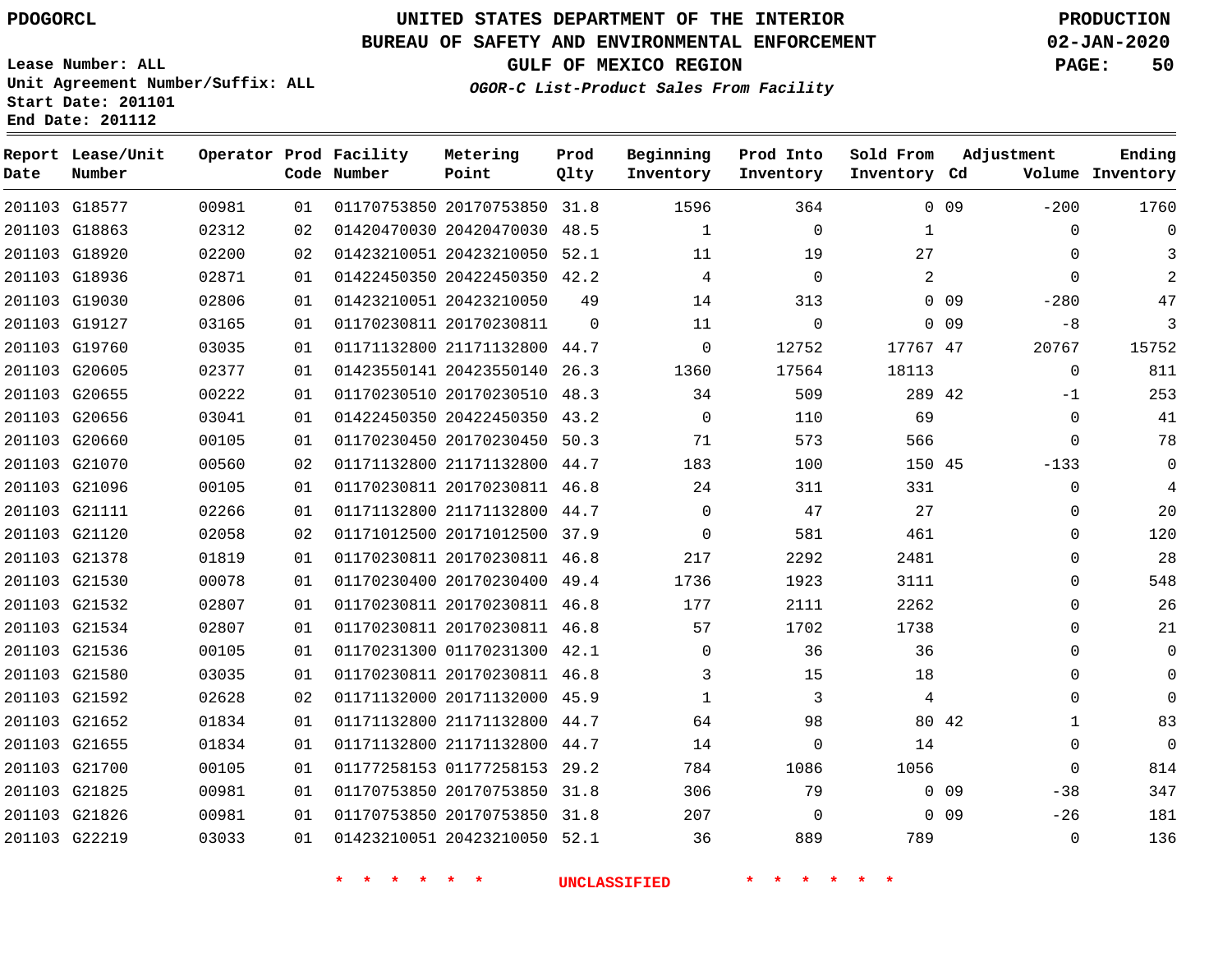**Report Lease/Unit**

**Number**

G22236

**Date**

# **UNITED STATES DEPARTMENT OF THE INTERIOR PDOGORCL PRODUCTION**

**Prod Qlty**

#### **BUREAU OF SAFETY AND ENVIRONMENTAL ENFORCEMENT 02-JAN-2020**

**Lease Number: ALL Unit Agreement Number/Suffix: ALL Start Date: 201101**

**Operator Prod Facility**

**Code Number**

**OGOR-C List-Product Sales From Facility**

**Sold From Inventory**

**Prod Into Inventory**

**Beginning Inventory**

**GULF OF MEXICO REGION PAGE: 51**

**Inventory Cd Volume**

**Adjustment**

  $-1$   $\Omega$  $\overline{0}$  $\overline{0}$  $-1$  $\overline{0}$  $\Omega$  $\Omega$ 

**Ending**

|                  |                |          |                                                              |                | <b>UNCLASSIFIED</b> |                |                |                          |                          |
|------------------|----------------|----------|--------------------------------------------------------------|----------------|---------------------|----------------|----------------|--------------------------|--------------------------|
| G23473           | 00981          | 01       | 01170753850 20170753850 31.8                                 |                | 639                 | 61             | 80             | $\Omega$                 | 620                      |
| G23199           | 00105          | 01       | 01170230450 20170230450 50.3                                 |                | $\overline{0}$      | $\Omega$       | $\overline{0}$ | $\mathbf{0}$             | $\overline{\phantom{0}}$ |
| G23193           | 02579          | 02       | 01170230510 20170230510 48.3                                 |                | 73                  | 675            | 402            | $\mathbf{0}$             | 346                      |
| G23181           | 01963          | 01       | 01423210051 20423210050 52.1                                 |                | 104                 | 59             | 61             | $\Omega$                 | 102                      |
| G23180           | 03033          | 02       | 01423210051 20423210050 52.1                                 |                | 90                  | 312            | 354            | $\Omega$                 | 48                       |
| G23166           | 00105          | 01       | 01423210051 20423210050 52.1                                 |                | 4                   | 630            | 538            | $\Omega$                 | 96                       |
| G23125           | 02312          | 02       | 01420470030 20420470030 48.5                                 |                | 238                 | $\overline{0}$ | 238            | $\Omega$                 | $\overline{0}$           |
| G22840           | 00730          | 01       | 01608103650 20608103650 31.8 12                              |                |                     | 1544           | 1548 42        | $-1$                     | $\overline{7}$           |
|                  |                |          |                                                              |                | 1529                | 2864           | 3086           | $\mathbf 0$              | 1307                     |
|                  | 02714          | 01       | 01177258151 01177258151                                      | $\overline{0}$ | $\mathbf 0$         | $\Omega$       | $\Omega$       | $\Omega$                 | $\overline{0}$           |
| G22792           | 00222          | 02       | 01177258041 01177258041 30.4                                 |                | 1529                | 2864           | 3086           | $\Omega$                 | 1307                     |
| G22781           | 00222          | 02       | 01170754751 01170754751 34.9                                 |                | 331                 | 3258           | 2109           | $\Omega$                 | 1480                     |
| G22772           | 00105          | 01       | 01170513800 20170513800 32.4                                 |                | 159                 | 1658           | 1526           | $\overline{0}$           | 291                      |
| G22751           | 00730          | 01       | 01171012500 20171012500 37.9                                 |                | 505                 | 2359           | 2378 42        | $-1$                     | 485                      |
| G22712           | 00222          | 02       | 01171012500 20171012500 37.9                                 |                | 65                  | 407            | 388            | $\Omega$                 | 84                       |
| G22699           | 00730          | 01       | 01171012500 20171012500 37.9                                 |                | $\overline{0}$      | 8654           | 6873           | $\overline{0}$           | 1781                     |
| G22679           | 00222          | 01       | 01177082958 20177082958 39.7                                 |                | $\Omega$            | 431            | 431            | $\Omega$                 | $\overline{0}$           |
| G22660           | 02058          | 02       | 01171012310 20171012310 46.3                                 |                | 36                  | 304            | 317            | $\Omega$                 | 23                       |
| G22621           | 01834          | 01       | 01171132800 21171132800 44.7                                 |                | 11029               | 10721          | 11529          | $\Omega$                 | 10221                    |
| G22605           | 01834          | 01       | 01171132800 21171132800 44.7                                 |                | 230                 | 270            | 265            | $\mathbf{0}$             | 235                      |
| G22582           | 01834          | 01       | 01170530900 20170530900 41.3                                 |                | 6820                | 24537          | 19594 42       | $-1$                     | 11762                    |
| G22510<br>G22513 | 00162<br>02579 | 01<br>02 | 01170230810 20170230810 47.7<br>01170230810 20170230810 47.7 |                | 6184<br>596         | 13355<br>2385  | 14967<br>2165  | $\mathbf{0}$<br>$\Omega$ | 4572<br>816              |
| G22505           | 02025          | 01       | 01170230811 20170230811 46.7                                 |                | 401                 | 4602           | 4946           | $\Omega$                 | 57                       |
| G22501           | 00078          | 01       | 01170230400 20170230400 49.3                                 |                | 1114                | 1631           | 2280           | $\overline{0}$           | 465                      |
| G22268           | 02777          | 01       | 01170230810 2042709015I 32.3                                 |                | $\Omega$            | 105            | 105            | $\Omega$                 | $\overline{0}$           |
| G22246           | 01284          | 02       | 01423210051 20170230500 43.5                                 |                | 51                  | 389            | 320            | $\Omega$                 | 120                      |
|                  |                |          |                                                              |                |                     |                |                |                          |                          |

20170230450 50.3

**Metering Point**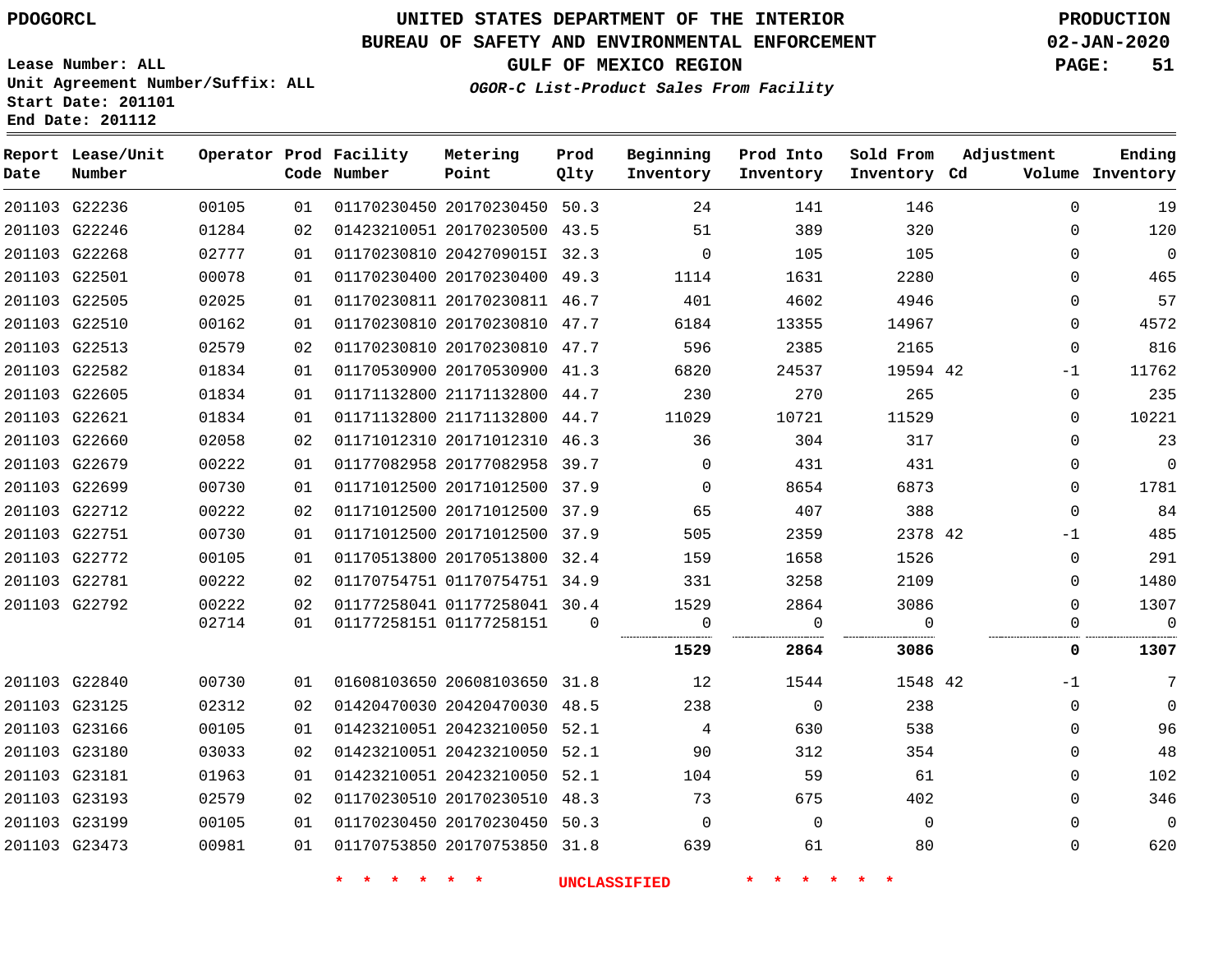## **BUREAU OF SAFETY AND ENVIRONMENTAL ENFORCEMENT 02-JAN-2020**

**Lease Number: ALL Unit Agreement Number/Suffix: ALL Start Date: 201101**

**End Date: 201112**

**GULF OF MEXICO REGION PAGE: 52**

**OGOR-C List-Product Sales From Facility**

| Date | Report Lease/Unit<br>Number |       |    | Operator Prod Facility<br>Code Number | Metering<br>Point            | Prod<br>Qlty | Beginning<br>Inventory | Prod Into<br>Inventory | Sold From<br>Inventory Cd | Adjustment   | Ending<br>Volume Inventory |
|------|-----------------------------|-------|----|---------------------------------------|------------------------------|--------------|------------------------|------------------------|---------------------------|--------------|----------------------------|
|      | 201103 G23480               | 00981 | 01 |                                       | 01170753850 20170753850 31.8 |              | 3015                   | 735                    | 377                       | $\Omega$     | 3373                       |
|      | 201103 G23528               | 00981 | 01 |                                       | 01170753850 20170753850 31.8 |              | 448                    | $\mathbf 0$            | 56                        | $\Omega$     | 392                        |
|      | 201103 G23529               | 00981 | 01 |                                       | 01170753850 20170753850 31.8 |              | 1547                   | 393                    | 193                       | $\Omega$     | 1747                       |
|      | 201103 G23730               | 01978 | 02 |                                       | 01170230810 20170230811 46.8 |              | 8                      | 348                    | 352                       | $\Omega$     | 4                          |
|      | 201103 G23735               | 00162 | 01 |                                       | 01170230810 20170230810 47.7 |              | $\mathbf 0$            | 261                    | 261                       | $\mathbf{0}$ | $\mathbf 0$                |
|      | 201103 G23736               | 02312 | 02 |                                       | 01170230810 20170230810 47.7 |              | 21                     | 53                     | 56                        | $\Omega$     | 18                         |
|      | 201103 G23748               | 02312 | 02 |                                       | 01170230810 20170230810 47.7 |              | 61                     | 96                     | 124                       | $\mathbf{0}$ | 33                         |
|      | 201103 G23754               | 02222 | 01 |                                       | 01170230811 20170230811 46.8 |              | 14                     | 196                    | 208                       | $\mathbf 0$  | $\mathbf{2}$               |
|      | 201103 G23820               | 02899 | 01 |                                       | 01177058270 01177058270      | 39           | 131                    | $\Omega$               | 120                       | $\Omega$     | 11                         |
|      | 201103 G23851               | 02503 | 02 |                                       | 01171012400 20171012400 54.6 |              | 208                    | $\mathbf 0$            | 208                       | $\mathbf{0}$ | $\mathbf 0$                |
|      | 201103 G23853               | 02266 | 01 |                                       | 01171012310 20171012310 46.3 |              | 63                     | 187                    | 236                       | $\mathbf{0}$ | 14                         |
|      | 201103 G23956               | 02807 | 01 |                                       | 01170753510 20170753510 49.5 |              | 1058                   | 11                     | 673                       | $\mathbf{0}$ | 396                        |
|      | 201103 G24330               | 02566 | 01 |                                       | 01427038270 01427038270      | $\Omega$     | 257                    | $\Omega$               | $\mathbf 0$               | $\Omega$     | 257                        |
|      | 201103 G24425               | 02312 | 02 |                                       | 01170230810 20170230810 47.7 |              | 19                     | 91                     | 79                        | $\mathbf{0}$ | 31                         |
|      | 201103 G24700               | 02312 | 02 |                                       | 01170230811 20170230811 46.8 |              | 25                     | 311                    | 332                       | $\mathbf 0$  | 4                          |
|      | 201103 G24710               | 02025 | 01 |                                       | 01170230811 20170230811 46.8 |              | 662                    | 8493                   | 9049                      | $\Omega$     | 106                        |
|      | 201103 G24718               | 02579 | 02 |                                       | 01170230810 20170230810 47.7 |              | $\mathbf 0$            | 150                    | 99                        | $\Omega$     | 51                         |
|      | 201103 G24730               | 00105 | 01 |                                       | 01170230500 20170230500 43.4 |              | 674                    | 2680                   | 2529                      | $\mathbf 0$  | 825                        |
|      | 201103 G24767               | 02628 | 01 |                                       | 01170530900 20170530900 41.3 |              | 62                     | 227                    | 181                       | $\Omega$     | 108                        |
|      | 201103 G24791               | 02989 | 01 |                                       | 01171131600 20171131600 44.1 |              | 132                    | 1288                   | 1379 42                   | $\mathbf{1}$ | 42                         |
|      | 201103 G24873               | 00222 | 02 |                                       | 01171012400 20171012400 37.6 |              | 38                     | 96                     | 93                        | $\Omega$     | 41                         |
|      | 201103 G24878               | 02628 | 02 |                                       | 01171092651 20171092650 44.4 |              | 388                    | 670                    | 980                       | $\Omega$     | 78                         |
|      | 201103 G24883               | 03056 | 02 |                                       | 01171092651 20171092650 48.8 |              | 59                     | 296                    | 321                       | $\mathbf 0$  | 34                         |
|      | 201103 G24889               | 02579 | 02 |                                       | 01171012500 20171012500 37.9 |              | 103                    | 5                      | 106 42                    | $-1$         | 1                          |
|      | 201103 G24898               | 02807 | 01 |                                       | 01171012300 20171012300 38.8 |              | 9735                   | 20025                  | 17356                     | $\mathbf{0}$ | 12404                      |
|      |                             |       | 01 |                                       | 01171012400 20171012400 54.6 |              | 1646                   | 7812                   | 6125 42                   | $\mathbf{1}$ | 3334                       |
|      |                             |       |    |                                       |                              |              | 11381                  | 27837                  | 23481                     | 1            | 15738                      |
|      | 201103 G24924               | 01834 | 01 |                                       | 01171132800 21171132800 44.7 |              | 4923                   | 5235                   | 5385 42                   | 1            | 4774                       |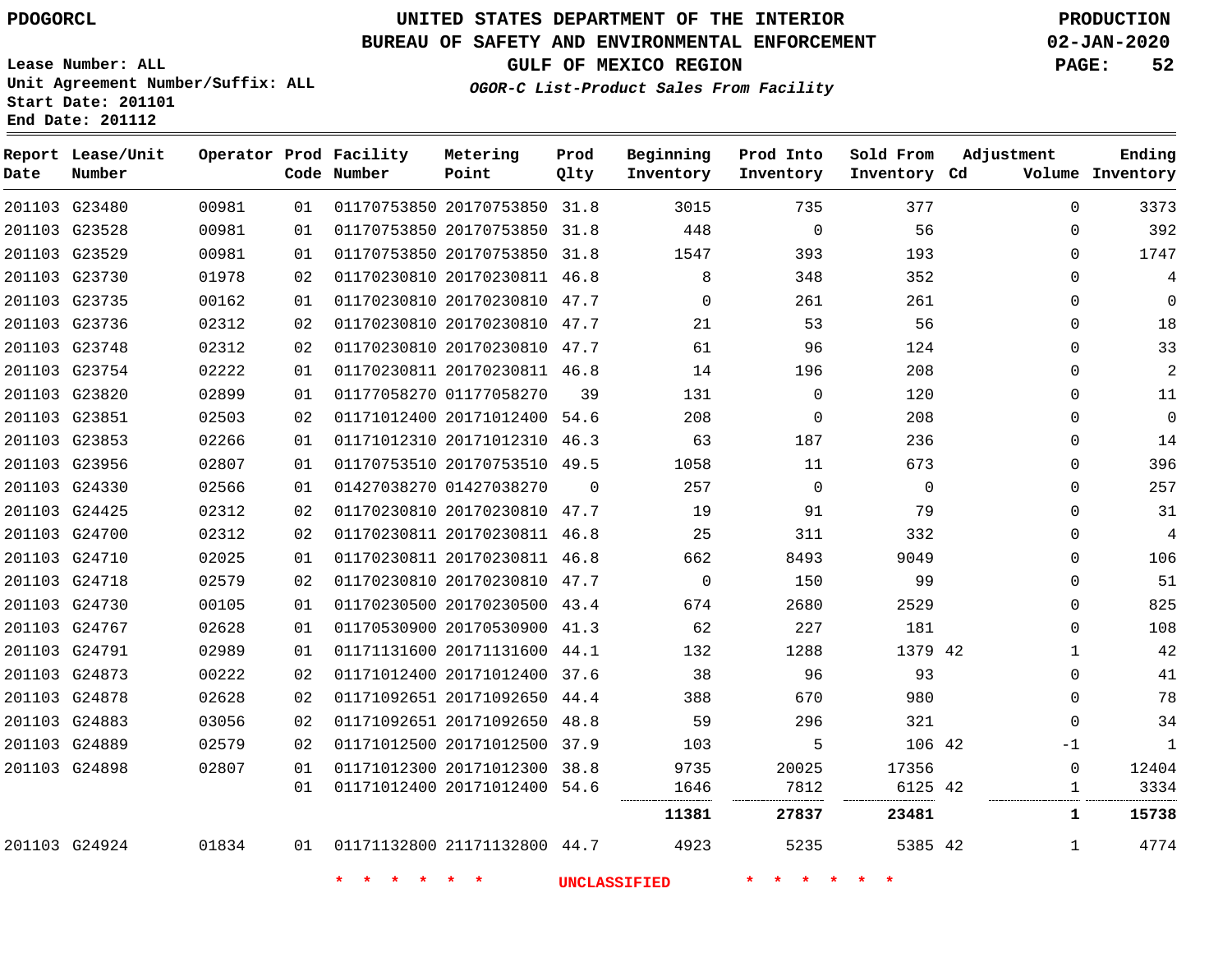G24929

**Date**

**Report Lease/Unit**

**Number**

# **UNITED STATES DEPARTMENT OF THE INTERIOR PDOGORCL PRODUCTION**

## **BUREAU OF SAFETY AND ENVIRONMENTAL ENFORCEMENT 02-JAN-2020**

**Lease Number: ALL Unit Agreement Number/Suffix: ALL Start Date: 201101 End Date: 201112**

**Operator Prod Facility**

**Code Number**

**OGOR-C List-Product Sales From Facility**

**Beginning Inventory** **Prod Into Inventory**

**GULF OF MEXICO REGION PAGE: 53**

**Inventory Cd Volume**

**Adjustment**

**Sold From Inventory**

**Ending**

| 01171092651 20171092650 46.2 |     |      |
|------------------------------|-----|------|
| 01171092651 20171092650 46.2 | 91  | 373  |
| 01608103650 20608103650 31.8 | 19  | 3325 |
| 01170753510 20170753510 47.5 | 66  | 34   |
| 01423210051 20423210050 52.1 | 12  | 31   |
| 01423210051 20423210050 52.1 | 191 | 485  |

**Prod Qlty**

**Metering Point**

| 201103 G24979 | 02989 | 01 | 01171092651 20171092650 46.2 |          | 91             | 373            | 420 42   | $-1$                  | 43   |
|---------------|-------|----|------------------------------|----------|----------------|----------------|----------|-----------------------|------|
| 201103 G24990 | 01284 | 01 | 01608103650 20608103650 31.8 |          | 19             | 3325           | 3328     | $\Omega$              | 16   |
| 201103 G25008 | 02777 | 01 | 01170753510 20170753510 47.5 |          | 66             | 34             | 63       | $\Omega$              | 37   |
| 201103 G25514 | 02813 | 02 | 01423210051 20423210050 52.1 |          | 12             | 31             |          | 39 42<br>$\mathbf{1}$ | 5    |
| 201103 G25515 | 02813 | 02 | 01423210051 20423210050 52.1 |          | 191            | 485            | 602      | $\Omega$              | 74   |
| 201103 G25524 | 00105 | 01 | 01170230450 20170230450 50.3 |          | 20             | 160            | 158      | $\Omega$              | 22   |
| 201103 G25536 | 02466 | 01 | 01420390101 01420390101      | $\Omega$ | 88             | $\overline{0}$ | $\Omega$ | $\Omega$              | 88   |
| 201103 G25553 | 02579 | 02 | 01170230510 20170230510 48.3 |          | 0              | 109            | 65       | $\Omega$              | 44   |
| 201103 G25561 | 02058 | 02 | 01170230450 20170230450 50.3 |          | 1492           | 8951           | 9229     | $\Omega$              | 1214 |
| 201103 G25579 | 00105 | 01 | 01170230810 20170230810 47.7 |          | 18             | 76             | 68       | $\Omega$              | 26   |
| 201103 G25605 | 00105 | 01 | 01170230810 20170230810 47.7 |          | 1              | 6              | 5        | 0                     | 2    |
| 201103 G25606 | 02025 | 01 | 01170230810 20170230810 47.7 |          | 313            | 802            | 841      | $\Omega$              | 274  |
| 201103 G25872 | 02025 | 01 | 01170230811 20170230811 46.7 |          | 169            | 2341           | 2481     | $\Omega$              | 29   |
| 201103 G25937 | 03075 | 02 | 01170230810 20170230810 47.6 |          | 1606           | 4711           | 4703 42  | -1                    | 1613 |
| 201103 G25944 | 02266 | 01 | 01171131600 20171131600 44.1 |          | 43             | 404            | 434      | $\Omega$              | 13   |
| 201103 G25965 | 02899 | 01 | 01171132800 21171132800 44.7 |          | 62             | 52             | 60       | $\mathbf 0$           | 54   |
| 201103 G26001 | 02628 | 01 | 01171132800 21171132800 44.7 |          | 2143           | 1898           | 2143     | $\Omega$              | 1898 |
| 201103 G26023 | 02579 | 02 | 01171012500 20171012500 37.9 |          | 38             | 722            | 612 42   | $\mathbf{1}$          | 149  |
| 201103 G26032 | 03056 | 01 | 01171012300 20171012300 38.9 |          | 242            | 89             | 275      | $\mathbf 0$           | 56   |
| 201103 G26074 | 01284 | 01 | 01177122950 20177122950 30.4 |          | $\overline{0}$ | 22304          | 22243    | $\mathbf 0$           | 61   |
| 201103 G26146 | 01586 | 01 | 01177258152 01177258152      | 31       | 1391           | 1743           | 1319     | $\Omega$              | 1815 |
| 201103 G26281 | 02528 | 02 | 01170753850 20170753850 35.6 |          | 511            | $\mathbf{0}$   | 64       | $\Omega$              | 447  |
| 201103 G26451 | 02579 | 02 | 01423210051 20423210050 52.1 |          | 602            | 1691           | 1873 42  | $\mathbf{1}$          | 421  |
| 201103 G26480 | 01978 | 02 | 01423210051 20423210050 52.1 |          | 69             | 873            | 902      | $\Omega$              | 40   |
| 201103 G27003 | 02807 | 01 | 01170230810 20170230810 47.7 |          | 627            | 1673           | 1727     | $\Omega$              | 573  |
| 201103 G27070 | 00064 | 01 | 01170230811 20170230811 46.8 |          | 364            | 4384           | 4693     | $\Omega$              | 55   |
| 201103 G27100 | 01978 | 02 | 01171012310 20171012310 46.3 |          | 73             | 1202           | 1185     | $\Omega$              | 90   |
|               |       |    |                              |          |                |                |          |                       |      |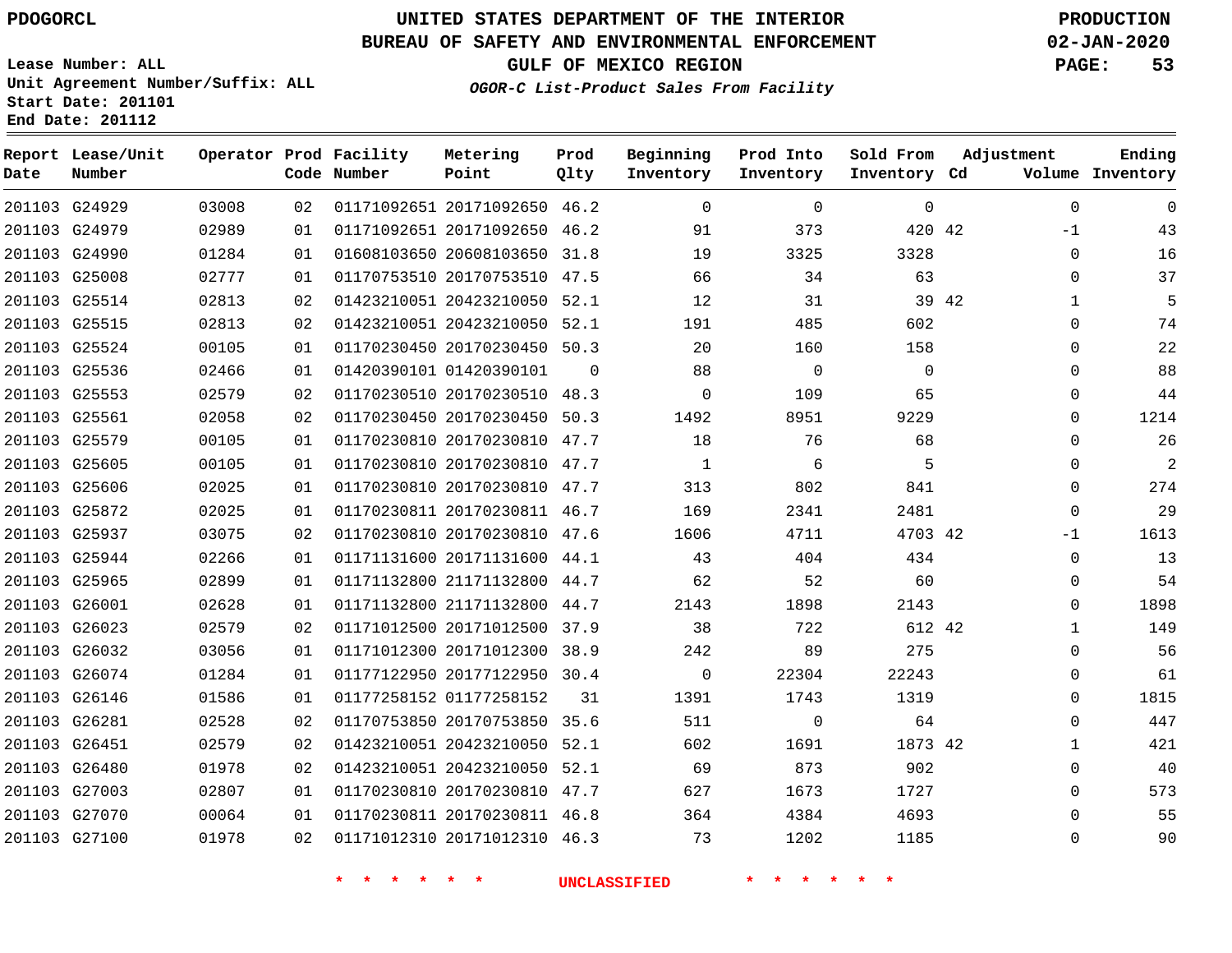**Date**

**Report Lease/Unit**

**Number**

# **UNITED STATES DEPARTMENT OF THE INTERIOR PDOGORCL PRODUCTION**

**Prod Qlty**

#### **BUREAU OF SAFETY AND ENVIRONMENTAL ENFORCEMENT 02-JAN-2020**

**Lease Number: ALL Unit Agreement Number/Suffix: ALL Start Date: 201101 End Date: 201112**

**Operator Prod Facility**

**Code Number**

**Metering Point**

**OGOR-C List-Product Sales From Facility**

**Beginning Inventory** **Prod Into Inventory** **Sold From Inventory**

**GULF OF MEXICO REGION PAGE: 54**

**Inventory Cd Volume**

**Adjustment**

**Ending**

|        | 201103 G27121 | 02312 | 02 | 01171012400 20171012400 54.6 |          | 303            | 908         | 824         | $\Omega$     | 387         |
|--------|---------------|-------|----|------------------------------|----------|----------------|-------------|-------------|--------------|-------------|
|        | 201103 G27169 | 01284 | 01 | 01171012500 20171012500 37.9 |          | 2092           | 10523       | 10449       | $\Omega$     | 2166        |
|        | 201103 G27173 | 00105 | 01 | 01170513800 20170513800 32.4 |          | 114            | 15295       | 12724       | $\Omega$     | 2685        |
|        | 201103 G27194 | 01586 | 01 | 01177258152 01177258152      | 31       | 66             | $\mathbf 0$ | 28          | 0            | 38          |
|        | 201103 G27215 | 01586 | 02 | 01177288152 01177288152      | $\Omega$ | 5              | 25          | 0           | 0            | 30          |
|        | 201103 G27476 | 02672 | 01 | 01423210051 20423210050 48.7 |          | 7              | 5           | 11          | 0            | 1           |
|        | 201103 G27789 | 01284 | 01 | 01170530900 20170530900 41.3 |          | 1287           | 4127        | 3436        | $\Omega$     | 1978        |
|        | 201103 G27831 | 02795 | 02 | 01170530900 20170530900 41.3 |          | 136            | 1000        | 657         | 0            | 479         |
|        | 201103 G27834 | 00222 | 01 | 01171132000 20171132000 45.9 |          | $\mathbf{1}$   | 26          | 24          | $\Omega$     | 3           |
|        | 201103 G27851 | 02628 | 02 | 01171132000 20171132000 45.9 |          | $\mathbf 0$    | 2           | 2           | $\mathbf 0$  | $\mathbf 0$ |
|        | 201103 G27927 | 02503 | 02 | 01171092651 20171092650 44.4 |          | 5189           | 14585       | 18075 42    | $\mathbf{1}$ | 1700        |
|        | 201103 G27988 | 00730 | 01 | 01608103650 20608103650 31.8 |          | $\Omega$       | 69652       | 69320       | $\Omega$     | 332         |
|        | 201103 G30654 | 02777 | 02 | 01170230810 20170230810 41.8 |          | 164            | 402         | 429         | 0            | 137         |
|        | 201103 G31003 | 02579 | 02 | 01423210051 20423210050 52.1 |          | 130            | 1122        | 1242 42     | -1           | 9           |
|        | 201103 G31040 | 02058 | 02 | 01170230450 20170230450 50.3 |          | 1325           | 10389       | 10306       | $\mathbf 0$  | 1408        |
|        | 201103 G31304 | 02714 | 01 | 01170230811 20170230811 46.8 |          | 516            | 7391        | 7816        | $\mathbf 0$  | 91          |
|        | 201103 G31369 | 02628 | 02 | 01171092651 20171092650 44.4 |          | 9451           | 51761       | 55179       | 0            | 6033        |
|        | 201103 G31393 | 02769 | 02 | 01171132800 21171132800 44.7 |          | 931            | 121         | 557         | $\Omega$     | 495         |
|        | 201103 G32113 | 02477 | 01 | 01170230811 20170230811      | 46       | 2475           | 31304       | 33390       | $\Omega$     | 389         |
|        | 201103 G32197 | 01364 | 02 | 01171012500 20171012500 37.9 |          | 1545           | 9793        | 9318        | $\mathbf 0$  | 2020        |
|        | 201103 G32268 | 02904 | 02 | 01177298272 01177298272      | 47       | 49             | $\mathbf 0$ | $\mathbf 0$ | $\Omega$     | 49          |
|        | 201103 G33388 | 02967 | 01 | 01420470030 20420470030 43.7 |          | 256            | $\Omega$    | 255 42      | -1           | $\mathbf 0$ |
|        | 201103 G33408 | 03075 | 02 | 01422450350 20422450350 43.2 |          | $\overline{0}$ | 1351        | 849 42      | 1            | 503         |
| 201104 | 00016         | 00687 | 01 | 01170513700 20170513700 21.7 |          | 809            | 2220        | 2559        | 0            | 470         |
|        |               | 02375 | 01 | 01170513700 20170513700 21.7 |          | 5517           | 27381       | 26596       | 0            | 6361        |
|        |               |       |    |                              |          | 6326           | 29601       | 29155       | 0            | 6831        |
| 201104 | 00026         | 02375 | 01 | 01170513700 20170513700 21.7 |          | 8393           | 48428       | 45571       | $\Omega$     | 11250       |
| 201104 | 00032         | 02375 | 01 | 01170513700 20170513700 30.1 |          | 483            | 3237        | 3034 42     | $-1$         | 685         |
|        |               |       |    |                              |          |                |             |             |              |             |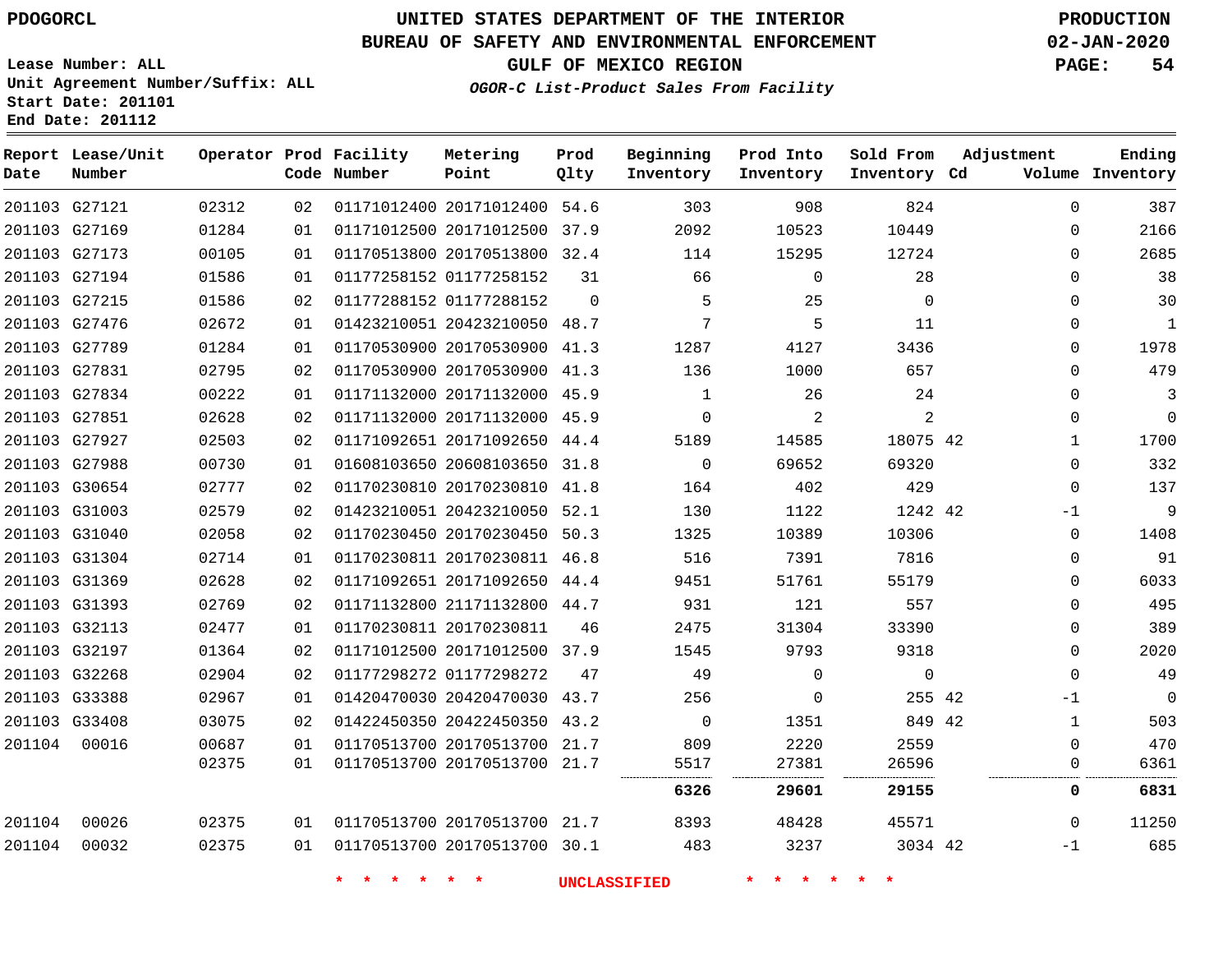#### **BUREAU OF SAFETY AND ENVIRONMENTAL ENFORCEMENT 02-JAN-2020**

**OGOR-C List-Product Sales From Facility**

**GULF OF MEXICO REGION PAGE: 55**

**Lease Number: ALL Unit Agreement Number/Suffix: ALL Start Date: 201101 End Date: 201112**

| Date   | Report Lease/Unit<br>Number |       |    | Operator Prod Facility<br>Code Number | Metering<br>Point            | Prod<br>Qlty | Beginning<br>Inventory | Prod Into<br>Inventory | Sold From<br>Inventory Cd | Adjustment   | Ending<br>Volume Inventory |
|--------|-----------------------------|-------|----|---------------------------------------|------------------------------|--------------|------------------------|------------------------|---------------------------|--------------|----------------------------|
| 201104 | 00033                       | 02375 | 01 |                                       | 01170513700 20170513700 30.1 |              | 834                    | 4198                   | 4144                      | $\Omega$     | 888                        |
| 201104 | 00049                       | 00105 | 01 |                                       | 01171012300 20171012300 38.5 |              | 20502                  | 25807                  | 25493                     | $\mathbf 0$  | 20816                      |
| 201104 | 00050                       | 00105 | 01 |                                       | 01171012300 20171012300 38.5 |              | 4514                   | 5910                   | 5657                      | $\mathbf 0$  | 4767                       |
| 201104 | 00051                       | 00105 | 01 |                                       | 01171012300 20171012300 38.5 |              | 663                    | 811                    | 820                       | $\mathbf 0$  | 654                        |
| 201104 | 00052                       | 00105 | 01 |                                       | 01171012300 20171012300 38.5 |              | 4382                   | 5675                   | 5480                      | $\Omega$     | 4577                       |
| 201104 | 00079                       | 01834 | 01 |                                       | 01170230810 20170230810 47.4 |              | 51                     | 142                    | 106                       | $\Omega$     | 87                         |
| 201104 | 00081                       | 00105 | 01 |                                       | 01170230450 20170230450      | 48           | $\Omega$               | 219                    | 208                       | $\Omega$     | 11                         |
|        |                             |       | 01 |                                       | 01170231300 01170231300      | 42           | 0<br>                  | 463                    | 463                       | $\mathbf 0$  | $\Omega$<br>.              |
|        |                             |       |    |                                       |                              |              | 0                      | 682                    | 671                       | 0            | 11                         |
| 201104 | 00090                       | 02630 | 01 |                                       | 01170230810 20170230810 47.4 |              | 25                     | 262                    | 126                       | $\Omega$     | 161                        |
| 201104 | 00137                       | 00687 | 01 |                                       | 01170513700 20170513700 21.7 |              | 185                    | 691                    | 730                       | $\Omega$     | 146                        |
| 201104 | 00138                       | 00687 | 01 |                                       | 01170513700 20170513700 21.7 |              | 3057                   | 8247                   | 9560 42                   | $\mathbf{1}$ | 1745                       |
| 201104 | 00184                       | 03147 | 02 |                                       | 01170230810 20170230810 47.4 |              | 287                    | 713                    | 562                       | $\mathbf 0$  | 438                        |
| 201104 | 00190                       | 02312 | 01 |                                       | 01170230810 20170230810 47.4 |              | 39                     | 91                     | 74                        | 0            | 56                         |
| 201104 | 00191                       | 02312 | 01 |                                       | 01170230810 20170230810 47.4 |              | 158                    | 397                    | 311                       | $\mathbf 0$  | 244                        |
| 201104 | 00196                       | 03041 | 01 |                                       | 01171012300 20171012300 38.5 |              | 9338                   | 16157                  | 12463                     | $\Omega$     | 13032                      |
| 201104 | 00244                       | 00105 | 01 |                                       | 01170231300 01170231300 42.1 |              | $\Omega$               | 807                    | 807                       | $\mathbf 0$  | $\mathbf 0$                |
| 201104 | 00247                       | 00105 | 01 |                                       | 01170231300 01170231300      | 42           | $\mathbf 0$            | 656                    | 656                       | 0            | $\mathbf 0$                |
| 201104 | 00253                       | 01364 | 02 |                                       | 01170230810 20170230810 47.4 |              | 883                    | 1956                   | 1637                      | $\mathbf 0$  | 1202                       |
|        |                             | 02025 | 01 |                                       | 01170230810 20170230810 47.4 |              | 11                     | 27                     | 21                        | $\mathbf 0$  | 17                         |
|        |                             |       |    |                                       |                              |              | 894                    | 1983                   | 1658                      | 0            | 1219                       |
| 201104 | 00317                       | 02970 | 02 |                                       | 01171012310 20171012310 46.4 |              | $\Omega$               | 310                    | 304 47                    | 17           | 23                         |
| 201104 | 00353                       | 02266 | 01 |                                       | 01170754800 20170754800 29.6 |              | 77                     | 261                    | 278                       | $\mathbf 0$  | 60                         |
| 201104 | 00367                       | 02375 | 01 |                                       | 01170513700 20170513700 21.7 |              | 100                    | 668                    | 613                       | $\mathbf 0$  | 155                        |
| 201104 | 00424                       | 00064 | 01 |                                       | 01171012400 20171012400 55.2 |              | 10                     | 52                     | 48                        | $\mathbf 0$  | 14                         |
| 201104 | 00434                       | 01284 | 01 |                                       | 01177112605 2017711260Y 32.9 |              | 2002                   | 15106                  | 14373                     | $\mathbf 0$  | 2735                       |
| 201104 | 00453                       | 01284 | 01 |                                       | 01177112605 2017711260Y 32.9 |              | 1827                   | 6766                   | 7368                      | $\mathbf 0$  | 1225                       |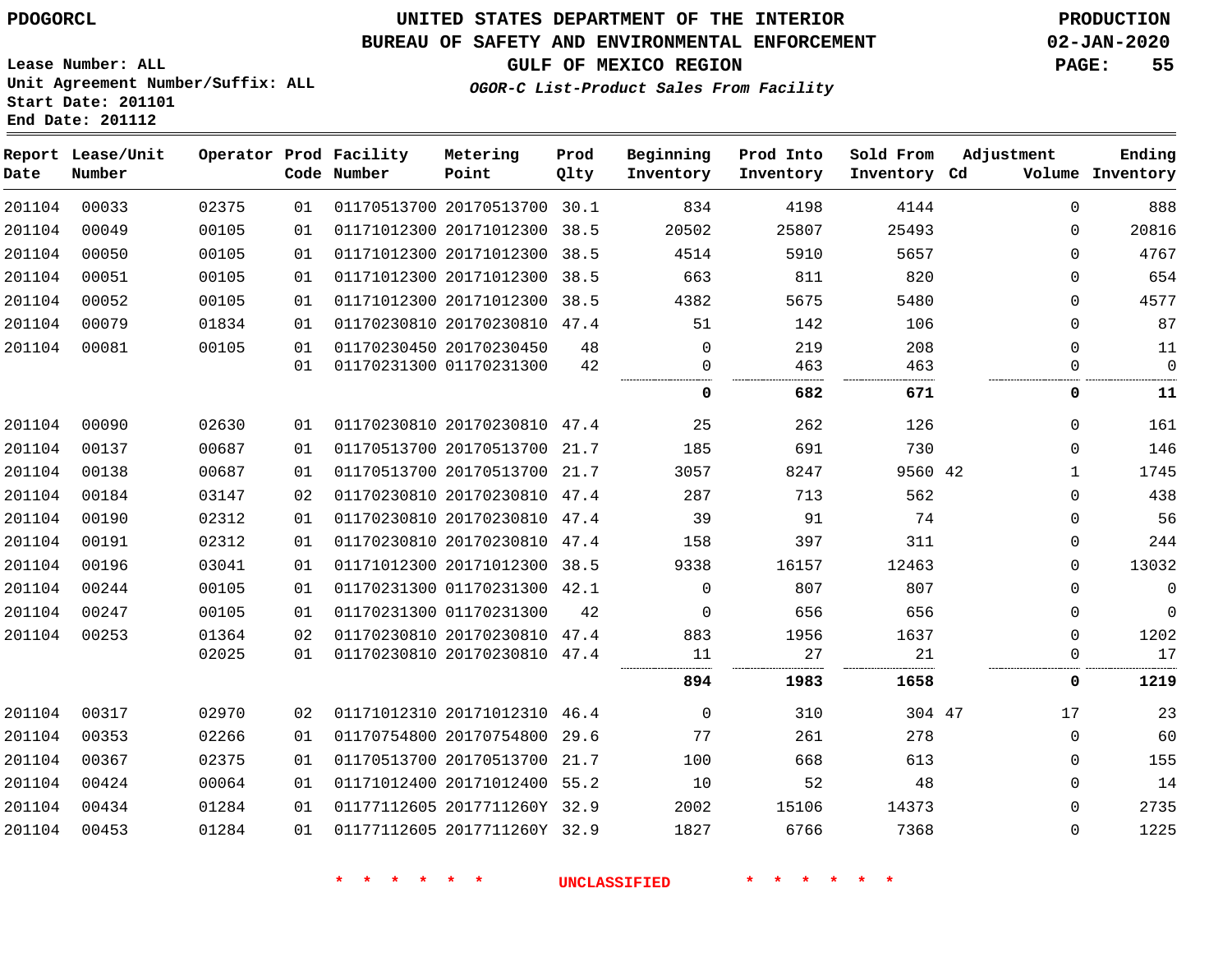# **UNITED STATES DEPARTMENT OF THE INTERIOR PDOGORCL PRODUCTION**

#### **BUREAU OF SAFETY AND ENVIRONMENTAL ENFORCEMENT 02-JAN-2020**

**Lease Number: ALL Unit Agreement Number/Suffix: ALL Start Date: 201101**

## **GULF OF MEXICO REGION PAGE: 56**

**OGOR-C List-Product Sales From Facility**

| Date   | Report Lease/Unit<br>Number |       |    | Operator Prod Facility<br>Code Number | Metering<br>Point            | Prod<br>Qlty | Beginning<br>Inventory | Prod Into<br>Inventory | Sold From<br>Inventory Cd | Adjustment  | Ending<br>Volume Inventory |
|--------|-----------------------------|-------|----|---------------------------------------|------------------------------|--------------|------------------------|------------------------|---------------------------|-------------|----------------------------|
| 201104 | 00464                       | 00078 | 01 |                                       | 01170573602 20170573602      | 34           | 2306                   | 626                    | 2697                      | $\Omega$    | 235                        |
| 201104 | 00466                       | 00064 | 01 |                                       | 01171012400 20171012400 55.2 |              | 1289                   | 4636                   | 4681                      | 0           | 1244                       |
| 201104 | 00479                       | 00105 | 01 |                                       | 01171012500 20171012500 38.7 |              | 1317                   | 6803                   | 7195                      | 0           | 925                        |
| 201104 | 00487                       | 03033 | 01 |                                       | 01171132800 21171132800      | 44           | 2088                   | 7995                   | 5694                      | 0           | 4389                       |
| 201104 | 00495                       | 03033 | 01 |                                       | 01171132800 21171132800      | 44           | 1269                   | 4631                   | 3241                      | $\Omega$    | 2659                       |
| 201104 | 00518                       | 03033 | 01 |                                       | 01170230450 20170230450      | 48           | 176                    | 1390                   | 1498                      | 0           | 68                         |
| 201104 | 00526                       | 00105 | 01 |                                       | 01170230810 20170230810 47.4 |              | 608                    | 1537                   | 1201                      | 0           | 944                        |
| 201104 | 00559                       | 00687 | 01 |                                       | 01171131600 20171131600 43.6 |              | $\overline{0}$         | 627                    | 552                       | 0           | 75                         |
| 201104 | 00560                       | 00687 | 01 |                                       | 01171131600 20171131600 43.6 |              | 34                     | 945                    | 867 42                    | 1           | 113                        |
| 201104 | 00577                       | 03056 | 01 |                                       | 01171012300 20171012300 38.3 |              | 13692                  | 9399                   | 15756                     | $\Omega$    | 7335                       |
| 201104 | 00593                       | 01834 | 01 |                                       | 01171012300 20171012300 38.5 |              | 10265                  | 20276                  | 8428                      | 0           | 22113                      |
|        |                             | 02589 | 01 |                                       | 01171012300 20171012300 37.8 |              | $\overline{0}$         | $\overline{0}$<br>.    | $\Omega$<br>              | 0           | $\overline{0}$             |
|        |                             |       |    |                                       |                              |              | 10265                  | 20276                  | 8428                      | 0           | 22113                      |
| 201104 | 00605                       | 02899 | 01 |                                       | 01170573602 20170573602 42.5 |              | 916                    | 3513                   | 3112                      | 0           | 1317                       |
| 201104 | 00680                       | 03033 | 01 |                                       | 01170230700 20170230700 46.4 |              | 763                    | 5095                   | 5242                      | 0           | 616                        |
| 201104 | 00691                       | 02312 | 01 |                                       | 01170754201 01170754201 37.3 |              | 1481                   | 1415                   | 1870                      | $\Omega$    | 1026                       |
| 201104 | 00693                       | 02266 | 01 |                                       | 01170754800 20170754800 29.6 |              | 190                    | 739                    | 761                       | 0           | 168                        |
| 201104 | 00694                       | 02266 | 01 |                                       | 01170754800 20170754800      | 29.6         | 2370                   | 7354                   | 8049                      | 0           | 1675                       |
| 201104 | 00697                       | 02266 | 01 |                                       | 01170754800 20170754800      | 29.6         | 541                    | 1927                   | 2030                      | 0           | 438                        |
| 201104 | 00758                       | 00105 | 01 |                                       | 01170230810 20170230810 47.3 |              | 78                     | 177                    | 146                       | 0           | 109                        |
| 201104 | 00763                       | 01284 | 01 |                                       | 01170230810 20170230810 47.4 |              | 556                    | 937                    | 917                       | $\Omega$    | 576                        |
| 201104 | 00767                       | 00105 | 01 |                                       | 01170230810 20170230810 47.4 |              | 27                     | 62                     | 51                        | $\mathbf 0$ | 38                         |
| 201104 | 00775                       | 01834 | 01 |                                       | 01171131600 20171131600 43.6 |              | 66                     | 3622                   | 3253 42                   | $-2$        | 433                        |
| 201104 | 00777                       | 03033 | 01 |                                       | 01171132000 20171132000 44.3 |              | $\overline{0}$         | 64                     | 59 42                     | $-1$        | 4                          |
| 201104 | 00778                       | 03033 | 01 |                                       | 01171132000 20171132000 44.3 |              | 45                     | 1262                   | 1218                      | $\mathbf 0$ | 89                         |
| 201104 | 00787                       | 02312 | 01 |                                       | 01171092651 20171092650 43.3 |              | 10                     | 99                     | 99                        | 0           | 10                         |
| 201104 | 00796                       | 02628 | 02 |                                       | 01171092651 20171092650 43.3 |              | 3197                   | 27592                  | 28057                     | 0           | 2732                       |
| 201104 | 00797                       | 00105 | 01 |                                       | 01171012300 20171012300 38.5 |              | 1941                   | 2239                   | 2374                      | 0           | 1806                       |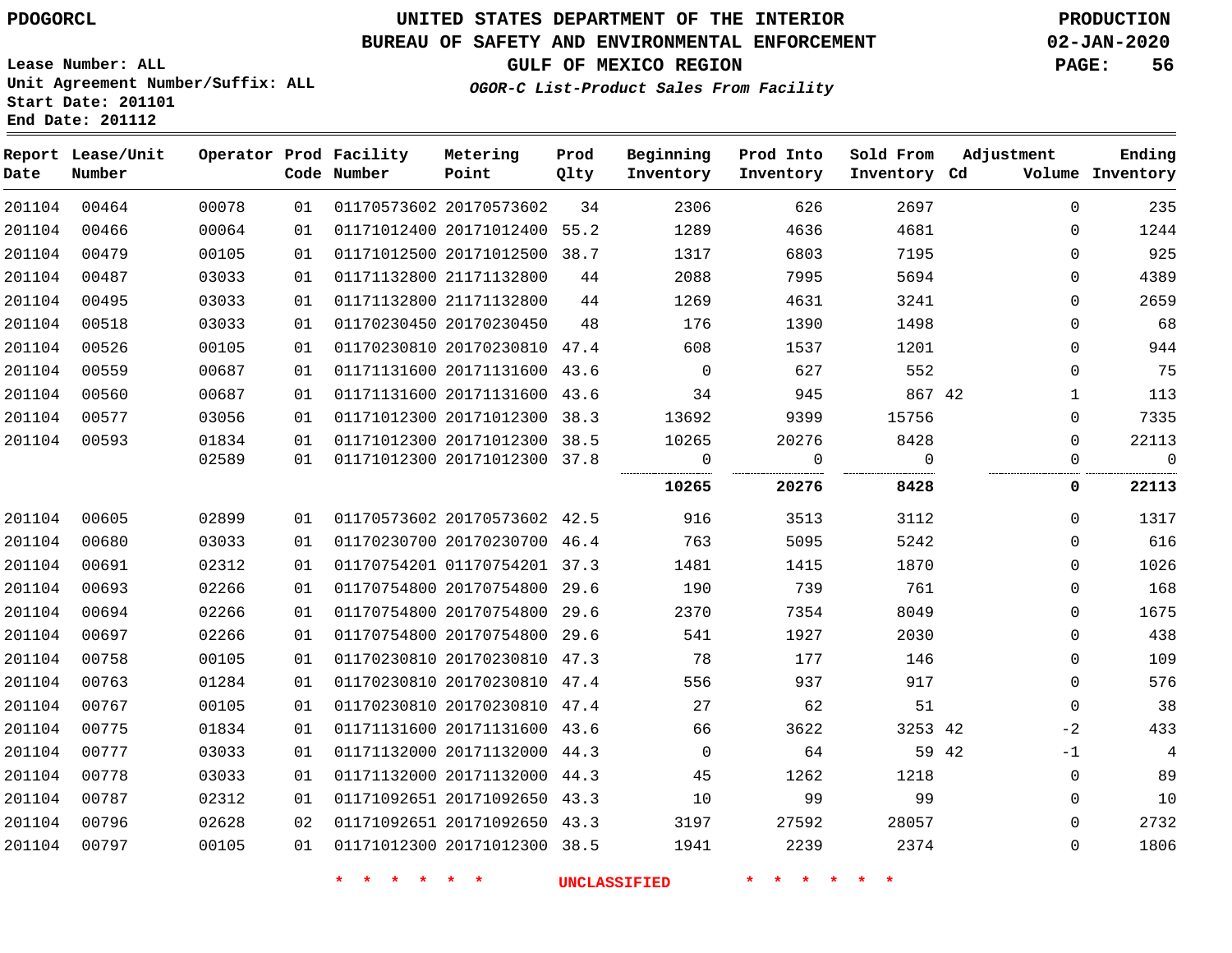# **UNITED STATES DEPARTMENT OF THE INTERIOR PDOGORCL PRODUCTION**

#### **BUREAU OF SAFETY AND ENVIRONMENTAL ENFORCEMENT 02-JAN-2020**

**Lease Number: ALL Unit Agreement Number/Suffix: ALL Start Date: 201101**

**GULF OF MEXICO REGION PAGE: 57**

**OGOR-C List-Product Sales From Facility**

| Ending<br>Volume Inventory | Adjustment   |                 | Sold From<br>Inventory Cd | Prod Into<br>Inventory | Beginning<br>Inventory | Prod<br>Qlty | Metering<br>Point            | Operator Prod Facility<br>Code Number |    |       | Report Lease/Unit<br>Number | Date   |
|----------------------------|--------------|-----------------|---------------------------|------------------------|------------------------|--------------|------------------------------|---------------------------------------|----|-------|-----------------------------|--------|
| 43                         | $-1$         |                 | 55 42                     | 57                     | 42                     | 44           | 01171132800 21171132800      |                                       | 01 | 00078 | 00819                       | 201104 |
| 1636                       | $\Omega$     |                 | 7399                      | 7650                   | 1385                   |              | 01170513800 20170513800 32.7 |                                       | 01 | 02451 | 00839                       | 201104 |
| 290                        | 1            |                 | 1921 42                   | 1932                   | 278                    |              | 01170573601 20170573601 27.4 |                                       | 01 | 00078 | 201104 754302006A           |        |
| 285                        | $-1686$      |                 | 5233 09                   | 7127                   | 77                     |              | 01170230811 20170230811 45.9 |                                       | 01 | 00059 | 201104 754303001A           |        |
| 4                          | $\mathbf 1$  | 9 42            |                           | 12                     | $\mathbf{0}$           |              | 01170230400 20170230400 48.7 |                                       | 01 | 00078 | 201104 754304003A           |        |
| $\,8\,$                    | $\Omega$     |                 | 55                        | 53                     | 10                     |              | 01170573601 20170573601 27.4 |                                       | 01 | 00078 | 201104 754307005A           |        |
| 374                        | $\Omega$     |                 | 9080                      | 9346                   | 108                    |              | 01170230811 20170230811 45.9 |                                       | 02 | 00362 | 201104 754307017A           |        |
| 362                        | $-26$        | 0 <sub>09</sub> |                           | 78                     | 310                    |              | 01170753850 20170753850 29.5 |                                       | 01 | 00981 | 201104 754309002A           |        |
| 221                        | $\mathbf 1$  |                 | 1252 42                   | 1472                   | $\Omega$               |              | 01170573601 20170573601 27.5 |                                       | 01 | 00078 | 201104 754310009A           |        |
| $\overline{4}$             | $\Omega$     |                 | 52                        | 54                     | 2                      | 48           |                              | 01170230450 20170230450               | 01 | 00105 | 201104 7543880060           |        |
| 398                        | $-53$        |                 | 1725 05                   | 1881                   | 295                    |              | 01170513700 20170513700 26.2 |                                       | 01 | 02375 | 201104 7543890080           |        |
| $\overline{0}$             | 0            |                 | 50                        | 50                     | $\mathbf 0$            | 26           |                              | 01608158271 01608158271               | 01 | 00105 | 201104 7543890220           |        |
| 131                        | $\Omega$     |                 | $\Omega$                  | 30                     | 101                    | $\Omega$     |                              | 01177245111 01177245111               | 01 | 00105 | 201104 7543900080           |        |
| 2466                       | $\Omega$     |                 | 2941                      | 4013                   | 1394                   |              | 01170230810 20170230810 47.4 |                                       | 02 | 00362 | 201104 7543930100           |        |
| 1442                       | $\Omega$     |                 | 19066                     | 19043                  | 1465                   |              | 01171012310 20171012310 46.4 |                                       | 01 | 00105 | 201104 7543930200           |        |
| $\Omega$                   | $\Omega$     |                 | 1789                      | 1789                   | $\Omega$<br>           |              | 0117709260L 2017709260L 40.2 |                                       | 01 | 01284 |                             |        |
| 1442                       | 0            |                 | 20855                     | 20832                  | 1465                   |              |                              |                                       |    |       |                             |        |
| 23                         | $\mathbf{1}$ |                 | 554 42                    | 569                    | 7                      |              | 01171132800 20170230811 45.9 |                                       | 01 | 00222 | 201104 7543940080           |        |
| $\mathbf 0$                | $\Omega$     |                 | 2436                      | 1839                   | 597                    |              | 01170753510 20170753510 42.4 |                                       | 01 | 00730 | 201104 754395009A           |        |
| 25                         | $\Omega$     |                 | 1470                      | 41                     | 1454                   |              | 01420390101 01420390101 38.6 |                                       | 01 | 00105 | 201104 754395019A           |        |
| 35                         | $\Omega$     |                 | 9079                      | 9052                   | 62                     |              | 01608103650 20608103650 31.7 |                                       | 01 | 01284 | 201104 754396015A           |        |
| 18792                      | $\Omega$     |                 | 86530                     | 87860                  | 17462                  |              | 01170513800 20170513800 32.7 |                                       | 01 | 02451 | 201104 8910020210           |        |
| 14696                      | $\Omega$     |                 | 66033                     | 68712                  | 12017                  | 32.7         | 01170513800 20170513800      |                                       | 01 | 02451 | 201104 8910024540           |        |
| 6905                       | $\Omega$     |                 | 32697                     | 32632                  | 6970                   |              | 01170513700 20170513700 30.1 |                                       | 01 | 02375 | 201104 8910029320           |        |
| 17780                      | $\Omega$     |                 | 85674                     | 84024                  | 19430                  |              | 01170513700 20170513700 33.6 |                                       | 01 | 02375 | 201104 8910034440           |        |
| 1740                       | -6           |                 | 12743 42                  | 11618                  | 2871                   |              | 01170573601 20170573601 27.4 |                                       | 01 | 00078 | 201104 8910039150           |        |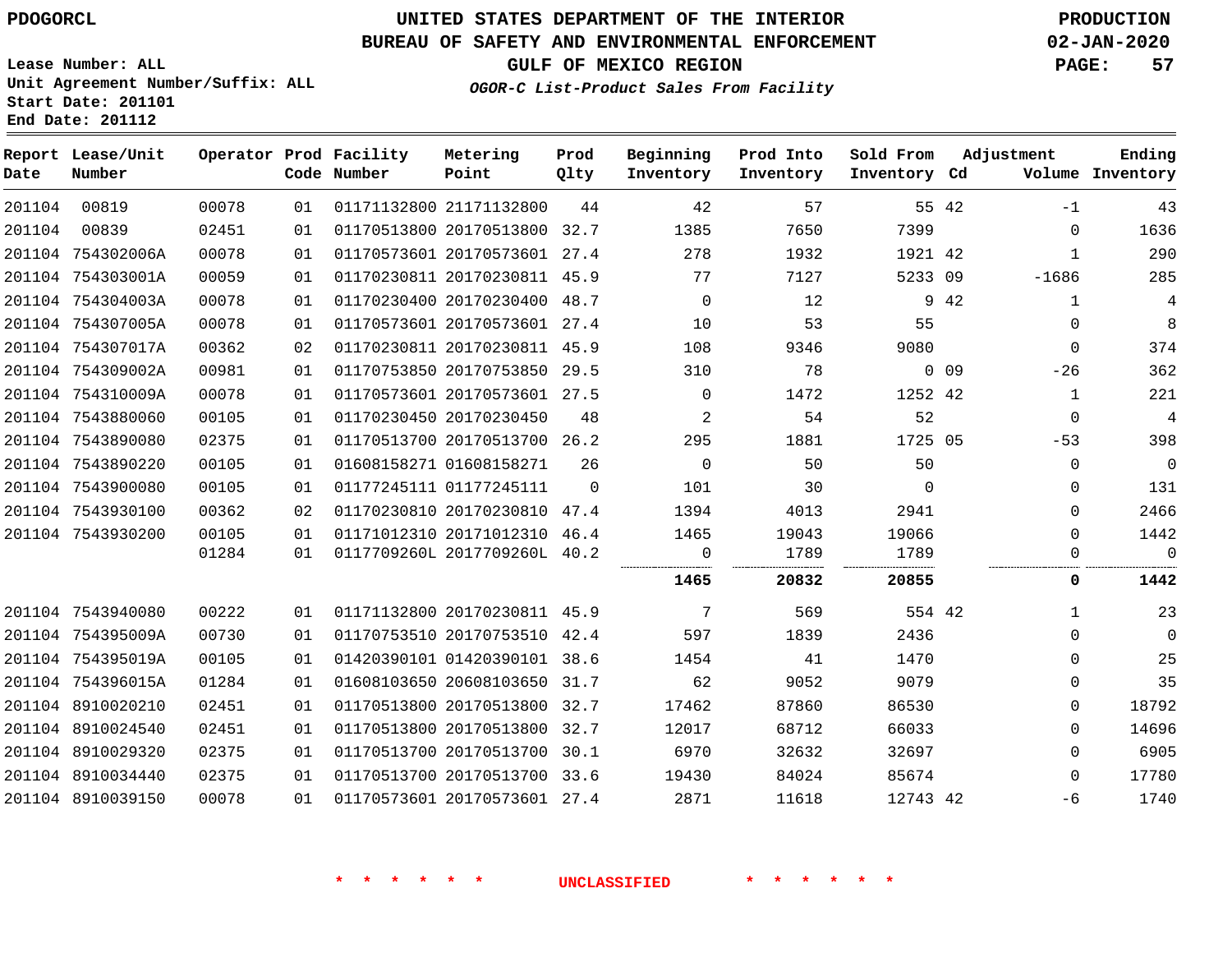#### **BUREAU OF SAFETY AND ENVIRONMENTAL ENFORCEMENT 02-JAN-2020**

**Lease Number: ALL Unit Agreement Number/Suffix: ALL Start Date: 201101 End Date: 201112**

## **OGOR-C List-Product Sales From Facility**

**GULF OF MEXICO REGION PAGE: 58**

| Date | Report Lease/Unit<br>Number |       |    | Operator Prod Facility<br>Code Number | Metering<br>Point            | Prod<br>Qlty | Beginning<br>Inventory | Prod Into<br>Inventory | Sold From<br>Inventory Cd | Adjustment |              | Ending<br>Volume Inventory |
|------|-----------------------------|-------|----|---------------------------------------|------------------------------|--------------|------------------------|------------------------|---------------------------|------------|--------------|----------------------------|
|      | 201104 8910063810           | 02466 | 01 |                                       | 01170230450 20170230450      | 48           | 523                    | 3661                   | 4005                      |            | $\Omega$     | 179                        |
|      |                             | 02904 | 02 | 01170230450 20170230450               |                              | 48           | 4                      | 43                     | 45                        |            | 0            | $\overline{2}$             |
|      |                             |       |    |                                       |                              |              | 527                    | 3704                   | 4050                      |            | 0            | 181                        |
|      | 201104 8910066690           | 00078 | 01 |                                       | 01170573602 20170573602      | 34           | 4942                   | 961                    | 5542 42                   |            | -1           | 360                        |
|      | 201104 8910086400           | 02893 | 02 |                                       | 01171012400 20171012400 54.6 |              | 246                    | 955                    | 945                       |            | 0            | 256                        |
|      | 201104 8910087640           | 00105 | 01 |                                       | 01171092800 21171132800      | 44           | 1945                   | 3646                   | 3126                      |            | 0            | 2465                       |
|      | 201104 8910087670           | 02312 | 01 |                                       | 01170754201 01170754201 37.3 |              | 602                    | 495                    | 739 42                    |            | $\mathbf{1}$ | 359                        |
|      | 201104 8910088130           | 00078 | 01 |                                       | 01171132800 21171132800      | 44           | 506                    | 720                    | 757 42                    |            | -1           | 468                        |
|      | 201104 8910088160           | 01284 | 01 |                                       | 01171132800 21171132800      | 44           | 109                    | 0                      | 109                       |            | 0            | $\mathbf 0$                |
|      | 201104 8910089160           | 02375 | 01 |                                       | 01170513700 20170513700 28.4 |              | 1473                   | 4898                   | 5335                      |            | 0            | 1036                       |
|      | 201104 891008927AC          | 00078 | 01 |                                       | 01170230400 20170230400      | 48.7         | $\mathbf 0$            | 22                     | 15 42                     |            | $-1$         | $\sqrt{6}$                 |
|      | 201104 891008927AE          | 00078 | 01 |                                       | 01170230400 20170230400      | 48.7         | 182                    | 429                    | 349 09                    |            | $-138$       | 124                        |
|      | 201104 891008927AG          | 00078 | 01 |                                       | 01170230400 20170230400 48.7 |              | 347                    | 972                    | 951 09                    |            | $-87$        | 281                        |
|      | 201104 891008927Y           | 00078 | 01 |                                       | 01170230400 20170230400      | 48.7         | 48                     | 29                     | 68 42                     |            | $-1$         | 8                          |
|      | 201104 891008946C           | 01834 | 01 |                                       | 01171012500 20171012500      | 38.7         | 40                     | 229                    | 238                       |            | 0            | 31                         |
|      | 201104 8910116580           | 02375 | 01 |                                       | 01170513700 20170513700      | 28.4         | 1848                   | 6545                   | 7008                      |            | 0            | 1385                       |
|      | 201104 8910116740           | 02375 | 01 |                                       | 01170513700 20170513700      | 28.4         | 468                    | 1502                   | 1653 42                   |            | 1            | 318                        |
|      | 201104 8910116770           | 02375 | 01 |                                       | 01170513700 20170513700 28.4 |              | 633                    | 2345                   | 2481 42                   |            | $-1$         | 496                        |
|      | 201104 8910116790           | 02375 | 01 |                                       | 01170513700 20170513700 28.4 |              | 2566                   | 8540                   | 9300 42                   |            | $\mathbf{1}$ | 1807                       |
|      | 201104 8910116800           | 02375 | 01 |                                       | 01170513700 20170513700 28.4 |              | 4819                   | 16305                  | 17678 42                  |            | 4            | 3450                       |
|      | 201104 891011687A           | 02266 | 01 |                                       | 01170754800 20170754800 29.6 |              | 279                    | 1138                   | 1157                      |            | 0            | 260                        |
|      | 201104 891011687D           | 02266 | 01 |                                       | 01170754800 20170754800 29.6 |              | 129                    | 471                    | 494                       |            | 0            | 106                        |
|      | 201104 891011687E           | 02266 | 01 |                                       | 01170754800 20170754800 29.6 |              | 59                     | 186                    | 203                       |            | $\Omega$     | 42                         |
|      | 201104 8910117330           | 02266 | 01 |                                       | 01170754800 20170754800      | 29.6         | 7                      | 29                     | 29                        |            | 0            | $7\phantom{.0}$            |
|      | 201104 8910123210           | 00687 | 01 |                                       | 0117709260A 2017709260A 34.7 |              | 40                     | 1702                   | 1697                      |            | 0            | 45                         |
|      | 201104 8910123270           | 00105 | 01 |                                       | 01177215100 20177215102 30.4 |              | 30                     | 4641                   | 4629                      |            | 0            | $4\,2$                     |
|      | 201104 8910123320           | 00105 | 01 |                                       | 01177215100 20177215102 30.4 |              | 94                     | 10411                  | 10412                     |            | 0            | 93                         |
|      | 201104 8910123330           | 00105 | 01 |                                       | 01177215100 20177215102 30.4 |              | 129                    | 14938                  | 14933                     |            | $\Omega$     | 134                        |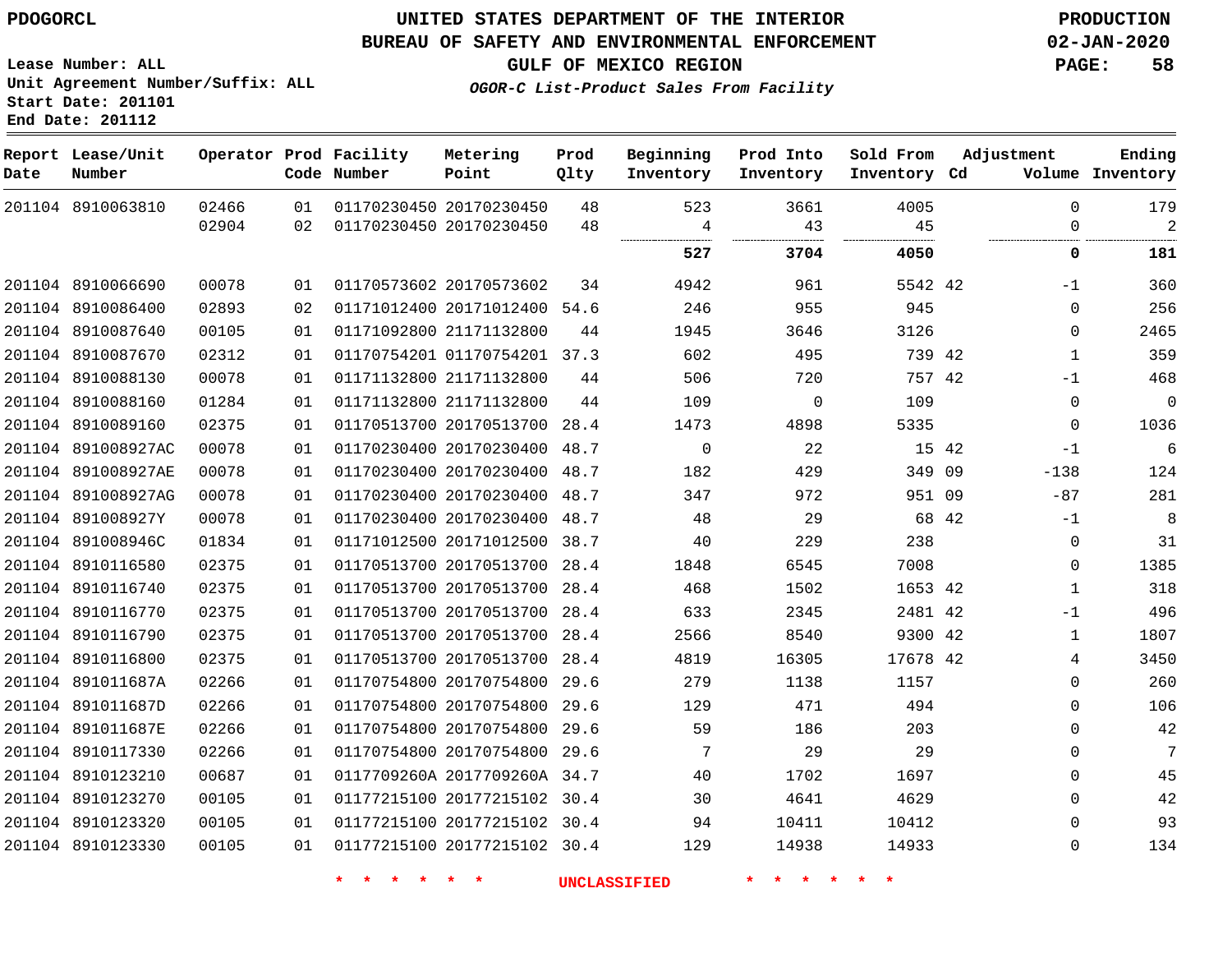**Prod Qlty**

#### **BUREAU OF SAFETY AND ENVIRONMENTAL ENFORCEMENT 02-JAN-2020**

**Lease Number: ALL Unit Agreement Number/Suffix: ALL Start Date: 201101**

**Operator Prod Facility**

**Code Number**

20171012500 38.7

**Metering Point**

   

**End Date: 201112**

**Date**

8910123350

**Report Lease/Unit**

**Number**

 G01198 G01208

**GULF OF MEXICO REGION PAGE: 59**

**Inventory Cd Volume**

**Adjustment**

**Ending**

 

  $\Omega$ 

**OGOR-C List-Product Sales From Facility**

**Beginning Inventory**

**Sold From Inventory**

**Prod Into Inventory**

| 201104 8910123390 | 00105 | 01 | 01171131800 20171131800 46.4 |          | 1459        | 472      | 316      |       | 0            | 1615           |
|-------------------|-------|----|------------------------------|----------|-------------|----------|----------|-------|--------------|----------------|
| 201104 8910161330 | 02266 | 01 | 01170754800 20170754800 29.6 |          | 165         | 204      | 323      |       | 0            | 46             |
| 201104 8910169280 | 00276 | 01 | 01171132000 20171132000 44.3 |          | 215         | 4338     | 4247     |       | $\Omega$     | 306            |
| 201104 8910169290 | 00276 | 01 | 01171132000 20171132000 44.3 |          | 102         | 1849     | 1821 42  |       | 1            | 131            |
| 201104 8910169300 | 00491 | 01 | 01170230810 20170230810 47.4 |          | 68          | 124      | 116      |       | $\Omega$     | 76             |
| 201104 8910169370 | 00276 | 01 | 01171132000 20171132000 44.3 |          | 83          | 2312     | 2231 42  |       | $-1$         | 163            |
| 201104 8910202350 | 00276 | 01 | 01170513700 20170513700 33.5 |          | 5641        | 32176    | 31009 42 |       | 1            | 6809           |
| 201104 8910202550 | 00105 | 01 | 01170230810 20170230810 47.3 |          | 29          | 106      | 70       |       | $\Omega$     | 65             |
| 201104 8910202560 | 02375 | 01 | 01170513700 20170513700 32.3 |          | 935         | 8597     | 7713     |       | $\Omega$     | 1819           |
| 201104 G00974     | 00105 | 01 | 01171132000 20171132000 44.2 |          | 58          | 1754     | 1688     |       | $\Omega$     | 124            |
| 201104 G00985     | 00687 | 01 | 0117709260A 2017709260A 34.7 |          | 316         | 12483    | 12467    |       | $\Omega$     | 332            |
| 201104 G00987     | 00105 | 01 | 01171132800 21171132800      | 44       | 327         | 358      | 383      |       | 0            | 302            |
| 201104 G00989     | 00003 | 01 | 01171012400 20171012400      | $\Omega$ | 1022        | $\Omega$ | $\Omega$ |       | $\Omega$     | 1022           |
| 201104 G01027     | 00162 | 01 | 01177122606 20177122606 41.8 |          | $\Omega$    | 7213     | 7213     |       | $\Omega$     | $\overline{0}$ |
| 201104 G01036     | 03033 | 01 | 01420390101 20171092650 43.3 |          | $\Omega$    | 7751     | 7853 42  |       | 871          | 769            |
| 201104 G01082     | 01364 | 02 | 01170753510 20170753510 42.4 |          | 307         | 507      | 239      |       | $\Omega$     | 575            |
| 201104 G01083     | 02375 | 01 | 01170513700 20170513700 28.4 |          | 2720        | 10455    | 10964 42 |       | $\mathbf{1}$ | 2212           |
| 201104 G01090     | 02375 | 01 | 01170513700 20170513700 28.4 |          | 4356        | 13304    | 14848 42 |       | 3            | 2815           |
| 201104 G01091     | 02375 | 01 | 01170513700 20170513700 28.4 |          | 502         | 1723     | 1861 42  |       | $\mathbf{1}$ | 365            |
| 201104 G01092     | 02375 | 01 | 01170513700 20170513700 28.4 |          | 2170        | 8058     | 8525 42  |       | 2            | 1705           |
| 201104 G01096     | 02375 | 01 | 01170513700 20170513700 28.4 |          | 12          | 6        |          | 16 42 | $-1$         | 1              |
| 201104 G01127     | 02630 | 01 | 01171132000 20171132000 44.3 |          | 15          | 472      | 453 42   |       | $-1$         | 33             |
| 201104 G01153     | 01834 | 01 | 01171132800 21171132800      | 44       | 315         | 3069     | 1892     |       | $\Omega$     | 1492           |
| 201104 G01194     | 00105 | 01 | 01177072601 20177072601 47.7 |          | $\mathbf 0$ | 6282     | 6282     |       | $\Omega$     | $\mathbf 0$    |
| 201104 G01196     | 03041 | 01 | 01171132800 21171132800      | 44       | 107         | 306      | 232      |       | $\Omega$     | 181            |

 20171092650 43.3 20171092650 43.3

  $\Omega$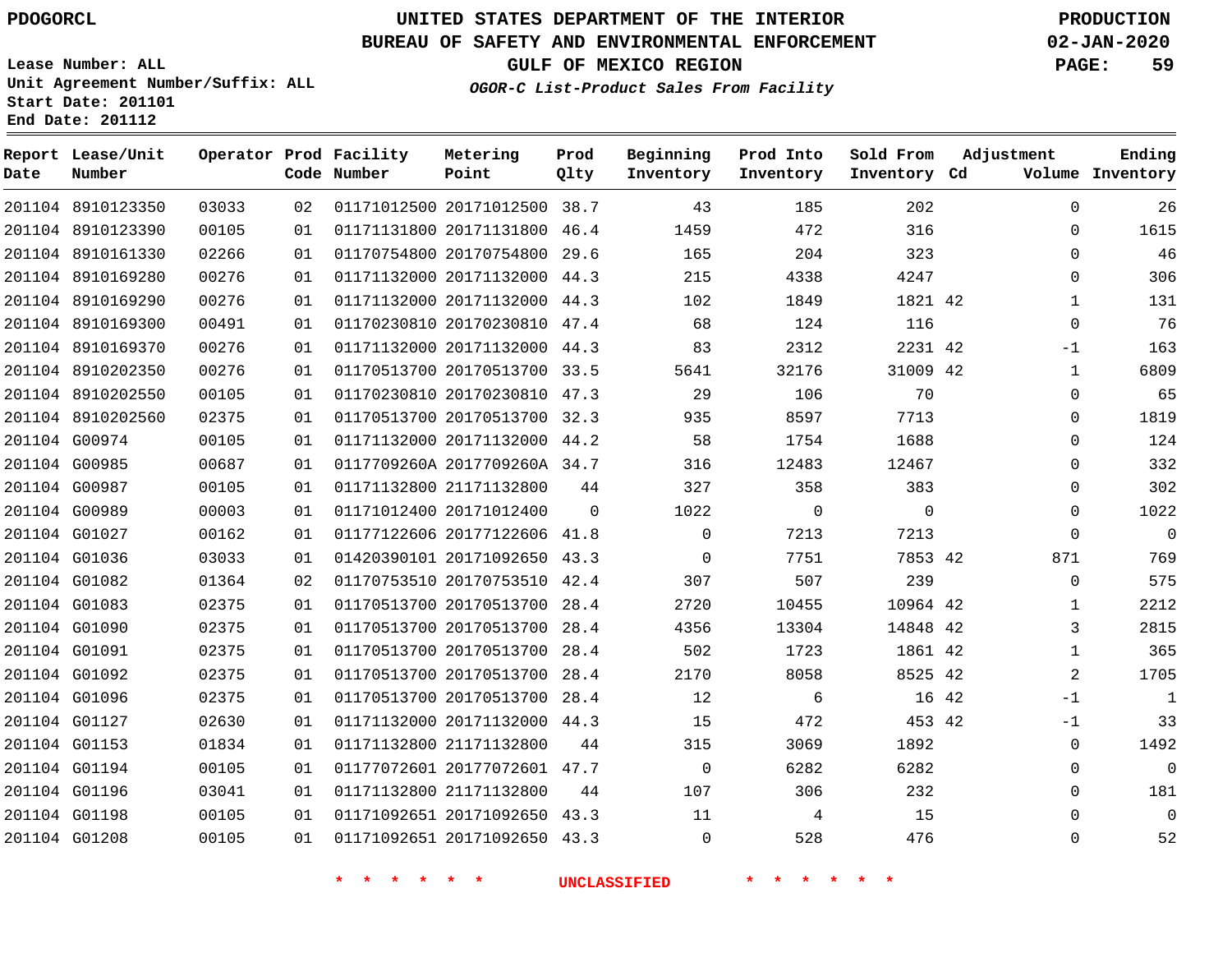# **UNITED STATES DEPARTMENT OF THE INTERIOR PDOGORCL PRODUCTION**

## **BUREAU OF SAFETY AND ENVIRONMENTAL ENFORCEMENT 02-JAN-2020**

**Lease Number: ALL Unit Agreement Number/Suffix: ALL Start Date: 201101**

**GULF OF MEXICO REGION PAGE: 60**

**OGOR-C List-Product Sales From Facility**

| Date | Report Lease/Unit<br>Number |       |    | Operator Prod Facility<br>Code Number | Metering<br>Point            | Prod<br>Qlty | Beginning<br>Inventory | Prod Into<br>Inventory | Sold From<br>Inventory Cd | Adjustment     | Ending<br>Volume Inventory |
|------|-----------------------------|-------|----|---------------------------------------|------------------------------|--------------|------------------------|------------------------|---------------------------|----------------|----------------------------|
|      | 201104 G01210               | 03041 | 01 |                                       | 01171132800 21171132800      | 44           | 2721                   | 4348                   | 3948                      | 0              | 3121                       |
|      | 201104 G01216               | 00222 | 01 |                                       | 01177082958 20177082958 39.3 |              | $\Omega$               | 9179                   | 9179                      | $\Omega$       | $\mathbf 0$                |
|      | 201104 G01220               | 00105 | 01 |                                       | 01177092600 20177092600 45.5 |              | 149                    | 6623                   | 6530                      | $\Omega$       | 242                        |
|      | 201104 G01248               | 02628 | 01 |                                       | 01171012500 20171012500 37.9 |              | $\mathbf 0$            | $\mathbf{0}$           | $\mathbf 0$               | $\Omega$       | $\mathbf 0$                |
|      | 201104 G01256               | 02628 | 01 |                                       | 01171012500 20171012500 38.7 |              | $\Omega$               | 69                     |                           | 66 42<br>6     | 9                          |
|      | 201104 G01261               | 03033 | 02 |                                       | 01171012500 20171012500 38.7 |              | 14                     | 61                     | 66                        | $\Omega$       | 9                          |
|      | 201104 G01269               | 03033 | 02 |                                       | 01171012500 20171012500 38.7 |              | 70                     | 398                    | 414                       | $\Omega$       | 54                         |
|      | 201104 G01351               | 00078 | 01 |                                       | 01170230400 20170230400 48.7 |              | 60                     | 162                    | 176 42                    | $\mathbf{1}$   | 47                         |
|      | 201104 G01441               | 00105 | 01 |                                       | 01177112701 20177112700 48.1 |              | 2290                   | 1083                   | 2169                      | $\Omega$       | 1204                       |
|      | 201104 G01447               | 02375 | 01 |                                       | 01170513700 20170513700 21.7 |              | 366                    | 1524                   | 1536                      | $\Omega$       | 354                        |
|      | 201104 G01477               | 03026 | 01 |                                       | 01170230810 20170230810 47.4 |              | 646                    | 1367                   | 1172 42                   | $-1$           | 840                        |
|      | 201104 G01497               | 02451 | 01 |                                       | 01170513800 20170513800 32.7 |              | 11396                  | 57703                  | 56757                     | 0              | 12342                      |
|      | 201104 G01498               | 02451 | 01 |                                       | 01170513800 20170513800 32.7 |              | 1405                   | 7494                   | 7296                      | $\Omega$       | 1603                       |
|      | 201104 G01580               | 02451 | 01 |                                       | 01170513800 20170513800 32.7 |              | 6                      | 32                     | 31                        | 0              | 7                          |
|      | 201104 G01610               | 00105 | 01 |                                       | 01177215100 20177215102 30.4 |              | 11                     | 1198                   | 1198                      | $\Omega$       | 11                         |
|      | 201104 G01619               | 02375 | 01 |                                       | 01170513700 20170513700      | 26.2         | 3370                   | 16593                  | 16453 42                  | $\overline{2}$ | 3512                       |
|      | 201104 G01620               | 02375 | 01 |                                       | 01170513700 20170513700 26.2 |              | 798                    | 6711                   | 6089                      | $\Omega$       | 1420                       |
|      | 201104 G01754               | 00003 | 01 |                                       | 01423210051 20423210050 52.6 |              | 10                     | 84                     | 73                        | $\Omega$       | 21                         |
|      | 201104 G01757               | 00003 | 01 |                                       | 01423210051 20423210050 52.6 |              | 116                    | 892                    | 785                       | $\Omega$       | 223                        |
|      | 201104 G01860               | 00105 | 01 |                                       | 01170231110 20170231110 41.3 |              | 4708                   | 6127                   | 6023                      | $\Omega$       | 4812                       |
|      | 201104 G01865               | 00078 | 01 |                                       | 01171012500 20171012500 38.7 |              | 528                    | 4212                   | 4167 42                   | $-1$           | 572                        |
|      | 201104 G01880               | 00105 | 01 |                                       | 01171132000 20171132000 44.2 |              | 12                     | 182                    | 181                       | $\Omega$       | 13                         |
|      | 201104 G01898               | 02312 | 01 |                                       | 01171012500 20171012500 38.7 |              | 1282                   | 7284                   | 7576                      | $\Omega$       | 990                        |
|      | 201104 G01901               | 00105 | 01 |                                       | 01177215100 20177215102 30.5 |              | $\overline{2}$         | 136                    | 137                       | 0              | $\mathbf{1}$               |
|      | 201104 G01953               | 00105 | 01 |                                       | 01170230811 20170230811 45.8 |              | 4                      | 329                    | 320                       | $\Omega$       | 13                         |
|      | 201104 G01966               | 00105 | 01 |                                       | 01177215100 20177215102 30.4 |              | 65                     | 8342                   | 8332                      | $\Omega$       | 75                         |
|      | 201104 G01967               | 00105 | 01 |                                       | 01177215100 20177215102 30.4 |              | 179                    | 17307                  | 17331                     | $\Omega$       | 155                        |
|      | 201104 G01997               | 01071 | 02 |                                       | 01170230810 20170230810 47.2 |              | 37                     | 1361                   | 1361                      | $\Omega$       | 37                         |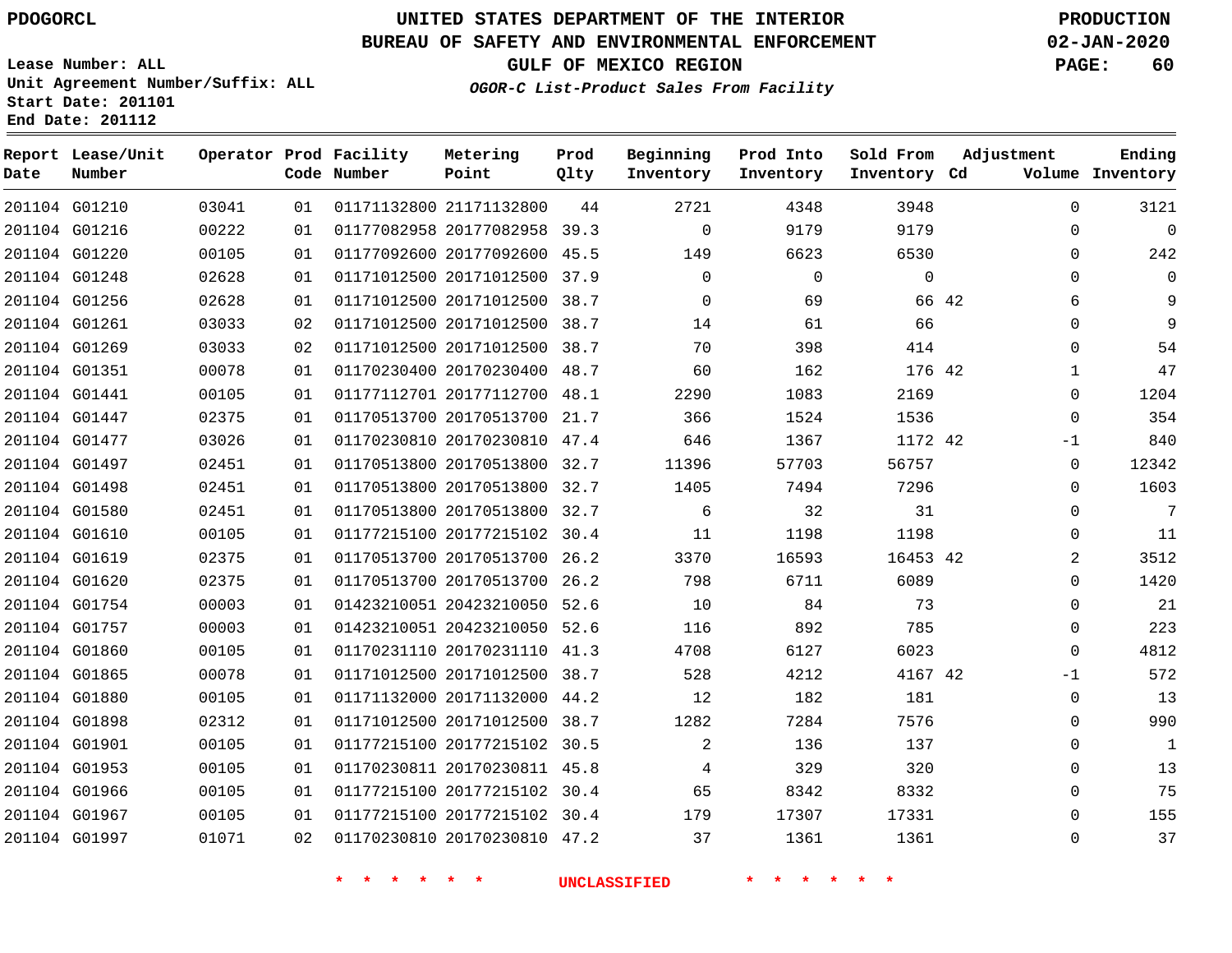G01998

**Date**

**Report Lease/Unit**

**Number**

# **UNITED STATES DEPARTMENT OF THE INTERIOR PDOGORCL PRODUCTION**

**Prod Qlty**

#### **BUREAU OF SAFETY AND ENVIRONMENTAL ENFORCEMENT 02-JAN-2020**

**Lease Number: ALL Unit Agreement Number/Suffix: ALL Start Date: 201101 End Date: 201112**

**Operator Prod Facility**

**Code Number**

20170230810 47.4

**Metering Point**

**OGOR-C List-Product Sales From Facility**

**Sold From Inventory**

**Prod Into Inventory**

**Beginning Inventory**

**Inventory Cd Volume**

**Adjustment**

**GULF OF MEXICO REGION PAGE: 61**

**Ending**

|                                |                |          |                         |                                                         |          | <b>UNCLASSIFIED</b> | * * * *     |             |               |              |
|--------------------------------|----------------|----------|-------------------------|---------------------------------------------------------|----------|---------------------|-------------|-------------|---------------|--------------|
| 201104 G02628                  | 00105          | 01       |                         | 01171012500 20171012500 38.6                            |          | 183                 | 1472        | 1455        | $\Omega$      | 200          |
|                                |                |          |                         |                                                         |          | 47                  | 195         | 219         | 0             | 23           |
|                                | 03056          | 01       |                         | 01171092651 20171092650 43.3                            |          | 24                  | 142         | 148         | 0             | 18           |
| 201104 G02601                  | 01834          | 01       |                         | 01171092651 20171092650 43.3                            |          | 23                  | 53          | 71          | 0             | 5            |
| 201104 G02439                  | 02375          | 01       | 01171132000 20171132000 |                                                         | 30       | 0                   | 56          | 56          | 0             | 0            |
| 201104 G02436                  | 02628          | 02       | 01170230811 20170230811 |                                                         | 46       | $\Omega$            | $\Omega$    | $\Omega$    | 0             | 0            |
| 201104 G02434                  | 03033          | 02       |                         | 01423210051 20170230810 47.4                            |          | 28                  | 26          | 38          | 0             | 16           |
| 201104 G02433                  | 00491          | 01       |                         | 01170230810 20170230810 47.3                            |          | 14                  | 16          | 20          | $\Omega$      | 10           |
| 201104 G02429                  | 00491          | 01       |                         | 01170230810 20170230810 47.3                            |          | 55                  | 122         | 102         | 0             | 75           |
| 201104 G02428                  | 00105          | 01       |                         | 01170230810 20170230810 47.4                            |          | $\mathbf 0$         | 2           | 1           | 0             | 1            |
| 201104 G02404                  | 02589          | 01       |                         | 01170230810 20170230810 47.7                            |          | 1109                | 306         | 306         | 0             | 1109         |
| 201104 G02391                  | 03033          | 02       |                         | 0142709015A 2042709015A 42.3                            |          | 107                 | 10374       | 10374       | 0             | 107          |
| 201104 G02357                  | 02200          | 02       |                         | 01170230450 20170230450                                 | 48       | 50                  | 293         | 329         | 0             | 14           |
| 201104 G02354                  | 01284          | 01       |                         | 01170230450 20170230450                                 | 48<br>48 | 273                 | 1638        | 1831        | $\Omega$      | 80           |
| 201104 G02317<br>201104 G02353 | 00105<br>01284 | 01<br>01 |                         | 01171132000 20171132000 44.3<br>01170230450 20170230450 |          | 31<br>282           | 558<br>2141 | 550<br>2318 | $\Omega$<br>0 | 39<br>105    |
| 201104 G02163                  | 00105          | 01       |                         | 01171012500 20171012500 38.6                            |          | 573                 | 2547        | 2774        | 0             | 346          |
| 201104 G02161                  | 00105          | 01       |                         | 01171012500 20171012500 38.7                            |          | 1357                | 7069        | 7466        | $\Omega$      | 960          |
| 201104 G02127                  | 02312          | 01       |                         | 01170230810 20170230810 47.4                            |          | 176                 | 226         | 263         | $\Omega$      | 139          |
| 201104 G02111                  | 00276          | 01       |                         | 01171132000 20171132000 44.3                            |          | 3121                | 62255       | 60978       | 0             | 4398         |
| 201104 G02104                  | 00687          | 01       |                         | 01171132000 20171132000 44.3                            |          | 53                  | 809         | 805         | $\Omega$      | 57           |
| 201104 G02091                  | 00687          | 01       |                         | 01170230811 20170230811 45.9                            |          | 53                  | 509         | 541 42      | $-1$          | 20           |
| 201104 G02045                  | 00105          | 01       |                         | 01170530900 20170530900                                 | 41       | 65                  | 19          | 75          | $\Omega$      | 9            |
| 201104 G02037                  | 02222          | 01       |                         | 01170530900 20170530900 41.1                            |          | 79                  | 34          | 98          | 0             | 15           |
| 201104 G02023                  | 02312          | 02       |                         | 01170230811 20170230811 45.9                            |          | 39                  | 2711        | 2642        | 0             | 108          |
| 201104 G02021                  | 01482          | 01       |                         | 01170230811 20170230811 45.9                            |          | 26                  | 2575        | 2498        | $\Omega$      | 103          |
| 201104 G02006                  | 03026          | 01       |                         | 01170530900 20170530900 41.1                            |          | 9                   | 2           | 10          | $\mathbf 0$   | $\mathbf{1}$ |
|                                |                |          |                         |                                                         |          |                     |             |             |               |              |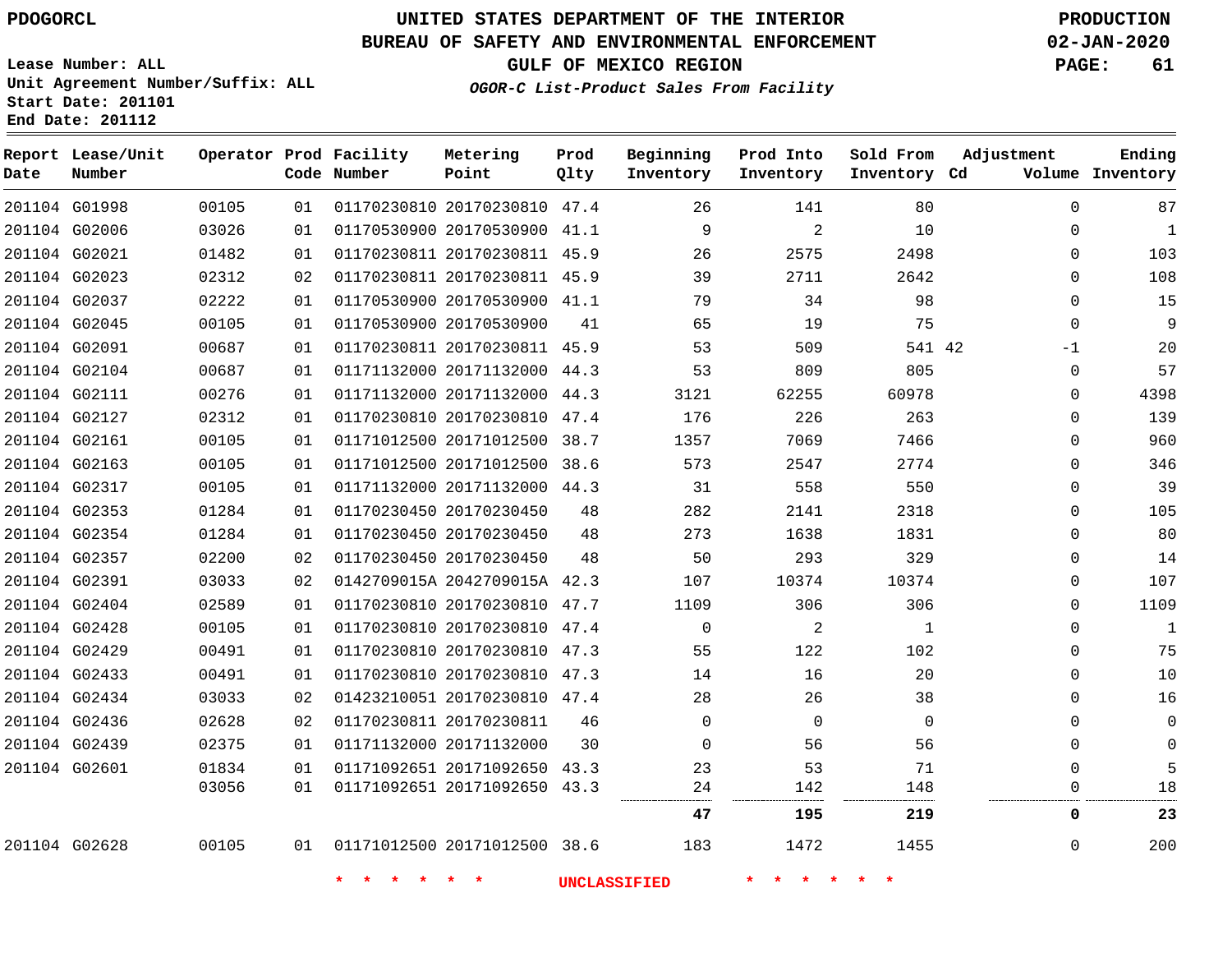**Start Date: 201101 End Date: 201112**

## **UNITED STATES DEPARTMENT OF THE INTERIOR PDOGORCL PRODUCTION**

#### **BUREAU OF SAFETY AND ENVIRONMENTAL ENFORCEMENT 02-JAN-2020**

**Lease Number: ALL Unit Agreement Number/Suffix: ALL**

**GULF OF MEXICO REGION PAGE: 62**

**OGOR-C List-Product Sales From Facility**

| Date          | Report Lease/Unit<br>Number |       |    | Operator Prod Facility<br>Code Number | Metering<br>Point            | Prod<br>Qlty | Beginning<br>Inventory | Prod Into<br>Inventory | Sold From<br>Inventory Cd | Adjustment  | Ending<br>Volume Inventory |
|---------------|-----------------------------|-------|----|---------------------------------------|------------------------------|--------------|------------------------|------------------------|---------------------------|-------------|----------------------------|
|               | 201104 G02663               | 02893 | 02 |                                       | 01423210051 20423210050 50.4 |              | 2                      | $\mathbf 0$            | 2                         | $\Omega$    | $\mathbf 0$                |
|               | 201104 G02665               | 02451 | 01 |                                       | 01423210051 20423210050 52.5 |              | 206                    | 1356                   | 1223                      | $\Omega$    | 339                        |
|               | 201104 G02688               | 00105 | 01 |                                       | 01170230810 20170230810      | 47.4         | 65                     | 123                    | 112                       | $\Omega$    | 76                         |
|               | 201104 G02825               | 00105 | 01 |                                       | 01170230810 20170230810 47.4 |              | 134                    | 316                    | 256                       | $\Omega$    | 194                        |
|               | 201104 G02826               | 00105 | 01 |                                       | 01170230810 20170230810 47.4 |              | 78                     | 206                    | 158                       | 0           | 126                        |
|               |                             |       | 01 |                                       | 01170231110 20170231110      | 41.3         | 340                    | 576                    | 463                       | $\Omega$    | 453                        |
|               |                             |       |    |                                       |                              |              | 418                    | 782                    | 621                       | 0           | 579                        |
|               | 201104 G02870               | 03035 | 01 |                                       | 01170230810 20170230810 47.4 |              | 22                     | 46                     | 40                        | $\Omega$    | 28                         |
|               | 201104 G02885               | 02312 | 01 |                                       | 01171132000 20171132000 44.3 |              | 6                      | 80                     | 80                        | $\Omega$    | 6                          |
|               | 201104 G02886               | 02312 | 02 |                                       | 01171132000 20171132000 44.3 |              | 3                      | 55                     | 54                        | $\mathbf 0$ | $\sqrt{4}$                 |
|               | 201104 G02895               | 02579 | 02 |                                       | 01171092651 20171092650 43.3 |              | 37                     | 301                    | 308                       | 0           | 30                         |
|               | 201104 G02898               | 01834 | 01 |                                       | 01171012300 20171012300      | 40           | 750                    | 1095                   | 962                       | 0           | 883                        |
|               | 201104 G02899               | 01834 | 01 |                                       | 01171012300 20171012300      | 40           | 1132                   | 1525                   | 1427                      | 0           | 1230                       |
| 201104 G03061 |                             | 00105 | 01 |                                       | 01423210051 20423210050      | 52.5         | 130                    | 1371                   | 1158                      | $\Omega$    | 343                        |
|               | 201104 G03068               | 00105 | 01 |                                       | 01423210051 20423210050 52.5 |              | 13                     | 187                    | 153                       | $\Omega$    | 47                         |
|               | 201104 G03145               | 03041 | 01 |                                       | 01171132800 21171132800      | 44           | 80                     | 153                    | 129                       | $\mathbf 0$ | 104                        |
|               | 201104 G03152               | 00105 | 01 |                                       | 01177092600 20177092600 45.5 |              | 92                     | 3653                   | 3612                      | 0           | 133                        |
|               | 201104 G03236               | 03041 | 01 |                                       | 01170230450 20170230450      | 48           | 24                     | 220                    | 233                       | 0           | 11                         |
|               | 201104 G03251               | 00105 | 01 |                                       | 01170231110 20170231110 41.3 |              | 22                     | $\Omega$               | 22                        | $\Omega$    | $\mathbf 0$                |
|               | 201104 G03264               | 00003 | 01 |                                       | 01170230811 20170230811 45.9 |              | 1                      | 77                     | 75                        | $\mathbf 0$ | 3                          |
|               |                             | 01284 | 02 |                                       | 01170530900 20170530900 41.1 |              | 2                      | $\Omega$               | 2                         | $\Omega$    | $\Omega$                   |
|               |                             |       |    |                                       |                              |              | 3                      | 77                     | 77                        | 0           | 3                          |
|               | 201104 G03265               | 01284 | 02 |                                       | 01170530900 20170530900 41.1 |              | 167                    | 27                     | 182                       | $\Omega$    | 12                         |
|               | 201104 G03331               | 02312 | 02 |                                       | 01171132800 21171132800      | 44           | 3680                   | 6460                   | 5669                      | $\Omega$    | 4471                       |
|               | 201104 G03414               | 00105 | 01 |                                       | 01170753510 20170753510      | 42.4         | 80                     | 326                    | 119                       | $\Omega$    | 287                        |
|               | 201104 G03593               | 03035 | 01 |                                       | 01171012500 20171012500 38.7 |              | 31                     | 275                    | 269                       | $\Omega$    | 37                         |
|               | 201104 G03738               | 00064 | 01 |                                       | 01170230450 20170230450      | 48           | 23                     | 194                    | 207                       | $\Omega$    | 10                         |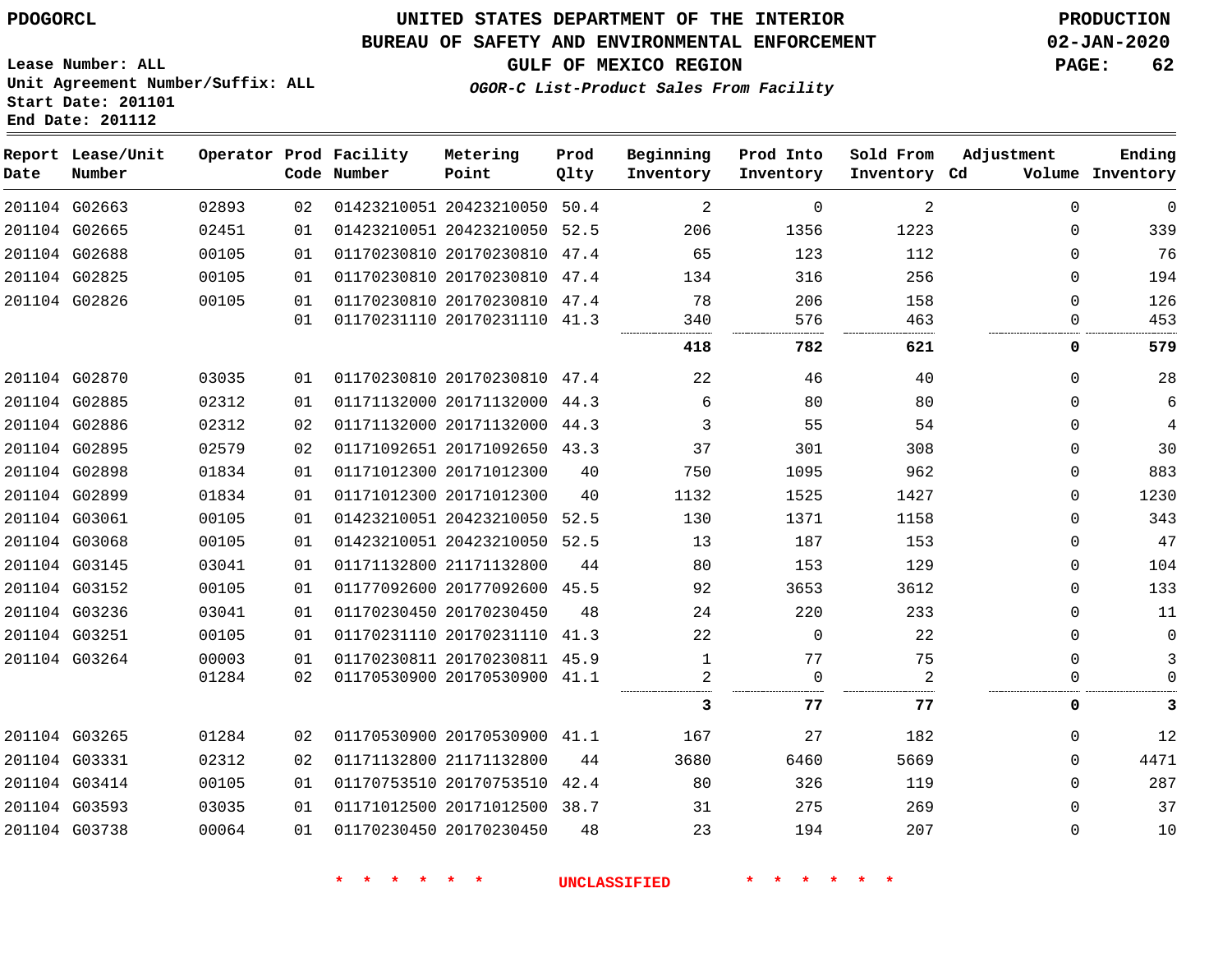# **UNITED STATES DEPARTMENT OF THE INTERIOR PDOGORCL PRODUCTION**

### **BUREAU OF SAFETY AND ENVIRONMENTAL ENFORCEMENT 02-JAN-2020**

**Lease Number: ALL Unit Agreement Number/Suffix: ALL Start Date: 201101**

**GULF OF MEXICO REGION PAGE: 63**

**OGOR-C List-Product Sales From Facility**

| Date | Report Lease/Unit<br>Number |       |    | Operator Prod Facility<br>Code Number | Metering<br>Point            | Prod<br>Qlty | Beginning<br>Inventory | Prod Into<br>Inventory | Sold From<br>Inventory Cd | Adjustment | Ending<br>Volume Inventory |
|------|-----------------------------|-------|----|---------------------------------------|------------------------------|--------------|------------------------|------------------------|---------------------------|------------|----------------------------|
|      | 201104 G03793               | 03035 | 01 |                                       | 01171012500 20171012500 38.7 |              | 52                     | 495                    | 479 42                    | $-1$       | 67                         |
|      | 201104 G03940               | 00105 | 01 |                                       | 01423210051 20423210050 52.6 |              | 6                      | 37                     | 34                        |            | 9<br>$\Omega$              |
|      | 201104 G03958               | 00105 | 01 |                                       | 01170230510 20170230510      | 48.5         | 1801                   | 162                    | 666                       |            | 1297<br>0                  |
|      | 201104 G04003               | 00105 | 01 |                                       | 01171012500 20171012500      | 38.6         | 3174                   | 19273                  | 19828                     |            | 2619<br>0                  |
|      | 201104 G04065               | 02628 | 01 |                                       | 01423210051 20423210050 52.6 |              | 17                     | 82                     | 79                        |            | $\Omega$<br>20             |
|      | 201104 G04085               | 00687 | 01 |                                       | 01170230811 20170230811 45.9 |              | 31                     | 2578                   | 2506                      |            | 103<br>0                   |
|      | 201104 G04087               | 02899 | 01 |                                       | 01177008150 01177008150 34.4 |              | 1455                   | 5189                   | 5346 42                   |            | 1299<br>1                  |
|      | 201104 G04090               | 02312 | 02 |                                       | 01170230810 20170230810 47.4 |              | 37                     | 41                     | 53                        |            | 25<br>0                    |
|      | 201104 G04098               | 01963 | 02 |                                       | 01170230810 20170230810 47.4 |              | 370                    | 750                    | 659                       |            | 461<br>$\Omega$            |
|      | 201104 G04143               | 00105 | 01 |                                       | 01170230510 20170230510 48.5 |              | 449                    | 1                      | 136                       |            | 314<br>$\Omega$            |
|      | 201104 G04232               | 00105 | 01 |                                       | 01171012500 20171012500      | 38.6         | 30                     | 183                    | 188                       |            | 25<br>$\Omega$             |
|      |                             | 00730 | 01 |                                       | 01171012500 20171012500 38.7 |              | 1591                   | 8255                   | 8723 42                   |            | 1122<br>-1                 |
|      |                             |       |    |                                       |                              |              | 1621                   | 8438                   | 8911                      |            | 1147<br>-1                 |
|      | 201104 G04397               | 00105 | 01 |                                       | 01170230810 20170230810 47.3 |              | 123                    | 192                    | 197                       |            | $\Omega$<br>118            |
|      | 201104 G04421               | 00105 | 01 |                                       | 01171131600 20171131600 43.6 |              | 634                    | 22510                  | 20456                     |            | 2688<br>$\Omega$           |
|      | 201104 G04453               | 02589 | 01 |                                       | 01171012300 20171012300      | 38.5         | 206                    | 181                    | 241                       |            | 146<br>$\Omega$            |
|      | 201104 G04537               | 02589 | 01 |                                       | 01420470030 20420470030      | 49.6         | 983                    | 326                    | 340                       |            | 969<br>$\Omega$            |
|      | 201104 G04547               | 02628 | 01 |                                       | 01423210051 20423210050 52.6 |              | 5                      | 20                     | 20                        |            | 5<br>$\Omega$              |
|      | 201104 G04565               | 01284 | 01 |                                       | 01420390101 01420390101 38.7 |              | 957                    | 107                    | 1021                      |            | $\Omega$<br>43             |
|      | 201104 G04773               | 01482 | 01 |                                       | 01170230811 20170230811      | 46           | $\mathbf 0$            | $\mathbf 0$            | 0                         |            | $\mathbf 0$<br>0           |
|      | 201104 G04787               | 00687 | 01 |                                       | 01171131600 20171131600 43.6 |              | 48                     | 0                      | 48                        |            | 0<br>$\mathbf 0$           |
|      | 201104 G04800               | 03026 | 01 |                                       | 01171132800 21171132800      | 44           | 7542                   | 5683                   | 7394 42                   |            | 5832<br>1                  |
|      | 201104 G04818               | 02894 | 01 |                                       | 01170230500 20170230500 43.3 |              | 11                     | 11                     | 17                        |            | 5<br>0                     |
|      | 201104 G04996               | 02628 | 01 |                                       | 01420570060 20420570060      | $\Omega$     | $\mathbf 0$            | $\Omega$               | $\Omega$                  |            | 0<br>$\mathbf 0$           |
|      | 201104 G05006               | 01284 | 02 |                                       | 01170230510 20170230510      | 48.6         | 72                     | 6                      | 19                        |            | 59<br>0                    |
|      | 201104 G05283               | 01376 | 01 |                                       | 01170231300 01170231300 42.1 |              | $\Omega$               | 7754                   | 7754                      |            | $\mathbf 0$<br>0           |
|      | 201104 G05292               | 00003 | 01 |                                       | 01170230811 20170230811 45.9 |              | 5                      | 411                    | 399 42                    |            | 16<br>-1                   |
|      | 201104 G05299               | 00105 | 01 |                                       | 01170230500 20170230500 43.3 |              | 80                     | 438                    | 312                       |            | 206<br>0                   |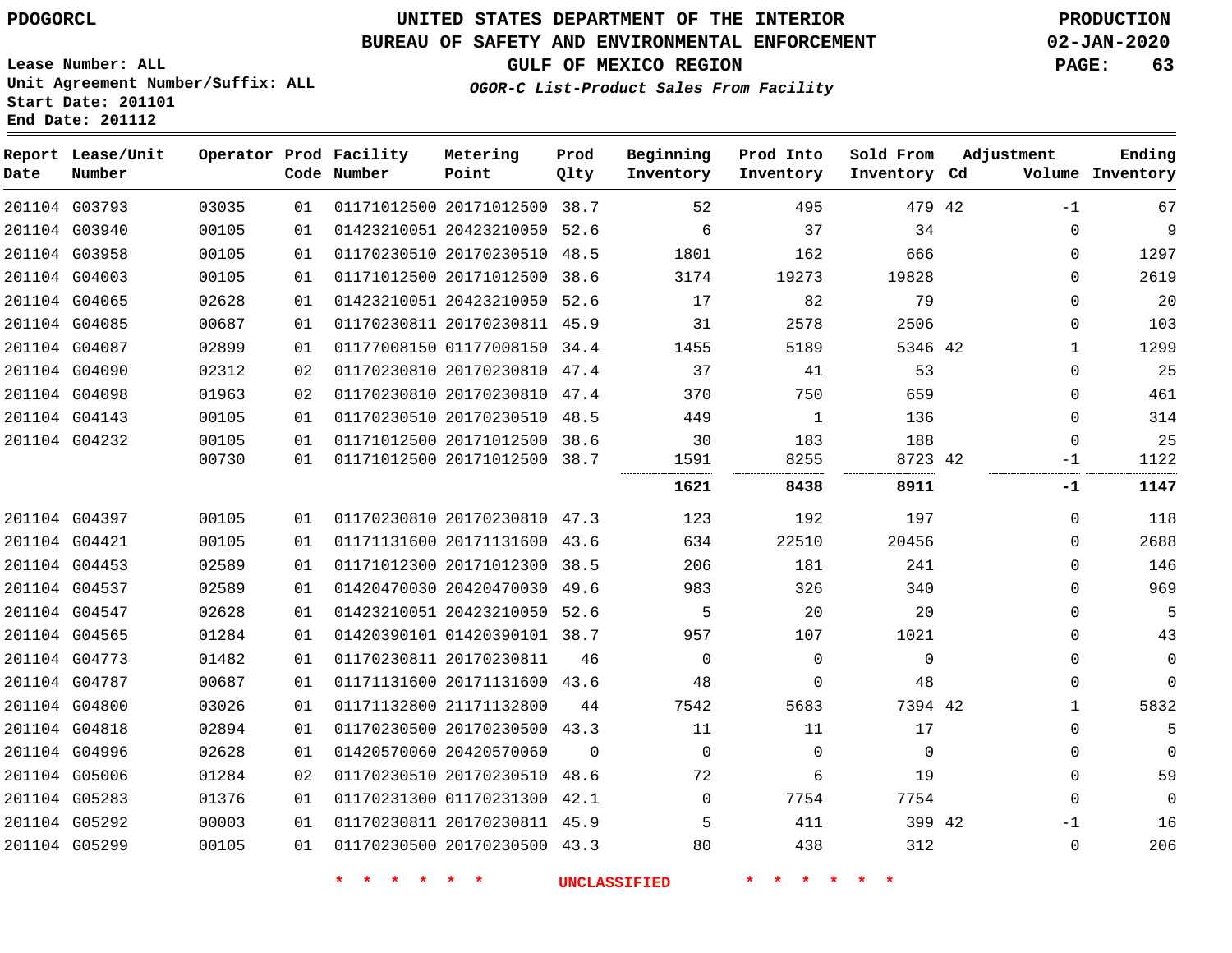## **UNITED STATES DEPARTMENT OF THE INTERIOR PDOGORCL PRODUCTION**

#### **BUREAU OF SAFETY AND ENVIRONMENTAL ENFORCEMENT 02-JAN-2020**

**Lease Number: ALL Unit Agreement Number/Suffix: ALL Start Date: 201101**

**GULF OF MEXICO REGION PAGE: 64**

**OGOR-C List-Product Sales From Facility**

| Date          | Report Lease/Unit<br>Number |       |    | Operator Prod Facility<br>Code Number | Metering<br>Point            | Prod<br>Qlty | Beginning<br>Inventory | Prod Into<br>Inventory | Sold From<br>Inventory Cd | Adjustment  | Ending<br>Volume Inventory |
|---------------|-----------------------------|-------|----|---------------------------------------|------------------------------|--------------|------------------------|------------------------|---------------------------|-------------|----------------------------|
| 201104 G05370 |                             | 02589 | 01 |                                       | 01170530900 20170530900 56.2 |              | $\Omega$               | 10                     | 10                        | 0           | $\mathbf 0$                |
| 201104 G05392 |                             | 02672 | 02 |                                       | 01170230811 20170230811 46.8 |              | $\Omega$               | $\overline{2}$         | 2                         | 0           | $\mathbf 0$                |
| 201104 G05393 |                             | 02672 | 02 |                                       | 01170230811 20170230811 46.8 |              | 0                      | 11                     | 10                        | 0           | $\mathbf{1}$               |
| 201104 G05431 |                             | 02970 | 01 |                                       | 01177062608 2017706260A 36.4 |              | $\Omega$               | 13704                  | 13723 47                  | 156         | 137                        |
|               | 201104 G05494               | 02871 | 02 |                                       | 01171132800 21171132800      | 44           | 100                    | 127                    | 127                       | $\Omega$    | 100                        |
| 201104 G05504 |                             | 00105 | 01 |                                       | 01171132800 21171132800      | 44           | 2002                   | 3307                   | 2968                      | 0           | 2341                       |
|               |                             |       | 01 |                                       | 01171012300 20171012300 38.5 |              | 604                    | 858                    | 770                       | 0           | 692                        |
|               |                             | 00730 | 01 |                                       | 01171132800 21171132800      | 44           | 775                    | 1195                   | 1101                      | 0           | 869                        |
|               |                             |       |    |                                       |                              |              | 3381                   | 5360                   | 4839                      | 0           | 3902                       |
| 201104 G05505 |                             | 00078 | 01 |                                       | 01171132800 21171132800      | 44           | 559                    | 1521                   | 1091                      | $\Omega$    | 989                        |
|               | 201104 G05549               | 01834 | 01 |                                       | 01171092651 20171092650      | 43.3         | 49                     | 302                    | 321                       | $\Omega$    | 30                         |
| 201104 G05602 |                             | 01834 | 01 |                                       | 01171012500 20171012500      | 38.7         | 366                    | 2111                   | 2190                      | $\Omega$    | 287                        |
| 201104 G05610 |                             | 02312 | 01 |                                       | 01171012500 20171012500      | 38.7         | 40                     | 202                    | 215                       | $\Omega$    | 27                         |
| 201104 G05612 |                             | 00105 | 01 |                                       | 01171012500 20171012500      | 38.6         | 1222                   | 6289                   | 6656                      | 0           | 855                        |
| 201104 G06027 |                             | 00105 | 01 |                                       | 01423210051 20423210050      | 52.5         | 6                      | 89                     | 73                        | 0           | 22                         |
|               | 201104 G06069               | 00105 | 01 |                                       | 01423210051 20423210050 52.6 |              | 4                      | 17                     | 17                        | 0           | 4                          |
| 201104 G06104 |                             | 00105 | 01 |                                       | 01420390110 20420390110      | $\Omega$     | 2                      | $\Omega$               | $\Omega$                  | $\Omega$    | 2                          |
| 201104 G06105 |                             | 03033 | 01 |                                       | 01420390110 20420390110 54.3 |              | $\Omega$               | 28                     |                           | 57 47<br>66 | 37                         |
| 201104 G06156 |                             | 00105 | 01 |                                       | 01422450350 20422450350 46.8 |              | 520                    | 295                    | 601                       | 0           | 214                        |
| 201104 G06165 |                             | 01284 | 01 |                                       | 01170230450 20170230450      | 48           | 13                     | 121                    | 128                       | 0           | 6                          |
| 201104 G06166 |                             | 00105 | 01 |                                       | 01170230450 20170230450      | 48           | $\Omega$               | 36                     | 32                        | $\Omega$    | 4                          |
|               | 201104 G06167               | 00105 | 01 |                                       | 01170230450 20170230450      | 48           | 3                      | 160                    | 157                       | $\Omega$    | 6                          |
|               | 201104 G06168               | 03008 | 02 |                                       | 01170230450 20170230450      | 48           | 4                      | 43                     |                           | 42 42<br>-1 |                            |
| 201104 G06180 |                             | 00730 | 01 |                                       | 01170230450 20170230450      | 48           | 6                      | 39                     | 43                        | 0           | 2                          |
| 201104 G06668 |                             | 00276 | 01 |                                       | 01171132000 20171132000      | 44.3         | 38                     | 2330                   | 2203                      | 0           | 165                        |
| 201104 G06767 |                             | 01834 | 01 |                                       | 01171012500 20171012500      | 38.7         | 8                      | 16                     | 22                        | 0           | $\overline{2}$             |
|               | 201104 G07215               | 03041 | 01 |                                       | 01420390120 01420390120      | 51.4         | 105                    | 187                    | 217                       | 0           | 75                         |
| 201104 G07619 |                             | 02222 | 01 |                                       | 01170530900 20170530900 41.1 |              | 5                      | $\Omega$               | 5                         | $\Omega$    | $\mathbf 0$                |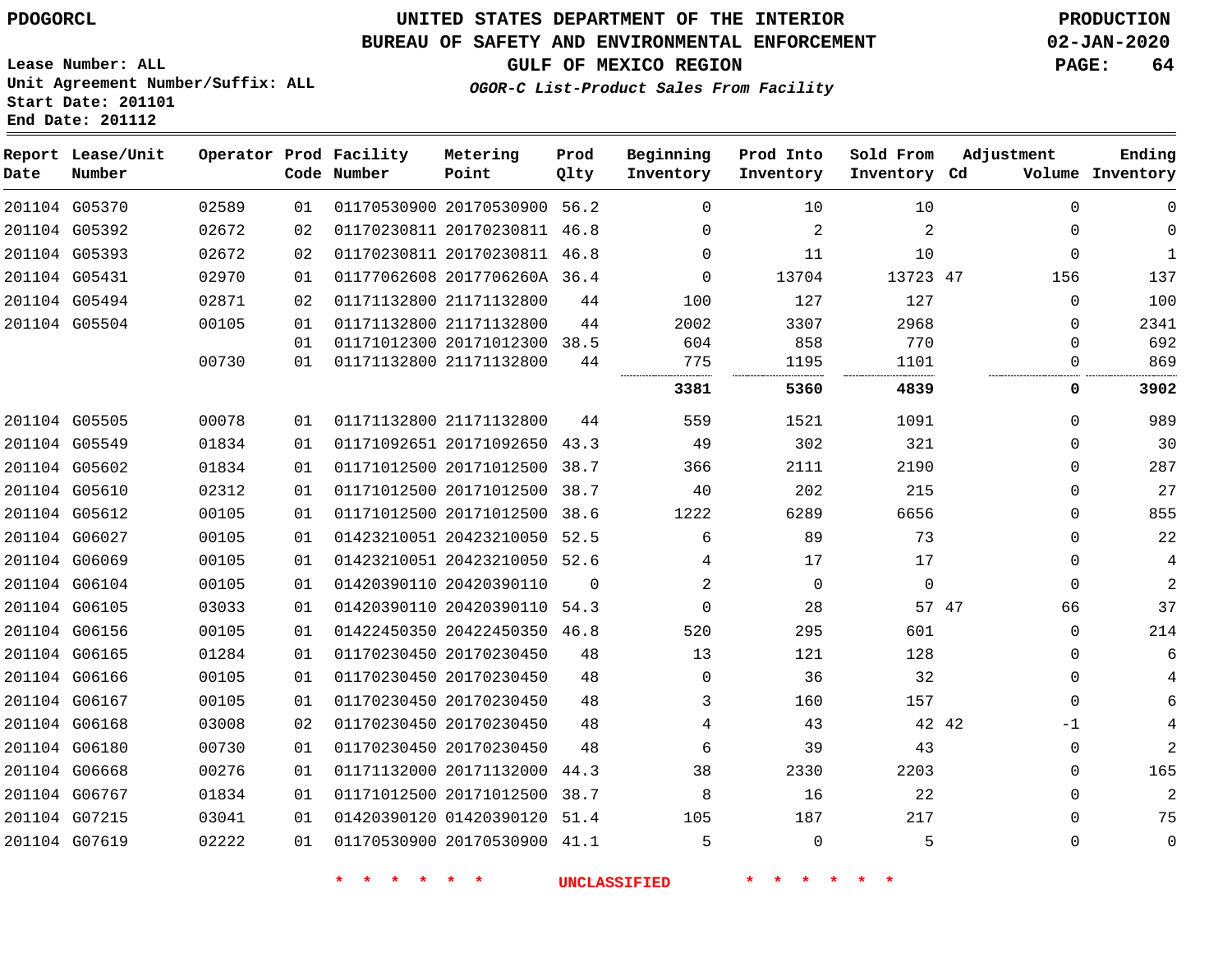#### **BUREAU OF SAFETY AND ENVIRONMENTAL ENFORCEMENT 02-JAN-2020**

**Lease Number: ALL Unit Agreement Number/Suffix: ALL Start Date: 201101 End Date: 201112**

**OGOR-C List-Product Sales From Facility**

**GULF OF MEXICO REGION PAGE: 65**

| Beginning |                                | Prod Into Sold From |  |  | А |
|-----------|--------------------------------|---------------------|--|--|---|
|           | <i>uct Baies flom facility</i> |                     |  |  |   |

| Date | Report Lease/Unit<br>Number |       |    | Operator Prod Facility<br>Code Number | Metering<br>Point            | Prod<br>Qlty | Beginning<br>Inventory | Prod Into<br>Inventory | Sold From<br>Inventory Cd | Adjustment   | Ending<br>Volume Inventory |
|------|-----------------------------|-------|----|---------------------------------------|------------------------------|--------------|------------------------|------------------------|---------------------------|--------------|----------------------------|
|      | 201104 G07703               | 03041 | 01 |                                       | 01171132800 21171132800      | 44           | 2199                   | 2121                   | 2414                      | $\Omega$     | 1906                       |
|      | 201104 G07736               | 02312 | 02 |                                       | 01171132800 21171132800      | 44           | 309                    | $\mathbf 0$            | 309                       | $\mathbf 0$  | $\mathbf{0}$               |
|      | 201104 G07760               | 01284 | 01 |                                       | 01177122950 20177122950 30.4 |              | 53                     | 15328                  | 15337                     | $\Omega$     | 44                         |
|      | 201104 G07802               | 01284 | 02 |                                       | 01177258041 01177258041 26.2 |              | 7                      | 7                      | 11                        | $\mathbf 0$  | 3                          |
|      | 201104 G07917               | 01834 | 01 |                                       | 01170573602 20170573602 33.1 |              | 16474                  | 70577                  | 60589 42                  | $\mathbf{1}$ | 26463                      |
|      | 201104 G08120               | 02312 | 02 |                                       | 01423210051 20423210050 52.6 |              | 5                      | 47                     | 40                        | $\mathbf 0$  | 12                         |
|      | 201104 G08640               | 02589 | 01 |                                       | 01170530900 20170530900 41.1 |              | 5                      | $\Omega$               | 5                         | $\mathbf 0$  | $\Omega$                   |
|      | 201104 G08641               | 02589 | 01 |                                       | 01170530900 20170530900 41.1 |              | 11                     | $\Omega$               | 11                        | $\Omega$     | $\Omega$                   |
|      | 201104 G09010               | 03041 | 01 |                                       | 01420390120 01420390120 51.4 |              | 37                     | 87                     | 91                        | $\mathbf 0$  | 33                         |
|      | 201104 G09500               | 02899 | 01 |                                       | 01177058270 01177058270 38.9 |              | 23                     | 9                      | 21                        | $\mathbf 0$  | 11                         |
|      | 201104 G09574               | 01819 | 01 |                                       | 01171012300 20171012300 38.5 |              | 719                    | 859                    | 885                       | $\mathbf 0$  | 693                        |
|      | 201104 G09631               | 01284 | 01 |                                       | 01177122950 20177122950      | 30.4         | 12                     | 4610                   | 4608                      | 0            | 14                         |
|      | 201104 G10226               | 01819 | 01 |                                       | 01423210051 20423210050 52.6 |              | 32                     | 133                    | 132                       | $\mathbf 0$  | 33                         |
|      | 201104 G10487               | 00981 | 01 |                                       | 01170753850 20170753850      | 29.5         | 1050                   | 100                    | 88                        | $\mathbf 0$  | 1062                       |
|      | 201104 G10584               | 03075 | 02 |                                       | 01170230811 20170230811 45.9 |              | 4                      | 666                    | 644 42                    | $\mathbf{1}$ | 27                         |
|      | 201104 G10636               | 03035 | 01 |                                       | 01170230811 20170230811 45.9 |              | 42                     | 6519                   | 6299 42                   | $-1$         | 261                        |
|      | 201104 G10665               | 02899 | 01 |                                       | 01177058270 01177058270 38.9 |              | 2413                   | 626                    | 2241                      | $\mathbf 0$  | 798                        |
|      | 201104 G10794               | 02466 | 01 |                                       | 01177122950 20177122950 30.4 |              | 50                     | 14465                  | 14473 42                  | $-1$         | 41                         |
|      | 201104 G10910               | 00162 | 01 |                                       | 01177245110 2017724511G      | 44           | $\mathbf 0$            | 4210                   | 4210                      | 0            | $\overline{0}$             |
|      | 201104 G11243               | 02589 | 01 |                                       | 01420470030 20420470030 49.6 |              | 654                    | 240                    | 226                       | $\mathbf 0$  | 668                        |
|      | 201104 G11870               | 00276 | 01 |                                       | 01171132000 20171132000 44.3 |              | 2234                   | 30341                  | 30432                     | $\Omega$     | 2143                       |
|      | 201104 G11952               | 00105 | 01 |                                       | 01171012300 20171012300 38.5 |              | 167                    | 253                    | 216                       | $\mathbf 0$  | 204                        |
|      | 201104 G11983               | 01284 | 01 |                                       | 01177112605 2017711260Y 32.9 |              | 17                     | 93                     | 93                        | $\mathbf 0$  | 17                         |
|      | 201104 G11984               | 03008 | 02 |                                       | 01171092651 20171092650 43.3 |              | 19                     | 162                    | 165                       | $\mathbf 0$  | 16                         |
|      | 201104 G12019               | 03035 | 01 |                                       | 01171012500 20171012500 38.7 |              | 22                     | $\mathbf 0$            | 22                        | $\mathbf 0$  | $\overline{0}$             |
|      | 201104 G12020               | 03035 | 01 |                                       | 01171012500 20171012500 38.7 |              | 400                    | 1144                   | 1388 42                   | -1           | 155                        |
|      | 201104 G12024               | 02312 | 02 |                                       | 01171012500 20171012500 38.7 |              | 65                     | 360                    | 376                       | $\mathbf 0$  | 49                         |
|      | 201104 G12355               | 02589 | 01 |                                       | 01171012300 20171012300 37.8 |              | 11086                  | 17105                  | 14395                     | $\Omega$     | 13796                      |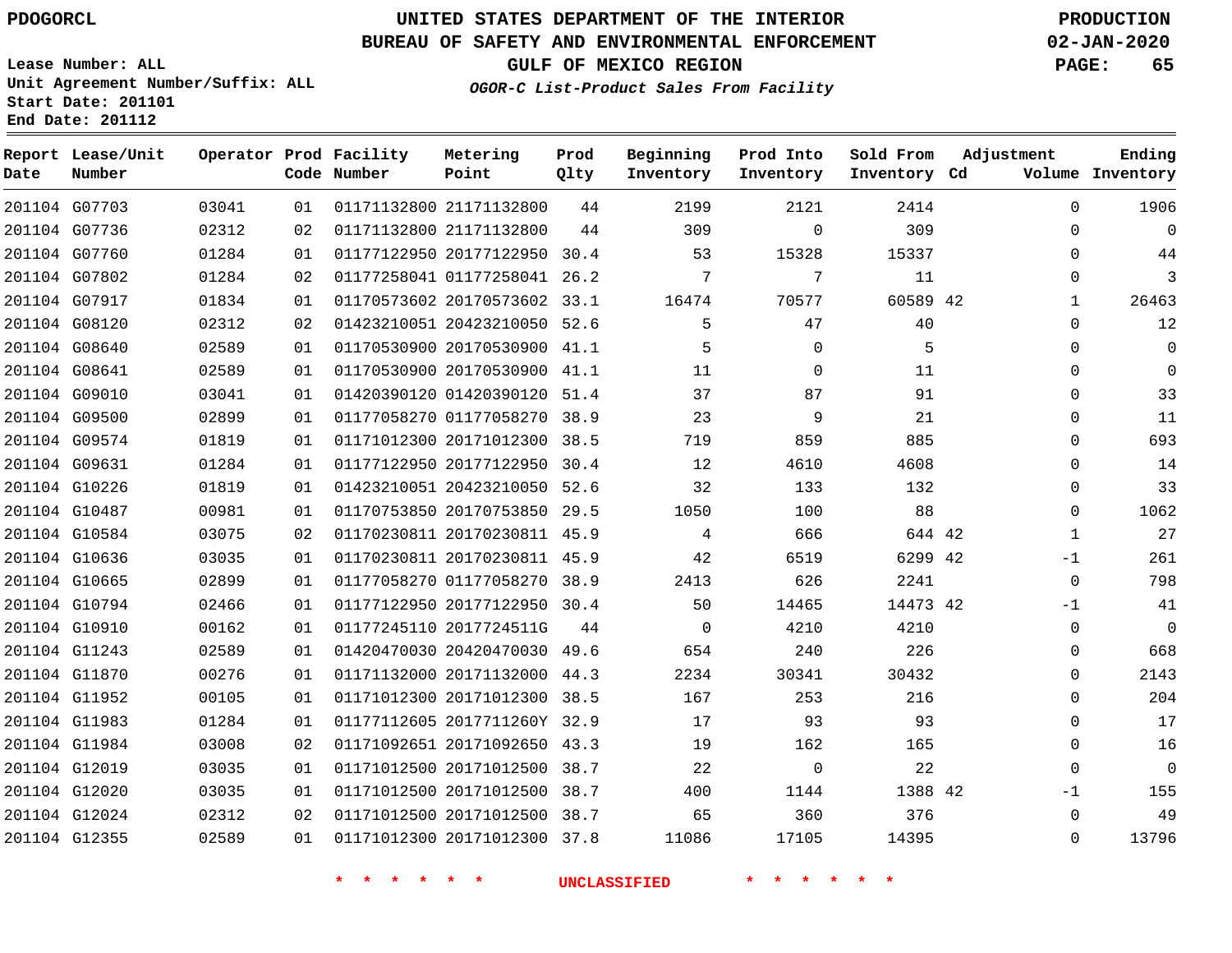# **UNITED STATES DEPARTMENT OF THE INTERIOR PDOGORCL PRODUCTION**

## **BUREAU OF SAFETY AND ENVIRONMENTAL ENFORCEMENT 02-JAN-2020**

**Lease Number: ALL Unit Agreement Number/Suffix: ALL Start Date: 201101**

**GULF OF MEXICO REGION PAGE: 66**

**OGOR-C List-Product Sales From Facility**

| Date | Report Lease/Unit<br>Number |       |    | Operator Prod Facility<br>Code Number | Metering<br>Point            | Prod<br>Qlty | Beginning<br>Inventory | Prod Into<br>Inventory | Sold From<br>Inventory Cd | Adjustment |              | Ending<br>Volume Inventory |
|------|-----------------------------|-------|----|---------------------------------------|------------------------------|--------------|------------------------|------------------------|---------------------------|------------|--------------|----------------------------|
|      | 201104 G12497               | 02589 | 01 |                                       | 01420390101 01420390101 47.8 |              | 113                    | 24                     | 24                        |            | $\Omega$     | 113                        |
|      | 201104 G12564               | 02603 | 01 |                                       | 01170230510 20170230510 48.6 |              | 85                     | 8                      | 31                        |            | $\Omega$     | 62                         |
|      | 201104 G12761               | 00162 | 01 |                                       | 01170230810 20170230810 47.4 |              | 228                    | 575                    | 450                       |            | $\mathbf 0$  | 353                        |
|      | 201104 G12802               | 02200 | 01 |                                       | 01170230811 20170230811      | 46           | 28                     | 3037                   | 2943 42                   |            | $-1$         | 121                        |
|      | 201104 G12803               | 03033 | 01 |                                       | 01171132000 20171132000 44.3 |              | $\Omega$               | 20                     | 20 42                     |            | $\mathbf{1}$ | $\mathbf{1}$               |
|      | 201104 G12906               | 01819 | 01 |                                       | 01171012300 20171012300 38.5 |              | $\Omega$               | 409                    | 79                        |            | $\Omega$     | 330                        |
|      | 201104 G13576               | 03147 | 02 |                                       | 01170230810 20170230810 47.4 |              | $\overline{2}$         | 31                     | 15 42                     |            | 1            | 19                         |
|      | 201104 G13825               | 00105 | 01 |                                       | 01170230450 20170230450      | 48           | $\mathbf{1}$           | 2                      | 3                         |            | $\mathbf 0$  | $\Omega$                   |
|      | 201104 G13850               | 03033 | 01 |                                       | 01170230811 20170230811 45.9 |              | $\Omega$               | 36                     | 34 42                     |            | $-1$         | $\mathbf{1}$               |
|      | 201104 G13897               | 03033 | 01 |                                       | 01171132000 20171132000 44.3 |              | 28                     | $\Omega$               | 28                        |            | $\mathbf 0$  | $\Omega$                   |
|      | 201104 G13937               | 02628 | 02 |                                       | 01171092651 20171092650 43.3 |              | 5                      | 6                      | 10                        |            | 0            | $\mathbf{1}$               |
|      | 201104 G13938               | 01284 | 01 |                                       | 01171012500 20171012500 38.7 |              | 2285                   | 12412                  | 13010                     |            | 0            | 1687                       |
|      | 201104 G14342               | 02200 | 01 |                                       | 01170230811 20170230811      | 46           | 21                     | 2314                   | 2243 42                   |            | 1            | 93                         |
|      | 201104 G14864               | 02871 | 02 |                                       | 01170230450 20170230450      | 48           | 800                    | 6594                   | 7071                      |            | $\Omega$     | 323                        |
|      | 201104 G15050               | 00105 | 01 |                                       | 01170231110 20170231110 41.3 |              | 9639                   | 11051                  | 12010                     |            | $\Omega$     | 8680                       |
|      | 201104 G15078               | 00064 | 01 |                                       | 01170230810 20170230810 47.4 |              | 2765                   | 528                    | 496                       |            | $\Omega$     | 2797                       |
|      | 201104 G15110               | 02714 | 01 |                                       | 01170530900 20170530900 41.1 |              | 52                     | 5                      | 55                        |            | $\Omega$     | $\overline{2}$             |
|      | 201104 G15141               | 02266 | 01 |                                       | 01170530900 20170530900 41.3 |              | $\Omega$               | 27                     | 27                        |            | $\mathbf 0$  | $\Omega$                   |
|      | 201104 G15189               | 02970 | 02 |                                       | 01171132800 21171132800      | 44           | $\Omega$               | 176                    | 109 47                    |            | 19           | 86                         |
|      | 201104 G15239               | 03041 | 01 |                                       | 01171012500 20171012500 38.7 |              | 26                     | 146                    | 152                       |            | 0            | 20                         |
|      | 201104 G15263               | 00105 | 01 |                                       | 01171132000 20171132000 44.3 |              | 237                    | 3948                   | 3906                      |            | $\Omega$     | 279                        |
|      | 201104 G15277               | 00222 | 02 |                                       | 01171012400 20171012400 55.2 |              | 3708                   | 11616                  | 12207 42                  |            | $\mathbf{1}$ | 3118                       |
|      | 201104 G15299               | 02200 | 02 |                                       | 01171092651 20171092650 43.3 |              | 348                    | 3171                   | 3211 42                   |            | 6            | 314                        |
|      | 201104 G15312               | 00105 | 01 |                                       | 01171092651 20171092650 43.2 |              | 1128                   | 10121                  | 10245                     |            | $\Omega$     | 1004                       |
|      | 201104 G15323               | 01482 | 01 |                                       | 01171012500 20171012500 38.7 |              | 99                     | 209                    | 280                       |            | $\Omega$     | 28                         |
|      | 201104 G15740               | 00105 | 01 |                                       | 01170230450 20170230450      | 48           | 63                     | 174                    | 237                       |            | $\Omega$     | $\Omega$                   |
|      |                             | 02893 | 02 |                                       | 01170230450 20170230450      | 48           | 995                    | 6543                   | 7213                      |            | 0            | 325                        |
|      |                             |       |    |                                       |                              |              | 1058                   | 6717                   | 7450                      |            | 0            | 325                        |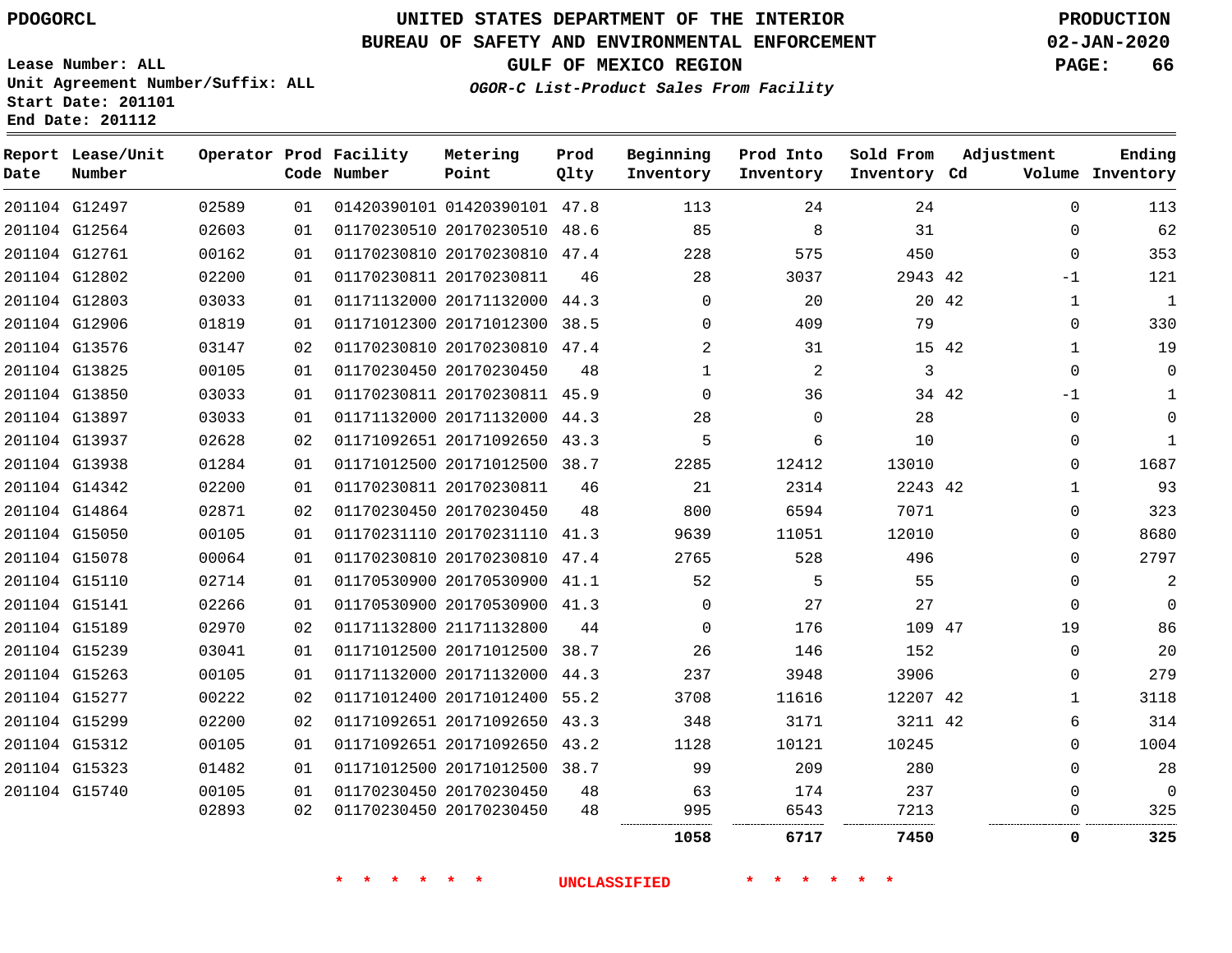**Date**

**End Date: 201112**

**Report Lease/Unit**

**Number**

# **UNITED STATES DEPARTMENT OF THE INTERIOR PDOGORCL PRODUCTION**

**Prod Qlty**

#### **BUREAU OF SAFETY AND ENVIRONMENTAL ENFORCEMENT 02-JAN-2020**

**Lease Number: ALL Unit Agreement Number/Suffix: ALL Start Date: 201101**

**Operator Prod Facility**

**Code Number**

**OGOR-C List-Product Sales From Facility**

**Beginning Inventory** **Prod Into Inventory** **Sold From Inventory**

**GULF OF MEXICO REGION PAGE: 67**

**Inventory Cd Volume**

**Adjustment**

  $\Omega$  -124  $-1$  $\Omega$  $\Omega$  $\Omega$  $\Omega$  $\overline{0}$  $\Omega$  $\Omega$  $\Omega$  $\overline{0}$   $\overline{0}$  $-1$ -147 -428 

**Ending**

| 201104 G15742 | 00730 | 01 |                            | 01170230450 20170230450      | 48       | 24                  | 219                    | 232            |            |
|---------------|-------|----|----------------------------|------------------------------|----------|---------------------|------------------------|----------------|------------|
| 201104 G15769 | 03041 | 01 |                            | 01422450350 20422450350 46.8 |          | 206                 | 32                     | 175            |            |
| 201104 G16104 | 00105 | 01 |                            | 01170231110 20170231110 41.3 |          | 43                  | 60                     | 56             |            |
| 201104 G16121 | 00687 | 01 |                            | 01170230811 20170230811 45.9 |          | 12                  | 968                    | 942 42         |            |
| 201104 G16201 | 03026 | 01 |                            | 01170530900 20170530900 41.1 |          | 10                  | $7\overline{ }$        | 14             |            |
| 201104 G16353 | 03033 | 01 |                            | 01171132000 20171132000 44.3 |          | 8                   | 30                     | 36             |            |
| 201104 G16469 | 03026 | 01 |                            | 01170753510 20170753510 42.4 |          | 10 <sup>°</sup>     | 62                     | 21             |            |
| 201104 G16515 | 00162 | 01 |                            | 01177245110 2017724511G      | 44       | $\overline{0}$      | 27132                  | 27132          |            |
| 201104 G16575 | 00730 | 01 |                            | 01608103650 20608103650 31.7 |          | $\mathbf{1}$        | 27                     | 28             |            |
| 201104 G16890 | 00981 | 01 |                            | 01170753850 20170753850 29.5 |          | 1483                | 71                     |                | $0\quad09$ |
| 201104 G17124 | 02871 | 02 |                            | 01170230450 20170230450      | 48       | 18                  | 51                     | 65 42          |            |
| 201104 G17190 | 02312 | 02 |                            | 01170230810 20170230810 47.4 |          | 42                  | 72                     | 70             |            |
| 201104 G17754 | 02025 | 01 |                            | 01170230510 20170230510 48.6 |          | 2413                | 212                    | 559            |            |
| 201104 G17842 | 03026 | 01 |                            | 01170230810 20170230810 47.4 |          | $\overline{3}$      | $\mathsf{O}$           | $\overline{3}$ |            |
| 201104 G17858 | 00105 | 01 |                            | 01170530900 20170530900 41.1 |          | 236                 | 82                     | 281            |            |
| 201104 G17898 | 01963 | 02 |                            | 01171131600 20171131600 43.6 |          | 13                  | 403                    | 368            |            |
| 201104 G17912 | 02409 | 01 |                            | 01171132800 20177052203 36.8 |          | $\overline{0}$      | 7190                   | 7190           |            |
| 201104 G17913 | 01834 | 01 |                            | 01171132800 21171132800 44   |          | 1202                | 2266                   | 1939           |            |
| 201104 G17921 | 03026 | 01 |                            | 01171012500 20177062959 25.1 |          | $\overline{0}$      | 49081                  | 49081          |            |
| 201104 G17966 | 00105 | 01 |                            | 01171012300 20171012300 38.5 |          | 31                  | 26                     | 36             |            |
| 201104 G17973 | 00730 | 01 |                            | 01171012400 20171012400 55.2 |          | 2540                | 8079                   | 8451 42        |            |
| 201104 G17977 | 02312 | 02 |                            | 01171132800 21171132800      | 44       | 483                 | 1000                   | 829            |            |
| 201104 G18043 | 03056 | 01 |                            | 01171012500 20171012500 38.7 |          | 2778                | 31661                  | 30135 42       |            |
| 201104 G18577 | 00981 | 01 |                            | 01170753850 20170753850 29.5 |          | 1760                | 200                    |                | $0$ 09     |
| 201104 G18920 | 02200 | 02 |                            | 01423210051 20423210050 52.1 |          | $\mathbf{3}$        | $\overline{0}$         | $\mathfrak{Z}$ |            |
| 201104 G18936 | 02871 | 01 |                            | 01422450350 20422450350 46.8 |          | $\overline{2}$      | 31                     | 24             |            |
| 201104 G19030 | 02806 | 01 |                            | 01423210051 20423210050      | 49       | 47                  | 507                    |                | $0$ 09     |
| 201104 G19127 | 03165 | 01 |                            | 01170230811 20170230811      | $\Omega$ | 3                   | 11                     | $\mathbf 0$    |            |
|               |       |    | $\star$ $\star$<br>* * * * |                              |          | <b>UNCLASSIFIED</b> | $\star$ .<br>* * * * * |                |            |

**Metering Point**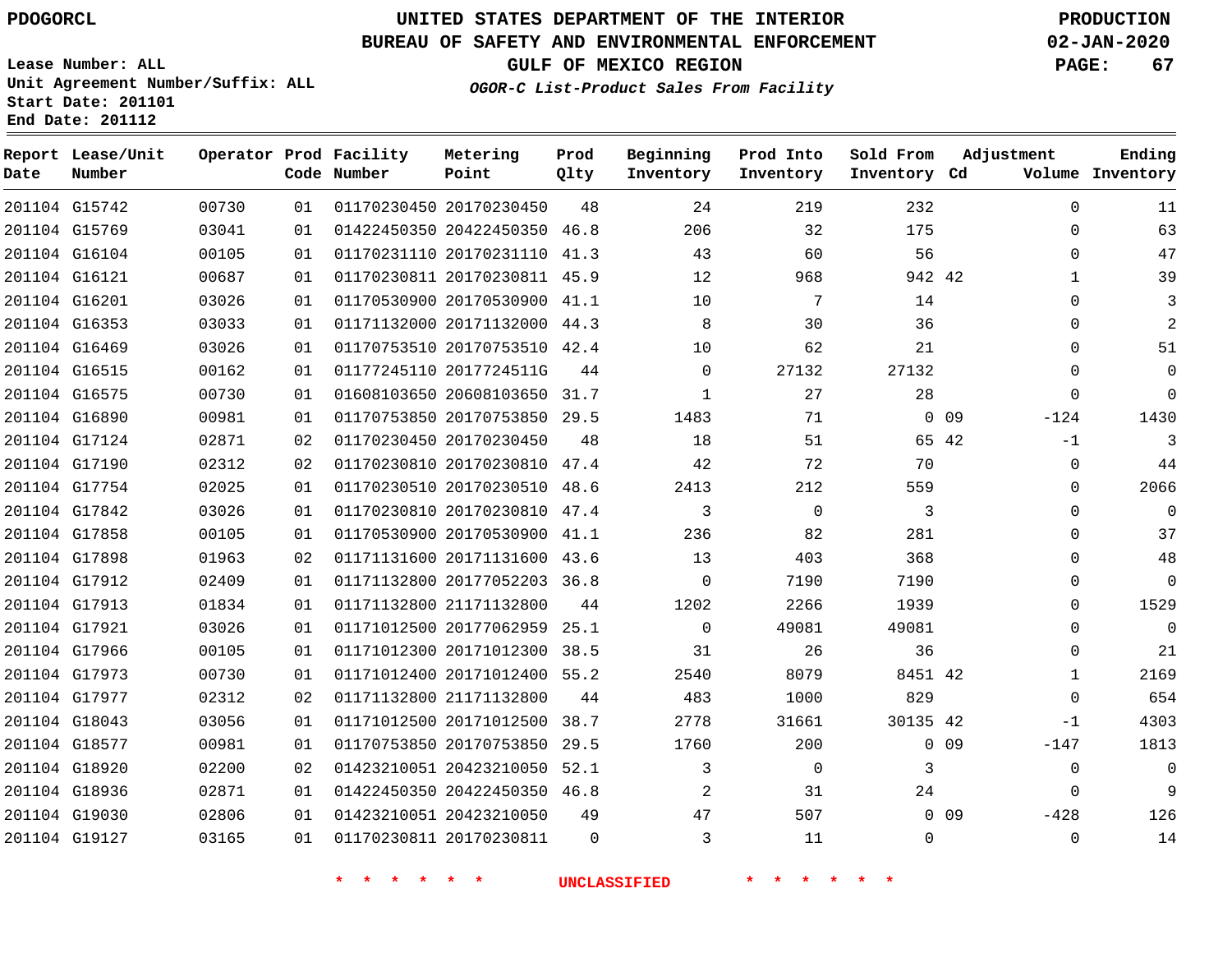# **UNITED STATES DEPARTMENT OF THE INTERIOR PDOGORCL PRODUCTION**

## **BUREAU OF SAFETY AND ENVIRONMENTAL ENFORCEMENT 02-JAN-2020**

**Lease Number: ALL Unit Agreement Number/Suffix: ALL Start Date: 201101**

**OGOR-C List-Product Sales From Facility**

**GULF OF MEXICO REGION PAGE: 68**

**Inventory Cd Volume**

**Adjustment**

**Ending**

| Report<br>Date | Lease/Unit<br>Number |       |    | Operator Prod Facility<br>Code Number | Metering<br>Point            | Prod<br>Qlty | Beginning<br>Inventory | Prod Into<br>Inventory | Sold From<br>Inventory | Α<br>Cd. |
|----------------|----------------------|-------|----|---------------------------------------|------------------------------|--------------|------------------------|------------------------|------------------------|----------|
|                | 201104 G19760        | 03035 | 01 |                                       | 01171132800 21171132800      | 44           | 15752                  | 12861                  | 19237                  |          |
| 201104 G20605  |                      | 02377 | 01 |                                       | 01423550141 20423550140      | 26.4         | 809                    | 16240                  | 16383                  |          |
|                | 201104 G20655        | 00222 | 01 |                                       | 01170230510 20170230510      | 48.6         | 253                    | 20                     | 75 42                  |          |
|                | 201104 G20656        | 03041 | 01 |                                       | 01422450350 20422450350      | 46.8         | 41                     | 15                     | 42                     |          |
|                | 201104 G20660        | 00105 | 01 |                                       | 01170230450 20170230450      | 48           | 78                     | 171                    | 241                    |          |
|                | 201104 G21070        | 02970 | 02 |                                       | 01171132800 21171132800      | 44           | $\Omega$               | 261                    | 220 47                 |          |
| 201104 G21096  |                      | 00105 | 01 |                                       | 01170230811 20170230811 45.9 |              | 4                      | 296                    | 288                    |          |
| 201104 G21111  |                      | 02266 | 01 |                                       | 01171132800 21171132800      | 44           | 20                     | 124                    | 83                     |          |
| 201104         | G21120               | 02058 | 02 |                                       | 01171012500 20171012500      | 38.7         | 120                    | 339                    | 413                    |          |
| 201104 G21378  |                      | 01819 | 01 |                                       | 01170230811 20170230811 45.9 |              | 29                     | 4880                   | 4714                   |          |
|                | 201104 G21530        | 00078 | 01 |                                       | 01170230400 20170230400 48.7 |              | 548                    | 2429                   | 2275                   |          |
|                | 201104 G21532        | 02807 | 01 |                                       | 01170230811 20170230811      | 45.9         | 26                     | 4846                   | 4678                   |          |
| 201104 G21534  |                      | 02807 | 01 |                                       | 01170230811 20170230811 45.9 |              | 21                     | 2108                   | 2045                   |          |
|                |                      |       |    |                                       |                              |              |                        |                        |                        |          |

|               | 201104 G21378 | 01819 | 01 | 01170230811 20170230811      | 45.9 | 29       | 4880     | 4714  | 0                        | 195      |
|---------------|---------------|-------|----|------------------------------|------|----------|----------|-------|--------------------------|----------|
| 201104 G21530 |               | 00078 | 01 | 01170230400 20170230400      | 48.7 | 548      | 2429     | 2275  | $\Omega$                 | 702      |
|               | 201104 G21532 | 02807 | 01 | 01170230811 20170230811      | 45.9 | 26       | 4846     | 4678  | $\Omega$                 | 194      |
|               | 201104 G21534 | 02807 | 01 | 01170230811 20170230811      | 45.9 | 21       | 2108     | 2045  | $\Omega$                 | 84       |
| 201104 G21580 |               | 03035 | 01 | 01170230811 20170230811      | 45.9 | 0        | 59       | 57    | $\Omega$                 | 2        |
|               | 201104 G21592 | 02628 | 02 | 01171132000 20171132000      | 44.3 | $\Omega$ | 20       | 19    | $\Omega$                 |          |
|               | 201104 G21652 | 01834 | 01 | 01171132800 21171132800      | 44   | 83       | 131      | 120   | $\Omega$                 | 94       |
| 201104 G21700 |               | 00105 | 01 | 01177258153 01177258153      | 29.3 | 814      | 2054     | 1630  | $\Omega$                 | 1238     |
| 201104 G21825 |               | 00981 | 01 | 01170753850 20170753850      | 29.5 | 347      | 39       |       | 0 <sub>09</sub><br>$-29$ | 357      |
|               | 201104 G21826 | 00981 | 01 | 01170753850 20170753850      | 29.5 | 181      | $\Omega$ |       | $0$ 09<br>$-15$          | 166      |
| 201104 G22219 |               | 03033 | 01 | 01423210051 20423210050      | 52.6 | 136      | 793      | 731   | 0                        | 198      |
|               | 201104 G22236 | 00105 | 01 | 01170230450 20170230450      | 48   | 19       | 210      | 219   | $\Omega$                 | 10       |
|               | 201104 G22246 | 01284 | 02 | 01423210051 20170230500      | 43.3 | 120      | 288      | 272   | $\Omega$                 | 136      |
| 201104 G22268 |               | 02777 | 01 | 01170230810 20427090151      | 32.3 | $\Omega$ | 912      | 912   | $\Omega$                 | $\Omega$ |
| 201104 G22501 |               | 00078 | 01 | 01170230400 20170230400      | 48.7 | 465      | 873      | 1086  | $\Omega$                 | 252      |
| 201104 G22505 |               | 02025 | 01 | 01170230811 20170230811      | 45.9 | 57       | $\Omega$ | 57    | $\Omega$                 | $\Omega$ |
|               | 201104 G22510 | 00162 | 01 | 01170230810 20170230810      | 47.4 | 4572     | 10375    | 8572  | $\Omega$                 | 6375     |
| 201104 G22513 |               | 02579 | 02 | 01170230810 20170230810      | 47.4 | 816      | $\Omega$ | 816   | $\Omega$                 | $\Omega$ |
| 201104 G22582 |               | 01834 | 01 | 01170530900 20170530900 41.1 |      | 11762    | 5075     | 14550 | 0                        | 2287     |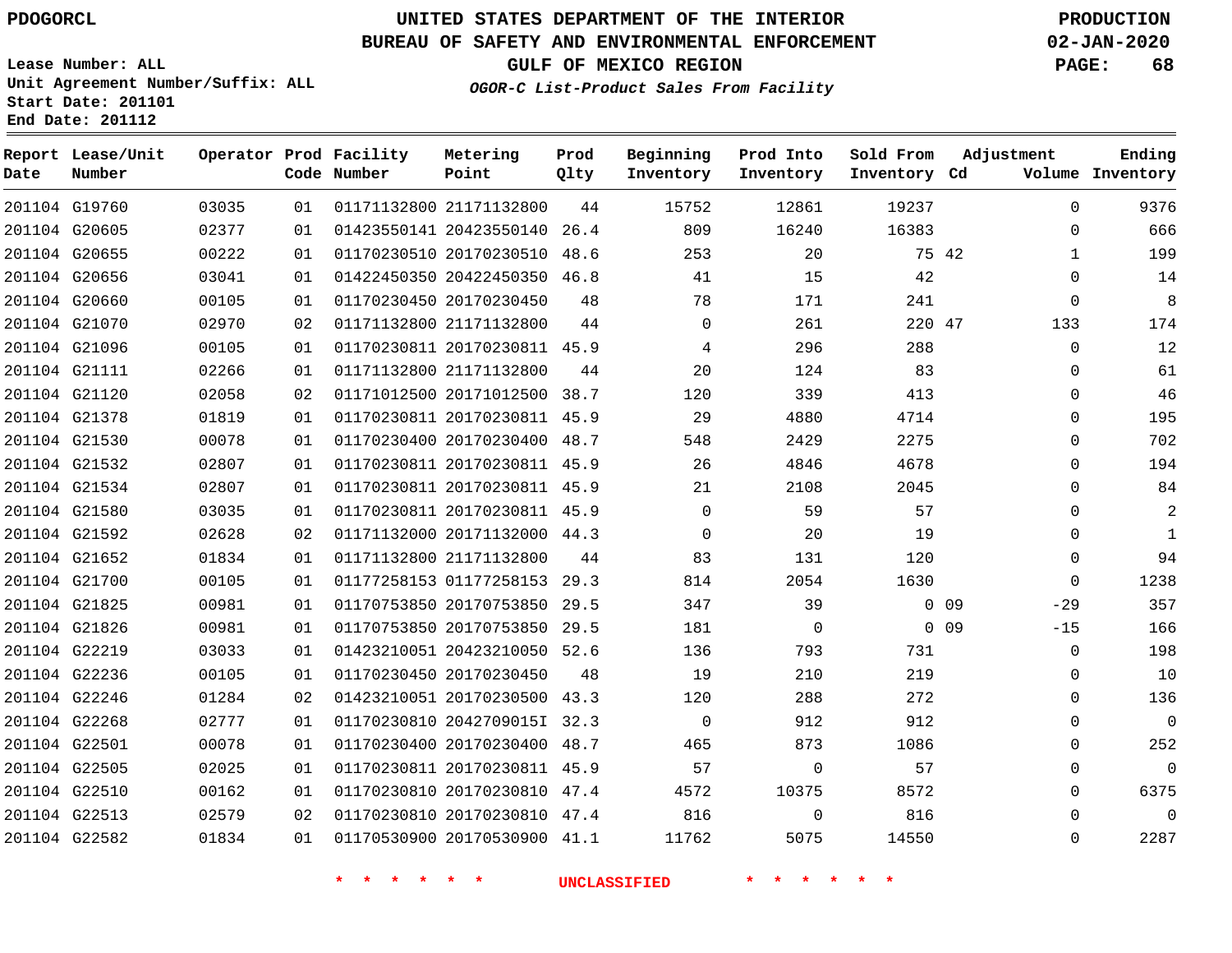**Start Date: 201101 End Date: 201112**

# **UNITED STATES DEPARTMENT OF THE INTERIOR PDOGORCL PRODUCTION**

## **BUREAU OF SAFETY AND ENVIRONMENTAL ENFORCEMENT 02-JAN-2020**

**Lease Number: ALL Unit Agreement Number/Suffix: ALL**

**GULF OF MEXICO REGION PAGE: 69**

**OGOR-C List-Product Sales From Facility**

| Date          | Report Lease/Unit<br>Number |       |    | Operator Prod Facility<br>Code Number | Metering<br>Point            | Prod<br>Qlty | Beginning<br>Inventory | Prod Into<br>Inventory | Sold From<br>Inventory Cd | Adjustment |              | Ending<br>Volume Inventory |
|---------------|-----------------------------|-------|----|---------------------------------------|------------------------------|--------------|------------------------|------------------------|---------------------------|------------|--------------|----------------------------|
|               | 201104 G22587               | 02200 | 02 |                                       | 01171132000 20171132000 44.3 |              | $\mathbf 0$            | 23                     |                           | 69 42      | 48           | 2                          |
|               | 201104 G22605               | 01834 | 01 |                                       | 01171132800 21171132800      | 44           | 235                    | 420                    | 366                       |            | $\Omega$     | 289                        |
|               | 201104 G22613               | 02655 | 02 |                                       | 01171132800 21171132800      | 44           | $\mathbf 0$            | 634                    | 355                       |            | $\Omega$     | 279                        |
|               | 201104 G22621               | 01834 | 01 |                                       | 01171132800 21171132800      | 44           | 10221                  | 17725                  | 15624                     |            | $\Omega$     | 12322                      |
|               | 201104 G22660               | 02058 | 02 |                                       | 01171012310 20171012310      | 46.4         | 23                     | 2081                   | 1946                      |            | $\Omega$     | 158                        |
|               | 201104 G22679               | 00222 | 01 |                                       | 01177082958 20177082958 39.3 |              | $\Omega$               | 102                    | 102                       |            | $\Omega$     | $\Omega$                   |
|               | 201104 G22699               | 00730 | 01 |                                       | 01171012500 20171012500 38.7 |              | 1781                   | 12309                  | 12417                     |            | 0            | 1673                       |
|               | 201104 G22702               | 01834 | 01 |                                       | 01171132800 21171132800      | 44           | $\Omega$               | 2                      | 1                         |            | $\Omega$     | $\mathbf{1}$               |
|               | 201104 G22712               | 00222 | 02 |                                       | 01171012500 20171012500 38.7 |              | 83                     | 523                    | 536 42                    |            | $\mathbf{1}$ | 71                         |
| 201104 G22751 |                             | 00730 | 01 |                                       | 01171012500 20171012500 38.7 |              | 485                    | 3177                   | 3230                      |            | 0            | 432                        |
|               | 201104 G22772               | 00105 | 01 |                                       | 01170513800 20170513800 32.7 |              | 291                    | 1459                   | 1438                      |            | 0            | 312                        |
|               | 201104 G22781               | 00222 | 02 |                                       | 01170754751 01170754751 33.9 |              | 1480                   | 3336                   | 2649                      |            | $\Omega$     | 2167                       |
|               | 201104 G22792               | 00222 | 02 |                                       | 01177258041 01177258041 26.2 |              | 1307                   | 2514                   | 3282                      |            | $\Omega$     | 539                        |
|               | 201104 G22840               | 00730 | 01 |                                       | 01608103650 20608103650 31.7 |              | 7                      | 1497                   | 1499 42                   |            | 1            | 6                          |
|               | 201104 G23166               | 00105 | 01 |                                       | 01423210051 20423210050 52.6 |              | 96                     | 652                    | 585                       |            | 0            | 163                        |
|               | 201104 G23180               | 03033 | 02 |                                       | 01423210051 20423210050 52.6 |              | 48                     | 501                    | 424                       |            | 0            | 125                        |
|               | 201104 G23181               | 01963 | 01 |                                       | 01423210051 20423210050 52.6 |              | 102                    | 42                     | 38                        |            | $\Omega$     | 106                        |
|               | 201104 G23193               | 02579 | 02 |                                       | 01170230510 20170230510 48.6 |              | 346                    | 21                     | 153                       |            | 0            | 214                        |
|               | 201104 G23473               | 00981 | 01 |                                       | 01170753850 20170753850 29.5 |              | 620                    | 33                     | 52                        |            | 0            | 601                        |
|               | 201104 G23480               | 00981 | 01 |                                       | 01170753850 20170753850      | 29.5         | 3373                   | 377                    | 282                       |            | $\mathbf 0$  | 3468                       |
|               | 201104 G23528               | 00981 | 01 |                                       | 01170753850 20170753850 29.5 |              | 392                    | $\overline{0}$         | 33                        |            | $\Omega$     | 359                        |
|               | 201104 G23529               | 00981 | 01 |                                       | 01170753850 20170753850 29.5 |              | 1747                   | 203                    | 146                       |            | $\mathbf 0$  | 1804                       |
|               | 201104 G23730               | 01978 | 02 |                                       | 01170230810 20170230811 45.9 |              | 4                      | 907                    | 875                       |            | $\mathbf 0$  | 36                         |
|               | 201104 G23735               | 00162 | 01 |                                       | 01170230810 20170230810 47.4 |              | $\mathbf 0$            | 114                    | 114                       |            | $\mathbf 0$  | $\mathbf 0$                |
|               | 201104 G23736               | 02312 | 02 |                                       | 01170230810 20170230810 47.4 |              | 18                     | 52                     | 38                        |            | $\Omega$     | 32                         |
|               | 201104 G23748               | 02312 | 02 |                                       | 01170230810 20170230810 47.4 |              | 33                     | 74                     | 61                        |            | $\Omega$     | 46                         |
|               | 201104 G23754               | 02222 | 01 |                                       | 01170230811 20170230811 45.9 |              | 2                      | 90                     |                           | 89 42      | 1            | 4                          |
|               | 201104 G23820               | 02899 | 01 |                                       | 01177058270 01177058270 38.9 |              | 11                     | $\Omega$               | 10                        |            | $\Omega$     | $\mathbf{1}$               |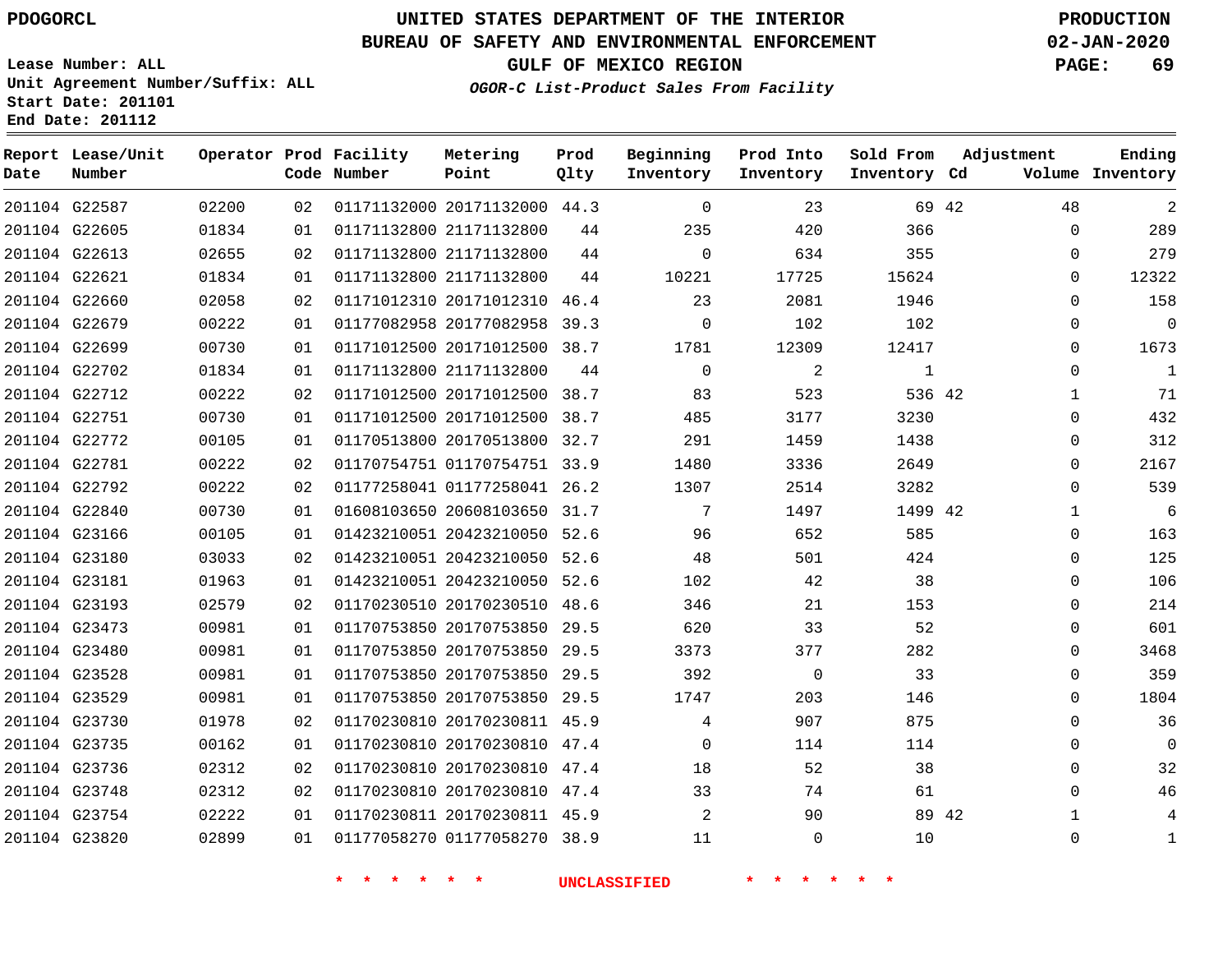## **BUREAU OF SAFETY AND ENVIRONMENTAL ENFORCEMENT 02-JAN-2020**

**Lease Number: ALL Unit Agreement Number/Suffix: ALL Start Date: 201101 End Date: 201112**

**OGOR-C List-Product Sales From Facility**

**GULF OF MEXICO REGION PAGE: 70**

| Date | Report Lease/Unit<br>Number |       |    | Operator Prod Facility<br>Code Number | Metering<br>Point            | Prod<br>Qlty | Beginning<br>Inventory | Prod Into<br>Inventory | Sold From<br>Inventory Cd | Adjustment |              | Ending<br>Volume Inventory |
|------|-----------------------------|-------|----|---------------------------------------|------------------------------|--------------|------------------------|------------------------|---------------------------|------------|--------------|----------------------------|
|      | 201104 G23853               | 02266 | 01 |                                       | 01171012310 20171012310 46.4 |              | 14                     | 44                     | 55                        |            | $\Omega$     | 3                          |
|      | 201104 G23956               | 02807 | 01 |                                       | 01170753510 20170753510 42.4 |              | 396                    | 115                    | 150 42                    |            | $\mathbf{1}$ | 362                        |
|      | 201104 G24330               | 02566 | 01 |                                       | 01427038270 01427038270 50.4 |              | 257                    | $\mathbf 0$            | 173                       |            | $\mathbf 0$  | 84                         |
|      | 201104 G24425               | 02312 | 02 |                                       | 01170230810 20170230810 47.4 |              | 31                     | 72                     | 59                        |            | $\mathbf 0$  | 44                         |
|      | 201104 G24700               | 02312 | 02 |                                       | 01170230811 20170230811 45.9 |              | 4                      | 370                    | 359                       |            | $\mathbf 0$  | 15                         |
|      | 201104 G24710               | 02025 | 01 |                                       | 01170230811 20170230811 45.9 |              | 106                    | 8670                   | 8429                      |            | $\Omega$     | 347                        |
|      | 201104 G24718               | 02579 | 02 |                                       | 01170230810 20170230810 47.4 |              | 51                     | 2                      | 52                        |            | $\mathbf 0$  | $\mathbf{1}$               |
|      | 201104 G24730               | 00105 | 01 |                                       | 01170230500 20170230500 43.3 |              | 825                    | 2540                   | 2169                      |            | 0            | 1196                       |
|      | 201104 G24767               | 02628 | 01 |                                       | 01170530900 20170530900 41.1 |              | 108                    | 50                     | 136                       |            | $\mathbf 0$  | 22                         |
|      | 201104 G24791               | 02989 | 01 |                                       | 01171131600 20171131600 43.6 |              | 42                     | 1313                   | 1199 42                   |            | $\mathbf{1}$ | 157                        |
|      | 201104 G24873               | 00222 | 02 |                                       | 01171012400 20171012400 55.2 |              | 41                     | 142                    | 145                       |            | $\mathbf 0$  | 38                         |
|      | 201104 G24878               | 02628 | 02 |                                       | 01171092651 20171092650      | 44           | 78                     | 236                    | 291                       |            | $\mathbf 0$  | 23                         |
|      | 201104 G24883               | 03056 | 02 |                                       | 01171092651 20171092650 43.3 |              | 34                     | 257                    | 266                       |            | 0            | 25                         |
|      | 201104 G24889               | 02579 | 02 |                                       | 01171012500 20171012500      | 38.7         | 1                      | $\mathbf 0$            | 1                         |            | $\Omega$     | $\mathbf 0$                |
|      | 201104 G24898               | 02807 | 01 |                                       | 01171012300 20171012300 38.5 |              | 12404                  | 18040                  | 15894                     |            | $\Omega$     | 14550                      |
|      |                             |       | 01 |                                       | 01171012400 20171012400 55.2 |              | 3334                   | 10518                  | 11029                     |            | 0            | 2823                       |
|      |                             |       |    |                                       |                              |              | 15738                  | 28558                  | 26923                     |            | 0            | 17373                      |
|      | 201104 G24924               | 01834 | 01 |                                       | 01171132800 21171132800      | 44           | 4774                   | 8398                   | 7364                      |            | $\Omega$     | 5808                       |
|      | 201104 G24929               | 03008 | 02 |                                       | 01171092651 20171092650 46.2 |              | $\Omega$               | $\mathbf 0$            | $\mathbf 0$               |            | 0            | $\mathbf 0$                |
|      | 201104 G24979               | 02989 | 01 |                                       | 01171092651 20171092650 43.3 |              | 43                     | 269                    | 286 42                    |            | $\mathbf{1}$ | 27                         |
|      | 201104 G24990               | 01284 | 01 |                                       | 01608103650 20608103650 31.7 |              | 16                     | 2241                   | 2248                      |            | 0            | $\overline{9}$             |
|      | 201104 G25008               | 02777 | 01 |                                       | 01170753510 20170753510 48.7 |              | 37                     | 193                    |                           | 67 42      | $-1$         | 162                        |
|      | 201104 G25514               | 02813 | 02 |                                       | 01423210051 20423210050 52.6 |              | 5                      | 99                     | 83                        |            | 0            | 21                         |
|      | 201104 G25515               | 02813 | 02 |                                       | 01423210051 20423210050 52.6 |              | 74                     | 245                    | 254                       |            | $\mathbf 0$  | 65                         |
|      | 201104 G25524               | 00105 | 01 |                                       | 01170230450 20170230450      | 48           | 22                     | 814                    | 796                       |            | $\mathbf 0$  | 40                         |
|      | 201104 G25536               | 02466 | 01 |                                       | 01420390101 01420390101 38.7 |              | 88                     | $\mathbf 0$            | 84                        |            | $\Omega$     | 4                          |
|      | 201104 G25540               | 03033 | 01 |                                       | 01420390101 01420390101 38.7 |              | $\Omega$               | 1112                   | 15609 42                  |            | 15151        | 654                        |
|      | 201104 G25553               | 02579 | 02 |                                       | 01170230510 20170230510 48.6 |              | 44                     | 3                      |                           | 26 42      | 1            | 22                         |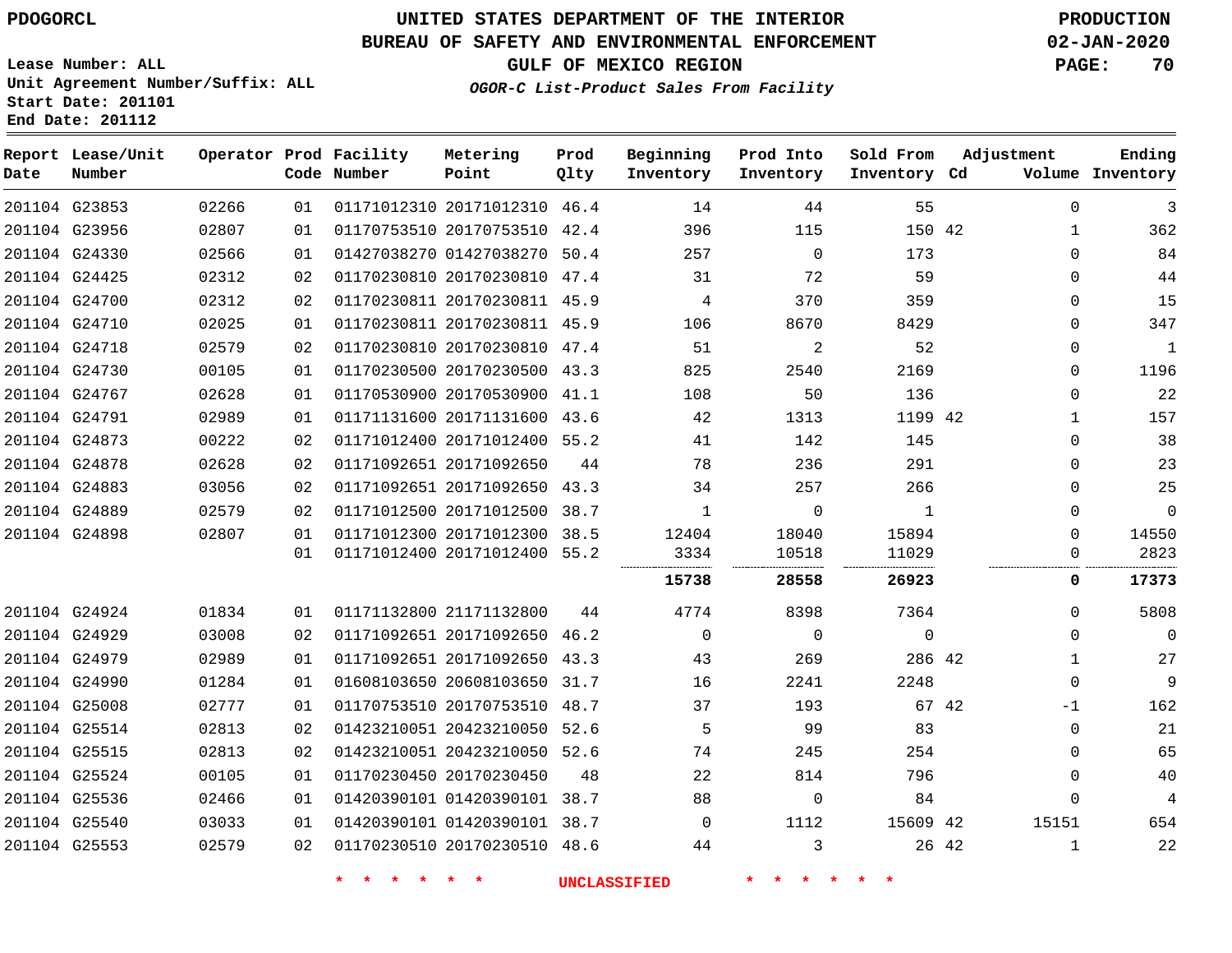**Report Lease/Unit**

# **UNITED STATES DEPARTMENT OF THE INTERIOR PDOGORCL PRODUCTION**

## **BUREAU OF SAFETY AND ENVIRONMENTAL ENFORCEMENT 02-JAN-2020**

**Lease Number: ALL Unit Agreement Number/Suffix: ALL Start Date: 201101**

**Operator Prod Facility**

**GULF OF MEXICO REGION PAGE: 71**

**Prod**

**Metering**

**Ending**

**OGOR-C List-Product Sales From Facility**

**Beginning Prod Into**

**Sold From**

**Adjustment**

| Date | Number        |       |    | Code Number | Point                        | Qlty | Inventory    | Inventory   | Inventory Cd |              | Volume Inventory |
|------|---------------|-------|----|-------------|------------------------------|------|--------------|-------------|--------------|--------------|------------------|
|      | 201104 G25561 | 02058 | 02 |             | 01170230450 20170230450      | 48   | 1214         | 8690        | 9478         | $\Omega$     | 426              |
|      | 201104 G25579 | 00105 | 01 |             | 01170230810 20170230810 47.4 |      | 26           | 45          | 43           | $\mathbf 0$  | 28               |
|      | 201104 G25605 | 00105 | 01 |             | 01170230810 20170230810 47.4 |      | 2            | 12          | 7            | $\mathbf 0$  | 7                |
|      | 201104 G25606 | 02025 | 01 |             | 01170230810 20170230810 47.3 |      | 274          | 546         | 485          | $\Omega$     | 335              |
|      | 201104 G25872 | 02025 | 01 |             | 01170230811 20170230811 45.9 |      | 29           | $\mathbf 0$ | 29           | $\Omega$     | $\mathbf 0$      |
|      | 201104 G25937 | 03075 | 02 |             | 01170230810 20170230810 47.4 |      | 1613         | 4520        | 3355 42      | $-1$         | 2777             |
|      | 201104 G25944 | 02266 | 01 |             | 01171131600 20171131600 43.6 |      | 13           | $\Omega$    | 13           | $\mathbf 0$  | $\Omega$         |
|      | 201104 G25965 | 02899 | 01 |             | 01171132800 21171132800      | 44   | 54           | 77          | 73           | $\mathbf 0$  | 58               |
|      | 201104 G26001 | 02628 | 01 |             | 01171132800 21171132800      | 44   | 1898         | 583         | 1748         | $\Omega$     | 733              |
|      | 201104 G26023 | 02579 | 02 |             | 01171012500 20171012500 38.7 |      | 149          | 957         | 976          | $\mathbf 0$  | 130              |
|      | 201104 G26032 | 03056 | 01 |             | 01171012300 20171012300 38.9 |      | 56           | 32          | 61           | $\mathbf 0$  | 27               |
|      | 201104 G26074 | 01284 | 01 |             | 01177122950 20177122950 30.4 |      | 61           | 19600       | 19605        | $\Omega$     | 56               |
|      | 201104 G26146 | 01586 | 01 |             | 01177258152 01177258152 30.6 |      | 1815         | 1790        | 2905         | $\Omega$     | 700              |
|      | 201104 G26281 | 02528 | 02 |             | 01170753850 20170753850 35.6 |      | 447          | $\mathbf 0$ | 37           | $\mathbf 0$  | 410              |
|      | 201104 G26451 | 02579 | 02 |             | 01423210051 20423210050 52.1 |      | 421          | 1748        | 1567         | $\mathbf 0$  | 602              |
|      | 201104 G26480 | 01978 | 02 |             | 01423210051 20423210050 52.6 |      | 40           | 886         | 800          | $\mathbf 0$  | 126              |
|      | 201104 G27003 | 02807 | 01 |             | 01170230810 20170230810 47.4 |      | 573          | 569         | 792          | $\Omega$     | 350              |
|      | 201104 G27070 | 00064 | 01 |             | 01170230811 20170230811 45.9 |      | 55           | 6554        | 6347         | $\Omega$     | 262              |
|      | 201104 G27100 | 01978 | 02 |             | 01171012310 20171012310 46.4 |      | 90           | 993         | 1006         | $\mathbf 0$  | 77               |
|      | 201104 G27121 | 02312 | 02 |             | 01171012400 20171012400 55.2 |      | 387          | 1832        | 1727         | $\mathbf 0$  | 492              |
|      | 201104 G27169 | 01284 | 01 |             | 01171012500 20171012500 38.7 |      | 2166         | 11650       | 12232        | $\Omega$     | 1584             |
|      | 201104 G27173 | 00105 | 01 |             | 01170513800 20170513800 32.7 |      | 2685         | 3216        | 5213         | $\Omega$     | 688              |
|      | 201104 G27194 | 01586 | 01 |             | 01177258152 01177258152 30.6 |      | 38           | $\mathbf 0$ | 31           | $\mathbf 0$  | 7                |
|      | 201104 G27215 | 01586 | 02 |             | 01177288152 01177288152 34.4 |      | 30           | 2           | $\mathbf 0$  | $\Omega$     | 32               |
|      | 201104 G27476 | 02672 | 01 |             | 01423210051 20423210050 48.7 |      | $\mathbf{1}$ | $\Omega$    | $\mathbf{1}$ | $\Omega$     | $\Omega$         |
|      | 201104 G27789 | 01284 | 01 |             | 01170530900 20170530900 41.1 |      | 1978         | 1085        | 2574         | $\Omega$     | 489              |
|      | 201104 G27831 | 02795 | 02 |             | 01170530900 20170530900 41.1 |      | 479          | 101         | 535          | $\mathbf 0$  | 45               |
|      | 201104 G27834 | 00222 | 01 |             | 01171132000 20171132000 44.3 |      | 3            | $\Omega$    | 3            | $\mathbf{0}$ | 0                |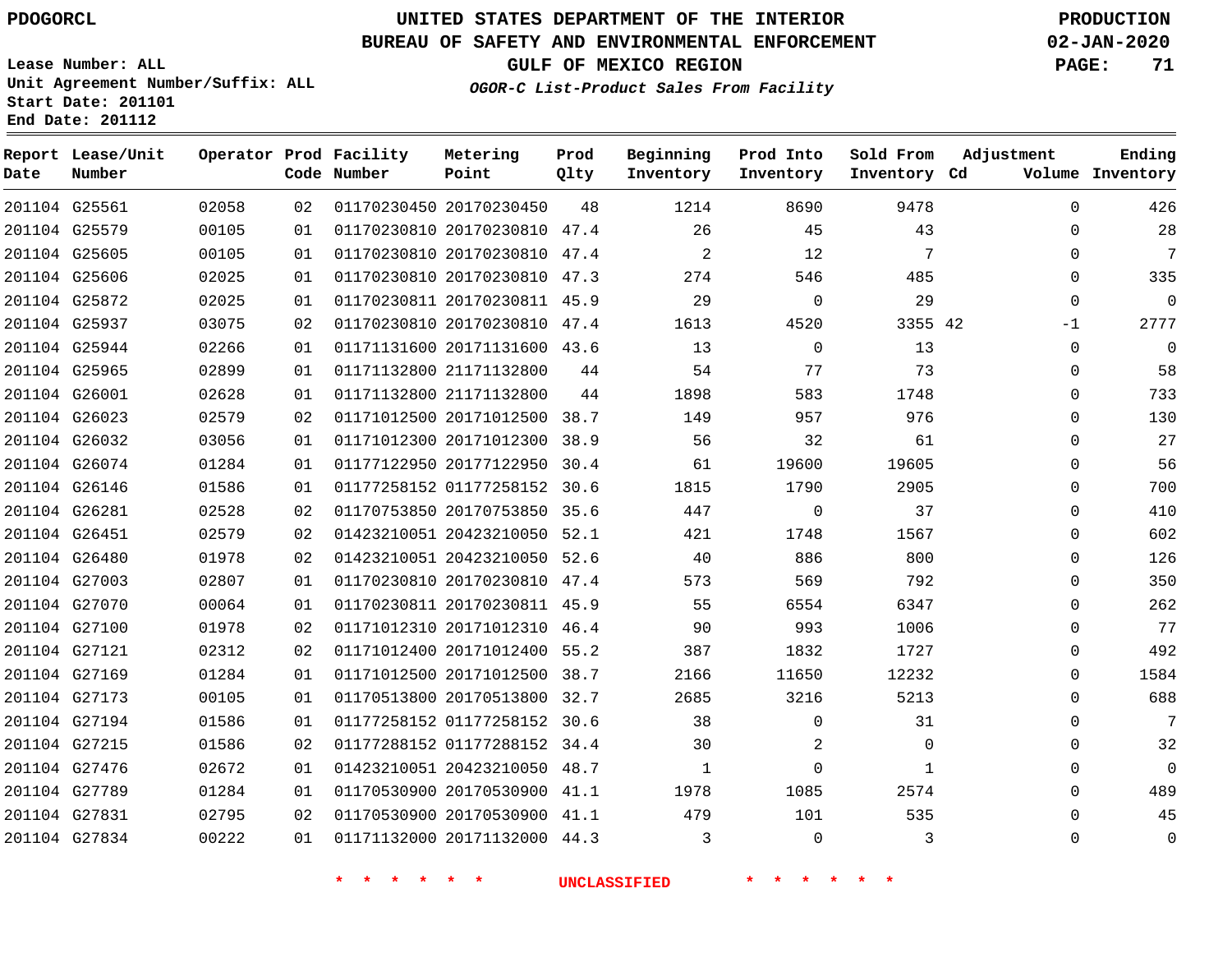# **UNITED STATES DEPARTMENT OF THE INTERIOR PDOGORCL PRODUCTION**

## **BUREAU OF SAFETY AND ENVIRONMENTAL ENFORCEMENT 02-JAN-2020**

**Lease Number: ALL Unit Agreement Number/Suffix: ALL Start Date: 201101**

**GULF OF MEXICO REGION PAGE: 72**

**OGOR-C List-Product Sales From Facility**

| Date   | Report Lease/Unit<br>Number |       |    | Operator Prod Facility<br>Code Number | Metering<br>Point            | Prod<br>Qlty | Beginning<br>Inventory | Prod Into<br>Inventory | Sold From<br>Inventory Cd | Adjustment |              | Ending<br>Volume Inventory |
|--------|-----------------------------|-------|----|---------------------------------------|------------------------------|--------------|------------------------|------------------------|---------------------------|------------|--------------|----------------------------|
|        | 201104 G27851               | 02628 | 02 |                                       | 01171132000 20171132000 44.3 |              | $\Omega$               | 2                      | $\overline{2}$            |            | $\mathbf 0$  | 0                          |
|        | 201104 G27927               | 02503 | 02 |                                       | 01171092651 20171092650 43.3 |              | 1700                   | 17515                  | 17478                     |            | $\Omega$     | 1737                       |
|        | 201104 G27988               | 00730 | 01 |                                       | 01608103650 20608103650 31.7 |              | 332                    | 92129                  | 92103                     |            | $\Omega$     | 358                        |
|        | 201104 G30654               | 02777 | 02 |                                       | 01170230810 20170230810 47.4 |              | 137                    | 362                    | 277                       |            | $\Omega$     | 222                        |
|        | 201104 G31003               | 02579 | 02 |                                       | 01423210051 20423210050 52.6 |              | 9                      | 1185                   | 1062                      |            | 0            | 132                        |
|        | 201104 G31040               | 02058 | 02 |                                       | 01170230450 20170230450      | 48           | 1408                   | 11290                  | 12145                     |            | 0            | 553                        |
|        | 201104 G31304               | 02714 | 01 |                                       | 01170230811 20170230811 45.9 |              | 91                     | 7636                   | 7422                      |            | 0            | 305                        |
|        | 201104 G31369               | 02628 | 02 |                                       | 01171092651 20171092650 43.3 |              | 6033                   | 51348                  | 52288                     |            | $\Omega$     | 5093                       |
|        | 201104 G31393               | 02769 | 02 |                                       | 01171132800 21171132800      | 44           | 495                    | $\Omega$               | 495                       |            | $\Omega$     | 0                          |
|        | 201104 G32113               | 02477 | 01 |                                       | 01170230811 20170230811      | 45.9         | 389                    | 32590                  | 31677                     |            | 0            | 1302                       |
|        | 201104 G32197               | 01364 | 02 |                                       | 01171012500 20171012500 38.7 |              | 2020                   | 8559                   | 9416                      |            | $\Omega$     | 1163                       |
|        | 201104 G32268               | 02904 | 02 |                                       | 01177298272 01177298272      | 47           | 49                     | $\mathbf 0$            | $\Omega$                  |            | $\Omega$     | 49                         |
|        | 201104 G33408               | 03075 | 02 |                                       | 01422450350 20422450350      | 46.8         | 503                    | 2321                   | 2082                      |            | $\Omega$     | 742                        |
| 201105 | 00016                       | 00687 | 01 |                                       | 01170513700 20170513700 20.6 |              | 470                    | $\mathbf 0$            | 470                       |            | $\Omega$     | $\mathbf 0$                |
|        |                             | 02375 | 01 |                                       | 01170513700 20170513700 20.6 |              | 6361                   | 23993                  | 25453 42                  |            | 1            | 4902                       |
|        |                             |       |    |                                       |                              |              | 6831                   | 23993                  | 25923                     |            | 1            | 4902                       |
| 201105 | 00026                       | 02375 | 01 |                                       | 01170513700 20170513700 20.6 |              | 11250                  | 51661                  | 52357 42                  |            | $\mathbf{1}$ | 10555                      |
| 201105 | 00032                       | 02375 | 01 |                                       | 01170513700 20170513700 30.9 |              | 685                    | 4935                   | 4696                      |            | $\Omega$     | 924                        |
| 201105 | 00033                       | 02375 | 01 |                                       | 01170513700 20170513700 30.9 |              | 888                    | 7298                   | 6821 42                   |            | $\mathbf{1}$ | 1366                       |
| 201105 | 00049                       | 00105 | 01 |                                       | 01171012300 20171012300 37.6 |              | 20816                  | 27542                  | 29339                     |            | $\Omega$     | 19019                      |
| 201105 | 00050                       | 00105 | 01 |                                       | 01171012300 20171012300 37.6 |              | 4767                   | 6078                   | 6648                      |            | 0            | 4197                       |
| 201105 | 00051                       | 00105 | 01 |                                       | 01171012300 20171012300 37.6 |              | 654                    | 793                    | 899                       |            | $\Omega$     | 548                        |
| 201105 | 00052                       | 00105 | 01 |                                       | 01171012300 20171012300 37.6 |              | 4577                   | 4422                   | 5945                      |            | 0            | 3054                       |
| 201105 | 00079                       | 01834 | 01 |                                       | 01170230810 20170230810 48.6 |              | 87                     | 158                    | 127 42                    |            | $-1$         | 117                        |
| 201105 | 00081                       | 00105 | 01 |                                       | 01170231300 01170231300      | 43           | $\mathbf 0$            | 257                    | 257                       |            | 0            | 0                          |
|        |                             |       | 01 |                                       | 01170230450 20170230450 48.5 |              | 11                     | 7                      | 18                        |            | 0            | $\Omega$                   |
|        |                             |       |    |                                       |                              |              | 11                     | 264                    | 275                       |            | 0            | 0                          |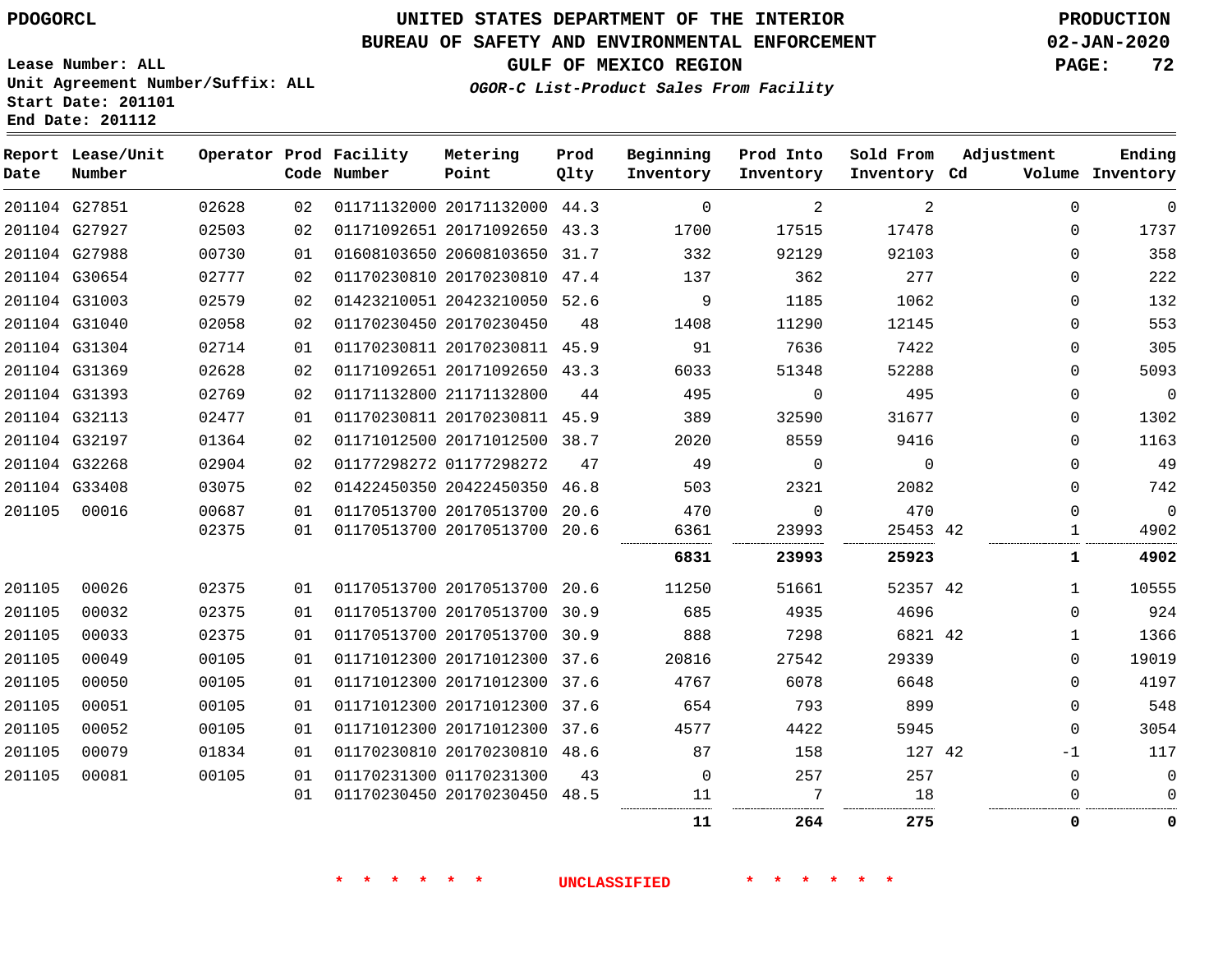**Lease Number: ALL**

# **UNITED STATES DEPARTMENT OF THE INTERIOR PDOGORCL PRODUCTION**

## **BUREAU OF SAFETY AND ENVIRONMENTAL ENFORCEMENT 02-JAN-2020**

**GULF OF MEXICO REGION PAGE: 73**

**OGOR-C List-Product Sales From Facility**

**Unit Agreement Number/Suffix: ALL Start Date: 201101 End Date: 201112**

| Date   | Report Lease/Unit<br>Number |       |    | Operator Prod Facility<br>Code Number | Metering<br>Point            | Prod<br>Qlty | Beginning<br>Inventory | Prod Into<br>Inventory | Sold From<br>Inventory Cd | Adjustment   | Ending<br>Volume Inventory |
|--------|-----------------------------|-------|----|---------------------------------------|------------------------------|--------------|------------------------|------------------------|---------------------------|--------------|----------------------------|
| 201105 | 00090                       | 02630 | 01 |                                       | 01170230810 20170230810 48.6 |              | 161                    | 179                    | 206 42                    | $-1$         | 133                        |
| 201105 | 00137                       | 00687 | 01 |                                       | 01170513700 20170513700 20.6 |              | 146                    | $\mathbf 0$            | 146                       | $\mathbf{0}$ | $\mathbf 0$                |
| 201105 | 00138                       | 00687 | 01 |                                       | 01170513700 20170513700 20.6 |              | 1745                   | $\Omega$               | 1745                      | $\mathbf 0$  | $\overline{0}$             |
| 201105 | 00184                       | 03147 | 02 |                                       | 01170230810 20170230810      | 48.6         | 438                    | 697                    | 616 42                    | $\mathbf{1}$ | 520                        |
| 201105 | 00190                       | 02312 | 01 |                                       | 01170230810 20170230810 48.6 |              | 56                     | 98                     | 81                        | $\mathbf 0$  | 73                         |
| 201105 | 00191                       | 02312 | 01 |                                       | 01170230810 20170230810 48.6 |              | 244                    | 369                    | 338                       | $\mathbf 0$  | 275                        |
| 201105 | 00196                       | 03041 | 01 |                                       | 01171012300 20171012300 37.6 |              | 13032                  | 16962                  | 18281                     | 0            | 11713                      |
| 201105 | 00244                       | 00105 | 01 |                                       | 01170231300 01170231300 43.1 |              | $\mathbf 0$            | 1189                   | 1189                      | $\mathbf 0$  | $\mathbf 0$                |
| 201105 | 00247                       | 00105 | 01 |                                       | 01170231300 01170231300      | 43           | $\mathbf 0$            | 829                    | 829                       | $\mathsf 0$  | $\mathbf 0$                |
| 201105 | 00253                       | 01364 | 02 |                                       | 01170230810 20170230810 48.6 |              | 1202                   | 2251                   | 1776                      | $\mathbf{0}$ | 1677                       |
|        |                             | 02025 | 01 |                                       | 01170230810 20170230810 48.5 |              | 17                     | 24                     | 24                        | $\mathbf{0}$ | 20                         |
|        |                             |       |    |                                       |                              |              | 1219                   | 2275                   | 1800                      | 0            | 1697                       |
| 201105 | 00317                       | 02970 | 02 |                                       | 01171012310 20171012310 46.4 |              | 23                     | 297                    | 291                       | $\mathbf 0$  | 29                         |
| 201105 | 00353                       | 02266 | 01 |                                       | 01170754800 20170754800 29.3 |              | 60                     | 114                    | 148                       | $\mathbf 0$  | 26                         |
| 201105 | 00367                       | 02375 | 01 |                                       | 01170513700 20170513700 20.6 |              | 155                    | 618                    | 647                       | $\mathbf 0$  | 126                        |
| 201105 | 00424                       | 00064 | 01 |                                       | 01171012400 20171012400 56.4 |              | 14                     | 154                    | 120                       | $\mathbf 0$  | 48                         |
| 201105 | 00434                       | 01284 | 01 |                                       | 01177112605 2017711260Y 32.4 |              | 2735                   | 11229                  | 11559                     | $\mathbf 0$  | 2405                       |
| 201105 | 00453                       | 01284 | 01 |                                       | 01177112605 2017711260Y 32.4 |              | 1225                   | 6606                   | 6416                      | $\mathbf 0$  | 1415                       |
| 201105 | 00464                       | 00078 | 01 |                                       | 01170573602 20170573602 33.8 |              | 235                    | 1237                   | 871                       | 0            | 601                        |
| 201105 | 00466                       | 00064 | 01 |                                       | 01171012400 20171012400 56.4 |              | 1244                   | 4146                   | 4104 42                   | $\mathbf{1}$ | 1287                       |
| 201105 | 00479                       | 00105 | 01 |                                       | 01171012500 20171012500      | 39.4         | 925                    | 6160                   | 6253                      | $\mathsf 0$  | 832                        |
| 201105 | 00487                       | 03033 | 01 |                                       | 01171132800 21171132800 47.6 |              | 4389                   | 7104                   | 6066                      | $\mathbf{0}$ | 5427                       |
| 201105 | 00495                       | 03033 | 01 |                                       | 01171132800 21171132800 47.6 |              | 2659                   | 3496                   | 3173                      | $\mathbf 0$  | 2982                       |
| 201105 | 00518                       | 03033 | 01 |                                       | 01170230450 20170230450      | 48.6         | 68                     | 1183                   | 1175                      | $\mathbf 0$  | 76                         |
| 201105 | 00526                       | 00105 | 01 |                                       | 01170230810 20170230810 48.5 |              | 944                    | 1534                   | 1335                      | $\mathbf 0$  | 1143                       |
| 201105 | 00541                       | 02589 | 01 |                                       | 01170530900 20170530900 40.7 |              | $\mathbf 0$            | 43                     | 43                        | 0            | $\overline{0}$             |
| 201105 | 00559                       | 00687 | 01 |                                       | 01171131600 20171131600 43.6 |              | 75                     | 732                    | 748                       | $\mathbf 0$  | 59                         |
| 201105 | 00560                       | 00687 | 01 |                                       | 01171131600 20171131600 43.6 |              | 113                    | 255                    | 347                       | $\mathbf 0$  | $2\sqrt{1}$                |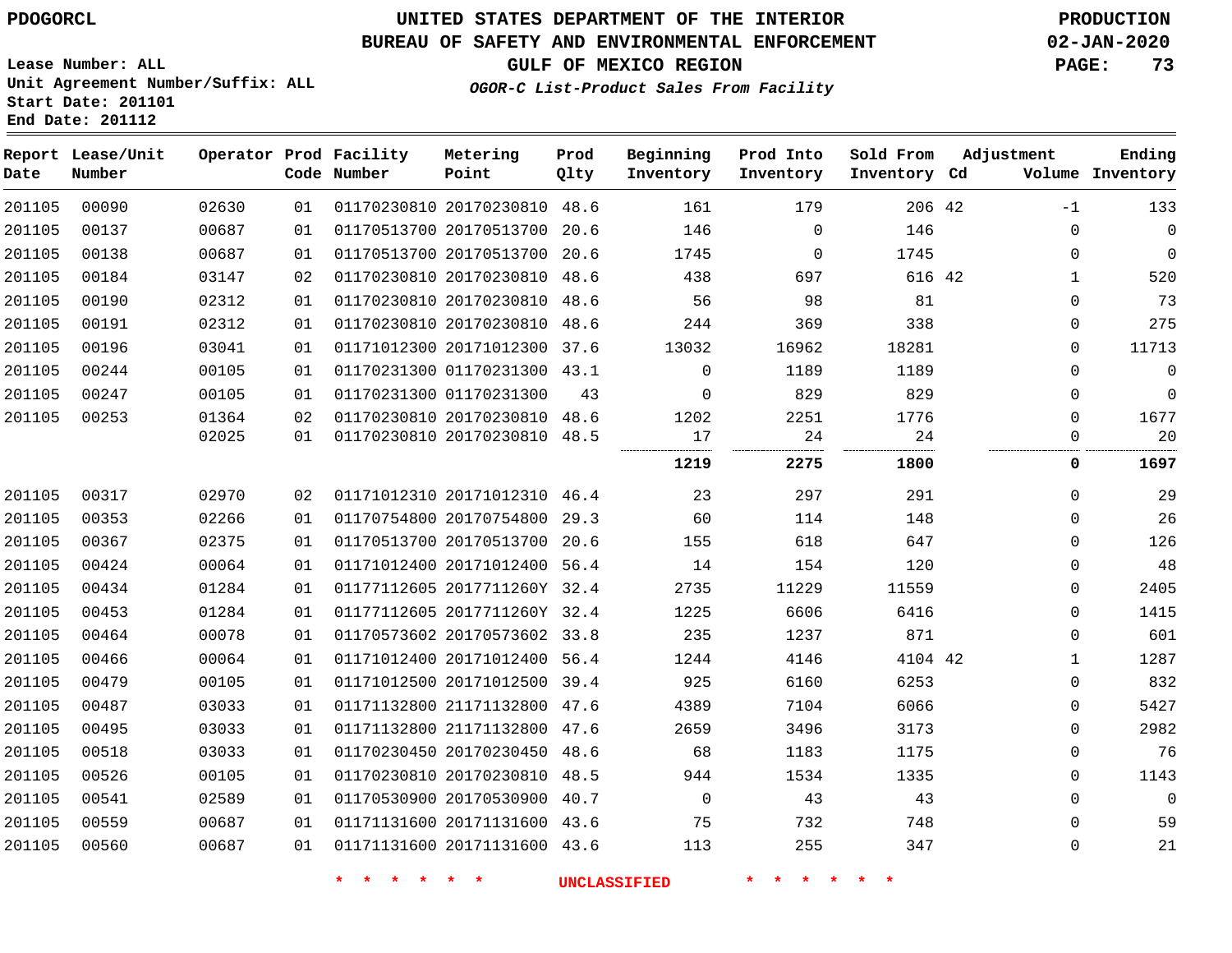**End Date: 201112**

## **UNITED STATES DEPARTMENT OF THE INTERIOR PDOGORCL PRODUCTION**

#### **BUREAU OF SAFETY AND ENVIRONMENTAL ENFORCEMENT 02-JAN-2020**

**Lease Number: ALL Unit Agreement Number/Suffix: ALL Start Date: 201101**

**GULF OF MEXICO REGION PAGE: 74**

**OGOR-C List-Product Sales From Facility**

| Date   | Report Lease/Unit<br>Number |       |    | Operator Prod Facility<br>Code Number | Metering<br>Point            | Prod<br>Qlty | Beginning<br>Inventory | Prod Into<br>Inventory | Sold From<br>Inventory Cd | Adjustment   | Ending<br>Volume Inventory |
|--------|-----------------------------|-------|----|---------------------------------------|------------------------------|--------------|------------------------|------------------------|---------------------------|--------------|----------------------------|
| 201105 | 00577                       | 03056 | 01 |                                       | 01171012300 20171012300 37.6 |              | 7335                   | 45174                  | 21506                     | $\Omega$     | 31003                      |
| 201105 | 00593                       | 01834 | 01 |                                       | 01171012300 20171012300 37.6 |              | 22113                  | 18563                  | 22100                     | $\Omega$     | 18576                      |
|        |                             | 02589 | 01 |                                       | 01171012300 20171012300 35.5 |              | $\overline{0}$         | $\overline{0}$         | $\overline{0}$            | $\mathbf 0$  | $\Omega$                   |
|        |                             |       |    |                                       |                              |              | 22113                  | 18563                  | 22100                     | $\mathbf 0$  | 18576                      |
| 201105 | 00605                       | 02899 | 01 |                                       | 01170573602 20170573602 42.6 |              | 1317                   | 2605                   | 2662                      | $\Omega$     | 1260                       |
| 201105 | 00680                       | 03033 | 01 |                                       | 01170230700 20170230700 47.8 |              | 616                    | 7719                   | 7746                      | $\Omega$     | 589                        |
| 201105 | 00691                       | 02312 | 02 |                                       | 01170754201 01170754201 37.2 |              | 1026                   | 1927                   | 1655                      | $\Omega$     | 1298                       |
| 201105 | 00693                       | 02266 | 01 |                                       | 01170754800 20170754800 29.3 |              | 168                    | 826                    | 808                       | $\Omega$     | 186                        |
| 201105 | 00694                       | 02266 | 01 |                                       | 01170754800 20170754800 29.3 |              | 1675                   | 12385                  | 11277                     | $\Omega$     | 2783                       |
| 201105 | 00697                       | 02266 | 01 |                                       | 01170754800 20170754800 29.3 |              | 438                    | 2086                   | 2055                      | $\Omega$     | 469                        |
| 201105 | 00758                       | 00105 | 01 |                                       | 01170230810 20170230810 48.5 |              | 109                    | 139                    | 144                       | $\Omega$     | 104                        |
| 201105 | 00763                       | 01284 | 01 |                                       | 01170230810 20170230810 48.6 |              | 576                    | 580                    | 724                       | $\Omega$     | 432                        |
| 201105 | 00767                       | 00105 | 01 |                                       | 01170230810 20170230810 48.6 |              | 38                     | 58                     | 53                        | $\mathbf 0$  | 43                         |
| 201105 | 00775                       | 01834 | 01 |                                       | 01171131600 20171131600 43.6 |              | 433                    | 5049                   | 5072 42                   | $-1$         | 409                        |
| 201105 | 00777                       | 03033 | 01 |                                       | 01171132000 20171132000 42.3 |              | $\overline{4}$         | 136                    | 137 42                    | $\mathbf{1}$ | 4                          |
| 201105 | 00778                       | 03033 | 01 |                                       | 01171132000 20171132000 42.3 |              | 89                     | 2210                   | 2233                      | $\Omega$     | 66                         |
| 201105 | 00787                       | 02312 | 01 |                                       | 01171092651 20171092650      | 44           | 10                     | 50                     | 49                        | $\Omega$     | 11                         |
| 201105 | 00796                       | 02628 | 02 |                                       | 01171092651 20171092650      | 44           | 2732                   | 26905                  | 23924                     | $\Omega$     | 5713                       |
| 201105 | 00797                       | 00105 | 01 |                                       | 01171012300 20171012300 37.6 |              | 1806                   | 2750                   | 2657                      | $\Omega$     | 1899                       |
| 201105 | 00819                       | 00078 | 01 |                                       | 01171132800 21171132800 47.6 |              | 43                     | 11                     | 28                        | $\Omega$     | 26                         |
| 201105 | 00839                       | 02451 | 01 |                                       | 01170513800 20170513800 32.9 |              | 1636                   | 6557                   | 6129                      | $\Omega$     | 2064                       |
|        | 201105 754302006A           | 00078 | 01 |                                       | 01170573601 20170573601 26.5 |              | 290                    | 1829                   | 1886 42                   | $-1$         | 232                        |
|        | 201105 754303001A           | 00059 | 01 |                                       | 01170230811 20170230811 47.3 |              | 285                    | 5760                   | 4322 09                   | $-1393$      | 330                        |
|        | 201105 754304003A           | 00078 | 01 |                                       | 01170230400 20170230400 50.2 |              | $\overline{4}$         | $\overline{7}$         | 9                         | $\mathbf 0$  | $\sqrt{2}$                 |
|        | 201105 754305004A           | 02899 | 01 |                                       | 01171132000 20171132000 42.3 |              | $\mathbf 0$            | 271                    | 262 42                    | $-1$         | 8                          |
|        | 201105 754307005A           | 00078 | 01 |                                       | 01170573601 20170573601 26.4 |              | 8                      | 58                     | 58 42                     | $-1$         | 7                          |
|        | 201105 754307017A           | 00362 | 02 |                                       | 01170230811 20170230811 47.3 |              | 374                    | 7007                   | 6980                      | $\Omega$     | 401                        |
|        | 201105 754309002A           | 00981 | 01 |                                       | 01170753850 20170753850 29.3 |              | 362                    | 92                     | 66                        | $\Omega$     | 388                        |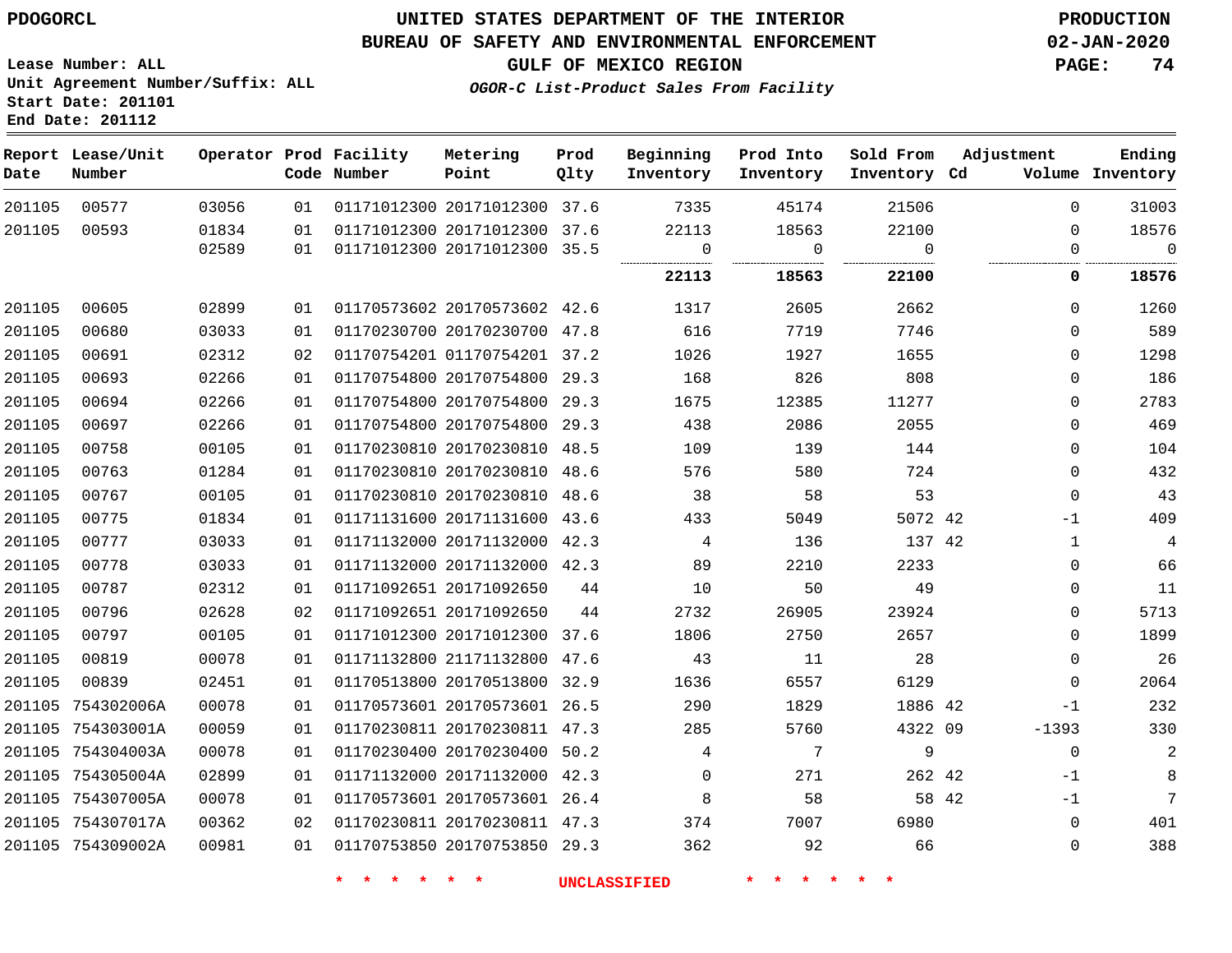**End Date: 201112**

## **UNITED STATES DEPARTMENT OF THE INTERIOR PDOGORCL PRODUCTION**

#### **BUREAU OF SAFETY AND ENVIRONMENTAL ENFORCEMENT 02-JAN-2020**

**Lease Number: ALL Unit Agreement Number/Suffix: ALL Start Date: 201101**

**GULF OF MEXICO REGION PAGE: 75**

**OGOR-C List-Product Sales From Facility**

| Date | Report Lease/Unit<br>Number |       |    | Operator Prod Facility<br>Code Number | Metering<br>Point            | Prod<br>Qlty | Beginning<br>Inventory | Prod Into<br>Inventory | Sold From<br>Inventory Cd | Adjustment      |              | Ending<br>Volume Inventory |
|------|-----------------------------|-------|----|---------------------------------------|------------------------------|--------------|------------------------|------------------------|---------------------------|-----------------|--------------|----------------------------|
|      | 201105 754310009A           | 00078 | 01 |                                       | 01170573601 20170573601 26.4 |              | 221                    | 1918                   | 1895                      |                 | $\Omega$     | 244                        |
|      | 201105 7543880060           | 00105 | 01 |                                       | 01170230450 20170230450 48.5 |              | 4                      | 209                    | 200                       |                 | $\Omega$     | 13                         |
|      | 201105 7543890080           | 02375 | 01 |                                       | 01170513700 20170513700 25.9 |              | 398                    | 1078                   | 1236 05                   |                 | $-38$        | 202                        |
|      | 201105 7543890220           | 00105 | 01 |                                       | 01608158271 01608158271      | 25           | $\Omega$               | 50                     | 50                        |                 | $\Omega$     | $\overline{0}$             |
|      | 201105 7543900080           | 00105 | 01 |                                       | 01177245111 01177245111      | $\Omega$     | 131                    | 13                     | $\Omega$                  |                 | $\Omega$     | 144                        |
|      | 201105 7543930100           | 00362 | 02 |                                       | 01170230810 20170230810 48.6 |              | 2466                   | 3880                   | 3454                      |                 | $\mathbf 0$  | 2892                       |
|      | 201105 7543930200           | 00105 | 01 |                                       | 01171012310 20171012310 46.5 |              | 1442                   | 17728                  | 17455                     |                 | $\mathbf 0$  | 1715                       |
|      |                             | 01284 | 01 |                                       | 0117709260L 2017709260L 40.3 |              | 0                      | 1928                   | 1928                      |                 | $\Omega$     | $\Omega$                   |
|      |                             |       |    |                                       |                              |              | 1442                   | 19656                  | 19383                     |                 | 0            | 1715                       |
|      | 201105 7543940080           | 00222 | 01 |                                       | 01170230811 20170230811 47.3 |              | $\overline{0}$         | $\mathbf 0$            |                           | 0 <sub>13</sub> | 19           | 19                         |
|      |                             |       | 01 |                                       | 01171132800 20170230811 47.3 |              | 23                     | 316                    | 320 11                    |                 | $-19$        | $\Omega$                   |
|      |                             |       |    |                                       |                              |              | 23                     | 316                    | 320                       |                 | 0            | 19                         |
|      | 201105 754395019A           | 00105 | 01 |                                       | 01420390101 01420390101      | $\Omega$     | 25                     | 122                    | $\Omega$                  |                 | $\Omega$     | 147                        |
|      | 201105 754396015A           | 01284 | 01 |                                       | 01608103650 20608103650 31.4 |              | 35                     | 7434                   | 7455                      |                 | 0            | 14                         |
|      | 201105 8910020210           | 02451 | 01 |                                       | 01170513800 20170513800      | 32.9         | 18792                  | 77628                  | 71987                     |                 | $\Omega$     | 24433                      |
|      | 201105 8910024540           | 02451 | 01 |                                       | 01170513800 20170513800 32.9 |              | 14696                  | 45362                  | 45781                     |                 | $\Omega$     | 14277                      |
|      | 201105 8910029320           | 02375 | 01 |                                       | 01170513700 20170513700 30.9 |              | 6905                   | 49832                  | 47413                     |                 | $\Omega$     | 9324                       |
|      | 201105 8910034440           | 00730 | 01 |                                       | 01170513700 20170513700      | 33.2         | $\mathbf 0$            | 6695                   | 5461                      |                 | $\mathbf 0$  | 1234                       |
|      |                             | 02375 | 01 |                                       | 01170513700 20170513700 32.9 |              | 17780                  | 70492                  | 75081 42                  |                 | 2            | 13193                      |
|      |                             |       |    |                                       |                              |              | 17780                  | 77187                  | 80542                     |                 | 2            | 14427                      |
|      | 201105 8910039150           | 00078 | 01 |                                       | 01170573601 20170573601 26.5 |              | 1740                   | 10508                  | 10910 42                  |                 | $-3$         | 1335                       |
|      | 201105 8910063810           | 02904 | 02 |                                       | 01170230450 20170230450 48.6 |              | 2                      | 28                     | 28                        |                 | $\Omega$     | $\overline{2}$             |
|      |                             | 03035 | 01 |                                       | 01170230450 20170230450 48.6 |              | 0                      | 2931                   | 2921 47                   |                 | 179          | 189                        |
|      |                             |       |    |                                       |                              |              | $\mathbf{2}$           | 2959                   | 2949                      |                 | 179          | 191                        |
|      | 201105 8910066690           | 00078 | 01 |                                       | 01170573602 20170573602 33.8 |              | 360                    | 1761                   | 1266 42                   |                 | $\mathbf{1}$ | 856                        |
|      | 201105 8910086400           | 02893 | 02 |                                       | 01171012400 20171012400 56.4 |              | 256                    | 864                    | 852                       |                 | $\Omega$     | 268                        |
|      | 201105 8910087640           | 00105 | 01 |                                       | 01171092800 21171132800 47.6 |              | 2465                   | 2686                   | 2697                      |                 | $\Omega$     | 2454                       |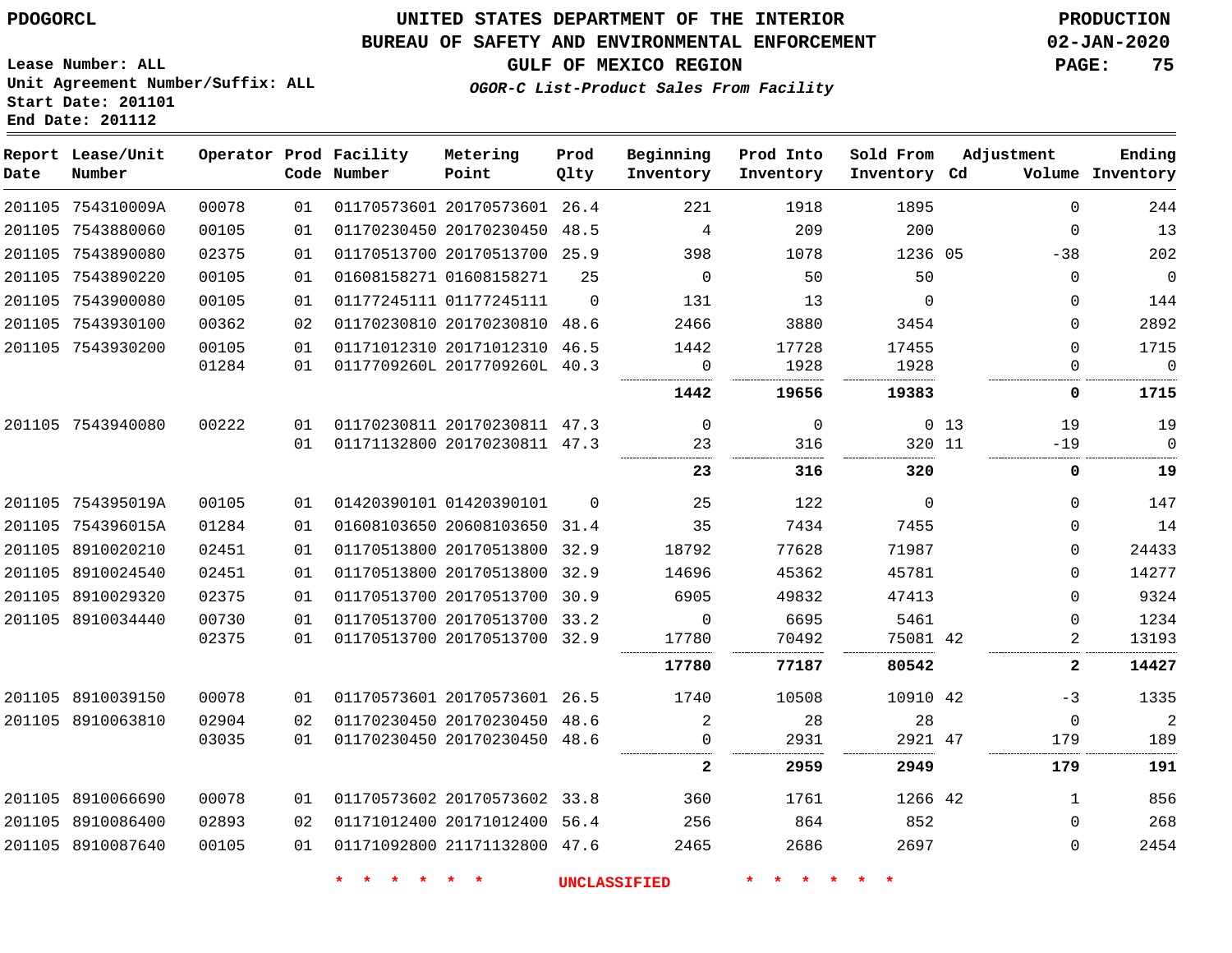## **BUREAU OF SAFETY AND ENVIRONMENTAL ENFORCEMENT 02-JAN-2020**

**Lease Number: ALL Unit Agreement Number/Suffix: ALL Start Date: 201101 End Date: 201112**

**GULF OF MEXICO REGION PAGE: 76**

**OGOR-C List-Product Sales From Facility**

| Date   | Report Lease/Unit<br>Number |       |    | Operator Prod Facility<br>Code Number | Metering<br>Point            | Prod<br>Qlty | Beginning<br>Inventory | Prod Into<br>Inventory | Sold From<br>Inventory Cd | Adjustment     | Ending<br>Volume Inventory |
|--------|-----------------------------|-------|----|---------------------------------------|------------------------------|--------------|------------------------|------------------------|---------------------------|----------------|----------------------------|
| 201105 | 8910087670                  | 02312 | 01 |                                       | 01170754201 01170754201 37.2 |              | 359                    | 424                    | 499 42                    | $\overline{2}$ | 286                        |
|        | 201105 8910088130           | 00078 | 01 |                                       | 01171132800 21171132800 47.6 |              | 466                    | 778                    | 575 42                    | $\mathbf{1}$   | 670                        |
|        | 201105 8910088160           | 01284 | 01 |                                       | 01171132800 21171132800      | 47.6         | $\mathbf 0$            | 153                    | 80                        | $\mathbf 0$    | 73                         |
|        | 201105 8910089160           | 02375 | 01 |                                       | 01170513700 20170513700      | 26.2         | 1036                   | 5408                   | 5432                      | $\Omega$       | 1012                       |
|        | 201105 891008927AC          | 00078 | 01 |                                       | 01170230400 20170230400      | 50.4         | 6                      | $\mathbf 0$            | 6                         | $\Omega$       | $\mathbf 0$                |
|        | 201105 891008927AE          | 00078 | 01 |                                       | 01170230400 20170230400      | 50.3         | 124                    | 134                    | 162 09                    | $-64$          | 32                         |
|        | 201105 891008927AG          | 00078 | 01 |                                       | 01170230400 20170230400      | 50.2         | 281                    | 723                    | 760 09                    | $-70$          | 174                        |
|        | 201105 891008927Y           | 00078 | 01 |                                       | 01170230400 20170230400      | 50.1         | 8                      | 107                    | 89                        | 0              | 26                         |
|        | 201105 891008946C           | 01834 | 01 |                                       | 01171012500 20171012500 39.4 |              | 31                     | 138                    | 151 42                    | 1              | 19                         |
|        | 201105 8910116580           | 02375 | 01 |                                       | 01170513700 20170513700      | 26.2         | 1385                   | 6829                   | 6936                      | $\mathbf 0$    | 1278                       |
|        | 201105 8910116740           | 02375 | 01 |                                       | 01170513700 20170513700 26.2 |              | 318                    | 1605                   | 1622 42                   | $-1$           | 300                        |
|        | 201105 8910116770           | 02375 | 01 |                                       | 01170513700 20170513700      | 26.2         | 496                    | 2303                   | 2368                      | $\mathbf 0$    | 431                        |
|        | 201105 8910116790           | 02375 | 01 |                                       | 01170513700 20170513700 26.2 |              | 1807                   | 10012                  | 9945                      | 0              | 1874                       |
|        | 201105 8910116800           | 02375 | 01 |                                       | 01170513700 20170513700 26.2 |              | 3450                   | 19002                  | 18897 42                  | $\mathbf{1}$   | 3556                       |
|        | 201105 891011687A           | 02266 | 01 |                                       | 01170754800 20170754800 29.3 |              | 260                    | 1224                   | 1208                      | $\mathbf 0$    | 276                        |
| 201105 | 891011687D                  | 02266 | 01 |                                       | 01170754800 20170754800      | 29.3         | 106                    | 512                    | 504                       | $\mathbf{0}$   | 114                        |
|        | 201105 891011687E           | 02266 | 01 |                                       | 01170754800 20170754800      | 29.3         | 42                     | 205                    | 201                       | $\Omega$       | 46                         |
|        | 201105 8910117330           | 02266 | 01 |                                       | 01170754800 20170754800      | 29.3         | 7                      | 29                     | 29                        | $\Omega$       | 7                          |
|        | 201105 8910123210           | 00687 | 01 |                                       | 0117709260A 2017709260A      | 34           | 45                     | 1792                   | 1790                      | 0              | 47                         |
|        | 201105 8910123270           | 00105 | 01 |                                       | 01177215100 20177215102 30.3 |              | 42                     | 5649                   | 5642                      | $\Omega$       | 49                         |
|        | 201105 8910123320           | 00105 | 01 |                                       | 01177215100 20177215102 30.3 |              | 93                     | 11642                  | 11634                     | 0              | 101                        |
|        | 201105 8910123330           | 00105 | 01 |                                       | 01177215100 20177215102 30.3 |              | 134                    | 15447                  | 15447                     | $\Omega$       | 134                        |
|        | 201105 8910123350           | 03033 | 02 |                                       | 01171012500 20171012500      | 39.4         | 26                     | 354                    | 332                       | 0              | 48                         |
|        | 201105 8910123390           | 00105 | 01 |                                       | 01171131800 20171131800 46.1 |              | 1615                   | 879                    | 853                       | $\mathbf{0}$   | 1641                       |
|        | 201105 8910161330           | 02266 | 01 |                                       | 01170754800 20170754800      | 29.3         | 46                     | 40                     | 77                        | $\mathbf{0}$   | 9                          |
|        | 201105 8910169280           | 00276 | 01 |                                       | 01171132000 20171132000 42.3 |              | 306                    | 7739                   | 7813                      | $\Omega$       | 232                        |
|        | 201105 8910169290           | 00276 | 01 |                                       | 01171132000 20171132000 42.3 |              | 131                    | 3875                   | 3890                      | $\mathbf 0$    | 116                        |
|        | 201105 8910169300           | 00491 | 01 |                                       | 01170230810 20170230810 48.5 |              | 76                     | 84                     | 97                        | $\Omega$       | 63                         |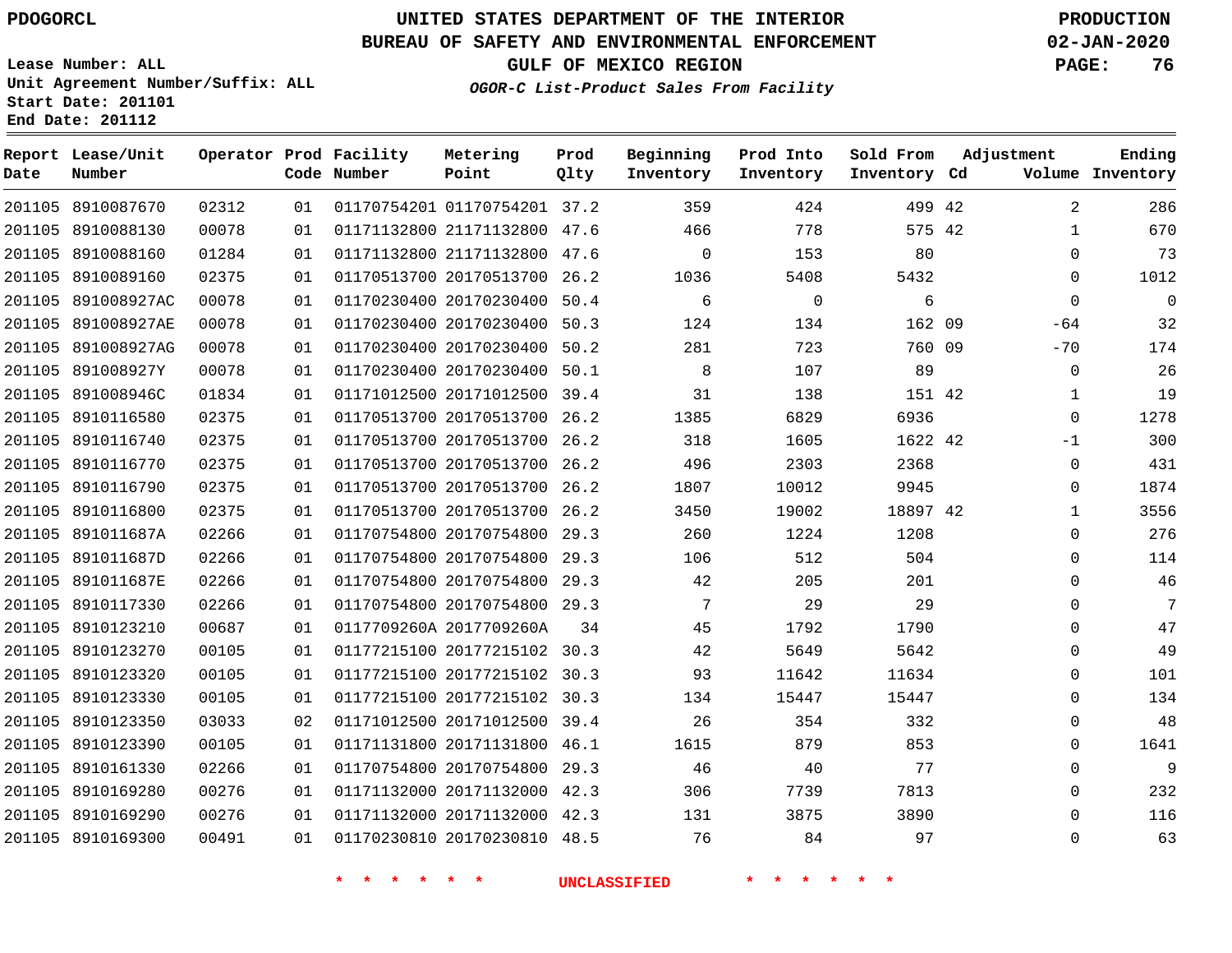**End Date: 201112**

# **UNITED STATES DEPARTMENT OF THE INTERIOR PDOGORCL PRODUCTION**

## **BUREAU OF SAFETY AND ENVIRONMENTAL ENFORCEMENT 02-JAN-2020**

**Lease Number: ALL Unit Agreement Number/Suffix: ALL Start Date: 201101**

**GULF OF MEXICO REGION PAGE: 77**

**OGOR-C List-Product Sales From Facility**

| Date | Report Lease/Unit<br>Number |       |    | Operator Prod Facility<br>Code Number | Metering<br>Point            | Prod<br>Qlty | Beginning<br>Inventory | Prod Into<br>Inventory | Sold From<br>Inventory Cd | Adjustment |                | Ending<br>Volume Inventory |
|------|-----------------------------|-------|----|---------------------------------------|------------------------------|--------------|------------------------|------------------------|---------------------------|------------|----------------|----------------------------|
|      | 201105 8910169370           | 00276 | 01 |                                       | 01171132000 20171132000 42.3 |              | 163                    | 4059                   | 4100                      |            | $\Omega$       | 122                        |
|      | 201105 8910202350           | 00276 | 01 |                                       | 01170513700 20170513700 33.6 |              | 6809                   | 28650                  | 30099 42                  |            | $\overline{2}$ | 5362                       |
|      | 201105 8910202550           | 00105 | 01 |                                       | 01170230810 20170230810 48.5 |              | 65                     | 85                     | 87                        |            | 0              | 63                         |
|      | 201105 8910202560           | 02375 | 01 |                                       | 01170513700 20170513700 31.5 |              | 1819                   | 9512                   | 9551                      |            | $\Omega$       | 1780                       |
|      | 201105 G00974               | 00105 | 01 |                                       | 01171132000 20171132000 42.2 |              | 124                    | 1261                   | 1347                      |            | $\Omega$       | 38                         |
|      | 201105 G00985               | 00687 | 01 |                                       | 0117709260A 2017709260A      | 34           | 332                    | 12620                  | 12622                     |            | 0              | 330                        |
|      | 201105 G00987               | 00105 | 01 |                                       | 01171132800 21171132800 47.5 |              | 302                    | 323                    | 327                       |            | 0              | 298                        |
|      | 201105 G00989               | 00003 | 01 |                                       | 01171012400 20171012400      | $\mathbf 0$  | 1022                   | $\overline{0}$         | $\mathbf 0$               |            | 0              | 1022                       |
|      | 201105 G01025               | 01284 | 01 |                                       | 01171092651 20171092650      | 44           | $\Omega$               | 169                    | 133                       |            | $\Omega$       | 36                         |
|      | 201105 G01027               | 00162 | 01 |                                       | 01177122606 20177122606 41.1 |              | $\mathbf 0$            | 5044                   | 5044                      |            | 0              | $\Omega$                   |
|      | 201105 G01036               | 03033 | 01 |                                       | 01420390101 20171092650      | 44           | 769                    | 8011                   | 7077                      |            | $\Omega$       | 1703                       |
|      | 201105 G01082               | 01364 | 02 |                                       | 01170753510 20170753510 45.8 |              | 575                    | 253                    | 253                       |            | 0              | 575                        |
|      | 201105 G01083               | 02375 | 01 |                                       | 01170513700 20170513700 26.2 |              | 2212                   | 12437                  | 12322 42                  |            | 1              | 2328                       |
|      | 201105 G01090               | 02375 | 01 |                                       | 01170513700 20170513700      | 26.2         | 2815                   | 13723                  | 13969 42                  |            | $-1$           | 2568                       |
|      | 201105 G01091               | 02375 | 01 |                                       | 01170513700 20170513700 26.2 |              | 365                    | 2278                   | 2217                      |            | $\mathbf 0$    | 426                        |
|      | 201105 G01092               | 02375 | 01 |                                       | 01170513700 20170513700 26.2 |              | 1705                   | 8592                   | 8690 42                   |            | 1              | 1608                       |
|      | 201105 G01096               | 02375 | 01 |                                       | 01170513700 20170513700 26.2 |              | $\mathbf{1}$           | $\mathbf 0$            | 1                         |            | 0              | $\mathbf 0$                |
|      | 201105 G01127               | 02630 | 01 |                                       | 01171132000 20171132000 42.3 |              | 33                     | 389                    | 411 42                    |            | 1              | 12                         |
|      | 201105 G01153               | 01834 | 01 |                                       | 01171132800 21171132800 47.6 |              | 1492                   | 803                    | 1202 42                   |            | $\mathbf{1}$   | 1094                       |
|      | 201105 G01194               | 00105 | 01 |                                       | 01177072601 20177072601      | 47           | $\Omega$               | 5907                   | 5907                      |            | $\Omega$       | $\Omega$                   |
|      | 201105 G01196               | 03041 | 01 |                                       | 01171132800 21171132800 47.6 |              | 183                    | 266                    | 237                       |            | 0              | 212                        |
|      | 201105 G01198               | 00105 | 01 |                                       | 01171092651 20171092650      | 44           | $\mathbf 0$            | 39                     | 31                        |            | $\Omega$       | 8                          |
|      | 201105 G01208               | 00105 | 01 |                                       | 01171092651 20171092650      | 44           | 52                     | 2844                   | 2292 42                   |            | 1              | 605                        |
|      | 201105 G01210               | 03041 | 01 |                                       | 01171132800 21171132800      | 47.6         | 3121                   | 3515                   | 3477 42                   |            | 5              | 3164                       |
|      | 201105 G01216               | 00222 | 01 |                                       | 01177082958 20177082958      | 39.9         | $\mathbf 0$            | 8607                   | 8607                      |            | 0              | $\mathbf{0}$               |
|      | 201105 G01220               | 00105 | 01 |                                       | 01177092600 20177092600 44.8 |              | 242                    | 5789                   | 5929                      |            | $\Omega$       | 102                        |
|      | 201105 G01256               | 02628 | 01 |                                       | 01171012500 20171012500 39.4 |              | 9                      | 97                     | 93                        |            | $\Omega$       | 13                         |
|      | 201105 G01261               | 03033 | 02 |                                       | 01171012500 20171012500 39.4 |              | 9                      | 70                     | 69                        |            | 0              | 10                         |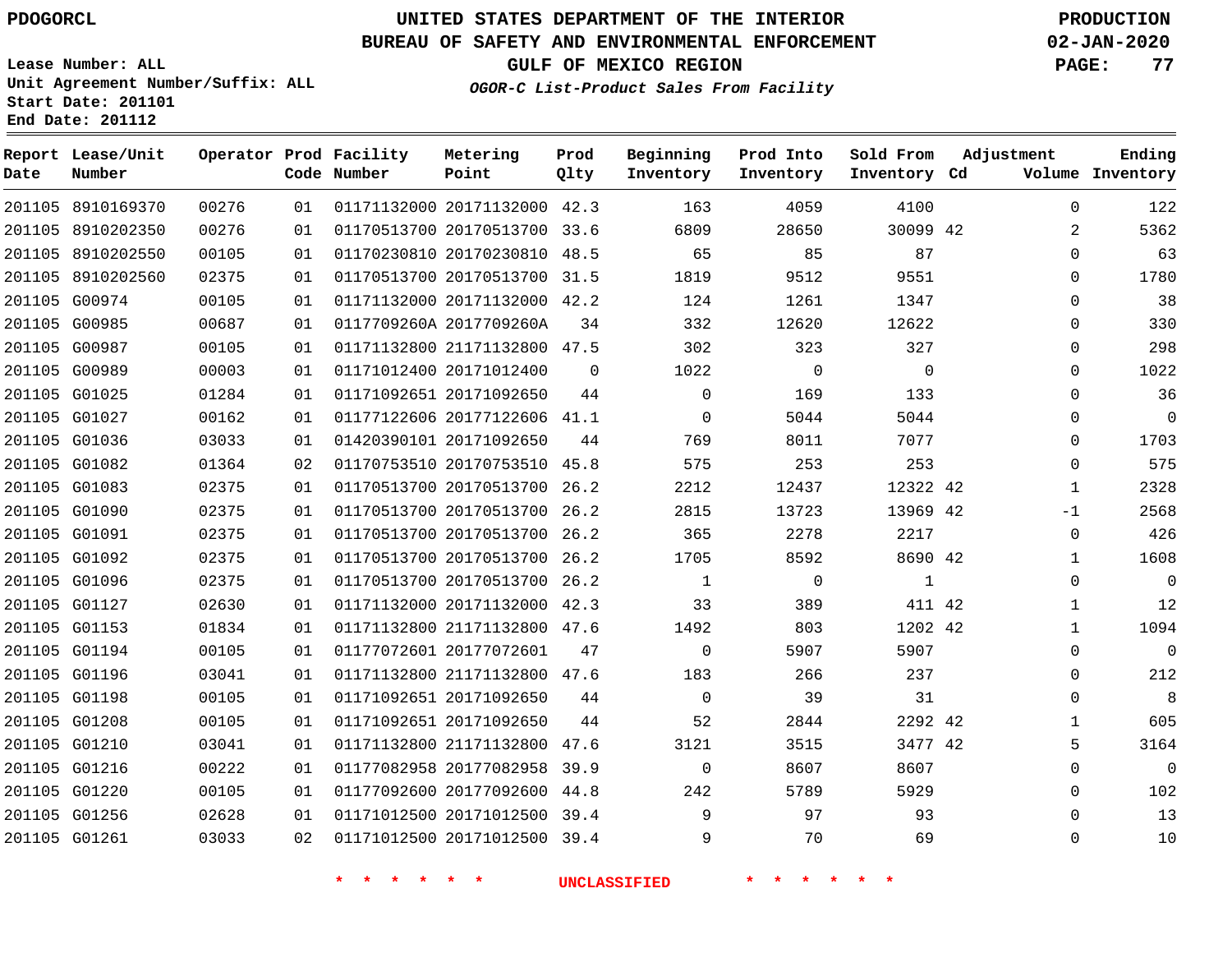## **BUREAU OF SAFETY AND ENVIRONMENTAL ENFORCEMENT 02-JAN-2020**

**Lease Number: ALL Unit Agreement Number/Suffix: ALL Start Date: 201101 End Date: 201112**

## **OGOR-C List-Product Sales From Facility**

**GULF OF MEXICO REGION PAGE: 78**

| Date | Report Lease/Unit<br>Number |       |    | Operator Prod Facility<br>Code Number | Metering<br>Point            | Prod<br>Qlty | Beginning<br>Inventory | Prod Into<br>Inventory | Sold From<br>Inventory Cd | Adjustment    | Ending<br>Volume Inventory |
|------|-----------------------------|-------|----|---------------------------------------|------------------------------|--------------|------------------------|------------------------|---------------------------|---------------|----------------------------|
|      | 201105 G01269               | 03033 | 02 |                                       | 01171012500 20171012500 39.4 |              | 54                     | 494                    | 481                       | $\Omega$      | 67                         |
|      | 201105 G01351               | 00078 | 01 |                                       | 01170230400 20170230400 50.3 |              | 47                     | 34                     |                           | 72 42<br>$-1$ | 8                          |
|      | 201105 G01441               | 00105 | 01 |                                       | 01177112701 20177112700      | $\Omega$     | 1204                   | 1283                   | $\mathbf 0$               | $\mathbf 0$   | 2487                       |
|      | 201105 G01447               | 02375 | 01 |                                       | 01170513700 20170513700 20.6 |              | 354                    | 1320                   | 1404                      | $\Omega$      | 270                        |
|      | 201105 G01477               | 03026 | 01 |                                       | 01170230810 20170230810 48.6 |              | 840                    | 1437                   | 1206                      | $\mathbf 0$   | 1071                       |
|      | 201105 G01497               | 02451 | 01 |                                       | 01170513800 20170513800 32.9 |              | 12342                  | 24497                  | 29129                     | $\mathbf 0$   | 7710                       |
|      | 201105 G01498               | 02451 | 01 |                                       | 01170513800 20170513800      | 32.9         | 1603                   | 3282                   | 3852                      | $\mathbf 0$   | 1033                       |
|      | 201105 G01580               | 02451 | 01 |                                       | 01170513800 20170513800 32.9 |              | 7                      | 47                     | 39                        | $\Omega$      | 15                         |
|      | 201105 G01610               | 00105 | 01 |                                       | 01177215100 20177215102 30.3 |              | 11                     | 1603                   | 1600                      | $\mathbf 0$   | 14                         |
|      | 201105 G01619               | 02375 | 01 |                                       | 01170513700 20170513700 25.9 |              | 3512                   | 16422                  | 16861                     | $\mathbf 0$   | 3073                       |
|      | 201105 G01620               | 02375 | 01 |                                       | 01170513700 20170513700 25.9 |              | 1420                   | 5888                   | 6206                      | $\Omega$      | 1102                       |
|      | 201105 G01754               | 00003 | 01 |                                       | 01423210051 20423210050 49.2 |              | 21                     | 57                     | 61                        | $\mathbf 0$   | 17                         |
|      | 201105 G01757               | 00003 | 01 |                                       | 01423210051 20423210050 49.2 |              | 223                    | 493                    | 567                       | $\Omega$      | 149                        |
|      | 201105 G01860               | 00105 | 01 |                                       | 01170231110 20170231110 41.2 |              | 4812                   | 5892                   | 8039                      | $\mathbf 0$   | 2665                       |
|      | 201105 G01865               | 00078 | 01 |                                       | 01171012500 20171012500 39.4 |              | 572                    | 4752                   | 4682                      | $\mathbf 0$   | 642                        |
|      | 201105 G01880               | 00105 | 01 |                                       | 01171132000 20171132000 42.2 |              | 13                     | 274                    | 279                       | $\mathbf 0$   | 8                          |
|      | 201105 G01898               | 02312 | 01 |                                       | 01171012500 20171012500 39.4 |              | 990                    | 9194                   | 8942                      | $\Omega$      | 1242                       |
|      | 201105 G01901               | 00105 | 01 |                                       | 01177215100 20177215102 30.3 |              | $\mathbf{1}$           | 70                     | 70                        | $\Omega$      | 1                          |
|      | 201105 G01953               | 00105 | 01 |                                       | 01170230811 20170230811 47.2 |              | 13                     | 275                    | 272                       | $\mathbf 0$   | 16                         |
|      | 201105 G01966               | 00105 | 01 |                                       | 01177215100 20177215102 30.3 |              | 75                     | 7907                   | 7913                      | $\mathbf 0$   | 69                         |
|      | 201105 G01967               | 00105 | 01 |                                       | 01177215100 20177215102 30.3 |              | 155                    | 16420                  | 16432                     | $\Omega$      | 143                        |
|      | 201105 G01997               | 01071 | 02 |                                       | 01170230810 20170230810 47.2 |              | 37                     | 1623                   | 1623                      | $\mathbf 0$   | 37                         |
|      | 201105 G01998               | 00105 | 01 |                                       | 01170230810 20170230810 48.6 |              | 87                     | 140                    | 123                       | $\mathbf 0$   | 104                        |
|      | 201105 G02006               | 03026 | 01 |                                       | 01170530900 20170530900 40.7 |              | $\mathbf{1}$           | $\overline{0}$         | $\mathbf{1}$              | $\mathbf 0$   | $\overline{0}$             |
|      | 201105 G02021               | 01482 | 01 |                                       | 01170230811 20170230811 47.3 |              | 103                    | 853                    | 907                       | $\mathbf 0$   | 49                         |
|      | 201105 G02023               | 02312 | 02 |                                       | 01170230811 20170230811 47.3 |              | 108                    | 2001                   | 1994                      | $\mathbf 0$   | 115                        |
|      | 201105 G02037               | 02222 | 01 |                                       | 01170530900 20170530900 40.7 |              | 15                     | 208                    | 171                       | $\Omega$      | 52                         |
|      | 201105 G02045               | 00105 | 01 |                                       | 01170530900 20170530900 40.6 |              | 9                      | 112                    | 93                        | $\Omega$      | 28                         |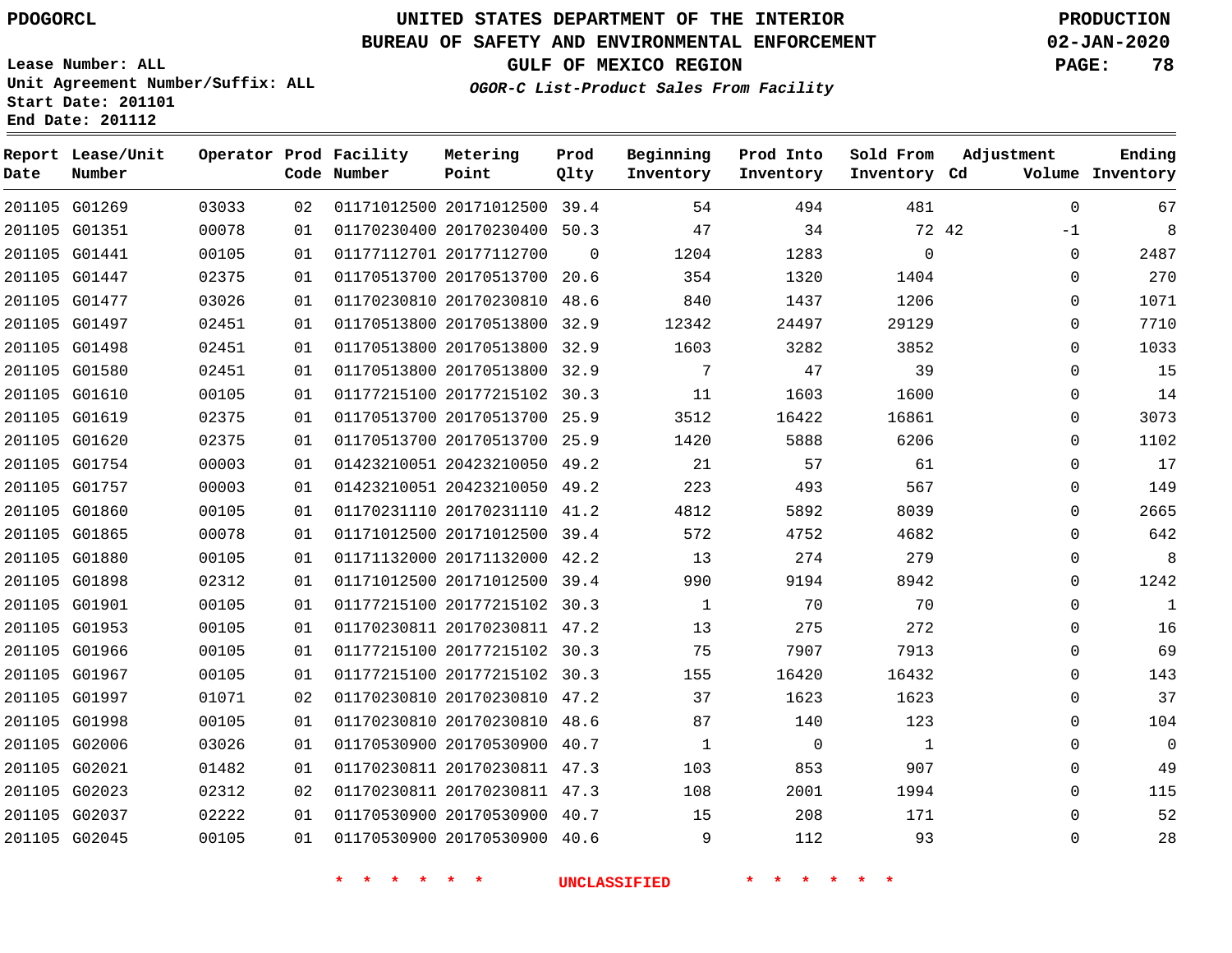**Date**

**End Date: 201112**

# **UNITED STATES DEPARTMENT OF THE INTERIOR PDOGORCL PRODUCTION**

#### **BUREAU OF SAFETY AND ENVIRONMENTAL ENFORCEMENT 02-JAN-2020**

**Lease Number: ALL Unit Agreement Number/Suffix: ALL Start Date: 201101**

**OGOR-C List-Product Sales From Facility**

**GULF OF MEXICO REGION PAGE: 79**

| Report Lease/Unit<br>Number |                                                                                                                                                                                                                                                                                                                                                                                                                                       |    | Metering<br>Point                     | Prod<br>Olty                                       | Beginning<br>Inventory                                                                                                                                                                                                                                                                                                                                                                                                                                                                                                                                                                                                                                                                                                                                                                       | Prod Into<br>Inventory | Sold From   | Adjustment   | Ending<br>Volume Inventory                     |
|-----------------------------|---------------------------------------------------------------------------------------------------------------------------------------------------------------------------------------------------------------------------------------------------------------------------------------------------------------------------------------------------------------------------------------------------------------------------------------|----|---------------------------------------|----------------------------------------------------|----------------------------------------------------------------------------------------------------------------------------------------------------------------------------------------------------------------------------------------------------------------------------------------------------------------------------------------------------------------------------------------------------------------------------------------------------------------------------------------------------------------------------------------------------------------------------------------------------------------------------------------------------------------------------------------------------------------------------------------------------------------------------------------------|------------------------|-------------|--------------|------------------------------------------------|
|                             | 02375                                                                                                                                                                                                                                                                                                                                                                                                                                 | 01 |                                       |                                                    | $\Omega$                                                                                                                                                                                                                                                                                                                                                                                                                                                                                                                                                                                                                                                                                                                                                                                     | 28163                  | 28163       | $\Omega$     | 0                                              |
|                             | 00687                                                                                                                                                                                                                                                                                                                                                                                                                                 | 01 |                                       |                                                    | 20                                                                                                                                                                                                                                                                                                                                                                                                                                                                                                                                                                                                                                                                                                                                                                                           | $\mathbf 0$            | 20          | $\mathbf 0$  | $\mathbf 0$                                    |
|                             | 00687                                                                                                                                                                                                                                                                                                                                                                                                                                 | 01 |                                       |                                                    | 57                                                                                                                                                                                                                                                                                                                                                                                                                                                                                                                                                                                                                                                                                                                                                                                           | 1429                   |             | $\mathbf{1}$ | 43                                             |
|                             | 00276                                                                                                                                                                                                                                                                                                                                                                                                                                 | 01 |                                       |                                                    | 4398                                                                                                                                                                                                                                                                                                                                                                                                                                                                                                                                                                                                                                                                                                                                                                                         | 102737                 |             | $-1$         | 3081                                           |
|                             | 02312                                                                                                                                                                                                                                                                                                                                                                                                                                 | 01 |                                       |                                                    | 139                                                                                                                                                                                                                                                                                                                                                                                                                                                                                                                                                                                                                                                                                                                                                                                          | 466                    | 258         | 0            | 347                                            |
|                             | 00105                                                                                                                                                                                                                                                                                                                                                                                                                                 | 01 |                                       |                                                    | 960                                                                                                                                                                                                                                                                                                                                                                                                                                                                                                                                                                                                                                                                                                                                                                                          | 8294                   | 8134        | $\mathbf 0$  | 1120                                           |
|                             | 00105                                                                                                                                                                                                                                                                                                                                                                                                                                 | 01 |                                       |                                                    | 346                                                                                                                                                                                                                                                                                                                                                                                                                                                                                                                                                                                                                                                                                                                                                                                          | 2809                   | 2776        | $\Omega$     | 379                                            |
|                             | 00105                                                                                                                                                                                                                                                                                                                                                                                                                                 | 01 |                                       |                                                    | 39                                                                                                                                                                                                                                                                                                                                                                                                                                                                                                                                                                                                                                                                                                                                                                                           | 821                    | 835         | $\Omega$     | 25                                             |
|                             | 01284                                                                                                                                                                                                                                                                                                                                                                                                                                 | 01 |                                       |                                                    | 105                                                                                                                                                                                                                                                                                                                                                                                                                                                                                                                                                                                                                                                                                                                                                                                          | 1766                   | 1757        | $\mathbf{0}$ | 114                                            |
|                             | 01284                                                                                                                                                                                                                                                                                                                                                                                                                                 | 01 |                                       |                                                    | 80                                                                                                                                                                                                                                                                                                                                                                                                                                                                                                                                                                                                                                                                                                                                                                                           | 1137                   | 1144        | $\Omega$     | 73                                             |
|                             | 02200                                                                                                                                                                                                                                                                                                                                                                                                                                 | 02 |                                       |                                                    | 14                                                                                                                                                                                                                                                                                                                                                                                                                                                                                                                                                                                                                                                                                                                                                                                           | 200                    | 201         | $\mathbf{0}$ | 13                                             |
|                             | 03033                                                                                                                                                                                                                                                                                                                                                                                                                                 | 02 |                                       |                                                    | 107                                                                                                                                                                                                                                                                                                                                                                                                                                                                                                                                                                                                                                                                                                                                                                                          | 10146                  | 10146       | $\Omega$     | 107                                            |
|                             | 02589                                                                                                                                                                                                                                                                                                                                                                                                                                 | 01 |                                       |                                                    | 1109                                                                                                                                                                                                                                                                                                                                                                                                                                                                                                                                                                                                                                                                                                                                                                                         | 358                    |             | $-1109$      | 0                                              |
|                             | 00105                                                                                                                                                                                                                                                                                                                                                                                                                                 | 01 |                                       |                                                    | 1                                                                                                                                                                                                                                                                                                                                                                                                                                                                                                                                                                                                                                                                                                                                                                                            | $\mathbf{1}$           | 1           | $\Omega$     | $\mathbf{1}$                                   |
|                             | 00491                                                                                                                                                                                                                                                                                                                                                                                                                                 | 01 |                                       |                                                    | 75                                                                                                                                                                                                                                                                                                                                                                                                                                                                                                                                                                                                                                                                                                                                                                                           | 120                    | 106         | 0            | 89                                             |
|                             | 00491                                                                                                                                                                                                                                                                                                                                                                                                                                 | 01 |                                       |                                                    | 10                                                                                                                                                                                                                                                                                                                                                                                                                                                                                                                                                                                                                                                                                                                                                                                           | 28                     | 17          | $\mathbf 0$  | 21                                             |
|                             | 03033                                                                                                                                                                                                                                                                                                                                                                                                                                 | 02 |                                       |                                                    | 16                                                                                                                                                                                                                                                                                                                                                                                                                                                                                                                                                                                                                                                                                                                                                                                           | 42                     | 27          | 0            | 31                                             |
|                             | 02628                                                                                                                                                                                                                                                                                                                                                                                                                                 | 02 |                                       | 46                                                 | $\mathbf 0$                                                                                                                                                                                                                                                                                                                                                                                                                                                                                                                                                                                                                                                                                                                                                                                  | $\mathbf 0$            | $\mathbf 0$ | $\Omega$     | 0                                              |
|                             | 02375                                                                                                                                                                                                                                                                                                                                                                                                                                 | 01 |                                       | 30                                                 | $\Omega$                                                                                                                                                                                                                                                                                                                                                                                                                                                                                                                                                                                                                                                                                                                                                                                     | 66                     | 66          | 0            | 0                                              |
|                             | 01834                                                                                                                                                                                                                                                                                                                                                                                                                                 | 01 |                                       |                                                    | 5                                                                                                                                                                                                                                                                                                                                                                                                                                                                                                                                                                                                                                                                                                                                                                                            | $\mathbf 0$            | 5           | $\Omega$     | 0                                              |
|                             | 03056                                                                                                                                                                                                                                                                                                                                                                                                                                 | 01 |                                       |                                                    | 11                                                                                                                                                                                                                                                                                                                                                                                                                                                                                                                                                                                                                                                                                                                                                                                           | $\mathbf 0$            | 11          | 0            | $\Omega$                                       |
|                             |                                                                                                                                                                                                                                                                                                                                                                                                                                       |    |                                       |                                                    | 16                                                                                                                                                                                                                                                                                                                                                                                                                                                                                                                                                                                                                                                                                                                                                                                           | 0                      | 16          | 0            | 0                                              |
|                             | 00105                                                                                                                                                                                                                                                                                                                                                                                                                                 | 01 |                                       |                                                    | 200                                                                                                                                                                                                                                                                                                                                                                                                                                                                                                                                                                                                                                                                                                                                                                                          | 2505                   | 2367        | $\mathbf 0$  | 338                                            |
|                             | 02893                                                                                                                                                                                                                                                                                                                                                                                                                                 | 02 |                                       |                                                    | 2                                                                                                                                                                                                                                                                                                                                                                                                                                                                                                                                                                                                                                                                                                                                                                                            | $\mathbf 0$            | 2           | $\mathbf{0}$ | $\mathbf 0$                                    |
|                             | 02451                                                                                                                                                                                                                                                                                                                                                                                                                                 | 01 |                                       |                                                    | 339                                                                                                                                                                                                                                                                                                                                                                                                                                                                                                                                                                                                                                                                                                                                                                                          | 816                    | 909         | $\Omega$     | 246                                            |
|                             | 00105                                                                                                                                                                                                                                                                                                                                                                                                                                 | 01 |                                       |                                                    | 76                                                                                                                                                                                                                                                                                                                                                                                                                                                                                                                                                                                                                                                                                                                                                                                           | 93                     | 99          | $\Omega$     | 70                                             |
|                             | 00105                                                                                                                                                                                                                                                                                                                                                                                                                                 | 01 |                                       |                                                    | 194                                                                                                                                                                                                                                                                                                                                                                                                                                                                                                                                                                                                                                                                                                                                                                                          | 264                    | 261         | $\mathbf{0}$ | 197                                            |
|                             | 201105 G02062<br>201105 G02091<br>201105 G02104<br>201105 G02111<br>201105 G02127<br>201105 G02161<br>201105 G02163<br>201105 G02317<br>201105 G02353<br>201105 G02354<br>201105 G02357<br>201105 G02391<br>201105 G02404<br>201105 G02428<br>201105 G02429<br>201105 G02433<br>201105 G02434<br>201105 G02436<br>201105 G02439<br>201105 G02601<br>201105 G02628<br>201105 G02663<br>201105 G02665<br>201105 G02688<br>201105 G02825 |    | Operator Prod Facility<br>Code Number | 01170230811 20170230811<br>01171132000 20171132000 | 01171132000 20171132000 42.3<br>01170230811 20170230811 47.3<br>01171132000 20171132000 42.3<br>01171132000 20171132000 42.3<br>01170230810 20170230810 48.6<br>01171012500 20171012500 39.4<br>01171012500 20171012500 39.3<br>01171132000 20171132000 42.3<br>01170230450 20170230450 48.6<br>01170230450 20170230450 48.6<br>01170230450 20170230450 48.6<br>0142709015A 2042709015A 41.1<br>01170230810 20170230810 47.7<br>01170230810 20170230810 48.6<br>01170230810 20170230810 48.5<br>01170230810 20170230810 48.5<br>01423210051 20170230810 48.6<br>01171092651 20171092650 43.3<br>01171092651 20171092650 43.3<br>01171012500 20171012500 39.3<br>01423210051 20423210050 50.4<br>01423210051 20423210050 49.1<br>01170230810 20170230810 48.6<br>01170230810 20170230810 48.5 |                        |             |              | Inventory Cd<br>1444 42<br>104053 42<br>358 45 |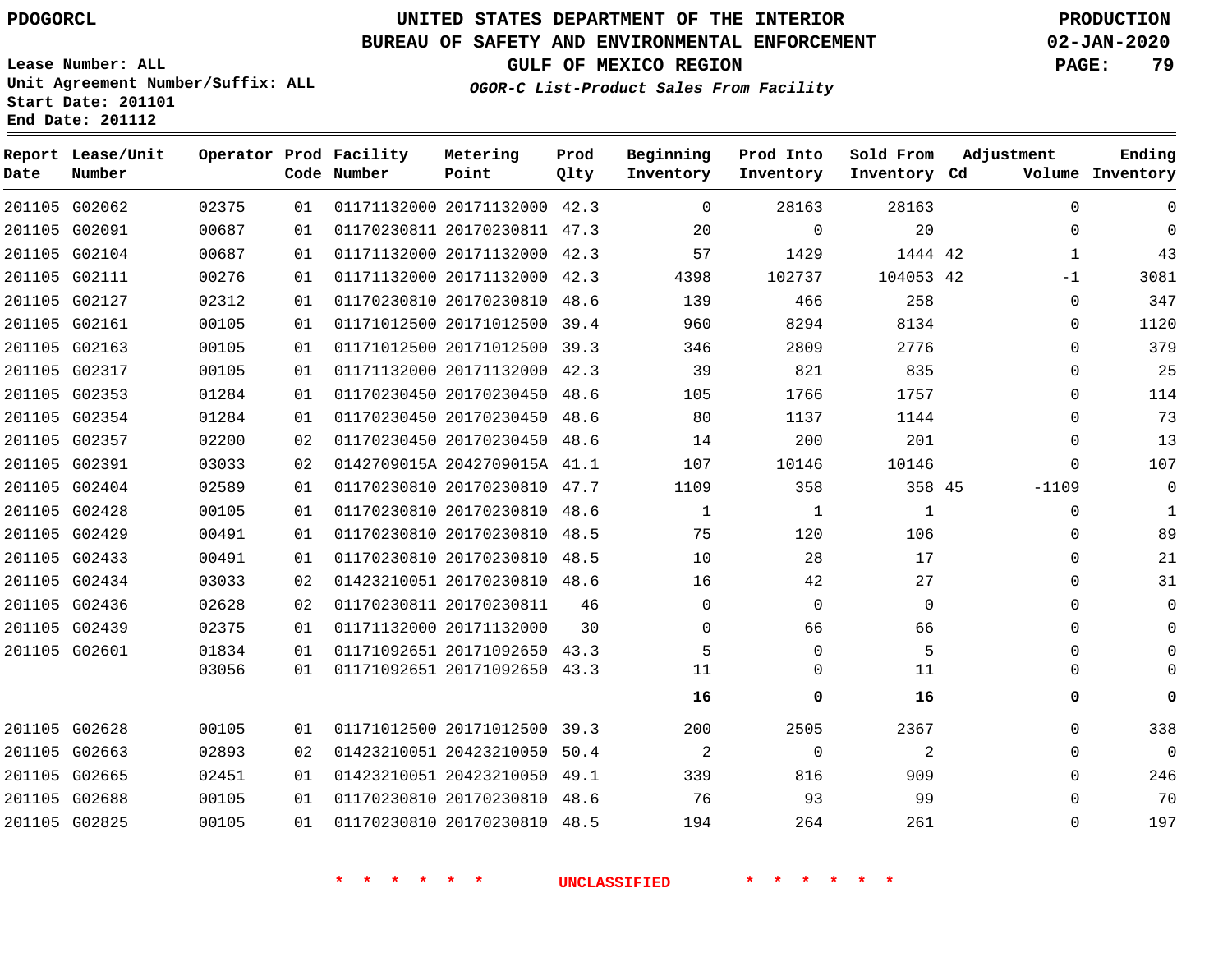**End Date: 201112**

## **UNITED STATES DEPARTMENT OF THE INTERIOR PDOGORCL PRODUCTION**

#### **BUREAU OF SAFETY AND ENVIRONMENTAL ENFORCEMENT 02-JAN-2020**

**Lease Number: ALL Unit Agreement Number/Suffix: ALL Start Date: 201101**

**GULF OF MEXICO REGION PAGE: 80**

**OGOR-C List-Product Sales From Facility**

| Date | Report Lease/Unit<br>Number |       |          | Operator Prod Facility<br>Code Number | Metering<br>Point                                       | Prod<br>Qlty | Beginning<br>Inventory | Prod Into<br>Inventory | Sold From<br>Inventory Cd | Adjustment              | Ending<br>Volume Inventory |
|------|-----------------------------|-------|----------|---------------------------------------|---------------------------------------------------------|--------------|------------------------|------------------------|---------------------------|-------------------------|----------------------------|
|      | 201105 G02826               | 00105 | 01<br>01 |                                       | 01170231110 20170231110 41.2<br>01170230810 20170230810 | 48.5         | 453<br>126             | 663<br>238             | 816<br>187                | $\mathbf 0$<br>$\Omega$ | 300<br>177                 |
|      |                             |       |          |                                       |                                                         |              | 579                    | 901                    | 1003                      | 0                       | 477                        |
|      |                             |       |          |                                       |                                                         |              |                        |                        |                           |                         |                            |
|      | 201105 G02870               | 03035 | 01       |                                       | 01170230810 20170230810 48.6                            |              | 28                     | 27                     | 35                        | $\Omega$                | 20                         |
|      | 201105 G02885               | 02312 | 01       |                                       | 01171132000 20171132000 42.3                            |              | 6                      | 101                    | 104                       | $\Omega$                | 3                          |
|      | 201105 G02886               | 02312 | 02       |                                       | 01171132000 20171132000 42.3                            |              | 4                      | 82                     | 84                        | $\mathbf 0$             | $\overline{2}$             |
|      | 201105 G02895               | 02579 | 02       |                                       | 01171092651 20171092650 43.3                            |              | 30                     | 183                    | 174                       | $\Omega$                | 39                         |
|      | 201105 G02898               | 01834 | 01       |                                       | 01171012300 20171012300 37.6                            |              | 883                    | 1169                   | 1245                      | $\Omega$                | 807                        |
|      |                             | 02266 | 01       |                                       | 01171132800 21171132800 47.6                            |              | 0                      | 16                     | 6                         | 0                       | 10                         |
|      |                             |       |          |                                       |                                                         |              | 883                    | 1185                   | 1251                      | 0                       | 817                        |
|      | 201105 G02899               | 01834 | 01       |                                       | 01171012300 20171012300 37.6                            |              | 1230                   | 1335                   | 1644 42                   | $\mathbf{1}$            | 922                        |
|      | 201105 G03061               | 00105 | 01       |                                       | 01423210051 20423210050 49.1                            |              | 343                    | 1107                   | 1116                      | $\Omega$                | 334                        |
|      | 201105 G03068               | 00105 | 01       |                                       | 01423210051 20423210050 49.1                            |              | 47                     | 53                     | 88                        | $\mathbf 0$             | 12                         |
|      | 201105 G03145               | 03041 | 01       |                                       | 01171132800 21171132800 47.6                            |              | 104                    | 69                     | 89                        | $\mathbf 0$             | 84                         |
|      | 201105 G03152               | 00105 | 01       |                                       | 01177092600 20177092600 44.8                            |              | 133                    | 3226                   | 3302                      | $\Omega$                | 57                         |
|      | 201105 G03236               | 03041 | 01       |                                       | 01170230450 20170230450 48.6                            |              | 11                     | 115                    | 119                       | $\mathbf 0$             | 7                          |
|      | 201105 G03264               | 00003 | 01       |                                       | 01170230811 20170230811 47.3                            |              | 3                      | 47                     | 47                        | $\Omega$                | 3                          |
|      | 201105 G03265               | 01284 | 02       |                                       | 01170530900 20170530900 40.7                            |              | 12                     | 212                    | 171                       | $\mathbf 0$             | 53                         |
|      | 201105 G03331               | 02312 | 01       |                                       | 01171132800 21171132800 47.6                            |              | 4471                   | 5139                   | 5031                      | $\mathbf 0$             | 4579                       |
|      | 201105 G03414               | 00105 | 01       |                                       | 01170753510 20170753510 45.8                            |              | 287                    | 156                    | 156                       | $\mathbf 0$             | 287                        |
|      | 201105 G03593               | 03035 | 01       |                                       | 01171012500 20171012500 39.4                            |              | 37                     | 129                    | 149                       | $\Omega$                | 17                         |
|      | 201105 G03738               | 00064 | 01       |                                       | 01170230450 20170230450 48.6                            |              | 10                     | 191                    | 188 42                    | $-1$                    | 12                         |
|      | 201105 G03793               | 03035 | 01       |                                       | 01171012500 20171012500 39.4                            |              | 67                     | 462                    | 467                       | $\Omega$                | 62                         |
|      | 201105 G03811               | 00105 | 01       |                                       | 01171092651 20171092650                                 | 44           | $\Omega$               | 371                    | 292                       | $\Omega$                | 79                         |
|      | 201105 G03940               | 00105 | 01       |                                       | 01423210051 20423210050 49.2                            |              | 9                      | 35                     | 33                        | $\Omega$                | 11                         |
|      | 201105 G03958               | 00105 | 01       |                                       | 01170230510 20170230510 47.7                            |              | 1297                   | 3293                   | 2294                      | $\Omega$                | 2296                       |
|      | 201105 G04003               | 00105 | 01       |                                       | 01171012500 20171012500 39.3                            |              | 2619                   | 21357                  | 21091                     | $\Omega$                | 2885                       |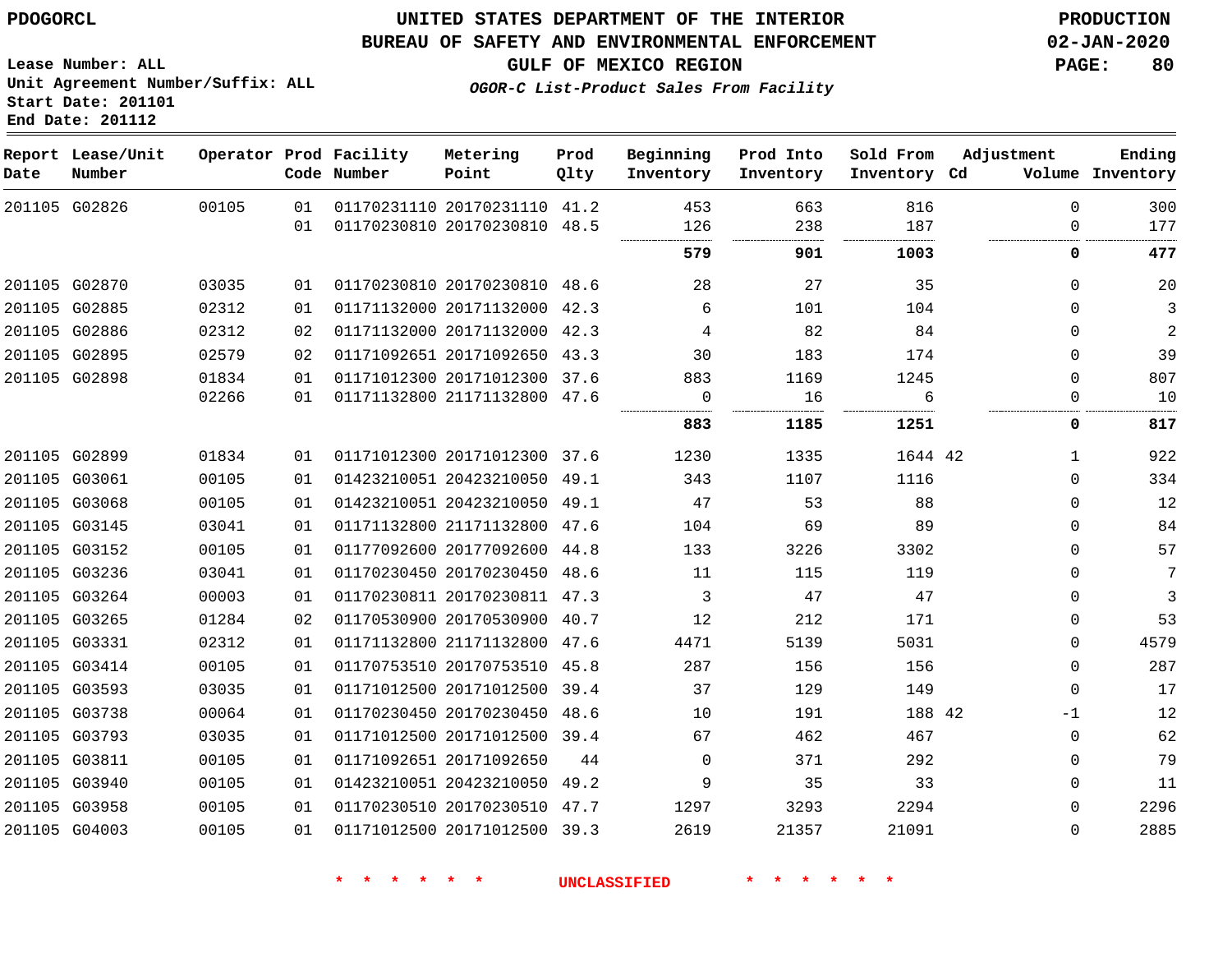**Date**

**End Date: 201112**

**Report Lease/Unit**

**Number**

# **UNITED STATES DEPARTMENT OF THE INTERIOR PDOGORCL PRODUCTION**

#### **BUREAU OF SAFETY AND ENVIRONMENTAL ENFORCEMENT 02-JAN-2020**

**Lease Number: ALL Unit Agreement Number/Suffix: ALL Start Date: 201101**

**OGOR-C List-Product Sales From Facility**

**GULF OF MEXICO REGION PAGE: 81**

**Inventory Cd Volume**

**Adjustment**

**Ending**

|       | Operator Prod Facility<br>Code Number | Metering<br>Point | Prod<br>01ty | Beginning Prod Into<br>Inventory | Inventory | Sold From<br>Inventory Cd | - Z |
|-------|---------------------------------------|-------------------|--------------|----------------------------------|-----------|---------------------------|-----|
| 02628 | 01 01423210051 20423210050 49.2       |                   |              | 20                               | 30        | 42                        |     |
| 03035 | 01 01170230450 20170230810 48.6       |                   |              |                                  | 1819      | 463 42                    |     |

| 02628                                                                                                                                                                                                                                                                                                                                                                                                                                                  | 01 |  | 49.2                                                                                                                                                           | 20                                                                                                                                                                                                                                                                                                                                                                                                                                                                                                                                                                                                                                                                                         | 30       | 42       |   | 8                                                                                                                                                                                                                                                                                 |
|--------------------------------------------------------------------------------------------------------------------------------------------------------------------------------------------------------------------------------------------------------------------------------------------------------------------------------------------------------------------------------------------------------------------------------------------------------|----|--|----------------------------------------------------------------------------------------------------------------------------------------------------------------|--------------------------------------------------------------------------------------------------------------------------------------------------------------------------------------------------------------------------------------------------------------------------------------------------------------------------------------------------------------------------------------------------------------------------------------------------------------------------------------------------------------------------------------------------------------------------------------------------------------------------------------------------------------------------------------------|----------|----------|---|-----------------------------------------------------------------------------------------------------------------------------------------------------------------------------------------------------------------------------------------------------------------------------------|
| 03035                                                                                                                                                                                                                                                                                                                                                                                                                                                  | 01 |  | 48.6                                                                                                                                                           | 0                                                                                                                                                                                                                                                                                                                                                                                                                                                                                                                                                                                                                                                                                          | 1819     |          |   | 1355                                                                                                                                                                                                                                                                              |
| 00687                                                                                                                                                                                                                                                                                                                                                                                                                                                  | 01 |  |                                                                                                                                                                | 103                                                                                                                                                                                                                                                                                                                                                                                                                                                                                                                                                                                                                                                                                        | 940      |          | 1 | 54                                                                                                                                                                                                                                                                                |
| 02899                                                                                                                                                                                                                                                                                                                                                                                                                                                  | 01 |  |                                                                                                                                                                | 1299                                                                                                                                                                                                                                                                                                                                                                                                                                                                                                                                                                                                                                                                                       | 5717     |          |   | 7015                                                                                                                                                                                                                                                                              |
| 02312                                                                                                                                                                                                                                                                                                                                                                                                                                                  | 02 |  |                                                                                                                                                                | 25                                                                                                                                                                                                                                                                                                                                                                                                                                                                                                                                                                                                                                                                                         | 5        | 26       |   | 4                                                                                                                                                                                                                                                                                 |
| 01963                                                                                                                                                                                                                                                                                                                                                                                                                                                  | 02 |  |                                                                                                                                                                | 461                                                                                                                                                                                                                                                                                                                                                                                                                                                                                                                                                                                                                                                                                        | 1025     | 478      |   | 1008                                                                                                                                                                                                                                                                              |
| 00105                                                                                                                                                                                                                                                                                                                                                                                                                                                  | 01 |  |                                                                                                                                                                | 314                                                                                                                                                                                                                                                                                                                                                                                                                                                                                                                                                                                                                                                                                        | 211      | 260      |   | 265                                                                                                                                                                                                                                                                               |
| 00105                                                                                                                                                                                                                                                                                                                                                                                                                                                  | 01 |  |                                                                                                                                                                | 25                                                                                                                                                                                                                                                                                                                                                                                                                                                                                                                                                                                                                                                                                         | 213      | 209      |   | 29                                                                                                                                                                                                                                                                                |
| 00730                                                                                                                                                                                                                                                                                                                                                                                                                                                  | 01 |  |                                                                                                                                                                | 1122                                                                                                                                                                                                                                                                                                                                                                                                                                                                                                                                                                                                                                                                                       | 9655     | 9473     |   | 1304                                                                                                                                                                                                                                                                              |
|                                                                                                                                                                                                                                                                                                                                                                                                                                                        |    |  |                                                                                                                                                                | 1147                                                                                                                                                                                                                                                                                                                                                                                                                                                                                                                                                                                                                                                                                       | 9868     | 9682     |   | 1333                                                                                                                                                                                                                                                                              |
| 00105                                                                                                                                                                                                                                                                                                                                                                                                                                                  | 01 |  |                                                                                                                                                                | 118                                                                                                                                                                                                                                                                                                                                                                                                                                                                                                                                                                                                                                                                                        | 215      | 173      |   | 160                                                                                                                                                                                                                                                                               |
| 00105                                                                                                                                                                                                                                                                                                                                                                                                                                                  | 01 |  |                                                                                                                                                                | 2688                                                                                                                                                                                                                                                                                                                                                                                                                                                                                                                                                                                                                                                                                       | 16384    | 17743    |   | 1329                                                                                                                                                                                                                                                                              |
| 02589                                                                                                                                                                                                                                                                                                                                                                                                                                                  | 01 |  | 38.5                                                                                                                                                           | 146                                                                                                                                                                                                                                                                                                                                                                                                                                                                                                                                                                                                                                                                                        | 1125     | 494      |   | 777                                                                                                                                                                                                                                                                               |
| 02589                                                                                                                                                                                                                                                                                                                                                                                                                                                  | 01 |  | $\Omega$                                                                                                                                                       | 969                                                                                                                                                                                                                                                                                                                                                                                                                                                                                                                                                                                                                                                                                        | $\Omega$ |          |   | $\overline{0}$                                                                                                                                                                                                                                                                    |
| 02628                                                                                                                                                                                                                                                                                                                                                                                                                                                  | 01 |  |                                                                                                                                                                | 5                                                                                                                                                                                                                                                                                                                                                                                                                                                                                                                                                                                                                                                                                          | 14       | 15       |   | 4                                                                                                                                                                                                                                                                                 |
| 01284                                                                                                                                                                                                                                                                                                                                                                                                                                                  | 01 |  | $\Omega$                                                                                                                                                       | 43                                                                                                                                                                                                                                                                                                                                                                                                                                                                                                                                                                                                                                                                                         | 154      | $\Omega$ |   | 197                                                                                                                                                                                                                                                                               |
| 01482                                                                                                                                                                                                                                                                                                                                                                                                                                                  | 01 |  | 46                                                                                                                                                             | $\Omega$                                                                                                                                                                                                                                                                                                                                                                                                                                                                                                                                                                                                                                                                                   | $\Omega$ | $\Omega$ |   | $\overline{0}$                                                                                                                                                                                                                                                                    |
| 03026                                                                                                                                                                                                                                                                                                                                                                                                                                                  | 01 |  | 47.6                                                                                                                                                           | 5832                                                                                                                                                                                                                                                                                                                                                                                                                                                                                                                                                                                                                                                                                       | 13830    | 10293    |   | 9369                                                                                                                                                                                                                                                                              |
| 03035                                                                                                                                                                                                                                                                                                                                                                                                                                                  | 01 |  |                                                                                                                                                                | 5                                                                                                                                                                                                                                                                                                                                                                                                                                                                                                                                                                                                                                                                                          | 15       | 17       |   | 3                                                                                                                                                                                                                                                                                 |
| 01284                                                                                                                                                                                                                                                                                                                                                                                                                                                  | 02 |  |                                                                                                                                                                | 59                                                                                                                                                                                                                                                                                                                                                                                                                                                                                                                                                                                                                                                                                         | 178      | 108      |   | 129                                                                                                                                                                                                                                                                               |
| 01376                                                                                                                                                                                                                                                                                                                                                                                                                                                  | 01 |  |                                                                                                                                                                | $\Omega$                                                                                                                                                                                                                                                                                                                                                                                                                                                                                                                                                                                                                                                                                   | 9677     | 9677     |   | $\overline{0}$                                                                                                                                                                                                                                                                    |
| 03033                                                                                                                                                                                                                                                                                                                                                                                                                                                  | 02 |  |                                                                                                                                                                | $\Omega$                                                                                                                                                                                                                                                                                                                                                                                                                                                                                                                                                                                                                                                                                   | 964      | 246      |   | 718                                                                                                                                                                                                                                                                               |
| 00003                                                                                                                                                                                                                                                                                                                                                                                                                                                  | 01 |  |                                                                                                                                                                | 16                                                                                                                                                                                                                                                                                                                                                                                                                                                                                                                                                                                                                                                                                         | 349      | 345      |   | 20                                                                                                                                                                                                                                                                                |
| 00105                                                                                                                                                                                                                                                                                                                                                                                                                                                  | 01 |  |                                                                                                                                                                | 206                                                                                                                                                                                                                                                                                                                                                                                                                                                                                                                                                                                                                                                                                        | 480      | 586      |   | 100                                                                                                                                                                                                                                                                               |
| 02672                                                                                                                                                                                                                                                                                                                                                                                                                                                  | 02 |  |                                                                                                                                                                | $\Omega$                                                                                                                                                                                                                                                                                                                                                                                                                                                                                                                                                                                                                                                                                   | 19       | 18       |   | 1                                                                                                                                                                                                                                                                                 |
| 02672                                                                                                                                                                                                                                                                                                                                                                                                                                                  | 02 |  |                                                                                                                                                                | 1                                                                                                                                                                                                                                                                                                                                                                                                                                                                                                                                                                                                                                                                                          | 0        | 1        |   | $\Omega$                                                                                                                                                                                                                                                                          |
| 02970                                                                                                                                                                                                                                                                                                                                                                                                                                                  | 01 |  |                                                                                                                                                                | 137                                                                                                                                                                                                                                                                                                                                                                                                                                                                                                                                                                                                                                                                                        | 13524    | 13460    |   | 201                                                                                                                                                                                                                                                                               |
| 02871                                                                                                                                                                                                                                                                                                                                                                                                                                                  | 02 |  |                                                                                                                                                                | 100                                                                                                                                                                                                                                                                                                                                                                                                                                                                                                                                                                                                                                                                                        | 145      |          |   | 117                                                                                                                                                                                                                                                                               |
| 201105 G04065<br>201105 G04081<br>201105 G04085<br>201105 G04087<br>201105 G04090<br>201105 G04098<br>201105 G04143<br>201105 G04232<br>201105 G04397<br>201105 G04421<br>201105 G04453<br>201105 G04537<br>201105 G04547<br>201105 G04565<br>201105 G04773<br>201105 G04800<br>201105 G04818<br>201105 G05006<br>201105 G05283<br>201105 G05286<br>201105 G05292<br>201105 G05299<br>201105 G05392<br>201105 G05393<br>201105 G05431<br>201105 G05494 |    |  | 01170230450 20170230810<br>01171012300 20171012300<br>01420470030 20420470030<br>01420390101 01420390101<br>01170230811 20170230811<br>01170230510 20170230510 | 01423210051 20423210050<br>01170230811 20170230811 47.3<br>01177008150 01177008150 34.4<br>01170230810 20170230810 48.6<br>01170230810 20170230810 48.6<br>01170230510 20170230510 47.7<br>01171012500 20171012500 39.3<br>01171012500 20171012500 39.4<br>01170230810 20170230810 48.5<br>01171131600 20171131600 43.6<br>01423210051 20423210050 49.2<br>01171132800 21171132800<br>01170230500 20170230500 43.2<br>47.8<br>01170231300 01170231300 43.1<br>01170230810 20170230810 48.6<br>01170230811 20170230811 47.3<br>01170230500 20170230500 43.2<br>01170230811 20170230811 46.8<br>01170230811 20170230811 46.8<br>01177062608 2017706260A 36.4<br>01171132800 21171132800 47.6 |          |          |   | $\Omega$<br>463 42<br>-1<br>990 42<br>0.42<br>$-1$<br>$\Omega$<br>$\Omega$<br>0<br>0<br>0<br><br>0<br>0<br>0<br>$\Omega$<br>$-969$<br>045<br>0<br>$\Omega$<br>$\Omega$<br>0<br>0<br>$\Omega$<br>$\Omega$<br>$\Omega$<br>0<br>$\Omega$<br>$\Omega$<br>0<br>$\Omega$<br>129 42<br>1 |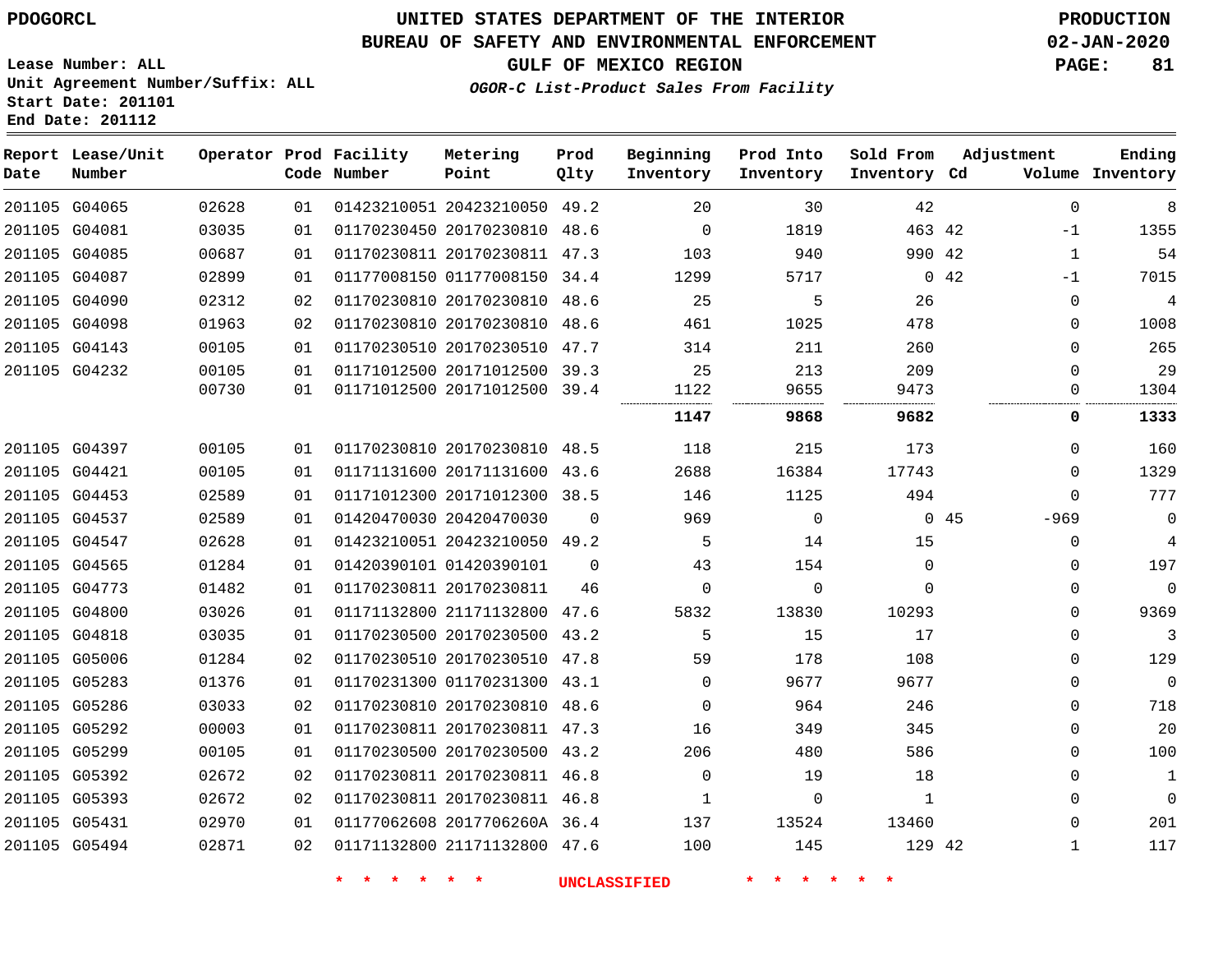G05504

**Date**

**Report Lease/Unit**

**Number**

 G05505 G05549 G05602 G05610 G05612 G05613 G06027 G06069 G06104 G06105 G06156 G06165 G06166 G06167 G06168 G06180 G06668 G06767 G07215 G07703 G07736 G07760 G07802 G07917

## **UNITED STATES DEPARTMENT OF THE INTERIOR PDOGORCL PRODUCTION**

47.6

**Prod Qlty**

#### **BUREAU OF SAFETY AND ENVIRONMENTAL ENFORCEMENT 02-JAN-2020**

**Lease Number: ALL Unit Agreement Number/Suffix: ALL Start Date: 201101 End Date: 201112**

**Operator Prod Facility**

**Code Number**

20171012300 37.6

**Metering Point**

21171132800 47.6

21171132800 47.6

20171012500 39.4

21171132800

20171092650

 

**OGOR-C List-Product Sales From Facility**

 

 

**Prod Into Inventory**

**Beginning Inventory**

**GULF OF MEXICO REGION PAGE: 82**

**Inventory Cd Volume**

**Adjustment**

  $\Omega$  $\Omega$ 

  $\Omega$   $\Omega$  $\Omega$  $\Omega$  $\Omega$  $\Omega$  $\Omega$  $\Omega$  $\Omega$  $\Omega$  $\Omega$  $\Omega$  $\Omega$  $\Omega$   $\Omega$  $\Omega$   $\Omega$ 

 

**Ending**

| 02312 | 01 |                         | 01171012500 20171012500 | 39.4 | 27             | 244      | 238      |    |
|-------|----|-------------------------|-------------------------|------|----------------|----------|----------|----|
| 00105 | 01 | 01171012500 20171012500 |                         | 39.3 | 855            | 5162     | 5320     |    |
| 00105 | 01 | 01171012500 20171012500 |                         | 39.3 | $\Omega$       | 3        | 3        |    |
| 00105 | 01 | 01423210051 20423210050 |                         | 49.2 | 22             | $\Omega$ | 18       |    |
| 00105 | 01 |                         | 01423210051 20423210050 | 49.2 | 4              | 6        | 8        |    |
| 00105 | 01 | 01420390110 20420390110 |                         | 0    | 2              | $\Omega$ | $\Omega$ |    |
| 03033 | 01 | 01420390110 20420390110 |                         | 55   | 37             | 30       | 7        |    |
| 00105 | 01 | 01422450350 20422450350 |                         | 50   | 214            | 170      | 280      |    |
| 01284 | 01 |                         | 01170230450 20170230450 | 48.6 | 6              | 139      | 136      |    |
| 00105 | 01 | 01170230450 20170230450 |                         | 48.5 | 4              | 10       | 13       |    |
| 00105 | 01 | 01170230450 20170230450 |                         | 48.6 | 6              | 45       | 43       |    |
| 03008 | 02 | 01170230450 20170230450 |                         | 48.6 | 4              | 307      | 296      |    |
| 00730 | 01 | 01170230450 20170230450 |                         | 48.6 | $\overline{2}$ | $\Omega$ | 2        |    |
| 00276 | 01 | 01171132000 20171132000 |                         | 42.3 | 165            | 8891     | 8789     |    |
| 01834 | 01 | 01171012500 20171012500 |                         | 39.4 | 2              | 74       | 66       |    |
| 03041 | 01 | 01420390120 01420390120 |                         | 53.4 | 75             | 207      | 214      |    |
| 03041 | 01 | 01171132800 21171132800 |                         | 47.6 | 1906           | 2308     | 2208     | 42 |
| 02312 | 01 | 01171132800 21171132800 |                         | 47.6 | 0              | 729      | 382      |    |
| 01284 | 01 | 01177122950 20177122950 |                         | 30.5 | 44             | 14621    | 14645    |    |
| 01284 | 02 | 01177258041 01177258041 |                         | 29.3 | 3              | 8        | 8        |    |

20170573602 34.5

**\* \* \* \* \* \* UNCLASSIFIED \* \* \* \* \* \***

42

**4414 4473 0 3843**

 

 

 

**Sold From Inventory**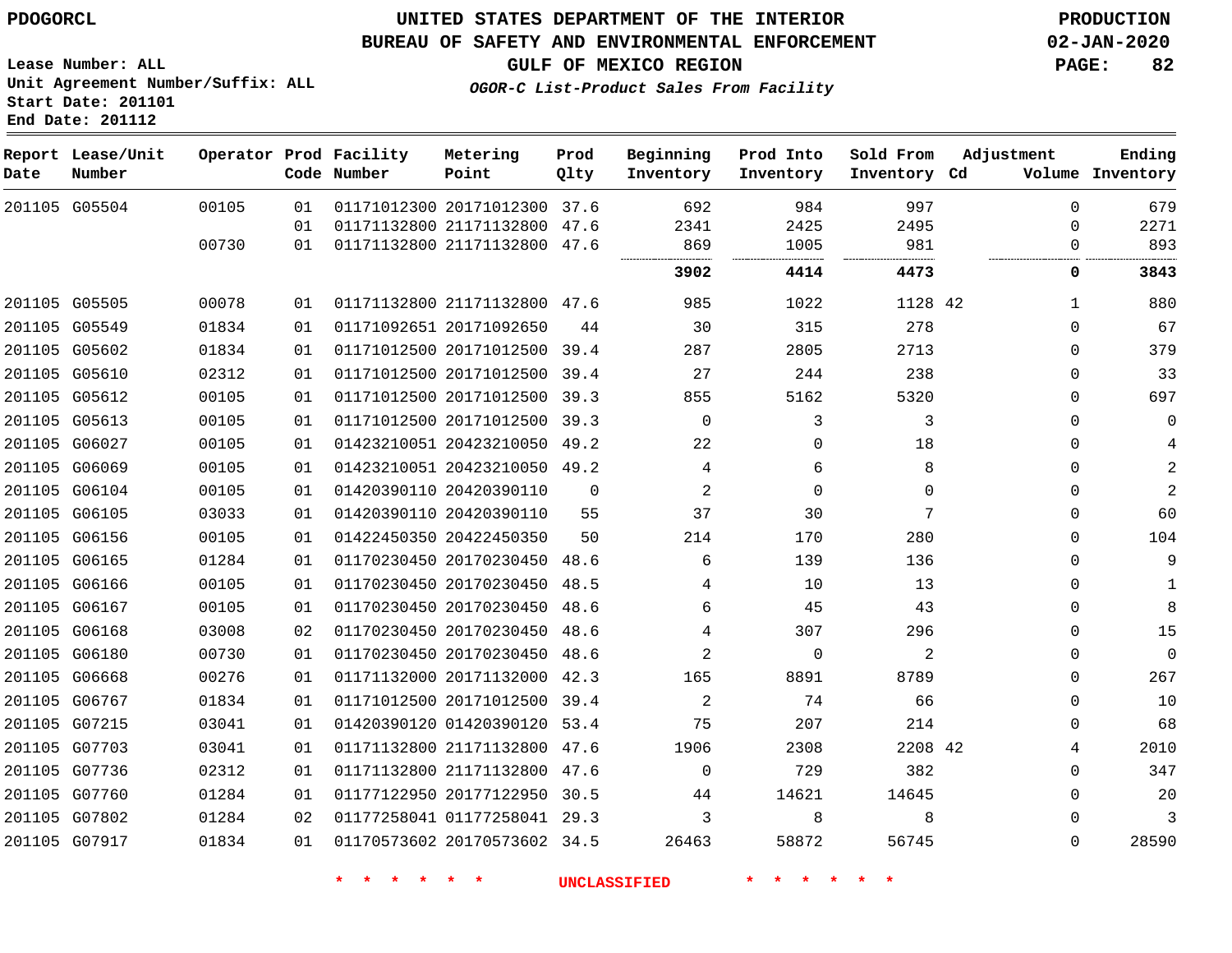#### **BUREAU OF SAFETY AND ENVIRONMENTAL ENFORCEMENT 02-JAN-2020**

**Lease Number: ALL Unit Agreement Number/Suffix: ALL Start Date: 201101**

**Operator Prod Facility Metering**

**End Date: 201112**

**Report Lease/Unit**

**GULF OF MEXICO REGION PAGE: 83**

**Prod**

**OGOR-C List-Product Sales From Facility**

**Beginning Prod Into Sold From Adjustment**

**Ending**

| Date | Number        |       |    | Code Number            | Point                                 | Qlty           | Inventory           | Inventory      | Inventory Cd   |                | Volume Inventory |
|------|---------------|-------|----|------------------------|---------------------------------------|----------------|---------------------|----------------|----------------|----------------|------------------|
|      | 201105 G08120 | 02312 |    |                        | 02 01423210051 20423210050 49.2       |                | 12                  | 23             | 28             | $\mathbf{0}$   | 7                |
|      | 201105 G08640 | 02589 | 01 |                        | 01170530900 20170530900 40.7          |                | 5                   | $\mathbf{1}$   | $\mathbf{1}$   | $\mathbf 0$    | 5                |
|      | 201105 G08641 | 02589 | 01 |                        | 01170530900 20170530900 40.7          |                | $\overline{0}$      | 56             | 56             | $\mathbf 0$    | $\mathbf 0$      |
|      | 201105 G09010 | 03041 | 01 |                        | 01420390120 01420390120 53.4          |                | 33                  | 82             | 87             | $\Omega$       | 28               |
|      | 201105 G09500 | 02899 | 01 |                        | 01177058270 01177058270               | $\overline{0}$ | 11                  | 13             | $0\quad 42$    | $-1$           | 23               |
|      | 201105 G09574 | 01819 | 01 |                        | 01171012300 20171012300 37.6          |                | 693                 | 1258           | 1082           | $\Omega$       | 869              |
|      | 201105 G09631 | 01284 | 01 |                        | 01177122950 20177122950 30.5          |                | 14                  | 3847           | 3855           | $\mathbf 0$    | 6                |
|      | 201105 G10226 | 01819 | 01 |                        | 01423210051 20423210050 49.2          |                | 33                  | 62             | 77 42          | $\mathbf{1}$   | 19               |
|      | 201105 G10487 | 00981 | 01 |                        | 01170753850 20170753850 29.3          |                | 1062                | 111            | 194            | $\Omega$       | 979              |
|      | 201105 G10584 | 03075 | 02 |                        | 01170230811 20170230811 47.3          |                | 27                  | 454            | 455            | $\Omega$       | 26               |
|      | 201105 G10636 | 03035 | 01 |                        | 01170230811 20170230811 47.3          |                | 261                 | 3758           | 3803 42        | $-1$           | 215              |
|      | 201105 G10665 | 02899 | 01 |                        | 01177058270 01177058270               | $\overline{0}$ | 798                 | 243            | $\overline{0}$ | $\overline{0}$ | 1041             |
|      | 201105 G10794 | 03035 | 01 |                        | 01177122950 20177122950 30.5          |                | $\overline{0}$      | 14815          | 14836 47       | 41             | 20               |
|      | 201105 G10910 | 00162 | 01 |                        | 01177245110 2017724511G 43.3          |                | $\overline{0}$      | 6416           | 6416           | $\overline{0}$ | $\overline{0}$   |
|      | 201105 G11243 | 02589 | 01 |                        | 01420470030 20420470030               | $\Omega$       | 668                 | $\overline{0}$ | 045            | $-668$         | $\overline{0}$   |
|      | 201105 G11870 | 00276 | 01 |                        | 01171132000 20171132000 42.3          |                | 2143                | 39741          | 40693 42       | $\mathbf{1}$   | 1192             |
|      | 201105 G11952 | 00105 | 01 |                        | 01171012300 20171012300 37.6          |                | 204                 | $\overline{0}$ | 204            | $\Omega$       | $\overline{0}$   |
|      | 201105 G11983 | 01284 | 01 |                        | 01177112605 2017711260Y 32.4          |                | 17                  | 121            | 112            | $\mathbf 0$    | 26               |
|      | 201105 G11984 | 03008 | 02 |                        | 01171092651 20171092650               | 44             | 16                  | 170            | 150            | $\mathbf{0}$   | 36               |
|      | 201105 G12020 | 03035 | 01 |                        | 01171012500 20171012500 39.4          |                | 155                 | 1188           | 1183           | 0              | 160              |
|      | 201105 G12024 | 02312 | 02 |                        | 01171012500 20171012500 39.4          |                | 49                  | 430            | 421            | $\Omega$       | 58               |
|      | 201105 G12355 | 02589 | 01 |                        | 01171012300 20171012300 35.7          |                | 13796               | 13794          | 18066 45       | $-9524$        | $\overline{0}$   |
|      | 201105 G12497 | 02589 | 01 |                        | 01420390101 01420390101               | $\overline{0}$ | 113                 | $\overline{0}$ | $\overline{0}$ | $\mathbf{0}$   | 113              |
|      | 201105 G12564 | 02603 | 01 |                        | 01170230510 20170230510 47.8          |                | 62                  | 110            | 106            | $\mathbf 0$    | 66               |
|      | 201105 G12761 | 00162 | 01 |                        | 01170230810 20170230810 48.6          |                | 353                 | 567            | 498            | $\Omega$       | 422              |
|      | 201105 G12802 | 02200 | 01 |                        | 01170230811 20170230811               | 47             | 121                 | 753            | 778            | $\mathbf 0$    | 96               |
|      | 201105 G12803 | 03033 | 01 |                        | 01171132000 20171132000 42.3          |                | $\overline{1}$      | 16             | 17             | $\mathbf 0$    | $\overline{0}$   |
|      | 201105 G12906 | 01819 |    |                        | 01   01171012300   20171012300   37.6 |                | 330                 | 227            | 400            | $\mathsf{O}$   | 157              |
|      |               |       |    | $*$ $*$ $*$<br>$\star$ | 一大<br>$\star$                         |                | <b>UNCLASSIFIED</b> | 一大             |                |                |                  |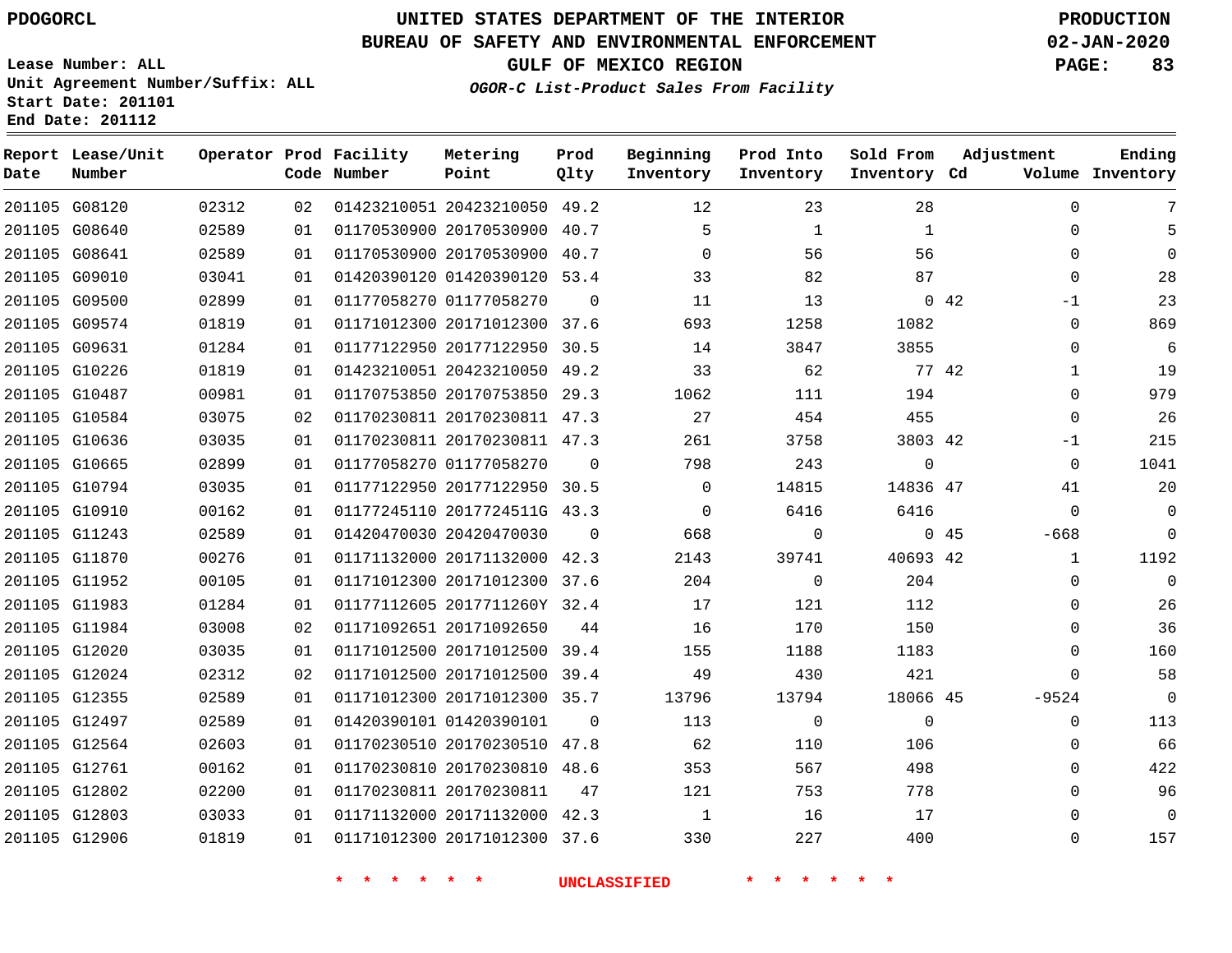**Date**

**End Date: 201112**

**Report Lease/Unit**

**Number**

 G15742 G15769 G16104 G16121 G16201 G16353 G16469

# **UNITED STATES DEPARTMENT OF THE INTERIOR PDOGORCL PRODUCTION**

**Prod Qlty**

#### **BUREAU OF SAFETY AND ENVIRONMENTAL ENFORCEMENT 02-JAN-2020**

**Lease Number: ALL Unit Agreement Number/Suffix: ALL Start Date: 201101**

**Operator Prod Facility**

**Code Number**

**OGOR-C List-Product Sales From Facility**

**Beginning Inventory** **Prod Into Inventory** **Sold From Inventory**

**GULF OF MEXICO REGION PAGE: 84**

**Inventory Cd Volume**

**Adjustment**

 $\Omega$  $\Omega$  $\Omega$   $\Omega$  $\Omega$  $\Omega$  $\Omega$  $\Omega$  $\Omega$  $\Omega$  $\Omega$  $\Omega$   $\Omega$   $\Omega$   $\Omega$ 

**Ending**

 $\Omega$   $\Omega$ -1  $\Omega$  $\Omega$  $\Omega$ 

|    | 15     | 61    | 0              | 48.6 | 01170230810 20170230810 |             | 02 | 03033 | G13560 | 201105 |
|----|--------|-------|----------------|------|-------------------------|-------------|----|-------|--------|--------|
|    | 24     | 19    | 19             | 48.6 | 01170230810 20170230810 |             | 02 | 03147 | G13576 | 201105 |
|    | 4      | 4     | 0              | 48.6 | 01170230450 20170230450 |             | 01 | 00105 | G13825 | 201105 |
| 42 | 31     | 31    | 1              | 47.3 | 20170230811             | 01170230811 | 01 | 03033 | G13850 | 201105 |
|    | 17     | 21    |                | 44   | 01171092651 20171092650 |             | 02 | 02628 | G13937 | 201105 |
|    | 14343  | 14633 | 1687           | 39.4 | 01171012500 20171012500 |             | 01 | 01284 | G13938 | 201105 |
|    | 2273   | 2257  | 93             | 47   | 20170230811             | 01170230811 | 01 | 02200 | G14342 | 201105 |
|    | 4840   | 4828  | 323            | 48.6 | 01170230450 20170230450 |             | 02 | 02871 | G14864 | 201105 |
|    | 13612  | 9005  | 8680           | 41.2 | 01170231110 20170231110 |             | 01 | 00105 | G15050 | 201105 |
|    | 468    | 565   | 2797           | 48.6 | 01170230810 20170230810 |             | 01 | 00064 | G15078 | 201105 |
|    | 23     | 28    | $\overline{2}$ | 40.7 | 01170530900 20170530900 |             | 01 | 02714 | G15110 | 201105 |
|    | 53     | 15    | 87             | 47.6 | 01171132800 21171132800 |             | 02 | 02970 | G15189 | 201105 |
|    | 25     | 6     | 20             | 39.4 | 01171012500 20171012500 |             | 01 | 03041 | G15239 | 201105 |
|    | 6057   | 5957  | 279            | 42.3 | 20171132000             | 01171132000 | 01 | 00105 | G15263 | 201105 |
|    | 9326   | 9002  | 3118           | 56.4 | 20171012400             | 01171012400 | 02 | 00222 | G15277 | 201105 |
| 42 | 2757   | 3090  | 314            | 44   | 20171092650             | 01171092651 | 02 | 02200 | G15299 | 201105 |
|    | 9716   | 11064 | 1004           | 44   | 20171092650             | 01171092651 | 01 | 00105 | G15312 | 201105 |
|    | 164 42 | 156   | 28             | 39.4 | 01171012500 20171012500 |             | 01 | 01482 | G15323 | 201105 |
|    | 1741   | 1861  | $\Omega$       | 48.5 | 01170230450 20170230450 |             | 01 | 00105 | G15740 | 201105 |
| 42 | 6748   | 6864  | 325            | 48.6 | 01170230450 20170230450 |             | 02 | 02893 |        |        |

**Metering Point**

20170230450 48.6

 20170231110 41.2 20170230811 47.3 20170530900 40.7 20171132000 42.3 20170753510 45.8

20422450350

**\* \* \* \* \* \* UNCLASSIFIED \* \* \* \* \* \***

42

 

 

**8725 8489 1 562**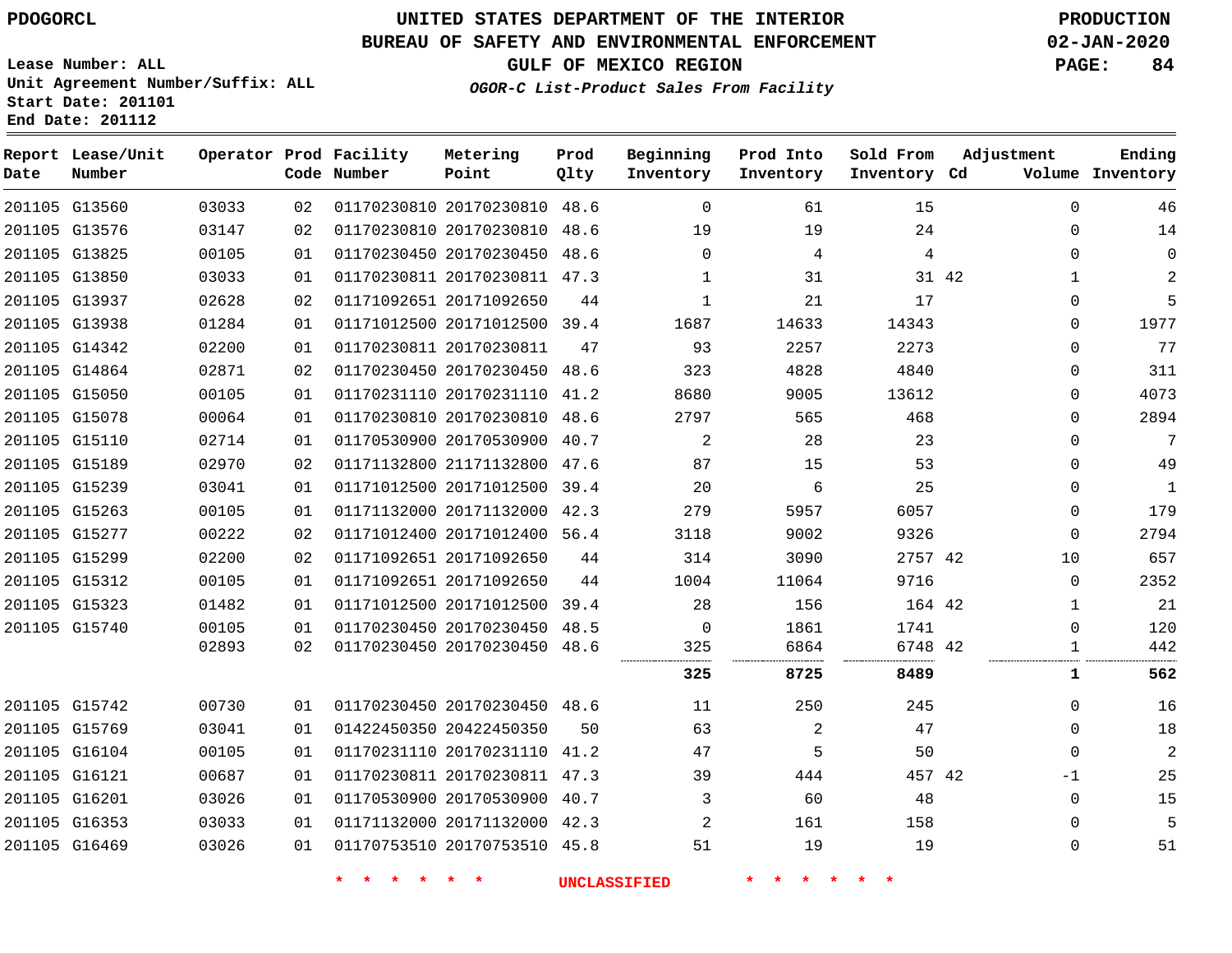#### **BUREAU OF SAFETY AND ENVIRONMENTAL ENFORCEMENT 02-JAN-2020**

**Lease Number: ALL Unit Agreement Number/Suffix: ALL Start Date: 201101**

**OGOR-C List-Product Sales From Facility**

**GULF OF MEXICO REGION PAGE: 85**

**End Date: 201112**

| Date | Report Lease/Unit<br>Number |       |    | Operator Prod Facility<br>Code Number | Metering<br>Point            | Prod<br>Qlty | Beginning<br>Inventory | Prod Into<br>Inventory | Sold From<br>Inventory Cd | Adjustment                | Ending<br>Volume Inventory |
|------|-----------------------------|-------|----|---------------------------------------|------------------------------|--------------|------------------------|------------------------|---------------------------|---------------------------|----------------------------|
|      | 201105 G16515               | 00162 | 01 |                                       | 01177245110 2017724511G 43.3 |              | $\Omega$               | 28094                  | 28094                     | $\mathbf 0$               | $\mathbf 0$                |
|      | 201105 G16575               | 00730 | 01 |                                       | 01608103650 20608103650 31.4 |              | $\Omega$               | 22                     | 22                        | $\Omega$                  | $\Omega$                   |
|      | 201105 G16890               | 00981 | 01 |                                       | 01170753850 20170753850      | 29.3         | 1430                   | 51                     |                           | 0 <sub>09</sub><br>$-261$ | 1220                       |
|      | 201105 G17124               | 02871 | 02 |                                       | 01170230450 20170230450 48.6 |              | 3                      | 68                     | 66 42                     | $-1$                      | 4                          |
|      | 201105 G17133               | 03033 | 01 |                                       | 01423210051 20423210050      | 49.2         | $\Omega$               | 6                      | 4                         | $\mathbf 0$               | $\overline{c}$             |
|      | 201105 G17190               | 02312 | 02 |                                       | 01170230810 20170230810 48.6 |              | 44                     | 82                     | 65                        | $\Omega$                  | 61                         |
|      | 201105 G17754               | 02025 | 01 |                                       | 01170230510 20170230510 47.8 |              | 2066                   | 4972                   | 3426                      | $\mathbf 0$               | 3612                       |
|      | 201105 G17842               | 03026 | 01 |                                       | 01170230810 20170230810 48.6 |              | $\mathbf 0$            | 6                      |                           | 1 42<br>$-1$              |                            |
|      | 201105 G17858               | 00105 | 01 |                                       | 01170530900 20170530900 40.7 |              | 37                     | 212                    | 196                       | $\Omega$                  | 53                         |
|      | 201105 G17898               | 01963 | 02 |                                       | 01171131600 20171131600 43.6 |              | 48                     | 397                    | 413                       | $\mathbf 0$               | 32                         |
|      | 201105 G17912               | 02409 | 01 |                                       | 01171132800 20177052203 36.9 |              | $\mathbf 0$            | 11637                  | 11637                     | $\mathbf 0$               | $\mathbf 0$                |
|      | 201105 G17913               | 01834 | 01 |                                       | 01171132800 21171132800 47.8 |              | 1529                   | 1528                   | 1600                      | $\Omega$                  | 1457                       |
|      | 201105 G17921               | 03026 | 01 |                                       | 01171012500 20177062959 27.1 |              | $\Omega$               | 49224                  | 49224                     | $\Omega$                  | $\mathbf 0$                |
|      | 201105 G17966               | 00105 | 01 |                                       | 01171012300 20171012300 37.6 |              | 21                     | 0                      | 21                        | $\Omega$                  | $\Omega$                   |
|      | 201105 G17973               | 00730 | 01 |                                       | 01171012400 20171012400 56.4 |              | 2169                   | 5003                   | 5619                      | $\Omega$                  | 1553                       |
|      | 201105 G17977               | 02312 | 02 |                                       | 01171132800 21171132800      | 47.6         | 654                    | 700                    | 709                       | $\Omega$                  | 645                        |
|      | 201105 G18043               | 03056 | 01 |                                       | 01171012500 20171012500      | 39.4         | 4303                   | 27733                  | 28289 42                  | $-1$                      | 3746                       |
|      | 201105 G18577               | 00981 | 01 |                                       | 01170753850 20170753850 29.3 |              | 1813                   | 235                    | 331                       | 0                         | 1717                       |
|      | 201105 G18936               | 02871 | 01 |                                       | 01422450350 20422450350      | 50           | 9                      | 29                     | 28                        | $\mathbf 0$               | 10                         |
|      | 201105 G19030               | 02806 | 01 |                                       | 01423210051 20423210050      | 49           | 126                    | 199                    |                           | 0 <sub>09</sub><br>$-265$ | 60                         |
|      | 201105 G19127               | 03165 | 01 |                                       | 01170230811 20170230811      | $\mathbf 0$  | 14                     | 5                      | $\Omega$                  | $\mathbf 0$               | 19                         |
|      | 201105 G19760               | 03035 | 01 |                                       | 01171132800 21171132800 47.6 |              | 9376                   | 11298                  | 10823                     | $\Omega$                  | 9851                       |
|      | 201105 G20605               | 02377 | 01 |                                       | 01423550141 20423550140      | 26.3         | 666                    | 16555                  | 16244                     | $\mathbf 0$               | 977                        |
|      | 201105 G20655               | 00222 | 01 |                                       | 01170230510 20170230510 47.9 |              | 199                    | 493                    | 334                       | $\Omega$                  | 358                        |
|      | 201105 G20656               | 03041 | 01 |                                       | 01422450350 20422450350      | 50           | 14                     | 34                     | 35                        | $\Omega$                  | 13                         |
|      | 201105 G20660               | 00105 | 01 |                                       | 01170230450 20170230450 48.6 |              | 8                      | 244                    | 236                       | $\Omega$                  | 16                         |
|      | 201105 G21070               | 02970 | 02 |                                       | 01171132800 21171132800      | 47.6         | 174                    | 320                    | 259                       | $\Omega$                  | 235                        |
|      | 201105 G21096               | 00105 | 01 |                                       | 01170230811 20170230811 47.3 |              | 12                     | 229                    | 228                       | $\mathbf{0}$              | 13                         |
|      |                             |       |    |                                       |                              |              |                        |                        |                           |                           |                            |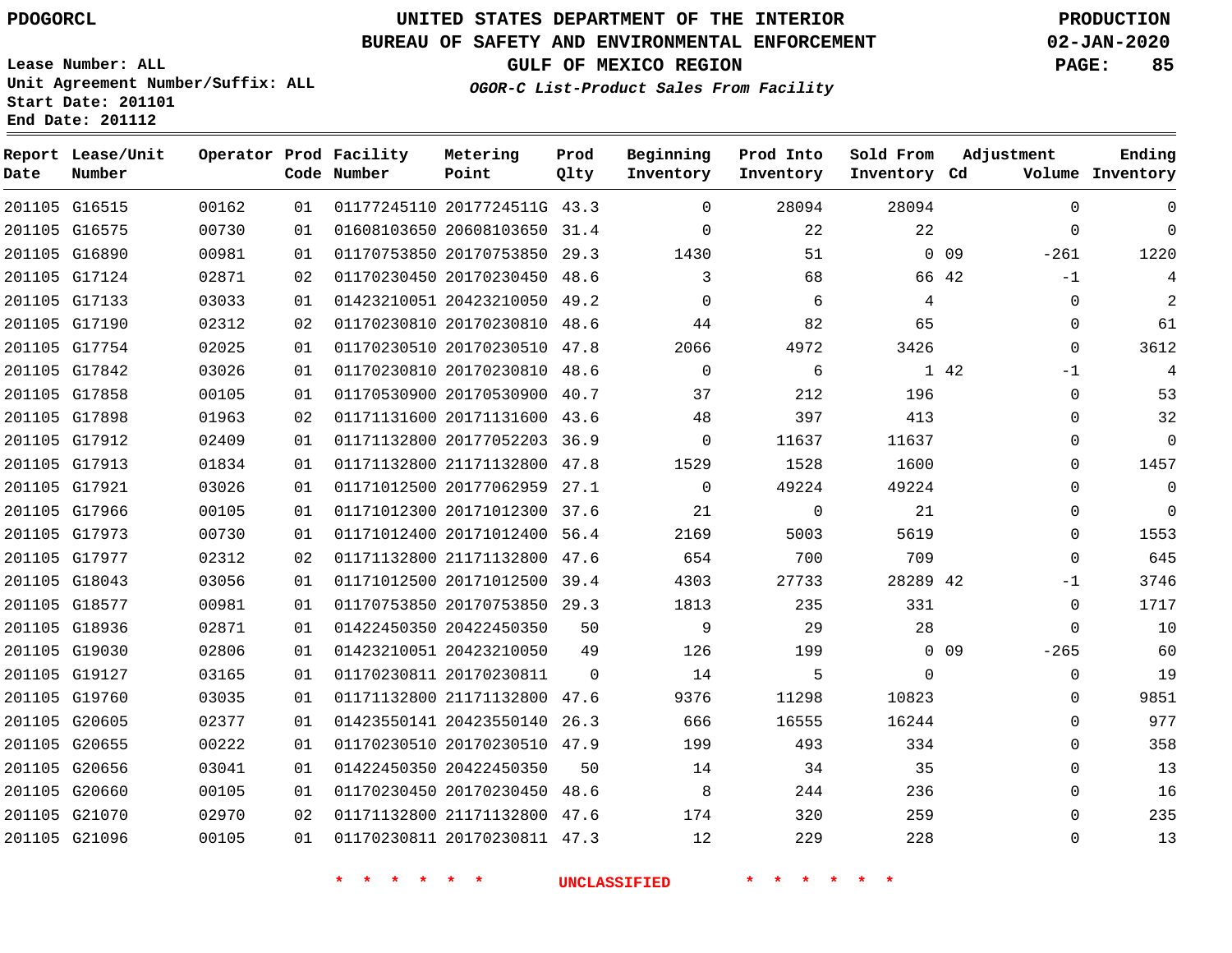**Date**

**End Date: 201112**

# **UNITED STATES DEPARTMENT OF THE INTERIOR PDOGORCL PRODUCTION**

#### **BUREAU OF SAFETY AND ENVIRONMENTAL ENFORCEMENT 02-JAN-2020**

**Lease Number: ALL Unit Agreement Number/Suffix: ALL Start Date: 201101**

**OGOR-C List-Product Sales From Facility**

**GULF OF MEXICO REGION PAGE: 86**

| Date | Report Lease/Unit<br>Number |       |    | Operator Prod Facility<br>Code Number | Metering<br>Point            | Prod<br>Qlty | Beginning<br>Inventory | Prod Into<br>Inventory | Sold From<br>Inventory Cd | Adjustment |              | Ending<br>Volume Inventory |
|------|-----------------------------|-------|----|---------------------------------------|------------------------------|--------------|------------------------|------------------------|---------------------------|------------|--------------|----------------------------|
|      | 201105 G21111               | 02266 | 01 |                                       | 01171132800 21171132800 47.6 |              | 61                     | 184                    | 131                       |            | $\Omega$     | 114                        |
|      | 201105 G21120               | 02058 | 02 |                                       | 01171012500 20171012500 39.4 |              | 46                     | 323                    | 325                       |            | $\mathbf 0$  | 44                         |
|      | 201105 G21378               | 01819 | 01 |                                       | 01170230811 20170230811 47.3 |              | 195                    | 2522                   | 2573                      |            | $\Omega$     | 144                        |
|      | 201105 G21530               | 00078 | 01 |                                       | 01170230400 20170230400 50.2 |              | 702                    | 1544                   | 1874                      |            | 0            | 372                        |
|      | 201105 G21532               | 02807 | 01 |                                       | 01170230811 20170230811 47.3 |              | 194                    | 3348                   | 3350                      |            | 0            | 192                        |
|      | 201105 G21534               | 02807 | 01 |                                       | 01170230811 20170230811 47.3 |              | 84                     | 2023                   | 1992 42                   |            | $\mathbf{1}$ | 116                        |
|      | 201105 G21580               | 03035 | 01 |                                       | 01170230811 20170230811 47.3 |              | $\overline{2}$         | 48                     | 47                        |            | $\Omega$     | 3                          |
|      | 201105 G21592               | 02628 | 02 |                                       | 01171132000 20171132000 42.3 |              | $\mathbf{1}$           | 43                     | 43                        |            | $\mathbf 0$  | $\mathbf{1}$               |
|      | 201105 G21652               | 01834 | 01 |                                       | 01171132800 21171132800 47.6 |              | 94                     | 112                    | 124 42                    |            | $\mathbf{1}$ | 83                         |
|      | 201105 G21655               | 01834 | 01 |                                       | 01171132800 21171132800 47.6 |              | $\mathbf 0$            | 59                     | 15 42                     |            | $-1$         | 43                         |
|      | 201105 G21700               | 00105 | 01 |                                       | 01177258153 01177258153 29.5 |              | 1238                   | 2412                   | 3198                      |            | $\mathbf 0$  | 452                        |
|      | 201105 G21825               | 00981 | 01 |                                       | 01170753850 20170753850 29.3 |              | 357                    | 46                     |                           | $0$ 09     | $-65$        | 338                        |
|      | 201105 G21826               | 00981 | 01 |                                       | 01170753850 20170753850 29.3 |              | 166                    | $\mathbf 0$            |                           | $0$ 09     | $-30$        | 136                        |
|      | 201105 G22219               | 03033 | 01 |                                       | 01423210051 20423210050 49.2 |              | 198                    | 461                    | 521 42                    |            | $\mathbf{1}$ | 139                        |
|      | 201105 G22236               | 00105 | 01 |                                       | 01170230450 20170230450 48.6 |              | 10                     | 154                    | 154                       |            | $\Omega$     | 10                         |
|      | 201105 G22246               | 01284 | 02 |                                       | 01423210051 20170230500 43.2 |              | 136                    | 407                    | 458                       |            | $\Omega$     | 85                         |
|      | 201105 G22268               | 02777 | 01 |                                       | 01170230810 2042709015I 32.3 |              | $\overline{0}$         | 1557                   | 1557                      |            | $\mathbf 0$  | $\mathbf 0$                |
|      | 201105 G22501               | 00078 | 01 |                                       | 01170230400 20170230400 50.2 |              | 252                    | 832                    | 884                       |            | $\mathbf 0$  | 200                        |
|      | 201105 G22510               | 00162 | 01 |                                       | 01170230810 20170230810 48.6 |              | 6375                   | 8991                   | 8666 42                   |            | $\mathbf{1}$ | 6701                       |
|      | 201105 G22513               | 02579 | 02 |                                       | 01170230810 20170230810 43.2 |              | $\mathbf 0$            | 991                    |                           | $0$ 11     | $-207$       | 0                          |
|      |                             |       | 02 |                                       | 01170230500 20170230500 43.2 |              | 0                      | 991                    | 784 44                    |            | $-207$       | 0                          |
|      |                             |       |    |                                       |                              |              | 0                      | 1982                   | 784                       |            | -414         | 0                          |
|      | 201105 G22582               | 01834 | 01 |                                       | 01170530900 20170530900 40.7 |              | 2287                   | 17179                  | 15143                     |            | $\mathbf 0$  | 4323                       |
|      | 201105 G22587               | 02200 | 02 |                                       | 01171132000 20171132000      | 43           | 2                      | 45                     | 46                        |            | $\Omega$     | $\mathbf{1}$               |
|      | 201105 G22605               | 01834 | 01 |                                       | 01171132800 21171132800 47.6 |              | 290                    | 396                    | 359                       |            | $\Omega$     | 327                        |
|      | 201105 G22613               | 02655 | 02 |                                       | 01171132800 21171132800 47.6 |              | 279                    | 1020                   | 681                       |            | $\mathbf 0$  | 618                        |
|      | 201105 G22621               | 01834 | 01 |                                       | 01171132800 21171132800 47.6 |              | 12322                  | 13186                  | 13354 42                  |            | $\mathbf{1}$ | 12155                      |
|      | 201105 G22660               | 02058 | 02 |                                       | 01171012310 20171012310 46.5 |              | 158                    | 689                    | 780                       |            | $\Omega$     | 67                         |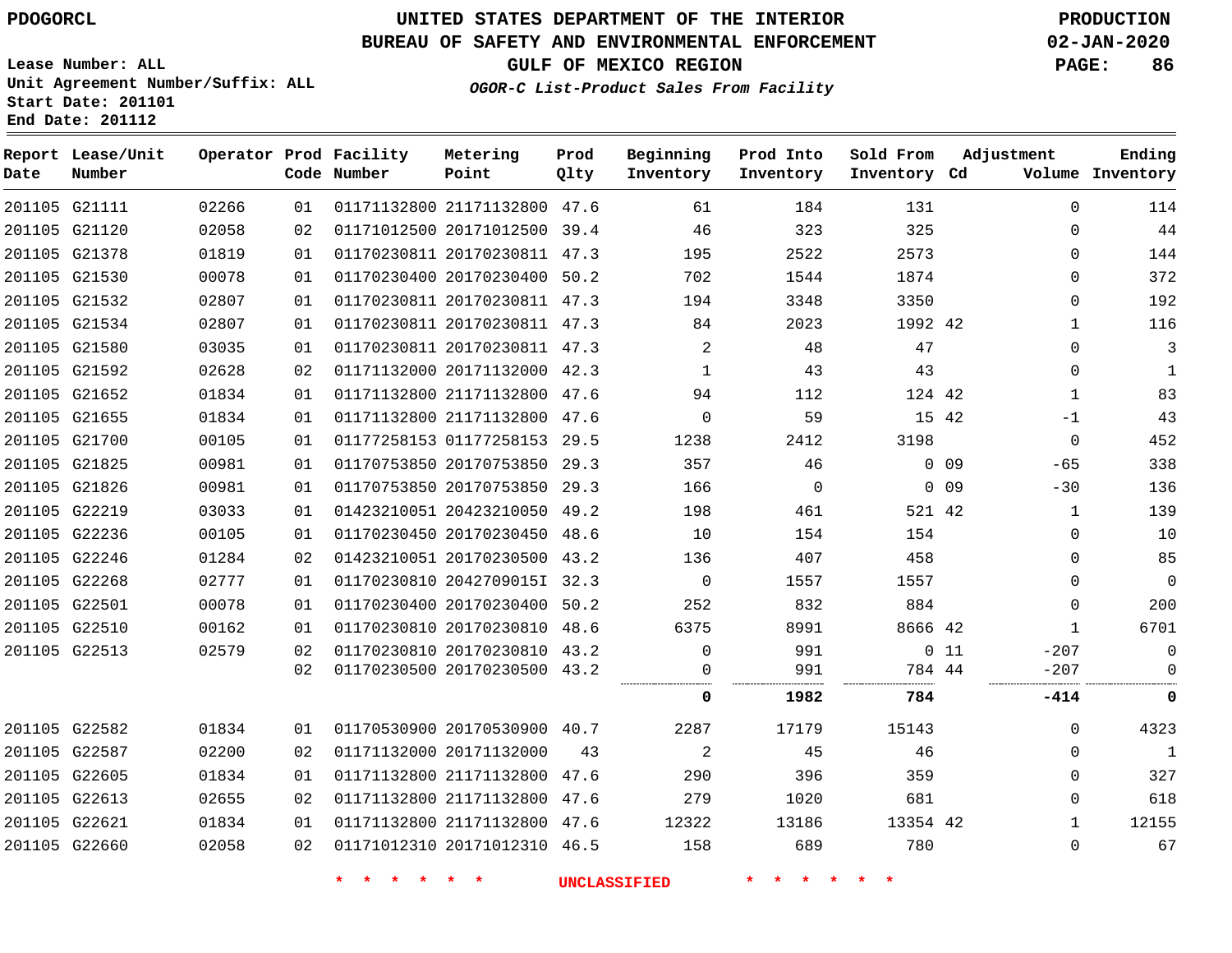G22679 G22699 G22702 G22712 G22751 G22772 G22781 G22792 G22840 G23166 G23180 G23181 G23193 G23199 G23473 G23480 G23528 G23529 G23730 G23735 G23736 G23748 G23754 G23820 G23853 G23956 G24425 G24429

**Date**

**Report Lease/Unit**

**Number**

# **UNITED STATES DEPARTMENT OF THE INTERIOR PDOGORCL PRODUCTION**

**Prod Qlty**

#### **BUREAU OF SAFETY AND ENVIRONMENTAL ENFORCEMENT 02-JAN-2020**

**Lease Number: ALL Unit Agreement Number/Suffix: ALL Start Date: 201101 End Date: 201112**

**Operator Prod Facility**

**Code Number**

**Metering Point**

20170753510 45.8

20170230810 48.6

20170230810

 

**OGOR-C List-Product Sales From Facility**

**Prod Into Inventory**

**Beginning Inventory**

**GULF OF MEXICO REGION PAGE: 87**

**Inventory Cd Volume**

**Adjustment**

 $\Omega$  $\Omega$ -1  $\Omega$  $\Omega$  $\Omega$  $\Omega$  $\Omega$  $\Omega$  $\Omega$  $\Omega$  $\Omega$  $\Omega$  $\Omega$  $\Omega$  $\Omega$  $\Omega$  $\cap$  $\Omega$  $\Omega$   $\Omega$  $\Omega$   $\Omega$   $\Omega$  $\Omega$ 

**Ending**

42

 

**Sold From Inventory**

| 02 | 01170230510 20170230510 | 47.8 | 214          | 525      |
|----|-------------------------|------|--------------|----------|
| 01 | 01170230450 20170230450 | 48.6 | $\Omega$     | 9        |
| 01 | 01170753850 20170753850 | 29.3 | 601          | 40       |
| 01 | 01170753850 20170753850 | 29.3 | 3468         | 435      |
| 01 | 01170753850 20170753850 | 29.3 | 359          | $\Omega$ |
| 01 | 01170753850 20170753850 | 29.3 | 1804         | 241      |
| 02 | 01170230810 20170230811 | 47.3 | 36           | 516      |
| 01 | 01170230810 20170230810 | 48.6 | $\Omega$     | 133      |
| 02 | 01170230810 20170230810 | 48.6 | 32           | 52       |
| 02 | 01170230810 20170230810 | 48.6 | 46           | 121      |
| 01 | 01170230811 20170230811 | 47.3 | 4            | 48       |
| 01 | 01177058270 01177058270 | 38.9 | $\mathbf{1}$ | $\Omega$ |
| 01 | 01171012310 20171012310 | 46.5 | 3            | 304      |

48.6

**\* \* \* \* \* \* UNCLASSIFIED \* \* \* \* \* \***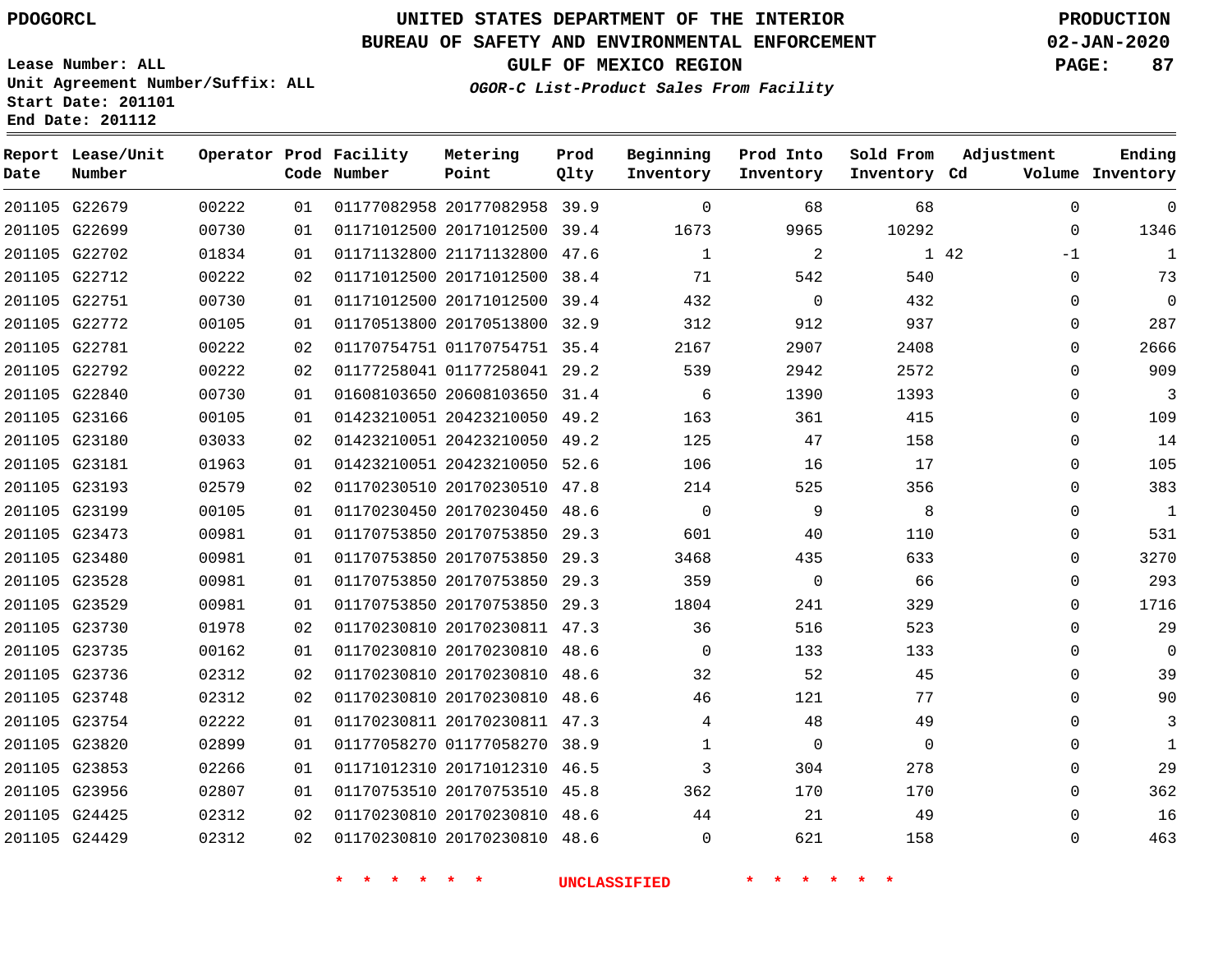**End Date: 201112**

# **UNITED STATES DEPARTMENT OF THE INTERIOR PDOGORCL PRODUCTION**

## **BUREAU OF SAFETY AND ENVIRONMENTAL ENFORCEMENT 02-JAN-2020**

**Lease Number: ALL Unit Agreement Number/Suffix: ALL Start Date: 201101**

## **GULF OF MEXICO REGION PAGE: 88**

**OGOR-C List-Product Sales From Facility**

| Date          | Report Lease/Unit<br>Number |       |    | Operator Prod Facility<br>Code Number | Metering<br>Point            | Prod<br>Qlty | Beginning<br>Inventory | Prod Into<br>Inventory | Sold From<br>Inventory Cd | Adjustment          | Ending<br>Volume Inventory |
|---------------|-----------------------------|-------|----|---------------------------------------|------------------------------|--------------|------------------------|------------------------|---------------------------|---------------------|----------------------------|
|               | 201105 G24700               | 02312 | 02 |                                       | 01170230811 20170230811 47.3 |              | 15                     | 278                    | 277                       | $\Omega$            | 16                         |
|               | 201105 G24710               | 02025 | 01 |                                       | 01170230811 20170230811 47.3 |              | 347                    | 6284                   | 6271                      | 0                   | 360                        |
|               | 201105 G24718               | 02579 | 02 |                                       | 01170230810 20170230810 48.6 |              | $\mathbf{1}$           | 109                    | 29                        | 0                   | 81                         |
|               | 201105 G24730               | 00105 | 01 |                                       | 01170230500 20170230500 43.2 |              | 1196                   | 3257                   | 3774                      | $\Omega$            | 679                        |
|               | 201105 G24767               | 02628 | 01 |                                       | 01170530900 20170530900 40.7 |              | 22                     | 125                    | 116                       | $\Omega$            | 31                         |
|               | 201105 G24791               | 02989 | 01 |                                       | 01171131600 20171131600 43.6 |              | 157                    | 879                    | 964                       | 0                   | 72                         |
| 201105 G24873 |                             | 00222 | 02 |                                       | 01171012400 20171012400      | 56.4         | 38                     | 126                    | 125                       | 0                   | 39                         |
|               | 201105 G24874               | 02058 | 02 |                                       | 01171012400 20171012400      | 56.4         | 0                      | 223                    | 154                       | 0                   | 69                         |
|               | 201105 G24878               | 02628 | 02 |                                       | 01171092651 20171092650      | 44           | 23                     | 366                    | 311                       | $\Omega$            | 78                         |
|               | 201105 G24883               | 03056 | 02 |                                       | 01171092651 20171092650 43.3 |              | 25                     | 223                    | 201                       | $\Omega$            | 47                         |
|               | 201105 G24898               | 02807 | 01 |                                       | 01171012300 20171012300 37.6 |              | 14550                  | 10649                  | 17846 42                  | $\mathbf 1$         | 7354                       |
|               |                             |       | 01 |                                       | 01171012400 20171012400 56.4 |              | 2823<br>               | 3267<br>               | 5076<br>                  | $\Omega$            | 1014                       |
|               |                             |       |    |                                       |                              |              | 17373                  | 13916                  | 22922                     | ı                   | 8368                       |
|               | 201105 G24924               | 01834 | 01 |                                       | 01171132800 21171132800 47.6 |              | 5808                   | 7879                   | 7165 42                   | -1                  | 6521                       |
|               | 201105 G24979               | 02989 | 01 |                                       | 01171092651 20171092650      | 44           | 27                     | 219                    | 199                       | 0                   | 47                         |
|               | 201105 G24990               | 01284 | 01 |                                       | 01608103650 20608103650 31.4 |              | 9                      | 1625                   | 1631                      | $\Omega$            | 3                          |
|               | 201105 G25008               | 02777 | 01 |                                       | 01170753510 20170753510 47.8 |              | 162                    | 100                    | 100                       | $\Omega$            | 162                        |
|               | 201105 G25514               | 02813 | 02 |                                       | 01423210051 20423210050 49.2 |              | 21                     | 162                    | 139                       | 0                   | 44                         |
| 201105 G25515 |                             | 02813 | 02 |                                       | 01423210051 20423210050 49.2 |              | 65                     | 168                    | 178 42                    | 1                   | 56                         |
|               | 201105 G25524               | 00105 | 01 |                                       | 01170230450 20170230450 48.6 |              | 40                     | 1972                   | 1885                      | 0                   | 127                        |
|               | 201105 G25540               | 03033 | 01 |                                       | 01420390101 01420390101      | $\Omega$     | 654                    | 4569                   |                           | 0.42<br>$\mathbf 1$ | 5224                       |
|               | 201105 G25553               | 02579 | 02 |                                       | 01170230510 20170230510 47.8 |              | 22                     | 57                     | 39                        | 0                   | 40                         |
|               | 201105 G25561               | 02058 | 02 |                                       | 01170230450 20170230450 48.6 |              | 426                    | 7276                   | 7234                      | 0                   | 468                        |
|               | 201105 G25579               | 00105 | 01 |                                       | 01170230810 20170230810      | 48.6         | 28                     | 24                     | 34                        | 0                   | 18                         |
| 201105 G25605 |                             | 00105 | 01 |                                       | 01170230810 20170230810      | 48.6         | 7                      | $\Omega$               | 7                         | $\Omega$            | $\mathbf 0$                |
|               | 201105 G25606               | 02025 | 01 |                                       | 01170230810 20170230810 48.5 |              | 335                    | 547                    | 474                       | 0                   | 408                        |
|               | 201105 G25937               | 03075 | 02 |                                       | 01170230810 20170230810 48.6 |              | 2777                   | 3770                   | 3738                      | 0                   | 2809                       |
|               | 201105 G25965               | 02899 | 01 |                                       | 01171132800 21171132800 47.6 |              | 58                     | 50                     |                           | 56 42<br>$-1$       | 51                         |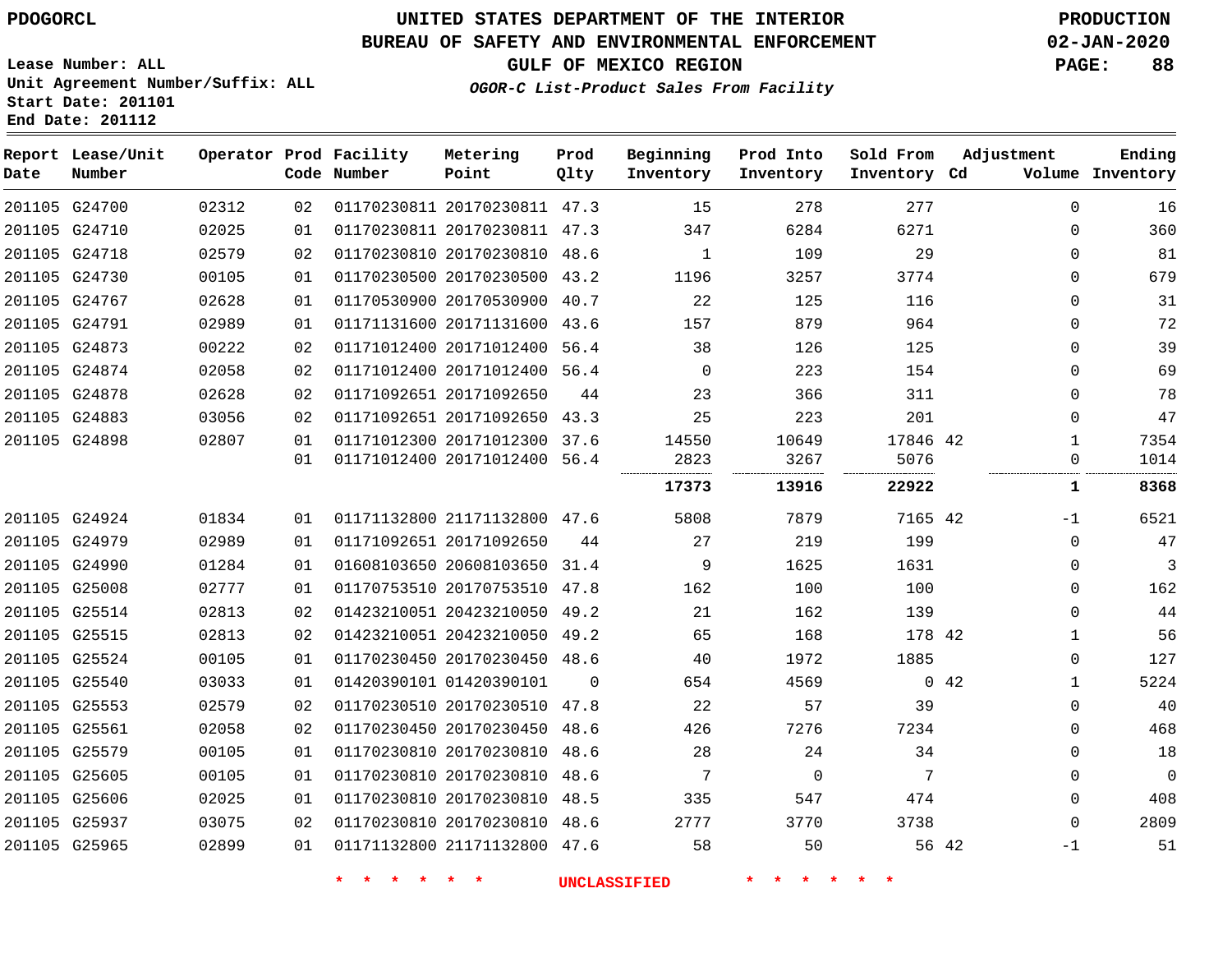**Date**

**End Date: 201112**

**Report Lease/Unit**

**Number**

# **UNITED STATES DEPARTMENT OF THE INTERIOR PDOGORCL PRODUCTION**

**Prod Qlty**

#### **BUREAU OF SAFETY AND ENVIRONMENTAL ENFORCEMENT 02-JAN-2020**

**Lease Number: ALL Unit Agreement Number/Suffix: ALL Start Date: 201101**

**Operator Prod Facility**

**Code Number**

**OGOR-C List-Product Sales From Facility**

**Beginning Inventory** **Prod Into Inventory** **Sold From Inventory**

**GULF OF MEXICO REGION PAGE: 89**

**Inventory Cd Volume**

**Adjustment**

  $\Omega$   $\Omega$   $-1$   $\Omega$  $\Omega$  $\overline{0}$  $\Omega$  $\overline{0}$  $\Omega$  $\Omega$  $\Omega$  $\Omega$   $\Omega$ 

**Ending**

|               | 201105 G26001 | 02628 | 01 | 01171132800 21171132800 47.6 |    | 733             | 216            | 499         |  |
|---------------|---------------|-------|----|------------------------------|----|-----------------|----------------|-------------|--|
|               | 201105 G26023 | 02579 | 02 | 01171012500 20171012500 39.4 |    | 130             | 725            | 757         |  |
|               | 201105 G26032 | 03056 | 01 | 01171012300 20171012300 38.9 |    | 27              | 486            | 177         |  |
|               | 201105 G26074 | 01284 | 01 | 01177122950 20177122950 30.5 |    | 56              | 18900          | 18930       |  |
|               | 201105 G26146 | 01586 | 01 | 01177258152 01177258152 30.6 |    | 700             | 1561           | $\mathbf 0$ |  |
|               | 201105 G26281 | 02528 | 02 | 01170753850 20170753850 35.6 |    | 410             | $\overline{0}$ | 75          |  |
|               | 201105 G26451 | 02579 | 02 | 01423210051 20423210050 49.2 |    | 602             | 982            | 1120 42     |  |
|               | 201105 G26480 | 01978 | 02 | 01423210051 20423210050 49.2 |    | 126             | 633            | 669         |  |
|               | 201105 G27003 | 02807 | 01 | 01170230810 20170230810 48.6 |    | 350             | 478            | 472 42      |  |
|               | 201105 G27036 | 03075 | 02 | 01170230810 20170230810 48.6 |    | $\overline{0}$  | 1157           | 539         |  |
|               | 201105 G27070 | 00064 | 01 | 01170230811 20170230811 47.3 |    | 262             | 3173           | 3254 42     |  |
|               | 201105 G27100 | 01978 | 02 | 01171012310 20171012310 46.5 |    | 77              | 1049           | 1023        |  |
|               | 201105 G27121 | 02312 | 01 | 01171012400 20171012400 56.4 |    | 492             | 2890           | 2485        |  |
|               | 201105 G27169 | 01284 | 01 | 01171012500 20171012500 39.4 |    | 1584            | 13444          | 13211       |  |
|               | 201105 G27173 | 00105 | 01 | 01170513800 20170513800 32.9 |    | 688             | 2208           | 2201        |  |
|               | 201105 G27194 | 01586 | 01 | 01177258152 01177258152 30.6 |    | $7\overline{ }$ | 185            | 0           |  |
| 201105 G27215 |               | 01586 | 02 | 01177288152 01177288152 34.4 |    | 32              | 1              | $\mathbf 0$ |  |
|               | 201105 G27789 | 01284 | 01 | 01170530900 20170530900 40.7 |    | 489             | 7859           | 6370        |  |
|               | 201105 G27831 | 02795 | 02 | 01170530900 20170530900 40.7 |    | 45              | 687            | 559         |  |
|               | 201105 G27834 | 00222 | 01 | 01171132000 20171132000 42.3 |    | $\Omega$        | 18             | 17          |  |
|               | 201105 G27851 | 02628 | 02 | 01171132000 20171132000 42.3 |    | $\overline{0}$  | $\overline{4}$ | 4           |  |
|               | 201105 G27927 | 02503 | 02 | 01171092651 20171092650      | 44 | 1737            | 18169          | 16044       |  |
|               | 201105 G27988 | 00730 | 01 | 01608103650 20608103650 31.4 |    | 358             | 101102         | 101270      |  |
|               | 201105 G30654 | 02777 | 02 | 01170230810 20170230810 41.8 |    | 222             | 330            | 306         |  |
|               | 201105 G31003 | 02579 | 02 | 01423210051 20423210050 49.2 |    | 132             | 675            | 771 42      |  |
|               | 201105 G31040 | 02058 | 02 | 01170230450 20170230450 48.6 |    | 553             | 9858           | 9776        |  |
|               | 201105 G31304 | 02714 | 01 | 01170230811 20170230811 47.3 |    | 306             | 5701           | 5680        |  |
|               | 201105 G31369 | 02628 | 02 | 01171092651 20171092650      | 44 | 5093            | 56254          | 49389       |  |
|               |               |       |    |                              |    |                 |                |             |  |

**Metering Point**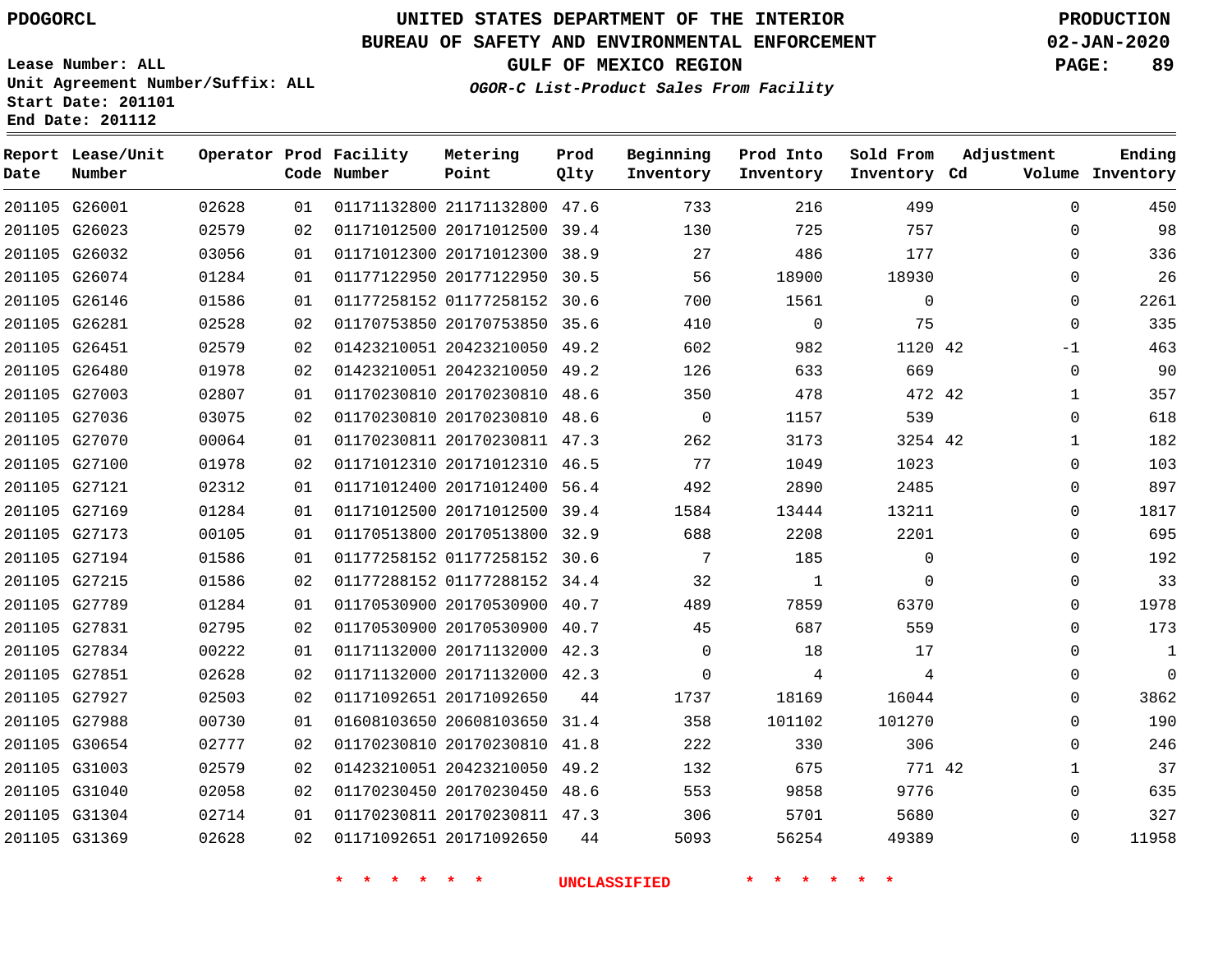#### **BUREAU OF SAFETY AND ENVIRONMENTAL ENFORCEMENT 02-JAN-2020**

**GULF OF MEXICO REGION PAGE: 90**

**Lease Number: ALL Unit Agreement Number/Suffix: ALL Start Date: 201101 End Date: 201112**

**OGOR-C List-Product Sales From Facility**

| Date   | Report Lease/Unit<br>Number |       |    | Operator Prod Facility<br>Code Number | Metering<br>Point            | Prod<br>Qlty | Beginning<br>Inventory | Prod Into<br>Inventory | Sold From<br>Inventory Cd | Adjustment   | Ending<br>Volume Inventory |
|--------|-----------------------------|-------|----|---------------------------------------|------------------------------|--------------|------------------------|------------------------|---------------------------|--------------|----------------------------|
|        | 201105 G32113               | 02477 | 01 |                                       | 01170230811 20170230811 47.3 |              | 1302                   | 23259                  | 23231 42                  | 2            | 1332                       |
|        | 201105 G32197               | 01364 | 02 |                                       | 01171012500 20171012500      | 39.4         | 1163                   | 7374                   | 7541                      | $\Omega$     | 996                        |
|        | 201105 G32268               | 02904 | 02 | 01177298272 01177298272               |                              | 47           | 49                     | $\mathbf 0$            | $\mathbf 0$               | 0            | 49                         |
|        | 201105 G33408               | 03075 | 02 |                                       | 01422450350 20422450350      | 50           | 742                    | 2231                   | 2165 42                   | $-1$         | 807                        |
| 201106 | 00016                       | 00687 | 01 |                                       | 01170513700 20170513700 23.5 |              | $\mathbf 0$            | 1326                   | 1017                      | 0            | 309                        |
|        |                             | 02375 | 01 |                                       | 01170513700 20170513700 23.5 |              | 4902                   | 22997                  | 22195 42                  | 1            | 5705                       |
|        |                             |       |    |                                       |                              |              | 4902                   | 24323                  | 23212                     | 1            | 6014                       |
| 201106 | 00026                       | 02375 | 01 |                                       | 01170513700 20170513700 23.5 |              | 10555                  | 54991                  | 51905 42                  | $-1$         | 13640                      |
| 201106 | 00032                       | 02375 | 01 |                                       | 01170513700 20170513700      | 29.1         | 924                    | 3581                   | 3670                      | $\Omega$     | 835                        |
| 201106 | 00033                       | 02375 | 01 |                                       | 01170513700 20170513700 29.1 |              | 1366                   | 6367                   | 6248                      | 0            | 1485                       |
| 201106 | 00049                       | 00105 | 01 |                                       | 01171012300 20171012300 37.8 |              | 19019                  | 25149                  | 25257                     | 0            | 18911                      |
| 201106 | 00050                       | 00105 | 01 |                                       | 01171012300 20171012300 37.8 |              | 4197                   | 4667                   | 5355                      | 0            | 3509                       |
| 201106 | 00051                       | 00105 | 01 |                                       | 01171012300 20171012300 37.8 |              | 548                    | 1665                   | 961                       | 0            | 1252                       |
| 201106 | 00052                       | 00105 | 01 |                                       | 01171012300 20171012300      | 37.8         | 3054                   | 3685                   | 3968                      | 0            | 2771                       |
| 201106 | 00079                       | 01834 | 01 |                                       | 01170230810 20170230810 47.1 |              | 117                    | 368                    | 153 42                    | $\mathbf{1}$ | 333                        |
| 201106 | 00081                       | 00105 | 01 |                                       | 01170231300 01170231300 40.6 |              | $\Omega$               | 134                    | 134                       | 0            | $\mathbf 0$                |
| 201106 | 00090                       | 02630 | 01 |                                       | 01170230810 20170230810 47.1 |              | 133                    | 233                    | 115                       | 0            | 251                        |
| 201106 | 00137                       | 00687 | 01 |                                       | 01170513700 20170513700 23.5 |              | $\Omega$               | 337                    | 258                       | 0            | 79                         |
| 201106 | 00138                       | 00687 | 01 |                                       | 01170513700 20170513700 23.5 |              | $\Omega$               | 3612                   | 2769 42                   | $-1$         | 842                        |
| 201106 | 00184                       | 03147 | 02 |                                       | 01170230810 20170230810      | 47.1         | 520                    | 726                    | 385                       | 0            | 861                        |
| 201106 | 00190                       | 02312 | 01 |                                       | 01170230810 20170230810 47.1 |              | 73                     | 134                    | 62                        | 0            | 145                        |
| 201106 | 00191                       | 02312 | 01 |                                       | 01170230810 20170230810      | 47.1         | 275                    | 448                    | 229                       | 0            | 494                        |
| 201106 | 00196                       | 03041 | 01 |                                       | 01171012300 20171012300 37.8 |              | 11713                  | 13795                  | 15135                     | 0            | 10373                      |
| 201106 | 00244                       | 00105 | 01 |                                       | 01170231300 01170231300 40.6 |              | $\Omega$               | 873                    | 873                       | 0            | $\mathbf 0$                |
| 201106 | 00247                       | 00105 | 01 |                                       | 01170231300 01170231300 40.5 |              | $\Omega$               | 573                    | 573                       | 0            | $\mathbf 0$                |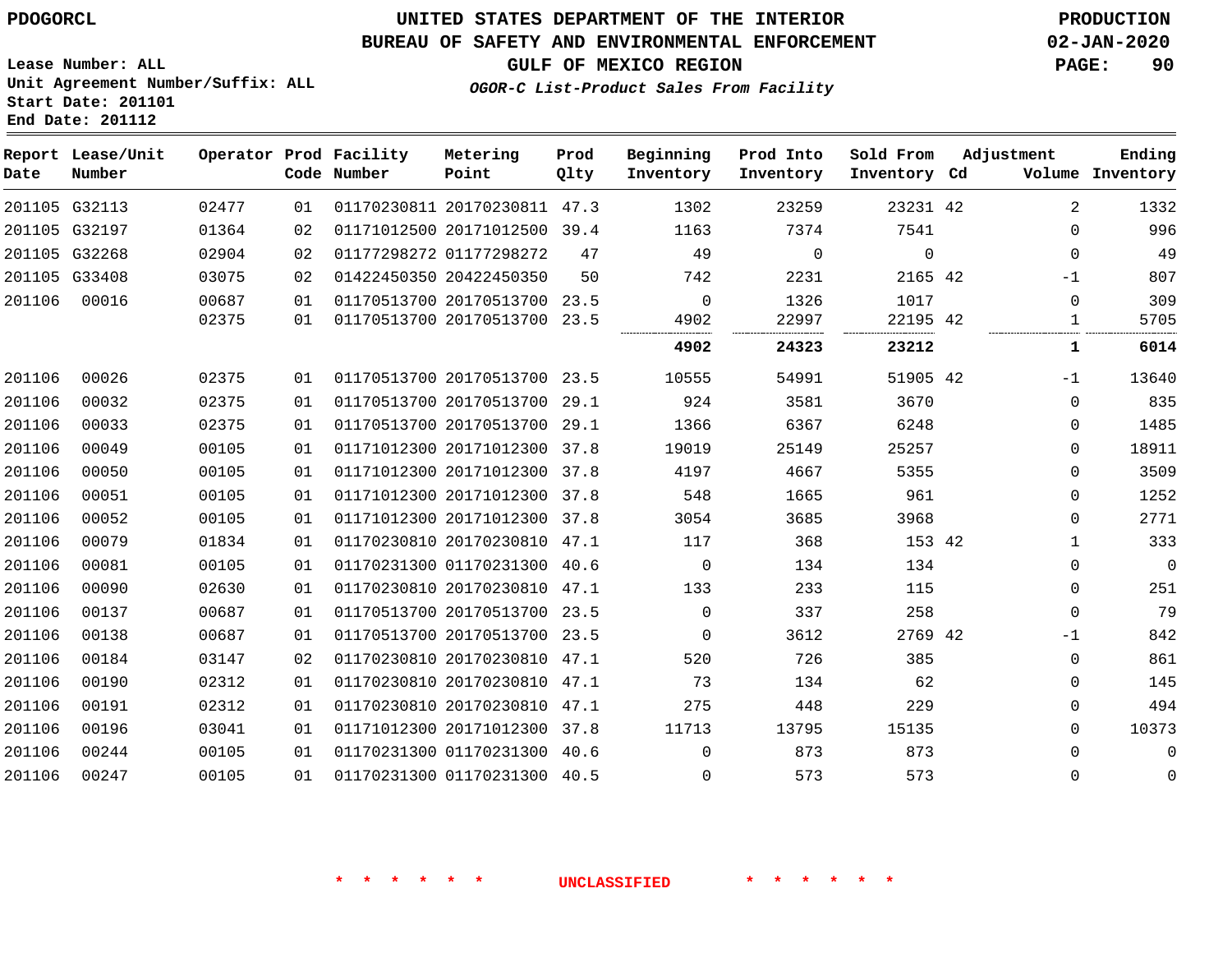#### **BUREAU OF SAFETY AND ENVIRONMENTAL ENFORCEMENT 02-JAN-2020**

**Lease Number: ALL Unit Agreement Number/Suffix: ALL**

**GULF OF MEXICO REGION PAGE: 91**

**OGOR-C List-Product Sales From Facility**

**Start Date: 201101 End Date: 201112**

| Date   | Report Lease/Unit<br>Number |       |    | Operator Prod Facility<br>Code Number | Metering<br>Point            | Prod<br>Qlty | Beginning<br>Inventory | Prod Into<br>Inventory | Sold From<br>Inventory Cd | Adjustment   | Ending<br>Volume Inventory |
|--------|-----------------------------|-------|----|---------------------------------------|------------------------------|--------------|------------------------|------------------------|---------------------------|--------------|----------------------------|
| 201106 | 00253                       | 01364 | 02 |                                       | 01170230810 20170230810 47.1 |              | 1677                   | 3191                   | 1587                      | $\Omega$     | 3281                       |
|        |                             | 02025 | 01 |                                       | 01170230810 20170230810      | 47           | 20                     | 35<br>.                | 19                        | $\Omega$     | 36                         |
|        |                             |       |    |                                       |                              |              | 1697                   | 3226                   | 1606                      | 0            | 3317                       |
| 201106 | 00317                       | 02970 | 02 |                                       | 01171012310 20171012310 45.9 |              | 29                     | 269                    | 273                       | $\mathbf 0$  | 25                         |
| 201106 | 00353                       | 02266 | 01 |                                       | 01170754800 20170754800 29.4 |              | 26                     | 4163                   | 3244                      | $\mathbf 0$  | 945                        |
| 201106 | 00367                       | 02375 | 01 |                                       | 01170513700 20170513700 23.5 |              | 126                    | 564                    | 550                       | $\mathbf 0$  | 140                        |
| 201106 | 00424                       | 00064 | 01 |                                       | 01171012400 20171012400 56.6 |              | 48                     | 166                    | 159                       | 0            | 55                         |
| 201106 | 00434                       | 01284 | 01 |                                       | 01177112605 2017711260Y      | 33           | 2405                   | 10910                  | 10860                     | $\mathbf 0$  | 2455                       |
| 201106 | 00453                       | 01284 | 01 |                                       | 01177112605 2017711260Y      | 33           | 1415                   | 7218                   | 7008                      | $\mathbf{0}$ | 1625                       |
| 201106 | 00464                       | 00078 | 01 |                                       | 01170573602 2017715360L 32.9 |              | 601                    | 9308                   | 9909                      | $\mathbf{0}$ | $\overline{0}$             |
| 201106 | 00466                       | 00064 | 01 |                                       | 01171012400 20171012400      | 56.6         | 1287                   | 4502                   | 4292                      | $\mathbf 0$  | 1497                       |
| 201106 | 00479                       | 00105 | 01 |                                       | 01171012500 20171012500 37.7 |              | 832                    | 4870                   | 4675                      | $\mathbf 0$  | 1027                       |
| 201106 | 00487                       | 03033 | 01 |                                       | 01171132800 21171132800 43.6 |              | 5427                   | 3952                   | 7142                      | $\mathbf 0$  | 2237                       |
| 201106 | 00495                       | 03033 | 01 |                                       | 01171132800 21171132800 43.6 |              | 2982                   | 1730                   | 3486                      | $\mathbf 0$  | 1226                       |
| 201106 | 00518                       | 03033 | 01 |                                       | 01170230450 20170230450 50.7 |              | 76                     | 1331                   | 1208                      | $\mathbf{0}$ | 199                        |
| 201106 | 00526                       | 00105 | 01 |                                       | 01170230810 20170230810      | 47           | 1143                   | 2112                   | 1022                      | $\mathbf 0$  | 2233                       |
| 201106 | 00559                       | 00687 | 01 |                                       | 01171131600 20171131600 46.5 |              | 59                     | 1691                   | 1608                      | $\Omega$     | 142                        |
| 201106 | 00560                       | 00687 | 01 |                                       | 01171131600 20171131600 46.5 |              | 21                     | 173                    | 178 42                    | $-2$         | 14                         |
| 201106 | 00577                       | 03056 | 01 |                                       | 01171012300 20171012300 37.8 |              | 31003                  | 36633                  | 40280                     | 0            | 27356                      |
| 201106 | 00593                       | 01834 | 01 |                                       | 01171012300 20171012300 37.8 |              | 18576                  | 15278                  | 16608                     | $\mathbf 0$  | 17246                      |
| 201106 | 00599                       | 02899 | 01 |                                       | 01170573602 20170573602 42.6 |              | $\mathbf 0$            | 8                      | $\overline{4}$            | $\mathbf 0$  | $\sqrt{4}$                 |
| 201106 | 00605                       | 02899 | 01 |                                       | 01170573602 20170573602 42.6 |              | 1261                   | 2841                   | 2605                      | $\Omega$     | 1497                       |
| 201106 | 00680                       | 03033 | 01 |                                       | 01170230700 20170230700 46.9 |              | 589                    | 6470                   | 6406 42                   | $\mathbf{1}$ | 654                        |
| 201106 | 00691                       | 02312 | 02 |                                       | 01170754201 01170754201 36.6 |              | 1298                   | 2003                   | 2005                      | $\Omega$     | 1296                       |
| 201106 | 00693                       | 02266 | 01 |                                       | 01170754800 20170754800      | 29.4         | 186                    | 834                    | 831                       | $\mathbf 0$  | 189                        |
| 201106 | 00694                       | 02266 | 01 |                                       | 01170754800 20170754800 29.4 |              | 2783                   | 13209                  | 12993                     | $\mathbf{0}$ | 2999                       |
| 201106 | 00697                       | 02266 | 01 |                                       | 01170754800 20170754800 29.4 |              | 469                    | 2134                   | 2118                      | $\mathbf{0}$ | 485                        |
| 201106 | 00758                       | 00105 | 01 |                                       | 01170230810 20170230810      | 47           | 104                    | 297                    | 97                        | 0            | 304                        |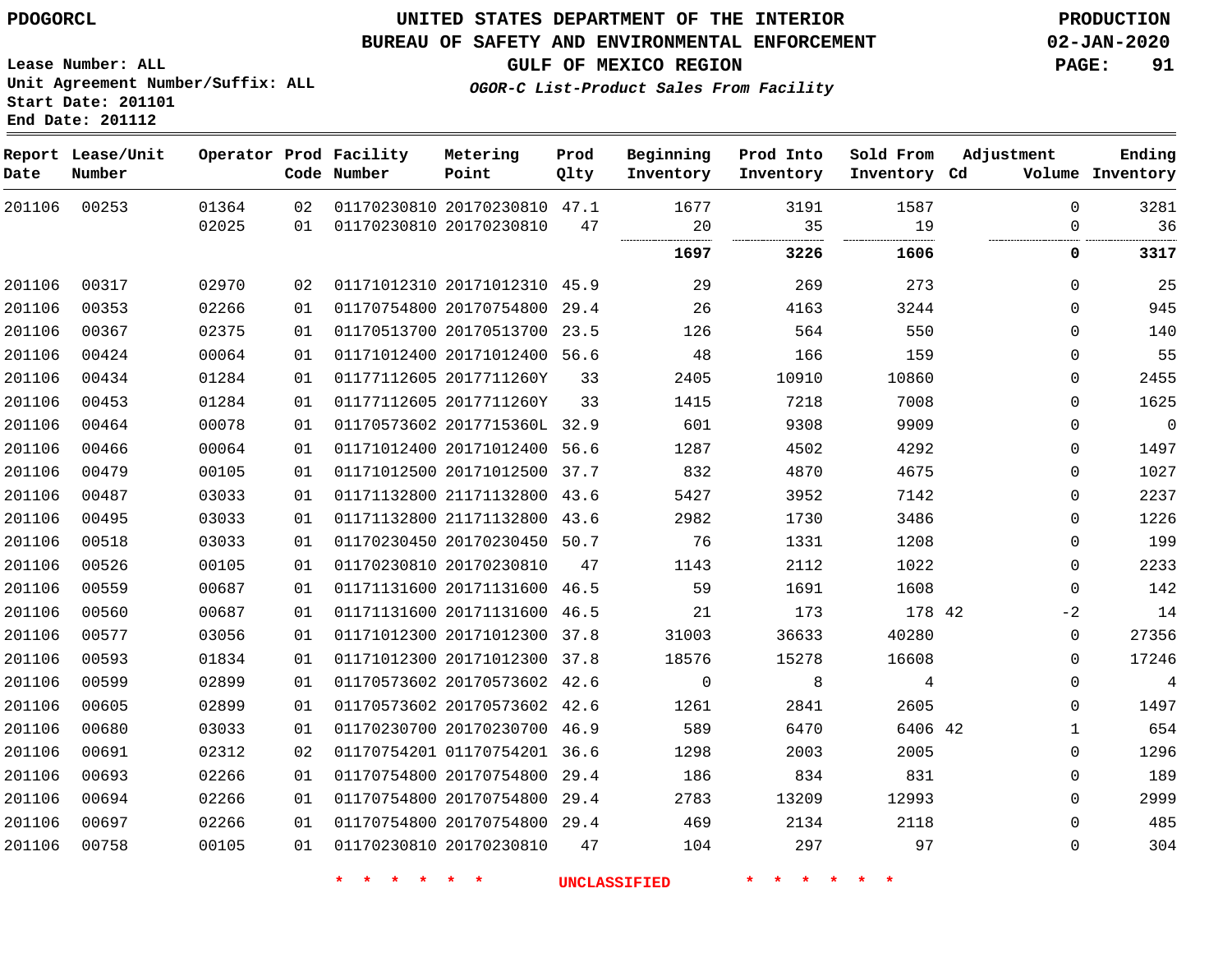**Date**

**End Date: 201112**

**Report Lease/Unit**

**Number**

754395019A

# **UNITED STATES DEPARTMENT OF THE INTERIOR PDOGORCL PRODUCTION**

**Prod Qlty**

#### **BUREAU OF SAFETY AND ENVIRONMENTAL ENFORCEMENT 02-JAN-2020**

**Lease Number: ALL Unit Agreement Number/Suffix: ALL Start Date: 201101**

**Operator Prod Facility**

**Code Number**

**OGOR-C List-Product Sales From Facility**

**Beginning Inventory** **Prod Into Inventory** **Sold From Inventory**

**GULF OF MEXICO REGION PAGE: 92**

**Inventory Cd Volume**

**Adjustment**

**Ending**

 

  $\Omega$ 

| 201106 | 00759             | 03033 | 01 | 01170230811 20170230811 44.4    |          | $\Omega$        | 501            | 508 47   |       | 36           | 29   |
|--------|-------------------|-------|----|---------------------------------|----------|-----------------|----------------|----------|-------|--------------|------|
| 201106 | 00763             | 01284 | 01 | 01170230810 20170230810 47.1    |          | 432             | 651            | 340      |       | $\Omega$     | 743  |
| 201106 | 00767             | 00105 | 01 | 01170230810 20170230810 47.1    |          | 43              | 74             | 37       |       | $\Omega$     | 80   |
| 201106 | 00775             | 01834 | 01 | 01171131600 20171131600 46.5    |          | 409             | 5558           | 5500 42  |       | $\mathbf{1}$ | 468  |
| 201106 | 00777             | 03033 | 01 | 01171132000 20171132000 43.4    |          | 4               | $\overline{0}$ | 4        |       | $\Omega$     | 0    |
| 201106 | 00778             | 03033 | 01 | 01171132000 20171132000 43.4    |          | 75              | 878            | 854      |       | $\Omega$     | 99   |
| 201106 | 00787             | 02312 | 01 | 01171092651 20171092650         | 44       | 11              | 111            | 102      |       | $\Omega$     | 20   |
| 201106 | 00796             | 02628 | 02 | 01171092651 20171092650         | 44       | 5713            | 23243          | 24846    |       | $\Omega$     | 4110 |
| 201106 | 00797             | 00105 | 01 | 01171012300 20171012300 37.8    |          | 1899            | 1952           | 2383     |       | $\Omega$     | 1468 |
| 201106 | 00819             | 00078 | 01 | 01171132800 21171132800 43.6    |          | 26              | 20             | 34 42    |       | $-1$         | 11   |
| 201106 | 00839             | 02451 | 01 | 01170513800 20170513800         | 33       | 2064            | 4360           | 5026     |       | 0            | 1398 |
|        | 201106 754302006A | 00078 | 01 | 01170573601 20170573601 27.1    |          | 232             | 1808           | 1830     |       | 0            | 210  |
|        | 201106 754303001A | 00059 | 01 | 01170230811 20170230811 45.6    |          | 330             | 3054           | 2428 09  |       | $-782$       | 174  |
|        | 201106 754304003A | 00078 | 01 | 01170230400 20170230400 50.6    |          | 2               | $\Omega$       | 2        |       | 0            | 0    |
|        | 201106 754305004A | 02899 | 01 | 01171132000 20171132000 43.4    |          | 7               | 96             |          | 93 42 | 1            | 11   |
|        | 201106 754307005A | 00078 | 01 | 01170573601 20170573601         | 27       | $7\phantom{.0}$ | 100            | 95       |       | $\Omega$     | 12   |
|        | 201106 754307017A | 00362 | 02 | 01170230811 20170230811 45.6    |          | 401             | 5716           | 5791     |       | 0            | 326  |
|        | 201106 754309002A | 00981 | 01 | 01170753850 20170753850         | 0        | 388             | 113            | $\Omega$ |       | 0            | 501  |
|        | 201106 754310009A | 00078 | 01 | 01170573601 20170573601 27.2    |          | 244             | 344            | 548      |       | $\Omega$     | 40   |
|        | 201106 7543880060 | 00105 | 01 | 01170230450 20170230450 50.6    |          | 13              | 174            | 173      |       | $\Omega$     | 14   |
|        | 201106 7543890080 | 02375 | 01 | 01170513700 20170513700 29.6    |          | 202             | 162            | 316 05   |       | $-10$        | 38   |
|        | 201106 7543900080 | 00105 | 01 | 01177245111 01177245111         | $\Omega$ | 144             | 18             | $\Omega$ |       | 0            | 162  |
|        | 201106 7543930100 | 00362 | 02 | 01170230810 20170230810 47.1    |          | 2892            | 5202           | 2542     |       | $\Omega$     | 5552 |
|        | 201106 7543930200 | 00105 | 01 | 01171012310 20171012310 45.9    |          | 1715            | 18596          | 18564    |       | 0            | 1747 |
|        |                   | 01284 | 01 | 0117709260L 2017709260L 40.3    |          | 0               | 1835           | 1835     |       | 0            | 0    |
|        |                   |       |    |                                 |          | 1715            | 20431          | 20399    |       | 0            | 1747 |
|        | 201106 7543940080 | 00222 |    | 01 01170230811 20170230811 45.6 |          | 18              | 246            | 250      |       | $\Omega$     | 14   |

**Metering Point**

**\* \* \* \* \* \* UNCLASSIFIED \* \* \* \* \* \***

 $\Omega$ 

01420390101

 $\Omega$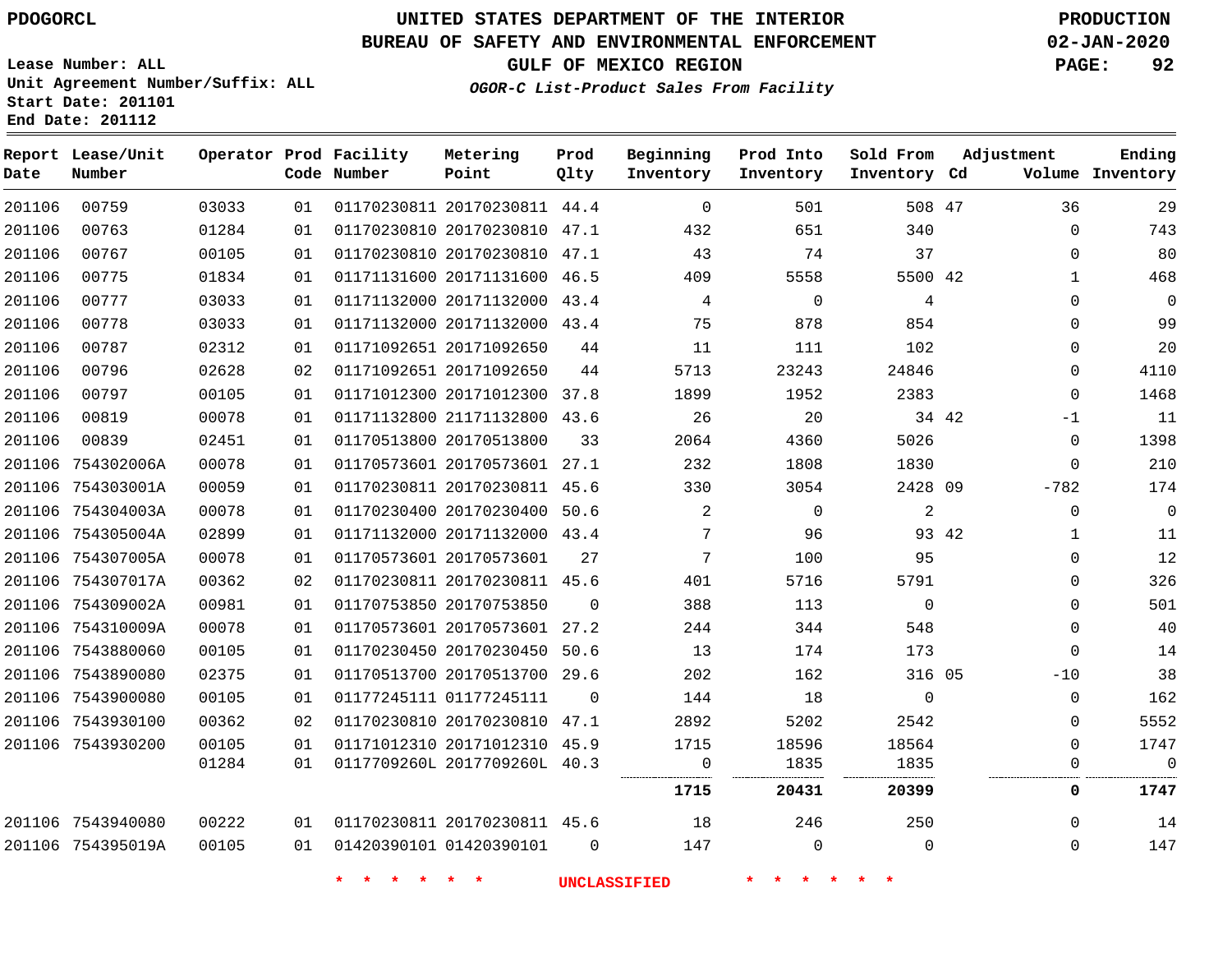#### **BUREAU OF SAFETY AND ENVIRONMENTAL ENFORCEMENT 02-JAN-2020**

**OGOR-C List-Product Sales From Facility**

**GULF OF MEXICO REGION PAGE: 93**

**Lease Number: ALL Unit Agreement Number/Suffix: ALL Start Date: 201101 End Date: 201112**

| Date | Report Lease/Unit<br>Number |       |    | Operator Prod Facility<br>Code Number | Metering<br>Point            | Prod<br>Qlty | Beginning<br>Inventory | Prod Into<br>Inventory | Sold From<br>Inventory Cd | Adjustment |              | Ending<br>Volume Inventory |
|------|-----------------------------|-------|----|---------------------------------------|------------------------------|--------------|------------------------|------------------------|---------------------------|------------|--------------|----------------------------|
|      | 201106 754396015A           | 01284 | 01 |                                       | 01608103650 20608103650 31.7 |              | 14                     | 7620                   | 7622                      |            | $\Omega$     | 12                         |
|      | 201106 8910020210           | 02451 | 01 |                                       | 01170513800 20170513800      | 33           | 24433                  | 77360                  | 76988                     |            | $\Omega$     | 24805                      |
|      | 201106 8910024540           | 02451 | 01 |                                       | 01170513800 20170513800      | 33           | 14277                  | 51976                  | 49587                     |            | $\Omega$     | 16666                      |
|      | 201106 8910029320           | 02375 | 01 |                                       | 01170513700 20170513700 29.1 |              | 9324                   | 54217                  | 50876                     |            | $\Omega$     | 12665                      |
|      | 201106 8910034440           | 00730 | 01 |                                       | 01170513700 20170513700 38.2 |              | 1234                   | 8976                   | 8152                      |            | $\Omega$     | 2058                       |
|      |                             | 02375 | 01 |                                       | 01170513700 20170513700      | 32.9         | 13193                  | 56583                  | 56579 42                  |            | -2           | 13195                      |
|      |                             |       |    |                                       |                              |              | 14427                  | 65559                  | 64731                     |            | -2           | 15253                      |
|      | 201106 8910039150           | 00078 | 01 |                                       | 01170573601 20170573601 27.1 |              | 1335                   | 8696                   | 9019 42                   |            | $-1$         | 1011                       |
|      | 201106 8910063810           | 02904 | 02 |                                       | 01170230450 20170230450 50.7 |              | 2                      | 22                     | 20                        |            | $\Omega$     | $\overline{4}$             |
|      |                             | 03035 | 01 |                                       | 01170230450 20170230450 50.7 |              | 189                    | 1248                   | 1250 42                   |            | -1           | 186                        |
|      |                             |       |    |                                       |                              |              | 191                    | 1270                   | 1270                      |            | -1           | 190                        |
|      | 201106 8910066690           | 00078 | 01 |                                       | 01170573602 2017715360L 32.9 |              | 856                    | 11069                  | 11925                     |            | $\mathbf{0}$ | $\overline{0}$             |
|      | 201106 8910086400           | 02893 | 02 |                                       | 01171012400 20171012400 56.6 |              | 268                    | 834                    | 825                       |            | $\mathbf{0}$ | 277                        |
|      | 201106 8910087640           | 00105 | 01 |                                       | 01171092800 21171132800 43.6 |              | 2454                   | 1439                   | 2936                      |            | $\mathbf{0}$ | 957                        |
|      | 201106 8910087670           | 02312 | 01 |                                       | 01170754201 01170754201 36.6 |              | 286                    | 373                    | 418                       |            | $\mathbf{0}$ | 241                        |
|      | 201106 8910088130           | 00078 | 01 |                                       | 01171132800 21171132800      | 43.6         | 670                    | 329                    | 791                       |            | $\mathbf{0}$ | 208                        |
|      | 201106 8910088160           | 01284 | 01 |                                       | 01171132800 21171132800 43.6 |              | 73                     | 0                      | 73                        |            | 0            | $\mathbf 0$                |
|      | 201106 8910089160           | 02375 | 01 |                                       | 01170513700 20170513700 26.8 |              | 1012                   | 5888                   | 5527                      |            | $\mathbf{0}$ | 1373                       |
|      | 201106 891008927AE          | 00078 | 01 |                                       | 01170230400 20170230400 50.5 |              | 32                     | 160                    |                           | 97 09      | $-37$        | 58                         |
|      | 201106 891008927AG          | 00078 | 01 |                                       | 01170230400 20170230400      | 50.5         | 174                    | 671                    | 552 09                    |            | $-51$        | 242                        |
|      | 201106 891008927Y           | 00078 | 01 |                                       | 01170230400 20170230400 50.5 |              | 26                     | 45                     |                           | 54 42      | $-1$         | 16                         |
|      | 201106 891008946C           | 01834 | 01 |                                       | 01171012500 20171012500 37.7 |              | 19                     | 125                    | 118                       |            | $\mathbf{0}$ | 26                         |
|      | 201106 8910116580           | 02375 | 01 |                                       | 01170513700 20170513700 26.8 |              | 1277                   | 6556                   | 6304                      |            | 0            | 1529                       |
|      | 201106 8910116740           | 02375 | 01 |                                       | 01170513700 20170513700      | 26.8         | 300                    | 1325                   | 1316                      |            | $\mathbf{0}$ | 309                        |
|      | 201106 8910116770           | 02375 | 01 |                                       | 01170513700 20170513700 26.8 |              | 431                    | 1834                   | 1837                      |            | 0            | 428                        |
|      | 201106 8910116790           | 02375 | 01 |                                       | 01170513700 20170513700 26.8 |              | 1874                   | 8706                   | 8550                      |            | 0            | 2030                       |
|      | 201106 8910116800           | 02375 | 01 |                                       | 01170513700 20170513700 26.8 |              | 3557                   | 17842                  | 17237 42                  |            | -1           | 4161                       |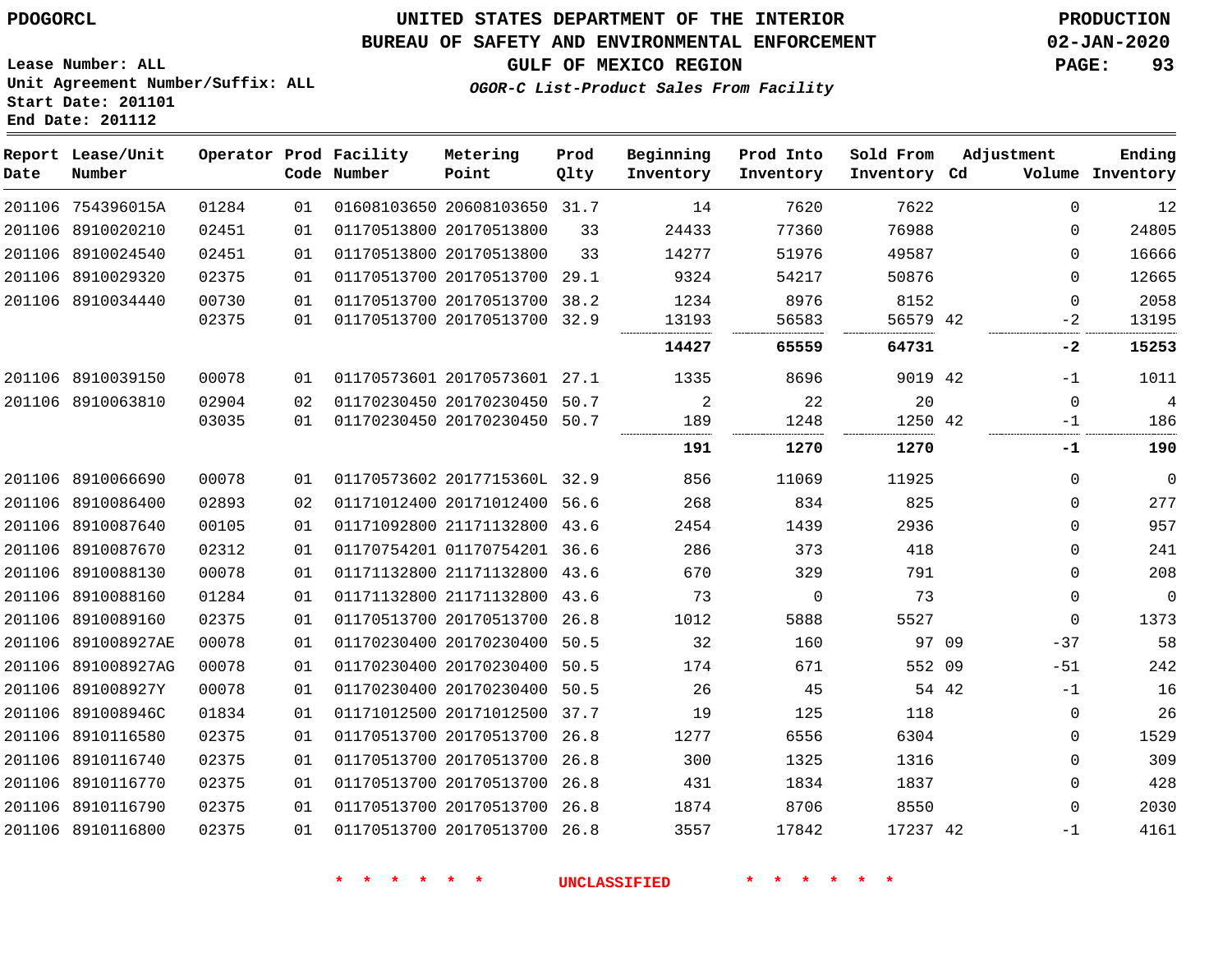**Date**

# **UNITED STATES DEPARTMENT OF THE INTERIOR PDOGORCL PRODUCTION**

**Prod Qlty**

#### **BUREAU OF SAFETY AND ENVIRONMENTAL ENFORCEMENT 02-JAN-2020**

**Lease Number: ALL Unit Agreement Number/Suffix: ALL Start Date: 201101**

**Operator Prod Facility**

**Code Number**

**Metering Point**

**End Date: 201112**

**Report Lease/Unit**

**Number**

**GULF OF MEXICO REGION PAGE: 94**

**Inventory Cd Volume**

**Adjustment**

**Ending**

**OGOR-C List-Product Sales From Facility**

**Inventory**

**Beginning Prod Into**

**Inventory**

**Sold From Inventory**

|        | 201106 891011687A | 02266 | 01 | 01170754800 20170754800      | 29.4 | 276         | 1251        | 1243     | $\mathbf 0$ | 284         |
|--------|-------------------|-------|----|------------------------------|------|-------------|-------------|----------|-------------|-------------|
|        | 201106 891011687C | 02266 | 01 | 01170754800 20170754800      | 29.4 | $\Omega$    | 239         | 185      | $\Omega$    | 54          |
|        | 201106 891011687D | 02266 | 01 | 01170754800 20170754800 29.4 |      | 114         | 499         | 500      | 0           | 113         |
| 201106 | 891011687E        | 02266 | 01 | 01170754800 20170754800      | 29.4 | 46          | 194         | 196      | $\Omega$    | 44          |
| 201106 | 8910117330        | 02266 | 01 | 01170754800 20170754800      | 29.4 | 7           | 26          | 27       | $\Omega$    | 6           |
|        | 201106 8910123210 | 00687 | 01 | 0117709260A 2017709260A 33.9 |      | 47          | 1412        | 1421     | 0           | 38          |
| 201106 | 8910123270        | 00105 | 01 | 01177215100 20177215102 31.1 |      | 49          | 5426        | 5427     | $\mathbf 0$ | 48          |
| 201106 | 8910123320        | 00105 | 01 | 01177215100 20177215102 31.1 |      | 101         | 11365       | 11365    | $\Omega$    | 101         |
|        | 201106 8910123330 | 00105 | 01 | 01177215100 20177215102 31.1 |      | 134         | 16383       | 16372    | 0           | 145         |
| 201106 | 8910123350        | 03033 | 02 | 01171012500 20171012500 37.7 |      | 48          | 433         | 390      | $\mathbf 0$ | 91          |
| 201106 | 8910123390        | 00105 | 01 | 01171131800 20171131800 46.2 |      | 1641        | 906         | 984      | $\Omega$    | 1563        |
|        | 201106 8910161330 | 02266 | 01 | 01170754800 20170754800 29.4 |      | 9           | 560         | 442      | $\Omega$    | 127         |
| 201106 | 8910169280        | 00276 | 01 | 01171132000 20171132000 43.4 |      | 232         | 2696        | 2624 45  | $-304$      | $\mathbf 0$ |
|        | 201106 8910169290 | 00276 | 01 | 01171132000 20171132000 43.4 |      | 116         | 1315        | 1284 45  | $-147$      | $\mathbf 0$ |
|        | 201106 8910169300 | 00491 | 01 | 01170230810 20170230810 47.1 |      | 63          | 195         | 81       | $\mathbf 0$ | 177         |
| 201106 | 8910169370        | 00276 | 01 | 01171132000 20171132000 43.4 |      | 122         | 1267        | 1246 45  | $-143$      | $\mathbf 0$ |
| 201106 | 8910202350        | 00276 | 01 | 01170513700 20170513700 33.6 |      | 5362        | 11575       | 14239 42 | 2           | 2700        |
|        | 201106 8910202550 | 00105 | 01 | 01170230810 20170230810      | 47   | 63          | 147         | 41       | $\mathbf 0$ | 169         |
| 201106 | 8910202560        | 02375 | 01 | 01170513700 20170513700      | 30.4 | 1780        | 10509       | 9838     | $\Omega$    | 2451        |
|        | 201106 G00974     | 00105 | 01 | 01171132000 20171132000 43.4 |      | 38          | 612         | 581      | $\mathbf 0$ | 69          |
|        | 201106 G00985     | 00687 | 01 | 0117709260A 2017709260A 33.9 |      | 330         | 12480       | 12472 42 | 1           | 339         |
| 201106 | G00987            | 00105 | 01 | 01171132800 21171132800 43.6 |      | 298         | 177         | 358      | $\Omega$    | 117         |
|        | 201106 G00989     | 00003 | 01 | 01171012400 20171012400      | 0    | 1022        | $\mathbf 0$ | $\Omega$ | 0           | 1022        |
|        | 201106 G01025     | 01284 | 01 | 01171092651 20171092650      | 44   | 36          | $\mathbf 0$ | 36       | 0           | $\mathbf 0$ |
| 201106 | G01027            | 00162 | 01 | 01177122606 20177122606      | 42   | $\mathbf 0$ | 3470        | 3470     | $\Omega$    | $\mathbf 0$ |
|        | 201106 G01036     | 03033 | 01 | 01420390101 20171092650      | 44   | 1702        | 9733        | 9711     | 0           | 1724        |
|        | 201106 G01082     | 01364 | 02 | 01170753510 20170753510 43.8 |      | 575         | $\mathbf 0$ | 48       | $\Omega$    | 527         |
|        | 201106 G01083     | 02375 | 01 | 01170513700 20170513700      | 26.8 | 2328        | 11537       | 11174 42 | $-1$        | 2690        |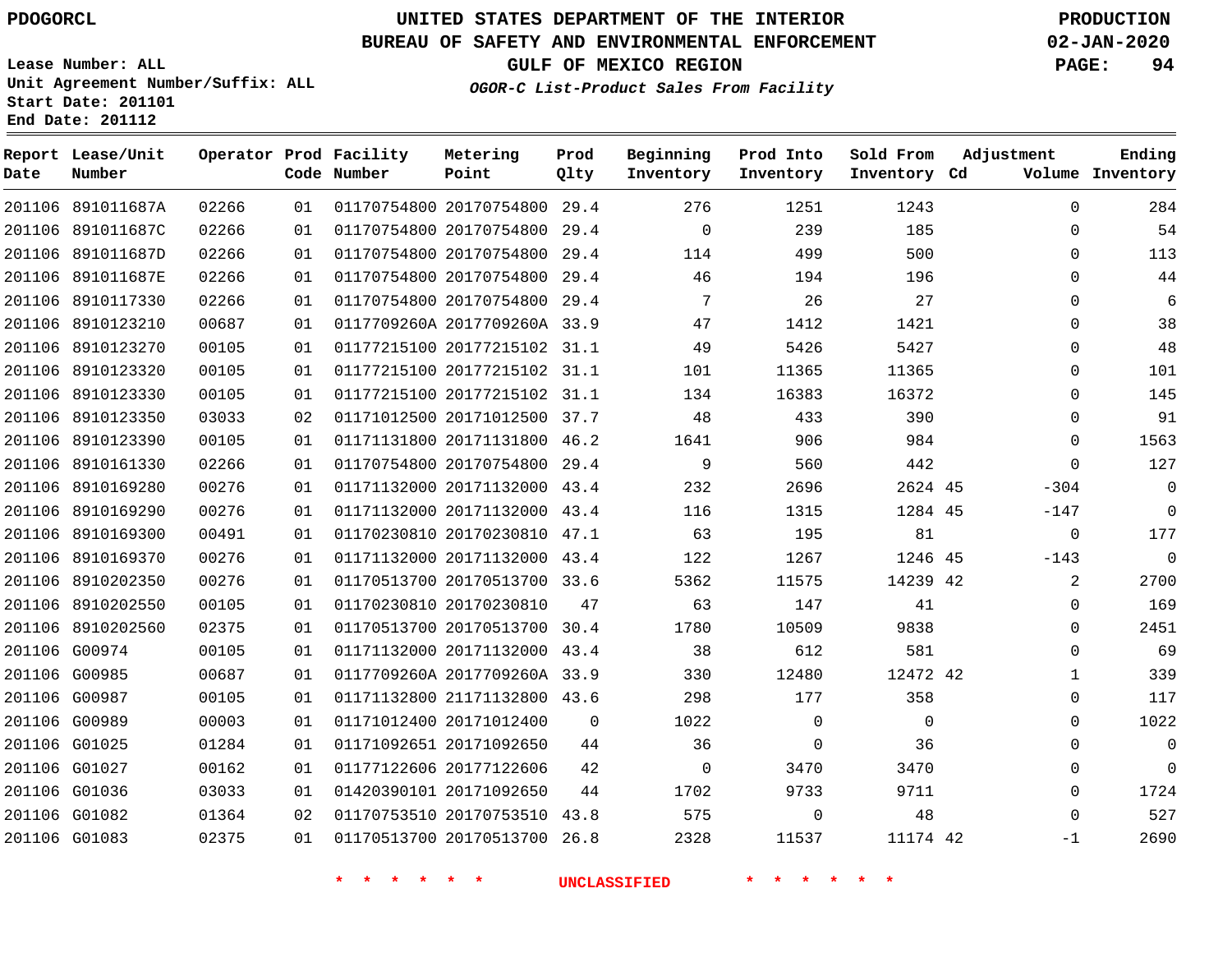**End Date: 201112**

# **UNITED STATES DEPARTMENT OF THE INTERIOR PDOGORCL PRODUCTION**

## **BUREAU OF SAFETY AND ENVIRONMENTAL ENFORCEMENT 02-JAN-2020**

**Lease Number: ALL Unit Agreement Number/Suffix: ALL Start Date: 201101**

**GULF OF MEXICO REGION PAGE: 95**

**OGOR-C List-Product Sales From Facility**

| Date          | Report Lease/Unit<br>Number |       |     | Operator Prod Facility<br>Code Number | Metering<br>Point            | Prod<br>Qlty | Beginning<br>Inventory | Prod Into<br>Inventory | Sold From<br>Inventory Cd | Adjustment |             | Ending<br>Volume Inventory |
|---------------|-----------------------------|-------|-----|---------------------------------------|------------------------------|--------------|------------------------|------------------------|---------------------------|------------|-------------|----------------------------|
| 201106 G01090 |                             | 02375 | 01  |                                       | 01170513700 20170513700      | 26.8         | 2569                   | 11306                  | 11237 42                  |            | $-1$        | 2637                       |
| 201106 G01091 |                             | 02375 | 01  |                                       | 01170513700 20170513700 26.8 |              | 427                    | 1965                   | 1934                      |            | $\mathbf 0$ | 458                        |
| 201106 G01092 |                             | 02375 | 0 1 |                                       | 01170513700 20170513700      | 26.8         | 1609                   | 6806                   | 6827 42                   |            | $-1$        | 1587                       |
| 201106 G01127 |                             | 02630 | 01  |                                       | 01171132000 20171132000 43.4 |              | 12                     | 123                    | 120 42                    |            | $-1$        | 14                         |
|               | 201106 G01153               | 01834 | 01  |                                       | 01171132800 21171132800 43.6 |              | 1094                   | 231                    | 999                       |            | $\mathbf 0$ | 326                        |
|               | 201106 G01194               | 00105 | 01  |                                       | 01177072601 20177072601 45.3 |              | $\Omega$               | 4227                   | 4227                      |            | $\Omega$    | $\Omega$                   |
| 201106 G01196 |                             | 03041 | 01  |                                       | 01171132800 21171132800 43.6 |              | 212                    | 139                    | 265                       |            | $\mathbf 0$ | 86                         |
| 201106 G01198 |                             | 00105 | 01  |                                       | 01171092651 20171092650      | 44           | 8                      | 13                     | 19                        |            | $\Omega$    | 2                          |
| 201106 G01208 |                             | 00105 | 01  |                                       | 01171092651 20171092650      | 44           | 605                    | 3180                   | 3221 42                   |            | -1          | 563                        |
| 201106 G01210 |                             | 03041 | 01  |                                       | 01171132800 21171132800 43.6 |              | 3164                   | 1080                   | 3202 42                   |            | 2           | 1044                       |
| 201106 G01216 |                             | 00222 | 01  |                                       | 01177082958 20177082958 39.5 |              | $\Omega$               | 5532                   | 5532                      |            | $\mathbf 0$ | $\mathbf 0$                |
| 201106 G01220 |                             | 00105 | 01  |                                       | 01177092600 20177092600 46.5 |              | 102                    | 4378                   | 4299                      |            | 0           | 181                        |
| 201106 G01248 |                             | 02628 | 01  |                                       | 01171012500 20171012500 37.7 |              | $\Omega$               | 5495                   | 4337                      |            | $\Omega$    | 1158                       |
|               | 201106 G01256               | 02628 | 01  |                                       | 01171012500 20171012500 37.7 |              | 13                     | 88                     | 82                        |            | $\mathbf 0$ | 19                         |
| 201106 G01261 |                             | 03033 | 02  |                                       | 01171012500 20171012500 37.7 |              | 10                     | 91                     | 82                        |            | $\mathbf 0$ | 19                         |
| 201106 G01269 |                             | 03033 | 02  |                                       | 01171012500 20171012500 37.7 |              | 67                     | 359                    | 349                       |            | $\Omega$    | 77                         |
| 201106 G01351 |                             | 00078 | 01  |                                       | 01170230400 20170230400 50.5 |              | 8                      | 18                     | 19 42                     |            | -1          | 6                          |
| 201106 G01441 |                             | 00105 | 01  |                                       | 01177112701 20177112700 47.8 |              | 2487                   | 1041                   | 2065                      |            | $\mathbf 0$ | 1463                       |
| 201106 G01447 |                             | 02375 | 01  |                                       | 01170513700 20170513700 23.5 |              | 270                    | 1571                   | 1451                      |            | $\mathbf 0$ | 390                        |
|               | 201106 G01477               | 03026 | 01  |                                       | 01170230810 20170230810 47.1 |              | 1071                   | 1688                   | 865                       |            | $\mathbf 0$ | 1894                       |
|               | 201106 G01497               | 02451 | 01  |                                       | 01170513800 20170513800      | 33           | 7710                   | 30800                  | 28634                     |            | $\Omega$    | 9876                       |
| 201106 G01498 |                             | 02451 | 01  |                                       | 01170513800 20170513800      | 33           | 1033                   | 3739                   | 3573                      |            | $\mathbf 0$ | 1199                       |
| 201106 G01580 |                             | 02451 | 01  |                                       | 01170513800 20170513800      | 33           | 15                     | 25                     | 32                        |            | $\mathbf 0$ | 8                          |
| 201106 G01610 |                             | 00105 | 01  |                                       | 01177215100 20177215102      | 31.1         | 14                     | 1208                   | 1211                      |            | $\mathbf 0$ | 11                         |
| 201106 G01619 |                             | 02375 | 01  |                                       | 01170513700 20170513700 29.6 |              | 3073                   | 16645                  | 15837                     |            | $\mathbf 0$ | 3881                       |
| 201106 G01620 |                             | 02375 | 01  |                                       | 01170513700 20170513700 29.6 |              | 1102                   | 9145                   | 8114                      |            | $\mathbf 0$ | 2133                       |
| 201106 G01754 |                             | 00003 | 01  |                                       | 01423210051 20423210050 49.4 |              | 17                     | 37                     | 37                        |            | $\mathbf 0$ | 17                         |
| 201106 G01757 |                             | 00003 | 01  |                                       | 01423210051 20423210050 49.4 |              | 149                    | 356                    | 337                       |            | $\Omega$    | 168                        |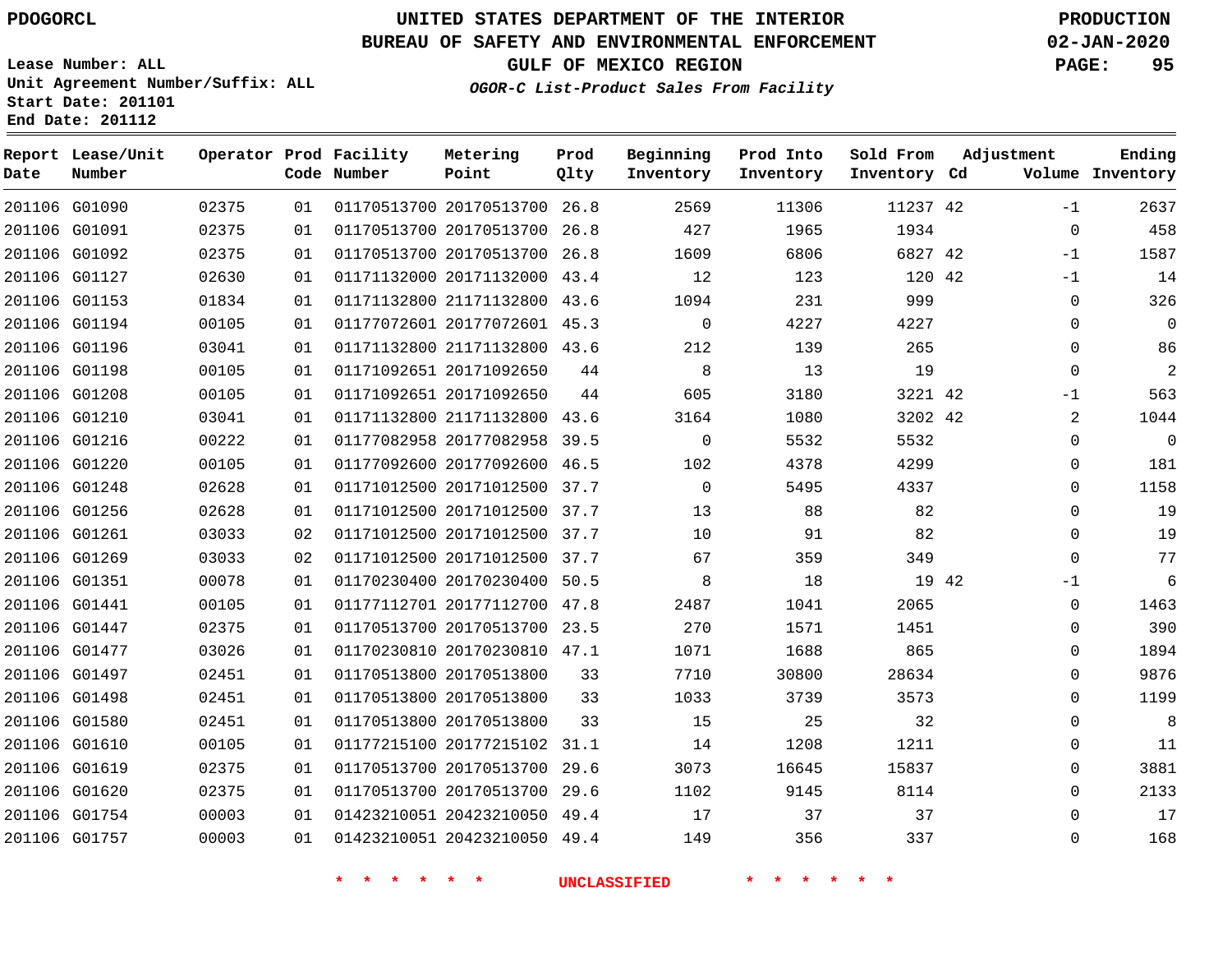**Date**

**End Date: 201112**

**Report Lease/Unit**

**Number**

 G02317 G02353 G02354 G02357 G02391 G02404 G02428

# **UNITED STATES DEPARTMENT OF THE INTERIOR PDOGORCL PRODUCTION**

**Prod Qlty**

#### **BUREAU OF SAFETY AND ENVIRONMENTAL ENFORCEMENT 02-JAN-2020**

**Lease Number: ALL Unit Agreement Number/Suffix: ALL Start Date: 201101**

**Operator Prod Facility**

**Code Number**

**OGOR-C List-Product Sales From Facility**

**Beginning Inventory** **Prod Into Inventory** **Sold From Inventory**

**GULF OF MEXICO REGION PAGE: 96**

**Inventory Cd Volume**

**Adjustment**

 -1  $\Omega$  $\Omega$  $\Omega$  $\Omega$  $\Omega$  $\Omega$   $\Omega$  $\Omega$  $\Omega$  $\Omega$   $\Omega$  $\overline{0}$  $\Omega$ -3782  $\Omega$  $\Omega$   $\Omega$  $\Omega$   $\Omega$ 

**Ending**

| 2579     | 5998  | 2665         | 41.2 | 01170231110 20170231110 | 01 | 00105 | G01860 | 201106 |
|----------|-------|--------------|------|-------------------------|----|-------|--------|--------|
| 3370 42  | 3458  | 642          | 37.7 | 01171012500 20171012500 | 01 | 00078 | G01865 | 201106 |
| 51       | 50    | 8            | 43.3 | 01171132000 20171132000 | 01 | 00105 | G01880 | 201106 |
| 7191     | 7539  | 1242         | 37.7 | 01171012500 20171012500 | 01 | 02312 | G01898 | 201106 |
| 168      | 168   | $\mathbf{1}$ | 31.1 | 01177215100 20177215102 | 01 | 00105 | G01901 | 201106 |
| 184      | 178   | 16           | 45.5 | 01170230811 20170230811 | 01 | 00105 | G01953 | 201106 |
| 7483     | 7480  | 69           | 31.1 | 01177215100 20177215102 | 01 | 00105 | G01966 | 201106 |
| 15521    | 15516 | 143          | 31.1 | 01177215100 20177215102 | 01 | 00105 | G01967 | 201106 |
| 139 47   | 273   | $\Omega$     | 47.1 | 01170230810 20170230810 | 01 | 03033 | G01972 | 201106 |
| 1278     | 1278  | 37           | 47.2 | 01170230810 20170230810 | 02 | 01071 | G01997 | 201106 |
| 97       | 204   | 104          | 47.1 | 01170230810 20170230810 | 01 | 00105 | G01998 | 201106 |
| 5        | 13    | $\Omega$     | 40.9 | 01170530900 20170530900 | 01 | 03026 | G02006 | 201106 |
| 151      | 108   | 49           | 45.6 | 01170230811 20170230811 | 01 | 01482 | G02021 | 201106 |
| 1299     | 1256  | 115          | 45.6 | 01170230811 20170230811 | 02 | 02312 | G02023 | 201106 |
| 95       | 105   | 52           | 40.9 | 01170530900 20170530900 | 01 | 02222 | G02037 | 201106 |
| 56       | 68    | 28           | 40.8 | 01170530900 20170530900 | 01 | 00105 | G02045 | 201106 |
| 364      | 362   | 43           | 43.4 | 01171132000 20171132000 | 01 | 00687 | G02104 | 201106 |
| 32882 45 | 33583 | 3081         | 43.4 | 01171132000 20171132000 | 01 | 00276 | G02111 | 201106 |
| 334      | 717   | 347          | 47.1 | 01170230810 20170230810 | 01 | 02312 | G02127 | 201106 |
| 7079     | 7551  | 1120         | 37.7 | 01171012500 20171012500 | 01 | 00105 | G02161 | 201106 |
| 2117     | 2202  | 379          | 37.6 | 01171012500 20171012500 | 01 | 00105 | G02163 | 201106 |

 20171132000 43.4 20170230450 50.7 20170230450 50.7 20170230450 50.7

**Metering Point**

 20170230810 47.1 20170230810 47.1

0142709015A 2042709015A

**\* \* \* \* \* \* UNCLASSIFIED \* \* \* \* \* \***

42

 

47

 $\Omega$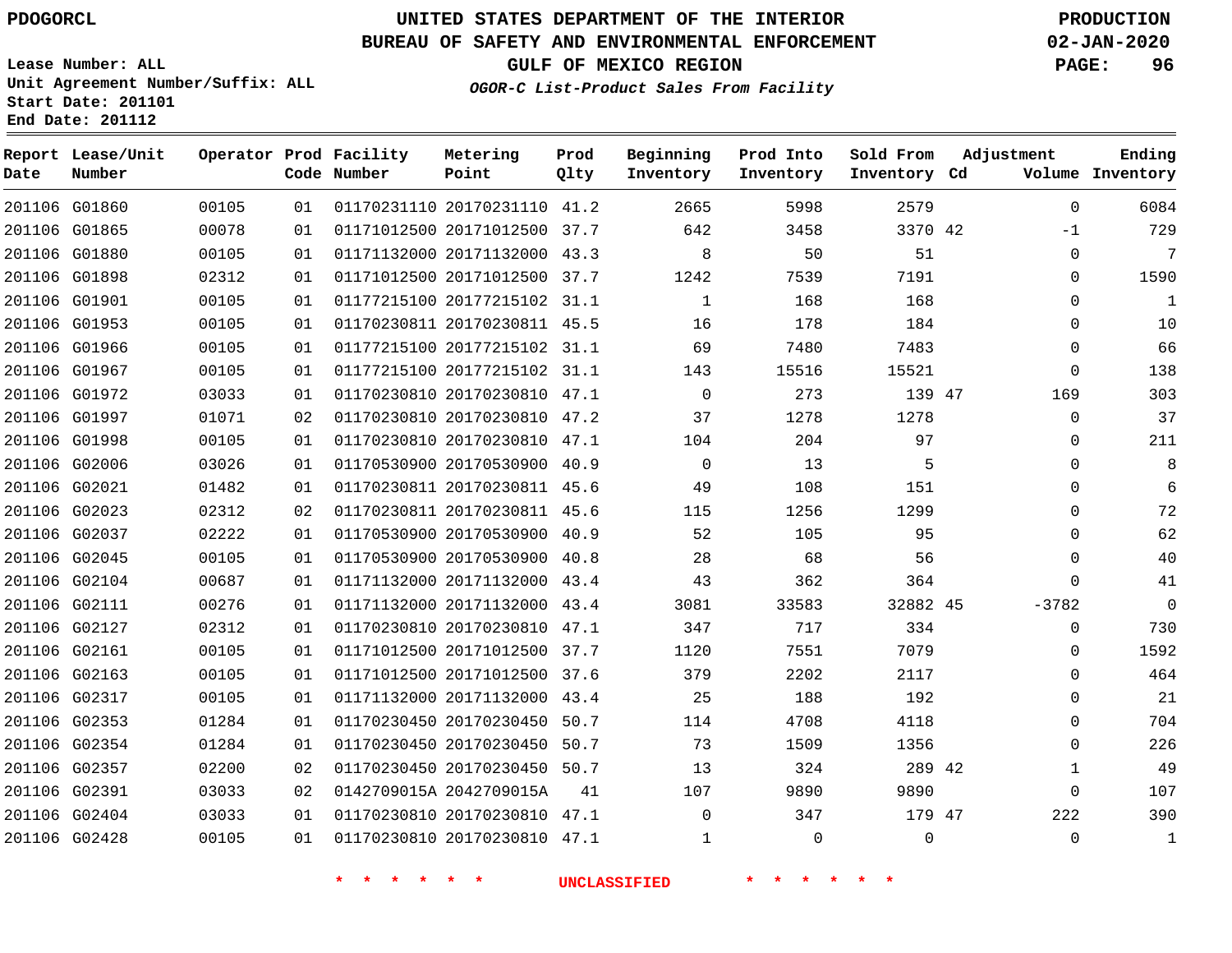G02886 G02895 G02898

 G02899 G03061 G03068 G03145 G03152 G03236 G03264

# **UNITED STATES DEPARTMENT OF THE INTERIOR PDOGORCL PRODUCTION**

#### **BUREAU OF SAFETY AND ENVIRONMENTAL ENFORCEMENT 02-JAN-2020**

**Lease Number: ALL Unit Agreement Number/Suffix: ALL Start Date: 201101 End Date: 201112**

#### **OGOR-C List-Product Sales From Facility**

**GULF OF MEXICO REGION PAGE: 97**

 $\Omega$  $\Omega$  $\Omega$  $\Omega$   $\Omega$ 

 $\Omega$  $\Omega$   $\Omega$  $\Omega$  $\Omega$  $\Omega$ 

| Date | Report Lease/Unit<br>Number |       |    | Operator Prod Facility<br>Code Number | Metering<br>Point            | Prod<br>Qlty | Beginning<br>Inventory | Prod Into<br>Inventory | Sold From<br>Inventory Cd | Adjustment<br>Volume | Ending<br>Inventory |
|------|-----------------------------|-------|----|---------------------------------------|------------------------------|--------------|------------------------|------------------------|---------------------------|----------------------|---------------------|
|      | 201106 G02429               | 00491 | 01 |                                       | 01170230810 20170230810 47.1 |              | 89                     | 159                    | 78                        | $\Omega$             | 170                 |
|      | 201106 G02433               | 00491 | 01 |                                       | 01170230810 20170230810 47.3 |              | 21                     | 35                     | 20                        | $\Omega$             | 36                  |
|      | 201106 G02434               | 03033 | 02 |                                       | 01423210051 20170230810      | 47.1         | 31                     | 14                     | 14                        | $\Omega$             | 31                  |
|      | 201106 G02436               | 02628 | 02 |                                       | 01170230811 20170230811      | 46           | $\Omega$               | $\Omega$               | $\Omega$                  | $\Omega$             | $\mathbf 0$         |
|      | 201106 G02439               | 02375 | 01 |                                       | 01171132000 20171132000      | 43.4         | $\Omega$               | 64                     | 64                        | $\Omega$             | 0                   |
|      | 201106 G02601               | 01834 | 01 |                                       | 01171092651 20171092650      | 44           | $\Omega$               | 1662                   | 1368                      | $\mathbf{0}$         | 294                 |
|      | 201106 G02628               | 00105 | 01 |                                       | 01171012500 20171012500      | 37.6         | 338                    | 2150                   | 2035                      | $\Omega$             | 453                 |
|      | 201106 G02665               | 02451 | 01 |                                       | 01423210051 20423210050      | 49.3         | 246                    | 504                    | 513                       | $\Omega$             | 237                 |
|      | 201106 G02688               | 00105 | 01 |                                       | 01170230810 20170230810      | 47           | 70                     | 121                    | 60                        | $\Omega$             | 131                 |
|      | 201106 G02825               | 00105 | 01 |                                       | 01170230810 20170230810      | 47           | 197                    | 461                    | 189                       | $\Omega$             | 469                 |
|      | 201106 G02826               | 00105 | 01 |                                       | 01170231110 20170231110      | 41.2         | 300                    | 686                    | 291                       | $\Omega$             | 695                 |
|      |                             |       | 01 |                                       | 01170230810 20170230810      | 47           | 177                    | 304                    | 169                       |                      | 312                 |
|      |                             |       |    |                                       |                              |              | 477                    | 990                    | 460                       | 0                    | 1007                |
|      | 201106 G02870               | 03035 | 01 |                                       | 01170230810 20170230810      | 47.1         | 20                     | 63                     | 26                        | $\Omega$             | 57                  |
|      | 201106 G02885               | 02312 | 01 |                                       | 01171132000 20171132000 43.4 |              |                        | 36                     | 35                        | $\Omega$             | 4                   |

20170230811 45.6

 20171132000 43.4 20171092650 43.3 20171012300 38.5 21171132800 43.6

 20171012300 38.5 20423210050 49.3 20423210050 49.3 21171132800 43.6 20177092600 46.5 20170230450 50.7

**\* \* \* \* \* \* UNCLASSIFIED \* \* \* \* \* \***

42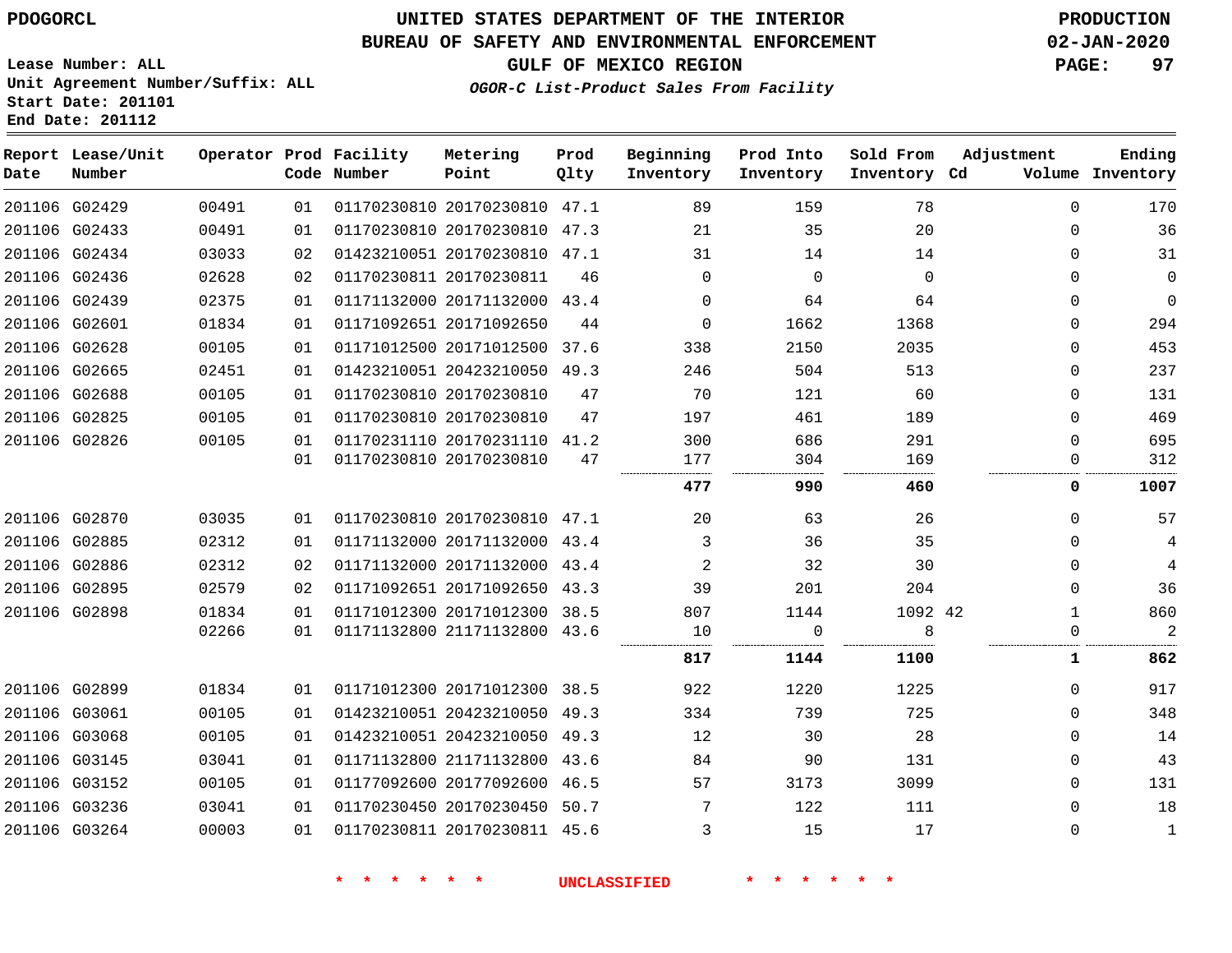**End Date: 201112**

# **UNITED STATES DEPARTMENT OF THE INTERIOR PDOGORCL PRODUCTION**

## **BUREAU OF SAFETY AND ENVIRONMENTAL ENFORCEMENT 02-JAN-2020**

**Lease Number: ALL Unit Agreement Number/Suffix: ALL Start Date: 201101**

**GULF OF MEXICO REGION PAGE: 98**

**OGOR-C List-Product Sales From Facility**

| Date          | Report Lease/Unit<br>Number |       |    | Operator Prod Facility<br>Code Number | Metering<br>Point            | Prod<br>Qlty | Beginning<br>Inventory | Prod Into<br>Inventory | Sold From<br>Inventory Cd |      | Adjustment   | Ending<br>Volume Inventory |
|---------------|-----------------------------|-------|----|---------------------------------------|------------------------------|--------------|------------------------|------------------------|---------------------------|------|--------------|----------------------------|
|               | 201106 G03265               | 01284 | 02 |                                       | 01170530900 20170530900 40.9 |              | 53                     | 171                    | 123                       |      | $\mathbf 0$  | 101                        |
|               | 201106 G03331               | 02312 | 01 |                                       | 01171132800 21171132800 43.6 |              | 4579                   | 3186                   | 5856                      |      | $\Omega$     | 1909                       |
|               | 201106 G03414               | 00105 | 01 |                                       | 01170753510 20170753510      | 43.8         | 287                    | $\mathbf{1}$           | 24                        |      | $\Omega$     | 264                        |
|               | 201106 G03593               | 03035 | 01 |                                       | 01171012500 20171012500 37.7 |              | 17                     | 229                    | 198                       |      | $\Omega$     | 48                         |
|               | 201106 G03738               | 00064 | 01 |                                       | 01170230450 20170230450      | 50.7         | 12                     | 151                    | 141 42                    |      | 1            | 23                         |
|               | 201106 G03793               | 03035 | 01 |                                       | 01171012500 20171012500 37.7 |              | 62                     | 808                    | 701 42                    |      | 2            | 171                        |
|               | 201106 G03811               | 00105 | 01 |                                       | 01171092651 20171092650      | 44           | 79                     | 2851                   | 2425                      |      | $\Omega$     | 505                        |
|               | 201106 G03940               | 00105 | 01 |                                       | 01423210051 20423210050 49.4 |              | 11                     | 16                     | 19                        |      | 0            | 8                          |
|               | 201106 G03958               | 00105 | 01 |                                       | 01170230510 20170230510 47.5 |              | 2296                   | 1                      | 31                        |      | $\Omega$     | 2266                       |
|               | 201106 G04003               | 00105 | 01 |                                       | 01171012500 20171012500 37.7 |              | 2885                   | 17580                  | 16758                     |      | $\Omega$     | 3707                       |
|               | 201106 G04065               | 02628 | 01 |                                       | 01423210051 20423210050 49.4 |              | 8                      | 25                     | 23                        |      | $\mathbf 0$  | 10                         |
|               | 201106 G04081               | 03035 | 01 |                                       | 01170230450 20170230810 47.1 |              | 1355                   | 3284                   | 1457 42                   |      | 1            | 3183                       |
|               | 201106 G04085               | 00687 | 01 |                                       | 01170230811 20170230811 45.6 |              | 54                     | 6634                   | 6309 42                   |      | $-1$         | 378                        |
|               | 201106 G04087               | 02899 | 01 |                                       | 01177008150 01177008150 31.3 |              | 7015                   | 5311                   | 6546                      |      | $\mathbf 0$  | 5780                       |
|               | 201106 G04090               | 02312 | 02 |                                       | 01170230810 20170230810 47.1 |              | 4                      | 0                      |                           | 2 42 | -1           | $\mathbf{1}$               |
|               | 201106 G04098               | 01963 | 02 |                                       | 01170230810 20170230810 48.6 |              | 1008                   | 699                    | 279                       |      | $\mathbf{0}$ | 1428                       |
|               | 201106 G04143               | 00105 | 01 |                                       | 01170230510 20170230510      | 47.5         | 265                    | $\mathbf 0$            | 4                         |      | $\mathbf 0$  | 261                        |
|               | 201106 G04232               | 00105 | 01 |                                       | 01171012500 20171012500 37.6 |              | 29                     | 198                    | 185                       |      | $\Omega$     | 42                         |
|               |                             | 00730 | 01 |                                       | 01171012500 20171012500 37.7 |              | 1304                   | 7865                   | 7511                      |      | $\mathbf{0}$ | 1658                       |
|               |                             |       |    |                                       |                              |              | 1333                   | 8063                   | 7696                      |      | 0            | 1700                       |
|               | 201106 G04397               | 00105 | 01 |                                       | 01170230810 20170230810      | 47           | 160                    | 226                    | 150                       |      | $\Omega$     | 236                        |
| 201106 G04421 |                             | 00105 | 01 |                                       | 01171131600 20171131600      | 46.5         | 1329                   | 13932                  | 14089                     |      | $\Omega$     | 1172                       |
|               | 201106 G04453               | 03033 | 01 |                                       | 01171012300 20171012300      | 37.5         | $\mathbf{0}$           | 876                    | 995 47                    |      | 777          | 658                        |
|               | 201106 G04537               | 03033 | 01 |                                       | 01420470030 20420470030      | $\Omega$     | $\Omega$               | $\Omega$               |                           | 047  | 386          | 386                        |
|               | 201106 G04547               | 02628 | 01 |                                       | 01423210051 20423210050      | 49.4         | 4                      | 14                     | 12                        |      | $\mathbf 0$  | 6                          |
|               | 201106 G04565               | 01284 | 01 |                                       | 01420390101 01420390101      | $\mathbf 0$  | 197                    | $\mathbf 0$            | $\mathbf 0$               |      | $\mathbf{0}$ | 197                        |
|               | 201106 G04773               | 01482 | 01 |                                       | 01170230811 20170230811      | 46           | $\Omega$               | $\Omega$               | $\Omega$                  |      | $\Omega$     | $\Omega$                   |
|               | 201106 G04787               | 00687 | 01 |                                       | 01171131600 20171131600 46.5 |              | 0                      | 1578                   | 1446 42                   |      | 1            | 133                        |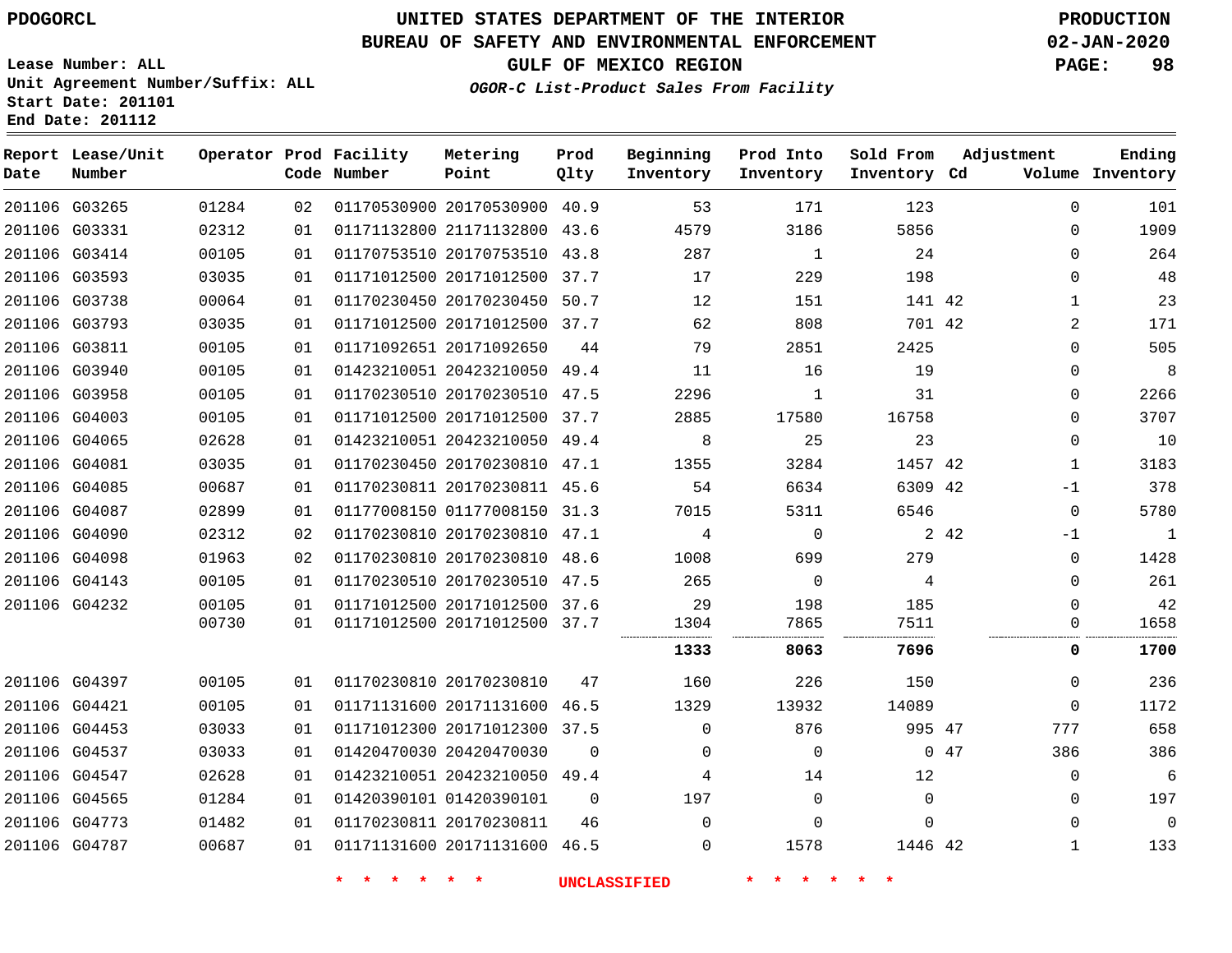#### **BUREAU OF SAFETY AND ENVIRONMENTAL ENFORCEMENT 02-JAN-2020**

**Lease Number: ALL Unit Agreement Number/Suffix: ALL Start Date: 201101 End Date: 201112**

## **OGOR-C List-Product Sales From Facility**

**GULF OF MEXICO REGION PAGE: 99**

| Date          | Report Lease/Unit<br>Number |       |    | Operator Prod Facility<br>Code Number | Metering<br>Point            | Prod<br>Qlty | Beginning<br>Inventory | Prod Into<br>Inventory | Sold From<br>Inventory Cd | Adjustment   | Ending<br>Volume Inventory |
|---------------|-----------------------------|-------|----|---------------------------------------|------------------------------|--------------|------------------------|------------------------|---------------------------|--------------|----------------------------|
|               | 201106 G04800               | 03026 | 01 |                                       | 01171132800 21171132800 43.6 |              | 9369                   | 6883                   | 12257                     | $\mathbf 0$  | 3995                       |
| 201106 G04818 |                             | 03035 | 01 |                                       | 01170230500 20170230500 42.9 |              | 3                      | 3                      | 5                         | $\Omega$     | $\mathbf{1}$               |
|               | 201106 G05006               | 01284 | 02 |                                       | 01170230510 20170230510 47.6 |              | 129                    | $\mathbf 0$            | 2                         | $\Omega$     | 127                        |
| 201106 G05283 |                             | 01376 | 01 |                                       | 01170231300 01170231300 40.6 |              | $\overline{0}$         | 7257                   | 7257                      | $\Omega$     | $\mathbf 0$                |
| 201106 G05286 |                             | 03033 | 02 |                                       | 01170230810 20170230810 47.1 |              | 718                    | 1603                   | 727                       | $\Omega$     | 1594                       |
|               | 201106 G05292               | 00003 | 01 |                                       | 01170230811 20170230811 45.6 |              | 20                     | 299                    | 302                       | $\Omega$     | 17                         |
| 201106 G05299 |                             | 00105 | 01 |                                       | 01170230500 20170230500 42.9 |              | 100                    | 190                    | 239                       | 0            | 51                         |
|               | 201106 G05392               | 02672 | 02 |                                       | 01170230811 20170230811 46.8 |              | $\mathbf{1}$           | 0                      | $\mathbf{1}$              | $\mathbf{0}$ | $\mathbf 0$                |
| 201106 G05431 |                             | 02970 | 01 |                                       | 01177062608 2017706260A 36.3 |              | 201                    | 13354                  | 13522                     | $\Omega$     | 33                         |
|               | 201106 G05494               | 02871 | 02 |                                       | 01171132800 21171132800 43.6 |              | 117                    | 119                    | 178                       | $\Omega$     | 58                         |
| 201106 G05504 |                             | 00105 | 01 |                                       | 01171132800 21171132800 43.6 |              | 2271                   | 1320                   | 2708                      | $\Omega$     | 883                        |
|               |                             |       | 01 |                                       | 01171012300 20171012300 37.8 |              | 679                    | 899                    | 902                       | $\Omega$     | 676                        |
|               |                             | 00730 | 01 |                                       | 01171132800 21171132800 43.6 |              | 893                    | 578                    | 1109 42                   | -1           | 361                        |
|               |                             |       |    |                                       |                              |              | 3843                   | 2797                   | 4719                      | -1           | 1920                       |
| 201106 G05505 |                             | 00078 | 01 |                                       | 01171132800 21171132800 43.6 |              | 880                    | 656                    | 1121                      | 0            | 415                        |
| 201106 G05549 |                             | 01834 | 01 |                                       | 01171092651 20171092650      | 44           | 67                     | 126                    | 171                       | $\mathbf 0$  | 22                         |
|               | 201106 G05602               | 01834 | 01 |                                       | 01171012500 20171012500 37.7 |              | 379                    | 3028                   | 2768 42                   | -1           | 638                        |
|               | 201106 G05610               | 02312 | 01 |                                       | 01171012500 20171012500 37.7 |              | 33                     | 181                    | 176                       | 0            | 38                         |
|               | 201106 G05612               | 00105 | 01 |                                       | 01171012500 20171012500 37.6 |              | 697                    | 5396                   | 4955                      | 0            | 1138                       |
| 201106 G05613 |                             | 00105 | 01 |                                       | 01171012500 20171012500 37.6 |              | $\Omega$               | $\mathbf{1}$           | $\mathbf{1}$              | $\Omega$     | $\mathbf 0$                |
| 201106 G06027 |                             | 00105 | 01 |                                       | 01423210051 20423210050 49.4 |              | 4                      | 4                      | 6                         | $\Omega$     | $\overline{2}$             |
| 201106 G06069 |                             | 00105 | 01 |                                       | 01423210051 20423210050 49.4 |              | 2                      | $\Omega$               | 2                         | $\Omega$     | $\mathbf 0$                |
|               | 201106 G06105               | 03033 | 01 |                                       | 01420390110 20420390110 54.2 |              | 60                     | 37                     | 53                        | 0            | 44                         |
| 201106 G06156 |                             | 00105 | 01 |                                       | 01422450350 20422450350      | 50           | 104                    | 194                    | 187                       | $\Omega$     | 111                        |
| 201106 G06165 |                             | 01284 | 01 |                                       | 01170230450 20170230450      | 50.7         | 9                      | 26                     | 31                        | 0            | 4                          |
|               | 201106 G06166               | 00105 | 01 |                                       | 01170230450 20170230450      | 50.6         | 1                      | 0                      | 1                         | $\mathbf{0}$ | $\mathbf 0$                |
| 201106 G06168 |                             | 03008 | 02 |                                       | 01170230450 20170230450 50.7 |              | 15                     | 104                    | 108                       | $\Omega$     | 11                         |
| 201106 G06668 |                             | 00276 | 01 |                                       | 01171132000 20171132000 43.4 |              | 267                    | 6193                   | 5762                      | $\Omega$     | 698                        |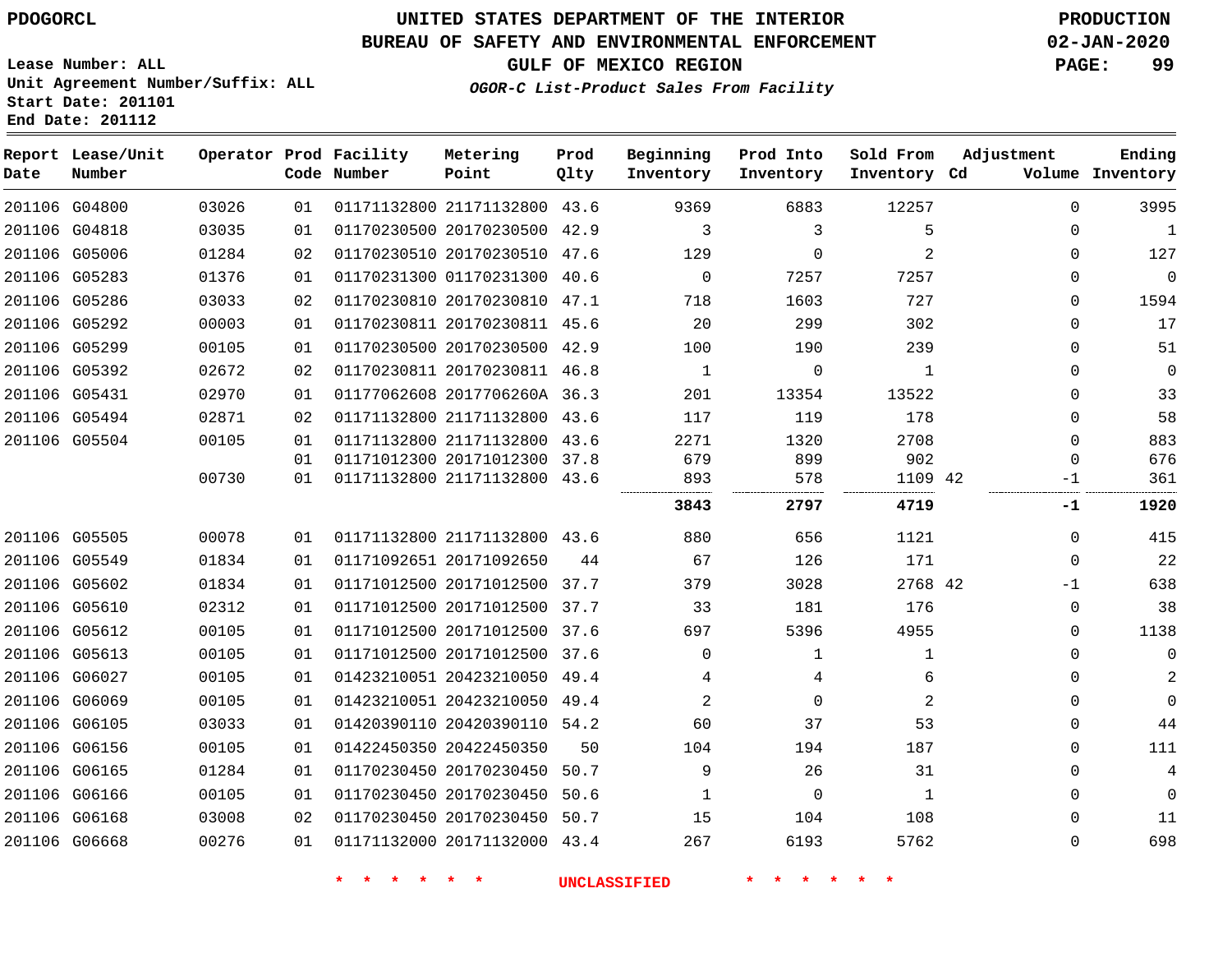G06767

**Report Lease/Unit**

**Number**

 G12024 G12355

**Date**

# **UNITED STATES DEPARTMENT OF THE INTERIOR PDOGORCL PRODUCTION**

**Prod Qlty**

#### **BUREAU OF SAFETY AND ENVIRONMENTAL ENFORCEMENT 02-JAN-2020**

**Lease Number: ALL Unit Agreement Number/Suffix: ALL Start Date: 201101 End Date: 201112**

**Operator Prod Facility**

**Code Number**

20171012500 37.7

**Metering Point**

    **OGOR-C List-Product Sales From Facility**

**Sold From Inventory**

**Prod Into Inventory**

**Beginning Inventory**

**GULF OF MEXICO REGION PAGE: 100**

**Inventory Cd Volume**

**Adjustment**

 

**Ending**

| G07215 | 03041 | 01 | 01420390120 01420390120      | 40       | 68       | 225      | $\Omega$ |       | 0              |
|--------|-------|----|------------------------------|----------|----------|----------|----------|-------|----------------|
| G07703 | 03041 | 01 | 01171132800 21171132800 43.6 |          | 2010     | 322      | 1758 42  |       | $-2$           |
| G07736 | 02312 | 01 | 01171132800 21171132800 43.6 |          | 347      | 73       | 317      |       | 0              |
| G07760 | 01284 | 01 | 01177122950 20177122950 30.3 |          | 20       | 13917    | 13916    |       | 0              |
| G07802 | 01284 | 02 | 01177258041 01177258041      | 30       | 3        | 10       | 2        |       | $\mathbf 0$    |
| G07917 | 01834 | 01 | 01170573602 20170573602 34.5 |          | 28590    | 56237    | 55196 42 |       | 1              |
| G08120 | 02312 | 02 | 01423210051 20423210050      | 49.4     | 7        | 17       | 16       |       | 0              |
| G08640 | 03033 | 01 | 01170530900 20170530900      | 40.9     | 0        | 11       |          | 17 42 | 12             |
| G08641 | 03033 | 01 | 01170530900 20170530900 40.9 |          | 0        | 1        | 2        | 42    | $\overline{a}$ |
| G09010 | 03041 | 01 | 01420390120 01420390120      | 40       | 28       | 44       | $\Omega$ |       | 0              |
| G09500 | 02899 | 01 | 01177058270 01177058270      | $\Omega$ | 23       | $\Omega$ | $\Omega$ |       | 0              |
| G09574 | 01819 | 01 | 01171012300 20171012300      | 37.8     | 869      | 448      | 980      |       | 0              |
| G09631 | 01284 | 01 | 01177122950 20177122950      | 30.3     | 6        | 3609     | 3609     |       | 0              |
| G10226 | 01819 | 01 | 01423210051 20423210050 49.4 |          | 19       | 13       | 26       |       | 0              |
| G10487 | 00981 | 01 | 01170753850 20170753850      | $\Omega$ | 979      | 128      | $\Omega$ |       | 0              |
| G10584 | 03075 | 02 | 01170230811 20170230811      | 45.6     | 26       | 454      | 455 42   |       | 1              |
| G10636 | 03035 | 01 | 01170230811 20170230811 45.6 |          | 215      | 3837     | 3833     |       | 0              |
| G10665 | 02899 | 01 | 01177058270 01177058270      | $\Omega$ | 1041     | 0        | $\Omega$ |       | 0              |
| G10794 | 03035 | 01 | 01177122950 20177122950 30.3 |          | 20       | 13548    | 13548    |       | 0              |
| G10910 | 00162 | 01 | 01177245110 2017724511G 45.3 |          | 0        | 6751     | 6751     |       | 0              |
| G11243 | 03033 | 01 | 01420470030 20420470030      | $\Omega$ | $\Omega$ | $\Omega$ | $\Omega$ | 47    | 182            |
| G11870 | 00276 | 01 | 01171132000 20171132000 43.4 |          | 1192     | 9015     | 9192 42  |       | 1              |
| G11983 | 01284 | 01 | 01177112605 2017711260Y      | 33       | 26       | 122      | 121      |       | 0              |
| G11984 | 03008 | 02 | 01171092651 20171092650      | 44       | 36       | 155      | 164      |       | 0              |
| G12020 | 03035 | 01 | 01171012500 20171012500 37.7 |          | 160      | 1008     | 956 42   |       | 1              |

**\* \* \* \* \* \* UNCLASSIFIED \* \* \* \* \* \***

 20171012500 37.7 20171012300 37.8

  $\Omega$ 

 

47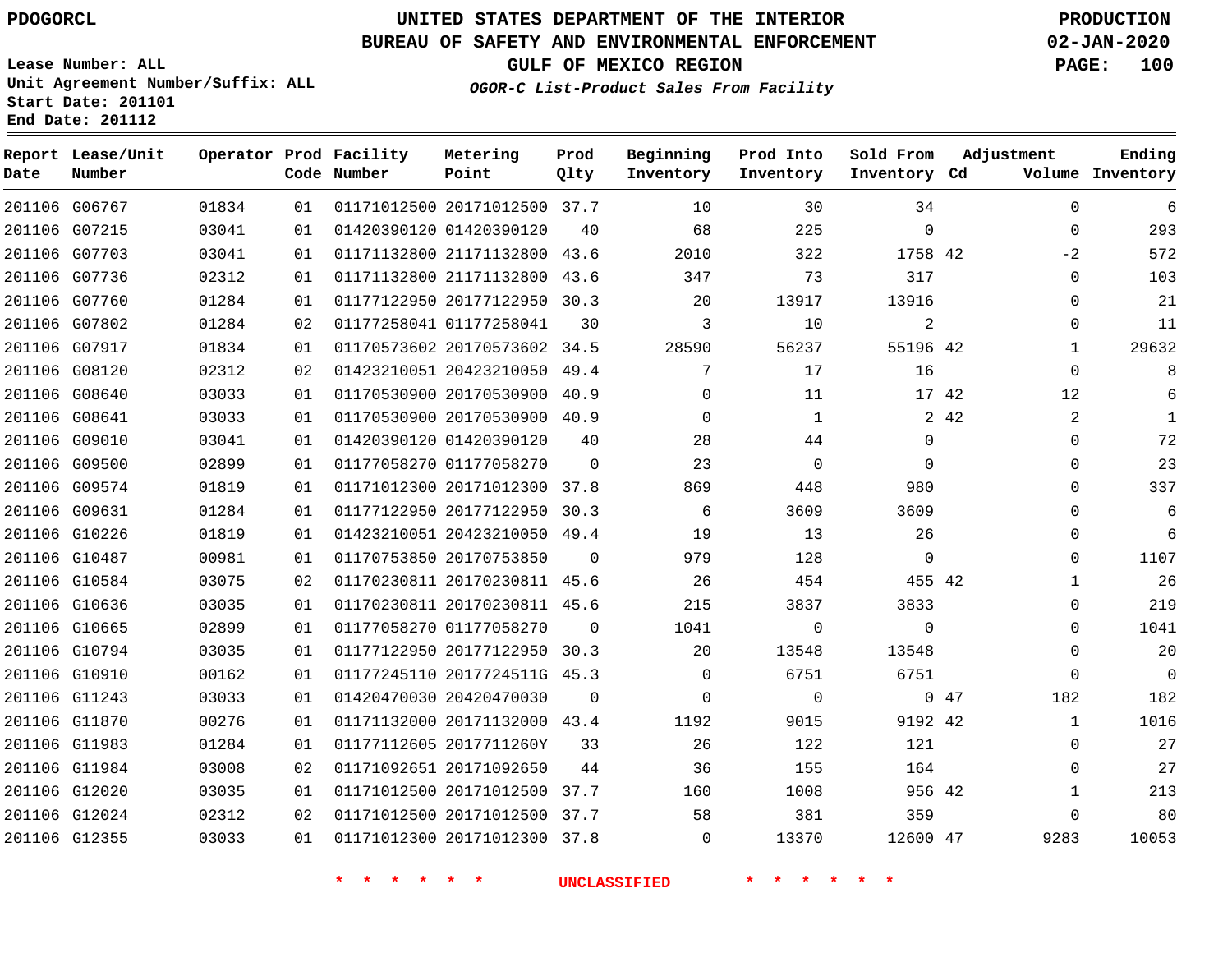## **BUREAU OF SAFETY AND ENVIRONMENTAL ENFORCEMENT 02-JAN-2020**

**Lease Number: ALL Unit Agreement Number/Suffix: ALL Start Date: 201101 End Date: 201112**

**OGOR-C List-Product Sales From Facility**

**GULF OF MEXICO REGION PAGE: 101**

|  | OGOR-C List-Product Sales From Facility |  |  |
|--|-----------------------------------------|--|--|
|  |                                         |  |  |

| Date | Report Lease/Unit<br>Number |       |    | Operator Prod Facility<br>Code Number | Metering<br>Point            | Prod<br>Qlty | Beginning<br>Inventory | Prod Into<br>Inventory | Sold From<br>Inventory Cd | Adjustment   | Ending<br>Volume Inventory |
|------|-----------------------------|-------|----|---------------------------------------|------------------------------|--------------|------------------------|------------------------|---------------------------|--------------|----------------------------|
|      | 201106 G12358               | 03033 | 01 |                                       | 01171012300 20171012300 37.8 |              | $\Omega$               | $\Omega$               | 241 47                    | 241          | $\mathbf 0$                |
|      | 201106 G12497               | 03033 | 01 |                                       | 01420390101 01420390101      | $\Omega$     | $\Omega$               | $\Omega$               |                           | 15<br>0.42   | 15                         |
|      | 201106 G12564               | 02603 | 01 |                                       | 01170230510 20170230510 47.6 |              | 65                     | $\Omega$               | 1                         | 0            | 64                         |
|      | 201106 G12761               | 00162 | 01 |                                       | 01170230810 20170230810 47.1 |              | 422                    | 792                    | 381                       | 0            | 833                        |
|      | 201106 G12802               | 02200 | 01 | 01170230811 20170230811               |                              | 46           | 96                     | 995                    | 992                       | $\Omega$     | 99                         |
|      | 201106 G12803               | 03033 | 01 |                                       | 01171132000 20171132000      | 43.4         | $\mathbf 0$            | 6                      | 5                         | 0            | 1                          |
|      | 201106 G12906               | 01819 | 01 |                                       | 01171012300 20171012300 37.8 |              | 157                    | 61                     | 172                       | $\Omega$     | 46                         |
|      | 201106 G13560               | 03033 | 02 |                                       | 01170230810 20170230810      | 47.1         | 46                     | 172                    | 70                        | 0            | 148                        |
|      | 201106 G13563               | 03033 | 01 |                                       | 01170230811 20170230811 45.6 |              | $\Omega$               | 15397                  | 15574 42                  | 1055         | 878                        |
|      | 201106 G13576               | 03147 | 02 |                                       | 01170230810 20170230810      | 47.1         | 14                     | 0                      | 11                        | 0            | 3                          |
|      | 201106 G13825               | 00105 | 01 |                                       | 01170230450 20170230450      | 50.7         | $\Omega$               | $\Omega$               | $\Omega$                  | 0            | $\mathbf 0$                |
|      | 201106 G13850               | 03033 | 01 |                                       | 01170230811 20170230811 45.6 |              | 2                      | $\Omega$               | 2                         | $\Omega$     | $\Omega$                   |
|      | 201106 G13937               | 02628 | 02 |                                       | 01171092651 20171092650      | 44           | 5                      | 252                    | 212                       | 0            | 45                         |
|      | 201106 G13938               | 01284 | 01 |                                       | 01171012500 20171012500 37.7 |              | 1977                   | 13544                  | 12665                     | $\Omega$     | 2856                       |
|      | 201106 G14342               | 02200 | 01 | 01170230811 20170230811               |                              | 46           | 77                     | 2947                   | 2898                      | 0            | 126                        |
|      | 201106 G14864               | 02871 | 02 |                                       | 01170230450 20170230450 50.7 |              | 311                    | 5101                   | 4649                      | 0            | 763                        |
|      | 201106 G15050               | 00105 | 01 |                                       | 01170231110 20170231110      | 41.2         | 4073                   | 9356                   | 3942                      | $\Omega$     | 9487                       |
|      | 201106 G15078               | 00064 | 01 |                                       | 01170230810 20170230810 47.1 |              | 2894                   | 371                    | 273 42                    | $\mathbf{1}$ | 2993                       |
|      | 201106 G15110               | 02714 | 01 |                                       | 01170530900 20170530900      | 40.9         | 7                      | 38                     | 22                        | 0            | 23                         |
|      | 201106 G15189               | 02970 | 02 |                                       | 01171132800 21171132800 43.6 |              | 49                     | 42                     | 69                        | 0            | 22                         |
|      | 201106 G15239               | 03041 | 01 |                                       | 01171012500 20171012500      | 37.7         | 1                      | 92                     | 81 42                     | 9            | 21                         |
|      | 201106 G15241               | 00105 | 01 | 01171092651 20171092650               |                              | 44           | 0                      | 208                    | 171                       | 0            | 37                         |
|      | 201106 G15263               | 00105 | 01 |                                       | 01171132000 20171132000      | 43.4         | 179                    | 1719                   | 1704                      | 0            | 194                        |
|      | 201106 G15277               | 00222 | 02 |                                       | 01171012400 20171012400      | 56.6         | 2794                   | 9840                   | 9362                      | $\Omega$     | 3272                       |
|      | 201106 G15299               | 02200 | 02 |                                       | 01171092651 20171092650      | 44           | 657                    | 3049                   | 3165 42                   | $-1$         | 540                        |
|      | 201106 G15312               | 00105 | 01 |                                       | 01171092651 20171092650      | 44           | 2352                   | 11866                  | 12116                     | 0            | 2102                       |
|      | 201106 G15323               | 01482 | 01 |                                       | 01171012500 20171012500 37.7 |              | 21                     | $\mathbf 0$            | $\mathbf 0$               | 0            | 21                         |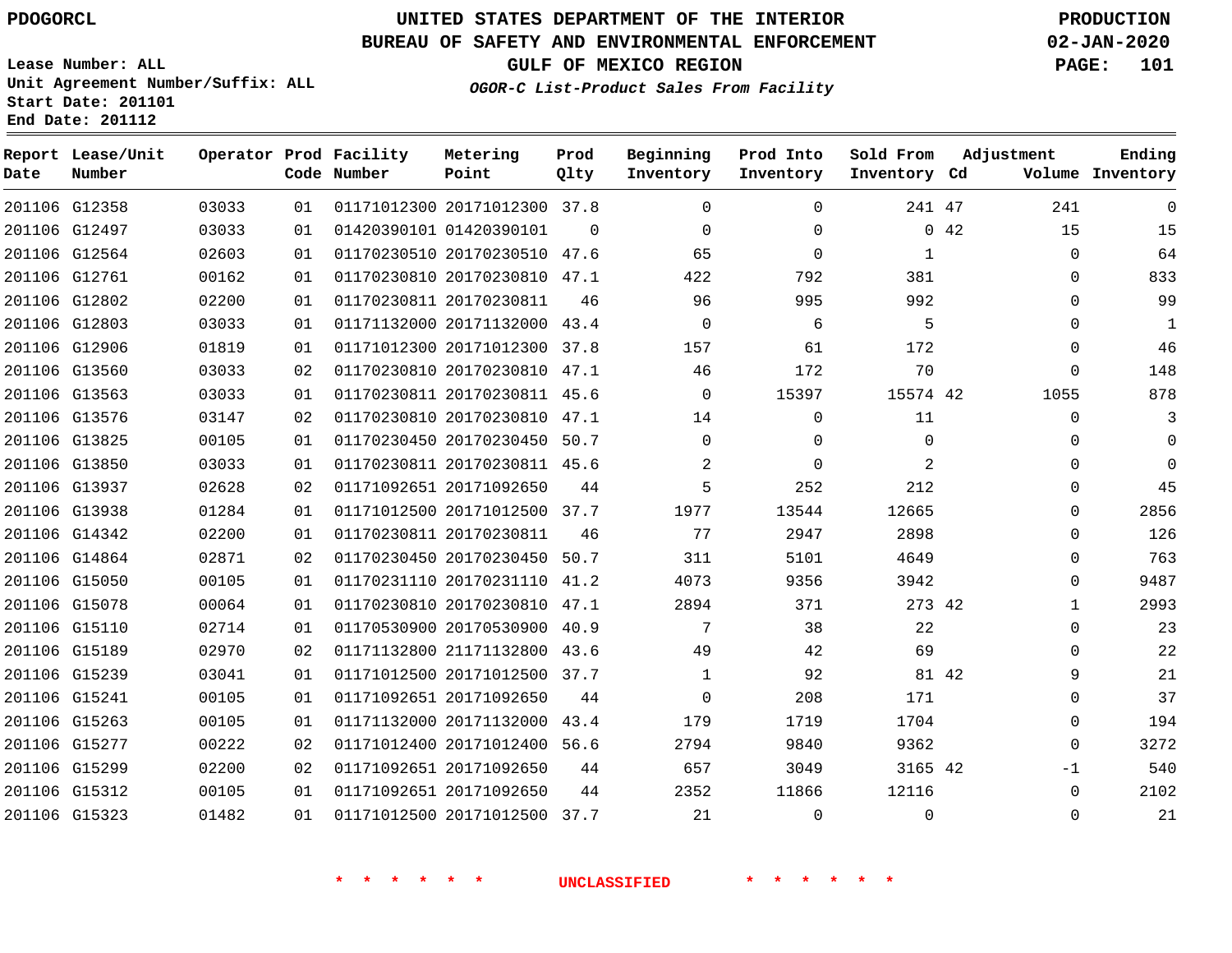**Lease Number: ALL**

**Start Date: 201101 End Date: 201112**

## **UNITED STATES DEPARTMENT OF THE INTERIOR PDOGORCL PRODUCTION**

#### **BUREAU OF SAFETY AND ENVIRONMENTAL ENFORCEMENT 02-JAN-2020**

**Unit Agreement Number/Suffix: ALL**

**GULF OF MEXICO REGION PAGE: 102**

**OGOR-C List-Product Sales From Facility**

| Date          | Report Lease/Unit<br>Number |       |    | Operator Prod Facility<br>Code Number | Metering<br>Point            | Prod<br>Qlty | Beginning<br>Inventory | Prod Into<br>Inventory | Sold From<br>Inventory Cd | Adjustment   | Ending<br>Volume Inventory |
|---------------|-----------------------------|-------|----|---------------------------------------|------------------------------|--------------|------------------------|------------------------|---------------------------|--------------|----------------------------|
| 201106 G15740 |                             | 00105 | 01 |                                       | 01170230450 20170230450 50.6 |              | 120                    | 2941                   | 2652                      | $\Omega$     | 409                        |
|               |                             | 02893 | 02 | 01170230450 20170230450               |                              | 50.7         | 442                    | 8204                   | 7376                      | $\Omega$     | 1270                       |
|               |                             |       |    |                                       |                              |              | 562                    | 11145                  | 10028                     | 0            | 1679                       |
|               | 201106 G15742               | 00730 | 01 |                                       | 01170230450 20170230450 50.7 |              | 16                     | 223                    | 206                       | $\Omega$     | 33                         |
| 201106 G15769 |                             | 03041 | 01 | 01422450350 20422450350               |                              | 50           | 18                     | $\mathbf 0$            | 18                        | 0            | $\mathbf 0$                |
| 201106 G16104 |                             | 00105 | 01 |                                       | 01170231110 20170231110 41.3 |              | $\overline{2}$         | $\Omega$               | 2                         | $\Omega$     | $\mathbf 0$                |
| 201106 G16121 |                             | 00687 | 01 |                                       | 01170230811 20170230811 45.6 |              | 25                     | 447                    | 447                       | 0            | 25                         |
| 201106 G16201 |                             | 03026 | 01 |                                       | 01170530900 20170530900 40.9 |              | 15                     | 19                     | 23                        | $\mathbf 0$  | 11                         |
| 201106 G16469 |                             | 03026 | 01 |                                       | 01170753510 20170753510 43.8 |              | 51                     | $\Omega$               |                           | 4 4 2<br>-1  | 46                         |
| 201106 G16515 |                             | 00162 | 01 |                                       | 01177245110 2017724511G 45.3 |              | $\Omega$               | 27519                  | 27519                     | $\Omega$     | $\mathbf 0$                |
| 201106 G16575 |                             | 00730 | 01 |                                       | 01608103650 20608103650 31.7 |              | $\Omega$               | 25                     | 25                        | $\Omega$     | $\Omega$                   |
| 201106 G16890 |                             | 00981 | 01 | 01170753850 20170753850               |                              | $\Omega$     | 1220                   | 62                     | $\Omega$                  | $\Omega$     | 1282                       |
|               | 201106 G17124               | 02871 | 02 |                                       | 01170230450 20170230450      | 50.7         | 4                      | 105                    | 94 42                     | $\mathbf{1}$ | 16                         |
| 201106 G17133 |                             | 03033 | 01 |                                       | 01423210051 20423210050 49.4 |              | $\overline{2}$         | 12                     |                           | 9 42<br>1    | 6                          |
| 201106 G17190 |                             | 02312 | 02 |                                       | 01170230810 20170230810 47.1 |              | 61                     | 92                     | 48                        | $\Omega$     | 105                        |
| 201106 G17754 |                             | 02025 | 01 |                                       | 01170230510 20170230510 47.6 |              | 3612                   | $\Omega$               | 48                        | $\Omega$     | 3564                       |
| 201106 G17842 |                             | 03026 | 01 |                                       | 01170230810 20170230810 47.1 |              | 4                      | $\Omega$               | 3                         | $\Omega$     | $\mathbf{1}$               |
| 201106 G17858 |                             | 00105 | 01 |                                       | 01170530900 20170530900 40.9 |              | 53                     | 352                    | 197                       | $\Omega$     | 208                        |
| 201106 G17898 |                             | 01963 | 02 |                                       | 01171131600 20171131600 46.5 |              | 32                     | 313                    | 319                       | $\Omega$     | 26                         |
|               | 201106 G17912               | 02409 | 01 |                                       | 01171132800 20177052203 36.9 |              | $\Omega$               | 18529                  | 18529                     | $\Omega$     | $\overline{0}$             |
| 201106 G17913 |                             | 01834 | 01 |                                       | 01171132800 21171132800 43.6 |              | 1457                   | 1118                   | 1942                      | $\Omega$     | 633                        |
| 201106 G17921 |                             | 03026 | 01 |                                       | 01171012500 20177062959 25.1 |              | $\Omega$               | 47407                  | 47407                     | $\Omega$     | $\mathbf 0$                |
| 201106 G17966 |                             | 00105 | 01 |                                       | 01171012300 20171012300 37.8 |              | $\Omega$               | 164                    | 41                        | 0            | 123                        |
| 201106 G17973 |                             | 00730 | 01 |                                       | 01171012400 20171012400 56.6 |              | 1553                   | 5062                   | 4931 42                   | -1           | 1683                       |
| 201106 G17977 |                             | 02312 | 02 |                                       | 01171132800 21171132800 43.6 |              | 645                    | 483                    | 851                       | 0            | 277                        |
| 201106 G18043 |                             | 03056 | 01 |                                       | 01171012500 20171012500 37.7 |              | 3746                   | 19593                  | 19208                     | $\Omega$     | 4131                       |
|               | 201106 G18577               | 00981 | 01 | 01170753850 20170753850               |                              | $\mathbf 0$  | 1717                   | 240                    | $\Omega$                  | $\Omega$     | 1957                       |
| 201106 G18936 |                             | 02871 | 01 | 01422450350 20422450350               |                              | 50           | 10                     | 268                    | 174                       | $\Omega$     | 104                        |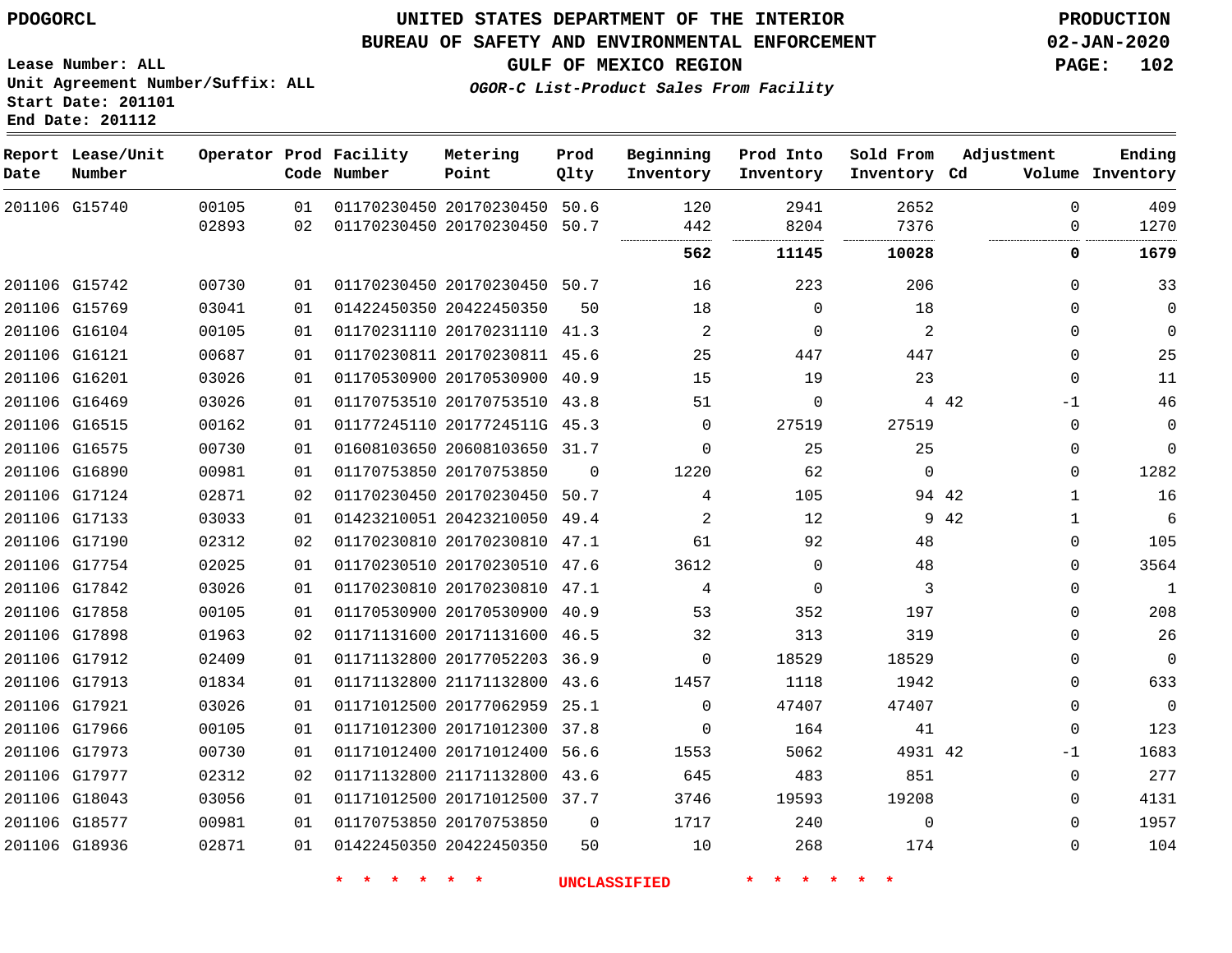## **BUREAU OF SAFETY AND ENVIRONMENTAL ENFORCEMENT 02-JAN-2020**

**Lease Number: ALL Unit Agreement Number/Suffix: ALL Start Date: 201101 End Date: 201112**

**GULF OF MEXICO REGION PAGE: 103**

| Date          | Report Lease/Unit<br>Number |       |    | Operator Prod Facility<br>Code Number | Metering<br>Point            | Prod<br>Qlty | Beginning<br>Inventory | Prod Into<br>Inventory | Sold From<br>Inventory Cd |      | Adjustment   | Ending<br>Volume Inventory |
|---------------|-----------------------------|-------|----|---------------------------------------|------------------------------|--------------|------------------------|------------------------|---------------------------|------|--------------|----------------------------|
|               | 201106 G19030               | 02806 | 01 |                                       | 01423210051 20423210050      | 49           | 60                     | 6                      |                           | 0.09 | $-63$        | 3                          |
|               | 201106 G19127               | 03165 | 01 |                                       | 01170230811 20170230811      | $\Omega$     | 19                     | $\Omega$               |                           | 0.09 | $-10$        | 9                          |
|               | 201106 G19760               | 03035 | 01 |                                       | 01171132800 21171132800 43.6 |              | 9851                   | 3484                   | 10058 42                  |      | $\mathbf{1}$ | 3278                       |
| 201106 G20605 |                             | 02377 | 01 |                                       | 01423550141 20423550140      | 26.5         | 977                    | 12905                  | 13040                     |      | $\Omega$     | 842                        |
|               | 201106 G20655               | 00222 | 01 |                                       | 01170230510 20170230510 47.6 |              | 358                    | $\Omega$               | 5                         |      | $\Omega$     | 353                        |
|               | 201106 G20656               | 03041 | 01 |                                       | 01422450350 20422450350      | 50           | 13                     | 31                     | 21                        |      | $\mathbf{0}$ | 23                         |
|               | 201106 G20660               | 00105 | 01 |                                       | 01170230450 20170230450 50.7 |              | 16                     | 180                    | 169                       |      | $\Omega$     | 27                         |
|               | 201106 G21070               | 02970 | 02 |                                       | 01171132800 21171132800 43.6 |              | 235                    | 102                    | 254                       |      | $\Omega$     | 83                         |
|               | 201106 G21096               | 00105 | 01 |                                       | 01170230811 20170230811 45.6 |              | 13                     | 189                    | 191                       |      | $\mathbf{0}$ | 11                         |
|               | 201106 G21111               | 02266 | 01 |                                       | 01171132800 21171132800 43.6 |              | 114                    | 4                      | 89                        |      | $\Omega$     | 29                         |
|               | 201106 G21120               | 02058 | 02 |                                       | 01171012500 20171012500 37.4 |              | 44                     | 355                    | 324                       |      | $\Omega$     | 75                         |
|               | 201106 G21378               | 01819 | 01 |                                       | 01170230811 20170230811 45.6 |              | 144                    | 1875                   | 1912                      |      | $\mathbf 0$  | 107                        |
| 201106 G21530 |                             | 00078 | 01 |                                       | 01170230400 20170230400 50.6 |              | 372                    | $\mathbf 0$            | 372                       |      | $\Omega$     | $\Omega$                   |
|               | 201106 G21532               | 02807 | 01 |                                       | 01170230811 20170230811 45.6 |              | 192                    | 1919                   | 2001 42                   |      | $-1$         | 109                        |
| 201106 G21534 |                             | 02807 | 01 |                                       | 01170230811 20170230811 45.6 |              | 116                    | 1315                   | 1356                      |      | $\mathbf 0$  | 75                         |
|               | 201106 G21580               | 03035 | 01 |                                       | 01170230811 20170230811 45.6 |              | 3                      | 28                     | 29                        |      | $\Omega$     | $\overline{2}$             |
|               | 201106 G21592               | 02628 | 02 |                                       | 01171132000 20171132000 43.4 |              | 1                      | 14                     | 14                        |      | $\Omega$     | 1                          |
|               | 201106 G21652               | 01834 | 01 |                                       | 01171132800 21171132800 43.8 |              | 83                     | 46                     | 105                       |      | $\Omega$     | 24                         |
| 201106 G21655 |                             | 01834 | 01 |                                       | 01171132800 21171132800 43.8 |              | 43                     | 70                     | 78 42                     |      | $\mathbf 1$  | 36                         |
|               | 201106 G21700               | 00105 | 01 |                                       | 01177258153 01177258153      | 0            | 452                    | 482                    | $\mathbf{0}$              |      | $\mathbf 0$  | 934                        |
| 201106 G21825 |                             | 00981 | 01 |                                       | 01170753850 20170753850      | $\mathbf 0$  | 338                    | 56                     | $\mathbf 0$               |      | $\mathbf 0$  | 394                        |
|               | 201106 G21826               | 00981 | 01 |                                       | 01170753850 20170753850      | $\Omega$     | 136                    | $\Omega$               | $\Omega$                  |      | $\Omega$     | 136                        |
|               | 201106 G22219               | 03033 | 01 |                                       | 01423210051 20423210050 49.4 |              | 139                    | 371                    | 336 42                    |      | $\mathbf{1}$ | 175                        |
|               | 201106 G22236               | 00105 | 01 |                                       | 01170230450 20170230450 50.7 |              | 10                     | $\mathbf 0$            | 10                        |      | $\mathbf{0}$ | $\mathbf 0$                |
|               | 201106 G22246               | 01284 | 02 |                                       | 01423210051 20170230500 42.9 |              | 85                     | 420                    | 392                       |      | $\Omega$     | 113                        |
| 201106 G22268 |                             | 02777 | 01 |                                       | 01170230810 2042709015I 42.7 |              | $\overline{0}$         | 2555                   | 2555                      |      | $\Omega$     | $\mathbf 0$                |
|               | 201106 G22501               | 00078 | 01 |                                       | 01170230400 20170230400 50.5 |              | 200                    | 876                    | 760                       |      | $\mathbf 0$  | 316                        |
| 201106 G22510 |                             | 00162 | 01 |                                       | 01170230810 20170230810 47.1 |              | 6701                   | 9830                   | 5192 42                   |      | $\mathbf{1}$ | 11340                      |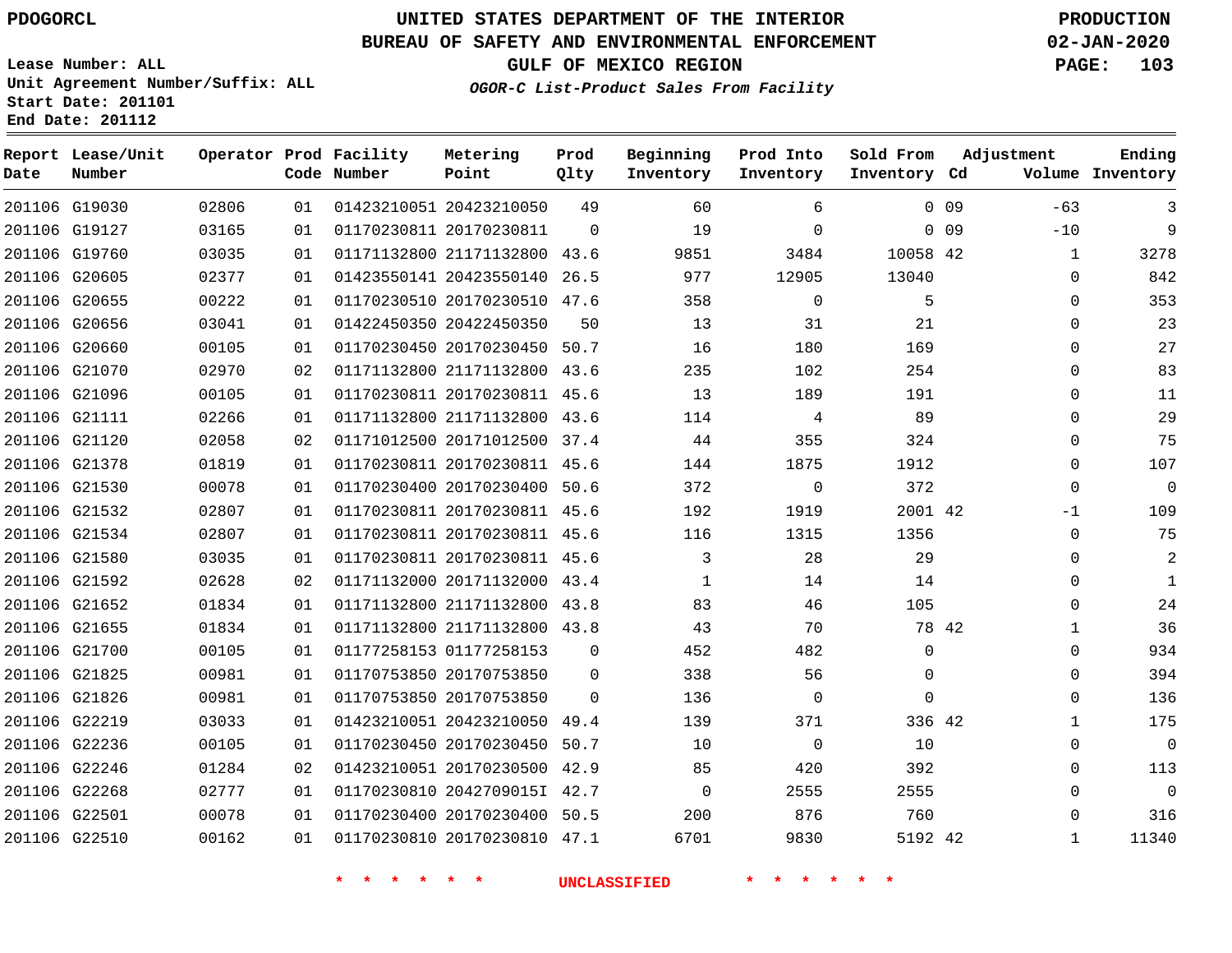**Report Lease/Unit**

# **UNITED STATES DEPARTMENT OF THE INTERIOR PDOGORCL PRODUCTION**

**Prod**

## **BUREAU OF SAFETY AND ENVIRONMENTAL ENFORCEMENT 02-JAN-2020**

**Lease Number: ALL Unit Agreement Number/Suffix: ALL Start Date: 201101 End Date: 201112**

**GULF OF MEXICO REGION PAGE: 104**

**Adjustment**

**Ending**

**OGOR-C List-Product Sales From Facility**

**Beginning Prod Into Sold From**

| Date | Number        |       |                 | Code Number             | Point                        | Qlty        | Inventory    | Inventory   | Inventory Cd |              | Volume Inventory |
|------|---------------|-------|-----------------|-------------------------|------------------------------|-------------|--------------|-------------|--------------|--------------|------------------|
|      | 201106 G22513 | 02579 | 02              |                         | 01170230500 20170230500 42.9 |             | $\mathbf 0$  | 1648        | 1411 46      | 207          | 444              |
|      | 201106 G22582 | 01834 | 01              |                         | 01170530900 20170530900 40.9 |             | 4323         | 16970       | 11247 42     | $\mathbf{1}$ | 10047            |
|      | 201106 G22587 | 02200 | 02              |                         | 01171132000 20171132000      | 43          | 1            | 6           | 6            | $\Omega$     | $\mathbf{1}$     |
|      | 201106 G22605 | 01834 | 01              |                         | 01171132800 21171132800 43.6 |             | 327          | 180         | 382          | $\mathbf 0$  | 125              |
|      | 201106 G22613 | 02655 | 02              |                         | 01171132800 21171132800 43.6 |             | 618          | 362         | 740          | $\mathbf 0$  | 240              |
|      | 201106 G22621 | 01834 | 01              |                         | 01171132800 21171132800 43.6 |             | 12155        | 3862        | 12079 42     | $-1$         | 3937             |
|      | 201106 G22660 | 02058 | 02 <sub>o</sub> |                         | 01171012310 20171012310 45.9 |             | 67           | 817         | 807          | $\Omega$     | 77               |
|      | 201106 G22699 | 00730 | 01              |                         | 01171012500 20171012500 37.7 |             | 1346         | 13309       | 11849        | $\Omega$     | 2806             |
|      | 201106 G22702 | 01834 | 01              |                         | 01171132800 21171132800 43.6 |             | $\mathbf{1}$ | 3           | 3            | $\Omega$     | $\mathbf{1}$     |
|      | 201106 G22712 | 00222 | 02              |                         | 01171012500 20171012500 37.7 |             | 73           | 474         | 447          | $\mathbf 0$  | 100              |
|      | 201106 G22772 | 00105 | 01              |                         | 01170513800 20170513800      | 33          | 287          | 606         | 699          | $\mathbf 0$  | 194              |
|      | 201106 G22781 | 00222 | 02              |                         | 01170754751 01170754751 35.4 |             | 2666         | 2407        | 4297         | $\mathbf 0$  | 776              |
|      | 201106 G22792 | 00222 | 02              | 01177258041 01177258041 |                              | 30          | 909          | 741         | 753          | $\mathbf 0$  | 897              |
|      | 201106 G22840 | 00730 | 01              |                         | 01608103650 20608103650 31.7 |             | 3            | 1091        | 1092         | $\Omega$     | 2                |
|      | 201106 G23166 | 00105 | 01              |                         | 01423210051 20423210050 49.4 |             | 109          | 282         | 258          | $\mathbf 0$  | 133              |
|      | 201106 G23180 | 03033 | 02              |                         | 01423210051 20423210050 49.4 |             | 14           | 303         | 174          | $\mathbf 0$  | 143              |
|      | 201106 G23181 | 01963 | 01              |                         | 01423210051 20423210050 49.4 |             | 105          | 9           | 9            | $\Omega$     | 105              |
|      | 201106 G23193 | 02579 | 02              |                         | 01170230510 20170230510 47.6 |             | 383          | $\mathbf 0$ | 5            | $\mathbf 0$  | 378              |
|      | 201106 G23199 | 00105 | 01              |                         | 01170230450 20170230450      | 40          | 1            | 407         | 347          | $\mathbf 0$  | 61               |
|      | 201106 G23473 | 00981 | 01              |                         | 01170753850 20170753850      | $\mathbf 0$ | 531          | 48          | $\mathbf 0$  | $\mathbf 0$  | 579              |
|      | 201106 G23480 | 00981 | 01              |                         | 01170753850 20170753850      | 0           | 3270         | 484         | $\mathbf 0$  | $\mathbf 0$  | 3754             |
|      | 201106 G23528 | 00981 | 01              |                         | 01170753850 20170753850      | $\Omega$    | 293          | $\Omega$    | $\Omega$     | $\mathbf 0$  | 293              |
|      | 201106 G23529 | 00981 | 01              |                         | 01170753850 20170753850      | $\Omega$    | 1716         | 287         | $\Omega$     | $\Omega$     | 2003             |
|      | 201106 G23730 | 01978 | 02              |                         | 01170230810 20170230811 45.6 |             | 29           | 308         | 320          | $\Omega$     | 17               |
|      | 201106 G23735 | 00162 | 01              |                         | 01170230810 20170230810 47.1 |             | $\Omega$     | 116         | 116          | $\Omega$     | $\mathbf 0$      |
|      | 201106 G23736 | 02312 | 02              |                         | 01170230810 20170230810 47.1 |             | 39           | 82          | 38           | $\mathbf 0$  | 83               |
|      | 201106 G23748 | 02312 | 02              |                         | 01170230810 20170230810 47.1 |             | 90           | 145         | 75           | $\mathbf 0$  | 160              |
|      | 201106 G23754 | 02222 | 01              |                         | 01170230811 20170230811 45.6 |             | 3            | 12          | 14           | 0            | $\mathbf{1}$     |

**\* \* \* \* \* \* UNCLASSIFIED \* \* \* \* \* \***

**Operator Prod Facility Metering**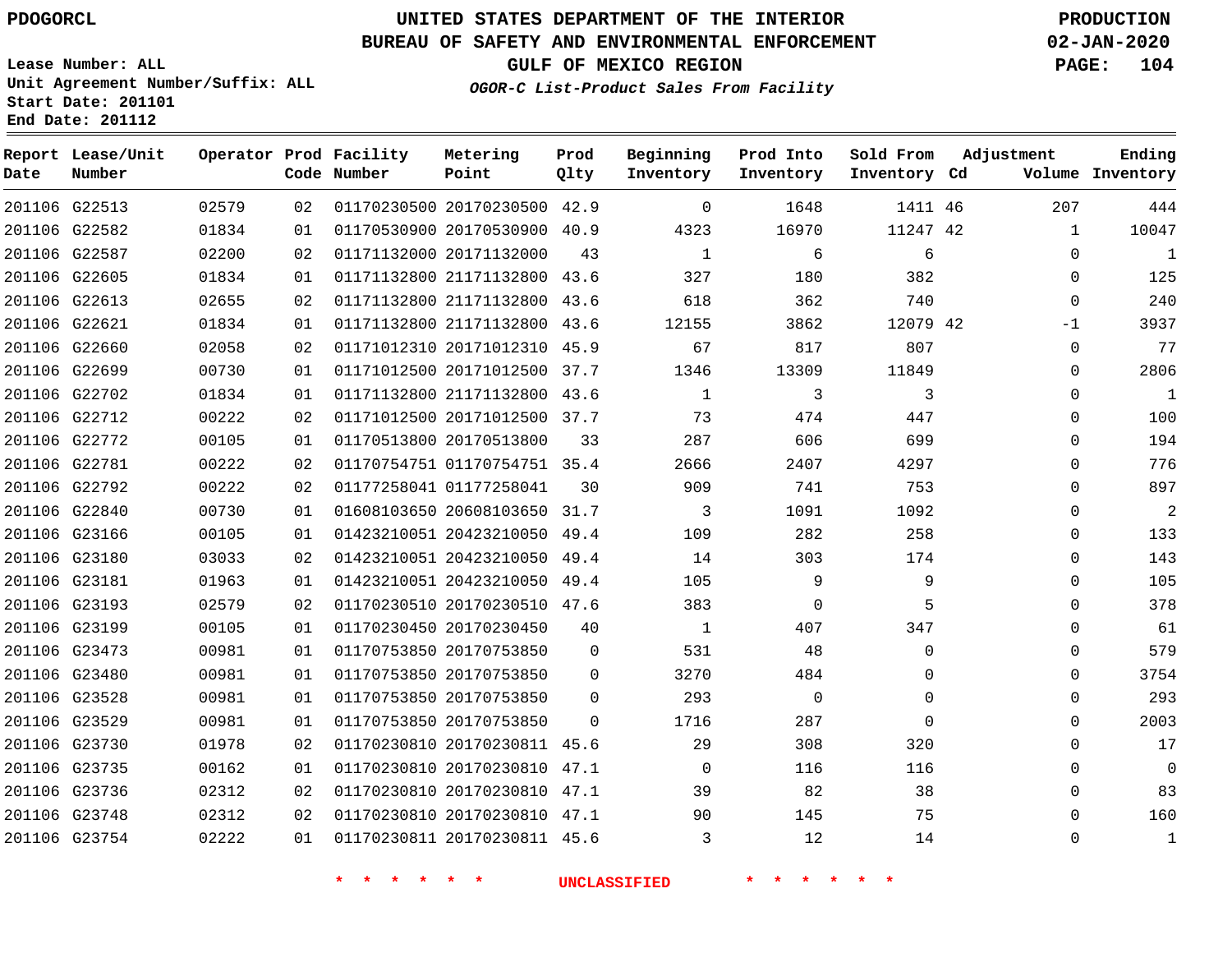**Prod**

## **BUREAU OF SAFETY AND ENVIRONMENTAL ENFORCEMENT 02-JAN-2020**

**Lease Number: ALL Unit Agreement Number/Suffix: ALL Start Date: 201101 End Date: 201112**

**OGOR-C List-Product Sales From Facility**

**GULF OF MEXICO REGION PAGE: 105**

**Adjustment**

**Ending**

| Date | Report Lease/Unit<br>Number |       |    | Operator Prod Facility<br>Code Number | Metering<br>Point            | Prod<br>Qlty | Beginning<br>Inventory | Prod Into<br>Inventory | Sold From<br>Inventory Cd | Adjustment  | Ending<br>Volume Inventory |
|------|-----------------------------|-------|----|---------------------------------------|------------------------------|--------------|------------------------|------------------------|---------------------------|-------------|----------------------------|
|      | 201106 G23820               | 02899 | 01 |                                       | 01177058270 01177058270 38.9 |              | $\mathbf{1}$           | 0                      | 0                         | $\mathbf 0$ | $\mathbf{1}$               |
|      | 201106 G23851               | 02503 | 02 |                                       | 01171012400 20171012400 56.6 |              | $\mathbf 0$            | 718                    | 479                       | $\mathbf 0$ | 239                        |
|      | 201106 G23853               | 02266 | 01 |                                       | 01171012310 20171012310 45.9 |              | 29                     | 585                    | 559                       | $\Omega$    | 55                         |
|      | 201106 G23956               | 02807 | 01 |                                       | 01170753510 20170753510 43.8 |              | 362                    | 0                      | 30                        | $\mathbf 0$ | 332                        |
|      | 201106 G24425               | 02312 | 02 |                                       | 01170230810 20170230810 47.1 |              | 16                     | $\Omega$               | 7                         | $\Omega$    | 9                          |
|      | 201106 G24429               | 02312 | 02 |                                       | 01170230810 20170230810 47.1 |              | 463                    | 189                    | 203                       | $\mathbf 0$ | 449                        |
|      | 201106 G24700               | 02312 | 02 |                                       | 01170230811 20170230811 45.6 |              | 16                     | 206                    | 210                       | $\mathbf 0$ | 12                         |
|      | 201106 G24710               | 02025 | 01 |                                       | 01170230811 20170230811 45.6 |              | 360                    | 5116                   | 5184                      | $\mathbf 0$ | 292                        |
|      | 201106 G24718               | 02579 | 02 |                                       | 01170230810 20170230810 47.1 |              | 81                     | 19                     | 31                        | $\Omega$    | 69                         |
|      | 201106 G24730               | 00105 | 01 |                                       | 01170230500 20170230500 42.9 |              | 679                    | 3037                   | 2898                      | $\Omega$    | 818                        |
|      | 201106 G24743               | 02222 | 01 |                                       | 01170530900 20170530900 40.9 |              | $\mathbf 0$            | 1                      |                           | 1 42<br>1   | $\mathbf{1}$               |
|      | 201106 G24767               | 02628 | 01 |                                       | 01170530900 20170530900 40.9 |              | 31                     | 105                    | 63                        | $\mathbf 0$ | 73                         |
|      | 201106 G24791               | 02989 | 01 |                                       | 01171131600 20171131600 46.5 |              | 72                     | 935                    | 928                       | $\Omega$    | 79                         |
|      | 201106 G24873               | 00222 | 02 |                                       | 01171012400 20171012400      | 56.6         | 39                     | 87                     | 97                        | $\Omega$    | 29                         |
|      | 201106 G24874               | 02058 | 02 |                                       | 01171012400 20171012400 56.6 |              | 69                     | 246                    | 233                       | $\Omega$    | 82                         |
|      | 201106 G24878               | 02628 | 02 |                                       | 01171092651 20171092650      | 44           | 78                     | 571                    | 548                       | $\mathbf 0$ | 101                        |
|      | 201106 G24883               | 03056 | 02 |                                       | 01171092651 20171092650 43.3 |              | 47                     | 280                    | 278                       | $\mathbf 0$ | 49                         |
|      | 201106 G24898               | 02807 | 01 |                                       | 01171012300 20171012300 37.8 |              | 7354                   | 8154                   | 9376                      | $\mathbf 0$ | 6132                       |
|      |                             |       | 01 |                                       | 01171012400 20171012400 56.6 |              | 1014                   | 3477                   | 3335                      | 0           | 1156                       |
|      |                             |       |    |                                       |                              |              | 8368                   | 11631                  | 12711                     | 0           | 7288                       |
|      | 201106 G24924               | 01834 | 01 |                                       | 01171132800 21171132800 43.8 |              | 6521                   | 5003                   | 8692 42                   | 1           | 2833                       |
|      | 201106 G24979               | 02989 | 01 |                                       | 01171092651 20171092650 43.3 |              | 47                     | 79                     | 112                       | $\Omega$    | 14                         |
|      | 201106 G24990               | 01284 | 01 |                                       | 01608103650 20608103650      | 31.4         | 3                      | 1646                   | 1647                      | $\Omega$    | 2                          |
|      | 201106 G25008               | 02777 | 01 |                                       | 01170753510 20170753510 51.1 |              | 162                    | 0                      | 13                        | $\Omega$    | 149                        |
|      | 201106 G25514               | 02813 | 02 |                                       | 01423210051 20423210050 49.4 |              | 44                     | 33                     | 64                        | $\Omega$    | 13                         |
|      | 201106 G25515               | 02813 | 02 |                                       | 01423210051 20423210050 49.4 |              | 56                     | 25                     | 67                        | $\Omega$    | 14                         |
|      | 201106 G25524               | 00105 | 01 |                                       | 01170230450 20170230450 50.7 |              | 127                    | 3103                   | 2766                      | $\mathbf 0$ | 464                        |
|      | 201106 G25540               | 03033 | 01 |                                       | 01420390101 01420390101      | $\Omega$     | 5224                   | 0                      | $\Omega$                  | $\mathbf 0$ | 5224                       |
|      |                             |       |    | 未                                     | $\star$<br>*                 |              | <b>UNCLASSIFIED</b>    |                        |                           |             |                            |

**Metering**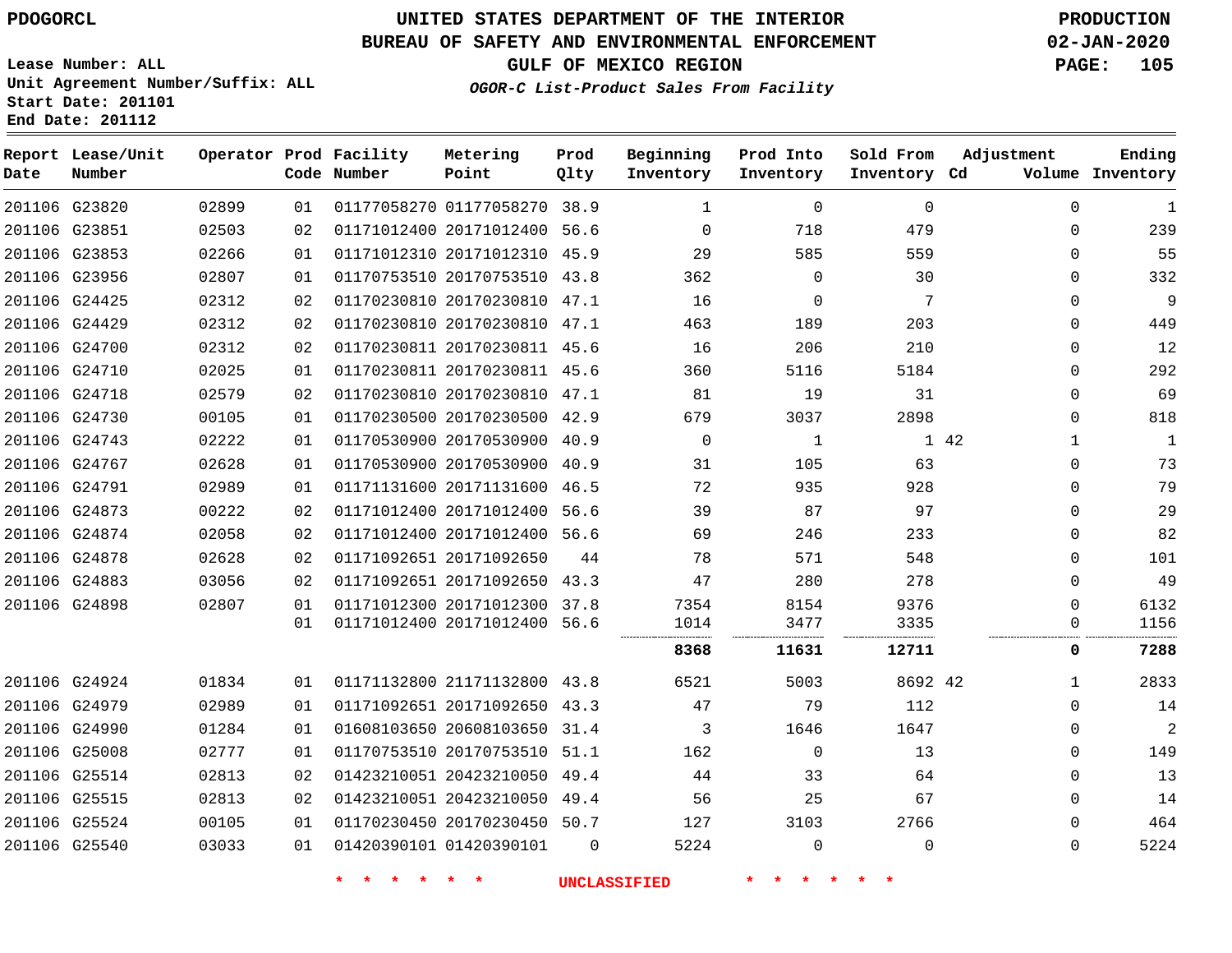G25553 G25561 G25579 G25606 G25937 G25965 G26001 G26023 G26032 G26074 G26146 G26281 G26451 G26480 G27003 G27036 G27070 G27100 G27121 G27169 G27173 G27194 G27215 G27789 G27831 G27834 G27851 G27918

**Date**

**Report Lease/Unit**

**Number**

# **UNITED STATES DEPARTMENT OF THE INTERIOR PDOGORCL PRODUCTION**

**Prod Qlty**

#### **BUREAU OF SAFETY AND ENVIRONMENTAL ENFORCEMENT 02-JAN-2020**

**Lease Number: ALL Unit Agreement Number/Suffix: ALL Start Date: 201101 End Date: 201112**

**Operator Prod Facility**

**Code Number**

 20170230510 48.7 20170230450 50.7 20170230810 47.1 20170230810 47.1

**Metering Point**

**OGOR-C List-Product Sales From Facility**

**Sold From Inventory**

**Prod Into Inventory**

**Beginning Inventory**

**GULF OF MEXICO REGION PAGE: 106**

**Inventory Cd Volume**

**Adjustment**

  $\Omega$  $\Omega$   $\Omega$   $\Omega$  $\Omega$  $\Omega$  $\Omega$   $\Omega$  $\overline{0}$   $-1$  $\overline{0}$  $\Omega$  $\Omega$  $\Omega$  $\Omega$   $\Omega$  $\Omega$   $\Omega$   $\Omega$ 

**Ending**

|       |    | *                       |             | <b>UNCLASSIFIED</b> |             |             |  |
|-------|----|-------------------------|-------------|---------------------|-------------|-------------|--|
| 00222 | 01 | 01177082958 20177082958 | 39.5        | $\mathbf 0$         | 43          | 43          |  |
| 02628 | 02 | 01171132000 20171132000 | 43.4        | $\mathbf 0$         | 1           | $\mathbf 1$ |  |
| 00222 | 01 | 01171132000 20171132000 | 43.4        | $\Omega$            | 1           | $1\,$       |  |
| 02795 | 02 | 01170530900 20170530900 | 40.9        | 173                 | 423         | 346         |  |
| 01284 | 01 | 01170530900 20170530900 | 40.9        | 1978                | 6776        | 4742        |  |
| 01586 | 02 | 01177288152 01177288152 | $\mathbf 0$ | 33                  | $\mathbf 0$ | $\mathbf 0$ |  |
| 01586 | 01 | 01177258152 01177258152 | 30.6        | 192                 | 17          | 153         |  |
| 00105 | 01 | 01170513800 20170513800 | 33          | 695                 | 1700        | 1850        |  |
| 01284 | 01 | 01171012500 20171012500 | 37.7        | 1817                | 10397       | 10021       |  |
| 02312 | 02 | 01171012400 20171012400 | 56.6        | 897                 | 5245        | 4398        |  |
| 01978 | 02 | 01171012310 20171012310 | 45.9        | 103                 | 973         | 983         |  |
| 00064 | 01 | 01170230811 20170230811 | 45.6        | 182                 | 2978        | 2990        |  |
| 03075 | 02 | 01170230810 20170230810 | 47.1        | 618                 | 5326        | 2124        |  |
| 02807 | 01 | 01170230810 20170230810 | 47.1        | 357                 | 910         | 337 42      |  |
| 01978 | 02 | 01423210051 20423210050 | 49.4        | 90                  | 449         | 429         |  |
| 02579 | 02 | 01423210051 20423210050 | 49.4        | 463                 | 614         | 788         |  |
| 02528 | 02 | 01170753850 20170753850 | $\Omega$    | 335                 | $\mathbf 0$ | $\mathbf 0$ |  |
| 01586 | 01 | 01177258152 01177258152 | 30.6        | 2261                | 105         | 1736        |  |
| 01284 | 01 | 01177122950 20177122950 | 30.3        | 26                  | 17141       | 17142       |  |
| 03056 | 01 | 01171012300 20171012300 | 38.9        | 336                 | 640         | 494         |  |
| 02579 | 02 | 01171012500 20171012500 | 37.7        | 98                  | 530         | 516         |  |
| 02628 | 01 | 01171132800 21171132800 | 47.6        | 450                 | 128         | 438         |  |
| 02899 | 01 | 01171132800 21171132800 | 43.6        | 51                  | 10          | 47 42       |  |
| 03075 | 02 | 01170230810 20170230810 | 47.1        | 2809                | 5429        | 2587        |  |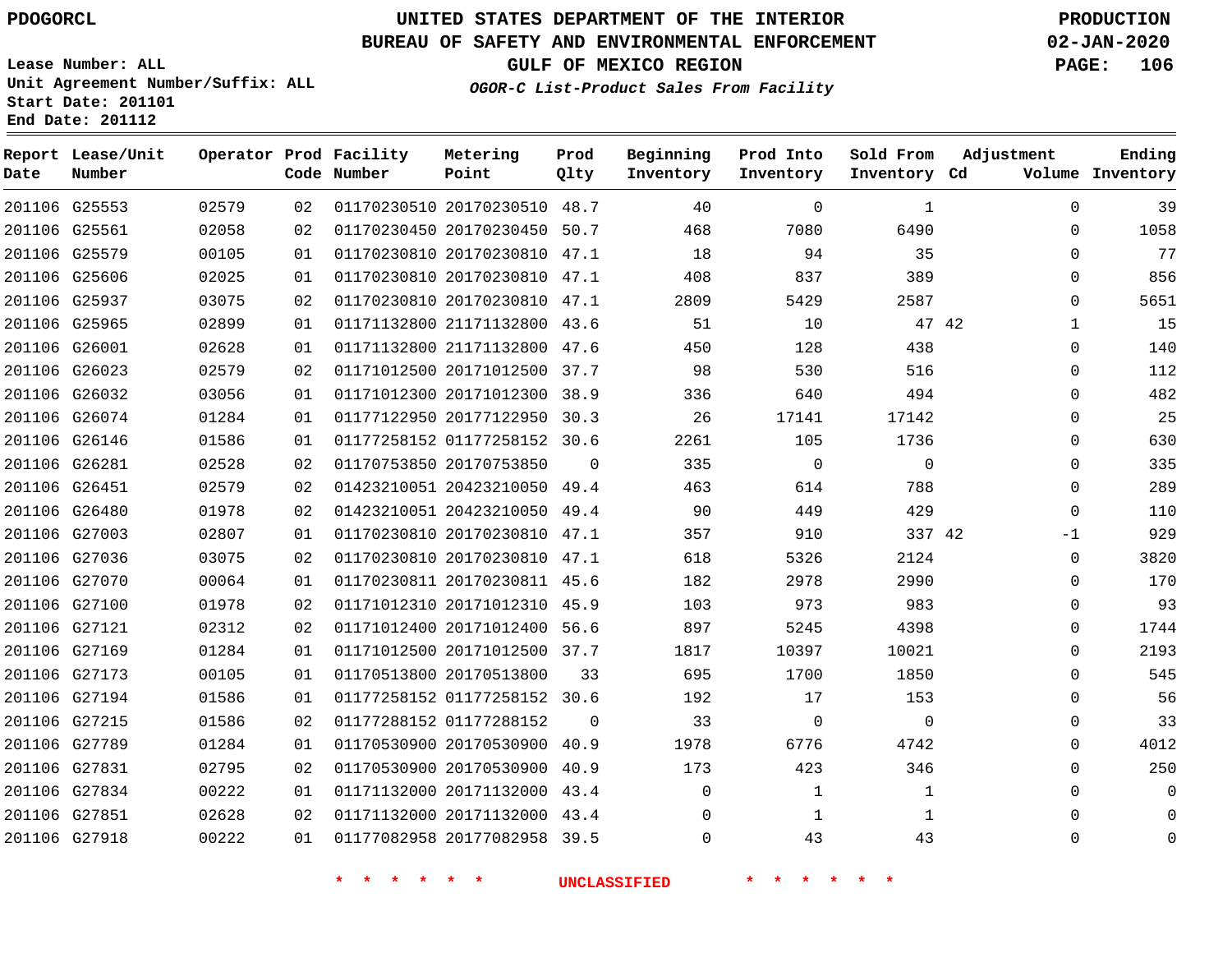**Lease Number: ALL**

**Start Date: 201101 End Date: 201112**

# **UNITED STATES DEPARTMENT OF THE INTERIOR PDOGORCL PRODUCTION**

## **BUREAU OF SAFETY AND ENVIRONMENTAL ENFORCEMENT 02-JAN-2020**

**Unit Agreement Number/Suffix: ALL**

**GULF OF MEXICO REGION PAGE: 107**

**OGOR-C List-Product Sales From Facility**

| Date   | Report Lease/Unit<br>Number |       |                 | Operator Prod Facility<br>Code Number | Metering<br>Point            | Prod<br>Qlty | Beginning<br>Inventory | Prod Into<br>Inventory | Sold From<br>Inventory Cd | Adjustment |              | Ending<br>Volume Inventory |
|--------|-----------------------------|-------|-----------------|---------------------------------------|------------------------------|--------------|------------------------|------------------------|---------------------------|------------|--------------|----------------------------|
|        | 201106 G27927               | 02503 | 02              |                                       | 01171092651 20171092650      | 44           | 3862                   | 15590                  | 16690 42                  |            | $-1$         | 2761                       |
|        | 201106 G27988               | 00730 | 01              |                                       | 01608103650 20608103650 31.7 |              | 190                    | 113585                 | 113603                    |            | $\mathbf 0$  | 172                        |
|        | 201106 G30654               | 02777 | 02              |                                       | 01170230810 20170230810 41.8 |              | 246                    | 481                    | 228 42                    |            | $-1$         | 498                        |
|        | 201106 G31003               | 02579 | 02              |                                       | 01423210051 20423210050 49.4 |              | 37                     | 485                    | 293 42                    |            | $-1$         | 228                        |
|        | 201106 G31040               | 02058 | 02              |                                       | 01170230450 20170230450 50.7 |              | 635                    | 9837                   | 9001                      |            | $\mathbf 0$  | 1471                       |
|        | 201106 G31304               | 02714 | 01              |                                       | 01170230811 20170230811 45.6 |              | 327                    | 5030                   | 5070                      |            | $\mathbf 0$  | 287                        |
|        | 201106 G31369               | 02628 | 02              |                                       | 01171092651 20171092650      | 44           | 11958                  | 66883                  | 66992                     |            | $\mathbf 0$  | 11849                      |
|        | 201106 G32113               | 02477 | 01              |                                       | 01170230811 20170230811 47.3 |              | 1332                   | 19388                  | 19615                     |            | $\Omega$     | 1105                       |
|        | 201106 G32197               | 01364 | 02              |                                       | 01171012500 20171012500 37.7 |              | 996                    | 2111                   | 2662                      |            | $\mathbf 0$  | 445                        |
|        | 201106 G32268               | 02904 | 02              |                                       | 01177298272 01177298272      | 47           | 49                     | $\mathbf 0$            | $\mathbf 0$               |            | $\mathbf 0$  | 49                         |
|        | 201106 G33408               | 03075 | 02 <sub>2</sub> |                                       | 01422450350 20422450350      | 50           | 807                    | 2368                   | 1990                      |            | $\Omega$     | 1185                       |
| 201107 | 00016                       | 00687 | 01              |                                       | 01170513700 20170513700      | 24           | 309                    | 2016                   | 1886                      |            | $\Omega$     | 439                        |
|        |                             | 02375 | 01              |                                       | 01170513700 20170513700 24.9 |              | 5705                   | 16730                  | 18534                     |            | $\mathbf 0$  | 3901                       |
|        |                             |       |                 |                                       |                              |              | 6014                   | 18746                  | 20420                     |            | 0            | 4340                       |
| 201107 | 00026                       | 02375 | 01              |                                       | 01170513700 20170513700      | 24           | 13640                  | 22762                  | 31095                     |            | $\mathbf 0$  | 5307                       |
| 201107 | 00032                       | 02375 | 01              |                                       | 01170513700 20170513700 29.6 |              | 835                    | 3574                   | 3631 42                   |            | $\mathbf{1}$ | 779                        |
| 201107 | 00033                       | 02375 | 01              |                                       | 01170513700 20170513700 29.6 |              | 1485                   | 8513                   | 8143                      |            | $\mathbf 0$  | 1855                       |
| 201107 | 00049                       | 00105 | 01              |                                       | 01171012300 20171012300 37.8 |              | 18911                  | 29186                  | 30926                     |            | $\Omega$     | 17171                      |
| 201107 | 00050                       | 00105 | 01              |                                       | 01171012300 20171012300 37.8 |              | 3509                   | 5458                   | 5756                      |            | $\mathbf 0$  | 3211                       |
| 201107 | 00051                       | 00105 | 01              |                                       | 01171012300 20171012300 37.8 |              | 1252                   | 2116                   | 2123                      |            | $\mathbf 0$  | 1245                       |
| 201107 | 00052                       | 00105 | 01              |                                       | 01171012300 20171012300 37.8 |              | 2771                   | 5026                   | 4840                      |            | $\Omega$     | 2957                       |
| 201107 | 00079                       | 01834 | 01              |                                       | 01170230810 20170230810 47.3 |              | 333                    | 331                    | 379                       |            | $\mathbf 0$  | 285                        |
| 201107 | 00081                       | 00105 | 01              |                                       | 01170231300 01170231300      | 40           | $\mathbf 0$            | 189                    | 189                       |            | $\Omega$     | $\Omega$                   |
| 201107 | 00090                       | 02630 | 01              |                                       | 01170230810 20170230810 47.3 |              | 251                    | 203                    | 260 45                    |            | $-194$       | $\Omega$                   |
| 201107 | 00137                       | 00687 | 01              |                                       | 01170513700 20170513700      | 24           | 79                     | 2                      | 80 42                     |            | $-1$         | $\mathbf 0$                |
| 201107 | 00138                       | 00687 | 01              |                                       | 01170513700 20170513700      | 24           | 842                    | 3979                   | 3954                      |            | 0            | 867                        |
| 201107 | 00184                       | 03147 | 02              |                                       | 01170230810 20170230810 47.3 |              | 861                    | 376                    | 708                       |            | $\mathbf 0$  | 529                        |
| 201107 | 00190                       | 02312 | 01              |                                       | 01170230810 20170230810 47.3 |              | 145                    | 90                     | 96                        |            | $\Omega$     | 139                        |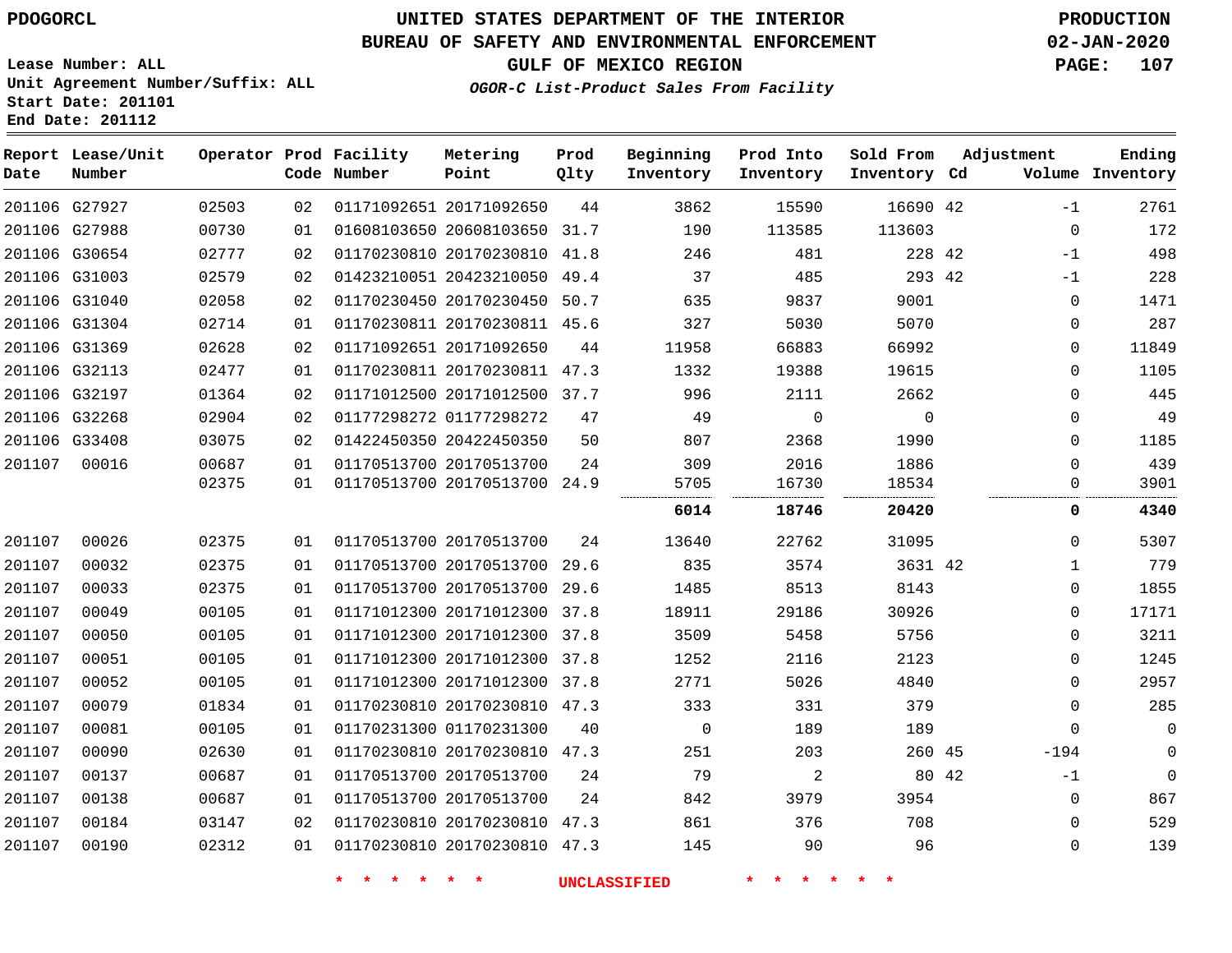00191 00196 00244

**Report Lease/Unit**

**Number**

 

00317

 

**Date**

## **UNITED STATES DEPARTMENT OF THE INTERIOR PDOGORCL PRODUCTION**

#### **BUREAU OF SAFETY AND ENVIRONMENTAL ENFORCEMENT 02-JAN-2020**

**Lease Number: ALL Unit Agreement Number/Suffix: ALL Start Date: 201101 End Date: 201112**

#### **OGOR-C List-Product Sales From Facility**

|       |                | Operator Prod Facility<br>Code Number | Metering<br>Point       | Prod<br>Qlty | Beginning<br>Inventory | Prod Into<br>Inventory | Sold From<br>Inventory | Adjustment<br>Volume<br>Cd. | Ending<br>Inventory |
|-------|----------------|---------------------------------------|-------------------------|--------------|------------------------|------------------------|------------------------|-----------------------------|---------------------|
| 02312 | 0 <sub>1</sub> | 01170230810                           | 20170230810             | 47.3         | 494                    | 192                    | 442                    | 0                           | 244                 |
| 03041 | 01             |                                       | 01171012300 20171012300 | 37.8         | 10373                  | 16996                  | 17370                  | 0                           | 9999                |
| 00105 | 01             |                                       | 01170231300 01170231300 | 40           | 0                      | 978                    | 978                    | $\mathbf 0$                 | U                   |
| 00105 | 01             |                                       | 01170231300 01170231300 | 40           | 0                      | 800                    | 800                    | 0                           |                     |
| 01364 | 02             |                                       | 01170230810 20170230810 | 47.3         | 3281                   | 2103                   | 2987                   | 0                           | 2397                |
| 02025 | 0 <sub>1</sub> |                                       | 01170230810 20170230810 | 47.2         | 36                     | 22                     | 33                     | O                           | 25                  |
|       |                |                                       |                         |              | <br>3317               | <br>2125               | <br>3020               | 0                           | 2422                |
| 02970 | 02             |                                       | 01171012310 20171012310 | 46.1         | 25                     | 295                    | 295                    | 0                           | 25                  |
| 02266 | 0 <sub>1</sub> |                                       | 01170754800 20170754800 | 29.8         | 945                    | 3901                   | 3962                   | 0                           | 884                 |
| 02375 | 0 <sub>1</sub> |                                       | 01170513700 20170513700 | 24           | 140                    | 295                    | 366                    | 0                           | 69                  |
|       |                |                                       |                         |              |                        |                        |                        |                             |                     |

| 201107 | 00353 | 02266 | 01 | 01170754800 20170754800      | 29.8 | 945   | 3901  | 3962    |       | 0        | 884            |
|--------|-------|-------|----|------------------------------|------|-------|-------|---------|-------|----------|----------------|
| 201107 | 00367 | 02375 | 01 | 01170513700 20170513700      | 24   | 140   | 295   | 366     |       | $\Omega$ | 69             |
| 201107 | 00424 | 00064 | 01 | 01171012400 20171012400      | 53   | 55    | 45    | 83      |       | $\Omega$ | 17             |
| 201107 | 00434 | 01284 | 01 | 01177112605 2017711260Y 32.8 |      | 2455  | 6430  | 7550    |       | $\Omega$ | 1335           |
| 201107 | 00453 | 01284 | 01 | 01177112605 2017711260Y 32.8 |      | 1625  | 12041 | 11165   |       | $\Omega$ | 2501           |
| 201107 | 00466 | 00064 | 01 | 01171012400 20171012400      | 53   | 1497  | 2232  | 2877    |       | 0        | 852            |
| 201107 | 00479 | 00105 | 01 | 01171012500 20171012500 38.1 |      | 1027  | 3902  | 4601    |       | $\Omega$ | 328            |
| 201107 | 00487 | 03033 | 01 | 01171132800 21171132800      | 46   | 2237  | 7812  | 5121 42 |       |          | 4929           |
| 201107 | 00495 | 03033 | 01 | 01171132800 21171132800      | 46   | 1226  | 3213  | 2509 42 |       | $-1$     | 1929           |
| 201107 | 00518 | 03033 | 01 | 01170230450 20170230450      | 49.4 | 199   | 1689  | 1722    |       | $\Omega$ | 166            |
| 201107 | 00526 | 00105 | 01 | 01170230810 20170230810      | 47.2 | 2233  | 925   | 1803    |       | $\Omega$ | 1355           |
| 201107 | 00541 | 03033 | 01 | 01170530900 20170530900      | 41.1 | 0     | 25    |         | 18 42 |          | 8              |
| 201107 | 00559 | 00687 | 01 | 01171131600 20171131600 44.4 |      | 142   | 1507  | 1540    |       | 0        | 109            |
| 201107 | 00560 | 00687 | 01 | 01171131600 20171131600 44.4 |      | 14    | 312   | 304 42  |       |          | 23             |
| 201107 | 00577 | 03056 | 01 | 01171012300 20171012300      | 37.8 | 27356 | 43026 | 45259   |       | $\Omega$ | 25123          |
| 201107 | 00593 | 01834 | 01 | 01171012300 20171012300      | 37.8 | 17247 | 17120 | 18537   |       | 0        | 15830          |
| 201107 | 00599 | 02899 | 01 | 01170573602 20170573602      | 42.4 | 4     | 0     | 4       |       | $\Omega$ | $\overline{0}$ |
| 201107 | 00605 | 02899 | 01 | 01170573602 20170573602      | 40.7 | 1498  | 2453  | 2778    |       | $\Omega$ | 1173           |
| 201107 | 00680 | 03033 | 01 | 01170230700 20170230700 48.5 |      | 654   | 5999  | 6036 42 |       | $-1$     | 616            |
| 201107 | 00691 | 02312 | 02 | 01170754201 01170754201 36.6 |      | 1296  | 1653  | 1383    |       | 0        | 1566           |
|        |       |       |    |                              |      |       |       |         |       |          |                |

**\* \* \* \* \* \* UNCLASSIFIED \* \* \* \* \* \***

**GULF OF MEXICO REGION PAGE: 108**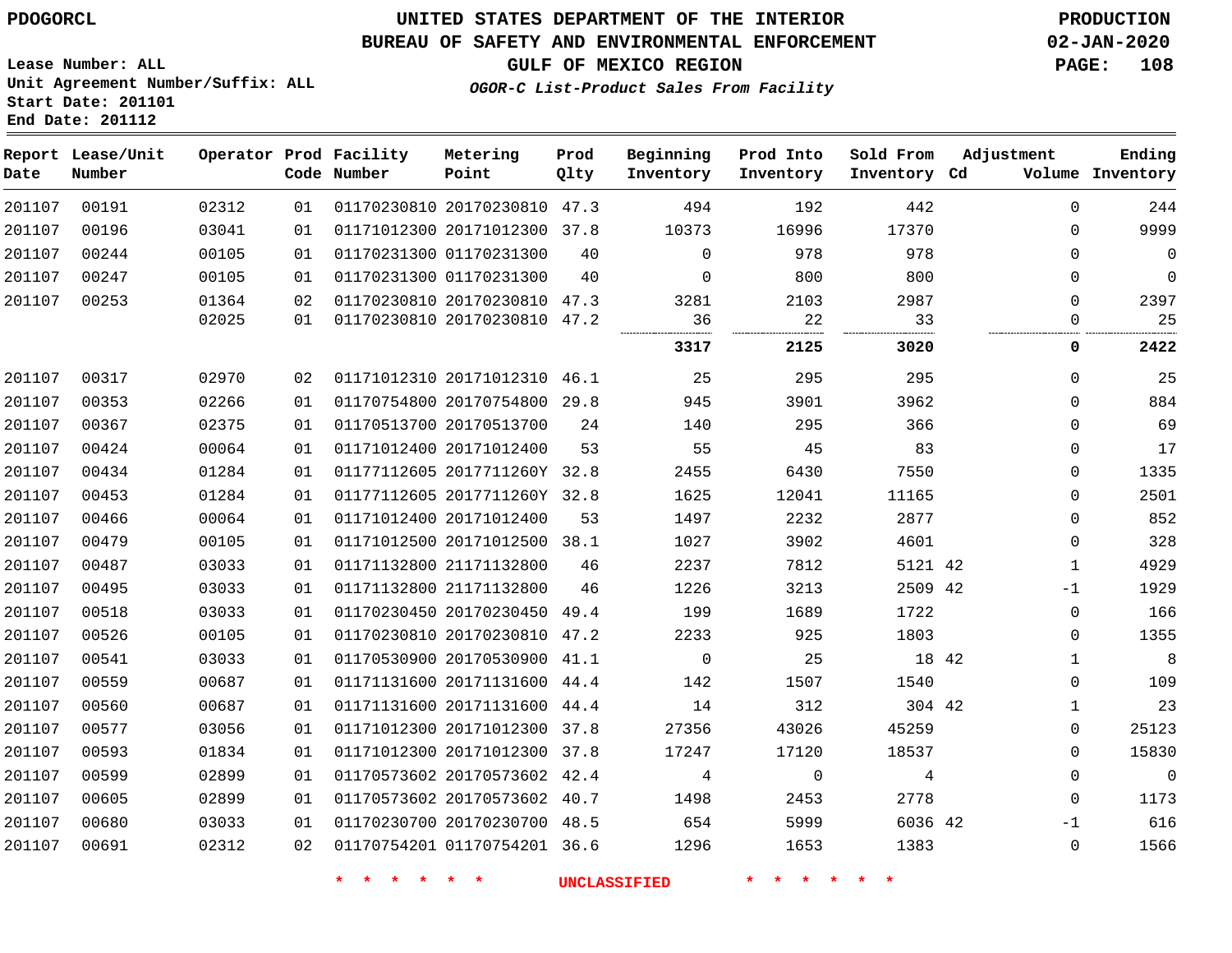# **UNITED STATES DEPARTMENT OF THE INTERIOR PDOGORCL PRODUCTION**

#### **BUREAU OF SAFETY AND ENVIRONMENTAL ENFORCEMENT 02-JAN-2020**

**Lease Number: ALL Unit Agreement Number/Suffix: ALL Start Date: 201101 End Date: 201112**

**OGOR-C List-Product Sales From Facility**

**GULF OF MEXICO REGION PAGE: 109**

| Date   | Report Lease/Unit<br>Number |       |    | Operator Prod Facility<br>Code Number | Metering<br>Point            | Prod<br>Qlty | Beginning<br>Inventory | Prod Into<br>Inventory | Sold From<br>Inventory Cd | Adjustment   | Ending<br>Volume Inventory |
|--------|-----------------------------|-------|----|---------------------------------------|------------------------------|--------------|------------------------|------------------------|---------------------------|--------------|----------------------------|
| 201107 | 00693                       | 02266 | 01 |                                       | 01170754800 20170754800 29.8 |              | 189                    | 888                    | 876                       | $\Omega$     | 201                        |
| 201107 | 00694                       | 02266 | 01 |                                       | 01170754800 20170754800 29.8 |              | 2999                   | 14079                  | 13890                     | 0            | 3188                       |
| 201107 | 00697                       | 02266 | 01 |                                       | 01170754800 20170754800 29.8 |              | 485                    | 2200                   | 2187                      | $\Omega$     | 498                        |
| 201107 | 00758                       | 00105 | 01 |                                       | 01170230810 20170230810 47.2 |              | 304                    | 200                    | 271                       | $\mathbf 0$  | 233                        |
| 201107 | 00759                       | 03033 | 01 |                                       | 01170230811 20170230811 44.4 |              | 29                     | 819                    | 817                       | $\Omega$     | 31                         |
| 201107 | 00763                       | 01284 | 01 |                                       | 01170230810 20170230810 47.3 |              | 743                    | 329                    | 612                       | $\mathbf 0$  | 460                        |
| 201107 | 00767                       | 00105 | 01 |                                       | 01170230810 20170230810 47.3 |              | 80                     | 44                     | 71                        | $\mathbf 0$  | 53                         |
| 201107 | 00775                       | 01834 | 01 |                                       | 01171131600 20171131600 44.4 |              | 468                    | 3161                   | 3399 42                   | $-1$         | 229                        |
| 201107 | 00777                       | 03033 | 01 |                                       | 01171132000 20171132000 41.7 |              | $\mathbf 0$            | 181                    | 170 42                    | $\mathbf{1}$ | 12                         |
| 201107 | 00778                       | 03033 | 01 |                                       | 01171132000 20171132000 41.7 |              | 99                     | 1945                   | 1919 42                   | $-1$         | 124                        |
| 201107 | 00787                       | 02312 | 01 |                                       | 01171092651 20171092650 43.3 |              | 20                     | 16                     | 33                        | 0            | $\overline{3}$             |
| 201107 | 00796                       | 02628 | 02 |                                       | 01171092651 20171092650 43.3 |              | 4110                   | 16231                  | 17286                     | 0            | 3055                       |
| 201107 | 00797                       | 00105 | 01 |                                       | 01171012300 20171012300 37.8 |              | 1468                   | 2801                   | 2621                      | $\mathbf{0}$ | 1648                       |
| 201107 | 00819                       | 00078 | 01 |                                       | 01171132800 21171132800      | 46           | 11                     | 77                     | 45                        | $\Omega$     | 43                         |
| 201107 | 00839                       | 02451 | 01 |                                       | 01170513800 20170513800 32.9 |              | 1398                   | 7430                   | 7192                      | $\mathbf{0}$ | 1636                       |
| 201107 | 754302006A                  | 00078 | 01 |                                       | 01170573601 20170573601 24.7 |              | 210                    | 1465                   | 1559                      | $\Omega$     | 116                        |
|        | 201107 754303001A           | 00059 | 01 |                                       | 01170230811 20170230811 44.4 |              | 174                    | 6028                   | 4520 09                   | $-1456$      | 226                        |
|        | 201107 754305004A           | 02899 | 01 |                                       | 01171132000 20171132000 41.7 |              | 11                     | $\Omega$               | 11                        | $\Omega$     | $\Omega$                   |
|        | 201107 754307005A           | 00078 | 01 |                                       | 01170573601 20170573601 24.8 |              | 12                     | 354                    | 338                       | $\mathbf 0$  | 28                         |
|        | 201107 754307017A           | 00362 | 02 |                                       | 01170230811 20170230811 44.4 |              | 326                    | 9391                   | 9364                      | $\Omega$     | 353                        |
|        | 201107 754309002A           | 00981 | 01 |                                       | 01170753850 20170753850 30.2 |              | 501                    | 140                    | 6                         | $\Omega$     | 635                        |
|        | 201107 754310009A           | 00078 | 01 |                                       | 01170573601 20170573601 24.7 |              | 40                     | 468                    | 471                       | $\Omega$     | 37                         |
|        | 201107 7543880060           | 00105 | 01 |                                       | 01170230450 20170230450 49.3 |              | 14                     | 243                    | 241                       | $\Omega$     | 16                         |
|        | 201107 7543890080           | 02375 | 01 |                                       | 01170513700 20170513700 35.1 |              | 38                     | $\Omega$               | 38                        | $\Omega$     | $\Omega$                   |
|        | 201107 7543890220           | 00105 | 01 |                                       | 01608158271 01608158271      | 27           | $\mathbf{0}$           | 43                     | 43                        | $\Omega$     | $\Omega$                   |
|        | 201107 7543900080           | 00105 | 01 |                                       | 01177245111 01177245111 43.6 |              | 162                    | 54                     | 85                        | $\Omega$     | 131                        |
|        | 201107 7543930100           | 00362 | 02 |                                       | 01170230810 20170230810 47.3 |              | 5552                   | 2988                   | 4876                      | $\Omega$     | 3664                       |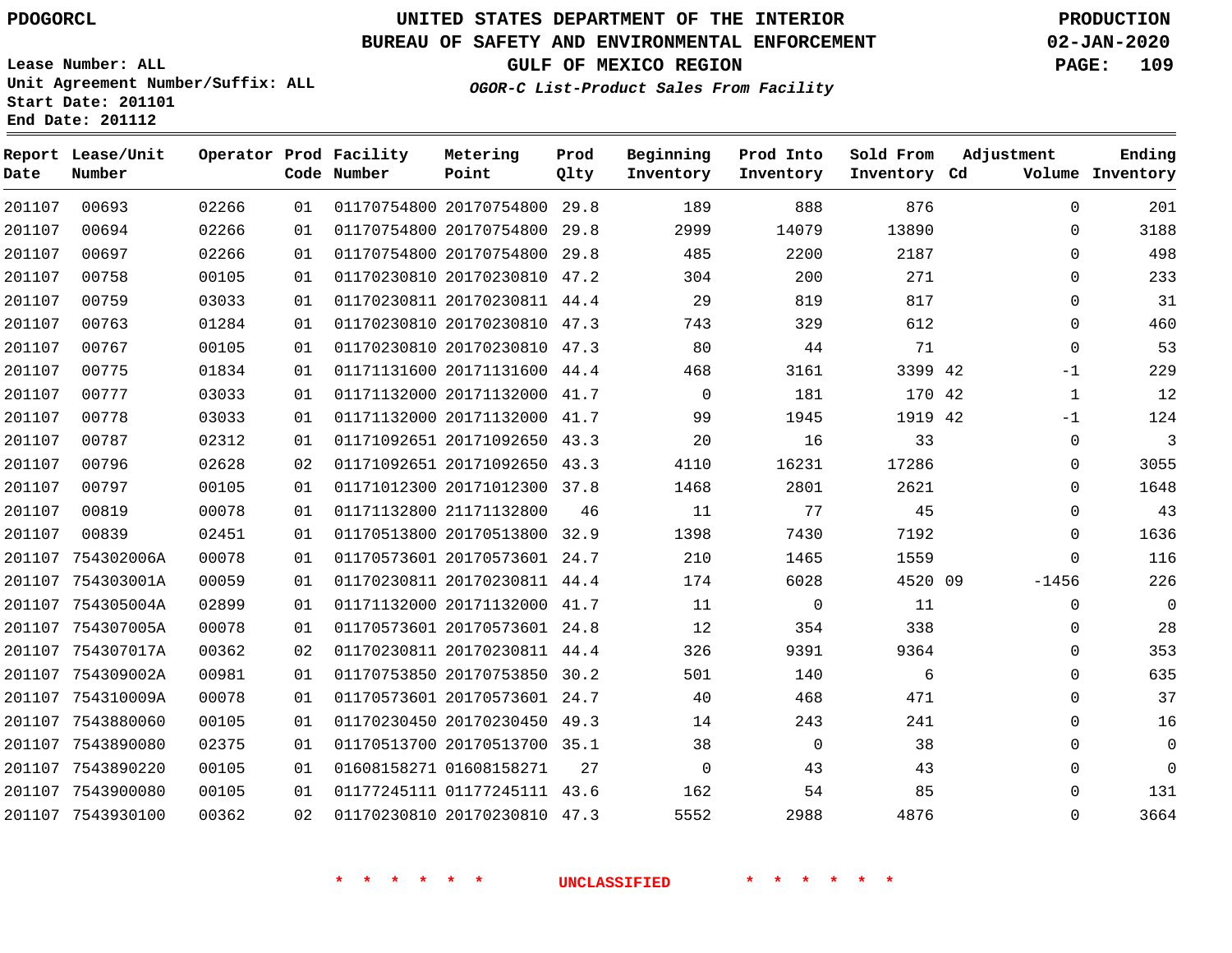### **BUREAU OF SAFETY AND ENVIRONMENTAL ENFORCEMENT 02-JAN-2020**

**GULF OF MEXICO REGION PAGE: 110**

**Lease Number: ALL Unit Agreement Number/Suffix: ALL Start Date: 201101 End Date: 201112**

**OGOR-C List-Product Sales From Facility**

| Date | Report Lease/Unit<br>Number |       |    | Operator Prod Facility<br>Code Number | Metering<br>Point            | Prod<br>Qlty | Beginning<br>Inventory | Prod Into<br>Inventory | Sold From<br>Inventory Cd | Adjustment            | Ending<br>Volume Inventory |
|------|-----------------------------|-------|----|---------------------------------------|------------------------------|--------------|------------------------|------------------------|---------------------------|-----------------------|----------------------------|
|      | 201107 7543930200           | 00105 | 01 |                                       | 01171012310 20171012310 46.1 |              | 1747                   | 18686                  | 18833                     | $\Omega$              | 1600                       |
|      |                             | 01284 | 01 |                                       | 0117709260L 2017709260L      | 40.3         | $\mathbf 0$            | 1567                   | 1567                      | $\Omega$              | $\mathbf 0$                |
|      |                             |       |    |                                       |                              |              | 1747                   | 20253                  | 20400                     | 0                     | 1600                       |
|      | 201107 7543940080           | 00222 | 01 |                                       | 01170230811 20170230811 44.4 |              | 14                     | 647                    | 636 42                    | $-1$                  | 24                         |
|      | 201107 754395019A           | 00105 | 01 |                                       | 01420390101 01420390101      | 38           | 147                    | 1530                   | 1608                      | $\Omega$              | 69                         |
|      | 201107 754396015A           | 01284 | 01 |                                       | 01608103650 20608103650 31.7 |              | 12                     | 8315                   | 8304                      | 0                     | 23                         |
|      | 201107 8910020210           | 02451 | 01 |                                       | 01170513800 20170513800 32.9 |              | 24805                  | 96554                  | 100102                    | 0                     | 21257                      |
|      | 201107 8910024540           | 02451 | 01 |                                       | 01170513800 20170513800 32.9 |              | 16666                  | 106273                 | 99542                     | 0                     | 23397                      |
|      | 201107 8910029320           | 02375 | 01 |                                       | 01170513700 20170513700 29.6 |              | 12665                  | 63710                  | 62463                     | $\Omega$              | 13912                      |
|      | 201107 8910034440           | 00730 | 01 |                                       | 01170513700 20170513700 32.9 |              | 2058                   | 13528                  | 12670 42                  | $\mathbf{1}$          | 2917                       |
|      |                             | 02375 | 01 |                                       | 01170513700 20170513700      | 32.9         | 13195                  | 68615                  | 66860 42                  | $\mathbf{1}$          | 14951                      |
|      |                             |       |    |                                       |                              |              | 15253                  | 82143                  | 79530                     | 2                     | 17868                      |
|      | 201107 8910039150           | 00078 | 01 |                                       | 01170573601 20170573601 24.7 |              | 1011                   | 11814                  | 11888 42                  | -3                    | 934                        |
|      | 201107 8910063810           | 02904 | 02 |                                       | 01170230450 20170230450      | 50.7         | 4                      | 17                     | 18 42                     | $-1$                  | 2                          |
|      |                             | 03035 | 01 |                                       | 01170230450 20170230450      | 49.4         | 186                    | 1974                   | 1966                      | $\mathbf 0$           | 194                        |
|      |                             |       |    |                                       |                              |              | 190                    | 1991                   | 1984                      | -1                    | 196                        |
|      | 201107 8910086400           | 02893 | 02 |                                       | 01171012400 20171012400      | 53           | 277                    | 528                    | 604 42                    | 1                     | 202                        |
|      | 201107 8910087640           | 00105 | 01 |                                       | 01171092800 21171132800      | 46           | 957                    | 3488                   | 2268                      | $\mathbf 0$           | 2177                       |
|      | 201107 8910087670           | 02312 | 01 |                                       | 01170754201 01170754201      | 36.6         | 241                    | 555                    | 269 42                    | $-2$                  | 525                        |
|      | 201107 8910088130           | 00078 | 01 |                                       | 01171132800 21171132800      | 46           | 208                    | 434                    | 295 42                    | $-1$                  | 346                        |
|      | 201107 8910088160           | 01284 | 01 |                                       | 01171132800 21171132800      | 46           | $\mathbf 0$            | 66                     | 34                        | $\mathbf 0$           | 32                         |
|      | 201107 8910089160           | 02375 | 01 |                                       | 01170513700 20170513700      | 29.4         | 1373                   | 6292                   | 6294                      | $\mathbf 0$           | 1371                       |
|      | 201107 891008927AE          | 00078 | 01 |                                       | 01170230400 20170230400      | 50.9         | 58                     | 116                    |                           | 95 09<br>$-37$        | 42                         |
|      | 201107 891008927AG          | 00078 | 01 |                                       | 01170230400 20170230400      | 50.9         | 242                    | 678                    | 620 09                    | $-57$                 | 243                        |
|      | 201107 891008927Y           | 00078 | 01 |                                       | 01170230400 20170230400      | 50.9         | 16                     | 35                     |                           | 39 42<br>$\mathbf{1}$ | 13                         |
|      | 201107 891008946C           | 01834 | 01 |                                       | 01171012500 20171012500      | 38.1         | 26                     | 114                    | 131 42                    | 1                     | 10                         |
|      | 201107 8910116580           | 02375 | 01 |                                       | 01170513700 20170513700      | 29.4         | 1529                   | 6030                   | 6245                      | $\Omega$              | 1314                       |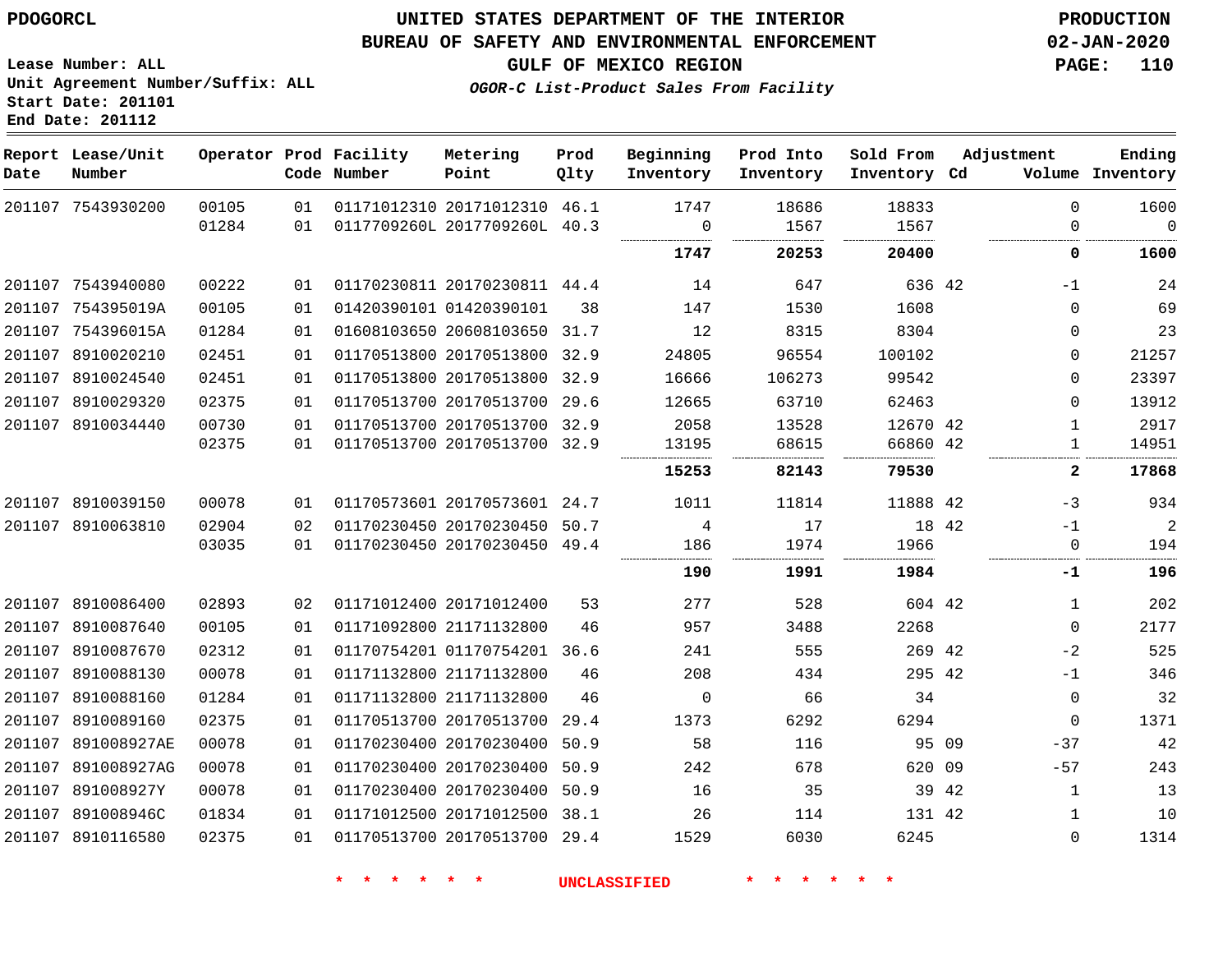**Report Lease/Unit**

# **UNITED STATES DEPARTMENT OF THE INTERIOR PDOGORCL PRODUCTION**

**Prod**

#### **BUREAU OF SAFETY AND ENVIRONMENTAL ENFORCEMENT 02-JAN-2020**

**Lease Number: ALL Unit Agreement Number/Suffix: ALL Start Date: 201101 End Date: 201112**

**Operator Prod Facility**

**OGOR-C List-Product Sales From Facility**

**Beginning Prod Into**

**Sold From**

**GULF OF MEXICO REGION PAGE: 111**

**Adjustment**

**Ending**

| Date | Number            |       |    | Code Number                               | Point                        | Qlty     | Inventory           | Inventory                       | Inventory Cd |              | Volume Inventory |
|------|-------------------|-------|----|-------------------------------------------|------------------------------|----------|---------------------|---------------------------------|--------------|--------------|------------------|
|      | 201107 8910116740 | 02375 | 01 |                                           | 01170513700 20170513700 29.4 |          | 309                 | 2676                            | 2402         | $\Omega$     | 583              |
|      | 201107 8910116770 | 02375 | 01 |                                           | 01170513700 20170513700 29.4 |          | 428                 | 1658                            | 1724 42      | $-1$         | 361              |
|      | 201107 8910116790 | 02375 | 01 |                                           | 01170513700 20170513700 29.4 |          | 2030                | 8311                            | 8531 42      | $\mathbf{1}$ | 1811             |
|      | 201107 8910116800 | 02375 | 01 |                                           | 01170513700 20170513700 29.4 |          | 4161                | 19993                           | 19796 42     | $-2$         | 4356             |
|      | 201107 891011687A | 02266 | 01 |                                           | 01170754800 20170754800 29.8 |          | 284                 | 1334                            | 1316         | $\mathsf{O}$ | 302              |
|      | 201107 891011687C | 02266 | 01 |                                           | 01170754800 20170754800 29.8 |          | 54                  | 525                             | 460          | $\mathbf 0$  | 119              |
|      | 201107 891011687D | 02266 | 01 |                                           | 01170754800 20170754800 29.8 |          | 113                 | 535                             | 527          | $\mathbf 0$  | 121              |
|      | 201107 891011687E | 02266 | 01 |                                           | 01170754800 20170754800 29.8 |          | 44                  | 107                             | 127          | $\mathbf 0$  | 24               |
|      | 201107 8910117330 | 02266 | 01 |                                           | 01170754800 20170754800 29.8 |          | 6                   | 15                              | 18           | $\Omega$     | 3                |
|      | 201107 8910123210 | 00687 | 01 |                                           | 0117709260A 2017709260A 33.7 |          | 38                  | 77                              | 79           | $\mathbf 0$  | 36               |
|      | 201107 8910123270 | 00105 | 01 |                                           | 01177215100 20177215102 30.6 |          | 48                  | 6105                            | 6096         | $\Omega$     | 57               |
|      | 201107 8910123320 | 00105 | 01 |                                           | 01177215100 20177215102 30.6 |          | 101                 | 11715                           | 11706        | $\Omega$     | 110              |
|      | 201107 8910123330 | 00105 | 01 |                                           | 01177215100 20177215102 30.6 |          | 145                 | 14428                           | 14437        | $\mathbf 0$  | 136              |
|      | 201107 8910123350 | 03033 | 02 |                                           | 01171012500 20171012500 38.1 |          | 91                  | 317                             | 382          | $\mathbf 0$  | 26               |
|      | 201107 8910123390 | 00105 | 01 |                                           | 01171131800 20171131800      | 47       | 1563                | 962                             | 1110         | $\mathbf 0$  | 1415             |
|      | 201107 8910161330 | 02266 | 01 |                                           | 01170754800 20170754800 29.8 |          | 127                 | $\mathbf 0$                     | 127          | $\mathbf 0$  | $\mathbf 0$      |
|      | 201107 8910169280 | 02628 | 01 |                                           | 01171132000 20171132000 41.7 |          | $\mathbf 0$         | 3115                            | 3220 47      | 304          | 199              |
|      | 201107 8910169290 | 02628 | 01 |                                           | 01171132000 20171132000 41.7 |          | $\mathbf 0$         | 2183                            | 2192 47      | 148          | 139              |
|      | 201107 8910169300 | 00491 | 01 |                                           | 01170230810 20170230810 47.3 |          | 177                 | 51                              | 130          | $\mathbf 0$  | 98               |
|      | 201107 8910169370 | 02628 | 01 |                                           | 01171132000 20171132000 41.7 |          | $\overline{0}$      | 2219                            | 2220 47      | 143          | 142              |
|      | 201107 8910202350 | 00276 | 01 |                                           | 01170513700 20170513700 33.5 |          | 2700                | 26565                           | 23477        | $\mathbf 0$  | 5788             |
|      | 201107 8910202550 | 00105 | 01 |                                           | 01170230810 20170230810 47.2 |          | 169                 | 84                              | 168          | $\mathbf 0$  | 85               |
|      | 201107 8910202560 | 02375 | 01 |                                           | 01170513700 20170513700 31.9 |          | 2450                | 11195                           | 11206        | $\mathbf 0$  | 2439             |
|      | 201107 G00974     | 00105 | 01 |                                           | 01171132000 20171132000 41.6 |          | 69                  | 1091                            | 1090         | $\Omega$     | 70               |
|      | 201107 G00985     | 00687 | 01 |                                           | 0117709260A 2017709260A 33.7 |          | 339                 | 728                             | 725 42       | $-1$         | 341              |
|      | 201107 G00987     | 00105 | 01 |                                           | 01171132800 21171132800      | 46       | 117                 | 326                             | 226          | $\mathbf 0$  | 217              |
|      | 201107 G00989     | 00003 | 01 |                                           | 01171012400 20171012400      | $\Omega$ | 1022                | $\overline{0}$                  | $\Omega$     | $\mathbf 0$  | 1022             |
|      | 201107 G01025     | 01284 | 01 |                                           | 01171092651 20171092650 43.3 |          | 0                   | 355                             | 288          | 0            | 67               |
|      |                   |       |    | $\star$<br>$\rightarrow$<br>一大<br>$\star$ | $*$ $*$                      |          | <b>UNCLASSIFIED</b> | 一大<br>*.<br>$\star$<br><b>水</b> | $\star$ .    |              |                  |

**Metering**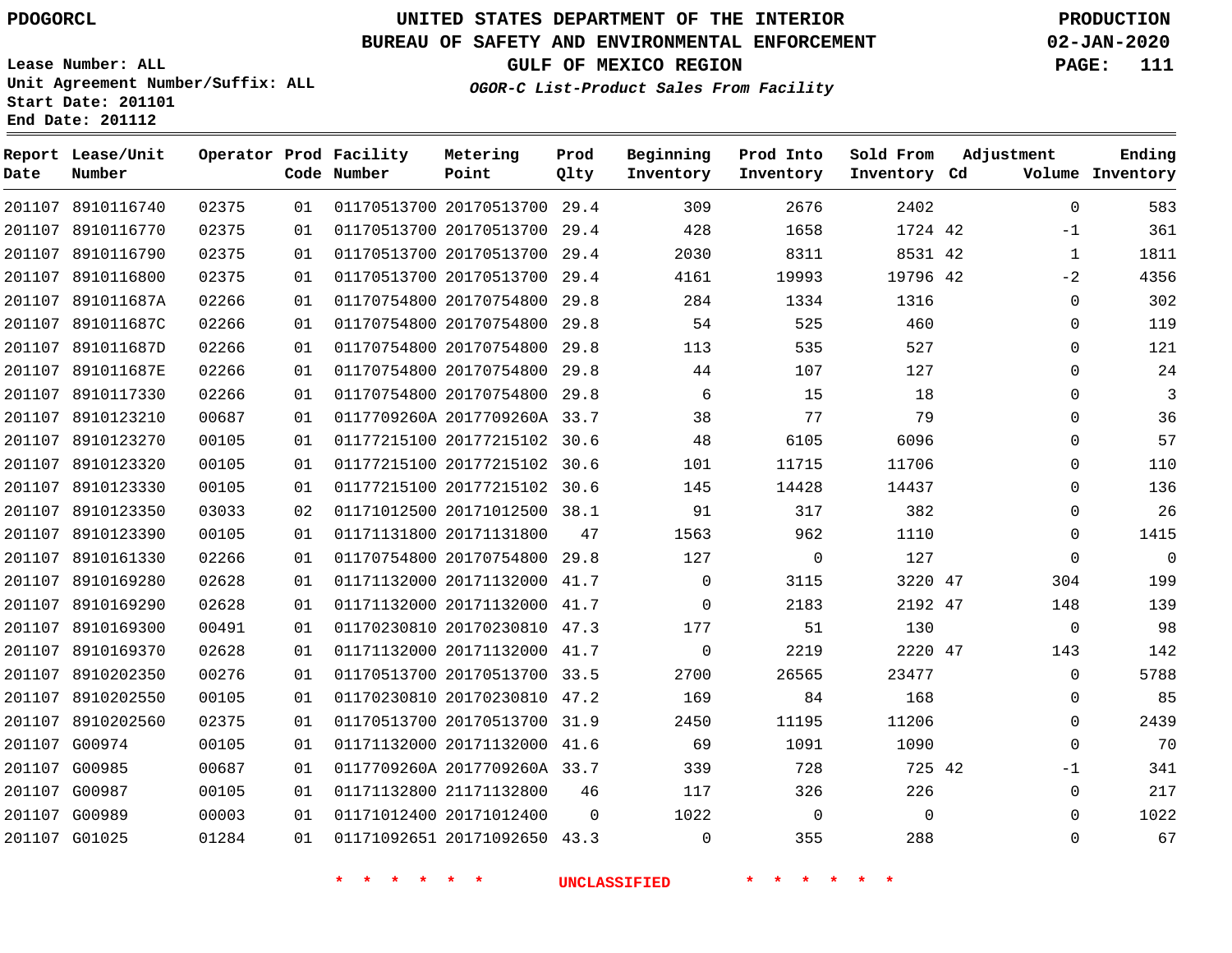G01027 G01036 G01082 G01083 G01090 G01091 G01092 G01127 G01153 G01194 G01196 G01198 G01208 G01210 G01216 G01220 G01248 G01256 G01261 G01269 G01351 G01441 G01447 G01477 G01497 G01498 G01580 G01610

**Date**

**Report Lease/Unit**

**Number**

# **UNITED STATES DEPARTMENT OF THE INTERIOR PDOGORCL PRODUCTION**

**Prod Qlty**

#### **BUREAU OF SAFETY AND ENVIRONMENTAL ENFORCEMENT 02-JAN-2020**

**Lease Number: ALL Unit Agreement Number/Suffix: ALL Start Date: 201101 End Date: 201112**

> 

**Operator Prod Facility**

**Code Number**

 20177122606 40.8 20171092650 45.4

**Metering Point**

 

**OGOR-C List-Product Sales From Facility**

 

   

**Sold From Inventory**

**Prod Into Inventory**

**Beginning Inventory**

**GULF OF MEXICO REGION PAGE: 112**

**Inventory Cd Volume**

**Adjustment**

  $\Omega$  $\Omega$  $\Omega$  $-1$  $\Omega$   $\Omega$  $\Omega$  $\Omega$  $\Omega$  $\Omega$  $\Omega$   $\Omega$  $\Omega$  $\Omega$  $\cap$  $\Omega$  $\Omega$   $\Omega$  $\Omega$   $\Omega$ 

**Ending**

| 01364 | 02 | 01170753510 20170753510 | 42   | 527      | 8     | 105      |  |
|-------|----|-------------------------|------|----------|-------|----------|--|
| 02375 | 01 | 01170513700 20170513700 | 29.4 | 2690     | 12681 | 12608    |  |
| 02375 | 01 | 01170513700 20170513700 | 29.4 | 2637     | 12181 | 12163 42 |  |
| 02375 | 01 | 01170513700 20170513700 | 29.4 | 458      | 1743  | 1821     |  |
| 02375 | 01 | 01170513700 20170513700 | 29.4 | 1587     | 7384  | 7363 42  |  |
| 02630 | 01 | 01171132000 20171132000 | 41.7 | 14       | 0     | 14       |  |
| 01834 | 01 | 01171132800 21171132800 | 46   | 326      | 258   | 298      |  |
| 00105 | 01 | 01177072601 20177072601 | 43.3 | $\Omega$ | 2617  | 2617     |  |
| 03041 | 01 | 01171132800 21171132800 | 46   | 86       | 294   | 194      |  |
| 00105 | 01 | 01171092651 20171092650 | 43.3 | 2        | 32    | 28       |  |
| 00105 | 01 | 01171092651 20171092650 | 43.3 | 563      | 2027  | 2208     |  |
| 03041 | 01 | 01171132800 21171132800 | 46   | 1044     | 2460  | 1787     |  |
| 00222 | 01 | 01177082958 20177082958 | 44.9 | $\Omega$ | 9317  | 9317     |  |
| 00105 | 01 | 01177092600 20177092600 | 45.7 | 181      | 4755  | 4771     |  |
| 02628 | 01 | 01171012500 20171012500 | 38.1 | 1158     | 24573 | 23667    |  |
| 02628 | 01 | 01171012500 20171012500 | 38.1 | 19       | 8     | 26       |  |
| 03033 | 02 | 01171012500 20171012500 | 38.1 | 19       | 57    | 70       |  |

38.1

 $\Omega$ 

20177215102 30.6

20171012500

20177112700

20170230400 50.9

 20170513700 24.9 20170230810 47.3 20170513800 32.9 20170513800 32.9 20170513800 32.9

**\* \* \* \* \* \* UNCLASSIFIED \* \* \* \* \* \***

42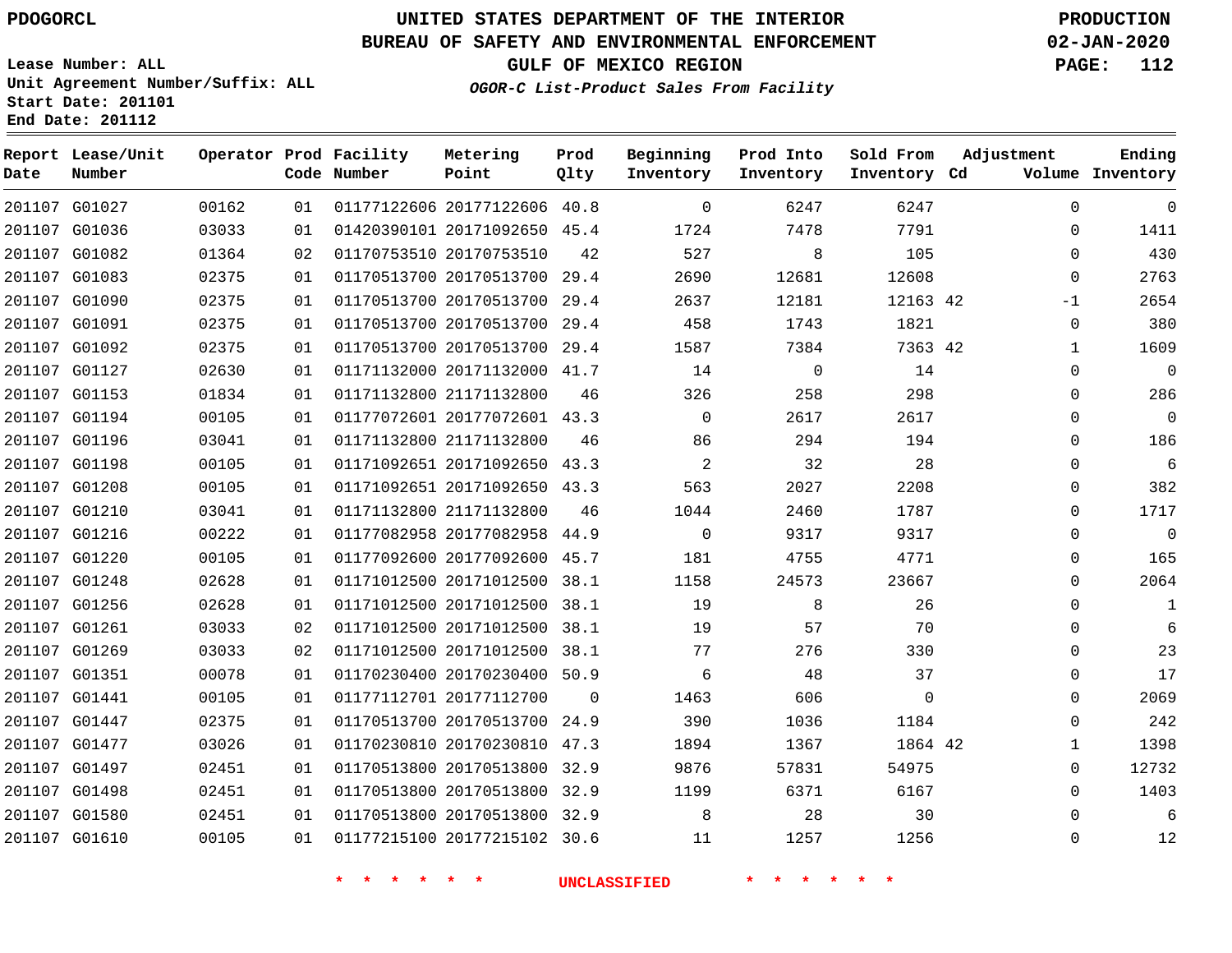**Report Lease/Unit**

**Number**

G02354

# **UNITED STATES DEPARTMENT OF THE INTERIOR PDOGORCL PRODUCTION**

### **BUREAU OF SAFETY AND ENVIRONMENTAL ENFORCEMENT 02-JAN-2020**

**Lease Number: ALL Unit Agreement Number/Suffix: ALL Start Date: 201101 End Date: 201112**

**Operator Prod Facility**

**Code Number**

**Metering Point**

**Prod Qlty**

**GULF OF MEXICO REGION PAGE: 113**

**Inventory Cd Volume**

**Adjustment**

**Ending**

 $\Omega$ 

**OGOR-C List-Product Sales From Facility**

**Beginning Inventory**

**Prod Into Inventory**

**Sold From Inventory**

| 6609 | $\Omega$ | 27605       | 30333 | 3881           |    | 01170513700 20170513700 35.1 | 01 | 02375 | 201107 G01619 |  |
|------|----------|-------------|-------|----------------|----|------------------------------|----|-------|---------------|--|
| 2449 | $\Omega$ | 10925       | 11241 | 2133           |    | 01170513700 20170513700 35.1 | 01 | 02375 | 201107 G01620 |  |
| 19   | $\Omega$ | 96          | 98    | 17             |    | 01423210051 20423210050 49.8 | 01 | 00003 | 201107 G01754 |  |
| 148  | 0        | 795         | 775   | 168            |    | 01423210051 20423210050 49.8 | 01 | 00003 | 201107 G01757 |  |
| 4003 | $\Omega$ | 6625        | 4544  | 6084           |    | 01170231110 20170231110 41.3 | 01 | 00105 | 201107 G01860 |  |
| 319  | $\Omega$ | 4205        | 3795  | 729            |    | 01171012500 20171012500 38.1 | 01 | 00078 | 201107 G01865 |  |
| 6    | $\Omega$ | 97          | 97    | 6              |    | 01171132000 20171132000 41.7 | 01 | 00105 | 201107 G01880 |  |
| 498  | $\Omega$ | 7018        | 5926  | 1590           |    | 01171012500 20171012500 38.1 | 01 | 02312 | 201107 G01898 |  |
| 1    | 0        | 142         | 142   | 1              |    | 01177215100 20177215102 30.6 | 01 | 00105 | 201107 G01901 |  |
| 12   | $\Omega$ | 324         | 326   | 10             |    | 01170230811 20170230811 44.3 | 01 | 00105 | 201107 G01953 |  |
| 71   | $\Omega$ | 7517        | 7522  | 66             |    | 01177215100 20177215102 30.6 | 01 | 00105 | 201107 G01966 |  |
| 123  | $\Omega$ | 13114       | 13099 | 138            |    | 01177215100 20177215102 30.6 | 01 | 00105 | 201107 G01967 |  |
| 178  | 1        | 237 42      | 111   | 303            |    | 01170230810 20170230810 47.3 | 01 | 03033 | 201107 G01972 |  |
| 37   | $\Omega$ | 1568        | 1568  | 37             |    | 01170230810 20170230810 47.2 | 02 | 01071 | 201107 G01997 |  |
| 114  | $\Omega$ | 152         | 55    | 211            |    | 01170230810 20170230810 47.3 | 01 | 00105 | 201107 G01998 |  |
| 3    | 0        | 15          | 10    | 8              |    | 01170530900 20170530900 41.1 | 01 | 03026 | 201107 G02006 |  |
|      | $\Omega$ | $\mathbf 0$ | 0     | 6              |    | 01170230811 20170230811 45.6 | 01 | 01482 | 201107 G02021 |  |
| 67   | $\Omega$ | 1784        | 1779  | 72             |    | 01170230811 20170230811 44.4 | 02 | 02312 | 201107 G02023 |  |
| 11   | $\Omega$ | 88          | 37    | 62             |    | 01170530900 20170530900 44.1 | 01 | 02222 | 201107 G02037 |  |
| 14   | $\Omega$ | 74          | 48    | 40             | 41 | 01170530900 20170530900      | 01 | 00105 | 201107 G02045 |  |
| 54   | $-1$     | 839 42      | 853   | 41             |    | 01171132000 20171132000 41.7 | 01 | 00687 | 201107 G02104 |  |
| 4390 | 3784     | 68149 47    | 68755 | $\overline{0}$ |    | 01171132000 20171132000 41.7 | 01 | 02628 | 201107 G02111 |  |
| 516  | 0        | 687         | 473   | 730            |    | 01170230810 20170230810 47.3 | 01 | 02312 | 201107 G02127 |  |
| 458  | $\Omega$ | 6585        | 5451  | 1592           |    | 01171012500 20171012500 38.1 | 01 | 00105 | 201107 G02161 |  |
| 164  | $\Omega$ | 2255        | 1955  | 464            | 38 | 01171012500 20171012500      | 01 | 00105 | 201107 G02163 |  |
| 38   | 0        | 573         | 590   | 21             |    | 01171132000 20171132000 41.7 | 01 | 00105 | 201107 G02317 |  |
| 400  | $\Omega$ | 4375        | 4071  | 704            |    | 01170230450 20170230450 49.4 | 01 | 01284 | 201107 G02353 |  |
|      |          |             |       |                |    |                              |    |       |               |  |

**\* \* \* \* \* \* UNCLASSIFIED \* \* \* \* \* \***

01170230450 20170230450 49.4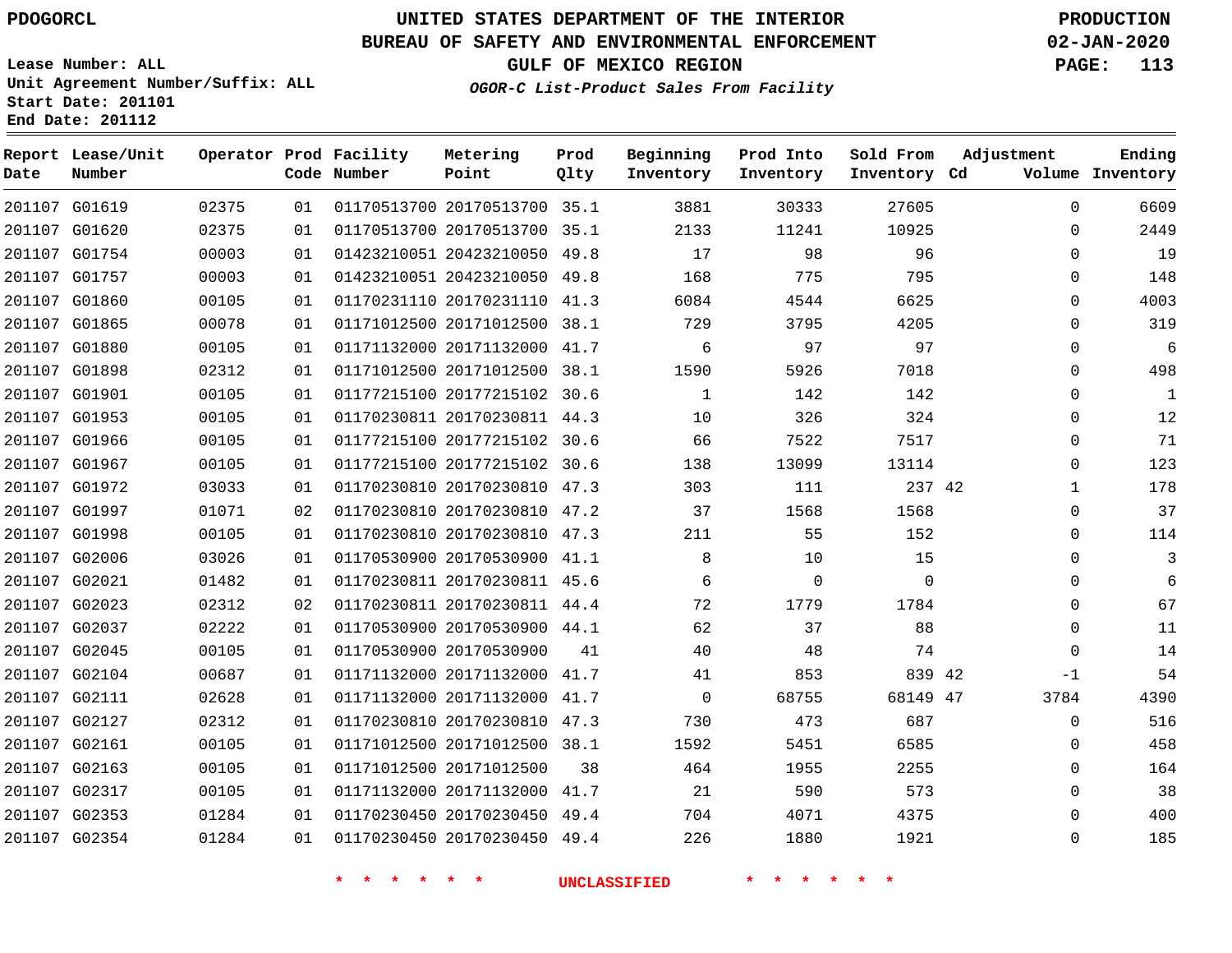## **BUREAU OF SAFETY AND ENVIRONMENTAL ENFORCEMENT 02-JAN-2020**

**OGOR-C List-Product Sales From Facility**

**GULF OF MEXICO REGION PAGE: 114**

**Lease Number: ALL Unit Agreement Number/Suffix: ALL Start Date: 201101 End Date: 201112**

| Date          | Report Lease/Unit<br>Number |       |    | Operator Prod Facility<br>Code Number | Metering<br>Point            | Prod<br>Qlty | Beginning<br>Inventory | Prod Into<br>Inventory | Sold From<br>Inventory Cd | Adjustment  | Ending<br>Volume Inventory |
|---------------|-----------------------------|-------|----|---------------------------------------|------------------------------|--------------|------------------------|------------------------|---------------------------|-------------|----------------------------|
|               | 201107 G02357               | 02200 | 02 |                                       | 01170230450 20170230450 49.4 |              | 49                     | 348                    | 362 42                    | $-1$        | 34                         |
| 201107 G02391 |                             | 03033 | 02 |                                       | 0142709015A 2042709015A      | 41           | 107                    | 10096                  | 10096                     | $\Omega$    | 107                        |
|               | 201107 G02404               | 03033 | 01 |                                       | 01170230810 20170230810 47.3 |              | 390                    | 23                     | 236                       | 0           | 177                        |
| 201107 G02428 |                             | 00105 | 01 |                                       | 01170230810 20170230810 47.3 |              | 1                      | 20                     | 12                        | $\Omega$    | $\overline{9}$             |
|               | 201107 G02429               | 00491 | 01 |                                       | 01170230810 20170230810      | 47.2         | 170                    | 86                     | 146                       | 0           | 110                        |
|               | 201107 G02433               | 00491 | 01 |                                       | 01170230810 20170230810      | 47.2         | 36                     | 29                     | 31                        | $\mathbf 0$ | 34                         |
|               | 201107 G02434               | 03033 | 02 |                                       | 01423210051 20170230810 47.3 |              | 31                     | $\Omega$               | 18                        | $\Omega$    | 13                         |
|               | 201107 G02439               | 02375 | 01 |                                       | 01171132000 20171132000      | 41.7         | $\mathbf 0$            | 111                    | 111                       | $\mathbf 0$ | $\overline{0}$             |
| 201107 G02601 |                             | 01834 | 01 |                                       | 01171092651 20171092650 43.3 |              | 294                    | 1786                   | 1743                      | $\mathbf 0$ | 337                        |
|               |                             | 03056 | 01 |                                       | 01171092651 20171092650 43.3 |              | 0                      | 443                    | 359                       | $\Omega$    | 84                         |
|               |                             |       |    |                                       |                              |              | 294                    | 2229                   | 2102                      | 0           | 421                        |
|               | 201107 G02628               | 00105 | 01 |                                       | 01171012500 20171012500      | 38           | 453                    | 1701                   | 2011                      | $\mathbf 0$ | 143                        |
|               | 201107 G02665               | 02451 | 01 |                                       | 01423210051 20423210050      | 49.7         | 237                    | 1310                   | 1297                      | 0           | 250                        |
|               | 201107 G02688               | 00105 | 01 |                                       | 01170230810 20170230810      | 47.3         | 131                    | 72                     | 116                       | $\mathbf 0$ | 87                         |
|               | 201107 G02825               | 00105 | 01 |                                       | 01170230810 20170230810      | 47.2         | 469                    | 288                    | 430                       | $\mathbf 0$ | 327                        |
|               | 201107 G02826               | 00105 | 01 |                                       | 01170230810 20170230810 47.2 |              | 312                    | 185                    | 286                       | 0           | 211                        |
|               |                             |       | 01 |                                       | 01170231110 20170231110 41.3 |              | 695                    | 630                    | 770                       | $\Omega$    | 555                        |
|               |                             |       |    |                                       |                              |              | 1007                   | 815                    | 1056                      | 0           | 766                        |
|               | 201107 G02870               | 03035 | 01 |                                       | 01170230810 20170230810 47.3 |              | 57                     | 33                     | 51                        | $\Omega$    | 39                         |
|               | 201107 G02885               | 02312 | 01 |                                       | 01171132000 20171132000      | 41.7         | 4                      | 60                     | 60                        | $\Omega$    | 4                          |
|               | 201107 G02886               | 02312 | 02 |                                       | 01171132000 20171132000      | 41.7         | 4                      | 34                     | 36                        | $\mathbf 0$ | $\overline{2}$             |
|               | 201107 G02895               | 02579 | 02 |                                       | 01171092651 20171092650      | 43.3         | 36                     | 87                     | 106 42                    | $-1$        | 16                         |
|               | 201107 G02898               | 01834 | 01 |                                       | 01171012300 20171012300 37.8 |              | 860                    | 1054                   | 1294                      | $\Omega$    | 620                        |
|               |                             | 02266 | 01 |                                       | 01171132800 21171132800      | 46           | 2                      | 2                      | $\mathbf{1}$              | 0           | 3                          |
|               |                             |       |    |                                       |                              |              | 862                    | 1056                   | 1295                      | 0           | 623                        |
|               | 201107 G02899               | 01834 | 01 |                                       | 01171012300 20171012300 37.8 |              | 917                    | 1032                   | 1342                      | $\mathbf 0$ | 607                        |
| 201107 G03061 |                             | 00105 | 01 |                                       | 01423210051 20423210050 49.7 |              | 348                    | 1641                   | 1676                      | $\Omega$    | 313                        |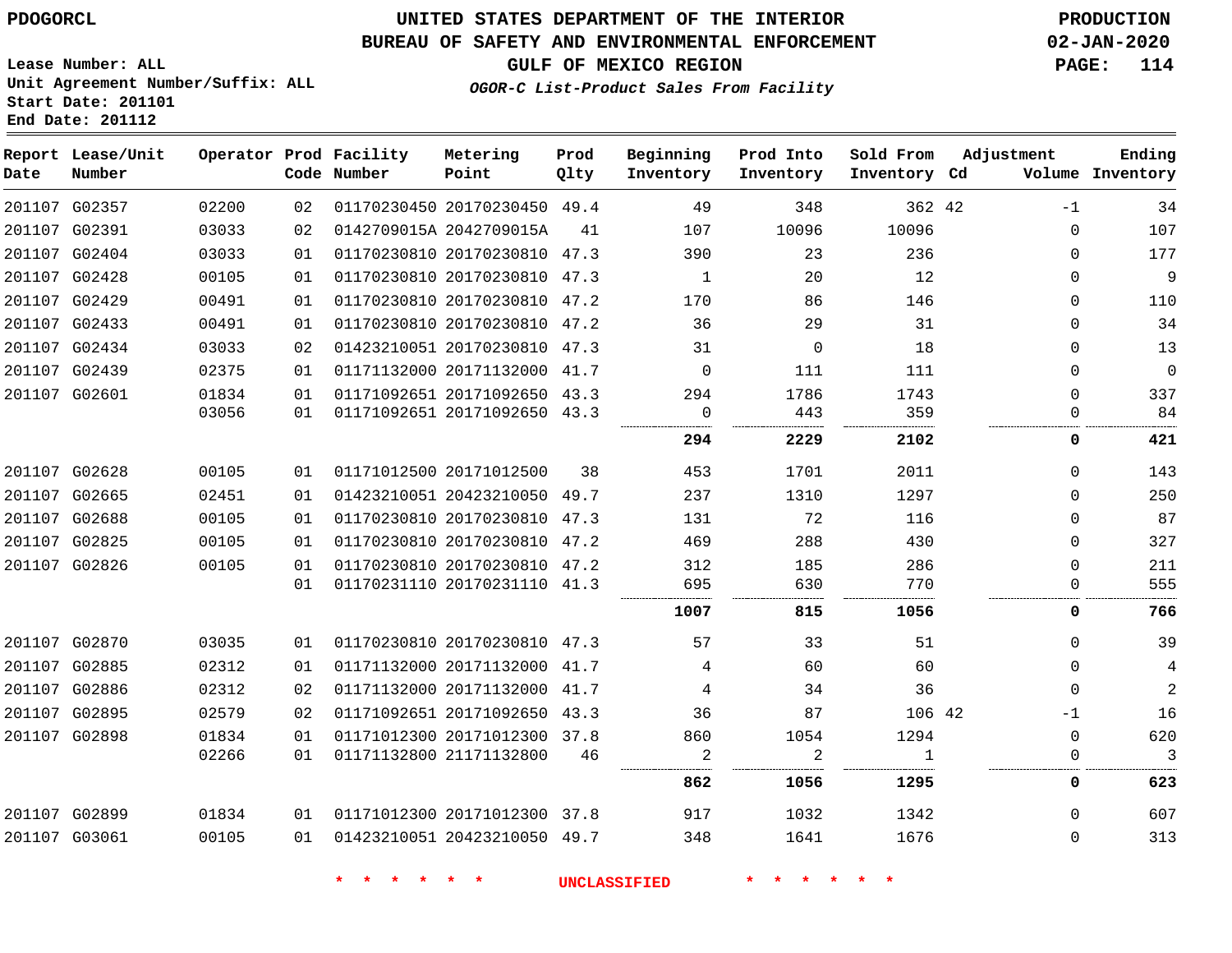**Report Lease/Unit**

**Number**

# **UNITED STATES DEPARTMENT OF THE INTERIOR PDOGORCL PRODUCTION**

**Prod Qlty**

#### **BUREAU OF SAFETY AND ENVIRONMENTAL ENFORCEMENT 02-JAN-2020**

**Lease Number: ALL Unit Agreement Number/Suffix: ALL Start Date: 201101 End Date: 201112**

**Operator Prod Facility**

**Code Number**

**Metering Point**

**GULF OF MEXICO REGION PAGE: 115**

**Inventory Cd Volume**

**Adjustment**

**Ending**

**OGOR-C List-Product Sales From Facility**

**Beginning Inventory** **Prod Into Inventory** **Sold From Inventory**

| 201107 G03068 | 00105 | 01 | 01423210051 20423210050 49.7          |    | 14             | 40             | 46             | $\Omega$    | 8              |
|---------------|-------|----|---------------------------------------|----|----------------|----------------|----------------|-------------|----------------|
| 201107 G03145 | 03041 | 01 | 01171132800 21171132800               | 46 | 43             | 131            | 89             | $\mathbf 0$ | 85             |
| 201107 G03152 | 00105 | 01 | 01177092600 20177092600 45.7          |    | 131            | 4262           | 4245           | $\Omega$    | 148            |
| 201107 G03236 | 03041 | 01 | 01170230450 20170230450 49.4          |    | 18             | 174            | 175            | $\Omega$    | 17             |
| 201107 G03264 | 00003 | 01 | 01170230811 20170230811 44.4          |    | $\overline{1}$ | 26             | 26             | $\Omega$    | 1              |
| 201107 G03265 | 01284 | 02 | 01170530900 20170530900 41.1          |    | 101            | 131            | 193            | 0           | 39             |
| 201107 G03331 | 02312 | 01 | 01171132800 21171132800               | 46 | 1909           | 4587           | 3314           | $\Omega$    | 3182           |
| 201107 G03414 | 00105 | 01 | 01170753510 20170753510               | 42 | 264            | 5              | 53             | $\Omega$    | 216            |
| 201107 G03593 | 03035 | 01 | 01171012500 20171012500 38.1          |    | 48             | 289            | 313            | $\Omega$    | 24             |
| 201107 G03738 | 00064 | 01 | 01170230450 20170230450 49.4          |    | 23             | 124            | 135            | $\Omega$    | 12             |
| 201107 G03793 | 03035 | 01 | 01171012500 20171012500 38.1          |    | 171            | 574            | 696 42         | $-1$        | 48             |
| 201107 G03811 | 00105 | 01 | 01171092651 20171092650 43.3          |    | 505            | 3578           | 3408           | $\Omega$    | 675            |
| 201107 G03940 | 00105 | 01 | 01423210051 20423210050 49.8          |    | - 8            | 36             | 37             | $\Omega$    | 7              |
| 201107 G03958 | 00105 | 01 | 01170230510 20170230510 48.6          |    | 2266           | $\mathbf{1}$   | 1307           | $\Omega$    | 960            |
| 201107 G04003 | 00105 | 01 | 01171012500 20171012500               | 38 | 3707           | 14786          | 17250          | 0           | 1243           |
| 201107 G04065 | 02628 | 01 | 01423210051 20423210050 49.8          |    | 10             | 61             | 61             | $\Omega$    | 10             |
| 201107 G04081 | 03035 | 01 | 01170230450 20170230810 47.3          |    | 3183           | 1522           | 2686           | $\Omega$    | 2019           |
| 201107 G04085 | 00687 | 01 | 01170230811 20170230811 44.4          |    | 378            | 18167          | 17864 42       | 1           | 682            |
| 201107 G04087 | 02899 | 01 | 01177008150 01177008150 31.8          |    | 5780           | 5446           | 6814           | $\Omega$    | 4412           |
| 201107 G04090 | 02312 | 02 | 01170230810 20170230810 47.3          |    | $\overline{1}$ | $\overline{0}$ | $\overline{1}$ | 0           | $\overline{0}$ |
| 201107 G04098 | 01963 | 02 | 01170230810 20170230810 47.3          |    | 1428           | 630            | 693            | $\Omega$    | 1365           |
| 201107 G04143 | 00105 | 01 | 01170230510 20170230510 48.6          |    | 261            | $\overline{1}$ | 151            | $\Omega$    | 111            |
| 201107 G04232 | 00105 | 01 | 01171012500 20171012500               | 38 | 42             | 162            | 167            | 0           | 37             |
|               | 00730 | 01 | 01171012500 20171012500 37.7          |    | 1658           | 5987           | 7143 42        | 1           | 503            |
|               |       |    |                                       |    | 1700           | 6149           | 7310           | 1           | 540            |
| 201107 G04397 | 00105 |    | 01   01170230810   20170230810   47.2 |    | 236            | 104            | 211            | $\Omega$    | 129            |

| 201107 G04397 | 00105 |                                       |  | L O 4 |       | ⊥29  |
|---------------|-------|---------------------------------------|--|-------|-------|------|
| 201107 G04421 | 00105 | 01   01171131600   20171131600   44.4 |  | 15438 | 15489 | 1121 |
| 201107 G04453 | 03033 | 01   01171012300   20171012300   37.8 |  |       | 1202  | 777  |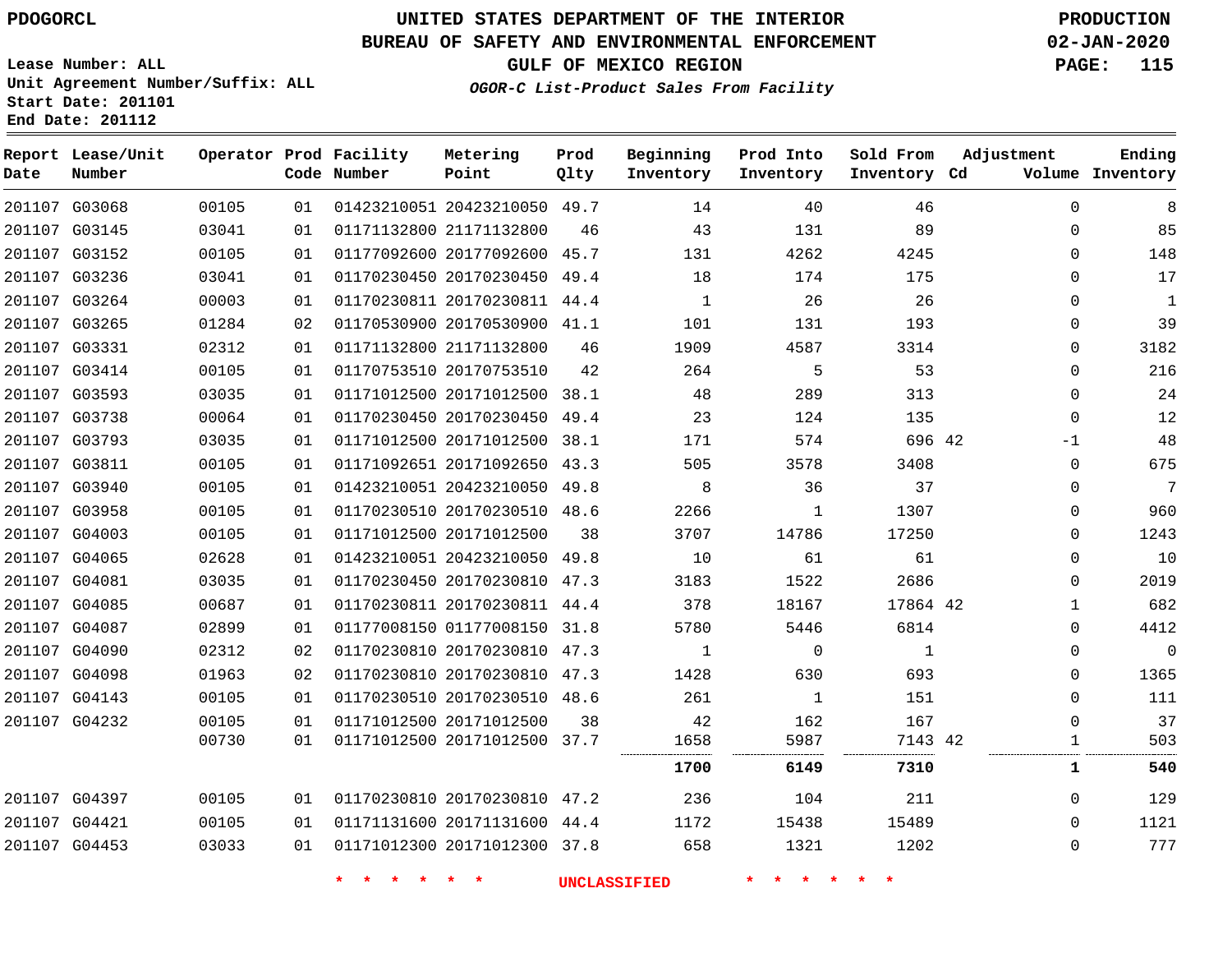**End Date: 201112**

# **UNITED STATES DEPARTMENT OF THE INTERIOR PDOGORCL PRODUCTION**

## **BUREAU OF SAFETY AND ENVIRONMENTAL ENFORCEMENT 02-JAN-2020**

**Lease Number: ALL Unit Agreement Number/Suffix: ALL Start Date: 201101**

**GULF OF MEXICO REGION PAGE: 116**

**OGOR-C List-Product Sales From Facility**

| Date | Report Lease/Unit<br>Number |       |    | Operator Prod Facility<br>Code Number | Metering<br>Point            | Prod<br>Qlty | Beginning<br>Inventory | Prod Into<br>Inventory | Sold From<br>Inventory Cd | Adjustment |              | Ending<br>Volume Inventory |
|------|-----------------------------|-------|----|---------------------------------------|------------------------------|--------------|------------------------|------------------------|---------------------------|------------|--------------|----------------------------|
|      | 201107 G04537               | 03033 | 01 |                                       | 01420470030 20420470030 46.8 |              | 386                    | 686                    | 106 42                    |            | 1            | 967                        |
|      | 201107 G04547               | 02628 | 01 |                                       | 01423210051 20423210050 49.8 |              | 6                      | 59                     | 55                        |            | $\Omega$     | 10                         |
|      | 201107 G04565               | 01284 | 01 |                                       | 01420390101 01420390101      | 38           | 197                    | 597                    | 768                       |            | $\Omega$     | 26                         |
|      | 201107 G04773               | 01482 | 01 |                                       | 01170230811 20170230811      | 46           | $\Omega$               | $\Omega$               | $\Omega$                  |            | $\Omega$     | $\Omega$                   |
|      | 201107 G04787               | 00687 | 01 |                                       | 01171131600 20171131600      | 44.4         | 133                    | 229                    | 345                       |            | 0            | 17                         |
|      | 201107 G04800               | 03026 | 01 |                                       | 01171132800 21171132800      | 46           | 3995                   | 9210                   | 6737                      |            | 0            | 6468                       |
|      | 201107 G04818               | 03035 | 01 |                                       | 01170230500 20170230500      | 43           | 1                      | 10                     | 9                         |            | 0            | $\overline{2}$             |
|      | 201107 G05006               | 01284 | 02 |                                       | 01170230510 20170230510      | 48.7         | 127                    | 0                      | 79                        |            | $\Omega$     | 48                         |
|      | 201107 G05283               | 01376 | 01 |                                       | 01170231300 01170231300      | 40           | $\Omega$               | 9093                   | 9093                      |            | $\Omega$     | $\Omega$                   |
|      | 201107 G05286               | 03033 | 02 |                                       | 01170230810 20170230810      | 47.3         | 1594                   | $\mathbf 0$            | 907                       |            | 0            | 687                        |
|      | 201107 G05292               | 00003 | 01 |                                       | 01170230811 20170230811 44.4 |              | 17                     | 605                    | 600 42                    |            | $\mathbf{1}$ | 23                         |
|      | 201107 G05299               | 00105 | 01 |                                       | 01170230500 20170230500      | 43           | 51                     | 253                    | 252                       |            | $\mathbf 0$  | 52                         |
|      | 201107 G05392               | 02672 | 02 |                                       | 01170230811 20170230811 46.8 |              | $\mathbf 0$            | 1                      | 1                         |            | $\Omega$     | $\mathbf{0}$               |
|      | 201107 G05431               | 02970 | 01 |                                       | 01177062608 2017706260A 36.3 |              | 33                     | 12482                  | 12356                     |            | $\Omega$     | 159                        |
|      | 201107 G05494               | 02871 | 02 |                                       | 01171132800 21171132800      | 46           | 58                     | 108                    | 85                        |            | 0            | 81                         |
|      | 201107 G05504               | 00105 | 01 |                                       | 01171012300 20171012300      | 37.8         | 676                    | 872                    | 1035                      |            | $\Omega$     | 513                        |
|      |                             |       | 01 |                                       | 01171132800 21171132800      | 46           | 883                    | 2208                   | 1577                      |            | $\Omega$     | 1514                       |
|      |                             | 00730 | 01 |                                       | 01171132800 21171132800      | 46           | 361                    | 827                    | 606                       |            | 0            | 582                        |
|      |                             |       |    |                                       |                              |              | 1920                   | 3907                   | 3218                      |            | 0            | 2609                       |
|      | 201107 G05505               | 00078 | 01 |                                       | 01171132800 21171132800      | 46           | 415                    | 552                    | 526 42                    |            | 1            | 442                        |
|      | 201107 G05549               | 01834 | 01 |                                       | 01171092651 20171092650      | 43.3         | 22                     | $\mathbf 0$            | 22                        |            | $\mathbf 0$  | $\mathbf 0$                |
|      | 201107 G05602               | 01834 | 01 |                                       | 01171012500 20171012500      | 38.1         | 638                    | 2511                   | 2939 42                   |            | 1            | 211                        |
|      | 201107 G05610               | 02312 | 01 |                                       | 01171012500 20171012500 38.1 |              | 38                     | 150                    | 175                       |            | $\mathbf 0$  | 13                         |
|      | 201107 G05612               | 00105 | 01 |                                       | 01171012500 20171012500      | 38           | 1138                   | 4976                   | 5696                      |            | $\Omega$     | 418                        |
|      | 201107 G05613               | 00105 | 01 |                                       | 01171012500 20171012500      | 38           | $\Omega$               | $\Omega$               | $\mathbf 0$               |            | $\Omega$     | $\Omega$                   |
|      | 201107 G06027               | 00105 | 01 |                                       | 01423210051 20423210050      | 49.7         | 2                      | 1                      | 3                         |            | $\mathbf 0$  | $\Omega$                   |
|      | 201107 G06069               | 00105 | 01 |                                       | 01423210051 20423210050 49.8 |              | $\Omega$               | 32                     | 26                        |            | $\Omega$     | 6                          |
|      | 201107 G06105               | 03033 | 01 |                                       | 01420390110 20420390110 53.5 |              | 44                     | 18                     | 23                        |            | $\mathbf 0$  | 39                         |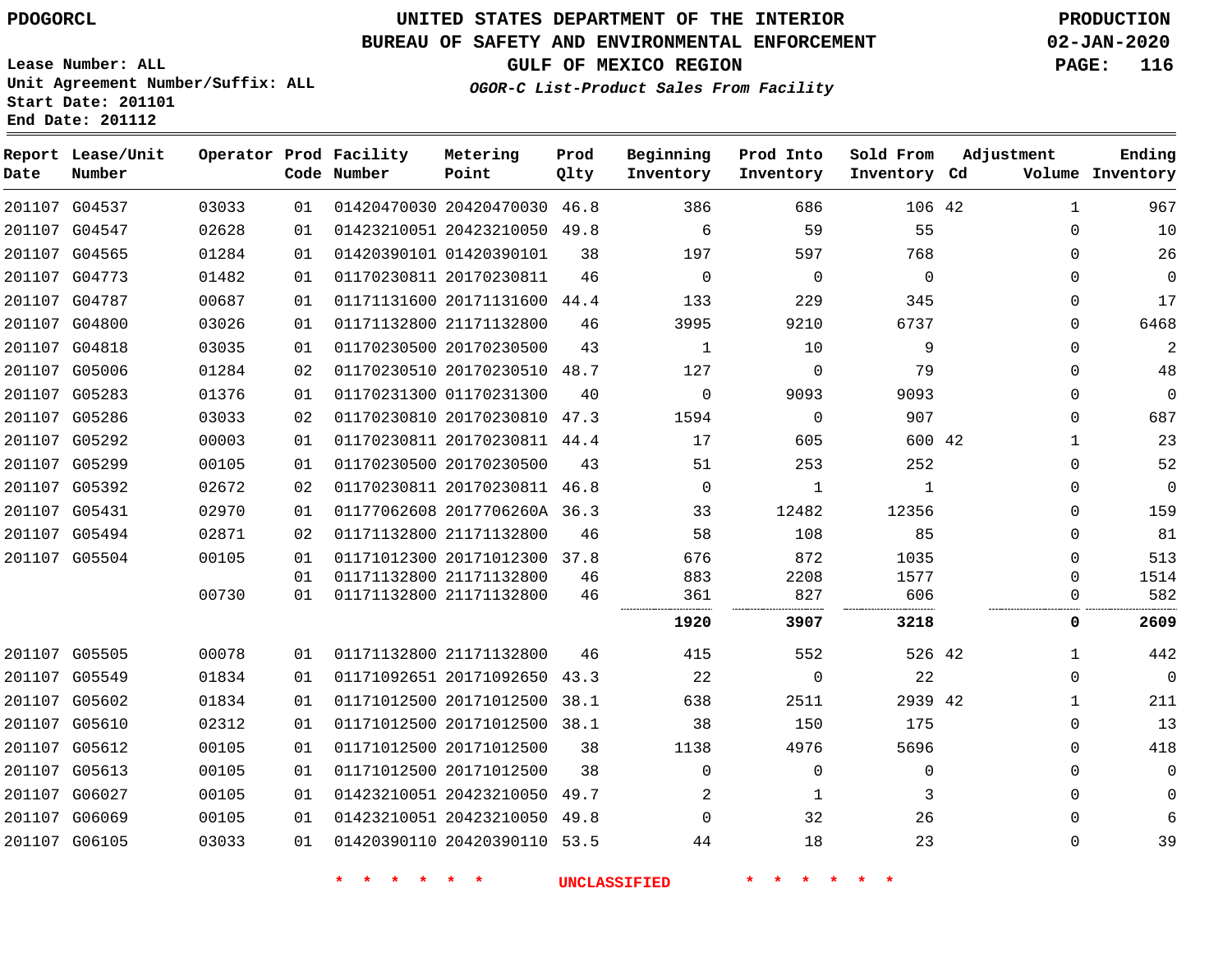**Report Lease/Unit**

**Number**

# **UNITED STATES DEPARTMENT OF THE INTERIOR PDOGORCL PRODUCTION**

**Prod Qlty**

### **BUREAU OF SAFETY AND ENVIRONMENTAL ENFORCEMENT 02-JAN-2020**

**Lease Number: ALL Unit Agreement Number/Suffix: ALL Start Date: 201101 End Date: 201112**

**Operator Prod Facility**

**Code Number**

**Metering Point**

**OGOR-C List-Product Sales From Facility**

**Beginning Inventory**

**Prod Into Inventory**

**Sold From Inventory**

**GULF OF MEXICO REGION PAGE: 117**

**Inventory Cd Volume**

**Adjustment**

  $\Omega$  $\Omega$  -1  $\Omega$  $\Omega$  $\Omega$  $\Omega$  $\Omega$  $\Omega$  $\Omega$  $\Omega$   $\Omega$  $\overline{0}$  $\Omega$  $\Omega$  $\Omega$   $\Omega$   $\Omega$  $\Omega$  $\Omega$  $\Omega$   $\Omega$ 

**Ending**

| 201107 G06156 | 00105 | 01 |                                       | 01422450350 20422450350 49.9     |                | 111                         | 73                      | 86                      |  |
|---------------|-------|----|---------------------------------------|----------------------------------|----------------|-----------------------------|-------------------------|-------------------------|--|
| 201107 G06165 | 01284 | 01 |                                       | 01170230450 20170230450 49.4     |                | 4                           | $\overline{0}$          | $\overline{4}$          |  |
| 201107 G06167 | 00105 | 01 |                                       | 01170230450 20170230450 49.4     |                | 7                           | 18                      | 19                      |  |
| 201107 G06168 | 03008 | 02 |                                       | 01170230450 20170230450 50.7     |                | 11                          | 128                     | 131                     |  |
| 201107 G06668 | 00276 | 01 |                                       | 01171132000 20171132000 41.7     |                | 698                         | 10592                   | 10613 42                |  |
| 201107 G06767 | 01834 | 01 |                                       | 01171012500 20171012500 38.1     |                | 6                           | $\overline{0}$          | 6                       |  |
| 201107 G07215 | 03041 | 01 |                                       | 01420390120 01420390120 53.2     |                | 293                         | 335                     | 381                     |  |
| 201107 G07703 | 03041 | 01 | 01171132800 21171132800               |                                  | 46             | 572                         | 1150                    | 879                     |  |
| 201107 G07736 | 02312 | 01 |                                       | 01171132800 21171132800 44.6     |                | 103                         | 403                     | 258                     |  |
| 201107 G07760 | 01284 | 01 |                                       | 01177122950 20177122950 30.3     |                |                             | 13635                   | 13622                   |  |
| 201107 G07802 | 01284 | 02 | 01177258041 01177258041               |                                  | 30             | 11                          | 4                       | 12                      |  |
| 201107 G07917 | 01834 | 01 |                                       | 01170573602 20170573602 33.4     |                | 29632                       | 54555                   | 58516                   |  |
| 201107 G08120 | 02312 | 02 |                                       | 01423210051 20423210050 49.8     |                | 8 <sup>8</sup>              | 47                      | 46                      |  |
| 201107 G08640 | 03033 | 01 |                                       | 01170530900 20170530900 41.1     |                | 6                           | $\overline{4}$          | - 9                     |  |
| 201107 G08641 | 03033 | 01 |                                       | 01170530900 20170530900 41.1     |                | $\sim$ $\sim$ $\sim$ $\sim$ | $\overline{\mathbf{3}}$ | $\overline{\mathbf{3}}$ |  |
| 201107 G09010 | 03041 | 01 |                                       | 01420390120 01420390120 53.2     |                | 72                          | 201                     | 165                     |  |
| 201107 G09500 | 02899 | 01 |                                       | 01177058270 01177058270          | $\overline{0}$ | 23                          | 1115                    | $\overline{0}$          |  |
| 201107 G09574 | 01819 | 01 |                                       | 01171012300 20171012300 37.8     |                | 337                         | 492                     | 539                     |  |
| 201107 G09631 | 01284 | 01 |                                       | 01177122950 20177122950 30.3     |                | 6                           | 3439                    | 3437                    |  |
| 201107 G10226 | 01819 | 01 |                                       | 01423210051 20423210050 49.8     |                | 6                           | 55                      | 51 42                   |  |
| 201107 G10487 | 00981 | 01 |                                       | 01170753850 20170753850 30.2     |                | 1107                        | 14                      | 14                      |  |
| 201107 G10584 | 03075 | 02 |                                       | 01170230811 20170230811 44.4     |                | 26                          | 708                     | 708 42                  |  |
| 201107 G10636 | 03035 | 01 |                                       | 01170230811 20170230811 44.4     |                | 219                         | 5381                    | 5398                    |  |
| 201107 G10665 | 02899 | 01 | 01177058270 01177058270               |                                  |                | 1039<br>$\overline{0}$      | $\overline{0}$          | $\mathbf{0}$            |  |
| 201107 G10794 | 03035 | 01 |                                       | 01177122950 20177122950 30.3     |                | 20                          | 13386                   | 13374                   |  |
| 201107 G10910 | 00162 | 01 |                                       | 01177245110 2017724511G 43.5     |                | $\overline{0}$              | 7192                    | 7192                    |  |
| 201107 G11243 | 03033 | 01 |                                       | 01420470030 20420470030 46.8 182 |                |                             | 323                     | 50                      |  |
| 201107 G11870 | 00276 |    | 01   01171132000   20171132000   41.7 |                                  |                | 1016                        | 22251                   | 21846                   |  |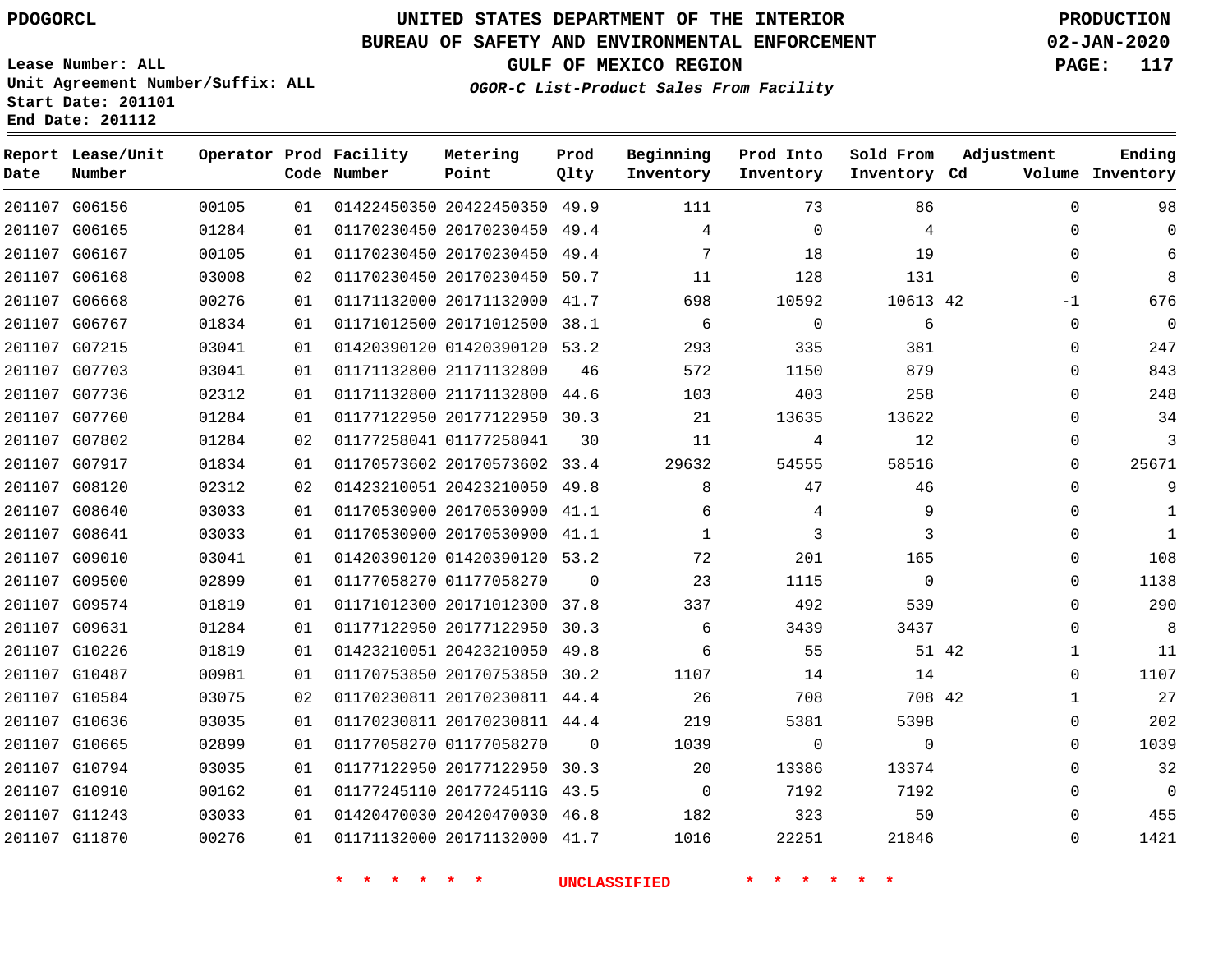**Report Lease/Unit**

**Number**

## **UNITED STATES DEPARTMENT OF THE INTERIOR PDOGORCL PRODUCTION**

**Prod Qlty**

#### **BUREAU OF SAFETY AND ENVIRONMENTAL ENFORCEMENT 02-JAN-2020**

**Lease Number: ALL Unit Agreement Number/Suffix: ALL Start Date: 201101 End Date: 201112**

**Operator Prod Facility**

**Code Number**

**Metering Point**

**OGOR-C List-Product Sales From Facility**

**Sold From Inventory**

**Prod Into Inventory**

**Beginning Inventory**

**GULF OF MEXICO REGION PAGE: 118**

**Inventory Cd Volume**

**Adjustment**

  $-1$  -1  $\Omega$   $-1$   $\Omega$ -1  $\overline{0}$  $\overline{0}$  $\overline{0}$  $\Omega$  $\overline{0}$  $\Omega$  $\Omega$  -1  $\Omega$ 

**Ending**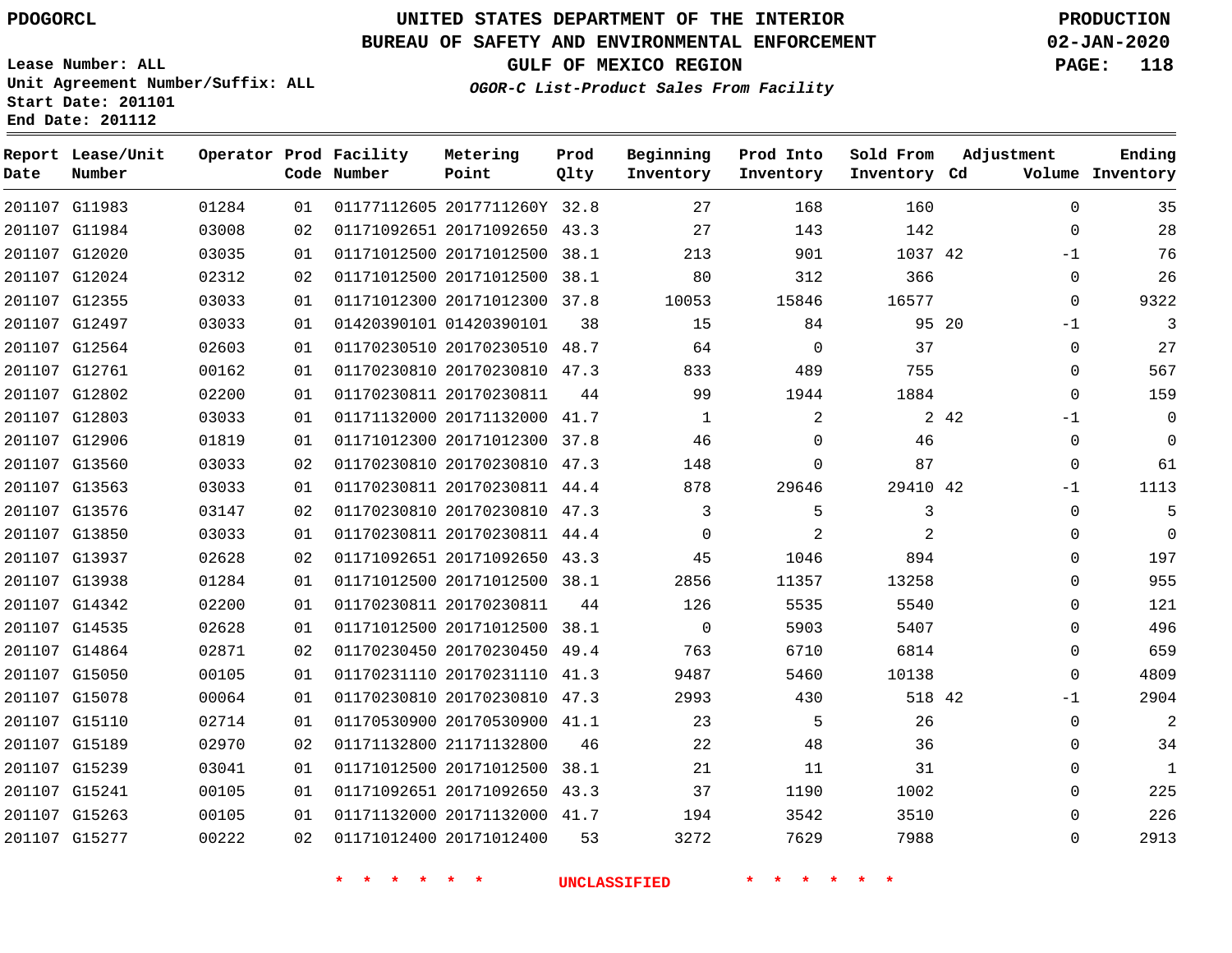**End Date: 201112**

## **UNITED STATES DEPARTMENT OF THE INTERIOR PDOGORCL PRODUCTION**

### **BUREAU OF SAFETY AND ENVIRONMENTAL ENFORCEMENT 02-JAN-2020**

**Lease Number: ALL Unit Agreement Number/Suffix: ALL Start Date: 201101**

**GULF OF MEXICO REGION PAGE: 119**

**OGOR-C List-Product Sales From Facility**

| Date          | Report Lease/Unit<br>Number |       |    | Operator Prod Facility<br>Code Number | Metering<br>Point            | Prod<br>Qlty | Beginning<br>Inventory | Prod Into<br>Inventory | Sold From<br>Inventory Cd | Adjustment | Ending<br>Volume Inventory |
|---------------|-----------------------------|-------|----|---------------------------------------|------------------------------|--------------|------------------------|------------------------|---------------------------|------------|----------------------------|
| 201107 G15299 |                             | 02200 | 02 |                                       | 01171092651 20171092650 43.3 |              | 540                    | 3318                   | 3232                      | $\Omega$   | 626                        |
|               | 201107 G15312               | 00105 | 01 |                                       | 01171092651 20171092650 43.2 |              | 2102                   | 9507                   | 9815                      | 0          | 1794                       |
| 201107 G15323 |                             | 01482 | 01 |                                       | 01171012500 20171012500 37.7 |              | 21                     | $\Omega$               | $\Omega$                  | $\Omega$   | 21                         |
|               | 201107 G15740               | 00105 | 01 |                                       | 01170230450 20170230450 49.4 |              | 409                    | 2066                   | 2311                      | $\Omega$   | 164                        |
|               |                             | 02893 | 02 |                                       | 01170230450 20170230450 49.4 |              | 1270<br>               | 5843                   | 6491 42                   | $-1$<br>.  | 621                        |
|               |                             |       |    |                                       |                              |              | 1679                   | 7909                   | 8802                      | -1         | 785                        |
| 201107 G15742 |                             | 00730 | 01 |                                       | 01170230450 20170230450 49.4 |              | 33                     | 218                    | 230                       | 0          | 21                         |
| 201107 G16104 |                             | 00105 | 01 |                                       | 01170231110 20170231110 41.3 |              | $\Omega$               | $\mathbf 0$            | $\mathbf 0$               | 0          | $\mathbf 0$                |
| 201107 G16121 |                             | 00687 | 01 |                                       | 01170230811 20170230811 44.4 |              | 25                     | 1023                   | 1010                      | 0          | 38                         |
| 201107 G16201 |                             | 03026 | 01 |                                       | 01170530900 20170530900 41.1 |              | 11                     | $\Omega$               | 11                        | $\Omega$   | $\Omega$                   |
| 201107 G16325 |                             | 00105 | 01 |                                       | 01171012400 20171012400      | 53           | $\Omega$               | 36                     | 22                        | 0          | 14                         |
| 201107 G16469 |                             | 03026 | 01 |                                       | 01170753510 20170753510      | 42           | 46                     | $\mathbf 0$            | 9                         | $\Omega$   | 37                         |
| 201107 G16515 |                             | 00162 | 01 |                                       | 01177245110 2017724511G 43.5 |              | $\Omega$               | 27711                  | 27711                     | 0          | $\mathbf 0$                |
| 201107 G16575 |                             | 00730 | 01 |                                       | 01608103650 20608103650 31.7 |              | $\Omega$               | 25                     | 25                        | 0          | $\mathbf 0$                |
| 201107 G16890 |                             | 00981 | 01 |                                       | 01170753850 20170753850 30.2 |              | 1282                   | 86                     | 16                        | 0          | 1352                       |
| 201107 G17124 |                             | 02871 | 02 |                                       | 01170230450 20170230450 49.4 |              | 16                     | 46                     | 57                        | 0          | 5                          |
| 201107 G17133 |                             | 03033 | 01 |                                       | 01423210051 20423210050 49.8 |              | 6                      | $\Omega$               | 6                         | 0          | $\mathbf 0$                |
| 201107 G17190 |                             | 02312 | 02 |                                       | 01170230810 20170230810 47.3 |              | 105                    | 25                     | 74                        | 0          | 56                         |
| 201107 G17754 |                             | 02025 | 01 |                                       | 01170230510 20170230510 48.7 |              | 3564                   | 2                      | 1652                      | 0          | 1914                       |
| 201107 G17789 |                             | 00105 | 01 |                                       | 01170230810 20170230810 47.3 |              | $\mathbf 0$            | 16                     | 9                         | 0          | $7\phantom{.0}$            |
| 201107 G17842 |                             | 03026 | 01 |                                       | 01170230810 20170230810 47.3 |              | 1                      | 3                      | 1                         | $\Omega$   | 3                          |
| 201107 G17858 |                             | 00105 | 01 |                                       | 01170530900 20170530900 41.1 |              | 208                    | 204                    | 351                       | $\Omega$   | 61                         |
| 201107 G17898 |                             | 01963 | 02 |                                       | 01171131600 20171131600      | 44.4         | 26                     | 271                    | 277                       | 0          | 20                         |
| 201107 G17912 |                             | 02409 | 01 |                                       | 01171132800 20177052203 36.9 |              | $\mathbf 0$            | 13998                  | 13998                     | 0          | $\mathbf 0$                |
| 201107 G17913 |                             | 01834 | 01 |                                       | 01171132800 21171132800      | 46           | 633                    | 1715                   | 1198                      | 0          | 1150                       |
| 201107 G17921 |                             | 03026 | 01 |                                       | 01171012500 20177062959 25.7 |              | $\mathbf 0$            | 49812                  | 49812                     | 0          | $\mathbf 0$                |
| 201107 G17966 |                             | 00105 | 01 |                                       | 01171012300 20171012300 37.8 |              | 123                    | 501                    | 329                       | $\Omega$   | 295                        |
|               | 201107 G17973               | 00730 | 01 |                                       | 01171012400 20171012400      | 53           | 1683                   | 3743                   | 3997                      | $\Omega$   | 1429                       |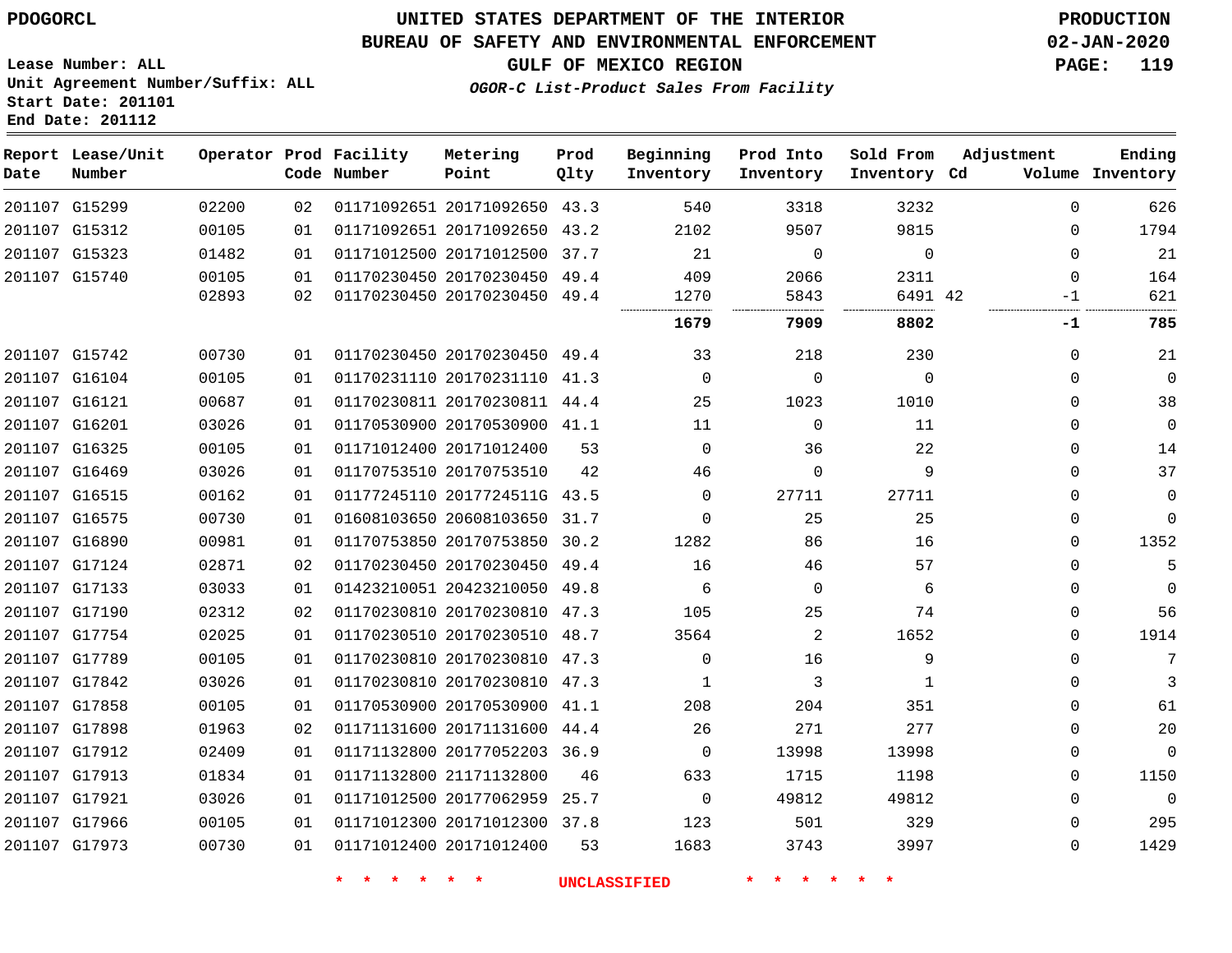## **BUREAU OF SAFETY AND ENVIRONMENTAL ENFORCEMENT 02-JAN-2020**

**Lease Number: ALL Unit Agreement Number/Suffix: ALL Start Date: 201101 End Date: 201112**

**GULF OF MEXICO REGION PAGE: 120**

**OGOR-C List-Product Sales From Facility**

| Date | Report Lease/Unit<br>Number |       |    | Operator Prod Facility<br>Code Number | Metering<br>Point            | Prod<br>Qlty | Beginning<br>Inventory | Prod Into<br>Inventory | Sold From<br>Inventory Cd | Adjustment                | Ending<br>Volume Inventory |
|------|-----------------------------|-------|----|---------------------------------------|------------------------------|--------------|------------------------|------------------------|---------------------------|---------------------------|----------------------------|
|      | 201107 G17977               | 02312 | 02 |                                       | 01171132800 21171132800      | 46           | 277                    | 541                    | 417                       | $\Omega$                  | 401                        |
|      | 201107 G18040               | 00105 | 01 |                                       | 01171012500 20171012500      | 38.1         | $\Omega$               | 5                      | 5                         | $\Omega$                  | $\Omega$                   |
|      | 201107 G18043               | 03056 | 01 |                                       | 01171012500 20171012500      | 38.1         | 4131                   | 13564                  | 16555                     | $\mathbf 0$               | 1140                       |
|      | 201107 G18577               | 00981 | 01 |                                       | 01170753850 20170753850      | 30.2         | 1957                   | 295                    | 25                        | $\Omega$                  | 2227                       |
|      | 201107 G18936               | 02871 | 01 |                                       | 01422450350 20422450350 49.9 |              | 104                    | 47                     |                           | 70 42<br>$-1$             | 80                         |
|      | 201107 G19030               | 02806 | 01 |                                       | 01423210051 20423210050      | 49           | 3                      | 351                    |                           | 0 <sub>09</sub><br>$-287$ | 67                         |
|      | 201107 G19127               | 03165 | 01 |                                       | 01170230811 20170230811      | $\mathbf 0$  | 9                      | $\Omega$               |                           | $-3$<br>$0\quad09$        | 6                          |
|      | 201107 G19760               | 03035 | 01 |                                       | 01171132800 21171132800      | 46           | 3278                   | 12256                  | 7925 42                   | $-1$                      | 7608                       |
|      | 201107 G20605               | 02377 | 01 |                                       | 01423550141 20423550140      | 26.5         | 842                    | 12650                  | 12765                     | 0                         | 727                        |
|      | 201107 G20655               | 00222 | 01 |                                       | 01170230510 20170230510      | 48.7         | 353                    | $\mathbf 0$            | 207                       | $\Omega$                  | 146                        |
|      | 201107 G20656               | 03041 | 01 |                                       | 01422450350 20422450350 49.9 |              | 23                     | 58                     | 38                        | $\mathbf 0$               | 43                         |
|      | 201107 G20660               | 00105 | 01 |                                       | 01170230450 20170230450 49.4 |              | 27                     | 130                    | 144                       | $\mathbf 0$               | 13                         |
|      | 201107 G21070               | 02970 | 02 |                                       | 01171132800 21171132800      | 46           | 83                     | 268                    | 179                       | $\mathbf 0$               | 172                        |
|      | 201107 G21096               | 00105 | 01 |                                       | 01170230811 20170230811 44.4 |              | 11                     | 342                    | 340                       | $\Omega$                  | 13                         |
|      | 201107 G21111               | 02266 | 01 |                                       | 01171132800 21171132800      | 46           | 29                     | $\overline{a}$         | 17                        | $\mathbf 0$               | 14                         |
|      | 201107 G21120               | 02058 | 02 |                                       | 01171012500 20171012500 38.1 |              | 75                     | 387                    | 429                       | $\mathbf 0$               | 33                         |
|      | 201107 G21378               | 01819 | 01 |                                       | 01170230811 20170230811 44.4 |              | 107                    | 3345                   | 3326                      | $\Omega$                  | 126                        |
|      | 201107 G21532               | 02807 | 01 |                                       | 01170230811 20170230811 44.4 |              | 109                    | 2637                   | 2647                      | $\Omega$                  | 99                         |
|      | 201107 G21534               | 02807 | 01 |                                       | 01170230811 20170230811 44.4 |              | 75                     | 1662                   | 1674 42                   | $-1$                      | 62                         |
|      | 201107 G21580               | 03035 | 01 |                                       | 01170230811 20170230811 44.4 |              | 2                      | 6                      | 8                         | $\mathbf 0$               | $\Omega$                   |
|      | 201107 G21592               | 02628 | 02 |                                       | 01171132000 20171132000 41.7 |              | 1                      | 12                     | 13                        | 0                         | $\Omega$                   |
|      | 201107 G21652               | 01834 | 01 |                                       | 01171132800 21171132800      | 46           | 24                     | 86                     |                           | 44 42<br>$-1$             | 65                         |
|      | 201107 G21655               | 01834 | 01 |                                       | 01171132800 21171132800      | 46           | 36                     | 21                     | 41                        | 0                         | 16                         |
|      | 201107 G21700               | 00105 | 01 |                                       | 01177258153 01177258153 29.1 |              | 934                    | 2168                   | 1048                      | $\mathbf 0$               | 2054                       |
|      | 201107 G21825               | 00981 | 01 |                                       | 01170753850 20170753850      | 30.2         | 394                    | 72                     | 5                         | $\mathbf{0}$              | 461                        |
|      | 201107 G21826               | 00981 | 01 |                                       | 01170753850 20170753850 30.2 |              | 136                    | $\Omega$               | 2                         | $\Omega$                  | 134                        |
|      | 201107 G22219               | 03033 | 01 |                                       | 01423210051 20423210050 49.8 |              | 175                    | 599                    | 659 42                    | -1                        | 114                        |
|      | 201107 G22246               | 01284 | 02 |                                       | 01423210051 20170230500      | 43           | 113                    | 501                    | 510                       | $\mathbf{0}$              | 104                        |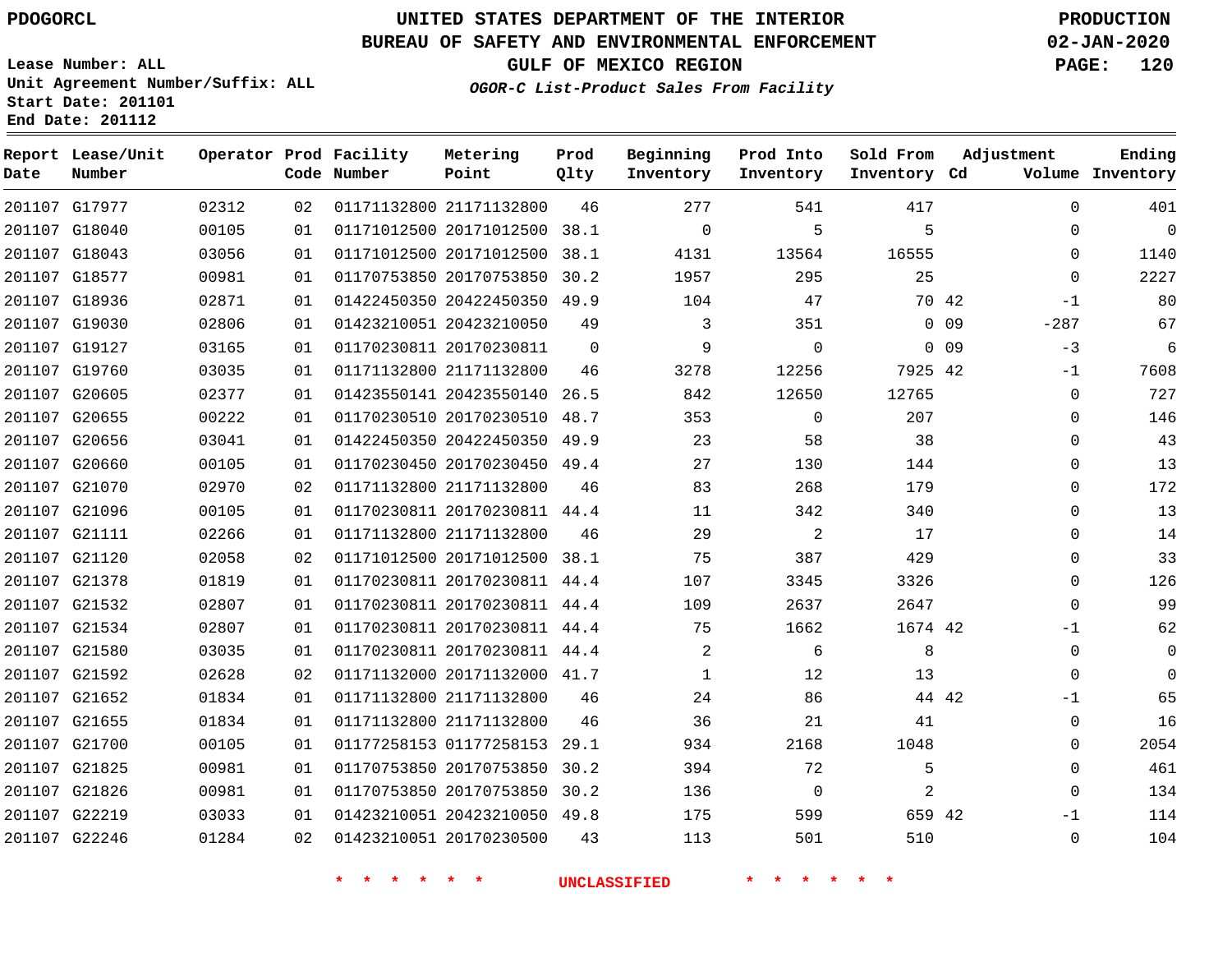**Report Lease/Unit**

# **UNITED STATES DEPARTMENT OF THE INTERIOR PDOGORCL PRODUCTION**

**Prod**

**Metering**

#### **BUREAU OF SAFETY AND ENVIRONMENTAL ENFORCEMENT 02-JAN-2020**

**Lease Number: ALL Unit Agreement Number/Suffix: ALL Start Date: 201101 End Date: 201112**

**Operator Prod Facility**

**OGOR-C List-Product Sales From Facility**

**Beginning**

**Prod Into**

**Sold From Adjustment**

**GULF OF MEXICO REGION PAGE: 121**

**Ending**

| Date | Number        |       |    | Code Number                      | Point                        | Qlty | Inventory           | Inventory                | Inventory Cd                 |      |              | Volume Inventory |
|------|---------------|-------|----|----------------------------------|------------------------------|------|---------------------|--------------------------|------------------------------|------|--------------|------------------|
|      | 201107 G22268 | 02777 | 01 |                                  | 01170230810 2042709015I 41.7 |      | $\overline{0}$      | 1991                     | 1991                         |      | $\mathbf 0$  | $\overline{0}$   |
|      | 201107 G22501 | 00078 | 01 |                                  | 01170230400 20170230400 50.9 |      | 316                 | 1194                     | 1081 42                      |      | $-1$         | 428              |
|      | 201107 G22510 | 00162 | 01 |                                  | 01170230810 20170230810 47.3 |      | 11340               | 7479                     | 10744 42                     |      | $-1$         | 8074             |
|      | 201107 G22513 | 02579 | 02 |                                  | 01170230500 20170230500      | 43   | 444                 | 1776                     | 1851                         |      | 0            | 369              |
|      | 201107 G22582 | 01834 | 01 |                                  | 01170530900 20170530900 41.1 |      | 10047               | 6162                     | 14372 42                     |      | $\mathbf{1}$ | 1838             |
|      | 201107 G22587 | 02200 | 02 |                                  | 01171132000 20171132000 41.7 |      | $\mathbf{1}$        | 171                      | 161                          |      | $\Omega$     | 11               |
|      | 201107 G22605 | 01834 | 01 |                                  | 01171132800 21171132800      | 46   | 125                 | 382                      | 258 42                       |      | $-1$         | 248              |
|      | 201107 G22613 | 02655 | 02 |                                  | 01171132800 21171132800      | 46   | 240                 | 623                      | 441                          |      | $\mathbf 0$  | 422              |
|      | 201107 G22621 | 01834 | 01 |                                  | 01171132800 21171132800      | 46   | 3937                | 12346                    | 8307 42                      |      | -1           | 7975             |
|      | 201107 G22660 | 02058 | 02 |                                  | 01171012310 20171012310 46.1 |      | 77                  | 608                      | 633                          |      | $\mathbf 0$  | 52               |
|      | 201107 G22699 | 00730 | 01 |                                  | 01171012500 20171012500 38.1 |      | 2806                | 10905                    | 12795                        |      | $\Omega$     | 916              |
|      | 201107 G22702 | 01834 | 01 |                                  | 01171132800 21171132800      | 46   | $\overline{1}$      | $\overline{0}$           |                              | 1 42 | $\mathbf{1}$ | $\mathbf{1}$     |
|      | 201107 G22712 | 00222 | 02 |                                  | 01171012500 20171012500 38.1 |      | 100                 | 377                      | 445                          |      | $\Omega$     | 32               |
|      | 201107 G22772 | 00105 | 01 |                                  | 01170513800 20170513800 32.9 |      | 194                 | 795                      | 814                          |      | 0            | 175              |
|      | 201107 G22781 | 00222 | 02 |                                  | 01170754751 01170754751 34.6 |      | 776                 | 2412                     | 2307 42                      |      | 1            | 882              |
|      | 201107 G22792 | 00222 | 02 |                                  | 01177258041 01177258041      | 30   | 897                 | 3062                     | 2240                         |      | 0            | 1719             |
|      | 201107 G22840 | 00730 | 01 |                                  | 01608103650 20608103650 31.7 |      | 2                   | 1356                     | 1354                         |      | 0            | $\overline{4}$   |
|      | 201107 G23125 | 02312 | 02 |                                  | 01420470030 20420470030 46.8 |      | $\overline{0}$      | 149                      | 15                           |      | $\Omega$     | 134              |
|      | 201107 G23166 | 00105 | 01 |                                  | 01423210051 20423210050 49.8 |      | 133                 | 497                      | 535                          |      | $\Omega$     | 95               |
|      | 201107 G23180 | 03033 | 02 |                                  | 01423210051 20423210050 49.8 |      | 143                 | 768                      | 764                          |      | 0            | 147              |
|      | 201107 G23181 | 01963 | 01 |                                  | 01423210051 20423210050 49.8 |      | 105                 | 27                       | 27                           |      | $\Omega$     | 105              |
|      | 201107 G23193 | 02579 | 02 |                                  | 01170230510 20170230510 48.7 |      | 378                 | $\overline{0}$           | 268                          |      | 0            | 110              |
|      | 201107 G23199 | 00105 | 01 |                                  | 01170230450 20170230450 49.4 |      | 61                  | 413                      | 433                          |      | $\Omega$     | 41               |
|      | 201107 G23473 | 00981 | 01 |                                  | 01170753850 20170753850 30.2 |      | 579                 | 63                       | $7\phantom{.0}\phantom{.0}7$ |      | 0            | 635              |
|      | 201107 G23480 | 00981 | 01 |                                  | 01170753850 20170753850 30.2 |      | 3754                | 620                      | 48                           |      | $\Omega$     | 4326             |
|      | 201107 G23528 | 00981 | 01 |                                  | 01170753850 20170753850 30.2 |      | 294                 | $\overline{\phantom{0}}$ | $\overline{4}$               |      | 0            | 290              |
|      | 201107 G23529 | 00981 | 01 |                                  | 01170753850 20170753850 30.2 |      | 2003                | 373                      | 26                           |      | $\Omega$     | 2350             |
|      | 201107 G23730 | 01978 | 02 |                                  | 01170230810 20170230811 44.4 |      | 17                  | 418                      | 420                          |      | $\mathbf 0$  | 15               |
|      |               |       |    | $\star$ $\star$<br>一大<br>$\star$ | $\star$<br>一大                |      | <b>UNCLASSIFIED</b> | 一米                       |                              |      |              |                  |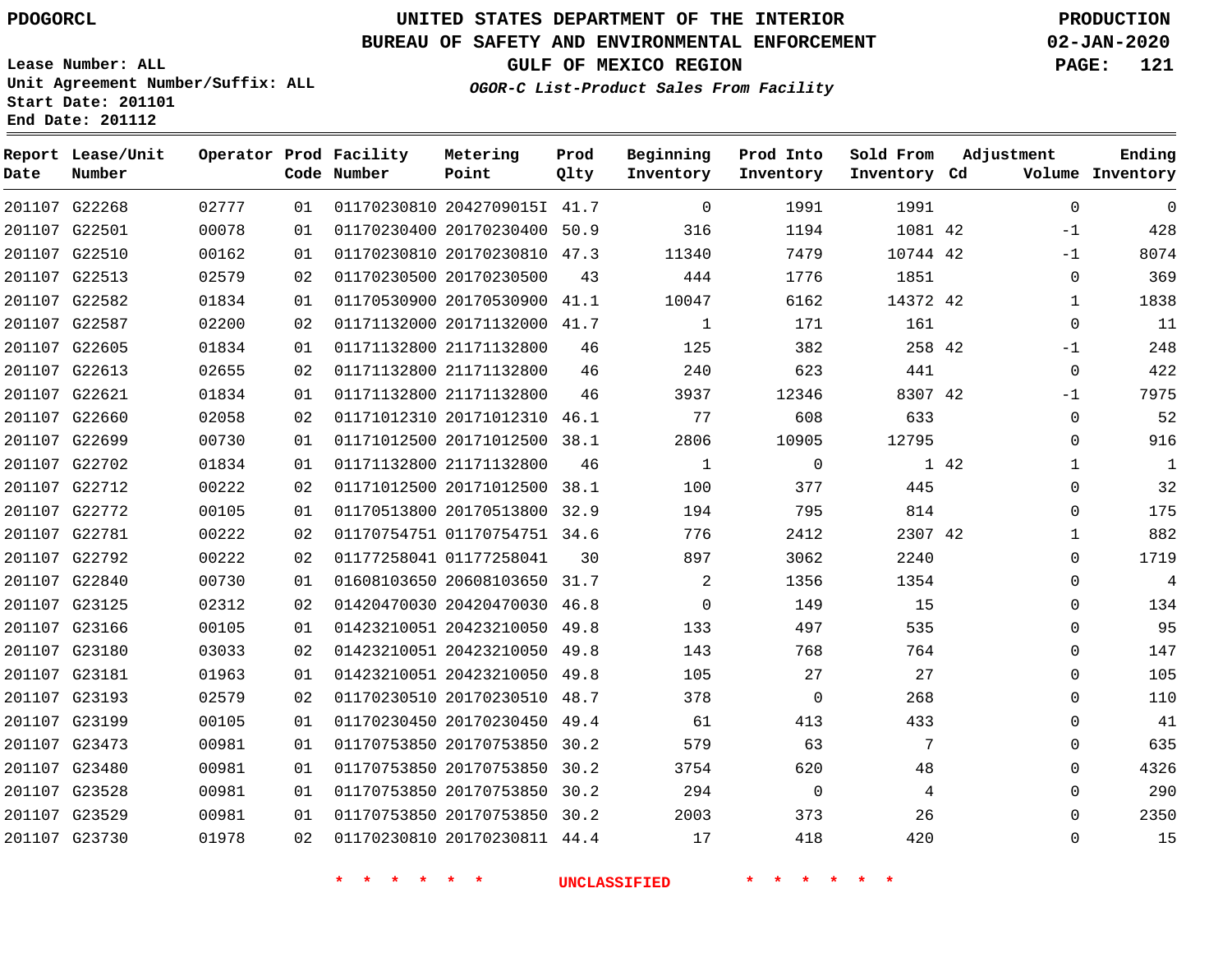## **BUREAU OF SAFETY AND ENVIRONMENTAL ENFORCEMENT 02-JAN-2020**

**Lease Number: ALL Unit Agreement Number/Suffix: ALL Start Date: 201101 End Date: 201112**

**OGOR-C List-Product Sales From Facility**

**GULF OF MEXICO REGION PAGE: 122**

| Date | Report Lease/Unit<br>Number |       |    | Operator Prod Facility<br>Code Number | Metering<br>Point            | Prod<br>Qlty | Beginning<br>Inventory | Prod Into<br>Inventory | Sold From<br>Inventory Cd | Adjustment    | Ending<br>Volume Inventory |
|------|-----------------------------|-------|----|---------------------------------------|------------------------------|--------------|------------------------|------------------------|---------------------------|---------------|----------------------------|
|      | 201107 G23735               | 00162 | 01 |                                       | 01170230810 20170230810 47.3 |              | $\mathbf 0$            | 240                    | 240                       | $\Omega$      | $\mathbf 0$                |
|      | 201107 G23736               | 02312 | 02 |                                       | 01170230810 20170230810 47.3 |              | 83                     | 64                     | 84                        | $\Omega$      | 63                         |
|      | 201107 G23748               | 02312 | 02 |                                       | 01170230810 20170230810 47.3 |              | 160                    | 45                     | 105                       | $\mathbf{0}$  | 100                        |
|      | 201107 G23754               | 02222 | 01 |                                       | 01170230811 20170230811 44.4 |              | $\mathbf{1}$           | 12                     | 12 42                     | $-1$          | 0                          |
|      | 201107 G23820               | 02899 | 01 |                                       | 01177058270 01177058270 38.9 |              | 3                      | 0                      | $\mathbf 0$               | 0             | 3                          |
|      | 201107 G23851               | 02503 | 02 |                                       | 01171012400 20171012400      | 53           | 239                    | 1197                   | 979                       | $\Omega$      | 457                        |
|      | 201107 G23853               | 02266 | 01 |                                       | 01171012310 20171012310 46.1 |              | 55                     | 675                    | 672                       | 0             | 58                         |
|      | 201107 G23933               | 00064 | 01 |                                       | 01171092651 20171092650 43.3 |              | $\Omega$               | 9                      | 7                         | $\Omega$      | 2                          |
|      | 201107 G23956               | 02807 | 01 |                                       | 01170753510 20170753510      | 42           | 332                    | 73                     |                           | 79 42<br>$-1$ | 325                        |
|      | 201107 G24425               | 02312 | 02 |                                       | 01170230810 20170230810 47.3 |              | 9                      | $\mathbf 0$            | 6                         | $\Omega$      | 3                          |
|      | 201107 G24429               | 02312 | 02 |                                       | 01170230810 20170230810 47.3 |              | 449                    | 81                     | 302                       | $\Omega$      | 228                        |
|      | 201107 G24700               | 02312 | 02 |                                       | 01170230811 20170230811 44.4 |              | 12                     | 364                    | 362                       | 0             | 14                         |
|      | 201107 G24710               | 02025 | 01 |                                       | 01170230811 20170230811 44.4 |              | 292                    | 9864                   | 9786                      | $\Omega$      | 370                        |
|      | 201107 G24718               | 02579 | 02 |                                       | 01170230810 20170230810 47.3 |              | 69                     | 82                     | 86                        | 0             | 65                         |
|      | 201107 G24730               | 00105 | 01 |                                       | 01170230500 20170230500      | 43           | 818                    | 2850                   | 3076                      | $\Omega$      | 592                        |
|      | 201107 G24743               | 02222 | 01 |                                       | 01170530900 20170530900 41.1 |              | $\mathbf{1}$           | 0                      | $\mathbf{1}$              | $\Omega$      | 0                          |
|      | 201107 G24767               | 02628 | 01 |                                       | 01170530900 20170530900 41.1 |              | 73                     | 25                     | 81                        | $\Omega$      | 17                         |
|      | 201107 G24791               | 02989 | 01 |                                       | 01171131600 20171131600 44.4 |              | 79                     | 749                    | 774                       | 0             | 54                         |
|      | 201107 G24873               | 00222 | 02 |                                       | 01171012400 20171012400      | 53           | 29                     | 71                     | 73                        | $\Omega$      | 27                         |
|      | 201107 G24874               | 02058 | 02 |                                       | 01171012400 20171012400      | 53           | 82                     | 799                    | 576                       | 0             | 305                        |
|      | 201107 G24878               | 02628 | 02 |                                       | 01171092651 20171092650 43.3 |              | 101                    | 1276                   | 1137                      | 0             | 240                        |
|      | 201107 G24883               | 03056 | 02 |                                       | 01171092651 20171092650 43.3 |              | 49                     | 91                     | 124                       | $\Omega$      | 16                         |
|      | 201107 G24898               | 02807 | 01 |                                       | 01171012300 20171012300 37.8 |              | 6132                   | 13139                  | 11541                     | $\Omega$      | 7730                       |
|      |                             |       | 01 |                                       | 01171012400 20171012400      | 53           | 1156                   | 2998                   | 3009                      | 0             | 1145                       |
|      |                             |       |    |                                       |                              |              | 7288                   | 16137                  | 14550                     | 0             | 8875                       |
|      | 201107 G24924               | 01834 | 01 |                                       | 01171132800 21171132800      | 46           | 2833                   | 6607                   | 4816                      | $\Omega$      | 4624                       |
|      | 201107 G24929               | 03008 | 02 |                                       | 01171092651 20171092650 43.3 |              | $\mathbf 0$            | 62                     | 52                        | $\Omega$      | 10                         |
|      | 201107 G24979               | 02989 | 01 |                                       | 01171092651 20171092650 43.3 |              | 14                     | 0                      | 14                        | $\Omega$      | 0                          |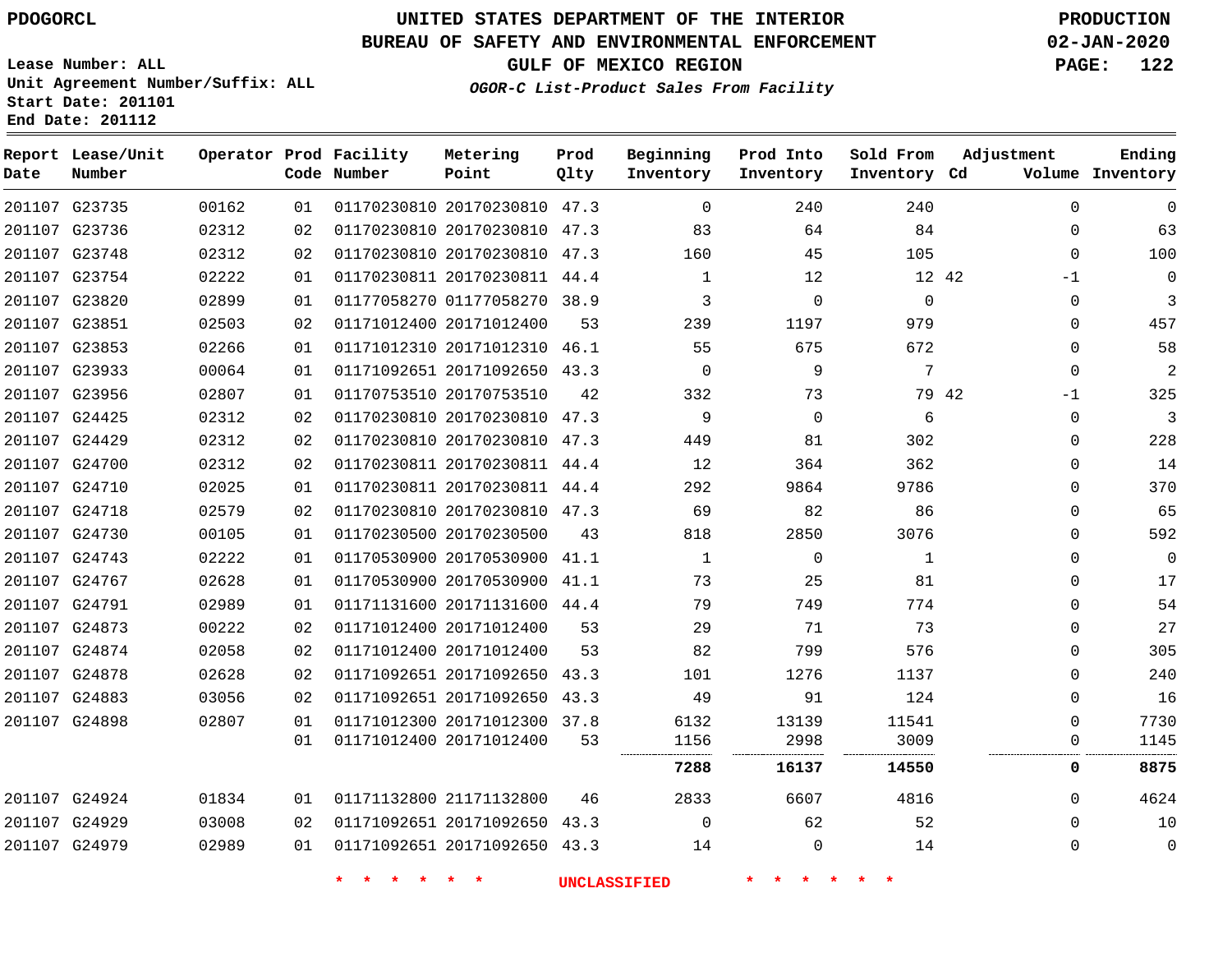G24990 G25008

**Date**

**Report Lease/Unit**

**Number**

# **UNITED STATES DEPARTMENT OF THE INTERIOR PDOGORCL PRODUCTION**

**Prod Qlty**

#### **BUREAU OF SAFETY AND ENVIRONMENTAL ENFORCEMENT 02-JAN-2020**

**Lease Number: ALL Unit Agreement Number/Suffix: ALL Start Date: 201101 End Date: 201112**

> 

**Operator Prod Facility**

**Code Number**

 20608103650 31.7 20170753510 51.1

**Metering Point**

 

**OGOR-C List-Product Sales From Facility**

 

   

**Sold From Inventory**

**Prod Into Inventory**

**Beginning Inventory**

**GULF OF MEXICO REGION PAGE: 123**

**Inventory Cd Volume**

**Adjustment**

  $\Omega$   $\Omega$ -1  $\Omega$   $\Omega$  $\overline{0}$   $-1$  $\overline{0}$  $\Omega$   $\Omega$  $\Omega$  -1  $-1$   $\Omega$ 

**Ending**

| 201107 G25514 | 02813 | 02 |        | 01423210051 20423210050 49.8 |                     | 13             | 62                | 64 42        |             |
|---------------|-------|----|--------|------------------------------|---------------------|----------------|-------------------|--------------|-------------|
| 201107 G25515 | 02813 | 02 |        | 01423210051 20423210050 49.8 |                     | 14             | 65                | 67           |             |
| 201107 G25524 | 00105 | 01 |        | 01170230450 20170230450 49.4 |                     | 464            | 3829              | 3917         |             |
| 201107 G25540 | 03033 | 01 |        | 01420390101 01420390101      | 38                  | 5224           | 13143             | 17753 42     |             |
| 201107 G25553 | 02579 | 02 |        | 01170230510 20170230510 48.7 |                     | 39             | $\mathbf 0$       | 28 42        |             |
| 201107 G25561 | 02058 | 02 |        | 01170230450 20170230450 49.4 |                     | 1058           | 11925             | 11811        |             |
| 201107 G25579 | 00105 | 01 |        | 01170230810 20170230810 47.3 |                     | 77             | 14                | 52           |             |
| 201107 G25605 | 00105 | 01 |        | 01170230810 20170230810 47.3 |                     | $\overline{0}$ | $\overline{2}$    | $\mathbf{1}$ |             |
| 201107 G25606 | 02025 | 01 |        | 01170230810 20170230810 47.2 |                     | 856            | 423               | 736          |             |
| 201107 G25937 | 03075 | 02 |        | 01170230810 20170230810 47.3 |                     | 5651           | 3134              | 5016         |             |
| 201107 G25965 | 02899 | 01 |        | 01171132800 21171132800      | 46                  | 15             | $\Omega$          | 15           |             |
| 201107 G26001 | 02628 | 01 |        | 01171132800 21171132800      | 46                  | 140            | 268               | 209          |             |
| 201107 G26023 | 02579 | 02 |        | 01171012500 20171012500 38.1 |                     | 112            | 505               | 574 42       |             |
| 201107 G26032 | 03056 | 01 |        | 01171012300 20171012300 38.9 |                     | 482            | 238               | 579          |             |
| 201107 G26074 | 01284 | 01 |        | 01177122950 20177122950 30.3 |                     | 25             | 16524             | 16510        |             |
| 201107 G26146 | 01586 | 01 |        | 01177258152 01177258152 30.6 |                     | 630            | 88                |              | $0\quad 42$ |
| 201107 G26281 | 02528 | 02 |        | 01170753850 20170753850 35.6 |                     | 335            | $\mathbf 0$       | 4            |             |
| 201107 G26451 | 02579 | 02 |        | 01423210051 20423210050 49.8 |                     | 289            | 1412              | 1431         |             |
| 201107 G26480 | 01978 | 02 |        | 01423210051 20423210050 49.8 |                     | 110            | 1174              | 1161         |             |
| 201107 G27003 | 02807 | 01 |        | 01170230810 20170230810 47.1 |                     | 929            | 400               | 845 42       |             |
| 201107 G27036 | 03075 | 02 |        | 01170230810 20170230810 47.3 |                     | 3820           | 5021              | 5529         |             |
| 201107 G27070 | 00064 | 01 |        | 01170230811 20170230811 44.4 |                     | 170            | 7521              | 7408 42      |             |
| 201107 G27100 | 01978 | 02 |        | 01171012310 20171012310 46.1 |                     | 93             | 1051              | 1052         |             |
| 201107 G27121 | 02312 | 02 |        | 01171012400 20171012400      | 53                  | 1744           | 3452              | 3878         |             |
| 201107 G27169 | 01284 | 01 |        | 01171012500 20171012500 38.1 |                     | 2193           | 9051              | 10483        |             |
| 201107 G27173 | 00105 | 01 |        | 01170513800 20170513800 32.9 |                     | 545            | 11481             | 9498         |             |
|               |       |    | $\ast$ | $\star$<br>一大                | <b>UNCLASSIFIED</b> |                | $\ast$<br>$\star$ |              |             |
|               |       |    |        |                              |                     |                |                   |              |             |
|               |       |    |        |                              |                     |                |                   |              |             |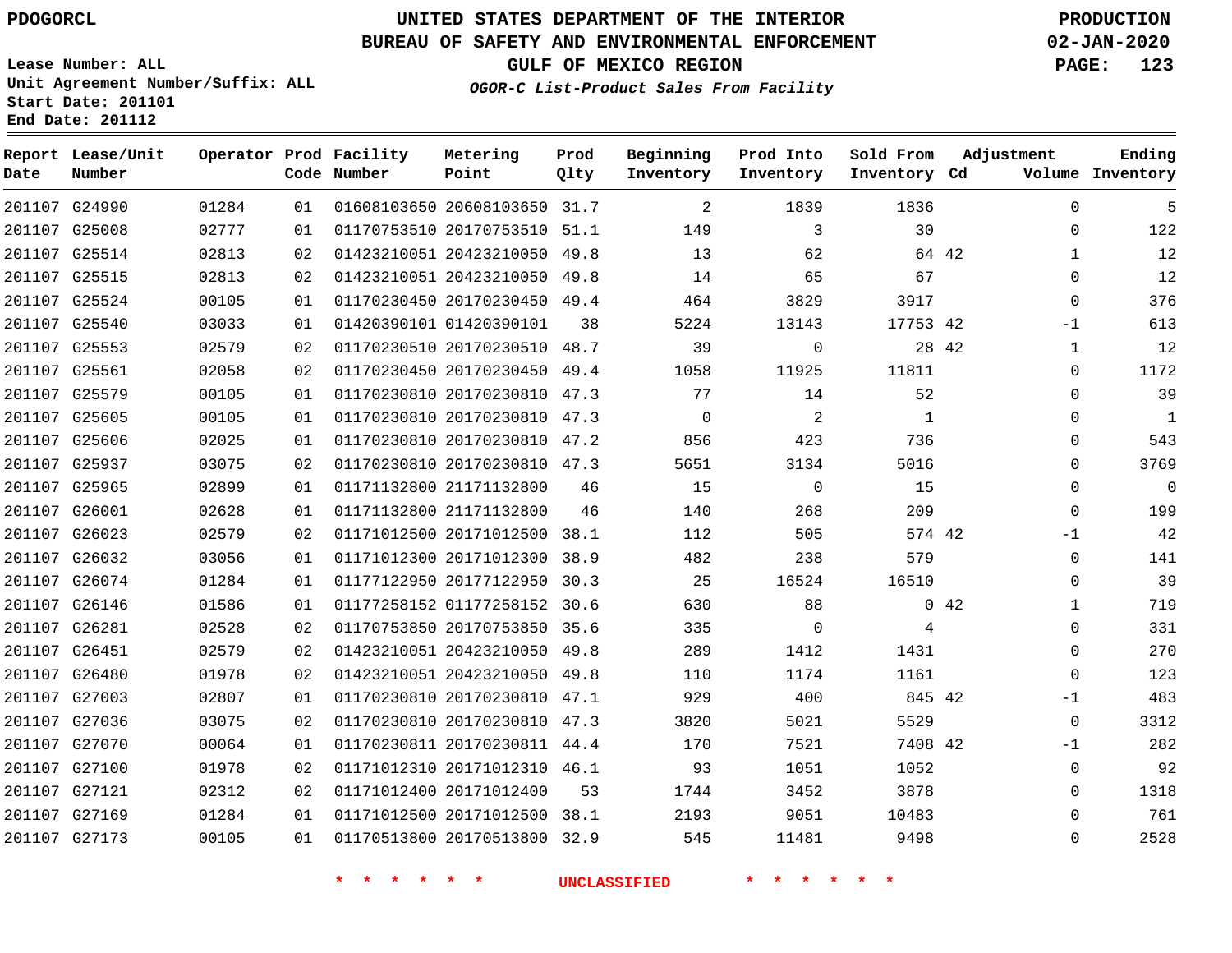G27194 G27215 G27789 G27831 G27834 G27851 G27927 G27988 G30654 G31003 G31040 G31304 G31369 G32113 G32197 G32268 G33388 G33408

**Date**

**Report Lease/Unit**

**Number**

# **UNITED STATES DEPARTMENT OF THE INTERIOR PDOGORCL PRODUCTION**

**Prod Qlty**

#### **BUREAU OF SAFETY AND ENVIRONMENTAL ENFORCEMENT 02-JAN-2020**

**Lease Number: ALL Unit Agreement Number/Suffix: ALL Start Date: 201101 End Date: 201112**

> 

**Operator Prod Facility**

**Code Number**

 01177258152 30.6 01177288152 34.4 20170530900 41.1

**Metering Point**

**OGOR-C List-Product Sales From Facility**

 

 

  $\Omega$ 

**Sold From Inventory**

**Prod Into Inventory**

**Beginning Inventory**

**GULF OF MEXICO REGION PAGE: 124**

**Inventory Cd Volume**

**Adjustment**

  $\Omega$  $\Omega$  $\Omega$  $\Omega$  $\Omega$   $\Omega$  $\Omega$  $\Omega$  $\Omega$  $\Omega$  $\overline{0}$   $\Omega$ -1  $\Omega$   $-2$ 

**Ending**

| 02795 | 02 |                         | 01170530900 20170530900 41.1 |    | 250                 | 381    | 518      |      | 0            | 113          |
|-------|----|-------------------------|------------------------------|----|---------------------|--------|----------|------|--------------|--------------|
| 00222 | 01 |                         | 01171132000 20171132000 41.7 |    | $\mathbf 0$         | 6      | 6        |      | $\Omega$     | $\mathbf 0$  |
| 02628 | 02 |                         | 01171132000 20171132000 41.7 |    | $\Omega$            | 11     | 10       |      | $\Omega$     | $\mathbf{1}$ |
| 02503 | 02 |                         | 01171092651 20171092650 43.3 |    | 2761                | 10656  | 11407 42 |      | 1            | 2011         |
| 00730 | 01 |                         | 01608103650 20608103650 31.7 |    | 172                 | 117202 | 117050   |      | $\Omega$     | 324          |
| 02777 | 02 |                         | 01170230810 20170230810 41.8 |    | 498                 | 283    | 446      |      | 0            | 335          |
| 02579 | 02 |                         | 01423210051 20423210050 49.8 |    | 228                 | 1231   | 1224     |      | 0            | 235          |
| 02058 | 02 |                         | 01170230450 20170230450 49.4 |    | 1471                | 10628  | 11054    |      | $\Omega$     | 1045         |
| 02714 | 01 |                         | 01170230811 20170230811 44.4 |    | 287                 | 8677   | 8638     |      | $\Omega$     | 326          |
| 02628 | 02 |                         | 01171092651 20171092650 43.3 |    | 11849               | 55990  | 57271    |      | $\Omega$     | 10568        |
| 02477 | 01 |                         | 01170230811 20170230811 44.4 |    | 1105                | 34999  | 34790    |      | $\Omega$     | 1314         |
| 01364 | 02 |                         | 01171012500 20171012500 38.1 |    | 445                 | 6481   | 6405     |      | $\Omega$     | 521          |
| 02904 | 02 | 01177298272 01177298272 |                              | 47 | 49                  | 60     |          | 0.42 | $-1$         | 108          |
| 02967 | 01 |                         | 01420470030 20420470030 46.8 |    | $\Omega$            | 160    | 16       |      | $\Omega$     | 144          |
| 03075 | 02 |                         | 01422450350 20422450350 49.9 |    | 1185                | 841    | 946 42   |      | 1            | 1081         |
| 00687 | 01 | 01170513700 20170513700 |                              | 24 | 439                 | 2841   | 2718 42  |      | $\mathbf{1}$ | 563          |
| 02375 | 01 |                         | 01170513700 20170513700 24.6 |    | 3901                | 33009  | 29746 42 |      | $-2$<br>     | 7162         |
|       |    |                         |                              |    | 4340                | 35850  | 32464    |      | -1           | 7725         |
| 02375 | 01 |                         | 01170513700 20170513700 24.6 |    | 5307                | 49320  | 43925 42 |      | $-1$         | 10701        |
| 02375 | 01 |                         | 01170513700 20170513700 23.3 |    | 779                 | 2138   | 2494     |      | $\Omega$     | 423          |
| 02375 | 01 |                         | 01170513700 20170513700 23.3 |    | 1855                | 5201   | 6026     |      | 0            | 1030         |
| 00105 | 01 |                         | 01171012300 20171012300 37.5 |    | 17171               | 32639  | 27850    |      | $\Omega$     | 21960        |
| 00105 | 01 |                         | 01171012300 20171012300 37.5 |    | 3211                | 3752   | 4438     |      | $\Omega$     | 2525         |
| 00105 | 01 |                         | 01171012300 20171012300 37.5 |    | 1245                | 2088   | 1928     |      | $\Omega$     | 1405         |
| 00105 | 01 |                         | 01171012300 20171012300 37.5 |    | 2957                | 5771   | 4845     |      | $\Omega$     | 3883         |
|       |    |                         |                              |    | <b>UNCLASSIFIED</b> |        |          |      |              |              |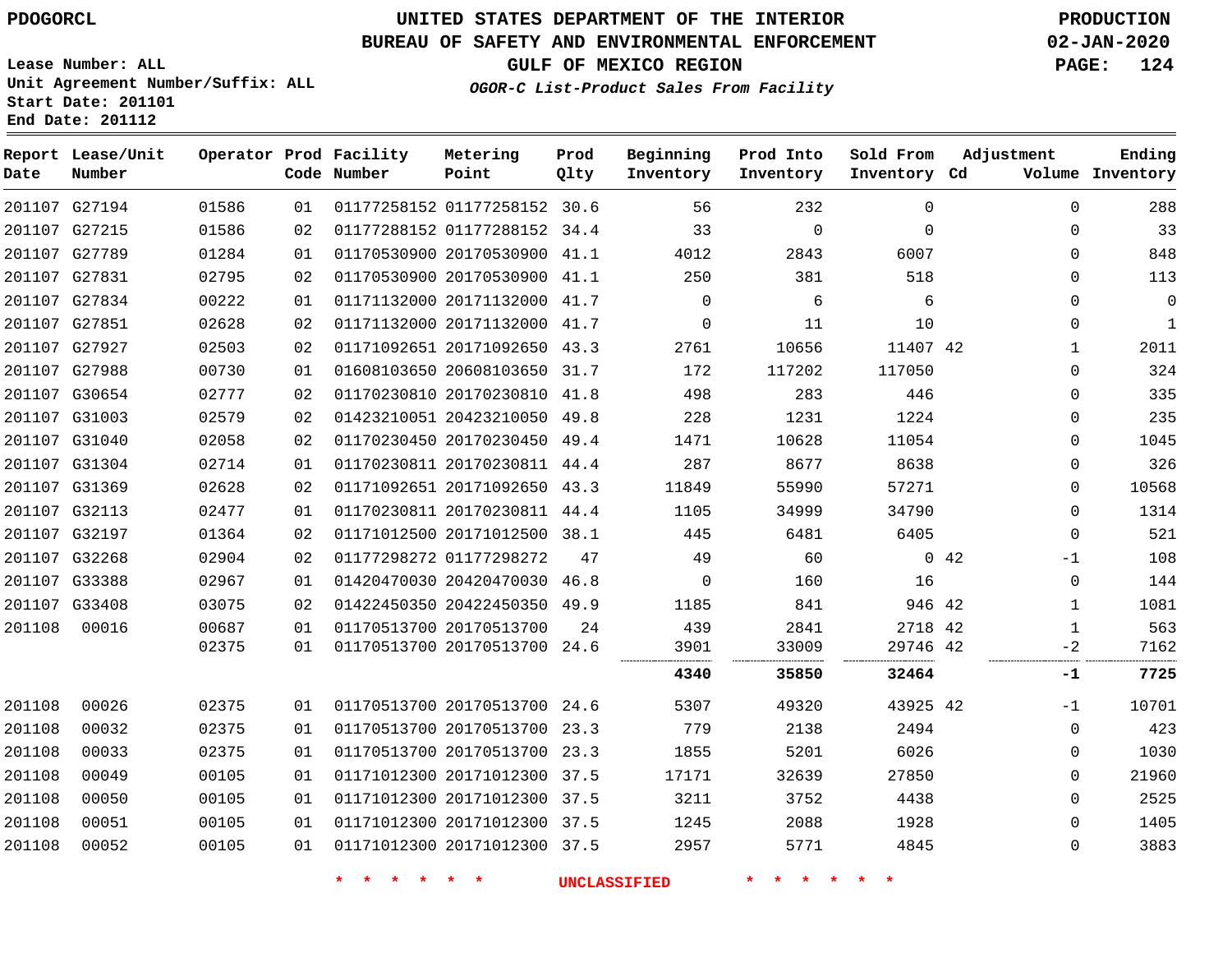#### **BUREAU OF SAFETY AND ENVIRONMENTAL ENFORCEMENT 02-JAN-2020**

**Lease Number: ALL Unit Agreement Number/Suffix: ALL Start Date: 201101**

#### **End Date: 201112**

**GULF OF MEXICO REGION PAGE: 125**

**OGOR-C List-Product Sales From Facility**

| Date   | Report Lease/Unit<br>Number |       |    | Operator Prod Facility<br>Code Number | Metering<br>Point            | Prod<br>Qlty | Beginning<br>Inventory | Prod Into<br>Inventory | Sold From<br>Inventory Cd | Adjustment   | Ending<br>Volume Inventory |
|--------|-----------------------------|-------|----|---------------------------------------|------------------------------|--------------|------------------------|------------------------|---------------------------|--------------|----------------------------|
| 201108 | 00079                       | 01834 | 01 |                                       | 01170230810 20170230810 46.8 |              | 285                    | 240                    | 321                       | $\mathbf 0$  | 204                        |
| 201108 | 00081                       | 00105 | 01 |                                       | 01170231300 01170231300 42.2 |              | $\Omega$               | 72                     | 72                        | $\Omega$     | $\overline{0}$             |
| 201108 | 00090                       | 03035 | 01 |                                       | 01170230810 20170230810 46.8 |              | $\overline{0}$         | 262                    | 234 47                    | 194          | 222                        |
| 201108 | 00138                       | 00687 | 01 |                                       | 01170513700 20170513700      | 24           | 867                    | 7151                   | 6602                      | $\mathbf{0}$ | 1416                       |
| 201108 | 00184                       | 03147 | 02 |                                       | 01170230810 20170230810 46.8 |              | 529                    | 520                    | 607                       | $\mathbf 0$  | 442                        |
| 201108 | 00190                       | 02312 | 01 |                                       | 01170230810 20170230810 46.8 |              | 139                    | 76                     | 151                       | $\mathbf{0}$ | 64                         |
| 201108 | 00191                       | 02312 | 01 |                                       | 01170230810 20170230810 46.8 |              | 244                    | 216                    | 277                       | $\mathbf{0}$ | 183                        |
| 201108 | 00196                       | 03041 | 01 |                                       | 01171012300 20171012300 37.5 |              | 9999                   | 14065                  | 14601                     | $\mathbf 0$  | 9463                       |
| 201108 | 00244                       | 00105 | 01 |                                       | 01170231300 01170231300 42.2 |              | $\Omega$               | 840                    | 840                       | $\Omega$     | $\mathbf 0$                |
| 201108 | 00247                       | 00105 | 01 |                                       | 01170231300 01170231300 42.1 |              | $\mathbf{0}$           | 534                    | 534                       | $\mathbf 0$  | $\mathbf 0$                |
| 201108 | 00253                       | 01364 | 02 |                                       | 01170230810 20170230810 46.8 |              | 2397                   | 2124                   | 2715                      | $\Omega$     | 1806                       |
|        |                             | 02025 | 01 |                                       | 01170230810 20170230810 46.7 |              | 25<br>                 | 16<br>                 | 27                        | $\Omega$     | 14                         |
|        |                             |       |    |                                       |                              |              | 2422                   | 2140                   | 2742                      | 0            | 1820                       |
| 201108 | 00317                       | 02970 | 02 |                                       | 01171012310 20171012310 45.5 |              | 25                     | 258                    | 261 42                    | $\mathbf{1}$ | 23                         |
| 201108 | 00353                       | 02266 | 01 |                                       | 01170754800 20170754800 28.5 |              | 884                    | 2993                   | 3268                      | $\mathbf{0}$ | 609                        |
| 201108 | 00367                       | 02375 | 01 |                                       | 01170513700 20170513700 24.6 |              | 69                     | 623                    | 557                       | $\mathbf 0$  | 135                        |
| 201108 | 00424                       | 00064 | 01 |                                       | 01171012400 20171012400 53.2 |              | 17                     | 55                     | 49                        | $\mathbf 0$  | 23                         |
| 201108 | 00434                       | 01284 | 01 |                                       | 01177112605 2017711260Y 33.1 |              | 1335                   | 6887                   | 6267                      | $\Omega$     | 1955                       |
| 201108 | 00453                       | 01284 | 01 |                                       | 01177112605 2017711260Y 33.1 |              | 2501                   | 6712                   | 7308                      | $\mathbf 0$  | 1905                       |
| 201108 | 00466                       | 00064 | 01 |                                       | 01171012400 20171012400 53.2 |              | 852                    | 2519                   | 2327                      | $\mathbf 0$  | 1044                       |
| 201108 | 00479                       | 00105 | 01 |                                       | 01171012500 20171012500 37.7 |              | 328                    | 5155                   | 4770                      | $\Omega$     | 713                        |
| 201108 | 00487                       | 03033 | 01 |                                       | 01171132800 21171132800 43.4 |              | 4929                   | 5148                   | 7015                      | $\mathbf 0$  | 3062                       |
| 201108 | 00495                       | 03033 | 01 |                                       | 01171132800 21171132800 43.4 |              | 1929                   | 2327                   | 2963                      | $\mathbf 0$  | 1293                       |
| 201108 | 00518                       | 03033 | 01 |                                       | 01170230450 20170230450 53.6 |              | 166                    | 1139                   | 1063                      | $\Omega$     | 242                        |
| 201108 | 00526                       | 00105 | 01 |                                       | 01170230810 20170230810 46.7 |              | 1355                   | 1281                   | 1547                      | $\Omega$     | 1089                       |
| 201108 | 00541                       | 03033 | 01 |                                       | 01170530900 20170530900 40.9 |              | 8                      | 14                     | 19                        | $\mathbf{0}$ | 3                          |
| 201108 | 00559                       | 00687 | 01 |                                       | 01171131600 20171131600 42.8 |              | 109                    | $\overline{0}$         | 109                       | 0            | $\mathbf 0$                |
| 201108 | 00560                       | 00687 | 01 |                                       | 01171131600 20171131600 42.8 |              | 23                     | 469                    | 465 42                    | $-1$         | 26                         |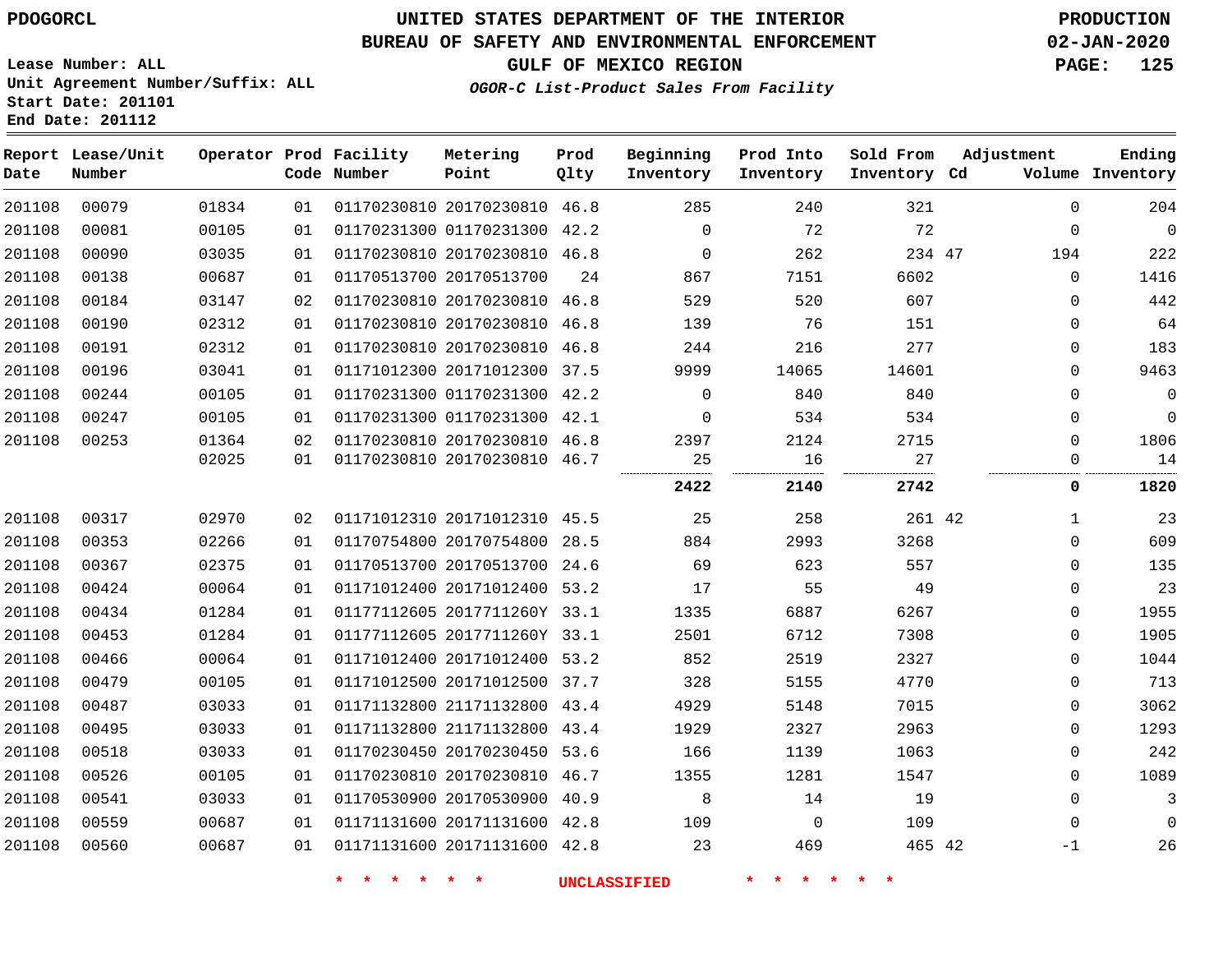#### **BUREAU OF SAFETY AND ENVIRONMENTAL ENFORCEMENT 02-JAN-2020**

**Lease Number: ALL Unit Agreement Number/Suffix: ALL Start Date: 201101 End Date: 201112**

**GULF OF MEXICO REGION PAGE: 126**

| Date   | Report Lease/Unit<br>Number |       |    | Operator Prod Facility<br>Code Number | Metering<br>Point            | Prod<br>Qlty | Beginning<br>Inventory | Prod Into<br>Inventory | Sold From<br>Inventory Cd | Adjustment |              | Ending<br>Volume Inventory |
|--------|-----------------------------|-------|----|---------------------------------------|------------------------------|--------------|------------------------|------------------------|---------------------------|------------|--------------|----------------------------|
| 201108 | 00577                       | 03056 | 01 |                                       | 01171012300 20171012300 37.5 |              | 25123                  | 42612                  | 39255                     |            | $\mathbf{0}$ | 28480                      |
| 201108 | 00593                       | 01834 | 01 |                                       | 01171012300 20171012300 37.5 |              | 15830                  | 10538                  | 13520                     |            | 0            | 12848                      |
| 201108 | 00605                       | 02899 | 01 |                                       | 01170573602 20170573602 33.7 |              | 1173                   | 1932                   | 1857                      |            | $\mathbf 0$  | 1248                       |
| 201108 | 00680                       | 03033 | 01 |                                       | 01170230700 20170230700 48.4 |              | 616                    | 5611                   | 5692                      |            | 0            | 535                        |
| 201108 | 00691                       | 02312 | 02 |                                       | 01170754201 01170754201 36.7 |              | 1566                   | 1401                   | 1858                      |            | $\mathbf{0}$ | 1109                       |
| 201108 | 00693                       | 02266 | 01 |                                       | 01170754800 20170754800 28.5 |              | 201                    | 885                    | 906                       |            | $\mathbf 0$  | 180                        |
| 201108 | 00694                       | 02266 | 01 |                                       | 01170754800 20170754800 28.5 |              | 3188                   | 12940                  | 13494                     |            | $\mathbf 0$  | 2634                       |
| 201108 | 00697                       | 02266 | 01 |                                       | 01170754800 20170754800 28.5 |              | 498                    | 2093                   | 2165                      |            | $\mathbf 0$  | 426                        |
| 201108 | 00758                       | 00105 | 01 |                                       | 01170230810 20170230810 46.7 |              | 233                    | 497                    | 308 42                    |            | $\mathbf{1}$ | 423                        |
| 201108 | 00759                       | 03033 | 01 |                                       | 01170230811 20170230811 52.3 |              | 31                     | 336                    | 331                       |            | 0            | 36                         |
| 201108 | 00763                       | 01284 | 01 |                                       | 01170230810 20170230810 46.8 |              | 460                    | 334                    | 510                       |            | $\mathbf 0$  | 284                        |
| 201108 | 00767                       | 00105 | 01 |                                       | 01170230810 20170230810 46.8 |              | 53                     | 54                     | 61                        |            | $\mathbf 0$  | 46                         |
| 201108 | 00775                       | 01834 | 01 |                                       | 01171131600 20171131600 42.8 |              | 229                    | 2117                   | 2228                      |            | $\mathbf 0$  | 118                        |
| 201108 | 00777                       | 03033 | 01 |                                       | 01171132000 20171132000      | 40           | 12                     | 37                     |                           | 45 42      | $-1$         | 3                          |
| 201108 | 00778                       | 03033 | 01 |                                       | 01171132000 20171132000      | 40           | 124                    | 2277                   | 2196                      |            | 0            | 205                        |
| 201108 | 00787                       | 02312 | 01 |                                       | 01171092651 20171092650 45.2 |              | $\mathbf{3}$           | $\mathbf 0$            | 3                         |            | $\mathbf{0}$ | $\mathbf 0$                |
| 201108 | 00796                       | 02628 | 02 |                                       | 01171092651 20171092650 45.2 |              | 3055                   | 13109                  | 13719                     |            | 0            | 2445                       |
| 201108 | 00797                       | 00105 | 01 |                                       | 01171012300 20171012300 37.5 |              | 1648                   | 2646                   | 2514                      |            | 0            | 1780                       |
| 201108 | 00819                       | 00078 | 01 |                                       | 01171132800 21171132800 43.4 |              | 43                     | 79                     | 85                        |            | $\Omega$     | 37                         |
| 201108 | 00839                       | 02451 | 01 |                                       | 01170513800 20170513800 32.2 |              | 1636                   | 8556                   | 8680                      |            | $\mathbf 0$  | 1512                       |
|        | 201108 754302006A           | 00078 | 01 |                                       | 01170573601 20170573601 24.5 |              | 116                    | 1197                   | 1152 42                   |            | $-1$         | 160                        |
|        | 201108 754303001A           | 00059 | 01 |                                       | 01170230811 20170230811 45.4 |              | 226                    | 4712                   | 3350 09                   |            | $-1080$      | 508                        |
|        | 201108 754304003A           | 00078 | 01 |                                       | 01170230400 20170230400 50.7 |              | $\mathbf 0$            | 2                      | $\mathbf{1}$              |            | 0            | $\mathbf{1}$               |
|        | 201108 754305004A           | 02899 | 01 |                                       | 01171132000 20171132000      | 43           | $\Omega$               | 151                    | 137                       |            | $\mathbf 0$  | 14                         |
|        | 201108 754307005A           | 00078 | 01 |                                       | 01170573601 20170573601 24.5 |              | 28                     | 513                    | 473 42                    |            | $\mathbf{1}$ | 69                         |
|        | 201108 754307017A           | 00362 | 02 |                                       | 01170230811 20170230811 45.4 |              | 353                    | 3707                   | 3660                      |            | $\mathsf{O}$ | 400                        |
|        | 201108 754309002A           | 00981 | 01 |                                       | 01170753850 20170753850 32.8 |              | 635                    | 887                    |                           | $0$ 09     | $-54$        | 1468                       |
|        | 201108 754310009A           | 00078 | 01 |                                       | 01170573601 20170573601 24.5 |              | 37                     | 252                    | 256 42                    |            | $\mathbf{1}$ | 34                         |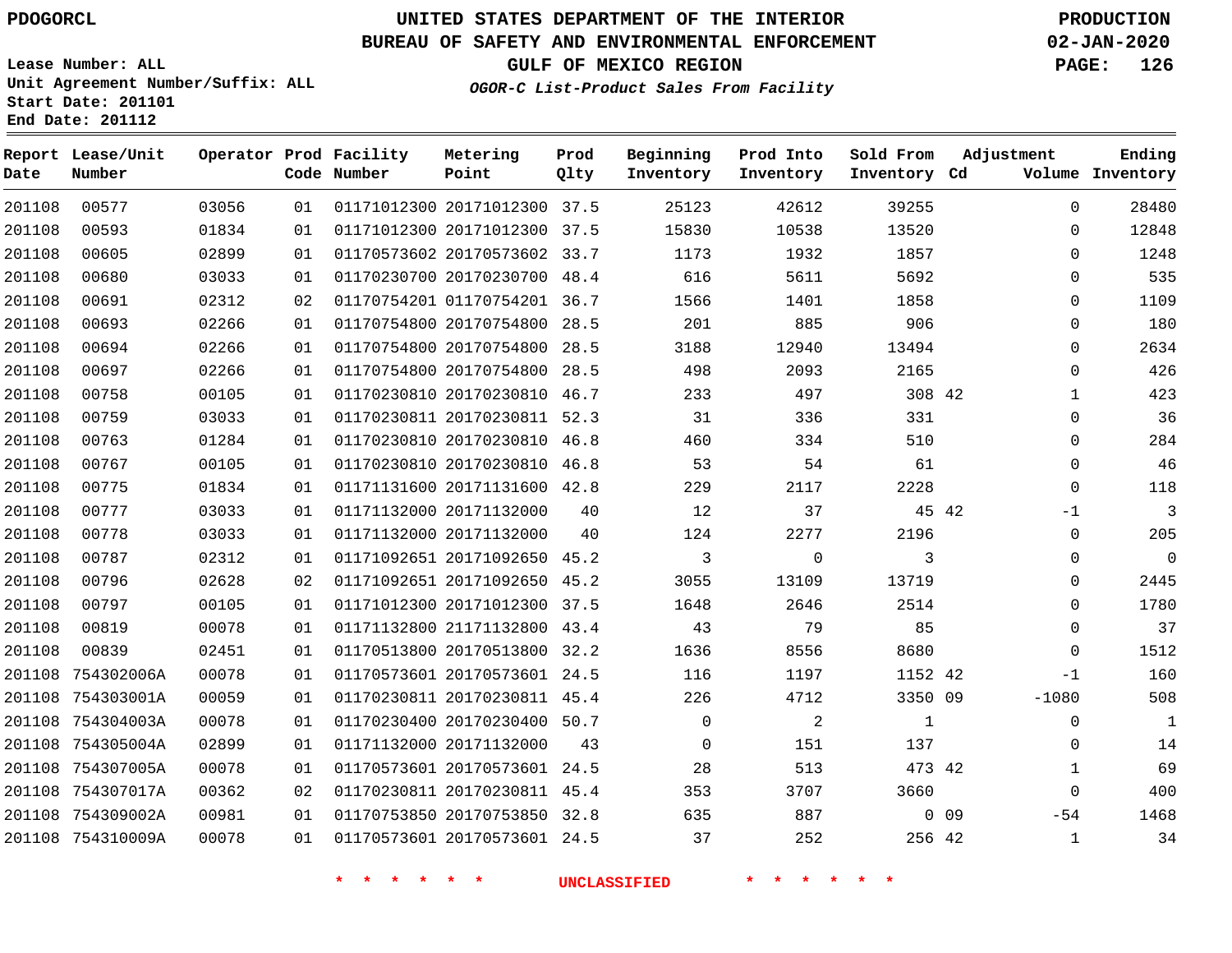**End Date: 201112**

## **UNITED STATES DEPARTMENT OF THE INTERIOR PDOGORCL PRODUCTION**

## **BUREAU OF SAFETY AND ENVIRONMENTAL ENFORCEMENT 02-JAN-2020**

**Lease Number: ALL Unit Agreement Number/Suffix: ALL Start Date: 201101**

**GULF OF MEXICO REGION PAGE: 127**

**OGOR-C List-Product Sales From Facility**

| Date   | Report Lease/Unit<br>Number |       |    | Operator Prod Facility<br>Code Number | Metering<br>Point            | Prod<br>Qlty | Beginning<br>Inventory | Prod Into<br>Inventory | Sold From<br>Inventory Cd | Adjustment   | Ending<br>Volume Inventory |
|--------|-----------------------------|-------|----|---------------------------------------|------------------------------|--------------|------------------------|------------------------|---------------------------|--------------|----------------------------|
|        | 201108 7543880060           | 00105 | 01 |                                       | 01170230450 20170230450      | 49.5         | 16                     | 142                    | 102                       | $\Omega$     | 56                         |
|        | 201108 7543890080           | 02375 | 01 |                                       | 01170513700 20170513700 39.9 |              | $\mathbf 0$            | 56                     | 44 05                     | $-1$         | 11                         |
|        | 201108 7543900080           | 00105 | 01 |                                       | 01177245111 01177245111      | $\Omega$     | 131                    | 27                     | $\Omega$                  | $\Omega$     | 158                        |
| 201108 | 7543930100                  | 00362 | 02 |                                       | 01170230810 20170230810 46.8 |              | 3664                   | 3485                   | 4187                      | $\Omega$     | 2962                       |
|        | 201108 7543930200           | 00105 | 01 |                                       | 01171012310 20171012310 45.5 |              | 1600                   | 17653                  | 17671                     | $\Omega$     | 1582                       |
|        |                             | 01284 | 01 |                                       | 0117709260L 2017709260L      | 39.4         | $\mathbf 0$            | 1731                   | 1731                      | $\mathbf{0}$ | $\mathbf 0$                |
|        |                             |       |    |                                       |                              |              | 1600                   | 19384                  | 19402                     | 0            | 1582                       |
|        | 201108 7543940080           | 00222 | 01 |                                       | 01170230811 20170230811 45.4 |              | 24                     | 426                    | 404                       | $\Omega$     | 46                         |
|        | 201108 754395019A           | 00105 | 01 |                                       | 01420390101 01420390101      | $\Omega$     | 69                     | $\Omega$               | $\Omega$                  | $\Omega$     | 69                         |
|        | 201108 754396015A           | 01284 | 01 |                                       | 01608103650 20608103650      | 32           | 23                     | 7952                   | 7951                      | $\Omega$     | 24                         |
|        | 201108 8910020210           | 02451 | 01 |                                       | 01170513800 20170513800      | 32.2         | 21257                  | 88012                  | 93719                     | $\Omega$     | 15550                      |
|        | 201108 8910024540           | 02451 | 01 |                                       | 01170513800 20170513800      | 32.2         | 23397                  | 103352                 | 108489                    | $\Omega$     | 18260                      |
| 201108 | 8910029320                  | 02375 | 01 |                                       | 01170513700 20170513700 23.3 |              | 13912                  | 62631                  | 64122 42                  | $-1$         | 12420                      |
|        | 201108 8910034440           | 00730 | 01 |                                       | 01170513700 20170513700      | 33.5         | 2917                   | 12083                  | 12622 42                  | $-1$         | 2377                       |
|        |                             | 02375 | 01 |                                       | 01170513700 20170513700 33.6 |              | 14951                  | 66815                  | 68535                     | $\Omega$     | 13231                      |
|        |                             |       |    |                                       |                              |              | 17868                  | 78898                  | 81157                     | -1           | 15608                      |
|        | 201108 8910039150           | 00078 | 01 |                                       | 01170573601 20170573601 24.5 |              | 934                    | 13062                  | 12249 42                  | 2            | 1749                       |
|        | 201108 8910063810           | 02904 | 02 |                                       | 01170230450 20170230450 49.6 |              | 2                      | 8                      | 8                         | $\Omega$     | 2                          |
|        |                             | 03035 | 01 |                                       | 01170230450 20170230450 49.6 |              | 194                    | 2181                   | 1912                      | O            | 463                        |
|        |                             |       |    |                                       |                              |              | 196                    | 2189                   | 1920                      | 0            | 465                        |
| 201108 | 8910086400                  | 02893 | 02 |                                       | 01171012400 20171012400 53.2 |              | 202                    | 565                    | 532 42                    | $-1$         | 234                        |
|        | 201108 8910087640           | 00105 | 01 |                                       | 01171092800 21171132800 43.4 |              | 2177                   | 1916                   | 2849                      | $\Omega$     | 1244                       |
| 201108 | 8910087670                  | 02312 | 01 |                                       | 01170754201 01170754201 36.7 |              | 525                    | 766                    | 684 42                    | $-1$         | 606                        |
| 201108 | 8910088130                  | 00078 | 01 |                                       | 01171132800 21171132800 43.4 |              | 346                    | 321                    | 485                       | $\mathbf 0$  | 182                        |
| 201108 | 8910088160                  | 01284 | 01 |                                       | 01171132800 21171132800 43.4 |              | 32                     | $\mathbf 0$            | 32                        | $\Omega$     | $\overline{0}$             |
| 201108 | 8910089160                  | 02375 | 01 |                                       | 01170513700 20170513700 25.6 |              | 1371                   | 5939                   | 6134                      | $\Omega$     | 1176                       |
|        | 201108 891008927AE          | 00078 | 01 |                                       | 01170230400 20170230400 50.6 |              | 42                     | 405                    | 222 09                    | $-89$        | 136                        |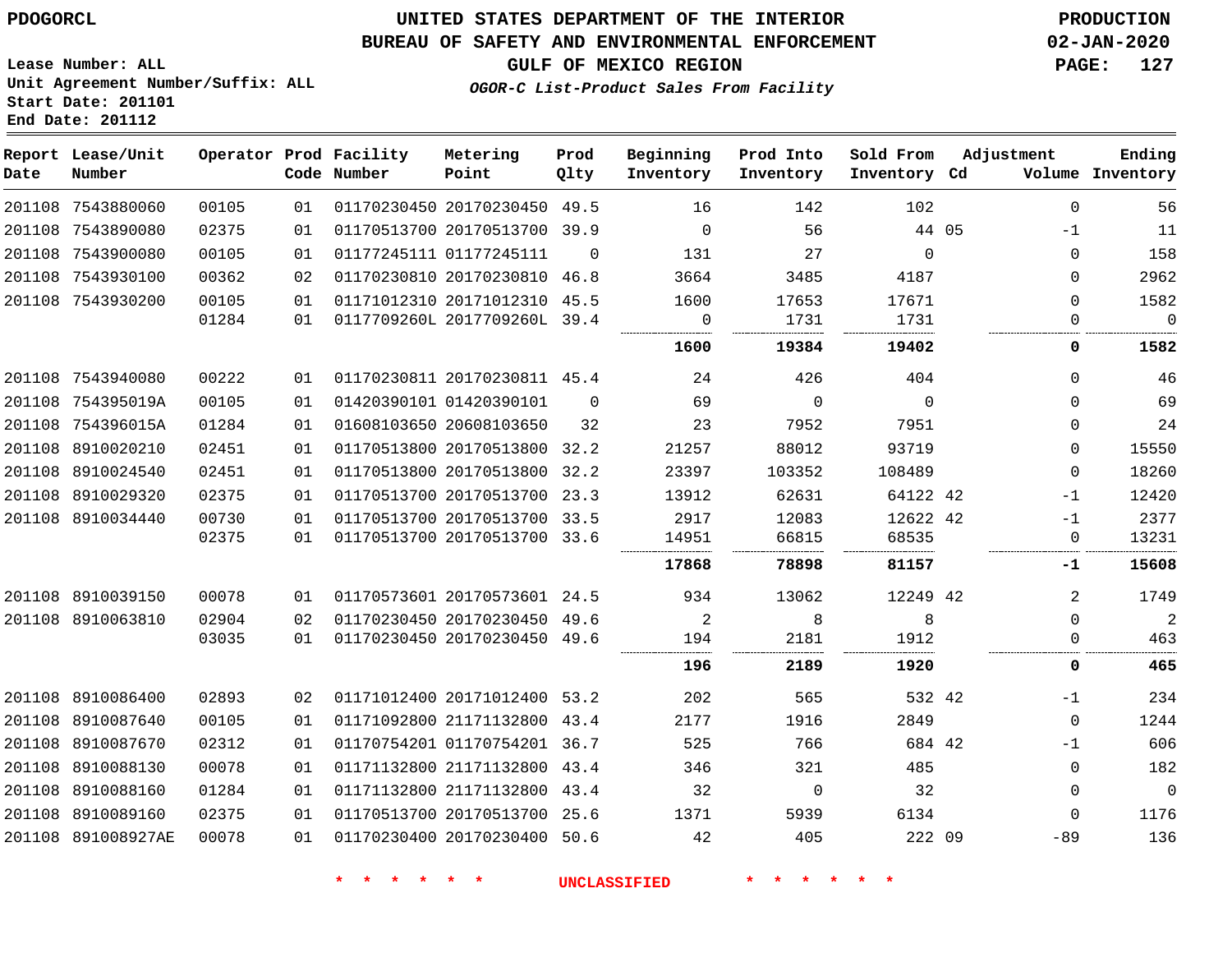**Report Lease/Unit**

# **UNITED STATES DEPARTMENT OF THE INTERIOR PDOGORCL PRODUCTION**

**Prod**

#### **BUREAU OF SAFETY AND ENVIRONMENTAL ENFORCEMENT 02-JAN-2020**

**Lease Number: ALL Unit Agreement Number/Suffix: ALL Start Date: 201101 End Date: 201112**

**Operator Prod Facility Metering**

**OGOR-C List-Product Sales From Facility**

**Beginning Prod Into Sold From**

**GULF OF MEXICO REGION PAGE: 128**

**Adjustment**

**Ending**

| Date | Number             |       |    | Code Number | Point                        | Qlty     | Inventory | Inventory   | Inventory Cd |              | Volume Inventory |
|------|--------------------|-------|----|-------------|------------------------------|----------|-----------|-------------|--------------|--------------|------------------|
|      | 201108 891008927AG | 00078 | 01 |             | 01170230400 20170230400 50.5 |          | 243       | 768         | 690 09       | $-63$        | 258              |
|      | 201108 891008927Y  | 00078 | 01 |             | 01170230400 20170230400 50.5 |          | 13        | 56          | 50           | 0            | 19               |
|      | 201108 891008946C  | 01834 | 01 |             | 01171012500 20171012500 37.7 |          | 10        | $\mathbf 0$ | 10           | $\mathbf 0$  | $\mathbf 0$      |
|      | 201108 8910116580  | 02375 | 01 |             | 01170513700 20170513700 25.6 |          | 1314      | 6333        | 6393         | 0            | 1254             |
|      | 201108 8910116740  | 02375 | 01 |             | 01170513700 20170513700 25.6 |          | 583       | 3417        | 3323         | $\Omega$     | 677              |
|      | 201108 8910116770  | 02375 | 01 |             | 01170513700 20170513700 25.6 |          | 361       | 2055        | 2010 42      | $\mathbf{1}$ | 407              |
|      | 201108 8910116790  | 02375 | 01 |             | 01170513700 20170513700 25.6 |          | 1811      | 13737       | 12829 42     | $\mathbf{1}$ | 2720             |
|      | 201108 8910116800  | 02375 | 01 |             | 01170513700 20170513700      | 25.6     | 4356      | 20272       | 20613 42     | $-1$         | 4014             |
|      | 201108 891011687A  | 02266 | 01 |             | 01170754800 20170754800 28.5 |          | 302       | 1086        | 1167         | $\mathbf 0$  | 221              |
|      | 201108 891011687C  | 02266 | 01 |             | 01170754800 20170754800      | 28.5     | 119       | 473         | 496          | 0            | 96               |
|      | 201108 891011687D  | 02266 | 01 |             | 01170754800 20170754800 28.5 |          | 121       | 492         | 513          | 0            | 100              |
|      | 201108 891011687E  | 02266 | 01 |             | 01170754800 20170754800 28.5 |          | 24        | 224         | 202          | $\Omega$     | 46               |
|      | 201108 8910117330  | 02266 | 01 |             | 01170754800 20170754800 28.5 |          | 3         | 13          | 13           | $\Omega$     | 3                |
|      | 201108 8910123210  | 00687 | 01 |             | 0117709260A 2017709260A      | $\Omega$ | 36        | $\mathbf 0$ | 0            | $\Omega$     | 36               |
|      | 201108 8910123270  | 00105 | 01 |             | 01177215100 20177215102 30.8 |          | 57        | 4932        | 4939         | $\Omega$     | 50               |
|      | 201108 8910123320  | 00105 | 01 |             | 01177215100 20177215102 30.8 |          | 110       | 10564       | 10568        | 0            | 106              |
|      | 201108 8910123330  | 00105 | 01 |             | 01177215100 20177215102 30.8 |          | 136       | 14775       | 14763        | $\Omega$     | 148              |
|      | 201108 8910123350  | 03033 | 02 |             | 01171012500 20171012500 37.7 |          | 27        | 688         | 622          | 0            | 93               |
|      | 201108 8910123390  | 00105 | 01 |             | 01171131800 20171131800      | 47       | 1415      | 390         | 519          | $\mathbf 0$  | 1286             |
|      | 201108 8910169280  | 02628 | 01 |             | 01171132000 20171132000      | 43       | 199       | 2181        | 2184         | 0            | 196              |
|      | 201108 8910169290  | 02628 | 01 |             | 01171132000 20171132000      | 43       | 139       | 2826        | 2711         | $\mathbf 0$  | 254              |
|      | 201108 8910169300  | 00491 | 01 |             | 01170230810 20170230810 46.7 |          | 98        | 127         | 117          | 0            | 108              |
|      | 201108 8910169370  | 02628 | 01 |             | 01171132000 20171132000      | 43       | 142       | 2475        | 2393         | $\mathbf 0$  | 224              |
|      | 201108 8910202350  | 00276 | 01 |             | 01170513700 20170513700 31.9 |          | 5788      | 28356       | 28530 42     | $\mathbf 1$  | 5615             |
|      | 201108 8910202550  | 00105 | 01 |             | 01170230810 20170230810 46.7 |          | 85        | 80          | 97           | $\Omega$     | 68               |
|      | 201108 8910202560  | 02375 | 01 |             | 01170513700 20170513700      | 33       | 2439      | 7760        | 8663 42      | $\mathbf 1$  | 1537             |
|      | 201108 G00974      | 00105 | 01 |             | 01171132000 20171132000      | 43       | 70        | 1230        | 1189         | $\mathbf 0$  | 111              |
|      | 201108 G00985      | 00687 | 01 |             | 0117709260A 2017709260A      | $\Omega$ | 341       | $\mathbf 0$ | 0            | 0            | 341              |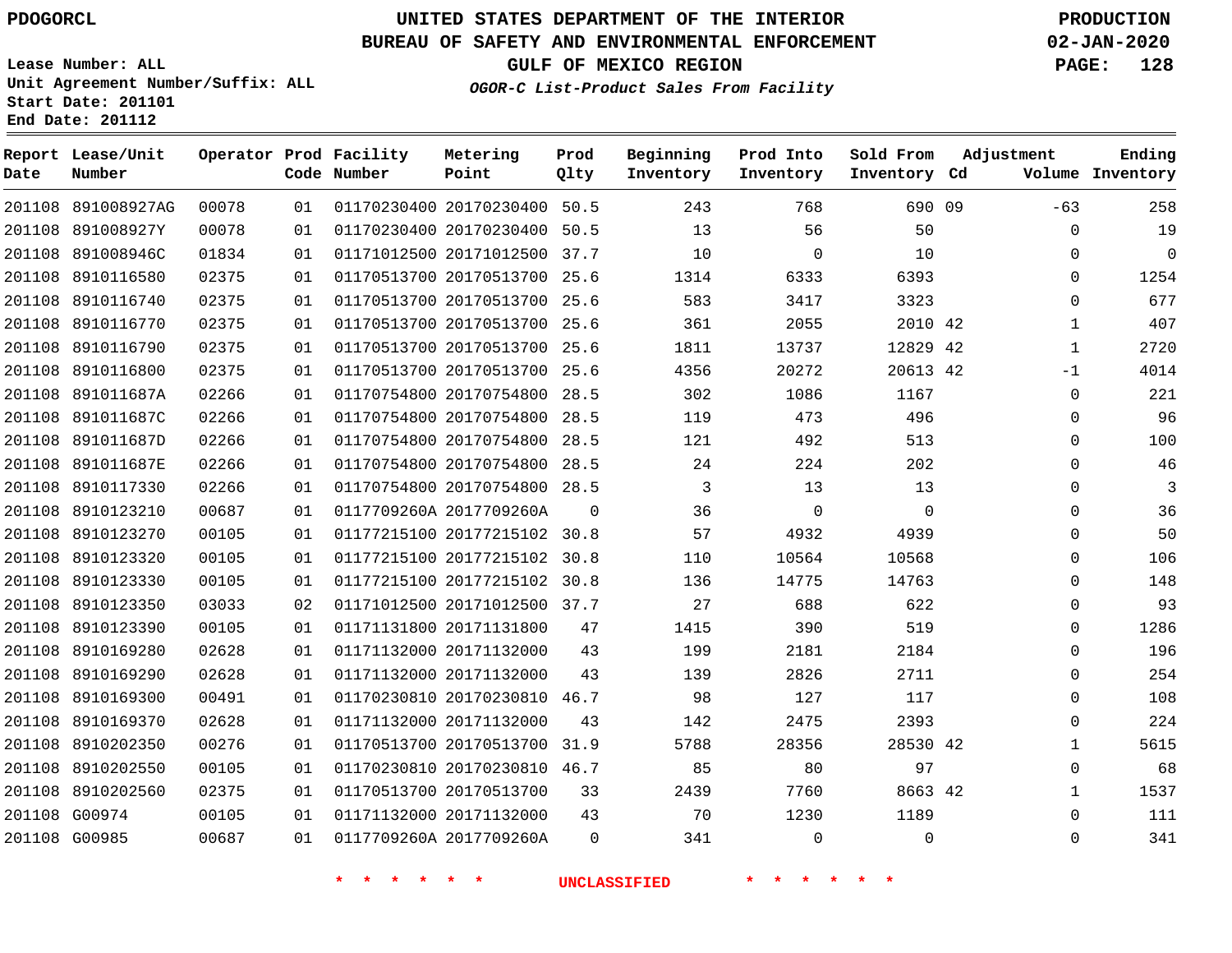G00987 G00989 G01025 G01027 G01036 G01082 G01083 G01090 G01091 G01092 G01153 G01194 G01196 G01198 G01208 G01210 G01216 G01220 G01248 G01256 G01261 G01269 G01351 G01441 G01447 G01477 G01497 G01498

**Date**

**Report Lease/Unit**

**Number**

# **UNITED STATES DEPARTMENT OF THE INTERIOR PDOGORCL PRODUCTION**

 $\Omega$ 

**Prod Qlty**

#### **BUREAU OF SAFETY AND ENVIRONMENTAL ENFORCEMENT 02-JAN-2020**

**Lease Number: ALL Unit Agreement Number/Suffix: ALL Start Date: 201101 End Date: 201112**

**Operator Prod Facility**

**Code Number**

21171132800 43.4

**Metering Point**

 20171092650 45.2 20177122606 40.1

20171012400

**OGOR-C List-Product Sales From Facility**

  $\Omega$  $\Omega$ 

**Sold From Inventory**

**Prod Into Inventory**

**Beginning Inventory**

**GULF OF MEXICO REGION PAGE: 129**

**Inventory Cd Volume**

**Adjustment**

  $\Omega$  $\Omega$  $\Omega$   $\Omega$  $\Omega$   $\Omega$  $\Omega$  $\Omega$   $\Omega$  $\Omega$  $\cap$  $\Omega$  $\Omega$  -1  $\Omega$   $\Omega$   $\Omega$  $\Omega$ 

**Ending**

|       |    | $\ast$                       | <b>UNCLASSIFIED</b> |              |       |          |  |
|-------|----|------------------------------|---------------------|--------------|-------|----------|--|
| 02451 | 01 | 01170513800 20170513800 32.2 |                     | 1403         | 6717  | 6933     |  |
| 02451 | 01 | 01170513800 20170513800 32.2 |                     | 12732        | 58150 | 60608    |  |
| 03026 | 01 | 01170230810 20170230810 46.8 |                     | 1398         | 1267  | 1588     |  |
| 02375 | 01 | 01170513700 20170513700 24.6 |                     | 242          | 1900  | 1730     |  |
| 00105 | 01 | 01177112701 20177112700 47.5 |                     | 2069         | 742   | 2132     |  |
| 00078 | 01 | 01170230400 20170230400 50.5 |                     | 17           | 68    | 62       |  |
| 03033 | 02 | 01171012500 20171012500      | 37.7                | 23           | 305   | 285 42   |  |
| 03033 | 02 | 01171012500 20171012500      | 37.7                | 6            | 72    | 67       |  |
| 02628 | 01 | 01171012500 20171012500 37.7 |                     | $\mathbf{1}$ | 80    | 70       |  |
| 02628 | 01 | 01171012500 20171012500 37.7 |                     | 2064         | 37826 | 34811    |  |
| 00105 | 01 | 01177092600 20177092600 44.5 |                     | 165          | 5261  | 5259     |  |
| 00222 | 01 | 01177082958 20177082958 40.4 |                     | $\mathbf 0$  | 7984  | 7984     |  |
| 03041 | 01 | 01171132800 21171132800 43.4 |                     | 1717         | 2370  | 2844     |  |
| 00105 | 01 | 01171092651 20171092650 45.2 |                     | 382          | 1329  | 1463 42  |  |
| 00105 | 01 | 01171092651 20171092650 45.2 |                     | 6            | 28    | 29       |  |
| 03041 | 01 | 01171132800 21171132800 43.4 |                     | 186          | 227   | 292      |  |
| 00105 | 01 | 01177072601 20177072601 42.6 |                     | $\mathbf 0$  | 2177  | 2177     |  |
| 01834 | 01 | 01171132800 21171132800 43.4 |                     | 286          | 221   | 353      |  |
| 02375 | 01 | 01170513700 20170513700 25.6 |                     | 1609         | 7785  | 7853 42  |  |
| 02375 | 01 | 01170513700 20170513700 25.6 |                     | 380          | 1230  | 1367 42  |  |
| 02375 | 01 | 01170513700 20170513700      | 25.6                | 2654         | 10817 | 11330 42 |  |
| 02375 | 01 | 01170513700 20170513700 25.6 |                     | 2763         | 11620 | 12082    |  |
| 01364 | 02 | 01170753510 20170753510 47.6 |                     | 430          | 111   | 43       |  |
| 03033 | 01 | 01420390101 20171092650 45.2 |                     | 1411         | 7970  | 7890 42  |  |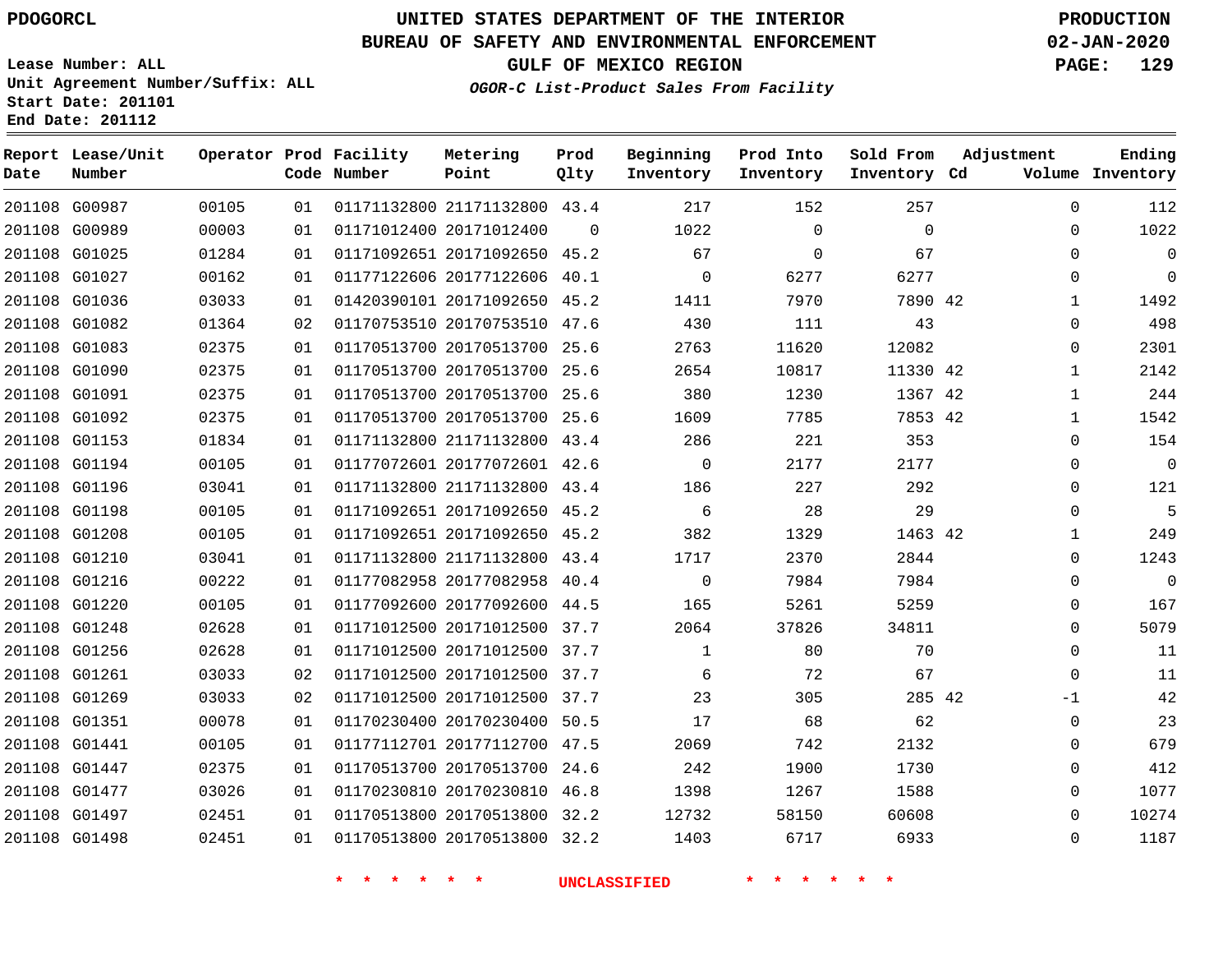# **UNITED STATES DEPARTMENT OF THE INTERIOR PDOGORCL PRODUCTION**

#### **BUREAU OF SAFETY AND ENVIRONMENTAL ENFORCEMENT 02-JAN-2020**

**Lease Number: ALL Unit Agreement Number/Suffix: ALL Start Date: 201101 End Date: 201112**

**OGOR-C List-Product Sales From Facility**

**GULF OF MEXICO REGION PAGE: 130**

**Ending Inventory**

| Date   | Report Lease/Unit<br>Number |       |    | Operator Prod Facility<br>Code Number | Metering<br>Point            | Prod<br>Qlty | Beginning<br>Inventory | Prod Into<br>Inventory | Sold From<br>Inventory Cd | Adjustment<br>Volume |
|--------|-----------------------------|-------|----|---------------------------------------|------------------------------|--------------|------------------------|------------------------|---------------------------|----------------------|
|        | 201108 G01580               | 02451 | 01 |                                       | 01170513800 20170513800 32.2 |              | 6                      | 38                     | 37                        | $\mathbf 0$          |
|        | 201108 G01610               | 00105 | 01 |                                       | 01177215100 20177215102 30.8 |              | 12                     | 1292                   | 1291                      | $\Omega$             |
|        | 201108 G01619               | 02375 | 01 |                                       | 01170513700 20170513700      | 39.9         | 6609                   | 55157                  | 50844                     | $\Omega$             |
|        | 201108 G01620               | 02375 | 01 |                                       | 01170513700 20170513700 39.9 |              | 2449                   | 9552                   | 10110                     | $\Omega$             |
|        | 201108 G01754               | 00003 | 01 |                                       | 01423210051 20423210050      | 65.2         | 19                     | 60                     | 69                        | $\Omega$             |
| 201108 | G01757                      | 00003 | 01 |                                       | 01423210051 20423210050 65.2 |              | 148                    | 457                    | 528                       | $\Omega$             |
|        | 201108 G01860               | 00105 | 01 |                                       | 01170231110 20170231110      | 40           | 4003                   | 4874                   | 6698                      | $\Omega$             |
|        | 201108 G01865               | 00078 | 01 |                                       | 01171012500 20171012500 37.7 |              | 319                    | 3874                   | 3657                      | $\Omega$             |
|        | 201108 G01880               | 00105 | 01 |                                       | 01171132000 20171132000      | 43           | 6                      | 86                     | 84                        | $\mathbf 0$          |
|        | 201108 G01898               | 02312 | 01 |                                       | 01171012500 20171012500 37.7 |              | 498                    | 7571                   | 7022                      | $\Omega$             |
|        | 201108 G01901               | 00105 | 01 |                                       | 01177215100 20177215102 30.8 |              | $\mathbf{1}$           | 84                     | 84                        | $\Omega$             |
|        | 201108 G01953               | 00105 | 01 |                                       | 01170230811 20170230811 45.3 |              | 12                     | 185                    | 177                       | $\Omega$             |
|        | 201108 G01966               | 00105 | 01 |                                       | 01177215100 20177215102 30.8 |              | 71                     | 5708                   | 5722                      | $\Omega$             |
|        | 201108 G01967               | 00105 | 01 |                                       | 01177215100 20177215102      | 30.8         | 123                    | 13506                  | 13493                     | $\Omega$             |
|        | 201108 G01972               | 03033 | 01 |                                       | 01170230810 20170230810      | 46.8         | 178                    | 104                    | 193 42                    | $-1$                 |
|        | 201108 G01997               | 01071 | 02 |                                       | 01170230810 20170230810      | 47.2         | 37                     | 1757                   | 1757                      | $\mathbf 0$          |
|        | 201108 G01998               | 00105 | 01 |                                       | 01170230810 20170230810      | 46.8         | 114                    | 68                     | 124                       | $\mathbf 0$          |
|        | 201108 G02006               | 03026 | 01 |                                       | 01170530900 20170530900 47.7 |              | 3                      | 56                     | 48                        | $\mathbf 0$          |
|        | 201108 G02021               | 01482 | 01 |                                       | 01170230811 20170230811 45.6 |              | 6                      | $\mathbf 0$            | $\mathbf 0$               | $\Omega$             |
|        | 201108 G02023               | 02312 | 02 |                                       | 01170230811 20170230811 45.4 |              | 67                     | 652                    | 649                       | $\Omega$             |
|        | 201108 G02037               | 02222 | 01 |                                       | 01170530900 20170530900 40.9 |              | 11                     | 66                     | 64                        | $\Omega$             |
|        | 201108 G02045               | 00105 | 01 |                                       | 01170530900 20170530900 40.8 |              | 14                     | 88                     | 84                        | $\Omega$             |
|        | 201108 G02104               | 00687 | 01 |                                       | 01171132000 20171132000      | 43           | 54                     | 564                    | 567                       | $\Omega$             |
|        | 201108 G02111               | 02628 | 01 |                                       | 01171132000 20171132000      | 43           | 4390                   | 50554                  | 50383                     | $\Omega$             |
|        | 201108 G02127               | 02312 | 01 |                                       | 01170230810 20170230810      | 46.8         | 516                    | 360                    | 570                       | $\Omega$             |
|        | 201108 G02161               | 00105 | 01 |                                       | 01171012500 20171012500      | 37.6         | 458                    | 7558                   | 7001                      | $\mathbf 0$          |
|        | 201108 G02163               | 00105 | 01 |                                       | 01171012500 20171012500 37.6 |              | 164                    | 2748                   | 2532                      | $\Omega$             |
|        | 201108 G02317               | 00105 | 01 |                                       | 01171132000 20171132000      | 43           | 38                     | 444                    | 442                       | $\Omega$             |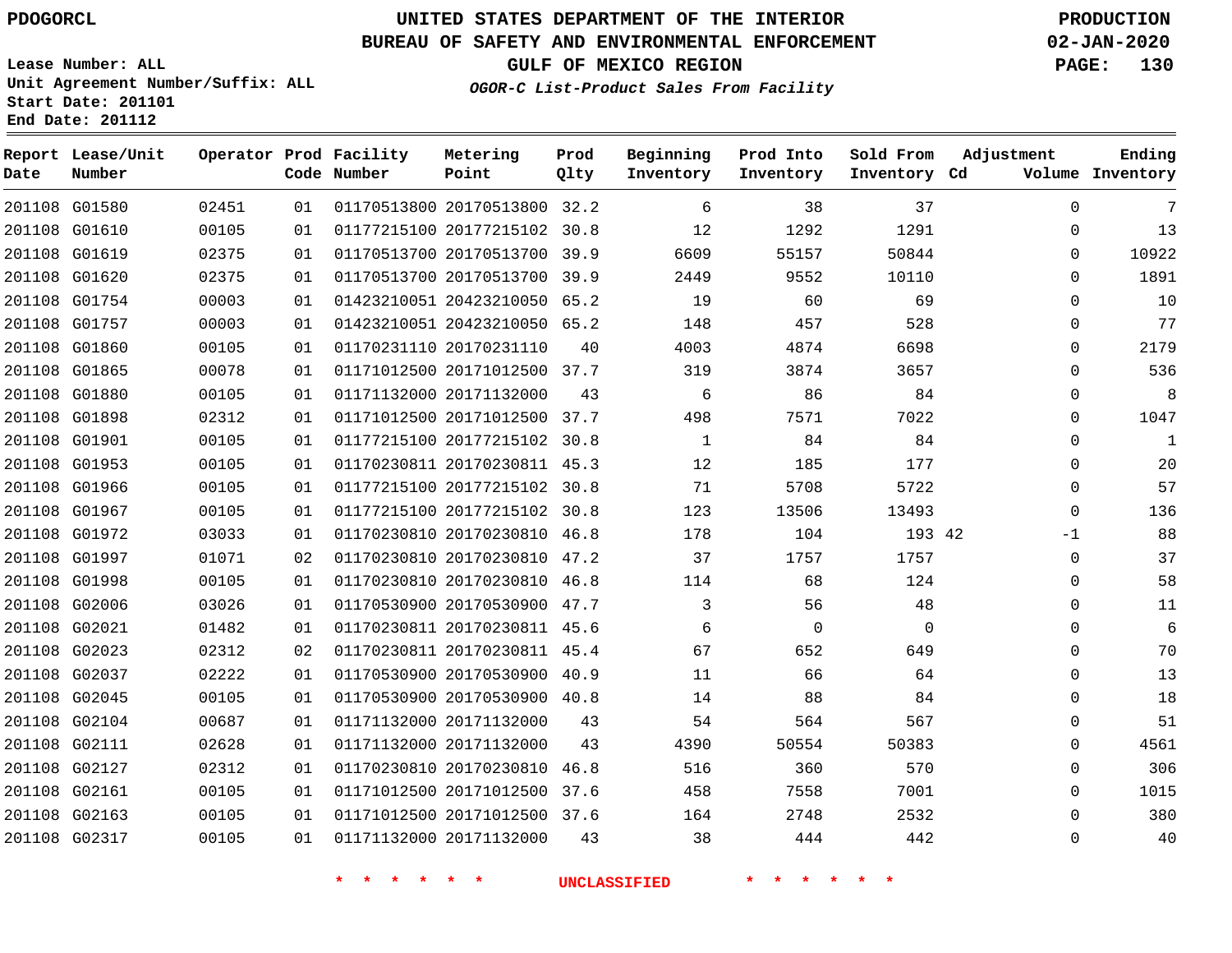## **BUREAU OF SAFETY AND ENVIRONMENTAL ENFORCEMENT 02-JAN-2020**

**Lease Number: ALL Unit Agreement Number/Suffix: ALL Start Date: 201101 End Date: 201112**

**GULF OF MEXICO REGION PAGE: 131**

**OGOR-C List-Product Sales From Facility**

| Date | Report Lease/Unit<br>Number |       |    | Operator Prod Facility<br>Code Number | Metering<br>Point            | Prod<br>Qlty | Beginning<br>Inventory | Prod Into<br>Inventory | Sold From<br>Inventory Cd | Adjustment   | Ending<br>Volume Inventory |
|------|-----------------------------|-------|----|---------------------------------------|------------------------------|--------------|------------------------|------------------------|---------------------------|--------------|----------------------------|
|      | 201108 G02353               | 01284 | 01 |                                       | 01170230450 20170230450 49.6 |              | 400                    | 3388                   | 3069                      | $\Omega$     | 719                        |
|      | 201108 G02354               | 01284 | 01 |                                       | 01170230450 20170230450 49.6 |              | 185                    | 1513                   | 1377                      | $\Omega$     | 321                        |
|      | 201108 G02357               | 02200 | 02 |                                       | 01170230450 20170230450 49.6 |              | 34                     | 145                    | 148                       | 0            | 31                         |
|      | 201108 G02391               | 03033 | 02 |                                       | 0142709015A 2042709015A      | 41           | 107                    | 10721                  | 10721                     | $\Omega$     | 107                        |
|      | 201108 G02404               | 03033 | 01 |                                       | 01170230810 20170230810 46.8 |              | 177                    | $\mathbf 0$            | 177                       | 0            | $\mathbf 0$                |
|      | 201108 G02428               | 00105 | 01 |                                       | 01170230810 20170230810 46.8 |              | 9                      | 5                      | 10                        | $\mathbf 0$  | 4                          |
|      | 201108 G02429               | 00491 | 01 |                                       | 01170230810 20170230810 46.7 |              | 110                    | 113                    | 127                       | 0            | 96                         |
|      | 201108 G02433               | 00491 | 01 |                                       | 01170230810 20170230810 46.7 |              | 34                     | $\Omega$               | 34                        | $\Omega$     | 0                          |
|      | 201108 G02434               | 03033 | 02 |                                       | 01423210051 20170230810 46.8 |              | 13                     | $\Omega$               | 13                        | 0            | $\mathbf 0$                |
|      | 201108 G02439               | 02375 | 01 |                                       | 01171132000 20171132000      | 43           | $\mathbf 0$            | 81                     | 81                        | $\mathbf 0$  | $\mathbf{0}$               |
|      | 201108 G02601               | 01834 | 01 |                                       | 01171092651 20171092650 45.2 |              | 337                    | 1922                   | 1900 42                   | $\mathbf{1}$ | 360                        |
|      |                             | 03056 | 01 |                                       | 01171092651 20171092650 43.3 |              | 84                     | 541                    | 524                       | $\Omega$     | 101                        |
|      |                             |       |    |                                       |                              |              | 421                    | 2463                   | 2424                      | 1            | 461                        |
|      | 201108 G02628               | 00105 | 01 |                                       | 01171012500 20171012500 37.6 |              | 143                    | 1636                   | 1559                      | $\Omega$     | 220                        |
|      | 201108 G02665               | 02451 | 01 |                                       | 01423210051 20423210050 65.1 |              | 250                    | 721                    | 850                       | 0            | 121                        |
|      | 201108 G02688               | 00105 | 01 |                                       | 01170230810 20170230810 46.8 |              | 87                     | 185                    | 115                       | $\mathbf 0$  | 157                        |
|      | 201108 G02825               | 00105 | 01 |                                       | 01170230810 20170230810 46.7 |              | 327                    | 326                    | 376                       | 0            | 277                        |
|      | 201108 G02826               | 00105 | 01 |                                       | 01170231110 20170231110      | 40           | 555                    | 564                    | 866                       | $\Omega$     | 253                        |
|      |                             |       | 01 |                                       | 01170230810 20170230810 46.7 |              | 211                    | 187                    | 239                       | $\Omega$     | 159                        |
|      |                             |       |    |                                       |                              |              | 766                    | 751                    | 1105                      | 0            | 412                        |
|      | 201108 G02870               | 03035 | 01 |                                       | 01170230810 20170230810 46.8 |              | 39                     | 87                     | 52                        | $\Omega$     | 74                         |
|      | 201108 G02885               | 02312 | 01 |                                       | 01171132000 20171132000      | 43           | 4                      | 24                     | 26                        | $\Omega$     | $\sqrt{2}$                 |
|      | 201108 G02886               | 02312 | 02 |                                       | 01171132000 20171132000      | 43           | 2                      | 23                     | 23                        | $\Omega$     | $\overline{2}$             |
|      | 201108 G02895               | 02579 | 02 |                                       | 01171092651 20171092650      | 45.2         | 16                     | 88                     | 88 42                     | $\mathbf{1}$ | 17                         |
|      | 201108 G02898               | 01834 | 01 |                                       | 01171012300 20171012300 37.5 |              | 620                    | 1165                   | 1002 42                   | $\mathbf{1}$ | 784                        |
|      |                             | 02266 | 01 |                                       | 01171132800 21171132800 43.4 |              | 3                      | $\mathbf 0$            | 3                         | 0            | $\Omega$                   |
|      |                             |       |    |                                       |                              |              | 623                    | 1165                   | 1005                      | 1            | 784                        |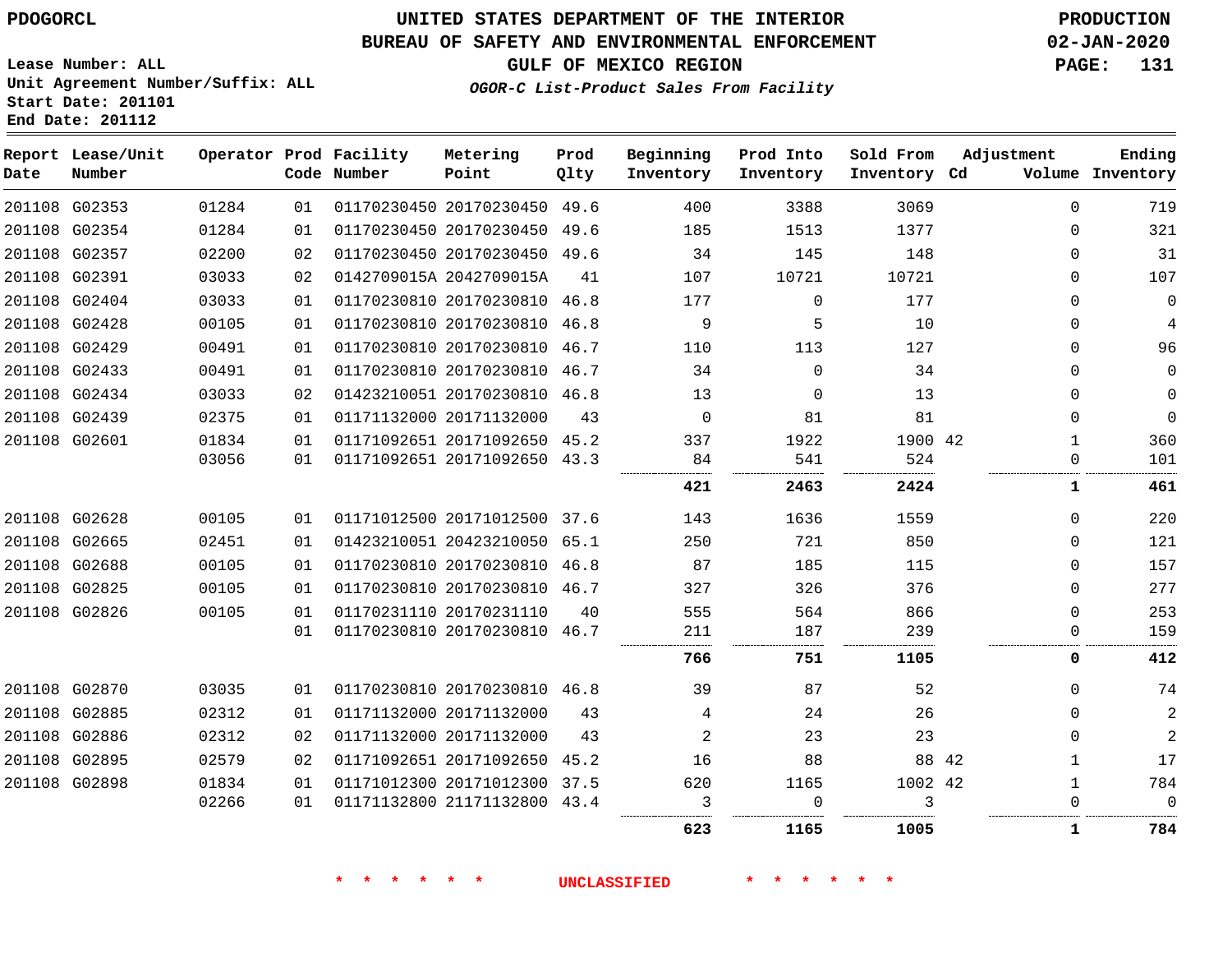### **BUREAU OF SAFETY AND ENVIRONMENTAL ENFORCEMENT 02-JAN-2020**

**Lease Number: ALL Unit Agreement Number/Suffix: ALL Start Date: 201101 End Date: 201112**

**OGOR-C List-Product Sales From Facility**

**GULF OF MEXICO REGION PAGE: 132**

**Ending**

| Date | Report Lease/Unit<br>Number |       |    | Operator Prod Facility<br>Code Number | Metering<br>Point            | Prod<br>Qlty | Beginning<br>Inventory | Prod Into<br>Inventory | Sold From<br>Inventory Cd | Adjustment   | Ending<br>Volume Inventory |
|------|-----------------------------|-------|----|---------------------------------------|------------------------------|--------------|------------------------|------------------------|---------------------------|--------------|----------------------------|
|      | 201108 G02899               | 01834 | 01 |                                       | 01171012300 20171012300 37.5 |              | 607                    | 970                    | 924                       | $\Omega$     | 653                        |
|      | 201108 G03061               | 00105 | 01 |                                       | 01423210051 20423210050 65.1 |              | 313                    | 1137                   | 1259                      | $\Omega$     | 191                        |
|      | 201108 G03068               | 00105 | 01 |                                       | 01423210051 20423210050 65.1 |              | 8                      | 36                     | 38                        | $\Omega$     | 6                          |
|      | 201108 G03145               | 03041 | 01 |                                       | 01171132800 21171132800 43.4 |              | 85                     | 102                    | 126                       | 0            | 61                         |
|      | 201108 G03152               | 00105 | 01 |                                       | 01177092600 20177092600 44.5 |              | 148                    | 3670                   | 3702                      | 0            | 116                        |
|      | 201108 G03236               | 03041 | 01 |                                       | 01170230450 20170230450 49.6 |              | 17                     | 109                    | 103                       | $\Omega$     | 23                         |
|      | 201108 G03264               | 00003 | 01 |                                       | 01170230811 20170230811 45.4 |              | 1                      | 20                     | 19                        | 0            | 2                          |
|      | 201108 G03265               | 01284 | 02 |                                       | 01170530900 20170530900 40.9 |              | 39                     | 333                    | 305                       | $\Omega$     | 67                         |
|      | 201108 G03331               | 02312 | 01 |                                       | 01171132800 21171132800 43.4 |              | 3182                   | 3909                   | 4936                      | $\Omega$     | 2155                       |
|      | 201108 G03414               | 00105 | 01 |                                       | 01170753510 20170753510 47.6 |              | 216                    | 45                     | 21                        | 0            | 240                        |
|      | 201108 G03593               | 03035 | 01 |                                       | 01171012500 20171012500 37.7 |              | 24                     | 429                    | 394                       | $\Omega$     | 59                         |
|      | 201108 G03738               | 00064 | 01 |                                       | 01170230450 20170230450 49.6 |              | 12                     | 33                     | 38                        | $\Omega$     | 7                          |
|      | 201108 G03793               | 03035 | 01 |                                       | 01171012500 20171012500 37.7 |              | 48                     | 585                    | 552                       | 0            | 81                         |
|      | 201108 G03811               | 00105 | 01 |                                       | 01171092651 20171092650 45.2 |              | 675                    | 3723                   | 3701                      | $\Omega$     | 697                        |
|      | 201108 G03940               | 00105 | 01 |                                       | 01423210051 20423210050 65.2 |              | 7                      | 31                     | 33                        | 0            | 5                          |
|      | 201108 G03958               | 00105 | 01 |                                       | 01170230510 20170230510 49.5 |              | 959                    | 3153                   | 1540                      | 0            | 2572                       |
|      | 201108 G04003               | 00105 | 01 |                                       | 01171012500 20171012500 37.6 |              | 1243                   | 16880                  | 15789                     | $\Omega$     | 2334                       |
|      | 201108 G04065               | 02628 | 01 |                                       | 01423210051 20423210050 65.2 |              | 10                     | 51                     | 54                        | 0            | 7                          |
|      | 201108 G04081               | 03035 | 01 |                                       | 01170230450 20170230810 46.8 |              | 2019                   | 1804                   | 2289 42                   | $-1$         | 1533                       |
|      | 201108 G04085               | 00687 | 01 |                                       | 01170230811 20170230811 45.4 |              | 682                    | 4467                   | 4667                      | $\Omega$     | 482                        |
|      | 201108 G04087               | 02899 | 01 |                                       | 01177008150 01177008150 33.2 |              | 4412                   | 137                    | 3528                      | 0            | 1021                       |
|      | 201108 G04098               | 01963 | 02 |                                       | 01170230810 20170230810 46.8 |              | 1365                   | 208                    | 519                       | $\Omega$     | 1054                       |
|      | 201108 G04143               | 00105 | 01 |                                       | 01170230510 20170230510 49.5 |              | 111                    | 475                    | 198                       | $\mathbf{0}$ | 388                        |
|      | 201108 G04232               | 00105 | 01 |                                       | 01171012500 20171012500 37.6 |              | 37                     | 178                    | 190                       | $\Omega$     | 25                         |
|      |                             | 00730 | 01 |                                       | 01171012500 20171012500 37.7 |              | 503                    | 8558                   | 7877 42                   | $-1$         | 1183                       |
|      |                             |       |    |                                       |                              |              | 540                    | 8736                   | 8067                      | -1           | 1208                       |
|      | 201108 G04397               | 00105 | 01 |                                       | 01170230810 20170230810 46.7 |              | 129                    | 53                     | 137                       | $\Omega$     | 45                         |
|      | 201108 G04421               | 00105 | 01 |                                       | 01171131600 20171131600 42.8 |              | 1121                   | 15617                  | 15864                     | $\Omega$     | 874                        |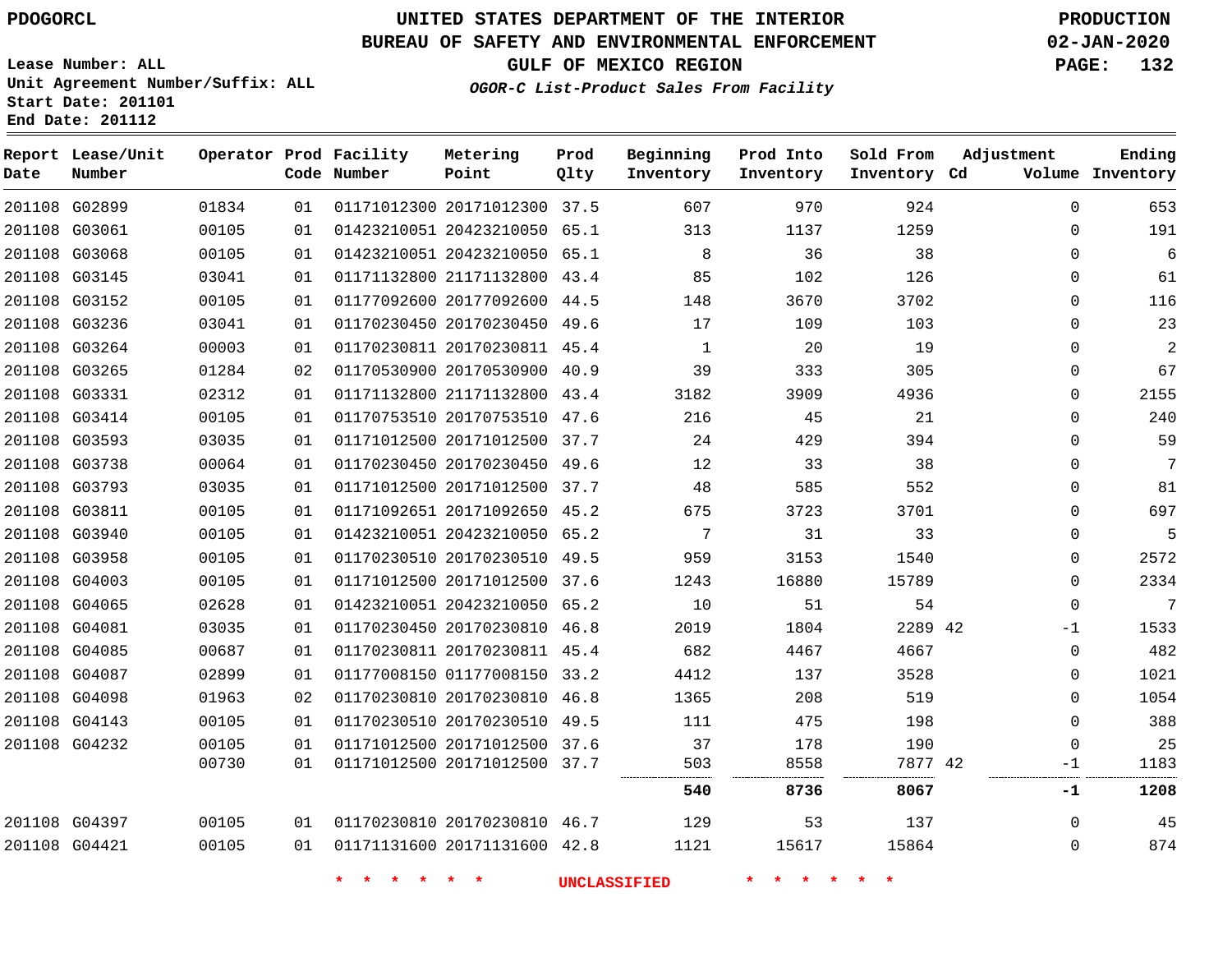## **BUREAU OF SAFETY AND ENVIRONMENTAL ENFORCEMENT 02-JAN-2020**

**Lease Number: ALL Unit Agreement Number/Suffix: ALL Start Date: 201101 End Date: 201112**

**OGOR-C List-Product Sales From Facility**

**GULF OF MEXICO REGION PAGE: 133**

| Date | Report Lease/Unit<br>Number |       |    | Operator Prod Facility<br>Code Number | Metering<br>Point            | Prod<br>Qlty | Beginning<br>Inventory | Prod Into<br>Inventory | Sold From<br>Inventory Cd | Adjustment            | Ending<br>Volume Inventory |
|------|-----------------------------|-------|----|---------------------------------------|------------------------------|--------------|------------------------|------------------------|---------------------------|-----------------------|----------------------------|
|      | 201108 G04453               | 03033 | 01 |                                       | 01171012300 20171012300 37.5 |              | 777                    | 2544                   | 1609                      | 0                     | 1712                       |
|      | 201108 G04537               | 03033 | 01 |                                       | 01420470030 20420470030      | $\Omega$     | 967                    | 12                     | $\Omega$                  | $\Omega$              | 979                        |
|      | 201108 G04547               | 02628 | 01 |                                       | 01423210051 20423210050 65.2 |              | 10                     | $\mathbf 0$            | 10                        | 0                     | $\mathbf 0$                |
|      | 201108 G04565               | 01284 | 01 |                                       | 01420390101 01420390101      | $\Omega$     | 26                     | $\mathbf 0$            | $\mathbf 0$               | 0                     | 26                         |
|      | 201108 G04773               | 01482 | 01 |                                       | 01170230811 20170230811      | 46           | $\Omega$               | $\Omega$               | $\Omega$                  | $\Omega$              | $\mathbf{0}$               |
|      | 201108 G04787               | 00687 | 01 |                                       | 01171131600 20171131600 42.8 |              | 17                     | 39                     | 54                        | 0                     | $\overline{a}$             |
|      | 201108 G04800               | 03026 | 01 |                                       | 01171132800 21171132800 43.4 |              | 6468                   | 7331                   | 9605 42                   | $-1$                  | 4193                       |
|      | 201108 G04818               | 03035 | 01 |                                       | 01170230500 20170230500 42.8 |              | 2                      | 12                     | 10                        | 0                     | $\overline{4}$             |
|      | 201108 G05006               | 01284 | 02 |                                       | 01170230510 20170230510 49.6 |              | 48                     | 14                     | 51                        | 0                     | 11                         |
|      | 201108 G05283               | 01376 | 01 |                                       | 01170231300 01170231300 42.2 |              | $\mathbf 0$            | 6165                   | 6165                      | 0                     | $\mathbf{0}$               |
|      | 201108 G05286               | 03033 | 02 |                                       | 01170230810 20170230810 46.8 |              | 687                    | 1891                   | 1031                      | 0                     | 1547                       |
|      | 201108 G05292               | 00003 | 01 |                                       | 01170230811 20170230811 45.4 |              | 23                     | 258                    | 253                       | 0                     | 28                         |
|      | 201108 G05299               | 00105 | 01 |                                       | 01170230500 20170230500 42.7 |              | 52                     | 14                     | 62                        | 0                     | 4                          |
|      | 201108 G05392               | 02672 | 02 |                                       | 01171132000 20171132000 46.8 |              | $\mathbf 0$            | 13                     | 12                        | 0                     | $\mathbf{1}$               |
|      | 201108 G05431               | 02970 | 01 |                                       | 01177062608 2017706260A 36.3 |              | 159                    | 13797                  | 13827                     | 0                     | 129                        |
|      | 201108 G05494               | 02871 | 02 |                                       | 01171132800 21171132800 43.4 |              | 81                     | 47                     |                           | 90 42<br>$\mathbf{1}$ | 39                         |
|      | 201108 G05504               | 00105 | 01 |                                       | 01171132800 21171132800 43.4 |              | 1514                   | 1573                   | 2149                      | 0                     | 938                        |
|      |                             |       | 01 |                                       | 01171012300 20171012300 37.5 |              | 513                    | 975                    | 832                       | 0                     | 656                        |
|      |                             | 00730 | 01 |                                       | 01171132800 21171132800 43.4 |              | 582                    | 618                    | 835                       | 0                     | 365                        |
|      |                             |       |    |                                       |                              |              | 2609                   | 3166                   | 3816                      | 0                     | 1959                       |
|      | 201108 G05505               | 00078 | 01 |                                       | 01171132800 21171132800 43.4 |              | 442                    | 591                    | 698                       | 0                     | 335                        |
|      | 201108 G05549               | 01834 | 01 |                                       | 01171092651 20171092650 45.2 |              | $\mathbf 0$            | 124                    | 101                       | 0                     | 23                         |
|      | 201108 G05602               | 01834 | 01 |                                       | 01171012500 20171012500 37.7 |              | 211                    | 1496                   | 1507 42                   | $\mathbf{1}$          | 201                        |
|      |                             |       | 01 |                                       | 01171012500 20171012500 37.7 |              | 211                    | 1453                   | 1463                      | 0                     | 201                        |
|      |                             |       |    |                                       |                              |              | 422                    | 2949                   | 2970                      | $\mathbf{1}$          | 402                        |
|      | 201108 G05610               | 02312 | 01 |                                       | 01171012500 20171012500 37.7 |              | 13                     | 150                    | 142                       | $\Omega$              | 21                         |
|      | 201108 G05612               | 00105 | 01 |                                       | 01171012500 20171012500 37.6 |              | 418                    | 7407                   | 6830                      | 0                     | 995                        |
|      | 201108 G06027               | 00105 | 01 |                                       | 01423210051 20423210050 65.1 |              | $\Omega$               | 0                      | $\Omega$                  | 0                     | $\mathbf 0$                |
|      |                             |       |    | $\star$<br>$\star$                    | $\star$<br>$\star$           |              | <b>UNCLASSIFIED</b>    | 一大                     |                           |                       |                            |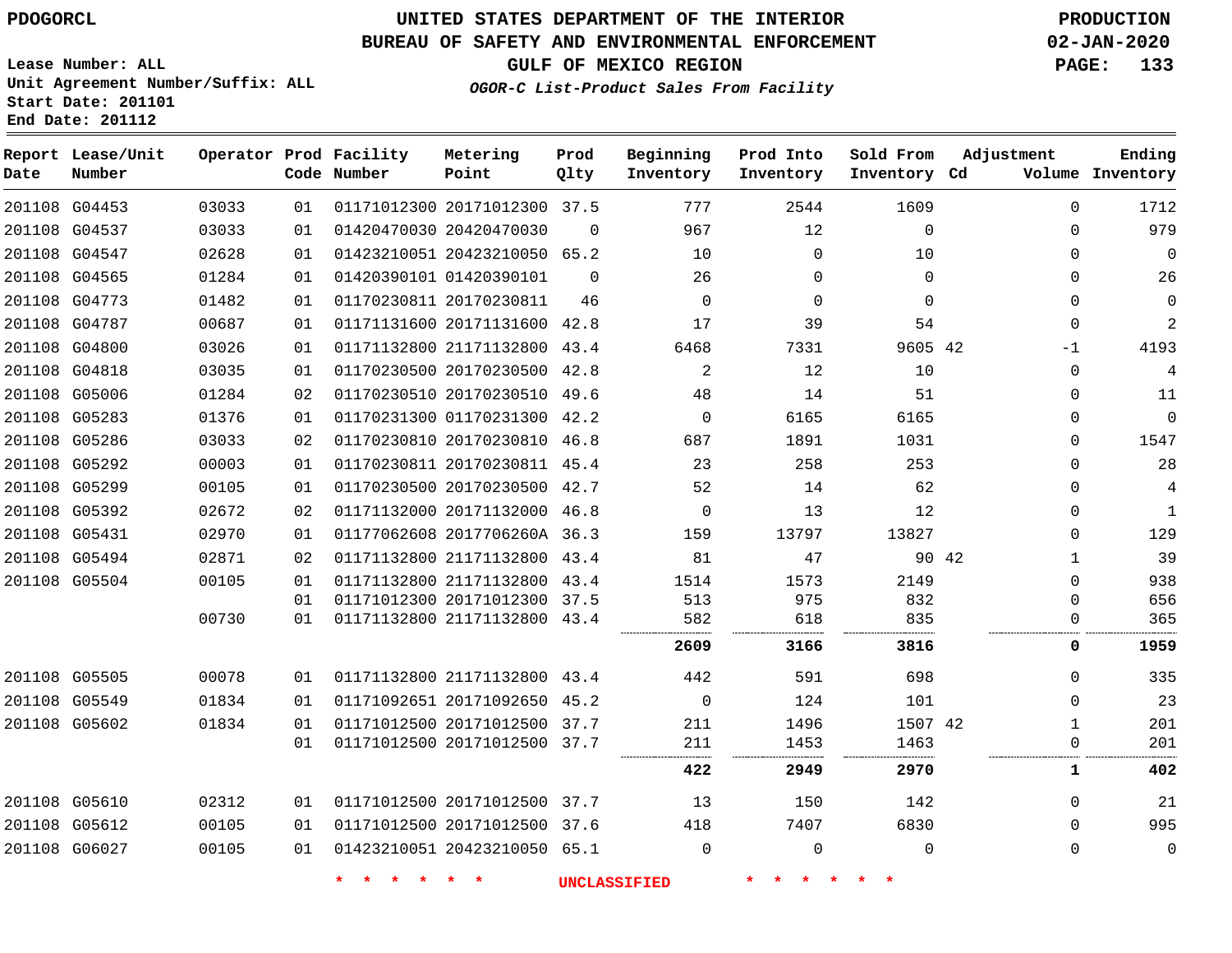## **BUREAU OF SAFETY AND ENVIRONMENTAL ENFORCEMENT 02-JAN-2020**

**Lease Number: ALL Unit Agreement Number/Suffix: ALL Start Date: 201101 End Date: 201112**

### **OGOR-C List-Product Sales From Facility**

**GULF OF MEXICO REGION PAGE: 134**

| Metering | Prod | Beginning | Prod Into |
|----------|------|-----------|-----------|

| Date | Report Lease/Unit<br>Number |       |    | Operator Prod Facility<br>Code Number | Metering<br>Point            | Prod<br>Qlty | Beginning<br>Inventory | Prod Into<br>Inventory | Sold From<br>Inventory Cd | Adjustment |              | Ending<br>Volume Inventory |
|------|-----------------------------|-------|----|---------------------------------------|------------------------------|--------------|------------------------|------------------------|---------------------------|------------|--------------|----------------------------|
|      | 201108 G06069               | 00105 | 01 |                                       | 01423210051 20423210050 65.2 |              | 6                      | 8                      | 13                        |            | $\Omega$     | $\mathbf{1}$               |
|      | 201108 G06105               | 03033 | 01 |                                       | 01420390110 20420390110 53.3 |              | 39                     | 36                     | 29                        | -42        | 2            | 48                         |
|      | 201108 G06156               | 00105 | 01 |                                       | 01422450350 20422450350 49.9 |              | 98                     | 45                     | 13                        |            | $\Omega$     | 130                        |
|      | 201108 G06165               | 01284 | 01 |                                       | 01170230450 20170230450      | $\Omega$     | $\Omega$               | $\Omega$               | $\Omega$                  |            | $\Omega$     | $\mathbf 0$                |
|      | 201108 G06167               | 00105 | 01 |                                       | 01170230450 20170230450 49.6 |              | 6                      | $\Omega$               | 6                         |            | $\Omega$     | $\mathbf 0$                |
|      | 201108 G06168               | 03008 | 02 |                                       | 01170230450 20170230450 49.6 |              | 8                      | $\Omega$               | 8                         |            | $\Omega$     | $\Omega$                   |
|      | 201108 G06668               | 00276 | 01 |                                       | 01171132000 20171132000      | 43           | 676                    | 7546                   | 7541                      |            | $\Omega$     | 681                        |
|      | 201108 G06767               | 01834 | 01 |                                       | 01171012500 20171012500 37.7 |              | $\mathbf 0$            | 90                     | 78                        |            | $\mathbf 0$  | 12                         |
|      | 201108 G07215               | 03041 | 01 |                                       | 01420390120 01420390120 53.9 |              | 247                    | 247                    | 320                       |            | $\Omega$     | 174                        |
|      | 201108 G07703               | 03041 | 01 |                                       | 01171132800 21171132800 43.4 |              | 843                    | 926                    | 1237                      |            | $\Omega$     | 532                        |
|      | 201108 G07736               | 02312 | 01 |                                       | 01171132800 21171132800 43.4 |              | 248                    | 1924                   | 1512                      |            | $\mathbf 0$  | 660                        |
|      | 201108 G07760               | 01284 | 01 |                                       | 01177122950 20177122950 30.4 |              | 34                     | 12389                  | 12375                     |            | $\mathbf 0$  | 48                         |
|      | 201108 G07802               | 01284 | 02 |                                       | 01177258041 01177258041      | 30           | 3                      | 11                     | 8                         |            | $\Omega$     | 6                          |
|      | 201108 G07917               | 01834 | 01 |                                       | 01170573602 20170573602 32.2 |              | 26079                  | 48605                  | 43289 42                  |            | $\mathbf{1}$ | 31396                      |
|      | 201108 G08120               | 02312 | 01 |                                       | 01423210051 20423210050 65.2 |              | 9                      | 8                      | 16                        |            | $\mathbf 0$  | $\mathbf{1}$               |
|      | 201108 G08640               | 03033 | 01 |                                       | 01170530900 20170530900 41.1 |              | 1                      | 8                      | 7                         |            | $\mathbf 0$  | $\overline{c}$             |
|      | 201108 G08641               | 03033 | 01 |                                       | 01170530900 20170530900 41.1 |              | 1                      | $\mathbf 0$            | 1                         |            | $\mathbf 0$  | $\mathbf 0$                |
|      | 201108 G09010               | 03041 | 01 |                                       | 01420390120 01420390120 53.9 |              | 108                    | 294                    | 259                       |            | $\mathbf 0$  | 143                        |
|      | 201108 G09500               | 02899 | 01 |                                       | 01177058270 01177058270      | 41.5         | 1138                   | 618                    | 976                       |            | $\mathbf 0$  | 780                        |
|      | 201108 G09574               | 01819 | 01 |                                       | 01171012300 20171012300 37.5 |              | 290                    | 496                    | 452                       |            | $\mathbf 0$  | 334                        |
|      | 201108 G09631               | 01284 | 01 |                                       | 01177122950 20177122950 30.4 |              | 8                      | 3556                   | 3551                      |            | $\mathbf 0$  | 13                         |
|      | 201108 G10226               | 01819 | 01 |                                       | 01423210051 20423210050 65.2 |              | 11                     | 46                     | 49                        |            | $\mathbf 0$  | 8                          |
|      | 201108 G10487               | 00981 | 01 |                                       | 01170753850 20170753850 32.8 |              | 1107                   | 922                    | 94                        |            | $\mathbf 0$  | 1935                       |
|      | 201108 G10584               | 03075 | 02 |                                       | 01170230811 20170230811 45.4 |              | 27                     | 344                    | 334                       |            | 0            | 37                         |
|      | 201108 G10636               | 03035 | 01 |                                       | 01170230811 20170230811 45.4 |              | 202                    | 3114                   | 2980                      |            | $\mathbf 0$  | 336                        |
|      | 201108 G10665               | 02899 | 01 |                                       | 01177058270 01177058270 41.5 |              | 1039                   | 0                      | 891                       |            | $\mathbf 0$  | 148                        |
|      | 201108 G10794               | 03035 | 01 |                                       | 01177122950 20177122950 30.4 |              | 32                     | 13685                  | 13665                     |            | $\Omega$     | 52                         |
|      | 201108 G10910               | 00162 | 01 |                                       | 01177245110 2017724511G      | 44           | $\mathbf 0$            | 6773                   | 6773                      |            | $\Omega$     | $\mathsf 0$                |

**\* \* \* \* \* \* UNCLASSIFIED \* \* \* \* \* \***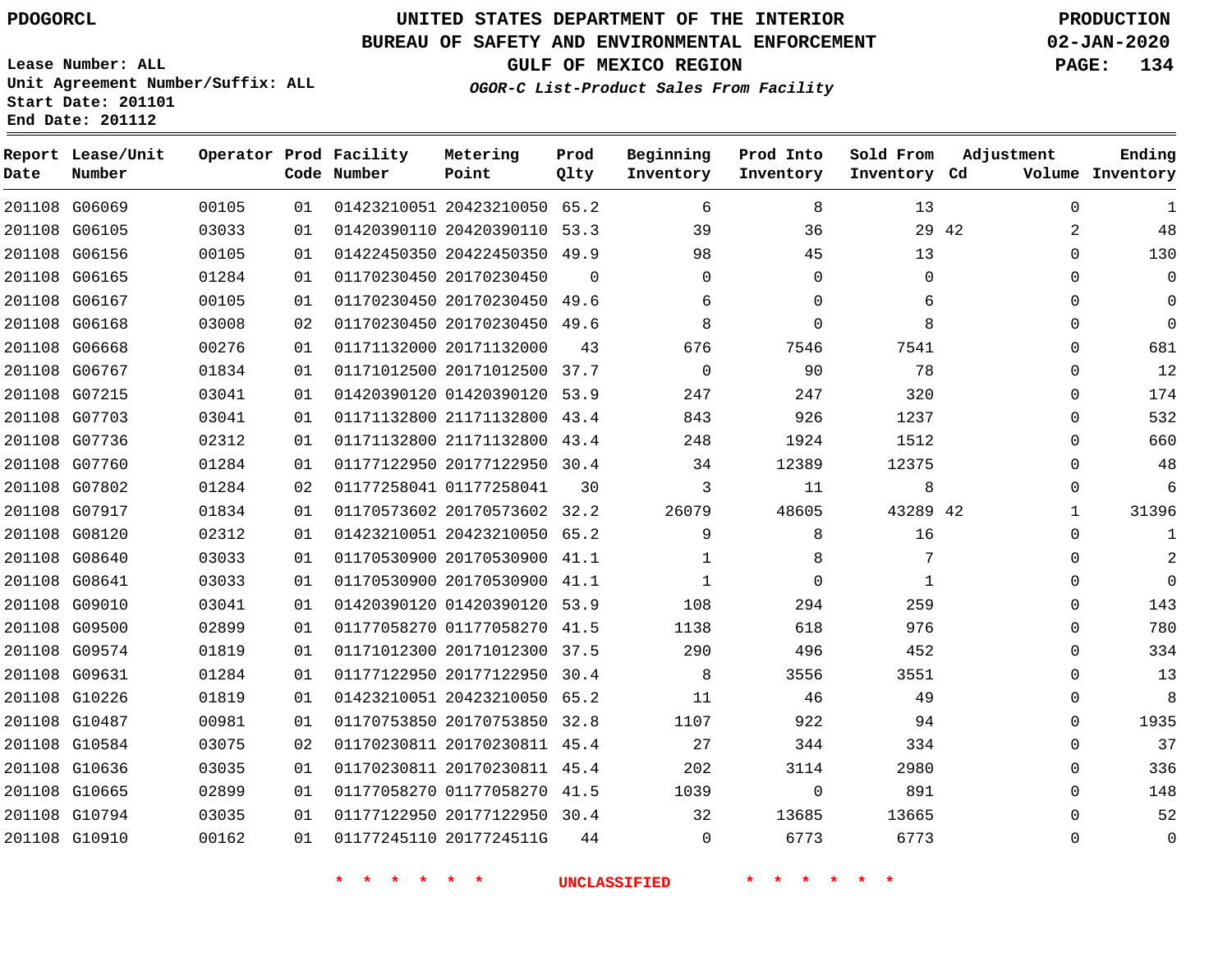**Lease Number: ALL**

**Start Date: 201101 End Date: 201112**

# **UNITED STATES DEPARTMENT OF THE INTERIOR PDOGORCL PRODUCTION**

## **BUREAU OF SAFETY AND ENVIRONMENTAL ENFORCEMENT 02-JAN-2020**

**Unit Agreement Number/Suffix: ALL**

**GULF OF MEXICO REGION PAGE: 135**

**OGOR-C List-Product Sales From Facility**

| Date | Report Lease/Unit<br>Number |       |    | Operator Prod Facility<br>Code Number | Metering<br>Point            | Prod<br>Qlty   | Beginning<br>Inventory | Prod Into<br>Inventory | Sold From<br>Inventory Cd | Adjustment   | Ending<br>Volume Inventory |
|------|-----------------------------|-------|----|---------------------------------------|------------------------------|----------------|------------------------|------------------------|---------------------------|--------------|----------------------------|
|      | 201108 G11243               | 03033 | 01 |                                       | 01420470030 20420470030      | $\mathbf 0$    | 455                    | 274                    | $\mathbf 0$               | $\mathbf{0}$ | 729                        |
|      | 201108 G11870               | 00276 | 01 |                                       | 01171132000 20171132000      | 43             | 1421                   | 18555                  | 18302                     | $\Omega$     | 1674                       |
|      | 201108 G11983               | 01284 | 01 |                                       | 01177112605 2017711260Y 33.1 |                | 35                     | 131                    | 129                       | $\Omega$     | 37                         |
|      | 201108 G11984               | 03008 | 02 |                                       | 01171092651 20171092650 45.2 |                | 28                     | 146                    | 146                       | $\Omega$     | 28                         |
|      | 201108 G12020               | 03035 | 01 |                                       | 01171012500 20171012500 37.7 |                | 76                     | 2623                   | 2336                      | $\Omega$     | 363                        |
|      | 201108 G12024               | 02312 | 02 |                                       | 01171012500 20171012500 37.7 |                | 26                     | 420                    | 388                       | $\Omega$     | 58                         |
|      | 201108 G12355               | 03033 | 01 |                                       | 01171012300 20171012300 37.5 |                | 9322                   | 11757                  | 13169                     | $\Omega$     | 7910                       |
|      | 201108 G12497               | 03033 | 01 |                                       | 01420390101 01420390101      | $\overline{0}$ | 3                      | $\mathbf 0$            | $\mathbf 0$               | 0            | 3                          |
|      | 201108 G12564               | 02603 | 01 |                                       | 01170230510 20170230510 49.6 |                | 27                     | 154                    | 56                        | $\Omega$     | 125                        |
|      | 201108 G12761               | 00162 | 01 |                                       | 01170230810 20170230500      | 42.8           | $\Omega$               | 639                    | 437                       | $\Omega$     | 202                        |
|      |                             |       | 01 |                                       | 01170230810 20170230810 46.8 |                | 567                    | 0                      | 567                       | $\Omega$     | $\mathbf 0$                |
|      |                             |       |    |                                       |                              |                | 567                    | 639                    | 1004                      | 0            | 202                        |
|      | 201108 G12802               | 02200 | 01 |                                       | 01170230811 20170230811      | 45             | 159                    | 1758                   | 1683                      | $\Omega$     | 234                        |
|      | 201108 G12803               | 03033 | 01 |                                       | 01171132000 20171132000      | 43             | $\Omega$               | 12                     | 11                        | $\Omega$     | $\mathbf 1$                |
|      | 201108 G13560               | 03033 | 02 |                                       | 01170230810 20170230810      | 46.8           | 61                     | $\mathbf 0$            | $\Omega$                  | $\Omega$     | 61                         |
|      | 201108 G13563               | 03033 | 01 |                                       | 01170230811 20170230811 45.4 |                | 1113                   | 14498                  | 14047                     | $\Omega$     | 1564                       |
|      | 201108 G13576               | 03147 | 02 |                                       | 01170230810 20170230810 46.8 |                | 5                      | $\mathbf 0$            | 5                         | $\Omega$     | 0                          |
|      | 201108 G13850               | 03033 | 01 |                                       | 01170230811 20170230811 45.4 |                | $\Omega$               | 9                      | 8                         | 0            | $\mathbf{1}$               |
|      | 201108 G13937               | 02628 | 02 |                                       | 01171092651 20171092650 45.2 |                | 197                    | 405                    | 527                       | $\Omega$     | 75                         |
|      | 201108 G13938               | 01284 | 01 |                                       | 01171012500 20171012500 37.7 |                | 955                    | 14842                  | 13744                     | 0            | 2053                       |
|      | 201108 G14342               | 02200 | 01 |                                       | 01170230811 20170230811      | 45             | 121                    | 2112                   | 2049                      | 0            | 184                        |
|      | 201108 G14535               | 02628 | 01 |                                       | 01171012500 20171012500      | 37.7           | 496                    | 19810                  | 17646                     | $\Omega$     | 2660                       |
|      | 201108 G14864               | 02871 | 02 |                                       | 01170230450 20170230450 49.6 |                | 659                    | 5345                   | 4870                      | $\Omega$     | 1134                       |
|      | 201108 G15050               | 00105 | 01 |                                       | 01170231110 20170231110      | 40             | 4809                   | 7568                   | 8993                      | 0            | 3384                       |
|      | 201108 G15078               | 00064 | 01 |                                       | 01170230810 20170230810      | 46.8           | 2904                   | 558                    | 516 42                    | $\mathbf{1}$ | 2947                       |
|      | 201108 G15110               | 02714 | 01 |                                       | 01170530900 20170530900 40.9 |                | 2                      | 21                     | 19                        | $\Omega$     | 4                          |
|      | 201108 G15189               | 02970 | 02 |                                       | 01171132800 21171132800 43.4 |                | 34                     | 25                     | 41                        | 0            | 18                         |
|      | 201108 G15239               | 03041 | 01 |                                       | 01171012500 20171012500 37.7 |                | 1                      | 116                    | 101                       | $\mathbf{0}$ | 16                         |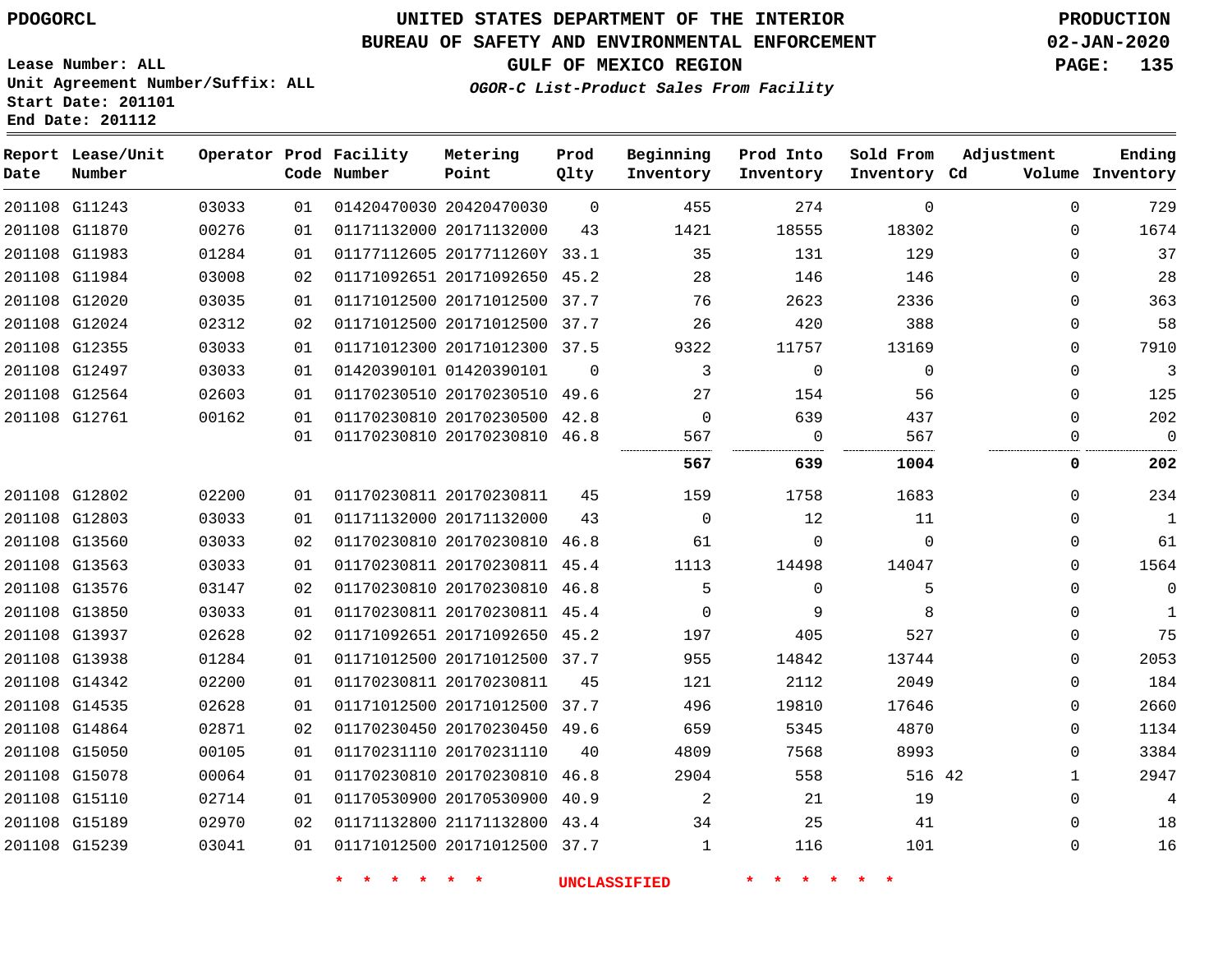## **BUREAU OF SAFETY AND ENVIRONMENTAL ENFORCEMENT 02-JAN-2020**

**Lease Number: ALL Unit Agreement Number/Suffix: ALL Start Date: 201101 End Date: 201112**

**GULF OF MEXICO REGION PAGE: 136**

**OGOR-C List-Product Sales From Facility**

| Date          | Report Lease/Unit<br>Number |       |    | Operator Prod Facility<br>Code Number | Metering<br>Point            | Prod<br>Qlty | Beginning<br>Inventory | Prod Into<br>Inventory | Sold From<br>Inventory Cd | Adjustment      |              | Ending<br>Volume Inventory |
|---------------|-----------------------------|-------|----|---------------------------------------|------------------------------|--------------|------------------------|------------------------|---------------------------|-----------------|--------------|----------------------------|
| 201108 G15241 |                             | 00105 | 01 |                                       | 01171092651 20171092650 45.2 |              | 225                    | 879                    | 939                       |                 | $\Omega$     | 165                        |
|               | 201108 G15263               | 00105 | 01 | 01171132000 20171132000               |                              | 43           | 226                    | 2674                   | 2659                      |                 | $\Omega$     | 241                        |
| 201108 G15277 |                             | 00222 | 02 |                                       | 01171012400 20171012400 53.3 |              | 2913                   | 7883                   | 7529                      |                 | $\Omega$     | 3267                       |
| 201108 G15299 |                             | 02200 | 02 |                                       | 01171092651 20171092650 45.2 |              | 626                    | 3326                   | 3330 42                   |                 | 1            | 623                        |
| 201108 G15312 |                             | 00105 | 01 |                                       | 01171092651 20171092650 45.1 |              | 1794                   | 7711                   | 8062                      |                 | $\Omega$     | 1443                       |
| 201108 G15323 |                             | 01482 | 01 |                                       | 01171012500 20171012500 37.7 |              | 21                     | $\Omega$               | $\Omega$                  |                 | $\Omega$     | 21                         |
| 201108 G15740 |                             | 00105 | 01 |                                       | 01170230450 20170230450 49.5 |              | 164                    | 2342                   | 1941                      |                 | $\mathbf 0$  | 565                        |
|               |                             | 02893 | 02 |                                       | 01170230450 20170230450 49.6 |              | 621                    | 715                    | 1278                      |                 | $\Omega$     | 58                         |
|               |                             |       |    |                                       |                              |              | 785                    | 3057                   | 3219                      |                 | 0            | 623                        |
|               | 201108 G15742               | 00730 | 01 |                                       | 01170230450 20170230450 49.6 |              | 21                     | 115                    | 112                       |                 | $\Omega$     | 24                         |
|               | 201108 G16104               | 00105 | 01 | 01170231110 20170231110               |                              | 40           | $\Omega$               | 2                      | $\mathbf{1}$              |                 | $\Omega$     | $\mathbf{1}$               |
| 201108 G16121 |                             | 00687 | 01 |                                       | 01170230811 20170230811 45.4 |              | 38                     | 151                    | 174 42                    |                 | $\mathbf{1}$ | 16                         |
| 201108 G16325 |                             | 00105 | 01 |                                       | 01171012400 20171012400 53.2 |              | 14                     | 724                    | 438                       |                 | $\Omega$     | 300                        |
| 201108 G16469 |                             | 03026 | 01 |                                       | 01170753510 20170753510 47.6 |              | 37                     | 6                      | 3                         |                 | $\Omega$     | 40                         |
| 201108 G16515 |                             | 00162 | 01 | 01177245110 2017724511G               |                              | 44           | $\Omega$               | 25672                  | 25672                     |                 | $\Omega$     | $\mathbf 0$                |
| 201108 G16575 |                             | 00730 | 01 |                                       | 01608103650 20608103650 31.7 |              | $\Omega$               | 8                      | 8                         |                 | $\mathbf 0$  | $\Omega$                   |
| 201108 G16890 |                             | 00981 | 01 |                                       | 01170753850 20170753850 32.8 |              | 1352                   | 454                    |                           | 0 <sub>09</sub> | $-115$       | 1691                       |
| 201108 G17124 |                             | 02871 | 02 |                                       | 01170230450 20170230450 49.6 |              | 5                      | 48                     | 42 42                     |                 | $-1$         | 10                         |
| 201108 G17133 |                             | 03033 | 01 |                                       | 01423210051 20423210050 65.2 |              | $\mathbf 0$            | 6                      | 5                         |                 | $\mathbf 0$  | $\mathbf{1}$               |
| 201108 G17190 |                             | 02312 | 02 |                                       | 01170230810 20170230810 46.8 |              | 56                     | 48                     | 63                        |                 | $\mathbf{0}$ | 41                         |
| 201108 G17754 |                             | 02025 | 01 |                                       | 01170230510 20170230510 49.6 |              | 1914                   | 3989                   | 2649                      |                 | $\mathbf 0$  | 3254                       |
| 201108 G17789 |                             | 00105 | 01 |                                       | 01170230810 20170230810 46.8 |              | 7                      | 214                    | 39                        |                 | $\Omega$     | 182                        |
|               | 201108 G17842               | 03026 | 01 |                                       | 01170230810 20170230810 46.8 |              | 3                      | $\mathbf 0$            | 3                         |                 | $\Omega$     | $\Omega$                   |
| 201108 G17858 |                             | 00105 | 01 |                                       | 01170530900 20170530900 40.9 |              | 61                     | 326                    | 321                       |                 | $\Omega$     | 66                         |
|               | 201108 G17898               | 01963 | 02 |                                       | 01171131600 20171131600 42.8 |              | 19                     | 258                    | 263                       |                 | $\Omega$     | 14                         |
| 201108 G17913 |                             | 01834 | 01 |                                       | 01171132800 21171132800 43.4 |              | 1150                   | 1724                   | 2001 42                   |                 | $\mathbf{1}$ | 874                        |
| 201108 G17921 |                             | 03026 | 01 |                                       | 01171012500 20177062959 25.1 |              | $\mathbf 0$            | 49549                  | 49549                     |                 | $\Omega$     | $\mathbf{0}$               |
| 201108 G17966 |                             | 00105 | 01 |                                       | 01171012300 20171012300 37.5 |              | 295                    | 420                    | 432                       |                 | $\mathbf 0$  | 283                        |
|               |                             |       |    |                                       |                              |              |                        |                        |                           |                 |              |                            |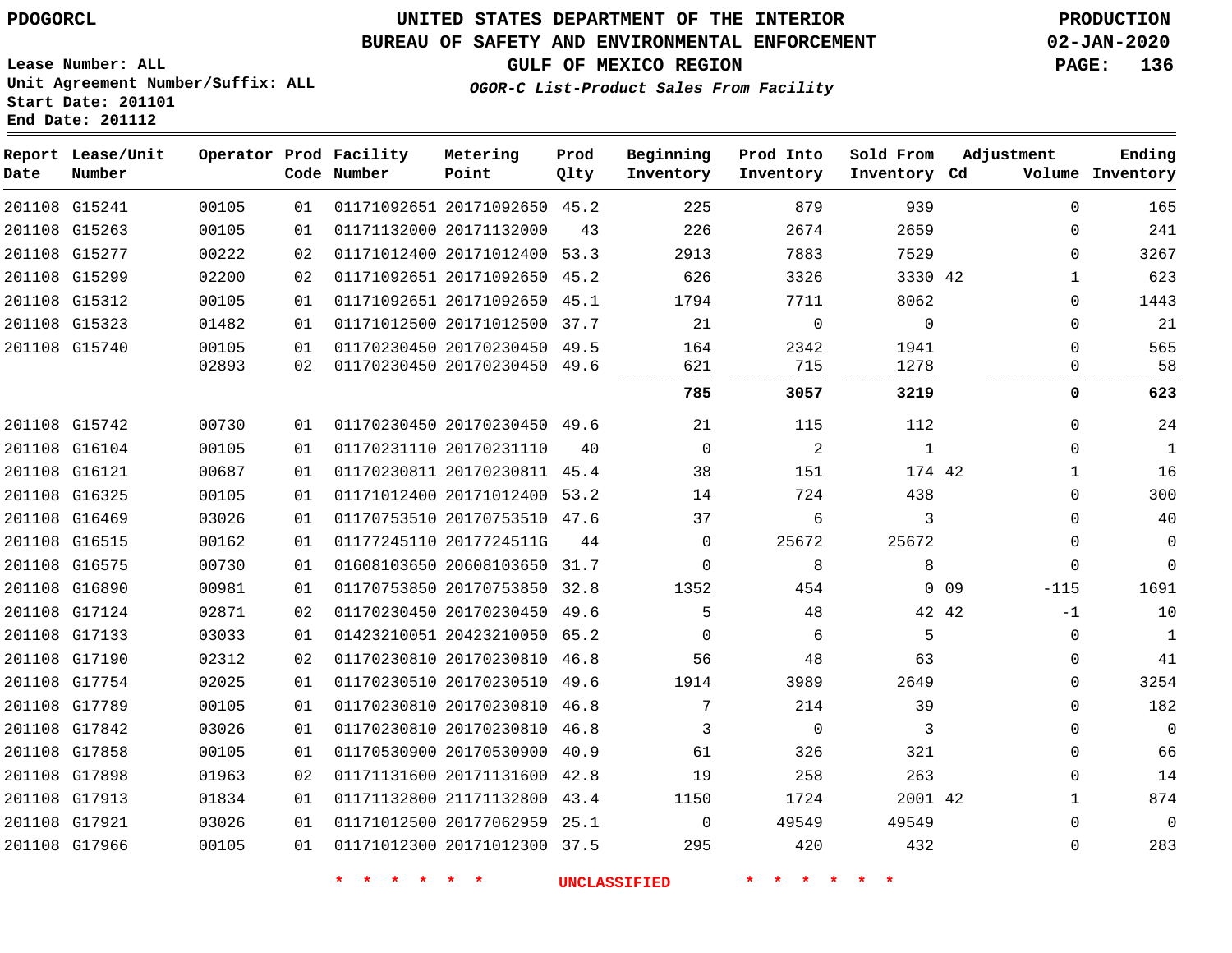G17973

**Date**

**Report Lease/Unit**

**Number**

# **UNITED STATES DEPARTMENT OF THE INTERIOR PDOGORCL PRODUCTION**

**Prod Qlty**

### **BUREAU OF SAFETY AND ENVIRONMENTAL ENFORCEMENT 02-JAN-2020**

**Lease Number: ALL Unit Agreement Number/Suffix: ALL Start Date: 201101 End Date: 201112**

**Operator Prod Facility**

**Code Number**

20171012400 53.2

**Metering Point**

**OGOR-C List-Product Sales From Facility**

**Prod Into Inventory**

**Beginning Inventory**

**GULF OF MEXICO REGION PAGE: 137**

**Inventory Cd Volume**

**Adjustment**

  $\Omega$  $\Omega$  -189  $\Omega$  -198 -1  $\Omega$  $\overline{0}$   $\Omega$  $\overline{0}$  $\Omega$  $\Omega$  $\Omega$  $\Omega$  $\Omega$  -39  $-11$ 

**Ending**

42

**Sold From Inventory**

| 201108 G17977 | 02312 | 02 |                      | 01171132800 21171132800 43.4 |          | 401                 | 549             | 661          |                 |
|---------------|-------|----|----------------------|------------------------------|----------|---------------------|-----------------|--------------|-----------------|
| 201108 G18040 | 00105 | 01 |                      | 01171012500 20171012500 37.7 |          | $\Omega$            | $\Omega$        | 0            |                 |
| 201108 G18043 | 03056 | 01 |                      | 01171012500 20171012500 37.7 |          | 1140                | 16560           | 15410        |                 |
| 201108 G18577 | 00981 | 01 |                      | 01170753850 20170753850 32.8 |          | 2227                | 1858            |              | 0 <sub>09</sub> |
| 201108 G18863 | 02312 | 01 |                      | 01420470030 20420470030      | $\Omega$ | $\Omega$            | 13 <sup>°</sup> | $\mathbf{0}$ |                 |
| 201108 G18936 | 02871 | 01 |                      | 01422450350 20422450350 49.9 |          | 80                  | 11              |              | 9 42            |
| 201108 G19030 | 02806 | 01 |                      | 01423210051 20423210050      | 51       | 67                  | 157             |              | $0\quad09$      |
| 201108 G19127 | 03165 | 01 |                      | 01170230811 20170230811      | 0        | 6                   | 9               | 0            |                 |
| 201108 G19760 | 03035 | 01 |                      | 01171132800 21171132800 43.4 |          | 7608                | 13726           | 14850 42     |                 |
| 201108 G20605 | 02377 | 01 |                      | 01423550141 20423550140 26.6 |          | 727                 | 9530            | 9426         |                 |
| 201108 G20655 | 00222 | 01 |                      | 01170230510 20170230510 49.6 |          | 146                 | 330             | 207          |                 |
| 201108 G20656 | 03041 | 01 |                      | 01422450350 20422450350 49.9 |          | 43                  | 7               | 5            |                 |
| 201108 G20660 | 00105 | 01 |                      | 01170230450 20170230450 49.6 |          | 13                  | 71              | 69           |                 |
| 201108 G21070 | 02970 | 02 |                      | 01171132800 21171132800 43.4 |          | 172                 | 239             | 286          |                 |
| 201108 G21096 | 00105 | 01 |                      | 01170230811 20170230811 45.4 |          | 13                  | 200             | 191          |                 |
| 201108 G21111 | 02266 | 01 |                      | 01171132800 21171132800 43.4 |          | 14                  | 8               | 15           |                 |
| 201108 G21120 | 02058 | 02 |                      | 01171012500 20171012500 37.7 |          | 33                  | 8               | 40           |                 |
| 201108 G21378 | 01819 | 01 |                      | 01170230811 20170230811 45.4 |          | 126                 | 2176            | 2067         |                 |
| 201108 G21532 | 02807 | 01 |                      | 01170230811 20170230811 45.4 |          | 99                  | 1968            | 1855         |                 |
| 201108 G21534 | 02807 | 01 |                      | 01170230811 20170230811 45.4 |          | 62                  | 1852            | 1714         |                 |
| 201108 G21580 | 03035 | 01 |                      | 01170230811 20170230811 45.4 |          | $\Omega$            | 5               |              | 5 42            |
| 201108 G21592 | 02628 | 02 |                      | 01171132000 20171132000      | 43       | $\Omega$            | 36              | 34           |                 |
| 201108 G21652 | 01834 | 01 |                      | 01171132800 21171132800 43.4 |          | 65                  | 76              | 94 42        |                 |
| 201108 G21655 | 01834 | 01 |                      | 01171132800 21171132800 43.4 |          | 16                  | $\Omega$        | 16           |                 |
| 201108 G21700 | 00105 | 01 |                      | 01177258153 01177258153 28.9 |          | 2054                | 2500            | 3651         |                 |
| 201108 G21825 | 00981 | 01 |                      | 01170753850 20170753850 32.8 |          | 461                 | 472             |              | 0 <sub>09</sub> |
| 201108 G21826 | 00981 | 01 |                      | 01170753850 20170753850 32.8 |          | 134                 | $\Omega$        |              | $0$ 09          |
|               |       |    | $\star$<br>* * * * * |                              |          | <b>INCLASSIFIED</b> | * * *           |              |                 |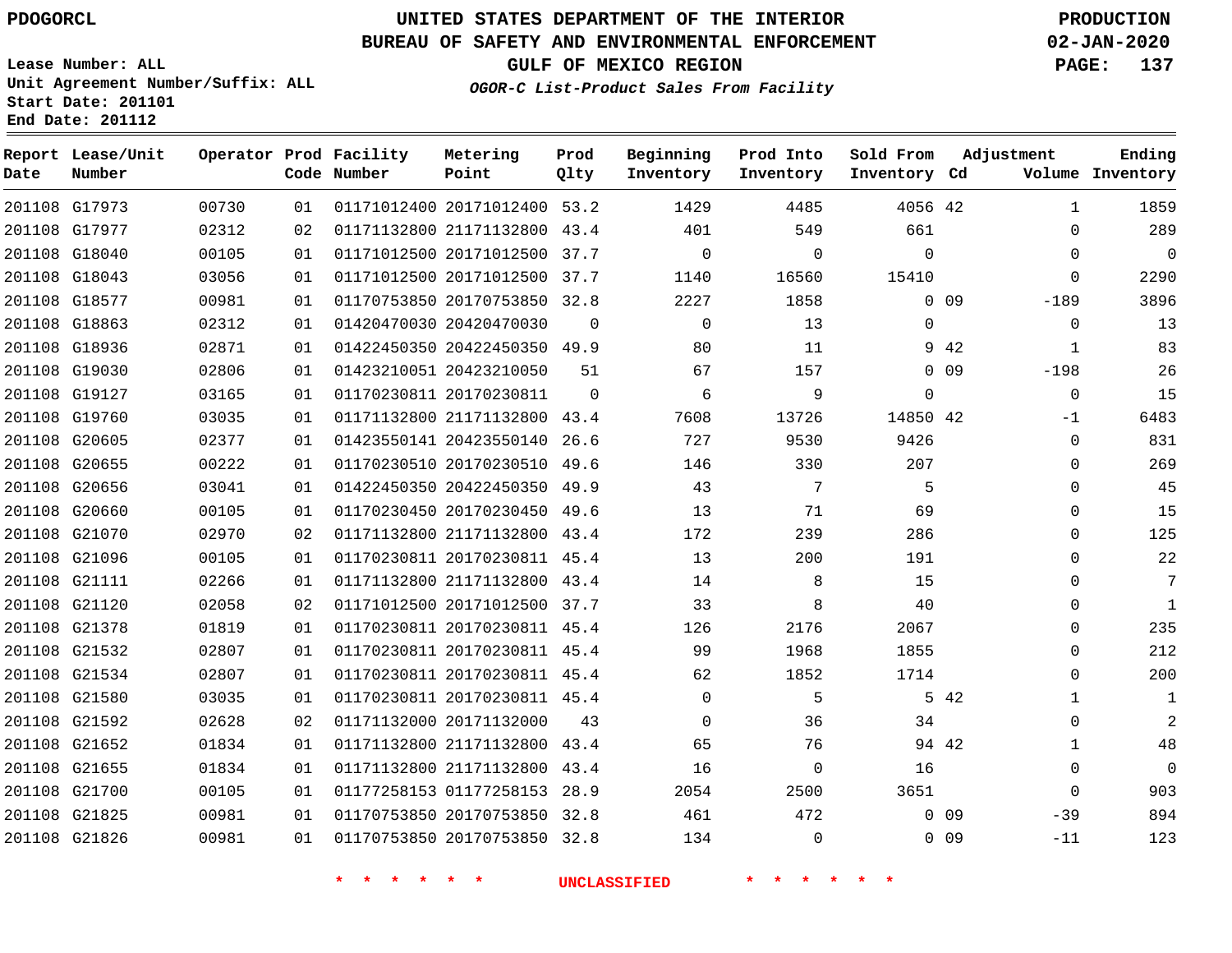**Report Lease/Unit**

**Number**

# **UNITED STATES DEPARTMENT OF THE INTERIOR PDOGORCL PRODUCTION**

**Prod Qlty**

## **BUREAU OF SAFETY AND ENVIRONMENTAL ENFORCEMENT 02-JAN-2020**

**Lease Number: ALL Unit Agreement Number/Suffix: ALL Start Date: 201101 End Date: 201112**

**Operator Prod Facility**

**Code Number**

**OGOR-C List-Product Sales From Facility**

**Beginning Inventory** **Prod Into Inventory**

**Sold From Inventory**

**GULF OF MEXICO REGION PAGE: 138**

**Inventory Cd Volume**

**Adjustment**

**Ending**

| 201108 G22219 | 03033 | 01 |                        | 01423210051 20423210050 65.2 |          | 114                 | 320            | 380            |      | $\Omega$       |
|---------------|-------|----|------------------------|------------------------------|----------|---------------------|----------------|----------------|------|----------------|
| 201108 G22246 | 01284 | 02 |                        | 01423210051 20170230500 42.8 |          | 104                 | 760            | 623            |      | $\mathbf 0$    |
| 201108 G22268 | 02777 | 01 |                        | 01170230810 2042709015I 41.7 |          | $\overline{0}$      | 2000           | 2000           |      | $\Omega$       |
| 201108 G22501 | 00078 | 01 |                        | 01170230400 20170230400 50.5 |          | 428                 | 931            | 1047 42        |      | 1              |
| 201108 G22510 | 00162 | 01 |                        | 01170230810 20170230810 46.8 |          | 8074                | 10056          | 9582           |      | $\Omega$       |
| 201108 G22513 | 02579 | 02 |                        | 01170230500 20170230500 42.8 |          | 369                 | 2088           | 1796           |      | $\Omega$       |
| 201108 G22582 | 01834 | 01 |                        | 01170530900 20170530900 40.9 |          | 1838                | 10396          | 10137          |      | $\Omega$       |
| 201108 G22587 | 02200 | 02 |                        | 01171132000 20171132000 43   |          | 11                  | 66             | 71             |      | $\Omega$       |
| 201108 G22605 | 01834 | 01 |                        | 01171132800 21171132800 43.4 |          | 248                 | 200            | 312            |      | $\Omega$       |
| 201108 G22613 | 02655 | 02 |                        | 01171132800 21171132800      | 46       | 422                 | 741            | 811            |      | $\overline{0}$ |
| 201108 G22621 | 01834 | 01 |                        | 01171132800 21171132800 43.4 |          | 7975                | 10511          | 12868          |      | $\Omega$       |
| 201108 G22660 | 02058 | 02 |                        | 01171012310 20171012310 45.5 |          | 52                  | 354            | 374            |      | $\mathbf 0$    |
| 201108 G22699 | 00730 | 01 |                        | 01171012500 20171012500 37.7 |          | 916                 | 11985          | 11244          |      | $\Omega$       |
| 201108 G22702 | 01834 | 01 |                        | 01171132800 21171132800 43.4 |          | $\overline{1}$      | $\overline{4}$ |                | 3 42 | $-1$           |
| 201108 G22712 | 00222 | 02 |                        | 01171012500 20171012500 37.7 |          | 32                  | 584            | 537 42         |      | $-1$           |
| 201108 G22772 | 00105 | 01 |                        | 01170513800 20170513800 32.2 |          | 175                 | 636            | 699            |      | $\overline{0}$ |
| 201108 G22781 | 00222 | 02 |                        | 01170754751 01170754751 37.4 |          | 882                 | 2175           | 2183           |      | $\overline{0}$ |
| 201108 G22792 | 00222 | 02 |                        | 01177258041 01177258041      | 30       | 1719                | 2692           | 3274           |      | $\overline{0}$ |
| 201108 G22840 | 00730 | 01 |                        | 01608103650 20608103650      | 32       | $\overline{4}$      | 1176           | 1176           |      | $\Omega$       |
| 201108 G23125 | 02312 | 02 |                        | 01420470030 20420470030      | $\Omega$ | 134                 | 17             | $\overline{0}$ |      | $\Omega$       |
| 201108 G23166 | 00105 | 01 |                        | 01423210051 20423210050 65.2 |          | 95                  | 303            | 347            |      | $\Omega$       |
| 201108 G23180 | 03033 | 02 |                        | 01423210051 20423210050 65.2 |          | 147                 | $5^{\circ}$    | 151            |      | $\Omega$       |
| 201108 G23181 | 01963 | 01 |                        | 01423210051 20423210050 65.2 |          | 105                 | 27             | 30             |      | $\mathbf 0$    |
| 201108 G23193 | 02579 | 02 |                        | 01170230510 20170230510 49.6 |          | 110                 | 164            | 141 42         |      | $\mathbf 1$    |
| 201108 G23199 | 00105 | 01 |                        | 01170230450 20170230450 49.6 |          | 41                  | 1899           | 1537           |      | $\Omega$       |
| 201108 G23473 | 00981 | 01 |                        | 01170753850 20170753850 32.8 |          | 635                 | 419            | 54             |      | $\Omega$       |
| 201108 G23480 | 00981 | 01 |                        | 01170753850 20170753850 32.8 |          | 4326                | 3553           | 367            |      | $\Omega$       |
| 201108 G23528 | 00981 | 01 |                        | 01170753850 20170753850 32.8 |          | 290                 | 2070           | 25             |      | $\Omega$       |
|               |       |    | * * *<br>$\rightarrow$ | $\star$<br>一天                |          | <b>UNCLASSIFIED</b> | * * * *        |                |      |                |
|               |       |    |                        |                              |          |                     |                |                |      |                |

**Metering Point**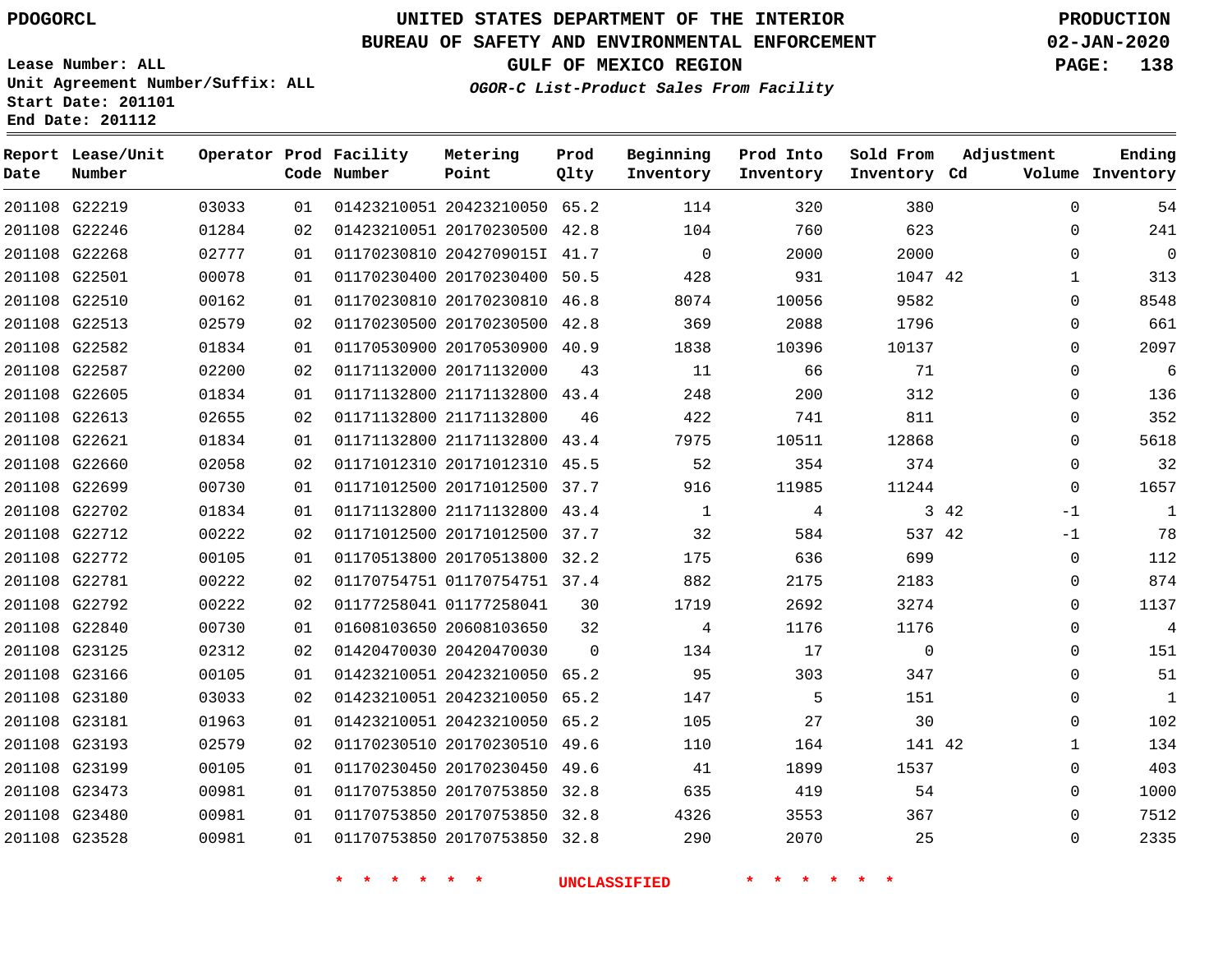**Report Lease/Unit**

**Number**

# **UNITED STATES DEPARTMENT OF THE INTERIOR PDOGORCL PRODUCTION**

**Prod Qlty**

### **BUREAU OF SAFETY AND ENVIRONMENTAL ENFORCEMENT 02-JAN-2020**

**Lease Number: ALL Unit Agreement Number/Suffix: ALL Start Date: 201101 End Date: 201112**

**Operator Prod Facility**

**Code Number**

**Metering Point**

**OGOR-C List-Product Sales From Facility**

**Beginning Inventory** **Prod Into Inventory** **Sold From Inventory**

**GULF OF MEXICO REGION PAGE: 139**

**Inventory Cd Volume**

**Adjustment**

**Ending**

 

| 201108 G23529 | 00981 | 01 |                 | 01170753850 20170753850 32.8 | 2350                | 2355         | 199          |       | 0            | 4506        |
|---------------|-------|----|-----------------|------------------------------|---------------------|--------------|--------------|-------|--------------|-------------|
| 201108 G23730 | 01978 | 02 |                 | 01170230810 20170230811 45.4 | 15                  | 251          | 240          |       | 0            | 26          |
| 201108 G23735 | 00162 | 01 |                 | 01170230810 20170230810 46.8 | $\Omega$            | 198          | 198          |       | $\Omega$     | 0           |
| 201108 G23736 | 02312 | 02 |                 | 01170230810 20170230810 46.8 | 63                  | 81           | 75           |       | $\mathbf{0}$ | 69          |
| 201108 G23748 | 02312 | 02 |                 | 01170230810 20170230810 46.8 | 100                 | 82           | 112          |       | $\Omega$     | 70          |
| 201108 G23754 | 02222 | 01 |                 | 01170230811 20170230811 45.4 | $\mathbf 0$         | 1            | $\mathbf{1}$ |       | $\Omega$     | 0           |
| 201108 G23820 | 02899 | 01 |                 | 01177058270 01177058270 41.5 | 3                   | $\mathbf 0$  |              | 2 4 2 | -1           | $\mathbf 0$ |
| 201108 G23851 | 02503 | 02 |                 | 01171012400 20171012400 53.2 | 457                 | 612          | 815          |       | 0            | 254         |
| 201108 G23853 | 02266 | 01 |                 | 01171012310 20171012310 45.5 | 58                  | 374          | 398          |       | $\Omega$     | 34          |
| 201108 G23933 | 00064 | 01 |                 | 01171092651 20171092650 45.2 | 2                   | $\Omega$     | 2            |       | $\Omega$     | 0           |
| 201108 G23956 | 02807 | 01 |                 | 01170753510 20170753510 47.6 | 325                 | 1394         | 135 42       |       | $-1$         | 1583        |
| 201108 G24425 | 02312 | 02 |                 | 01170230810 20170230810 46.8 | 3                   | $\mathbf{0}$ | 3            |       | $\Omega$     | $\mathbf 0$ |
| 201108 G24429 | 02312 | 02 |                 | 01170230810 20170230810 46.8 | 228                 | 85           | 241          |       | $\Omega$     | 72          |
| 201108 G24700 | 02312 | 02 |                 | 01170230811 20170230811 45.4 | 14                  | 201          | 193          |       | 0            | 22          |
| 201108 G24710 | 02025 | 01 |                 | 01170230811 20170230811 45.4 | 370                 | 6001         | 5724         |       | $\Omega$     | 647         |
| 201108 G24718 | 02579 | 02 |                 | 01170230810 20170230810 46.8 | 65                  | 48           | 72 42        |       | $-1$         | 40          |
| 201108 G24730 | 00105 | 01 |                 | 01170230500 20170230500 42.7 | 592                 | 2936         | 2599         |       | $\mathbf 0$  | 929         |
| 201108 G24767 | 02628 | 01 |                 | 01170530900 20170530900 40.9 | 17                  | 159          | 134          |       | $\Omega$     | 42          |
| 201108 G24791 | 02989 | 01 |                 | 01171131600 20171131600 42.8 | 54                  | 720          | 734          |       | 0            | 40          |
| 201108 G24873 | 00222 | 02 |                 | 01171012400 20171012400 43.2 | 27                  | 78           | 73           |       | $\Omega$     | 32          |
| 201108 G24874 | 02058 | 02 |                 | 01171012400 20171012400 53.2 | 305                 | 996          | 888          |       | $\Omega$     | 413         |
| 201108 G24878 | 02628 | 02 |                 | 01171092651 20171092650 45.2 | 240                 | 455          | 611          |       | $\Omega$     | 84          |
| 201108 G24883 | 03056 | 02 |                 | 01171092651 20171092650 43.3 | 16                  | 135          | 127          |       | $\Omega$     | 24          |
| 201108 G24898 | 02807 | 01 |                 | 01171012300 20171012300 37.5 | 7730                | 14040        | 12324        |       | $\Omega$     | 9446        |
|               |       | 01 |                 | 01171012400 20171012400 53.2 | 1145                | 3596         | 3250 42      |       | -1           | 1490        |
|               |       |    |                 |                              | 8875                | 17636        | 15574        |       | $-1$         | 10936       |
| 201108 G24924 | 01834 | 01 |                 | 01171132800 21171132800 43.4 | 4624                | 5946         | 7357 42      |       | $-1$         | 3212        |
| 201108 G24929 | 03008 | 02 |                 | 01171092651 20171092650 45.2 | 10                  | 64           |              | 63 42 | $\mathbf{1}$ | 12          |
|               |       |    | $\star$ $\star$ |                              | <b>UNCLASSIFIED</b> | * * * *      |              |       |              |             |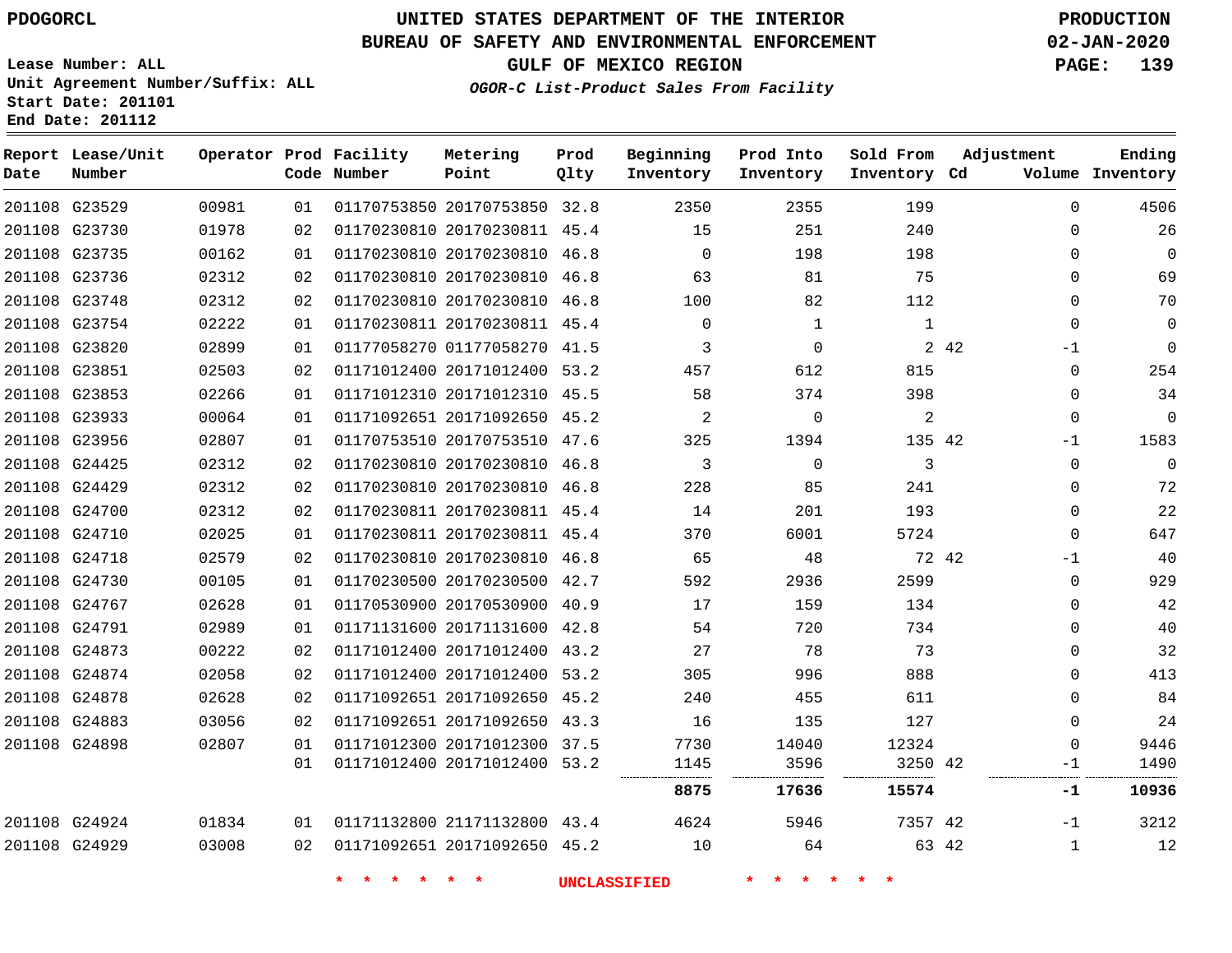**Report Lease/Unit**

**Number**

# **UNITED STATES DEPARTMENT OF THE INTERIOR PDOGORCL PRODUCTION**

**Prod Qlty**

### **BUREAU OF SAFETY AND ENVIRONMENTAL ENFORCEMENT 02-JAN-2020**

**Lease Number: ALL Unit Agreement Number/Suffix: ALL Start Date: 201101 End Date: 201112**

**Operator Prod Facility**

**Code Number**

**OGOR-C List-Product Sales From Facility**

**Beginning Inventory** **Prod Into Inventory** **Sold From Inventory**

**GULF OF MEXICO REGION PAGE: 140**

**Inventory Cd Volume**

**Adjustment**

  $\Omega$   $\Omega$  $\Omega$  $\Omega$   $\Omega$   $\Omega$  $\overline{0}$  $\overline{0}$  $\Omega$  $\overline{0}$  $\Omega$  $\Omega$  $\Omega$  $\Omega$  $\Omega$  -3  $\Omega$ 

**Ending**

| 201108 G24990 | 01284 | 01              | 01608103650 20608103650 32       | $5^{\circ}$    | 1694                                                                                                                                                                                                                                     | 1694           |  |
|---------------|-------|-----------------|----------------------------------|----------------|------------------------------------------------------------------------------------------------------------------------------------------------------------------------------------------------------------------------------------------|----------------|--|
| 201108 G25008 | 02777 | 01              | 01170753510 20170753510 51.1 122 |                | 35                                                                                                                                                                                                                                       | 12             |  |
| 201108 G25514 | 02813 | 02              | 01423210051 20423210050 65.2     | 12             | 99                                                                                                                                                                                                                                       | 94             |  |
| 201108 G25515 | 02813 | 02              | 01423210051 20423210050 49.2     | 12             | 97                                                                                                                                                                                                                                       | 93             |  |
| 201108 G25524 | 00105 | 01              | 01170230450 20170230450 49.6     |                | 376 — 17<br>2940                                                                                                                                                                                                                         | 2692           |  |
| 201108 G25540 | 03033 | 01              | 01420390101 01420390101 0        | 613            | $\Omega$                                                                                                                                                                                                                                 | $\Omega$       |  |
| 201108 G25553 | 02579 | 02              | 01170230510 20170230510 49.6     | 12             | $\mathbf{0}$                                                                                                                                                                                                                             | 12             |  |
| 201108 G25561 | 02058 | 02              | 01170230450 20170230450 49.6     | 1172           | 9156 70                                                                                                                                                                                                                                  | 8384           |  |
| 201108 G25579 | 00105 | 01              | 01170230810 20170230810 46.8     | 39             | 48                                                                                                                                                                                                                                       | 46             |  |
| 201108 G25605 | 00105 | 01              | 01170230810 20170230810 46.8     | $\frac{1}{1}$  | $\overline{0}$                                                                                                                                                                                                                           | $\mathbf{1}$   |  |
| 201108 G25606 | 02025 | 01              | 01170230810 20170230810 46.7     | 543            | 540                                                                                                                                                                                                                                      | 624            |  |
| 201108 G25937 | 03075 | 02              | 01170230810 20170230810 46.8     | 3769 — 17      | 3590                                                                                                                                                                                                                                     | 4308           |  |
| 201108 G25965 | 02899 | 01              | 01171132800 21171132800 43.4     | $\overline{0}$ | 14                                                                                                                                                                                                                                       | 10             |  |
| 201108 G26001 | 02628 | 01              | 01171132800 21171132800 43.4 199 |                | 417                                                                                                                                                                                                                                      | 431            |  |
| 201108 G26023 | 02579 | 02 <sub>o</sub> | 01171012500 20171012500 37.7 42  |                | 751                                                                                                                                                                                                                                      | 692            |  |
| 201108 G26032 | 03056 | 01              | 01171012300 20171012300 38.9     | 141            | 231                                                                                                                                                                                                                                      | 216            |  |
| 201108 G26074 | 01284 | 01              | 01177122950 20177122950 30.4     | 39 — 10        | 16698                                                                                                                                                                                                                                    | 16674          |  |
| 201108 G26146 | 01586 | 01              | 01177258152 01177258152 30.6 719 |                | 18                                                                                                                                                                                                                                       | $\overline{0}$ |  |
| 201108 G26281 | 02528 | 02              | 01170753850 20170753850 35.6     | 331            | $\overline{0}$                                                                                                                                                                                                                           | 28             |  |
| 201108 G26451 | 02579 | 02              | 01423210051 20423210050 65.2     |                | 270 — 270 — 270 — 270 — 270 — 270 — 270 — 270 — 270 — 270 — 270 — 270 — 270 — 270 — 270 — 270 — 270 — 270 — 270 — 270 — 270 — 270 — 270 — 270 — 270 — 270 — 270 — 270 — 270 — 270 — 270 — 270 — 270 — 270 — 270 — 270 — 270 — 2<br>806 1 | 941            |  |
| 201108 G26480 | 01978 | 02              | 01423210051 20423210050 65.2     | 123            | 781                                                                                                                                                                                                                                      | 871            |  |
| 201108 G27003 | 02807 | 01              | 01170230810 20170230810 46.8     | 483            | 355                                                                                                                                                                                                                                      | 536            |  |
| 201108 G27036 | 03075 | 02              | 01170230810 20170230810 48.6     | 3312           | 1787                                                                                                                                                                                                                                     | 4457           |  |
| 201108 G27070 | 00064 | 01              | 01170230811 20170230811 45.4     | 282            | 4386                                                                                                                                                                                                                                     | 4195           |  |
| 201108 G27100 | 01978 | 02              | 01171012310 20171012310 45.5 92  |                | 897                                                                                                                                                                                                                                      | 906 42         |  |
| 201108 G27121 | 02312 | 02              | 01171012400 20171012400 53.2     | 1318           | 3416                                                                                                                                                                                                                                     | 3318           |  |
| 201108 G27169 | 01284 | 01              | 01171012500 20171012500 37.7     | 761            | 12545                                                                                                                                                                                                                                    | 11571          |  |
| 201108 G27173 | 00105 | 01              | 01170513800 20170513800 32.2     | 2528           | 31648                                                                                                                                                                                                                                    | 28584          |  |
|               |       |                 |                                  |                |                                                                                                                                                                                                                                          |                |  |

**Metering Point**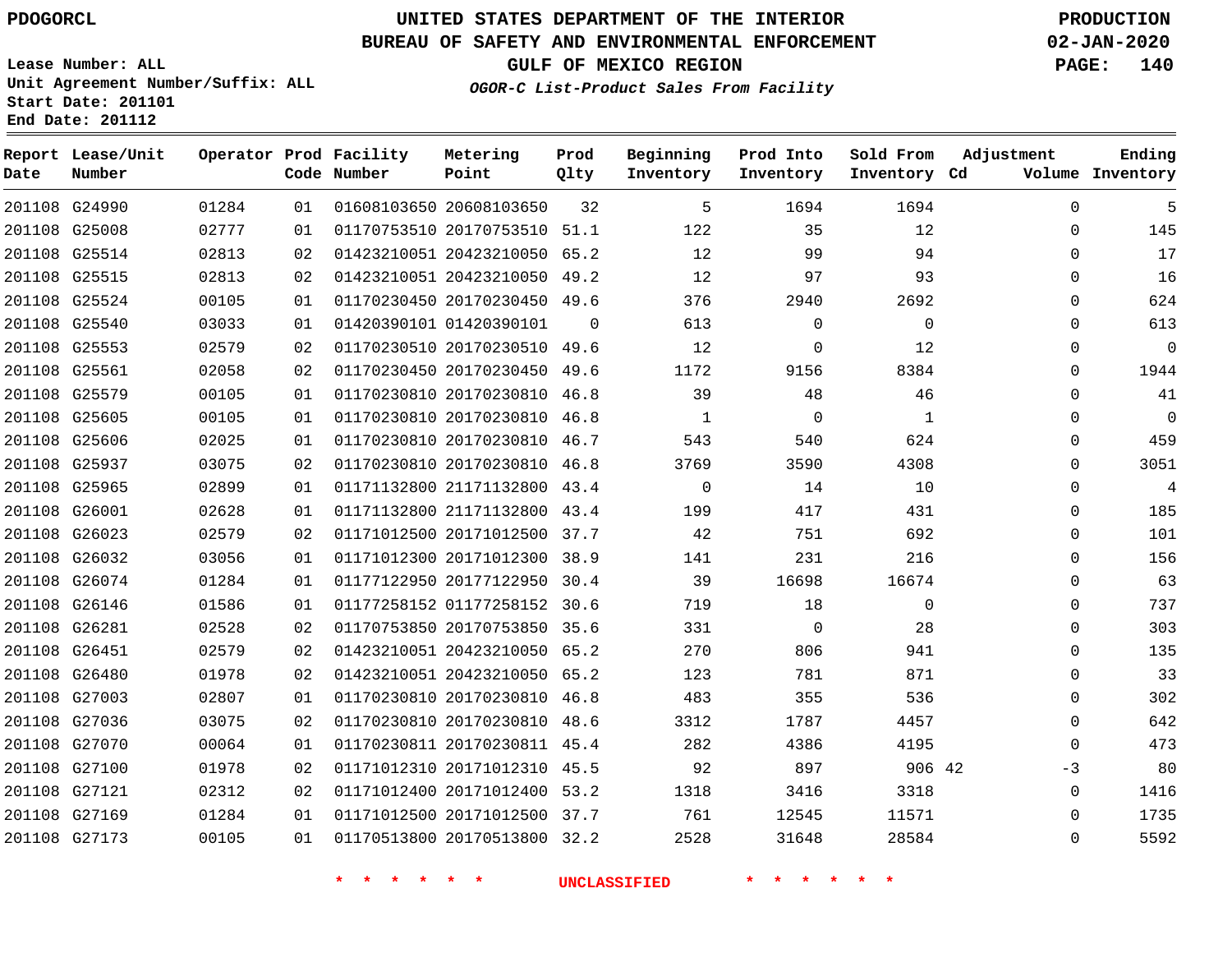G27194 G27215 G27789 G27831 G27834 G27851 G27927 G27988 G30654 G31003 G31040 G31304 G31369 G32113 G32197 G32267 G32268 G33388 G33408

**Date**

**Report Lease/Unit**

**Number**

# **UNITED STATES DEPARTMENT OF THE INTERIOR PDOGORCL PRODUCTION**

**Prod Qlty**

#### **BUREAU OF SAFETY AND ENVIRONMENTAL ENFORCEMENT 02-JAN-2020**

**Lease Number: ALL Unit Agreement Number/Suffix: ALL Start Date: 201101 End Date: 201112**

> 

**Operator Prod Facility**

**Code Number**

01177258152 30.6

**Metering Point**

  $0<sup>2</sup>$ 

**OGOR-C List-Product Sales From Facility**

**Sold From Inventory**

**Prod Into Inventory**

**Beginning Inventory**

**GULF OF MEXICO REGION PAGE: 141**

**Inventory Cd Volume**

**Adjustment**

**Ending**

-1  $\Omega$  $\Omega$  $\Omega$  $\Omega$ 

| 01586 | 02 | 01177288152 01177288152 34.4 |      | 33       | $\Omega$ | $\Omega$ |       | $\mathbf{0}$ | 33             |
|-------|----|------------------------------|------|----------|----------|----------|-------|--------------|----------------|
| 01284 | 01 | 01170530900 20170530900 40.9 |      | 848      | 5490     | 5231     |       | $\mathbf{0}$ | 1107           |
| 02795 | 02 | 01170530900 20170530900 41.1 |      | 113      | 553      | 555      |       | $\Omega$     | 111            |
| 00222 | 01 | 01171132000 20171132000      | 43   | $\Omega$ | 17       |          | 16 42 | 1            | $\overline{2}$ |
| 02628 | 02 | 01171132000 20171132000      | 43   | 1        | $\Omega$ | 1        |       | $\Omega$     | 0              |
| 02503 | 02 | 01171092651 20171092650 45.2 |      | 2011     | 12297    | 12006    |       | $\Omega$     | 2302           |
| 00730 | 01 | 01608103650 20608103650      | 32   | 324      | 123008   | 122942   |       | $\Omega$     | 390            |
| 02777 | 02 | 01170230810 20170230810 41.8 |      | 335      | 412      | 397      |       | $\Omega$     | 350            |
| 02579 | 02 | 01423210051 20423210050 65.2 |      | 235      | 706      | 823      |       | $\Omega$     | 118            |
| 02058 | 02 | 01170230450 20170230450 49.6 |      | 1045     | 7421     | 6890     |       | $\Omega$     | 1576           |
| 02714 | 01 | 01170230811 20170230811 45.4 |      | 326      | 4583     | 4414     |       | $\Omega$     | 495            |
| 02628 | 02 | 01171092651 20171092650 45.2 |      | 10568    | 52621    | 53339    |       | $\Omega$     | 9850           |
| 02477 | 01 | 01170230811 20170230811 45.4 |      | 1314     | 9197     | 9519     |       | 0            | 992            |
| 01364 | 02 | 01171012500 20171012500 37.7 |      | 521      | 8674     | 7981     |       | $\Omega$     | 1214           |
| 02904 | 02 | 01177298272 01177298272 46.9 |      | $\Omega$ | 61       | 61       |       | $\Omega$     | $\mathbf 0$    |
| 02904 | 02 | 01177298272 01177298272      | 46.9 | 108      | 60       | 117      |       | $\Omega$     | 51             |
| 02967 | 01 | 01420470030 20420470030 46.8 |      | 144      | $\Omega$ | $\Omega$ |       | $\Omega$     | 144            |
| 03075 | 02 | 01422450350 20422450350 49.9 |      | 1081     | 625      | 159      |       | $\Omega$     | 1547           |
| 00687 | 01 | 01170513700 20170513700 24.5 |      | 563      | 2153     | 2256     |       | $\Omega$     | 460            |
| 02375 | 01 | 01170513700 20170513700 24.5 |      | 7162<br> | 28782    | 29388 42 |       | -1           | 6555           |
|       |    |                              |      | 7725     | 30935    | 31644    |       | -1           | 7015           |
| 02375 | 01 | 01170513700 20170513700 24.5 |      | 10701    | 46874    | 46899 42 |       | $-1$         | 10675          |
| 02375 | 01 | 01170513700 20170513700 33.4 |      | 423      | 1809     | 1847 42  |       | 1            | 386            |
| 02375 | 01 | 01170513700 20170513700 33.4 |      | 1030     | 4844     | 4840     |       | $\Omega$     | 1034           |
| 00105 | 01 | 01171012300 20171012300 37.7 |      | 21960    | 25628    | 32460    |       | $\Omega$     | 15128          |
| 00105 | 01 | 01171012300 20171012300 37.7 |      | 2525     | 3728     | 4052     |       | $\Omega$     | 2201           |

20171012300 37.7

**\* \* \* \* \* \* UNCLASSIFIED \* \* \* \* \* \***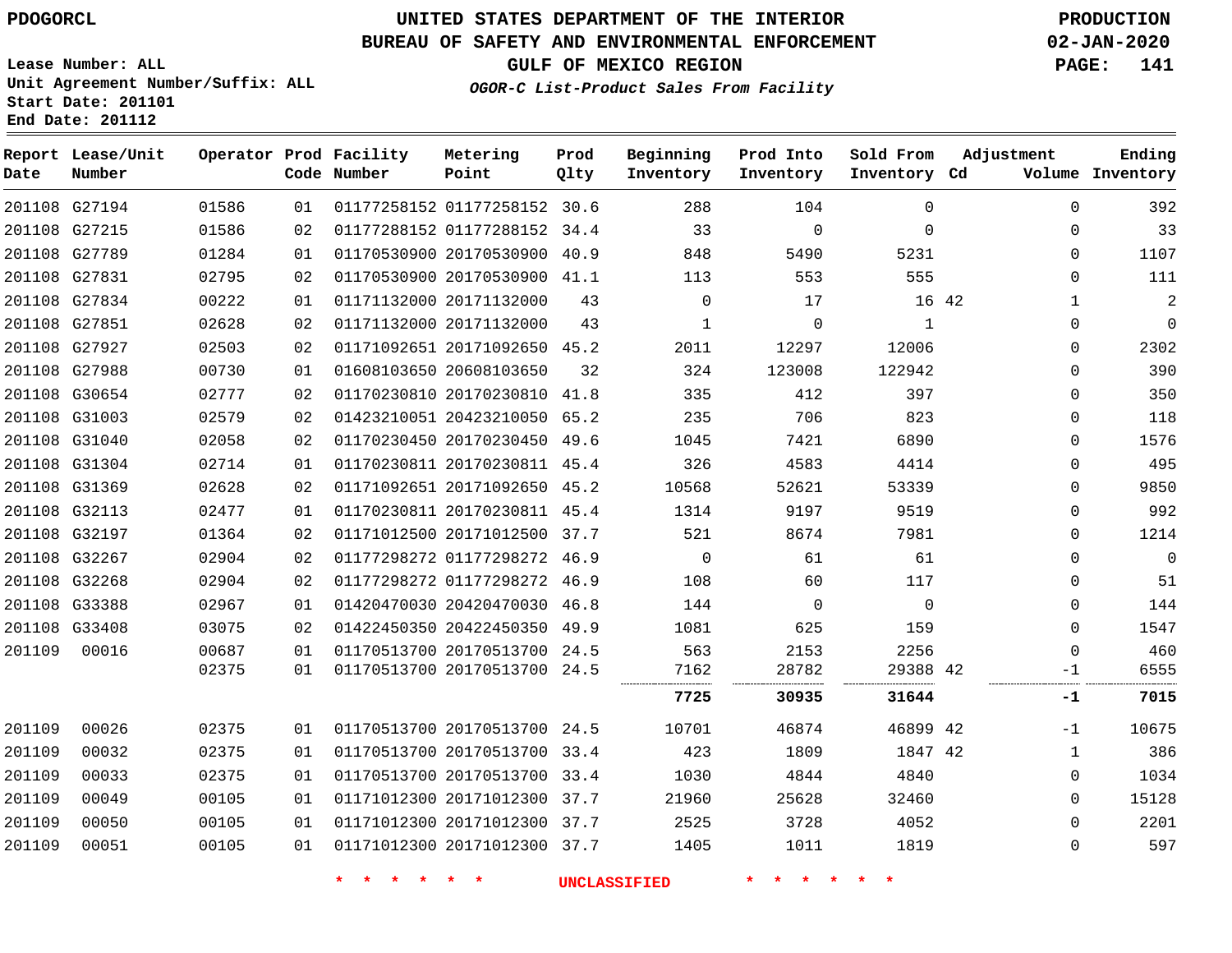**End Date: 201112**

# **UNITED STATES DEPARTMENT OF THE INTERIOR PDOGORCL PRODUCTION**

## **BUREAU OF SAFETY AND ENVIRONMENTAL ENFORCEMENT 02-JAN-2020**

**Lease Number: ALL Unit Agreement Number/Suffix: ALL Start Date: 201101**

## **OGOR-C List-Product Sales From Facility**

**GULF OF MEXICO REGION PAGE: 142**

| Date   | Report Lease/Unit<br>Number |       |    | Operator Prod Facility<br>Code Number | Metering<br>Point            | Prod<br>Qlty | Beginning<br>Inventory | Prod Into<br>Inventory | Sold From<br>Inventory Cd | Adjustment |              | Ending<br>Volume Inventory |
|--------|-----------------------------|-------|----|---------------------------------------|------------------------------|--------------|------------------------|------------------------|---------------------------|------------|--------------|----------------------------|
| 201109 | 00052                       | 00105 | 01 |                                       | 01171012300 20171012300 37.7 |              | 3883                   | 3027                   | 5123                      |            | $\Omega$     | 1787                       |
| 201109 | 00079                       | 01834 | 01 |                                       | 01170230810 20170230810 46.1 |              | 204                    | 150                    | 131                       |            | $\Omega$     | 223                        |
| 201109 | 00081                       | 00105 | 01 |                                       | 01170231300 01170231300 41.6 |              | $\overline{0}$         | 62                     | 62                        |            | $\Omega$     | $\overline{0}$             |
| 201109 | 00090                       | 03035 | 01 |                                       | 01170230810 20170230810 46.1 |              | 222                    | 282                    | 187 42                    |            | $\mathbf{1}$ | 318                        |
| 201109 | 00138                       | 00687 | 01 |                                       | 01170513700 20170513700 24.5 |              | 1416                   | 8750                   | 8297 42                   |            | $-1$         | 1868                       |
| 201109 | 00184                       | 03147 | 02 |                                       | 01170230810 20170230810 46.1 |              | 442                    | 505                    | 352                       |            | $\mathbf 0$  | 595                        |
| 201109 | 00190                       | 02312 | 01 |                                       | 01170230810 20170230810 46.1 |              | 64                     | $\mathbf 0$            | 55                        |            | $\Omega$     | 9                          |
| 201109 | 00191                       | 02312 | 01 |                                       | 01170230810 20170230810 46.1 |              | 183                    | 325                    | 157                       |            | 0            | 351                        |
| 201109 | 00196                       | 03041 | 01 |                                       | 01171012300 20171012300 37.7 |              | 9463                   | 14586                  | 15439                     |            | $\Omega$     | 8610                       |
| 201109 | 00244                       | 00105 | 01 |                                       | 01170231300 01170231300 41.6 |              | $\mathbf 0$            | 894                    | 894                       |            | $\mathbf 0$  | $\mathbf 0$                |
| 201109 | 00247                       | 00105 | 01 |                                       | 01170231300 01170231300 41.5 |              | $\Omega$               | 693                    | 693                       |            | $\Omega$     | $\mathbf 0$                |
| 201109 | 00253                       | 01364 | 02 |                                       | 01170230810 20170230810 46.8 |              | 1806                   | 2241                   | 1442                      |            | $\Omega$     | 2605                       |
|        |                             | 02025 | 01 |                                       | 01170230810 20170230810      | 46           | 14<br>                 | 23<br>.                | 11<br>.                   |            | 0            | 26                         |
|        |                             |       |    |                                       |                              |              | 1820                   | 2264                   | 1453                      |            | 0            | 2631                       |
| 201109 | 00317                       | 02970 | 02 |                                       | 01171012310 20171012310 45.5 |              | 23                     | 196                    | 198                       |            | 0            | 21                         |
| 201109 | 00353                       | 02266 | 01 |                                       | 01170754800 20170754800 28.4 |              | 609                    | 1821                   | 2013                      |            | $\Omega$     | 417                        |
| 201109 | 00367                       | 02375 | 01 |                                       | 01170513700 20170513700 24.5 |              | 135                    | 3387                   | 2751                      |            | $\Omega$     | 771                        |
| 201109 | 00424                       | 00064 | 01 |                                       | 01171012400 20171012400 54.5 |              | 23                     | 19                     | 14 42                     |            | $-1$         | 27                         |
| 201109 | 00434                       | 01284 | 01 |                                       | 01177112605 2017711260Y 33.2 |              | 1955                   | 3628                   | 4498                      |            | $\mathbf 0$  | 1085                       |
| 201109 | 00453                       | 01284 | 01 |                                       | 01177112605 2017711260Y 33.2 |              | 1905                   | 9599                   | 8635                      |            | 0            | 2869                       |
| 201109 | 00466                       | 00064 | 01 |                                       | 01171012400 20171012400 54.5 |              | 1044                   | 446                    | 645                       |            | 0            | 845                        |
| 201109 | 00479                       | 00105 | 01 |                                       | 01171012500 20171012500      | 38           | 713                    | 8555                   | 8859                      |            | 0            | 409                        |
| 201109 | 00487                       | 03033 | 01 |                                       | 01171132800 21171132800 43.5 |              | 3062                   | 2760                   | 3635                      |            | $\Omega$     | 2187                       |
| 201109 | 00495                       | 03033 | 01 |                                       | 01171132800 21171132800 43.5 |              | 1293                   | 1283                   | 1609 42                   |            | $\mathbf 1$  | 968                        |
| 201109 | 00518                       | 03033 | 01 |                                       | 01170230450 20170230450      | 47           | 242                    | 1636                   | 1641                      |            | $\Omega$     | 237                        |
| 201109 | 00526                       | 00105 | 01 |                                       | 01170230810 20170230810      | 46           | 1089                   | 1793                   | 1067                      |            | $\Omega$     | 1815                       |
| 201109 | 00541                       | 03033 | 01 |                                       | 01170530900 20170530900 42.2 |              | 3                      | 18                     |                           | 16 42      | $-1$         | 4                          |
| 201109 | 00560                       | 00687 | 01 |                                       | 01171131600 20171131600 43.9 |              | 26                     | 334                    | 339 42                    |            | $-1$         | 20                         |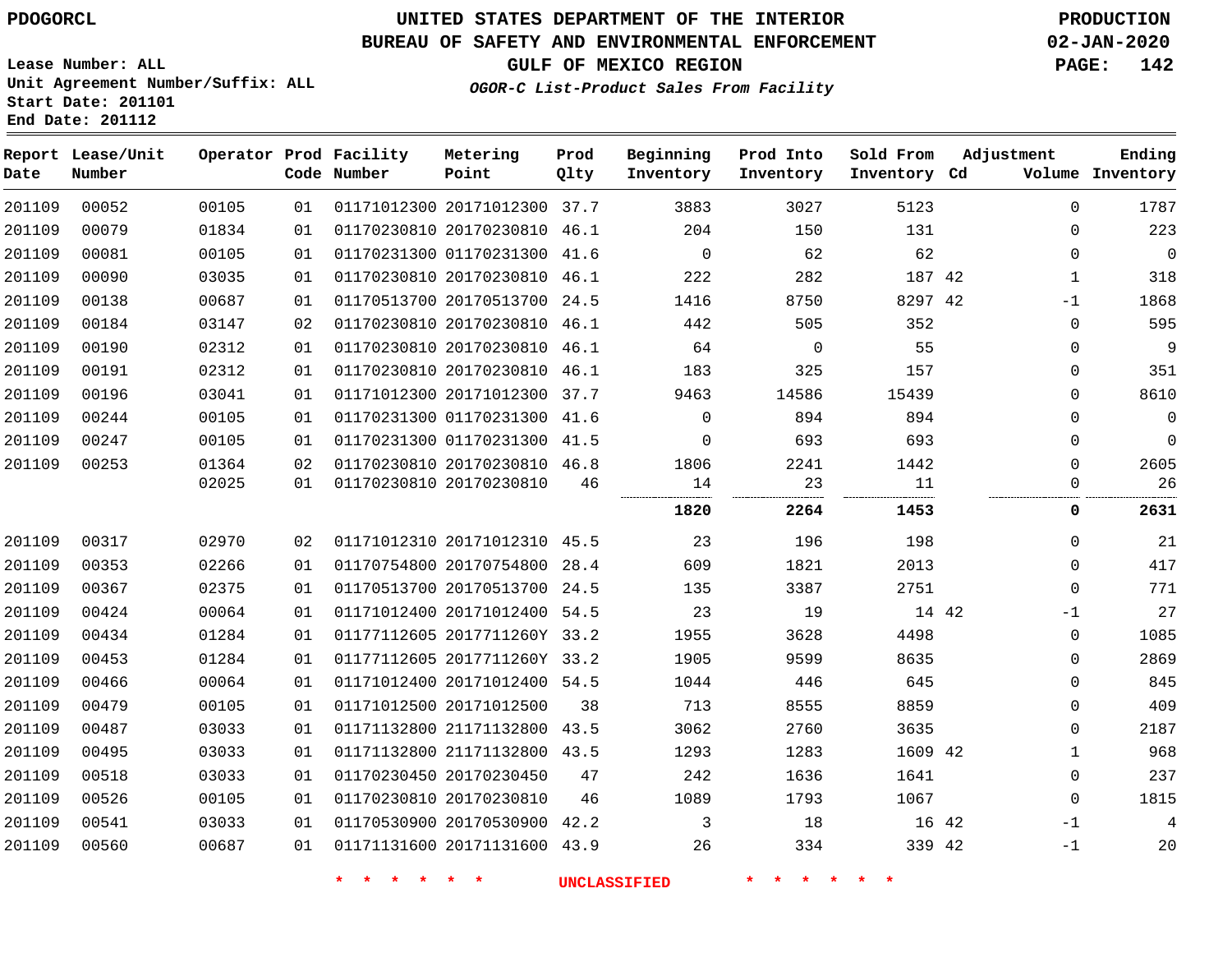**Report Lease/Unit**

**Number**

754310009A

# **UNITED STATES DEPARTMENT OF THE INTERIOR PDOGORCL PRODUCTION**

**Prod Qlty**

#### **BUREAU OF SAFETY AND ENVIRONMENTAL ENFORCEMENT 02-JAN-2020**

**Lease Number: ALL Unit Agreement Number/Suffix: ALL Start Date: 201101 End Date: 201112**

**Operator Prod Facility**

**OGOR-C List-Product Sales From Facility**

**Beginning Inventory** **Prod Into Inventory**

**Sold From Inventory**

**Adjustment**

**GULF OF MEXICO REGION PAGE: 143**

**Ending**

| Date   | Number            |       |    | Code Number | Point                        | Qlty | Inventory | Inventory    | Inventory Cd |        |             | Volume Inventory |
|--------|-------------------|-------|----|-------------|------------------------------|------|-----------|--------------|--------------|--------|-------------|------------------|
| 201109 | 00577             | 03056 | 01 |             | 01171012300 20171012300 37.7 |      | 28480     | 35299        | 43132        |        | $\Omega$    | 20647            |
| 201109 | 00593             | 01834 | 01 |             | 01171012300 20171012300 37.7 |      | 12848     | 9305         | 10902        |        | 0           | 11251            |
| 201109 | 00605             | 02899 | 01 |             | 01170573602 20170573602 40.3 |      | 1248      | 995          | 1273         |        | $\Omega$    | 970              |
| 201109 | 00680             | 03033 | 01 |             | 01170230700 20170230700 49.4 |      | 535       | 5262         | 5263 42      |        | 1           | 535              |
| 201109 | 00691             | 02312 | 02 |             | 01170754201 01170754201 35.5 |      | 1109      | 1434         | 1193         |        | 0           | 1350             |
| 201109 | 00693             | 02266 | 01 |             | 01170754800 20170754800      | 28.4 | 180       | 507          | 571          |        | $\mathbf 0$ | 116              |
| 201109 | 00694             | 02266 | 01 |             | 01170754800 20170754800      | 28.4 | 2634      | 9524         | 9979         |        | $\Omega$    | 2179             |
| 201109 | 00697             | 02266 | 01 |             | 01170754800 20170754800 28.4 |      | 426       | 1250         | 1390         |        | $\mathbf 0$ | 286              |
| 201109 | 00758             | 00105 | 01 |             | 01170230810 20170230810      | 46   | 423       | 514          | 328 42       |        | $-1$        | 608              |
| 201109 | 00759             | 03033 | 01 |             | 01170230811 20170230811      | 40   | 36        | 0            | 36           |        | 0           | $\mathbf 0$      |
| 201109 | 00763             | 01284 | 01 |             | 01170230810 20170230810 46.1 |      | 284       | 361          | 239          |        | $\Omega$    | 406              |
| 201109 | 00767             | 00105 | 01 |             | 01170230810 20170230810 46.1 |      | 46        | 74           | 44           |        | $\Omega$    | 76               |
| 201109 | 00775             | 01834 | 01 |             | 01171131600 20171131600 43.9 |      | 118       | 966          | 1025         |        | $\Omega$    | 59               |
| 201109 | 00777             | 03033 | 01 |             | 01171132000 20171132000 43.2 |      | 3         | $\mathbf 0$  | 3            |        | $\Omega$    | 0                |
| 201109 | 00778             | 03033 | 01 |             | 01171132000 20171132000 43.2 |      | 205       | 1853         | 1936         |        | 0           | 122              |
| 201109 | 00796             | 02628 | 02 |             | 01171092651 20171092650 44.6 |      | 2445      | 1298         | 3593         |        | $\Omega$    | 150              |
| 201109 | 00797             | 00105 | 01 |             | 01171012300 20171012300 37.7 |      | 1780      | 2392         | 2760         |        | $\Omega$    | 1412             |
| 201109 | 00819             | 00078 | 01 |             | 01171132800 21171132800 43.5 |      | 37        | $\mathsf{O}$ | 37           |        | 0           | $\mathbf 0$      |
| 201109 | 00828             | 01284 | 01 |             | 01171092651 20171092650 44.6 |      | $\Omega$  | 1579         | 1388         |        | $\Omega$    | 191              |
| 201109 | 00839             | 02451 | 01 |             | 01170513800 20170513800 32.5 |      | 1512      | 1440         | 2372         |        | $\Omega$    | 580              |
| 201109 | 754302006A        | 00078 | 01 |             | 01170573601 20170573601      | 25   | 160       | 1013         | 1007         |        | $\mathbf 0$ | 166              |
| 201109 | 754303001A        | 00059 | 01 |             | 01170230811 20170230811 46.5 |      | 508       | 3913         | 3019 09      |        | $-972$      | 430              |
| 201109 | 754304003A        | 00078 | 01 |             | 01170230400 20170230400 51.3 |      | 1         | 8            | 7            |        | $\Omega$    | 2                |
| 201109 | 754305004A        | 02899 | 01 |             | 01171132000 20171132000 43.2 |      | 14        | 0            | 14           |        | $\Omega$    | $\mathbf 0$      |
| 201109 | 754307005A        | 00078 | 01 |             | 01170573601 20170573601      | 25   | 69        | 504          | 491          |        | $\Omega$    | 82               |
| 201109 | 754307017A        | 00362 | 02 |             | 01170230811 20170230811 46.5 |      | 400       | 1591         | 1816         |        | $\Omega$    | 175              |
|        | 201109 754309002A | 00981 | 01 |             | 01170753850 20170753850 38.2 |      | 1468      | 61           |              | $0$ 09 | $-278$      | 1251             |

**Metering Point**

**\* \* \* \* \* \* UNCLASSIFIED \* \* \* \* \* \***

20170573601 23.5

 $\Omega$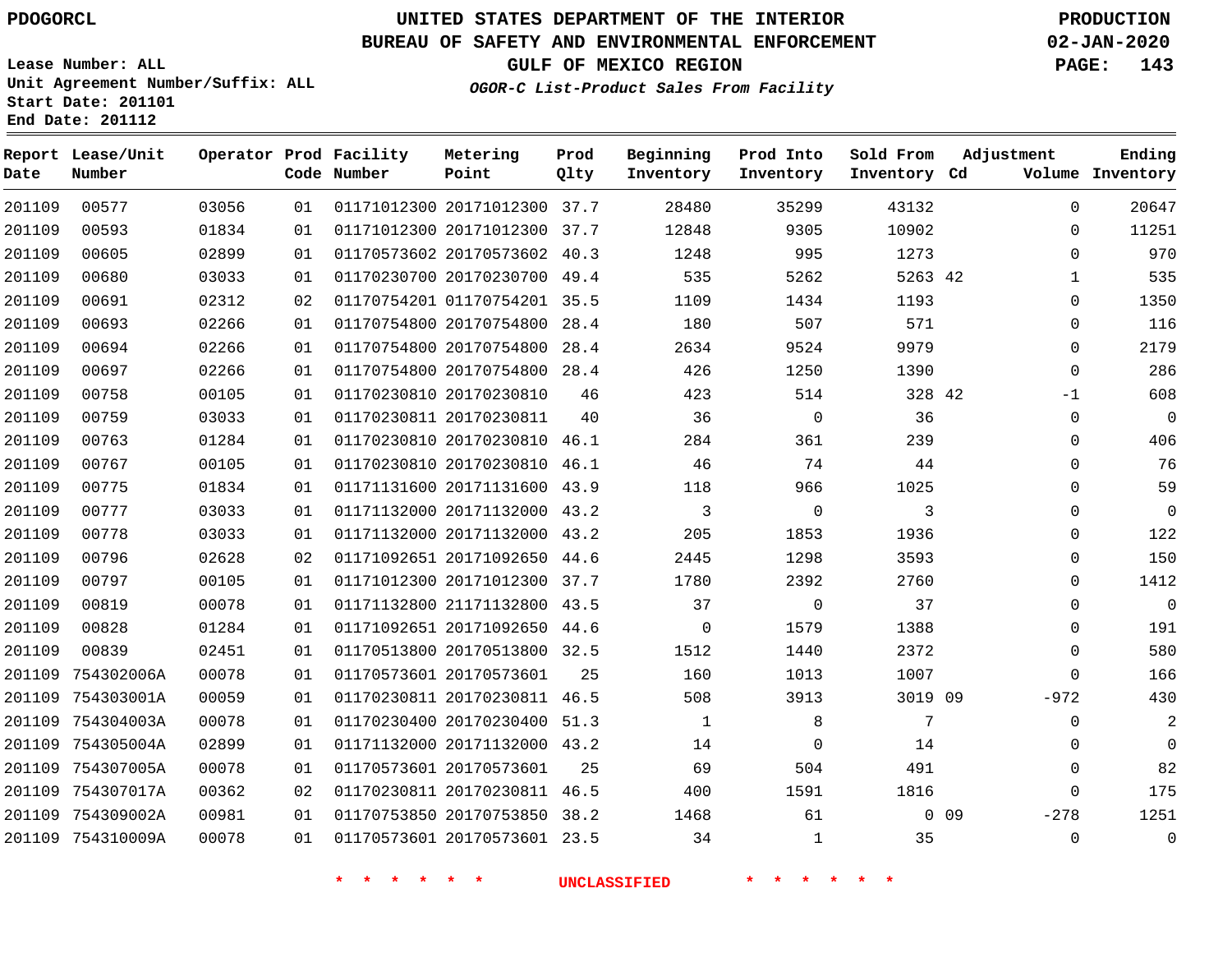## **BUREAU OF SAFETY AND ENVIRONMENTAL ENFORCEMENT 02-JAN-2020**

**GULF OF MEXICO REGION PAGE: 144**

**Lease Number: ALL Unit Agreement Number/Suffix: ALL Start Date: 201101 End Date: 201112**

| Date | Report Lease/Unit<br>Number |       |    | Operator Prod Facility<br>Code Number | Metering<br>Point            | Prod<br>Qlty | Beginning<br>Inventory | Prod Into<br>Inventory | Sold From<br>Inventory Cd | Adjustment   | Ending<br>Volume Inventory |
|------|-----------------------------|-------|----|---------------------------------------|------------------------------|--------------|------------------------|------------------------|---------------------------|--------------|----------------------------|
|      | 201109 7543880060           | 00105 | 01 |                                       | 01170230450 20170230450 48.8 |              | 56                     | 400                    | 398                       | 0            | 58                         |
|      | 201109 7543890080           | 02375 | 01 |                                       | 01170513700 20170513700 30.2 |              | 11                     | $\overline{0}$         | 11                        | $\Omega$     | 0                          |
|      | 201109 7543890220           | 00105 | 01 |                                       | 01608158271 01608158271      | 23           | $\mathbf 0$            | 50                     | 50                        | $\Omega$     | $\mathbf 0$                |
|      | 201109 7543900080           | 00105 | 01 |                                       | 01177245111 01177245111      | $\Omega$     | 158                    | 51                     | $\Omega$                  | $\Omega$     | 209                        |
|      | 201109 7543930100           | 00362 | 02 |                                       | 01170230810 20170230810 46.1 |              | 2962                   | 3990                   | 2573                      | $\Omega$     | 4379                       |
|      | 201109 7543930200           | 00105 | 01 |                                       | 01171012310 20171012310 45.2 |              | 1582                   | 15445                  | 15322                     | $\Omega$     | 1705                       |
|      |                             | 01284 | 01 |                                       | 0117709260L 2017709260L 40.8 |              | 0                      | 1017                   | 1017                      | 0            | $\mathbf 0$                |
|      |                             |       |    |                                       |                              |              | 1582                   | 16462                  | 16339                     | 0            | 1705                       |
|      | 201109 7543940080           | 00222 | 01 |                                       | 01170230811 20170230811 46.5 |              | 46                     | 471                    | 465                       | $\Omega$     | 52                         |
|      | 201109 754395019A           | 00105 | 01 |                                       | 01420390101 01420390101      | $\Omega$     | 69                     | $\mathbf 0$            | $\mathbf 0$               | $\Omega$     | 69                         |
|      | 201109 754396015A           | 01284 | 01 |                                       | 01608103650 20608103650 31.7 |              | 24                     | 7348                   | 7344                      | $\Omega$     | 28                         |
|      | 201109 8910020210           | 02451 | 01 |                                       | 01170513800 20170513800 32.5 |              | 15550                  | 73527                  | 59459                     | $\mathbf 0$  | 29618                      |
|      | 201109 8910024540           | 02451 | 01 |                                       | 01170513800 20170513800 32.5 |              | 18260                  | 20501                  | 30503                     | $\mathbf{0}$ | 8258                       |
|      | 201109 8910029320           | 02375 | 01 |                                       | 01170513700 20170513700 33.4 |              | 12420                  | 49513                  | 51366 42                  | 6            | 10573                      |
|      | 201109 8910034440           | 00730 | 01 |                                       | 01170513700 20170513700 32.2 |              | 2377                   | 9846                   | 10152 42                  | $-1$         | 2070                       |
|      |                             | 02375 | 01 |                                       | 01170513700 20170513700 32.3 |              | 13231                  | 57863                  | 58738 42<br>              | $-1$         | 12355                      |
|      |                             |       |    |                                       |                              |              | 15608                  | 67709                  | 68890                     | -2           | 14425                      |
|      | 201109 8910039150           | 00078 | 01 |                                       | 01170573601 20170573601 24.9 |              | 1749                   | 7179                   | 7755 42                   | $\mathbf{1}$ | 1174                       |
|      | 201109 8910063810           | 02904 | 02 |                                       | 01170230450 20170230450 48.9 |              | $\overline{2}$         | 25                     | 23                        | $\Omega$     | $\overline{4}$             |
|      |                             |       | 01 |                                       | 01170230450 20170230450 48.9 |              | $\overline{2}$         | 25                     | 23 45                     | $-4$         | 0                          |
|      |                             | 03035 | 01 |                                       | 01170230450 20170230450 48.9 |              | 463                    | 2507                   | 2607                      | $\mathbf 0$  | 363                        |
|      |                             |       |    |                                       |                              |              | 467                    | 2557                   | 2653                      | -4           | 367                        |
|      | 201109 8910086400           | 02893 | 02 |                                       | 01171012400 20171012400 54.5 |              | 234                    | 0                      | 234                       | $\Omega$     | $\mathbf 0$                |
|      | 201109 8910087640           | 00105 | 01 |                                       | 01171092800 21171132800 43.5 |              | 1244                   | 699                    | 1213                      | $\Omega$     | 730                        |
|      | 201109 8910087670           | 02312 | 01 |                                       | 01170754201 01170754201 35.5 |              | 606                    | 530                    | 637                       | $\Omega$     | 499                        |
|      | 201109 8910087840           | 00162 | 01 |                                       | 01177122606 20177122606 38.7 |              | $\Omega$               | 1975                   | 1975                      | $\Omega$     | $\mathbf 0$                |
|      | 201109 8910088130           | 00078 | 01 |                                       | 01171132800 21171132800 43.5 |              | 182                    | 375                    | 334                       | $\Omega$     | 223                        |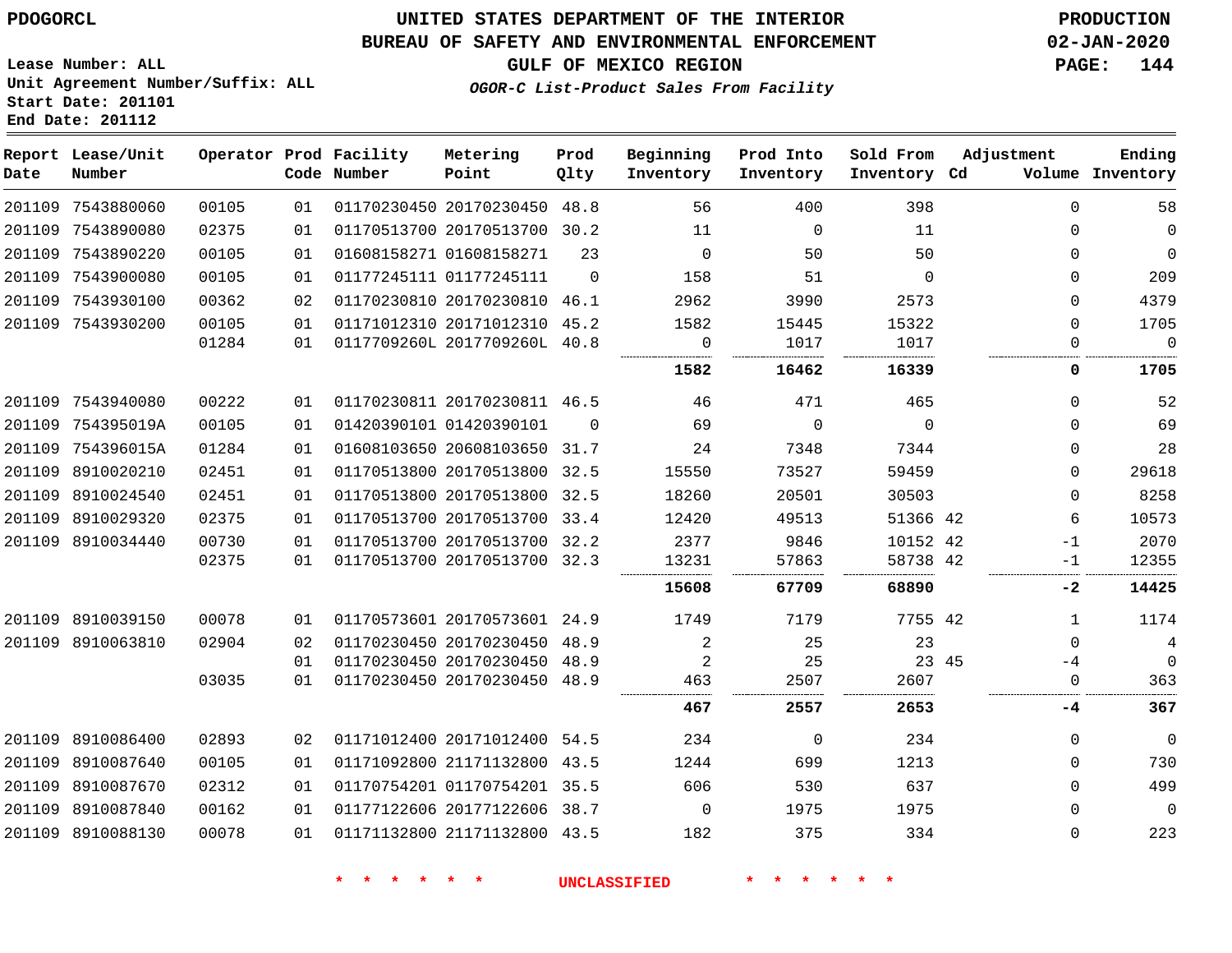**Report Lease/Unit**

**Number**

# **UNITED STATES DEPARTMENT OF THE INTERIOR PDOGORCL PRODUCTION**

**Prod Qlty**

#### **BUREAU OF SAFETY AND ENVIRONMENTAL ENFORCEMENT 02-JAN-2020**

**Lease Number: ALL Unit Agreement Number/Suffix: ALL Start Date: 201101 End Date: 201112**

**Operator Prod Facility**

**Code Number**

**OGOR-C List-Product Sales From Facility**

**Beginning Inventory** **Prod Into Inventory** **Sold From Inventory**

**GULF OF MEXICO REGION PAGE: 145**

**Inventory Cd Volume**

**Adjustment**

 -84 -72  $-1$   $\Omega$  $\overline{0}$  $\overline{0}$  $\overline{0}$  $\overline{0}$  $\Omega$  $\overline{0}$  $\overline{0}$  $\overline{0}$ -1 

**Ending**

| 201109 8910088160  | 01284 | 01 |                                | 01171132800 21171132800 43.5     |    | $\overline{0}$          | 53                           | 33             |  |
|--------------------|-------|----|--------------------------------|----------------------------------|----|-------------------------|------------------------------|----------------|--|
| 201109 8910089160  | 02375 | 01 |                                | 01170513700 20170513700 22.5     |    | 1176                    | 3229                         | 3716 42        |  |
| 201109 891008927AE | 00078 | 01 |                                | 01170230400 20170230400 51.3     |    | 136                     | 222                          | 213 09         |  |
| 201109 891008927AG | 00078 | 01 |                                | 01170230400 20170230400 51.3     |    | 258                     | 830                          | 788 09         |  |
| 201109 891008927Y  | 00078 | 01 |                                | 01170230400 20170230400 51.3     |    | 19                      | 81                           | 78             |  |
| 201109 891008946C  | 01834 | 01 |                                | 01171012500 20171012500          | 38 | $\overline{\mathbf{0}}$ | 440                          | 419            |  |
| 201109 8910116580  | 02375 | 01 |                                | 01170513700 20170513700 22.5     |    | 1254                    | 3327                         | 3870 42        |  |
| 201109 8910116740  | 02375 | 01 |                                | 01170513700 20170513700 22.5     |    | 677                     | 1244                         | 1655           |  |
| 201109 8910116770  | 02375 | 01 |                                | 01170513700 20170513700 22.5     |    | 407                     | 1198                         | 1349           |  |
| 201109 8910116790  | 02375 | 01 |                                | 01170513700 20170513700 22.5     |    | 2720                    | 5935                         | 7388           |  |
| 201109 8910116800  | 02375 | 01 |                                | 01170513700 20170513700 22.5     |    | 4014                    | 10270                        | 12091          |  |
| 201109 891011687A  | 02266 | 01 |                                | 01170754800 20170754800 28.4 221 |    |                         | 326                          | 472            |  |
| 201109 891011687C  | 02266 | 01 |                                | 01170754800 20170754800 28.4     |    | 96                      | 311                          | 336            |  |
| 201109 891011687D  | 02266 | 01 |                                | 01170754800 20170754800 28.4     |    | 100                     | 373                          | 388            |  |
| 201109 891011687E  | 02266 | 01 |                                | 01170754800 20170754800 28.4     |    | 46                      | 146                          | 159            |  |
| 201109 8910117330  | 02266 | 01 |                                | 01170754800 20170754800 28.4     |    | $\overline{\mathbf{3}}$ | 6                            | 8 <sup>8</sup> |  |
| 201109 8910123210  | 00687 | 01 |                                | 0117709260A 2017709260A 33.7     |    | 36                      | 246                          | 220            |  |
| 201109 8910123270  | 00105 | 01 |                                | 01177215100 20177215102 30.8     |    | 50                      | 4959                         | 4957           |  |
| 201109 8910123320  | 00105 | 01 |                                | 01177215100 20177215102 30.8     |    | 106                     | 10789                        | 10781          |  |
| 201109 8910123330  | 00105 | 01 |                                | 01177215100 20177215102 30.8     |    | 148                     | 13649                        | 13653          |  |
| 201109 8910123350  | 03033 | 02 |                                | 01171012500 20171012500 38       |    | 93                      | 359                          | 434 42         |  |
| 201109 8910123390  | 00105 | 01 |                                | 01171131800 20171131800 45.3     |    | 1286                    | $\overline{1}$               | 747            |  |
| 201109 8910169280  | 02628 | 01 |                                | 01171132000 20171132000 43.2     |    | 196                     | 5065                         | 4928           |  |
| 201109 8910169290  | 02628 | 01 |                                | 01171132000 20171132000 43.2     |    | 254                     | 3423                         | 3453           |  |
| 201109 8910169300  | 00491 | 01 |                                | 01170230810 20170230810          | 46 | 108                     | 157                          | 98             |  |
| 201109 8910169370  | 02628 | 01 |                                | 01171132000 20171132000 43.2     |    | 224                     | 3649                         | 3632           |  |
| 201109 8910202350  | 00276 | 01 |                                | 01170513700 20170513700 31.9     |    | 5615                    | 27801                        | 27480          |  |
| 201109 8910202550  | 00105 | 01 |                                | 01170230810 20170230810          |    | 46 68                   | 90                           | 66             |  |
|                    |       |    | 一天<br>$\star$<br>$\star$<br>一大 | $\star$ $\star$                  |    | UNCLASSIFIED            | $\star$<br>$\star$<br>$\ast$ | $\star$        |  |

**Metering Point**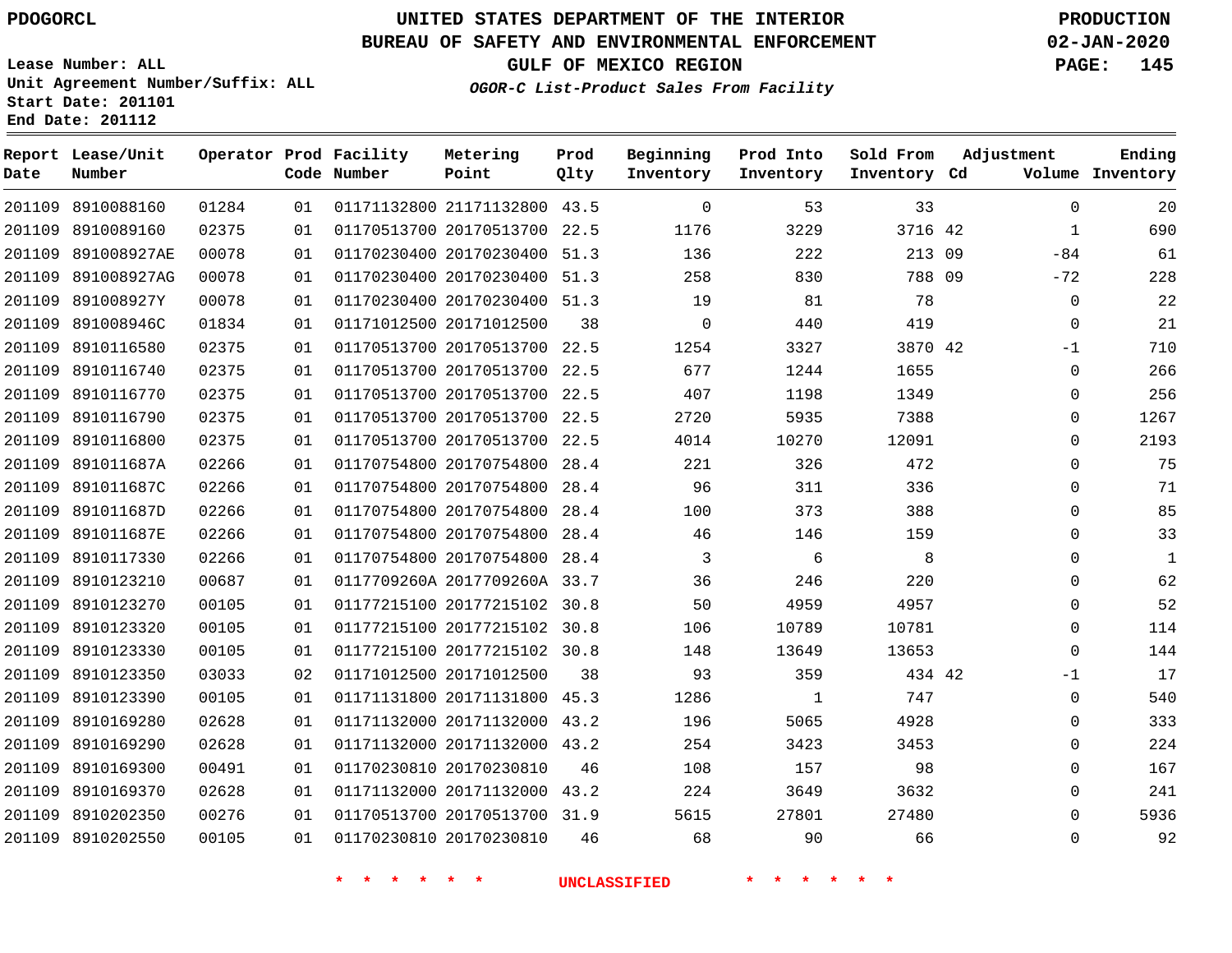## **BUREAU OF SAFETY AND ENVIRONMENTAL ENFORCEMENT 02-JAN-2020**

**Lease Number: ALL Unit Agreement Number/Suffix: ALL Start Date: 201101 End Date: 201112**

**OGOR-C List-Product Sales From Facility**

**GULF OF MEXICO REGION PAGE: 146**

| Date | Report Lease/Unit<br>Number |       |    | Operator Prod Facility<br>Code Number | Metering<br>Point            | Prod<br>Qlty | Beginning<br>Inventory | Prod Into<br>Inventory | Sold From<br>Inventory Cd | Adjustment   | Ending<br>Volume Inventory |
|------|-----------------------------|-------|----|---------------------------------------|------------------------------|--------------|------------------------|------------------------|---------------------------|--------------|----------------------------|
|      | 201109 8910202560           | 02375 | 01 |                                       | 01170513700 20170513700 31.3 |              | 1537                   | 7341                   | 7310                      | $\Omega$     | 1568                       |
|      | 201109 G00974               | 00105 | 01 |                                       | 01171132000 20171132000 43.1 |              | 111                    | 1454                   | 1469                      | $\mathbf 0$  | 96                         |
|      | 201109 G00985               | 00687 | 01 |                                       | 0117709260A 2017709260A 33.7 |              | 341                    | 1239                   | 1265 42                   | $-1$         | 314                        |
|      | 201109 G00987               | 00105 | 01 |                                       | 01171132800 21171132800 43.5 |              | 112                    | 313                    | 265                       | $\mathbf 0$  | 160                        |
|      | 201109 G00989               | 00003 | 01 |                                       | 01171012400 20171012400      | $\Omega$     | 1022                   | $\mathbf 0$            | $\mathbf 0$               | $\Omega$     | 1022                       |
|      | 201109 G01027               | 00162 | 01 |                                       | 01177122606 20177122606 38.7 |              | $\mathbf 0$            | 4964                   | 4964                      | $\mathbf 0$  | $\mathbf 0$                |
|      | 201109 G01036               | 03033 | 01 |                                       | 01420390101 20171092650 44.6 |              | 1492                   | 7140                   | 7765                      | $\Omega$     | 867                        |
|      | 201109 G01082               | 01364 | 02 |                                       | 01170753510 20170753510 46.7 |              | 498                    | 88                     | 70                        | $\mathbf{0}$ | 516                        |
|      | 201109 G01083               | 02375 | 01 |                                       | 01170513700 20170513700 22.5 |              | 2301                   | 5846                   | 6899                      | $\Omega$     | 1248                       |
|      | 201109 G01090               | 02375 | 01 |                                       | 01170513700 20170513700 22.5 |              | 2142                   | 4658                   | 5805 42                   | $-1$         | 994                        |
|      | 201109 G01091               | 02375 | 01 |                                       | 01170513700 20170513700 22.5 |              | 244                    | 569                    | 691 42                    | $-1$         | 121                        |
|      | 201109 G01092               | 02375 | 01 |                                       | 01170513700 20170513700      | 22.5         | 1542                   | 4112                   | 4776                      | 0            | 878                        |
|      | 201109 G01153               | 01834 | 01 |                                       | 01171132800 21171132800 43.5 |              | 154                    | 177                    | 207 42                    | $\mathbf{1}$ | 125                        |
|      | 201109 G01194               | 00105 | 01 |                                       | 01177072601 20177072601      | 42           | $\mathbf 0$            | 1880                   | 1880                      | $\mathbf{0}$ | $\mathbf 0$                |
|      | 201109 G01196               | 03041 | 01 |                                       | 01171132800 21171132800 43.5 |              | 121                    | 173                    | 186                       | $\Omega$     | 108                        |
|      | 201109 G01198               | 00105 | 01 |                                       | 01171092651 20171092650 44.6 |              | 5                      | 57                     | 55                        | $\mathbf{0}$ | 7                          |
|      | 201109 G01208               | 00105 | 01 |                                       | 01171092651 20171092650 44.6 |              | 249                    | 2390                   | 2349                      | $\Omega$     | 290                        |
|      | 201109 G01210               | 03041 | 01 |                                       | 01171132800 21171132800 43.5 |              | 1243                   | 2334                   | 2235                      | $\Omega$     | 1342                       |
|      | 201109 G01216               | 00222 | 01 |                                       | 01177082958 20177082958 34.8 |              | $\mathbf 0$            | 6837                   | 6837                      | $\mathbf 0$  | $\mathbf 0$                |
|      | 201109 G01220               | 00105 | 01 |                                       | 01177092600 20177092600 44.9 |              | 167                    | 6400                   | 6214                      | $\Omega$     | 353                        |
|      | 201109 G01248               | 02628 | 01 |                                       | 01171012500 20171012500      | 38           | 5079                   | 36233                  | 39578                     | $\mathbf 0$  | 1734                       |
|      | 201109 G01256               | 02628 | 01 |                                       | 01171012500 20171012500      | 38           | 11                     | 77                     | 84                        | $\Omega$     | 4                          |
|      | 201109 G01261               | 03033 | 02 |                                       | 01171012500 20171012500      | 38           | 11                     | 72                     | 78                        | $\mathbf 0$  | 5                          |
|      | 201109 G01269               | 03033 | 02 |                                       | 01171012500 20171012500      | 38           | 42                     | 349                    | 374                       | $\Omega$     | 17                         |
|      | 201109 G01351               | 00078 | 01 |                                       | 01170230400 20170230400      | 51.3         | 23                     | 12                     |                           | 31 42<br>-1  | $\mathbf{3}$               |
|      | 201109 G01441               | 00105 | 01 |                                       | 01177112701 20177112700      | $\Omega$     | 679                    | 843                    | $\Omega$                  | $\Omega$     | 1522                       |
|      | 201109 G01447               | 02375 | 01 |                                       | 01170513700 20170513700 24.5 |              | 412                    | 1035                   | 1211                      | 0            | 236                        |
|      | 201109 G01477               | 03026 | 01 |                                       | 01170230810 20170230810 46.1 |              | 1077                   | 1632                   | 1004                      | $\Omega$     | 1705                       |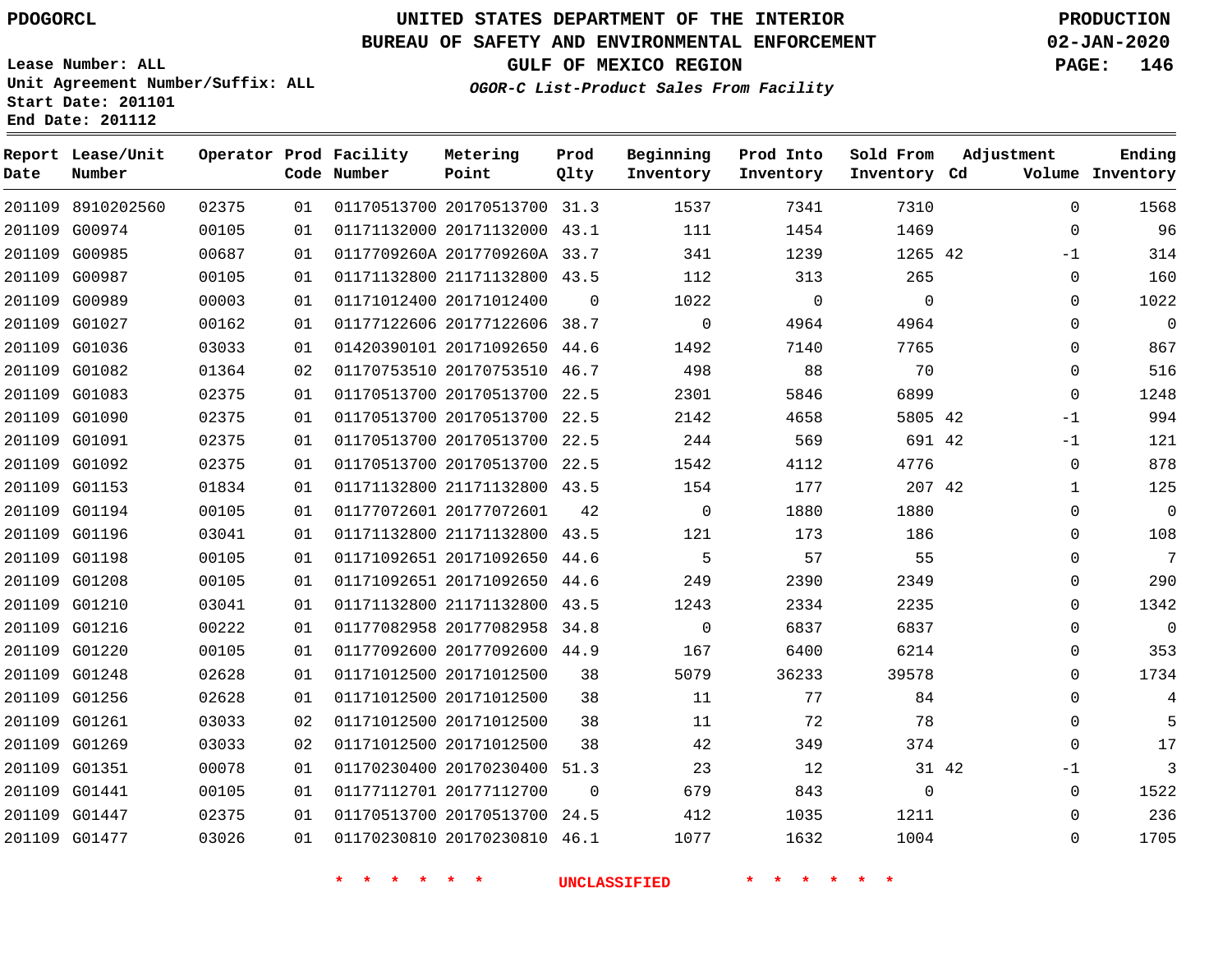G01497

**Date**

**Report Lease/Unit**

**Number**

# **UNITED STATES DEPARTMENT OF THE INTERIOR PDOGORCL PRODUCTION**

**Prod Qlty**

#### **BUREAU OF SAFETY AND ENVIRONMENTAL ENFORCEMENT 02-JAN-2020**

**Lease Number: ALL Unit Agreement Number/Suffix: ALL Start Date: 201101 End Date: 201112**

> $0.2451$

**Operator Prod Facility**

**Code Number**

 

**OGOR-C List-Product Sales From Facility**

**Sold From Inventory**

**Prod Into Inventory**

**Beginning Inventory**

**Inventory Cd Volume**

**Adjustment**

  $\Omega$  $\Omega$   $\Omega$   $\Omega$ -1  $-1$  $\Omega$  $\Omega$   $\Omega$  $\overline{0}$  $\Omega$   $\Omega$  $\Omega$   $\Omega$   $\Omega$ -1  $\Omega$ 

**GULF OF MEXICO REGION PAGE: 147**

**Ending**

|       | 1848     | 1107     | 1187        |          | 01170513800 20170513800 32.5 | 01 | 02451 | 201109 G01498 |  |
|-------|----------|----------|-------------|----------|------------------------------|----|-------|---------------|--|
|       | 269      | 306      | $\mathbf 0$ |          | 01171092651 20171092650 44.6 | 01 | 01284 | 201109 G01528 |  |
|       | 11       | 7        | 7           |          | 01170513800 20170513800 32.5 | 01 | 02451 | 201109 G01580 |  |
|       | 1194     | 1194     | 13          |          | 01177215100 20177215102 30.8 | 01 | 00105 | 201109 G01610 |  |
|       | 52301 42 | 52611    | 10922       |          | 01170513700 20170513700 30.2 | 01 | 02375 | 201109 G01619 |  |
|       | 8759 42  | 8732     | 1891        |          | 01170513700 20170513700 30.2 | 01 | 02375 | 201109 G01620 |  |
|       | 135      | 147      | 10          |          | 01423210051 20423210050 48.7 | 01 | 00003 | 201109 G01754 |  |
|       | 910 42   | 981      | 77          |          | 01423210051 20423210050 48.7 | 01 | 00003 | 201109 G01757 |  |
|       | 0        | 4238     | 2179        | $\Omega$ | 01170231110 20170231110      | 01 | 00105 | 201109 G01860 |  |
|       | 5354 42  | 5061     | 536         | 38       | 01171012500 20171012500      | 01 | 00078 | 201109 G01865 |  |
|       | 146      | 148      | 8           |          | 01171132000 20171132000 43.2 | 01 | 00105 | 201109 G01880 |  |
|       | 10332    | 9752     | 1047        | 38       | 01171012500 20171012500      | 01 | 02312 | 201109 G01898 |  |
|       | 72       | 72       | 1           |          | 01177215100 20177215102 30.8 | 01 | 00105 | 201109 G01901 |  |
|       | 189      | 190      | 20          |          | 01170230811 20170230811 46.4 | 01 | 00105 | 201109 G01953 |  |
|       | 6841     | 6856     | 57          |          | 01177215100 20177215102 30.8 | 01 | 00105 | 201109 G01966 |  |
|       | 10879    | 10858    | 136         |          | 01177215100 20177215102 30.8 | 01 | 00105 | 201109 G01967 |  |
| 75 42 |          | 114      | 88          |          | 01170230810 20170230810 46.1 | 01 | 03033 | 201109 G01972 |  |
|       | 1281     | 1281     | 37          |          | 01170230810 20170230810 47.2 | 02 | 01071 | 201109 G01997 |  |
|       | 43       | 59       | 58          |          | 01170230810 20170230810 42.9 | 01 | 00105 | 201109 G01998 |  |
| 18 42 |          | 8        | 11          |          | 01170530900 20170530900 42.2 | 01 | 03026 | 201109 G02006 |  |
|       | $\Omega$ | $\Omega$ | 6           |          | 01170230811 20170230811 45.6 | 01 | 01482 | 201109 G02021 |  |
|       | 1170     | 1236     | 70          |          | 01170230811 20170230811 46.5 | 02 | 02312 | 201109 G02023 |  |
|       | 104 42   | 120      | 13          |          | 01170530900 20170530900 42.2 | 01 | 02222 | 201109 G02037 |  |
|       | 69       | 68       | 18          |          | 01170530900 20170530900 42.1 | 01 | 00105 | 201109 G02045 |  |
|       | 709 42   | 705      | 51          |          | 01171132000 20171132000 43.2 | 01 | 00687 | 201109 G02104 |  |
|       | 62695    | 62230    | 4561        |          | 01171132000 20171132000 43.2 | 01 | 02628 | 201109 G02111 |  |
|       | 137      | 65       | 306         |          | 01170230810 20170230810 46.1 | 01 | 02312 | 201109 G02127 |  |
|       |          |          |             |          |                              |    |       |               |  |

20170513800 32.5

**Metering Point**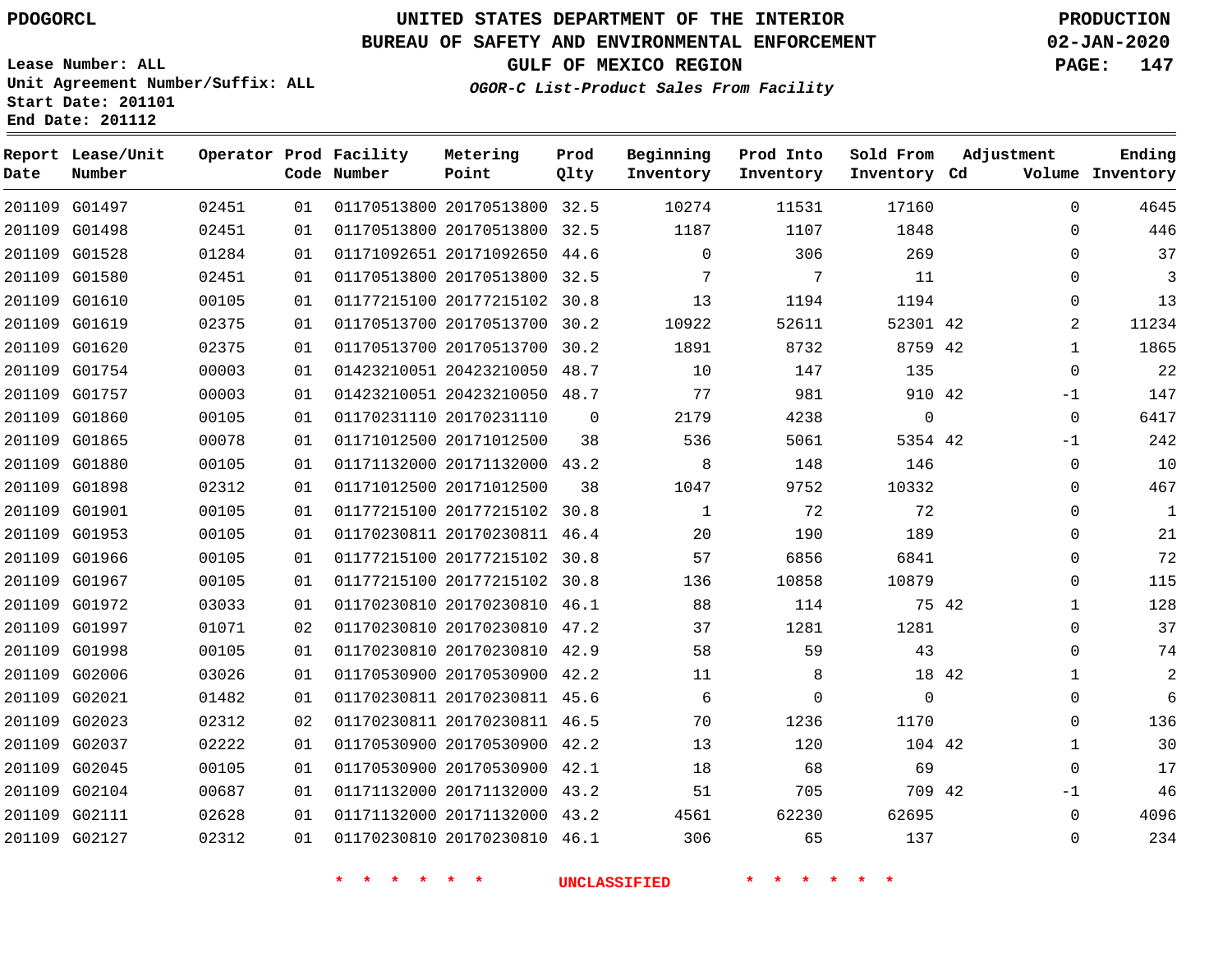**End Date: 201112**

# **UNITED STATES DEPARTMENT OF THE INTERIOR PDOGORCL PRODUCTION**

## **BUREAU OF SAFETY AND ENVIRONMENTAL ENFORCEMENT 02-JAN-2020**

**Lease Number: ALL Unit Agreement Number/Suffix: ALL Start Date: 201101**

## **GULF OF MEXICO REGION PAGE: 148**

**OGOR-C List-Product Sales From Facility**

| Date | Report Lease/Unit<br>Number |       |    | Operator Prod Facility<br>Code Number | Metering<br>Point            | Prod<br>Qlty | Beginning<br>Inventory | Prod Into<br>Inventory | Sold From<br>Inventory Cd | Adjustment  | Ending<br>Volume Inventory |
|------|-----------------------------|-------|----|---------------------------------------|------------------------------|--------------|------------------------|------------------------|---------------------------|-------------|----------------------------|
|      | 201109 G02161               | 00105 | 01 |                                       | 01171012500 20171012500      | 38           | 1015                   | 10860                  | 11355                     | $\mathbf 0$ | 520                        |
|      | 201109 G02163               | 00105 | 01 |                                       | 01171012500 20171012500      | 38           | 380                    | 4042                   | 4229                      | $\Omega$    | 193                        |
|      | 201109 G02317               | 00105 | 01 |                                       | 01171132000 20171132000 43.2 |              | 40                     | 593                    | 594                       | 0           | 39                         |
|      | 201109 G02353               | 01284 | 01 |                                       | 01170230450 20170230450 48.9 |              | 719                    | 3363                   | 3595                      | $\Omega$    | 487                        |
|      | 201109 G02354               | 01284 | 01 |                                       | 01170230450 20170230450 48.9 |              | 321                    | 1534                   | 1633                      | $\Omega$    | 222                        |
|      | 201109 G02357               | 02200 | 02 |                                       | 01170230450 20170230450 49.6 |              | 31                     | $\Omega$               | 31                        | $\Omega$    | $\mathbf 0$                |
|      | 201109 G02391               | 03033 | 02 |                                       | 0142709015A 2042709015A 41.4 |              | 107                    | 10837                  | 10837                     | 0           | 107                        |
|      | 201109 G02428               | 00105 | 01 |                                       | 01170230810 20170230810 46.1 |              | 4                      | $\mathbf{0}$           | 1                         | 0           | 3                          |
|      | 201109 G02429               | 00491 | 01 |                                       | 01170230810 20170230810 46.1 |              | 96                     | 93                     | 70                        | 0           | 119                        |
|      | 201109 G02439               | 02375 | 01 |                                       | 01171132000 20171132000 43.2 |              | $\Omega$               | 59                     | 59                        | $\Omega$    | $\mathbf 0$                |
|      | 201109 G02601               | 01834 | 01 |                                       | 01171092651 20171092650 45.2 |              | 360                    | 2140                   | 2240                      | 0           | 260                        |
|      |                             | 03056 | 01 |                                       | 01171092651 20171092650 43.3 |              | 101                    | 516                    | 555                       | 0           | 62                         |
|      |                             |       |    |                                       |                              |              | 461                    | 2656                   | 2795                      | 0           | 322                        |
|      | 201109 G02628               | 00105 | 01 |                                       | 01171012500 20171012500      | 38           | 220                    | 3350                   | 3410                      | $\Omega$    | 160                        |
|      | 201109 G02665               | 02451 | 01 |                                       | 01423210051 20423210050 48.6 |              | 121                    | 1710                   | 1574                      | 0           | 257                        |
|      | 201109 G02688               | 00105 | 01 |                                       | 01170230810 20170230810      | 46           | 157                    | 197                    | 131                       | 0           | 223                        |
|      | 201109 G02819               | 00105 | 01 |                                       | 01170231110 20170231110      | $\Omega$     | $\mathbf 0$            | 73                     | $\mathbf 0$               | $\Omega$    | 73                         |
|      | 201109 G02825               | 00105 | 01 |                                       | 01170230810 20170230810      | 46           | 277                    | 305                    | 248                       | $\Omega$    | 334                        |
|      | 201109 G02826               | 00105 | 01 |                                       | 01170231110 20170231110      | $\Omega$     | 253                    | 466                    | $\Omega$                  | $\Omega$    | 719                        |
|      |                             |       | 01 |                                       | 01170230810 20170230810      | 46           | 159                    | 311                    | 142                       | 0           | 328                        |
|      |                             |       |    |                                       |                              |              | 412                    | 777                    | 142                       | 0           | 1047                       |
|      | 201109 G02870               | 03035 | 01 |                                       | 01170230810 20170230810 46.1 |              | 74                     | 39                     | 42                        | $\Omega$    | 71                         |
|      | 201109 G02885               | 02312 | 01 |                                       | 01171132000 20171132000 43.2 |              | 2                      | 24                     | 24                        | $\Omega$    | $\overline{2}$             |
|      | 201109 G02886               | 02312 | 02 |                                       | 01171132000 20171132000 43.2 |              | 2                      | 84                     | 80                        | $\mathbf 0$ | 6                          |
|      | 201109 G02895               | 02579 | 02 |                                       | 01171092651 20171092650 45.2 |              | 17                     | 45                     | 56 42                     | -1          | 5                          |
|      | 201109 G02898               | 01834 | 01 |                                       | 01171012300 20171012300 37.7 |              | 784                    | 972                    | 1182                      | $\mathbf 0$ | 574                        |
|      | 201109 G02899               | 01834 | 01 |                                       | 01171012300 20171012300 37.7 |              | 653                    | 793                    | 978                       | $\Omega$    | 468                        |
|      |                             |       |    |                                       |                              |              |                        |                        |                           |             |                            |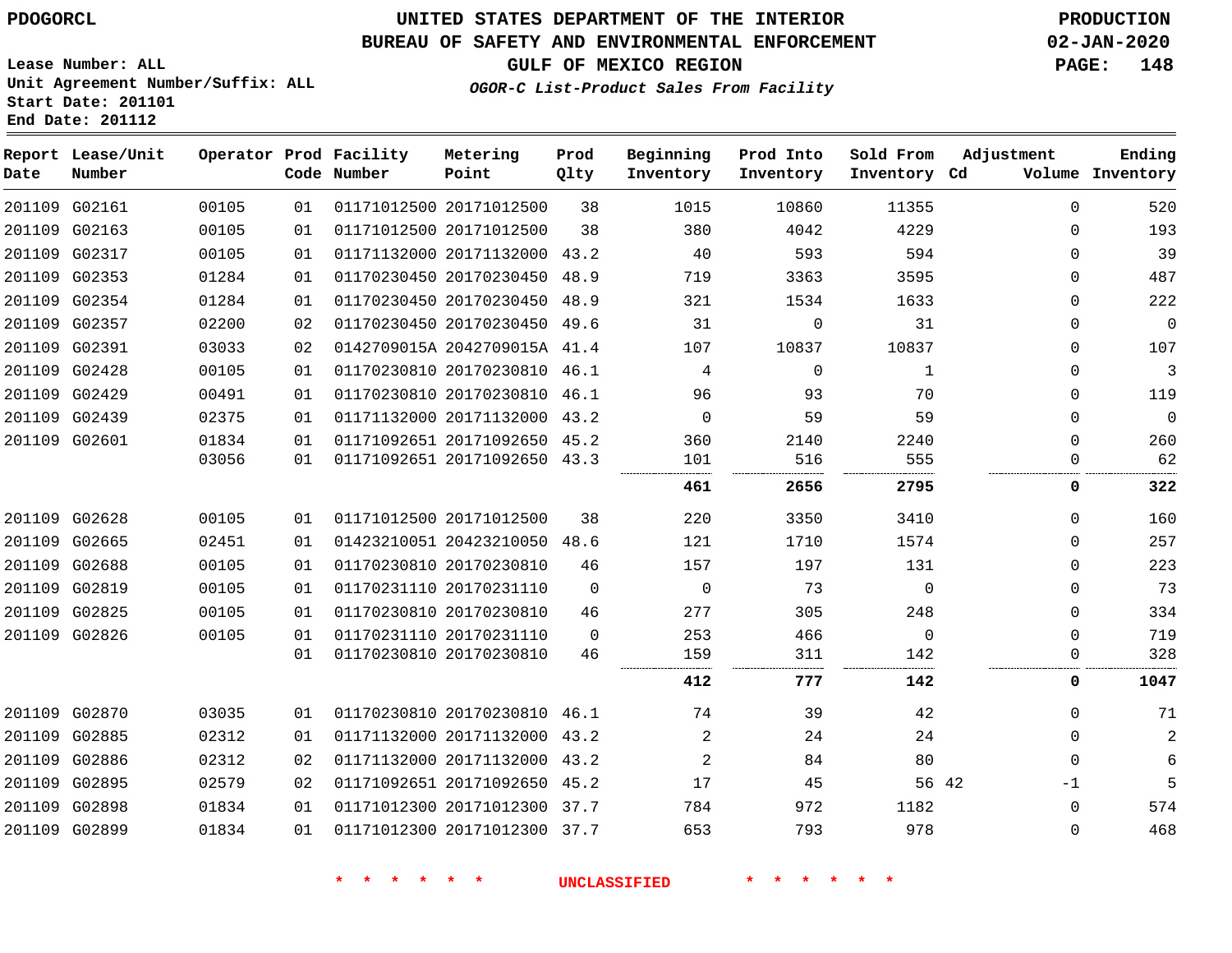**Report Lease/Unit**

## **UNITED STATES DEPARTMENT OF THE INTERIOR PDOGORCL PRODUCTION**

#### **BUREAU OF SAFETY AND ENVIRONMENTAL ENFORCEMENT 02-JAN-2020**

**Lease Number: ALL Unit Agreement Number/Suffix: ALL Start Date: 201101 End Date: 201112**

**Operator Prod Facility Metering**

**Prod**

**GULF OF MEXICO REGION PAGE: 149**

**Ending**

**OGOR-C List-Product Sales From Facility**

| Date | Number        |       |    | Code Number | Point                        | Qlty | Inventory   | Inventory    | Inventory Cd |                       | Volume Inventory |
|------|---------------|-------|----|-------------|------------------------------|------|-------------|--------------|--------------|-----------------------|------------------|
|      | 201109 G03061 | 00105 | 01 |             | 01423210051 20423210050 48.6 |      | 191         | 2296         | 2142         | $\Omega$              | 345              |
|      | 201109 G03068 | 00105 | 01 |             | 01423210051 20423210050 48.6 |      | 6           | 175          | 155          | $\Omega$              | 26               |
|      | 201109 G03145 | 03041 | 01 |             | 01171132800 21171132800 43.5 |      | 61          | 150          | 129          | $\Omega$              | 82               |
|      | 201109 G03152 | 00105 | 01 |             | 01177092600 20177092600      | 44.9 | 116         | 2487         | 2466         | $\Omega$              | 137              |
|      | 201109 G03236 | 03041 | 01 |             | 01170230450 20170230450 48.9 |      | 23          | 182          | 179          | $\Omega$              | 26               |
|      | 201109 G03244 | 02871 | 01 |             | 01170230810 20170230810 46.1 |      | $\mathbf 0$ | 95           | 35           | $\Omega$              | 60               |
|      | 201109 G03264 | 00003 | 01 |             | 01170230811 20170230811 46.5 |      | 2           | 39           | 37           | $\Omega$              | $\overline{4}$   |
|      | 201109 G03265 | 01284 | 02 |             | 01170530900 20170530900      | 42.2 | 67          | 227          | 238          | $\Omega$              | 56               |
|      | 201109 G03331 | 02312 | 01 |             | 01171132800 21171132800 43.5 |      | 2155        | 4164         | 3945         | $\Omega$              | 2374             |
|      | 201109 G03414 | 00105 | 01 |             | 01170753510 20170753510 46.7 |      | 240         | 32           | 32           | $\Omega$              | 240              |
|      | 201109 G03593 | 03035 | 01 |             | 01171012500 20171012500      | 38   | 59          | 154          | 206          | $\Omega$              | 7                |
|      | 201109 G03738 | 00064 | 01 |             | 01170230450 20170230450 48.9 |      | 7           | 107          |              | 99 42<br>$\mathbf{1}$ | 16               |
|      | 201109 G03793 | 03035 | 01 |             | 01171012500 20171012500      | 38   | 81          | 662          | 711          | $\Omega$              | 32               |
|      | 201109 G03811 | 00105 | 01 |             | 01171092651 20171092650 44.6 |      | 697         | 5148         | 5220         | $\Omega$              | 625              |
|      | 201109 G03940 | 00105 | 01 |             | 01423210051 20423210050 48.7 |      | 5           | 48           | 46           | $\Omega$              | 7                |
|      | 201109 G03958 | 00105 | 01 |             | 01170230510 20170230510 48.7 |      | 2572        | 55           | 1206         | $\mathbf 0$           | 1421             |
|      | 201109 G04003 | 00105 | 01 |             | 01171012500 20171012500      | 38   | 2335        | 21258        | 22575        | $\Omega$              | 1018             |
|      | 201109 G04065 | 02628 | 01 |             | 01423210051 20423210050 48.7 |      | 7           | 303          | 266          | $\Omega$              | 44               |
|      | 201109 G04081 | 03035 | 01 |             | 01170230450 20170230810 46.1 |      | 1533        | 2173         | 1372         | $\Omega$              | 2334             |
|      | 201109 G04085 | 00687 | 01 |             | 01170230811 20170230811 46.5 |      | 482         | 5448         | 5331         | 0                     | 599              |
|      | 201109 G04087 | 02899 | 01 |             | 01177008150 01177008150 33.2 |      | 1021        | 0            | 0            | $\Omega$              | 1021             |
|      | 201109 G04098 | 01963 | 02 |             | 01170230810 20170230810 46.1 |      | 1054        | 166          | 231          | $\Omega$              | 989              |
|      | 201109 G04143 | 00105 | 01 |             | 01170230510 20170230510 48.7 |      | 388         | 8            | 184          | $\mathbf 0$           | 212              |
|      | 201109 G04232 | 00105 | 01 |             | 01171012500 20171012500      | 38   | 8           | 235          | 232          | $\Omega$              | 11               |
|      |               | 00730 | 01 |             | 01171012500 20171012500      | 38   | 1183        | 10513        | 11193<br>    | $\mathbf 0$           | 503              |
|      |               |       |    |             |                              |      | 1191        | 10748        | 11425        | 0                     | 514              |
|      | 201109 G04397 | 00105 | 01 |             | 01170230810 20170230810      | 46   | 45          | $\mathbf{0}$ | 35           | $\Omega$              | 10               |
|      | 201109 G04421 | 00105 | 01 |             | 01171131600 20171131600 43.9 |      | 874         | 15573        | 15496        | $\Omega$              | 951              |

**\* \* \* \* \* \* UNCLASSIFIED \* \* \* \* \* \***

**Beginning Prod Into Sold From Adjustment**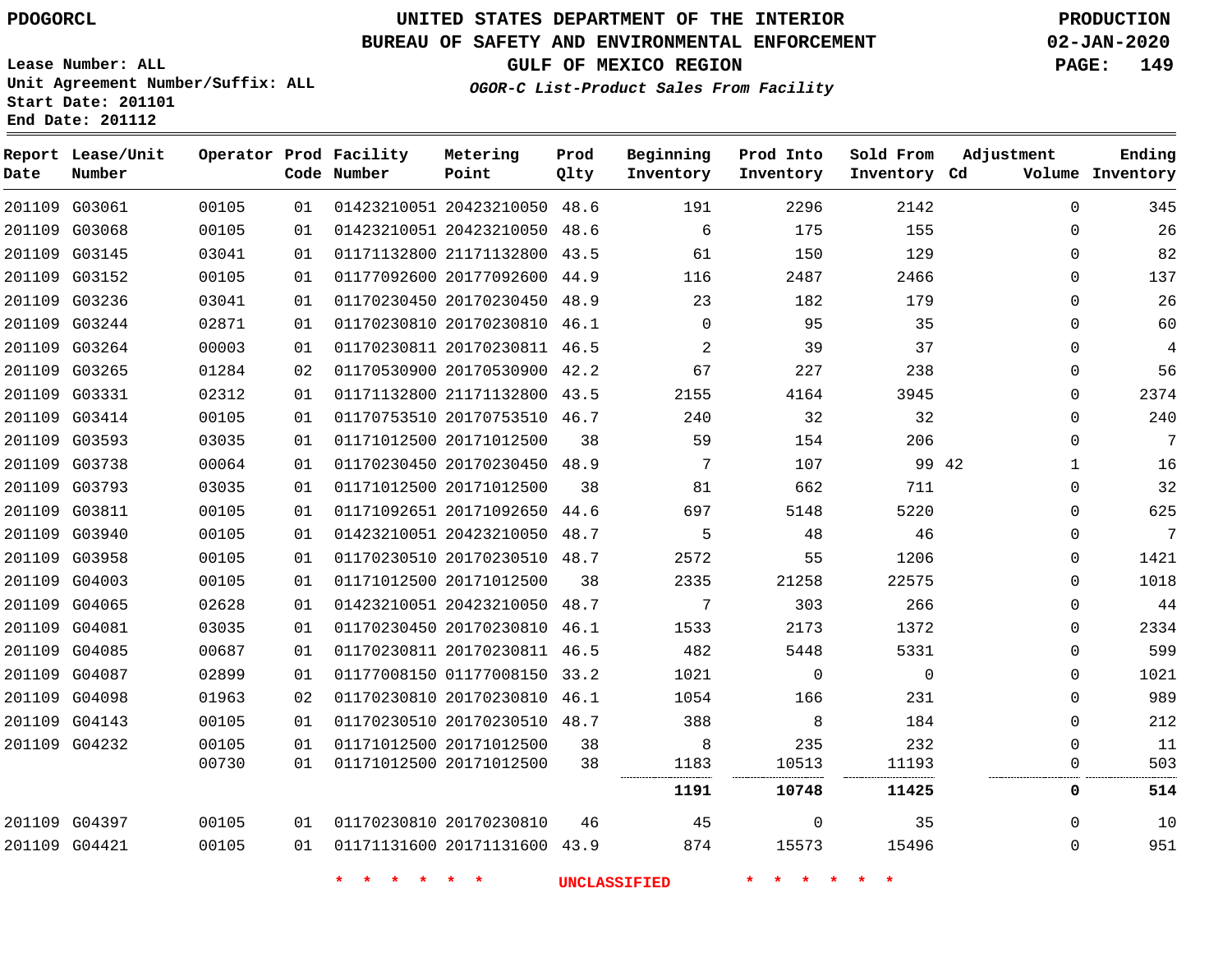## **BUREAU OF SAFETY AND ENVIRONMENTAL ENFORCEMENT 02-JAN-2020**

**Lease Number: ALL Unit Agreement Number/Suffix: ALL Start Date: 201101 End Date: 201112**

**OGOR-C List-Product Sales From Facility**

**GULF OF MEXICO REGION PAGE: 150**

|  | CGOR-C 11SC-FICQUCC DAIES FICM FACIIICY |  |  |
|--|-----------------------------------------|--|--|
|  |                                         |  |  |
|  |                                         |  |  |

| Date          | Report Lease/Unit<br>Number |       |    | Operator Prod Facility<br>Code Number | Metering<br>Point            | Prod<br>Qlty | Beginning<br>Inventory | Prod Into<br>Inventory | Sold From<br>Inventory Cd | Adjustment    | Ending<br>Volume Inventory |
|---------------|-----------------------------|-------|----|---------------------------------------|------------------------------|--------------|------------------------|------------------------|---------------------------|---------------|----------------------------|
|               | 201109 G04453               | 03033 | 01 |                                       | 01171012300 20171012300 37.7 |              | 1712                   | 2475                   | 2726                      | $\Omega$      | 1461                       |
|               | 201109 G04537               | 03033 | 01 |                                       | 01420470030 20420470030      | 40           | 979                    | 68                     | $\Omega$                  | $\Omega$      | 1047                       |
|               | 201109 G04565               | 01284 | 01 |                                       | 01420390101 01420390101      | $\Omega$     | 26                     | $\mathbf 0$            | $\Omega$                  | $\Omega$      | 26                         |
|               | 201109 G04787               | 00687 | 01 |                                       | 01171131600 20171131600 43.9 |              | 2                      | 1043                   | 981                       | $\Omega$      | 64                         |
|               | 201109 G04800               | 03026 | 01 |                                       | 01171132800 21171132800 43.5 |              | 4193                   | 7285                   | 7167 42                   | $\mathbf{1}$  | 4312                       |
|               | 201109 G04818               | 03035 | 01 |                                       | 01170230500 20170230500 43.2 |              | 4                      | 53                     |                           | 38 42<br>$-1$ | 18                         |
|               | 201109 G05006               | 01284 | 02 |                                       | 01170230510 20170230510 48.8 |              | 11                     | $\mathbf{1}$           | 6                         | $\mathbf 0$   | 6                          |
|               | 201109 G05283               | 01376 | 01 |                                       | 01170231300 01170231300 41.6 |              | $\Omega$               | 2150                   | 2150                      | $\Omega$      | $\Omega$                   |
|               | 201109 G05286               | 03033 | 02 |                                       | 01170230810 20170230810 46.1 |              | 1547                   | 2753                   | 1618                      | $\mathbf 0$   | 2682                       |
|               | 201109 G05292               | 00003 | 01 |                                       | 01170230811 20170230811 46.5 |              | 28                     | 378                    | 364                       | $\Omega$      | 42                         |
|               | 201109 G05299               | 00105 | 01 |                                       | 01170230500 20170230500 43.2 |              | 4                      | 5                      | 7                         | $\mathbf 0$   | 2                          |
|               | 201109 G05392               | 02672 | 02 |                                       | 01171132000 20171132000 46.5 |              | 1                      | $\Omega$               | 1                         | $\Omega$      | $\mathbf 0$                |
| 201109 G05431 |                             | 02970 | 01 |                                       | 01177062608 2017706260A 36.3 |              | 129                    | 12103                  | 12142                     | $\Omega$      | 90                         |
|               | 201109 G05494               | 02871 | 02 |                                       | 01171132800 21171132800 43.5 |              | 39                     | $\mathbf 0$            | 39                        | $\mathbf 0$   | $\mathbf 0$                |
|               | 201109 G05504               | 00105 | 01 |                                       | 01171132800 21171132800 43.5 |              | 938                    | 1874                   | 1756                      | $\Omega$      | 1056                       |
|               |                             |       | 01 |                                       | 01171012300 20171012300 37.7 |              | 656                    | 883                    | 1018                      | $\Omega$      | 521                        |
|               |                             | 00730 | 01 |                                       | 01171132800 21171132800 43.5 |              | 365                    | 687                    | 657                       | O             | 395                        |
|               |                             | 02970 | 01 |                                       | 01171132800 21171132800 43.5 |              | 0                      | 1455                   | 908                       | 0             | 547                        |
|               |                             |       |    |                                       |                              |              | 1959                   | 4899                   | 4339                      | 0             | 2519                       |
|               | 201109 G05505               | 00078 | 01 |                                       | 01171132800 21171132800 43.5 |              | 335                    | 525                    | 549                       | $\Omega$      | 311                        |
|               | 201109 G05549               | 01834 | 01 |                                       | 01171092651 20171092650 44.6 |              | 23                     | $\Omega$               | 23                        | $\Omega$      | $\overline{0}$             |
|               | 201109 G05602               | 01834 | 01 |                                       | 01171012500 20171012500      | 38           | 201                    | 4941                   | 4905 42                   | -1            | 236                        |
|               | 201109 G05610               | 02312 | 01 |                                       | 01171012500 20171012500      | 38           | 21                     | 243                    | 252                       | $\Omega$      | 12                         |
|               | 201109 G05612               | 00105 | 01 |                                       | 01171012500 20171012500      | 38           | 995                    | 6860                   | 7527                      | $\mathbf 0$   | 328                        |
|               | 201109 G05613               | 00105 | 01 |                                       | 01171012500 20171012500      | 38           | $\mathbf 0$            | 262                    | 249                       | $\mathbf 0$   | 13                         |
|               | 201109 G06069               | 00105 | 01 |                                       | 01423210051 20423210050      | 48.7         | 1                      | 239                    | 204                       | $\Omega$      | 36                         |
| 201109 G06105 |                             | 03033 | 01 |                                       | 01420390110 20420390110 52.4 |              | 48                     | 33                     | 44                        | $\mathbf 0$   | 37                         |
|               | 201109 G06156               | 00105 | 01 |                                       | 01422450350 20422450350      | 49           | 130                    | 61                     | 149                       | $\Omega$      | 42                         |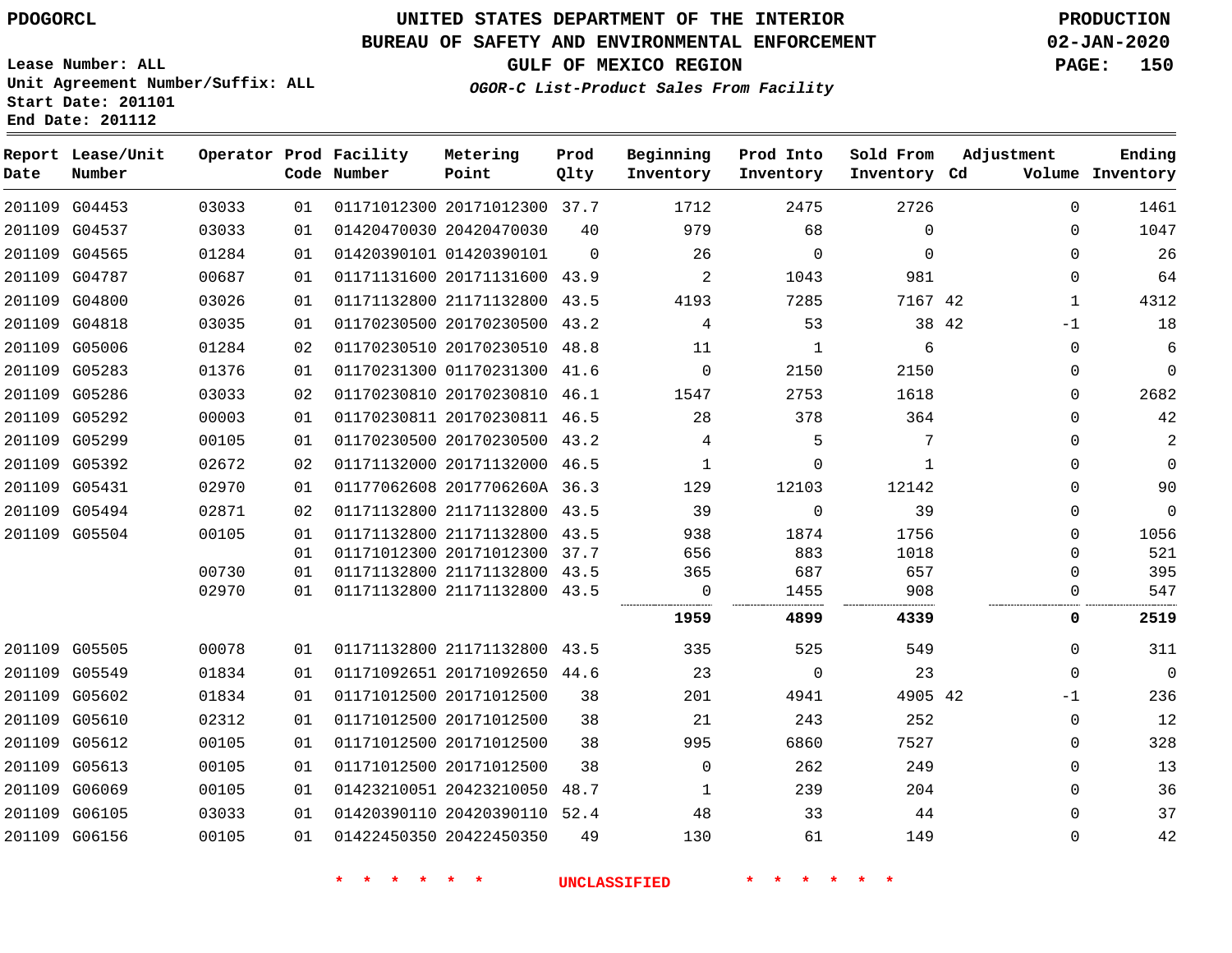## **BUREAU OF SAFETY AND ENVIRONMENTAL ENFORCEMENT 02-JAN-2020**

**Lease Number: ALL Unit Agreement Number/Suffix: ALL Start Date: 201101 End Date: 201112**

**OGOR-C List-Product Sales From Facility**

**GULF OF MEXICO REGION PAGE: 151**

| Date          | Report Lease/Unit<br>Number |       |    | Operator Prod Facility<br>Code Number | Metering<br>Point            | Prod<br>Qlty | Beginning<br>Inventory | Prod Into<br>Inventory | Sold From<br>Inventory Cd | Adjustment   | Ending<br>Volume Inventory |
|---------------|-----------------------------|-------|----|---------------------------------------|------------------------------|--------------|------------------------|------------------------|---------------------------|--------------|----------------------------|
| 201109 G06165 |                             | 01284 | 01 | 01170230450 20170230450               |                              | $\Omega$     | $\Omega$               | $\Omega$               | $\Omega$                  | $\Omega$     | $\mathbf 0$                |
| 201109 G06668 |                             | 00276 | 01 |                                       | 01171132000 20171132000 43.2 |              | 681                    | 7291                   | 7492                      | $\Omega$     | 480                        |
| 201109 G06767 |                             | 01834 | 01 | 01171012500 20171012500               |                              | 38           | 12                     | 59                     | 68                        | 0            | 3                          |
| 201109 G07215 |                             | 03041 | 01 |                                       | 01420390120 01420390120 53.1 |              | 174                    | 217                    | 212                       | $\Omega$     | 179                        |
| 201109 G07703 |                             | 03041 | 01 |                                       | 01171132800 21171132800 43.5 |              | 532                    | 908                    | 901                       | 0            | 539                        |
|               | 201109 G07736               | 02312 | 01 |                                       | 01171132800 21171132800 43.5 |              | 660                    | 1949                   | 1629                      | 0            | 980                        |
| 201109 G07760 |                             | 01284 | 01 |                                       | 01177122950 20177122950 30.5 |              | 48                     | 10715                  | 10742                     | $\Omega$     | 21                         |
|               | 201109 G07802               | 01284 | 02 |                                       | 01177258041 01177258041 29.3 |              | 6                      | 9                      | 10                        | 0            | 5                          |
| 201109 G07917 |                             | 01834 | 01 |                                       | 01170573602 20170573602 33.8 |              | 31396                  | 33182                  | 32232                     | 0            | 32346                      |
| 201109 G08120 |                             | 02312 | 02 |                                       | 01423210051 20423210050 48.7 |              | 1                      | 74                     | 64                        | 0            | 11                         |
| 201109 G08640 |                             | 03033 | 01 |                                       | 01170530900 20170530900 42.2 |              | 2                      | $\mathbf 0$            | 2                         | 0            | $\overline{0}$             |
| 201109 G09010 |                             | 03041 | 01 |                                       | 01420390120 01420390120 53.1 |              | 143                    | 226                    | 200                       | 0            | 169                        |
| 201109 G09500 |                             | 02899 | 01 |                                       | 01177058270 01177058270      | $\Omega$     | 780                    | 476                    | $\Omega$                  | $\Omega$     | 1256                       |
|               | 201109 G09574               | 01819 | 01 |                                       | 01171012300 20171012300 37.7 |              | 334                    | 561                    | 564                       | 0            | 331                        |
| 201109 G09631 |                             | 01284 | 01 |                                       | 01177122950 20177122950 30.5 |              | 13                     | 3152                   | 3159                      | 0            | 6                          |
| 201109 G10226 |                             | 01819 | 01 |                                       | 01423210051 20423210050      | 48.7         | 8                      | 33                     | 36                        | 0            | 5                          |
| 201109 G10487 |                             | 00981 | 01 |                                       | 01170753850 20170753850 38.2 |              | 1935                   | 65                     | 365                       | 0            | 1635                       |
|               | 201109 G10584               | 03075 | 02 |                                       | 01170230811 20170230811 46.5 |              | 37                     | 171                    | 189                       | 0            | 19                         |
| 201109 G10636 |                             | 03035 | 01 |                                       | 01170230811 20170230811 46.5 |              | 336                    | 4847                   | 4650                      | 0            | 533                        |
| 201109 G10665 |                             | 02899 | 01 |                                       | 01177058270 01177058270      | $\Omega$     | 148                    | 0                      | $\mathbf 0$               | 0            | 148                        |
| 201109 G10794 |                             | 03035 | 01 |                                       | 01177122950 20177122950 30.5 |              | 52                     | 10394                  | 10426 42                  | $-1$         | 19                         |
| 201109 G10910 |                             | 00162 | 01 |                                       | 01177245110 2017724511G      | 43           | $\mathbf 0$            | 4903                   | 4903                      | $\Omega$     | $\Omega$                   |
| 201109 G11243 |                             | 03033 | 01 |                                       | 01420470030 20420470030      | 40           | 729                    | 99                     |                           | 0.42<br>$-1$ | 827                        |
| 201109 G11870 |                             | 00276 | 01 |                                       | 01171132000 20171132000 43.2 |              | 1674                   | 16723                  | 17297 42                  | $\mathbf{1}$ | 1101                       |
| 201109 G11983 |                             | 01284 | 01 |                                       | 01177112605 2017711260Y 33.2 |              | 37                     | 99                     | 106                       | $\Omega$     | 30                         |
|               | 201109 G11984               | 03008 | 02 |                                       | 01171092651 20171092650 44.6 |              | 28                     | 147                    | 157 42                    | -1           | 17                         |
| 201109 G12020 |                             | 03035 | 01 |                                       | 01171012500 20171012500      | 38           | 363                    | 4197                   | 4358 42                   | $-1$         | 201                        |
| 201109 G12024 |                             | 02312 | 02 |                                       | 01171012500 20171012500      | 38           | 58                     | 408                    | 446                       | 0            | 20                         |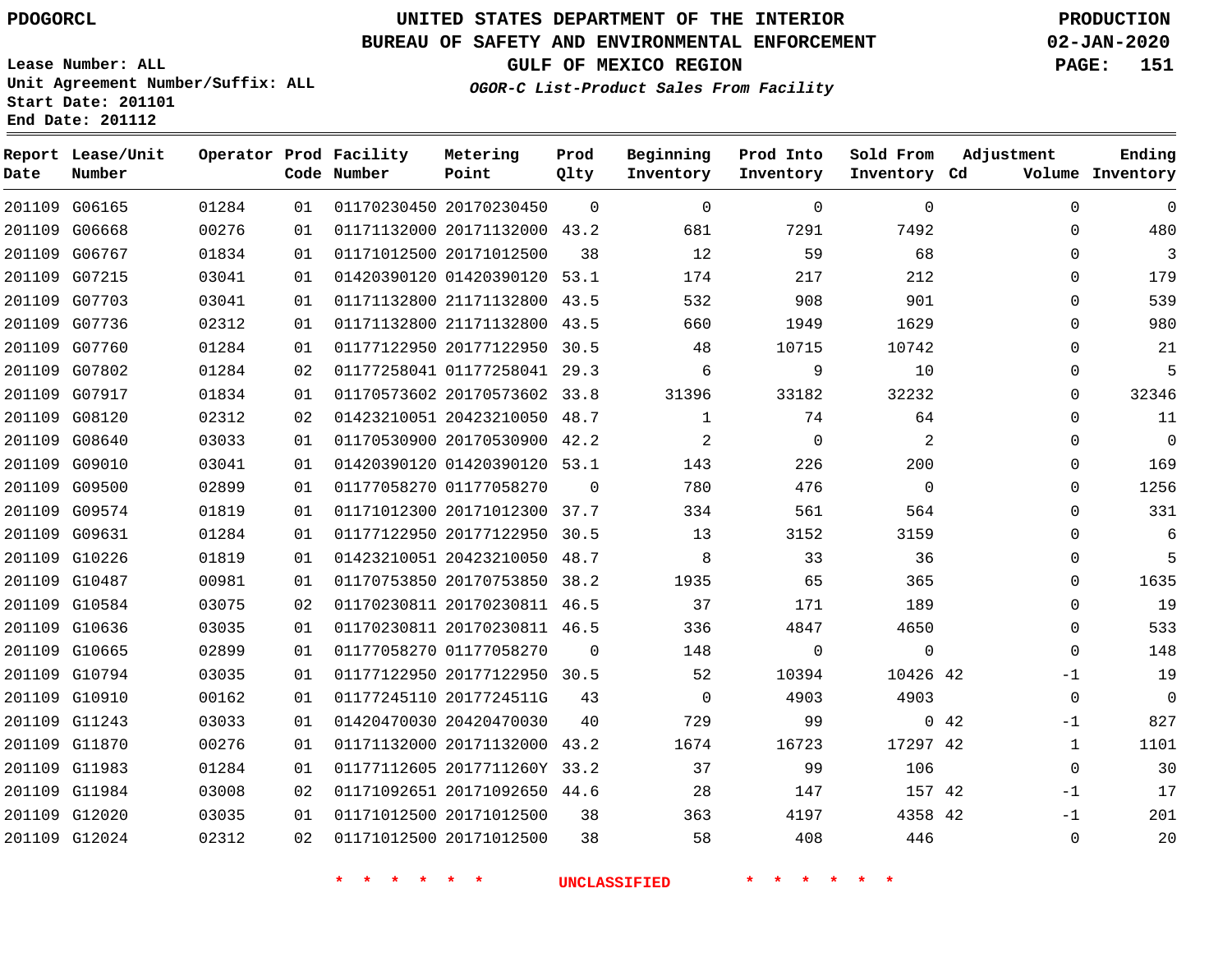**Start Date: 201101 End Date: 201112**

## **UNITED STATES DEPARTMENT OF THE INTERIOR PDOGORCL PRODUCTION**

## **BUREAU OF SAFETY AND ENVIRONMENTAL ENFORCEMENT 02-JAN-2020**

**Lease Number: ALL Unit Agreement Number/Suffix: ALL**

**GULF OF MEXICO REGION PAGE: 152**

**OGOR-C List-Product Sales From Facility**

| Date | Report Lease/Unit<br>Number |       |    | Operator Prod Facility<br>Code Number | Metering<br>Point            | Prod<br>Qlty | Beginning<br>Inventory | Prod Into<br>Inventory | Sold From<br>Inventory Cd | Adjustment   | Ending<br>Volume Inventory |
|------|-----------------------------|-------|----|---------------------------------------|------------------------------|--------------|------------------------|------------------------|---------------------------|--------------|----------------------------|
|      | 201109 G12355               | 03033 | 01 |                                       | 01171012300 20171012300 36.8 |              | 7910                   | 13120                  | 13286 42                  | $\mathbf{1}$ | 7745                       |
|      | 201109 G12497               | 03033 | 01 |                                       | 01420390101 01420390101      | $\Omega$     | 3                      | $\Omega$               | $\mathbf 0$               | $\mathbf 0$  | 3                          |
|      | 201109 G12564               | 02603 | 01 |                                       | 01170230510 20170230510      | 48.8         | 126                    | $\mathbf 0$            | 60                        | $\mathbf 0$  | 66                         |
|      | 201109 G12802               | 02200 | 01 |                                       | 01170230811 20170230811      | 47           | 234                    | 2026                   | 2037                      | $\Omega$     | 223                        |
|      | 201109 G12803               | 03033 | 01 |                                       | 01171132000 20171132000      | 43.2         | $\mathbf{1}$           | 14                     | 14                        | $\Omega$     | 1                          |
|      | 201109 G13560               | 03033 | 02 |                                       | 01170230810 20170230810      | 46.1         | 61                     | 317                    | 114                       | 0            | 264                        |
|      | 201109 G13563               | 03033 | 01 |                                       | 01170230811 20170230811      | 46.5         | 1564                   | 15716                  | 15553                     | $\Omega$     | 1727                       |
|      | 201109 G13576               | 03147 | 02 |                                       | 01170230810 20170230810      | 46.1         | $\mathbf 0$            | 4                      | $\mathbf 0$               | $\mathbf 0$  | 4                          |
|      | 201109 G13850               | 03033 | 01 |                                       | 01170230811 20170230811 46.5 |              | 1                      | $\Omega$               | 1                         | 0            | $\Omega$                   |
|      | 201109 G13937               | 02628 | 02 |                                       | 01171092651 20171092650 44.6 |              | 75                     | 579                    | 584                       | $\mathbf 0$  | 70                         |
|      | 201109 G13938               | 01284 | 01 |                                       | 01171012500 20171012500      | 38           | 2053                   | 20083                  | 21174                     | 0            | 962                        |
|      | 201109 G14342               | 02200 | 01 |                                       | 01170230811 20170230811      | 47           | 184                    | 1544                   | 1558                      | $\mathbf{0}$ | 170                        |
|      | 201109 G14535               | 02628 | 01 |                                       | 01171012500 20171012500      | 38           | 2660                   | 26645                  | 28030                     | $\mathbf 0$  | 1275                       |
|      | 201109 G14864               | 02871 | 02 |                                       | 01170230450 20170230450 48.9 |              | 1134                   | 6344                   | 6559                      | $\mathbf 0$  | 919                        |
|      | 201109 G15050               | 00105 | 01 |                                       | 01170231110 20170231110      | $\Omega$     | 3384                   | 6811                   | $\mathbf 0$               | $\mathbf 0$  | 10195                      |
|      | 201109 G15078               | 00064 | 01 |                                       | 01170230810 20170230810      | 46.1         | 2947                   | 786                    | 459                       | $\Omega$     | 3274                       |
|      | 201109 G15110               | 02714 | 01 |                                       | 01170530900 20170530900 42.2 |              | 4                      | $\Omega$               | 4                         | $\Omega$     | $\Omega$                   |
|      | 201109 G15189               | 02970 | 02 |                                       | 01171132800 21171132800 43.5 |              | 18                     | 17                     | 22                        | $\Omega$     | 13                         |
|      | 201109 G15239               | 03041 | 01 |                                       | 01171012500 20171012500      | 38           | 16                     | 232                    | 237                       | $\Omega$     | 11                         |
|      | 201109 G15241               | 00105 | 01 |                                       | 01171092651 20171092650      | 44.6         | 165                    | 2347                   | 2227                      | $\Omega$     | 285                        |
|      | 201109 G15263               | 00105 | 01 |                                       | 01171132000 20171132000      | 43.2         | 241                    | 3281                   | 3306                      | $\Omega$     | 216                        |
|      | 201109 G15277               | 00222 | 02 |                                       | 01171012400 20171012400      | 54.5         | 3267                   | 1852                   | 1641 45                   | $-3478$      | $\Omega$                   |
|      | 201109 G15299               | 02200 | 02 |                                       | 01171092651 20171092650      | 44.6         | 623                    | 2464                   | 2788                      | $\Omega$     | 299                        |
|      | 201109 G15312               | 00105 | 01 |                                       | 01171092651 20171092650      | 44.5         | 1443                   | 10642                  | 10793                     | 0            | 1292                       |
|      | 201109 G15323               | 01482 | 01 |                                       | 01171012500 20171012500 37.7 |              | 21                     | 0                      | $\Omega$                  | $\Omega$     | 21                         |
|      | 201109 G15740               | 00105 | 01 |                                       | 01170230450 20170230450      | 48.8         | 565                    | 1558                   | 1897                      | $\mathbf 0$  | 226                        |
|      |                             | 02893 | 02 |                                       | 01170230450 20170230450      | 49.6         | 58                     | $\Omega$               | 58                        | $\mathbf{0}$ | $\Omega$                   |
|      |                             |       |    |                                       |                              |              | 623                    | 1558                   | 1955                      | 0            | 226                        |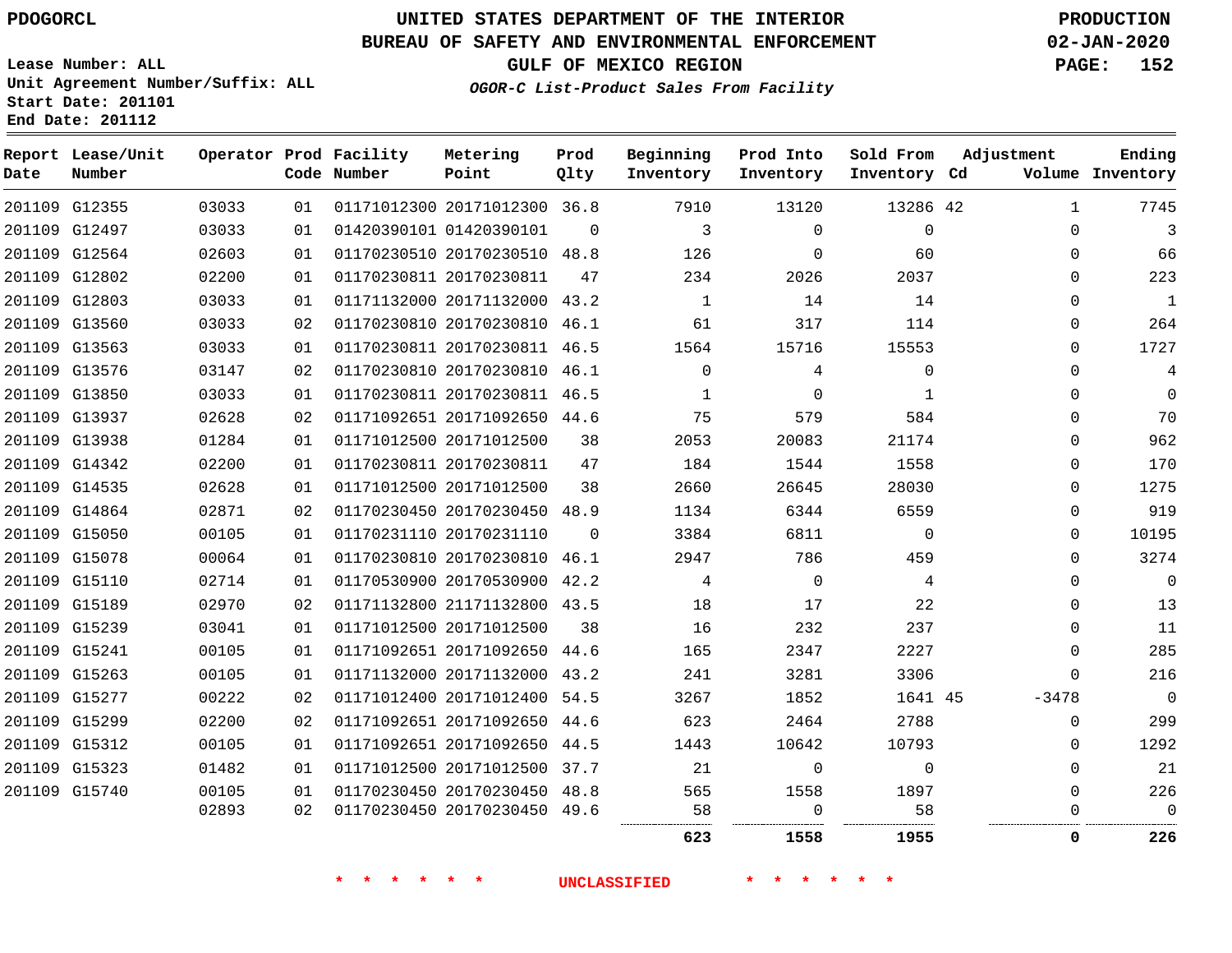**Report Lease/Unit**

**Number**

## **UNITED STATES DEPARTMENT OF THE INTERIOR PDOGORCL PRODUCTION**

**Prod Qlty**

#### **BUREAU OF SAFETY AND ENVIRONMENTAL ENFORCEMENT 02-JAN-2020**

**Lease Number: ALL Unit Agreement Number/Suffix: ALL Start Date: 201101 End Date: 201112**

**Operator Prod Facility**

**Code Number**

**Metering Point**

**OGOR-C List-Product Sales From Facility**

**Beginning Inventory** **Prod Into Inventory** **Sold From Inventory**

**GULF OF MEXICO REGION PAGE: 153**

**Inventory Cd Volume**

**Adjustment**

  $\Omega$   $\Omega$  $\Omega$  $\Omega$ 

  $\Omega$   $\Omega$  $\overline{0}$   $\Omega$  $\overline{0}$  $\Omega$  $\Omega$  $\Omega$  $\Omega$   $\Omega$  $\Omega$ 

-3

**Ending**

| 201109 G15742 | 00730 | 01 | 01170230450 20170230450 48.9 |          | 24           | 100         | 110          |                 | $\mathbf 0$    |
|---------------|-------|----|------------------------------|----------|--------------|-------------|--------------|-----------------|----------------|
| 201109 G16104 | 00105 | 01 | 01170231110 20170231110      | $\Omega$ | 1            | 27          | $\mathbf 0$  |                 | 0              |
| 201109 G16121 | 00687 | 01 | 01170230811 20170230811 46.5 |          | 16           | 151         | 151 42       |                 | 1              |
| 201109 G16325 | 00105 | 01 | 01171012400 20171012400 54.5 |          | 300          | $\Omega$    | 300          |                 | 0              |
| 201109 G16469 | 03026 | 01 | 01170753510 20170753510 46.7 |          | 40           | 32          | 9            |                 | 0              |
| 201109 G16515 | 00162 | 01 | 01177245110 2017724511G      | 43       | 0            | 16239       | 16239        |                 | 0              |
| 201109 G16575 | 00730 | 01 | 01608103650 20608103650 31.7 |          | 0            | 24          | 24           |                 | $\Omega$       |
| 201109 G16890 | 00981 | 01 | 01170753850 20170753850 38.2 |          | 1691         | 35          |              | 0 <sub>09</sub> | $-320$         |
| 201109 G17124 | 02871 | 02 | 01170230450 20170230450 48.9 |          | 10           | 22          | 29           |                 | 0              |
| 201109 G17133 | 03033 | 01 | 01423210051 20423210050      | 48.7     | 1            | 46          | 40           |                 | 0              |
| 201109 G17190 | 02312 | 02 | 01170230810 20170230810 46.1 |          | 41           | 69          | 41           |                 | 0              |
| 201109 G17295 | 01284 | 01 | 01170230810 20170230810      | $\Omega$ | $\Omega$     | 0           | $\mathbf{0}$ |                 | 0              |
| 201109 G17754 | 02025 | 01 | 01170230510 20170230510 48.8 |          | 3254         | 77          | 1533         |                 | 0              |
| 201109 G17789 | 00105 | 01 | 01170230810 20170230810 46.1 |          | 182          | 152         | 124          |                 | 0              |
| 201109 G17842 | 03026 | 01 | 01170230810 20170230810 46.1 |          | $\mathbf 0$  | 3           | $\mathbf 0$  |                 | 0              |
| 201109 G17858 | 00105 | 01 | 01170530900 20170530900 42.2 |          | 66           | 319         | 306          |                 | $\mathbf 0$    |
| 201109 G17898 | 01963 | 02 | 01171131600 20171131600 43.9 |          | 14           | 87          | 96           |                 | $\mathbf 0$    |
| 201109 G17913 | 01834 | 01 | 01171132800 21171132800      | 43.5     | 874          | 2004        | 1797         |                 | 0              |
| 201109 G17921 | 03026 | 01 | 01171012500 20177062959      | 25.3     | $\mathbf{0}$ | 46058       | 46058        |                 | 0              |
| 201109 G17966 | 00105 | 01 | 01171012300 20171012300      | 37.7     | 283          | 213         | 370          |                 | 0              |
| 201109 G17973 | 00730 | 01 | 01171012400 20171012400      | 54.5     | 1859         | 783         | 1171         |                 | $\mathbf 0$    |
| 201109 G17977 | 02312 | 02 | 01171132800 21171132800 43.5 |          | 289          | 576         | 540          |                 | 0              |
| 201109 G18043 | 03056 | 01 | 01171012500 20171012500      | 38       | 2290         | 25235       | 26317        |                 | $\mathbf 0$    |
| 201109 G18577 | 00981 | 01 | 01170753850 20170753850 38.2 |          | 3896         | 168         |              | $0\quad09$      | $-738$         |
| 201109 G18863 | 02312 | 02 | 01420470030 20420470030      | $\Omega$ | 13           | $\mathbf 0$ | 0            |                 | $\overline{0}$ |
| 201109 G18936 | 02871 | 01 | 01422450350 20422450350      | 49       | 83           | 221         | 237          |                 | 0              |
| 201109 G19030 | 02806 | 01 | 01423210051 20423210050      | 51       | 26           | 417         |              | 0 <sub>09</sub> | $-380$         |
| 201109 G19127 | 03165 | 01 | 01170230811 20170230811 46.5 |          | 15           | 0           |              | 0 <sub>09</sub> | $-3$           |
|               |       |    |                              |          |              |             |              |                 |                |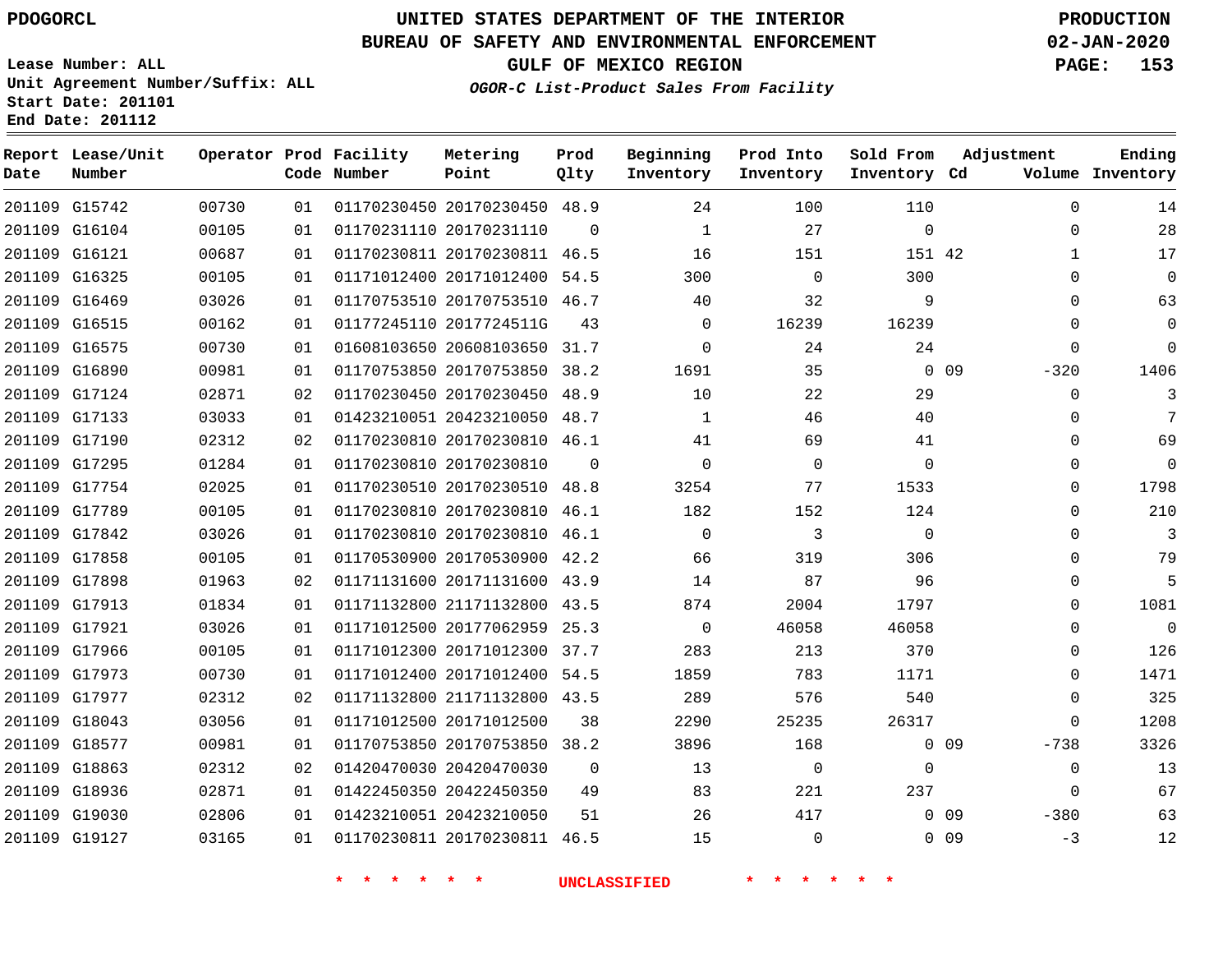**Report Lease/Unit**

**Number**

## **UNITED STATES DEPARTMENT OF THE INTERIOR PDOGORCL PRODUCTION**

**Prod Qlty**

#### **BUREAU OF SAFETY AND ENVIRONMENTAL ENFORCEMENT 02-JAN-2020**

**Lease Number: ALL Unit Agreement Number/Suffix: ALL Start Date: 201101 End Date: 201112**

**Operator Prod Facility**

**Code Number**

**Metering Point**

**OGOR-C List-Product Sales From Facility**

**Beginning Inventory** **Prod Into Inventory** **Sold From Inventory**

**GULF OF MEXICO REGION PAGE: 154**

**Inventory Cd Volume**

**Adjustment**

  $\Omega$ 

  $\Omega$  $\Omega$  $\Omega$  $\Omega$  -1 -1  $\overline{0}$  $\overline{0}$  $\overline{0}$ 

**Ending**

|               | 201109 G19760 | 03035 | 01 |                              | 01171132800 21171132800 43.5 |    | 6483        | 30028    | 22797 42     |                 | 1              |
|---------------|---------------|-------|----|------------------------------|------------------------------|----|-------------|----------|--------------|-----------------|----------------|
| 201109 G20605 |               | 02377 | 01 | 01423550141 20423550140 26.9 |                              |    | 830         | 12604    | 12714        |                 | $\overline{0}$ |
| 201109 G20655 |               | 00222 | 01 | 01170230510 20170230510 48.8 |                              |    | 269         | 5        | 126 45       |                 | $-148$         |
|               | 201109 G20656 | 03041 | 01 | 01422450350 20422450350      |                              | 49 | 45          | 0        | 35           |                 | $\mathbf 0$    |
| 201109 G20660 |               | 00105 | 01 |                              | 01170230450 20170230450 48.9 |    | 15          | 7        | 21           |                 | 0              |
| 201109 G21070 |               | 02970 | 02 |                              | 01171132800 21171132800 43.5 |    | 125         | 154      | 174          |                 | 0              |
|               | 201109 G21096 | 00105 | 01 | 01170230811 20170230811 46.5 |                              |    | 22          | 235      | 231          |                 | 0              |
| 201109 G21111 |               | 02266 | 01 |                              | 01171132800 21171132800 43.5 |    | 7           | 10       | 11           |                 | 0              |
| 201109 G21120 |               | 02058 | 02 | 01171012500 20171012500      |                              | 38 | 1           | $\Omega$ | $\mathbf{1}$ |                 | 0              |
| 201109 G21378 |               | 01819 | 01 | 01170230811 20170230811 46.5 |                              |    | 235         | 120      | 342          |                 | 0              |
| 201109 G21532 |               | 02807 | 01 |                              | 01170230811 20170230811 46.5 |    | 212         | 2748     | 2658         |                 | $\mathbf 0$    |
|               | 201109 G21534 | 02807 | 01 |                              | 01170230811 20170230811 46.5 |    | 200         | 1902     | 1892 42      |                 | $-1$           |
| 201109 G21580 |               | 03035 | 01 | 01170230811 20170230811 46.5 |                              |    | 1           | 7        |              | 6 42            | $-1$           |
|               | 201109 G21592 | 02628 | 02 | 01171132000 20171132000 43.2 |                              |    | 2           | 4        | 6            |                 | $\mathbf 0$    |
| 201109 G21652 |               | 01834 | 01 |                              | 01171132800 21171132800 43.5 |    | 48          | 40       | 55           |                 | $\mathbf 0$    |
|               | 201109 G21700 | 00105 | 01 | 01177258153 01177258153 29.1 |                              |    | 903         | 2135     | 907          |                 | $\Omega$       |
| 201109 G21825 |               | 00981 | 01 | 01170753850 20170753850 38.2 |                              |    | 894         | 33       |              | $0$ 09          | $-169$         |
| 201109 G21826 |               | 00981 | 01 |                              | 01170753850 20170753850 38.2 |    | 123         | 0        |              | 0 <sub>09</sub> | $-23$          |
| 201109 G22219 |               | 03033 | 01 | 01423210051 20423210050 48.7 |                              |    | 54          | 874      | 797          |                 | $\mathbf 0$    |
| 201109 G22236 |               | 00105 | 01 | 01170230450 20170230450 48.9 |                              |    | $\Omega$    | 18       | 15           |                 | $\mathbf 0$    |
| 201109 G22246 |               | 01284 | 02 |                              | 01423210051 20170230500 43.2 |    | 241         | 897      | 826          |                 | 0              |
| 201109 G22268 |               | 02777 | 01 | 01170230810 2042709015I 41.7 |                              |    | $\mathbf 0$ | 1613     | 1613         |                 | 0              |
| 201109 G22501 |               | 00078 | 01 |                              | 01170230400 20170230400 51.3 |    | 313         | 454      | 642          |                 | 0              |
| 201109 G22510 |               | 00162 | 01 |                              | 01170230810 20170230810 46.1 |    | 8548        | 6009     | 5388         |                 | $\mathbf 0$    |
| 201109 G22513 |               | 02579 | 02 | 01170230500 20170230500 43.2 |                              |    | 661         | 1998     | 1963 42      |                 | $-1$           |
| 201109 G22582 |               | 01834 | 01 | 01170530900 20170530900 42.2 |                              |    | 2097        | 7175     | 7500         |                 | $\mathbf 0$    |
| 201109 G22587 |               | 02200 | 02 | 01171132000 20171132000      |                              | 43 | 6           | 184      | 178          |                 | 0              |
| 201109 G22605 |               | 01834 | 01 | 01171132800 21171132800 43.5 |                              |    | 136         | 331      | 291          |                 | $\mathbf 0$    |
|               |               |       |    |                              |                              |    |             |          |              |                 |                |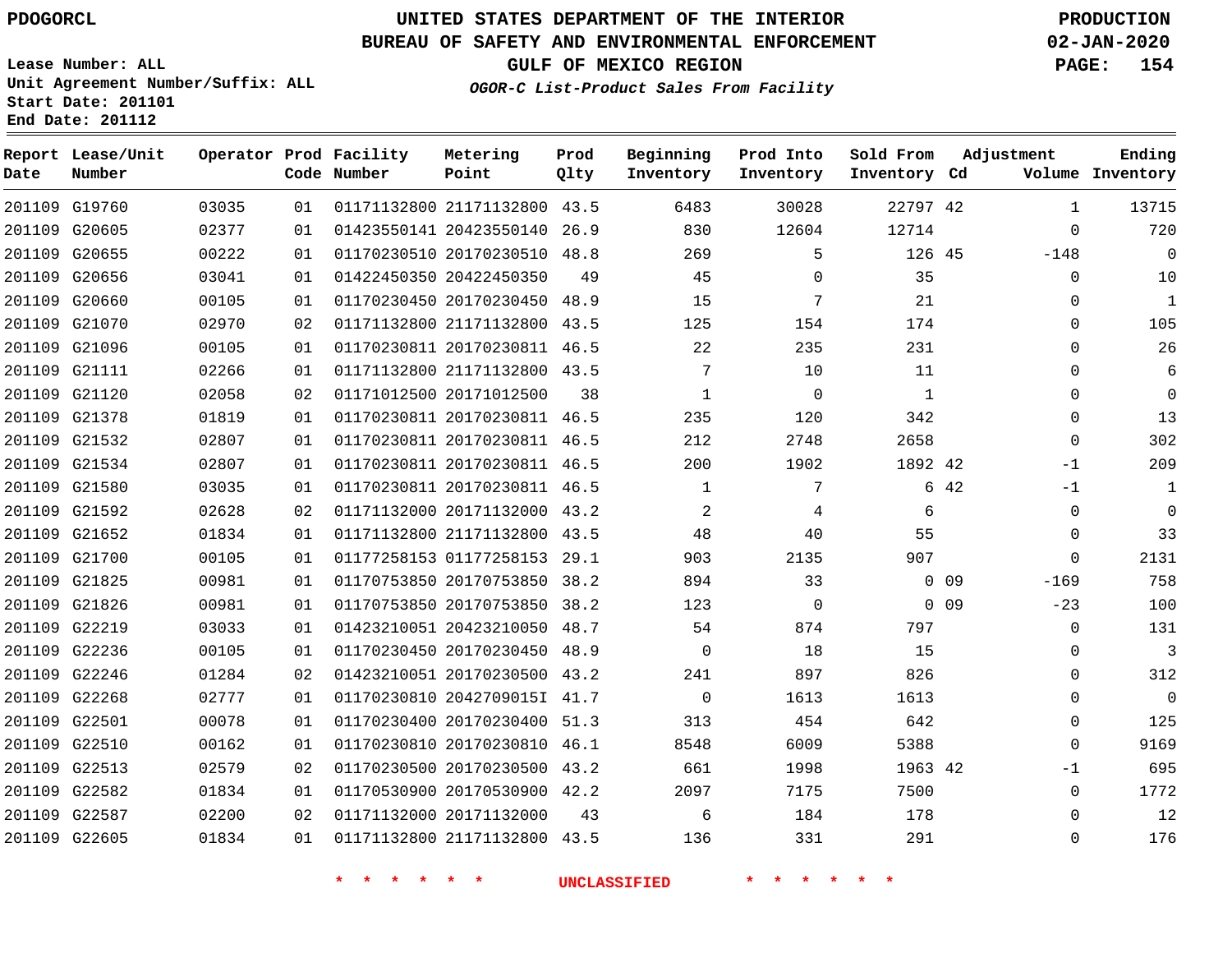**Prod**

**Metering**

#### **BUREAU OF SAFETY AND ENVIRONMENTAL ENFORCEMENT 02-JAN-2020**

**Lease Number: ALL Unit Agreement Number/Suffix: ALL Start Date: 201101 End Date: 201112**

**GULF OF MEXICO REGION PAGE: 155**

**Adjustment**

**Ending**

**OGOR-C List-Product Sales From Facility**

| Date | Report Lease/Unit<br>Number |       |    | Operator Prod Facility<br>Code Number | Metering<br>Point            | Prod<br>Qlty | Beginning<br>Inventory | Prod Into<br>Inventory | Sold From<br>Inventory Cd | Adjustment           | Ending<br>Volume Inventory |
|------|-----------------------------|-------|----|---------------------------------------|------------------------------|--------------|------------------------|------------------------|---------------------------|----------------------|----------------------------|
|      | 201109 G22613               | 02655 | 02 |                                       | 01171132800 21171132800 43.5 |              | 352                    | 544                    | 560                       | 0                    | 336                        |
|      | 201109 G22621               | 01834 | 01 |                                       | 01171132800 21171132800 43.5 |              | 5618                   | 7079                   | 7928                      | $\Omega$             | 4769                       |
|      | 201109 G22660               | 02058 | 02 |                                       | 01171012310 20171012310 45.2 |              | 32                     | 384                    | 374                       | $\mathbf 0$          | 42                         |
|      | 201109 G22699               | 00730 | 01 |                                       | 01171012500 20171012500      | 38           | 1657                   | 12236                  | 13308 42                  | $\mathbf{1}$         | 586                        |
|      | 201109 G22702               | 01834 | 01 |                                       | 01171132800 21171132800 43.5 |              | $\mathbf{1}$           | 6                      |                           | 5 42<br>$\mathbf{1}$ | 3                          |
|      | 201109 G22712               | 00222 | 02 |                                       | 01171012500 20171012500      | 38           | 78                     | 804                    | 844 45                    | $-38$                | $\mathbf 0$                |
|      | 201109 G22772               | 00105 | 01 |                                       | 01170513800 20170513800 32.5 |              | 112                    | 134                    | 192                       | 0                    | 54                         |
|      | 201109 G22781               | 00222 | 02 |                                       | 01170754751 01170754751      | 35           | 874                    | 1576                   | 1507                      | $\mathbf 0$          | 943                        |
|      | 201109 G22792               | 00222 | 02 |                                       | 01177258041 01177258041      | 30           | 1137                   | 2825                   | 2730 45                   | $-1232$              | 0                          |
|      | 201109 G22840               | 00730 | 01 |                                       | 01608103650 20608103650 31.7 |              | 4                      | 1191                   | 1190                      | $\mathbf 0$          | 5                          |
|      | 201109 G23125               | 02312 | 02 |                                       | 01420470030 20420470030      | $\Omega$     | 151                    | 31                     | $\mathbf 0$               | $\mathbf 0$          | 182                        |
|      | 201109 G23166               | 00105 | 01 |                                       | 01423210051 20423210050 48.7 |              | 51                     | 469                    | 450                       | $\mathbf 0$          | 70                         |
|      | 201109 G23180               | 03033 | 02 |                                       | 01423210051 20423210050 48.7 |              | $\mathbf{1}$           | $\mathbf 0$            | $\mathbf{1}$              | 0                    | $\mathbf 0$                |
|      | 201109 G23181               | 01963 | 01 |                                       | 01423210051 20423210050 48.7 |              | 102                    | 18                     | 17                        | $\Omega$             | 103                        |
|      | 201109 G23193               | 02579 | 02 |                                       | 01170230510 20170230510 48.8 |              | 134                    | 2                      | 62 42                     | $-1$                 | 73                         |
|      | 201109 G23199               | 00105 | 01 |                                       | 01170230450 20170230450 48.9 |              | 403                    | 2514                   | 2553                      | $\mathbf 0$          | 364                        |
|      | 201109 G23473               | 00981 | 01 |                                       | 01170753850 20170753850 38.2 |              | 1000                   | $\mathbf 0$            | 189                       | 0                    | 811                        |
|      | 201109 G23480               | 00981 | 01 |                                       | 01170753850 20170753850 38.2 |              | 7512                   | 140                    | 1423                      | 0                    | 6229                       |
|      | 201109 G23528               | 00981 | 01 |                                       | 01170753850 20170753850 38.2 |              | 2335                   | 164                    | 440                       | 0                    | 2059                       |
|      | 201109 G23529               | 00981 | 01 |                                       | 01170753850 20170753850 38.2 |              | 4506                   | 164                    | 854                       | 0                    | 3816                       |
|      | 201109 G23730               | 01978 | 02 |                                       | 01170230810 20170230811 46.5 |              | 26                     | 262                    | 260                       | 0                    | 28                         |
|      | 201109 G23735               | 00162 | 01 |                                       | 01170230810 20170230810 46.1 |              | $\Omega$               | 89                     | 89                        | $\Omega$             | $\mathbf 0$                |
|      | 201109 G23736               | 02312 | 02 |                                       | 01170230810 20170230810 46.1 |              | 69                     | 110                    | 66                        | 0                    | 113                        |
|      | 201109 G23748               | 02312 | 02 |                                       | 01170230810 20170230810 46.1 |              | 70                     | 63                     | 50                        | 0                    | 83                         |
|      | 201109 G23851               | 02503 | 02 |                                       | 01171012400 20171012400 54.5 |              | 254                    | 337                    | 222                       | $\mathbf 0$          | 369                        |
|      | 201109 G23853               | 02266 | 01 |                                       | 01171012310 20171012310 45.2 |              | 34                     | 414                    | 402                       | $\Omega$             | 46                         |
|      | 201109 G23956               | 02807 | 01 |                                       | 01170753510 20170753510 46.7 |              | 1583                   | 802                    | 283                       | 0                    | 2102                       |
|      | 201109 G24425               | 02312 | 02 |                                       | 01170230810 20170230810      | $\Omega$     | $\Omega$               | 3                      | 0                         | 0                    | 3                          |
|      |                             |       |    |                                       |                              |              |                        |                        |                           |                      |                            |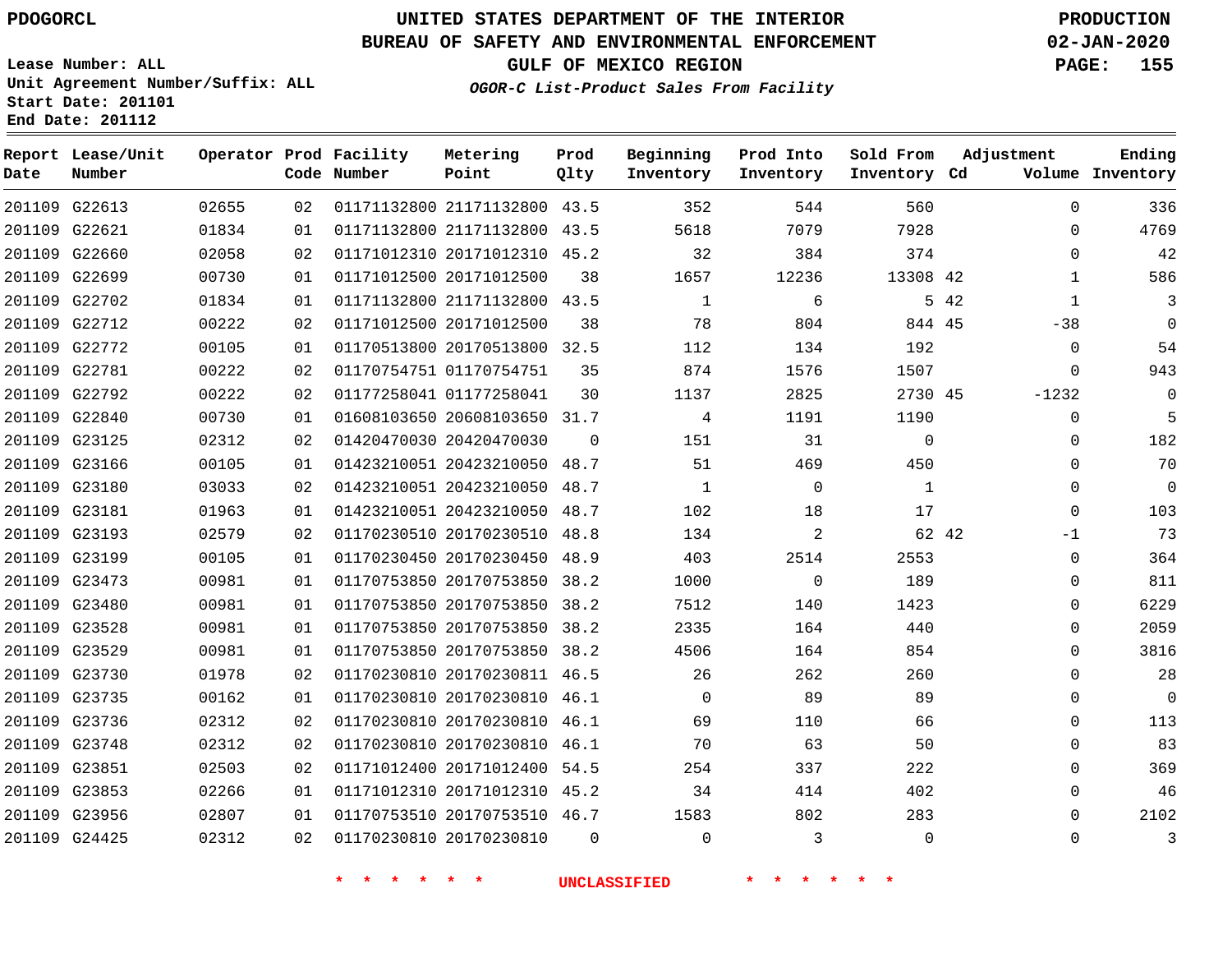**Report Lease/Unit**

**Date**

# **UNITED STATES DEPARTMENT OF THE INTERIOR PDOGORCL PRODUCTION**

**Prod Qlty**

#### **BUREAU OF SAFETY AND ENVIRONMENTAL ENFORCEMENT 02-JAN-2020**

**Lease Number: ALL Unit Agreement Number/Suffix: ALL Start Date: 201101 End Date: 201112**

**Operator Prod Facility**

**OGOR-C List-Product Sales From Facility**

**Beginning Inventory** **Prod Into Inventory** **Sold From**

**GULF OF MEXICO REGION PAGE: 156**

**Adjustment**

**Ending**

| Number |       |    | Code Number | Point                        | Qlty     | Inventory | Inventory   | Inventory Cd |       |              | Volume Inventory |
|--------|-------|----|-------------|------------------------------|----------|-----------|-------------|--------------|-------|--------------|------------------|
| G24429 | 02312 | 02 |             | 01170230810 20170230810 46.1 |          | 72        | 89          | 61           |       | $\Omega$     | 100              |
| G24700 | 02312 | 02 |             | 01170230811 20170230811 46.5 |          | 22        | 216         | 214          |       | 0            | 24               |
| G24710 | 02025 | 01 |             | 01170230811 20170230811 46.5 |          | 647       | 5662        | 5687         |       | $\mathbf 0$  | 622              |
| G24718 | 02579 | 02 |             | 01170230810 20170230810 46.1 |          | 40        | $\mathbf 0$ | 15           |       | 0            | 25               |
| G24730 | 00105 | 01 |             | 01170230500 20170230500 43.2 |          | 929       | 2947        | 2851         |       | 0            | 1025             |
| G24767 | 02628 | 01 |             | 01170530900 20170530900 42.2 |          | 42        | 133         | 133          |       | 0            | 42               |
| G24791 | 02989 | 01 |             | 01171131600 20171131600 43.9 |          | 40        | 687         | 685          |       | 0            | 42               |
| G24873 | 00222 | 02 |             | 01171012400 20171012400 43.2 |          | 32        | $\mathbf 0$ | 32           |       | 0            | 0                |
| G24874 | 02058 | 02 |             | 01171012400 20171012400      | 54.5     | 413       | $\Omega$    | 413          |       | 0            | $\Omega$         |
| G24878 | 02628 | 02 |             | 01171092651 20171092650 44.6 |          | 84        | 463         | 491          |       | 0            | 56               |
| G24883 | 03056 | 02 |             | 01171092651 20171092650      | 43.3     | 24        | 190         | 192          |       | 0            | 22               |
| G24898 | 02807 | 01 |             | 01171012300 20171012300 37.7 |          | 9446      | 5024        | 11505 42     |       | $\mathbf{1}$ | 2966             |
|        |       | 01 |             | 01171012400 20171012400 54.5 |          | 1490      | 927         | 676          |       | 0            | 1741             |
|        |       |    |             |                              |          | 10936     | 5951        | 12181        |       | 1            | 4707             |
| G24924 | 01834 | 01 |             | 01171132800 21171132800 43.5 |          | 3212      | 4742        | 4966         |       | 0            | 2988             |
| G24929 | 03008 | 02 |             | 01171092651 20171092650 44.6 |          | 12        | 4           | 14 42        |       | -1           | 1                |
| G24990 | 01284 | 01 |             | 01608103650 20608103650      | 31.7     | 5         | 1544        | 1544         |       | 0            | 5                |
| G25008 | 02777 | 01 |             | 01170753510 20170753510 52.3 |          | 145       | 59          |              | 24 42 | $-1$         | 179              |
| G25514 | 02813 | 02 |             | 01423210051 20423210050 48.7 |          | 17        | 194         | 181          |       | $\mathbf 0$  | 30               |
| G25515 | 02813 | 02 |             | 01423210051 20423210050 48.7 |          | 16        | 311         | 281          |       | $\mathbf 0$  | 46               |
| G25524 | 00105 | 01 |             | 01170230450 20170230450 48.9 |          | 624       | 3326        | 3468         |       | 0            | 482              |
| G25540 | 03033 | 01 |             | 01420390101 01420390101      | $\Omega$ | 613       | $\Omega$    | $\Omega$     |       | 0            | 613              |
| G25561 | 02058 | 02 |             | 01170230450 20170230450 48.9 |          | 1944      | 8981        | 9624         |       | $\mathbf 0$  | 1301             |
| G25579 | 00105 | 01 |             | 01170230810 20170230810      | 46.1     | 41        | 227         | 99           |       | $\Omega$     | 169              |
| G25606 | 02025 | 01 |             | 01170230810 20170230810 46.1 |          | 459       | 938         | 517          |       | 0            | 880              |
| G25937 | 03075 | 02 |             | 01170230810 20170230810 46.1 |          | 3051      | 4039        | 2624         |       | 0            | 4466             |
| G25965 | 02899 | 01 |             | 01171132800 21171132800 43.5 |          | 4         | 20          | 15           |       | $\Omega$     | 9                |
| G26001 | 02628 | 01 |             | 01171132800 21171132800 43.5 |          | 185       | 429         | 384          |       | 0            | 230              |

**Metering Point**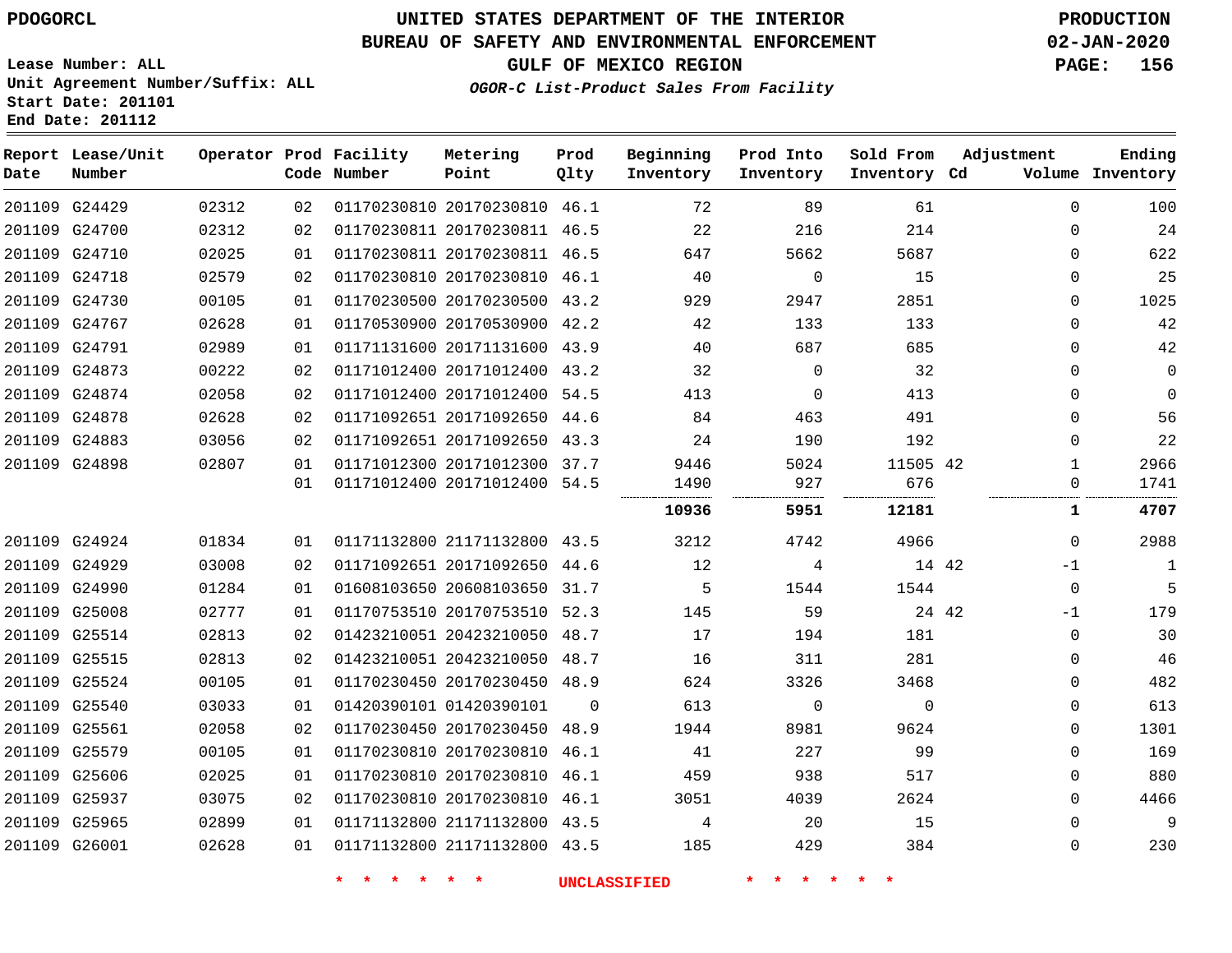**Report Lease/Unit**

 G31369 G32113 G32197    

# **UNITED STATES DEPARTMENT OF THE INTERIOR PDOGORCL PRODUCTION**

**Prod Qlty**

#### **BUREAU OF SAFETY AND ENVIRONMENTAL ENFORCEMENT 02-JAN-2020**

**Lease Number: ALL Unit Agreement Number/Suffix: ALL Start Date: 201101 End Date: 201112**

**Operator Prod Facility**

#### **OGOR-C List-Product Sales From Facility**

**Beginning**

**Prod Into**

**Sold From**

**GULF OF MEXICO REGION PAGE: 157**

  $\Omega$  $\Omega$  $\Omega$  $\Omega$   $-2$  -1  $\Omega$  $\Omega$  $\Omega$  $\overline{0}$   $\Omega$  $\overline{0}$  $\Omega$  $\Omega$  $\Omega$  $-1$ -1  $\Omega$   $\Omega$ 

**Adjustment**

**Ending**

| Date   | Number        |       |    | Code Number | Point                        | Qlty | Inventory | Inventory      | Inventory Cd |             | Volume Inventory |
|--------|---------------|-------|----|-------------|------------------------------|------|-----------|----------------|--------------|-------------|------------------|
|        | 201109 G26023 | 02579 | 02 |             | 01171012500 20171012500      | 38   | 101       | 685            | 753          | $\Omega$    | 33               |
| 201109 | G26032        | 03056 | 01 |             | 01171012300 20171012300 38.9 |      | 156       | 291            | 275          | 0           | 172              |
|        | 201109 G26074 | 01284 | 01 |             | 01177122950 20177122950 30.5 |      | 63        | 14752          | 14788        | $\Omega$    | 27               |
| 201109 | G26146        | 01586 | 01 |             | 01177258152 01177258152 30.6 |      | 737       | 25             | $\mathbf 0$  | 0           | 762              |
| 201109 | G26281        | 02528 | 02 |             | 01170753850 20170753850 35.6 |      | 303       | $\overline{0}$ | 57           | 0           | 246              |
|        | 201109 G26451 | 02579 | 02 |             | 01423210051 20423210050 48.7 |      | 135       | 1616           | 1509 42      | $\mathbf 1$ | 243              |
|        | 201109 G26480 | 01978 | 02 |             | 01423210051 20423210050 48.7 |      | 33        | 1323           | 1256 42      | $-2$        | 98               |
|        | 201109 G27003 | 02807 | 01 |             | 01170230810 20170230810 47.5 |      | 302       | 190            | 241          | $\mathbf 0$ | 251              |
|        | 201109 G27036 | 03075 | 02 |             | 01170230810 20170230810 46.1 |      | 642       | 446            | 622 42       | $-1$        | 465              |
|        | 201109 G27070 | 00064 | 01 |             | 01170230811 20170230811 46.5 |      | 473       | 5214           | 5114         | 0           | 573              |
|        | 201109 G27100 | 01978 | 02 |             | 01171012310 20171012310 45.2 |      | 80        | 437            | 468          | $\Omega$    | 49               |
|        | 201109 G27121 | 02312 | 02 |             | 01171012400 20171012400 54.5 |      | 1416      | 586            | 901          | $\Omega$    | 1101             |
|        | 201109 G27169 | 01284 | 01 |             | 01171012500 20171012500      | 38   | 1735      | 16559          | 17501        | $\Omega$    | 793              |
|        | 201109 G27173 | 00105 | 01 |             | 01170513800 20170513800 32.5 |      | 5592      | 4497           | 8277         | 0           | 1812             |
|        | 201109 G27194 | 01586 | 01 |             | 01177258152 01177258152 30.6 |      | 392       | 1              | $\Omega$     | $\Omega$    | 393              |
| 201109 | G27215        | 01586 | 02 |             | 01177288152 01177288152 34.4 |      | 33        | $\mathbf 0$    | $\Omega$     | $\Omega$    | 33               |
|        | 201109 G27789 | 01284 | 01 |             | 01170530900 20170530900 42.2 |      | 1107      | 4036           | 4146         | $\Omega$    | 997              |
|        | 201109 G27831 | 02795 | 02 |             | 01170530900 20170530900 42.2 |      | 111       | 427            | 433          | $\Omega$    | 105              |
|        | 201109 G27834 | 00222 | 01 |             | 01171132000 20171132000 43.2 |      | 2         | $\mathbf 0$    | 2            | $\Omega$    | $\overline{0}$   |
|        | 201109 G27927 | 02503 | 02 |             | 01171092651 20171092650 44.6 |      | 2302      | 21839          | 21488 42     | $-1$        | 2652             |
| 201109 | G27988        | 00730 | 01 |             | 01608103650 20608103650 31.7 |      | 390       | 104543         | 104531 42    | $-1$        | 401              |
|        | 201109 G30654 | 02777 | 02 |             | 01170230810 20170230810 40.2 |      | 350       | 456            | 271          | $\mathbf 0$ | 535              |
|        | 201109 G31003 | 02579 | 02 |             | 01423210051 20423210050 48.7 |      | 118       | 1346           | 1263 42      | 1           | 202              |
|        | 201109 G31040 | 02058 | 02 |             | 01170230450 20170230450 48.9 |      | 1576      | 7797           | 8243         | 0           | 1130             |
|        | 201109 G31304 | 02714 | 01 |             | 01170230811 20170230811 46.5 |      | 495       | 3551           | 3656         | $\Omega$    | 390              |

**Metering**

20171012500

 20171092650 44.6 20170230811 46.5

 

**\* \* \* \* \* \* UNCLASSIFIED \* \* \* \* \* \***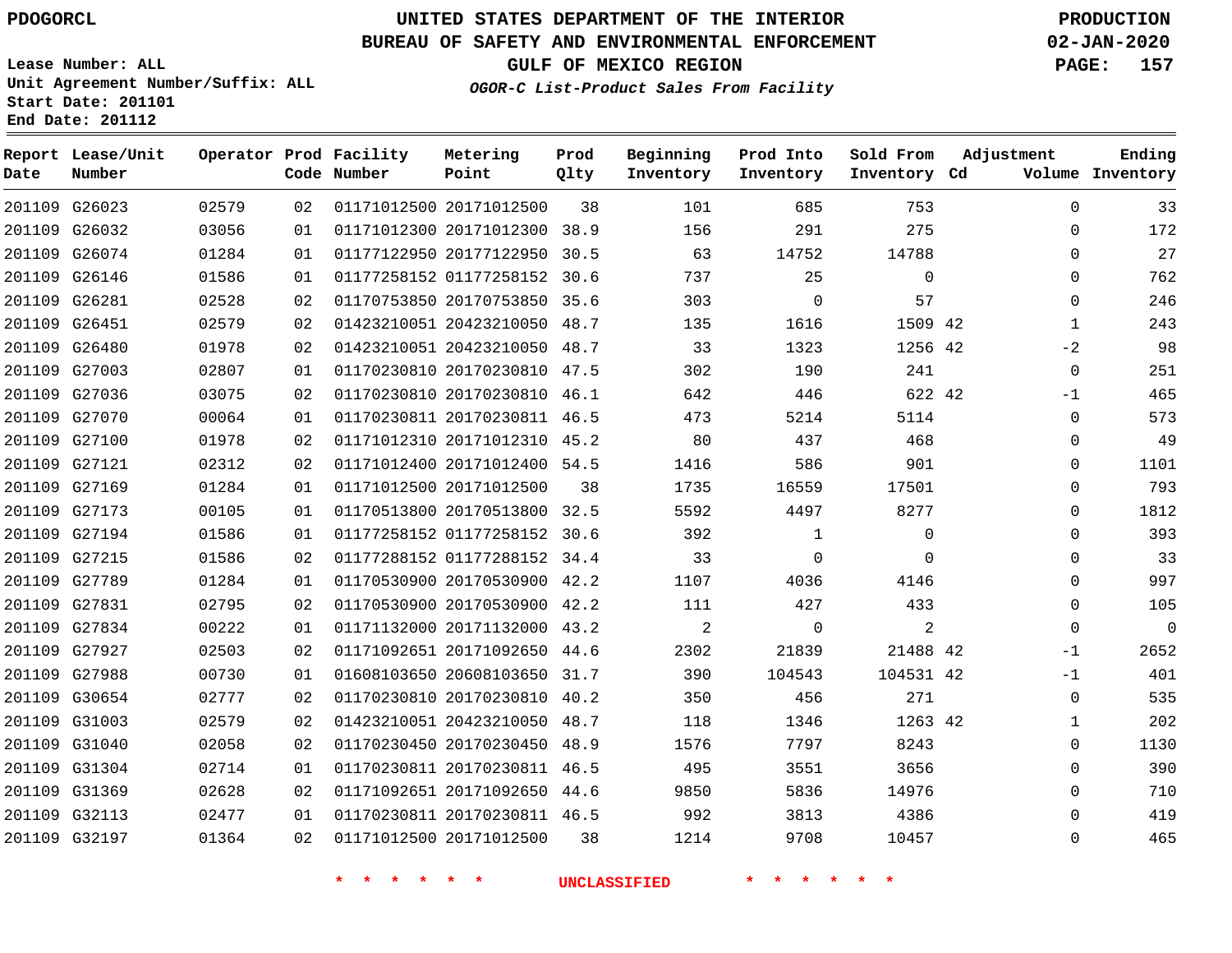**End Date: 201112**

# **UNITED STATES DEPARTMENT OF THE INTERIOR PDOGORCL PRODUCTION**

## **BUREAU OF SAFETY AND ENVIRONMENTAL ENFORCEMENT 02-JAN-2020**

**Lease Number: ALL Unit Agreement Number/Suffix: ALL Start Date: 201101**

**GULF OF MEXICO REGION PAGE: 158**

**OGOR-C List-Product Sales From Facility**

| Date   | Report Lease/Unit<br>Number |       |    | Operator Prod Facility<br>Code Number | Metering<br>Point            | Prod<br>Qlty | Beginning<br>Inventory | Prod Into<br>Inventory | Sold From<br>Inventory Cd |       | Adjustment   | Ending<br>Volume Inventory |
|--------|-----------------------------|-------|----|---------------------------------------|------------------------------|--------------|------------------------|------------------------|---------------------------|-------|--------------|----------------------------|
|        | 201109 G32267               | 02904 | 02 |                                       | 01177298272 01177298272 44.6 |              | $\Omega$               | 73                     |                           | 51 45 | $-22$        | $\mathbf 0$                |
|        | 201109 G32268               | 02904 | 02 |                                       | 01177298272 01177298272 44.6 |              | 51                     | 101                    | 119 45                    |       | $-33$        | $\Omega$                   |
|        | 201109 G33388               | 02967 | 01 |                                       | 01420470030 20420470030 46.8 |              | 144                    | 14                     | $\Omega$                  |       | $\Omega$     | 158                        |
|        | 201109 G33407               | 02967 | 02 |                                       | 01170230810 20170230810 41.3 |              | $\Omega$               | 122                    | 73                        |       | $\Omega$     | 49                         |
|        | 201109 G33408               | 03075 | 02 |                                       | 01422450350 20422450350      | 49           | 1547                   | 1901                   | 2689                      |       | $\Omega$     | 759                        |
|        | 201109 G33596               | 02503 | 02 |                                       | 01171132000 20171132000      | 43.2         | $\mathbf 0$            | 12861                  | 12015 42                  |       | $\mathbf{1}$ | 847                        |
| 201110 | 00016                       | 00687 | 01 |                                       | 01170513700 20170513700 22.3 |              | 460                    | 2744                   | 2723                      |       | 0            | 481                        |
|        |                             | 02375 | 01 |                                       | 01170513700 20170513700 22.3 |              | 6555                   | 39011                  | 38246 42                  |       | $-1$         | 7319                       |
|        |                             |       |    |                                       |                              |              | 7015                   | 41755                  | 40969                     |       | -1           | 7800                       |
| 201110 | 00026                       | 02375 | 01 |                                       | 01170513700 20170513700      | 22.3         | 10675                  | 52859                  | 53617                     |       | $\Omega$     | 9917                       |
| 201110 | 00032                       | 02375 | 01 |                                       | 01170513700 20170513700 29.3 |              | 386                    | 3695                   | 3433                      |       | $\Omega$     | 648                        |
| 201110 | 00033                       | 02375 | 01 |                                       | 01170513700 20170513700 29.3 |              | 1034                   | 7534                   | 7247                      |       | $\Omega$     | 1321                       |
| 201110 | 00049                       | 00105 | 01 |                                       | 01171012300 20171012300 37.8 |              | 15128                  | 29931                  | 31264                     |       | 0            | 13795                      |
| 201110 | 00050                       | 00105 | 01 |                                       | 01171012300 20171012300 37.8 |              | 2201                   | 5476                   | 5153                      |       | 0            | 2524                       |
| 201110 | 00051                       | 00105 | 01 |                                       | 01171012300 20171012300 37.8 |              | 597                    | 1711                   | 1519                      |       | 0            | 789                        |
| 201110 | 00052                       | 00105 | 01 |                                       | 01171012300 20171012300      | 37.8         | 1787                   | 4528                   | 4228                      |       | $\Omega$     | 2087                       |
| 201110 | 00079                       | 01834 | 01 |                                       | 01170230810 20170230810 47.8 |              | 223                    | 340                    | 202                       |       | $\Omega$     | 361                        |
| 201110 | 00081                       | 00105 | 01 |                                       | 01170231300 01170231300 39.6 |              | $\Omega$               | 83                     | 83                        |       | $\Omega$     | $\mathbf{0}$               |
|        |                             |       | 01 |                                       | 01170230450 20170230450 50.1 |              | $\Omega$               | 46                     | 35                        |       | $\Omega$     | 11                         |
|        |                             |       |    |                                       |                              |              | $\Omega$               | 129                    | 118                       |       | 0            | 11                         |
| 201110 | 00090                       | 03035 | 01 |                                       | 01170230810 20170230810 47.8 |              | 318                    | 277                    | 214 42                    |       | $\mathbf{1}$ | 382                        |
| 201110 | 00137                       | 00687 | 01 |                                       | 01170513700 20170513700 22.3 |              | $\Omega$               | 652                    | 538                       |       | 0            | 114                        |
| 201110 | 00138                       | 00687 | 01 |                                       | 01170513700 20170513700 22.3 |              | 1868                   | 10973                  | 10917 42                  |       | $\mathbf{1}$ | 1925                       |
| 201110 | 00184                       | 03147 | 02 |                                       | 01170230810 20170230810 47.8 |              | 595                    | 830                    | 510                       |       | $\Omega$     | 915                        |
| 201110 | 00190                       | 02312 | 01 |                                       | 01170230810 20170230810 47.8 |              | 9                      | $\mathbf 0$            | 6                         |       | $\mathbf 0$  | 3                          |
| 201110 | 00191                       | 02312 | 01 |                                       | 01170230810 20170230810 47.8 |              | 351                    | 268                    | 220                       |       | $\Omega$     | 399                        |
| 201110 | 00196                       | 03041 | 01 |                                       | 01171012300 20171012300 37.8 |              | 8610                   | 17005                  | 17777                     |       | $\Omega$     | 7838                       |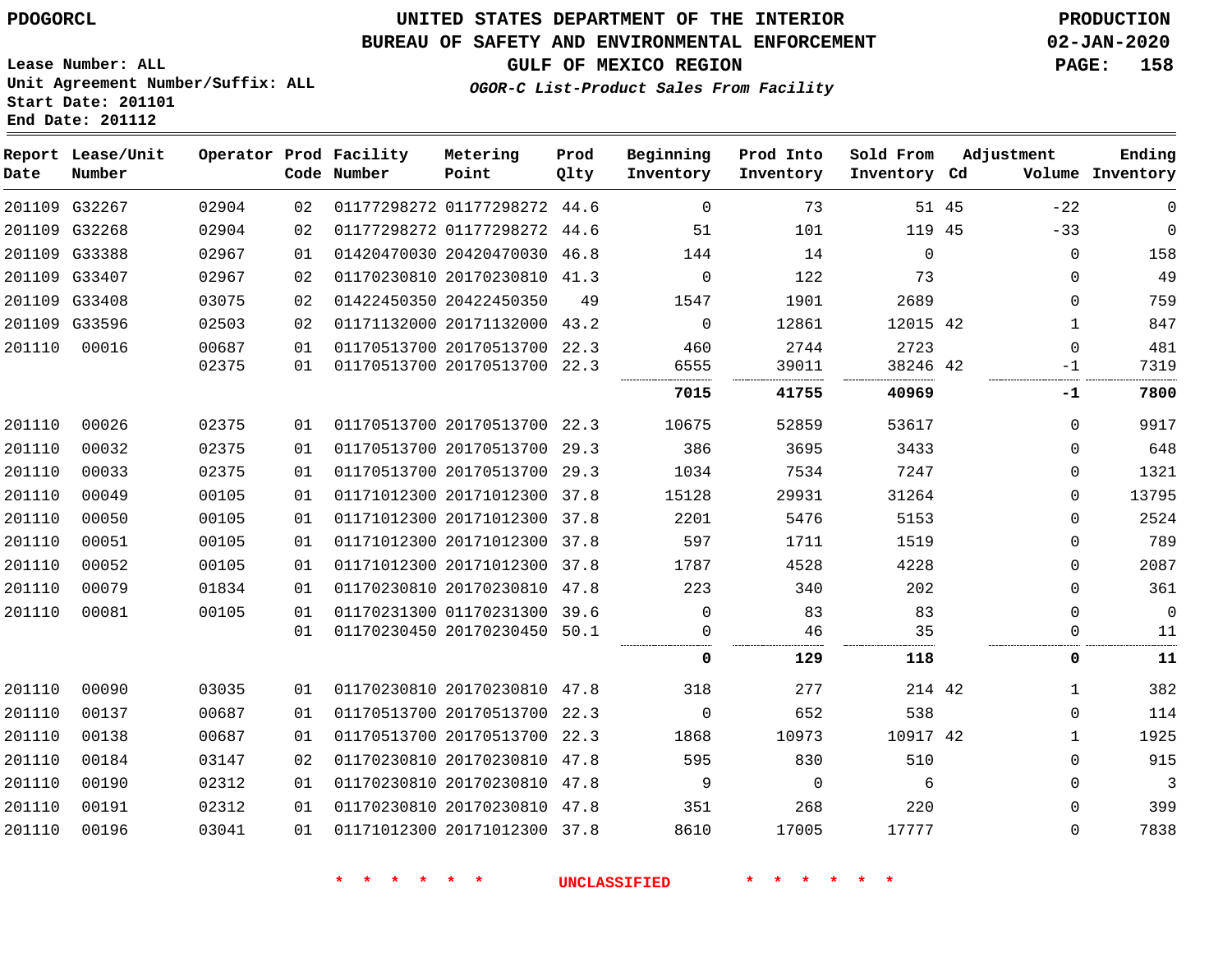**End Date: 201112**

## **UNITED STATES DEPARTMENT OF THE INTERIOR PDOGORCL PRODUCTION**

#### **BUREAU OF SAFETY AND ENVIRONMENTAL ENFORCEMENT 02-JAN-2020**

**Lease Number: ALL Unit Agreement Number/Suffix: ALL Start Date: 201101**

**OGOR-C List-Product Sales From Facility**

|  | <b>GULF OF MEXICO REGION</b> | <b>PAGE: 159</b>                                                                            |  |
|--|------------------------------|---------------------------------------------------------------------------------------------|--|
|  |                              | $A$ $I_{n}$ $A_{n}$ $A_{n}$ $A_{n}$ $A_{n}$ $A_{n}$ $A_{n}$ $A_{n}$ $A_{n}$ $A_{n}$ $A_{n}$ |  |

| Date   | Report Lease/Unit<br>Number |       |    | Operator Prod Facility<br>Code Number | Metering<br>Point            | Prod<br>Qlty | Beginning<br>Inventory | Prod Into<br>Inventory        | Sold From<br>Inventory Cd | Adjustment |              | Ending<br>Volume Inventory |
|--------|-----------------------------|-------|----|---------------------------------------|------------------------------|--------------|------------------------|-------------------------------|---------------------------|------------|--------------|----------------------------|
| 201110 | 00244                       | 00105 | 01 |                                       | 01170231300 01170231300 39.6 |              | $\mathbf 0$            | 1884                          | 1884                      |            | 0            | $\mathsf{O}\xspace$        |
| 201110 | 00247                       | 00105 | 01 |                                       | 01170231300 01170231300 39.6 |              | $\Omega$               | 348                           | 348                       |            | 0            | $\mathsf 0$                |
| 201110 | 00253                       | 01364 | 02 |                                       | 01170230810 20170230810 47.8 |              | 2605                   | 3737                          | 2224                      |            | 0            | 4118                       |
|        |                             | 02025 | 01 |                                       | 01170230810 20170230810 47.7 |              | 26                     | 227                           | 22                        |            | 0            | 231                        |
|        |                             |       |    |                                       |                              |              | 2631                   | 3964                          | 2246                      |            | 0            | 4349                       |
| 201110 | 00317                       | 02970 | 02 |                                       | 01171012310 20171012310 45.9 |              | 21                     | 223                           | 226                       |            | 0            | 18                         |
| 201110 | 00353                       | 02266 | 01 |                                       | 01170754800 20170754800      | 29           | 417                    | 2895                          | 2828                      |            | 0            | 484                        |
| 201110 | 00367                       | 02375 | 01 |                                       | 01170513700 20170513700 22.3 |              | 785                    | 9635                          | 8612                      |            | 0            | 1808                       |
| 201110 | 00424                       | 00064 | 01 |                                       | 01171012400 20171012400 55.2 |              | 27                     | 29                            | 22                        |            | 0            | 34                         |
| 201110 | 00434                       | 01284 | 01 |                                       | 01177112605 2017711260Y 32.8 |              | 1085                   | 4536                          | 4458                      |            | 0            | 1163                       |
| 201110 | 00453                       | 01284 | 01 |                                       | 01177112605 2017711260Y 32.8 |              | 2869                   | 10587                         | 10742                     |            | 0            | 2714                       |
| 201110 | 00466                       | 00064 | 01 |                                       | 01171012400 20171012400 55.2 |              | 845                    | 1010                          | 691                       |            | 0            | 1164                       |
| 201110 | 00479                       | 00105 | 01 |                                       | 01171012500 20171012500      | $\mathbf 0$  | 409                    | 618                           | $\mathbf 0$               |            | 0            | 1027                       |
| 201110 | 00487                       | 03033 | 01 |                                       | 01171132800 21171132800 45.7 |              | 2187                   | 3570                          | 3400 42                   |            | $\mathbf 1$  | 2358                       |
| 201110 | 00495                       | 03033 | 01 |                                       | 01171132800 21171132800 45.7 |              | 968                    | 1617                          | 1527 42                   |            | $\mathbf{1}$ | 1059                       |
| 201110 | 00518                       | 03033 | 01 |                                       | 01170230450 20170230450 50.2 |              | 237                    | 1525                          | 1396 42                   |            | $\mathbf{1}$ | 367                        |
| 201110 | 00526                       | 00105 | 01 |                                       | 01170230810 20170230810 47.7 |              | 1815                   | 1782                          | 1291                      |            | 0            | 2306                       |
| 201110 | 00541                       | 03033 | 01 |                                       | 01170530900 20170530900 41.6 |              | 4                      | $\mathfrak{Z}$                |                           | 6 42       | $\mathbf{1}$ | $\sqrt{2}$                 |
| 201110 | 00560                       | 00687 | 01 |                                       | 01171131600 20171131600 42.7 |              | 20                     | 379                           | 366 42                    |            | $-1$         | 32                         |
| 201110 | 00577                       | 03056 | 01 |                                       | 01171012300 20171012300 37.8 |              | 20647                  | 37401                         | 40999                     |            | 0            | 17049                      |
| 201110 | 00593                       | 01834 | 01 |                                       | 01171012300 20171012300 37.8 |              | 11251                  | 9656                          | 10698                     |            | 0            | 10209                      |
| 201110 | 00605                       | 02899 | 01 |                                       | 01170573602 20170573602      | 39           | 970                    | 2064                          | 1654                      |            | 0            | 1380                       |
| 201110 | 00680                       | 03033 | 01 |                                       | 01170230700 20170230700 49.9 |              | 535                    | 4817                          | 4854                      |            | 0            | 498                        |
| 201110 | 00691                       | 02312 | 02 |                                       | 01170754201 01170754201 36.8 |              | 1350                   | 1307                          | 1377                      |            | 0            | 1280                       |
| 201110 | 00693                       | 02266 | 02 |                                       | 01170754800 20170754800      | 29           | 116                    | 796                           | 779                       |            | 0            | 133                        |
| 201110 | 00694                       | 02266 | 01 |                                       | 01170754800 20170754800      | 29           | 2179                   | 12378                         | 12491                     |            | 0            | 2066                       |
| 201110 | 00697                       | 02266 | 01 |                                       | 01170754800 20170754800      | 29           | 286                    | 2097                          | 2033                      |            | 0            | 350                        |
| 201110 | 00758                       | 00105 | 01 |                                       | 01170230810 20170230810 47.7 |              | 608                    | 461                           | 381                       |            | 0            | 688                        |
|        |                             |       |    | $\star$<br>一大<br>一大                   | $\star$ $\star$              |              | UNCLASSIFIED           | $\star$<br>$\star$<br>$\star$ | $\star$ $\star$           |            |              |                            |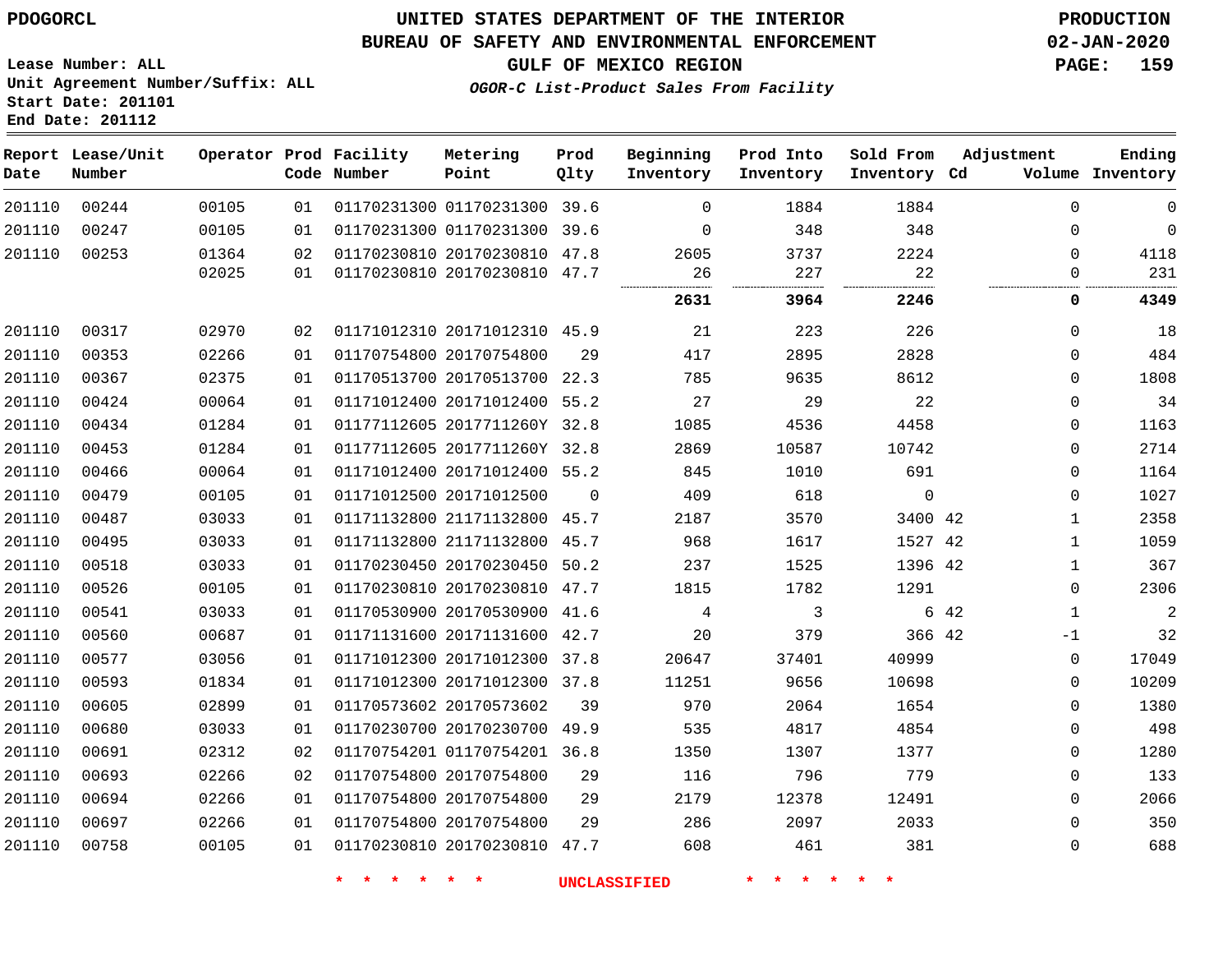#### **BUREAU OF SAFETY AND ENVIRONMENTAL ENFORCEMENT 02-JAN-2020**

**GULF OF MEXICO REGION PAGE: 160**

**OGOR-C List-Product Sales From Facility**

**Lease Number: ALL Unit Agreement Number/Suffix: ALL Start Date: 201101 End Date: 201112**

| Date   | Report Lease/Unit<br>Number |       |    | Operator Prod Facility<br>Code Number | Metering<br>Point            | Prod<br>Qlty | Beginning<br>Inventory | Prod Into<br>Inventory | Sold From<br>Inventory Cd | Adjustment       | Ending<br>Volume Inventory |
|--------|-----------------------------|-------|----|---------------------------------------|------------------------------|--------------|------------------------|------------------------|---------------------------|------------------|----------------------------|
| 201110 | 00763                       | 01284 | 01 |                                       | 01170230810 20170230810 47.8 |              | 406                    | 346                    | 270                       | $\Omega$         | 482                        |
| 201110 | 00767                       | 00105 | 01 |                                       | 01170230810 20170230810 47.8 |              | 76                     | 74                     | 54                        | $\Omega$         | 96                         |
| 201110 | 00775                       | 01834 | 01 |                                       | 01171131600 20171131600 42.7 |              | 59                     | 3007                   | 2808                      | $\mathbf 0$      | 258                        |
| 201110 | 00778                       | 03033 | 01 |                                       | 01171132000 20171132000      | 40           | 122                    | 766                    | 829                       | 0                | 59                         |
| 201110 | 00796                       | 02628 | 02 |                                       | 01171092651 20171092650 47.5 |              | 150                    | 4718                   | 4098                      | $\Omega$         | 770                        |
|        |                             |       | 01 |                                       | 01171012300 20171012300 37.8 |              | $\mathbf 0$            | 9904                   | 5339                      | $\Omega$         | 4565                       |
|        |                             |       |    |                                       |                              |              | 150                    | 14622                  | 9437                      | 0                | 5335                       |
| 201110 | 00797                       | 00105 | 01 |                                       | 01171012300 20171012300 37.8 |              | 1412                   | 2739                   | 2889                      | $\Omega$         | 1262                       |
| 201110 | 00819                       | 00078 | 01 |                                       | 01171132800 21171132800 45.7 |              | $\mathbf 0$            | 22                     | 13                        | 0                | 9                          |
| 201110 | 00828                       | 01284 | 01 |                                       | 01171092651 20171092650 47.5 |              | 191                    | $\Omega$               | 191                       | $\mathbf 0$      | $\mathbf 0$                |
| 201110 | 00839                       | 02451 | 01 |                                       | 01170513800 20170513800 32.8 |              | 580                    | 8628                   | 7683                      | $\Omega$         | 1525                       |
|        | 201110 754302006A           | 00078 | 01 |                                       | 01170573601 20170573601 25.6 |              | 166                    | 1069                   | 1109                      | $\Omega$         | 126                        |
|        | 201110 754303001A           | 00059 | 01 | 01170230811 20170230811               |                              | 47           | 430                    | 6220                   | 4788 09                   | $-1543$          | 319                        |
|        | 201110 754304003A           | 00078 | 01 |                                       | 01170230400 20170230400 50.9 |              | 2                      | $\Omega$               | 2                         | $\Omega$         | $\Omega$                   |
|        | 201110 754307005A           | 00078 | 01 |                                       | 01170573601 20170573601 25.6 |              | 82                     | 791                    | 780                       | $\mathbf 0$      | 93                         |
|        | 201110 754307017A           | 00362 | 02 | 01170230811 20170230811               |                              | 47           | 175                    | 3327                   | 3331                      | $\mathbf 0$      | 171                        |
|        | 201110 754309002A           | 00981 | 01 |                                       | 01170753850 20170753850      | 40.1         | 1251                   | 101                    |                           | $0$ 09<br>$-280$ | 1072                       |
|        | 201110 754310009A           | 00078 | 01 |                                       | 01170573601 20170573601 25.4 |              | $\mathbf 0$            | 78                     | 69                        | $\mathbf 0$      | 9                          |
|        | 201110 7543880060           | 00105 | 01 |                                       | 01170230450 20170230450      | 50.2         | 58                     | 100                    | 156                       | 0                | $\overline{2}$             |
|        | 201110 7543900080           | 00105 | 01 |                                       | 01177245111 01177245111 52.5 |              | 209                    | 24                     | 126                       | $\mathbf 0$      | 107                        |
|        | 201110 7543930100           | 00362 | 02 |                                       | 01170230810 20170230810 47.8 |              | 4379                   | $\Omega$               | 1572                      | $\Omega$         | 2807                       |
|        |                             |       | 02 |                                       | 01170230450 20170230450 50.2 |              | 0                      | 3638                   | 2763                      | $\Omega$         | 875                        |
|        |                             |       |    |                                       |                              |              | 4379                   | 3638                   | 4335                      | 0                | 3682                       |
|        | 201110 7543930200           | 00105 | 01 |                                       | 01171012310 20171012310 45.9 |              | 1705                   | 16691                  | 17096                     | $\mathbf 0$      | 1300                       |
|        |                             | 01284 | 01 |                                       | 0117709260L 2017709260L 39.9 |              | $\Omega$<br>.          | 1879                   | 1879                      | 0                | $\Omega$                   |
|        |                             |       |    |                                       |                              |              | 1705                   | 18570                  | 18975                     | 0                | 1300                       |
|        | 201110 7543940080           | 03035 | 01 | 01170230811 20170230811               |                              | 47           | 0                      | 760                    | 772 42                    | 51               | 39                         |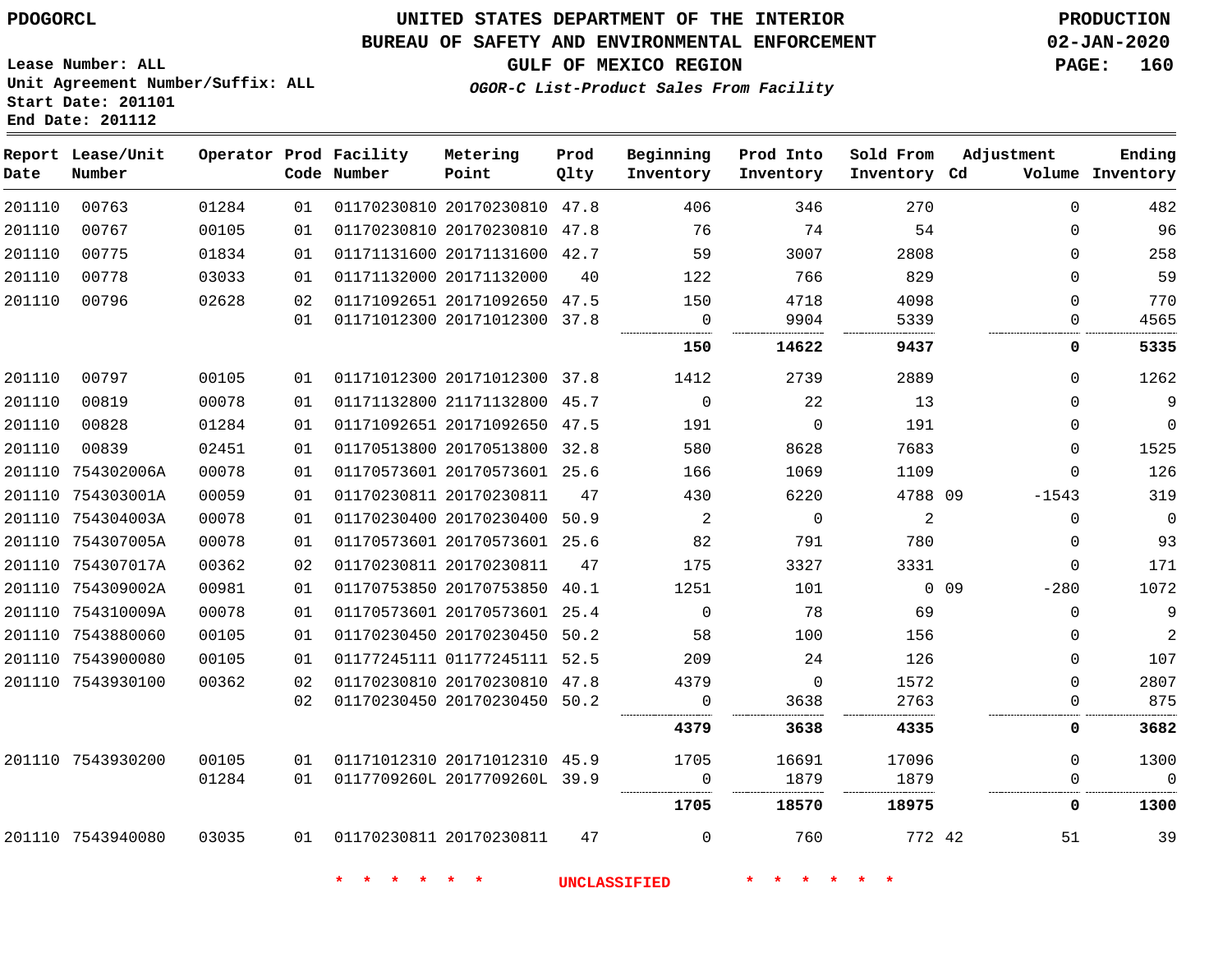**End Date: 201112**

## **UNITED STATES DEPARTMENT OF THE INTERIOR PDOGORCL PRODUCTION**

## **BUREAU OF SAFETY AND ENVIRONMENTAL ENFORCEMENT 02-JAN-2020**

**Lease Number: ALL Unit Agreement Number/Suffix: ALL Start Date: 201101**

**GULF OF MEXICO REGION PAGE: 161**

**OGOR-C List-Product Sales From Facility**

| Date   | Report Lease/Unit<br>Number |       |    | Operator Prod Facility<br>Code Number | Metering<br>Point            | Prod<br>Qlty | Beginning<br>Inventory | Prod Into<br>Inventory | Sold From<br>Inventory Cd | Adjustment   | Ending<br>Volume Inventory |
|--------|-----------------------------|-------|----|---------------------------------------|------------------------------|--------------|------------------------|------------------------|---------------------------|--------------|----------------------------|
|        | 201110 754395019A           | 00105 | 01 |                                       | 01420390101 01420390101      | $\Omega$     | 69                     | $\Omega$               | $\Omega$                  | $\Omega$     | 69                         |
| 201110 | 754396015A                  | 01284 | 01 |                                       | 01608103650 20608103650      | 32.1         | 28                     | 8836                   | 8848                      | $\Omega$     | 16                         |
| 201110 | 8910020210                  | 02451 | 01 |                                       | 01170513800 20170513800      | 32.8         | 29618                  | 86814                  | 101086                    | $\Omega$     | 15346                      |
| 201110 | 8910024540                  | 02451 | 01 |                                       | 01170513800 20170513800      | 32.8         | 8258                   | 104008                 | 93881                     | $\Omega$     | 18385                      |
|        | 201110 8910029320           | 02375 | 01 |                                       | 01170513700 20170513700      | 29.3         | 10573                  | 72861                  | 70655 42                  | $-1$         | 12778                      |
| 201110 | 8910034440                  | 00730 | 01 |                                       | 01170513700 20170513700      | 32.4         | 2070                   | 10607                  | 10817                     | $\Omega$     | 1860                       |
|        |                             | 02375 | 01 |                                       | 01170513700 20170513700      | 32.4         | 12355                  | 64330                  | 65404 42                  | 1            | 11282                      |
|        |                             |       |    |                                       |                              |              | 14425                  | 74937                  | 76221                     | 1            | 13142                      |
|        | 201110 8910039150           | 00078 | 01 |                                       | 01170573601 20170573601 25.6 |              | 1174                   | 12126                  | 11872 42                  | -4           | 1424                       |
|        | 201110 8910063810           | 00105 | 01 |                                       | 01170230450 20170230450      | 50.2         | 0                      | 24                     | 22 47                     | 4            | 6                          |
|        |                             | 03035 | 01 |                                       | 01170230450 20170230450      | 50.2         | 363                    | 994                    | 1118                      | $\Omega$     | 239                        |
|        |                             |       |    |                                       |                              |              | 363                    | 1018                   | 1140                      | 4            | 245                        |
|        | 201110 8910086400           | 02893 | 02 |                                       | 01171012400 20171012400 55.2 |              | $\mathbf 0$            | 6                      | 2                         | 0            | 4                          |
|        | 201110 8910087640           | 00105 | 01 |                                       | 01171092800 21171132800 45.7 |              | 730                    | 3392                   | 2434                      | 0            | 1688                       |
|        | 201110 8910087670           | 02312 | 01 |                                       | 01170754201 01170754201 36.8 |              | 499                    | 653                    | 510                       | $\Omega$     | 642                        |
|        | 201110 8910087840           | 00162 | 01 |                                       | 01177122606 20177122606      | 39.5         | $\Omega$               | 923                    | 923                       | $\Omega$     | $\mathbf 0$                |
| 201110 | 8910088130                  | 00078 | 01 |                                       | 01171132800 21171132800 45.7 |              | 223                    | 454                    | 375                       | $\Omega$     | 302                        |
| 201110 | 8910088160                  | 01284 | 01 |                                       | 01171132800 21171132800 45.7 |              | 20                     | 0                      | 20                        | $\mathbf 0$  | $\mathbf 0$                |
| 201110 | 8910089160                  | 02375 | 01 |                                       | 01170513700 20170513700 31.8 |              | 690                    | 6003                   | 5640                      | $\mathbf 0$  | 1053                       |
| 201110 | 891008927AE                 | 00078 | 01 |                                       | 01170230400 20170230400      | 51           | 61                     | 130                    | 108 09                    | $-43$        | 40                         |
| 201110 | 891008927AG                 | 00078 | 01 |                                       | 01170230400 20170230400      | 51           | 228                    | 239                    | 360 09                    | $-33$        | 74                         |
| 201110 | 891008927K                  | 00078 | 01 |                                       | 01170230400 20170230400 51.1 |              | $\Omega$               | 11                     | 8                         | $\Omega$     | 3                          |
| 201110 | 891008927Y                  | 00078 | 01 |                                       | 01170230400 20170230400      | 51           | 22                     | 42                     | 51                        | $\mathbf 0$  | 13                         |
| 201110 | 891008946C                  | 01834 | 01 |                                       | 01171012500 20171012500      | $\Omega$     | 21                     | 30                     | $\mathbf{0}$              | 0            | 51                         |
| 201110 | 8910116580                  | 02375 | 01 |                                       | 01170513700 20170513700      | 31.8         | 710                    | 6002                   | 5660 42                   | $\mathbf{1}$ | 1053                       |
| 201110 | 8910116740                  | 02375 | 01 |                                       | 01170513700 20170513700      | 31.8         | 266                    | 2849                   | 2615                      | $\Omega$     | 500                        |
| 201110 | 8910116770                  | 02375 | 01 |                                       | 01170513700 20170513700      | 31.8         | 256                    | 1909                   | 1830                      | $\Omega$     | 335                        |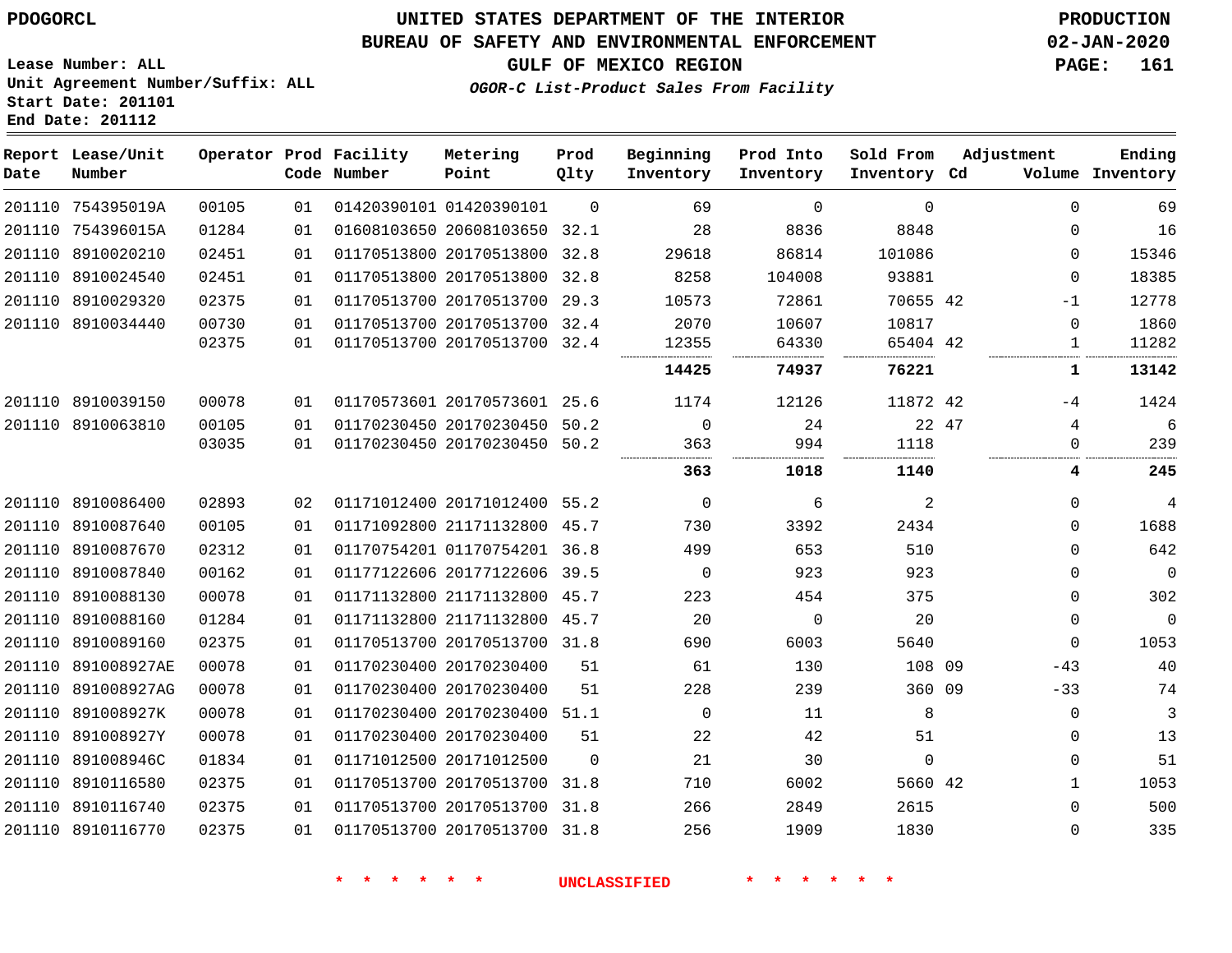## **BUREAU OF SAFETY AND ENVIRONMENTAL ENFORCEMENT 02-JAN-2020**

**Lease Number: ALL Unit Agreement Number/Suffix: ALL Start Date: 201101 End Date: 201112**

**OGOR-C List-Product Sales From Facility**

**GULF OF MEXICO REGION PAGE: 162**

| Date          | Report Lease/Unit<br>Number |       |    | Operator Prod Facility<br>Code Number | Metering<br>Point            | Prod<br>Qlty | Beginning<br>Inventory | Prod Into<br>Inventory | Sold From<br>Inventory Cd | Adjustment     | Ending<br>Volume Inventory |
|---------------|-----------------------------|-------|----|---------------------------------------|------------------------------|--------------|------------------------|------------------------|---------------------------|----------------|----------------------------|
|               | 201110 8910116790           | 02375 | 01 |                                       | 01170513700 20170513700 31.8 |              | 1267                   | 13031                  | 12014 42                  | $\overline{2}$ | 2286                       |
|               | 201110 8910116800           | 02375 | 01 |                                       | 01170513700 20170513700 31.8 |              | 2193                   | 20390                  | 19006 42                  | $-1$           | 3576                       |
|               | 201110 891011687A           | 02266 | 01 |                                       | 01170754800 20170754800      | 29           | 75                     | 493                    | 485                       | $\Omega$       | 83                         |
|               | 201110 891011687C           | 02266 | 01 |                                       | 01170754800 20170754800      | 29           | 71                     | 441                    | 438                       | $\mathbf 0$    | 74                         |
|               | 201110 891011687D           | 02266 | 01 |                                       | 01170754800 20170754800      | 29           | 85                     | 538                    | 534                       | $\Omega$       | 89                         |
|               | 201110 891011687E           | 02266 | 01 |                                       | 01170754800 20170754800      | 29           | 33                     | 260                    | 250                       | $\Omega$       | 43                         |
|               | 201110 8910117330           | 02266 | 01 |                                       | 01170754800 20170754800      | 29           | 1                      | 8                      | 8                         | $\Omega$       | $\mathbf{1}$               |
|               | 201110 8910123210           | 00687 | 01 |                                       | 0117709260A 2017709260A 34.6 |              | 62                     | 1644                   | 1679                      | $\mathbf 0$    | 27                         |
|               | 201110 8910123270           | 00105 | 01 |                                       | 01177215100 20177215102 30.8 |              | 52                     | 5024                   | 5035                      | $\Omega$       | 41                         |
|               | 201110 8910123320           | 00105 | 01 |                                       | 01177215100 20177215102 30.8 |              | 114                    | 12957                  | 12965                     | $\mathbf 0$    | 106                        |
|               | 201110 8910123330           | 00105 | 01 |                                       | 01177215100 20177215102 30.8 |              | 144                    | 17711                  | 17709                     | $\Omega$       | 146                        |
|               | 201110 8910123350           | 03033 | 02 |                                       | 01171012500 20171012500 37.6 |              | 17                     | 30                     | $\mathbf 0$               | $\mathbf 0$    | 47                         |
|               | 201110 8910123390           | 00105 | 01 |                                       | 01171131800 20171131800 45.3 |              | 540                    | 153                    | 134                       | $\mathbf{0}$   | 559                        |
|               | 201110 8910169280           | 02628 | 01 |                                       | 01171132000 20171132000 44.1 |              | 333                    | 4885                   | 4844                      | $\mathbf 0$    | 374                        |
|               | 201110 8910169290           | 02628 | 01 |                                       | 01171132000 20171132000 44.1 |              | 224                    | 2019                   | 2089                      | $\mathbf 0$    | 154                        |
|               | 201110 8910169300           | 00491 | 01 |                                       | 01170230810 20170230810 47.8 |              | 167                    | 147                    | 113                       | $\mathbf 0$    | 201                        |
|               | 201110 8910169370           | 02628 | 01 |                                       | 01171132000 20171132000 44.1 |              | 241                    | 1788                   | 1891                      | 0              | 138                        |
|               | 201110 8910202350           | 00276 | 01 |                                       | 01170513700 20170513700 35.4 |              | 5936                   | 33943                  | 33927 42                  | 1              | 5953                       |
|               | 201110 8910202550           | 00105 | 01 |                                       | 01170230810 20170230810 47.7 |              | 92                     | 105                    | 59                        | 0              | 138                        |
|               | 201110 8910202560           | 02375 | 01 |                                       | 01170513700 20170513700 31.6 |              | 1568                   | 9811                   | 9658                      | $\mathbf 0$    | 1721                       |
|               | 201110 G00974               | 00105 | 01 |                                       | 01171132000 20171132000      | 44           | 96                     | 464                    | 524                       | 0              | 36                         |
|               | 201110 G00985               | 00687 | 01 |                                       | 0117709260A 2017709260A 34.6 |              | 314                    | 11821                  | 11940 42                  | 1              | 196                        |
|               | 201110 G00987               | 00105 | 01 |                                       | 01171132800 21171132800 45.7 |              | 160                    | 175                    | 198                       | 0              | 137                        |
| 201110 G00989 |                             | 00003 | 01 |                                       | 01171012400 20171012400      | 0            | 1022                   | $\mathsf{O}$           | $\mathbf 0$               | $\mathbf 0$    | 1022                       |
|               | 201110 G01027               | 00162 | 01 |                                       | 01177122606 20177122606 39.4 |              | $\mathbf 0$            | 7378                   | 7378                      | 0              | $\mathbf{0}$               |
| 201110 G01036 |                             | 03033 | 01 |                                       | 01420390101 20171092650 47.5 |              | 867                    | 3921                   | 4142                      | 0              | 646                        |
|               | 201110 G01082               | 01364 | 02 |                                       | 01170753510 20170753510 46.2 |              | 516                    | 87                     | 59                        | 0              | 544                        |
|               | 201110 G01083               | 02375 | 01 |                                       | 01170513700 20170513700 31.8 |              | 1248                   | 13219                  | 12150 42                  | 2              | 2319                       |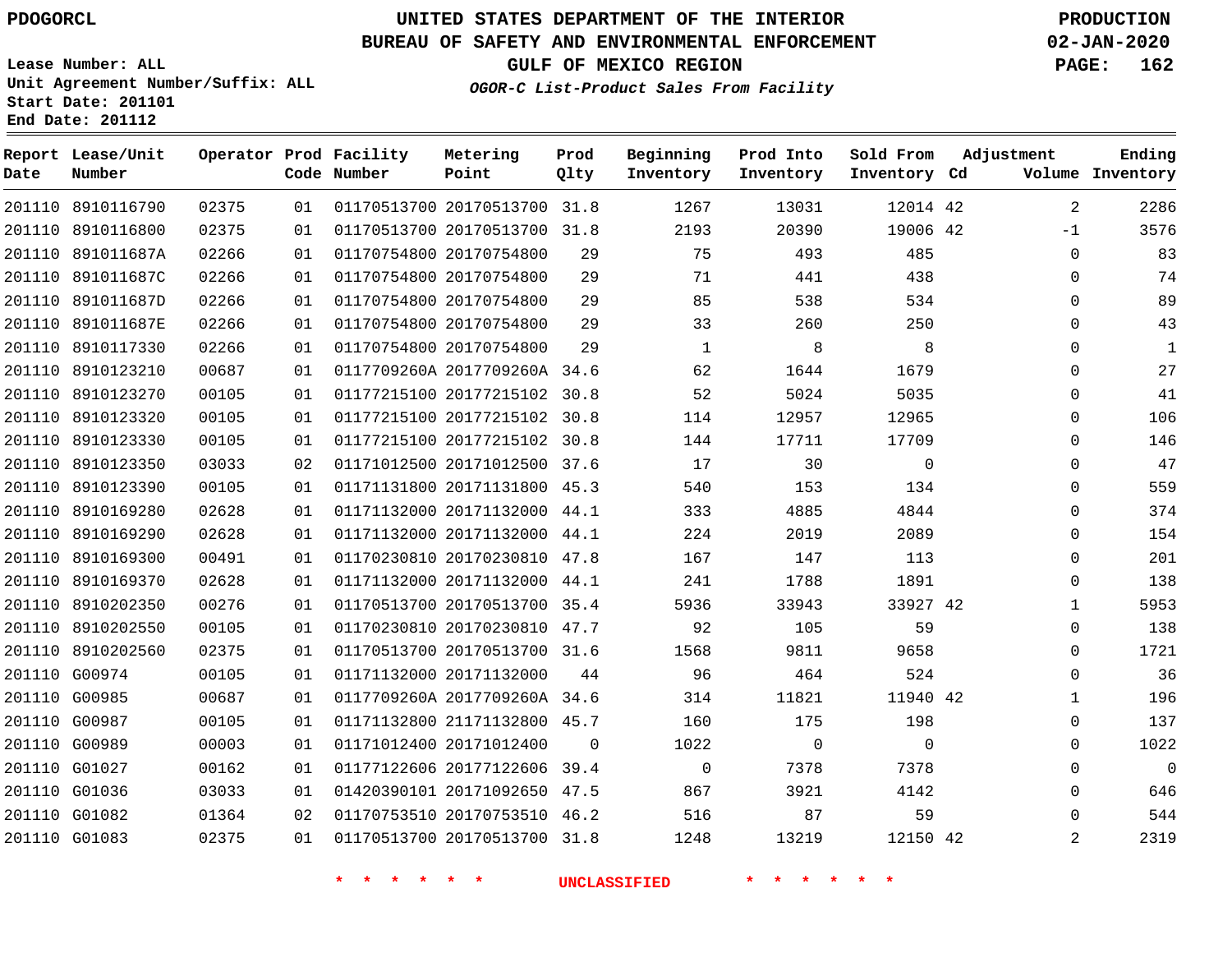## **BUREAU OF SAFETY AND ENVIRONMENTAL ENFORCEMENT 02-JAN-2020**

**Lease Number: ALL Unit Agreement Number/Suffix: ALL Start Date: 201101**

**End Date: 201112**

**GULF OF MEXICO REGION PAGE: 163**

**OGOR-C List-Product Sales From Facility**

| Date | Report Lease/Unit<br>Number |       |    | Operator Prod Facility<br>Code Number | Metering<br>Point            | Prod<br>Qlty | Beginning<br>Inventory | Prod Into<br>Inventory | Sold From<br>Inventory Cd | Adjustment     | Ending<br>Volume Inventory |
|------|-----------------------------|-------|----|---------------------------------------|------------------------------|--------------|------------------------|------------------------|---------------------------|----------------|----------------------------|
|      | 201110 G01090               | 02375 | 01 |                                       | 01170513700 20170513700 31.8 |              | 994                    | 10414                  | 9583 42                   | $\overline{2}$ | 1827                       |
|      | 201110 G01091               | 02375 | 01 |                                       | 01170513700 20170513700 31.8 |              | 121                    | 1432                   | 1302                      | $\mathbf 0$    | 251                        |
|      | 201110 G01092               | 02375 | 01 |                                       | 01170513700 20170513700 31.8 |              | 878                    | 8356                   | 7769 42                   | $\mathbf{1}$   | 1466                       |
|      | 201110 G01153               | 01834 | 01 |                                       | 01171132800 21171132800 45.7 |              | 125                    | 243                    | 217                       | $\mathbf 0$    | 151                        |
|      | 201110 G01194               | 00105 | 01 |                                       | 01177072601 20177072601 40.8 |              | $\mathbf 0$            | 2287                   | 2287                      | $\mathbf 0$    | $\overline{0}$             |
|      | 201110 G01196               | 03041 | 01 |                                       | 01171132800 21171132800 43.5 |              | 108                    | 136                    | 144                       | $\mathbf 0$    | 100                        |
|      | 201110 G01198               | 00105 | 01 |                                       | 01171092651 20171092650 47.5 |              | 7                      | 17                     | 21                        | $\mathbf 0$    | 3                          |
|      | 201110 G01208               | 00105 | 01 |                                       | 01171092651 20171092650 47.5 |              | 290                    | 1018                   | 1140                      | 0              | 168                        |
|      | 201110 G01210               | 03041 | 01 |                                       | 01171132800 21171132800 45.7 |              | 1342                   | 1502                   | 1679                      | 0              | 1165                       |
|      | 201110 G01220               | 00105 | 01 |                                       | 01177092600 20177092600 43.1 |              | 353                    | 6087                   | 6246                      | 0              | 194                        |
|      | 201110 G01248               | 02628 | 01 |                                       | 01171012500 20171012500 37.6 |              | 1734                   | 2766                   | $\mathbf{0}$              | 0              | 4500                       |
|      | 201110 G01256               | 02628 | 01 |                                       | 01171012500 20171012500      | 38           | 4                      | 3                      | $\mathbf{0}$              | $\mathbf{0}$   | 7                          |
|      | 201110 G01261               | 03033 | 02 |                                       | 01171012500 20171012500      | $\Omega$     | 5                      | 6                      | $\Omega$                  | $\mathbf 0$    | 11                         |
|      | 201110 G01269               | 03033 | 02 |                                       | 01171012500 20171012500 37.6 |              | 17                     | 17                     | $\Omega$                  | $\mathbf 0$    | 34                         |
|      | 201110 G01351               | 00078 | 01 |                                       | 01170230400 20170230400 51.1 |              | 3                      | 43                     | 33                        | $\mathbf 0$    | 13                         |
|      | 201110 G01441               | 00105 | 01 |                                       | 01177112701 20177112700      | $\Omega$     | 1522                   | 855                    | $\Omega$                  | $\mathbf 0$    | 2377                       |
|      | 201110 G01447               | 02375 | 01 |                                       | 01170513700 20170513700 22.3 |              | 236                    | 1616                   | 1548 42                   | $-1$           | 303                        |
|      | 201110 G01477               | 03026 | 01 |                                       | 01170230810 20170230810 47.8 |              | 1705                   | 1799                   | 1257                      | $\mathbf 0$    | 2247                       |
|      | 201110 G01497               | 02451 | 01 |                                       | 01170513800 20170513800 32.8 |              | 4645                   | 55331                  | 50195                     | 0              | 9781                       |
|      | 201110 G01498               | 02451 | 01 |                                       | 01170513800 20170513800      | 32.8         | 446                    | 5890                   | 5295                      | $\mathbf 0$    | 1041                       |
|      | 201110 G01528               | 01284 | 01 |                                       | 01171092651 20171092650 47.5 |              | 37                     | $\mathbf 0$            | 37                        | 0              | $\mathbf 0$                |
|      | 201110 G01580               | 02451 | 01 |                                       | 01170513800 20170513800 32.8 |              | 3                      | 35                     | 32                        | 0              | 6                          |
|      | 201110 G01610               | 00105 | 01 |                                       | 01177215100 20177215102 30.8 |              | 13                     | 1098                   | 1102                      | 0              | 9                          |
|      | 201110 G01619               | 02375 | 01 |                                       | 01170513700 20170513700 31.1 |              | 11234                  | 52676                  | 54672                     | 0              | 9238                       |
|      | 201110 G01620               | 02375 | 01 |                                       | 01170513700 20170513700 31.1 |              | 1865                   | 7719                   | 8230                      | 0              | 1354                       |
|      | 201110 G01754               | 00003 | 01 |                                       | 01423210051 20423210050 57.4 |              | 22                     | 89                     | 92                        | 0              | 19                         |
|      | 201110 G01757               | 00003 | 01 |                                       | 01423210051 20423210050 57.4 |              | 147                    | 624                    | 638                       | 0              | 133                        |
|      | 201110 G01860               | 00105 | 01 |                                       | 01170231110 20170231110 41.2 |              | 6417                   | 5324                   | 6832                      | $\Omega$       | 4909                       |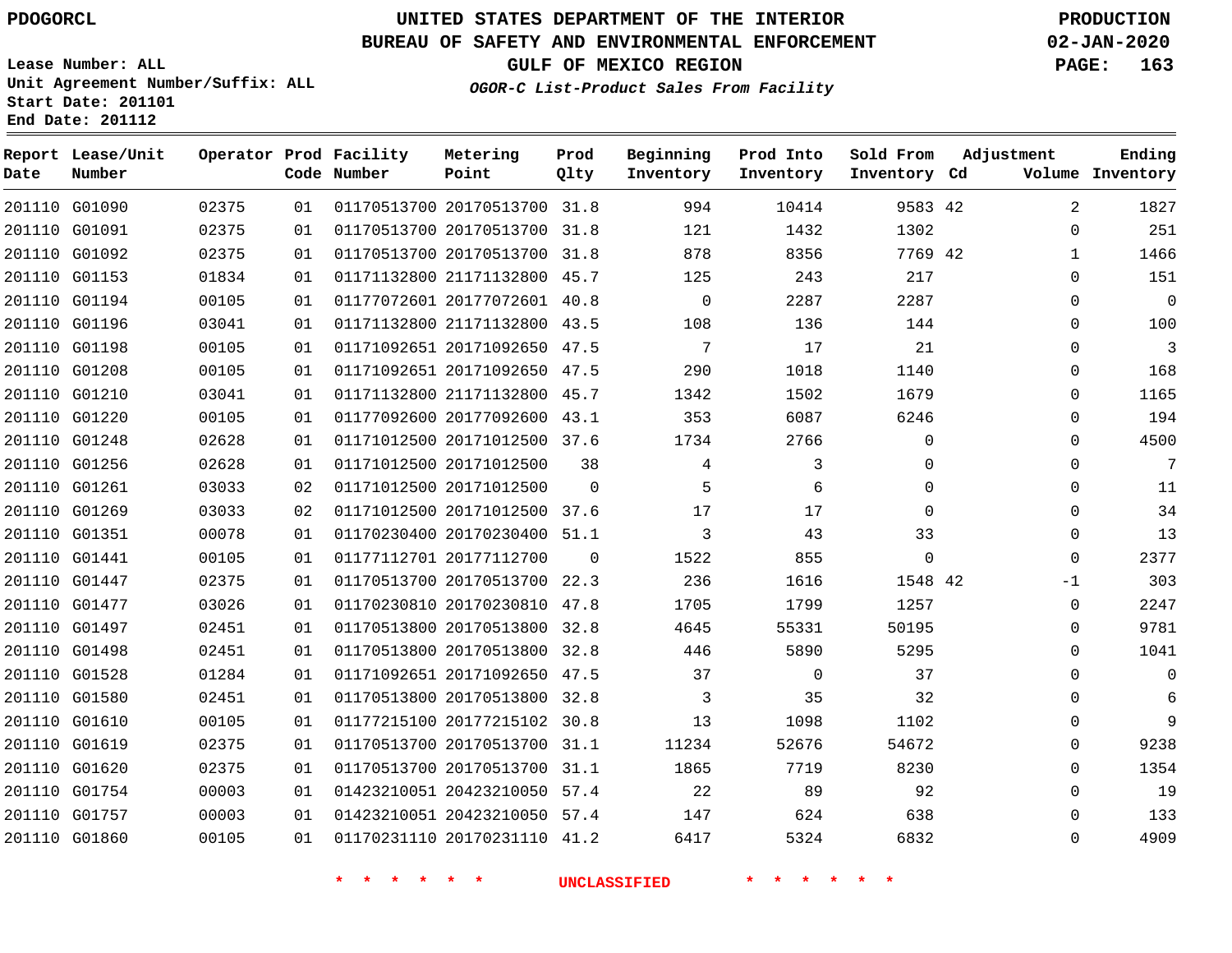**End Date: 201112**

**Report Lease/Unit**

**Number**

# **UNITED STATES DEPARTMENT OF THE INTERIOR PDOGORCL PRODUCTION**

**Prod Qlty**

#### **BUREAU OF SAFETY AND ENVIRONMENTAL ENFORCEMENT 02-JAN-2020**

**Lease Number: ALL Unit Agreement Number/Suffix: ALL Start Date: 201101**

**Operator Prod Facility**

**Code Number**

**Metering Point**

**OGOR-C List-Product Sales From Facility**

**Beginning Inventory** **Prod Into Inventory**

**Sold From Inventory**

**GULF OF MEXICO REGION PAGE: 164**

**Inventory Cd Volume**

**Adjustment**

  $\Omega$  $\Omega$  $\Omega$  $\Omega$  $\Omega$  $\Omega$ -1  $\Omega$  $\Omega$  $\Omega$  $\Omega$  $\overline{0}$ -1  $\Omega$   $\Omega$  $\Omega$  $\Omega$  $\Omega$  $\Omega$  $\Omega$  $\Omega$   $\Omega$  $\Omega$   $\Omega$ 

**Ending**

|  |                         | 242 452 042    |    |                                                                                                  | 01   01171012500   20171012500   0                                                                      |    | 00078               | 201110 G01865 |  |
|--|-------------------------|----------------|----|--------------------------------------------------------------------------------------------------|---------------------------------------------------------------------------------------------------------|----|---------------------|---------------|--|
|  | 50                      |                |    |                                                                                                  | 01 01171132000 20171132000 44 10 43                                                                     |    | 00105               | 201110 G01880 |  |
|  |                         |                |    |                                                                                                  | 01  01171012500  20171012500  0  467  745  0                                                            |    | 02312               | 201110 G01898 |  |
|  |                         |                |    |                                                                                                  | 01 01177215100 20177215102 30.8 1 86 86 86                                                              |    | 00105               | 201110 G01901 |  |
|  | 325                     | 320            | 21 | 01170230811 20170230811 47                                                                       |                                                                                                         | 01 | 00105               | 201110 G01953 |  |
|  |                         |                |    | 01177215100 20177215102 30.8 72 9793 9785                                                        |                                                                                                         | 01 | 00105               | 201110 G01966 |  |
|  | 15488                   | 115<br>15500   |    |                                                                                                  | 01   01177215100   20177215102   30.8                                                                   |    | 00105               | 201110 G01967 |  |
|  |                         |                |    | 01170230810 20170230810 47.8 128 238 131 42                                                      |                                                                                                         | 01 | 03033               | 201110 G01972 |  |
|  | 383 3<br>383            |                |    |                                                                                                  | 02 01170230810 20170230810 47.2 37                                                                      |    | 01071               | 201110 G01997 |  |
|  |                         |                |    | 01170230810 20170230810 47.8 74 137 76                                                           |                                                                                                         | 01 | 00105               | 201110 G01998 |  |
|  | $\overline{\mathbf{3}}$ |                |    |                                                                                                  | 01 01170530900 20170530900 41.6 2 3                                                                     |    | 03026               | 201110 G02006 |  |
|  | $\overline{0}$          |                |    |                                                                                                  |                                                                                                         | 01 | 01482               | 201110 G02021 |  |
|  |                         |                |    | $01170230811 \;\; 20170230811 \qquad 47 \qquad \qquad 136 \qquad \qquad 2184 \qquad \qquad 2208$ |                                                                                                         | 02 | 02312               | 201110 G02023 |  |
|  |                         |                |    |                                                                                                  | 01 01170530900 20170530900 41.6 30 58 53 42                                                             |    | 02222               | 201110 G02037 |  |
|  |                         |                |    | 01170530900 20170530900 41.5 17 31 30                                                            |                                                                                                         | 01 | 00105               | 201110 G02045 |  |
|  |                         |                |    |                                                                                                  | 01  01171132000  20171132000  44.1  46  543  548  42                                                    |    | 00687               | 201110 G02104 |  |
|  | 47141 47624             |                |    |                                                                                                  | 01 01171132000 20171132000 44.1 4096                                                                    |    | 02628               | 201110 G02111 |  |
|  |                         |                |    |                                                                                                  | 01 01170230810 20170230810 47.8 234 661 321                                                             |    | 02312               | 201110 G02127 |  |
|  |                         | 520 724 0      |    | 01171012500 20171012500 0                                                                        |                                                                                                         | 01 | 00105               | 201110 G02161 |  |
|  | $\overline{0}$          | 286            |    | 01171012500 20171012500 0 193                                                                    |                                                                                                         | 01 | 00105               | 201110 G02163 |  |
|  | 335                     | 321            |    | 01171132000 20171132000 44.1 39                                                                  |                                                                                                         | 01 | 00105               | 201110 G02317 |  |
|  | 2407<br>2315            |                |    | 01170230450 20170230450 50.2 487                                                                 |                                                                                                         | 01 | 01284               | 201110 G02353 |  |
|  | 1420                    | 222<br>1577    |    | 01170230450 20170230450 50.2                                                                     |                                                                                                         | 01 | 01284               | 201110 G02354 |  |
|  | 11194                   | 11194          |    | 0142709015A 2042709015A 42.2 107                                                                 |                                                                                                         | 02 | 03033               | 201110 G02391 |  |
|  |                         |                |    |                                                                                                  | $01 \quad 01170230810 \quad 20170230810 \quad 47.8 \qquad \qquad 0 \qquad \qquad 340 \qquad \qquad 122$ |    | 03033               | 201110 G02404 |  |
|  | $\sim$ $\sim$ 1         | $\overline{0}$ |    |                                                                                                  | 01 01170230810 20170230810 47.8 3                                                                       |    | 00105               | 201110 G02428 |  |
|  |                         |                |    |                                                                                                  | 01 01170230810 20170230810 47.8 119 154 98                                                              |    | 00491               | 201110 G02429 |  |
|  |                         |                |    |                                                                                                  | 01 01171092651 20171092650 47.5 260 1103 1181                                                           |    | 201110 G02601 01834 |               |  |
|  |                         |                |    |                                                                                                  |                                                                                                         |    |                     |               |  |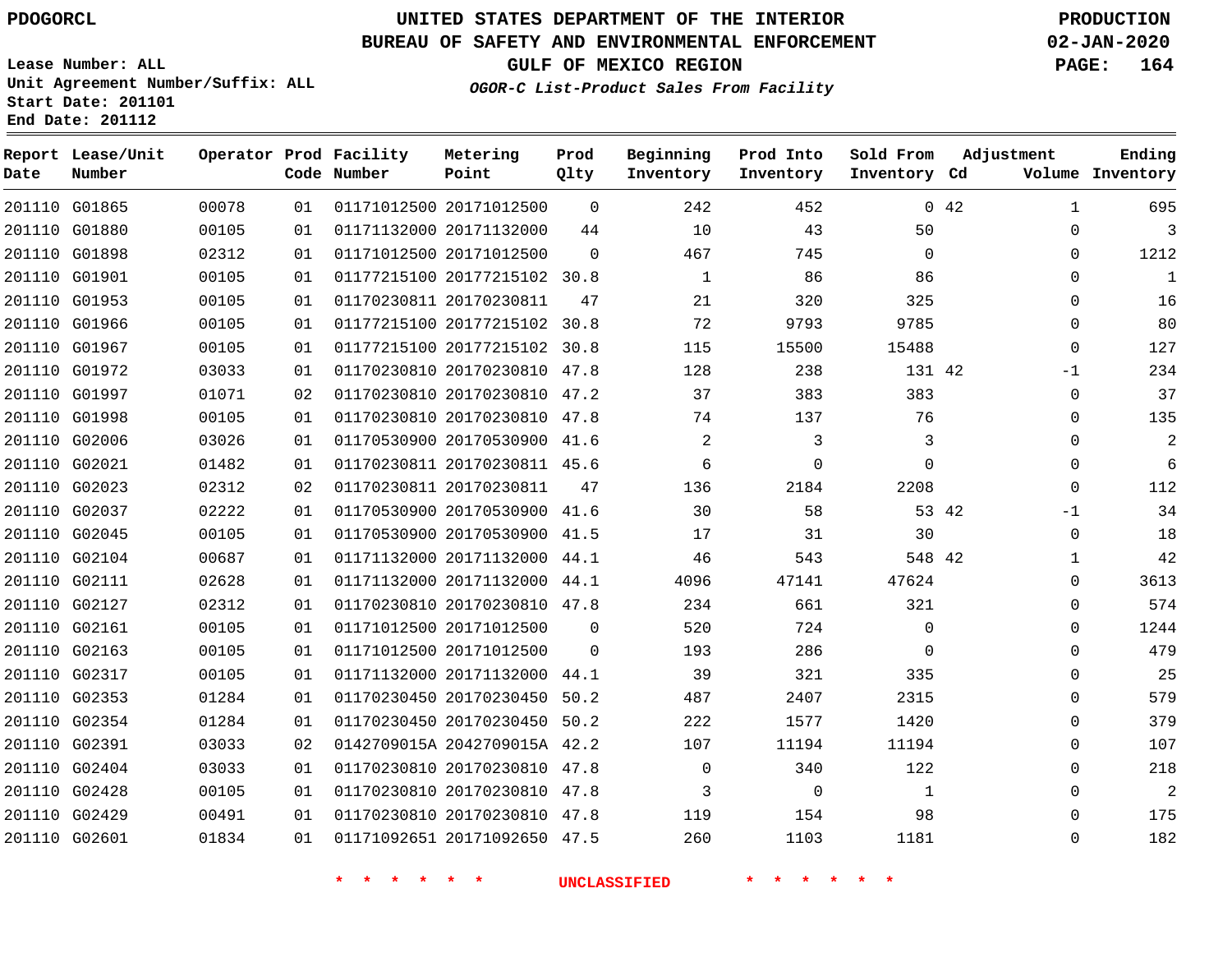**End Date: 201112**

## **UNITED STATES DEPARTMENT OF THE INTERIOR PDOGORCL PRODUCTION**

#### **BUREAU OF SAFETY AND ENVIRONMENTAL ENFORCEMENT 02-JAN-2020**

**Lease Number: ALL Unit Agreement Number/Suffix: ALL Start Date: 201101**

**GULF OF MEXICO REGION PAGE: 165**

**OGOR-C List-Product Sales From Facility**

| Date | Report Lease/Unit<br>Number |       |    | Operator Prod Facility<br>Code Number | Metering<br>Point            | Prod<br>Qlty | Beginning<br>Inventory | Prod Into<br>Inventory | Sold From<br>Inventory Cd | Adjustment          | Ending<br>Volume Inventory |
|------|-----------------------------|-------|----|---------------------------------------|------------------------------|--------------|------------------------|------------------------|---------------------------|---------------------|----------------------------|
|      | 201110 G02628               | 00105 | 01 |                                       | 01171012500 20171012500      | $\Omega$     | 160                    | 525                    | $\Omega$                  | $\Omega$            | 685                        |
|      | 201110 G02665               | 02451 | 01 |                                       | 01423210051 20423210050 57.3 |              | 257                    | 1133                   | 1149                      | $\mathbf 0$         | 241                        |
|      | 201110 G02688               | 00105 | 01 |                                       | 01170230810 20170230810 47.7 |              | 223                    | 331                    | 199                       | $\mathbf{0}$        | 355                        |
|      | 201110 G02819               | 00105 | 01 |                                       | 01170231110 20170231110 41.2 |              | 73                     | 141                    | 84                        | $\mathbf{0}$        | 130                        |
|      | 201110 G02825               | 00105 | 01 |                                       | 01170230810 20170230810 47.7 |              | 334                    | 431                    | 249                       | $\Omega$            | 516                        |
|      | 201110 G02826               | 00105 | 01 |                                       | 01170230810 20170230810 47.7 |              | 328                    | 280                    | 244                       | $\Omega$            | 364                        |
|      |                             |       | 01 |                                       | 01170231110 20170231110 41.2 |              | 719                    | 1814                   | 861                       | 0                   | 1672                       |
|      |                             |       |    |                                       |                              |              | 1047                   | 2094                   | 1105                      | 0                   | 2036                       |
|      | 201110 G02870               | 03035 | 01 |                                       | 01170230810 20170230810 47.8 |              | 71                     | 3                      | 27 42                     | 1                   | 48                         |
|      | 201110 G02885               | 02312 | 01 |                                       | 01171132000 20171132000 44.1 |              | 2                      | 17                     | 18                        | $\Omega$            | 1                          |
|      | 201110 G02886               | 02312 | 02 |                                       | 01171132000 20171132000 44.1 |              | 6                      | 41                     | 44                        | $\mathbf{0}$        | 3                          |
|      | 201110 G02895               | 02579 | 02 |                                       | 01171092651 20171092650 43.3 |              | 5                      | 0                      | 5                         | $\mathbf 0$         | $\overline{0}$             |
|      | 201110 G02898               | 01834 | 01 |                                       | 01171012300 20171012300 37.8 |              | 574                    | 1214                   | 1228 42                   | $-1$                | 559                        |
|      | 201110 G02899               | 01834 | 01 |                                       | 01171012300 20171012300 37.8 |              | 468                    | 918                    | 963                       | $\mathbf 0$         | 423                        |
|      | 201110 G03061               | 00105 | 01 |                                       | 01423210051 20423210050 57.3 |              | 345                    | 1366                   | 1420                      | 0                   | 291                        |
|      | 201110 G03068               | 00105 | 01 |                                       | 01423210051 20423210050 57.3 |              | 26                     | 103                    | 107                       | 0                   | 22                         |
|      | 201110 G03145               | 03041 | 01 |                                       | 01171132800 21171132800 45.7 |              | 82                     | 247                    | 194                       | $\mathbf 0$         | 135                        |
|      | 201110 G03152               | 00105 | 01 |                                       | 01177092600 20177092600 43.1 |              | 137                    | 2995                   | 3037                      | $\mathbf 0$         | 95                         |
|      | 201110 G03236               | 03041 | 01 |                                       | 01170230450 20170230450      | 50           | 26                     | 121                    | 118                       | $\mathbf{0}$        | 29                         |
|      | 201110 G03244               | 02871 | 01 |                                       | 01170230810 20170230810 47.8 |              | 60                     | 67                     | 46 42                     | $\mathbf{1}$        | 82                         |
|      | 201110 G03264               | 00003 | 01 |                                       | 01170230811 20170230811      | 47           | 4                      | 61                     | 62                        | $\Omega$            | 3                          |
|      | 201110 G03265               | 01284 | 02 |                                       | 01170530900 20170530900 41.6 |              | 56                     | 87                     | 91                        | 0                   | 52                         |
|      | 201110 G03331               | 02312 | 01 |                                       | 01171132800 21171132800 45.7 |              | 2374                   | 4036                   | 3785                      | 0                   | 2625                       |
|      | 201110 G03414               | 00105 | 01 |                                       | 01170753510 20170753510 46.2 |              | 240                    | 54                     | 29                        | $\mathbf{0}$        | 265                        |
|      | 201110 G03593               | 03035 | 01 |                                       | 01171012500 20171012500      | $\mathbf 0$  | 7                      | 22                     |                           | 042<br>$\mathbf{1}$ | 30                         |
|      | 201110 G03738               | 00064 | 01 |                                       | 01170230450 20170230450 50.2 |              | 16                     | $\Omega$               | 16                        | $\Omega$            | $\Omega$                   |
|      | 201110 G03793               | 03035 | 01 |                                       | 01171012500 20171012500      | $\Omega$     | 32                     | 38                     |                           | 0.42<br>-1          | 69                         |
|      | 201110 G03811               | 00105 | 01 |                                       | 01171092651 20171092650 47.5 |              | 625                    | 1573                   | 1939                      | $\Omega$            | 259                        |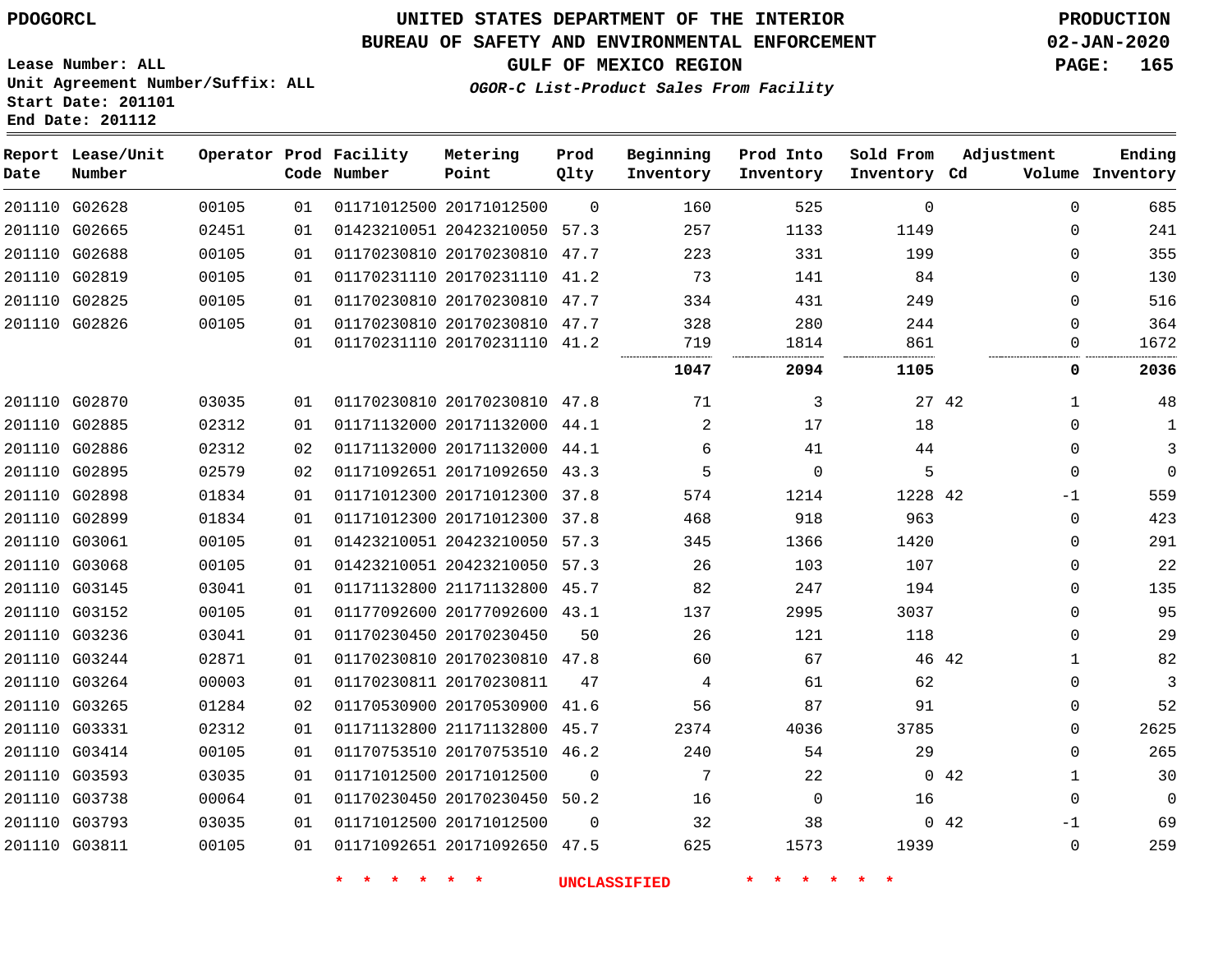**End Date: 201112**

# **UNITED STATES DEPARTMENT OF THE INTERIOR PDOGORCL PRODUCTION**

## **BUREAU OF SAFETY AND ENVIRONMENTAL ENFORCEMENT 02-JAN-2020**

**Lease Number: ALL Unit Agreement Number/Suffix: ALL Start Date: 201101**

**GULF OF MEXICO REGION PAGE: 166**

**OGOR-C List-Product Sales From Facility**

| Date | Report Lease/Unit<br>Number |       |    | Operator Prod Facility<br>Code Number | Metering<br>Point            | Prod<br>Qlty | Beginning<br>Inventory | Prod Into<br>Inventory | Sold From<br>Inventory Cd | Adjustment            | Ending<br>Volume Inventory |
|------|-----------------------------|-------|----|---------------------------------------|------------------------------|--------------|------------------------|------------------------|---------------------------|-----------------------|----------------------------|
|      | 201110 G03940               | 00105 | 01 |                                       | 01423210051 20423210050 57.4 |              | 7                      | 58                     | 53                        | $\mathbf 0$           | 12                         |
|      | 201110 G03958               | 00105 | 01 |                                       | 01170230510 20170230510 48.5 |              | 1421                   | 2396                   | 2736                      | $\Omega$              | 1081                       |
|      | 201110 G04003               | 00105 | 01 |                                       | 01171012500 20171012500      | $\Omega$     | 1018                   | 1077                   | $\Omega$                  | $\Omega$              | 2095                       |
|      | 201110 G04065               | 02628 | 01 |                                       | 01423210051 20423210050 57.4 |              | 44                     | 541                    | 470                       | $\mathbf 0$           | 115                        |
|      | 201110 G04081               | 03035 | 01 |                                       | 01170230450 20170230810 47.8 |              | 2334                   | 2014                   | 1561                      | $\Omega$              | 2787                       |
|      | 201110 G04085               | 00687 | 01 |                                       | 01170230811 20170230811      | 47           | 599                    | 9238                   | 9363                      | $\Omega$              | 474                        |
|      | 201110 G04087               | 02899 | 01 |                                       | 01177008150 01177008150      | 33.2         | 1021                   | $\mathbf 0$            | $\mathbf 0$               | $\mathbf 0$           | 1021                       |
|      | 201110 G04098               | 01963 | 02 |                                       | 01170230810 20170230810      | 47.8         | 989                    | 316                    | 554                       | $\mathbf 0$           | 751                        |
|      | 201110 G04143               | 00105 | 01 |                                       | 01170230510 20170230510 48.5 |              | 212                    | 399                    | 431                       | $\Omega$              | 180                        |
|      | 201110 G04232               | 00105 | 01 |                                       | 01171012500 20171012500      | $\Omega$     | 11                     | 12                     | $\mathbf 0$               | $\mathbf 0$           | 23                         |
|      |                             | 00730 | 01 |                                       | 01171012500 20171012500 37.6 |              | 503                    | 771                    | 0                         | 0                     | 1274                       |
|      |                             |       |    |                                       |                              |              | 514                    | 783                    | 0                         | 0                     | 1297                       |
|      | 201110 G04397               | 00105 | 01 |                                       | 01170230810 20170230810 47.7 |              | 10                     | $\Omega$               | 6                         | $\Omega$              | 4                          |
|      | 201110 G04398               | 00105 | 01 |                                       | 01170230810 20170230810      | $\Omega$     | $\Omega$               | 94                     | $\Omega$                  | $\Omega$              | 94                         |
|      | 201110 G04421               | 00105 | 01 |                                       | 01171131600 20171131600 42.7 |              | 951                    | 13448                  | 13246                     | $\Omega$              | 1153                       |
|      | 201110 G04453               | 03033 | 01 |                                       | 01171012300 20171012300 37.8 |              | 1461                   | 2554                   | 2838 42                   | $\mathbf{1}$          | 1178                       |
|      | 201110 G04537               | 03033 | 01 |                                       | 01420470030 20420470030      | 46.8         | 1047                   | 71                     | 87                        | $\Omega$              | 1031                       |
|      | 201110 G04565               | 01284 | 01 |                                       | 01420390101 01420390101      | $\Omega$     | 26                     | $\mathbf 0$            | $\mathbf 0$               | $\mathbf 0$           | 26                         |
|      | 201110 G04787               | 00687 | 01 |                                       | 01171131600 20171131600 42.7 |              | 64                     | $\mathbf{1}$           | 65                        | $\mathbf 0$           | $\Omega$                   |
|      | 201110 G04800               | 03026 | 01 |                                       | 01171132800 21171132800      | 45.7         | 4312                   | 1377                   | 3359                      | $\Omega$              | 2330                       |
|      | 201110 G04818               | 03035 | 01 |                                       | 01170230500 20170230500 44.3 |              | 18                     | 36                     |                           | 51 42<br>$\mathbf{1}$ | 4                          |
|      | 201110 G05006               | 01284 | 02 |                                       | 01170230510 20170230510      | 48.6         | 6                      | 90                     | 56                        | $\Omega$              | 40                         |
|      | 201110 G05283               | 01376 | 01 |                                       | 01170231300 01170231300      | 39.7         | $\Omega$               | 3028                   | 3028                      | $\Omega$              | $\Omega$                   |
|      | 201110 G05286               | 03033 | 02 |                                       | 01170230810 20170230810      | 47.8         | 2682                   | 4301                   | 2486 42                   | 1                     | 4498                       |
|      | 201110 G05292               | 00003 | 01 |                                       | 01170230811 20170230811      | 47           | 42                     | 841                    | 839 42                    | $-1$                  | 43                         |
|      | 201110 G05299               | 00105 | 01 |                                       | 01170230500 20170230500 44.3 |              | 2                      | $\Omega$               | 2                         | $\Omega$              | $\Omega$                   |
|      | 201110 G05370               | 03033 | 01 |                                       | 01170530900 20170530900      | 41.6         | $\mathbf 0$            | 173                    |                           | 70 42<br>$-1$         | 102                        |
|      | 201110 G05431               | 02970 | 01 |                                       | 01177062608 2017706260A 36.3 |              | 90                     | 12221                  | 12166                     | $\mathbf{0}$          | 145                        |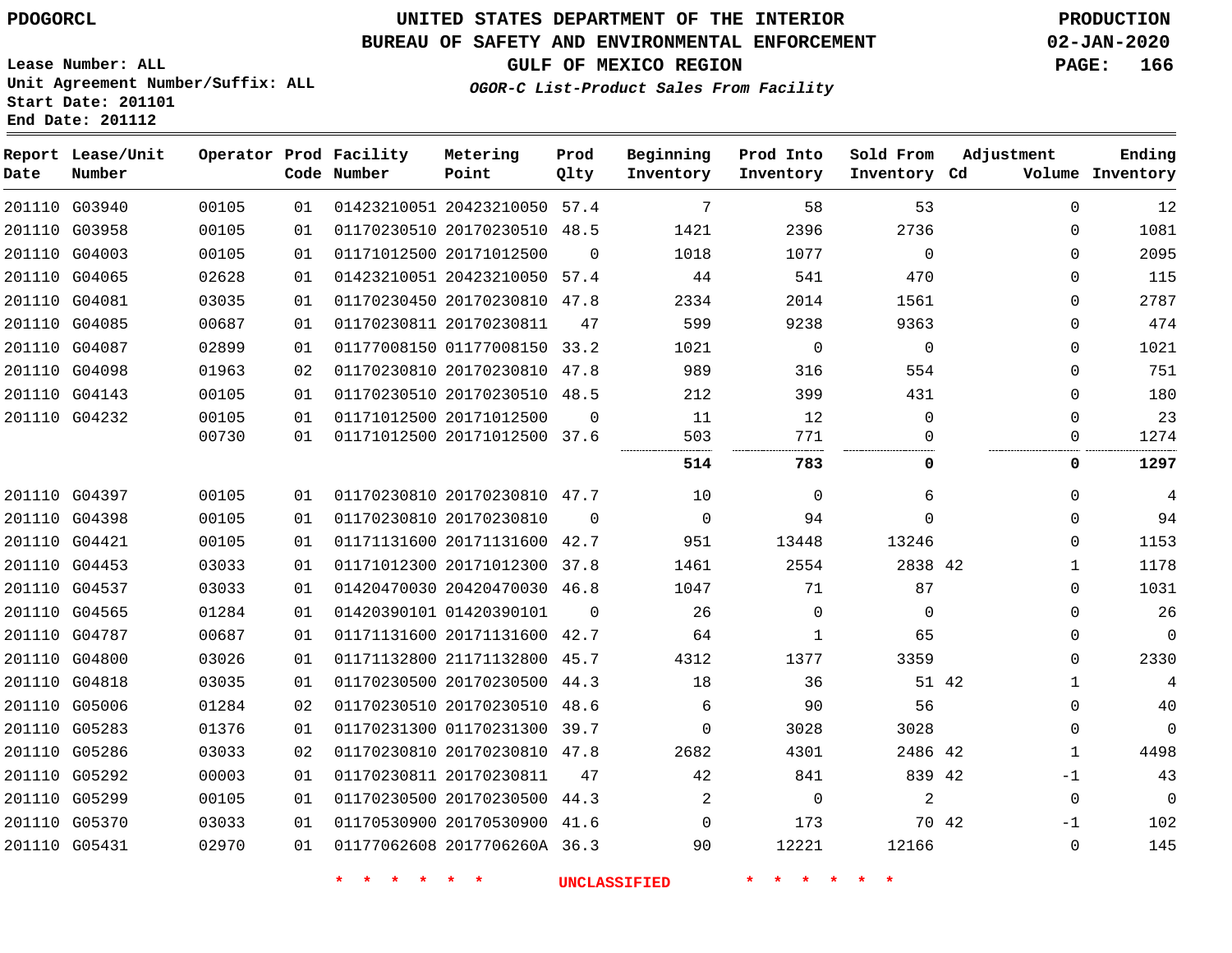#### **BUREAU OF SAFETY AND ENVIRONMENTAL ENFORCEMENT 02-JAN-2020**

**Lease Number: ALL Unit Agreement Number/Suffix: ALL Start Date: 201101 End Date: 201112**

**OGOR-C List-Product Sales From Facility**

**GULF OF MEXICO REGION PAGE: 167**

| Date | Report Lease/Unit<br>Number |       |    | Operator Prod Facility<br>Code Number | Metering<br>Point            | Prod<br>Qlty   | Beginning<br>Inventory | Prod Into<br>Inventory | Sold From<br>Inventory Cd | Adjustment   | Ending<br>Volume Inventory |
|------|-----------------------------|-------|----|---------------------------------------|------------------------------|----------------|------------------------|------------------------|---------------------------|--------------|----------------------------|
|      | 201110 G05494               | 02871 | 02 |                                       | 01171132800 21171132800 45.7 |                | $\mathbf 0$            | 125                    | 74                        | 0            | 51                         |
|      | 201110 G05504               | 00105 | 01 |                                       | 01171012300 20171012300      | 37.8           | 521                    | 988                    | 1054                      | $\Omega$     | 455                        |
|      |                             |       | 01 |                                       | 01171132800 21171132800      | 45.7           | 1056                   | 1636                   | 1589                      | $\mathbf{0}$ | 1103                       |
|      |                             | 00730 | 01 |                                       | 01171132800 21171132800      | 45.7           | 395                    | 501                    | 529                       | 0            | 367                        |
|      |                             | 02970 | 01 |                                       | 01171132800 21171132800      | 45.7           | 547                    | 10547                  | 6551                      | $\Omega$     | 4543                       |
|      |                             |       |    |                                       |                              |                | 2519                   | 13672                  | 9723                      | 0            | 6468                       |
|      | 201110 G05505               | 00078 | 01 |                                       | 01171132800 21171132800 45.7 |                | 311                    | 404                    | 447                       | $\Omega$     | 268                        |
|      | 201110 G05549               | 01834 | 01 |                                       | 01171092651 20171092650 47.5 |                | $\mathbf 0$            | 65                     | 54                        | 0            | 11                         |
|      | 201110 G05602               | 01834 | 01 |                                       | 01171012500 20171012500      | $\mathbf 0$    | 236                    | 404                    | $\mathbf 0$               | $\mathbf{0}$ | 640                        |
|      | 201110 G05610               | 02312 | 01 |                                       | 01171012500 20171012500      | $\Omega$       | 12                     | 16                     | $\Omega$                  | 0            | 28                         |
|      | 201110 G05612               | 00105 | 01 |                                       | 01171012500 20171012500      | $\Omega$       | 328                    | 746                    | $\Omega$                  | $\Omega$     | 1074                       |
|      | 201110 G05613               | 00105 | 01 |                                       | 01171012500 20171012500      | $\Omega$       | 13                     | 2                      | $\Omega$                  | $\mathbf{0}$ | 15                         |
|      | 201110 G06027               | 00105 | 01 |                                       | 01423210051 20423210050      | 57.3           | $\Omega$               | 13                     | 10                        | $\Omega$     | 3                          |
|      | 201110 G06069               | 00105 | 01 |                                       | 01423210051 20423210050 57.4 |                | 36                     | 24                     | 55                        | 0            | 5                          |
|      | 201110 G06105               | 03033 | 01 |                                       | 01420390110 20420390110      | 54             | 37                     | 23                     | 8                         | 0            | 52                         |
|      | 201110 G06156               | 00105 | 01 |                                       | 01422450350 20422450350      | 49             | 42                     | $\Omega$               | 17                        | 0            | 25                         |
|      | 201110 G06165               | 01284 | 01 |                                       | 01170230450 20170230450      | $\Omega$       | $\Omega$               | $\Omega$               | $\Omega$                  | $\Omega$     | $\mathbf 0$                |
|      | 201110 G06166               | 00105 | 01 |                                       | 01170230450 20170230450      | 50.1           | $\Omega$               | 212                    | 149                       | $\mathbf{0}$ | 63                         |
|      | 201110 G06668               | 00276 | 01 |                                       | 01171132000 20171132000 44.1 |                | 480                    | 4428                   | 4568 42                   | $-1$         | 339                        |
|      | 201110 G06767               | 01834 | 01 |                                       | 01171012500 20171012500      | $\overline{0}$ | 3                      | 4                      | $\mathbf 0$               | $\mathbf{0}$ | $7\phantom{.0}$            |
|      | 201110 G07215               | 03041 | 01 |                                       | 01420390120 01420390120      | 52.5           | 179                    | 150                    | 171                       | $\mathbf{0}$ | 158                        |
|      | 201110 G07703               | 03041 | 01 |                                       | 01171132800 21171132800 45.7 |                | 539                    | 503                    | 616                       | 0            | 426                        |
|      | 201110 G07736               | 02312 | 01 |                                       | 01171132800 21171132800 45.7 |                | 980                    | 1645                   | 1550                      | 0            | 1075                       |
|      | 201110 G07760               | 01284 | 01 |                                       | 01177122950 20177122950 30.5 |                | 21                     | 10590                  | 10590                     | $\mathbf{0}$ | 21                         |
|      | 201110 G07802               | 01284 | 02 |                                       | 01177258041 01177258041      | 28             | 5                      | 2                      | 5                         | 0            | $\overline{2}$             |
|      | 201110 G07917               | 01834 | 01 |                                       | 01170573602 20170573602 33.7 |                | 32346                  | 49021                  | 48600 42                  | $\mathbf{1}$ | 32768                      |
|      | 201110 G08120               | 02312 | 01 |                                       | 01423210051 20423210050 57.4 |                | 11                     | 15                     | 23                        | $\Omega$     | 3                          |
|      | 201110 G09010               | 03041 | 01 |                                       | 01420390120 01420390120 52.5 |                | 169                    | 253                    | 217                       | $\Omega$     | 205                        |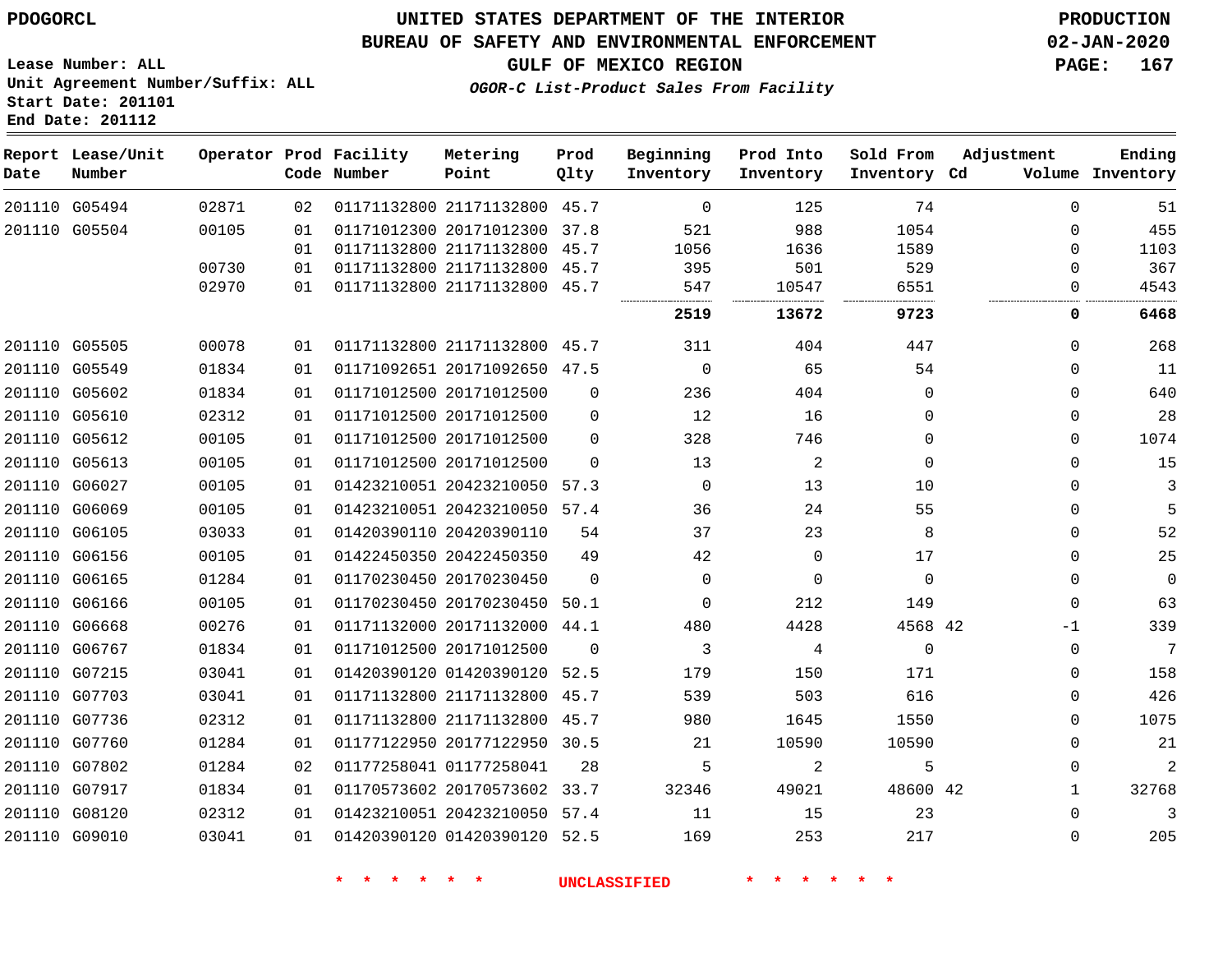**Report Lease/Unit**

**Number**

# **UNITED STATES DEPARTMENT OF THE INTERIOR PDOGORCL PRODUCTION**

**Prod Qlty**

#### **BUREAU OF SAFETY AND ENVIRONMENTAL ENFORCEMENT 02-JAN-2020**

**Lease Number: ALL Unit Agreement Number/Suffix: ALL Start Date: 201101 End Date: 201112**

**Operator Prod Facility**

**Code Number**

**Metering Point**

**OGOR-C List-Product Sales From Facility**

**Beginning Inventory** **Prod Into Inventory** **Sold From Inventory**

**GULF OF MEXICO REGION PAGE: 168**

**Inventory Cd Volume**

**Adjustment**

**Ending**

| 201110 G09500 | 02899 | 01 | 01177058270 01177058270 41.5 1256         |  |                         | 618                        | $\overline{0}$          |       | $\Omega$            |
|---------------|-------|----|-------------------------------------------|--|-------------------------|----------------------------|-------------------------|-------|---------------------|
| 201110 G09574 | 01819 | 01 | 01171012300 20171012300 37.7 331          |  |                         | 234                        | 458 42                  |       | $\mathbf{1}$        |
| 201110 G09631 | 01284 | 01 | 01177122950 20177122950 30.5              |  | $\sim$ 6                | 3657                       | 3656                    |       | $\Omega$            |
| 201110 G10226 | 01819 | 01 | 01423210051 20423210050 57.4              |  | $5^{\circ}$             | 78                         | 66                      |       | $\mathbf 0$         |
| 201110 G10487 | 00981 | 01 | 01170753850 20170753850 40.1              |  | 1635                    | 101                        | 365                     |       | $\mathbf 0$         |
| 201110 G10584 | 03075 | 02 | 01170230811 20170230811 47                |  | 19                      | 360                        | 361                     |       | $\mathbf 0$         |
| 201110 G10636 | 03035 | 01 | 01170230811 20170230811 47 533            |  |                         | 6837                       | 7019                    |       | $\mathbf 0$         |
| 201110 G10665 | 02899 | 01 | 01177058270 01177058270 41.5 148          |  |                         | $\overline{0}$             | $\overline{0}$          |       | 0                   |
| 201110 G10794 | 03035 | 01 | 01177122950 20177122950 30.5 19           |  |                         | 10922                      | 10920                   |       | $\mathbf 0$         |
| 201110 G10910 | 00162 | 01 | 01177245110 2017724511G 44.3 0            |  |                         | 9868                       | 9868                    |       | $\mathsf{O}\xspace$ |
| 201110 G11243 | 03033 | 01 | 01420470030 20420470030 46.8 827          |  |                         | $\overline{0}$             | 69 42                   |       | $\mathbf{1}$        |
| 201110 G11870 | 00276 | 01 | 01171132000 20171132000 44.1 1101         |  |                         |                            | 10395 10698 42          |       | $-1$                |
| 201110 G11983 | 01284 | 01 | 01177112605 2017711260Y 32.8 30           |  |                         | 53                         | 69                      |       | $\Omega$            |
| 201110 G11984 | 03008 | 02 | 01171092651 20171092650 47.5              |  | 17                      | 87                         |                         | 89 42 | $-1$                |
| 201110 G12020 | 03035 | 01 | 01171012500 20171012500 0                 |  | 201                     | 277                        | $\mathbf 0$             |       | $\mathbf 0$         |
| 201110 G12024 | 02312 | 02 | 01171012500 20171012500 0                 |  | $\sim$ 20               | 39                         | $\mathbf{0}$            |       | $\mathbf 0$         |
| 201110 G12355 | 03033 | 01 | 01171012300 20171012300 37.8              |  | 7745                    | 18413                      | 17671                   |       | $\mathbf 0$         |
| 201110 G12497 | 03033 | 01 | 01420390101 01420390101 0                 |  | $\overline{\mathbf{3}}$ | $\overline{0}$             | $\Omega$                |       | $\mathbf 0$         |
| 201110 G12564 | 02603 | 01 | 01170230510 20170230510 48.6 66           |  |                         | 131                        | 140                     |       | $\Omega$            |
| 201110 G12802 | 02200 | 01 | 01170230811 20170230811 47                |  | 223                     | 3555                       | 3562                    |       | $\mathsf{O}\xspace$ |
| 201110 G12803 | 03033 | 01 | 01171132000 20171132000 44.1              |  | $\sim$ 1                | $\overline{\phantom{a}}$ 2 | $\overline{\mathbf{3}}$ |       | $\mathbf 0$         |
| 201110 G13560 | 03033 | 02 | 01170230810 20170230810 47.8              |  | 264                     | 130                        | 162                     |       | $\mathbf 0$         |
| 201110 G13563 | 03033 | 01 | 01170230811 20170230811 47                |  | 1727                    | 36315                      | 36179                   |       | $\mathbf 0$         |
| 201110 G13576 | 03147 | 02 | 01170230810 20170230810 47.8              |  | $\overline{4}$          | $\overline{4}$             | 4                       |       | $\mathbf 0$         |
| 201110 G13850 | 03033 | 01 | 01170230811 20170230811 47                |  | $\overline{0}$          | $\overline{0}$             | $\mathbf 0$             |       | $\mathbf 0$         |
| 201110 G13937 | 02628 | 02 | 01171092651 20171092650 47.5              |  | 70                      | 290                        | 313                     |       | $\mathbf 0$         |
| 201110 G13938 | 01284 |    | 01 01171012500 20171012500 0 962          |  |                         | 1558                       | $\overline{0}$          |       | $\Omega$            |
| 201110 G14342 | 02200 |    | 01   01170230811   20170230811   47   170 |  |                         |                            | 3851<br>3857            |       | 0                   |
|               |       |    | * * * * * * * UNCLASSIFIED                |  |                         | * * * *                    |                         |       |                     |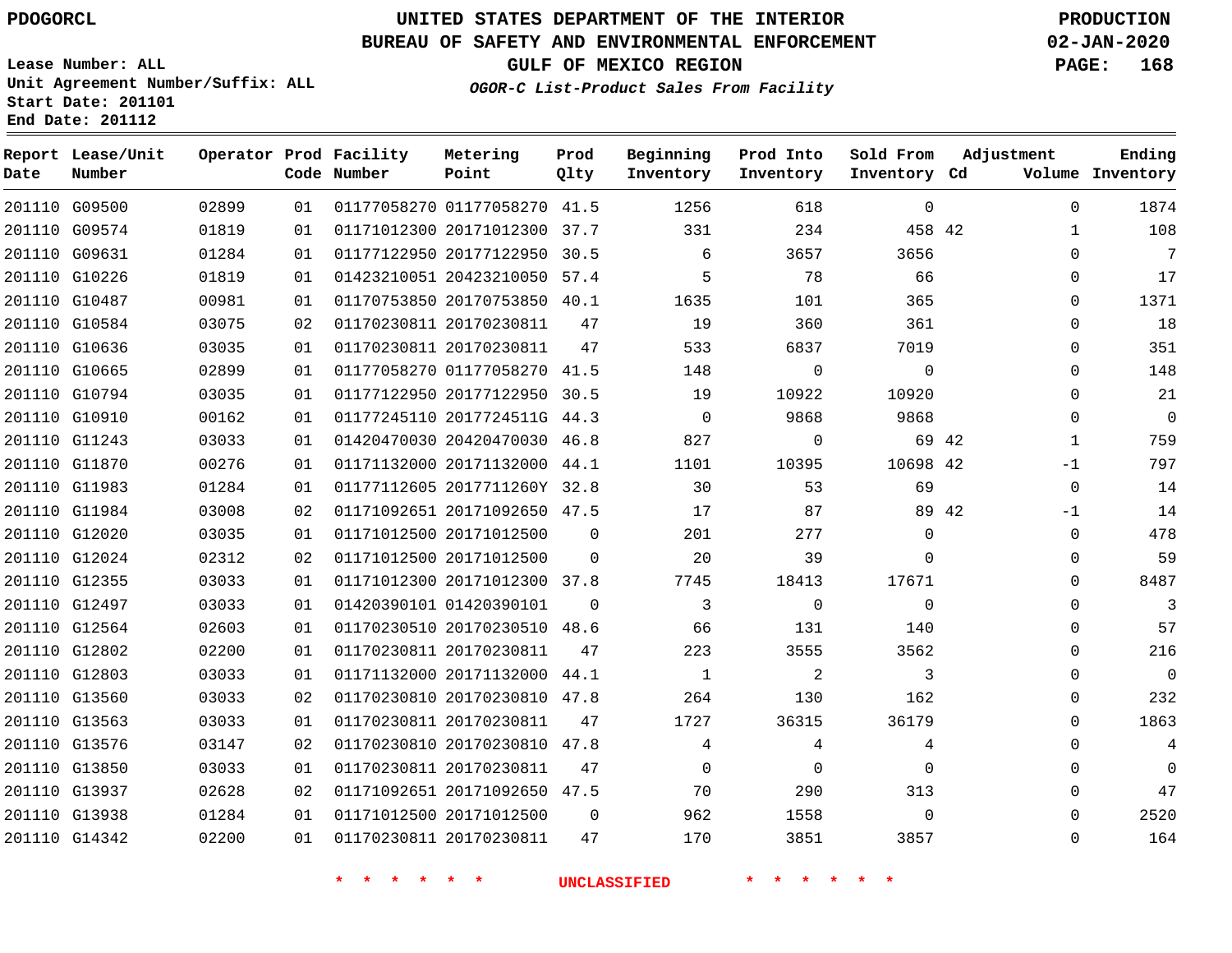**End Date: 201112**

## **UNITED STATES DEPARTMENT OF THE INTERIOR PDOGORCL PRODUCTION**

## **BUREAU OF SAFETY AND ENVIRONMENTAL ENFORCEMENT 02-JAN-2020**

**Lease Number: ALL Unit Agreement Number/Suffix: ALL Start Date: 201101**

## **GULF OF MEXICO REGION PAGE: 169**

**OGOR-C List-Product Sales From Facility**

| Date | Report Lease/Unit<br>Number |       |    | Operator Prod Facility<br>Code Number | Metering<br>Point            | Prod<br>Qlty | Beginning<br>Inventory | Prod Into<br>Inventory | Sold From<br>Inventory Cd | Adjustment |              | Ending<br>Volume Inventory |
|------|-----------------------------|-------|----|---------------------------------------|------------------------------|--------------|------------------------|------------------------|---------------------------|------------|--------------|----------------------------|
|      | 201110 G14535               | 02628 | 01 |                                       | 01171012500 20171012500 37.6 |              | 1275                   | 1788                   | $\Omega$                  |            | $\Omega$     | 3063                       |
|      | 201110 G14864               | 02871 | 02 |                                       | 01170230450 20170230450 50.2 |              | 919                    | 6693                   | 6002                      |            | 0            | 1610                       |
|      | 201110 G15050               | 00105 | 01 |                                       | 01170231110 20170231110      | 41.2         | 10195                  | 6759                   | 10723                     |            | 0            | 6231                       |
|      | 201110 G15078               | 00064 | 01 |                                       | 01170230810 20170230810 47.8 |              | 3274                   | 516                    | 519 42                    |            | $\mathbf{1}$ | 3272                       |
|      | 201110 G15110               | 02714 | 01 |                                       | 01170530900 20170530900 41.6 |              | $\Omega$               | 23                     | 9                         |            | $\Omega$     | 14                         |
|      | 201110 G15189               | 02970 | 02 |                                       | 01171132800 21171132800 45.7 |              | 13                     | $\Omega$               | 13                        |            | $\Omega$     | $\Omega$                   |
|      | 201110 G15239               | 03041 | 01 |                                       | 01171012500 20171012500      | $\Omega$     | 11                     | 5                      | $\Omega$                  |            | 0            | 16                         |
|      | 201110 G15241               | 00105 | 01 |                                       | 01171092651 20171092650 47.5 |              | 285                    | 666                    | 841                       |            | 0            | 110                        |
|      | 201110 G15263               | 00105 | 01 |                                       | 01171132000 20171132000 44.1 |              | 216                    | 1776                   | 1856                      |            | 0            | 136                        |
|      | 201110 G15277               | 03035 | 01 |                                       | 01171012400 20171012400 55.2 |              | $\mathbf 0$            | 2512                   | 2235 47                   |            | 3478         | 3755                       |
|      | 201110 G15299               | 02200 | 02 |                                       | 01171092651 20171092650      | 48           | 299                    | 1633                   | 1663                      |            | 0            | 269                        |
|      | 201110 G15312               | 00105 | 01 |                                       | 01171092651 20171092650 47.4 |              | 1292                   | 4737                   | 5248                      |            | 0            | 781                        |
|      | 201110 G15323               | 01482 | 01 |                                       | 01171012500 20171012500      | 37.7         | 21                     | $\mathbf 0$            | $\mathbf 0$               |            | 0            | 21                         |
|      | 201110 G15740               | 00105 | 01 |                                       | 01170230450 20170230450 50.1 |              | 226                    | 2178                   | 2283                      |            | $\Omega$     | 121                        |
|      |                             | 02893 | 02 |                                       | 01170230450 20170230450 50.2 |              | $\Omega$               | 1081                   | 408                       |            | $\Omega$     | 673                        |
|      |                             |       |    |                                       |                              |              | 226                    | 3259                   | 2691                      |            | 0            | 794                        |
|      | 201110 G15742               | 00730 | 01 |                                       | 01170230450 20170230450 48.9 |              | 14                     | $\Omega$               | 14                        |            | $\Omega$     | $\Omega$                   |
|      | 201110 G16104               | 00105 | 01 |                                       | 01170231110 20170231110 41.2 |              | 28                     | 31                     | 30                        |            | $\mathbf 0$  | 29                         |
|      | 201110 G16121               | 00687 | 01 |                                       | 01170230811 20170230811      | 47           | 17                     | 846                    | 819 42                    |            | $-1$         | 43                         |
|      | 201110 G16201               | 03026 | 01 |                                       | 01170530900 20170530900 41.6 |              | $\Omega$               | 12                     | 5                         |            | $\mathbf 0$  | 7                          |
|      | 201110 G16353               | 03033 | 01 |                                       | 01171132000 20171132000      | 40           | $\Omega$               | 81                     |                           | 74 42      | $-1$         | 6                          |
|      | 201110 G16469               | 03026 | 01 |                                       | 01170753510 20170753510 46.2 |              | 63                     | $\Omega$               | 6                         |            | $\Omega$     | 57                         |
|      | 201110 G16515               | 00162 | 01 |                                       | 01177245110 2017724511G 44.3 |              | $\mathbf 0$            | 24337                  | 24337                     |            | 0            | $\mathbf 0$                |
|      | 201110 G16575               | 00730 | 01 |                                       | 01608103650 20608103650 32.1 |              | $\Omega$               | 67                     | 67                        |            | 0            | $\Omega$                   |
|      | 201110 G16890               | 00981 | 01 |                                       | 01170753850 20170753850 40.1 |              | 1406                   | 41                     |                           | $0\quad09$ | $-314$       | 1133                       |
|      | 201110 G17124               | 02871 | 02 |                                       | 01170230450 20170230450 50.2 |              | 3                      | 16                     | 15                        |            | $\Omega$     | 4                          |
|      | 201110 G17133               | 03033 | 01 |                                       | 01423210051 20423210050 57.4 |              | 7                      | $\mathbf 0$            | 7                         |            | $\mathbf 0$  | $\Omega$                   |
|      | 201110 G17190               | 02312 | 02 |                                       | 01170230810 20170230810 47.8 |              | 69                     | 64                     | 48                        |            | $\mathbf 0$  | 85                         |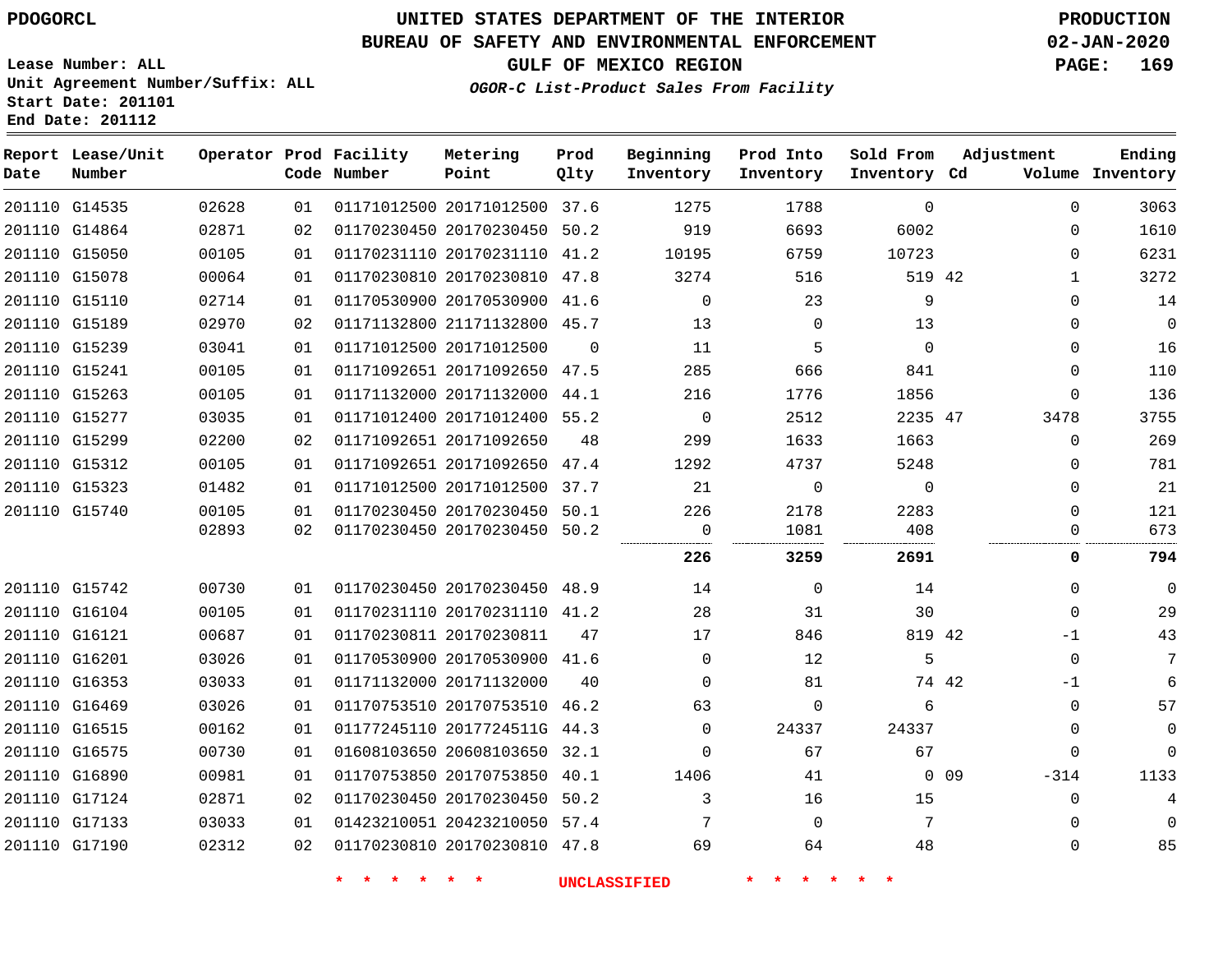**Report Lease/Unit**

**Number**

## **UNITED STATES DEPARTMENT OF THE INTERIOR PDOGORCL PRODUCTION**

**Prod Qlty**

## **BUREAU OF SAFETY AND ENVIRONMENTAL ENFORCEMENT 02-JAN-2020**

**Lease Number: ALL Unit Agreement Number/Suffix: ALL Start Date: 201101 End Date: 201112**

**Operator Prod Facility**

**OGOR-C List-Product Sales From Facility**

**Beginning Inventory**

**Prod Into Inventory**

**Sold From Inventory**

**GULF OF MEXICO REGION PAGE: 170**

**Adjustment**

**Ending**

| Date | Number        |       |    | Code Number                                 | Point                        | Qlty     | Inventory           | Inventory    | Inventory Cd |                 |              | Volume Inventory |
|------|---------------|-------|----|---------------------------------------------|------------------------------|----------|---------------------|--------------|--------------|-----------------|--------------|------------------|
|      | 201110 G17295 | 01284 | 01 |                                             | 01170230810 20170230810      | $\Omega$ | $\mathbf 0$         | $\mathbf 0$  | $\mathbf 0$  |                 | $\mathbf 0$  | $\mathbf 0$      |
|      | 201110 G17754 | 02025 | 01 |                                             | 01170230510 20170230510 48.6 |          | 1798                | 4213         | 4111         |                 | $\Omega$     | 1900             |
|      | 201110 G17789 | 00105 | 01 |                                             | 01170230810 20170230810 47.8 |          | 210                 | 154          | 131          |                 | $\Omega$     | 233              |
|      | 201110 G17842 | 03026 | 01 |                                             | 01170230810 20170230810 47.8 |          | 3                   | $\mathbf 0$  | 2            |                 | $\Omega$     | $\mathbf{1}$     |
|      | 201110 G17858 | 00105 | 01 |                                             | 01170530900 20170530900 41.6 |          | 79                  | 142          | 137          |                 | $\Omega$     | 84               |
|      | 201110 G17898 | 01963 | 02 |                                             | 01171131600 20171131600 42.7 |          | 5                   | 412          | 382          |                 | $\Omega$     | 35               |
|      | 201110 G17913 | 01834 | 01 |                                             | 01171132800 21171132800 45.7 |          | 1081                | 1659         | 1618         |                 | $\Omega$     | 1122             |
|      | 201110 G17921 | 03026 | 01 |                                             | 01171012500 20177062959 25.5 |          | $\Omega$            | 46671        | 46671        |                 | $\Omega$     | $\boldsymbol{0}$ |
|      | 201110 G17966 | 00105 | 01 |                                             | 01171012300 20171012300 37.8 |          | 126                 | 336          | 307          |                 | 0            | 155              |
|      | 201110 G17973 | 00730 | 01 |                                             | 01171012400 20171012400 54.5 |          | 1471                | 1905         | 1260         |                 | $\mathbf{0}$ | 2116             |
|      | 201110 G17977 | 02312 | 02 |                                             | 01171132800 21171132800 45.7 |          | 325                 | 740          | 629          |                 | $\Omega$     | 436              |
|      | 201110 G18043 | 03056 | 01 |                                             | 01171012500 20171012500 37.6 |          | 1208                | 1517         | $\Omega$     |                 | $\Omega$     | 2725             |
|      | 201110 G18577 | 00981 | 01 |                                             | 01170753850 20170753850 40.1 |          | 3326                | 295          |              | 0 <sub>09</sub> | $-743$       | 2878             |
|      | 201110 G18863 | 02312 | 02 |                                             | 01420470030 20420470030 46.8 |          | 13                  | 2            | $\mathbf{1}$ |                 | $\mathbf 0$  | 14               |
|      | 201110 G18936 | 02871 | 01 |                                             | 01422450350 20422450350      | 49       | 67                  | 24           |              | 37 42           | $-1$         | 53               |
|      | 201110 G19030 | 02806 | 01 |                                             | 01423210051 20423210050      | 49       | 62                  | 299          |              | 0.09            | $-298$       | 63               |
|      | 201110 G19127 | 03165 | 01 |                                             | 01170230811 20170230811      | 47       | 12                  | $\mathsf{O}$ |              | 0 <sub>09</sub> | $-7$         | 5                |
|      | 201110 G19760 | 03035 | 01 |                                             | 01171132800 21171132800 45.7 |          | 13715               | 38843        | 31035 42     |                 | $-1$         | 21522            |
|      | 201110 G20605 | 02377 | 01 |                                             | 01423550141 20423550140      | 26.8     | 720                 | 9493         | 9747         |                 | $\mathbf{0}$ | 466              |
|      | 201110 G20655 | 03035 | 01 |                                             | 01170230510 20170230510 48.6 |          | $\Omega$            | 236          | 278 47       |                 | 149          | 107              |
|      | 201110 G20656 | 03041 | 01 |                                             | 01422450350 20422450350      | 49       | 10                  | $\mathsf{O}$ | 4            |                 | $\Omega$     | 6                |
|      | 201110 G20660 | 00105 | 01 |                                             | 01170230450 20170230450 50.2 |          | $\mathbf{1}$        | 192          | 147          |                 | $\Omega$     | 46               |
|      | 201110 G21070 | 02970 | 02 |                                             | 01171132800 21171132800 45.7 |          | 105                 | 221          | 193          |                 | 0            | 133              |
|      | 201110 G21096 | 00105 | 01 |                                             | 01170230811 20170230811      | 47       | 26                  | 245          | 258          |                 | $\Omega$     | 13               |
|      | 201110 G21111 | 02266 | 02 |                                             | 01171132800 21171132800 45.7 |          | 6                   | 7            | 7            |                 | $\Omega$     | 6                |
|      | 201110 G21120 | 02058 | 02 |                                             | 01171012500 20171012500 37.6 |          | 0                   | 56           | $\mathbf 0$  |                 | $\Omega$     | 56               |
|      | 201110 G21532 | 02807 | 01 |                                             | 01170230811 20170230811      | 47       | 302                 | 3025         | 3172         |                 | $\Omega$     | 155              |
|      | 201110 G21534 | 02807 | 01 |                                             | 01170230811 20170230811      | 47       | 209                 | 1748         | 1867         |                 | 0            | 90               |
|      |               |       |    | $\star$ $\star$<br>$\star$<br>$\rightarrow$ | $\star$ $\star$              |          | <b>UNCLASSIFIED</b> | * * *        | $\star$      |                 |              |                  |

**Metering Point**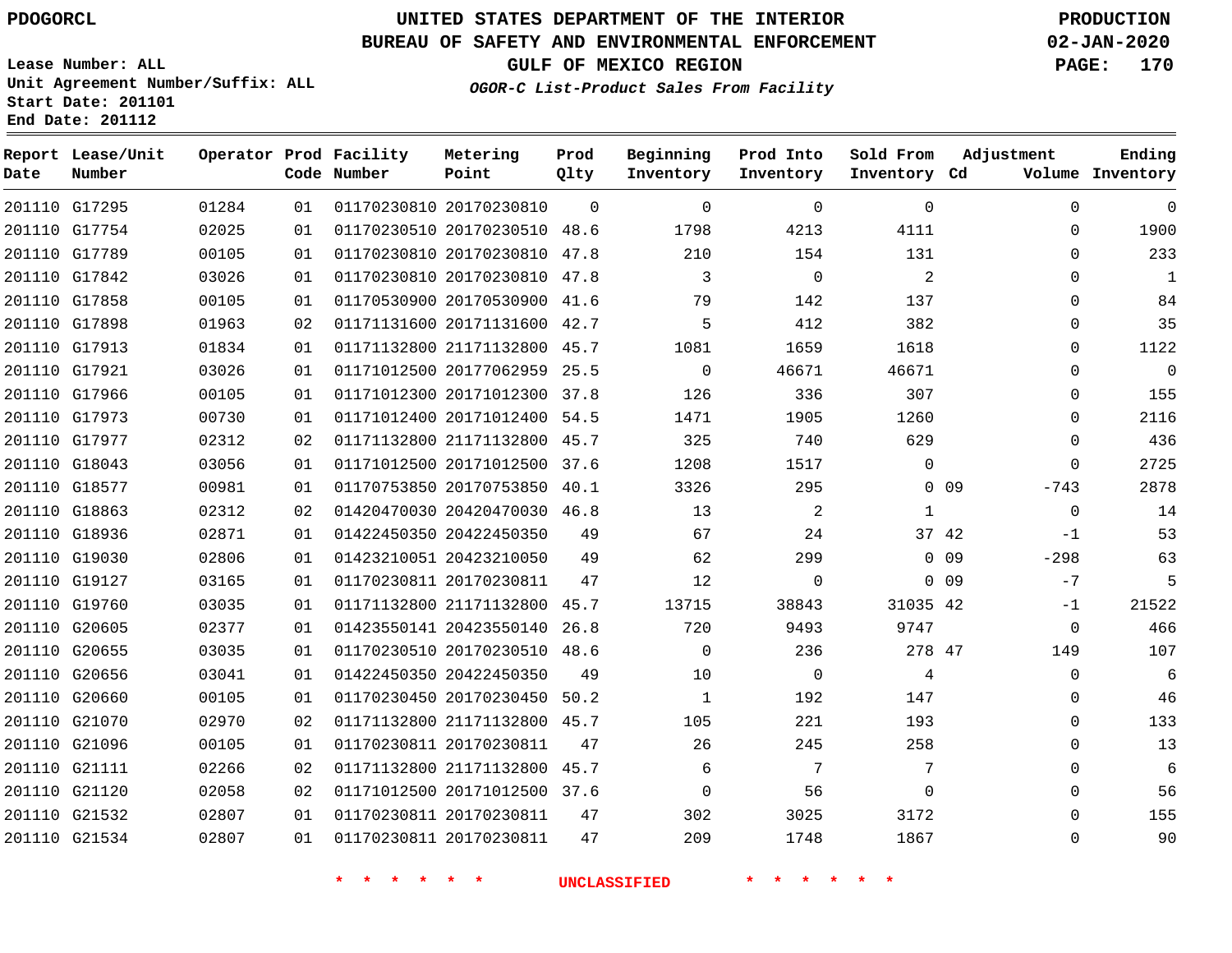**Report Lease/Unit**

 G23125 G23166    

# **UNITED STATES DEPARTMENT OF THE INTERIOR PDOGORCL PRODUCTION**

**Prod Qlty**

#### **BUREAU OF SAFETY AND ENVIRONMENTAL ENFORCEMENT 02-JAN-2020**

**OGOR-C List-Product Sales From Facility**

**Beginning Inventory**

**Lease Number: ALL Unit Agreement Number/Suffix: ALL Start Date: 201101 End Date: 201112**

**Operator Prod Facility**

**GULF OF MEXICO REGION PAGE: 171**

**Sold From**

**Prod Into Inventory**

  $\Omega$  $\Omega$  -169  $-2.2$  $\Omega$  $\Omega$   $\Omega$   $\Omega$  $\Omega$  -1  $\Omega$   $\Omega$ -1  $\Omega$   $\Omega$ 

**Adjustment**

**Ending**

| Date | Number        |       |    | Code Number | Point                        | Qlty     | Inventory | Inventory    | Inventory Cd |                 |              | Volume Inventory |
|------|---------------|-------|----|-------------|------------------------------|----------|-----------|--------------|--------------|-----------------|--------------|------------------|
|      | 201110 G21580 | 03035 | 01 |             | 01170230811 20170230811      | 47       | 1         | 14           | 14           |                 | $\Omega$     | 1                |
|      | 201110 G21592 | 02628 | 02 |             | 01171132000 20171132000 44.1 |          | $\Omega$  | 5            | 5            |                 | $\Omega$     | $\overline{0}$   |
|      | 201110 G21652 | 01834 | 01 |             | 01171132800 21171132800 45.7 |          | 33        | 35           | 40           |                 | $\Omega$     | 28               |
|      | 201110 G21700 | 00105 | 01 |             | 01177258153 01177258153 28.5 |          | 2131      | 2438         | 1958         |                 | $\Omega$     | 2611             |
|      | 201110 G21825 | 00981 | 01 |             | 01170753850 20170753850 40.1 |          | 758       | 55           |              | $0$ 09          | $-169$       | 644              |
|      | 201110 G21826 | 00981 | 01 |             | 01170753850 20170753850 40.1 |          | 100       | $\mathbf{0}$ |              | 0 <sub>09</sub> | $-22$        | 78               |
|      | 201110 G22219 | 03033 | 01 |             | 01423210051 20423210050 57.4 |          | 131       | 126          | 230          |                 | $\Omega$     | 27               |
|      | 201110 G22236 | 00105 | 01 |             | 01170230450 20170230450 50.2 |          | 3         | 20           | 18           |                 | $\Omega$     | 5                |
|      | 201110 G22246 | 01284 | 02 |             | 01423210051 20170230500 44.3 |          | 312       | 1062         | 1260         |                 | $\Omega$     | 114              |
|      | 201110 G22268 | 02777 | 01 |             | 01170230810 2042709015I 43.1 |          | $\Omega$  | 1887         | 1887         |                 | $\Omega$     | $\overline{0}$   |
|      | 201110 G22501 | 00078 | 01 |             | 01170230400 20170230400      | 51       | 125       | 573          | 520          |                 | $\Omega$     | 178              |
|      | 201110 G22510 | 00162 | 01 |             | 01170230810 20170230810 47.8 |          | 9169      | 5959         | 5431         |                 | $\Omega$     | 9697             |
|      | 201110 G22513 | 02579 | 02 |             | 01170230500 20170230500 44.3 |          | 695       | 1311         | 1865         |                 | 0            | 141              |
|      | 201110 G22582 | 01834 | 01 |             | 01170530900 20170530900 41.6 |          | 1772      | 2479         | 2781         |                 | $\Omega$     | 1470             |
|      | 201110 G22587 | 02200 | 02 |             | 01171132000 20171132000      | 44       | 12        | 176          | 175 42       |                 | $\mathbf{1}$ | 14               |
|      | 201110 G22605 | 01834 | 01 |             | 01171132800 21171132800 45.7 |          | 176       | 411          | 346 42       |                 | -1           | 240              |
|      | 201110 G22613 | 02655 | 02 |             | 01171132800 21171132800 45.7 |          | 336       | 616          | 563          |                 | $\mathbf 0$  | 389              |
|      | 201110 G22621 | 01834 | 01 |             | 01171132800 21171132800 45.7 |          | 4769      | 8754         | 7986 42      |                 | $\mathbf{1}$ | 5538             |
|      | 201110 G22660 | 02058 | 02 |             | 01171012310 20171012310 45.9 |          | 42        | 594          | 590          |                 | $\mathbf 0$  | 46               |
|      | 201110 G22699 | 00730 | 01 |             | 01171012500 20171012500 37.6 |          | 586       | 909          |              | 042             | -1           | 1494             |
|      | 201110 G22702 | 01834 | 01 |             | 01171132800 21171132800 45.7 |          | 3         | $\mathbf 0$  | 3            |                 | $\mathbf 0$  | $\mathbf 0$      |
|      | 201110 G22712 | 03035 | 01 |             | 01171012500 20171012500      | $\Omega$ | $\Omega$  | 48           |              | 047             | 38           | 86               |
|      | 201110 G22772 | 00105 | 01 |             | 01170513800 20170513800 32.8 |          | 54        | 524          | 485          |                 | $\mathbf 0$  | 93               |
|      | 201110 G22781 | 03035 | 01 |             | 01170754751 01170754751 41.1 |          | $\Omega$  | 2202         | 2659 47      |                 | 943          | 486              |
|      | 201110 G22792 | 03035 | 01 |             | 01177258041 01177258041 27.8 |          | $\Omega$  | 2301         | 2212 47      |                 | 1232         | 1321             |
|      | 201110 G22840 | 00730 | 01 |             | 01608103650 20608103650 31.7 |          | 5         | 1116         | 1119         |                 | $\Omega$     | $\overline{c}$   |

**\* \* \* \* \* \* UNCLASSIFIED \* \* \* \* \* \***

 20420470030 46.8 20423210050 57.4

**Metering Point**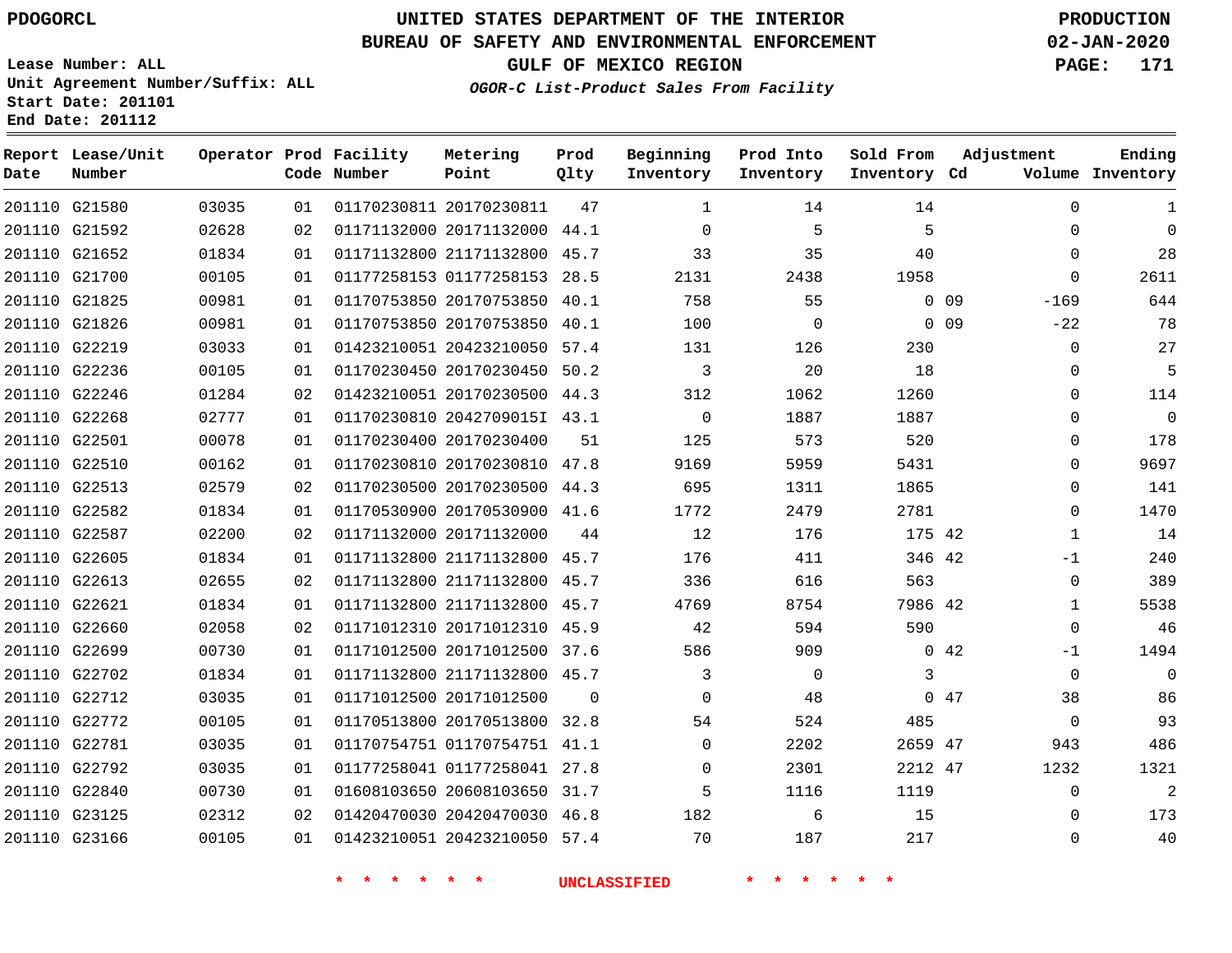G23180

**Date**

**Report Lease/Unit**

**Number**

## **UNITED STATES DEPARTMENT OF THE INTERIOR PDOGORCL PRODUCTION**

## **BUREAU OF SAFETY AND ENVIRONMENTAL ENFORCEMENT 02-JAN-2020**

**Lease Number: ALL Unit Agreement Number/Suffix: ALL Start Date: 201101 End Date: 201112**

**GULF OF MEXICO REGION PAGE: 172**

**Inventory Cd Volume**

**Adjustment**

**Sold From Inventory**

**Ending**

**OGOR-C List-Product Sales From Facility**

|       | Operator Prod Facility<br>Code Number | Metering<br>Point | Prod<br>Olty | Beginning<br>Inventory | Prod Into<br>Inventory |
|-------|---------------------------------------|-------------------|--------------|------------------------|------------------------|
| 03033 | 02 01423210051 20423210050 48.7       |                   |              | $\mathbf{1}$           | $\Omega$               |
| 0.105 | $01$ $0110201000100100010000000011$   |                   |              | $\sim$ $\sim$          | $\sim$                 |

| 201110 G23181 |               | 01963 | 01 |                         | 01423210051 20423210050 57.4 |      | 103      | 16           | 16   |                        | 103<br>$\Omega$    |
|---------------|---------------|-------|----|-------------------------|------------------------------|------|----------|--------------|------|------------------------|--------------------|
| 201110 G23193 |               | 02579 | 02 |                         | 01170230510 20170230510      | 48.6 | 73       | 2            |      | 75 42                  | 1<br>$\mathbf{1}$  |
| 201110 G23199 |               | 00105 | 01 |                         | 01170230450 20170230450 50.2 |      | 364      | 2934         | 2592 |                        | $\Omega$<br>706    |
| 201110 G23473 |               | 00981 | 01 | 01170753850 20170753850 |                              | 40.1 | 811      | $\Omega$     | 181  |                        | 630<br>0           |
| 201110 G23480 |               | 00981 | 01 | 01170753850 20170753850 |                              | 40.1 | 6229     | 271          | 1392 |                        | 5108<br>$\Omega$   |
| 201110 G23528 |               | 00981 | 01 |                         | 01170753850 20170753850 40.1 |      | 2059     | 283          | 460  |                        | 1882<br>$\Omega$   |
| 201110 G23529 |               | 00981 | 01 | 01170753850 20170753850 |                              | 40.1 | 3816     | 182          | 830  |                        | 3168<br>$\Omega$   |
|               | 201110 G23730 | 01978 | 02 | 01170230810 20170230811 |                              | 47   | 28       | 511          | 514  |                        | 25<br>$\Omega$     |
| 201110 G23735 |               | 00162 | 01 |                         | 01170230810 20170230810 47.8 |      | 0        | 103          | 103  |                        | $\mathbf 0$<br>0   |
| 201110 G23736 |               | 02312 | 02 |                         | 01170230810 20170230810      | 47.8 | 113      | 107          | 79   |                        | 141<br>0           |
| 201110 G23748 |               | 02312 | 02 |                         | 01170230810 20170230810 47.8 |      | 83       | 65           | 53   |                        | 95<br>$\Omega$     |
| 201110 G23754 |               | 02222 | 01 | 01170230811 20170230811 |                              | 47   | 0        | 23           |      | 21 42<br>$-1$          | 1                  |
|               | 201110 G23851 | 02503 | 02 |                         | 01171012400 20171012400      | 55.2 | 369      | 0            | 138  |                        | 231<br>$\mathbf 0$ |
| 201110 G23853 |               | 02266 | 01 |                         | 01171012310 20171012310 45.9 |      | 46       | 376          | 393  |                        | 29<br>$\Omega$     |
| 201110 G23933 |               | 00064 | 01 |                         | 01171092651 20171092650      | 47.5 | $\Omega$ | 3            |      | 3 42                   | 1<br>1             |
|               | 201110 G23956 | 02807 | 01 | 01170753510 20170753510 |                              | 46.2 | 2102     | 1984         | 401  |                        | 3685<br>0          |
| 201110 G24425 |               | 02312 | 02 |                         | 01170230810 20170230810 47.8 |      | 3        | $\mathbf{1}$ | 2    |                        | 2<br>$\Omega$      |
| 201110 G24429 |               | 02312 | 02 |                         | 01170230810 20170230810 47.8 |      | 100      | 80           | 64   |                        | 116<br>$\Omega$    |
| 201110 G24700 |               | 02312 | 02 | 01170230811 20170230811 |                              | 47   | 24       | 359          | 365  |                        | 18<br>0            |
| 201110 G24710 |               | 02025 | 01 | 01170230811 20170230811 |                              | 47   | 622      | 10491        |      | $0\quad09$<br>$-10575$ | 538                |
| 201110 G24718 |               | 02579 | 02 |                         | 01170230810 20170230810      | 47.8 | 25       | $\Omega$     | 9    |                        | 16<br>$\Omega$     |
| 201110 G24730 |               | 00105 | 01 |                         | 01170230810 20170230810 47.8 |      | $\Omega$ | 1153         | 414  |                        | 739<br>$\Omega$    |
|               |               |       | 01 |                         | 01170230500 20170230500 44.7 |      | 1025     | 2016<br>     | 2825 |                        | 216<br>0           |
|               |               |       |    |                         |                              |      | 1025     | 3169         | 3239 |                        | 955<br>0           |
| 201110 G24767 |               | 02628 | 01 |                         | 01170530900 20170530900 41.6 |      | 42       | 67           | 60   |                        | 49<br>0            |
| 201110 G24791 |               | 02989 | 01 |                         | 01171131600 20171131600      | 42.7 | 42       | 595          | 586  |                        | 51<br>0            |
| 201110 G24878 |               | 02628 | 02 |                         | 01171092651 20171092650 44.6 |      | 56       | 463          | 492  |                        | 27<br>$\Omega$     |
|               |               |       |    |                         |                              |      |          |              |      |                        |                    |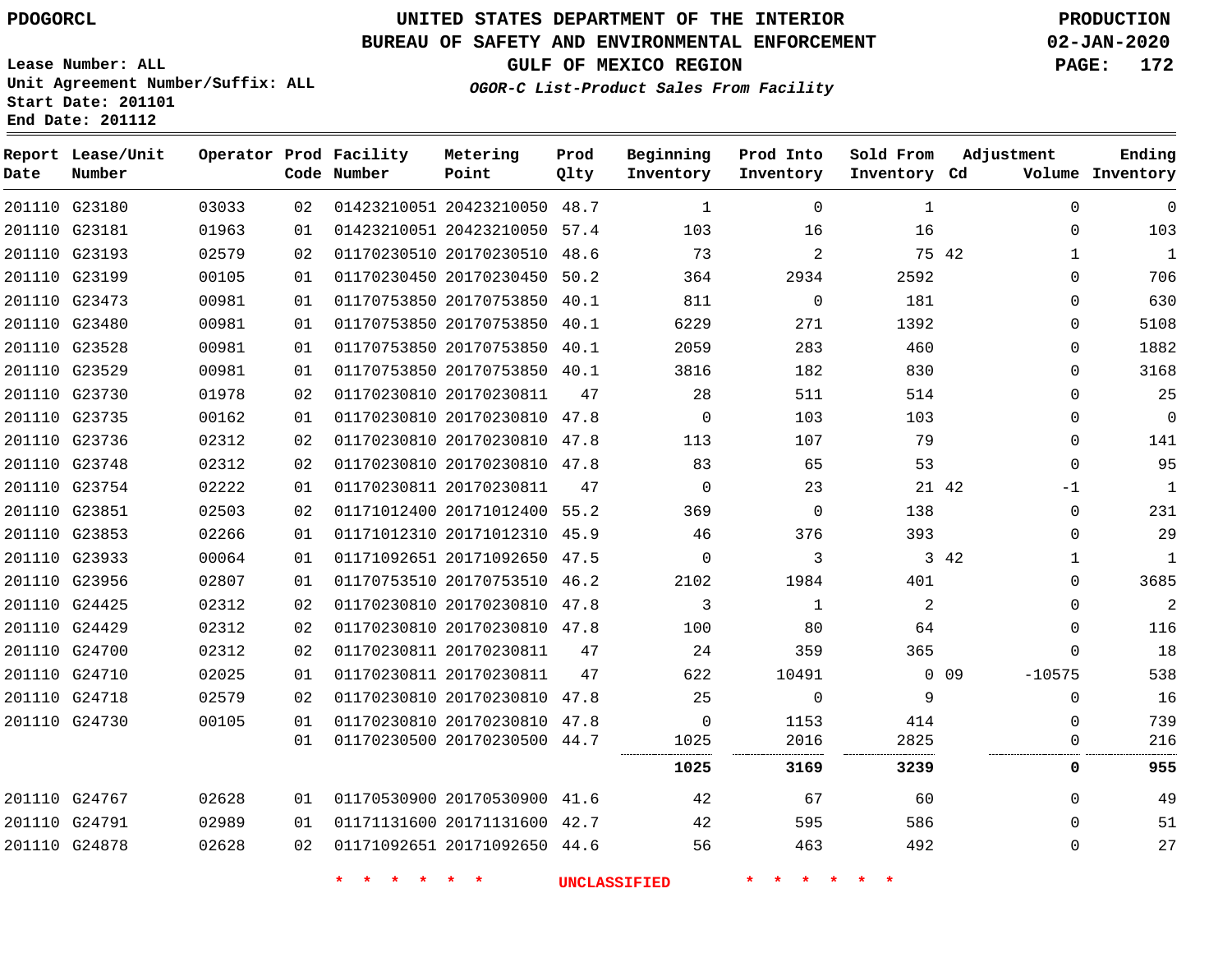G26451 G26480 G27003 G27036

## **UNITED STATES DEPARTMENT OF THE INTERIOR PDOGORCL PRODUCTION**

#### **BUREAU OF SAFETY AND ENVIRONMENTAL ENFORCEMENT 02-JAN-2020**

**Beginning**

**Prod Into**

**Sold From**

**Adjustment**

**Lease Number: ALL Unit Agreement Number/Suffix: ALL Start Date: 201101**

**OGOR-C List-Product Sales From Facility**

**GULF OF MEXICO REGION PAGE: 173**

**Ending**

| End Date: 201112  |                        |          |
|-------------------|------------------------|----------|
| Report Lease/Unit | Operator Prod Facility | Metering |

| Date | Report Lease/Unit<br>Number |       |    | Operator Prod Facility<br>Code Number | Metering<br>Point            | Prod<br>Qlty | Beginning<br>Inventory | Prod Into<br>Inventory | Sold From<br>Inventory Cd | Adjustment  | Ending<br>Volume Inventory |
|------|-----------------------------|-------|----|---------------------------------------|------------------------------|--------------|------------------------|------------------------|---------------------------|-------------|----------------------------|
|      | 201110 G24883               | 03056 | 02 |                                       | 01171092651 20171092650 43.3 |              | 22                     | 86                     | 96                        | $\Omega$    | 12                         |
|      | 201110 G24898               | 02807 | 01 |                                       | 01171012300 20171012300 37.8 |              | 2966                   | 14390                  | 10723 42                  | $-1$        | 6632                       |
|      |                             |       | 01 |                                       | 01171012400 20171012400 55.2 |              | 1741                   | 1593                   | 1244                      | $\Omega$    | 2090                       |
|      |                             |       |    |                                       |                              |              | 4707                   | 15983                  | 11967                     | -1          | 8722                       |
|      | 201110 G24924               | 01834 | 01 |                                       | 01171132800 21171132800 45.7 |              | 2988                   | 5341                   | 4921                      | $\Omega$    | 3408                       |
|      | 201110 G24926               | 01834 | 01 |                                       | 01171132800 21171132800 45.7 |              | $\Omega$               | 12                     | 4                         | $\Omega$    | 8                          |
|      | 201110 G24929               | 03008 | 02 |                                       | 01171092651 20171092650 44.6 |              | 1                      | $\mathbf 0$            | 1                         | $\Omega$    | $\Omega$                   |
|      | 201110 G24990               | 01284 | 01 |                                       | 01608103650 20608103650 32.1 |              | 5                      | 1743                   | 1746                      | 0           | 2                          |
|      | 201110 G25008               | 02777 | 01 |                                       | 01170753510 20170753510 44.8 |              | 179                    | 48                     | 22                        | $\Omega$    | 205                        |
|      | 201110 G25514               | 02813 | 02 |                                       | 01423210051 20423210050      | 57.4         | 30                     | 132                    | 134                       | 0           | 28                         |
|      | 201110 G25515               | 02813 | 02 |                                       | 01423210051 20423210050 57.4 |              | 46                     | 193                    | 198                       | $\Omega$    | 41                         |
|      | 201110 G25524               | 00105 | 01 |                                       | 01170230450 20170230450 50.2 |              | 482                    | 2932                   | 2709                      | $\Omega$    | 705                        |
|      | 201110 G25540               | 03033 | 01 |                                       | 01420390101 01420390101      | $\Omega$     | 613                    | $\Omega$               | $\mathbf 0$               | $\Omega$    | 613                        |
|      | 201110 G25561               | 02058 | 02 |                                       | 01170230450 20170230450 50.2 |              | 1301                   | 9872                   | 8799                      | $\Omega$    | 2374                       |
|      | 201110 G25579               | 00105 | 01 |                                       | 01170230810 20170230810      | 47.8         | 169                    | 233                    | 144                       | $\Omega$    | 258                        |
|      | 201110 G25606               | 02025 | 01 |                                       | 01170230810 20170230810 47.8 |              | 880                    | 611                    | 535                       | $\Omega$    | 956                        |
|      | 201110 G25937               | 03075 | 02 |                                       | 01170230810 20170230810      | 47.8         | 4466                   | 4086                   | 3070                      | $\Omega$    | 5482                       |
|      | 201110 G25965               | 02899 | 01 |                                       | 01171132800 21171132800 43.5 |              | 9                      | 47                     | 33                        | $\Omega$    | 23                         |
|      | 201110 G26001               | 02628 | 01 |                                       | 01171132800 21171132800 45.7 |              | 230                    | 454                    | 405                       | $\Omega$    | 279                        |
|      | 201110 G26023               | 02579 | 02 |                                       | 01171012500 20171012500      | $\Omega$     | 33                     | 47                     |                           | 042<br>$-1$ | 79                         |
|      | 201110 G26032               | 03056 | 01 |                                       | 01171012300 20171012300 38.9 |              | 172                    | 488                    | 435                       | $\Omega$    | 225                        |
|      | 201110 G26074               | 01284 | 01 |                                       | 01177122950 20177122950 30.5 |              | 27                     | 15601                  | 15598                     | $\Omega$    | 30                         |
|      | 201110 G26146               | 01586 | 01 |                                       | 01177258152 01177258152      | 35           | 762                    | 36                     | 409                       | $\Omega$    | 389                        |
|      | 201110 G26281               | 02528 | 02 |                                       | 01170753850 20170753850 35.6 |              | 246                    | $\Omega$               | 55                        | $\Omega$    | 191                        |

 20170230810 47.8 

 20423210050 57.4 20423210050 57.4 20170230810 47.8

**\* \* \* \* \* \* UNCLASSIFIED \* \* \* \* \* \***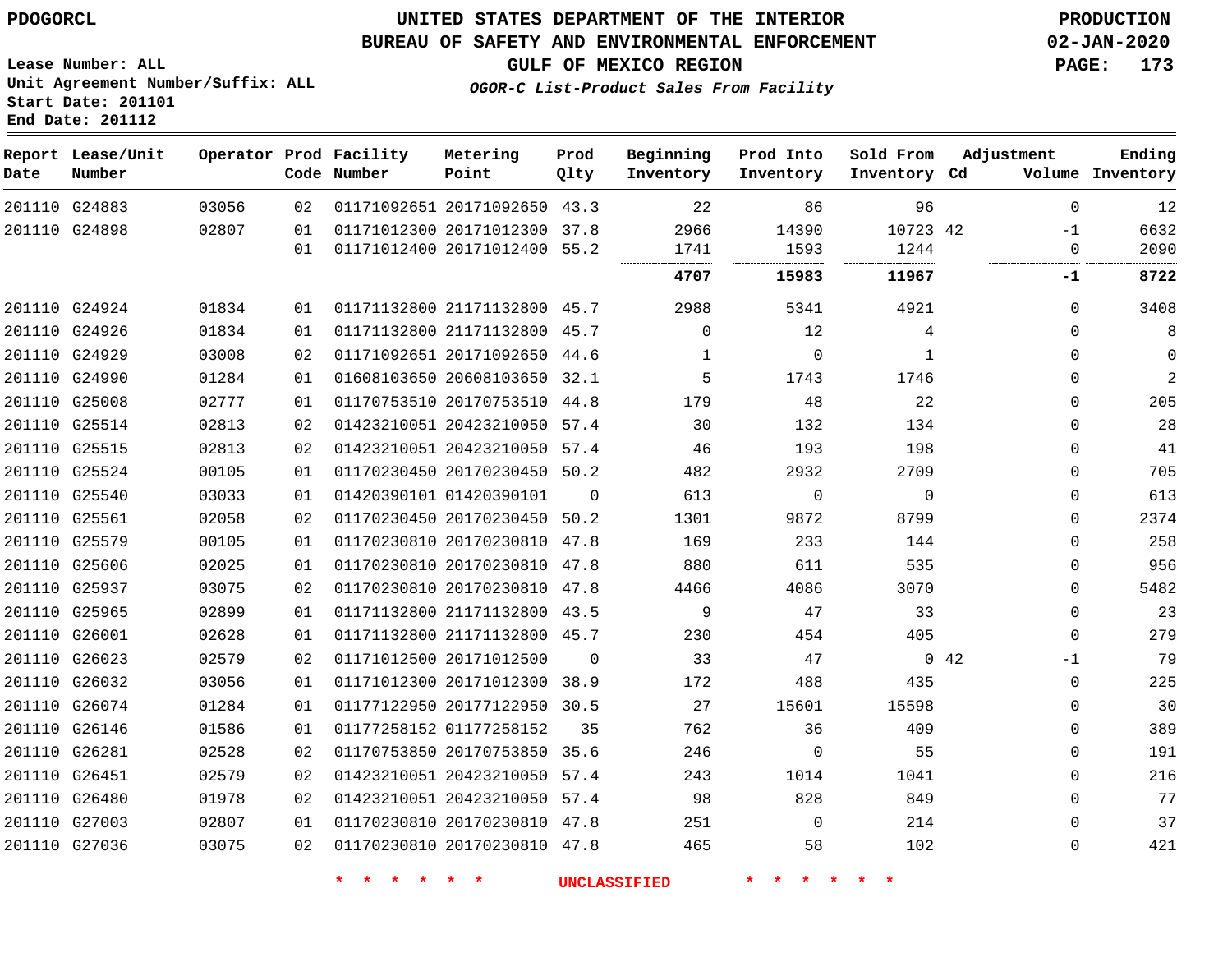## **BUREAU OF SAFETY AND ENVIRONMENTAL ENFORCEMENT 02-JAN-2020**

**Lease Number: ALL Unit Agreement Number/Suffix: ALL Start Date: 201101 End Date: 201112**

**GULF OF MEXICO REGION PAGE: 174**

**OGOR-C List-Product Sales From Facility**

| Date | Report Lease/Unit<br>Number |       |    | Operator Prod Facility<br>Code Number | Metering<br>Point            | Prod<br>Qlty | Beginning<br>Inventory | Prod Into<br>Inventory | Sold From<br>Inventory Cd | Adjustment  | Ending<br>Volume Inventory |
|------|-----------------------------|-------|----|---------------------------------------|------------------------------|--------------|------------------------|------------------------|---------------------------|-------------|----------------------------|
|      | 201110 G27070               | 00064 | 01 |                                       | 01170230811 20170230811      | 47           | 573                    | 7540                   | 7726                      | $\Omega$    | 387                        |
|      | 201110 G27100               | 01978 | 02 |                                       | 01171012310 20171012310 45.9 |              | 49                     | 835                    | 819                       | 0           | 65                         |
|      | 201110 G27121               | 02312 | 02 |                                       | 01171012400 20171012400 55.2 |              | 1101                   | 806                    | 712                       | 0           | 1195                       |
|      | 201110 G27169               | 01284 | 01 |                                       | 01171012500 20171012500      | $\Omega$     | 793                    | 1008                   | $\Omega$                  | 0           | 1801                       |
|      | 201110 G27173               | 00105 | 01 |                                       | 01170513800 20170513800 32.8 |              | 1812                   | 16891                  | 15717                     | $\Omega$    | 2986                       |
|      | 201110 G27194               | 01586 | 01 |                                       | 01177258152 01177258152      | 35           | 393                    | 0                      | 201                       | 0           | 192                        |
|      | 201110 G27215               | 01586 | 02 |                                       | 01177288152 01177288152 34.4 |              | 33                     | 0                      | $\Omega$                  | 0           | 33                         |
|      | 201110 G27789               | 01284 | 01 |                                       | 01170530900 20170530900 41.6 |              | 997                    | 1340                   | 1542                      | 0           | 795                        |
|      | 201110 G27831               | 02795 | 02 |                                       | 01170530900 20170530900 41.6 |              | 105                    | 39                     | 121                       | 0           | 23                         |
|      | 201110 G27927               | 02503 | 02 |                                       | 01171092651 20171092650 47.5 |              | 2652                   | 13206                  | 13681                     | 0           | 2177                       |
|      | 201110 G27988               | 00730 | 01 |                                       | 01608103650 20608103650 32.1 |              | 401                    | 118948                 | 119140                    | 0           | 209                        |
|      | 201110 G30654               | 02777 | 02 |                                       | 01170230810 20170230810 40.2 |              | 535                    | 332                    | 268                       | 0           | 599                        |
|      | 201110 G31003               | 02579 | 02 |                                       | 01423210051 20423210050 57.4 |              | 202                    | 805                    | 836                       | 0           | 171                        |
|      | 201110 G31040               | 02058 | 02 |                                       | 01170230450 20170230450 50.2 |              | 1130                   | 7314                   | 6685                      | $\Omega$    | 1759                       |
|      | 201110 G31304               | 02714 | 01 |                                       | 01170230811 20170230811      | 47           | 390                    | 8153                   | 8127                      | $\Omega$    | 416                        |
|      | 201110 G31369               | 02628 | 02 |                                       | 01171092651 20171092650 47.5 |              | 710                    | 9281                   | 8460                      | $\Omega$    | 1531                       |
|      |                             |       | 01 |                                       | 01171012300 20171012300 37.8 |              | $\mathbf 0$            | 27317                  | 14726                     | $\Omega$    | 12591                      |
|      |                             |       |    |                                       |                              |              | 710                    | 36598                  | 23186                     | 0           | 14122                      |
|      | 201110 G32113               | 02477 | 01 |                                       | 01170230811 20170230811      | 47           | 419                    | 13302                  | 13038                     | $\mathbf 0$ | 683                        |
|      | 201110 G32197               | 01364 | 02 |                                       | 01171012500 20171012500      | $\Omega$     | 465                    | 269                    | 0                         | $\mathbf 0$ | 734                        |
|      | 201110 G32267               | 00105 | 01 |                                       | 01177298272 01177298272 44.5 |              | $\Omega$               | 67                     | 67 47                     | 22          | 22                         |
|      | 201110 G32268               | 00105 | 01 |                                       | 01177298272 01177298272 44.5 |              | $\Omega$               | 89                     | 94 47                     | 34          | 29                         |
|      | 201110 G33388               | 02967 | 01 |                                       | 01420470030 20420470030 46.8 |              | 158                    | 30                     | 15                        | $\mathbf 0$ | 173                        |
|      | 201110 G33407               | 02967 | 02 |                                       | 01170230810 20170230810 41.3 |              | 49                     | 137                    | 110                       | $\Omega$    | 76                         |
|      | 201110 G33408               | 03075 | 02 |                                       | 01422450350 20422450350      | 49           | 759                    | 842                    | 661                       | 0           | 940                        |
|      | 201110 G33596               | 02503 | 02 |                                       | 01171132000 20171132000 44.1 |              | 847                    | 14864                  | 14571                     | $\Omega$    | 1140                       |
|      |                             |       |    |                                       |                              |              |                        |                        |                           |             |                            |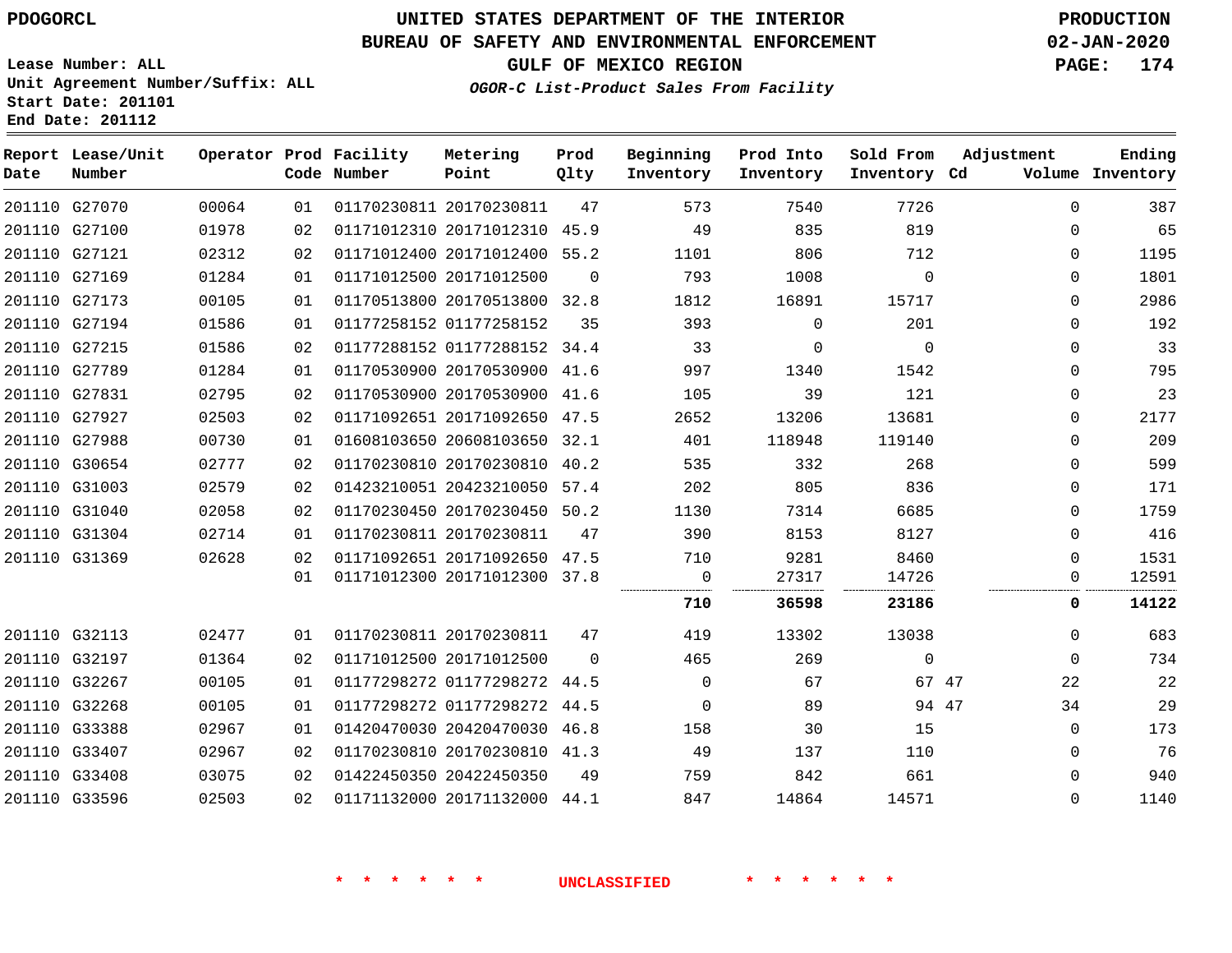## **UNITED STATES DEPARTMENT OF THE INTERIOR PDOGORCL PRODUCTION**

**Prod**

#### **BUREAU OF SAFETY AND ENVIRONMENTAL ENFORCEMENT 02-JAN-2020**

**OGOR-C List-Product Sales From Facility**

**Beginning**

**GULF OF MEXICO REGION PAGE: 175**

**Adjustment**

**Ending**

**Lease Number: ALL Unit Agreement Number/Suffix: ALL Start Date: 201101 End Date: 201112**

| Date   | Report Lease/Unit<br>Number |                |          | Operator Prod Facility<br>Code Number | Metering<br>Point                                  | Prod<br>Qlty | Beginning<br>Inventory | Prod Into<br>Inventory | Sold From<br>Inventory Cd | Adjustment              | Ending<br>Volume Inventory |
|--------|-----------------------------|----------------|----------|---------------------------------------|----------------------------------------------------|--------------|------------------------|------------------------|---------------------------|-------------------------|----------------------------|
| 201111 | 00016                       | 00687          | 01       |                                       | 01170513700 20170513700 25.2                       |              | 481                    | 2308                   | 2410 42                   | $-1$                    | 378                        |
|        |                             | 02375          | 01       |                                       | 01170513700 20170513700 25.2                       |              | 7319                   | 38583                  | 39134 42                  | $-2$                    | 6766                       |
|        |                             |                |          |                                       |                                                    |              | 7800                   | 40891                  | 41544                     | $-3$                    | 7144                       |
| 201111 | 00026                       | 02375          | 01       |                                       | 01170513700 20170513700 25.2                       |              | 9917                   | 50678                  | 51706 42                  | $-1$                    | 8888                       |
| 201111 | 00032                       | 02375          | 01       |                                       | 01170513700 20170513700 37.4                       |              | 648                    | 4288                   | 4233                      | $\Omega$                | 703                        |
| 201111 | 00033                       | 02375          | 01       |                                       | 01170513700 20170513700 37.4                       |              | 1321                   | 5429                   | 5860                      | 0                       | 890                        |
| 201111 | 00049                       | 00105          | 01       |                                       | 01171012300 20171012300 38.2                       |              | 13795                  | 27417                  | 30690                     | $\mathbf 0$             | 10522                      |
| 201111 | 00050                       | 00105          | 01       |                                       | 01171012300 20171012300 38.2                       |              | 2524                   | 4896                   | 5541                      | $\Omega$                | 1879                       |
| 201111 | 00051                       | 00105          | 01       |                                       | 01171012300 20171012300 38.2                       |              | 789                    | 1557                   | 1748                      | $\mathbf 0$             | 598                        |
| 201111 | 00052                       | 00105          | 01       |                                       | 01171012300 20171012300 38.2                       |              | 2087                   | 3135                   | 4019                      | $\mathbf 0$             | 1203                       |
| 201111 | 00079                       | 01834          | 01       |                                       | 01170230810 20170230810                            | 48           | 361                    | 186                    | 131                       | $\Omega$                | 416                        |
| 201111 | 00081                       | 00105          | 01       |                                       | 01170231300 01170231300 38.2                       |              | $\Omega$               | 492                    | 492                       | $\Omega$                | $\mathbf 0$                |
|        |                             |                | 01       |                                       | 01170230450 20170230450 50.5                       |              | 11                     | 53                     | 54                        | $\Omega$                | 10                         |
|        |                             |                |          |                                       |                                                    |              | 11                     | 545                    | 546                       | 0                       | 10                         |
| 201111 | 00090                       | 03035          | 01       |                                       | 01170230810 20170230810                            | 48           | 382                    | 15                     | 95                        | $\Omega$                | 302                        |
| 201111 | 00137                       | 00687          | 01       |                                       | 01170513700 20170513700 25.2                       |              | 114                    | $\Omega$               | 114                       | $\Omega$                | $\Omega$                   |
| 201111 | 00138                       | 00687          | 01       |                                       | 01170513700 20170513700 25.2                       |              | 1925                   | 9950                   | 10243                     | $\mathbf 0$             | 1632                       |
| 201111 | 00184                       | 03147          | 02       |                                       | 01170230810 20170230810                            | 48           | 915                    | 298                    | 290                       | $\mathbf 0$             | 923                        |
| 201111 | 00190                       | 02312          | 01       |                                       | 01170230810 20170230810                            | 48           | 3                      | $\Omega$               | $\mathbf{1}$              | $\Omega$                | 2                          |
| 201111 | 00191                       | 02312          | 01       |                                       | 01170230810 20170230810                            | 48           | 399                    | 107                    | 121                       | $\mathbf 0$             | 385                        |
| 201111 | 00196                       | 03041          | 01       |                                       | 01171012300 20171012300                            | 38.2         | 7838                   | 16597                  | 18065                     | $\mathbf 0$             | 6370                       |
| 201111 | 00244                       | 00105          | 01       |                                       | 01170231300 01170231300 38.2                       |              | $\Omega$               | 13712                  | 13712                     | $\Omega$                | $\mathbf 0$                |
| 201111 | 00247                       | 00105          | 01       |                                       | 01170231300 01170231300 38.2                       |              | $\Omega$               | 694                    | 694                       | $\Omega$                | $\Omega$                   |
| 201111 | 00253                       | 01364<br>02025 | 02<br>01 |                                       | 01170230810 20170230810<br>01170230810 20170230810 | 48<br>48     | 4118<br>231            | 1826<br>142            | 1441<br>81                | $\Omega$<br>$\mathbf 0$ | 4503<br>292                |

00317

20171012310 45.5

**\* \* \* \* \* \* UNCLASSIFIED \* \* \* \* \* \***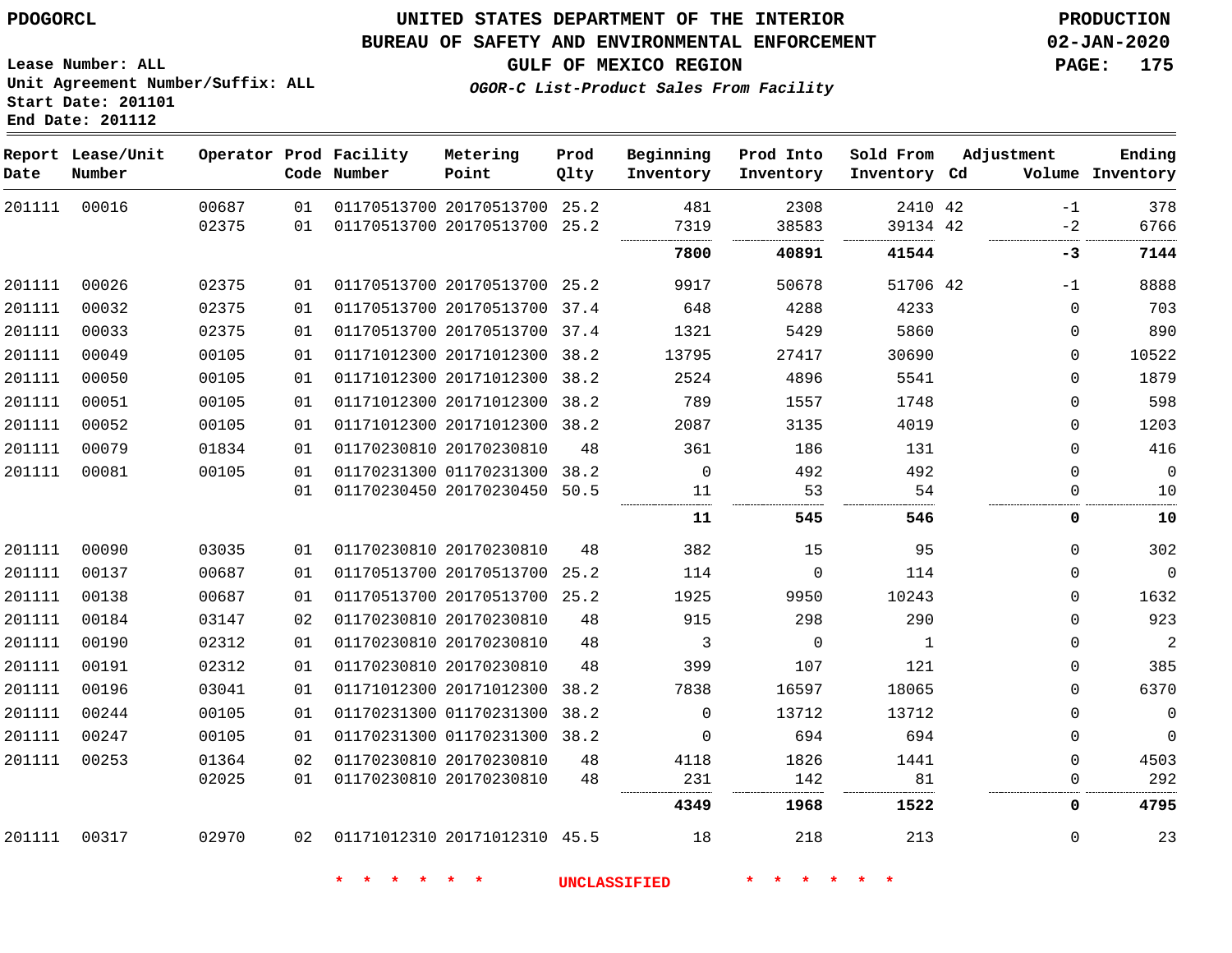**Report Lease/Unit**

**Number**

**Date**

# **UNITED STATES DEPARTMENT OF THE INTERIOR PDOGORCL PRODUCTION**

**Prod Qlty**

#### **BUREAU OF SAFETY AND ENVIRONMENTAL ENFORCEMENT 02-JAN-2020**

**Lease Number: ALL Unit Agreement Number/Suffix: ALL Start Date: 201101 End Date: 201112**

**Operator Prod Facility**

**Code Number**

20170754800 29.3

**Metering Point**

**OGOR-C List-Product Sales From Facility**

**Sold From Inventory**

**Prod Into Inventory**

**Beginning Inventory**

**GULF OF MEXICO REGION PAGE: 176**

**Inventory Cd Volume**

**Adjustment**

**Ending**

| 201111 | 00367 | 02375 | 01 |             | 01170513700 20170513700 25.2 |    | 1808                | 3443           | 4647           |  |
|--------|-------|-------|----|-------------|------------------------------|----|---------------------|----------------|----------------|--|
| 201111 | 00424 | 00064 | 01 |             | 01171012400 20171012400 52.6 |    | 34                  | 67             | 82             |  |
| 201111 | 00434 | 01284 | 01 |             | 01177112605 2017711260Y 33.6 |    | 1163                | 5050           | 4828           |  |
| 201111 | 00453 | 01284 | 01 |             | 01177112605 2017711260Y 33.6 |    | 2714                | 8975           | 9228           |  |
| 201111 | 00466 | 00064 | 01 |             | 01171012400 20171012400 52.6 |    | 1164                | 5458           | 5075           |  |
| 201111 | 00479 | 00105 | 01 |             | 01171012500 20171012500 37.7 |    | 1027                | 3582           | 3959           |  |
| 201111 | 00487 | 03033 | 01 |             | 01171132800 21171132800 43.9 |    | 2358                | 422            | 1947 42        |  |
| 201111 | 00495 | 03033 | 01 |             | 01171132800 21171132800 43.9 |    | 1059                | 81             | 799            |  |
| 201111 | 00518 | 03033 | 01 |             | 01170230450 20170230450 50.6 |    | 367                 | 953            | 1144           |  |
| 201111 | 00526 | 00105 | 01 |             | 01170230810 20170230810      | 48 | 2306                | 838            | 753            |  |
| 201111 | 00541 | 03033 | 01 |             | 01170530900 20170530900 42.9 |    | 2                   | $\overline{0}$ | $\overline{2}$ |  |
| 201111 | 00560 | 00687 | 01 |             | 01171131600 20171131600 44.5 |    | 32                  | 467            | 468 42         |  |
| 201111 | 00577 | 03056 | 01 |             | 01171012300 20171012300 38.2 |    | 17049               | 35727          | 39254          |  |
| 201111 | 00593 | 01834 | 01 |             | 01171012300 20171012300 38.2 |    | 10209               | 14716          | 13519          |  |
| 201111 | 00605 | 02899 | 01 |             | 01170573602 20170573602 43.7 |    | 1380                | 2208           | 2297 42        |  |
| 201111 | 00680 | 03033 | 01 |             | 01170230700 20170230700 51.4 |    | 498                 | 4759           | 4694 42        |  |
| 201111 | 00691 | 02312 | 02 |             | 01170754201 01170754201 36.5 |    | 1280                | 1646           | 2222           |  |
| 201111 | 00693 | 02266 | 02 |             | 01170754800 20170754800 29.3 |    | 133                 | 828            | 805            |  |
| 201111 | 00694 | 02266 | 01 |             | 01170754800 20170754800 29.3 |    | 2066                | 11411          | 11333          |  |
| 201111 | 00697 | 02266 | 02 |             | 01170754800 20170754800 29.3 |    | 350                 | 2156           | 2101           |  |
| 201111 | 00758 | 00105 | 01 |             | 01170230810 20170230810      | 48 | 688                 | 251            | 225            |  |
| 201111 | 00763 | 01284 | 01 |             | 01170230810 20170230810      | 48 | 482                 | 149            | 151            |  |
| 201111 | 00767 | 00105 | 01 |             | 01170230810 20170230810      | 48 | 96                  | 37             | 32             |  |
| 201111 | 00775 | 01834 | 01 |             | 01171131600 20171131600 44.5 |    | 258                 | 4131           | 4106           |  |
| 201111 | 00777 | 03033 | 01 |             | 01171132000 20171132000 42.9 |    | $\overline{0}$      | 65             | 63             |  |
| 201111 | 00778 | 03033 | 01 |             | 01171132000 20171132000 42.9 |    | 59                  | 1114           | 1133           |  |
|        |       |       |    |             |                              |    |                     |                |                |  |
|        |       |       |    |             |                              |    |                     |                |                |  |
|        |       |       |    | * * * * * * |                              |    | <b>UNCLASSIFIED</b> | * * * * * *    |                |  |
|        |       |       |    |             |                              |    |                     |                |                |  |
|        |       |       |    |             |                              |    |                     |                |                |  |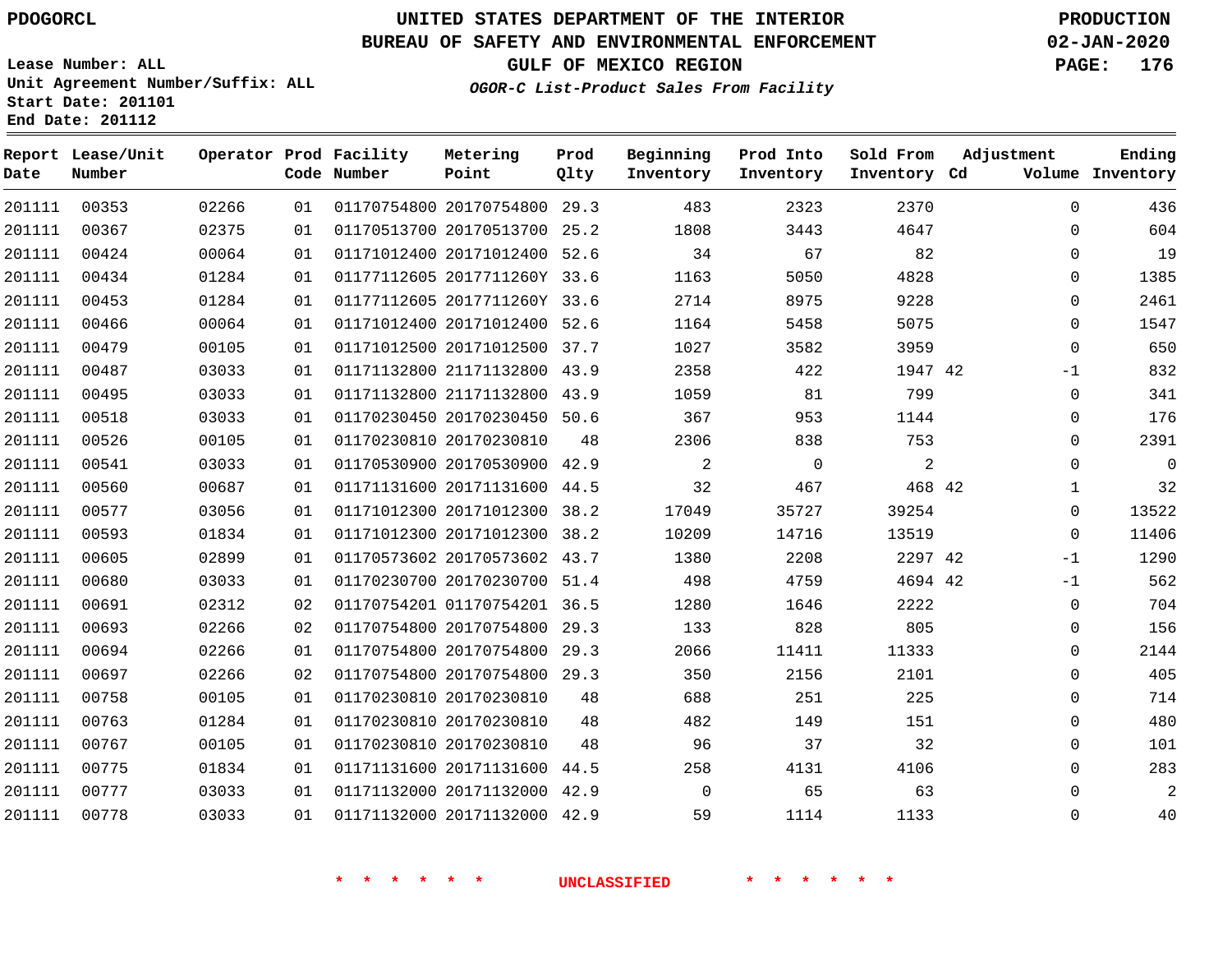#### **BUREAU OF SAFETY AND ENVIRONMENTAL ENFORCEMENT 02-JAN-2020**

**Lease Number: ALL Unit Agreement Number/Suffix: ALL Start Date: 201101 End Date: 201112**

**GULF OF MEXICO REGION PAGE: 177**

**OGOR-C List-Product Sales From Facility**

| Date   | Report Lease/Unit<br>Number |       |          | Operator Prod Facility<br>Code Number | Metering<br>Point                                            | Prod<br>Qlty   | Beginning<br>Inventory | Prod Into<br>Inventory | Sold From<br>Inventory Cd | Adjustment |               | Ending<br>Volume Inventory |
|--------|-----------------------------|-------|----------|---------------------------------------|--------------------------------------------------------------|----------------|------------------------|------------------------|---------------------------|------------|---------------|----------------------------|
| 201111 | 00796                       | 02628 | 01<br>02 |                                       | 01171012300 20171012300 38.2<br>01171092651 20171092650 49.6 |                | 4565<br>770            | 22354<br>$\Omega$      | 18340<br>770              |            | $\Omega$<br>0 | 8579<br>$\mathbf 0$        |
|        |                             |       |          |                                       |                                                              |                | 5335                   | 22354                  | 19110                     |            | 0             | 8579                       |
| 201111 | 00797                       | 00105 | 01       |                                       | 01171012300 20171012300 38.2                                 |                | 1262                   | 2138                   | 2580                      |            | 0             | 820                        |
| 201111 | 00819                       | 00078 | 01       |                                       | 01171132800 21171132800 43.9                                 |                | 9                      | 149                    | 110 42                    |            | $-1$          | 47                         |
| 201111 | 00828                       | 01284 | 01       |                                       | 01171092651 20171092650 49.6                                 |                | $\Omega$               | 1138                   | 734                       |            | $\Omega$      | 404                        |
| 201111 | 00839                       | 02451 | 01       |                                       | 01170513800 20170513800 32.2                                 |                | 1525                   | 10149                  | 9914                      |            | 0             | 1760                       |
|        | 201111 754302006A           | 00078 | 01       |                                       | 01170573601 20170573601 25.8                                 |                | 126                    | 1878                   | 1796                      |            | $\mathbf{0}$  | 208                        |
|        | 201111 754303001A           | 00059 | 01       |                                       | 01170230811 20170230811 46.7                                 |                | 319                    | 1863                   | 1504 09                   |            | $-484$        | 194                        |
|        | 201111 754304003A           | 00078 | 01       |                                       | 01170230400 20170230400 51.3                                 |                | $\overline{0}$         | 3                      | 2                         |            | $\Omega$      | $\mathbf{1}$               |
|        | 201111 754307005A           | 00078 | 01       |                                       | 01170573601 20170573601 25.8                                 |                | 93                     | 1541                   | 1463                      |            | $\mathbf 0$   | 171                        |
|        | 201111 754307017A           | 00362 | 02       |                                       | 01170230811 20170230811 46.7                                 |                | 171                    | 891                    | 969                       |            | $\mathbf{0}$  | 93                         |
|        | 201111 754309002A           | 00981 | 01       |                                       | 01170753850 20170753850 37.6                                 |                | 1072                   | 82                     |                           | 0 0 9      | $-501$        | 653                        |
|        | 201111 754310009A           | 00078 | 01       |                                       | 01170573601 20170573601 25.8                                 |                | 9                      | 34                     | 39                        |            | $\Omega$      | 4                          |
|        | 201111 7543880060           | 00105 | 01       |                                       | 01170230450 20170230450                                      | 50.5           | 2                      | 172                    | 142                       |            | 0             | 32                         |
|        | 201111 7543890080           | 02375 | 01       |                                       | 01170513700 20170513700 29.7                                 |                | $\Omega$               | 503                    | 421                       |            | $\Omega$      | 82                         |
|        | 201111 7543900080           | 00105 | 01       |                                       | 01177245111 01177245111                                      | $\Omega$       | 107                    | 26                     | $\Omega$                  |            | $\Omega$      | 133                        |
|        | 201111 7543930100           | 00362 | 02       |                                       | 01170230810 20170230810                                      | 48             | 2807                   | $\mathbf 0$            | 673                       |            | 0             | 2134                       |
|        |                             |       | 02       |                                       | 01170230450 20170230450 50.6                                 |                | 875                    | 2631                   | 3020                      |            | 0             | 486                        |
|        |                             |       |          |                                       |                                                              |                | 3682                   | 2631                   | 3693                      |            | 0             | 2620                       |
|        | 201111 7543930200           | 00105 | 01       |                                       | 01171012310 20171012310 45.5                                 |                | 1300                   | 14980                  | 14748                     |            | $\Omega$      | 1532                       |
|        |                             | 01284 | 01       |                                       | 0117709260L 2017709260L 41.5                                 |                | - 0                    | 1672                   | 1672                      |            | 0             | $\Omega$                   |
|        |                             |       |          |                                       |                                                              |                | 1300                   | 16652                  | 16420                     |            | 0             | 1532                       |
|        | 201111 7543940080           | 03035 | 01       |                                       | 01170230811 20170230811 46.7                                 |                | 39                     | 152                    | 176 42                    |            | 1             | 16                         |
|        | 201111 754395019A           | 00105 | 01       |                                       | 01420390101 01420390101                                      | $\overline{0}$ | 69                     | $\mathsf{O}$           | $\mathbf 0$               |            | $\mathbf 0$   | 69                         |
|        | 201111 754396015A           | 01284 | 01       |                                       | 01608103650 20608103650 32.3                                 |                | 16                     | 8137                   | 8133                      |            | $\Omega$      | 20                         |
|        | 201111 8910020210           | 02451 | 01       |                                       | 01170513800 20170513800 32.2                                 |                | 15346                  | 81833                  | 82991                     |            | $\Omega$      | 14188                      |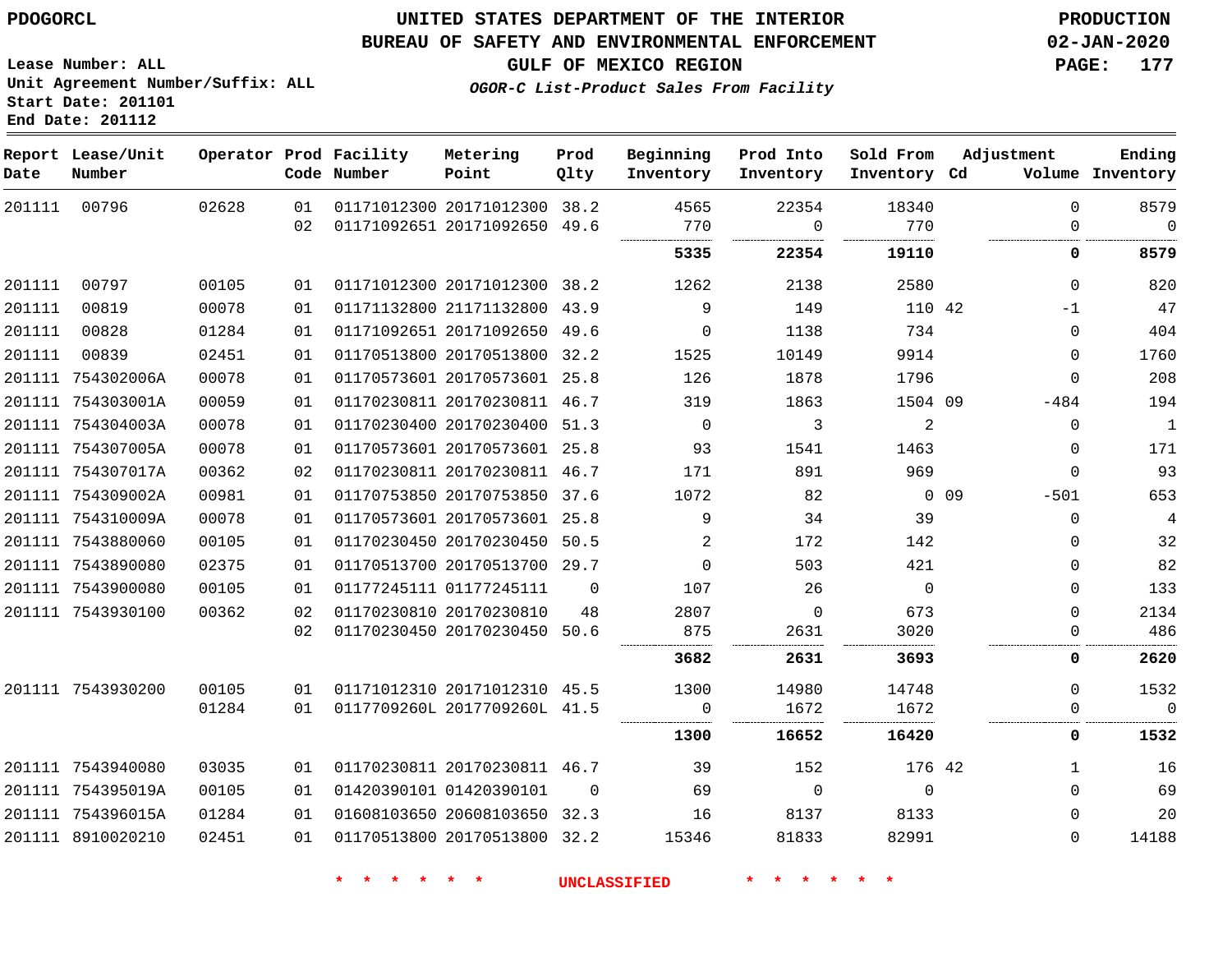**Report Lease/Unit**

891011687C

## **UNITED STATES DEPARTMENT OF THE INTERIOR PDOGORCL PRODUCTION**

**Prod**

**Metering**

#### **BUREAU OF SAFETY AND ENVIRONMENTAL ENFORCEMENT 02-JAN-2020**

**Lease Number: ALL Unit Agreement Number/Suffix: ALL Start Date: 201101 End Date: 201112**

**Operator Prod Facility**

**GULF OF MEXICO REGION PAGE: 178**

**Ending**

**OGOR-C List-Product Sales From Facility**

**Beginning**

**Prod Into**

| Date | Number             |       |    | Code Number | Point                        | Qlty  | Inventory   | Inventory | Inventory Cd |              | Volume Inventory |
|------|--------------------|-------|----|-------------|------------------------------|-------|-------------|-----------|--------------|--------------|------------------|
|      | 201111 8910024540  | 02451 | 01 |             | 01170513800 20170513800 32.2 |       | 18385       | 112141    | 111083       | 0            | 19443            |
|      | 201111 8910029320  | 02375 | 01 |             | 01170513700 20170513700      | 37.4  | 12778       | 115585    | 109415 42    | 8            | 18956            |
|      | 201111 8910034440  | 00730 | 01 |             | 01170513700 20170513700 31.9 |       | 1860        | 8889      | 9302         | $\Omega$     | 1447             |
|      |                    | 02375 | 01 |             | 01170513700 20170513700      | 32    | 11282       | 54073     | 56488        | 0            | 8867             |
|      |                    |       |    |             |                              |       | 13142       | 62962     | 65790        | 0            | 10314            |
|      | 201111 8910039150  | 00078 | 01 |             | 01170573601 20170573601 25.8 |       | 1424        | 11111     | 11305 42     | 1            | 1231             |
|      | 201111 8910063810  | 00105 | 01 |             | 01170230450 20170230450      | 50.6  | 6           | 6         | 11           | $\Omega$     | $\mathbf{1}$     |
|      |                    | 03035 | 01 |             | 01170230450 20170230450 50.6 |       | 239         | 684       | 797          | 0            | 126              |
|      |                    |       |    |             |                              |       | 245         | 690       | 808          | 0            | 127              |
|      | 201111 8910086400  | 02893 | 02 |             | 01171012400 20171012400 52.6 |       | 4           | 760       | 549          | $\Omega$     | 215              |
|      | 201111 8910087640  | 00105 | 01 |             | 01171092800 21171132800 43.9 |       | 1688        | 3502      | 3637         | $\Omega$     | 1553             |
|      | 201111 8910087670  | 02312 | 01 |             | 01170754201 01170754201 36.5 |       | 642         | 794       | 1095 42      | $\mathbf{1}$ | 342              |
|      | 201111 8910087840  | 00162 | 01 |             | 01177122606 20177122606 39.4 |       | $\mathbf 0$ | 740       | 740          | $\mathbf 0$  | $\mathbf 0$      |
|      | 201111 8910088130  | 00078 | 01 |             | 01171132800 21171132800 43.9 |       | 302         | 441       | 495 42       | -1           | 247              |
|      | 201111 8910088160  | 01284 | 01 |             | 01171132800 21171132800      | 43.9  | $\Omega$    | 150       | 105          | $\Omega$     | 45               |
|      | 201111 8910089160  | 02375 | 01 |             | 01170513700 20170513700 29.1 |       | 1053        | 3817      | 4243 42      | $-1$         | 626              |
|      | 201111 891008927AE | 00078 | 01 |             | 01170230400 20170230400 51.3 |       | 40          | 348       | 215 09       | $-84$        | 89               |
|      | 201111 891008927AG | 00078 | 01 |             | 01170230400 20170230400      | 51.3  | 74          | 459       | 382 09       | $-34$        | 117              |
|      | 201111 891008927K  | 00078 | 01 |             | 01170230400 20170230400 51.3 |       | 3           | 0         | 3            | 0            | $\mathbf 0$      |
|      | 201111 891008927Y  | 00078 | 01 |             | 01170230400 20170230400 51.3 |       | 13          | 55        | 54           | 0            | 14               |
|      | 201111 8910116580  | 02375 | 01 |             | 01170513700 20170513700      | 29.1  | 1053        | 4864      | 5119         | $\Omega$     | 798              |
|      | 201111 8910116740  | 02375 | 01 |             | 01170513700 20170513700 29.1 |       | 500         | 2866      | 2896         | $\mathbf 0$  | 470              |
|      | 201111 8910116770  | 02375 | 01 |             | 01170513700 20170513700 29.1 |       | 335         | 1884      | 1910         | $\Omega$     | 309              |
|      | 201111 8910116790  | 02375 | 01 |             | 01170513700 20170513700      | -29.1 | 2286        | 11498     | 11898        | 0            | 1886             |
|      | 201111 8910116800  | 02375 | 01 |             | 01170513700 20170513700 29.1 |       | 3576        | 11620     | 13291 42     | $\mathbf{1}$ | 1906             |
|      | 201111 891011687A  | 02266 | 01 |             | 01170754800 20170754800 29.3 |       | 83          | 477       | 471          | $\Omega$     | 89               |

01170754800 20170754800 29.3

**\* \* \* \* \* \* UNCLASSIFIED \* \* \* \* \* \***

**Sold From Adjustment**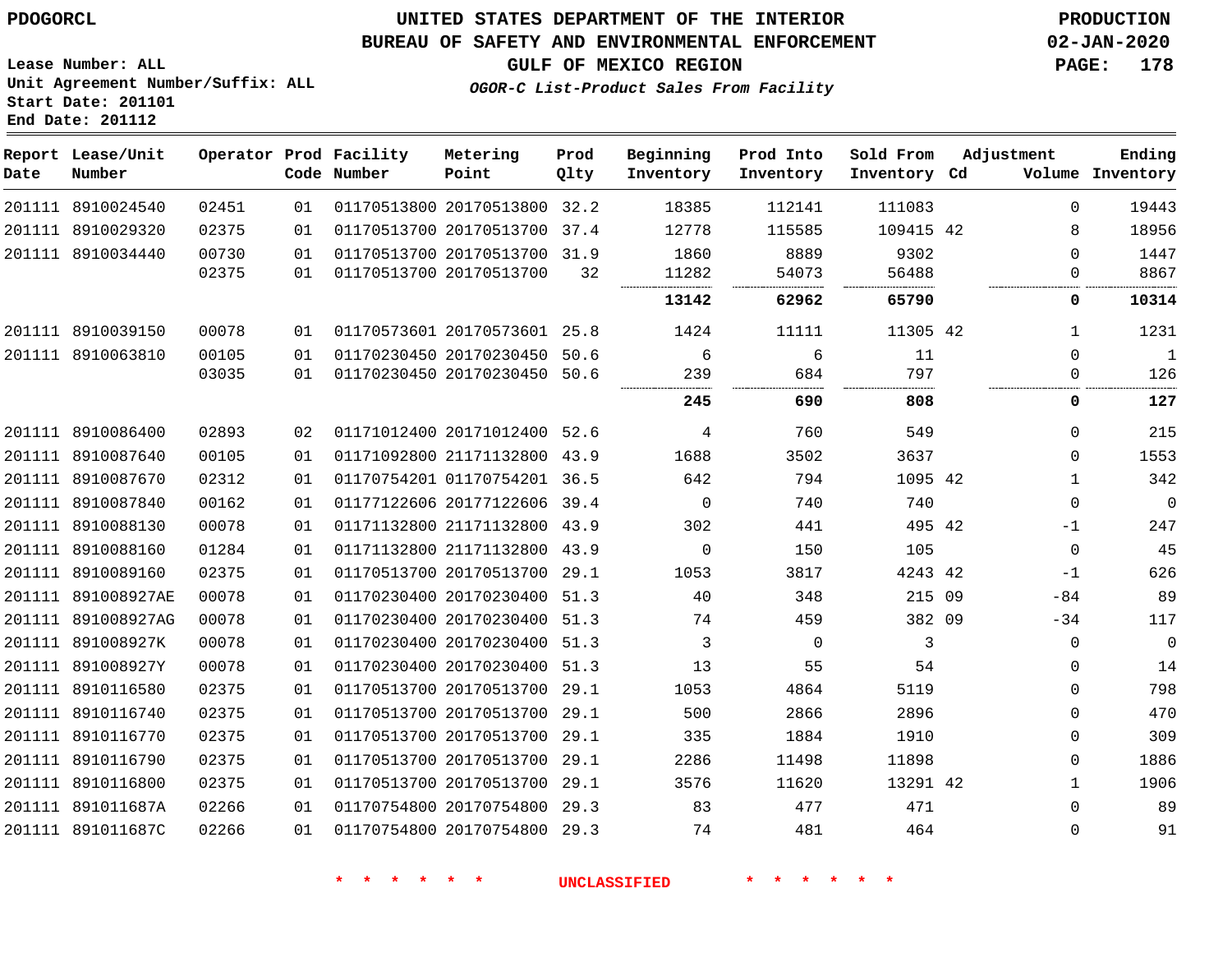## **BUREAU OF SAFETY AND ENVIRONMENTAL ENFORCEMENT 02-JAN-2020**

**Lease Number: ALL Unit Agreement Number/Suffix: ALL Start Date: 201101 End Date: 201112**

**OGOR-C List-Product Sales From Facility**

**GULF OF MEXICO REGION PAGE: 179**

| Date | Report Lease/Unit<br>Number |       |    | Operator Prod Facility<br>Code Number | Metering<br>Point            | Prod<br>Qlty | Beginning<br>Inventory | Prod Into<br>Inventory | Sold From<br>Inventory Cd | Adjustment   | Ending<br>Volume Inventory |
|------|-----------------------------|-------|----|---------------------------------------|------------------------------|--------------|------------------------|------------------------|---------------------------|--------------|----------------------------|
|      | 201111 891011687D           | 02266 | 01 |                                       | 01170754800 20170754800 29.3 |              | 89                     | 551                    | 537                       | $\mathbf 0$  | 103                        |
|      | 201111 891011687E           | 02266 | 01 |                                       | 01170754800 20170754800 29.3 |              | 43                     | 239                    | 237                       | $\Omega$     | 45                         |
|      | 201111 8910117330           | 02266 | 01 |                                       | 01170754800 20170754800 29.3 |              | 1                      | 7                      | 7                         | 0            | 1                          |
|      | 201111 8910123210           | 00687 | 01 |                                       | 0117709260A 2017709260A 35.4 |              | 27                     | 1527                   | 1541                      | $\Omega$     | 13                         |
|      | 201111 8910123270           | 00105 | 01 |                                       | 01177215100 20177215102      | 30           | 41                     | 4345                   | 4347                      | $\mathbf 0$  | 39                         |
|      | 201111 8910123320           | 00105 | 01 |                                       | 01177215100 20177215102      | 30           | 106                    | 11411                  | 11413                     | $\Omega$     | 104                        |
|      | 201111 8910123330           | 00105 | 01 |                                       | 01177215100 20177215102      | 30           | 146                    | 16857                  | 16850                     | $\Omega$     | 153                        |
|      | 201111 8910123350           | 03033 | 02 |                                       | 01171012500 20171012500 37.7 |              | 47                     | 155                    | 174                       | 0            | 28                         |
|      | 201111 8910123390           | 00105 | 01 |                                       | 01171131800 20171131800      | 45           | 559                    | 1157                   | 1349                      | $\mathbf 0$  | 367                        |
|      | 201111 8910169280           | 02628 | 01 |                                       | 01171132000 20171132000 42.9 |              | 374                    | 7722                   | 7819                      | 0            | 277                        |
|      | 201111 8910169290           | 02628 | 01 |                                       | 01171132000 20171132000 42.9 |              | 154                    | 2918                   | 2967                      | $\mathbf 0$  | 105                        |
|      | 201111 8910169300           | 00491 | 01 |                                       | 01170230810 20170230810      | 48           | 201                    | 91                     | 70                        | $\mathbf{0}$ | 222                        |
|      | 201111 8910169370           | 02628 | 01 |                                       | 01171132000 20171132000 42.9 |              | 138                    | 3857                   | 3855                      | 0            | 140                        |
|      | 201111 8910202350           | 00276 | 01 |                                       | 01170513700 20170513700 32.9 |              | 5953                   | 25348                  | 27145 42                  | $\mathbf{1}$ | 4157                       |
|      | 201111 8910202550           | 00105 | 01 |                                       | 01170230810 20170230810      | 48           | 138                    | 54                     | 50                        | $\mathbf 0$  | 142                        |
|      | 201111 8910202560           | 02375 | 01 |                                       | 01170513700 20170513700 28.8 |              | 1721                   | 10797                  | 10747                     | $\Omega$     | 1771                       |
|      | 201111 G00974               | 00105 | 01 |                                       | 01171132000 20171132000 42.9 |              | 36                     | 1519                   | 1500                      | 0            | 55                         |
|      | 201111 G00985               | 00687 | 01 |                                       | 0117709260A 2017709260A 35.4 |              | 196                    | 10405                  | 10512                     | 0            | 89                         |
|      | 201111 G00987               | 00105 | 01 |                                       | 01171132800 21171132800 43.9 |              | 137                    | 225                    | 254                       | $\mathbf 0$  | 108                        |
|      | 201111 G00989               | 00003 | 01 |                                       | 01171012400 20171012400      | $\Omega$     | 1022                   | $\overline{0}$         | $\mathbf 0$               | $\Omega$     | 1022                       |
|      | 201111 G01027               | 00162 | 01 |                                       | 01177122606 20177122606      | 39.4         | $\Omega$               | 3361                   | 3361                      | $\Omega$     | $\Omega$                   |
|      | 201111 G01036               | 03033 | 01 |                                       | 01420390101 20171092650 49.6 |              | 646                    | 5468                   | 4170                      | 0            | 1944                       |
|      | 201111 G01082               | 01364 | 02 |                                       | 01170753510 20170753510 46.2 |              | 544                    | 605                    | 716                       | $\Omega$     | 433                        |
|      | 201111 G01083               | 02375 | 01 |                                       | 01170513700 20170513700 29.1 |              | 2319                   | 9835                   | 10541                     | 0            | 1613                       |
|      | 201111 G01090               | 02375 | 01 |                                       | 01170513700 20170513700 29.1 |              | 1827                   | 11671                  | 11583 42                  | $-1$         | 1914                       |
|      | 201111 G01091               | 02375 | 01 |                                       | 01170513700 20170513700 29.1 |              | 251                    | 1342                   | 1373                      | 0            | 220                        |
|      | 201111 G01092               | 02375 | 01 |                                       | 01170513700 20170513700 29.1 |              | 1466                   | 8617                   | 8669 42                   | $-1$         | 1413                       |
|      | 201111 G01153               | 01834 | 01 |                                       | 01171132800 21171132800 43.9 |              | 151                    | 177                    | 228                       | $\Omega$     | 100                        |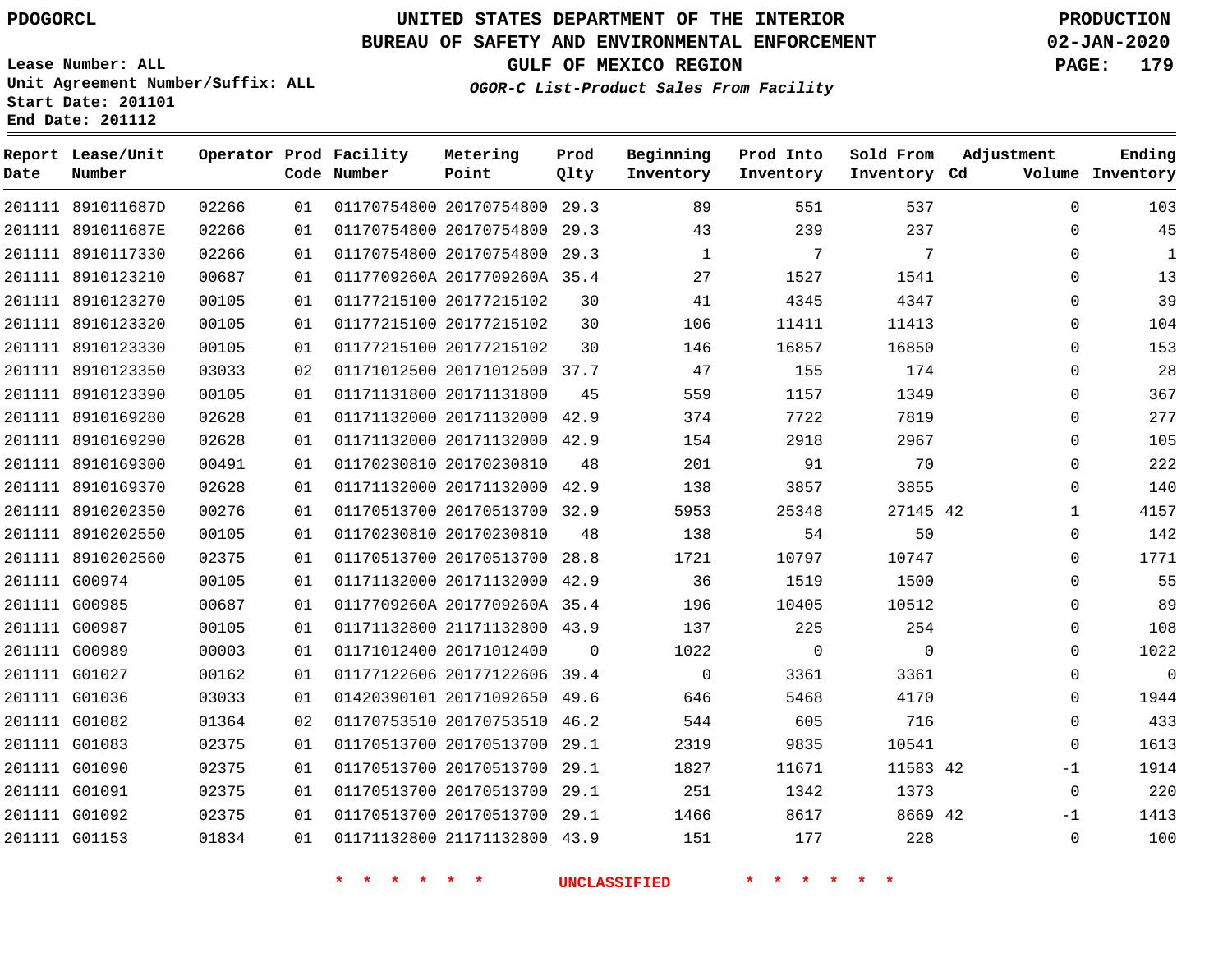# **UNITED STATES DEPARTMENT OF THE INTERIOR PDOGORCL PRODUCTION**

#### **BUREAU OF SAFETY AND ENVIRONMENTAL ENFORCEMENT 02-JAN-2020**

**Lease Number: ALL Unit Agreement Number/Suffix: ALL Start Date: 201101 End Date: 201112**

**OGOR-C List-Product Sales From Facility**

**GULF OF MEXICO REGION PAGE: 180**

| Date | Report Lease/Unit<br>Number |       |    | Operator Prod Facility<br>Code Number | Metering<br>Point            | Prod<br>Qlty | Beginning<br>Inventory | Prod Into<br>Inventory | Sold From<br>Inventory Cd | Adjustment   | Ending<br>Volume Inventory |
|------|-----------------------------|-------|----|---------------------------------------|------------------------------|--------------|------------------------|------------------------|---------------------------|--------------|----------------------------|
|      | 201111 G01194               | 00105 | 01 |                                       | 01177072601 20177072601      | 38           | $\Omega$               | 1743                   | 1743                      | $\Omega$     | $\Omega$                   |
|      | 201111 G01196               | 03041 | 01 |                                       | 01171132800 21171132800 43.9 |              | 100                    | $\mathbf 0$            | 100                       | $\Omega$     | $\Omega$                   |
|      | 201111 G01198               | 00105 | 01 |                                       | 01171092651 20171092650 49.6 |              | 3                      | 29                     | 22                        | $\Omega$     | 10                         |
|      | 201111 G01208               | 00105 | 01 |                                       | 01171092651 20171092650 49.6 |              | 168                    | 1269                   | 986                       | $\Omega$     | 451                        |
|      | 201111 G01210               | 03041 | 01 |                                       | 01171132800 21171132800 43.9 |              | 1165                   | 1314                   | 1733                      | 0            | 746                        |
|      | 201111 G01220               | 00105 | 01 |                                       | 01177092600 20177092600 44.5 |              | 194                    | 5141                   | 5121                      | 0            | 214                        |
|      | 201111 G01248               | 02628 | 01 |                                       | 01171012500 20171012500 37.7 |              | 4500                   | 17987                  | 19226                     | $\Omega$     | 3261                       |
|      | 201111 G01256               | 02628 | 01 |                                       | 01171012500 20171012500 37.7 |              | 7                      | 40                     | 39                        | $\Omega$     | 8                          |
|      | 201111 G01261               | 03033 | 02 |                                       | 01171012500 20171012500 37.7 |              | 11                     | 39                     | 42                        | $\Omega$     | 8                          |
|      | 201111 G01269               | 03033 | 02 |                                       | 01171012500 20171012500 37.7 |              | 34                     | 180                    | 181                       | $\Omega$     | 33                         |
|      | 201111 G01351               | 00078 | 01 |                                       | 01170230400 20170230400 51.3 |              | 13                     | 80                     | 73                        | $\Omega$     | 20                         |
|      | 201111 G01441               | 00105 | 01 |                                       | 01177112701 20177112700      | 40           | 2377                   | 612                    | 2269                      | 0            | 720                        |
|      | 201111 G01447               | 02375 | 01 |                                       | 01170513700 20170513700 25.2 |              | 303                    | 1529                   | 1564                      | 0            | 268                        |
|      | 201111 G01477               | 03026 | 01 |                                       | 01170230810 20170230810      | 48           | 2247                   | 770                    | 723 42                    | $-1$         | 2293                       |
|      | 201111 G01497               | 02451 | 01 |                                       | 01170513800 20170513800 32.2 |              | 9781                   | 52011                  | 52774                     | $\mathbf 0$  | 9018                       |
|      | 201111 G01498               | 02451 | 01 |                                       | 01170513800 20170513800      | 32.2         | 1041                   | 5787                   | 5825                      | $\Omega$     | 1003                       |
|      | 201111 G01528               | 01284 | 01 |                                       | 01171092651 20171092650 49.6 |              | $\Omega$               | 228                    | 147                       | $\Omega$     | 81                         |
|      | 201111 G01580               | 02451 | 01 |                                       | 01170513800 20170513800 32.2 |              | 6                      | 166                    | 143                       | $\Omega$     | 29                         |
|      | 201111 G01610               | 00105 | 01 |                                       | 01177215100 20177215102      | 30           | 9                      | 1113                   | 1112                      | 0            | 10                         |
|      | 201111 G01619               | 02375 | 01 |                                       | 01170513700 20170513700      | 29.7         | 9238                   | 60850                  | 60109                     | 0            | 9979                       |
|      | 201111 G01620               | 02375 | 01 |                                       | 01170513700 20170513700      | 29.7         | 1354                   | 7422                   | 7559                      | $\Omega$     | 1217                       |
|      | 201111 G01754               | 00003 | 01 |                                       | 01423210051 20423210050 50.4 |              | 19                     | 38                     | 44                        | $\mathbf 0$  | 13                         |
|      | 201111 G01757               | 00003 | 01 |                                       | 01423210051 20423210050 50.4 |              | 133                    | 326                    | 344                       | 0            | 115                        |
|      | 201111 G01860               | 00105 | 01 |                                       | 01170231110 20170231110 41.3 |              | 4909                   | 3797                   | 6773                      | $\Omega$     | 1933                       |
|      | 201111 G01865               | 00078 | 01 |                                       | 01171012500 20171012500 37.7 |              | 695                    | 2821                   | 3005 42                   | $\mathbf{1}$ | 512                        |
|      | 201111 G01880               | 00105 | 01 |                                       | 01171132000 20171132000 42.8 |              | 3                      | 171                    | 168                       | 0            | 6                          |
|      | 201111 G01898               | 02312 | 01 |                                       | 01171012500 20171012500 37.7 |              | 1212                   | 4446                   | 4852                      | $\Omega$     | 806                        |
|      | 201111 G01901               | 00105 | 01 |                                       | 01177215100 20177215102      | 30           | 1                      | 103                    | 103                       | $\Omega$     | $\mathbf{1}$               |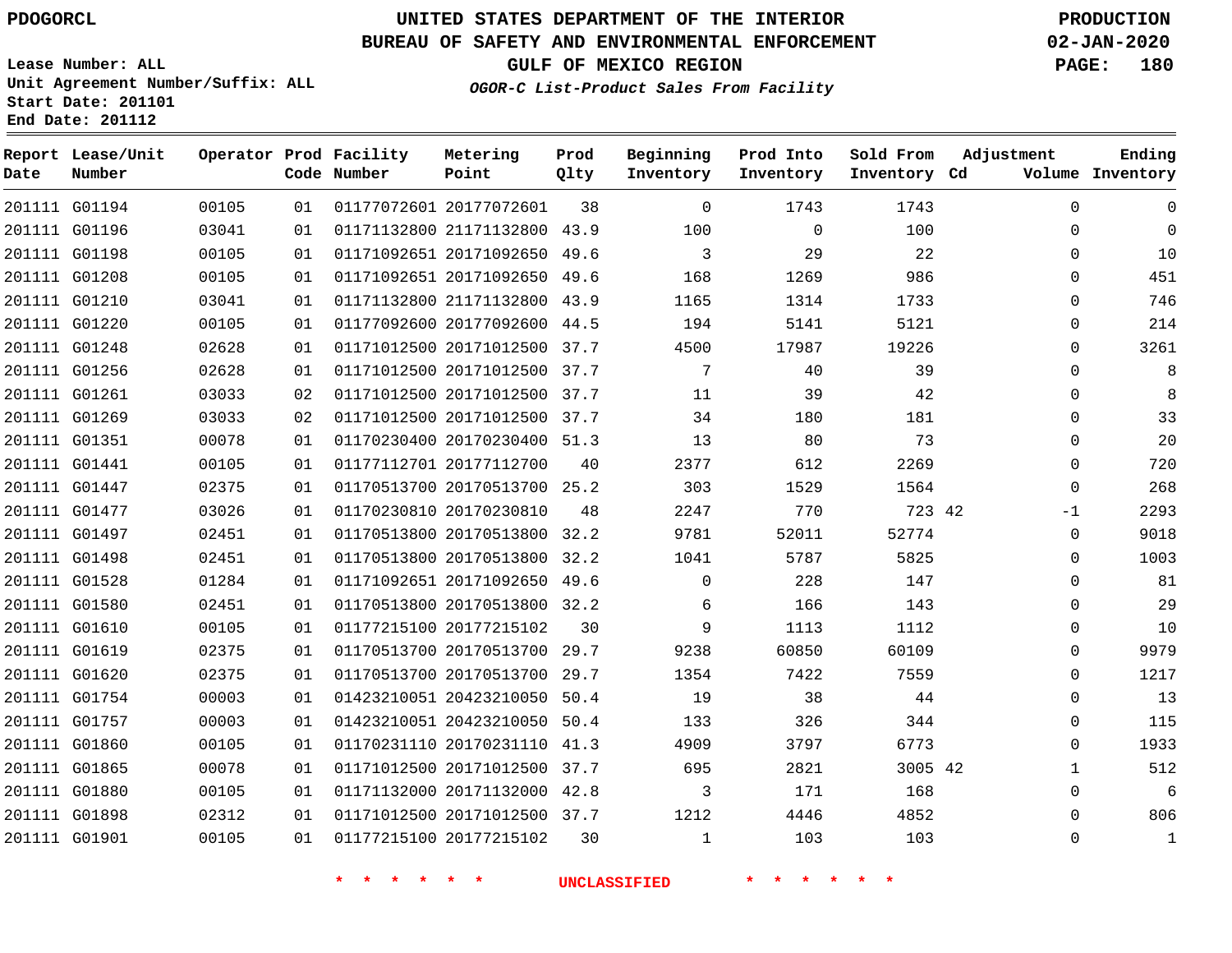G01953

**Report Lease/Unit**

**Number**

**Date**

# **UNITED STATES DEPARTMENT OF THE INTERIOR PDOGORCL PRODUCTION**

**Prod Qlty**

#### **BUREAU OF SAFETY AND ENVIRONMENTAL ENFORCEMENT 02-JAN-2020**

**Lease Number: ALL Unit Agreement Number/Suffix: ALL Start Date: 201101 End Date: 201112**

**Operator Prod Facility**

**Code Number**

**OGOR-C List-Product Sales From Facility**

**Sold From Inventory**

**Prod Into Inventory**

**Beginning Inventory**

**GULF OF MEXICO REGION PAGE: 181**

**Inventory Cd Volume**

**Adjustment**

  $\Omega$   $\Omega$  $\Omega$  $\overline{0}$  $\overline{0}$  $\overline{0}$  $\Omega$  $\overline{0}$  $\Omega$  $\overline{0}$  $\Omega$  $\Omega$  -1 

**Ending**

|               |       |    |                              | <b>UNCLASSIFIED</b> |                |              |              |  |
|---------------|-------|----|------------------------------|---------------------|----------------|--------------|--------------|--|
| 201111 G02665 | 02451 | 01 | 01423210051 20423210050 50.3 |                     | 241            | 637          | 654          |  |
| 201111 G02628 | 00105 | 01 | 01171012500 20171012500 37.6 |                     | 685            | 3124         | 3242         |  |
| 201111 G02601 | 01834 | 01 | 01171092651 20171092650      | 49.6                | 182            | 1765         | 1319 42      |  |
| 201111 G02580 | 00105 | 01 | 01171012400 20171012400 52.5 |                     | $\mathbf 0$    | 21167        | 15169        |  |
| 201111 G02433 | 00491 | 01 | 01170230810 20170230810      | $\overline{0}$      | $\mathbf 0$    | 2            | $\mathbf 0$  |  |
| 201111 G02429 | 00491 | 01 | 01170230810 20170230810      | 48                  | 175            | 91           | 64           |  |
| 201111 G02428 | 00105 | 01 | 01170230810 20170230810      | 48                  | 2              | $\mathbf 0$  | $\mathbf{1}$ |  |
| 201111 G02404 | 03033 | 01 | 01170230810 20170230810      | 48                  | 218            | 375          | 142          |  |
| 201111 G02391 | 03033 | 01 | 0142709015A 2042709015A 42.2 |                     | 107            | 10731        | 10731        |  |
| 201111 G02354 | 01284 | 01 | 01170230450 20170230450 50.6 |                     | 379            | 1297         | 1436         |  |
| 201111 G02353 | 01284 | 01 | 01170230450 20170230450 50.6 |                     | 579            | 1561         | 1852         |  |
| 201111 G02317 | 00105 | 01 | 01171132000 20171132000 42.9 |                     | 25             | 611          | 614          |  |
| 201111 G02163 | 00105 | 01 | 01171012500 20171012500 37.6 |                     | 479            | 1715         | 1883         |  |
| 201111 G02161 | 00105 | 01 | 01171012500 20171012500 37.6 |                     | 1244           | 4538         | 4959         |  |
| 201111 G02127 | 02312 | 01 | 01170230810 20170230810      | 48                  | 574            | 117          | 166          |  |
| 201111 G02111 | 02628 | 01 | 01171132000 20171132000 42.9 |                     | 3613           | 80470        | 81188        |  |
| 201111 G02104 | 00687 | 01 | 01171132000 20171132000 42.9 |                     | 42             | 970          | 977          |  |
| 201111 G02045 | 00105 | 01 | 01170530900 20170530900 42.8 |                     | 18             | 48           | 50           |  |
| 201111 G02037 | 02222 | 01 | 01170530900 20170530900 42.9 |                     | 34             | 93           | 97           |  |
| 201111 G02023 | 02312 | 02 | 01170230811 20170230811 46.7 |                     | 112            | 383          | 455          |  |
| 201111 G02021 | 01482 | 01 | 01170230811 20170230811 45.6 |                     | 6              | $\mathsf{O}$ | $\mathbf 0$  |  |
| 201111 G02006 | 03026 | 01 | 01170530900 20170530900 42.9 |                     | $\overline{2}$ | 18           | 14           |  |
| 201111 G01998 | 00105 | 01 | 01170230810 20170230810      | 48                  | 135            | 64           | 48           |  |
| 201111 G01997 | 01071 | 02 | 01170230810 20170230810 47.2 |                     | 37             | 576          | 576          |  |
| 201111 G01972 | 03033 | 01 | 01170230810 20170230810      | 48                  | 234            | 112          | 83 42        |  |
| 201111 G01967 | 00105 | 01 | 01177215100 20177215102      | 30                  | 127            | 14228        | 14226        |  |
| 201111 G01966 | 00105 | 01 | 01177215100 20177215102      | 30                  | 80             | 8213         | 8218         |  |

20170230811 46.6

**Metering Point**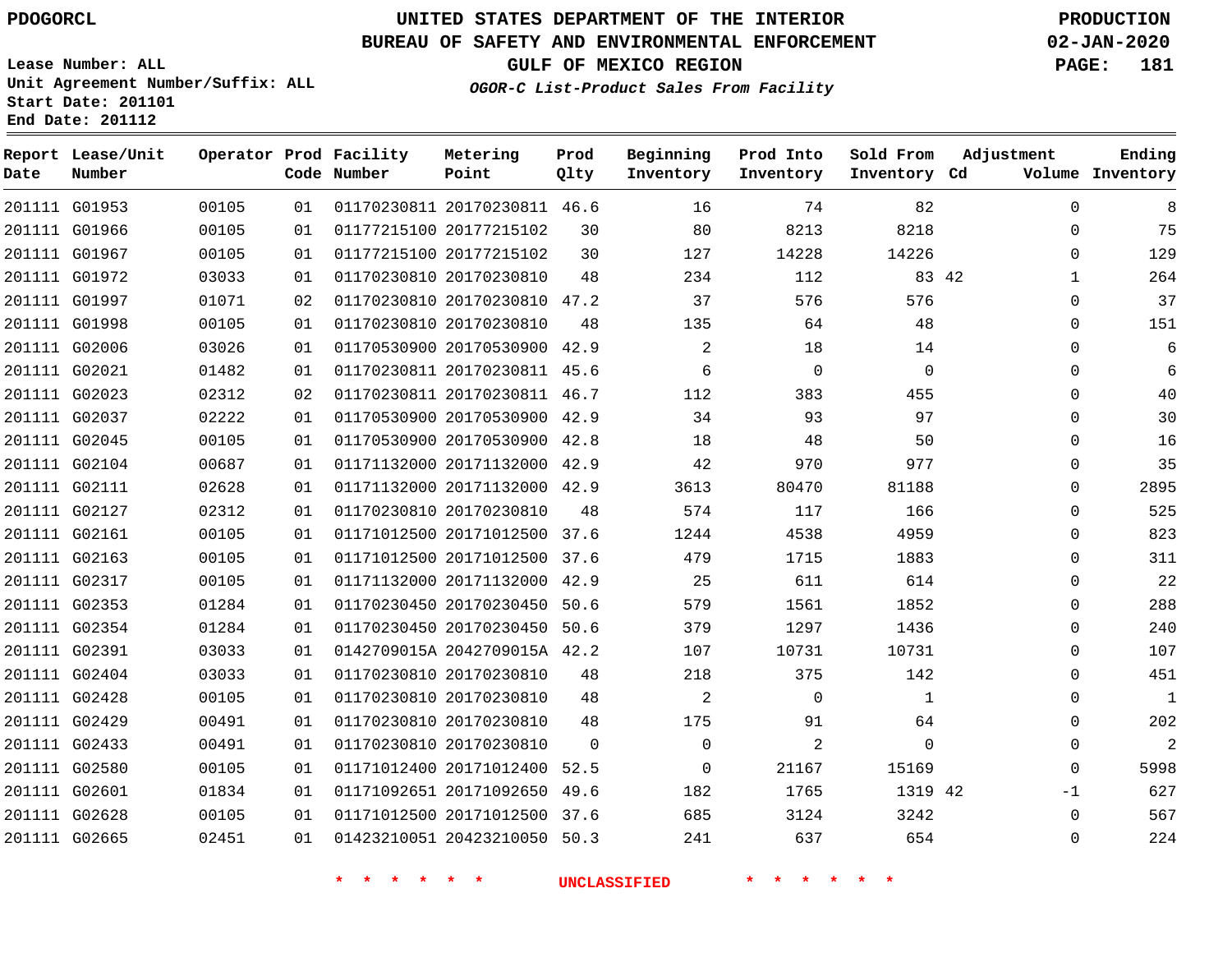**End Date: 201112**

## **UNITED STATES DEPARTMENT OF THE INTERIOR PDOGORCL PRODUCTION**

#### **BUREAU OF SAFETY AND ENVIRONMENTAL ENFORCEMENT 02-JAN-2020**

**Lease Number: ALL Unit Agreement Number/Suffix: ALL Start Date: 201101**

## **GULF OF MEXICO REGION PAGE: 182**

**OGOR-C List-Product Sales From Facility**

| Date          | Report Lease/Unit<br>Number |       |                 | Operator Prod Facility<br>Code Number | Metering<br>Point            | Prod<br>Qlty | Beginning<br>Inventory | Prod Into<br>Inventory | Sold From<br>Inventory Cd | Adjustment | Ending<br>Volume Inventory |
|---------------|-----------------------------|-------|-----------------|---------------------------------------|------------------------------|--------------|------------------------|------------------------|---------------------------|------------|----------------------------|
| 201111 G02688 |                             | 00105 | 01              |                                       | 01170230810 20170230810      | 48           | 356                    | 78                     | 104                       | 0          | 330                        |
| 201111 G02819 |                             | 00105 | 01              |                                       | 01170231110 20170231110 41.3 |              | 130                    | 85                     | 172                       | 0          | 43                         |
| 201111 G02825 |                             | 00105 | 01              |                                       | 01170230810 20170230810      | 48           | 516                    | 184                    | 167                       | $\Omega$   | 533                        |
| 201111 G02826 |                             | 00105 | 01              |                                       | 01170231110 20170231110 41.3 |              | 1672                   | 526                    | 1930                      | $\Omega$   | 268                        |
|               |                             |       | 01              |                                       | 01170230810 20170230810      | 48           | 364                    | 123<br>                | 118<br>                   | $\Omega$   | 369                        |
|               |                             |       |                 |                                       |                              |              | 2036                   | 649                    | 2048                      | 0          | 637                        |
| 201111 G02870 |                             | 03035 | 01              |                                       | 01170230810 20170230810      | 48           | 48                     | 4                      | 12 42                     | $-1$       | 39                         |
| 201111 G02885 |                             | 02312 | 01              |                                       | 01171132000 20171132000 42.9 |              | $\mathbf{1}$           | 63                     | 62                        | 0          | $\sqrt{2}$                 |
| 201111 G02886 |                             | 02312 | 02              |                                       | 01171132000 20171132000 42.9 |              | 3                      | 102                    | 101                       | $\Omega$   | $\overline{4}$             |
| 201111 G02895 |                             | 02579 | 02 <sub>o</sub> |                                       | 01171092651 20171092650 49.6 |              | $\Omega$               | 832                    | 536                       | 0          | 296                        |
| 201111 G02898 |                             | 01834 | 01              |                                       | 01171012300 20171012300      | 38.2         | 559                    | 1126                   | 1253                      | 0          | 432                        |
| 201111 G02899 |                             | 01834 | 01              |                                       | 01171012300 20171012300      | 38.2         | 423                    | 731                    | 874                       | 0          | 280                        |
| 201111 G03061 |                             | 00105 | 01              |                                       | 01423210051 20423210050 50.3 |              | 291                    | 776                    | 794                       | $\Omega$   | 273                        |
| 201111 G03068 |                             | 00105 | 01              |                                       | 01423210051 20423210050 50.3 |              | 22                     | 54                     | 57                        | 0          | 19                         |
| 201111 G03145 |                             | 03041 | 01              |                                       | 01171132800 21171132800 43.9 |              | 135                    | 182                    | 192                       | 0          | 125                        |
| 201111 G03152 |                             | 00105 | 01              |                                       | 01177092600 20177092600 44.5 |              | 95                     | 3403                   | 3356                      | 0          | 142                        |
| 201111 G03169 |                             | 01284 | 01              |                                       | 01171092651 20171092650 49.6 |              | 0                      | 48                     | 31                        | 0          | 17                         |
| 201111 G03236 |                             | 03041 | 01              |                                       | 01170230450 20170230450 50.6 |              | 29                     | 104                    | 114                       | 0          | 19                         |
| 201111 G03244 |                             | 02871 | 01              |                                       | 01170230810 20170230810      | 48           | 82                     | 55                     | 33                        | 0          | 104                        |
| 201111 G03264 |                             | 00003 | 01              |                                       | 01170230811 20170230811 46.7 |              | 3                      | 19                     | 20                        | 0          | $\overline{a}$             |
| 201111 G03265 |                             | 01284 | 02              |                                       | 01170530900 20170530900 42.9 |              | 52                     | 66                     | 97                        | 0          | 21                         |
| 201111 G03331 |                             | 02312 | 01              |                                       | 01171132800 21171132800 43.9 |              | 2625                   | 4227                   | 4801                      | 0          | 2051                       |
| 201111 G03414 |                             | 00105 | 01              |                                       | 01170753510 20170753510 46.2 |              | 265                    | 488                    | 469                       | 0          | 284                        |
| 201111 G03593 |                             | 03035 | 01              |                                       | 01171012500 20171012500      | 37.7         | 30                     | 103                    | 114                       | 0          | 19                         |
| 201111 G03793 |                             | 03035 | 01              |                                       | 01171012500 20171012500 37.7 |              | 69                     | 296                    | 311                       | 0          | 54                         |
| 201111 G03811 |                             | 00105 | 01              |                                       | 01171092651 20171092650 49.6 |              | 259                    | 1923                   | 1498                      | 0          | 684                        |
| 201111 G03940 |                             | 00105 | 01              |                                       | 01423210051 20423210050 50.4 |              | 12                     | 32                     | 33                        | $\Omega$   | 11                         |
| 201111 G03958 |                             | 00105 | 01              |                                       | 01170230510 20170230510      | 49           | 1081                   | 33                     | 28                        | $\Omega$   | 1086                       |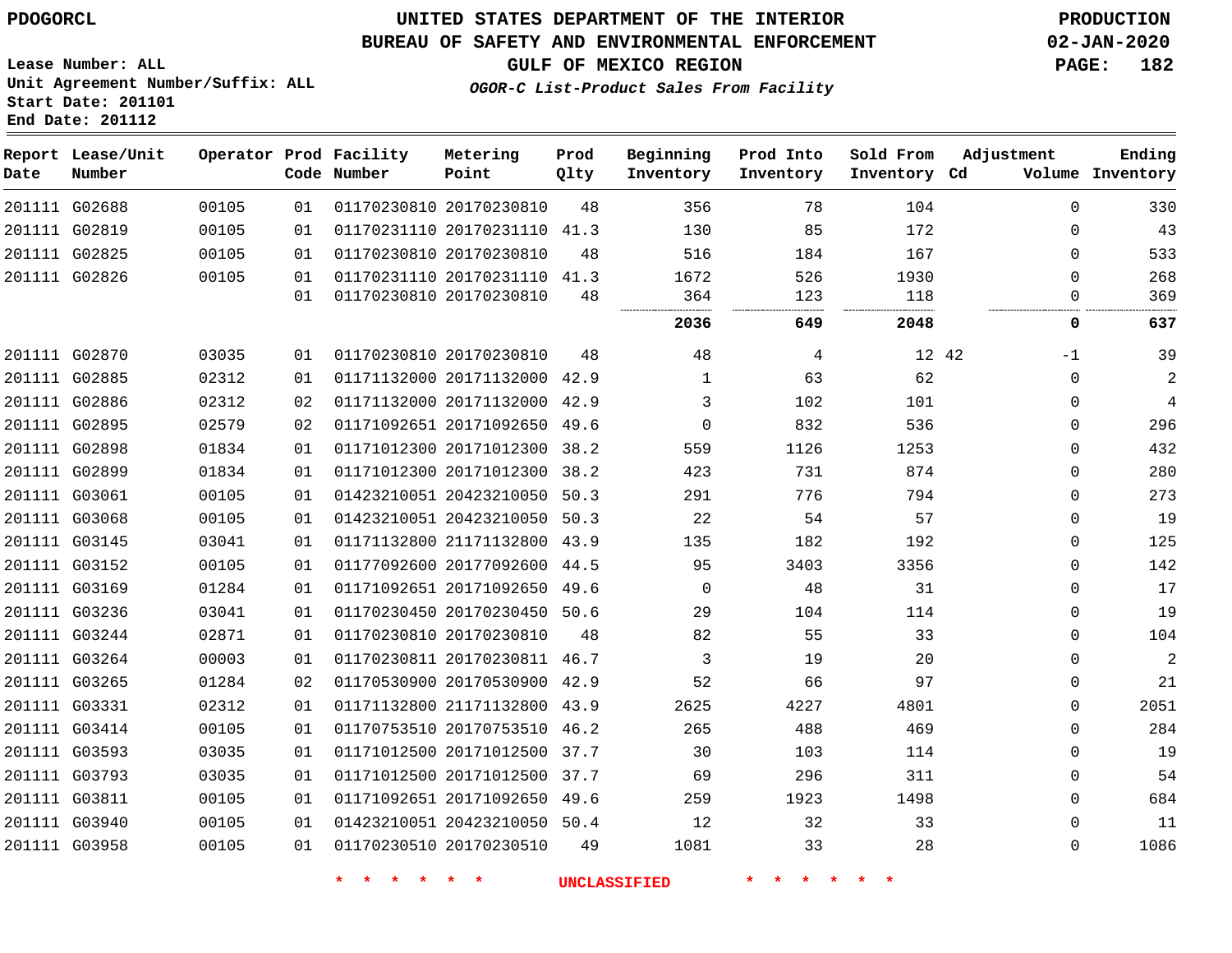**Prod**

**Metering**

#### **BUREAU OF SAFETY AND ENVIRONMENTAL ENFORCEMENT 02-JAN-2020**

**Lease Number: ALL Unit Agreement Number/Suffix: ALL Start Date: 201101**

**Operator Prod Facility**

**End Date: 201112**

**Report Lease/Unit**

**GULF OF MEXICO REGION PAGE: 183**

**Ending**

**OGOR-C List-Product Sales From Facility**

| Date | Number        |       |    | Code Number | Point                        | Qlty     | Inventory | Inventory   | Inventory Cd |              | Volume Inventory |
|------|---------------|-------|----|-------------|------------------------------|----------|-----------|-------------|--------------|--------------|------------------|
|      | 201111 G04003 | 00105 | 01 |             | 01171012500 20171012500 37.6 |          | 2095      | 8628        | 9158         | 0            | 1565             |
|      | 201111 G04065 | 02628 | 01 |             | 01423210051 20423210050      | 50.4     | 115       | 347         | 337          | $\Omega$     | 125              |
|      | 201111 G04081 | 03035 | 01 |             | 01170230450 20170230810      | 48       | 2787      | 1120        | 936          | 0            | 2971             |
|      | 201111 G04085 | 00687 | 01 |             | 01170230811 20170230811 46.7 |          | 474       | 1594        | 1902         | 0            | 166              |
|      | 201111 G04087 | 02899 | 01 |             | 01177008150 01177008150      | 33.2     | 1021      | $\mathbf 0$ | 0            | 0            | 1021             |
|      | 201111 G04098 | 01963 | 02 |             | 01170230810 20170230810      | 48       | 751       | 122         | 310          | 0            | 563              |
|      | 201111 G04143 | 00105 | 01 |             | 01170230510 20170230510      | 49       | 180       | 6           | 5            | $\Omega$     | 181              |
|      | 201111 G04232 | 00105 | 01 |             | 01171012500 20171012500      | 37.6     | 23        | 113         | 115          | 0            | 21               |
|      |               | 00730 | 01 |             | 01171012500 20171012500      | 37.7     | 1274      | 5515        | 5789         | ∩            | 1000             |
|      |               |       |    |             |                              |          | 1297      | 5628        | 5904         | 0            | 1021             |
|      | 201111 G04397 | 00105 | 01 |             | 01170230810 20170230810      | 48       | 4         | 0           | 1            | $\Omega$     | 3                |
|      | 201111 G04398 | 00105 | 01 |             | 01170230810 20170230810      | 48       | 95        | 127         | 34           | 0            | 188              |
|      | 201111 G04421 | 00105 | 01 |             | 01171131600 20171131600      | 44.5     | 1153      | 16058       | 16112        | $\Omega$     | 1099             |
|      | 201111 G04453 | 03033 | 01 |             | 01171012300 20171012300      | 38.2     | 1178      | 2403        | 2658 42      | $-1$         | 922              |
|      | 201111 G04537 | 03033 | 01 |             | 01420470030 20420470030      | $\Omega$ | 1031      | $\Omega$    | 0            | 0            | 1031             |
|      | 201111 G04565 | 01284 | 01 |             | 01420390101 01420390101      | $\Omega$ | 26        | $\Omega$    | 0            | 0            | 26               |
|      | 201111 G04800 | 03026 | 01 |             | 01171132800 21171132800 43.9 |          | 2330      | 6773        | 6378 42      | $-1$         | 2724             |
|      | 201111 G04818 | 03035 | 01 |             | 01170230500 20170230500      | 42.9     | 4         | 25          | 24           | $\Omega$     | 5                |
|      | 201111 G05006 | 01284 | 02 |             | 01170230510 20170230510      | 49       | 40        | 2           | 1            | 0            | 41               |
|      | 201111 G05283 | 01376 | 01 |             | 01170231300 01170231300      | 38.3     | $\Omega$  | 6617        | 6617         | 0            | $\mathbf 0$      |
|      | 201111 G05286 | 03033 | 02 |             | 01170230810 20170230810      | 48       | 4498      | 686         | 1218         | 0            | 3966             |
|      | 201111 G05292 | 00003 | 01 |             | 01170230811 20170230811 46.7 |          | 43        | 149         | 177 42       | 1            | 16               |
|      | 201111 G05370 | 03033 | 01 |             | 01170530900 20170530900      | 42.9     | 102       | 24          | 118          | 0            | 8                |
|      | 201111 G05392 | 02672 | 02 |             | 01171132000 20171132000 42.9 |          | $\Omega$  | 34          | 0            | $\Omega$     | 34               |
|      | 201111 G05431 | 02970 | 02 |             | 01177062608 2017706260A 36.3 |          | 145       | 11537       | 11540        | 0            | 142              |
|      | 201111 G05494 | 02871 | 02 |             | 01171132800 21171132800 45.7 |          | 51        | 35          | 61 42        | $\mathbf{1}$ | 26               |

**Beginning Prod Into Sold From Adjustment**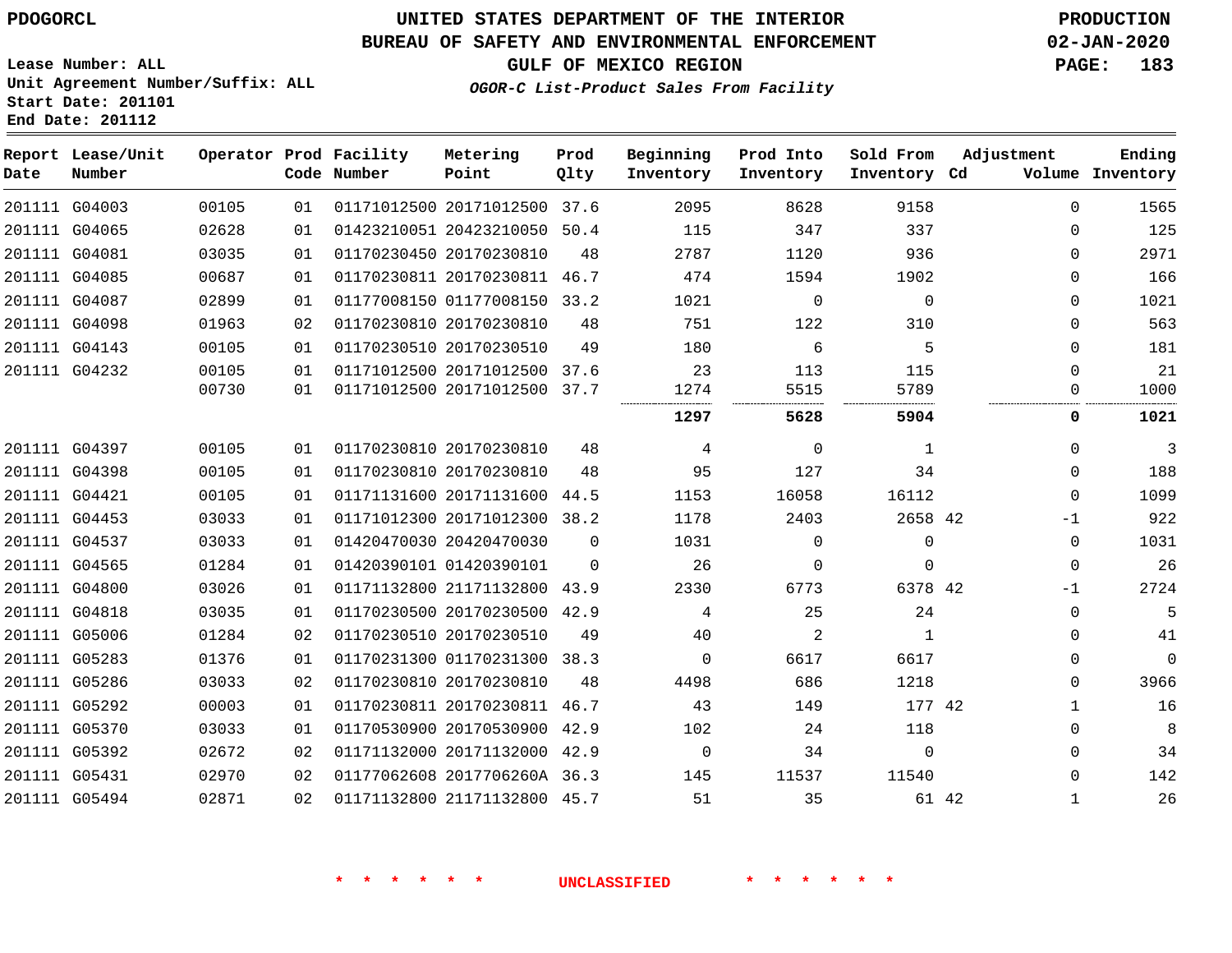**Prod Qlty**

#### **BUREAU OF SAFETY AND ENVIRONMENTAL ENFORCEMENT 02-JAN-2020**

**Lease Number: ALL Unit Agreement Number/Suffix: ALL**

**OGOR-C List-Product Sales From Facility**

**Beginning Inventory** **Prod Into Inventory** **Sold From Inventory**

**Adjustment**

**GULF OF MEXICO REGION PAGE: 184**

**Ending**

|      | Start Date: 201101<br>End Date: 201112 |       |                                       |                   |
|------|----------------------------------------|-------|---------------------------------------|-------------------|
| Date | Report Lease/Unit<br>Number            |       | Operator Prod Facility<br>Code Number | Metering<br>Point |
|      | 201111 G05504                          | 00105 | 01 01171012300 20171012               |                   |

 G05505 G05549 G05602 G05610 G05612 G05613 G06027 G06069 G06105 G06156 G06165 G06166 G06668 G06767 G07215 G07703 G07736 G07760 G07802 G07917 G08120 G05504 20171012300 38.2 21171132800 21171132800 21171132800 21171132800 43.9 20171092650 20171012500 37.7 20171012500 37.7 20171012500 37.6 20171012500 37.6 20423210050 50.3 20423210050 50.4 20420390110 20422450350 20170230810 20170230450 20170230450 50.5 20171132000 42.9 20171012500 37.7 01420390120 51.2 21171132800 43.9 21171132800 43.9 20177122950 30.6 01177258041 29.5 20170573602 33.1 20423210050 50.4 43.9 43.9 45.5 49.6  $\Omega$  $\Omega$  **Inventory Cd Volume**  $\Omega$   $\Omega$   $\Omega$   $\Omega$  $\Omega$   $\Omega$  $\Omega$  $\Omega$  $\Omega$  $\Omega$  $\Omega$  $\Omega$   $\cap$  $\Omega$  $\Omega$  $\Omega$  $\Omega$  $\Omega$  $\Omega$   $\Omega$   $\Omega$  $\Omega$   $\Omega$  $\Omega$   $\Omega$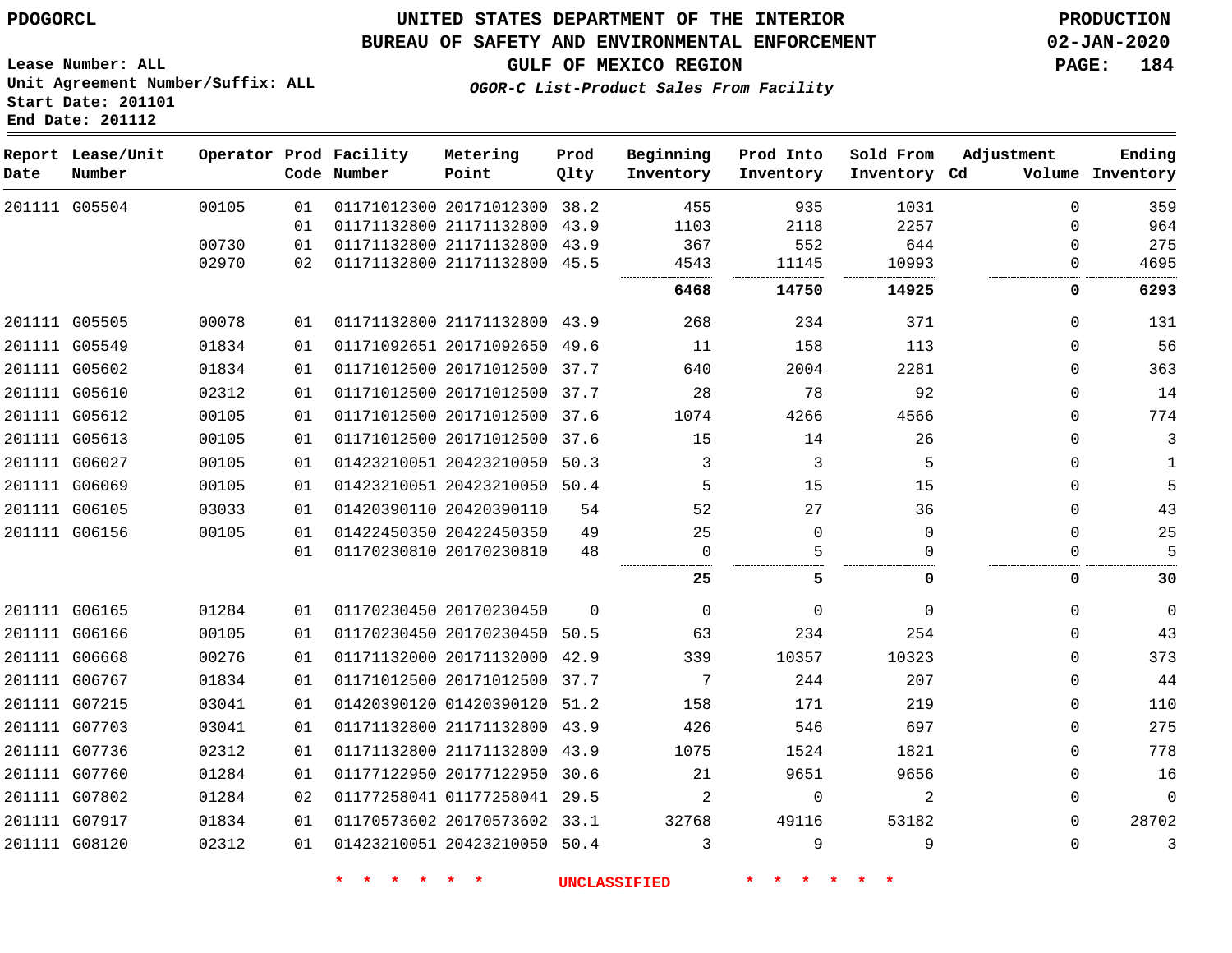**Date**

**End Date: 201112**

**Report Lease/Unit**

**Number**

# **UNITED STATES DEPARTMENT OF THE INTERIOR PDOGORCL PRODUCTION**

**Prod Qlty**

#### **BUREAU OF SAFETY AND ENVIRONMENTAL ENFORCEMENT 02-JAN-2020**

**Lease Number: ALL Unit Agreement Number/Suffix: ALL Start Date: 201101**

**Operator Prod Facility**

**Code Number**

**OGOR-C List-Product Sales From Facility**

**Beginning Inventory** **Prod Into Inventory** **Sold From Inventory**

**GULF OF MEXICO REGION PAGE: 185**

**Inventory Cd Volume**

**Adjustment**

  $\Omega$   $\Omega$  $\Omega$  $\Omega$  -1  $\Omega$  $\overline{0}$  $\overline{0}$  $\overline{0}$ -1  $\Omega$  $\Omega$  $\Omega$  $\Omega$  $\Omega$   $\Omega$ 

**Ending**

| 201111 G08640 |               | 03033 | 01 | 01170530900 20170530900 41.1 |                | 0                       | 0              | $\mathbf 0$    |  |
|---------------|---------------|-------|----|------------------------------|----------------|-------------------------|----------------|----------------|--|
|               | 201111 G08641 | 03033 | 01 | 01170530900 20170530900 41.1 |                | $\mathbf 0$             | $\mathbf{0}$   | $\Omega$       |  |
|               | 201111 G09010 | 03041 | 01 | 01420390120 01420390120 51.2 |                | 205                     | 246            | 296            |  |
|               | 201111 G09500 | 02899 | 01 | 01177058270 01177058270 37.8 |                | 1874                    | 555            | 1475           |  |
|               | 201111 G09631 | 01284 | 01 | 01177122950 20177122950 30.6 |                | $7\overline{ }$         | 4537           | 4537           |  |
|               | 201111 G10487 | 00981 | 01 | 01170753850 20170753850 37.6 |                | 1371                    | 87             | 640            |  |
|               | 201111 G10584 | 03075 | 02 | 01170230811 20170230811 46.7 |                | 18                      | 108            | 115            |  |
|               | 201111 G10636 | 03035 | 01 | 01170230811 20170230811 46.7 |                | 351                     | 694            | 973            |  |
|               | 201111 G10665 | 02899 | 01 | 01177058270 01177058270 37.8 |                | 148                     | $\overline{0}$ | 116 42         |  |
|               | 201111 G10794 | 03035 | 01 | 01177122950 20177122950 30.6 |                | 21                      | 10774          | 10777          |  |
|               | 201111 G10910 | 00162 | 01 | 01177245110 2017724511G 45.5 |                | $\overline{0}$          | 7773           | 7773           |  |
|               | 201111 G11243 | 03033 | 01 | 01420470030 20420470030      | $\overline{0}$ | 759                     | $\mathbf 0$    | $\Omega$       |  |
|               | 201111 G11870 | 00276 | 01 | 01171132000 20171132000 42.9 |                | 797                     | 16576          | 16776          |  |
|               | 201111 G11983 | 01284 | 01 | 01177112605 2017711260Y 33.6 |                | 14                      | 42             | 44             |  |
|               | 201111 G11984 | 03008 | 02 | 01171092651 20171092650 49.6 |                | 14                      | 172            | 125            |  |
|               | 201111 G12020 | 03035 | 01 | 01171012500 20171012500 37.7 |                | 478                     | 1616           | 1800 42        |  |
|               | 201111 G12024 | 02312 | 02 | 01171012500 20171012500 37.7 |                | 59                      | 294            | 300            |  |
| 201111 G12355 |               | 03033 | 01 | 01171012300 20171012300      | 38             | 8487                    | 15225          | 17869          |  |
|               | 201111 G12497 | 03033 | 01 | 01420390101 01420390101      | $\overline{0}$ | $\overline{\mathbf{3}}$ | $\Omega$       | $\Omega$       |  |
|               | 201111 G12564 | 02603 | 01 | 01170230510 20170230510      | 49             | 59                      | $\mathbf{1}$   | $\overline{1}$ |  |
|               | 201111 G12802 | 02200 | 01 | 01170230811 20170230811      | 47             | 214                     | $\mathbf{0}$   | 214            |  |
|               | 201111 G12803 | 03033 | 01 | 01171132000 20171132000 42.9 |                | $\overline{0}$          | 10             | 10             |  |
|               | 201111 G13560 | 03033 | 02 | 01170230810 20170230810      | 48             | 232                     | 254            | 140            |  |
|               | 201111 G13563 | 03033 | 01 | 01170230811 20170230811 46.7 |                | 1863                    | 6283           | 7491           |  |
|               | 201111 G13576 | 03147 | 02 | 01170230810 20170230810      | 48             | $\overline{4}$          | $\mathbf 0$    | $\mathbf{1}$   |  |
|               | 201111 G13850 | 03033 | 01 | 01170230811 20170230811      | $\overline{0}$ | $\overline{0}$          | $\Omega$       | $\Omega$       |  |
|               | 201111 G13937 | 02628 | 02 | 01171092651 20171092650 49.6 |                | 47                      | 620            | 447            |  |
|               | 201111 G13938 | 01284 | 01 | 01171012500 20171012500 37.7 |                | 2520                    | 9905           | 10630          |  |
|               |               |       |    |                              |                |                         |                |                |  |

**Metering Point**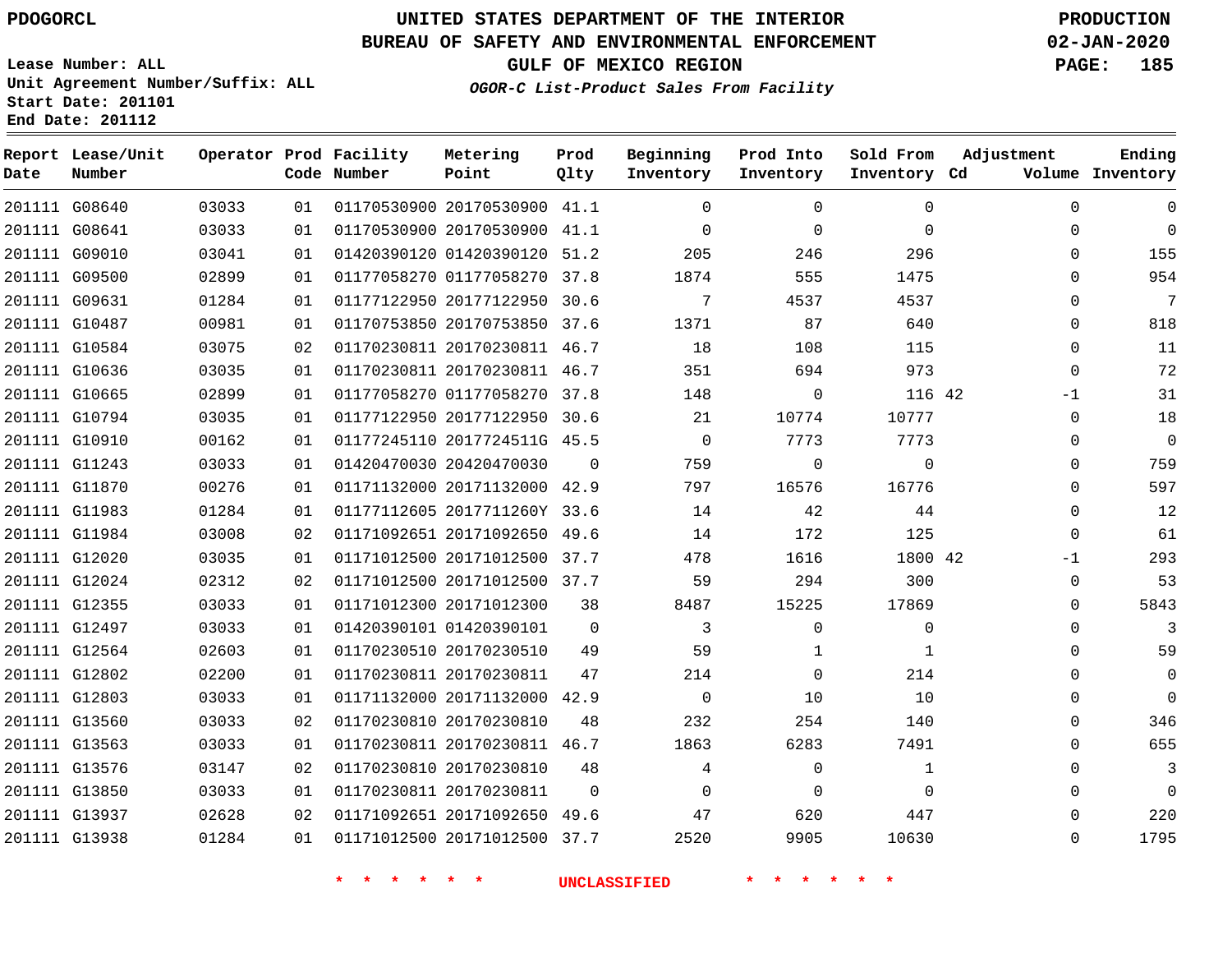## **BUREAU OF SAFETY AND ENVIRONMENTAL ENFORCEMENT 02-JAN-2020**

**Lease Number: ALL Unit Agreement Number/Suffix: ALL Start Date: 201101 End Date: 201112**

**GULF OF MEXICO REGION PAGE: 186**

| OGOR-C List-Product Sales From Facility |
|-----------------------------------------|
|                                         |

| Date | Report Lease/Unit<br>Number |       |    | Operator Prod Facility<br>Code Number | Metering<br>Point            | Prod<br>Qlty | Beginning<br>Inventory | Prod Into<br>Inventory | Sold From<br>Inventory Cd | Adjustment           | Ending<br>Volume Inventory |
|------|-----------------------------|-------|----|---------------------------------------|------------------------------|--------------|------------------------|------------------------|---------------------------|----------------------|----------------------------|
|      | 201111 G14342               | 02200 | 01 |                                       | 01170230811 20170230811      | 47           | 163                    | $\Omega$               | 163                       | $\Omega$             | $\mathbf 0$                |
|      | 201111 G14535               | 02628 | 01 |                                       | 01171012500 20171012500 37.7 |              | 3063                   | 14392                  | 14846                     | $\Omega$             | 2609                       |
|      | 201111 G14864               | 02871 | 02 |                                       | 01170230450 20170230450 50.6 |              | 1610                   | 4300                   | 5115                      | $\Omega$             | 795                        |
|      | 201111 G15050               | 00105 | 01 |                                       | 01170231110 20170231110 41.3 |              | 6231                   | 7158                   | 9745                      | $\mathbf 0$          | 3644                       |
|      | 201111 G15078               | 00064 | 01 |                                       | 01170230810 20170230810      | 48           | 3272                   | 342                    | 289                       | $\mathbf{0}$         | 3325                       |
|      | 201111 G15110               | 02714 | 01 |                                       | 01170530900 20170530900 42.9 |              | 14                     | $\mathbf 0$            | 13                        | $\Omega$             | $\mathbf{1}$               |
|      | 201111 G15239               | 03041 | 01 |                                       | 01171012500 20171012500 37.7 |              | 16                     | 4                      | 19                        | $\mathbf 0$          | $\mathbf{1}$               |
|      | 201111 G15241               | 00105 | 01 |                                       | 01171092651 20171092650 49.6 |              | 110                    | 1619                   | 1153                      | $\mathbf 0$          | 576                        |
|      | 201111 G15263               | 00105 | 01 |                                       | 01171132000 20171132000 42.9 |              | 136                    | 3238                   | 3257                      | $\Omega$             | 117                        |
|      | 201111 G15277               | 03035 | 01 |                                       | 01171012400 20171012400 52.6 |              | 3755                   | 8166                   | 9607                      | $\Omega$             | 2314                       |
|      | 201111 G15299               | 02200 | 02 |                                       | 01171092651 20171092650      | 48           | 269                    | 2384                   | 1806 42                   | $\mathbf{1}$         | 848                        |
|      | 201111 G15312               | 00105 | 01 |                                       | 01171092651 20171092650 49.5 |              | 781                    | 5999                   | 4647                      | $\Omega$             | 2133                       |
|      | 201111 G15323               | 01482 | 01 |                                       | 01171012500 20171012500 37.7 |              | 21                     | $\mathbf 0$            | $\Omega$                  | $\Omega$             | 21                         |
|      | 201111 G15740               | 00105 | 01 |                                       | 01170230450 20170230450 50.5 |              | 121                    | 532                    | 555                       | $\Omega$             | 98                         |
|      |                             | 02893 | 02 |                                       | 01170230450 20170230450 50.6 |              | 673                    | 1118                   | 1584                      | $\Omega$             | 207                        |
|      |                             |       |    |                                       |                              |              | 794                    | 1650                   | 2139                      | 0                    | 305                        |
|      | 201111 G16104               | 00105 | 01 |                                       | 01170231110 20170231110 41.3 |              | 29                     | 23                     | 40                        | $\Omega$             | 12                         |
|      | 201111 G16121               | 00687 | 01 |                                       | 01170230811 20170230811 46.7 |              | 43                     | 99                     | 132                       | $\Omega$             | 10                         |
|      | 201111 G16201               | 03026 | 01 |                                       | 01170530900 20170530900 42.9 |              | 7                      | 8                      |                           | 13 42<br>1           | 3                          |
|      | 201111 G16314               | 00105 | 01 |                                       | 01171012400 20171012400 52.6 |              | $\Omega$               | 3264                   | 2339                      | $\mathbf 0$          | 925                        |
|      | 201111 G16325               | 00105 | 01 |                                       | 01171012400 20171012400 52.6 |              | $\Omega$               | 1648                   | 1181                      | $\Omega$             | 467                        |
|      | 201111 G16353               | 03033 | 01 |                                       | 01171132000 20171132000 42.9 |              | 6                      | 107                    | 109                       | $\Omega$             | $\overline{4}$             |
|      | 201111 G16469               | 03026 | 01 |                                       | 01170753510 20170753510 46.2 |              | 57                     | 160                    | 135                       | $\mathbf 0$          | 82                         |
|      | 201111 G16515               | 00162 | 01 |                                       | 01177245110 2017724511G 45.5 |              | $\Omega$               | 21826                  | 21826                     | $\Omega$             | $\mathbf 0$                |
|      | 201111 G16575               | 00730 | 01 |                                       | 01608103650 20608103650 32.3 |              | $\Omega$               | 116                    | 116                       | $\Omega$             | $\Omega$                   |
|      | 201111 G16890               | 00981 | 01 |                                       | 01170753850 20170753850 37.6 |              | 1133                   | 49                     |                           | $-529$<br>$0\quad09$ | 653                        |
|      | 201111 G17124               | 02871 | 02 |                                       | 01170230450 20170230450 50.6 |              | 3                      | 19                     |                           | 2<br>20 42           | 4                          |
|      | 201111 G17190               | 02312 | 02 |                                       | 01170230810 20170230810      | 48           | 85                     | 40                     | 30                        | $\mathbf 0$          | 95                         |
|      |                             |       |    |                                       |                              |              |                        |                        |                           |                      |                            |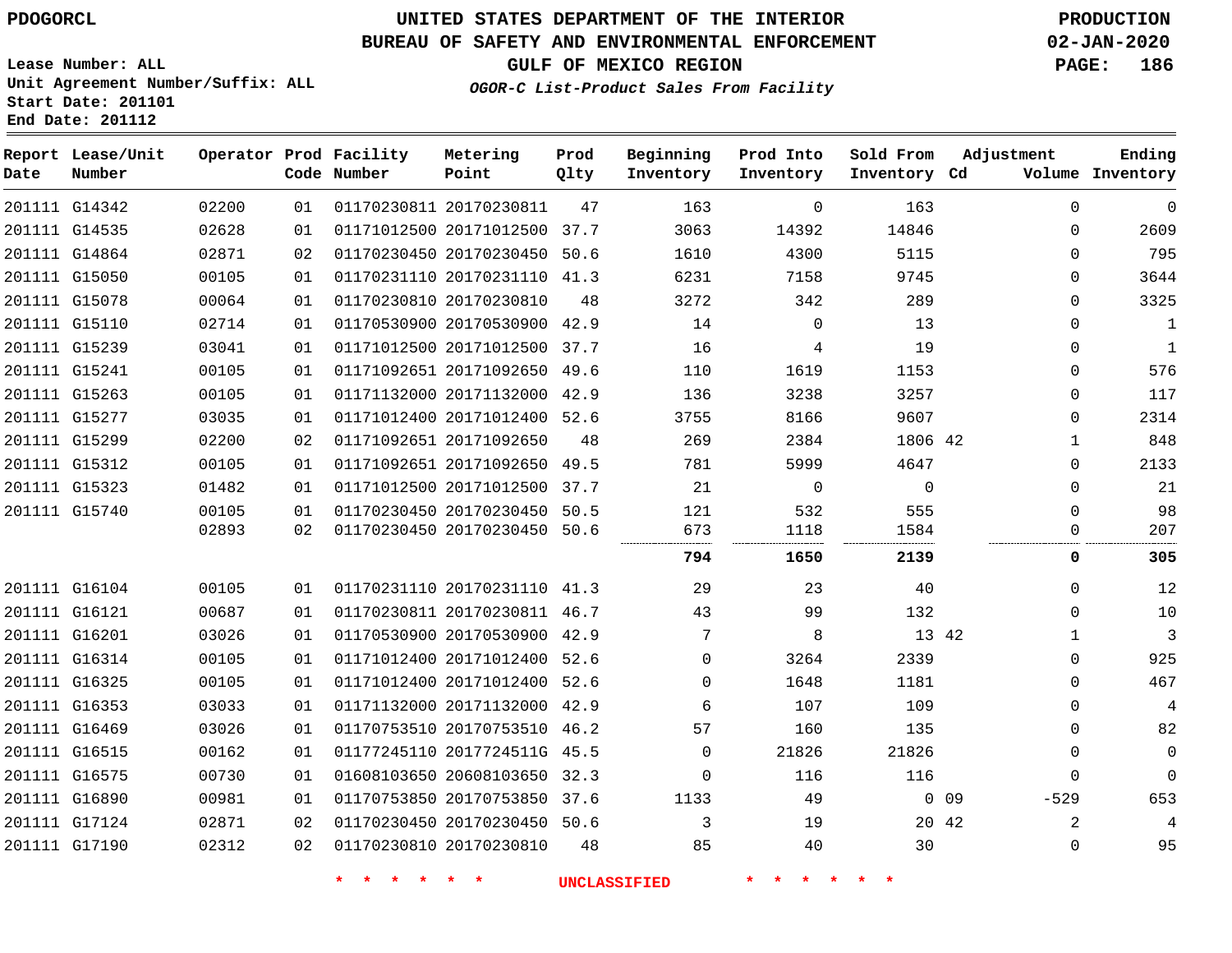**End Date: 201112**

# **UNITED STATES DEPARTMENT OF THE INTERIOR PDOGORCL PRODUCTION**

## **BUREAU OF SAFETY AND ENVIRONMENTAL ENFORCEMENT 02-JAN-2020**

**Lease Number: ALL Unit Agreement Number/Suffix: ALL Start Date: 201101**

**GULF OF MEXICO REGION PAGE: 187**

**OGOR-C List-Product Sales From Facility**

| Date | Report Lease/Unit<br>Number |       |    | Operator Prod Facility<br>Code Number | Metering<br>Point            | Prod<br>Qlty | Beginning<br>Inventory | Prod Into<br>Inventory | Sold From<br>Inventory Cd | Adjustment                 | Ending<br>Volume Inventory |
|------|-----------------------------|-------|----|---------------------------------------|------------------------------|--------------|------------------------|------------------------|---------------------------|----------------------------|----------------------------|
|      | 201111 G17295               | 01284 | 01 |                                       | 01170230810 20170230810      | $\Omega$     | $\mathbf 0$            | $\Omega$               | $\Omega$                  | $\mathbf 0$                | $\mathbf 0$                |
|      | 201111 G17754               | 02025 | 01 |                                       | 01170230510 20170230510      | 49           | 1900                   | 46                     | 49                        | $\Omega$                   | 1897                       |
|      | 201111 G17789               | 00105 | 01 |                                       | 01170230810 20170230810      | 48           | 233                    | 101                    | 80                        | $\Omega$                   | 254                        |
|      | 201111 G17842               | 03026 | 01 |                                       | 01170230810 20170230810      | 48           | 1                      | $\Omega$               | $\Omega$                  | $\Omega$                   | 1                          |
|      | 201111 G17858               | 00105 | 01 |                                       | 01170530900 20170530900      | 42.9         | 84                     | 302                    | 288                       | $\Omega$                   | 98                         |
|      | 201111 G17898               | 01963 | 02 |                                       | 01171131600 20171131600 44.5 |              | 35                     | 117                    | 144                       | $\Omega$                   | 8                          |
|      | 201111 G17913               | 01834 | 01 |                                       | 01171132800 21171132800      | 43.9         | 1122                   | 2448                   | 2502                      | 0                          | 1068                       |
|      | 201111 G17921               | 03026 | 01 |                                       | 01171012500 20177062959      | 25.1         | $\mathbf 0$            | 45824                  | 45824                     | $\Omega$                   | $\overline{0}$             |
|      | 201111 G17966               | 00105 | 01 |                                       | 01171012300 20171012300      | 38.2         | 155                    | 323                    | 354                       | 0                          | 124                        |
|      | 201111 G17973               | 00730 | 01 |                                       | 01171012400 20171012400      | 52.6         | 2116                   | 5844                   | 6304                      | 0                          | 1656                       |
|      | 201111 G17977               | 02312 | 02 |                                       | 01171132800 21171132800      | 43.9         | 436                    | 881                    | 923                       | 0                          | 394                        |
|      | 201111 G18043               | 03056 | 01 |                                       | 01171012500 20171012500      | 37.7         | 2725                   | 8991                   | 10085                     | 0                          | 1631                       |
|      | 201111 G18577               | 00981 | 01 |                                       | 01170753850 20170753850 37.6 |              | 2878                   | 240                    |                           | 0 <sub>09</sub><br>$-1344$ | 1774                       |
|      | 201111 G18863               | 02312 | 02 |                                       | 01420470030 20420470030      | $\Omega$     | 14                     | $\overline{0}$         | $\Omega$                  | $\mathbf 0$                | 14                         |
|      | 201111 G18936               | 02871 | 01 |                                       | 01422450350 20422450350      | 49           | 53                     | 126                    | 113 42                    | $\mathbf{1}$               | 67                         |
|      | 201111 G19030               | 02806 | 01 |                                       | 01423210051 20423210050      | 49           | 63                     | 170                    |                           | $0$ 09<br>$-173$           | 60                         |
|      | 201111 G19127               | 03165 | 01 |                                       | 01170230811 20170230811 46.7 |              | 5                      | $\Omega$               |                           | 0 <sub>09</sub><br>$-4$    | 1                          |
|      | 201111 G19760               | 03035 | 01 |                                       | 01171132800 21171132800      | 43.9         | 21522                  | 39555                  | 42797 42                  | $-1$                       | 18279                      |
|      | 201111 G20605               | 02377 | 01 |                                       | 01423550141 20423550140 26.8 |              | 466                    | 10812                  | 10216                     | $\Omega$                   | 1062                       |
|      | 201111 G20655               | 03035 | 01 |                                       | 01170230510 20170230510      | 49           | 107                    | 3                      |                           | 3 42<br>$-1$               | 106                        |
|      | 201111 G20656               | 03041 | 01 |                                       | 01422450350 20422450350      | 49           | 6                      | $\Omega$               | 4                         | $\Omega$                   | $\overline{2}$             |
|      | 201111 G20660               | 00105 | 01 |                                       | 01170230450 20170230450 50.6 |              | 46                     | 142                    | 162                       | 0                          | 26                         |
|      | 201111 G21070               | 02970 | 02 |                                       | 01171132800 21171132800 43.9 |              | 133                    | 243                    | 264                       | $\Omega$                   | 112                        |
|      | 201111 G21096               | 00105 | 01 |                                       | 01170230811 20170230811 46.7 |              | 13                     | 69                     | 75                        | $\mathbf 0$                | $7\phantom{.0}$            |
|      | 201111 G21111               | 02266 | 01 |                                       | 01171132800 21171132800      | 43.9         | 6                      | 68                     | 52                        | $\Omega$                   | 22                         |
|      | 201111 G21120               | 02058 | 02 |                                       | 01171012500 20171012500      | 37.7         | 56                     | 150                    | 179                       | $\Omega$                   | 27                         |
|      | 201111 G21532               | 02807 | 01 |                                       | 01170230811 20170230811 46.7 |              | 155                    | 688                    | 772 42                    | $\mathbf{1}$               | 72                         |
|      | 201111 G21534               | 02807 | 01 |                                       | 01170230811 20170230811 46.7 |              | 90                     | 416                    | 463                       | $\Omega$                   | 43                         |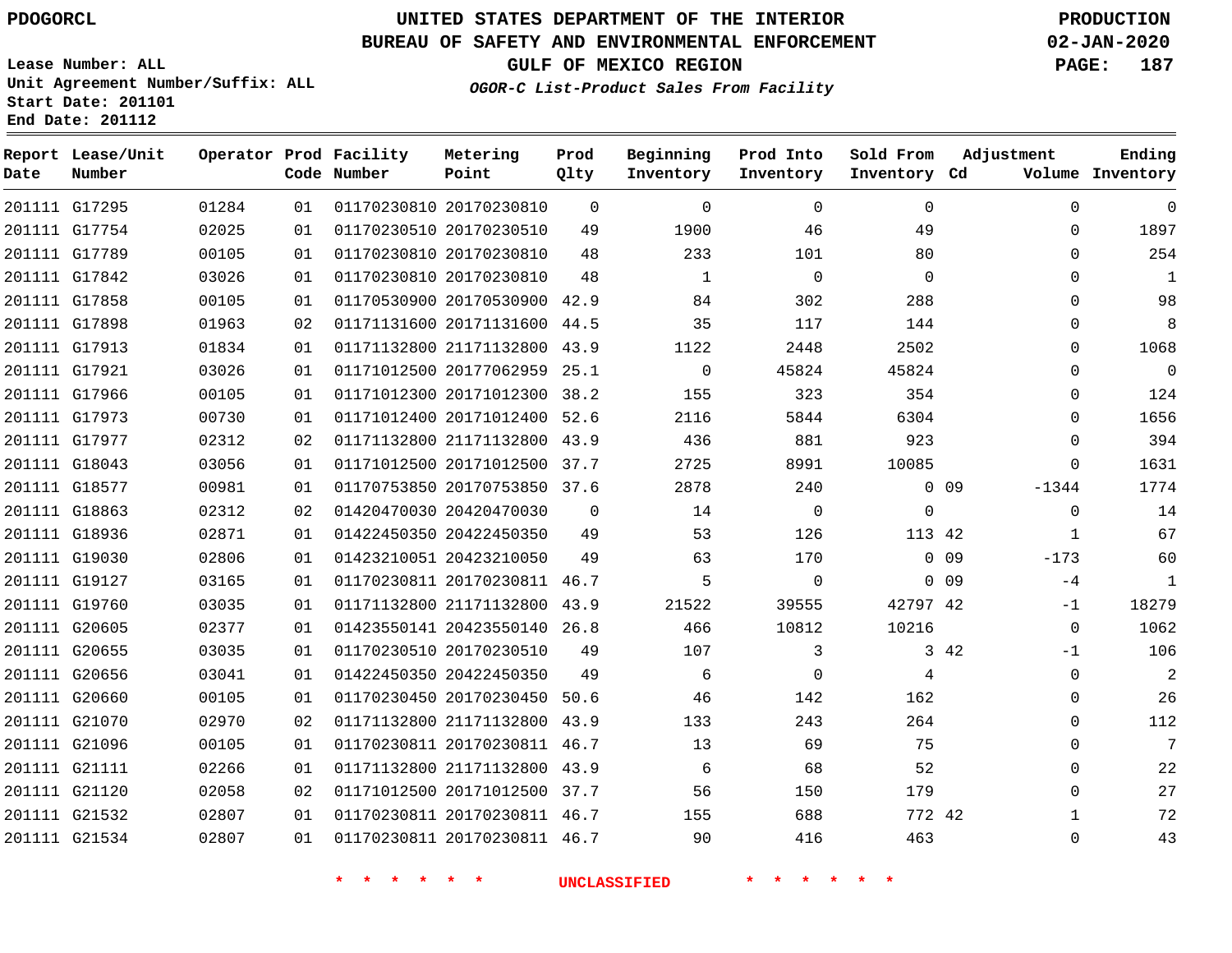**Date**

# **UNITED STATES DEPARTMENT OF THE INTERIOR PDOGORCL PRODUCTION**

**Prod Qlty**

#### **BUREAU OF SAFETY AND ENVIRONMENTAL ENFORCEMENT 02-JAN-2020**

**Lease Number: ALL Unit Agreement Number/Suffix: ALL Start Date: 201101**

**Operator Prod Facility**

**Code Number**

**Metering Point**

**End Date: 201112**

**Report Lease/Unit**

**Number**

**GULF OF MEXICO REGION PAGE: 188**

**Inventory Cd Volume**

**Adjustment**

**Ending**

**OGOR-C List-Product Sales From Facility**

**Beginning Inventory** **Prod Into Inventory** **Sold From Inventory**

| 201111 G21580 | 03035 | 01  | 01170230811 20170230811 46.7 |          | 1              | 4        |                | 4 4 2      | -1           | 0              |
|---------------|-------|-----|------------------------------|----------|----------------|----------|----------------|------------|--------------|----------------|
| 201111 G21592 | 02628 | 02  | 01171132000 20171132000 42.9 |          | $\Omega$       | 30       | 29             |            | $\Omega$     | 1              |
| 201111 G21652 | 01834 | 01  | 01171132800 21171132800 43.9 |          | 28             | 6        | 32             |            | $\Omega$     | $\overline{a}$ |
| 201111 G21655 | 01834 | 01  | 01171132800 21171132800 43.9 |          | $\mathbf 0$    | 2821     | 1969           |            | 0            | 852            |
| 201111 G21700 | 00105 | 01  | 01177258153 01177258153 29.2 |          | 2611           | 2448     | 2970           |            | $\mathbf 0$  | 2089           |
| 201111 G21825 | 00981 | 01  | 01170753850 20170753850 37.6 |          | 644            | 44       |                | $0\quad09$ | $-301$       | 387            |
| 201111 G21826 | 00981 | 01  | 01170753850 20170753850 37.6 |          | 78             | $\Omega$ |                | $0\quad09$ | $-36$        | 42             |
| 201111 G22219 | 03033 | 01  | 01423210051 20423210050 50.4 |          | 27             | 158      | 129            |            | 0            | 56             |
| 201111 G22236 | 00105 | 01  | 01170230450 20170230450 50.6 |          | 5              | 3        | 7              |            | 0            | $\mathbf{1}$   |
| 201111 G22246 | 01284 | 02  | 01423210051 20170230500 42.9 |          | 114            | 664      | 655            |            | 0            | 123            |
| 201111 G22268 | 02777 | 01  | 01170230810 2042709015I 43.1 |          | $\overline{0}$ | 1609     | 1609           |            | $\mathbf 0$  | $\overline{0}$ |
| 201111 G22501 | 00078 | 01  | 01170230400 20170230400 51.3 |          | 178            | 449      | 512 42         |            | -1           | 114            |
| 201111 G22510 | 00162 | 01  | 01170230810 20170230810      | 48       | 9697           | 2764     | 2986 42        |            | $\mathbf{1}$ | 9476           |
| 201111 G22513 | 02579 | 02  | 01170230500 20170230500 42.9 |          | 141            | 1443     | 1316 42        |            | $-1$         | 267            |
| 201111 G22549 | 02222 | 01  | 01170530900 20170530900 42.9 |          | $\Omega$       | 8        |                | 5 42       | $-1$         | 2              |
| 201111 G22582 | 01834 | 01  | 01170530900 20170530900 42.9 |          | 1470           | 3939     | 4129           |            | $\mathbf 0$  | 1280           |
| 201111 G22587 | 02200 | 02  | 01171132000 20171132000      | 43       | 14             | 345      | 346 42         |            | $-1$         | 12             |
| 201111 G22605 | 01834 | 01  | 01171132800 21171132800 43.9 |          | 240            | 244      | 337            |            | $\mathbf 0$  | 147            |
| 201111 G22613 | 02655 | 02  | 01171132800 21171132800 43.9 |          | 389            | 498      | 622            |            | 0            | 265            |
| 201111 G22621 | 01834 | 01  | 01171132800 21171132800 43.9 |          | 5538           | 8888     | 10108 42       |            | $-1$         | 4317           |
| 201111 G22660 | 02058 | 02  | 01171012310 20171012310 45.5 |          | 46             | 408      | 412            |            | $\mathbf 0$  | 42             |
| 201111 G22699 | 00730 | 01  | 01171012500 20171012500 37.7 |          | 1494           | 7168     | 7362           |            | 0            | 1300           |
| 201111 G22712 | 03035 | 01  | 01171012500 20171012500 37.7 |          | 86             | 251      | 292 42         |            | 1            | 46             |
| 201111 G22772 | 00105 | 01  | 01170513800 20170513800 32.2 |          | 93             | 1078     | 984            |            | $\mathbf{0}$ | 187            |
| 201111 G22781 | 03035 | 01  | 01170754751 01170754751 41.1 |          | 486            | 1318     | $\overline{0}$ |            | $\Omega$     | 1804           |
| 201111 G22792 | 03035 | 02  | 01177258041 01177258041 29.8 |          | 1321           | 1351     | 2187           |            | $\Omega$     | 485            |
| 201111 G22840 | 00730 | O 1 | 01608103650 20608103650 32.3 |          | 2              | 1108     | 1107           |            | $\Omega$     | 3              |
| 201111 G23125 | 02312 | 02  | 01420470030 20420470030      | $\Omega$ | 173            | $\Omega$ | $\Omega$       |            | $\Omega$     | 173            |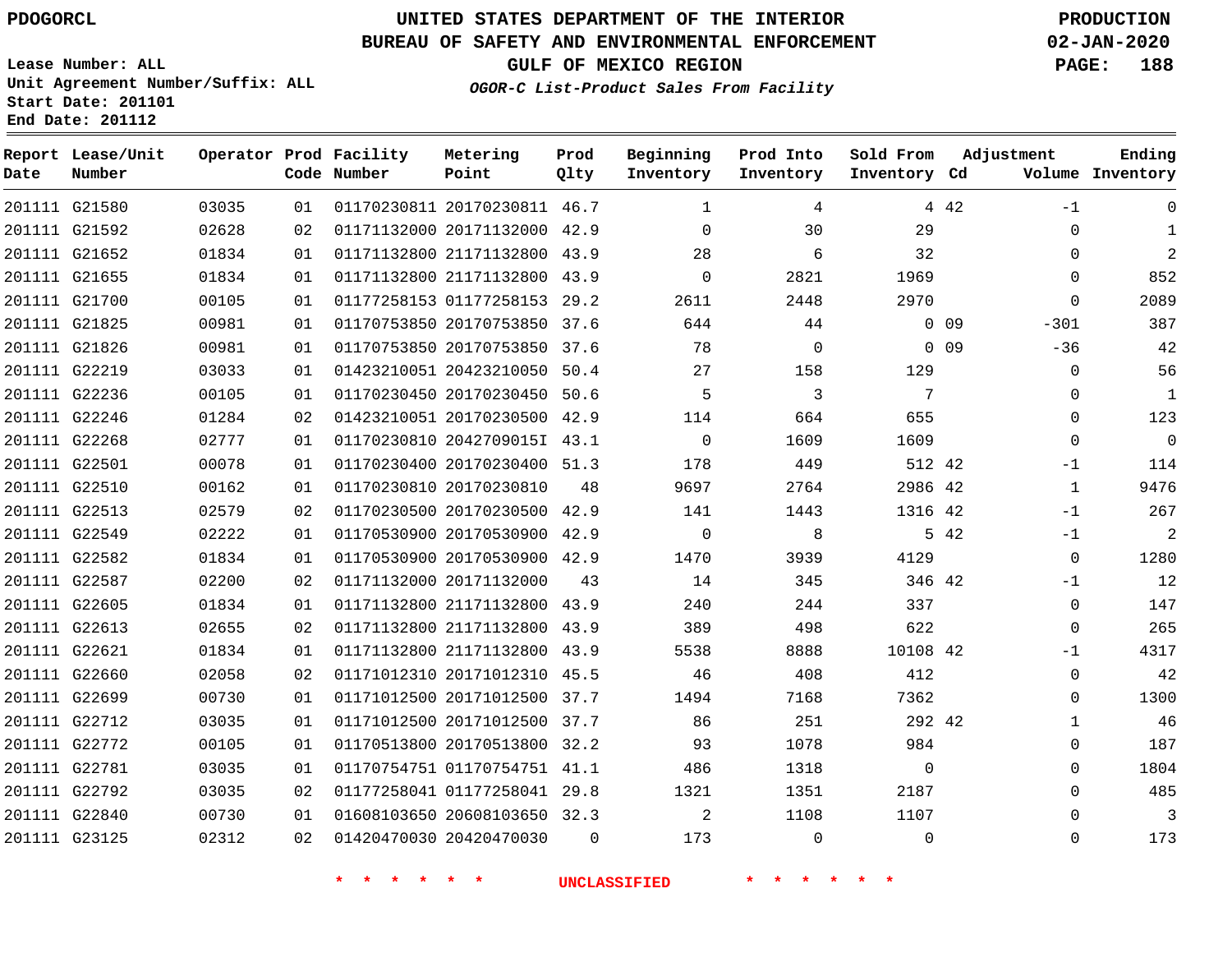**Date**

**Report Lease/Unit**

**Number**

# **UNITED STATES DEPARTMENT OF THE INTERIOR PDOGORCL PRODUCTION**

**Prod Qlty**

#### **BUREAU OF SAFETY AND ENVIRONMENTAL ENFORCEMENT 02-JAN-2020**

**Lease Number: ALL Unit Agreement Number/Suffix: ALL Start Date: 201101 End Date: 201112**

**Operator Prod Facility**

**Code Number**

**Metering Point**

**OGOR-C List-Product Sales From Facility**

**Beginning Inventory** **Prod Into Inventory** **Sold From Inventory**

**GULF OF MEXICO REGION PAGE: 189**

**Inventory Cd Volume**

**Adjustment**

**Ending**

 

|                                |                |          | 一大<br>$\star$           | $\star$                                                 | <b>UNCLASSIFIED</b> |          |                     |                  |                      |                     |
|--------------------------------|----------------|----------|-------------------------|---------------------------------------------------------|---------------------|----------|---------------------|------------------|----------------------|---------------------|
| 201111 G24791                  | 02989          | 01       |                         | 01171131600 20171131600 44.5                            |                     | 51       | 758                 | 757              | 0                    | 52                  |
| 201111 G24767                  | 02628          | 01       |                         | 01170530900 20170530900 42.9                            |                     | 49       | 117                 | 119              | $\Omega$             | 47                  |
|                                |                |          |                         |                                                         |                     | 955      | 2833                | 2701             | 0                    | 1087                |
|                                |                | 01       |                         | 01170230500 20170230500 42.9                            |                     | 216      | 2833                | 2524             | 0                    | 525                 |
| 201111 G24730                  | 00105          | 01       |                         | 01170230810 20170230810                                 | 48                  | 739      | $\Omega$            | 177              | 0                    | 562                 |
| 201111 G24718                  | 02579          | 02       | 01170230810 20170230810 |                                                         | 48                  | 16       | $\Omega$            | 4                | 0                    | 12                  |
| 201111 G24710                  | 02025          | 01       |                         | 01170230811 20170230811 46.7                            |                     | 538      | 2643                | 2905             | 0                    | 276                 |
| 201111 G24700                  | 02312          | 02       |                         | 01170230811 20170230811 46.7                            |                     | 18       | 75                  | 85               | 0                    | 8                   |
| 201111 G24429                  | 02312          | 01       | 01170230810 20170230810 |                                                         | 48                  | 116      | $\Omega$            | 36               | 0                    | 80                  |
| 201111 G24425                  | 02312          | 02       |                         | 01170230810 20170230810                                 | 48                  | 2        | 37                  | 1                | 0                    | 38                  |
| 201111 G23956                  | 02807          | 01       |                         | 01170753510 20170753510 46.2                            |                     | 3685     | 5791                | 5905             | 0                    | 3571                |
| 201111 G23933                  | 00064          | 01       |                         | 01171092651 20171092650 49.6                            |                     | 1        | 0                   | 1                | 0                    | 0                   |
| 201111 G23853                  | 02266          | 01       |                         | 01171012310 20171012310 45.5                            |                     | 29       | 277                 | 278              | 0                    | 28                  |
| 201111 G23851                  | 02503          | 02       |                         | 01171012400 20171012400 52.6                            |                     | 231      | $\Omega$            | 231              | $\Omega$             | 0                   |
| 201111 G23803                  | 02672          | 02       |                         | 01170230811 20170230811 46.7                            |                     | $\Omega$ | 18                  | 17               | 0                    | 1                   |
| 201111 G23754                  | 02222          | 01       |                         | 01170230811 20170230811 46.7                            |                     | 1        | 14                  | 14               | 0                    | 1                   |
| 201111 G23748                  | 02312          | 02       |                         | 01170230810 20170230810                                 | 48                  | 95       | 34                  | 31               | 0                    | 98                  |
| 201111 G23736                  | 02312          | 02       |                         | 01170230810 20170230810                                 | 48                  | 141      | 55                  | 47               | 0                    | 149                 |
| 201111 G23735                  | 00162          | 01       |                         | 01170230810 20170230810                                 | 48                  | $\Omega$ | 62                  | 62               | 0                    | 0                   |
| 201111 G23730                  | 01978          | 02       |                         | 01170230810 20170230811 46.7                            |                     | 25       | 62                  | 81               | 0                    | 6                   |
| 201111 G23529                  | 00981          | 01       |                         | 01170753850 20170753850 37.6                            |                     | 3168     | 229                 | 1480             | 0                    | 1917                |
| 201111 G23528                  | 00981          | 01       |                         | 01170753850 20170753850 37.6                            |                     | 1882     | 226                 | 879              | 0                    | 1229                |
| 201111 G23480                  | 00981          | 01<br>01 |                         | 01170753850 20170753850 37.6                            |                     | 5108     | 209                 | 2386             | 0                    | 2931                |
| 201111 G23473                  | 00981          |          |                         | 01170753850 20170753850 37.6                            |                     | 630      | 2495<br>$\mathbf 0$ | 294              | 0                    | 336                 |
| 201111 G23193<br>201111 G23199 | 02579<br>00105 | 02<br>01 |                         | 01170230510 20170230510<br>01170230450 20170230450 50.6 | 49                  | 1<br>706 | 0                   | $\Omega$<br>2740 | $\Omega$<br>$\Omega$ | $\mathbf{1}$<br>461 |
| 201111 G23181                  | 01963          | 01       |                         | 01423210051 20423210050 50.4                            |                     | 103      |                     | 7                | 0                    | 103                 |
|                                |                | 01       |                         |                                                         |                     | 40       |                     |                  |                      |                     |
| 201111 G23166                  | 00105          |          |                         | 01423210051 20423210050 50.4                            |                     |          | 0                   | 40               | $\Omega$             | 0                   |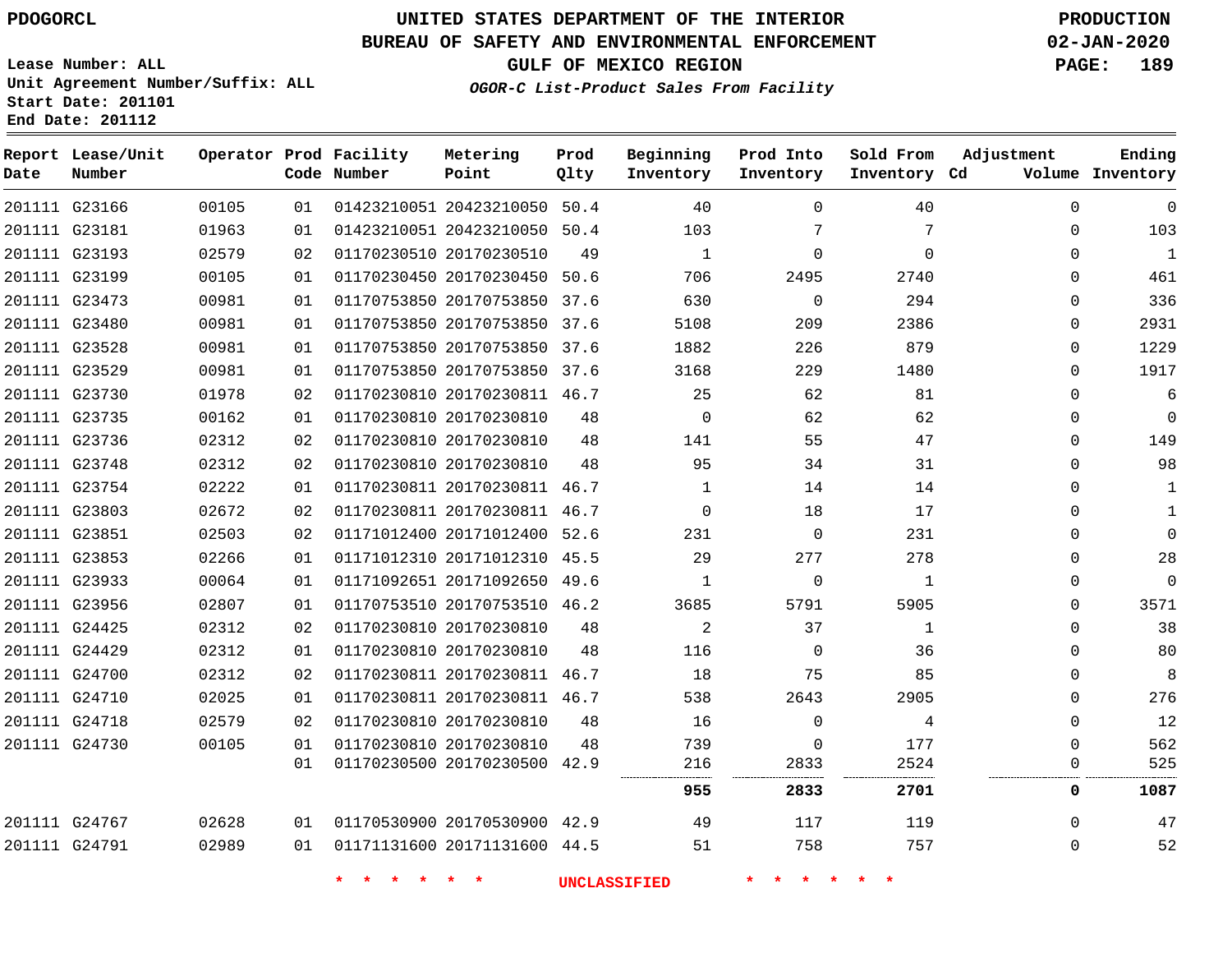**Prod**

## **BUREAU OF SAFETY AND ENVIRONMENTAL ENFORCEMENT 02-JAN-2020**

**Lease Number: ALL Unit Agreement Number/Suffix: ALL Start Date: 201101 End Date: 201112**

**GULF OF MEXICO REGION PAGE: 190**

**Adjustment**

**Ending**

**OGOR-C List-Product Sales From Facility**

| Date | Report Lease/Unit<br>Number |       |    | Operator Prod Facility<br>Code Number | Metering<br>Point            | Prod<br>Qlty | Beginning<br>Inventory | Prod Into<br>Inventory | Sold From<br>Inventory Cd | Adjustment   | Ending<br>Volume Inventory |
|------|-----------------------------|-------|----|---------------------------------------|------------------------------|--------------|------------------------|------------------------|---------------------------|--------------|----------------------------|
|      | 201111 G24873               | 03035 | 01 |                                       | 01171012400 20171012400 52.6 |              | $\mathbf 0$            | 238                    | 171 42                    | 1            | 68                         |
|      | 201111 G24874               | 02058 | 02 |                                       | 01171012400 20171012400      | 52.6         | $\Omega$               | 1356                   | 972                       | $\Omega$     | 384                        |
|      | 201111 G24878               | 02628 | 02 |                                       | 01171092651 20171092650 49.6 |              | 27                     | 471                    | 312                       | $\Omega$     | 186                        |
|      | 201111 G24883               | 03056 | 02 |                                       | 01171092651 20171092650 43.3 |              | 12                     | 90                     | 73                        | 0            | 29                         |
|      | 201111 G24898               | 02807 | 01 |                                       | 01171012400 20171012400 52.6 |              | 2090                   | 5613                   | 6113 42                   | 1            | 1591                       |
|      |                             |       | 01 |                                       | 01171012300 20171012300 38.2 |              | 6632                   | 7933                   | 11520 42                  | $-1$         | 3044                       |
|      |                             |       |    |                                       |                              |              | 8722                   | 13546                  | 17633                     | 0            | 4635                       |
|      | 201111 G24924               | 01834 | 01 |                                       | 01171132800 21171132800 43.9 |              | 3408                   | 6087                   | 6654                      | $\Omega$     | 2841                       |
|      | 201111 G24926               | 01834 | 01 |                                       | 01171132800 21171132800 43.9 |              | 8                      | 20                     | 18 42                     | $-1$         | 9                          |
|      | 201111 G24990               | 01284 | 01 |                                       | 01608103650 20608103650 32.1 |              | 2                      | 1531                   | 1530                      | $\mathbf 0$  | 3                          |
|      | 201111 G25008               | 02777 | 01 |                                       | 01170753510 20170753510 45.5 |              | 205                    | 263                    | 292                       | $\mathbf 0$  | 176                        |
|      | 201111 G25514               | 02813 | 02 |                                       | 01423210051 20423210050 57.4 |              | 28                     | 7                      | 28 42                     | $-1$         | 6                          |
|      | 201111 G25515               | 02813 | 02 |                                       | 01423210051 20423210050      | 57.4         | 41                     | 64                     | 87 42                     | 1            | 19                         |
|      | 201111 G25524               | 00105 | 01 |                                       | 01170230450 20170230450 50.6 |              | 705                    | 1710                   | 2099                      | 0            | 316                        |
|      | 201111 G25540               | 03033 | 01 |                                       | 01420390101 01420390101      | $\Omega$     | 613                    | $\mathbf 0$            | $\Omega$                  | $\mathbf 0$  | 613                        |
|      | 201111 G25561               | 02058 | 02 |                                       | 01170230450 20170230450      | 50.6         | 2374                   | 6601                   | 7756                      | 0            | 1219                       |
|      | 201111 G25579               | 00105 | 01 |                                       | 01170230810 20170230810      | 48           | 258                    | 204                    | 112                       | 0            | 350                        |
|      | 201111 G25606               | 02025 | 01 |                                       | 01170230810 20170230810      | 48           | 956                    | 382                    | 321                       | $\Omega$     | 1017                       |
|      | 201111 G25937               | 03075 | 02 |                                       | 01170230810 20170230810      | 48           | 5482                   | 1937                   | 1778                      | 0            | 5641                       |
|      | 201111 G25965               | 02899 | 01 |                                       | 01171132800 21171132800      | 43.9         | 23                     | $\mathbf 0$            | 23                        | $\Omega$     | $\mathbf 0$                |
|      | 201111 G26001               | 02628 | 01 |                                       | 01171132800 21171132800 43.9 |              | 279                    | 429                    | 494                       | $\Omega$     | 214                        |
|      | 201111 G26023               | 02579 | 02 |                                       | 01171012500 20171012500      | 37.7         | 79                     | 300                    | 325                       | 0            | 54                         |
|      | 201111 G26032               | 03056 | 01 |                                       | 01171012300 20171012300      | 38.9         | 225                    | 229                    | 353                       | $\Omega$     | 101                        |
|      | 201111 G26074               | 01284 | 01 |                                       | 01177122950 20177122950      | 30.6         | 30                     | 16431                  | 16433                     | 0            | 28                         |
|      | 201111 G26146               | 01586 | 01 |                                       | 01177258152 01177258152      | 35           | 389                    | 7                      | $\Omega$                  | $\Omega$     | 396                        |
|      | 201111 G26281               | 02528 | 02 |                                       | 01170753850 20170753850 37.6 |              | 191                    | 0                      | 89                        | $\mathbf{0}$ | 102                        |
|      | 201111 G26451               | 02579 | 02 |                                       | 01423210051 20423210050 50.4 |              | 216                    | 246                    | 375 42                    | $-1$         | 86                         |
|      | 201111 G26480               | 01978 | 02 |                                       | 01423210051 20423210050 50.4 |              | 77                     | 585                    | 556                       | $\Omega$     | 106                        |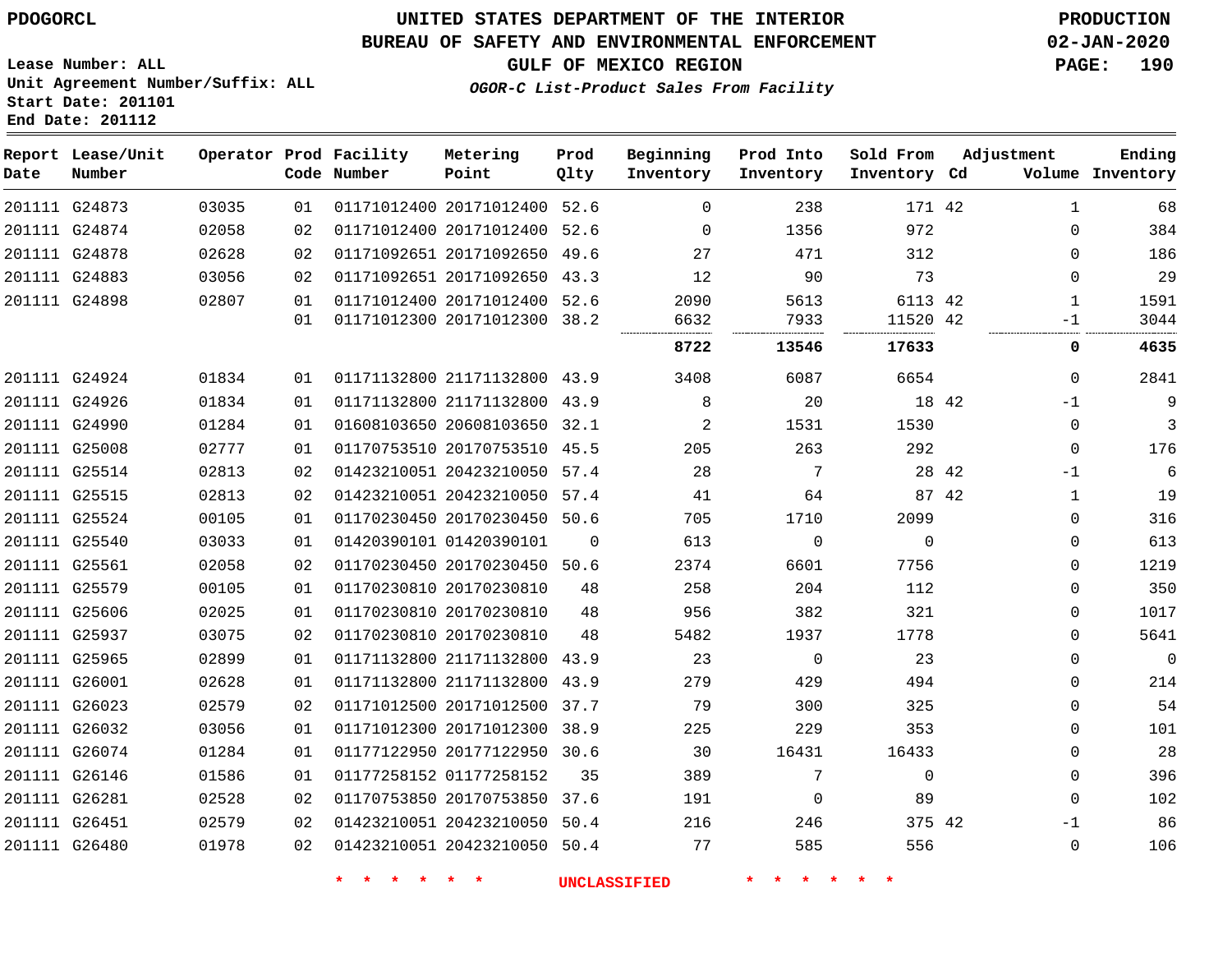## **BUREAU OF SAFETY AND ENVIRONMENTAL ENFORCEMENT 02-JAN-2020**

**Lease Number: ALL Unit Agreement Number/Suffix: ALL Start Date: 201101**

**End Date: 201112**

**GULF OF MEXICO REGION PAGE: 191**

**OGOR-C List-Product Sales From Facility**

| Date | Report Lease/Unit<br>Number |       |    | Operator Prod Facility<br>Code Number | Metering<br>Point            | Prod<br>Qlty | Beginning<br>Inventory | Prod Into<br>Inventory | Sold From<br>Inventory Cd | Adjustment   | Ending<br>Volume Inventory |
|------|-----------------------------|-------|----|---------------------------------------|------------------------------|--------------|------------------------|------------------------|---------------------------|--------------|----------------------------|
|      | 201111 G27003               | 02807 | 01 |                                       | 01170230810 20170230810      | 48           | 37                     | 52                     | 13                        | 0            | 76                         |
|      | 201111 G27036               | 03075 | 02 |                                       | 01170230810 20170230810      | 48           | 421                    | $\mathbf 0$            | $\mathbf 0$               | 0            | 421                        |
|      | 201111 G27070               | 00064 | 01 |                                       | 01170230811 20170230811 46.7 |              | 387                    | 691                    | 1006                      | 0            | 72                         |
|      | 201111 G27100               | 01978 | 02 |                                       | 01171012310 20171012310 45.5 |              | 65                     | 790                    | 774                       | 0            | 81                         |
|      | 201111 G27121               | 02312 | 02 |                                       | 01171012400 20171012400 52.6 |              | 1195                   | 282                    | 1397                      | 0            | 80                         |
|      | 201111 G27169               | 01284 | 01 |                                       | 01171012500 20171012500 37.7 |              | 1801                   | 6290                   | 6948                      | 0            | 1143                       |
|      | 201111 G27173               | 00105 | 01 |                                       | 01170513800 20170513800 32.2 |              | 2986                   | 15153                  | 15512                     | 0            | 2627                       |
|      | 201111 G27194               | 01586 | 01 |                                       | 01177258152 01177258152      | 35           | 192                    | $\mathbf 0$            | $\mathbf 0$               | 0            | 192                        |
|      | 201111 G27215               | 01586 | 02 |                                       | 01177288152 01177288152 34.4 |              | 33                     | $\mathbf 0$            | $\mathbf 0$               | 0            | 33                         |
|      | 201111 G27789               | 01284 | 01 |                                       | 01170530900 20170530900 42.9 |              | 794                    | 4878                   | 4087                      | 0            | 1585                       |
|      | 201111 G27831               | 02795 | 02 |                                       | 01170530900 20170530900 43.1 |              | 23                     | 69                     | 70                        | 0            | 22                         |
|      | 201111 G27927               | 02503 | 02 |                                       | 01171092651 20171092650 49.6 |              | 2177                   | 16974                  | 13116 42                  | $\mathbf{1}$ | 6036                       |
|      | 201111 G27988               | 00730 | 01 |                                       | 01608103650 20608103650 32.3 |              | 209                    | 115906                 | 115829 42                 | $\mathbf{1}$ | 287                        |
|      | 201111 G30654               | 02777 | 02 |                                       | 01170230810 20170230810 40.2 |              | 599                    | 231                    | 198                       | $\Omega$     | 632                        |
|      | 201111 G31003               | 02579 | 02 |                                       | 01423210051 20423210050 50.4 |              | 171                    | 472                    | 477                       | $\Omega$     | 166                        |
|      | 201111 G31040               | 02058 | 02 |                                       | 01170230450 20170230450 50.6 |              | 1759                   | 4751                   | 5632                      | 0            | 878                        |
|      | 201111 G31304               | 02714 | 01 |                                       | 01170230811 20170230811 46.7 |              | 416                    | 1639                   | 1884                      | 0            | 171                        |
|      | 201111 G31369               | 02628 | 02 |                                       | 01171092651 20171092650 49.6 |              | 1531                   | 0                      | 1531                      | 0            | $\mathbf 0$                |
|      |                             |       | 01 |                                       | 01171012300 20171012300 38.2 |              | 12591                  | 44593                  | 40070                     | $\Omega$     | 17114                      |
|      |                             |       |    |                                       |                              |              | 14122                  | 44593                  | 41601                     | 0            | 17114                      |
|      | 201111 G32113               | 02477 | 01 |                                       | 01170230811 20170230811 46.7 |              | 682                    | 4215                   | 4458                      | 0            | 439                        |
|      | 201111 G32197               | 01364 | 02 |                                       | 01171012500 20171012500 37.7 |              | 734                    | 2338                   | 2648                      | 0            | 424                        |
|      | 201111 G32267               | 00105 | 01 |                                       | 01177298272 01177298272 44.5 |              | 22                     | 47                     | 33                        | 0            | 36                         |
|      | 201111 G32268               | 00105 | 01 |                                       | 01177298272 01177298272 44.5 |              | 29                     | 114                    | 69                        | 0            | 74                         |
|      | 201111 G33388               | 02967 | 01 |                                       | 01420470030 20420470030 46.8 |              | 173                    | 0                      | $\mathbf{0}$              | 0            | 173                        |
|      | 201111 G33407               | 02967 | 02 |                                       | 01170230810 20170230810 41.3 |              | 76                     | 31                     | 26 42                     | -1           | 80                         |
|      | 201111 G33408               | 03075 | 02 |                                       | 01422450350 20422450350      | 49           | 940                    | 1416                   | 1481                      | 0            | 875                        |
|      | 201111 G33596               | 02503 | 02 |                                       | 01171132000 20171132000 42.9 |              | 1140                   | 26990                  | 27158                     | 0            | 972                        |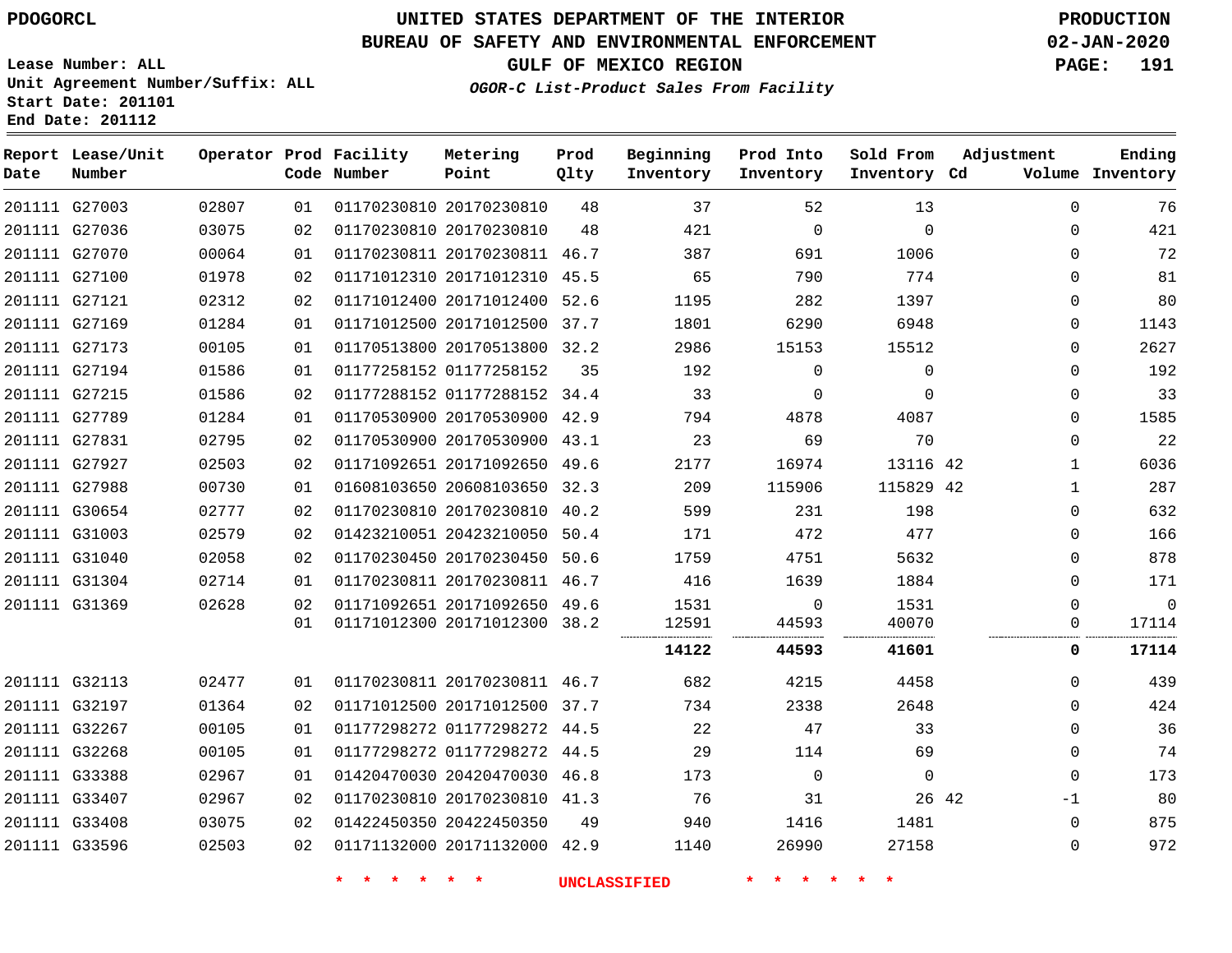**Start Date: 201101 End Date: 201112**

## **UNITED STATES DEPARTMENT OF THE INTERIOR PDOGORCL PRODUCTION**

#### **BUREAU OF SAFETY AND ENVIRONMENTAL ENFORCEMENT 02-JAN-2020**

**Lease Number: ALL Unit Agreement Number/Suffix: ALL**

**GULF OF MEXICO REGION PAGE: 192**

**OGOR-C List-Product Sales From Facility**

| Date   | Report Lease/Unit<br>Number |                |          | Operator Prod Facility<br>Code Number | Metering<br>Point                                  | Prod<br>Qlty | Beginning<br>Inventory | Prod Into<br>Inventory | Sold From<br>Inventory Cd | Adjustment            | Ending<br>Volume Inventory |
|--------|-----------------------------|----------------|----------|---------------------------------------|----------------------------------------------------|--------------|------------------------|------------------------|---------------------------|-----------------------|----------------------------|
| 201112 | 00016                       | 00687<br>02375 | 01<br>01 |                                       | 01170513700 20170513700<br>01170513700 20170513700 | 25<br>25     | 378<br>6766            | 2083<br>46974          | 2166<br>46812             | $\Omega$<br>0         | 295<br>6928                |
|        |                             |                |          |                                       |                                                    |              | 7144                   | 49057                  | 48978                     | 0                     | 7223                       |
| 201112 | 00026                       | 02375          | 01       |                                       | 01170513700 20170513700                            | 25           | 8888                   | 57929                  | 58276 42                  | 3                     | 8544                       |
| 201112 | 00032                       | 02375          | 01       |                                       | 01170513700 20170513700 31.7                       |              | 703                    | 4171                   | 4283                      | 0                     | 591                        |
| 201112 | 00033                       | 02375          | 01       |                                       | 01170513700 20170513700 31.7                       |              | 890                    | 3811                   | 4161                      | $\mathbf 0$           | 540                        |
| 201112 | 00049                       | 00105          | 01       |                                       | 01171012300 20171012300 38.3                       |              | 10522                  | 27178                  | 23492                     | $\mathbf 0$           | 14208                      |
| 201112 | 00050                       | 00105          | 01       |                                       | 01171012300 20171012300 38.3                       |              | 1879                   | 5832                   | 4662                      | $\mathbf 0$           | 3049                       |
| 201112 | 00051                       | 00105          | 01       |                                       | 01171012300 20171012300 38.3                       |              | 598                    | 1499                   | 1313                      | $\mathbf 0$           | 784                        |
| 201112 | 00052                       | 00105          | 01       |                                       | 01171012300 20171012300 38.3                       |              | 1203                   | 4063                   | 3142                      | 0                     | 2124                       |
| 201112 | 00079                       | 01834          | 01       |                                       | 01170230810 20170230810 46.8                       |              | 416                    | 197                    | 225                       | $\Omega$              | 388                        |
| 201112 | 00081                       | 00105          | 01       |                                       | 01170231300 01170231300 39.4                       |              | $\mathbf 0$            | 429                    | 429                       | $\mathbf 0$           | $\mathbf 0$                |
|        |                             |                | 01       |                                       | 01170230450 20170230450                            | 50           | 10                     | 1                      | 11                        | $\Omega$              | $\Omega$                   |
|        |                             |                |          |                                       |                                                    |              | 10                     | 430                    | 440                       | 0                     | 0                          |
| 201112 | 00090                       | 03035          | 01       |                                       | 01170230810 20170230810 46.8                       |              | 302                    | 0                      | 302                       | $\mathbf 0$           | $\mathbf 0$                |
| 201112 | 00137                       | 00687          | 01       |                                       | 01170513700 20170513700                            | 25           | $\mathbf 0$            | 1247                   | 1070                      | $\mathbf 0$           | 177                        |
| 201112 | 00138                       | 00687          | 01       |                                       | 01170513700 20170513700                            | 25           | 1632                   | 9129                   | 9467                      | $\Omega$              | 1294                       |
| 201112 | 00184                       | 03147          | 02       |                                       | 01170230810 20170230810 46.8                       |              | 923                    | 384                    | 554                       | $\Omega$              | 753                        |
| 201112 | 00190                       | 02312          | 01       |                                       | 01170230810 20170230810 46.8                       |              | $\overline{2}$         | $\mathbf 0$            |                           | 2 4 2<br>$\mathbf{1}$ | $\mathbf{1}$               |
| 201112 | 00191                       | 02312          | 01       |                                       | 01170230810 20170230810 46.8                       |              | 385                    | 128                    | 262                       | 0                     | 251                        |
| 201112 | 00196                       | 03041          | 01       |                                       | 01171012300 20171012300                            | 38.3         | 6370                   | 13642                  | 12880                     | $\Omega$              | 7132                       |
| 201112 | 00244                       | 00105          | 01       |                                       | 01170231300 01170231300 39.4                       |              | $\Omega$               | 7737                   | 7737                      | $\Omega$              | $\mathbf 0$                |
| 201112 | 00247                       | 00105          | 01       |                                       | 01170231300 01170231300 39.5                       |              | $\Omega$               | 698                    | 698                       | $\mathbf 0$           | $\mathbf 0$                |
| 201112 | 00253                       | 01364          | 02       |                                       | 01170230810 20170230810 46.8                       |              | 4503                   | 1601                   | 2890                      | $\mathbf 0$           | 3214                       |
|        |                             | 02025          | 01       |                                       | 01170230810 20170230810 46.7                       |              | 292                    | 121                    | 187                       | 0                     | 226                        |
|        |                             |                |          |                                       |                                                    |              | 4795                   | 1722                   | 3077                      | 0                     | 3440                       |
| 201112 | 00317                       | 02970          | 02       |                                       | 01171012310 20171012310 45.3                       |              | 22                     | 209                    | 214                       | $\Omega$              | 17                         |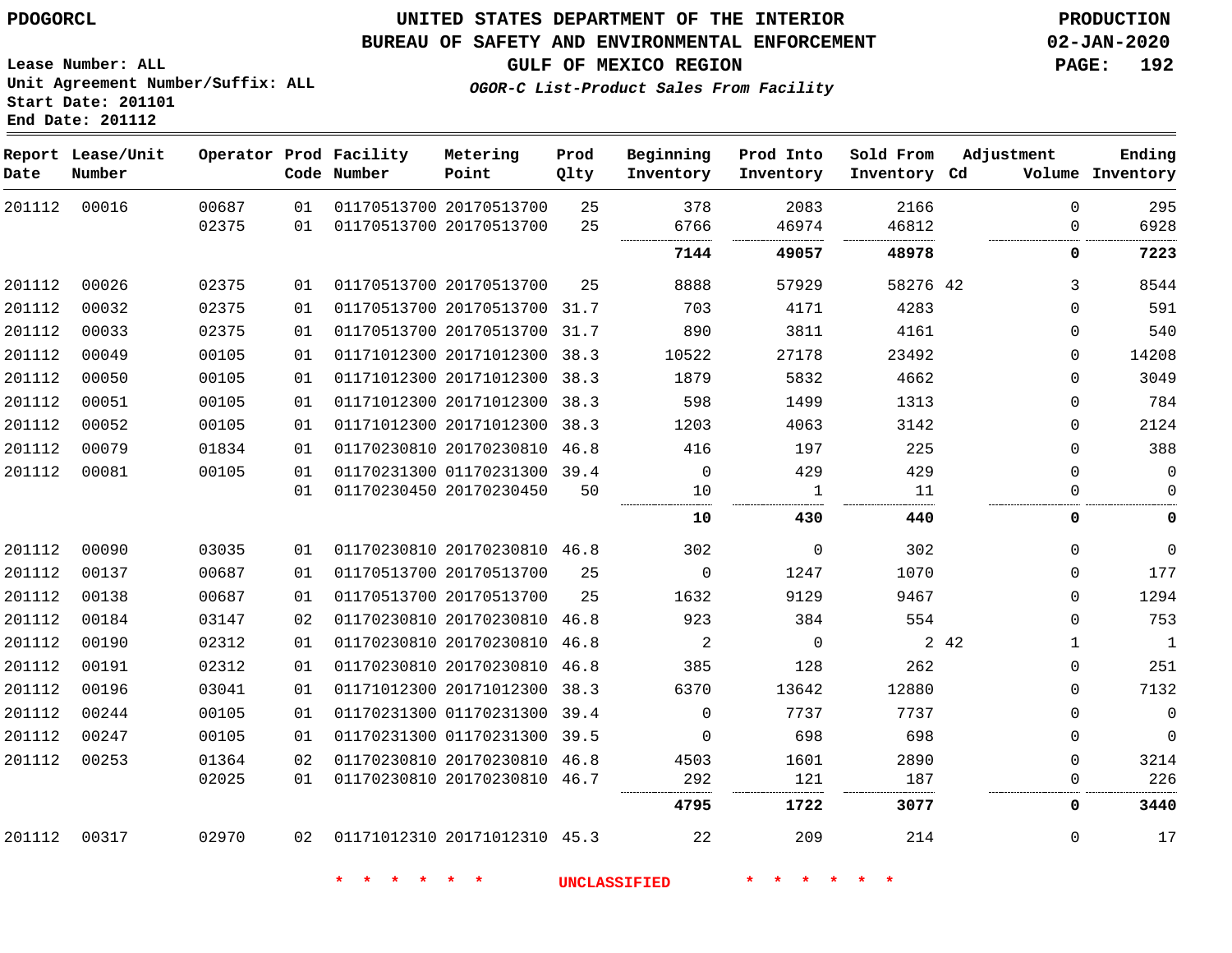**Report Lease/Unit**

**Date**

# **UNITED STATES DEPARTMENT OF THE INTERIOR PDOGORCL PRODUCTION**

**Prod**  $Q1 + 3r$ 

**Metering Point**

#### **BUREAU OF SAFETY AND ENVIRONMENTAL ENFORCEMENT 02-JAN-2020**

**Lease Number: ALL Unit Agreement Number/Suffix: ALL Start Date: 201101 End Date: 201112**

**Operator Prod Facility**

**OGOR-C List-Product Sales From Facility**

**Beginning Inventory**

**Prod Into Inventory**

**Sold From Inventory**

**GULF OF MEXICO REGION PAGE: 193**

**Adjustment**

**Ending**

| Date   | Number |       |    | Code Number | Point                        | Qlty | Inventory           | Inventory   | Inventory Cd |             | Volume Inventory |
|--------|--------|-------|----|-------------|------------------------------|------|---------------------|-------------|--------------|-------------|------------------|
| 201112 | 00353  | 02266 | 01 |             | 01170754800 20170754800 29.2 |      | 436                 | 2199        | 2218         | $\Omega$    | 417              |
| 201112 | 00367  | 02375 | 01 |             | 01170513700 20170513700      | 25   | 604                 | 2413        | 2661         | $\Omega$    | 356              |
| 201112 | 00424  | 00064 | 01 |             | 01171012400 20171012400 51.9 |      | 19                  | 95          | 93           | $\mathbf 0$ | 21               |
| 201112 | 00434  | 01284 | 01 |             | 01177112605 2017711260Y 33.4 |      | 1385                | 365         | 348 32       | $-1402$     | $\overline{0}$   |
| 201112 | 00453  | 01284 | 01 |             | 01177112605 2017711260Y 33.4 |      | 2461                | 537         | 618 32       | $-2380$     | $\overline{0}$   |
| 201112 | 00466  | 00064 | 01 |             | 01171012400 20171012400 51.9 |      | 1547                | 5533        | 5847         | $\mathbf 0$ | 1233             |
| 201112 | 00479  | 00105 | 01 |             | 01171012500 20171012500 37.1 |      | 650                 | 5116        | 5128         | 0           | 638              |
| 201112 | 00487  | 03033 | 01 |             | 01171132800 21171132800 43.1 |      | 832                 | 165         | 585          | $\Omega$    | 412              |
| 201112 | 00495  | 03033 | 01 |             | 01171132800 21171132800 43.1 |      | 341                 | 0           | 200          | $\Omega$    | 141              |
| 201112 | 00518  | 03033 | 01 |             | 01170230450 20170230450      | 50   | 176                 | 2034        | 2082         | 0           | 128              |
| 201112 | 00526  | 00105 | 01 |             | 01170230810 20170230810 46.7 |      | 2391                | 869         | 1552         | $\Omega$    | 1708             |
| 201112 | 00541  | 03033 | 01 |             | 01170530900 20170530900 43.1 |      | $\mathbf 0$         | $\mathbf 0$ | $\mathbf 0$  | 0           | $\mathbf 0$      |
| 201112 | 00560  | 00687 | 01 |             | 01171131600 20171131600 43.8 |      | 32                  | 351         | 360          | 0           | 23               |
| 201112 | 00577  | 03056 | 01 |             | 01171012300 20171012300 38.3 |      | 13522               | 32780       | 29355 45     | $-16947$    | $\overline{0}$   |
| 201112 | 00593  | 01834 | 01 |             | 01171012300 20171012300 38.3 |      | 11406               | 15973       | 13271        | $\mathbf 0$ | 14108            |
| 201112 | 00605  | 02899 | 01 |             | 01170573602 20170573602 37.9 |      | 1290                | 2165        | 1285         | 0           | 2170             |
| 201112 | 00680  | 03033 | 01 |             | 01170230700 20170230700 50.6 |      | 562                 | 4528        | 4658         | 0           | 432              |
| 201112 | 00691  | 02312 | 02 |             | 01170754201 01170754201 36.6 |      | 704                 | 1461        | 1571         | $\Omega$    | 594              |
| 201112 | 00693  | 02266 | 02 |             | 01170754800 20170754800 29.2 |      | 156                 | 852         | 846          | $\mathbf 0$ | 162              |
| 201112 | 00694  | 02266 | 01 |             | 01170754800 20170754800 29.2 |      | 2144                | 12036       | 11896        | 0           | 2284             |
| 201112 | 00697  | 02266 | 01 |             | 01170754800 20170754800 29.2 |      | 405                 | 2269        | 2243         | $\mathbf 0$ | 431              |
| 201112 | 00758  | 00105 | 01 |             | 01170230810 20170230810 46.7 |      | 714                 | 185         | 536          | 0           | 363              |
| 201112 | 00763  | 01284 | 01 |             | 01170230810 20170230810 46.8 |      | 480                 | 68          | 414          | 0           | 134              |
| 201112 | 00767  | 00105 | 01 |             | 01170230810 20170230810 46.8 |      | 101                 | 36          | 66           | 0           | 71               |
| 201112 | 00775  | 01834 | 01 |             | 01171131600 20171131600 43.8 |      | 283                 | 3070        | 3153         | $\Omega$    | 200              |
| 201112 | 00777  | 03033 | 01 |             | 01171132000 20171132000 42.7 |      | 2                   | 104         | 102          | 0           | $\overline{4}$   |
| 201112 | 00778  | 03033 | 01 |             | 01171132000 20171132000 42.7 |      | 40                  | 2050        | 2013         | 0           | 77               |
| 201112 | 00796  | 02628 | 01 |             | 01171012300 20171012300 38.3 |      | 8579                | 19846       | 18050        | 0           | 10375            |
|        |        |       |    | * * * * * * |                              |      | <b>UNCLASSIFIED</b> | * * * * * * |              |             |                  |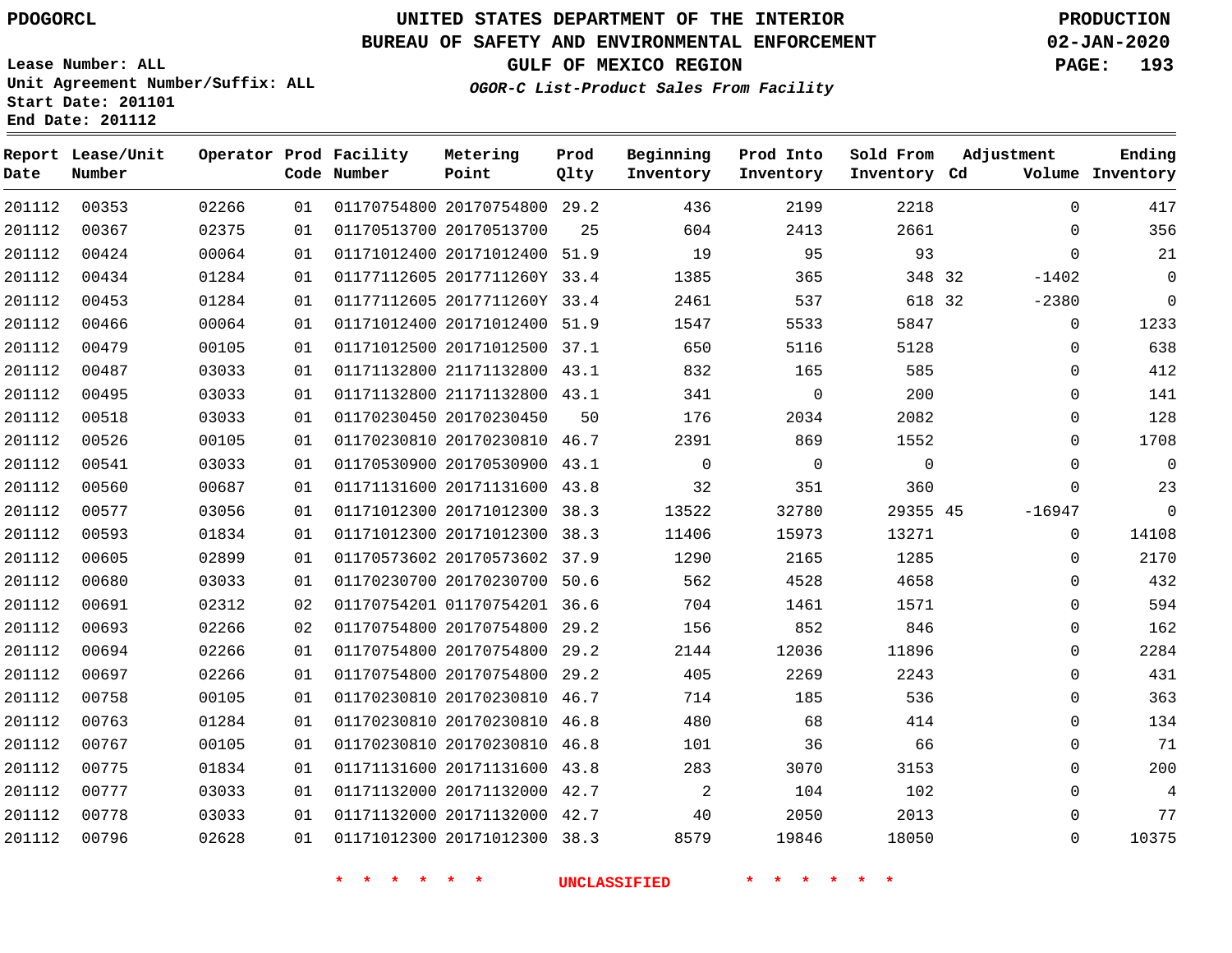**End Date: 201112**

# **UNITED STATES DEPARTMENT OF THE INTERIOR PDOGORCL PRODUCTION**

## **BUREAU OF SAFETY AND ENVIRONMENTAL ENFORCEMENT 02-JAN-2020**

**Lease Number: ALL Unit Agreement Number/Suffix: ALL Start Date: 201101**

**GULF OF MEXICO REGION PAGE: 194**

**OGOR-C List-Product Sales From Facility**

| Date   | Report Lease/Unit<br>Number |       |    | Operator Prod Facility<br>Code Number | Metering<br>Point            | Prod<br>Qlty | Beginning<br>Inventory | Prod Into<br>Inventory | Sold From<br>Inventory Cd |            | Adjustment   | Ending<br>Volume Inventory |
|--------|-----------------------------|-------|----|---------------------------------------|------------------------------|--------------|------------------------|------------------------|---------------------------|------------|--------------|----------------------------|
| 201112 | 00797                       | 00105 | 01 |                                       | 01171012300 20171012300 38.3 |              | 820                    | 1243                   | 1413                      |            | $\mathbf 0$  | 650                        |
| 201112 | 00819                       | 00078 | 01 |                                       | 01171132800 21171132800 43.1 |              | 47                     | 364                    | 241                       |            | 0            | 170                        |
| 201112 | 00828                       | 01284 | 01 |                                       | 01171092651 20171092650 47.9 |              | 404                    | 2888                   | 2366                      |            | $\Omega$     | 926                        |
| 201112 | 00839                       | 02451 | 01 |                                       | 01170513800 20170513800 32.4 |              | 1760                   | 7429                   | 8387                      |            | $\Omega$     | 802                        |
|        | 201112 754302006A           | 00078 | 01 |                                       | 01170573601 20170573601 24.9 |              | 208                    | 1246                   | 1251                      |            | $\mathbf 0$  | 203                        |
|        | 201112 754303001A           | 00059 | 01 |                                       | 01170230811 20170230811 47.4 |              | 194                    | 1548                   | 1058 09                   |            | $-341$       | 343                        |
|        | 201112 754304003A           | 00078 | 01 |                                       | 01170230400 20170230400 53.3 |              | 1                      | 13                     | 11 42                     |            | $-1$         | $\overline{c}$             |
|        | 201112 754307005A           | 00078 | 01 |                                       | 01170573601 20170573601 24.8 |              | 171                    | 1182                   | 1160                      |            | $\mathbf 0$  | 193                        |
|        | 201112 754307017A           | 00362 | 02 |                                       | 01170230811 20170230811 47.4 |              | 93                     | 960                    | 840                       |            | $\mathbf 0$  | 213                        |
|        | 201112 754309002A           | 00981 | 01 |                                       | 01170753850 20170753850 34.2 |              | 653                    | 156                    |                           | $0\quad09$ | $-279$       | 530                        |
|        | 201112 754310009A           | 00078 | 01 |                                       | 01170573601 20170573601 24.7 |              | 4                      | 196                    | 167 42                    |            | $-1$         | 32                         |
|        | 201112 7543880060           | 00105 | 01 |                                       | 01170230450 20170230450      | 50           | 32                     | 198                    | 218                       |            | 0            | 12                         |
|        | 201112 7543890080           | 02375 | 01 |                                       | 01170513700 20170513700 30.3 |              | 82                     | 1586                   | 1444 42                   |            | $\mathbf{1}$ | 225                        |
|        | 201112 7543890220           | 00105 | 01 |                                       | 01608158271 01608158271 21.8 |              | $\overline{0}$         | 40                     | 40                        |            | 0            | $\mathbf 0$                |
|        | 201112 7543900080           | 00105 | 01 |                                       | 01177245111 01177245111      | $\Omega$     | 133                    | $\overline{0}$         | $\Omega$                  |            | 0            | 133                        |
|        | 201112 7543930100           | 00362 | 02 |                                       | 01170230450 20170230450      | 50           | 486                    | 4285                   | 4502                      |            | $\Omega$     | 269                        |
|        |                             |       | 02 |                                       | 01170230810 20170230810 46.8 |              | 2134                   | 0                      | 2134                      |            | $\Omega$     | $\mathbf 0$                |
|        |                             |       |    |                                       |                              |              | <br>2620               | 4285                   | 6636                      |            | 0            | 269                        |
|        | 201112 7543930200           | 00105 | 01 |                                       | 01171012310 20171012310 45.3 |              | 1532                   | 17561                  | 17683                     |            | 0            | 1410                       |
|        |                             | 01284 | 01 |                                       | 0117709260L 2017709260L      | 41           | 0                      | 1169                   | 1169                      |            | 0            | $\mathbf 0$                |
|        |                             |       |    |                                       |                              |              | 1532                   | 18730                  | 18852                     |            | 0            | 1410                       |
|        | 201112 7543940080           | 03035 | 01 |                                       | 01170230811 20170230811 47.4 |              | 16                     | 168                    | 147                       |            | $\Omega$     | 37                         |
|        | 201112 754395019A           | 00105 | 01 |                                       | 01420390101 01420390101      | $\Omega$     | 69                     | $\overline{0}$         | $\overline{0}$            |            | $\Omega$     | 69                         |
|        | 201112 754396015A           | 01284 | 01 |                                       | 01608103650 20608103650 33.3 |              | 20                     | 8546                   | 8552                      |            | 0            | 14                         |
|        | 201112 8910020210           | 02451 | 01 |                                       | 01170513800 20170513800 32.4 |              | 14188                  | 71320                  | 77806                     |            | 0            | 7702                       |
|        | 201112 8910024540           | 02451 | 01 |                                       | 01170513800 20170513800 32.4 |              | 19443                  | 111977                 | 119327                    |            | 0            | 12093                      |
|        | 201112 8910029320           | 02375 | 01 |                                       | 01170513700 20170513700 31.7 |              | 18956                  | 121628                 | 123345 42                 |            | $-1$         | 17238                      |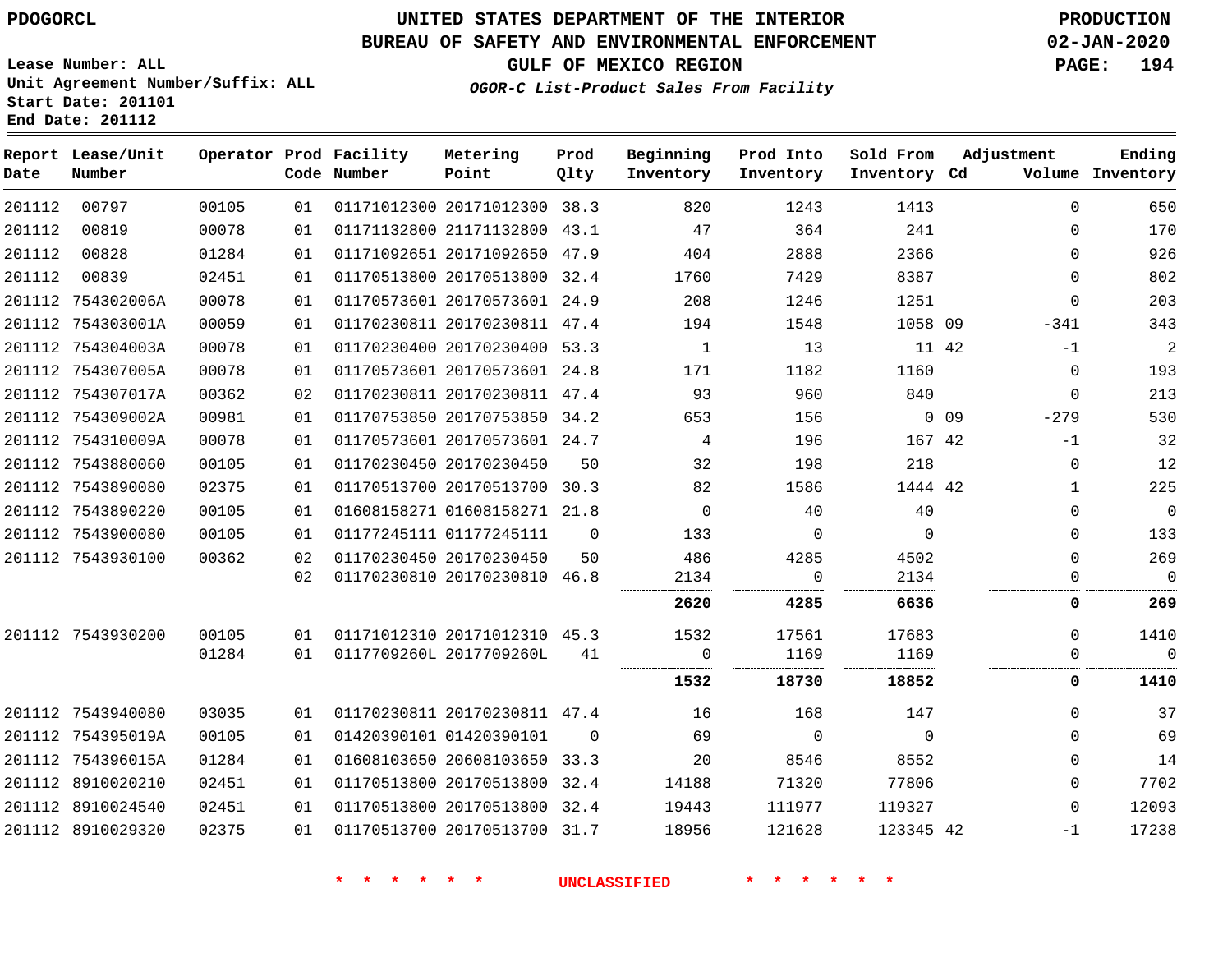**End Date: 201112**

## **UNITED STATES DEPARTMENT OF THE INTERIOR PDOGORCL PRODUCTION**

#### **BUREAU OF SAFETY AND ENVIRONMENTAL ENFORCEMENT 02-JAN-2020**

**Lease Number: ALL Unit Agreement Number/Suffix: ALL Start Date: 201101**

**GULF OF MEXICO REGION PAGE: 195**

**OGOR-C List-Product Sales From Facility**

| Date | Report Lease/Unit<br>Number |                |          | Operator Prod Facility<br>Code Number | Metering<br>Point                                            | Prod<br>Qlty | Beginning<br>Inventory | Prod Into<br>Inventory | Sold From<br>Inventory Cd | Adjustment           | Ending<br>Volume Inventory |
|------|-----------------------------|----------------|----------|---------------------------------------|--------------------------------------------------------------|--------------|------------------------|------------------------|---------------------------|----------------------|----------------------------|
|      | 201112 8910034440           | 00730<br>02375 | 01<br>01 |                                       | 01170513700 20170513700 36.1<br>01170513700 20170513700 36.1 |              | 1447<br>8867           | 10426<br>76582         | 10407<br>74595 42         | $\Omega$<br>$\Omega$ | 1466<br>10854              |
|      |                             |                |          |                                       |                                                              |              |                        |                        |                           |                      |                            |
|      |                             |                |          |                                       |                                                              |              | 10314                  | 87008                  | 85002                     | 0                    | 12320                      |
|      | 201112 8910039150           | 00078          | 01       |                                       | 01170573601 20170573601 24.8                                 |              | 1231                   | 10475                  | 9997 42                   | -1                   | 1708                       |
|      | 201112 8910063810           | 00105          | 01       |                                       | 01170230450 20170230450                                      | 50           | $\mathbf{1}$           | 19                     | 19                        | $\Omega$             | $\mathbf{1}$               |
|      |                             | 03035          | 01       |                                       | 01170230450 20170230450                                      | 50           | 126                    | 2334                   | 2313 42                   | -1                   | 146                        |
|      |                             |                |          |                                       |                                                              |              | 127                    | 2353                   | 2332                      | -1                   | 147                        |
|      | 201112 8910086400           | 02893          | 02       |                                       | 01171012400 20171012400 51.9                                 |              | 215                    | 925                    | 934                       | 0                    | 206                        |
|      | 201112 8910087640           | 00105          | 01       |                                       | 01171092800 21171132800 43.1                                 |              | 1553                   | 3632                   | 3043                      | $\Omega$             | 2142                       |
|      | 201112 8910087670           | 02312          | 01       |                                       | 01170754201 01170754201 36.6                                 |              | 342                    | 753                    | 789 42                    | $\mathbf 1$          | 307                        |
|      | 201112 8910087840           | 00162          | 01       |                                       | 01177122606 20177122606 39.6                                 |              | $\mathbf 0$            | 3042                   | 3042                      | 0                    | $\mathbf 0$                |
|      | 201112 8910088130           | 00078          | 01       |                                       | 01171132800 21171132800 43.1                                 |              | 247                    | 1014                   | 709                       | 0                    | 552                        |
|      | 201112 8910088160           | 01284          | 01       |                                       | 01171132800 21171132800 43.1                                 |              | 45                     | $\Omega$               | 45                        | $\Omega$             | $\mathbf 0$                |
|      | 201112 8910089160           | 02375          | 01       |                                       | 01170513700 20170513700 28.3                                 |              | 626                    | 5533                   | 5375                      | $\Omega$             | 784                        |
|      | 201112 891008927AE          | 00078          | 01       |                                       | 01170230400 20170230400 53.2                                 |              | 89                     | 469                    | 341 09                    | $-135$               | 82                         |
|      | 201112 891008927AG          | 00078          | 01       |                                       | 01170230400 20170230400 53.3                                 |              | 117                    | 1028                   | 884 09                    | $-81$                | 180                        |
|      | 201112 891008927Y           | 00078          | 01       |                                       | 01170230400 20170230400 53.3                                 |              | 14                     | 134                    | 124 42                    | $-1$                 | 23                         |
|      | 201112 8910116580           | 02375          | 01       |                                       | 01170513700 20170513700 28.3                                 |              | 798                    | 4710                   | 4840                      | $\mathbf 0$          | 668                        |
|      | 201112 8910116740           | 02375          | 01       |                                       | 01170513700 20170513700 28.3                                 |              | 470                    | 2590                   | 2693                      | $\mathbf 0$          | 367                        |
|      | 201112 8910116770           | 02375          | 01       |                                       | 01170513700 20170513700                                      | 28.3         | 309                    | 1895                   | 1935                      | $\mathbf 0$          | 269                        |
|      | 201112 8910116790           | 02375          | 01       |                                       | 01170513700 20170513700 28.3                                 |              | 1886                   | 13232                  | 13243 42                  | $\mathbf 1$          | 1876                       |
|      | 201112 8910116800           | 02375          | 01       |                                       | 01170513700 20170513700                                      | 28.3         | 1906                   | 12516                  | 12647 42                  | $-1$                 | 1774                       |
|      | 201112 891011687A           | 02266          | 01       |                                       | 01170754800 20170754800                                      | 29.2         | 89                     | 460                    | 462                       | 0                    | 87                         |
|      | 201112 891011687C           | 02266          | 01       |                                       | 01170754800 20170754800                                      | 29.2         | 91                     | 599                    | 576                       | 0                    | 114                        |
|      | 201112 891011687D           | 02266          | 01       |                                       | 01170754800 20170754800 29.2                                 |              | 103                    | 566                    | 563                       | 0                    | 106                        |
|      | 201112 891011687E           | 02266          | 01       |                                       | 01170754800 20170754800                                      | 29.2         | 45                     | 255                    | 252                       | 0                    | 48                         |
|      | 201112 8910117330           | 02266          | 01       |                                       | 01170754800 20170754800 29.2                                 |              | 1                      | 3                      | 3                         | 0                    | $\mathbf{1}$               |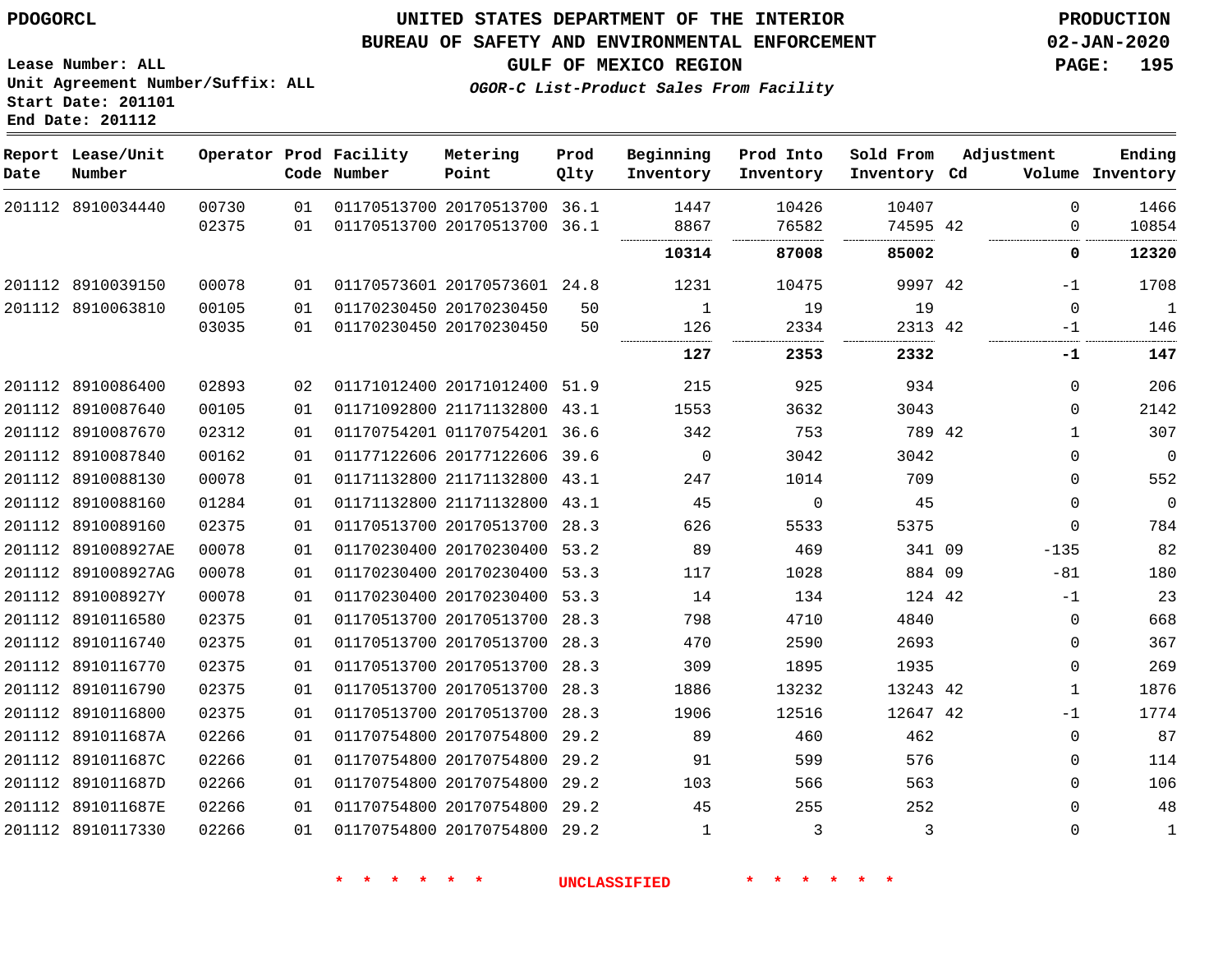## **BUREAU OF SAFETY AND ENVIRONMENTAL ENFORCEMENT 02-JAN-2020**

**Lease Number: ALL Unit Agreement Number/Suffix: ALL Start Date: 201101 End Date: 201112**

**OGOR-C List-Product Sales From Facility**

**GULF OF MEXICO REGION PAGE: 196**

| Date          | Report Lease/Unit<br>Number |       |    | Operator Prod Facility<br>Code Number | Metering<br>Point            | Prod<br>Qlty | Beginning<br>Inventory | Prod Into<br>Inventory | Sold From<br>Inventory Cd | Adjustment   | Ending<br>Volume Inventory |
|---------------|-----------------------------|-------|----|---------------------------------------|------------------------------|--------------|------------------------|------------------------|---------------------------|--------------|----------------------------|
|               | 201112 8910123210           | 00687 | 01 |                                       | 0117709260A 2017709260A 35.5 |              | 13                     | 1657                   | 1652                      | $\mathbf 0$  | 18                         |
|               | 201112 8910123270           | 00105 | 01 |                                       | 01177215100 20177215102 30.8 |              | 39                     | 4707                   | 4703                      | $\Omega$     | 43                         |
|               | 201112 8910123320           | 00105 | 01 |                                       | 01177215100 20177215102 30.8 |              | 104                    | 11203                  | 11204                     | $\mathbf 0$  | 103                        |
|               | 201112 8910123330           | 00105 | 01 |                                       | 01177215100 20177215102 30.8 |              | 153                    | 16225                  | 16229                     | $\mathbf 0$  | 149                        |
|               | 201112 8910123350           | 03033 | 02 |                                       | 01171012500 20171012500 37.1 |              | 28                     | 362                    | 345                       | $\Omega$     | 45                         |
|               | 201112 8910123390           | 00105 | 01 |                                       | 01171131800 20171131800      | 45           | 367                    | 3821                   | 3948                      | $\mathbf 0$  | 240                        |
|               | 201112 8910169280           | 02628 | 01 |                                       | 01171132000 20171132000 42.7 |              | 277                    | 4394                   | 4506                      | $\mathbf 0$  | 165                        |
|               | 201112 8910169290           | 02628 | 01 |                                       | 01171132000 20171132000 42.7 |              | 105                    | 1455                   | 1506                      | $\Omega$     | 54                         |
|               | 201112 8910169300           | 00491 | 01 |                                       | 01170230810 20170230810 46.7 |              | 222                    | 89                     | 137                       | $\Omega$     | 174                        |
|               | 201112 8910169370           | 02628 | 01 |                                       | 01171132000 20171132000 42.7 |              | 140                    | 2414                   | 2462                      | $\mathbf 0$  | 92                         |
|               | 201112 8910202350           | 00276 | 01 |                                       | 01170513700 20170513700 31.9 |              | 4157                   | 41750                  | 39990                     | $\mathbf 0$  | 5917                       |
|               | 201112 8910202550           | 00105 | 01 |                                       | 01170230810 20170230810 46.7 |              | 142                    | 49                     | 85                        | $\mathbf 0$  | 106                        |
|               | 201112 8910202560           | 02375 | 01 |                                       | 01170513700 20170513700 31.5 |              | 1771                   | 8186                   | 8797                      | $\mathbf 0$  | 1160                       |
|               | 201112 G00971               | 00105 | 01 |                                       | 01171132000 20171132000 42.6 |              | $\Omega$               | 31                     | 30                        | $\Omega$     | $\mathbf{1}$               |
|               | 201112 G00974               | 00105 | 01 |                                       | 01171132000 20171132000 42.6 |              | 55                     | 1112                   | 1125                      | $\mathbf 0$  | 42                         |
|               | 201112 G00985               | 00687 | 01 |                                       | 0117709260A 2017709260A 35.5 |              | 89                     | 8855                   | 8846 42                   | 1            | 99                         |
|               | 201112 G00987               | 00105 | 01 |                                       | 01171132800 21171132800 43.1 |              | 108                    | 398                    | 297                       | 0            | 209                        |
|               | 201112 G00989               | 00003 | 01 |                                       | 01171012400 20171012400      | $\Omega$     | 1022                   | $\mathbf 0$            | $\Omega$                  | $\mathbf 0$  | 1022                       |
|               | 201112 G01027               | 00162 | 01 |                                       | 01177122606 20177122606 39.6 |              | $\mathbf 0$            | 6087                   | 6087                      | $\mathbf 0$  | $\mathbf 0$                |
|               | 201112 G01036               | 03033 | 01 |                                       | 01420390101 20171092650 47.9 |              | 1944                   | 8919                   | 7997                      | $\mathbf 0$  | 2866                       |
|               | 201112 G01082               | 01364 | 02 |                                       | 01170753510 20170753510 52.5 |              | 433                    | 48                     | 102                       | $\Omega$     | 379                        |
|               | 201112 G01083               | 02375 | 01 |                                       | 01170513700 20170513700 28.3 |              | 1613                   | 12951                  | 12729 42                  | $\mathbf{1}$ | 1836                       |
| 201112 G01090 |                             | 02375 | 01 |                                       | 01170513700 20170513700 28.3 |              | 1914                   | 12421                  | 12574 42                  | $-1$         | 1760                       |
|               | 201112 G01091               | 02375 | 01 |                                       | 01170513700 20170513700 28.3 |              | 220                    | 1295                   | 1332 42                   | $\mathbf{1}$ | 184                        |
| 201112 G01092 |                             | 02375 | 01 |                                       | 01170513700 20170513700 28.3 |              | 1413                   | 9288                   | 9384 42                   | $-1$         | 1316                       |
|               | 201112 G01153               | 01834 | 01 |                                       | 01171132800 21171132800 43.1 |              | 100                    | 120                    | 129                       | $\mathbf 0$  | 91                         |
|               | 201112 G01196               | 03041 | 01 |                                       | 01171132800 21171132800 43.1 |              | $\Omega$               | 35                     | 20                        | $\Omega$     | 15                         |
|               | 201112 G01198               | 00105 | 01 |                                       | 01171092651 20171092650 47.8 |              | 10                     | 583                    | 406                       | $\mathbf 0$  | 187                        |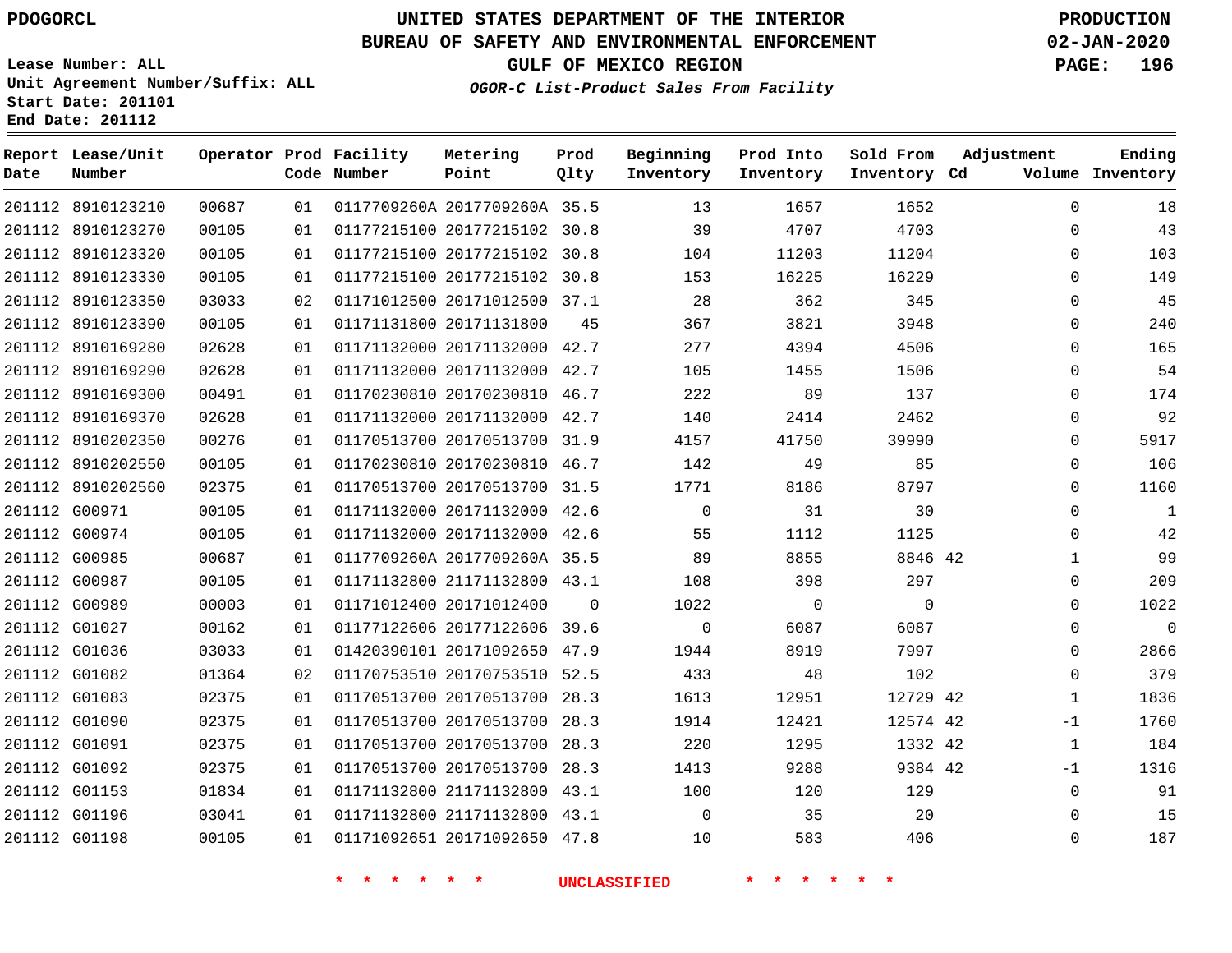G01208 G01210 G01220 G01248 G01256 G01261 G01269 G01351 G01441 G01447 G01477 G01497 G01498 G01528 G01580 G01610 G01619 G01620 G01754 G01757 G01860 G01865 G01880 G01898 G01901 G01953 G01966 G01967

**Date**

**Report Lease/Unit**

**Number**

# **UNITED STATES DEPARTMENT OF THE INTERIOR PDOGORCL PRODUCTION**

**Prod Qlty**

#### **BUREAU OF SAFETY AND ENVIRONMENTAL ENFORCEMENT 02-JAN-2020**

**Lease Number: ALL Unit Agreement Number/Suffix: ALL Start Date: 201101 End Date: 201112**

**Operator Prod Facility**

**Code Number**

**OGOR-C List-Product Sales From Facility**

**Sold From Inventory**

**Prod Into Inventory**

**Beginning Inventory**

**GULF OF MEXICO REGION PAGE: 197**

**Inventory Cd Volume**

**Adjustment**

 $\Omega$  $\Omega$  $\Omega$  $\Omega$  $\Omega$  $\Omega$  $\Omega$   $\Omega$   $\Omega$  $\Omega$   $\Omega$  $\overline{0}$   $\cap$  $\Omega$  $\Omega$   $\Omega$   $\Omega$   $\Omega$ 

**Ending**

| 00105 | 01 | 01171092651 20171092650 | 47.9        | 451  | 1487  | 1460         |  |
|-------|----|-------------------------|-------------|------|-------|--------------|--|
| 03041 | 01 | 01171132800 21171132800 | 43.1        | 746  | 1168  | 1122         |  |
| 00105 | 01 | 01177092600 20177092600 | 45          | 214  | 4582  | 4599         |  |
| 02628 | 01 | 01171012500 20171012500 | 37.1        | 3261 | 27507 | 27341        |  |
| 02628 | 01 | 01171012500 20171012500 | 37.6        | 8    | 70    | 69           |  |
| 03033 | 02 | 01171012500 20171012500 | 37.1        | 8    | 55    | 55           |  |
| 03033 | 02 | 01171012500 20171012500 | 37.1        | 33   | 269   | 269          |  |
| 00078 | 01 | 01170230400 20170230400 | 53.3        | 20   | 192   | 179 42       |  |
| 00105 | 01 | 01177112701 20177112700 | $\mathbf 0$ | 720  | 766   | 0            |  |
| 02375 | 01 | 01170513700 20170513700 | 25          | 268  | 1607  | 1639 42      |  |
| 03026 | 01 | 01170230810 20170230810 | 46.8        | 2293 | 1114  | 1216 42      |  |
| 02451 | 01 | 01170513800 20170513800 | 32.4        | 9018 | 49539 | 53207        |  |
| 02451 | 01 | 01170513800 20170513800 | 32.4        | 1003 | 5893  | 6260         |  |
| 01284 | 01 | 01171092651 20171092650 | 47.9        | 81   | 578   | 474          |  |
| 02451 | 01 | 01170513800 20170513800 | 32.4        | 29   | 100   | 118          |  |
| 00105 | 01 | 01177215100 20177215102 | 30.8        | 10   | 1196  | 1195         |  |
| 02375 | 01 | 01170513700 20170513700 | 30.3        | 9979 | 65154 | 65899 42     |  |
| 02375 | 01 | 01170513700 20170513700 | 30.3        | 1217 | 8339  | 8374         |  |
| 00003 | 01 | 01423210051 20423210050 | 59.6        | 13   | 68    | 59           |  |
| 00003 | 01 | 01423210051 20423210050 | 59.6        | 115  | 564   | 493          |  |
| 00105 | 01 | 01170231110 20170231110 | 0           | 1933 | 4620  | $\mathbf{0}$ |  |
| 00078 | 01 | 01171012500 20171012500 | 37.1        | 512  | 4353  | 4323 42      |  |

 20171132000 42.6 20171012500 37.1 20177215102 30.8 20170230811 47.3 20177215102 30.8 20177215102 30.8

**Metering Point**

**\* \* \* \* \* \* UNCLASSIFIED \* \* \* \* \* \***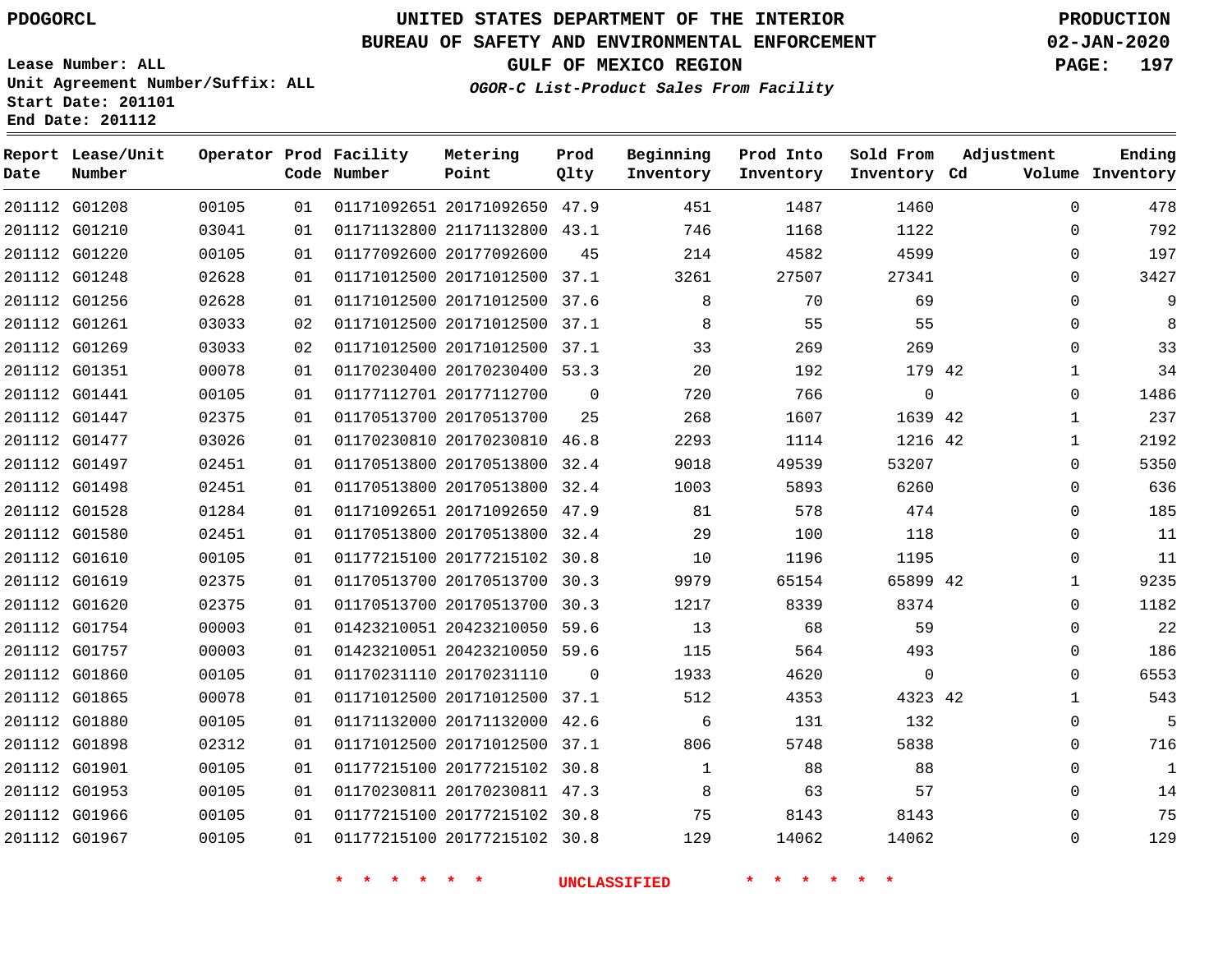## **BUREAU OF SAFETY AND ENVIRONMENTAL ENFORCEMENT 02-JAN-2020**

**Lease Number: ALL Unit Agreement Number/Suffix: ALL Start Date: 201101 End Date: 201112**

**OGOR-C List-Product Sales From Facility**

**GULF OF MEXICO REGION PAGE: 198**

|  | OGOR-C ELSC-FIOGACC SAIES FIOM FACILICY |  |  |  |
|--|-----------------------------------------|--|--|--|
|  |                                         |  |  |  |
|  |                                         |  |  |  |
|  |                                         |  |  |  |

| Date          | Report Lease/Unit<br>Number |       |    | Operator Prod Facility<br>Code Number | Metering<br>Point            | Prod<br>Qlty | Beginning<br>Inventory | Prod Into<br>Inventory | Sold From<br>Inventory Cd | Adjustment   | Ending<br>Volume Inventory |
|---------------|-----------------------------|-------|----|---------------------------------------|------------------------------|--------------|------------------------|------------------------|---------------------------|--------------|----------------------------|
|               | 201112 G01972               | 03033 | 01 |                                       | 01170230810 20170230810 46.8 |              | 264                    | 144                    | 125 42                    | $-1$         | 282                        |
|               | 201112 G01997               | 01071 | 02 |                                       | 01170230810 20170230810 47.2 |              | 37                     | 568                    | 568                       | $\mathbf{0}$ | 37                         |
|               | 201112 G01998               | 00105 | 01 |                                       | 01170230810 20170230810 46.8 |              | 151                    | 52                     | 102                       | $\Omega$     | 101                        |
|               | 201112 G02006               | 03026 | 01 |                                       | 01170530900 20170530900 43.1 |              | 6                      | 15                     | 13                        | $\mathbf 0$  | 8                          |
| 201112 G02021 |                             | 01482 | 01 |                                       | 01170230811 20170230811 45.6 |              | 6                      | $\mathbf 0$            | $\Omega$                  | $\Omega$     | 6                          |
| 201112 G02023 |                             | 02312 | 02 |                                       | 01170230811 20170230811 47.4 |              | 40                     | 408                    | 358                       | 0            | 90                         |
|               | 201112 G02037               | 02222 | 01 |                                       | 01170530900 20170530900 43.1 |              | 30                     | 37                     | 48                        | $\mathbf{0}$ | 19                         |
| 201112 G02045 |                             | 00105 | 01 |                                       | 01170530900 20170530900 43.1 |              | 16                     | 31                     | 31                        | $\Omega$     | 16                         |
| 201112 G02104 |                             | 00687 | 01 |                                       | 01171132000 20171132000 42.7 |              | 35                     | 382                    | 403                       | 0            | 14                         |
| 201112 G02111 |                             | 02628 | 01 |                                       | 01171132000 20171132000 42.7 |              | 2895                   | 59859                  | 60498                     | $\mathbf 0$  | 2256                       |
|               | 201112 G02127               | 02312 | 01 |                                       | 01170230810 20170230810 46.8 |              | 525                    | 205                    | 328                       | $\mathbf{0}$ | 402                        |
| 201112 G02161 |                             | 00105 | 01 |                                       | 01171012500 20171012500      | 37           | 823                    | 6169                   | 6223                      | 0            | 769                        |
| 201112 G02163 |                             | 00105 | 01 |                                       | 01171012500 20171012500      | 37           | 311                    | 1998                   | 2060                      | $\mathbf{0}$ | 249                        |
| 201112 G02317 |                             | 00105 | 01 |                                       | 01171132000 20171132000 42.7 |              | 22                     | 501                    | 504                       | $\Omega$     | 19                         |
|               | 201112 G02353               | 01284 | 01 |                                       | 01170230450 20170230450      | 50           | 288                    | 3157                   | 3247                      | $\Omega$     | 198                        |
| 201112 G02354 |                             | 01284 | 01 |                                       | 01170230450 20170230450      | 50           | 240                    | 2529                   | 2610                      | 0            | 159                        |
|               | 201112 G02391               | 03033 | 01 |                                       | 0142709015A 2042709015A 44.1 |              | 107                    | 9242                   | 9242                      | $\Omega$     | 107                        |
| 201112 G02404 |                             | 03033 | 01 |                                       | 01170230810 20170230810 46.8 |              | 451                    | 456                    | 12                        | $\Omega$     | 895                        |
| 201112 G02428 |                             | 00105 | 01 |                                       | 01170230810 20170230810 46.8 |              | $\mathbf{1}$           | $\mathbf 0$            | 1                         | 0            | $\mathbf 0$                |
| 201112 G02429 |                             | 00491 | 01 |                                       | 01170230810 20170230810 46.7 |              | 202                    | 68                     | 136                       | $\mathbf 0$  | 134                        |
|               | 201112 G02433               | 00491 | 01 |                                       | 01170230810 20170230810 46.8 |              | 2                      | $\mathbf 0$            | 1                         | 0            | $\mathbf{1}$               |
|               | 201112 G02580               | 00105 | 01 |                                       | 01171012400 20171012400      | 51.8         | 5998                   | 35412                  | 33519                     | 0            | 7891                       |
| 201112 G02601 |                             | 01834 | 01 |                                       | 01171092651 20171092650 47.9 |              | 627                    | 1287                   | 1501 42                   | $\mathbf{1}$ | 414                        |
| 201112 G02628 |                             | 00105 | 01 |                                       | 01171012500 20171012500      | 37           | 567                    | 2227                   | 2516                      | $\mathbf{0}$ | 278                        |
| 201112 G02665 |                             | 02451 | 01 |                                       | 01423210051 20423210050      | 59.5         | 224                    | 915                    | 837                       | $\mathbf{0}$ | 302                        |
| 201112 G02688 |                             | 00105 | 01 |                                       | 01170230810 20170230810 46.7 |              | 330                    | 92                     | 242                       | $\mathbf 0$  | 180                        |
| 201112 G02735 |                             | 03035 | 01 |                                       | 01170230810 20170230810 46.8 |              | $\Omega$               | 2122                   | 4353 47                   | 6400         | 4169                       |
| 201112 G02819 |                             | 00105 | 01 |                                       | 01170231110 20170231110      | $\Omega$     | 43                     | 81                     | 0                         | $\mathbf 0$  | 124                        |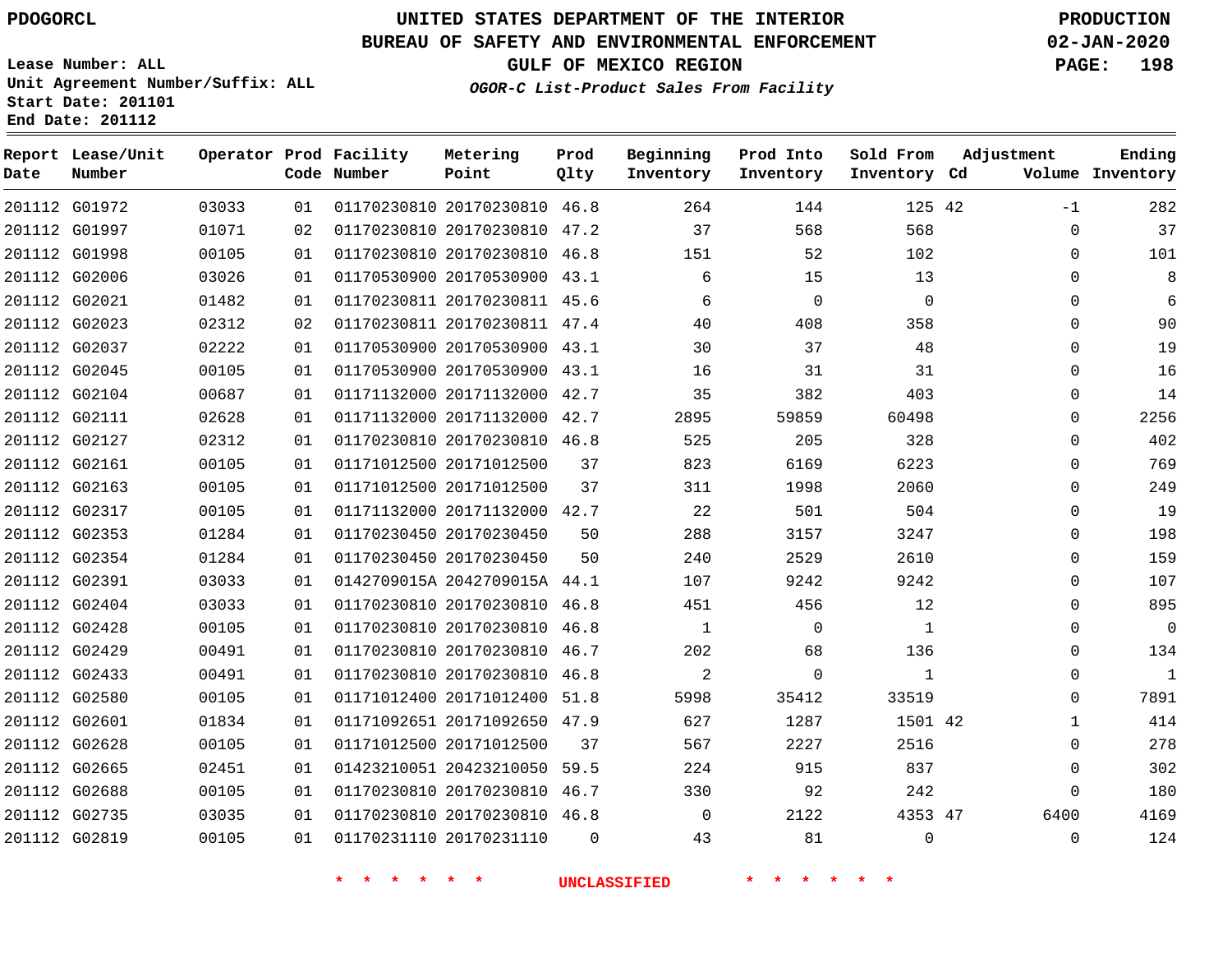#### **BUREAU OF SAFETY AND ENVIRONMENTAL ENFORCEMENT 02-JAN-2020**

**Lease Number: ALL Unit Agreement Number/Suffix: ALL Start Date: 201101 End Date: 201112**

**GULF OF MEXICO REGION PAGE: 199**

**OGOR-C List-Product Sales From Facility**

| Date          | Report Lease/Unit<br>Number |       |    | Operator Prod Facility<br>Code Number | Metering<br>Point            | Prod<br>Qlty | Beginning<br>Inventory | Prod Into<br>Inventory | Sold From<br>Inventory Cd | Adjustment   | Ending<br>Volume Inventory |
|---------------|-----------------------------|-------|----|---------------------------------------|------------------------------|--------------|------------------------|------------------------|---------------------------|--------------|----------------------------|
| 201112 G02825 |                             | 00105 | 01 |                                       | 01170230810 20170230810 46.7 |              | 533                    | 251                    | 301                       | $\Omega$     | 483                        |
| 201112 G02826 |                             | 00105 | 01 | 01170231110 20170231110               |                              | $\Omega$     | 268                    | 627                    | $\mathbf 0$               | $\Omega$     | 895                        |
|               |                             |       | 01 |                                       | 01170230810 20170230810 46.7 |              | 369                    | 155                    | 209                       | $\Omega$     | 315                        |
|               |                             |       |    |                                       |                              |              | 637                    | 782                    | 209                       | 0            | 1210                       |
| 201112 G02870 |                             | 03035 | 01 |                                       | 01170230810 20170230810 46.8 |              | 39                     | 4                      | 36                        | $\Omega$     | 7                          |
| 201112 G02885 |                             | 02312 | 01 |                                       | 01171132000 20171132000 42.7 |              | 2                      | 77                     | 76                        | $\Omega$     | 3                          |
| 201112 G02886 |                             | 02312 | 02 |                                       | 01171132000 20171132000 42.7 |              | 4                      | 76                     | 77                        | $\Omega$     | 3                          |
| 201112 G02895 |                             | 02579 | 02 |                                       | 01171092651 20171092650 47.9 |              | 296                    | 1086                   | 1033                      | $\Omega$     | 349                        |
| 201112 G02898 |                             | 01834 | 01 |                                       | 01171012300 20171012300 38.3 |              | 432                    | 1095                   | 955 42                    | $\mathbf{1}$ | 573                        |
| 201112 G02899 |                             | 01834 | 01 |                                       | 01171012300 20171012300 38.3 |              | 280                    | 744                    | 636 42                    | $\mathbf{1}$ | 389                        |
| 201112 G03061 |                             | 00105 | 01 |                                       | 01423210051 20423210050 59.5 |              | 273                    | 1137                   | 1035                      | $\Omega$     | 375                        |
| 201112 G03068 |                             | 00105 | 01 |                                       | 01423210051 20423210050 59.5 |              | 19                     | 170                    | 133                       | $\Omega$     | 56                         |
| 201112 G03145 |                             | 03041 | 01 |                                       | 01171132800 21171132800 43.1 |              | 125                    | 143                    | 158                       | $\Omega$     | 110                        |
| 201112 G03152 |                             | 00105 | 01 | 01177092600 20177092600               |                              | 45           | 142                    | 3370                   | 3367                      | $\Omega$     | 145                        |
| 201112 G03169 |                             | 01284 | 01 |                                       | 01171092651 20171092650 47.9 |              | 17                     | 27                     | 35                        | 0            | $\overline{9}$             |
| 201112 G03236 |                             | 03041 | 01 | 01170230450 20170230450               |                              | 50           | 19                     | 173                    | 181                       | $\Omega$     | 11                         |
| 201112 G03244 |                             | 02871 | 01 |                                       | 01170230810 20170230810 46.8 |              | 104                    | $\mathbf 0$            | 104                       | $\Omega$     | $\mathbf 0$                |
| 201112 G03264 |                             | 00003 | 01 |                                       | 01170230811 20170230811 47.4 |              | 2                      | 22                     | 19                        | $\Omega$     | 5                          |
| 201112 G03265 |                             | 01284 | 02 |                                       | 01170530900 20170530900 43.1 |              | 21                     | 63                     | 52                        | $\Omega$     | 32                         |
| 201112 G03331 |                             | 02312 | 01 |                                       | 01171132800 21171132800 43.1 |              | 2051                   | 4850                   | 4050                      | $\Omega$     | 2851                       |
| 201112 G03414 |                             | 00105 | 01 |                                       | 01170753510 20170753510 52.5 |              | 284                    | 19                     | 64                        | $\Omega$     | 239                        |
| 201112 G03593 |                             | 03035 | 01 |                                       | 01171012500 20171012500 37.1 |              | 19                     | 167                    | 165                       | $\Omega$     | 21                         |
| 201112 G03738 |                             | 00064 | 01 | 01170230450 20170230450               |                              | 50           | $\mathbf 0$            | 46                     | 43                        | $\Omega$     | 3                          |
| 201112 G03793 |                             | 03035 | 01 |                                       | 01171012500 20171012500 37.1 |              | 54                     | 259                    | 280 42                    | -1           | 32                         |
| 201112 G03811 |                             | 00105 | 01 |                                       | 01171092651 20171092650 47.9 |              | 684                    | 1556                   | 1740                      | $\mathbf{0}$ | 500                        |
| 201112 G03940 |                             | 00105 | 01 |                                       | 01423210051 20423210050 59.6 |              | 11                     | 52                     | 46                        | $\Omega$     | 17                         |
| 201112 G03958 |                             | 00105 | 01 |                                       | 01170230510 20170230510 48.6 |              | 1086                   | 1814                   | 1207                      | $\Omega$     | 1693                       |
| 201112 G04003 |                             | 00105 | 01 |                                       | 01171012500 20171012500      | 37           | 1565                   | 10142                  | 10443                     | $\Omega$     | 1264                       |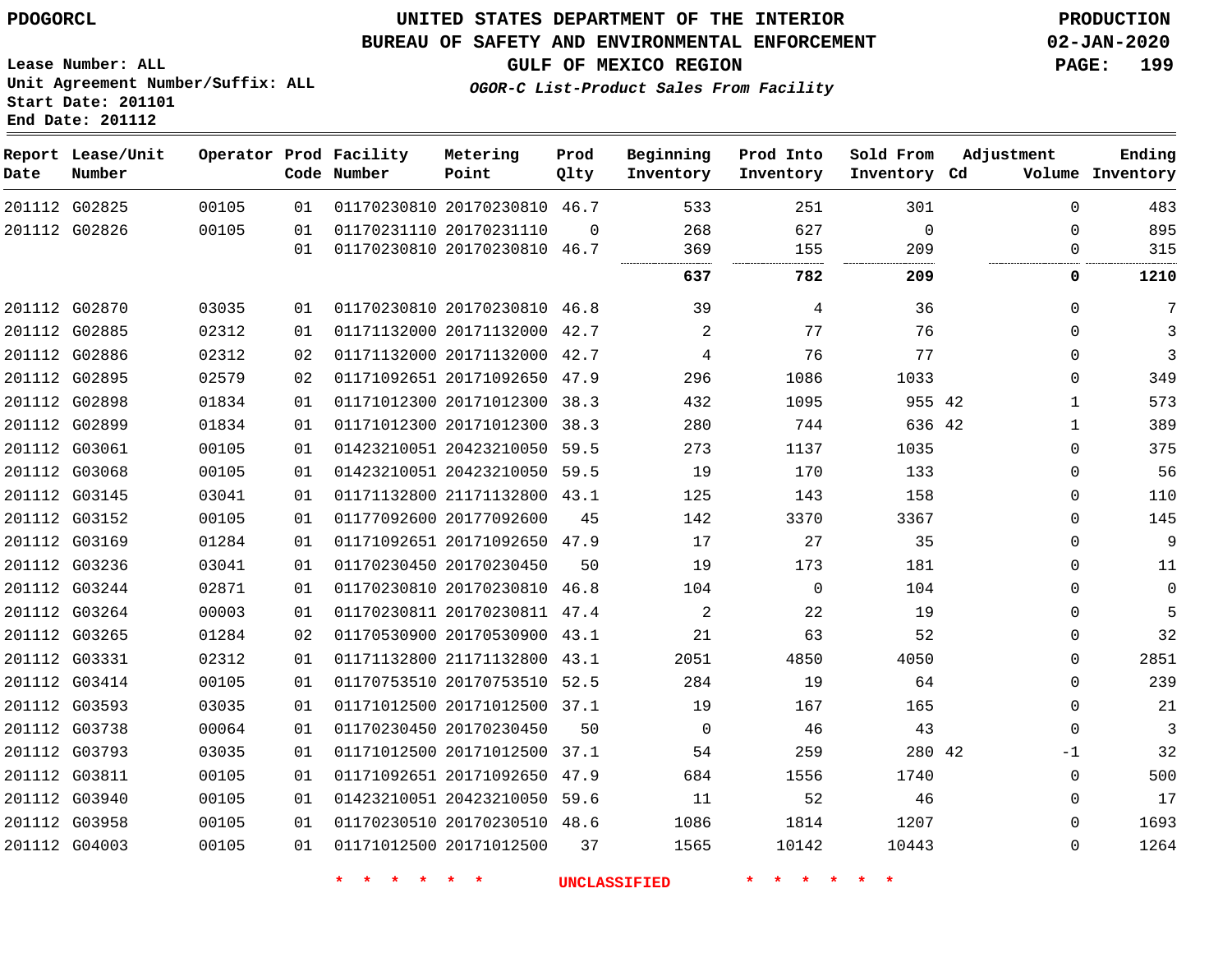**Lease Number: ALL**

**Start Date: 201101 End Date: 201112**

# **UNITED STATES DEPARTMENT OF THE INTERIOR PDOGORCL PRODUCTION**

## **BUREAU OF SAFETY AND ENVIRONMENTAL ENFORCEMENT 02-JAN-2020**

**Unit Agreement Number/Suffix: ALL**

**GULF OF MEXICO REGION PAGE: 200**

**OGOR-C List-Product Sales From Facility**

| Date   | Report Lease/Unit<br>Number |       |    | Operator Prod Facility<br>Code Number | Metering<br>Point            | Prod<br>Qlty | Beginning<br>Inventory | Prod Into<br>Inventory | Sold From<br>Inventory Cd | Adjustment | Ending<br>Volume Inventory |
|--------|-----------------------------|-------|----|---------------------------------------|------------------------------|--------------|------------------------|------------------------|---------------------------|------------|----------------------------|
|        | 201112 G04065               | 02628 | 01 |                                       | 01423210051 20423210050      | 59.6         | 125                    | 472                    | 439                       | 0          | 158                        |
|        | 201112 G04081               | 03035 | 01 |                                       | 01170230450 20170230810      | 46.8         | 2971                   | 1212                   | 1802 42                   | 1          | 2382                       |
| 201112 | G04085                      | 00687 | 01 |                                       | 01170230811 20170230811      | 47.4         | 166                    | 1768                   | 1542                      | 0          | 392                        |
|        | 201112 G04087               | 02899 | 01 |                                       | 01177008150 01177008150      | 33.2         | 1021                   | 2678                   | $\Omega$                  | $\Omega$   | 3699                       |
|        | 201112 G04098               | 01963 | 02 |                                       | 01170230810 20170230810 46.8 |              | 563                    | 227                    | 73                        | 0          | 717                        |
|        | 201112 G04143               | 00105 | 01 |                                       | 01170230510 20170230510      | 48.6         | 181                    | 294                    | 201                       | 0          | 274                        |
|        | 201112 G04232               | 00105 | 01 |                                       | 01171012500 20171012500      | 37           | 21                     | 129                    | 134                       | $\Omega$   | 16                         |
|        |                             | 00730 | 01 |                                       | 01171012500 20171012500      | 37.1         | 1000                   | 7702                   | 7742                      | $\Omega$   | 960                        |
|        |                             |       |    |                                       |                              |              | 1021                   | 7831                   | 7876                      | 0          | 976                        |
|        | 201112 G04397               | 00105 | 01 |                                       | 01170230810 20170230810 46.7 |              | 3                      | 0                      | 2                         | 0          | 1                          |
|        | 201112 G04398               | 00105 | 01 |                                       | 01170230810 20170230810      | 46.7         | 188                    | 135                    | 111                       | $\Omega$   | 212                        |
|        | 201112 G04421               | 00105 | 01 |                                       | 01171131600 20171131600      | 43.8         | 1099                   | 10544                  | 10956 42                  | 1          | 688                        |
|        | 201112 G04453               | 03033 | 01 |                                       | 01171012300 20171012300      | 38.3         | 922                    | 2233                   | 1988                      | 0          | 1167                       |
|        | 201112 G04537               | 03033 | 01 |                                       | 01420470030 20420470030      | $\Omega$     | 1031                   | $\Omega$               | $\Omega$                  | $\Omega$   | 1031                       |
|        | 201112 G04565               | 01284 | 01 |                                       | 01420390101 01420390101      | $\Omega$     | 26                     | $\Omega$               | $\Omega$                  | 0          | 26                         |
|        | 201112 G04800               | 03026 | 01 |                                       | 01171132800 21171132800      | 43.1         | 2724                   | 4573                   | 4282                      | 0          | 3015                       |
|        | 201112 G04818               | 03035 | 01 |                                       | 01170230500 20170230500      | 43.2         | 5                      | 34                     | 27                        | $\Omega$   | 12                         |
|        | 201112 G05006               | 01284 | 02 |                                       | 01170230510 20170230510      | 48.7         | 41                     | 118                    | 49                        | 0          | 110                        |
|        | 201112 G05283               | 01376 | 01 |                                       | 01170231300 01170231300      | 39.5         | $\Omega$               | 5529                   | 5529                      | 0          | $\mathbf 0$                |
| 201112 | G05286                      | 03033 | 02 |                                       | 01170230810 20170230810      | 46.8         | 3966                   | 932                    | 2927                      | 0          | 1971                       |
|        | 201112 G05292               | 00003 | 01 |                                       | 01170230811 20170230811 47.4 |              | 16                     | 132                    | 118                       | 42<br>$-1$ | 29                         |
|        | 201112 G05370               | 03033 | 01 |                                       | 01170530900 20170530900      | 43.1         | 8                      | 14                     | 14 42                     | $-1$       | 7                          |
| 201112 | G05392                      | 02672 | 02 |                                       | 01171132000 20171132000      | 42.9         | 34                     | 29                     | $\Omega$                  | $\Omega$   | 63                         |
|        | 201112 G05431               | 02970 | 02 |                                       | 01177062608 2017706260A 36.5 |              | 142                    | 8351                   | 8416                      | 0          | 77                         |
|        | 201112 G05494               | 02871 | 02 |                                       | 01171132800 21171132800 43.1 |              | 26                     | 39                     | 38                        | $\Omega$   | 27                         |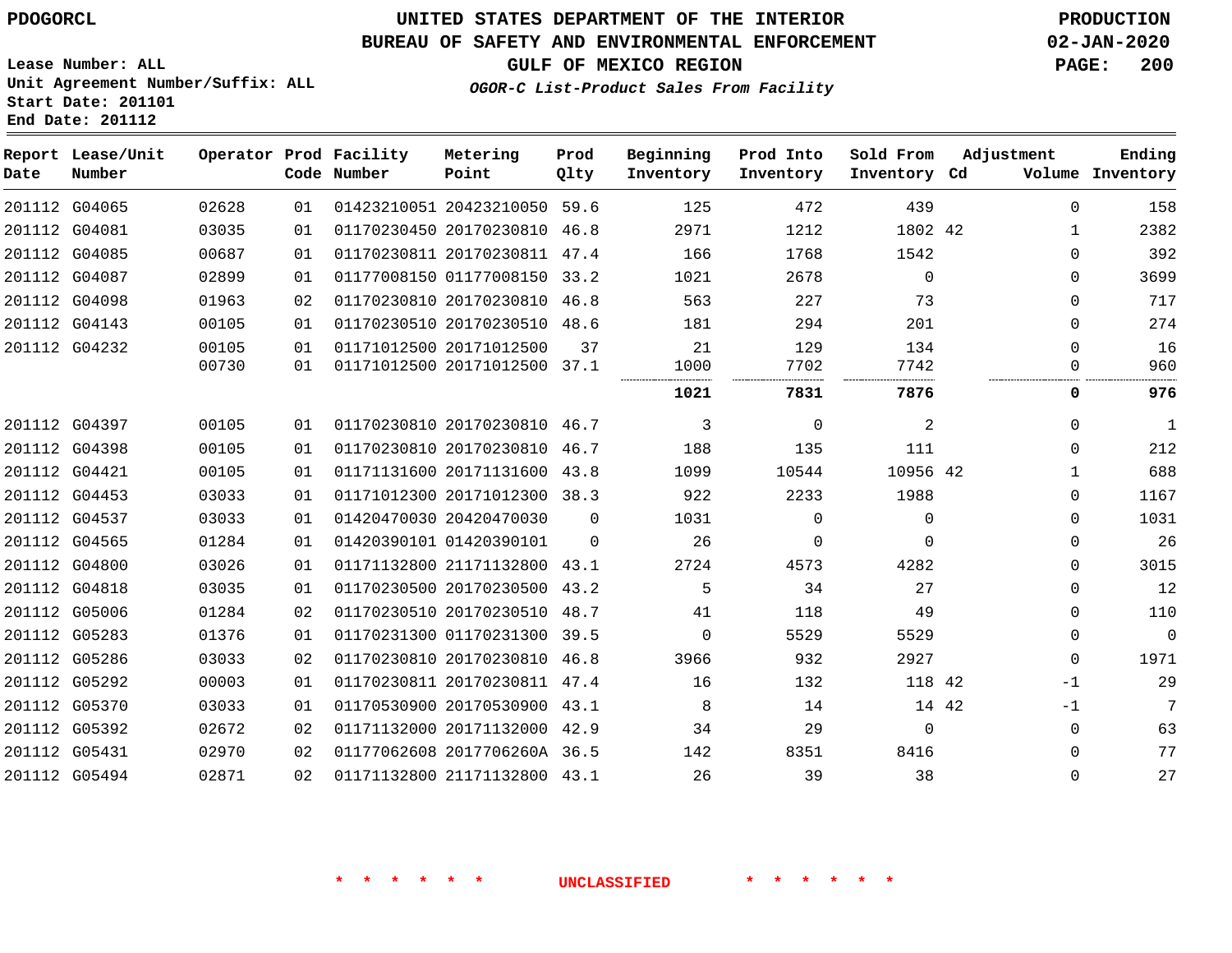#### **BUREAU OF SAFETY AND ENVIRONMENTAL ENFORCEMENT 02-JAN-2020**

**Lease Number: ALL Unit Agreement Number/Suffix: ALL Start Date: 201101 End Date: 201112**

**GULF OF MEXICO REGION PAGE: 201**

**OGOR-C List-Product Sales From Facility**

| Date          | Report Lease/Unit<br>Number |       |    | Operator Prod Facility<br>Code Number | Metering<br>Point            | Prod<br>Qlty | Beginning<br>Inventory | Prod Into<br>Inventory | Sold From<br>Inventory Cd | Adjustment | Ending<br>Volume Inventory |
|---------------|-----------------------------|-------|----|---------------------------------------|------------------------------|--------------|------------------------|------------------------|---------------------------|------------|----------------------------|
|               | 201112 G05504               | 00105 | 01 |                                       | 01171012300 20171012300 38.3 |              | 359                    | 995                    | 834                       | $\Omega$   | 520                        |
|               |                             |       | 01 |                                       | 01171132800 21171132800 43.1 |              | 964                    | 2143                   | 1823                      | $\Omega$   | 1284                       |
|               |                             | 00730 | 01 |                                       | 01171132800 21171132800 43.1 |              | 275                    | 560                    | 490                       | $\Omega$   | 345                        |
|               |                             | 02970 | 02 |                                       | 01171132800 21171132800 43.1 |              | 4695                   | 11988                  | 9791                      | $\Omega$   | 6892                       |
|               |                             |       |    |                                       |                              |              | 6293                   | 15686                  | 12938                     | 0          | 9041                       |
|               | 201112 G05505               | 00078 | 01 |                                       | 01171132800 21171132800 43.1 |              | 131                    | 174                    | 210                       | 0          | 95                         |
| 201112 G05549 |                             | 01834 | 01 |                                       | 01171092651 20171092650 47.9 |              | 56                     | $\mathbf 0$            | 56                        | 0          | $\mathbf 0$                |
| 201112 G05602 |                             | 01834 | 01 |                                       | 01171012500 20171012500 37.1 |              | 363                    | 3574                   | 3492                      | 0          | 445                        |
|               | 201112 G05610               | 02312 | 01 |                                       | 01171012500 20171012500 37.1 |              | 14                     | 130                    | 128                       | 0          | 16                         |
|               | 201112 G05612               | 00105 | 01 |                                       | 01171012500 20171012500      | 37           | 774                    | 5825                   | 5873                      | 0          | 726                        |
|               | 201112 G05613               | 00105 | 01 |                                       | 01171012500 20171012500 37.1 |              | 3                      | 16                     | 17                        | 0          | $\overline{c}$             |
|               | 201112 G06027               | 00105 | 01 |                                       | 01423210051 20423210050 59.5 |              | 1                      | $\Omega$               | 1                         | $\Omega$   | $\mathbf 0$                |
| 201112 G06069 |                             | 00105 | 01 |                                       | 01423210051 20423210050 59.6 |              | 5                      | 34                     | 28                        | 0          | 11                         |
|               | 201112 G06105               | 03033 | 01 |                                       | 01420390110 20420390110 52.5 |              | 43                     | 1                      | 19                        | 0          | 25                         |
| 201112 G06156 |                             | 00105 | 01 |                                       | 01170230810 20170230810 46.7 |              | 5                      | 25                     | 2                         | 0          | 28                         |
|               |                             |       | 01 |                                       | 01422450350 20422450350      | 48           | 25                     | $\Omega$               |                           | 0          | 25                         |
|               |                             |       |    |                                       |                              |              | 30                     | 25                     | $\mathbf{2}$              | 0          | 53                         |
| 201112 G06166 |                             | 00105 | 01 |                                       | 01170230450 20170230450      | 50           | 43                     | 99                     | 136                       | $\Omega$   | 6                          |
| 201112 G06668 |                             | 00276 | 01 |                                       | 01171132000 20171132000 42.7 |              | 373                    | 7095                   | 7200 42                   | $-1$       | 267                        |
| 201112 G06767 |                             | 01834 | 01 |                                       | 01171012500 20171012500 37.1 |              | 44                     | 131                    | 159                       | 0          | 16                         |
|               | 201112 G07215               | 03041 | 01 |                                       | 01420390120 01420390120 51.4 |              | 110                    | 166                    | 141                       | 0          | 135                        |
| 201112 G07703 |                             | 03041 | 01 |                                       | 01171132800 21171132800 43.1 |              | 275                    | 778                    | 619                       | $\Omega$   | 434                        |
|               | 201112 G07736               | 02312 | 01 |                                       | 01171132800 21171132800 43.1 |              | 778                    | 1577                   | 1382                      | $\Omega$   | 973                        |
| 201112 G07760 |                             | 01284 | 01 |                                       | 01177122950 20177122950 30.7 |              | 16                     | 10032                  | 10017                     | 0          | 31                         |
|               | 201112 G07917               | 01834 | 01 |                                       | 01170573602 20170573602 33.1 |              | 28702                  | 34867                  | 28583                     | 0          | 34986                      |
|               | 201112 G08120               | 02312 | 01 |                                       | 01423210051 20423210050 59.6 |              | 3                      | 14                     | 12                        | 0          | 5                          |
| 201112 G09010 |                             | 03041 | 01 |                                       | 01420390120 01420390120 51.4 |              | 155                    | 560                    | 423                       | $\Omega$   | 292                        |
|               | 201112 G09500               | 02899 | 01 |                                       | 01177058270 01177058270      | $\Omega$     | 954                    | 248                    | $\Omega$                  | $\Omega$   | 1202                       |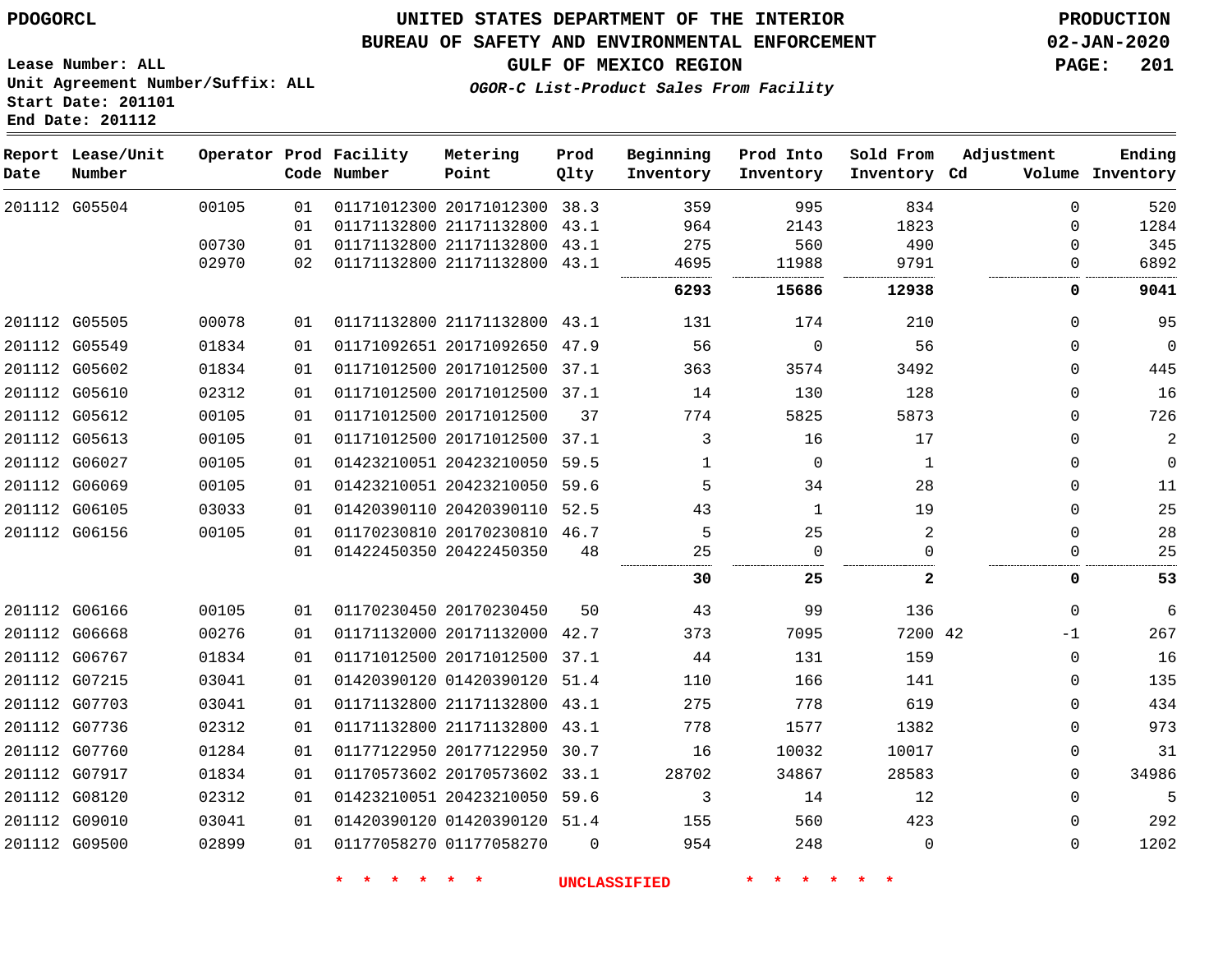G15239

# **UNITED STATES DEPARTMENT OF THE INTERIOR PDOGORCL PRODUCTION**

#### **BUREAU OF SAFETY AND ENVIRONMENTAL ENFORCEMENT 02-JAN-2020**

**Lease Number: ALL Unit Agreement Number/Suffix: ALL Start Date: 201101 End Date: 201112**

**OGOR-C List-Product Sales From Facility**

**GULF OF MEXICO REGION PAGE: 202**

| Date | Report Lease/Unit<br>Number |       |    | Operator Prod Facility<br>Code Number | Metering<br>Point            | Prod<br>Qlty | Beginning<br>Inventory | Prod Into<br>Inventory | Sold From<br>Inventory Cd | Adjustment    | Ending<br>Volume Inventory |
|------|-----------------------------|-------|----|---------------------------------------|------------------------------|--------------|------------------------|------------------------|---------------------------|---------------|----------------------------|
|      | 201112 G09631               | 01284 | 01 |                                       | 01177122950 20177122950 30.7 |              | $7\phantom{.0}$        | 4336                   | 4330                      | $\Omega$      | 13                         |
|      | 201112 G10487               | 00981 | 01 |                                       | 01170753850 20170753850 34.2 |              | 818                    | 159                    | 349                       | $\Omega$      | 628                        |
|      | 201112 G10584               | 03075 | 02 |                                       | 01170230811 20170230811 47.4 |              | 11                     | 54                     | 53                        | $\Omega$      | 12                         |
|      | 201112 G10636               | 03035 | 01 |                                       | 01170230811 20170230811 47.4 |              | 72                     | 768                    | 671                       | $\Omega$      | 169                        |
|      | 201112 G10665               | 02899 | 01 |                                       | 01177058270 01177058270      | $\Omega$     | 31                     | $\mathbf 0$            | $\mathbf 0$               | $\Omega$      | 31                         |
|      | 201112 G10794               | 03035 | 01 |                                       | 01177122950 20177122950 30.7 |              | 18                     | 13015                  | 12992                     | $\Omega$      | 41                         |
|      | 201112 G10910               | 00162 | 01 |                                       | 01177245110 2017724511G 44.2 |              | $\Omega$               | 7193                   | 7193                      | $\Omega$      | $\mathbf 0$                |
|      | 201112 G11243               | 03033 | 01 |                                       | 01420470030 20420470030      | $\Omega$     | 759                    | $\mathbf 0$            | $\mathbf 0$               | $\Omega$      | 759                        |
|      | 201112 G11870               | 00276 | 01 |                                       | 01171132000 20171132000 42.7 |              | 597                    | 11481                  | 11645                     | $\mathbf 0$   | 433                        |
|      | 201112 G11983               | 01284 | 01 |                                       | 01177112605 2017711260Y 33.4 |              | 12                     | 1                      |                           | 3 42<br>$-10$ | 0                          |
|      | 201112 G11984               | 03008 | 02 |                                       | 01171092651 20171092650 49.6 |              | 61                     | 191                    | 190 42                    | $-1$          | 61                         |
|      | 201112 G12020               | 03035 | 01 |                                       | 01171012500 20171012500 37.1 |              | 293                    | 2213                   | 2230                      | 0             | 276                        |
|      | 201112 G12024               | 02312 | 02 |                                       | 01171012500 20171012500 37.1 |              | 53                     | 305                    | 320                       | 0             | 38                         |
|      | 201112 G12355               | 03033 | 01 |                                       | 01171012300 20171012300 38.3 |              | 5843                   | 14211                  | 12625                     | $\Omega$      | 7429                       |
|      | 201112 G12497               | 03033 | 01 |                                       | 01420390101 01420390101      | $\Omega$     | 3                      | $\mathbf{0}$           | $\mathbf 0$               | 0             | 3                          |
|      | 201112 G12564               | 02603 | 01 |                                       | 01170230510 20170230510 48.7 |              | 59                     | 55                     | 62                        | $\Omega$      | 52                         |
|      | 201112 G12803               | 03033 | 01 |                                       | 01171132000 20171132000 42.7 |              | $\Omega$               | 10                     | 10                        | $\Omega$      | $\overline{0}$             |
|      | 201112 G13560               | 03033 | 02 |                                       | 01170230810 20170230810 46.8 |              | 346                    | 153                    | 337                       | $\Omega$      | 162                        |
|      | 201112 G13563               | 03033 | 01 |                                       | 01170230811 20170230811 47.4 |              | 655                    | 5074                   | 4605                      | $\Omega$      | 1124                       |
|      | 201112 G13576               | 03147 | 02 |                                       | 01170230810 20170230810 46.8 |              | 3                      | $\mathbf 0$            | 2                         | $\mathbf 0$   | $\mathbf{1}$               |
|      | 201112 G13937               | 02628 | 02 |                                       | 01171092651 20171092650 47.9 |              | 220                    | 360                    | 465                       | $\Omega$      | 115                        |
|      | 201112 G13938               | 01284 | 01 |                                       | 01171012500 20171012500 37.1 |              | 1795                   | 12008                  | 12307                     | $\Omega$      | 1496                       |
|      | 201112 G14535               | 02628 | 01 |                                       | 01171012500 20171012500 37.1 |              | 2609                   | 17610                  | 18025                     | $\Omega$      | 2194                       |
|      | 201112 G14864               | 02871 | 02 |                                       | 01170230450 20170230450      | 50           | 795                    | 6924                   | 7284                      | 0             | 435                        |
|      | 201112 G15050               | 00105 | 01 |                                       | 01170231110 20170231110      | $\Omega$     | 3644                   | 5519                   | $\mathbf 0$               | $\Omega$      | 9163                       |
|      | 201112 G15078               | 00064 | 01 |                                       | 01170230810 20170230810 46.8 |              | 3325                   | 316                    | 505 42                    | $\mathbf{1}$  | 3137                       |
|      | 201112 G15110               | 02714 | 01 |                                       | 01170530900 20170530900 43.1 |              | $\mathbf{1}$           | 25                     | 12                        | $\Omega$      | 14                         |

01171012500 20171012500 37.1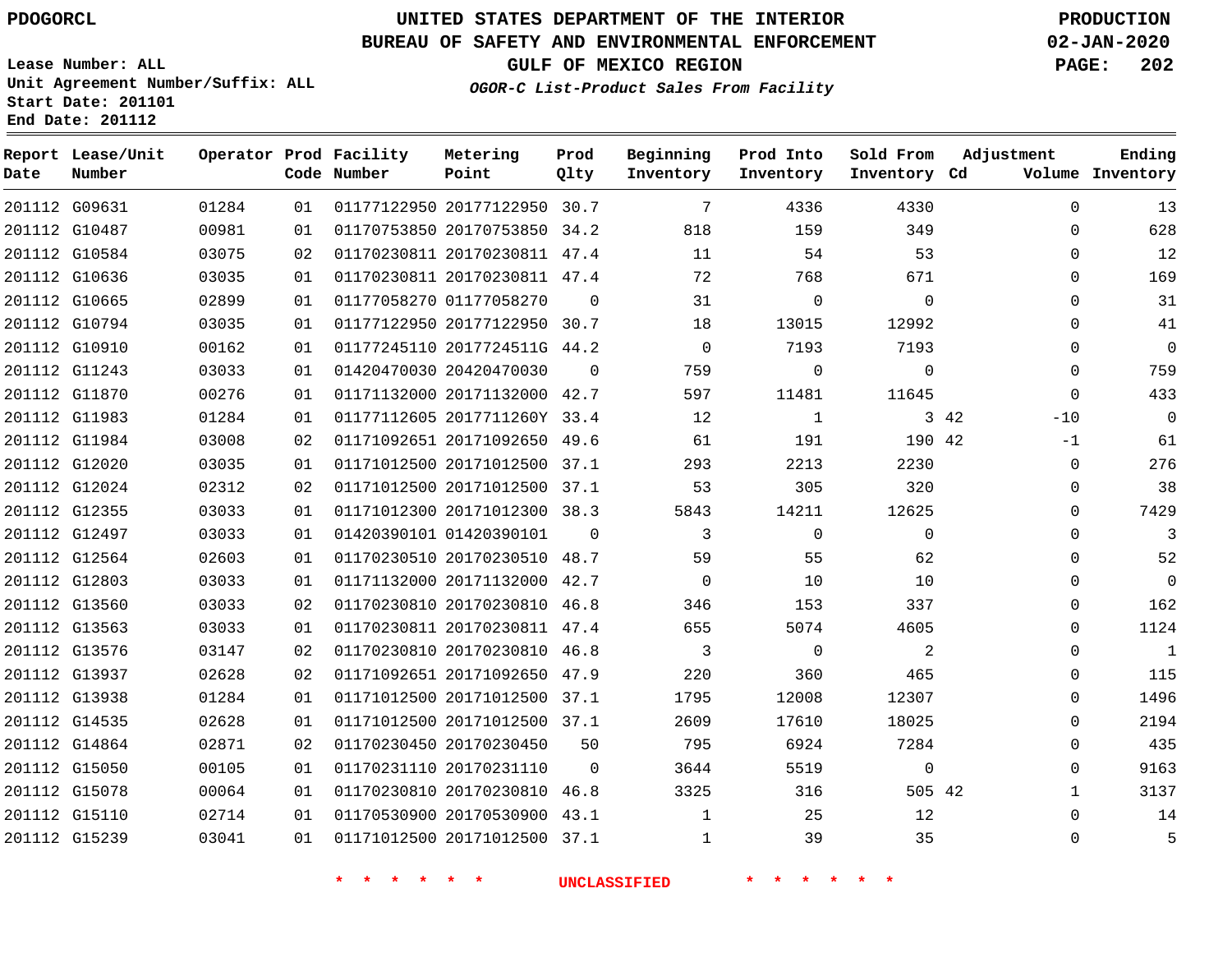#### **BUREAU OF SAFETY AND ENVIRONMENTAL ENFORCEMENT 02-JAN-2020**

**Lease Number: ALL Unit Agreement Number/Suffix: ALL Start Date: 201101 End Date: 201112**

**GULF OF MEXICO REGION PAGE: 203**

**OGOR-C List-Product Sales From Facility**

| Date          | Report Lease/Unit<br>Number |       |    | Operator Prod Facility<br>Code Number | Metering<br>Point            | Prod<br>Qlty | Beginning<br>Inventory | Prod Into<br>Inventory | Sold From<br>Inventory Cd | Adjustment                | Ending<br>Volume Inventory |
|---------------|-----------------------------|-------|----|---------------------------------------|------------------------------|--------------|------------------------|------------------------|---------------------------|---------------------------|----------------------------|
|               | 201112 G15241               | 00105 | 01 |                                       | 01171092651 20171092650 47.9 |              | 576                    | 1453                   | 1562                      | $\mathbf 0$               | 467                        |
|               | 201112 G15263               | 00105 | 01 |                                       | 01171132000 20171132000 42.7 |              | 117                    | 2667                   | 2683                      | $\mathbf 0$               | 101                        |
|               | 201112 G15277               | 03035 | 01 |                                       | 01171012400 20171012400 51.9 |              | 2314                   | 8849                   | 9191                      | $\mathbf 0$               | 1972                       |
|               | 201112 G15299               | 02200 | 02 |                                       | 01171092651 20171092650      | 48           | 848                    | 3852                   | 3462                      | 0                         | 1238                       |
|               | 201112 G15312               | 00105 | 01 |                                       | 01171092651 20171092650 47.8 |              | 2133                   | 8440                   | 7861                      | $\mathbf 0$               | 2712                       |
|               | 201112 G15323               | 01482 | 01 |                                       | 01171012500 20171012500 37.7 |              | 21                     | $\mathbf 0$            | $\mathbf 0$               | $\mathbf 0$               | 21                         |
|               | 201112 G15740               | 00105 | 01 |                                       | 01170230450 20170230450      | 50           | 98                     | 930                    | 970                       | $\mathbf 0$               | 58                         |
|               |                             | 02893 | 02 |                                       | 01170230450 20170230450      | 50           | 207                    | 1502                   | 1615                      | 0                         | 94                         |
|               |                             |       |    |                                       |                              |              | 305                    | 2432                   | 2585                      | 0                         | 152                        |
|               | 201112 G16104               | 00105 | 01 |                                       | 01170231110 20170231110      | $\Omega$     | 12                     | 11                     | $\Omega$                  | $\Omega$                  | 23                         |
|               | 201112 G16121               | 00687 | 01 |                                       | 01170230811 20170230811 47.4 |              | 10                     | 45                     | 45                        | $\Omega$                  | 10                         |
| 201112 G16201 |                             | 03026 | 01 |                                       | 01170530900 20170530900 43.1 |              | 3                      | $\Omega$               | 3                         | $\Omega$                  | $\mathbf{0}$               |
|               | 201112 G16314               | 00105 | 01 |                                       | 01171012400 20171012400 51.8 |              | 925                    | 2872                   | 3157                      | $\Omega$                  | 640                        |
|               | 201112 G16325               | 00105 | 01 |                                       | 01171012400 20171012400 51.9 |              | 467                    | 3509                   | 3194                      | $\Omega$                  | 782                        |
|               | 201112 G16353               | 03033 | 01 |                                       | 01171132000 20171132000 42.7 |              | 4                      | 110                    | 109 42                    | $-1$                      | $\overline{4}$             |
|               | 201112 G16469               | 03026 | 02 |                                       | 01170753510 20170753510 52.5 |              | 82                     | 0                      | 17 42                     | $-1$                      | 64                         |
|               | 201112 G16515               | 00162 | 01 |                                       | 01177245110 2017724511G 44.2 |              | 0                      | 24337                  | 24337                     | $\mathbf 0$               | $\mathsf 0$                |
|               | 201112 G16575               | 00730 | 01 |                                       | 01608103650 20608103650 33.3 |              | $\mathbf 0$            | 117                    | 117                       | $\mathbf 0$               | $\Omega$                   |
|               | 201112 G16890               | 00981 | 01 |                                       | 01170753850 20170753850 34.2 |              | 653                    | 77                     |                           | 0 <sub>09</sub><br>$-279$ | 451                        |
|               | 201112 G17124               | 02871 | 02 |                                       | 01170230450 20170230450      | 50           | 4                      | 29                     | 31                        | $\mathbf 0$               | $\overline{2}$             |
|               | 201112 G17133               | 03033 | 01 |                                       | 01423210051 20423210050 59.6 |              | $\Omega$               | 70                     | 47                        | $\mathbf 0$               | 23                         |
|               | 201112 G17190               | 02312 | 02 |                                       | 01170230810 20170230810 46.8 |              | 95                     | 63                     | 35                        | $\mathbf 0$               | 123                        |
|               | 201112 G17295               | 01284 | 01 |                                       | 01170230810 20170230810      | $\Omega$     | $\mathbf 0$            | $\mathbf 0$            | $\Omega$                  | $\mathbf 0$               | $\Omega$                   |
|               | 201112 G17754               | 02025 | 01 |                                       | 01170230510 20170230510 48.7 |              | 1897                   | 2936                   | 2093                      | $\mathbf 0$               | 2740                       |
|               | 201112 G17789               | 00105 | 01 |                                       | 01170230810 20170230810      | 46.8         | 254                    | 81                     | 176                       | $\mathbf 0$               | 159                        |
|               | 201112 G17842               | 03026 | 01 |                                       | 01170230810 20170230810 46.8 |              | 1                      | 4                      | $\Omega$                  | $\Omega$                  | 5                          |
|               | 201112 G17858               | 00105 | 01 |                                       | 01170530900 20170530900 43.1 |              | 98                     | 149                    | 170                       | $\Omega$                  | 77                         |
|               | 201112 G17898               | 01963 | 02 |                                       | 01171131600 20171131600 43.8 |              | 8                      | 108                    | 109                       | $\mathbf 0$               | 7                          |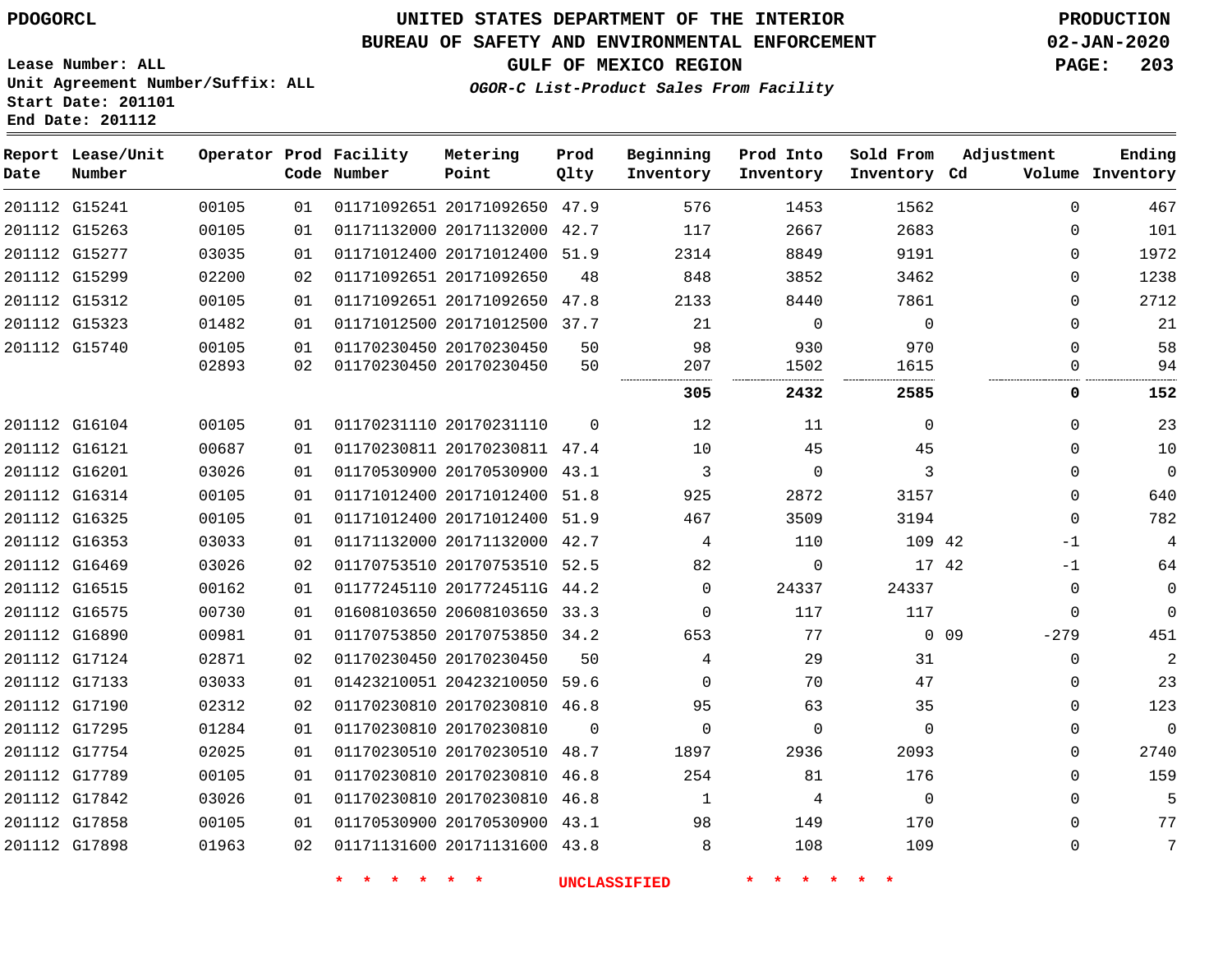**Date**

**End Date: 201112**

**Report Lease/Unit**

**Number**

# **UNITED STATES DEPARTMENT OF THE INTERIOR PDOGORCL PRODUCTION**

**Prod Qlty**

#### **BUREAU OF SAFETY AND ENVIRONMENTAL ENFORCEMENT 02-JAN-2020**

**Lease Number: ALL Unit Agreement Number/Suffix: ALL Start Date: 201101**

**Operator Prod Facility**

**Code Number**

**OGOR-C List-Product Sales From Facility**

**Beginning Inventory** **Prod Into Inventory** **Sold From Inventory**

**GULF OF MEXICO REGION PAGE: 204**

**Inventory Cd Volume**

**Adjustment**

  $\Omega$  $-1$  $\Omega$ 

**Ending**

|               | 201112 G17913 | 01834 | 01 | 01171132800 21171132800 43.1 |          | 1068                     | 459            | 896            |                 | 0              |
|---------------|---------------|-------|----|------------------------------|----------|--------------------------|----------------|----------------|-----------------|----------------|
|               | 201112 G17921 | 03026 | 01 | 01171012500 20177062959 25.3 |          | $\overline{0}$           | 46667          | 46667          |                 | 0              |
|               | 201112 G17966 | 00105 | 01 | 01171012300 20171012300 38.3 |          | 124                      | 92             | 168            |                 | $\overline{0}$ |
|               | 201112 G17973 | 00730 | 01 | 01171012400 20171012400 51.6 |          | 1656                     | 5553           | 5971 42        |                 | $-1$           |
|               | 201112 G17977 | 02312 | 02 | 01171132800 21171132800 43.1 |          | 394                      | 918            | 770            |                 | $\overline{0}$ |
|               | 201112 G18043 | 03056 | 01 | 01171012500 20171012500 39.4 |          | 1631                     | 11886          | 12036 45       |                 | $-1481$        |
|               | 201112 G18577 | 00981 | 01 | 01170753850 20170753850 34.2 |          | 1774                     | 445            |                | $0$ 09          | $-758$         |
|               | 201112 G18863 | 02312 | 02 | 01420470030 20420470030      | $\Omega$ | 14                       | $\Omega$       | $\Omega$       |                 | $\overline{0}$ |
|               | 201112 G18936 | 02871 | 01 | 01422450350 20422450350 48.6 |          | 67                       | 21             |                | 40 42           | $-1$           |
|               | 201112 G19030 | 02806 | 01 | 01423210051 20423210050      | 49       | 60                       | 174            |                | $0\quad09$      | $-177$         |
|               | 201112 G19127 | 03165 | 01 | 01170230811 20170230811 47.4 |          | $\overline{1}$           | 2              | $\Omega$       |                 | 0              |
|               | 201112 G19760 | 03035 | 01 | 01171132800 21171132800 43.1 |          | 18279                    | 38561          | 33358          |                 | $\mathbf 0$    |
|               | 201112 G20605 | 02377 | 01 | 01423550141 20423550140 26.8 |          | 1061                     | 8960           | 8460           |                 | $\mathbf 0$    |
|               | 201112 G20655 | 03035 | 01 | 01170230510 20170230510 48.7 |          | 106                      | 190            | 119            |                 | 0              |
|               | 201112 G20656 | 03041 | 01 | 01422450350 20422450350 48.6 |          | $\overline{\phantom{a}}$ | $\overline{0}$ | $\overline{1}$ |                 | 0              |
|               | 201112 G20660 | 00105 | 01 | 01170230450 20170230450      | 50       | 26                       | 238            | 249            |                 | 0              |
|               | 201112 G21070 | 02970 | 02 | 01171132800 21171132800 43.1 |          | 113                      | 231            | 202            |                 | 0              |
|               | 201112 G21096 | 00105 | 01 | 01170230811 20170230811 47.4 |          | $7\overline{ }$          | 56             | 51             |                 | 0              |
|               | 201112 G21111 | 02266 | 01 | 01171132800 21171132800 43.1 |          | 22                       | 133            | 91             |                 | $\mathbf 0$    |
| 201112 G21120 |               | 02058 | 02 | 01171012500 20171012500 37.1 |          | 27                       | $\Omega$       | 27             |                 | $\Omega$       |
|               | 201112 G21532 | 02807 | 01 | 01170230811 20170230811 47.4 |          | 72                       | 964            | 822 42         |                 | $-1$           |
|               | 201112 G21534 | 02807 | 01 | 01170230811 20170230811 47.4 |          | 43                       | 420            | 371 42         |                 | $\mathbf{1}$   |
|               | 201112 G21580 | 03035 | 01 | 01170230811 20170230811 47.4 |          | $\Omega$                 | $\Omega$       | $\Omega$       |                 | 0              |
|               | 201112 G21592 | 02628 | 02 | 01171132000 20171132000 42.7 |          | $\mathbf{1}$             | 80             | 78             |                 | 0              |
|               | 201112 G21652 | 01834 | 01 | 01171132800 21171132800 43.1 |          | 2                        | $\overline{0}$ | 2              |                 | $\mathbf 0$    |
|               | 201112 G21655 | 01834 | 01 | 01171132800 21171132800 43.1 |          | 852                      | 4212           | 2972 42        |                 | 1              |
|               | 201112 G21700 | 00105 | 01 | 01177258153 01177258153 28.1 |          | 2089                     | 994            | 1644           |                 | $\overline{0}$ |
|               | 201112 G21825 | 00981 | 01 | 01170753850 20170753850 34.2 |          | 387                      | 82             |                | 0 <sub>09</sub> | $-165$         |

**Metering Point**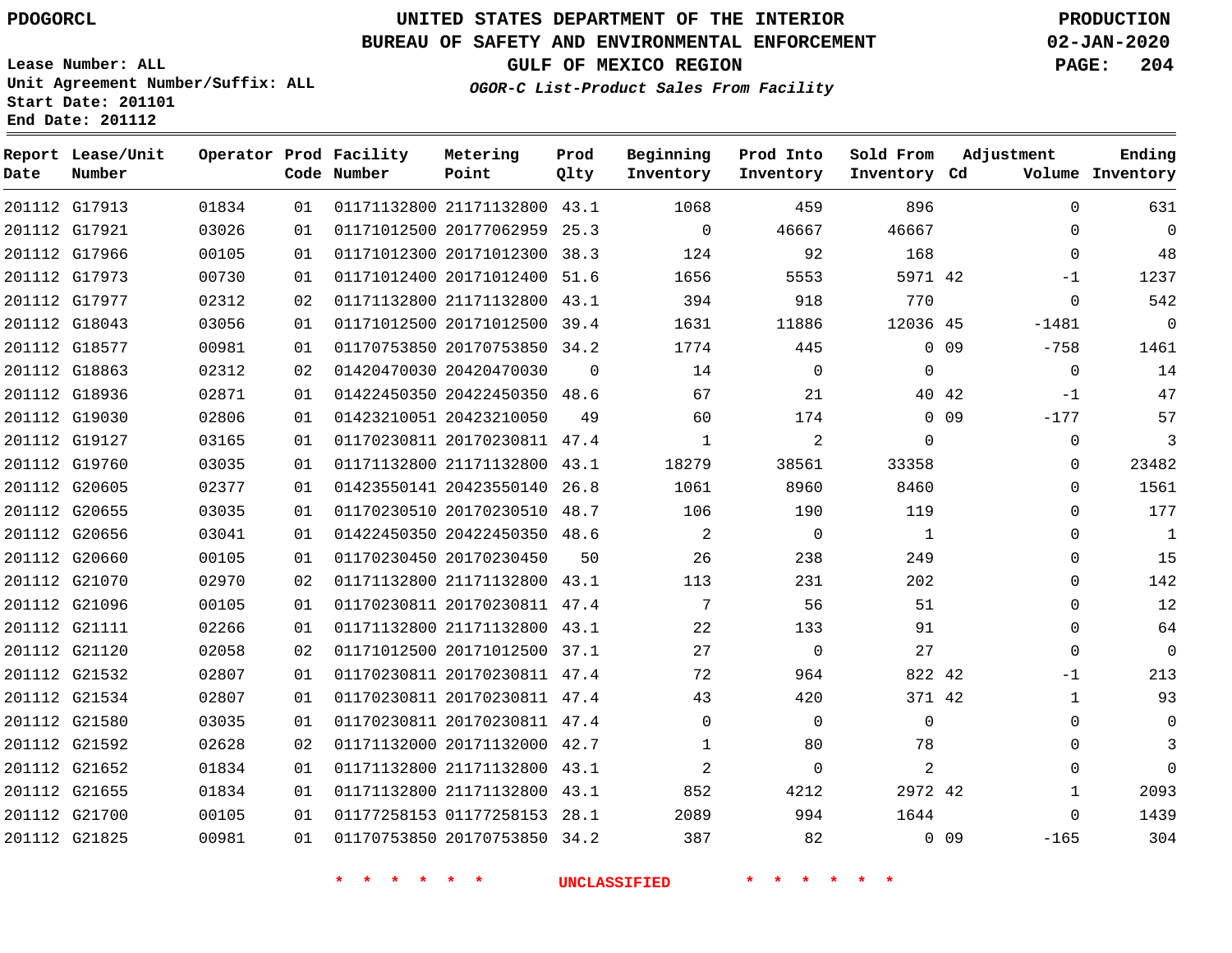## **BUREAU OF SAFETY AND ENVIRONMENTAL ENFORCEMENT 02-JAN-2020**

**Lease Number: ALL Unit Agreement Number/Suffix: ALL Start Date: 201101 End Date: 201112**

**OGOR-C List-Product Sales From Facility**

**GULF OF MEXICO REGION PAGE: 205**

| Date | Report Lease/Unit<br>Number |       |    | Operator Prod Facility<br>Code Number | Metering<br>Point            | Prod<br>Qlty | Beginning<br>Inventory | Prod Into<br>Inventory | Sold From<br>Inventory Cd | Adjustment      |              | Ending<br>Volume Inventory |
|------|-----------------------------|-------|----|---------------------------------------|------------------------------|--------------|------------------------|------------------------|---------------------------|-----------------|--------------|----------------------------|
|      | 201112 G21826               | 00981 | 01 |                                       | 01170753850 20170753850 34.2 |              | 42                     | $\Omega$               |                           | 0 <sub>09</sub> | $-18$        | 24                         |
|      | 201112 G22219               | 03033 | 01 |                                       | 01423210051 20423210050 59.6 |              | 56                     | 34                     |                           | 78 42           | $-1$         | 11                         |
|      | 201112 G22236               | 00105 | 01 |                                       | 01170230450 20170230450      | 50           | $\mathbf{1}$           | 541                    | 508                       |                 | $\mathbf 0$  | 34                         |
|      | 201112 G22246               | 01284 | 02 |                                       | 01423210051 20170230500 43.2 |              | 123                    | 388                    | 371                       |                 | $\mathbf 0$  | 140                        |
|      | 201112 G22268               | 02777 | 01 |                                       | 01170230810 2042709015I 43.1 |              | $\mathbf 0$            | 1223                   | 1223                      |                 | $\mathbf 0$  | $\overline{0}$             |
|      | 201112 G22501               | 00078 | 01 |                                       | 01170230400 20170230400 53.2 |              | 114                    | 701                    | 693 42                    |                 | $\mathbf{1}$ | 123                        |
|      | 201112 G22505               | 02025 | 01 |                                       | 01170230811 20170230811 47.3 |              | $\Omega$               | 977                    | 761                       |                 | $\mathbf 0$  | 216                        |
|      | 201112 G22510               | 00162 | 01 |                                       | 01170230810 20170230810 46.8 |              | 9476                   | 2811                   | 6763 42                   |                 | $-1$         | 5523                       |
|      | 201112 G22513               | 02579 | 02 |                                       | 01170230500 20170230500 43.2 |              | 267                    | 1844                   | 1448 42                   |                 | $\mathbf 1$  | 664                        |
|      | 201112 G22549               | 02222 | 01 |                                       | 01170530900 20170530900 43.1 |              | 2                      | 7                      |                           | 6 42            | $\mathbf 1$  | 4                          |
|      | 201112 G22582               | 01834 | 01 |                                       | 01170530900 20170530900 43.1 |              | 1280                   | 2557                   | 2512 42                   |                 | $\mathbf{1}$ | 1326                       |
|      | 201112 G22587               | 02200 | 02 |                                       | 01171132000 20171132000      | 43           | 12                     | 429                    | 425                       |                 | $\mathbf 0$  | 16                         |
|      | 201112 G22605               | 01834 | 01 |                                       | 01171132800 21171132800 43.1 |              | 147                    | 214                    | 212                       |                 | $\Omega$     | 149                        |
|      | 201112 G22613               | 02655 | 02 |                                       | 01171132800 21171132800 43.1 |              | 265                    | 272                    | 316                       |                 | $\mathbf 0$  | 221                        |
|      | 201112 G22621               | 01834 | 01 |                                       | 01171132800 21171132800 43.1 |              | 4317                   | 9500                   | 8109                      |                 | $\mathbf 0$  | 5708                       |
|      | 201112 G22660               | 02058 | 02 |                                       | 01171012310 20171012310 45.3 |              | 42                     | 565                    | 562                       |                 | $\mathbf 0$  | 45                         |
|      | 201112 G22699               | 00730 | 01 |                                       | 01171012500 20171012500 37.1 |              | 1300                   | 9282                   | 9425                      |                 | $\Omega$     | 1157                       |
|      | 201112 G22702               | 01834 | 01 |                                       | 01171132800 21171132800 43.1 |              | $\Omega$               | 9                      | 5                         |                 | $\Omega$     | $\overline{4}$             |
|      | 201112 G22712               | 03035 | 01 |                                       | 01171012500 20171012500 37.1 |              | 46                     | 333                    | 337 42                    |                 | -1           | 41                         |
|      | 201112 G22772               | 00105 | 01 |                                       | 01170513800 20170513800 32.4 |              | 187                    | 1623                   | 1635                      |                 | $\mathbf 0$  | 175                        |
|      | 201112 G22781               | 03035 | 01 |                                       | 01170754751 01170754751      | $\mathbf 0$  | 1804                   | 1127                   | $\mathbf 0$               |                 | $\Omega$     | 2931                       |
|      | 201112 G22792               | 03035 | 02 |                                       | 01177258041 01177258041      | $\Omega$     | 485                    | 47                     | $\Omega$                  |                 | $\Omega$     | 532                        |
|      | 201112 G22840               | 00730 | 01 |                                       | 01608103650 20608103650 33.3 |              | 3                      | 1005                   | 1006                      |                 | $\Omega$     | $\overline{2}$             |
|      | 201112 G23125               | 02312 | 02 |                                       | 01420470030 20420470030      | 0            | 173                    | $\mathbf 0$            | $\Omega$                  |                 | $\mathbf 0$  | 173                        |
|      | 201112 G23181               | 01963 | 01 |                                       | 01423210051 20423210050 59.6 |              | 103                    | 11                     | 11                        |                 | $\mathbf 0$  | 103                        |
|      | 201112 G23193               | 02579 | 02 |                                       | 01170230510 20170230510      | $\Omega$     | 1                      | $\mathbf 0$            | $\Omega$                  |                 | $\Omega$     | $\mathbf{1}$               |
|      | 201112 G23199               | 00105 | 01 |                                       | 01170230450 20170230450      | 50           | 461                    | 3535                   | 3774                      |                 | $\Omega$     | 222                        |
|      | 201112 G23473               | 00981 | 01 |                                       | 01170753850 20170753850 34.2 |              | 336                    | $\Omega$               | 144                       |                 | $\Omega$     | 192                        |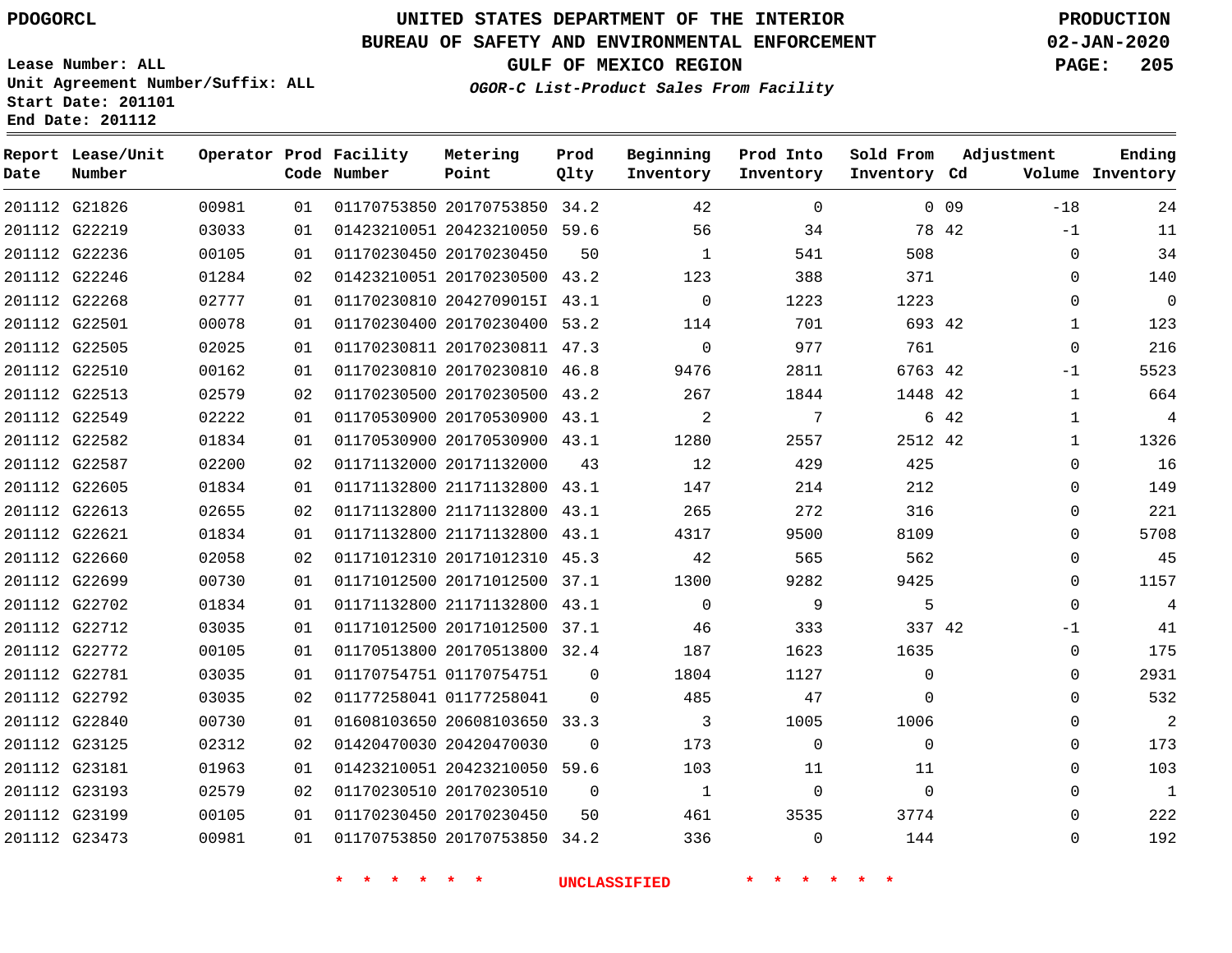## **BUREAU OF SAFETY AND ENVIRONMENTAL ENFORCEMENT 02-JAN-2020**

**Lease Number: ALL Unit Agreement Number/Suffix: ALL Start Date: 201101 End Date: 201112**

**GULF OF MEXICO REGION PAGE: 206**

| Date | Report Lease/Unit<br>Number |       |    | Operator Prod Facility<br>Code Number | Metering<br>Point            | Prod<br>Qlty | Beginning<br>Inventory | Prod Into<br>Inventory | Sold From<br>Inventory Cd | Adjustment            | Ending<br>Volume Inventory |
|------|-----------------------------|-------|----|---------------------------------------|------------------------------|--------------|------------------------|------------------------|---------------------------|-----------------------|----------------------------|
|      | 201112 G23480               | 00981 | 01 |                                       | 01170753850 20170753850 34.2 |              | 2931                   | 190                    | 1252                      | $\mathbf{0}$          | 1869                       |
|      | 201112 G23528               | 00981 | 01 |                                       | 01170753850 20170753850 34.2 |              | 1229                   | 429                    | 525                       | $\Omega$              | 1133                       |
|      | 201112 G23529               | 00981 | 01 |                                       | 01170753850 20170753850 34.2 |              | 1917                   | 427                    | 819                       | $\Omega$              | 1525                       |
|      | 201112 G23730               | 01978 | 02 |                                       | 01170230810 20170230811 47.4 |              | 6                      | 108                    | 90                        | $\Omega$              | 24                         |
|      | 201112 G23735               | 00162 | 01 |                                       | 01170230810 20170230810 46.8 |              | 0                      | 86                     | 86                        | 0                     | $\mathbf{0}$               |
|      | 201112 G23736               | 02312 | 02 |                                       | 01170230810 20170230810 46.8 |              | 149                    | 62                     | 88                        | $\Omega$              | 123                        |
|      | 201112 G23748               | 02312 | 02 |                                       | 01170230810 20170230810 46.8 |              | 98                     | 37                     | 61                        | $\mathbf 0$           | 74                         |
|      | 201112 G23754               | 02222 | 01 |                                       | 01170230811 20170230811 47.4 |              | $\mathbf{1}$           | $\mathbf 0$            | $\mathbf{1}$              | $\Omega$              | $\mathbf 0$                |
|      | 201112 G23803               | 02672 | 02 |                                       | 01170230811 20170230811 46.7 |              | $\mathbf{1}$           | $\mathbf 0$            | $\mathbf{1}$              | 0                     | $\Omega$                   |
|      | 201112 G23851               | 02503 | 02 |                                       | 01171012400 20171012400 51.9 |              | $\Omega$               | 1439                   | 1118 42                   | $-1$                  | 320                        |
|      | 201112 G23853               | 02266 | 01 |                                       | 01171012310 20171012310 45.3 |              | 28                     | 24                     | 50                        | 0                     | $\overline{2}$             |
|      | 201112 G23933               | 00064 | 01 |                                       | 01171092651 20171092650 47.9 |              | $\Omega$               | 5                      |                           | 4 4 2<br>$\mathbf{1}$ | $\overline{2}$             |
|      | 201112 G23956               | 02807 | 01 |                                       | 01170753510 20170753510 52.5 |              | 3571                   | 219                    | 805 42                    | $-1$                  | 2984                       |
|      | 201112 G24425               | 02312 | 02 |                                       | 01170230810 20170230810 46.8 |              | 38                     | 13                     | 34                        | $\Omega$              | 17                         |
|      | 201112 G24429               | 02312 | 02 |                                       | 01170230810 20170230810 46.8 |              | 80                     | $\mathbf 0$            | 72                        | 0                     | 8                          |
|      | 201112 G24700               | 02312 | 02 |                                       | 01170230811 20170230811 47.4 |              | 8                      | 89                     | 77                        | 0                     | 20                         |
|      | 201112 G24710               | 02025 | 01 |                                       | 01170230811 20170230811 47.4 |              | 276                    | 1729                   | 1622                      | $\Omega$              | 383                        |
|      | 201112 G24718               | 02579 | 02 |                                       | 01170230810 20170230810 46.8 |              | 12                     | $\mathbf 0$            | 12                        | $\Omega$              | $\Omega$                   |
|      | 201112 G24730               | 00105 | 01 |                                       | 01170230500 20170230500 43.1 |              | 525                    | 2280                   | 1984                      | 0                     | 821                        |
|      |                             |       | 01 |                                       | 01170230810 20170230810 46.7 |              | 562                    | 297<br>                | 276                       | 0                     | 583                        |
|      |                             |       |    |                                       |                              |              | 1087                   | 2577                   | 2260                      | 0                     | 1404                       |
|      | 201112 G24767               | 02628 | 01 |                                       | 01170530900 20170530900 43.1 |              | 47                     | 67                     | 71                        | $\Omega$              | 43                         |
|      | 201112 G24791               | 02989 | 01 |                                       | 01171131600 20171131600 43.8 |              | 52                     | 512                    | 531                       | $\mathbf 0$           | 33                         |
|      | 201112 G24873               | 03035 | 01 |                                       | 01171012400 20171012400 51.9 |              | 68                     | 173                    | 202                       | $\Omega$              | 39                         |
|      | 201112 G24874               | 02058 | 02 |                                       | 01171012400 20171012400      | 51.9         | 384                    | 1022                   | 1178                      | $\Omega$              | 228                        |
|      | 201112 G24878               | 02628 | 02 |                                       | 01171092651 20171092650 47.9 |              | 186                    | 585                    | 593                       | $\Omega$              | 178                        |
|      | 201112 G24883               | 02628 | 02 |                                       | 01171092651 20171092650 47.9 |              | 0                      | 127                    | 118 47                    | 29                    | 38                         |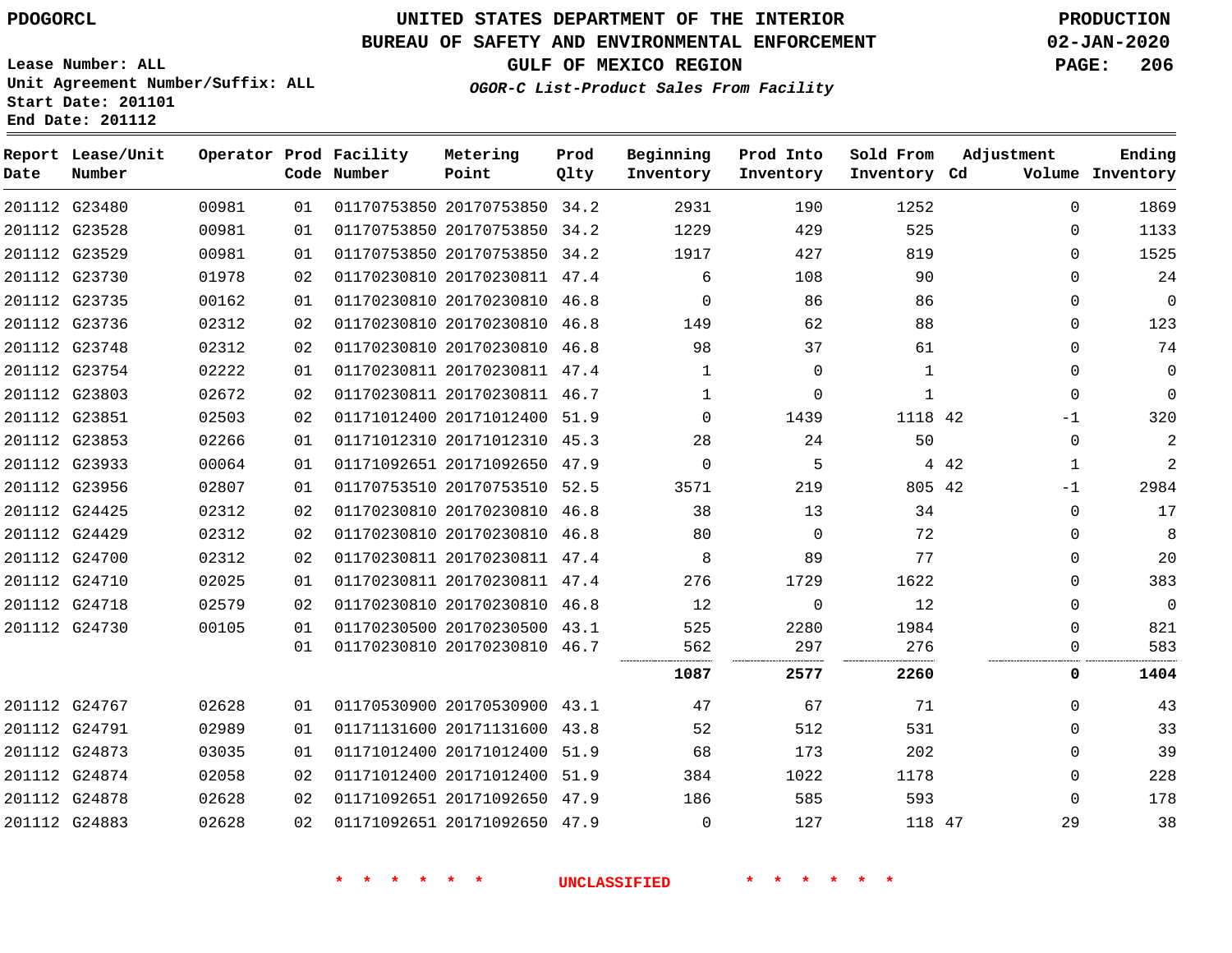**End Date: 201112**

## **UNITED STATES DEPARTMENT OF THE INTERIOR PDOGORCL PRODUCTION**

#### **BUREAU OF SAFETY AND ENVIRONMENTAL ENFORCEMENT 02-JAN-2020**

**Lease Number: ALL Unit Agreement Number/Suffix: ALL Start Date: 201101**

**GULF OF MEXICO REGION PAGE: 207**

**OGOR-C List-Product Sales From Facility**

| Date          | Report Lease/Unit<br>Number |       |                 | Operator Prod Facility<br>Code Number | Metering<br>Point            | Prod<br>Qlty | Beginning<br>Inventory | Prod Into<br>Inventory | Sold From<br>Inventory Cd | Adjustment |              | Ending<br>Volume Inventory |
|---------------|-----------------------------|-------|-----------------|---------------------------------------|------------------------------|--------------|------------------------|------------------------|---------------------------|------------|--------------|----------------------------|
|               | 201112 G24898               | 02807 | 01              |                                       | 01171012400 20171012400 51.9 |              | 1591                   | 2142                   | 3256                      |            | $\Omega$     | 477                        |
|               |                             |       | 01              |                                       | 01171012300 20171012300 38.3 |              | 3044<br>               | 3217<br>.              | 4580 42<br>               |            | $\mathbf{1}$ | 1682                       |
|               |                             |       |                 |                                       |                              |              | 4635                   | 5359                   | 7836                      |            | 1            | 2159                       |
|               | 201112 G24924               | 01834 | 01              |                                       | 01171132800 21171132800 43.1 |              | 2841                   | 6764                   | 5633 42                   |            | $-1$         | 3971                       |
|               | 201112 G24926               | 01834 | 01              |                                       | 01171132800 21171132800 43.1 |              | 9                      | $\overline{2}$         | 10                        |            | $\mathbf{0}$ | 1                          |
|               | 201112 G24990               | 01284 | 01              |                                       | 01608103650 20608103650 33.3 |              | 3                      | 1389                   | 1390                      |            | 0            | $\overline{a}$             |
|               | 201112 G25008               | 02777 | 01              |                                       | 01170753510 20170753510 45.5 |              | 176                    | 19                     | 41                        |            | $\mathbf{0}$ | 154                        |
|               | 201112 G25514               | 02813 | 02              |                                       | 01423210051 20423210050 59.6 |              | 6                      | $\Omega$               | 4                         |            | $\Omega$     | $\sqrt{2}$                 |
|               | 201112 G25515               | 02813 | 02              |                                       | 01423210051 20423210050 59.6 |              | 19                     | 125                    | 104                       |            | $\Omega$     | 40                         |
| 201112 G25524 |                             | 00105 | 01              |                                       | 01170230450 20170230450      | 50           | 316                    | 3287                   | 3397                      |            | $\Omega$     | 206                        |
| 201112 G25540 |                             | 03033 | 01              |                                       | 01420390101 01420390101      | $\Omega$     | 613                    | $\mathbf{0}$           | $\Omega$                  |            | 0            | 613                        |
|               | 201112 G25561               | 02058 | 02              |                                       | 01170230450 20170230450      | 50           | 1219                   | 8860                   | 9523                      |            | $\mathbf{0}$ | 556                        |
|               | 201112 G25579               | 00105 | 01              |                                       | 01170230810 20170230810 46.7 |              | 350                    | 165                    | 170                       |            | $\Omega$     | 345                        |
| 201112 G25606 |                             | 02025 | 01              |                                       | 01170230810 20170230810 46.8 |              | 1017                   | 330                    | 700                       |            | $\Omega$     | 647                        |
|               | 201112 G25872               | 02025 | 01              |                                       | 01170230811 20170230811 47.3 |              | $\Omega$               | 33                     | 26                        |            | 0            | 7                          |
|               | 201112 G25937               | 03075 | 02              |                                       | 01170230810 20170230810      | 46.8         | 5641                   | 1862                   | 3845                      |            | $\mathbf{0}$ | 3658                       |
|               | 201112 G26001               | 02628 | 01              |                                       | 01171132800 21171132800 43.1 |              | 214                    | 381                    | 349                       |            | $\mathbf{0}$ | 246                        |
|               | 201112 G26023               | 02579 | 02              |                                       | 01171012500 20171012500 37.1 |              | 54                     | 352                    | 363 42                    |            | $\mathbf{1}$ | 44                         |
|               | 201112 G26032               | 03056 | 01              |                                       | 01171012300 20171012300 38.9 |              | 101                    | 265                    | 228                       |            | $\Omega$     | 138                        |
|               | 201112 G26074               | 01284 | 01              |                                       | 01177122950 20177122950 30.7 |              | 28                     | 15970                  | 15947                     |            | 0            | 51                         |
|               | 201112 G26146               | 01586 | 01              |                                       | 01177258152 01177258152 40.9 |              | 396                    | 37                     | $\mathbf 0$               |            | $\Omega$     | 433                        |
|               | 201112 G26281               | 02528 | 02 <sub>2</sub> |                                       | 01170753850 20170753850 34.2 |              | 102                    | $\Omega$               | 44                        |            | $\Omega$     | 58                         |
|               | 201112 G26451               | 02579 | 02 <sub>2</sub> |                                       | 01423210051 20423210050 59.6 |              | 86                     | $\Omega$               | 86                        |            | $\Omega$     | $\mathbf 0$                |
| 201112 G26480 |                             | 01978 | 02              |                                       | 01423210051 20423210050 59.6 |              | 106                    | 588                    | 598                       |            | 0            | 96                         |
| 201112 G27003 |                             | 02807 | 01              |                                       | 01170230810 20170230810 46.8 |              | 76                     | 85                     | 49                        |            | 0            | 112                        |
|               | 201112 G27036               | 03075 | 02              |                                       | 01170230810 20170230810 46.8 |              | 421                    | 540                    | 173                       |            | $\Omega$     | 788                        |
|               | 201112 G27070               | 00064 | 01              |                                       | 01170230811 20170230811 47.4 |              | 72                     | $\mathbf 0$            |                           | 73 42      | $\mathbf{1}$ | $\Omega$                   |
|               | 201112 G27100               | 01978 | 02 <sub>2</sub> |                                       | 01171012310 20171012310 45.5 |              | 81                     | 647                    | 676                       |            | $\mathbf{0}$ | 52                         |